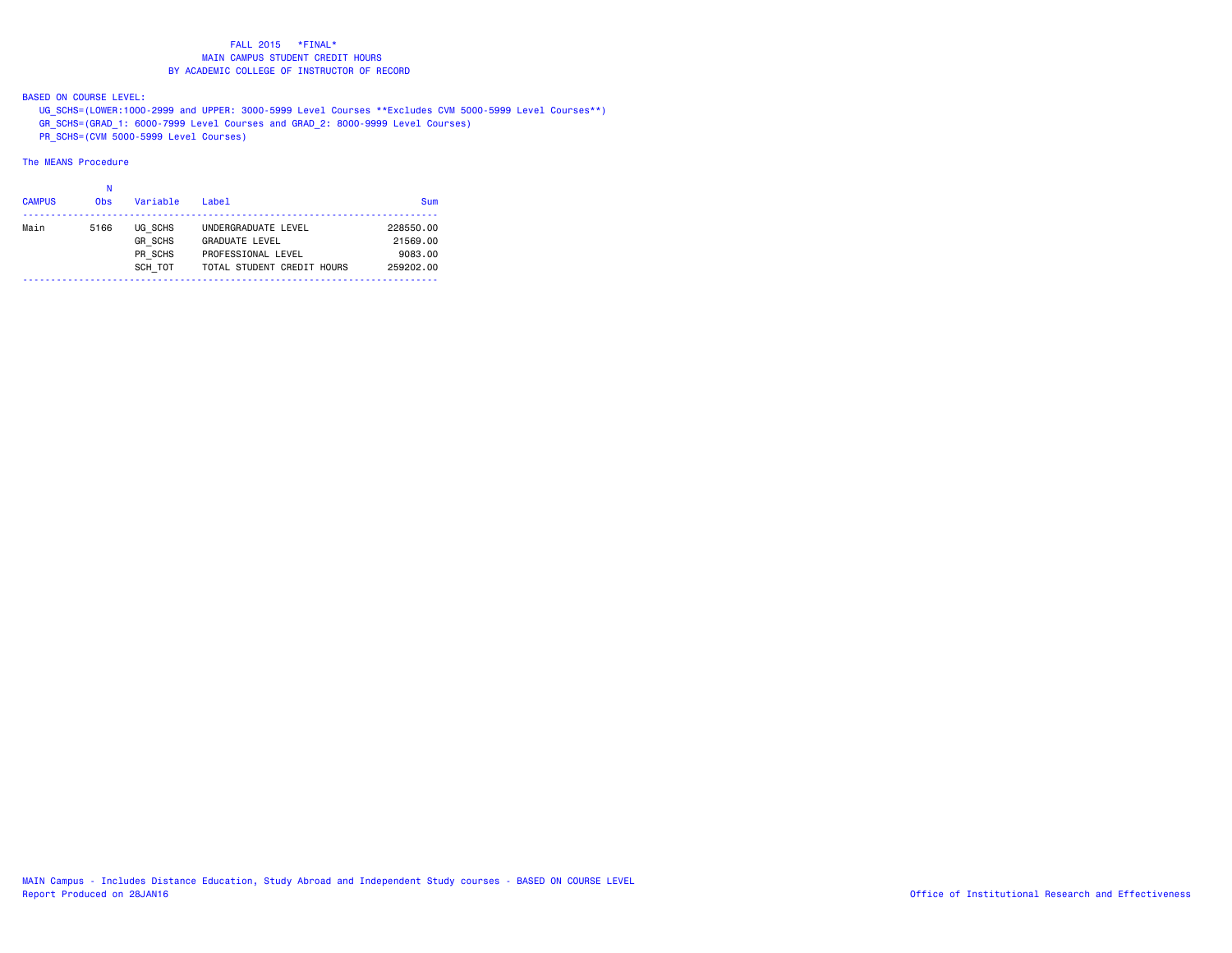#### BASED ON COURSE LEVEL:

 UG\_SCHS=(LOWER:1000-2999 and UPPER: 3000-5999 Level Courses \*\*Excludes CVM 5000-5999 Level Courses\*\*) GR\_SCHS=(GRAD\_1: 6000-7999 Level Courses and GRAD\_2: 8000-9999 Level Courses)

PR\_SCHS=(CVM 5000-5999 Level Courses)

|                      | Ν              |          |                            |            |
|----------------------|----------------|----------|----------------------------|------------|
| <b>COURSE CAMPUS</b> | <b>Obs</b>     | Variable | Label                      | <b>Sum</b> |
| Starkville           | 4797           | UG SCHS  | UNDERGRADUATE LEVEL        | 219229.00  |
|                      |                | GR SCHS  | <b>GRADUATE LEVEL</b>      | 16737.00   |
|                      |                | PR SCHS  | PROFESSIONAL LEVEL         | 9083,00    |
|                      |                | SCH TOT  | TOTAL STUDENT CREDIT HOURS | 245049.00  |
| Distance Education   | 367            | UG SCHS  | UNDERGRADUATE LEVEL        | 9175.00    |
|                      |                | GR SCHS  | <b>GRADUATE LEVEL</b>      | 4832.00    |
|                      |                | PR SCHS  | PROFESSIONAL LEVEL         | 0.00       |
|                      |                | SCH TOT  | TOTAL STUDENT CREDIT HOURS | 14007.00   |
| Study Abroad         | $\overline{2}$ | UG SCHS  | UNDERGRADUATE LEVEL        | 146.00     |
|                      |                | GR SCHS  | <b>GRADUATE LEVEL</b>      | 0.00       |
|                      |                | PR SCHS  | PROFESSIONAL LEVEL         | 0.00       |
|                      |                | SCH TOT  | TOTAL STUDENT CREDIT HOURS | 146.00     |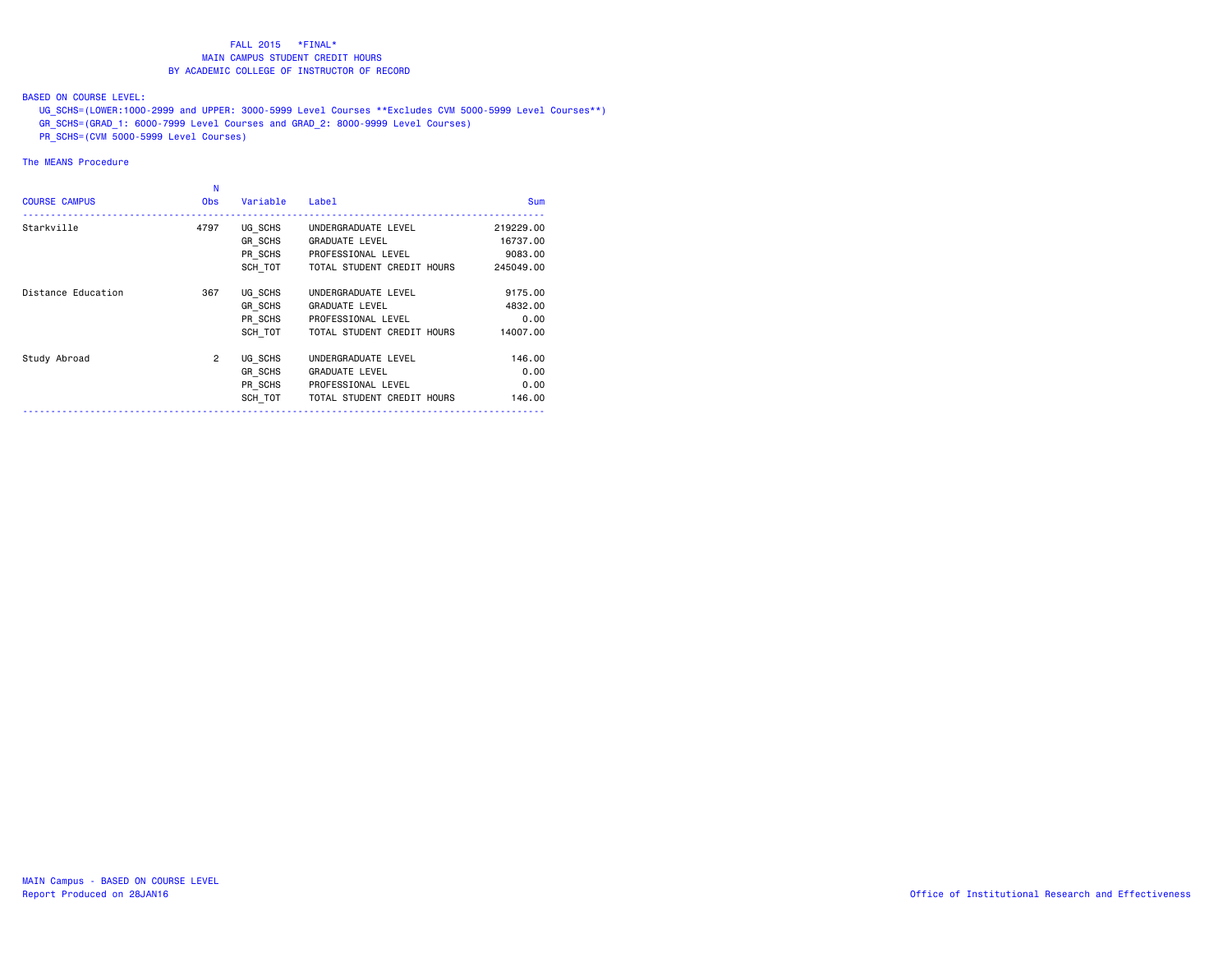#### BASED ON COURSE LEVEL:

 UG\_SCHS=(LOWER:1000-2999 and UPPER: 3000-5999 Level Courses \*\*Excludes CVM 5000-5999 Level Courses\*\*) GR\_SCHS=(GRAD\_1: 6000-7999 Level Courses and GRAD\_2: 8000-9999 Level Courses)

PR\_SCHS=(CVM 5000-5999 Level Courses)

|                             | Ν          |          |                            |            |
|-----------------------------|------------|----------|----------------------------|------------|
| ACADEMIC COLLEGE            | <b>Obs</b> | Variable | Label<br><u>.</u>          | <b>Sum</b> |
| Agriculture & Life Sciences | 663        | UG SCHS  | UNDERGRADUATE LEVEL        | 18046,00   |
|                             |            | GR SCHS  | <b>GRADUATE LEVEL</b>      | 2915.25    |
|                             |            | PR SCHS  | PROFESSIONAL LEVEL         | 0.00       |
|                             |            | SCH TOT  | TOTAL STUDENT CREDIT HOURS | 20961.25   |
| Architecture, Art & Design  | 179        | UG_SCHS  | UNDERGRADUATE LEVEL        | 8287.00    |
|                             |            | GR SCHS  | <b>GRADUATE LEVEL</b>      | 3.00       |
|                             |            | PR SCHS  | PROFESSIONAL LEVEL         | 0.00       |
|                             |            | SCH TOT  | TOTAL STUDENT CREDIT HOURS | 8290.00    |
| Arts & Sciences             | 2287       | UG_SCHS  | UNDERGRADUATE LEVEL        | 119433.60  |
|                             |            | GR SCHS  | <b>GRADUATE LEVEL</b>      | 6700.00    |
|                             |            | PR SCHS  | PROFESSIONAL LEVEL         | 0.00       |
|                             |            | SCH TOT  | TOTAL STUDENT CREDIT HOURS | 126133.60  |
| <b>Business</b>             | 234        | UG SCHS  | UNDERGRADUATE LEVEL        | 25259.40   |
|                             |            | GR SCHS  | <b>GRADUATE LEVEL</b>      | 1957.00    |
|                             |            | PR SCHS  | PROFESSIONAL LEVEL         | 0.00       |
|                             |            | SCH TOT  | TOTAL STUDENT CREDIT HOURS | 27216.40   |
| Education                   | 723        | UG SCHS  | UNDERGRADUATE LEVEL        | 29094.50   |
|                             |            | GR SCHS  | GRADUATE LEVEL             | 4333.00    |
|                             |            | PR SCHS  | PROFESSIONAL LEVEL         | 0.00       |
|                             |            | SCH TOT  | TOTAL STUDENT CREDIT HOURS | 33427.50   |
| Engineering                 | 665        | UG SCHS  | UNDERGRADUATE LEVEL        | 24391.00   |
|                             |            | GR SCHS  | <b>GRADUATE LEVEL</b>      | 4185.50    |
|                             |            | PR_SCHS  | PROFESSIONAL LEVEL         | 0.00       |
|                             |            | SCH TOT  | TOTAL STUDENT CREDIT HOURS | 28576.50   |
| Forest Resources            | 159        | UG_SCHS  | UNDERGRADUATE LEVEL        | 2500.50    |
|                             |            | GR SCHS  | <b>GRADUATE LEVEL</b>      | 996.25     |
|                             |            | PR SCHS  | PROFESSIONAL LEVEL         | 0.00       |
|                             |            | SCH TOT  | TOTAL STUDENT CREDIT HOURS | 3496.75    |
| Veterinary Medicine         | 233        | UG SCHS  | UNDERGRADUATE LEVEL        | 572.00     |
|                             |            | GR SCHS  | <b>GRADUATE LEVEL</b>      | 479.00     |
|                             |            | PR SCHS  | PROFESSIONAL LEVEL         | 9083.00    |
|                             |            | SCH TOT  | TOTAL STUDENT CREDIT HOURS | 10134.00   |
| Academic Affairs            | 23         | UG_SCHS  | UNDERGRADUATE LEVEL        | 966.00     |
|                             |            | GR SCHS  | GRADUATE LEVEL             | 0.00       |
|                             |            | PR SCHS  | PROFESSIONAL LEVEL         | 0.00       |
|                             |            | SCH_TOT  | TOTAL STUDENT CREDIT HOURS | 966.00     |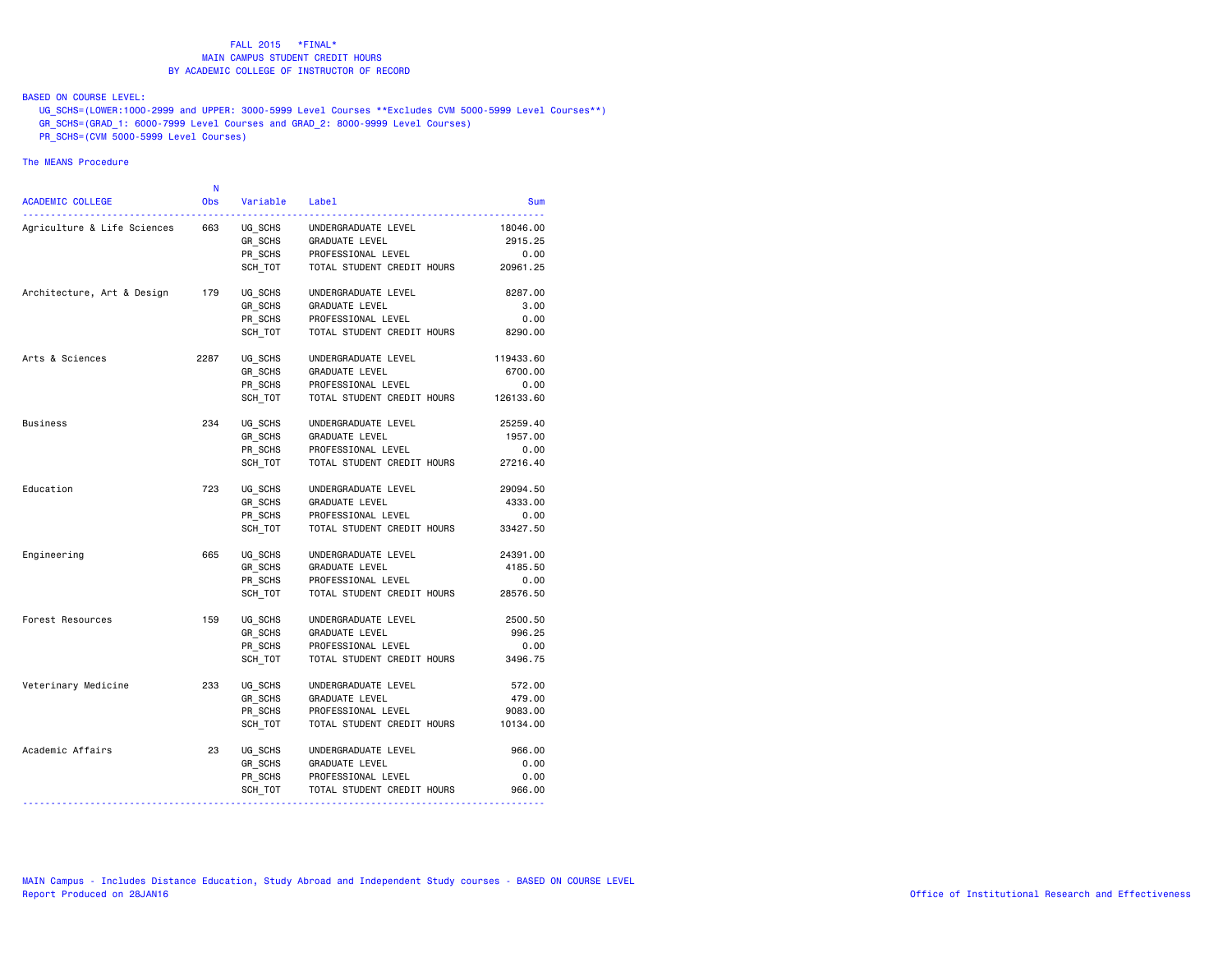BASED ON COURSE LEVEL:

UG\_SCHS=(LOWER:1000-2999 and UPPER: 3000-5999 Level Courses \*\*Excludes CVM 5000-5999 Level Courses\*\*)

GR\_SCHS=(GRAD\_1: 6000-7999 Level Courses and GRAD\_2: 8000-9999 Level Courses)

PR\_SCHS=(CVM 5000-5999 Level Courses)

| <b>ACADEMIC COLLEGE</b>                | <b>COURSE CAMPUS</b> | $\mathbf N$<br><b>Obs</b> | Variable | Label                      | <b>Sum</b> |
|----------------------------------------|----------------------|---------------------------|----------|----------------------------|------------|
|                                        |                      |                           |          |                            |            |
| Agriculture & Life Sciences Starkville |                      | 650                       | UG SCHS  | UNDERGRADUATE LEVEL        | 17533.00   |
|                                        |                      |                           | GR_SCHS  | GRADUATE LEVEL             | 2699.25    |
|                                        |                      |                           | PR_SCHS  | PROFESSIONAL LEVEL         | 0.00       |
|                                        |                      |                           | SCH_TOT  | TOTAL STUDENT CREDIT HOURS | 20232.25   |
|                                        | Distance Education   | 13                        | UG SCHS  | UNDERGRADUATE LEVEL        | 513.00     |
|                                        |                      |                           | GR SCHS  | GRADUATE LEVEL             | 216.00     |
|                                        |                      |                           | PR_SCHS  | PROFESSIONAL LEVEL         | 0.00       |
|                                        |                      |                           | SCH_TOT  | TOTAL STUDENT CREDIT HOURS | 729.00     |
| Architecture, Art & Design             | Starkville           | 176                       | UG SCHS  | UNDERGRADUATE LEVEL        | 8110.00    |
|                                        |                      |                           | GR SCHS  | <b>GRADUATE LEVEL</b>      | 3.00       |
|                                        |                      |                           | PR_SCHS  | PROFESSIONAL LEVEL         | 0.00       |
|                                        |                      |                           | SCH_TOT  | TOTAL STUDENT CREDIT HOURS | 8113.00    |
|                                        | Distance Education   | 3                         | UG SCHS  | UNDERGRADUATE LEVEL        | 177.00     |
|                                        |                      |                           | GR SCHS  | <b>GRADUATE LEVEL</b>      | 0.00       |
|                                        |                      |                           | PR_SCHS  | PROFESSIONAL LEVEL         | 0.00       |
|                                        |                      |                           | SCH_TOT  | TOTAL STUDENT CREDIT HOURS | 177.00     |
| Arts & Sciences                        | Starkville           | 2156                      | UG SCHS  | UNDERGRADUATE LEVEL        | 113962.60  |
|                                        |                      |                           | GR SCHS  | <b>GRADUATE LEVEL</b>      | 5467.00    |
|                                        |                      |                           | PR SCHS  | PROFESSIONAL LEVEL         | 0.00       |
|                                        |                      |                           | SCH_TOT  | TOTAL STUDENT CREDIT HOURS | 119429.60  |
|                                        | Distance Education   | 131                       | UG SCHS  | UNDERGRADUATE LEVEL        | 5471.00    |
|                                        |                      |                           | GR SCHS  | GRADUATE LEVEL             | 1233.00    |
|                                        |                      |                           | PR SCHS  | PROFESSIONAL LEVEL         | 0.00       |
|                                        |                      |                           | SCH_TOT  | TOTAL STUDENT CREDIT HOURS | 6704.00    |
| Business                               | Starkville           | 210                       | UG SCHS  | UNDERGRADUATE LEVEL        | 24386.40   |
|                                        |                      |                           | GR SCHS  | GRADUATE LEVEL             | 1168.00    |
|                                        |                      |                           | PR SCHS  | PROFESSIONAL LEVEL         | 0.00       |
|                                        |                      |                           | SCH_TOT  | TOTAL STUDENT CREDIT HOURS | 25554.40   |
|                                        | Distance Education   | 24                        | UG SCHS  | UNDERGRADUATE LEVEL        | 873.00     |
|                                        |                      |                           | GR SCHS  | <b>GRADUATE LEVEL</b>      | 789.00     |
|                                        |                      |                           | PR SCHS  | PROFESSIONAL LEVEL         | 0.00       |
|                                        |                      |                           | SCH TOT  | TOTAL STUDENT CREDIT HOURS | 1662.00    |
| Education                              | Starkville           | 619                       | UG_SCHS  | UNDERGRADUATE LEVEL        | 26983.50   |
|                                        |                      |                           | GR SCHS  | GRADUATE LEVEL             | 2550.00    |
|                                        |                      |                           | PR SCHS  | PROFESSIONAL LEVEL         | 0.00       |
|                                        |                      |                           | SCH_TOT  | TOTAL STUDENT CREDIT HOURS | 29533.50   |
|                                        | Distance Education   | 104                       | UG_SCHS  | UNDERGRADUATE LEVEL        | 2111.00    |
|                                        |                      |                           | GR SCHS  | <b>GRADUATE LEVEL</b>      | 1783.00    |
|                                        |                      |                           | PR_SCHS  | PROFESSIONAL LEVEL         | 0.00       |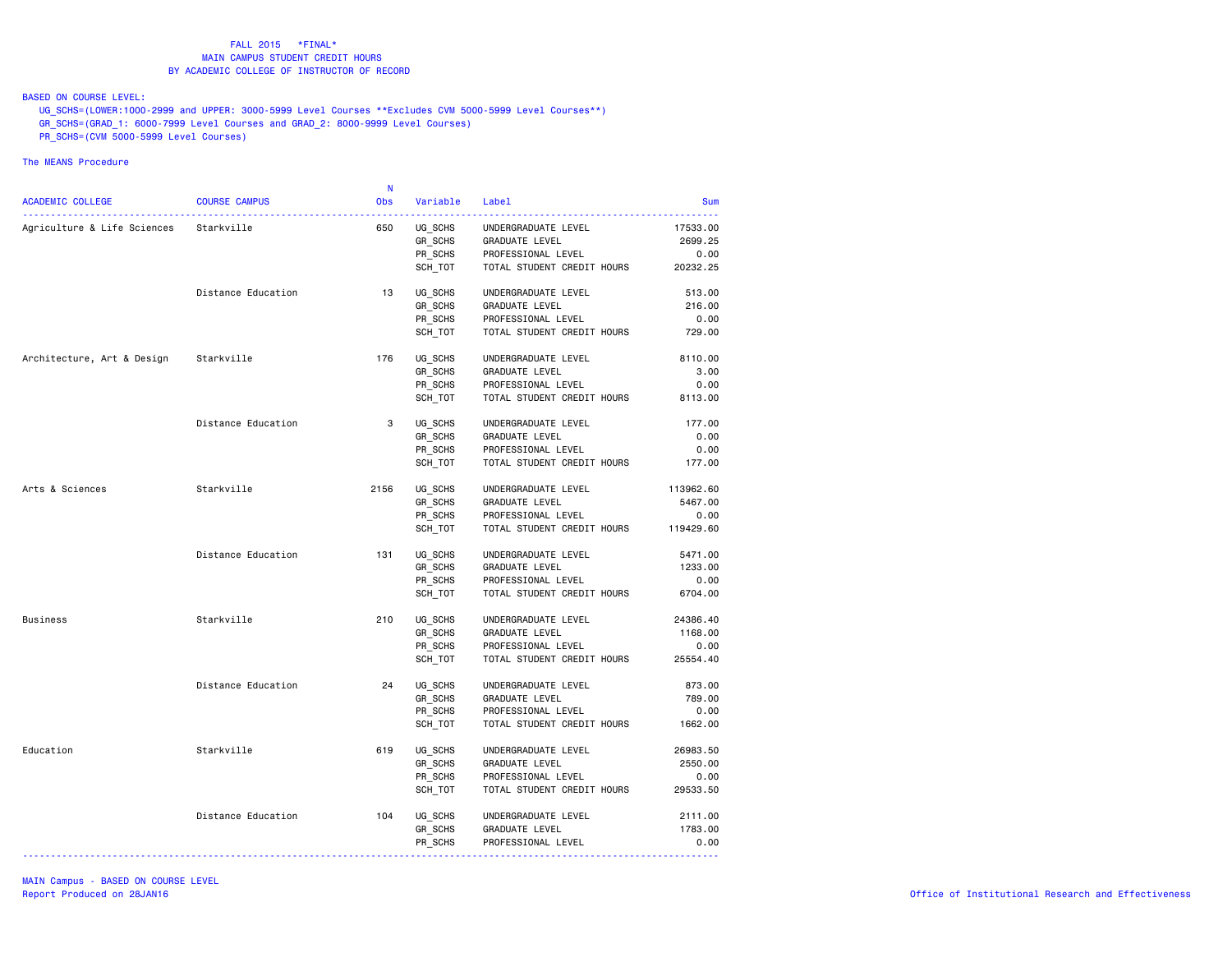BASED ON COURSE LEVEL:

 UG\_SCHS=(LOWER:1000-2999 and UPPER: 3000-5999 Level Courses \*\*Excludes CVM 5000-5999 Level Courses\*\*) GR\_SCHS=(GRAD\_1: 6000-7999 Level Courses and GRAD\_2: 8000-9999 Level Courses)

PR\_SCHS=(CVM 5000-5999 Level Courses)

|                         |                      | $\mathbf N$    |          |                            |          |
|-------------------------|----------------------|----------------|----------|----------------------------|----------|
| <b>ACADEMIC COLLEGE</b> | <b>COURSE CAMPUS</b> | <b>Obs</b>     | Variable | Label                      | Sum      |
| Education               | Distance Education   | 104            | SCH TOT  | TOTAL STUDENT CREDIT HOURS | 3894.00  |
| Engineering             | Starkville           | 584            | UG SCHS  | UNDERGRADUATE LEVEL        | 24361.00 |
|                         |                      |                | GR_SCHS  | GRADUATE LEVEL             | 3415.50  |
|                         |                      |                | PR SCHS  | PROFESSIONAL LEVEL         | 0.00     |
|                         |                      |                | SCH TOT  | TOTAL STUDENT CREDIT HOURS | 27776.50 |
|                         | Distance Education   | 81             | UG_SCHS  | UNDERGRADUATE LEVEL        | 30.00    |
|                         |                      |                | GR_SCHS  | <b>GRADUATE LEVEL</b>      | 770.00   |
|                         |                      |                | PR_SCHS  | PROFESSIONAL LEVEL         | 0.00     |
|                         |                      |                | SCH_TOT  | TOTAL STUDENT CREDIT HOURS | 800.00   |
| Forest Resources        | Starkville           | 148            | UG SCHS  | UNDERGRADUATE LEVEL        | 2500.50  |
|                         |                      |                | GR_SCHS  | <b>GRADUATE LEVEL</b>      | 955.25   |
|                         |                      |                | PR SCHS  | PROFESSIONAL LEVEL         | 0.00     |
|                         |                      |                | SCH TOT  | TOTAL STUDENT CREDIT HOURS | 3455.75  |
|                         | Distance Education   | 11             | UG_SCHS  | UNDERGRADUATE LEVEL        | 0.00     |
|                         |                      |                | GR_SCHS  | GRADUATE LEVEL             | 41.00    |
|                         |                      |                | PR_SCHS  | PROFESSIONAL LEVEL         | 0.00     |
|                         |                      |                | SCH TOT  | TOTAL STUDENT CREDIT HOURS | 41.00    |
| Veterinary Medicine     | Starkville           | 233            | UG SCHS  | UNDERGRADUATE LEVEL        | 572.00   |
|                         |                      |                | GR SCHS  | <b>GRADUATE LEVEL</b>      | 479.00   |
|                         |                      |                | PR SCHS  | PROFESSIONAL LEVEL         | 9083.00  |
|                         |                      |                | SCH TOT  | TOTAL STUDENT CREDIT HOURS | 10134.00 |
| Academic Affairs        | Starkville           | 21             | UG SCHS  | UNDERGRADUATE LEVEL        | 820.00   |
|                         |                      |                | GR_SCHS  | GRADUATE LEVEL             | 0.00     |
|                         |                      |                | PR SCHS  | PROFESSIONAL LEVEL         | 0.00     |
|                         |                      |                | SCH_TOT  | TOTAL STUDENT CREDIT HOURS | 820.00   |
|                         | Study Abroad         | $\overline{2}$ | UG SCHS  | UNDERGRADUATE LEVEL        | 146.00   |
|                         |                      |                | GR SCHS  | GRADUATE LEVEL             | 0.00     |
|                         |                      |                | PR SCHS  | PROFESSIONAL LEVEL         | 0.00     |
|                         |                      |                | SCH TOT  | TOTAL STUDENT CREDIT HOURS | 146.00   |
|                         |                      |                |          |                            |          |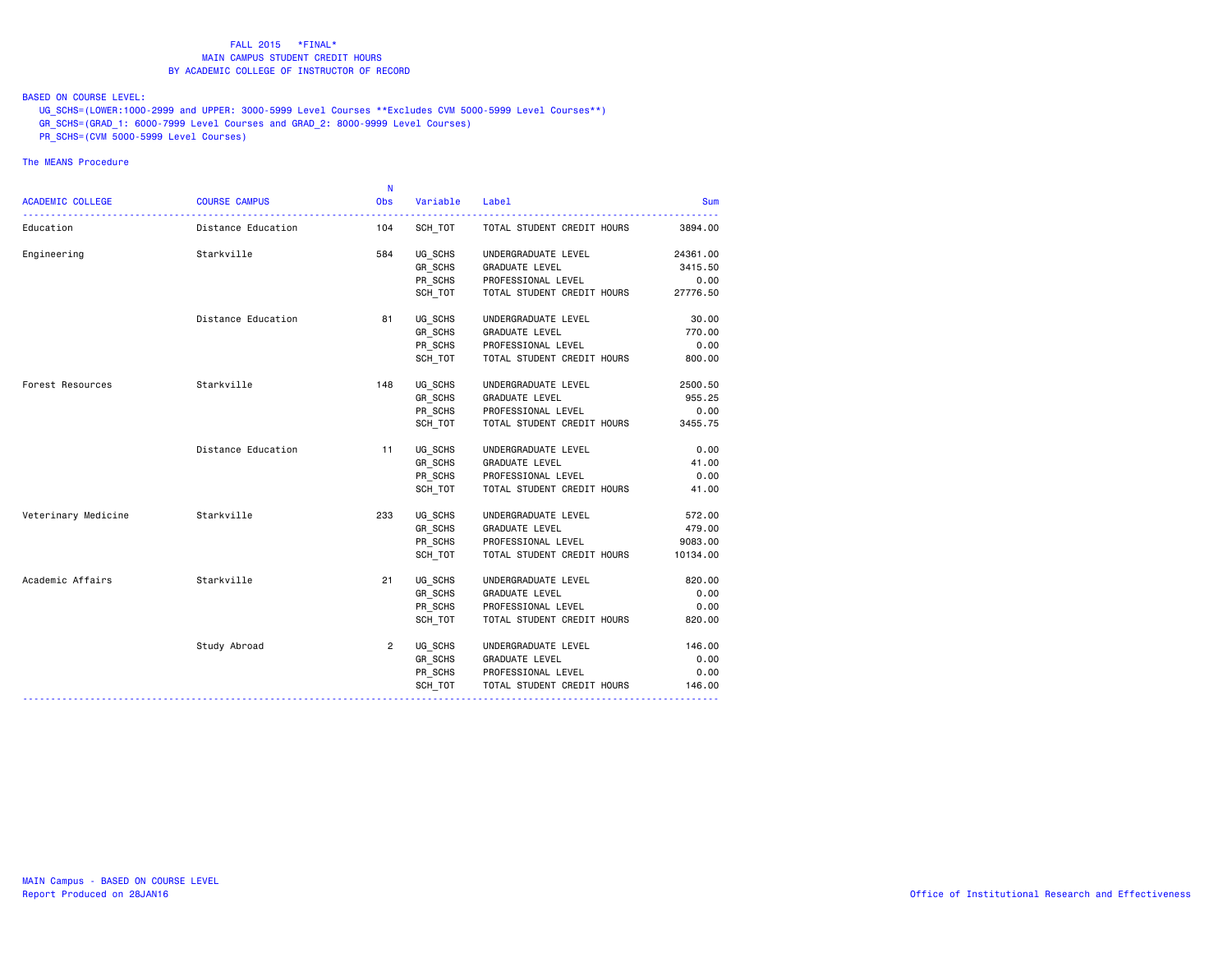#### BASED ON COURSE LEVEL:

UG\_SCHS=(LOWER:1000-2999 and UPPER: 3000-5999 Level Courses \*\*Excludes CVM 5000-5999 Level Courses\*\*)

GR\_SCHS=(GRAD\_1: 6000-7999 Level Courses and GRAD\_2: 8000-9999 Level Courses)

PR\_SCHS=(CVM 5000-5999 Level Courses)

|                                                               | <b>UNDERGRADUATE</b> | <b>GRADUATE</b> | <b>PROFESSIONAL</b> |              |
|---------------------------------------------------------------|----------------------|-----------------|---------------------|--------------|
| <b>ACADEMIC DEPARTMENT</b>                                    | <b>LEVEL</b>         | <b>LEVEL</b>    | LEVEL               | <b>TOTAL</b> |
|                                                               |                      |                 |                     |              |
| Ag & Bio Engineering                                          | 687.50               | 81,00           | 0.00                | 768.50       |
| Agricultural Economics                                        | 1363.00              | 197.00          | 0.00                | 1560.00      |
| Animal Dairy Science                                          | 2540.00              | 155.00          | 0.00                | 2695.00      |
| Biochemistry, Molecular Biology, Entomology & Plant Pathology | 2432.50              | 630.25          | 0.00                | 3062.75      |
| Dean of Ag & Life Sciences                                    | 39.00                | 0.00            | 0.00                | 39,00        |
| Food Science, Nutrition & Health Promotion                    | 2156.00              | 641,00          | 0.00                | 2797.00      |
| Landscape Architecture                                        | 1660.40              | 135.00          | 0.00                | 1795.40      |
| Plant & Soil Sciences                                         | 2189.60              | 443,00          | 0.00                | 2632.60      |
| Poultry Science                                               | 1244.00              | 87.00           | 0.00                | 1331.00      |
| School of Human Sciences                                      | 3734.00              | 546.00          | 0.00                | 4280.00      |
|                                                               |                      |                 |                     |              |
|                                                               | 18046.00             | 2915.25         | 0.00                | 20961.25     |
|                                                               | --------------       | ==============  | eccessessesses      |              |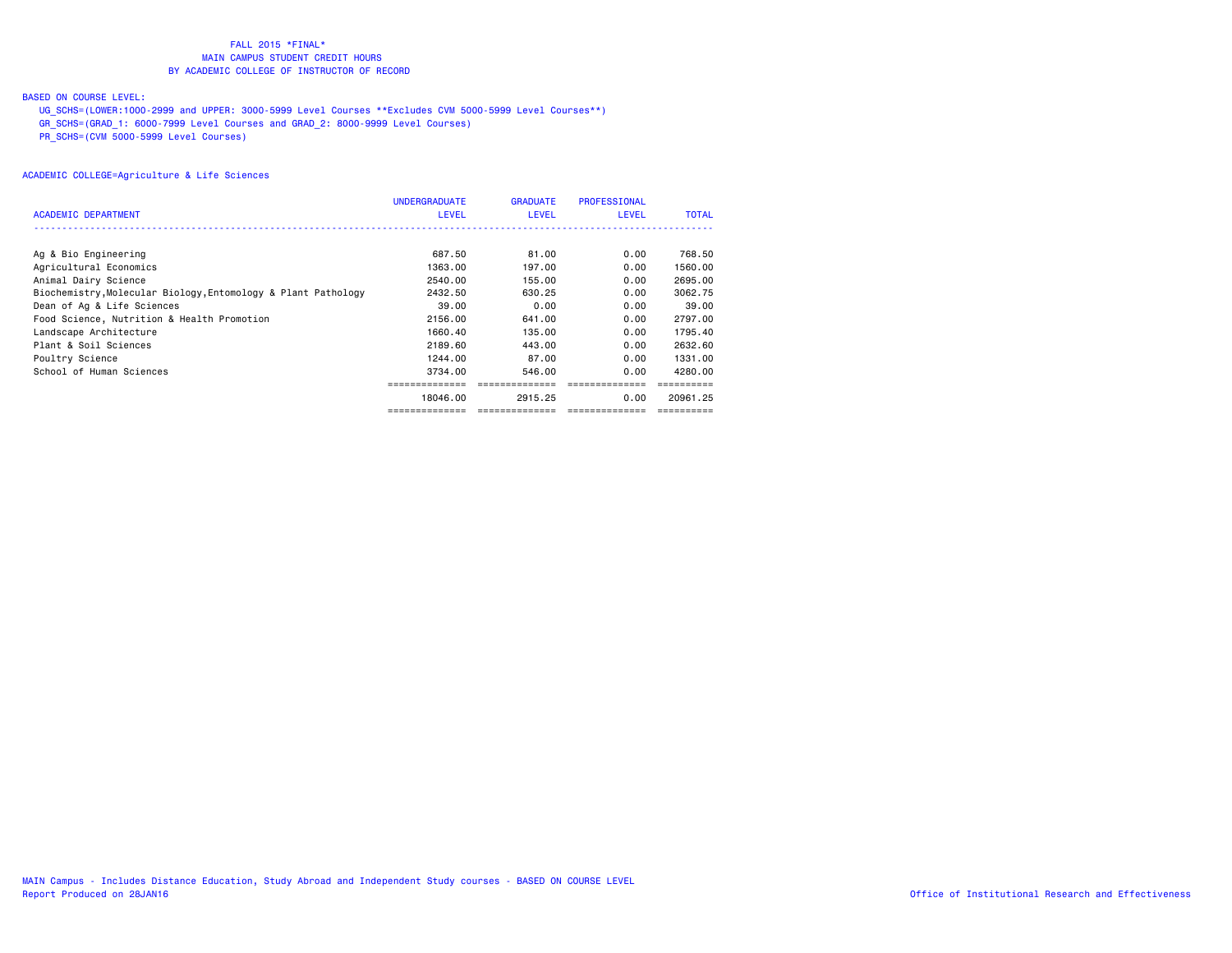#### BASED ON COURSE LEVEL:

UG\_SCHS=(LOWER:1000-2999 and UPPER: 3000-5999 Level Courses \*\*Excludes CVM 5000-5999 Level Courses\*\*)

GR\_SCHS=(GRAD\_1: 6000-7999 Level Courses and GRAD\_2: 8000-9999 Level Courses)

PR\_SCHS=(CVM 5000-5999 Level Courses)

#### ACADEMIC COLLEGE=Architecture, Art & Design

|                               | <b>UNDERGRADUATE</b> | <b>GRADUATE</b> | PROFESSIONAL |              |
|-------------------------------|----------------------|-----------------|--------------|--------------|
| <b>ACADEMIC DEPARTMENT</b>    | <b>LEVEL</b>         | <b>LEVEL</b>    | LEVEL        | <b>TOTAL</b> |
|                               |                      |                 |              |              |
| Art AAD                       | 3618.00              | 3.00            | 0.00         | 3621,00      |
| Building Construction Science | 489.34               | 0.00            | 0.00         | 489.34       |
| Interior Design               | 914,00               | 0.00            | 0.00         | 914.00       |
| School of Architecture        | 3265.66              | 0.00            | 0.00         | 3265.66      |
|                               |                      |                 |              |              |
|                               | 8287.00              | 3.00            | 0.00         | 8290.00      |
|                               |                      |                 |              |              |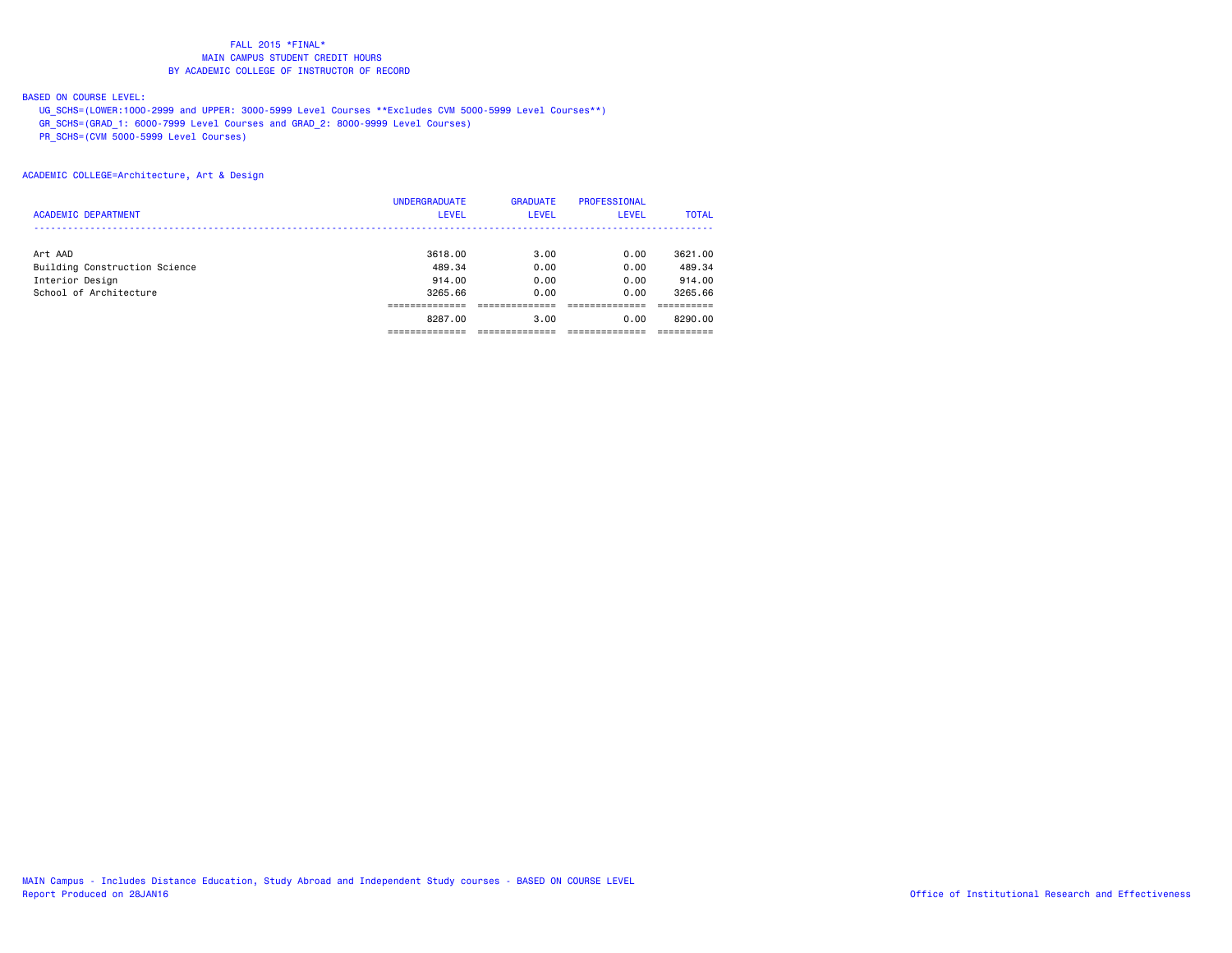#### BASED ON COURSE LEVEL:

UG\_SCHS=(LOWER:1000-2999 and UPPER: 3000-5999 Level Courses \*\*Excludes CVM 5000-5999 Level Courses\*\*)

GR\_SCHS=(GRAD\_1: 6000-7999 Level Courses and GRAD\_2: 8000-9999 Level Courses)

PR\_SCHS=(CVM 5000-5999 Level Courses)

#### ACADEMIC COLLEGE=Arts & Sciences

|                                            | <b>UNDERGRADUATE</b> | <b>GRADUATE</b> | <b>PROFESSIONAL</b> |              |
|--------------------------------------------|----------------------|-----------------|---------------------|--------------|
| <b>ACADEMIC DEPARTMENT</b>                 | LEVEL                | LEVEL           | <b>LEVEL</b>        | <b>TOTAL</b> |
|                                            |                      |                 |                     |              |
| Aerospace Studies                          | 182.00               | 0.00            | 0.00                | 182.00       |
| Anthropology & Middle Eastern Cultures     | 1890.00              | 238,00          | 0.00                | 2128,00      |
| Biological Sciences                        | 12828.00             | 632,00          | 0.00                | 13460.00     |
| Chemistry                                  | 9770.00              | 656,00          | 0.00                | 10426,00     |
| Classical & Modern Languages & Literatures | 5761.00              | 63.00           | 0.00                | 5824.00      |
| Communication                              | 8752.50              | 132,00          | 0.00                | 8884.50      |
| Dean of Arts & Sciences                    | 46.00                | 0.00            | 0.00                | 46.00        |
| English                                    | 12922.50             | 307.00          | 0.00                | 13229.50     |
| Geosciences                                | 8153.00              | 1399.00         | 0.00                | 9552.00      |
| History                                    | 6484.00              | 537.00          | 0.00                | 7021.00      |
| Mathematics & Statistics                   | 18861,10             | 992.00          | 0.00                | 19853.10     |
| Military Science                           | 311,00               | 0.00            | 0.00                | 311,00       |
| Philosophy & Religion                      | 4821.00              | 12.00           | 0.00                | 4833.00      |
| Physics & Astronomy                        | 4507.00              | 473.00          | 0.00                | 4980.00      |
| Political Science & Public Administration  | 4746.00              | 475.00          | 0.00                | 5221.00      |
| Psychology                                 | 10447.00             | 510.00          | 0.00                | 10957.00     |
| Shackouls Honors College                   | 60.00                | 0.00            | 0.00                | 60.00        |
| Sociology                                  | 8891.50              | 274.00          | 0.00                | 9165.50      |
|                                            | ==============       | ==============  | --------------      |              |
|                                            | 119433.6             | 6700.00         | 0.00                | 126133.60    |
|                                            |                      |                 |                     | ==========   |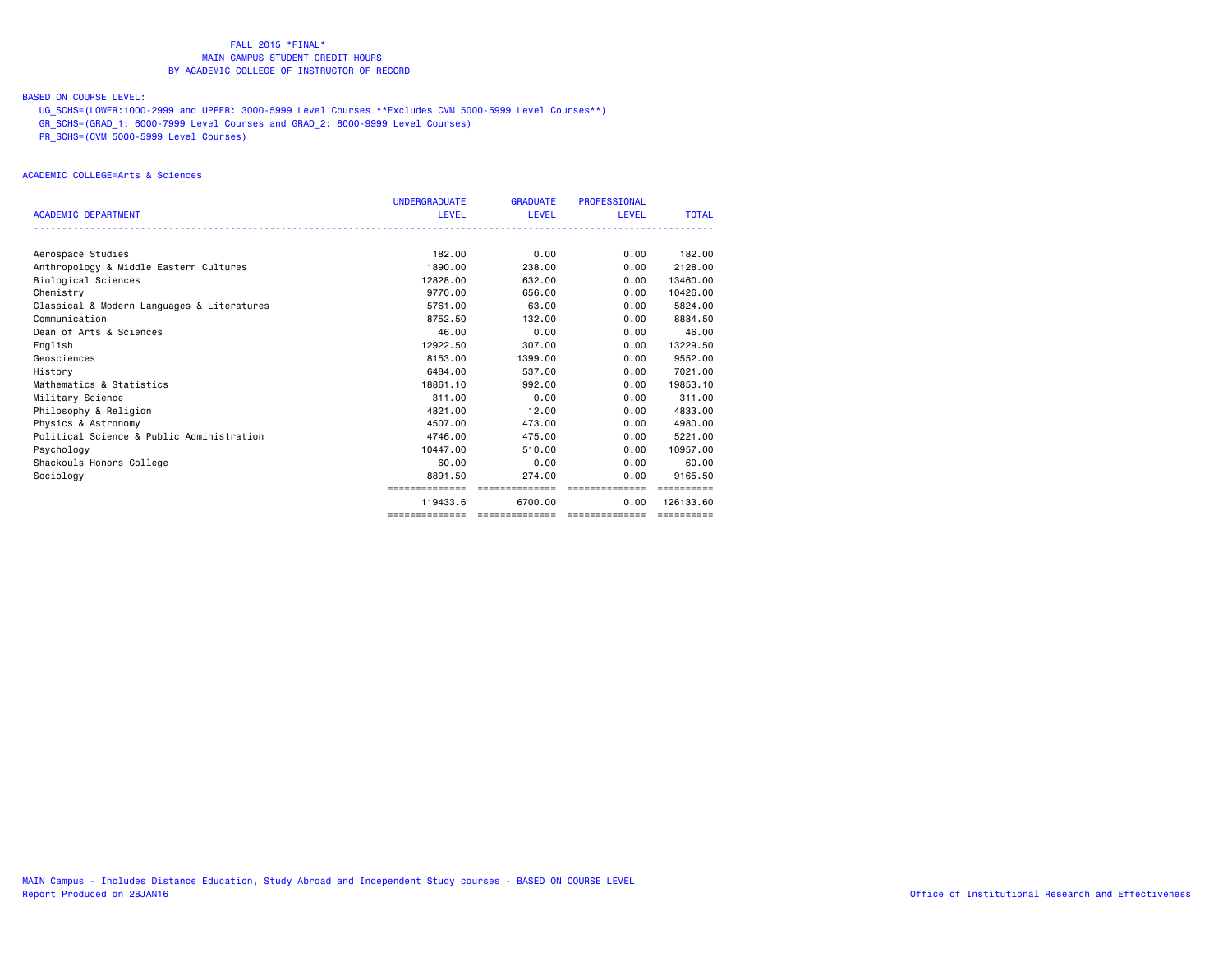#### BASED ON COURSE LEVEL:

- UG\_SCHS=(LOWER:1000-2999 and UPPER: 3000-5999 Level Courses \*\*Excludes CVM 5000-5999 Level Courses\*\*)
- GR\_SCHS=(GRAD\_1: 6000-7999 Level Courses and GRAD\_2: 8000-9999 Level Courses)
- PR\_SCHS=(CVM 5000-5999 Level Courses)

#### ACADEMIC COLLEGE=Business

|                                                 | <b>UNDERGRADUATE</b> | <b>GRADUATE</b> | PROFESSIONAL |              |
|-------------------------------------------------|----------------------|-----------------|--------------|--------------|
| <b>ACADEMIC DEPARTMENT</b>                      | <b>LEVEL</b>         | LEVEL           | LEVEL        | <b>TOTAL</b> |
|                                                 |                      |                 |              |              |
| Finance & Economics                             | 7017.40              | 241.00          | 0.00         | 7258.40      |
| Management & Information Systems                | 7213.00              | 617.00          | 0.00         | 7830.00      |
| Marketing, Quantitative Analysis & Business Law | 7159.00              | 532.00          | 0.00         | 7691.00      |
| School of Accountancy                           | 3870.00              | 567.00          | 0.00         | 4437.00      |
|                                                 |                      |                 |              |              |
|                                                 | 25259.40             | 1957.00         | 0.00         | 27216.40     |
|                                                 |                      |                 |              |              |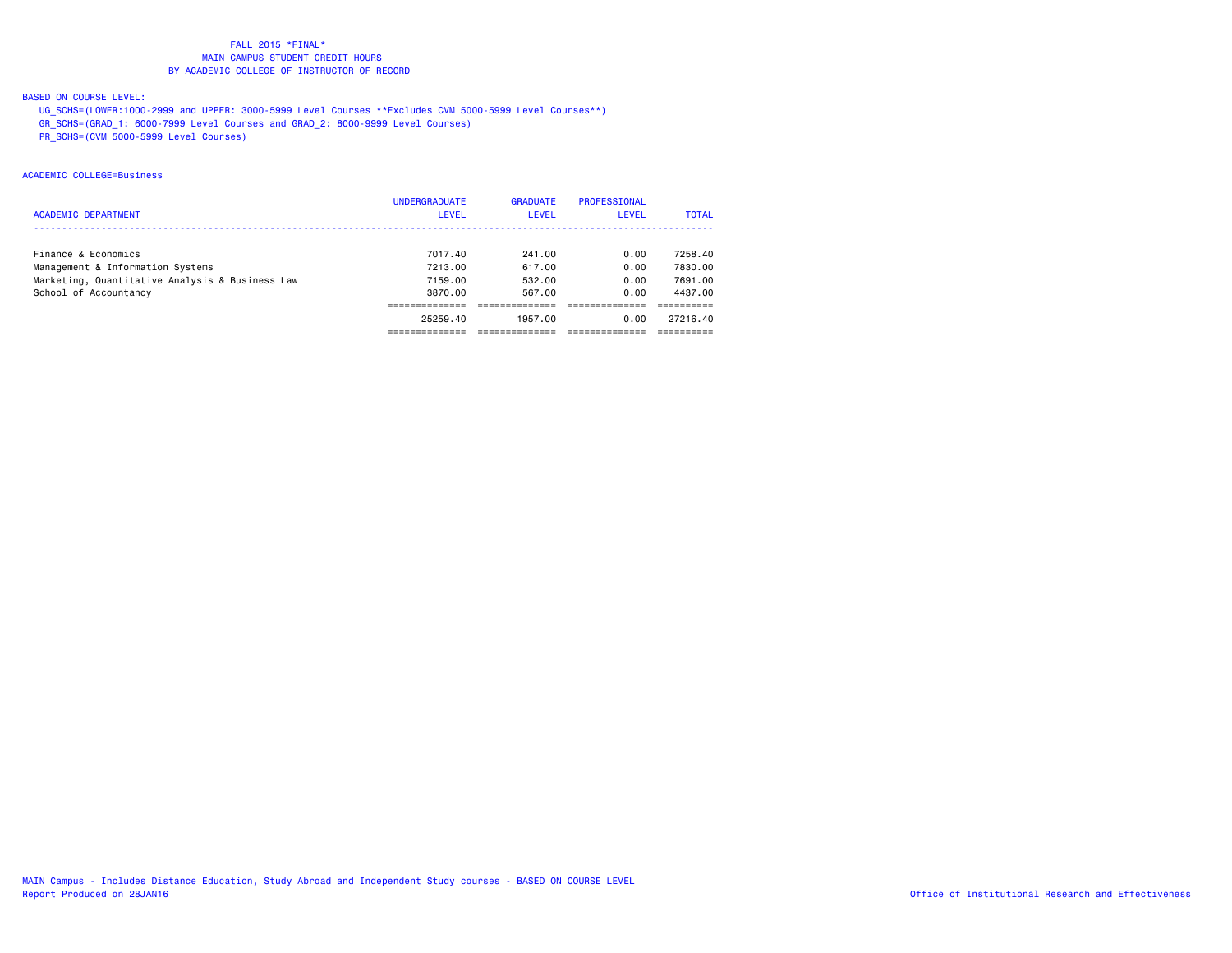#### BASED ON COURSE LEVEL:

- UG\_SCHS=(LOWER:1000-2999 and UPPER: 3000-5999 Level Courses \*\*Excludes CVM 5000-5999 Level Courses\*\*)
- GR\_SCHS=(GRAD\_1: 6000-7999 Level Courses and GRAD\_2: 8000-9999 Level Courses)
- PR\_SCHS=(CVM 5000-5999 Level Courses)

#### ACADEMIC COLLEGE=Education

|                                               | <b>UNDERGRADUATE</b> | <b>GRADUATE</b> | <b>PROFESSIONAL</b> |              |
|-----------------------------------------------|----------------------|-----------------|---------------------|--------------|
| <b>ACADEMIC DEPARTMENT</b>                    | <b>LEVEL</b>         | LEVEL           | LEVEL               | <b>TOTAL</b> |
|                                               |                      |                 |                     |              |
| Counseling & Educational Psychology           | 4410.50              | 1439.00         | 0.00                | 5849.50      |
| Curriculum, Instruction & Special Education   | 7277.50              | 1027.00         | 0.00                | 8304.50      |
| Dean of Education                             | 44.00                | 0.00            | 0.00                | 44.00        |
| Instructional Systems & Workforce Development | 3636.00              | 520.00          | 0.00                | 4156.00      |
| Kinesiology                                   | 9003.50              | 441.00          | 0.00                | 9444.50      |
| Leadership and Foundations                    | 1404.00              | 906.00          | 0.00                | 2310.00      |
| Music                                         | 3319,00              | 0.00            | 0.00                | 3319.00      |
|                                               |                      |                 |                     |              |
|                                               | 29094.50             | 4333.00         | 0.00                | 33427.50     |
|                                               | --------------       | -------------   | -------------       |              |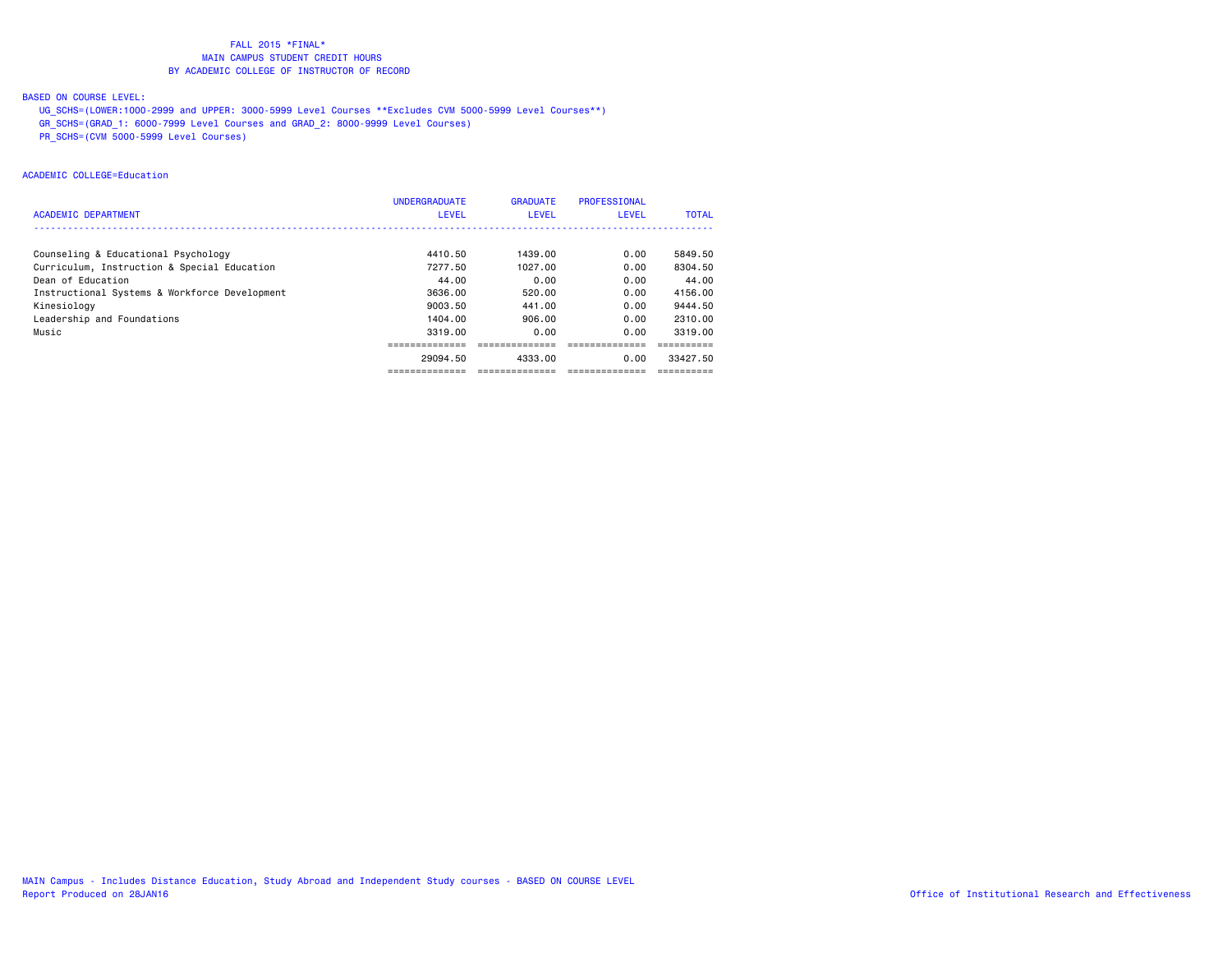#### BASED ON COURSE LEVEL:

- UG\_SCHS=(LOWER:1000-2999 and UPPER: 3000-5999 Level Courses \*\*Excludes CVM 5000-5999 Level Courses\*\*)
- GR\_SCHS=(GRAD\_1: 6000-7999 Level Courses and GRAD\_2: 8000-9999 Level Courses)
- PR\_SCHS=(CVM 5000-5999 Level Courses)

#### ACADEMIC COLLEGE=Engineering

|                                   | <b>UNDERGRADUATE</b> | <b>GRADUATE</b> | PROFESSIONAL |              |
|-----------------------------------|----------------------|-----------------|--------------|--------------|
| <b>ACADEMIC DEPARTMENT</b>        | <b>LEVEL</b>         | <b>LEVEL</b>    | <b>LEVEL</b> | <b>TOTAL</b> |
|                                   |                      |                 |              |              |
| Aerospace Engineering             | 4293.50              | 545.00          | 0.00         | 4838.50      |
| Ag & Bio Engineering              | 1553.00              | 143.00          | 0.00         | 1696.00      |
| Civil & Environmental Engineering | 2561.00              | 446.00          | 0.00         | 3007.00      |
| Computer Science & Engineering    | 4393.00              | 696.50          | 0.00         | 5089.50      |
| Electrical & Computer Engineering | 2994.90              | 634.00          | 0.00         | 3628.90      |
| General Engineering               | 98.60                | 0.00            | 0.00         | 98.60        |
| Industrial & Systems Engineering  | 2439.00              | 572.00          | 0.00         | 3011.00      |
| Mechanical Engineering            | 3194.00              | 955.00          | 0.00         | 4149.00      |
| School of Chemical Engineering    | 2864.00              | 194.00          | 0.00         | 3058,00      |
|                                   |                      |                 |              |              |
|                                   | 24391.00             | 4185.50         | 0.00         | 28576.50     |
|                                   | -------------        |                 |              |              |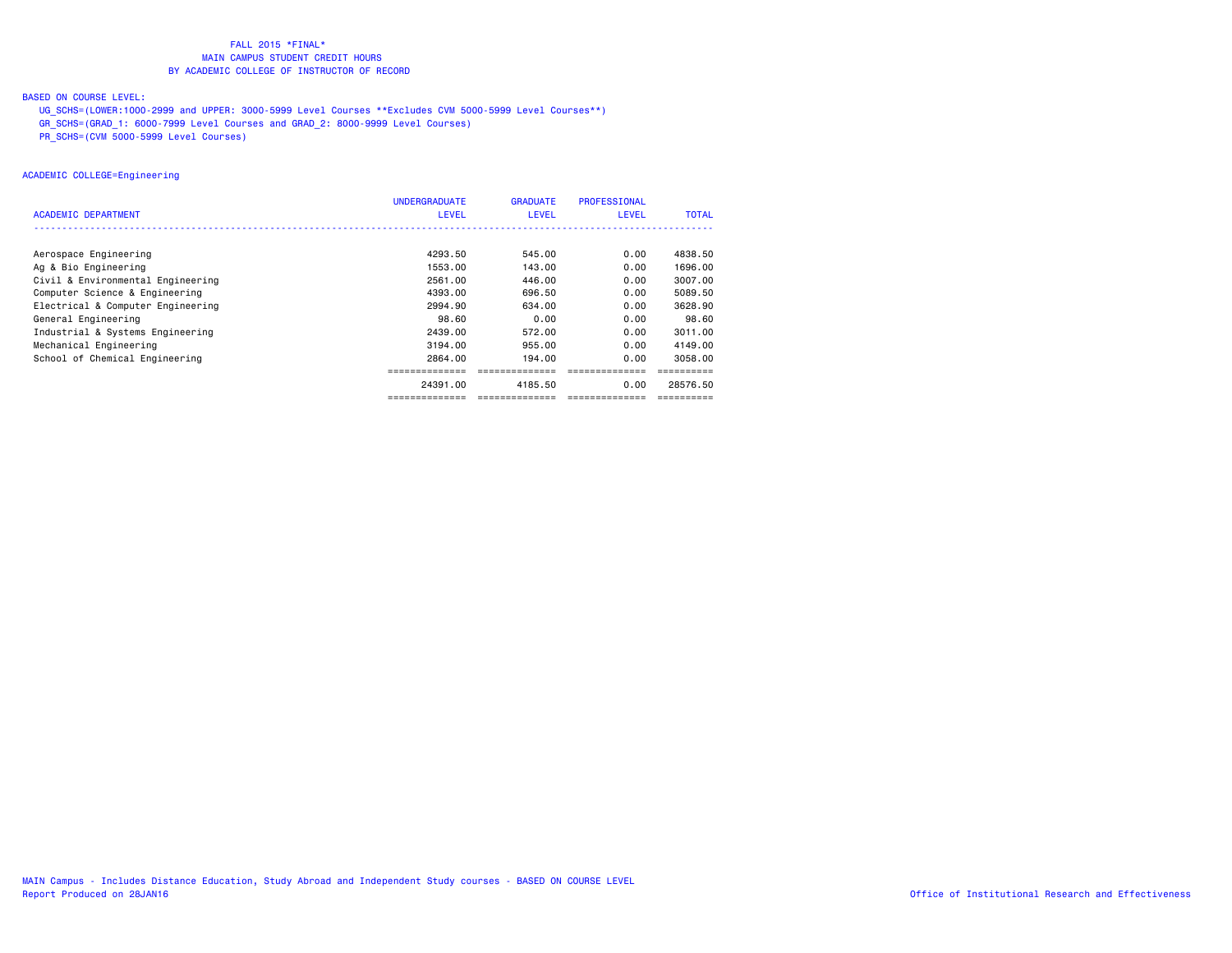#### BASED ON COURSE LEVEL:

- UG\_SCHS=(LOWER:1000-2999 and UPPER: 3000-5999 Level Courses \*\*Excludes CVM 5000-5999 Level Courses\*\*)
- GR\_SCHS=(GRAD\_1: 6000-7999 Level Courses and GRAD\_2: 8000-9999 Level Courses)
- PR\_SCHS=(CVM 5000-5999 Level Courses)

#### ACADEMIC COLLEGE=Forest Resources

| <b>ACADEMIC DEPARTMENT</b>                                               | <b>UNDERGRADUATE</b><br><b>LEVEL</b> | <b>GRADUATE</b><br>LEVEL   | PROFESSIONAL<br>LEVEL | <b>TOTAL</b>                 |
|--------------------------------------------------------------------------|--------------------------------------|----------------------------|-----------------------|------------------------------|
| Forestry<br>Sustainable Bioproducts<br>Wildlife, Fisheries & Aquaculture | 894.00<br>118.50<br>1488.00          | 278.00<br>294.25<br>424.00 | 0.00<br>0.00<br>0.00  | 1172.00<br>412.75<br>1912.00 |
|                                                                          | 2500.50                              | 996.25                     | 0.00                  | 3496.75                      |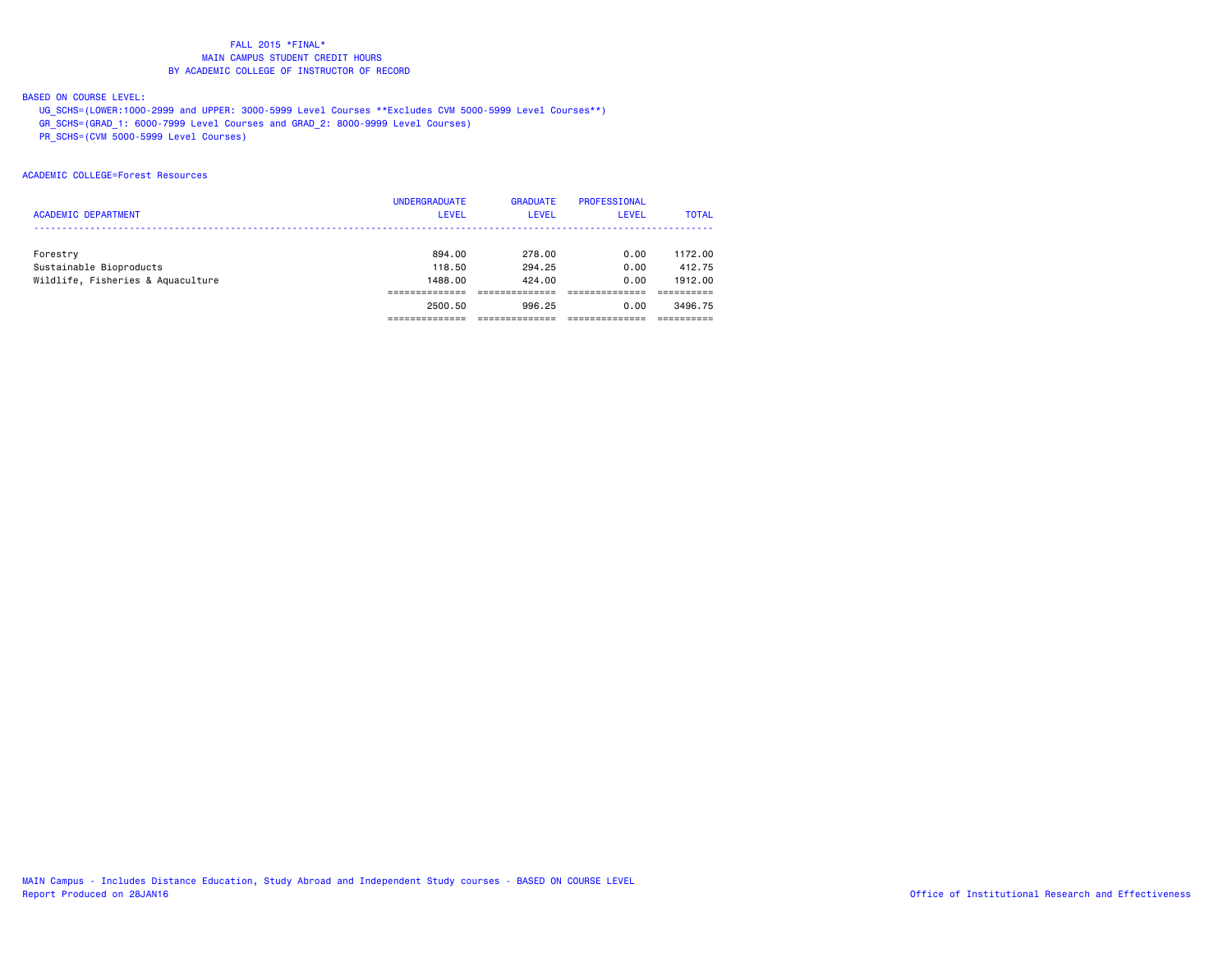#### BASED ON COURSE LEVEL:

- UG\_SCHS=(LOWER:1000-2999 and UPPER: 3000-5999 Level Courses \*\*Excludes CVM 5000-5999 Level Courses\*\*)
- GR\_SCHS=(GRAD\_1: 6000-7999 Level Courses and GRAD\_2: 8000-9999 Level Courses)
- PR\_SCHS=(CVM 5000-5999 Level Courses)

#### ACADEMIC COLLEGE=Veterinary Medicine

| <b>ACADEMIC DEPARTMENT</b> | <b>UNDERGRADUATE</b><br><b>LEVEL</b> | <b>GRADUATE</b><br><b>LEVEL</b> | PROFESSIONAL<br><b>LEVEL</b> | <b>TOTAL</b> |
|----------------------------|--------------------------------------|---------------------------------|------------------------------|--------------|
| Veterinary Medicine        | 572.00                               | 479.00                          | 9083.00                      | 10134.00     |
|                            | 572.00                               | 479.00                          | 9083.00                      | 10134.00     |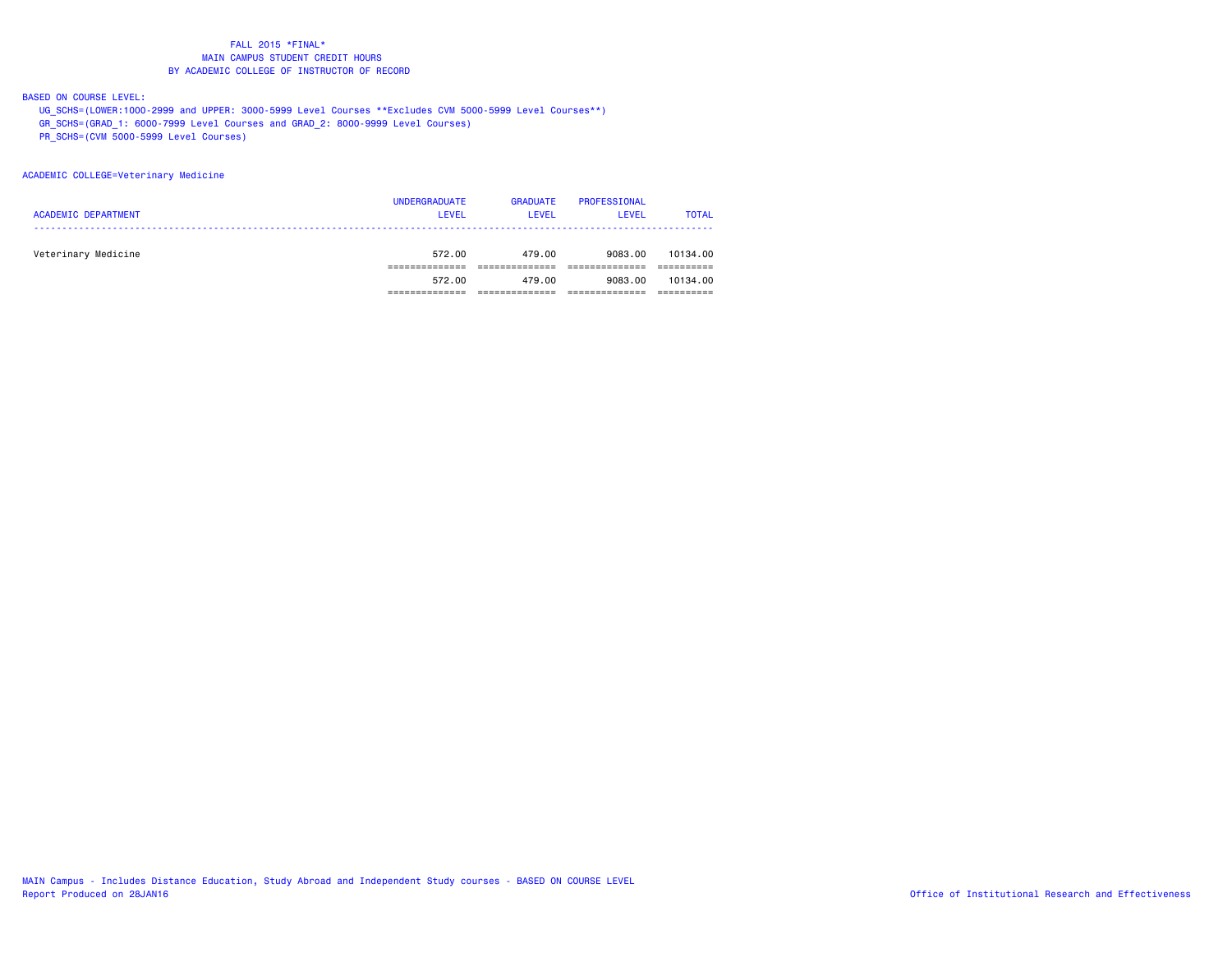#### BASED ON COURSE LEVEL:

- UG\_SCHS=(LOWER:1000-2999 and UPPER: 3000-5999 Level Courses \*\*Excludes CVM 5000-5999 Level Courses\*\*)
- GR\_SCHS=(GRAD\_1: 6000-7999 Level Courses and GRAD\_2: 8000-9999 Level Courses)
- PR\_SCHS=(CVM 5000-5999 Level Courses)

#### ACADEMIC COLLEGE=Academic Affairs

|                            | <b>UNDERGRADUATE</b> | <b>GRADUATE</b> | <b>PROFESSIONAL</b> |              |
|----------------------------|----------------------|-----------------|---------------------|--------------|
| <b>ACADEMIC DEPARTMENT</b> | <b>LEVEL</b>         | <b>LEVEL</b>    | <b>LEVEL</b>        | <b>TOTAL</b> |
|                            |                      |                 |                     |              |
| Provost Office             | 343,00               | 0.00            | 0.00                | 343.00       |
| Student Leadership         | 545.00               | 0.00            | 0.00                | 545.00       |
| Student Services           | 78.00                | 0.00            | 0.00                | 78.00        |
|                            |                      |                 |                     |              |
|                            | 966,00               | 0.00            | 0.00                | 966.00       |
|                            |                      |                 |                     |              |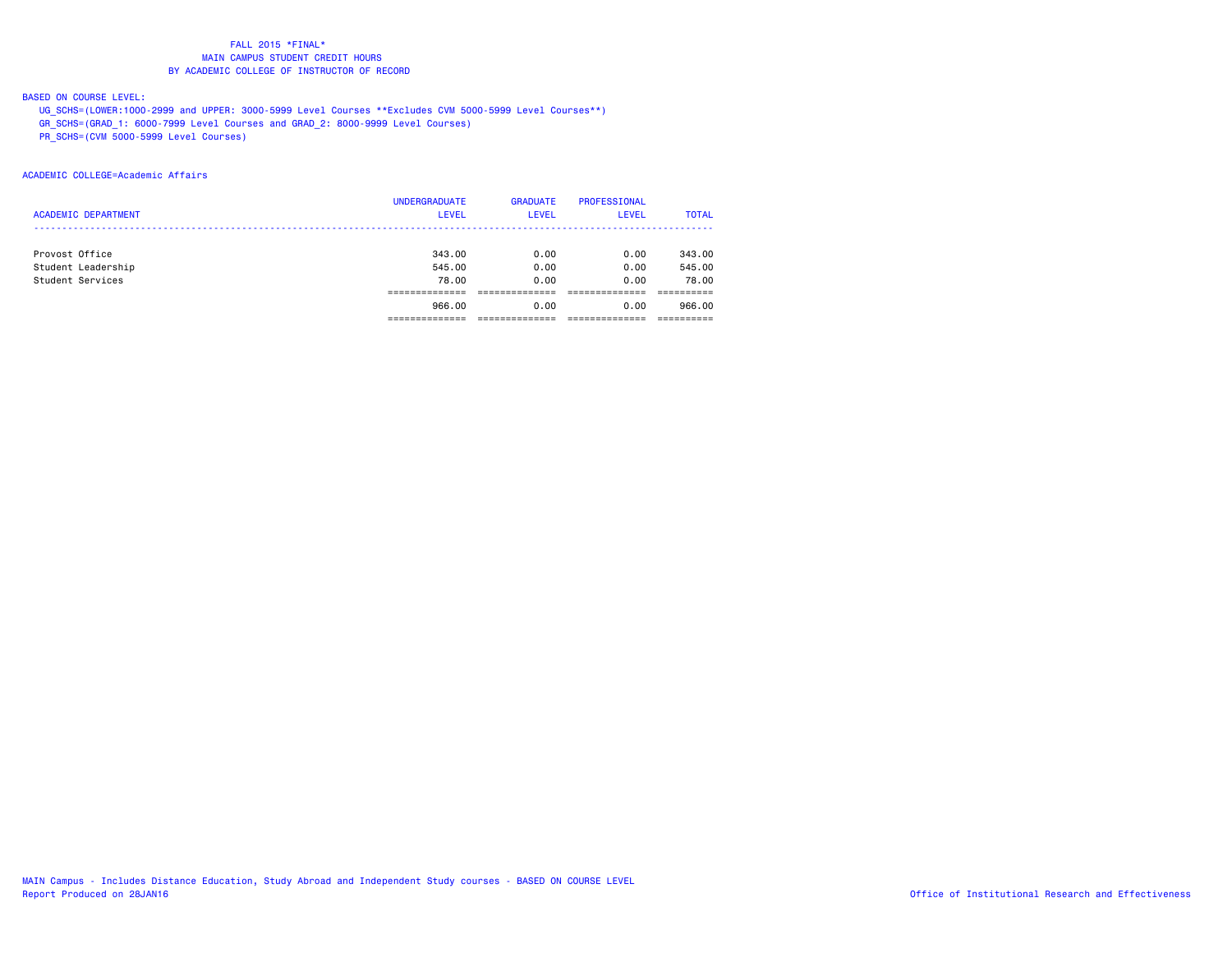|                            |                    |                                   | <b>Tenure</b>  | <b>Course</b> |              |                       |       | Crs          |                           | Inst | UG                                 | <b>GR</b>                                                                                                                                                    | <b>PR</b>                           | Total                                                                                                                                    |
|----------------------------|--------------------|-----------------------------------|----------------|---------------|--------------|-----------------------|-------|--------------|---------------------------|------|------------------------------------|--------------------------------------------------------------------------------------------------------------------------------------------------------------|-------------------------------------|------------------------------------------------------------------------------------------------------------------------------------------|
| <b>ACADEMIC DEPARTMENT</b> | Instructor Name    | Rank                              | <b>Status</b>  | Cip#          | <b>CRN</b>   | Course #              |       |              | Sec Type Title            | Per  | <b>SCHS</b>                        | <b>SCHS</b>                                                                                                                                                  | <b>SCHS</b>                         | <b>SCHS</b><br>$\frac{1}{2} \left( \frac{1}{2} \right) \left( \frac{1}{2} \right) \left( \frac{1}{2} \right) \left( \frac{1}{2} \right)$ |
| Ag & Bio Engineering       | Chesser, Gary      | Non-Faculty                       | Not Applicable | 010201        | 30014        | ABE 1073              | 01    | C            | Technology Design I. 1.00 |      | 60.00                              | 0.00                                                                                                                                                         | 0.00                                | 60.00                                                                                                                                    |
|                            |                    |                                   |                |               | 30015        | ABE 1073              | 02    | К            | Technology Design I. 1.00 |      | 0.00                               | 0.00                                                                                                                                                         | 0.00                                | 0.00                                                                                                                                     |
|                            |                    |                                   |                |               |              | 30016 ABE 1073        | 03    | К            | Technology Design I. 1.00 |      | 0.00                               | 0.00                                                                                                                                                         | 0.00                                | 0.00                                                                                                                                     |
|                            |                    |                                   |                |               |              |                       |       |              |                           |      | 60.00                              | $\frac{1}{2} \left( \frac{1}{2} \right) \left( \frac{1}{2} \right) \left( \frac{1}{2} \right) \left( \frac{1}{2} \right) \left( \frac{1}{2} \right)$<br>0.00 | .<br>0.00                           | د د د د د<br>60.00                                                                                                                       |
|                            | Horton, Renita     | Research Assist Pro Non-Ten Track |                |               |              | 140301 35313 ABE 8000 | 03    | D            | Research / Thesis         | 1.00 | 0.00<br>.                          | 1.00<br><u>.</u>                                                                                                                                             | 0.00                                | 1.00<br>.                                                                                                                                |
|                            |                    |                                   |                |               |              |                       |       |              |                           |      | 0.00                               | 1.00                                                                                                                                                         | 0.00                                | 1.00                                                                                                                                     |
|                            | Linhoss, Anna      | Assistant Professor Ten Track     |                | 140501        |              | 30039 ABE 4803        | 01    | C            | Biosyst Simulation        | 1.00 | 114.00                             | 0.00                                                                                                                                                         | 0.00                                | 114.00<br>. د د د د                                                                                                                      |
|                            |                    |                                   |                |               |              |                       |       |              |                           |      | 114.00                             | 0.00                                                                                                                                                         | 0.00                                | 114.00                                                                                                                                   |
|                            | Linhoss, John      | Non-Faculty                       | Not Applicable | 150699        | 30029        | ABE 4383              | 01    | C            | Bldg Const                | 1.00 | 114.00<br>. <b>.</b>               | 0.00<br>.                                                                                                                                                    | 0.00<br>.                           | 114.00<br><u>.</u>                                                                                                                       |
|                            |                    |                                   |                |               |              |                       |       |              |                           |      | 114.00                             | 0.00                                                                                                                                                         | 0.00                                | 114.00                                                                                                                                   |
|                            | Paz, Joel          | Associate Professor Tenured       |                | 140301        | 35317        | ABE 8000              | 07    | D            | Research / Thesis         | 1.00 | 0.00                               | 9.00                                                                                                                                                         | 0.00                                | 9.00                                                                                                                                     |
|                            |                    |                                   |                |               | 35329        | ABE 9000              | 07    | D            | Research / Diss           | 1.00 | 0.00                               | 15.00                                                                                                                                                        | 0.00                                | 15.00                                                                                                                                    |
|                            |                    |                                   |                |               | 36272        | ABE 7000              | 01    | $\mathbf{I}$ | Directed Indiv Study      | 1.00 | 0.00                               | 3.00                                                                                                                                                         | 0.00                                | 3.00                                                                                                                                     |
|                            |                    |                                   |                | 143801        | 30020        | ABE 2873              | 01    | C            | Land Surveying            | 1.00 | 78.00                              | 0.00                                                                                                                                                         | 0.00                                | 78.00                                                                                                                                    |
|                            |                    |                                   |                |               | 30021        | ABE 2873              | 02    | К            | Land Surveying            | 1.00 | 0.00                               | 0.00                                                                                                                                                         | 0.00                                | 0.00                                                                                                                                     |
|                            |                    |                                   |                |               |              | 30022 ABE 2873        | 03    | К            | Land Surveying            | 1.00 | 0.00<br>.                          | 0.00<br>$- - - -$                                                                                                                                            | 0.00<br>$\frac{1}{2}$               | 0.00<br>.                                                                                                                                |
|                            |                    |                                   |                |               |              |                       |       |              |                           |      | 78.00                              | 27.00                                                                                                                                                        | 0.00                                | 105.00                                                                                                                                   |
|                            | Purswell, Joseph   | Non-Employee                      | Not Applicable | 140301        |              | 35796 ABE 9000        | 14    | D            | Research / Diss           | 1.00 | 0.00                               | 12.00<br>.                                                                                                                                                   | 0.00<br>$\sim$ $\sim$ $\sim$ $\sim$ | 12.00<br>.                                                                                                                               |
|                            |                    |                                   |                |               |              |                       |       |              |                           |      | 0.00                               | 12.00                                                                                                                                                        | 0.00                                | 12.00                                                                                                                                    |
|                            | Simpson, Chartrisa | Assistant Professor Ten Track     |                | 140301        | 30041        | ABE 4911              | S01 S |              | Engineering Seminar       | 1.00 | 71.00                              | 0.00                                                                                                                                                         | 0.00                                | 71.00                                                                                                                                    |
|                            |                    |                                   |                |               | 35319        | ABE 8000              | 09    | D            | Research / Thesis         | 1.00 | 0.00                               | 18.00                                                                                                                                                        | 0.00                                | 18.00                                                                                                                                    |
|                            |                    |                                   |                |               | 35331        | ABE 9000              | 09    | D            | Research / Diss           | 1.00 | 0.00                               | 4.00                                                                                                                                                         | 0.00                                | 4.00                                                                                                                                     |
|                            |                    |                                   |                |               | 35908        | ABE 4000              | 02 I  |              | Directed Indiv Study 1.00 |      | 3.00                               | 0.00                                                                                                                                                         | 0.00                                | 3.00                                                                                                                                     |
|                            |                    |                                   |                |               | 35909        | ABE 4000              | 03    | $\mathbf{I}$ | Directed Indiv Study 1.00 |      | 2.00                               | 0.00                                                                                                                                                         | 0.00                                | 2.00                                                                                                                                     |
|                            |                    |                                   |                |               | 35910        | ABE 4000              | 04    | $\mathbf{I}$ | Directed Indiv Study 1.00 |      | 2.00                               | 0.00                                                                                                                                                         | 0.00                                | 2.00                                                                                                                                     |
|                            |                    |                                   |                |               | 140501 30032 | ABE 4523              | 01    | C            | Biomedical Materials      | 1.00 | 66.00                              | 0.00                                                                                                                                                         | 0.00                                | 66.00                                                                                                                                    |
|                            |                    |                                   |                |               | 30033        | ABE 4523              | 02    | C            | Biomedical Materials      | 1.00 | 99.00                              | 0.00                                                                                                                                                         | 0.00                                | 99.00                                                                                                                                    |
|                            |                    |                                   |                |               | 30035        | ABE 4523              | H01 C |              | Honors Biomedical Ma      | 1.00 | 27.00                              | 0.00                                                                                                                                                         | 0.00                                | 27.00                                                                                                                                    |
|                            |                    |                                   |                |               | 30046        | ABE 6523              | 01    | C            | BIomedical Materials 1.00 |      | 0.00                               | 3.00                                                                                                                                                         | 0.00                                | 3.00                                                                                                                                     |
|                            |                    |                                   |                | 150699        | 30042        | ABE 4961              | S01 S |              | Seminar                   | 1.00 | 24.00<br>.                         | 0.00                                                                                                                                                         | 0.00<br>$- - - -$                   | 24.00<br>.                                                                                                                               |
|                            |                    |                                   |                |               |              |                       |       |              |                           |      | 294.00                             | 25.00                                                                                                                                                        | 0.00                                | 319.00                                                                                                                                   |
|                            | Tagert, Mary       | Extension Assist Pr Non-Ten Track |                | 140301        |              | 36067 ABE 4000        | 05    | I            | Directed Indiv Study 1.00 |      | 3.00<br>$\sim$ $\sim$<br>$- - - -$ | 0.00                                                                                                                                                         | 0.00<br>----                        | 3.00<br>.                                                                                                                                |
|                            |                    |                                   |                |               |              |                       |       |              |                           |      | 3.00                               | 0.00                                                                                                                                                         | 0.00                                | 3.00                                                                                                                                     |
|                            | Ward, Jason        | Extension Assist Pr Non-Ten Track |                |               |              | 140301 36301 ABE 9000 | 15    | D            | Research / Diss           | 1.00 | 0.00                               | 6.00<br>.                                                                                                                                                    | 0.00<br>.                           | 6.00<br>-----                                                                                                                            |
|                            |                    |                                   |                |               |              |                       |       |              |                           |      | 0.00                               | 6.00                                                                                                                                                         | 0.00                                | 6.00                                                                                                                                     |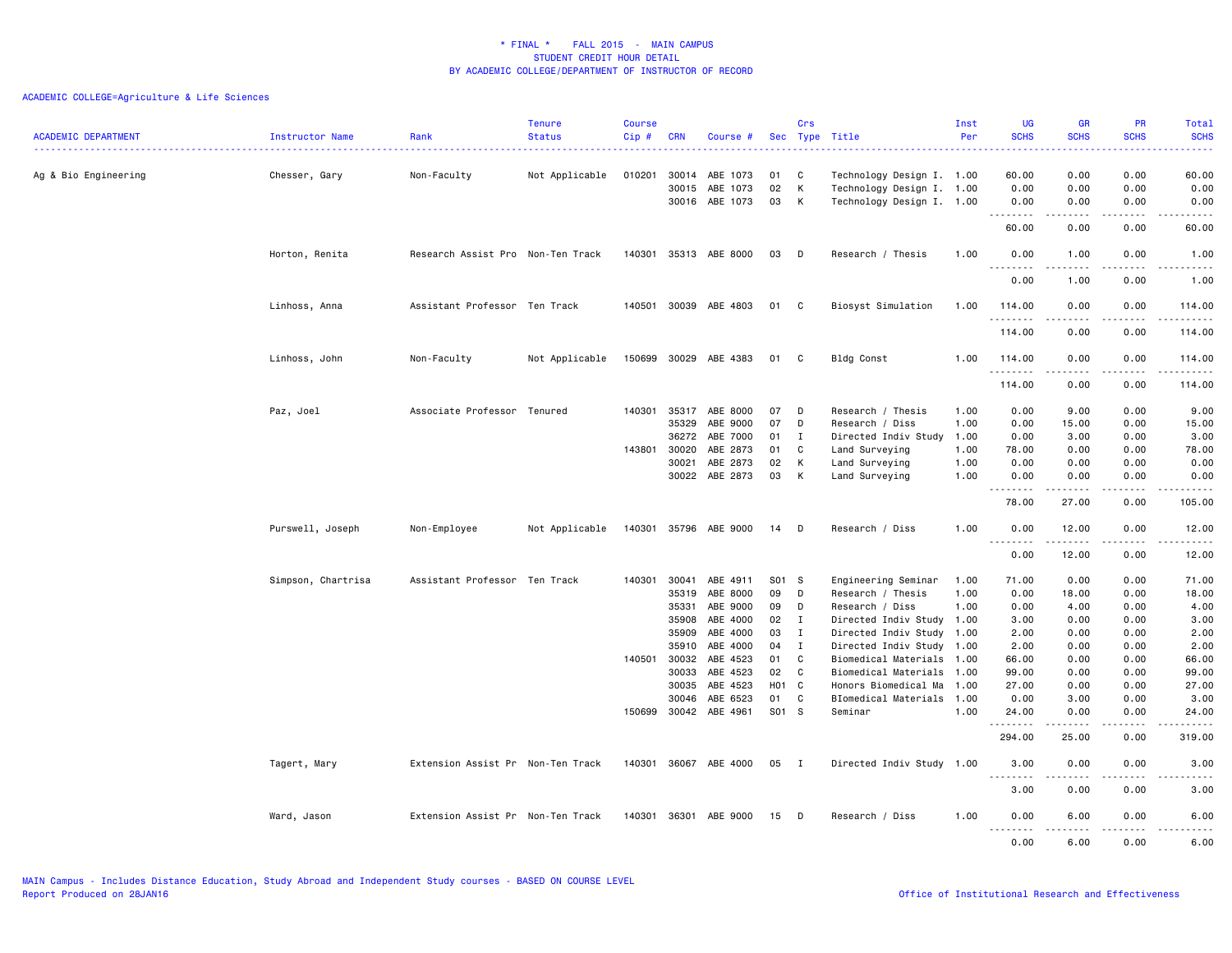| <b>ACADEMIC DEPARTMENT</b> | Instructor Name | Rank                        | Tenure<br><b>Status</b> | <b>Course</b><br>$Cip$ #   | <b>CRN</b> | Course #                                                      |                            | Crs        | Sec Type Title                                                                                   | Inst<br>Per  | UG<br><b>SCHS</b>             | GR<br><b>SCHS</b>            | <b>PR</b><br><b>SCHS</b>     | Total<br><b>SCHS</b>          |
|----------------------------|-----------------|-----------------------------|-------------------------|----------------------------|------------|---------------------------------------------------------------|----------------------------|------------|--------------------------------------------------------------------------------------------------|--------------|-------------------------------|------------------------------|------------------------------|-------------------------------|
| Ag & Bio Engineering       | Warnock, James  | Non-Faculty                 | Tenured                 | 140101<br>140301<br>521003 | 35586      | GE 2990<br>35503 ABE 9000<br>34713 FYE 1001<br>34755 FYE 1001 | 01<br>13<br>F23 C<br>F24 C | - C<br>- D | Special Topic In GE<br>Research / Diss<br>Freshman Year Experi 0.50<br>Freshman Year Experi 0.50 | 0.50<br>1.00 | 10.00<br>0.00<br>8.00<br>6.50 | 0.00<br>3.00<br>0.00<br>0.00 | 0.00<br>0.00<br>0.00<br>0.00 | 10.00<br>3.00<br>8.00<br>6.50 |
|                            | Yu, Fei         | Associate Professor Tenured |                         | 140301                     |            | 35334 ABE 9000                                                | 12                         | D          | Research /<br>/ Diss                                                                             | 1.00         | ---------<br>24.50<br>0.00    | 3.00<br>7.00                 | - - - - -<br>0.00<br>0.00    | .<br>27.50<br>7.00            |
|                            |                 |                             |                         |                            |            |                                                               |                            |            |                                                                                                  |              | ---------<br>0.00             | 7.00                         | .<br>0.00                    | .<br>7.00                     |
|                            |                 |                             |                         |                            |            |                                                               |                            |            |                                                                                                  |              | ========                      |                              | ========                     | ==========                    |
| Ag & Bio Engineering       |                 |                             |                         |                            |            |                                                               |                            |            |                                                                                                  |              | 687.50                        | 81.00                        | 0.00                         | 768.50                        |
|                            |                 |                             |                         |                            |            |                                                               |                            |            |                                                                                                  |              | ========                      |                              |                              | ==========                    |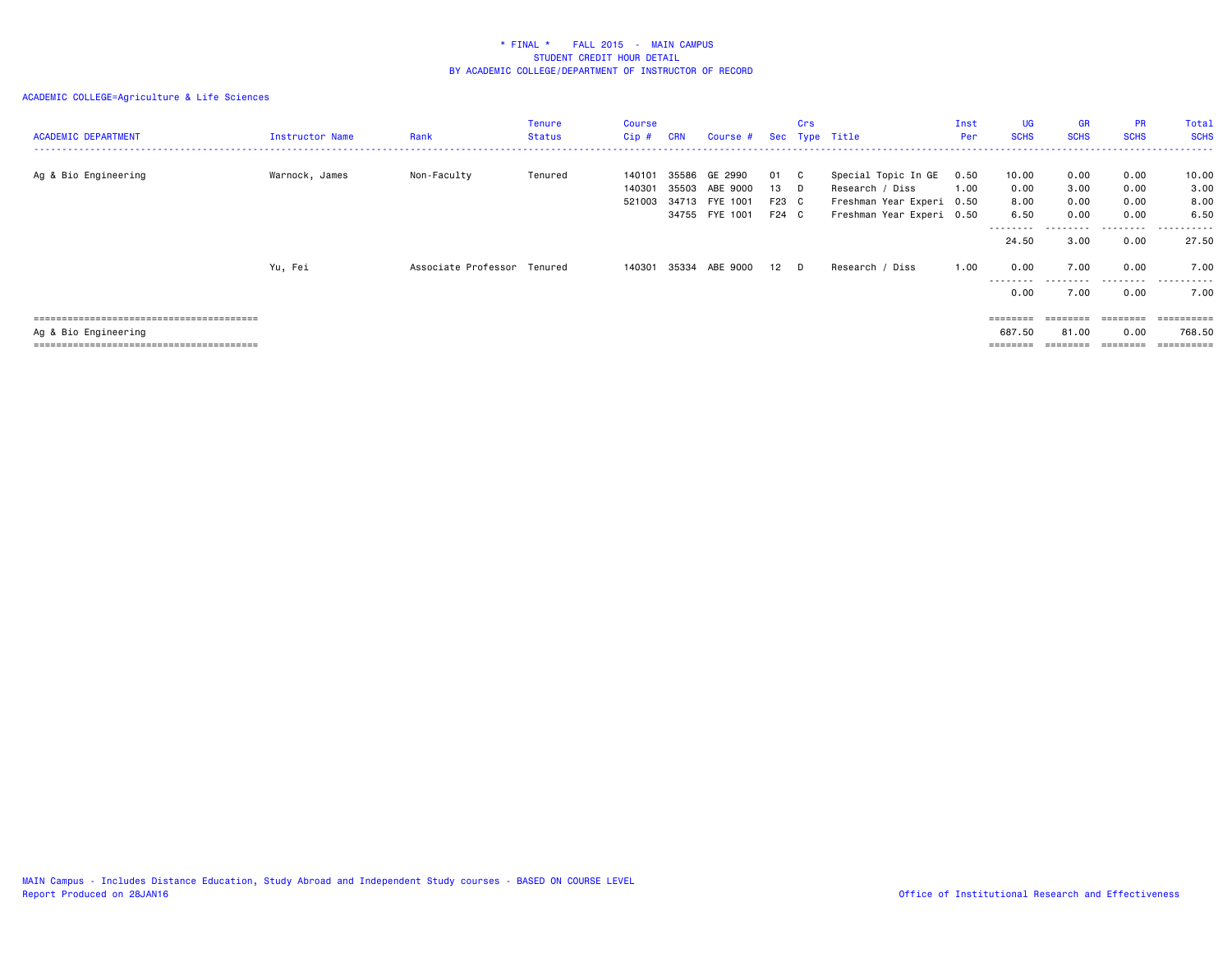| <b>ACADEMIC DEPARTMENT</b> | Instructor Name<br>. <u>.</u> . | Rank                              | <b>Tenure</b><br><b>Status</b> | <b>Course</b><br>Cip# | <b>CRN</b> | Course #                          |          | Crs               | Sec Type Title            | Inst<br>Per | UG<br><b>SCHS</b>            | <b>GR</b><br><b>SCHS</b>                                                                                                                                                                                                                                                                                                                                                                                                                                                                        | PR<br><b>SCHS</b> | Total<br><b>SCHS</b> |
|----------------------------|---------------------------------|-----------------------------------|--------------------------------|-----------------------|------------|-----------------------------------|----------|-------------------|---------------------------|-------------|------------------------------|-------------------------------------------------------------------------------------------------------------------------------------------------------------------------------------------------------------------------------------------------------------------------------------------------------------------------------------------------------------------------------------------------------------------------------------------------------------------------------------------------|-------------------|----------------------|
| Agricultural Economics     | Barnes, James                   | Extension Assist Pr Non-Ten Track |                                | 450602 33864          |            | AEC 6323                          | 501 C    |                   | Applied Region Econ       | 1.00        | 0.00                         | 33.00                                                                                                                                                                                                                                                                                                                                                                                                                                                                                           | 0.00              | 33.00                |
|                            |                                 |                                   |                                |                       |            |                                   |          |                   |                           |             | $\sim$ $\sim$ .<br>.<br>0.00 | 33.00                                                                                                                                                                                                                                                                                                                                                                                                                                                                                           | 0.00              | .<br>33.00           |
|                            | Barnett, Barry                  | Professor                         | Tenured                        | 010103 30146          |            | AEC 8611                          | 01       | C.                | Research Seminar I        | 1.00        | 0.00                         | 8.00                                                                                                                                                                                                                                                                                                                                                                                                                                                                                            | 0.00              | 8.00                 |
|                            |                                 |                                   |                                |                       | 35152      | AEC 8000                          | 01       | D                 | Research / Thesis         | 1.00        | 0.00                         | 9.00                                                                                                                                                                                                                                                                                                                                                                                                                                                                                            | 0.00              | 9.00                 |
|                            |                                 |                                   |                                | 450601                | 30144      | AEC 8163                          | 01       | C                 | Consum, Produc, Mark 1.00 |             | 0.00                         | 27.00<br>$\begin{array}{cccccccccccccc} \multicolumn{2}{c}{} & \multicolumn{2}{c}{} & \multicolumn{2}{c}{} & \multicolumn{2}{c}{} & \multicolumn{2}{c}{} & \multicolumn{2}{c}{} & \multicolumn{2}{c}{} & \multicolumn{2}{c}{} & \multicolumn{2}{c}{} & \multicolumn{2}{c}{} & \multicolumn{2}{c}{} & \multicolumn{2}{c}{} & \multicolumn{2}{c}{} & \multicolumn{2}{c}{} & \multicolumn{2}{c}{} & \multicolumn{2}{c}{} & \multicolumn{2}{c}{} & \multicolumn{2}{c}{} & \multicolumn{2}{c}{} & \$ | 0.00<br>.         | 27.00<br>.           |
|                            |                                 |                                   |                                |                       |            |                                   |          |                   |                           |             | 0.00                         | 44.00                                                                                                                                                                                                                                                                                                                                                                                                                                                                                           | 0.00              | 44.00                |
|                            | Coatney, Kalyn                  | Associate Professor Tenured       |                                | 010103                | 30129      | AEC 4133                          | 01       | C                 | Food Markets & Price      | 1.00        | 90.00                        | 0.00                                                                                                                                                                                                                                                                                                                                                                                                                                                                                            | 0.00              | 90.00                |
|                            |                                 |                                   |                                |                       | 35153      | AEC 8000                          | 02       | D                 | Research / Thesis         | 1.00        | 0.00                         | 9.00                                                                                                                                                                                                                                                                                                                                                                                                                                                                                            | 0.00              | 9.00                 |
|                            |                                 |                                   |                                |                       |            |                                   |          |                   |                           |             | 90.00                        | 9.00                                                                                                                                                                                                                                                                                                                                                                                                                                                                                            | 0.00              | 99.00                |
|                            | Collart Dinarte, Alba           | Extension Assist Pr Non-Ten Track |                                |                       |            | 010103 30133 AEC 4711             | 01       | - L               | Agri-marketing Pract 1.00 |             | 10.00<br>.                   | 0.00<br>$- - - -$                                                                                                                                                                                                                                                                                                                                                                                                                                                                               | 0.00<br>.         | 10.00<br>.           |
|                            |                                 |                                   |                                |                       |            |                                   |          |                   |                           |             | 10.00                        | 0.00                                                                                                                                                                                                                                                                                                                                                                                                                                                                                            | 0.00              | 10.00                |
|                            | Freeman, Matthew                | Assistant Professor Ten Track     |                                | 010103 30122          |            | AEC 2713                          | 01       | C                 | Intro to Food & Reso      | 1.00        | 369.00                       | 0.00                                                                                                                                                                                                                                                                                                                                                                                                                                                                                            | 0.00              | 369.00               |
|                            |                                 |                                   |                                |                       | 30123      | AEC 2713                          | H01 C    |                   | Hon Intro to Food &       | 1.00        | 51.00                        | 0.00                                                                                                                                                                                                                                                                                                                                                                                                                                                                                            | 0.00              | 51.00                |
|                            |                                 |                                   |                                |                       | 30139      | AEC 6243                          | 01       | C                 | Natural Resource Eco      | 1.00        | 0.00                         | 9.00                                                                                                                                                                                                                                                                                                                                                                                                                                                                                            | 0.00              | 9.00                 |
|                            |                                 |                                   |                                |                       |            | 030204 30130 AEC 4243             | 01       | C                 | Natural Resource Eco 1.00 |             | 30.00                        | 0.00<br>.                                                                                                                                                                                                                                                                                                                                                                                                                                                                                       | 0.00<br>.         | 30.00<br>.           |
|                            |                                 |                                   |                                |                       |            |                                   |          |                   |                           |             | 450.00                       | 9.00                                                                                                                                                                                                                                                                                                                                                                                                                                                                                            | 0.00              | 459.00               |
|                            | Harri, Ardian                   | Associate Professor Tenured       |                                | 010103 30128          |            | AEC 4123                          | 01       | C                 | Fin & Comm Futures M 1.00 |             | 72.00                        | 0.00                                                                                                                                                                                                                                                                                                                                                                                                                                                                                            | 0.00              | 72.00                |
|                            |                                 |                                   |                                |                       | 30137      | AEC 6123                          | 01       | C                 | Fin & Comm Futures M      | 1.00        | 0.00                         | 3.00                                                                                                                                                                                                                                                                                                                                                                                                                                                                                            | 0.00              | 3.00                 |
|                            |                                 |                                   |                                |                       | 31873      | FIN 4123                          | 01       | C                 | Fin & Commodity Futu      | 1.00        | 30.00                        | 0.00                                                                                                                                                                                                                                                                                                                                                                                                                                                                                            | 0.00              | 30.00                |
|                            |                                 |                                   |                                |                       | 35154      | AEC 8000                          | 03       | D                 | Research / Thesis         | 1.00        | 0.00                         | 9.00                                                                                                                                                                                                                                                                                                                                                                                                                                                                                            | 0.00              | 9.00                 |
|                            |                                 |                                   |                                | 450603 30143          |            | AEC 6733                          | 01       | C                 | Economet Anal in Ag       | 1.00        | 0.00<br>.                    | 24.00<br>$\frac{1}{2} \left( \frac{1}{2} \right) \left( \frac{1}{2} \right) \left( \frac{1}{2} \right) \left( \frac{1}{2} \right) \left( \frac{1}{2} \right)$                                                                                                                                                                                                                                                                                                                                   | 0.00<br>.         | 24.00<br>د د د د د   |
|                            |                                 |                                   |                                |                       |            |                                   |          |                   |                           |             | 102.00                       | 36.00                                                                                                                                                                                                                                                                                                                                                                                                                                                                                           | 0.00              | 138.00               |
|                            | Interis, Matthew                | Associate Professor Tenured       |                                |                       |            | 010101 34272 AEC 1001             | F01 C    |                   | First Year Seminar        | 1.00        | 18.00<br>.                   | 0.00<br>.                                                                                                                                                                                                                                                                                                                                                                                                                                                                                       | 0.00<br>.         | 18.00<br>.           |
|                            |                                 |                                   |                                |                       |            |                                   |          |                   |                           |             | 18.00                        | 0.00                                                                                                                                                                                                                                                                                                                                                                                                                                                                                            | 0.00              | 18.00                |
|                            | Little, Randall                 | Professor                         | Tenured                        | 010101 30121          |            | AEC 2611                          | 01       | C                 | Seminar I                 | 1.00        | 58.00                        | 0.00                                                                                                                                                                                                                                                                                                                                                                                                                                                                                            | 0.00              | 58.00                |
|                            |                                 |                                   |                                |                       | 30132      | AEC 4530                          | 01       | E                 | Internship AEC-AGBM       | 1.00        | 62.00                        | 0.00                                                                                                                                                                                                                                                                                                                                                                                                                                                                                            | 0.00              | 62.00                |
|                            |                                 |                                   |                                |                       | 30141      | AEC 6530                          | 01       | E                 | Internship AEC-AGBM       | 1.00        | 0.00                         | 3.00                                                                                                                                                                                                                                                                                                                                                                                                                                                                                            | 0.00              | 3.00                 |
|                            |                                 |                                   |                                | 010103 30126          |            | AEC 3513                          | 01       | C                 | Food & Fiber Product 1.00 |             | 147.00                       | 0.00                                                                                                                                                                                                                                                                                                                                                                                                                                                                                            | 0.00              | 147.00               |
|                            |                                 |                                   |                                | 450603 30124          |            | AEC 3113                          | 01       | C                 | Intro To Quant Econ       | 1.00        | 96.00<br><u>.</u>            | 0.00                                                                                                                                                                                                                                                                                                                                                                                                                                                                                            | 0.00<br>$- - -$   | 96.00<br>.           |
|                            |                                 |                                   |                                |                       |            |                                   |          |                   |                           |             | 363.00                       | 3.00                                                                                                                                                                                                                                                                                                                                                                                                                                                                                            | 0.00              | 366.00               |
|                            | Parman, Bryon                   | Extension Assist Pr Non-Ten Track |                                | 010103                | 30140      | AEC 6343                          | 01       | C                 | Adv Farm Management 1.00  |             | 0.00                         | 6.00                                                                                                                                                                                                                                                                                                                                                                                                                                                                                            | 0.00              | 6.00                 |
|                            |                                 |                                   |                                |                       | 36026      | AEC 7000<br>010104 30131 AEC 4343 | 01<br>01 | $\mathbf{I}$<br>C | Directed Indiv Study 1.00 |             | 0.00                         | 3.00<br>0.00                                                                                                                                                                                                                                                                                                                                                                                                                                                                                    | 0.00<br>0.00      | 3.00                 |
|                            |                                 |                                   |                                |                       |            |                                   |          |                   | Adv Farm Management 1.00  |             | 36.00                        | -----                                                                                                                                                                                                                                                                                                                                                                                                                                                                                           | .                 | 36.00<br>.           |
|                            |                                 |                                   |                                |                       |            |                                   |          |                   |                           |             | 36.00                        | 9.00                                                                                                                                                                                                                                                                                                                                                                                                                                                                                            | 0.00              | 45.00                |
|                            | Petrolia, Daniel                | Associate Professor Tenured       |                                |                       |            | 010103 35156 AEC 8000             | 05       | D                 | Research / Thesis         | 1.00        | 0.00                         | 9.00                                                                                                                                                                                                                                                                                                                                                                                                                                                                                            | 0.00              | 9.00                 |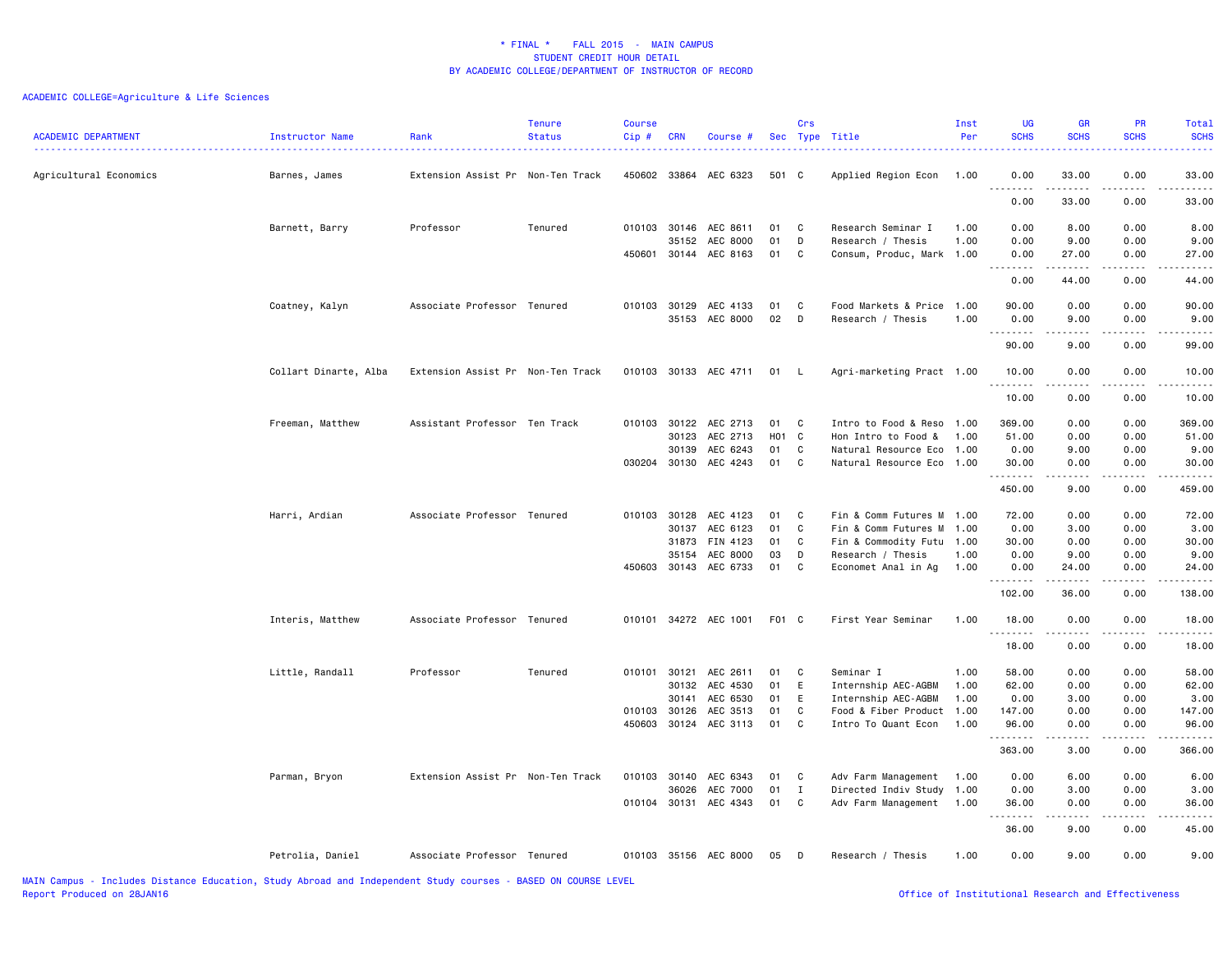| <b>ACADEMIC DEPARTMENT</b> | <b>Instructor Name</b> | Rank                        | <b>Tenure</b><br><b>Status</b> | <b>Course</b><br>$Cip$ # | <b>CRN</b> | Course #                         | Sec         | Crs          | Type Title                                    | Inst<br>Per | UG<br><b>SCHS</b>    | GR<br><b>SCHS</b>     | <b>PR</b><br><b>SCHS</b> | Total<br><b>SCHS</b>   |
|----------------------------|------------------------|-----------------------------|--------------------------------|--------------------------|------------|----------------------------------|-------------|--------------|-----------------------------------------------|-------------|----------------------|-----------------------|--------------------------|------------------------|
| Agricultural Economics     | Petrolia, Daniel       | Associate Professor Tenured |                                |                          |            | 450603 30142 AEC 6713            | 01          | C.           | Quant Econ                                    | 1.00        | 0.00<br>--------     | 27.00<br>---------    | 0.00<br>--------         | 27.00                  |
|                            |                        |                             |                                |                          |            |                                  |             |              |                                               |             | 0.00                 | 36.00                 | 0.00                     | 36.00                  |
|                            | Tack, Jesse            | Associate Professor Tenured |                                | 010103                   | 35157      | AEC 8000                         | 06          | D            | Research / Thesis                             | 1.00        | 0.00<br>. <b>.</b>   | 6.00                  | 0.00                     | 6.00                   |
|                            |                        |                             |                                |                          |            |                                  |             |              |                                               |             | 0.00                 | .<br>6.00             | ---------<br>0.00        | .<br>------<br>6.00    |
|                            | Turner, Steven         | Professor                   | Tenured                        | 010101                   | 30127      | AEC 4113                         | 01          | - C          | Agribusiness Firm Mg 1.00                     |             | 75.00                | 0.00                  | 0.00                     | 75.00                  |
|                            |                        |                             |                                | 010103<br>521003         |            | 30136 AEC 6113<br>34269 FYE 1001 | 01<br>F01 C | $\mathbf{C}$ | Agribus Firm Mgt<br>Freshman Year Experi 1.00 | 1.00        | 0.00<br>24.00        | 12.00<br>0.00         | 0.00<br>0.00             | 12.00<br>24.00         |
|                            |                        |                             |                                |                          |            |                                  |             |              |                                               |             |                      |                       | .                        |                        |
|                            |                        |                             |                                |                          |            |                                  |             |              |                                               |             | 99.00                | 12.00                 | 0.00                     | 111.00                 |
|                            | Williams, Angelica     | Non-Faculty                 | Not Applicable                 |                          |            | 010101 30125 AEC 3133            | 01 C        |              | Introductory Agribus 1.00                     |             | 195.00<br>. <b>.</b> | 0.00<br>$\frac{1}{2}$ | 0.00<br>---------        | 195.00<br>. <u>.</u> . |
|                            |                        |                             |                                |                          |            |                                  |             |              |                                               |             | 195.00               | 0.00                  | 0.00                     | 195.00                 |
|                            |                        |                             |                                |                          |            |                                  |             |              |                                               |             | ========             | ========              | ---------                | ==========             |
| Agricultural Economics     |                        |                             |                                |                          |            |                                  |             |              |                                               |             | 1363.00              | 197.00                | 0.00                     | 1560.00                |
|                            |                        |                             |                                |                          |            |                                  |             |              |                                               |             | ========             | ========              | --------                 |                        |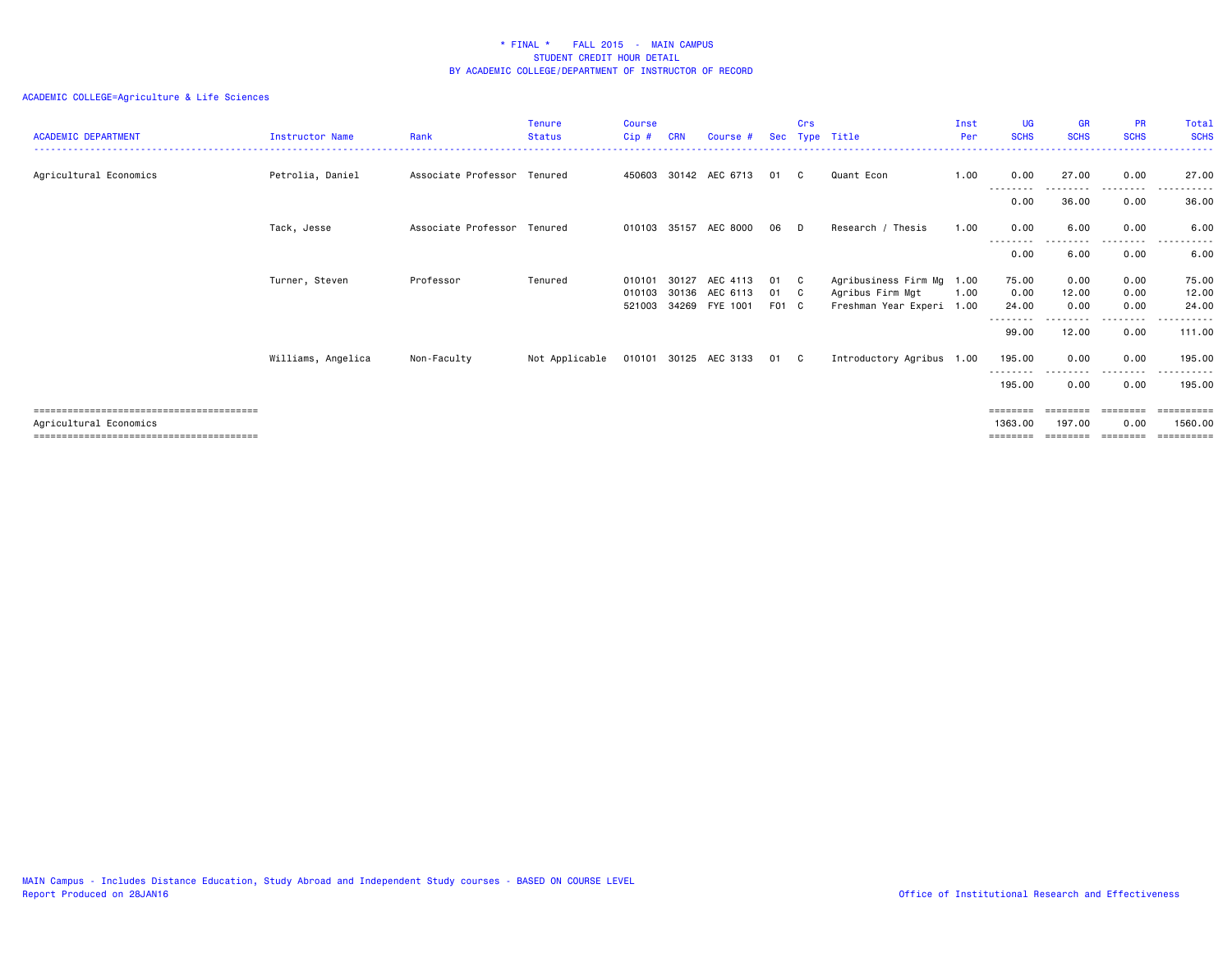| <b>ACADEMIC DEPARTMENT</b> | Instructor Name                                      | Rank<br>.                         | <b>Tenure</b><br><b>Status</b> | <b>Course</b><br>Cip# | <b>CRN</b>     | Course #             |              | Crs          | Sec Type Title                                  | Inst<br>Per<br><u>.</u> | UG<br><b>SCHS</b><br>. | <b>GR</b><br><b>SCHS</b> | PR<br><b>SCHS</b><br>. | Total<br><b>SCHS</b><br>$\frac{1}{2} \left( \frac{1}{2} \right) \left( \frac{1}{2} \right) \left( \frac{1}{2} \right) \left( \frac{1}{2} \right)$ |
|----------------------------|------------------------------------------------------|-----------------------------------|--------------------------------|-----------------------|----------------|----------------------|--------------|--------------|-------------------------------------------------|-------------------------|------------------------|--------------------------|------------------------|---------------------------------------------------------------------------------------------------------------------------------------------------|
| Animal Dairy Science       | Blanton, John                                        | Professor                         | Tenured                        | 010901                | 35278          | ADS 8000             | 03           | D            | Research/Thesis                                 | 1.00                    | 0.00                   | 1.00                     | 0.00                   | 1.00                                                                                                                                              |
|                            |                                                      |                                   |                                |                       | 36118          | ADS 1113             | 03           | C            | Animal Science                                  | 1.00                    | 60.00                  | 0.00                     | 0.00                   | 60.00                                                                                                                                             |
|                            |                                                      |                                   |                                |                       | 36120          | ADS 1121             | 06           | L.           | Animal Science Labor                            | 1.00                    | 20.00                  | 0.00                     | 0.00                   | 20.00                                                                                                                                             |
|                            |                                                      |                                   |                                |                       | 36121          | ADS 1121             | 07           | $\mathsf{L}$ | Animal Science Labor                            | 1.00                    | 19.00                  | 0.00                     | 0.00                   | 19.00                                                                                                                                             |
|                            |                                                      |                                   |                                |                       |                | 36127 ADS 1113       | 04           | C            | Animal Science                                  | 1.00                    | 57.00<br>.             | 0.00<br>.                | 0.00<br>د د د د        | 57.00<br>.                                                                                                                                        |
|                            |                                                      |                                   |                                |                       |                |                      |              |              |                                                 |                         | 156.00                 | 1.00                     | 0.00                   | 157.00                                                                                                                                            |
|                            | Cavinder, Clay                                       | Associate Professor Tenured       |                                | 010101                | 35745          | ADS 4000             | 02           | $\mathbf{I}$ | Directed Indiv Study 1.00                       |                         | 3.00                   | 0.00                     | 0.00                   | 3.00                                                                                                                                              |
|                            |                                                      |                                   |                                |                       | 35746          | ADS 4000             | 03           | $\mathbf{I}$ | Directed Indiv Study 1.00                       |                         | 3.00                   | 0.00                     | 0.00                   | 3.00                                                                                                                                              |
|                            |                                                      |                                   |                                |                       | 35747          | ADS 4000             | 04           | $\mathbf{I}$ | Directed Indiv Study 1.00                       |                         | 3.00                   | 0.00                     | 0.00                   | 3.00                                                                                                                                              |
|                            |                                                      |                                   |                                |                       | 35748          | ADS 4000             | 05           | $\mathbf{I}$ | Directed Indiv Study 1.00                       |                         | 3.00                   | 0.00                     | 0.00                   | 3.00                                                                                                                                              |
|                            |                                                      |                                   |                                |                       | 35824          | ADS 4000             | 07           | $\mathbf{I}$ | Directed Indiv Study 1.00                       |                         | 3.00                   | 0.00                     | 0.00                   | 3.00                                                                                                                                              |
|                            |                                                      |                                   |                                |                       | 35849          | ADS 4000             | 08           | $\mathbf{I}$ | Directed Indiv Study 1.00                       |                         | 1.00                   | 0.00                     | 0.00                   | 1.00                                                                                                                                              |
|                            |                                                      |                                   |                                | 010507                | 30092          | ADS 2122             | 01           | L.           | Adv Equine Eval                                 | 1.00                    | 12.00                  | 0.00                     | 0.00                   | 12.00                                                                                                                                             |
|                            |                                                      |                                   |                                | 010901                | 35279          | ADS 8000             | 04           | D            | Research/Thesis                                 | 1.00                    | 0.00<br>. <b>.</b>     | 3.00<br>.                | 0.00<br>$\frac{1}{2}$  | 3.00<br>.                                                                                                                                         |
|                            |                                                      |                                   |                                |                       |                |                      |              |              |                                                 |                         | 28.00                  | 3.00                     | 0.00                   | 31.00                                                                                                                                             |
|                            | Crow, Brett                                          | Instructor                        | Non-Ten Track                  | 010101                | 36780          | ADS 4000             | $11 \quad I$ |              | Directed Indiv Study 1.00                       |                         | 2.00                   | 0.00                     | 0.00                   | 2.00                                                                                                                                              |
|                            |                                                      |                                   |                                | 010901                | 30099          | ADS 4212             | 01           | L            | Livestock Eval                                  | 1.00                    | 60.00                  | 0.00                     | 0.00                   | 60.00                                                                                                                                             |
|                            |                                                      |                                   |                                | 010906                | 30098          | ADS 3312             | 01           | L.           | Livestock Mgt Prac                              | 1.00                    | 32.00                  | 0.00                     | 0.00                   | 32.00                                                                                                                                             |
|                            |                                                      |                                   |                                |                       |                |                      |              |              |                                                 |                         | .<br>94.00             | .<br>0.00                | $\frac{1}{2}$<br>0.00  | د د د د د<br>94.00                                                                                                                                |
|                            | Devost-Burnett, Derris Assistant Professor Ten Track |                                   |                                | 010901                | 30095          | ADS 3213             | 01           | C            | Growth Development E 1.00                       |                         | 57.00                  | 0.00                     | 0.00                   | 57.00                                                                                                                                             |
|                            |                                                      |                                   |                                |                       | 30096          | ADS 3213             | 02           | К            | Growth Development E 1.00                       |                         | 0.00                   | 0.00                     | 0.00                   | 0.00                                                                                                                                              |
|                            |                                                      |                                   |                                |                       |                | 34892 ADS 3213       | H01 C        |              | Growth Development E 1.00                       |                         | 12.00<br><b></b>       | 0.00<br>$- - - -$        | 0.00<br>$\frac{1}{2}$  | 12.00<br>$\frac{1}{2}$                                                                                                                            |
|                            |                                                      |                                   |                                |                       |                |                      |              |              |                                                 |                         | 69.00                  | 0.00                     | 0.00                   | 69.00                                                                                                                                             |
|                            | Dinh, Thu                                            | Assistant Professor Ten Track     |                                | 010000                | 36032          | GA 4000              | 01           | $\mathbf I$  | Dis in Agriculture                              | 1.00                    | 3.00                   | 0.00                     | 0.00                   | 3.00                                                                                                                                              |
|                            |                                                      |                                   |                                | 010401                | 34525          | FNH 3314             | 01           | C            | Intro to Meat Scienc                            | 1.00                    | 16.00                  | 0.00                     | 0.00                   | 16.00                                                                                                                                             |
|                            |                                                      |                                   |                                |                       | 34526          | ADS 3314             | 01           | C            | Intro to Meat Scienc 1.00                       |                         | 156.00                 | 0.00                     | 0.00                   | 156.00                                                                                                                                            |
|                            |                                                      |                                   |                                |                       | 34527          | FNH 3314             | 02           | К            | Intro to Meat Scienc 1.00                       |                         | 0.00                   | 0.00                     | 0.00                   | 0.00                                                                                                                                              |
|                            |                                                      |                                   |                                |                       | 34528          | ADS 3314             | 02           | К            | Intro to Meat Scienc                            | 1.00                    | 0.00                   | 0.00                     | 0.00                   | 0.00                                                                                                                                              |
|                            |                                                      |                                   |                                |                       | 34529          | FNH 3314             | 03           | К            | Intro to Meat Scienc                            | 1.00                    | 0.00                   | 0.00                     | 0.00                   | 0.00                                                                                                                                              |
|                            |                                                      |                                   |                                |                       | 34530          | ADS 3314             | 03           | К            | Intro to Meat Scienc 1.00                       |                         | 0.00                   | 0.00                     | 0.00                   | 0.00                                                                                                                                              |
|                            |                                                      |                                   |                                | 010901                | 35263<br>35280 | ADS 9000<br>ADS 8000 | 03<br>05     | D<br>D       | Research/Diss<br>Research/Thesis                | 1.00<br>1.00            | 0.00<br>0.00           | 11.00<br>8.00            | 0.00<br>0.00           | 11.00<br>8.00                                                                                                                                     |
|                            |                                                      |                                   |                                |                       |                |                      |              |              |                                                 |                         | <b></b><br>175.00      | 19.00                    | 0.00                   | .<br>194.00                                                                                                                                       |
|                            |                                                      |                                   |                                |                       |                |                      |              |              |                                                 |                         |                        |                          |                        |                                                                                                                                                   |
|                            | Graves, Jessica                                      | Instructor                        | Non-Ten Track                  | 010101                | 34605          | ADS 4420             | 01           | E            | ADS Internship                                  | 1.00                    | 17.00                  | 0.00                     | 0.00                   | 17.00                                                                                                                                             |
|                            |                                                      |                                   |                                | 010901                | 30089<br>30100 | ADS 1111<br>ADS 4221 | 01<br>S01 S  | C            | Orientation to ADS<br>Capstone in Animal & 0.50 | 1.00                    | 137.00<br>12.50        | 0.00<br>0.00             | 0.00<br>0.00           | 137.00<br>12.50                                                                                                                                   |
|                            |                                                      |                                   |                                |                       |                |                      |              |              |                                                 |                         | .                      |                          | $\frac{1}{2}$          | .                                                                                                                                                 |
|                            |                                                      |                                   |                                |                       |                |                      |              |              |                                                 |                         | 166.50                 | 0.00                     | 0.00                   | 166.50                                                                                                                                            |
|                            | Karisch, Brandi                                      | Extension Assist Pr Non-Ten Track |                                | 010901                | 30100          | ADS 4221             | S01 S        |              | Capstone in Animal & 0.50                       |                         | 12.50                  | 0.00                     | 0.00                   | 12.50                                                                                                                                             |
|                            |                                                      |                                   |                                |                       | 35281          | ADS 8000             | 06           | D            | Research/Thesis                                 | 1.00                    | 0.00                   | 4.00                     | 0.00                   | 4.00                                                                                                                                              |
|                            |                                                      |                                   |                                | 010999                | 34618          | ADS 4520             | 01           | E            | Livestock Extension                             | 1.00                    | 2.00                   | 0.00                     | 0.00                   | 2.00                                                                                                                                              |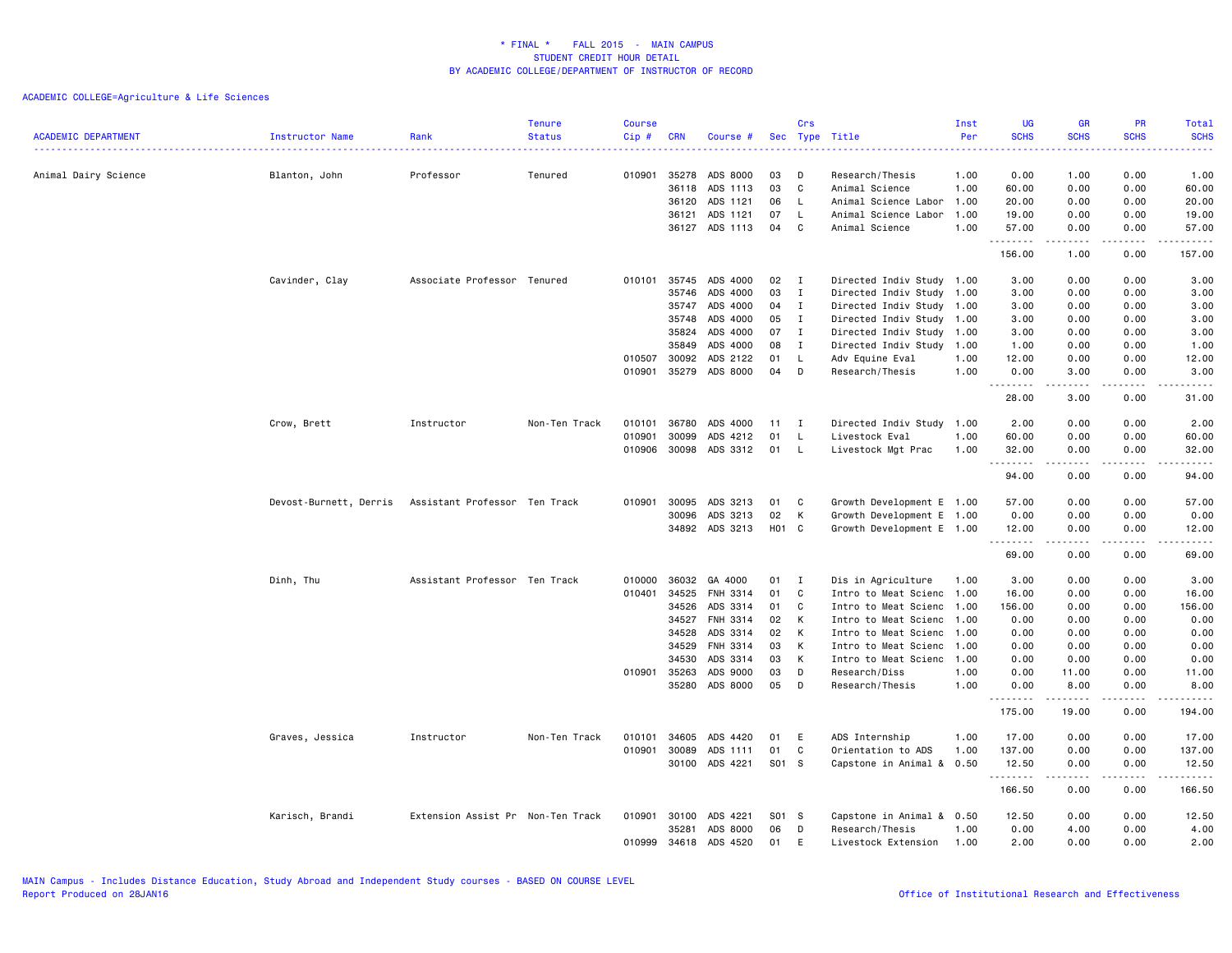| <b>ACADEMIC DEPARTMENT</b> | Instructor Name                                           | Rank                          | <b>Tenure</b><br><b>Status</b> | <b>Course</b><br>Cip# | <b>CRN</b> | Course #       |       | Crs            | Sec Type Title                                    | Inst<br>Per | <b>UG</b><br><b>SCHS</b> | <b>GR</b><br><b>SCHS</b>                                                                                                                                                                                                                                                                                                                      | PR<br><b>SCHS</b> | Total<br><b>SCHS</b>   |
|----------------------------|-----------------------------------------------------------|-------------------------------|--------------------------------|-----------------------|------------|----------------|-------|----------------|---------------------------------------------------|-------------|--------------------------|-----------------------------------------------------------------------------------------------------------------------------------------------------------------------------------------------------------------------------------------------------------------------------------------------------------------------------------------------|-------------------|------------------------|
|                            |                                                           |                               |                                |                       |            |                |       |                |                                                   |             | .                        | ----                                                                                                                                                                                                                                                                                                                                          |                   |                        |
|                            |                                                           |                               |                                |                       |            |                |       |                |                                                   |             | 14.50                    | 4.00                                                                                                                                                                                                                                                                                                                                          | 0.00              | 18.50                  |
| Animal Dairy Science       | Larson, Jamie                                             | Associate Professor Tenured   |                                | 010904                | 30117      | ADS 8111       | 01    | S              | Nutrition Seminar                                 | 1.00        | 0.00                     | 4.00                                                                                                                                                                                                                                                                                                                                          | 0.00              | 4.00                   |
|                            |                                                           |                               |                                | 010999                | 34606      | ADS 4440       | 01    | E              | Research Exp Pract                                | 1.00        | 2.00                     | 0.00                                                                                                                                                                                                                                                                                                                                          | 0.00              | 2.00                   |
|                            |                                                           |                               |                                | 011001                | 30118      | ADS 8121       | 01    | -S             | Nutrition Seminar                                 | 1.00        | 0.00                     | 1.00                                                                                                                                                                                                                                                                                                                                          | 0.00              | 1.00                   |
|                            |                                                           |                               |                                |                       | 30119      | ADS 8131       | 01    | - S            | Nutrition Seminar                                 | 1.00        | 0.00                     | 1.00                                                                                                                                                                                                                                                                                                                                          | 0.00              | 1.00                   |
|                            |                                                           |                               |                                | 260707 30103          |            | ADS 4611       | 01    | <b>L</b>       | Prac In Phy & Repro                               | 1.00        | 18.00                    | 0.00                                                                                                                                                                                                                                                                                                                                          | 0.00              | 18.00                  |
|                            |                                                           |                               |                                |                       | 30104      | ADS 4611       | 02    | $\mathsf{L}$   | Prac In Phy & Repro                               | 1.00        | 21.00                    | 0.00                                                                                                                                                                                                                                                                                                                                          | 0.00              | 21.00                  |
|                            |                                                           |                               |                                |                       | 30105      | ADS 4613       | 01    | C              | Physiology Of Repro                               | 1.00        | 105.00                   | 0.00                                                                                                                                                                                                                                                                                                                                          | 0.00              | 105.00                 |
|                            |                                                           |                               |                                |                       | 30112      | ADS 6613       | 01    | C              | Physiology Of Repro                               | 1.00        | 0.00                     | 3.00                                                                                                                                                                                                                                                                                                                                          | 0.00              | 3.00                   |
|                            |                                                           |                               |                                |                       | 33199      | PHY 8811       | 01    | S              | Animal Phys Seminar                               | 1.00        | 0.00                     | 5.00                                                                                                                                                                                                                                                                                                                                          | 0.00              | 5.00                   |
|                            |                                                           |                               |                                |                       | 34891      | ADS 4613       | H01 C |                | Physiology Of Repro-                              | 1.00        | 15.00                    | 0.00                                                                                                                                                                                                                                                                                                                                          | 0.00              | 15.00                  |
|                            |                                                           |                               |                                |                       |            | 35641 PHY 9000 | 02    | $\Box$         | Research / Diss                                   | 1.00        | 0.00<br>.                | 8.00<br>$- - - - -$                                                                                                                                                                                                                                                                                                                           | 0.00<br>.         | 8.00<br>.              |
|                            |                                                           |                               |                                |                       |            |                |       |                |                                                   |             | 161.00                   | 22.00                                                                                                                                                                                                                                                                                                                                         | 0.00              | 183.00                 |
|                            | Lemley, Caleb                                             | Assistant Professor Ten Track |                                | 010901                | 35266      | ADS 9000       | 06    | D              | Research/Diss                                     | 1.00        | 0.00                     | 5.00                                                                                                                                                                                                                                                                                                                                          | 0.00              | 5.00                   |
|                            |                                                           |                               |                                | 512501                | 33643      | VS 3014        | 01    | B              | Anatomy & Physiology                              | 1.00        | 80.00                    | 0.00                                                                                                                                                                                                                                                                                                                                          | 0.00              | 80.00                  |
|                            |                                                           |                               |                                |                       | 34598      | VS 3014        | 02    | B              | Anatomy & Physiology 1.00                         |             | 76.00                    | 0.00                                                                                                                                                                                                                                                                                                                                          | 0.00              | 76.00                  |
|                            |                                                           |                               |                                |                       |            |                |       |                |                                                   |             | .                        | $\frac{1}{2} \left( \frac{1}{2} \right) \left( \frac{1}{2} \right) \left( \frac{1}{2} \right) \left( \frac{1}{2} \right) \left( \frac{1}{2} \right)$                                                                                                                                                                                          | .                 | .                      |
|                            |                                                           |                               |                                |                       |            |                |       |                |                                                   |             | 156.00                   | 5.00                                                                                                                                                                                                                                                                                                                                          | 0.00              | 161.00                 |
|                            | Liao, Shengfa                                             | Assistant Professor Ten Track |                                | 010901                |            | 35267 ADS 9000 | 07    | - D            | Research/Diss                                     | 1.00        | 0.00<br><u>.</u>         | 12.00                                                                                                                                                                                                                                                                                                                                         | 0.00<br>.         | 12.00<br>$\frac{1}{2}$ |
|                            |                                                           |                               |                                |                       |            |                |       |                |                                                   |             | 0.00                     | د د د د د<br>12.00                                                                                                                                                                                                                                                                                                                            | 0.00              | 12.00                  |
|                            | Martin, James M.                                          | Lecturer                      | Non-Ten Track                  | 011001                | 32022      | FNH 4333       | 01    | $\mathbf{C}$   | Food Law                                          | 1.00        | 33.00                    | 0.00                                                                                                                                                                                                                                                                                                                                          | 0.00              | 33.00                  |
|                            |                                                           |                               |                                |                       | 32023      | FNH 4333       | 02    | K              | Food Law                                          | 1.00        | 0.00                     | 0.00                                                                                                                                                                                                                                                                                                                                          | 0.00              | 0.00                   |
|                            |                                                           |                               |                                | 190501                | 32002      | FNH 1103       | 01    | C              | Intro Food Sci, Nutr                              | 1.00        | 186.00                   | 0.00                                                                                                                                                                                                                                                                                                                                          | 0.00              | 186.00                 |
|                            |                                                           |                               |                                |                       | 32032      | FNH 6333       | 01    | C              | Food Law                                          | 1.00        | 0.00                     | 3.00                                                                                                                                                                                                                                                                                                                                          | 0.00              | 3.00                   |
|                            |                                                           |                               |                                |                       | 32033      | FNH 6333       | 02    | K              | Food Law                                          | 1.00        | 0.00                     | 0.00                                                                                                                                                                                                                                                                                                                                          | 0.00              | 0.00                   |
|                            |                                                           |                               |                                |                       |            | FNH 4173       | 01    | C              |                                                   | 1.00        | 39.00                    | 0.00                                                                                                                                                                                                                                                                                                                                          | 0.00              | 39.00                  |
|                            |                                                           |                               |                                |                       | 34523      | 34524 FNH 6173 | 01    |                | Food Packaging                                    |             |                          |                                                                                                                                                                                                                                                                                                                                               |                   |                        |
|                            |                                                           |                               |                                |                       |            |                |       | C              | Food Packaging                                    | 1.00        | 0.00<br>.                | 12.00<br>$\frac{1}{2} \left( \begin{array}{ccc} 1 & 0 & 0 & 0 \\ 0 & 0 & 0 & 0 \\ 0 & 0 & 0 & 0 \\ 0 & 0 & 0 & 0 \\ 0 & 0 & 0 & 0 \\ 0 & 0 & 0 & 0 \\ 0 & 0 & 0 & 0 \\ 0 & 0 & 0 & 0 \\ 0 & 0 & 0 & 0 \\ 0 & 0 & 0 & 0 \\ 0 & 0 & 0 & 0 & 0 \\ 0 & 0 & 0 & 0 & 0 \\ 0 & 0 & 0 & 0 & 0 \\ 0 & 0 & 0 & 0 & 0 \\ 0 & 0 & 0 & 0 & 0 \\ 0 & 0 & 0$ | 0.00              | 12.00                  |
|                            |                                                           |                               |                                |                       |            |                |       |                |                                                   |             | 258.00                   | 15.00                                                                                                                                                                                                                                                                                                                                         | 0.00              | 273.00                 |
|                            | Memili, Erdogan                                           | Associate Professor Tenured   |                                | 010901                |            | 35268 ADS 9000 | 08    | $\overline{D}$ | Research/Diss                                     | 1.00        | 0.00<br><u>.</u>         | 4.00<br>$\sim$ $\sim$ $\sim$                                                                                                                                                                                                                                                                                                                  | 0.00<br>.         | 4.00                   |
|                            |                                                           |                               |                                |                       |            |                |       |                |                                                   |             | 0.00                     | 4.00                                                                                                                                                                                                                                                                                                                                          | 0.00              | 4.00                   |
|                            | Nguekam Feugang, Jean-M Research Assist Pro Non-Ten Track |                               |                                | 260707                |            | 35635 PHY 8000 | 06    | D              | Research / Thesis                                 | 1.00        | 0.00                     | 3.00                                                                                                                                                                                                                                                                                                                                          | 0.00              | 3.00                   |
|                            |                                                           |                               |                                |                       |            |                |       |                |                                                   |             | .<br>0.00                | ----<br>3.00                                                                                                                                                                                                                                                                                                                                  | 0.00              | ----<br>3.00           |
|                            | Nicodemus, Molly                                          | Associate Professor Tenured   |                                | 010101                | 36430      | ADS 4000       | 09    | I              | Directed Indiv Study 1.00                         |             | 3.00                     | 0.00                                                                                                                                                                                                                                                                                                                                          | 0.00              | 3.00                   |
|                            |                                                           |                               |                                | 010507                | 30090      | ADS 1132       | 01    | C              | Intro to Horsemanshi                              | 1.00        | 20.00                    | 0.00                                                                                                                                                                                                                                                                                                                                          | 0.00              | 20.00                  |
|                            |                                                           |                               |                                |                       | 30091      | ADS 1132       | 02    | K              |                                                   |             | 0.00                     | 0.00                                                                                                                                                                                                                                                                                                                                          | 0.00              | 0.00                   |
|                            |                                                           |                               |                                |                       | 30093      | ADS 2212       | 01    | - L            | Intro to Horsemanshi 1.00                         | 1.00        | 44.00                    | 0.00                                                                                                                                                                                                                                                                                                                                          | 0.00              | 44.00                  |
|                            |                                                           |                               |                                |                       | 30094      | ADS 2312       | 01    | B              | Equine Behavior &Tra<br>Advanced Horsemanshi 1.00 |             | 18.00                    | 0.00                                                                                                                                                                                                                                                                                                                                          | 0.00              | 18.00                  |
|                            |                                                           |                               |                                |                       | 34590      | ADS 4333       | 01    | C              |                                                   | 1.00        | 66.00                    | 0.00                                                                                                                                                                                                                                                                                                                                          | 0.00              | 66.00                  |
|                            |                                                           |                               |                                | 010901                | 34582      | ADS 2111       | 01    | C              | Equine Exercise Phy<br>ADS Career Planning        | 1.00        | 25.00                    | 0.00                                                                                                                                                                                                                                                                                                                                          | 0.00              | 25.00                  |
|                            |                                                           |                               |                                | 260706                | 34591      | ADS 6333       | 01    | C              | Equine Exercise Phy                               | 1.00        | 0.00                     | 6.00                                                                                                                                                                                                                                                                                                                                          | 0.00              | 6.00                   |
|                            |                                                           |                               |                                |                       |            |                |       |                |                                                   |             |                          |                                                                                                                                                                                                                                                                                                                                               |                   |                        |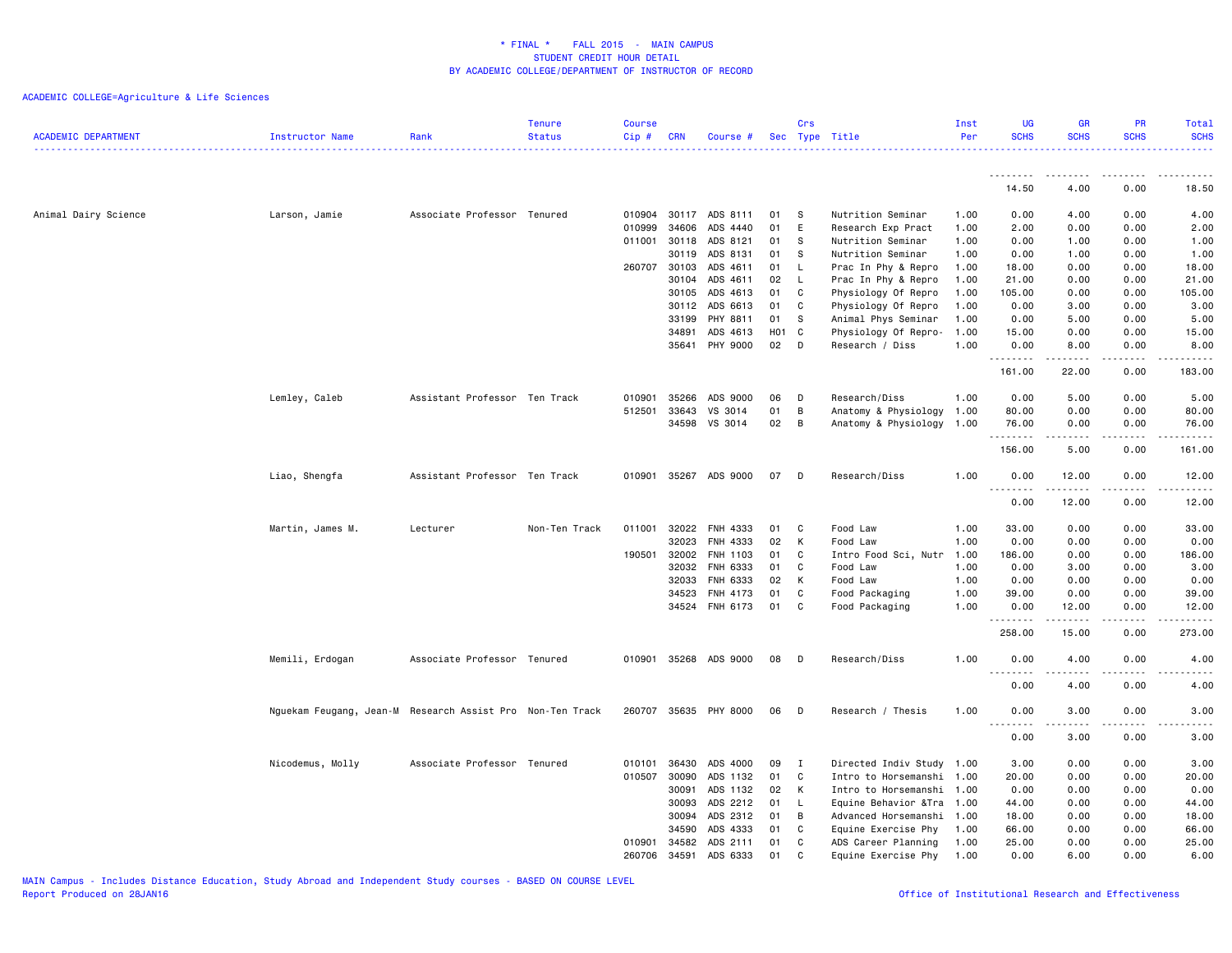| <b>ACADEMIC DEPARTMENT</b> | Instructor Name     | Rank                        | <b>Tenure</b><br><b>Status</b> | Course<br>Cip# | <b>CRN</b>   | Course #              |      | Crs            | Sec Type Title            | Inst<br>Per | UG<br><b>SCHS</b>   | <b>GR</b><br><b>SCHS</b>     | PR<br><b>SCHS</b> | Total<br><b>SCHS</b>  |
|----------------------------|---------------------|-----------------------------|--------------------------------|----------------|--------------|-----------------------|------|----------------|---------------------------|-------------|---------------------|------------------------------|-------------------|-----------------------|
| Animal Dairy Science       | Nicodemus, Molly    | Associate Professor Tenured |                                | 260707         |              | 36322 PHY 8000        | 11 D |                | Research / Thesis         | 1.00        | 0.00<br>.           | 1.00<br>.                    | 0.00<br>-----     | 1.00<br>$\cdots$      |
|                            |                     |                             |                                |                |              |                       |      |                |                           |             | 176.00              | 7.00                         | 0.00              | 183.00                |
|                            | Rude, Brian         | Professor                   | Tenured                        | 010101         | 36684        | ADS 4000              | 10   | $\blacksquare$ | Directed Indiv Study      | 1.00        | 3.00                | 0.00                         | 0.00              | 3.00                  |
|                            |                     |                             |                                | 010901         | 34575        | ADS 1113              | 01   | $\mathbf{C}$   | Animal Science            | 1.00        | 276.00              | 0.00                         | 0.00              | 276.00                |
|                            |                     |                             |                                |                | 34576        | ADS 1113              | 02   | $\mathbf{C}$   | Animal Science            | 1.00        | 69.00               | 0.00                         | 0.00              | 69.00                 |
|                            |                     |                             |                                |                | 34577        | ADS 1121              | 01   | - L            | Animal Science Labor 1.00 |             | 24.00               | 0.00                         | 0.00              | 24.00                 |
|                            |                     |                             |                                |                | 34578        | ADS 1121              | 02   | $\mathsf{L}$   | Animal Science Labor      | 1.00        | 19.00               | 0.00                         | 0.00              | 19.00                 |
|                            |                     |                             |                                |                | 34579        | ADS 1121              | 03   | L              | Animal Science Labor      | 1.00        | 22.00               | 0.00                         | 0.00              | 22.00                 |
|                            |                     |                             |                                |                | 34580        | ADS 1121              | 04   | - L            | Animal Science Labor      | 1.00        | 14.00               | 0.00                         | 0.00              | 14.00                 |
|                            |                     |                             |                                |                | 34581        | ADS 1121              | 05   | $\mathsf{L}$   | Animal Science Labor      | 1.00        | 18.00               | 0.00                         | 0.00              | 18.00                 |
|                            |                     |                             |                                |                | 34583        | ADS 4114              | 01   | $\overline{C}$ | Animal Nutrition          | 1.00        | 236.00              | 0.00                         | 0.00              | 236.00                |
|                            |                     |                             |                                |                | 34586        | ADS 6114              | 01   | C.             | Animal Nutrition          | 1.00        | 0.00                | 20.00                        | 0.00              | 20.00                 |
|                            |                     |                             |                                |                | 36331        | ADS 9000              | 16   | D              | Research/Diss             | 1.00        | 0.00                | 9.00                         | 0.00              | 9.00                  |
|                            |                     |                             |                                |                |              |                       |      |                |                           |             | .<br>681.00         | .<br>29.00                   | .<br>0.00         | 710.00                |
|                            |                     |                             |                                |                |              |                       |      |                | Goat and Sheep Produ 1.00 |             |                     | 0.00                         | 0.00              |                       |
|                            | Rutherford, William | Non-Faculty                 | Not Applicable                 | 010302         |              | 34592 ADS 4223        | 01   | C              |                           |             | 69.00               |                              |                   | 69.00                 |
|                            |                     |                             |                                |                |              | 34596 ADS 4211        | 02   | - L            | Goat and Sheep Produ      | 1.00        | 16.00<br>.          | 0.00<br>.                    | 0.00<br>.         | 16.00<br>.            |
|                            |                     |                             |                                |                |              |                       |      |                |                           |             | 85.00               | 0.00                         | 0.00              | 85.00                 |
|                            | Ryan, Peter         | Non-Faculty                 | Tenured                        | 260707         | 35646        | PHY 9000              | 07   | D              | Research / Diss           | 1.00        | 0.00                | 1.00                         | 0.00              | 1.00                  |
|                            |                     |                             |                                | 512501         | 36368        | CVM 8000              | 09   | D              | Research / Thesis         | 1.00        | 0.00<br><u>.</u>    | 2.00<br>$\frac{1}{2}$        | 0.00<br>.         | 2.00<br>.             |
|                            |                     |                             |                                |                |              |                       |      |                |                           |             | 0.00                | 3.00                         | 0.00              | 3,00                  |
|                            | Smith, Trent        | Associate Professor Tenured |                                | 010302         | 34601        | ADS 4321              | 01   | - L            | Beef Cattle Laborato      | 1.00        | 19.00               | 0.00                         | 0.00              | 19.00                 |
|                            |                     |                             |                                |                | 34603        | ADS 4321              | 02   | L              | Beef Cattle Laborato      | 1.00        | 17.00               | 0.00                         | 0.00              | 17.00                 |
|                            |                     |                             |                                | 010901         | 34599        | ADS 4323              | 01 C |                | Beef Cattle Science       | 1.00        | 117.00<br>.         | 0.00<br>$\sim$ $\sim$ $\sim$ | 0.00<br>.         | 117.00<br>.           |
|                            |                     |                             |                                |                |              |                       |      |                |                           |             | 153.00              | 0.00                         | 0.00              | 153.00                |
|                            | Ward, Stephanie     | Associate Professor Tenured |                                | 010901         | 35276        | ADS 8000              | 01 D |                | Research/Thesis           | 1.00        | 0.00                | 8.00                         | 0.00              | 8.00                  |
|                            |                     |                             |                                | 010905         | 34584        | ADS 4813              | 01   | C              | Dairy Farm Mgt            | 1.00        | 72.00               | 0.00                         | 0.00              | 72.00                 |
|                            |                     |                             |                                |                | 34587        | ADS 6813              | 01   | C              | Dairy Farm Mgt.           | 1.00        | 0.00                | 3.00                         | 0.00              | 3.00                  |
|                            |                     |                             |                                |                | 34588        | ADS 4811              | 01   | L.             | Dairy Mgmt Lab            | 1.00        | 20.00               | 0.00                         | 0.00              | 20.00                 |
|                            |                     |                             |                                |                | 260707 30106 | ADS 4623              | 01   | C              | Physiol Of Lactation      | 1.00        | 75.00               | 0.00                         | 0.00              | 75.00                 |
|                            |                     |                             |                                |                |              | 30107 ADS 4623        | 02   | K              | Physiol Of Lactation 1.00 |             | 0.00<br><u>.</u>    | 0.00<br>.                    | 0.00<br><u>.</u>  | 0.00<br><u>.</u>      |
|                            |                     |                             |                                |                |              |                       |      |                |                           |             | 167.00              | 11.00                        | 0.00              | 178.00                |
|                            | Willard, Scott      | Non-Faculty                 | Tenured                        |                |              | 260707 35649 PHY 9000 | 10   | D              | Research / Diss           | 1.00        | 0.00                | 17.00                        | 0.00              | 17.00                 |
|                            |                     |                             |                                |                |              |                       |      |                |                           |             | .<br>0.00           | 17.00                        | 0.00              | 17.00                 |
| Animal Dairy Science       |                     |                             |                                |                |              |                       |      |                |                           |             | ========<br>2540.00 | ========<br>155.00           | 0.00              | ==========<br>2695.00 |
|                            |                     |                             |                                |                |              |                       |      |                |                           |             | ========            | $= 10000000000$              | $=$ ========      | ==========            |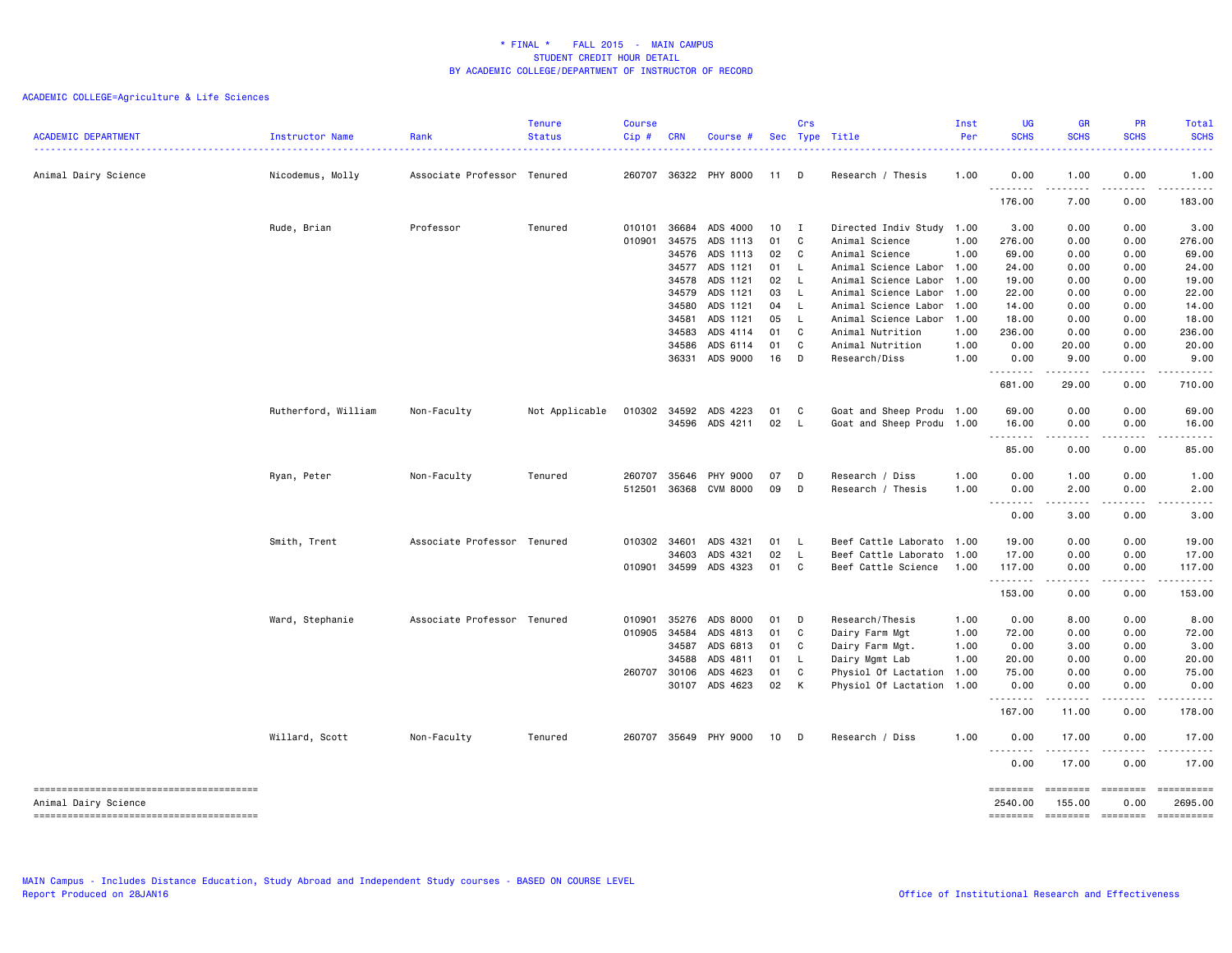| <b>ACADEMIC DEPARTMENT</b>                               | Instructor Name      | Rank                              | <b>Tenure</b><br><b>Status</b> | <b>Course</b><br>Cip# | <b>CRN</b> | Course #        |    | Crs          | Sec Type Title            | Inst<br>Per | UG<br><b>SCHS</b>          | <b>GR</b><br><b>SCHS</b>                                                                                                                                      | PR<br><b>SCHS</b>                   | Total<br><b>SCHS</b><br>$\frac{1}{2} \left( \frac{1}{2} \right) \left( \frac{1}{2} \right) \left( \frac{1}{2} \right) \left( \frac{1}{2} \right)$            |
|----------------------------------------------------------|----------------------|-----------------------------------|--------------------------------|-----------------------|------------|-----------------|----|--------------|---------------------------|-------------|----------------------------|---------------------------------------------------------------------------------------------------------------------------------------------------------------|-------------------------------------|--------------------------------------------------------------------------------------------------------------------------------------------------------------|
| Biochemistry, Molecular Biology, Entomolog Allen, Thomas |                      | Extension Assoc Pro Non-Ten Track |                                | 260702 35466          |            | EPP 9000        | 01 | D            | Research / Diss           | 1.00        | 0.00                       | 15.00                                                                                                                                                         | 0.00                                | 15.00                                                                                                                                                        |
|                                                          |                      |                                   |                                |                       |            |                 |    |              |                           |             | <b></b><br>0.00            | $\frac{1}{2} \left( \frac{1}{2} \right) \left( \frac{1}{2} \right) \left( \frac{1}{2} \right) \left( \frac{1}{2} \right) \left( \frac{1}{2} \right)$<br>15.00 | $\sim$ $\sim$ $\sim$ $\sim$<br>0.00 | د د د د د<br>15.00                                                                                                                                           |
|                                                          | Baker, Gerald        | Professor                         | Tenured                        | 260702 31753          |            | EPP 2213        | 01 | C            | Intro To Insects          | 1.00        | 120.00                     | 0.00                                                                                                                                                          | 0.00                                | 120.00                                                                                                                                                       |
|                                                          |                      |                                   |                                |                       | 31754      | EPP 2213        | 02 | K            | Intro To Insects          | 1.00        | 0.00                       | 0.00                                                                                                                                                          | 0.00                                | 0.00                                                                                                                                                         |
|                                                          |                      |                                   |                                |                       | 31755      | EPP 2213        | 03 | К            | Intro To Insects          | 1.00        | 0.00                       | 0.00                                                                                                                                                          | 0.00                                | 0.00                                                                                                                                                         |
|                                                          |                      |                                   |                                |                       | 31756      | EPP 2213        | 04 | К            | Intro To Insects          | 1.00        | 0.00                       | 0.00                                                                                                                                                          | 0.00                                | 0.00                                                                                                                                                         |
|                                                          |                      |                                   |                                |                       | 31757      | EPP 2213        | 05 | K            | Intro To Insects          | 1.00        | 0.00                       | 0.00                                                                                                                                                          | 0.00                                | 0.00                                                                                                                                                         |
|                                                          |                      |                                   |                                |                       | 31761      | EPP 3423        | 01 | C            | Ornamtl Turf Insects      | 1.00        | 87.00                      | 0.00                                                                                                                                                          | 0.00                                | 87.00                                                                                                                                                        |
|                                                          |                      |                                   |                                |                       | 31762      | EPP 3423        | 02 | К            | Ornamtl Turf Insects      | 1.00        | 0.00                       | 0.00                                                                                                                                                          | 0.00                                | 0.00                                                                                                                                                         |
|                                                          |                      |                                   |                                |                       | 31763      | EPP 3423        | 03 | K            | Ornamtl Turf Insects      | 1.00        | 0.00                       | 0.00                                                                                                                                                          | 0.00                                | 0.00                                                                                                                                                         |
|                                                          |                      |                                   |                                |                       | 31767      | EPP 4154        | 01 | C            | General Entomology        | 1.00        | 48.00                      | 0.00                                                                                                                                                          | 0.00                                | 48.00                                                                                                                                                        |
|                                                          |                      |                                   |                                |                       | 31768      | EPP 4154        | 02 | К            | General Entomology        | 1.00        | 0.00                       | 0.00                                                                                                                                                          | 0.00                                | 0.00                                                                                                                                                         |
|                                                          |                      |                                   |                                |                       | 31778      | EPP 6154        | 01 | C            | General Entomology        | 1.00        | 0.00                       | 8.00                                                                                                                                                          | 0.00                                | 8.00                                                                                                                                                         |
|                                                          |                      |                                   |                                |                       | 31779      | EPP 6154        | 02 | K            | General Entomology        | 1.00        | 0.00                       | 0.00                                                                                                                                                          | 0.00                                | 0.00                                                                                                                                                         |
|                                                          |                      |                                   |                                |                       | 31790      | EPP 8223        | 01 | C            | Scanning E M              | 1.00        | 0.00                       | 30.00                                                                                                                                                         | 0.00                                | 30.00                                                                                                                                                        |
|                                                          |                      |                                   |                                |                       | 31791      | EPP 8223        | 02 | К            | Scanning E M              | 1.00        | 0.00                       | 0.00                                                                                                                                                          | 0.00                                | 0.00                                                                                                                                                         |
|                                                          |                      |                                   |                                |                       | 35852      | EPP 4000        | 01 | $\mathbf{I}$ | Directed Indiv Study 1.00 |             | 4.00                       | 0.00                                                                                                                                                          | 0.00                                | 4.00                                                                                                                                                         |
|                                                          |                      |                                   |                                |                       | 35853      | EPP 4000        | 02 | $\mathbf{I}$ | Directed Indiv Study 1.00 |             | 4.00<br>.                  | 0.00<br>.                                                                                                                                                     | 0.00<br>$- - - -$                   | 4.00<br>.                                                                                                                                                    |
|                                                          |                      |                                   |                                |                       |            |                 |    |              |                           |             | 263.00                     | 38.00                                                                                                                                                         | 0.00                                | 301.00                                                                                                                                                       |
|                                                          | Brown Johnson, Ashli | Non-Faculty                       | Tenured                        | 260202 30397          |            | <b>BCH 8654</b> | 01 | C            | Intermed Metab            | 0.34        | 0.00                       | 10.88                                                                                                                                                         | 0.00                                | 10.88                                                                                                                                                        |
|                                                          |                      |                                   |                                |                       |            | 35572 BCH 9000  | 01 | D            | Research/Diss             | 1.00        | 0.00                       | 18.00                                                                                                                                                         | 0.00                                | 18.00                                                                                                                                                        |
|                                                          |                      |                                   |                                |                       |            |                 |    |              |                           |             | .<br>0.00                  | .<br>28.88                                                                                                                                                    | -----<br>0.00                       | .<br>28.88                                                                                                                                                   |
|                                                          | Brown, Richard       | Professor                         | Tenured                        | 260702                | 35446      | EPP 8000        | 04 | D            | Research / Thesis         | 1.00        | 0.00                       | 16.00                                                                                                                                                         | 0.00                                | 16.00                                                                                                                                                        |
|                                                          |                      |                                   |                                |                       | 35470      | EPP 9000        | 05 | D            | Research / Diss           | 1.00        | 0.00                       | 6.00                                                                                                                                                          | 0.00                                | 6.00                                                                                                                                                         |
|                                                          |                      |                                   |                                |                       |            | 36415 EPP 7000  | 06 | $\mathbf{I}$ | Directed Indiv Study 1.00 |             | 0.00                       | 3.00<br>$\frac{1}{2} \left( \frac{1}{2} \right) \left( \frac{1}{2} \right) \left( \frac{1}{2} \right) \left( \frac{1}{2} \right) \left( \frac{1}{2} \right)$  | 0.00<br>.                           | 3.00<br>$\frac{1}{2} \left( \frac{1}{2} \right) \left( \frac{1}{2} \right) \left( \frac{1}{2} \right) \left( \frac{1}{2} \right) \left( \frac{1}{2} \right)$ |
|                                                          |                      |                                   |                                |                       |            |                 |    |              |                           |             | 0.00                       | 25.00                                                                                                                                                         | 0.00                                | 25.00                                                                                                                                                        |
|                                                          | Caprio, Michael      | Professor                         | Tenured                        | 260305                | 31786      | EPP 8111        | 01 | s            | Seminar                   | 1.00        | 0.00                       | 5.00                                                                                                                                                          | 0.00                                | 5.00                                                                                                                                                         |
|                                                          |                      |                                   |                                |                       | 31788      | EPP 8121        | 01 | s            | Seminar                   | 1.00        | 0.00                       | 5.00                                                                                                                                                          | 0.00                                | 5.00                                                                                                                                                         |
|                                                          |                      |                                   |                                |                       |            |                 |    |              |                           |             | $\sim$ $\sim$<br>0.00      | 10.00                                                                                                                                                         | 0.00                                | 10.00                                                                                                                                                        |
|                                                          | Catchot, Angus       | Extension Professor Non-Ten Track |                                | 260702 35448          |            | EPP 8000        | 06 | D            | Research / Thesis         | 1.00        | 0.00                       | 17.00                                                                                                                                                         | 0.00                                | 17.00                                                                                                                                                        |
|                                                          |                      |                                   |                                |                       |            | 35472 EPP 9000  | 07 | D            | Research / Diss           | 1.00        | 0.00                       | 23.00                                                                                                                                                         | 0.00                                | 23.00                                                                                                                                                        |
|                                                          |                      |                                   |                                |                       |            |                 |    |              |                           |             | 0.00                       | ------<br>40.00                                                                                                                                               | .<br>0.00                           | .<br>40.00                                                                                                                                                   |
|                                                          | Chambers, Howard     | Professor                         | Tenured                        | 260612 33198          |            | PHY 8333        | 01 | C            | Adv Toxicology            | 1.00        | 0.00                       | 3.00                                                                                                                                                          | 0.00                                | 3.00                                                                                                                                                         |
|                                                          |                      |                                   |                                | 261004 31793          |            | EPP 8333        | 01 | C            | Adv Toxicology            | 1.00        | 0.00                       | 36.00                                                                                                                                                         | 0.00                                | 36.00                                                                                                                                                        |
|                                                          |                      |                                   |                                |                       |            |                 |    |              |                           |             | $\sim$ $\sim$<br>.<br>0.00 | .<br>39.00                                                                                                                                                    | .<br>0.00                           | .<br>39.00                                                                                                                                                   |
|                                                          | Dean, Jeffrey        | Professor                         | Tenured                        | 260202                | 30381      | BCH 4613        | 01 | C            | Gen Biochem               | 0.25        | 7.50                       | 0.00                                                                                                                                                          | 0.00                                | 7.50                                                                                                                                                         |
|                                                          |                      |                                   |                                |                       | 30393      | BCH 6613        | 01 | C            | Gen Biochem               | 0.25        | 0.00                       | 2.25                                                                                                                                                          | 0.00                                | 2.25                                                                                                                                                         |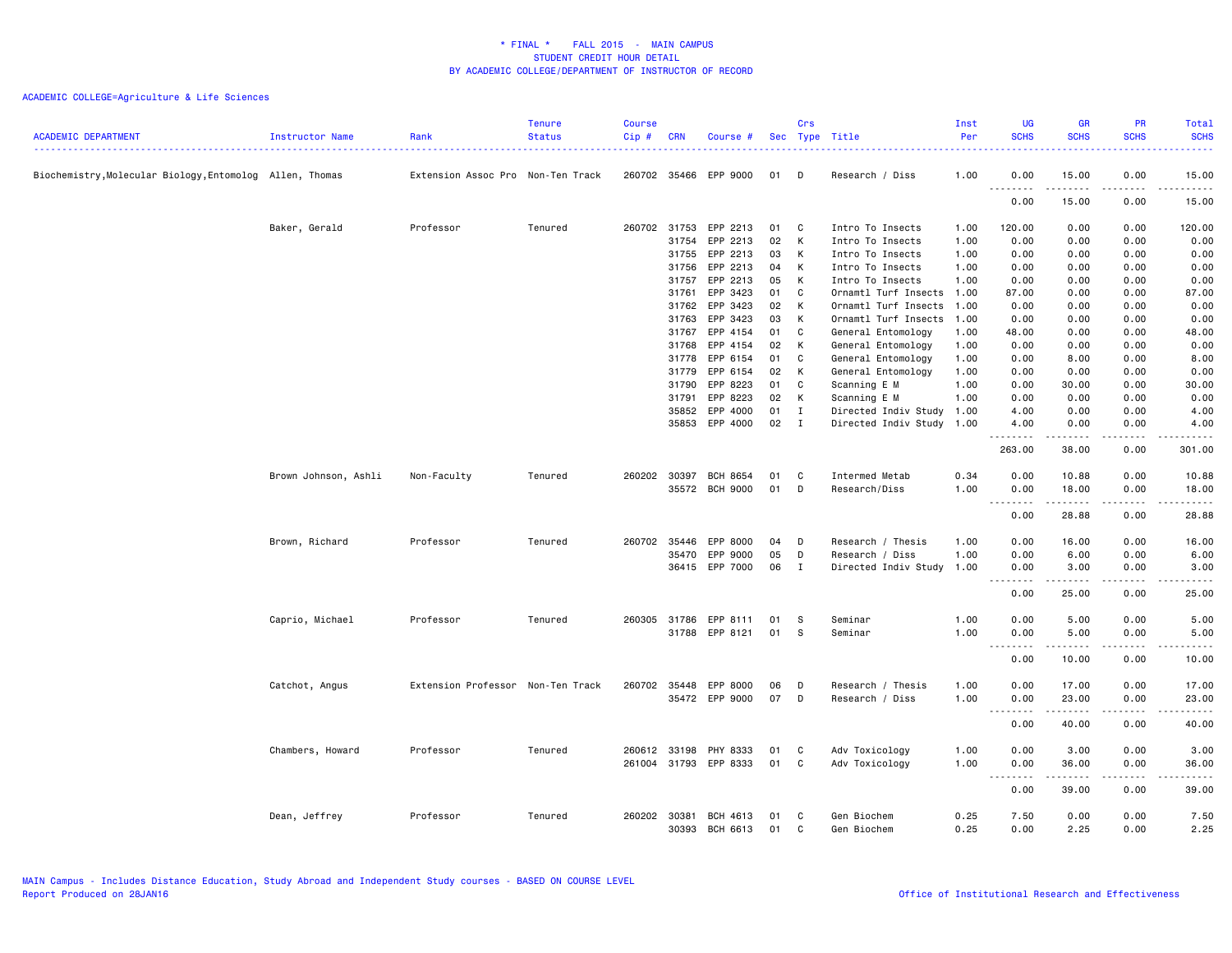| <b>ACADEMIC DEPARTMENT</b>                                   | <b>Instructor Name</b> | Rank                              | <b>Tenure</b><br><b>Status</b> | <b>Course</b><br>Cip# | <b>CRN</b> | Course #             |       | Crs            | Sec Type Title            | Inst<br>Per | <b>UG</b><br><b>SCHS</b> | <b>GR</b><br><b>SCHS</b>                                                                                                                             | <b>PR</b><br><b>SCHS</b>            | Total<br><b>SCHS</b> |
|--------------------------------------------------------------|------------------------|-----------------------------------|--------------------------------|-----------------------|------------|----------------------|-------|----------------|---------------------------|-------------|--------------------------|------------------------------------------------------------------------------------------------------------------------------------------------------|-------------------------------------|----------------------|
|                                                              |                        |                                   |                                |                       |            |                      |       |                |                           |             |                          |                                                                                                                                                      |                                     | د د د د د            |
|                                                              |                        |                                   |                                |                       |            |                      |       |                |                           |             | <u>.</u><br>7.50         | 2.25                                                                                                                                                 | 0.00                                | 9.75                 |
| Biochemistry, Molecular Biology, Entomolog Edwards, Kristine |                        | Research Assist Pro Non-Ten Track |                                | 011105 31752          |            | EPP 1001             | F02 C |                | First Year Experienc 1.00 |             | 8.00                     | 0.00                                                                                                                                                 | 0.00                                | 8.00                 |
|                                                              |                        |                                   |                                | 260505                | 30489      | BIO 3303             | 01    | C              | Parasitology              | 1.00        | 135.00                   | 0.00                                                                                                                                                 | 0.00                                | 135.00               |
|                                                              |                        |                                   |                                |                       | 30490      | BIO 3303             | 02    | К              | Parasitology              | 1.00        | 0.00                     | 0.00                                                                                                                                                 | 0.00                                | 0.00                 |
|                                                              |                        |                                   |                                |                       | 34499      | BIO 3303             | 03    | К              | Parasitology              | 1.00        | 0.00<br>.                | 0.00                                                                                                                                                 | 0.00<br>$\sim$ $\sim$ $\sim$ $\sim$ | 0.00<br>د د د د د    |
|                                                              |                        |                                   |                                |                       |            |                      |       |                |                           |             | 143.00                   | 0.00                                                                                                                                                 | 0.00                                | 143.00               |
|                                                              | Farnell, Yuhua         | Assistant Professor Ten Track     |                                | 260202                | 30375      | BCH 4414             | 01    | C              | Protein Methods           | 1.00        | 212.00                   | 0.00                                                                                                                                                 | 0.00                                | 212.00               |
|                                                              |                        |                                   |                                |                       | 30376      | <b>BCH 4414</b>      | 02    | К              | Protein Methods           | 1.00        | 0.00                     | 0.00                                                                                                                                                 | 0.00                                | 0.00                 |
|                                                              |                        |                                   |                                |                       | 30377      | BCH 4414             | 03    | K              | Protein Methods           | 1.00        | 0.00                     | 0.00                                                                                                                                                 | 0.00                                | 0.00                 |
|                                                              |                        |                                   |                                |                       | 30388      | BCH 6414             | 01    | C              | Protein Methods           | 1.00        | 0.00                     | 16.00                                                                                                                                                | 0.00                                | 16.00                |
|                                                              |                        |                                   |                                |                       | 30389      | BCH 6414             | 02    | K              | Protein Methods           | 1.00        | 0.00                     | 0.00                                                                                                                                                 | 0.00                                | 0.00                 |
|                                                              |                        |                                   |                                |                       | 30390      | BCH 6414             | 03    | К              | Protein Methods           | 1.00        | 0.00                     | 0.00                                                                                                                                                 | 0.00                                | 0.00                 |
|                                                              |                        |                                   |                                |                       | 35561      | <b>BCH 8000</b>      | 02    | D              | Research / Thesis         | 1.00        | 0.00                     | 4.00                                                                                                                                                 | 0.00                                | 4.00                 |
|                                                              |                        |                                   |                                |                       | 36627      | <b>BCH 4000</b>      | 03    | I              | Directed Indiv Study 1.00 |             | 4.00                     | 0.00                                                                                                                                                 | 0.00                                | 4.00                 |
|                                                              |                        |                                   |                                |                       | 36628      | <b>BCH 4000</b>      | 04    | I              | Directed Indiv Study 1.00 |             | 4.00                     | 0.00                                                                                                                                                 | 0.00                                | 4.00                 |
|                                                              |                        |                                   |                                |                       | 36814      | <b>BCH 4000</b>      | 05    | $\mathbf I$    | Directed Indiv Study 1.00 |             | 2.00<br>.                | 0.00                                                                                                                                                 | 0.00<br>$\frac{1}{2}$               | 2.00<br>د د د د د    |
|                                                              |                        |                                   |                                |                       |            |                      |       |                |                           |             | 222.00                   | 20.00                                                                                                                                                | 0.00                                | 242.00               |
|                                                              | Goddard, Jerome        | Extension Professor Non-Ten Track |                                | 260702                | 31769      | EPP 4173             | 01    | B              | Med & Veterinary Ent 1.00 |             | 9.00                     | 0.00                                                                                                                                                 | 0.00                                | 9.00                 |
|                                                              |                        |                                   |                                |                       | 31780      | EPP 6173             | 01    | B              | Med & Veterinary Ent 1.00 |             | 0.00                     | 12.00                                                                                                                                                | 0.00                                | 12.00                |
|                                                              |                        |                                   |                                |                       | 35086      | EPP 8990             | 01    | C              | Special Topics In EP 1.00 |             | 0.00                     | 12.00                                                                                                                                                | 0.00                                | 12.00                |
|                                                              |                        |                                   |                                |                       | 35475      | EPP 9000             | 10    | D              | Research / Diss           | 1.00        | 0.00                     | 4.00                                                                                                                                                 | 0.00                                | 4.00                 |
|                                                              |                        |                                   |                                |                       | 35493      | EPP 7000             | 01    | $\mathbf{I}$   | Directed Indiv Study 1.00 |             | 0.00                     | 3.00                                                                                                                                                 | 0.00                                | 3.00                 |
|                                                              |                        |                                   |                                |                       | 36318      | EPP 7000             | 04    | $\mathbf I$    | Directed Indiv Study 1.00 |             | 0.00<br>.                | 3.00                                                                                                                                                 | 0.00<br>.                           | 3.00                 |
|                                                              |                        |                                   |                                |                       |            |                      |       |                |                           |             | 9.00                     | 34.00                                                                                                                                                | 0.00                                | 43.00                |
|                                                              | Harris, Jeffrey        | Extension Assist Pr Non-Ten Track |                                | 260702 35450          |            | EPP 8000             | 08    | D              | Research / Thesis         | 1.00        | 0.00<br>.                | 6.00                                                                                                                                                 | 0.00<br>$\sim$ $\sim$ $\sim$ $\sim$ | 6.00<br>.            |
|                                                              |                        |                                   |                                |                       |            |                      |       |                |                           |             | $\overline{a}$<br>0.00   | .<br>6.00                                                                                                                                            | 0.00                                | 6.00                 |
|                                                              | Hoffmann, Federico     | Assistant Professor Ten Track     |                                | 110101                | 35248      | CSE 4990             | 02    | C              | Special Topic in CS 0.50  |             | 3.00                     | 0.00                                                                                                                                                 | 0.00                                | 3.00                 |
|                                                              |                        |                                   |                                |                       | 35250      | CSE 6990             | 02    | C              | Special Topic in CSE 0.50 |             | 0.00                     | 16.50                                                                                                                                                | 0.00                                | 16.50                |
|                                                              |                        |                                   |                                | 260202                | 30368      | <b>BCH 3901</b>      | 01    | s              | Senior Seminar            | 1.00        | 25.00                    | 0.00                                                                                                                                                 | 0.00                                | 25.00                |
|                                                              |                        |                                   |                                |                       | 30378      | <b>BCH 4503</b>      | 01    | C              | Sci Comm Skills           | 1.00        | 177.00                   | 0.00                                                                                                                                                 | 0.00                                | 177.00               |
|                                                              |                        |                                   |                                |                       | 30391      | <b>BCH 6503</b>      | 01    | C              | Sci Comm Skills           | 1.00        | 0.00                     | 3.00                                                                                                                                                 | 0.00                                | 3.00                 |
|                                                              |                        |                                   |                                |                       | 35574      | <b>BCH 9000</b>      | 03    | D              | Research/Diss             | 1.00        | 0.00<br>.                | 11.00<br>-----                                                                                                                                       | 0.00<br>$\frac{1}{2}$               | 11.00<br>.           |
|                                                              |                        |                                   |                                |                       |            |                      |       |                |                           |             | 205.00                   | 30.50                                                                                                                                                | 0.00                                | 235.50               |
|                                                              | King, Jonas            | Assistant Professor Ten Track     |                                | 260202 30381          |            | BCH 4613             | 01    | C              | Gen Biochem               | 0.25        | 7.50                     | 0.00                                                                                                                                                 | 0.00                                | 7.50                 |
|                                                              |                        |                                   |                                |                       | 30393      | BCH 6613             | 01    | C              | Gen Biochem               | 0.25        | 0.00                     | 2.25                                                                                                                                                 | 0.00                                | 2.25                 |
|                                                              |                        |                                   |                                |                       |            |                      |       |                |                           |             | -----<br>$\sim$ $\sim$ . | $\frac{1}{2} \left( \frac{1}{2} \right) \left( \frac{1}{2} \right) \left( \frac{1}{2} \right) \left( \frac{1}{2} \right) \left( \frac{1}{2} \right)$ | .                                   | -----                |
|                                                              |                        |                                   |                                |                       |            |                      |       |                |                           |             | 7.50                     | 2.25                                                                                                                                                 | 0.00                                | 9.75                 |
|                                                              | Krishnan, Natraj       | Assistant Professor Ten Track     |                                |                       |            | 010000 36370 GA 4000 | 02    | $\blacksquare$ | Dis in Agriculture        | 1.00        | 3.00                     | 0.00                                                                                                                                                 | 0.00                                | 3.00                 |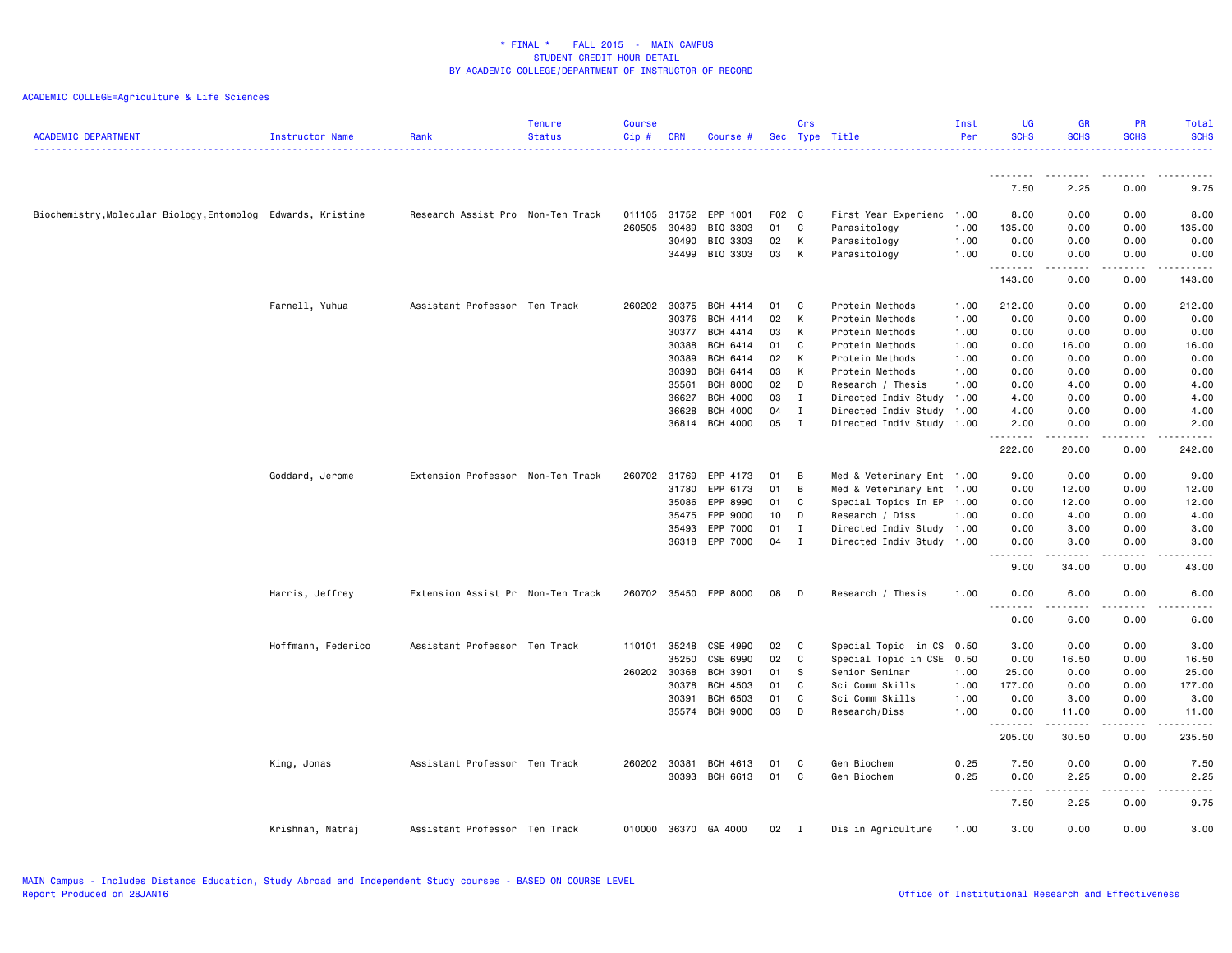| <b>ACADEMIC DEPARTMENT</b>                                | Instructor Name  | Rank                          | <b>Tenure</b><br><b>Status</b> | <b>Course</b><br>Cip# | <b>CRN</b>     | Course #                           |                  | Crs          | Sec Type Title                       | Inst<br>Per  | UG<br><b>SCHS</b>                     | <b>GR</b><br><b>SCHS</b> | <b>PR</b><br><b>SCHS</b> | Total<br><b>SCHS</b>                                                                                                                                         |
|-----------------------------------------------------------|------------------|-------------------------------|--------------------------------|-----------------------|----------------|------------------------------------|------------------|--------------|--------------------------------------|--------------|---------------------------------------|--------------------------|--------------------------|--------------------------------------------------------------------------------------------------------------------------------------------------------------|
|                                                           |                  |                               |                                |                       |                |                                    |                  |              |                                      |              |                                       |                          |                          | .                                                                                                                                                            |
|                                                           |                  |                               |                                |                       |                |                                    |                  |              |                                      |              | --------<br>3.00                      | .<br>0.00                | .<br>0.00                | $\frac{1}{2} \left( \frac{1}{2} \right) \left( \frac{1}{2} \right) \left( \frac{1}{2} \right) \left( \frac{1}{2} \right) \left( \frac{1}{2} \right)$<br>3.00 |
| Biochemistry, Molecular Biology, Entomolog Lawrence, Gary |                  | Associate Professor Tenured   |                                | 260702 35479          |                | EPP 9000                           | 14               | D            | Research / Diss                      | 1.00         | 0.00                                  | 3.00                     | 0.00                     | 3.00                                                                                                                                                         |
|                                                           |                  |                               |                                |                       | 36556          | EPP 7000                           | 11               | I            | Directed Indiv Study 1.00            |              | 0.00                                  | 3.00                     | 0.00                     | 3.00                                                                                                                                                         |
|                                                           |                  |                               |                                |                       |                |                                    |                  |              |                                      |              | $- - - - -$<br>$  -$<br>0.00          | -----<br>6.00            | د د د د<br>0.00          | .<br>6.00                                                                                                                                                    |
|                                                           | Li, Jiaxu        | Associate Professor Tenured   |                                | 260202                | 30369          | BCH 4013                           | 01               | C            | Principles of Bioche                 | 1.00         | 579.00                                | 0.00                     | 0.00                     | 579.00                                                                                                                                                       |
|                                                           |                  |                               |                                |                       | 34307          | BCH 1011                           | F <sub>0</sub> 1 | <b>C</b>     | First Year Seminar                   | 1.00         | 7.00                                  | 0.00                     | 0.00                     | 7.00                                                                                                                                                         |
|                                                           |                  |                               |                                |                       | 35575          | <b>BCH 9000</b>                    | 04               | D            | Research/Diss                        | 1.00         | 0.00<br>.                             | 3.00<br>.                | 0.00<br>د د د د          | 3.00<br><u>.</u>                                                                                                                                             |
|                                                           |                  |                               |                                |                       |                |                                    |                  |              |                                      |              | 586.00                                | 3.00                     | 0.00                     | 589.00                                                                                                                                                       |
|                                                           | Lu, Shien        | Associate Professor Tenured   |                                | 011105                | 35122          | EPP 1001                           | F01 C            |              | First Year Experienc 1.00            |              | 5.00                                  | 0.00                     | 0.00                     | 5.00                                                                                                                                                         |
|                                                           |                  |                               |                                | 260305                | 31764          | EPP 4113                           | 01               | C.           | Principles of Plant                  | 1.00         | 129.00                                | 0.00                     | 0.00                     | 129.00                                                                                                                                                       |
|                                                           |                  |                               |                                |                       | 31765          | EPP 4113                           | 02               | K            | Principles of Plant                  | 1.00         | 0.00                                  | 0.00                     | 0.00                     | 0.00                                                                                                                                                         |
|                                                           |                  |                               |                                |                       | 31766          | EPP 4113                           | 03               | K            | Principles of Plant                  | 1.00         | 0.00                                  | 0.00                     | 0.00                     | 0.00                                                                                                                                                         |
|                                                           |                  |                               |                                |                       | 31775          | EPP 6113                           | 01               | C            | Principles of Plant                  | 1.00         | 0.00                                  | 18.00                    | 0.00                     | 18.00                                                                                                                                                        |
|                                                           |                  |                               |                                |                       | 31776          | EPP 6113                           | 02               | K            | Principles of Plant                  | 1.00         | 0.00                                  | 0.00                     | 0.00                     | 0.00                                                                                                                                                         |
|                                                           |                  |                               |                                | 260702                | 31777<br>35455 | EPP 6113                           | 03<br>13         | K<br>D       | Principles of Plant                  | 1.00<br>1.00 | 0.00<br>0.00                          | 0.00<br>9.00             | 0.00<br>0.00             | 0.00<br>9.00                                                                                                                                                 |
|                                                           |                  |                               |                                |                       | 35481          | EPP 8000<br>EPP 9000               | 16               | D            | Research / Thesis<br>Research / Diss | 1.00         | 0.00                                  | 4.00                     | 0.00                     | 4.00                                                                                                                                                         |
|                                                           |                  |                               |                                |                       |                | 36204 EPP 7000                     | 03               | $\mathbf{I}$ | Directed Indiv Study 1.00            |              | 0.00                                  | 3.00                     | 0.00                     | 3.00                                                                                                                                                         |
|                                                           |                  |                               |                                |                       |                |                                    |                  |              |                                      |              | .<br>134.00                           | د د د د د<br>34.00       | .<br>0.00                | .<br>168.00                                                                                                                                                  |
|                                                           |                  |                               |                                |                       |                |                                    |                  |              |                                      |              |                                       |                          |                          |                                                                                                                                                              |
|                                                           | Ma, Din-Pow      | Professor                     | Tenured                        | 260202                | 30395<br>35565 | <b>BCH 8101</b>                    | 01               | - S          | Seminar                              | 1.00<br>1.00 | 0.00                                  | 4.00                     | 0.00<br>0.00             | 4.00                                                                                                                                                         |
|                                                           |                  |                               |                                |                       | 35576          | <b>BCH 8000</b><br><b>BCH 9000</b> | 06<br>05         | D<br>D       | Research / Thesis<br>Research/Diss   | 1.00         | 0.00<br>0.00                          | 9.00<br>9.00             | 0.00                     | 9.00<br>9.00                                                                                                                                                 |
|                                                           |                  |                               |                                | 260802 35123          |                | BCH 8643                           | 01               | C            | Molecular Genetics                   | 1.00         | 0.00                                  | 18.00                    | 0.00                     | 18.00                                                                                                                                                        |
|                                                           |                  |                               |                                |                       |                |                                    |                  |              |                                      |              | $\sim$ $\sim$ $\sim$<br>$\frac{1}{2}$ | .                        | .                        | $\frac{1}{2}$                                                                                                                                                |
|                                                           |                  |                               |                                |                       |                |                                    |                  |              |                                      |              | 0.00                                  | 40.00                    | 0.00                     | 40.00                                                                                                                                                        |
|                                                           | Meyer, Florencia | Assistant Professor Ten Track |                                | 260202                | 30379          | <b>BCH 4603</b>                    | 01               | C            | Gen Biochem                          | 1.00         | 264.00                                | 0.00                     | 0.00                     | 264.00                                                                                                                                                       |
|                                                           |                  |                               |                                |                       | 30380          | <b>BCH 4603</b>                    | H01              | $\mathbf{C}$ | Honors Gen Biochem                   | 1.00         | 18.00                                 | 0.00                     | 0.00                     | 18.00                                                                                                                                                        |
|                                                           |                  |                               |                                |                       | 30387          | <b>BCH 6333</b>                    | 01               | C.           | Adv Forensic Science 1.00            |              | 0.00                                  | 3.00                     | 0.00                     | 3.00                                                                                                                                                         |
|                                                           |                  |                               |                                |                       | 30392          | <b>BCH 6603</b>                    | 01               | C            | Gen Biochem                          | 1.00         | 0.00                                  | 36.00                    | 0.00                     | 36.00                                                                                                                                                        |
|                                                           |                  |                               |                                |                       | 35577          | <b>BCH 9000</b>                    | 06               | D            | Research/Diss                        | 1.00         | 0.00                                  | 4.00                     | 0.00                     | 4.00                                                                                                                                                         |
|                                                           |                  |                               |                                |                       | 36447          | <b>BCH 4000</b>                    | 02               | $\mathbf I$  | Directed Indiv Study 1.00            |              | 3.00                                  | 0.00                     | 0.00                     | 3.00                                                                                                                                                         |
|                                                           |                  |                               |                                |                       | 36449          | <b>BCH 7000</b>                    | 01               | I            | Directed Indiv Study 1.00            |              | 0.00                                  | 3.00                     | 0.00                     | 3.00                                                                                                                                                         |
|                                                           |                  |                               |                                | 400510                |                | 30373 BCH 4333                     | 01               | C.           | Adv Forensic Science 1.00            |              | 48.00<br>.                            | 0.00<br>.                | 0.00<br>.                | 48.00<br>.                                                                                                                                                   |
|                                                           |                  |                               |                                |                       |                |                                    |                  |              |                                      |              | 333.00                                | 46.00                    | 0.00                     | 379.00                                                                                                                                                       |
|                                                           | Musser, Fred     | Associate Professor Tenured   |                                | 011102                | 33294          | PSS 3423                           | 01               | E            | Agronomy Internship                  | 1.00         | 3.00                                  | 0.00                     | 0.00                     | 3.00                                                                                                                                                         |
|                                                           |                  |                               |                                | 260702                | 31770          | EPP 4234                           | 01               | C            | Field Crop Insect                    | 1.00         | 48.00                                 | 0.00                     | 0.00                     | 48.00                                                                                                                                                        |
|                                                           |                  |                               |                                |                       | 31771          | EPP 4234                           | 02               | K            | Field Crop Insect                    | 1.00         | 0.00                                  | 0.00                     | 0.00                     | 0.00                                                                                                                                                         |
|                                                           |                  |                               |                                |                       | 31781          | EPP 6234                           | 01               | C            | Field Crop Insect                    | 1.00         | 0.00                                  | 44.00                    | 0.00                     | 44.00                                                                                                                                                        |
|                                                           |                  |                               |                                |                       | 31782          | EPP 6234                           | 02               | К            | Field Crop Insect                    | 1.00         | 0.00<br>. <b>.</b>                    | 0.00<br>.                | 0.00<br>$\frac{1}{2}$    | 0.00<br><u>.</u>                                                                                                                                             |
|                                                           |                  |                               |                                |                       |                |                                    |                  |              |                                      |              | 51.00                                 | 44.00                    | 0.00                     | 95.00                                                                                                                                                        |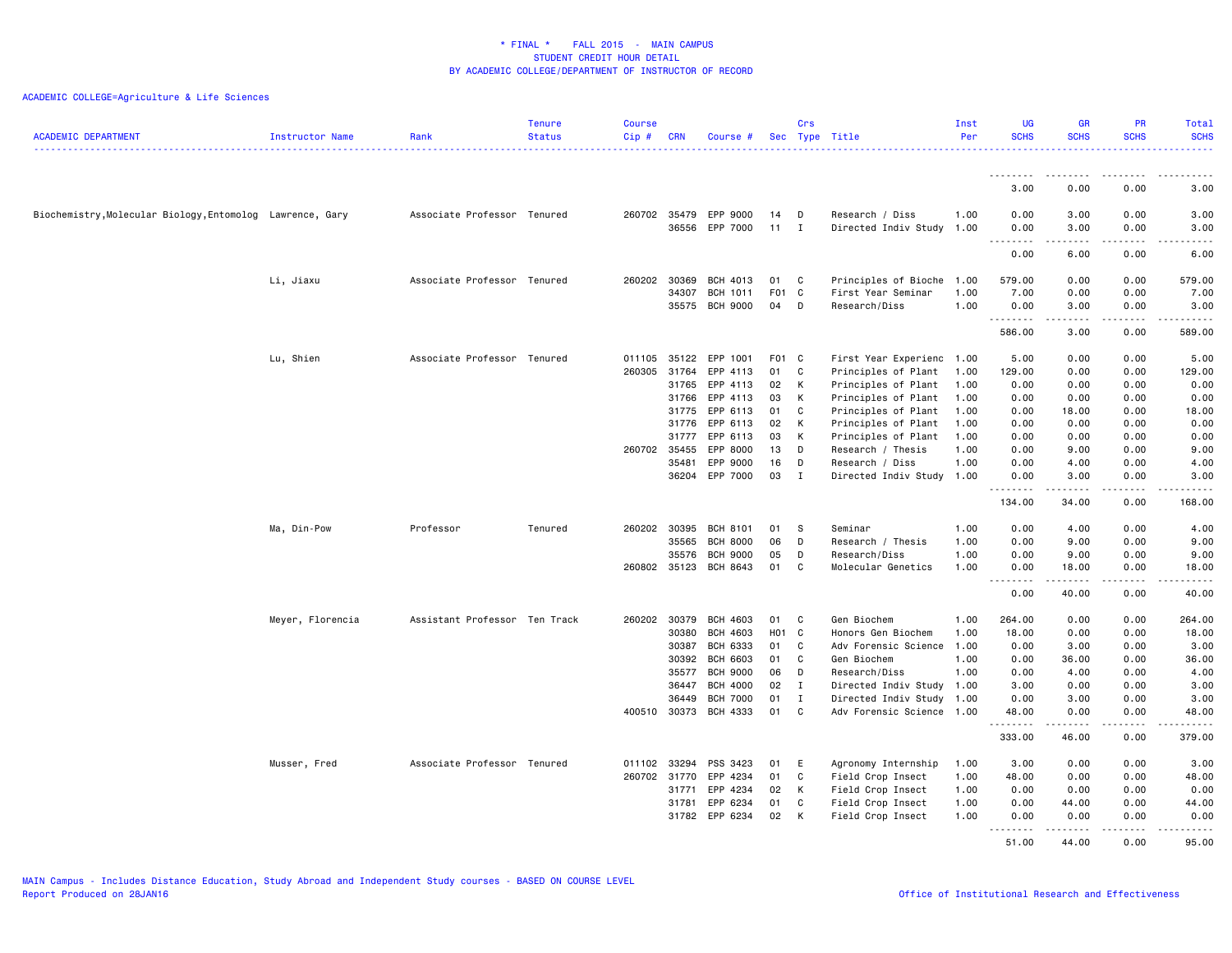| Biochemistry, Molecular Biology, Entomolog Peng, Zhaohua<br>Professor<br>Tenured<br>260202<br>35578<br><b>BCH 9000</b><br>07<br>D<br>Research/Diss<br>1.00<br>0.00<br>12.00<br>0.00<br>12.00<br>01<br>C<br>260210<br>30383<br>BCH 4713<br>Molecular Biology<br>1.00<br>138.00<br>0.00<br>0.00<br>138.00<br>30384<br><b>BCH 4713</b><br>H01 C<br>Honors Molecular Bio<br>1.00<br>6.00<br>0.00<br>0.00<br>6.00<br>260402 30394<br>BCH 6713<br>01<br>C<br>Molecular Biology<br>51.00<br>0.00<br>51.00<br>1.00<br>0.00<br>.<br>.<br>144.00<br>63.00<br>0.00<br>207.00<br>Riggins, John<br>Associate Professor Tenured<br>260702<br>31758<br>EPP 3124<br>01<br>C<br>Forest Pest Mgt<br>1.00<br>176.00<br>0.00<br>0.00<br>176.00<br>EPP 3124<br>02<br>31759<br>К<br>Forest Pest Mgt<br>1.00<br>0.00<br>0.00<br>0.00<br>0.00<br>31760<br>EPP 3124<br>03<br>К<br>0.00<br>0.00<br>0.00<br>Forest Pest Mgt<br>1.00<br>0.00<br>EPP 8000<br>35460<br>18<br>D<br>Research / Thesis<br>1.00<br>0.00<br>11.00<br>0.00<br>11.00<br>35486<br>EPP 9000<br>21<br>D<br>Research / Diss<br>1.00<br>0.00<br>8.00<br>0.00<br>8.00<br>02<br>0.00<br>36128<br>EPP 7000<br>$\mathbf{I}$<br>Directed Indiv Study<br>1.00<br>0.00<br>3.00<br>3.00<br>36340 EPP 7000<br>05<br>$\mathbf{I}$<br>Directed Indiv Study 1.00<br>0.00<br>3.00<br>0.00<br>3.00<br>.<br>$- - - - -$<br>.<br>.<br>176.00<br>25.00<br>0.00<br>201.00<br>Directed Indiv Study 1.00<br>1.00<br>Schneider, John<br>Professor<br>Tenured<br>260702<br>36473<br>EPP 7000<br>07<br>$\mathbf I$<br>0.00<br>1.00<br>0.00<br>EPP 7000<br>08<br>I<br>Directed Indiv Study 1.00<br>0.00<br>1.00<br>0.00<br>1.00<br>36474<br>09<br>36475<br>EPP 7000<br>$\mathbf{I}$<br>Directed Indiv Study 1.00<br>0.00<br>1.00<br>0.00<br>1.00<br>10<br>EPP 7000<br>$\mathbf{I}$<br>Directed Indiv Study 1.00<br>0.00<br>1.00<br>0.00<br>1.00<br>36476<br>4.00<br>4.00<br>0.00<br>0.00<br>Research Assist Pro Non-Ten Track<br>010000<br>36371<br>3.00<br>0.00<br>0.00<br>3.00<br>Shan, Xueyan<br>GA 4000<br>03<br>I<br>Dis in Agriculture<br>1.00<br>04<br>3.00<br>0.00<br>0.00<br>3.00<br>36372<br>GA 4000<br>$\mathbf{I}$<br>Dis in Agriculture<br>1.00<br>260202<br>30397<br><b>BCH 8654</b><br>01<br>0.33<br>0.00<br>10.56<br>0.00<br>C<br>Intermed Metab<br>10.56<br>35568<br><b>BCH 8000</b><br>09<br>D<br>Research / Thesis<br>1.00<br>0.00<br>3.00<br>0.00<br>3.00<br>.<br>.<br>.<br>.<br>13.56<br>0.00<br>6.00<br>19.56<br>260202<br>30370<br>108.00<br>0.00<br>0.00<br>108.00<br>Sparks, Darrell<br>Assistant Professor Ten Track<br>BCH 4013<br>H01 C<br>Principles of BCH-Ho<br>1.00<br>30385<br>BCH 6013<br>01<br>C<br>Principles of Bioche<br>1.00<br>0.00<br>12.00<br>0.00<br>12.00<br>35580<br><b>BCH 9000</b><br>09<br>D<br>Research/Diss<br>1.00<br>0.00<br>8.00<br>0.00<br>8.00<br>260707<br>35647<br>PHY 9000<br>08<br>D<br>Research / Diss<br>1.00<br>0.00<br>4.00<br>0.00<br>4.00<br>.<br>.<br>.<br>$\frac{1}{2} \left( \frac{1}{2} \right) \left( \frac{1}{2} \right) \left( \frac{1}{2} \right) \left( \frac{1}{2} \right) \left( \frac{1}{2} \right) \left( \frac{1}{2} \right)$<br>24.00<br>108.00<br>0.00<br>132.00<br>EPP 4523<br>Turfgrass Diseases<br>27.00<br>0.00<br>0.00<br>27.00<br>Tomaso-Peterson, Maria<br>Research Assoc Prof Non-Ten Track<br>260305<br>31773<br>01<br>C<br>1.00<br>02<br>К<br>31774<br>EPP 4523<br>Turfgrass Diseases<br>1.00<br>0.00<br>0.00<br>0.00<br>0.00<br>EPP 6523<br>01<br>31784<br>C<br>Turfgrass Diseases<br>1.00<br>0.00<br>6.00<br>0.00<br>6.00<br>31785<br>EPP 6523<br>02<br>К<br>Turfgrass Diseases<br>1.00<br>0.00<br>0.00<br>0.00<br>0.00<br>260702 35386<br>EPP 8000<br>01<br>D<br>6.00<br>0.00<br>6.00<br>Research / Thesis<br>1.00<br>0.00<br>د د د د د<br>$\omega$ is $\omega$ in $\omega$<br>.<br>.<br>27.00<br>12.00<br>0.00<br>39.00<br>Vance, Carrie<br>Research Assist Pro Non-Ten Track<br>260202<br>30397<br><b>BCH 8654</b><br>01<br>Intermed Metab<br>0.33<br>0.00<br>10.56<br>0.00<br>10.56<br>C<br>36436<br><b>BCH 8000</b><br>13<br>D<br>1.00<br>0.00<br>2.00<br>0.00<br>2.00<br>Research / Thesis<br><u>.</u><br>-----<br>.<br>.<br>12.56<br>0.00<br>0.00<br>12.56<br>7.50<br>0.00<br>Willeford, Kenneth<br>Professor<br>Tenured<br>260202 30381<br>BCH 4613<br>01<br>C<br>Gen Biochem<br>0.25<br>0.00<br>7.50<br>30393 BCH 6613<br>01<br>C<br>Gen Biochem<br>0.25<br>0.00<br>2.25<br>0.00<br>2.25 | <b>ACADEMIC DEPARTMENT</b> | <b>Instructor Name</b> | Rank<br>. | Tenure<br><b>Status</b> | <b>Course</b><br>Cip# | <b>CRN</b> | Course # | Crs | Sec Type Title | Inst<br>Per | <b>UG</b><br><b>SCHS</b><br>. | <b>GR</b><br><b>SCHS</b> | <b>PR</b><br><b>SCHS</b> | Total<br><b>SCHS</b><br>. |
|--------------------------------------------------------------------------------------------------------------------------------------------------------------------------------------------------------------------------------------------------------------------------------------------------------------------------------------------------------------------------------------------------------------------------------------------------------------------------------------------------------------------------------------------------------------------------------------------------------------------------------------------------------------------------------------------------------------------------------------------------------------------------------------------------------------------------------------------------------------------------------------------------------------------------------------------------------------------------------------------------------------------------------------------------------------------------------------------------------------------------------------------------------------------------------------------------------------------------------------------------------------------------------------------------------------------------------------------------------------------------------------------------------------------------------------------------------------------------------------------------------------------------------------------------------------------------------------------------------------------------------------------------------------------------------------------------------------------------------------------------------------------------------------------------------------------------------------------------------------------------------------------------------------------------------------------------------------------------------------------------------------------------------------------------------------------------------------------------------------------------------------------------------------------------------------------------------------------------------------------------------------------------------------------------------------------------------------------------------------------------------------------------------------------------------------------------------------------------------------------------------------------------------------------------------------------------------------------------------------------------------------------------------------------------------------------------------------------------------------------------------------------------------------------------------------------------------------------------------------------------------------------------------------------------------------------------------------------------------------------------------------------------------------------------------------------------------------------------------------------------------------------------------------------------------------------------------------------------------------------------------------------------------------------------------------------------------------------------------------------------------------------------------------------------------------------------------------------------------------------------------------------------------------------------------------------------------------------------------------------------------------------------------------------------------------------------------------------------------------------------------------------------------------------------------------------------------------------------------------------------------------------------------------------------------------------------------------------------------------------------------------------------------------------------------------------------------------------------------------------------------------------------------------------------------------------------------------------------------------------------------------------------------------------------------------------------------------------------------------------------------------------------------------|----------------------------|------------------------|-----------|-------------------------|-----------------------|------------|----------|-----|----------------|-------------|-------------------------------|--------------------------|--------------------------|---------------------------|
|                                                                                                                                                                                                                                                                                                                                                                                                                                                                                                                                                                                                                                                                                                                                                                                                                                                                                                                                                                                                                                                                                                                                                                                                                                                                                                                                                                                                                                                                                                                                                                                                                                                                                                                                                                                                                                                                                                                                                                                                                                                                                                                                                                                                                                                                                                                                                                                                                                                                                                                                                                                                                                                                                                                                                                                                                                                                                                                                                                                                                                                                                                                                                                                                                                                                                                                                                                                                                                                                                                                                                                                                                                                                                                                                                                                                                                                                                                                                                                                                                                                                                                                                                                                                                                                                                                                                                                                                              |                            |                        |           |                         |                       |            |          |     |                |             |                               |                          |                          |                           |
|                                                                                                                                                                                                                                                                                                                                                                                                                                                                                                                                                                                                                                                                                                                                                                                                                                                                                                                                                                                                                                                                                                                                                                                                                                                                                                                                                                                                                                                                                                                                                                                                                                                                                                                                                                                                                                                                                                                                                                                                                                                                                                                                                                                                                                                                                                                                                                                                                                                                                                                                                                                                                                                                                                                                                                                                                                                                                                                                                                                                                                                                                                                                                                                                                                                                                                                                                                                                                                                                                                                                                                                                                                                                                                                                                                                                                                                                                                                                                                                                                                                                                                                                                                                                                                                                                                                                                                                                              |                            |                        |           |                         |                       |            |          |     |                |             |                               |                          |                          |                           |
|                                                                                                                                                                                                                                                                                                                                                                                                                                                                                                                                                                                                                                                                                                                                                                                                                                                                                                                                                                                                                                                                                                                                                                                                                                                                                                                                                                                                                                                                                                                                                                                                                                                                                                                                                                                                                                                                                                                                                                                                                                                                                                                                                                                                                                                                                                                                                                                                                                                                                                                                                                                                                                                                                                                                                                                                                                                                                                                                                                                                                                                                                                                                                                                                                                                                                                                                                                                                                                                                                                                                                                                                                                                                                                                                                                                                                                                                                                                                                                                                                                                                                                                                                                                                                                                                                                                                                                                                              |                            |                        |           |                         |                       |            |          |     |                |             |                               |                          |                          |                           |
|                                                                                                                                                                                                                                                                                                                                                                                                                                                                                                                                                                                                                                                                                                                                                                                                                                                                                                                                                                                                                                                                                                                                                                                                                                                                                                                                                                                                                                                                                                                                                                                                                                                                                                                                                                                                                                                                                                                                                                                                                                                                                                                                                                                                                                                                                                                                                                                                                                                                                                                                                                                                                                                                                                                                                                                                                                                                                                                                                                                                                                                                                                                                                                                                                                                                                                                                                                                                                                                                                                                                                                                                                                                                                                                                                                                                                                                                                                                                                                                                                                                                                                                                                                                                                                                                                                                                                                                                              |                            |                        |           |                         |                       |            |          |     |                |             |                               |                          |                          |                           |
|                                                                                                                                                                                                                                                                                                                                                                                                                                                                                                                                                                                                                                                                                                                                                                                                                                                                                                                                                                                                                                                                                                                                                                                                                                                                                                                                                                                                                                                                                                                                                                                                                                                                                                                                                                                                                                                                                                                                                                                                                                                                                                                                                                                                                                                                                                                                                                                                                                                                                                                                                                                                                                                                                                                                                                                                                                                                                                                                                                                                                                                                                                                                                                                                                                                                                                                                                                                                                                                                                                                                                                                                                                                                                                                                                                                                                                                                                                                                                                                                                                                                                                                                                                                                                                                                                                                                                                                                              |                            |                        |           |                         |                       |            |          |     |                |             |                               |                          |                          |                           |
|                                                                                                                                                                                                                                                                                                                                                                                                                                                                                                                                                                                                                                                                                                                                                                                                                                                                                                                                                                                                                                                                                                                                                                                                                                                                                                                                                                                                                                                                                                                                                                                                                                                                                                                                                                                                                                                                                                                                                                                                                                                                                                                                                                                                                                                                                                                                                                                                                                                                                                                                                                                                                                                                                                                                                                                                                                                                                                                                                                                                                                                                                                                                                                                                                                                                                                                                                                                                                                                                                                                                                                                                                                                                                                                                                                                                                                                                                                                                                                                                                                                                                                                                                                                                                                                                                                                                                                                                              |                            |                        |           |                         |                       |            |          |     |                |             |                               |                          |                          |                           |
|                                                                                                                                                                                                                                                                                                                                                                                                                                                                                                                                                                                                                                                                                                                                                                                                                                                                                                                                                                                                                                                                                                                                                                                                                                                                                                                                                                                                                                                                                                                                                                                                                                                                                                                                                                                                                                                                                                                                                                                                                                                                                                                                                                                                                                                                                                                                                                                                                                                                                                                                                                                                                                                                                                                                                                                                                                                                                                                                                                                                                                                                                                                                                                                                                                                                                                                                                                                                                                                                                                                                                                                                                                                                                                                                                                                                                                                                                                                                                                                                                                                                                                                                                                                                                                                                                                                                                                                                              |                            |                        |           |                         |                       |            |          |     |                |             |                               |                          |                          |                           |
|                                                                                                                                                                                                                                                                                                                                                                                                                                                                                                                                                                                                                                                                                                                                                                                                                                                                                                                                                                                                                                                                                                                                                                                                                                                                                                                                                                                                                                                                                                                                                                                                                                                                                                                                                                                                                                                                                                                                                                                                                                                                                                                                                                                                                                                                                                                                                                                                                                                                                                                                                                                                                                                                                                                                                                                                                                                                                                                                                                                                                                                                                                                                                                                                                                                                                                                                                                                                                                                                                                                                                                                                                                                                                                                                                                                                                                                                                                                                                                                                                                                                                                                                                                                                                                                                                                                                                                                                              |                            |                        |           |                         |                       |            |          |     |                |             |                               |                          |                          |                           |
|                                                                                                                                                                                                                                                                                                                                                                                                                                                                                                                                                                                                                                                                                                                                                                                                                                                                                                                                                                                                                                                                                                                                                                                                                                                                                                                                                                                                                                                                                                                                                                                                                                                                                                                                                                                                                                                                                                                                                                                                                                                                                                                                                                                                                                                                                                                                                                                                                                                                                                                                                                                                                                                                                                                                                                                                                                                                                                                                                                                                                                                                                                                                                                                                                                                                                                                                                                                                                                                                                                                                                                                                                                                                                                                                                                                                                                                                                                                                                                                                                                                                                                                                                                                                                                                                                                                                                                                                              |                            |                        |           |                         |                       |            |          |     |                |             |                               |                          |                          |                           |
|                                                                                                                                                                                                                                                                                                                                                                                                                                                                                                                                                                                                                                                                                                                                                                                                                                                                                                                                                                                                                                                                                                                                                                                                                                                                                                                                                                                                                                                                                                                                                                                                                                                                                                                                                                                                                                                                                                                                                                                                                                                                                                                                                                                                                                                                                                                                                                                                                                                                                                                                                                                                                                                                                                                                                                                                                                                                                                                                                                                                                                                                                                                                                                                                                                                                                                                                                                                                                                                                                                                                                                                                                                                                                                                                                                                                                                                                                                                                                                                                                                                                                                                                                                                                                                                                                                                                                                                                              |                            |                        |           |                         |                       |            |          |     |                |             |                               |                          |                          |                           |
|                                                                                                                                                                                                                                                                                                                                                                                                                                                                                                                                                                                                                                                                                                                                                                                                                                                                                                                                                                                                                                                                                                                                                                                                                                                                                                                                                                                                                                                                                                                                                                                                                                                                                                                                                                                                                                                                                                                                                                                                                                                                                                                                                                                                                                                                                                                                                                                                                                                                                                                                                                                                                                                                                                                                                                                                                                                                                                                                                                                                                                                                                                                                                                                                                                                                                                                                                                                                                                                                                                                                                                                                                                                                                                                                                                                                                                                                                                                                                                                                                                                                                                                                                                                                                                                                                                                                                                                                              |                            |                        |           |                         |                       |            |          |     |                |             |                               |                          |                          |                           |
|                                                                                                                                                                                                                                                                                                                                                                                                                                                                                                                                                                                                                                                                                                                                                                                                                                                                                                                                                                                                                                                                                                                                                                                                                                                                                                                                                                                                                                                                                                                                                                                                                                                                                                                                                                                                                                                                                                                                                                                                                                                                                                                                                                                                                                                                                                                                                                                                                                                                                                                                                                                                                                                                                                                                                                                                                                                                                                                                                                                                                                                                                                                                                                                                                                                                                                                                                                                                                                                                                                                                                                                                                                                                                                                                                                                                                                                                                                                                                                                                                                                                                                                                                                                                                                                                                                                                                                                                              |                            |                        |           |                         |                       |            |          |     |                |             |                               |                          |                          |                           |
|                                                                                                                                                                                                                                                                                                                                                                                                                                                                                                                                                                                                                                                                                                                                                                                                                                                                                                                                                                                                                                                                                                                                                                                                                                                                                                                                                                                                                                                                                                                                                                                                                                                                                                                                                                                                                                                                                                                                                                                                                                                                                                                                                                                                                                                                                                                                                                                                                                                                                                                                                                                                                                                                                                                                                                                                                                                                                                                                                                                                                                                                                                                                                                                                                                                                                                                                                                                                                                                                                                                                                                                                                                                                                                                                                                                                                                                                                                                                                                                                                                                                                                                                                                                                                                                                                                                                                                                                              |                            |                        |           |                         |                       |            |          |     |                |             |                               |                          |                          |                           |
|                                                                                                                                                                                                                                                                                                                                                                                                                                                                                                                                                                                                                                                                                                                                                                                                                                                                                                                                                                                                                                                                                                                                                                                                                                                                                                                                                                                                                                                                                                                                                                                                                                                                                                                                                                                                                                                                                                                                                                                                                                                                                                                                                                                                                                                                                                                                                                                                                                                                                                                                                                                                                                                                                                                                                                                                                                                                                                                                                                                                                                                                                                                                                                                                                                                                                                                                                                                                                                                                                                                                                                                                                                                                                                                                                                                                                                                                                                                                                                                                                                                                                                                                                                                                                                                                                                                                                                                                              |                            |                        |           |                         |                       |            |          |     |                |             |                               |                          |                          |                           |
|                                                                                                                                                                                                                                                                                                                                                                                                                                                                                                                                                                                                                                                                                                                                                                                                                                                                                                                                                                                                                                                                                                                                                                                                                                                                                                                                                                                                                                                                                                                                                                                                                                                                                                                                                                                                                                                                                                                                                                                                                                                                                                                                                                                                                                                                                                                                                                                                                                                                                                                                                                                                                                                                                                                                                                                                                                                                                                                                                                                                                                                                                                                                                                                                                                                                                                                                                                                                                                                                                                                                                                                                                                                                                                                                                                                                                                                                                                                                                                                                                                                                                                                                                                                                                                                                                                                                                                                                              |                            |                        |           |                         |                       |            |          |     |                |             |                               |                          |                          |                           |
|                                                                                                                                                                                                                                                                                                                                                                                                                                                                                                                                                                                                                                                                                                                                                                                                                                                                                                                                                                                                                                                                                                                                                                                                                                                                                                                                                                                                                                                                                                                                                                                                                                                                                                                                                                                                                                                                                                                                                                                                                                                                                                                                                                                                                                                                                                                                                                                                                                                                                                                                                                                                                                                                                                                                                                                                                                                                                                                                                                                                                                                                                                                                                                                                                                                                                                                                                                                                                                                                                                                                                                                                                                                                                                                                                                                                                                                                                                                                                                                                                                                                                                                                                                                                                                                                                                                                                                                                              |                            |                        |           |                         |                       |            |          |     |                |             |                               |                          |                          |                           |
|                                                                                                                                                                                                                                                                                                                                                                                                                                                                                                                                                                                                                                                                                                                                                                                                                                                                                                                                                                                                                                                                                                                                                                                                                                                                                                                                                                                                                                                                                                                                                                                                                                                                                                                                                                                                                                                                                                                                                                                                                                                                                                                                                                                                                                                                                                                                                                                                                                                                                                                                                                                                                                                                                                                                                                                                                                                                                                                                                                                                                                                                                                                                                                                                                                                                                                                                                                                                                                                                                                                                                                                                                                                                                                                                                                                                                                                                                                                                                                                                                                                                                                                                                                                                                                                                                                                                                                                                              |                            |                        |           |                         |                       |            |          |     |                |             |                               |                          |                          |                           |
|                                                                                                                                                                                                                                                                                                                                                                                                                                                                                                                                                                                                                                                                                                                                                                                                                                                                                                                                                                                                                                                                                                                                                                                                                                                                                                                                                                                                                                                                                                                                                                                                                                                                                                                                                                                                                                                                                                                                                                                                                                                                                                                                                                                                                                                                                                                                                                                                                                                                                                                                                                                                                                                                                                                                                                                                                                                                                                                                                                                                                                                                                                                                                                                                                                                                                                                                                                                                                                                                                                                                                                                                                                                                                                                                                                                                                                                                                                                                                                                                                                                                                                                                                                                                                                                                                                                                                                                                              |                            |                        |           |                         |                       |            |          |     |                |             |                               |                          |                          |                           |
|                                                                                                                                                                                                                                                                                                                                                                                                                                                                                                                                                                                                                                                                                                                                                                                                                                                                                                                                                                                                                                                                                                                                                                                                                                                                                                                                                                                                                                                                                                                                                                                                                                                                                                                                                                                                                                                                                                                                                                                                                                                                                                                                                                                                                                                                                                                                                                                                                                                                                                                                                                                                                                                                                                                                                                                                                                                                                                                                                                                                                                                                                                                                                                                                                                                                                                                                                                                                                                                                                                                                                                                                                                                                                                                                                                                                                                                                                                                                                                                                                                                                                                                                                                                                                                                                                                                                                                                                              |                            |                        |           |                         |                       |            |          |     |                |             |                               |                          |                          |                           |
|                                                                                                                                                                                                                                                                                                                                                                                                                                                                                                                                                                                                                                                                                                                                                                                                                                                                                                                                                                                                                                                                                                                                                                                                                                                                                                                                                                                                                                                                                                                                                                                                                                                                                                                                                                                                                                                                                                                                                                                                                                                                                                                                                                                                                                                                                                                                                                                                                                                                                                                                                                                                                                                                                                                                                                                                                                                                                                                                                                                                                                                                                                                                                                                                                                                                                                                                                                                                                                                                                                                                                                                                                                                                                                                                                                                                                                                                                                                                                                                                                                                                                                                                                                                                                                                                                                                                                                                                              |                            |                        |           |                         |                       |            |          |     |                |             |                               |                          |                          |                           |
|                                                                                                                                                                                                                                                                                                                                                                                                                                                                                                                                                                                                                                                                                                                                                                                                                                                                                                                                                                                                                                                                                                                                                                                                                                                                                                                                                                                                                                                                                                                                                                                                                                                                                                                                                                                                                                                                                                                                                                                                                                                                                                                                                                                                                                                                                                                                                                                                                                                                                                                                                                                                                                                                                                                                                                                                                                                                                                                                                                                                                                                                                                                                                                                                                                                                                                                                                                                                                                                                                                                                                                                                                                                                                                                                                                                                                                                                                                                                                                                                                                                                                                                                                                                                                                                                                                                                                                                                              |                            |                        |           |                         |                       |            |          |     |                |             |                               |                          |                          |                           |
|                                                                                                                                                                                                                                                                                                                                                                                                                                                                                                                                                                                                                                                                                                                                                                                                                                                                                                                                                                                                                                                                                                                                                                                                                                                                                                                                                                                                                                                                                                                                                                                                                                                                                                                                                                                                                                                                                                                                                                                                                                                                                                                                                                                                                                                                                                                                                                                                                                                                                                                                                                                                                                                                                                                                                                                                                                                                                                                                                                                                                                                                                                                                                                                                                                                                                                                                                                                                                                                                                                                                                                                                                                                                                                                                                                                                                                                                                                                                                                                                                                                                                                                                                                                                                                                                                                                                                                                                              |                            |                        |           |                         |                       |            |          |     |                |             |                               |                          |                          |                           |
|                                                                                                                                                                                                                                                                                                                                                                                                                                                                                                                                                                                                                                                                                                                                                                                                                                                                                                                                                                                                                                                                                                                                                                                                                                                                                                                                                                                                                                                                                                                                                                                                                                                                                                                                                                                                                                                                                                                                                                                                                                                                                                                                                                                                                                                                                                                                                                                                                                                                                                                                                                                                                                                                                                                                                                                                                                                                                                                                                                                                                                                                                                                                                                                                                                                                                                                                                                                                                                                                                                                                                                                                                                                                                                                                                                                                                                                                                                                                                                                                                                                                                                                                                                                                                                                                                                                                                                                                              |                            |                        |           |                         |                       |            |          |     |                |             |                               |                          |                          |                           |
|                                                                                                                                                                                                                                                                                                                                                                                                                                                                                                                                                                                                                                                                                                                                                                                                                                                                                                                                                                                                                                                                                                                                                                                                                                                                                                                                                                                                                                                                                                                                                                                                                                                                                                                                                                                                                                                                                                                                                                                                                                                                                                                                                                                                                                                                                                                                                                                                                                                                                                                                                                                                                                                                                                                                                                                                                                                                                                                                                                                                                                                                                                                                                                                                                                                                                                                                                                                                                                                                                                                                                                                                                                                                                                                                                                                                                                                                                                                                                                                                                                                                                                                                                                                                                                                                                                                                                                                                              |                            |                        |           |                         |                       |            |          |     |                |             |                               |                          |                          |                           |
|                                                                                                                                                                                                                                                                                                                                                                                                                                                                                                                                                                                                                                                                                                                                                                                                                                                                                                                                                                                                                                                                                                                                                                                                                                                                                                                                                                                                                                                                                                                                                                                                                                                                                                                                                                                                                                                                                                                                                                                                                                                                                                                                                                                                                                                                                                                                                                                                                                                                                                                                                                                                                                                                                                                                                                                                                                                                                                                                                                                                                                                                                                                                                                                                                                                                                                                                                                                                                                                                                                                                                                                                                                                                                                                                                                                                                                                                                                                                                                                                                                                                                                                                                                                                                                                                                                                                                                                                              |                            |                        |           |                         |                       |            |          |     |                |             |                               |                          |                          |                           |
|                                                                                                                                                                                                                                                                                                                                                                                                                                                                                                                                                                                                                                                                                                                                                                                                                                                                                                                                                                                                                                                                                                                                                                                                                                                                                                                                                                                                                                                                                                                                                                                                                                                                                                                                                                                                                                                                                                                                                                                                                                                                                                                                                                                                                                                                                                                                                                                                                                                                                                                                                                                                                                                                                                                                                                                                                                                                                                                                                                                                                                                                                                                                                                                                                                                                                                                                                                                                                                                                                                                                                                                                                                                                                                                                                                                                                                                                                                                                                                                                                                                                                                                                                                                                                                                                                                                                                                                                              |                            |                        |           |                         |                       |            |          |     |                |             |                               |                          |                          |                           |
|                                                                                                                                                                                                                                                                                                                                                                                                                                                                                                                                                                                                                                                                                                                                                                                                                                                                                                                                                                                                                                                                                                                                                                                                                                                                                                                                                                                                                                                                                                                                                                                                                                                                                                                                                                                                                                                                                                                                                                                                                                                                                                                                                                                                                                                                                                                                                                                                                                                                                                                                                                                                                                                                                                                                                                                                                                                                                                                                                                                                                                                                                                                                                                                                                                                                                                                                                                                                                                                                                                                                                                                                                                                                                                                                                                                                                                                                                                                                                                                                                                                                                                                                                                                                                                                                                                                                                                                                              |                            |                        |           |                         |                       |            |          |     |                |             |                               |                          |                          |                           |
|                                                                                                                                                                                                                                                                                                                                                                                                                                                                                                                                                                                                                                                                                                                                                                                                                                                                                                                                                                                                                                                                                                                                                                                                                                                                                                                                                                                                                                                                                                                                                                                                                                                                                                                                                                                                                                                                                                                                                                                                                                                                                                                                                                                                                                                                                                                                                                                                                                                                                                                                                                                                                                                                                                                                                                                                                                                                                                                                                                                                                                                                                                                                                                                                                                                                                                                                                                                                                                                                                                                                                                                                                                                                                                                                                                                                                                                                                                                                                                                                                                                                                                                                                                                                                                                                                                                                                                                                              |                            |                        |           |                         |                       |            |          |     |                |             |                               |                          |                          |                           |
|                                                                                                                                                                                                                                                                                                                                                                                                                                                                                                                                                                                                                                                                                                                                                                                                                                                                                                                                                                                                                                                                                                                                                                                                                                                                                                                                                                                                                                                                                                                                                                                                                                                                                                                                                                                                                                                                                                                                                                                                                                                                                                                                                                                                                                                                                                                                                                                                                                                                                                                                                                                                                                                                                                                                                                                                                                                                                                                                                                                                                                                                                                                                                                                                                                                                                                                                                                                                                                                                                                                                                                                                                                                                                                                                                                                                                                                                                                                                                                                                                                                                                                                                                                                                                                                                                                                                                                                                              |                            |                        |           |                         |                       |            |          |     |                |             |                               |                          |                          |                           |
|                                                                                                                                                                                                                                                                                                                                                                                                                                                                                                                                                                                                                                                                                                                                                                                                                                                                                                                                                                                                                                                                                                                                                                                                                                                                                                                                                                                                                                                                                                                                                                                                                                                                                                                                                                                                                                                                                                                                                                                                                                                                                                                                                                                                                                                                                                                                                                                                                                                                                                                                                                                                                                                                                                                                                                                                                                                                                                                                                                                                                                                                                                                                                                                                                                                                                                                                                                                                                                                                                                                                                                                                                                                                                                                                                                                                                                                                                                                                                                                                                                                                                                                                                                                                                                                                                                                                                                                                              |                            |                        |           |                         |                       |            |          |     |                |             |                               |                          |                          |                           |
|                                                                                                                                                                                                                                                                                                                                                                                                                                                                                                                                                                                                                                                                                                                                                                                                                                                                                                                                                                                                                                                                                                                                                                                                                                                                                                                                                                                                                                                                                                                                                                                                                                                                                                                                                                                                                                                                                                                                                                                                                                                                                                                                                                                                                                                                                                                                                                                                                                                                                                                                                                                                                                                                                                                                                                                                                                                                                                                                                                                                                                                                                                                                                                                                                                                                                                                                                                                                                                                                                                                                                                                                                                                                                                                                                                                                                                                                                                                                                                                                                                                                                                                                                                                                                                                                                                                                                                                                              |                            |                        |           |                         |                       |            |          |     |                |             |                               |                          |                          |                           |
|                                                                                                                                                                                                                                                                                                                                                                                                                                                                                                                                                                                                                                                                                                                                                                                                                                                                                                                                                                                                                                                                                                                                                                                                                                                                                                                                                                                                                                                                                                                                                                                                                                                                                                                                                                                                                                                                                                                                                                                                                                                                                                                                                                                                                                                                                                                                                                                                                                                                                                                                                                                                                                                                                                                                                                                                                                                                                                                                                                                                                                                                                                                                                                                                                                                                                                                                                                                                                                                                                                                                                                                                                                                                                                                                                                                                                                                                                                                                                                                                                                                                                                                                                                                                                                                                                                                                                                                                              |                            |                        |           |                         |                       |            |          |     |                |             |                               |                          |                          |                           |
|                                                                                                                                                                                                                                                                                                                                                                                                                                                                                                                                                                                                                                                                                                                                                                                                                                                                                                                                                                                                                                                                                                                                                                                                                                                                                                                                                                                                                                                                                                                                                                                                                                                                                                                                                                                                                                                                                                                                                                                                                                                                                                                                                                                                                                                                                                                                                                                                                                                                                                                                                                                                                                                                                                                                                                                                                                                                                                                                                                                                                                                                                                                                                                                                                                                                                                                                                                                                                                                                                                                                                                                                                                                                                                                                                                                                                                                                                                                                                                                                                                                                                                                                                                                                                                                                                                                                                                                                              |                            |                        |           |                         |                       |            |          |     |                |             |                               |                          |                          |                           |
|                                                                                                                                                                                                                                                                                                                                                                                                                                                                                                                                                                                                                                                                                                                                                                                                                                                                                                                                                                                                                                                                                                                                                                                                                                                                                                                                                                                                                                                                                                                                                                                                                                                                                                                                                                                                                                                                                                                                                                                                                                                                                                                                                                                                                                                                                                                                                                                                                                                                                                                                                                                                                                                                                                                                                                                                                                                                                                                                                                                                                                                                                                                                                                                                                                                                                                                                                                                                                                                                                                                                                                                                                                                                                                                                                                                                                                                                                                                                                                                                                                                                                                                                                                                                                                                                                                                                                                                                              |                            |                        |           |                         |                       |            |          |     |                |             |                               |                          |                          |                           |
|                                                                                                                                                                                                                                                                                                                                                                                                                                                                                                                                                                                                                                                                                                                                                                                                                                                                                                                                                                                                                                                                                                                                                                                                                                                                                                                                                                                                                                                                                                                                                                                                                                                                                                                                                                                                                                                                                                                                                                                                                                                                                                                                                                                                                                                                                                                                                                                                                                                                                                                                                                                                                                                                                                                                                                                                                                                                                                                                                                                                                                                                                                                                                                                                                                                                                                                                                                                                                                                                                                                                                                                                                                                                                                                                                                                                                                                                                                                                                                                                                                                                                                                                                                                                                                                                                                                                                                                                              |                            |                        |           |                         |                       |            |          |     |                |             |                               |                          |                          |                           |
|                                                                                                                                                                                                                                                                                                                                                                                                                                                                                                                                                                                                                                                                                                                                                                                                                                                                                                                                                                                                                                                                                                                                                                                                                                                                                                                                                                                                                                                                                                                                                                                                                                                                                                                                                                                                                                                                                                                                                                                                                                                                                                                                                                                                                                                                                                                                                                                                                                                                                                                                                                                                                                                                                                                                                                                                                                                                                                                                                                                                                                                                                                                                                                                                                                                                                                                                                                                                                                                                                                                                                                                                                                                                                                                                                                                                                                                                                                                                                                                                                                                                                                                                                                                                                                                                                                                                                                                                              |                            |                        |           |                         |                       |            |          |     |                |             |                               |                          |                          |                           |
|                                                                                                                                                                                                                                                                                                                                                                                                                                                                                                                                                                                                                                                                                                                                                                                                                                                                                                                                                                                                                                                                                                                                                                                                                                                                                                                                                                                                                                                                                                                                                                                                                                                                                                                                                                                                                                                                                                                                                                                                                                                                                                                                                                                                                                                                                                                                                                                                                                                                                                                                                                                                                                                                                                                                                                                                                                                                                                                                                                                                                                                                                                                                                                                                                                                                                                                                                                                                                                                                                                                                                                                                                                                                                                                                                                                                                                                                                                                                                                                                                                                                                                                                                                                                                                                                                                                                                                                                              |                            |                        |           |                         |                       |            |          |     |                |             |                               |                          |                          |                           |
|                                                                                                                                                                                                                                                                                                                                                                                                                                                                                                                                                                                                                                                                                                                                                                                                                                                                                                                                                                                                                                                                                                                                                                                                                                                                                                                                                                                                                                                                                                                                                                                                                                                                                                                                                                                                                                                                                                                                                                                                                                                                                                                                                                                                                                                                                                                                                                                                                                                                                                                                                                                                                                                                                                                                                                                                                                                                                                                                                                                                                                                                                                                                                                                                                                                                                                                                                                                                                                                                                                                                                                                                                                                                                                                                                                                                                                                                                                                                                                                                                                                                                                                                                                                                                                                                                                                                                                                                              |                            |                        |           |                         |                       |            |          |     |                |             |                               |                          |                          |                           |
|                                                                                                                                                                                                                                                                                                                                                                                                                                                                                                                                                                                                                                                                                                                                                                                                                                                                                                                                                                                                                                                                                                                                                                                                                                                                                                                                                                                                                                                                                                                                                                                                                                                                                                                                                                                                                                                                                                                                                                                                                                                                                                                                                                                                                                                                                                                                                                                                                                                                                                                                                                                                                                                                                                                                                                                                                                                                                                                                                                                                                                                                                                                                                                                                                                                                                                                                                                                                                                                                                                                                                                                                                                                                                                                                                                                                                                                                                                                                                                                                                                                                                                                                                                                                                                                                                                                                                                                                              |                            |                        |           |                         |                       |            |          |     |                |             |                               |                          |                          |                           |
|                                                                                                                                                                                                                                                                                                                                                                                                                                                                                                                                                                                                                                                                                                                                                                                                                                                                                                                                                                                                                                                                                                                                                                                                                                                                                                                                                                                                                                                                                                                                                                                                                                                                                                                                                                                                                                                                                                                                                                                                                                                                                                                                                                                                                                                                                                                                                                                                                                                                                                                                                                                                                                                                                                                                                                                                                                                                                                                                                                                                                                                                                                                                                                                                                                                                                                                                                                                                                                                                                                                                                                                                                                                                                                                                                                                                                                                                                                                                                                                                                                                                                                                                                                                                                                                                                                                                                                                                              |                            |                        |           |                         |                       |            |          |     |                |             |                               |                          |                          |                           |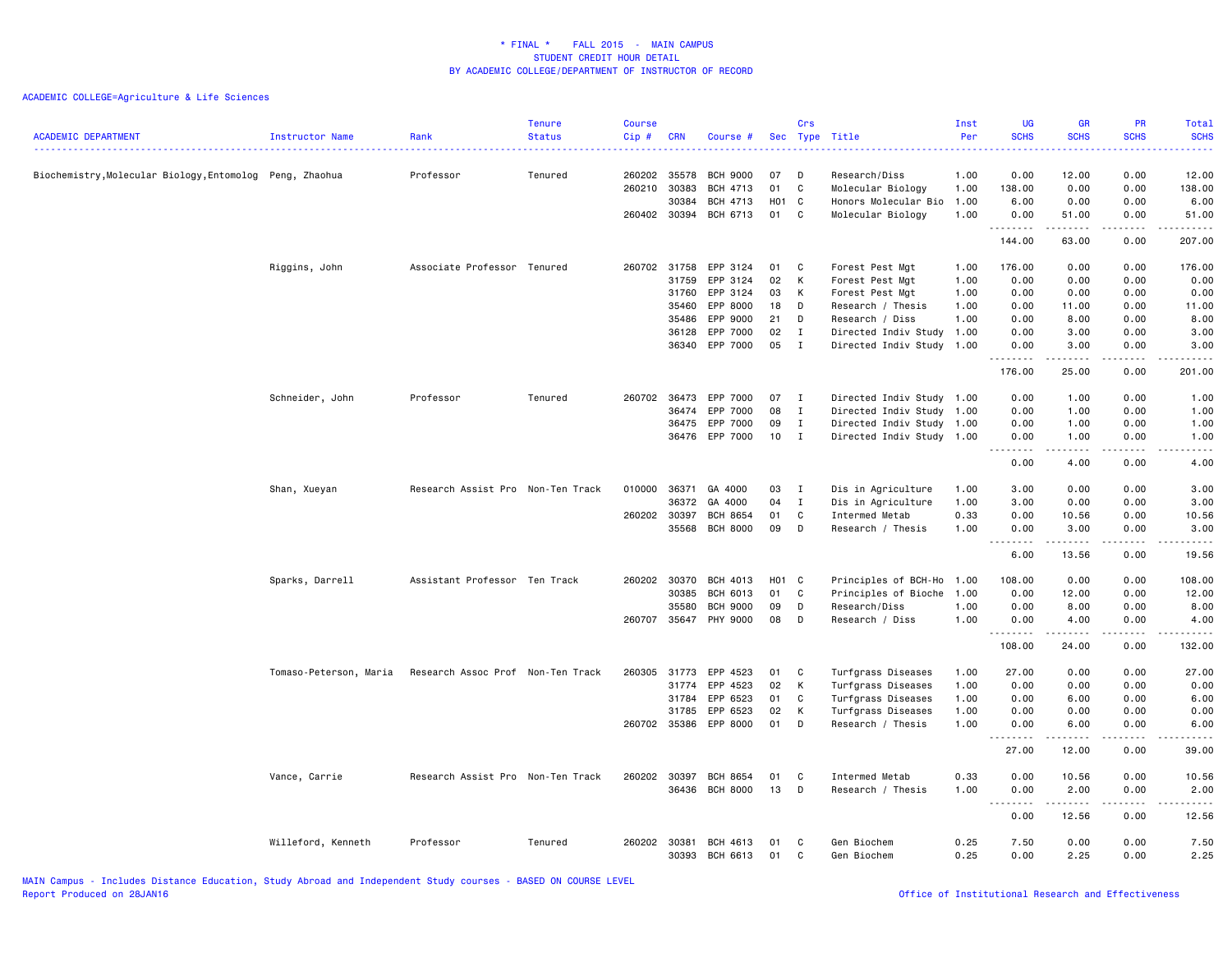### ACADEMIC COLLEGE=Agriculture & Life Sciences

| <b>ACADEMIC DEPARTMENT</b>                                    | Instructor Name | Rank      | Tenure<br>Status | Course<br>$Cip$ # | CRN   | Course # Sec Type Title           |            | Crs |                                    | Inst<br>Per  | UG<br><b>SCHS</b>         | <b>GR</b><br><b>SCHS</b>   | <b>PR</b><br><b>SCHS</b>  | <b>Total</b><br><b>SCHS</b> |
|---------------------------------------------------------------|-----------------|-----------|------------------|-------------------|-------|-----------------------------------|------------|-----|------------------------------------|--------------|---------------------------|----------------------------|---------------------------|-----------------------------|
| Biochemistry, Molecular Biology, Entomolog Willeford, Kenneth |                 | Professor | Tenured          | 260202            | 35571 | <b>BCH 8000</b><br>35582 BCH 9000 | 12 D<br>11 | - D | Research / Thesis<br>Research/Diss | 1.00<br>1.00 | 0.00<br>0.00<br>.<br>7.50 | 7.00<br>3.00<br>.<br>12.25 | 0.00<br>0.00<br>.<br>0.00 | 7.00<br>3.00<br>.<br>19.75  |
|                                                               |                 |           |                  |                   |       |                                   |            |     |                                    |              | ========                  | ========                   | ========                  | ----------                  |
| Biochemistry, Molecular Biology, Entomolog                    |                 |           |                  |                   |       |                                   |            |     |                                    |              | 2432.50                   | 630.25                     | 0.00                      | 3062.75                     |
|                                                               |                 |           |                  |                   |       |                                   |            |     |                                    |              | ========                  |                            |                           | $=$ = = = = = = = = =       |

MAIN Campus - Includes Distance Education, Study Abroad and Independent Study courses - BASED ON COURSE LEVEL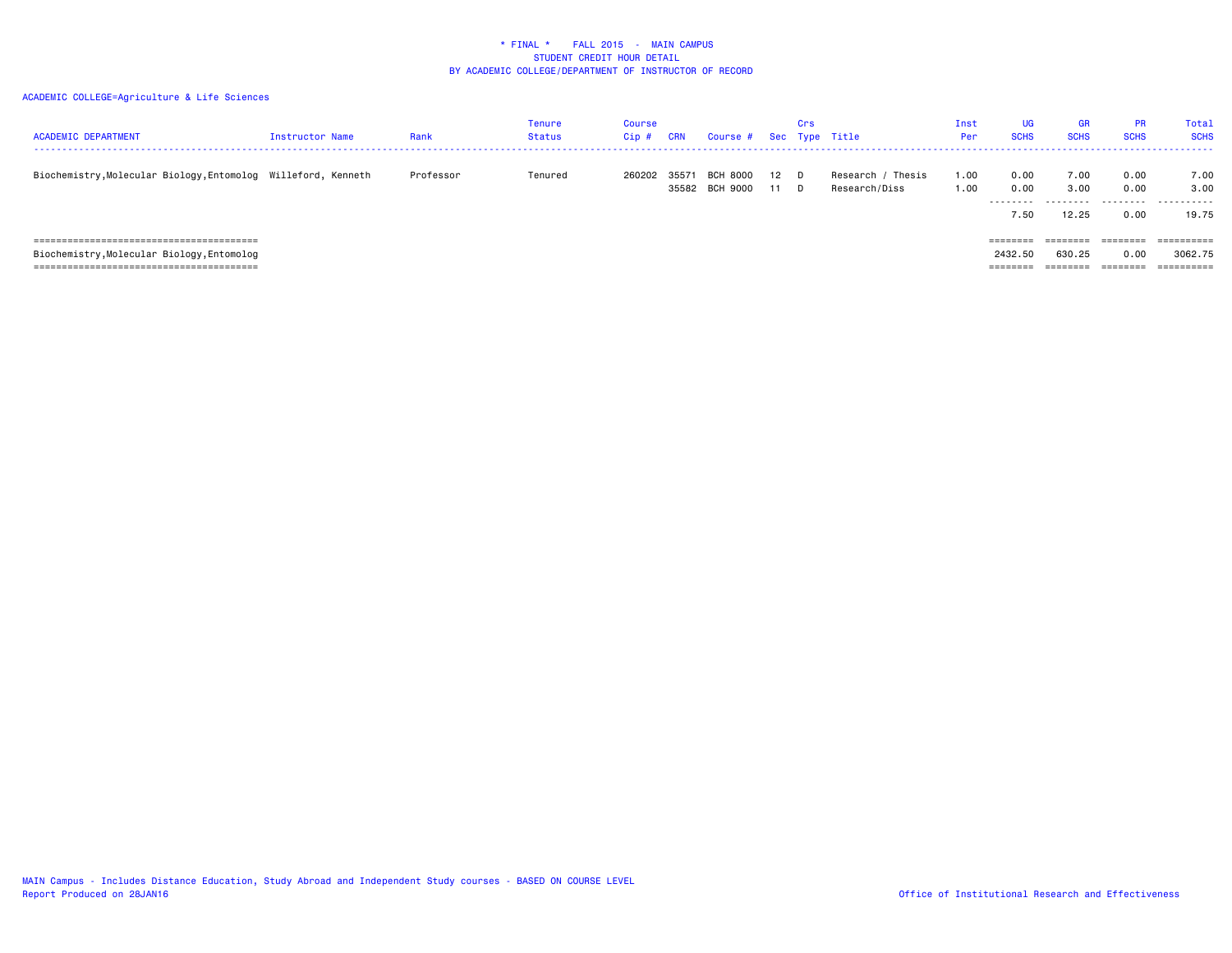| <b>ACADEMIC DEPARTMENT</b> | Instructor Name | Rank        | Tenure<br><b>Status</b> | <b>Course</b><br>Cip# | CRN   | Course # Sec Type Title |      | Crs |                           | Inst<br>Per | UG<br><b>SCHS</b>             | GR<br><b>SCHS</b> | <b>PR</b><br><b>SCHS</b>     | Total<br><b>SCHS</b>              |
|----------------------------|-----------------|-------------|-------------------------|-----------------------|-------|-------------------------|------|-----|---------------------------|-------------|-------------------------------|-------------------|------------------------------|-----------------------------------|
| Dean of Ag & Life Sciences | North, Mary     | Non-Faculty | Not Applicable          | 010101                | 32080 | GA 2001                 | 01 C |     | CALS Amb. Leadership 1.00 |             | 39.00<br>---------<br>39.00   | 0.00<br>.<br>0.00 | 0.00<br>.<br>0.00            | 39.00<br>.<br>39,00               |
| Dean of Ag & Life Sciences |                 |             |                         |                       |       |                         |      |     |                           |             | ========<br>39.00<br>======== | 0.00<br>--------  | ========<br>0.00<br>======== | ==========<br>39.00<br>========== |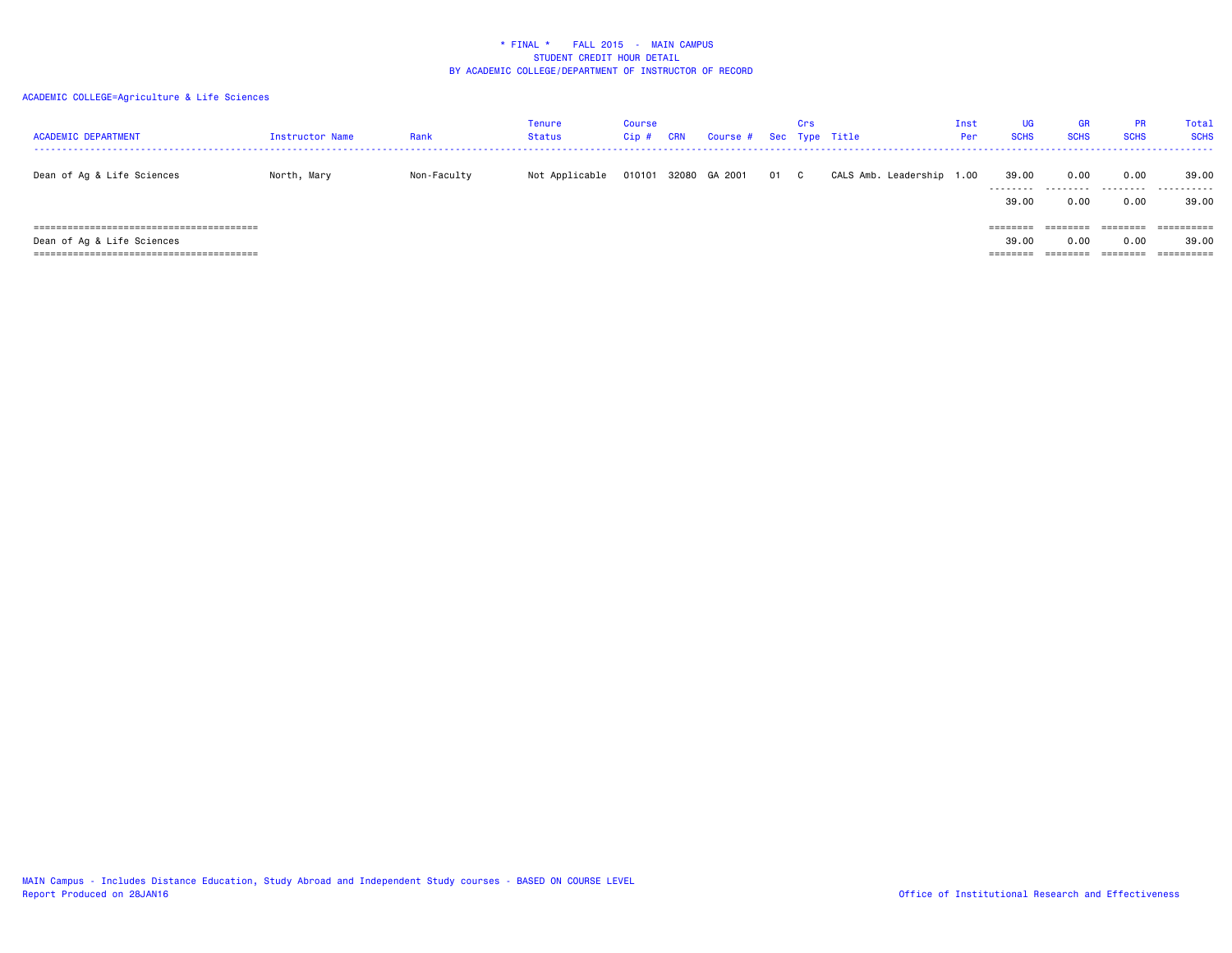| <b>ACADEMIC DEPARTMENT</b>                            | Instructor Name  | Rank<br>.                         | <b>Tenure</b><br><b>Status</b> | <b>Course</b><br>Cip# | <b>CRN</b>     | Course #                   |          | Crs     | Sec Type Title                                    | Inst<br>Per  | UG<br><b>SCHS</b><br>$\frac{1}{2} \left( \frac{1}{2} \right) \left( \frac{1}{2} \right) \left( \frac{1}{2} \right)$ | <b>GR</b><br><b>SCHS</b> | <b>PR</b><br><b>SCHS</b> | Total<br><b>SCHS</b><br>.                                                                                                                                                                 |
|-------------------------------------------------------|------------------|-----------------------------------|--------------------------------|-----------------------|----------------|----------------------------|----------|---------|---------------------------------------------------|--------------|---------------------------------------------------------------------------------------------------------------------|--------------------------|--------------------------|-------------------------------------------------------------------------------------------------------------------------------------------------------------------------------------------|
| Food Science, Nutrition & Health Promoti Byrd, Sylvia |                  | Professor                         | Tenured                        | 190501                | 32005          | FNH 2203                   | 01       | B       | Science of Food Prep 1.00                         |              | 87.00                                                                                                               | 0.00                     | 0.00                     | 87.00                                                                                                                                                                                     |
|                                                       |                  |                                   |                                |                       | 32371          | HS 2203                    | 01       | B       | Science Food Prep                                 | 1.00         | 3.00                                                                                                                | 0.00                     | 0.00                     | 3.00                                                                                                                                                                                      |
|                                                       |                  |                                   |                                | 190504 32009          | 32015          | FNH 2293<br>FNH 3701       | 01<br>01 | C<br>-S | Indiv & Family Nutri 1.00<br>NTR Professional Dev | 1.00         | 390.00<br>27.00                                                                                                     | 0.00<br>0.00             | 0.00<br>0.00             | 390.00<br>27.00                                                                                                                                                                           |
|                                                       |                  |                                   |                                |                       | 32374          | HS 2293                    | 01       | C       | Indiv & Family Nutri 1.00                         |              | 159.00                                                                                                              | 0.00                     | 0.00                     | 159.00                                                                                                                                                                                    |
|                                                       |                  |                                   |                                | 190599                | 34870          | <b>FNH 8000</b>            | 01       | D       | Research/Thesis                                   | 1.00         | 0.00                                                                                                                | 4.00                     | 0.00                     | 4.00                                                                                                                                                                                      |
|                                                       |                  |                                   |                                |                       |                |                            |          |         |                                                   |              | .<br>666.00                                                                                                         | -----<br>4.00            | .<br>0.00                | $\frac{1}{2} \left( \frac{1}{2} \right) \left( \frac{1}{2} \right) \left( \frac{1}{2} \right) \left( \frac{1}{2} \right) \left( \frac{1}{2} \right) \left( \frac{1}{2} \right)$<br>670.00 |
|                                                       | Chang, Kow-Ching | Professor                         | Tenured                        | 190599                | 34871          | <b>FNH 8000</b>            | 02       | D       | Research/Thesis                                   | 1.00         | 0.00                                                                                                                | 9.00                     | 0.00                     | 9.00                                                                                                                                                                                      |
|                                                       |                  |                                   |                                |                       |                | 34883 FNH 9000             | 02       | D       | Research/Diss                                     | 1.00         | 0.00                                                                                                                | 17.00                    | 0.00                     | 17.00                                                                                                                                                                                     |
|                                                       |                  |                                   |                                |                       |                |                            |          |         |                                                   |              | .<br>0.00                                                                                                           | .<br>26.00               | .<br>0.00                | .<br>26.00                                                                                                                                                                                |
|                                                       | Cheng, Wen-Hsing | Associate Professor Ten Track     |                                | 190501                | 35826          | FNH 8990                   | 01       | C.      | Special Topic in FNH                              | 1.00         | 0.00                                                                                                                | 18.00                    | 0.00                     | 18.00                                                                                                                                                                                     |
|                                                       |                  |                                   |                                | 190504                | 34518          | FNH 8253                   | 01       | В       | Ntr & Food Sci Resea                              | 1.00         | 0.00                                                                                                                | 21.00                    | 0.00                     | 21.00                                                                                                                                                                                     |
|                                                       |                  |                                   |                                | 190599                | 34884          | <b>FNH 9000</b>            | 03       | D       | Research/Diss                                     | 1.00         | 0.00                                                                                                                | 23.00                    | 0.00                     | 23.00                                                                                                                                                                                     |
|                                                       |                  |                                   |                                |                       |                |                            |          |         |                                                   |              | 0.00                                                                                                                | 62.00                    | 0.00                     | .<br>62.00                                                                                                                                                                                |
|                                                       | Fountain, Brent  | Extension Assoc Pro Non-Ten Track |                                | 513102                | 32016          | FNH 4013                   | 01       | В       | Nutrition Assessment 1.00                         |              | 93.00                                                                                                               | 0.00                     | 0.00                     | 93.00                                                                                                                                                                                     |
|                                                       |                  |                                   |                                |                       | 32028          | FNH 6013                   | 01       | В       | Nutrition Assessment 1.00                         |              | 0.00                                                                                                                | 3.00                     | 0.00                     | 3.00                                                                                                                                                                                      |
|                                                       |                  |                                   |                                |                       |                |                            |          |         |                                                   |              | .<br>93.00                                                                                                          | -----<br>3.00            | .<br>0.00                | .<br>96.00                                                                                                                                                                                |
|                                                       |                  |                                   |                                |                       |                |                            |          |         |                                                   |              |                                                                                                                     |                          |                          |                                                                                                                                                                                           |
|                                                       | Haque, Zahur     | Professor                         | Tenured                        | 190502                | 30386          | BCH 6253                   | 01       | C       | Macronutrients                                    | 1.00         | 0.00                                                                                                                | 6.00                     | 0.00                     | 6.00                                                                                                                                                                                      |
|                                                       |                  |                                   |                                | 190504                | 32021<br>32031 | FNH 4253<br>FNH 6253       | 01<br>01 | C<br>C  | Macronutrients                                    | 1.00         | 99.00                                                                                                               | 0.00                     | 0.00<br>0.00             | 99.00                                                                                                                                                                                     |
|                                                       |                  |                                   |                                | 190599                | 34873          | <b>FNH 8000</b>            | 04       | D       | Macronutrients<br>Research/Thesis                 | 1.00<br>1.00 | 0.00<br>0.00                                                                                                        | 12.00<br>6.00            | 0.00                     | 12.00<br>6.00                                                                                                                                                                             |
|                                                       |                  |                                   |                                |                       | 34885          | <b>FNH 9000</b>            | 04       | D       | Research/Diss                                     | 1.00         | 0.00                                                                                                                | 21.00                    | 0.00                     | 21.00                                                                                                                                                                                     |
|                                                       |                  |                                   |                                |                       |                |                            |          |         |                                                   |              | .<br>99.00                                                                                                          | .<br>45.00               | .<br>0.00                | .<br>144.00                                                                                                                                                                               |
|                                                       | Hunt, Barry      | Professor                         | Tenured                        | 512207                | 32038          | FNH 8513                   | 01       | C       | Theory Pract in Hlt 1.00                          |              | 0.00                                                                                                                | 39.00                    | 0.00                     | 39.00                                                                                                                                                                                     |
|                                                       |                  |                                   |                                |                       | 33991          | FNH 8513                   | 501 C    |         | Theory Pract in Hlt 1.00                          |              | 0.00                                                                                                                | 42.00                    | 0.00                     | 42.00                                                                                                                                                                                     |
|                                                       |                  |                                   |                                |                       | 33996          | FNH 8673                   | 501 I    |         | Appl Proj for CHES                                | 1.00         | 0.00                                                                                                                | 54.00                    | 0.00                     | 54.00                                                                                                                                                                                     |
|                                                       |                  |                                   |                                |                       |                |                            |          |         |                                                   |              | $\sim$ $\sim$ $\sim$<br>0.00                                                                                        | 135.00                   | 0.00                     | 135.00                                                                                                                                                                                    |
|                                                       | Khan, Fauzia     | Lecturer                          | Non-Ten Track                  | 190504                | 32008          | FNH 2283                   | 01       | C.      | Child Health & Nutri 1.00                         |              | 24.00                                                                                                               | 0.00                     | 0.00                     | 24.00                                                                                                                                                                                     |
|                                                       |                  |                                   |                                |                       |                | 32373 HS 2283              | 01       | C       | Child Health & Nutri 1.00                         |              | 126.00                                                                                                              | 0.00                     | 0.00                     | 126.00                                                                                                                                                                                    |
|                                                       |                  |                                   |                                |                       |                |                            |          |         |                                                   |              | .<br>150.00                                                                                                         | .<br>0.00                | .<br>0.00                | .<br>150.00                                                                                                                                                                               |
|                                                       |                  |                                   |                                |                       |                |                            |          |         |                                                   |              |                                                                                                                     |                          |                          |                                                                                                                                                                                           |
|                                                       | Kim, Tae Jo      | Research Assist Pro Non-Ten Track |                                | 190501<br>190599      | 32036          | FNH 8113<br>34875 FNH 8000 | 01<br>06 | C<br>D  | Adv Food Microbiol<br>Research/Thesis             | 1.00<br>1.00 | 0.00<br>0.00                                                                                                        | 18.00<br>12.00           | 0.00<br>0.00             | 18.00<br>12.00                                                                                                                                                                            |
|                                                       |                  |                                   |                                |                       |                |                            |          |         |                                                   |              | .                                                                                                                   |                          | .                        | .                                                                                                                                                                                         |
|                                                       |                  |                                   |                                |                       |                |                            |          |         |                                                   |              | 0.00                                                                                                                | 30.00                    | 0.00                     | 30.00                                                                                                                                                                                     |
|                                                       | Matich, June     | Instructor                        | Non-Ten Track                  | 190501                | 32024          | FNH 4373                   | 01       | C       | NTR Ed & Counsel Ski 1.00                         |              | 75.00                                                                                                               | 0.00                     | 0.00                     | 75.00                                                                                                                                                                                     |
|                                                       |                  |                                   |                                | 190504                | 32010          | <b>FNH 2293</b>            | 02       | C       | Indiv & Family Nutri 1.00                         |              | 111.00                                                                                                              | 0.00                     | 0.00                     | 111.00                                                                                                                                                                                    |
|                                                       |                  |                                   |                                |                       | 32375          | HS 2293                    | 02       | C       | Indiv & Family Nutri 1.00                         |              | 39.00                                                                                                               | 0.00                     | 0.00                     | 39.00                                                                                                                                                                                     |
|                                                       |                  |                                   |                                | 190505                |                | 32014 FNH 3283             | 01       | C       | The Foodservice Syst 1.00                         |              | 150.00                                                                                                              | 0.00                     | 0.00                     | 150.00                                                                                                                                                                                    |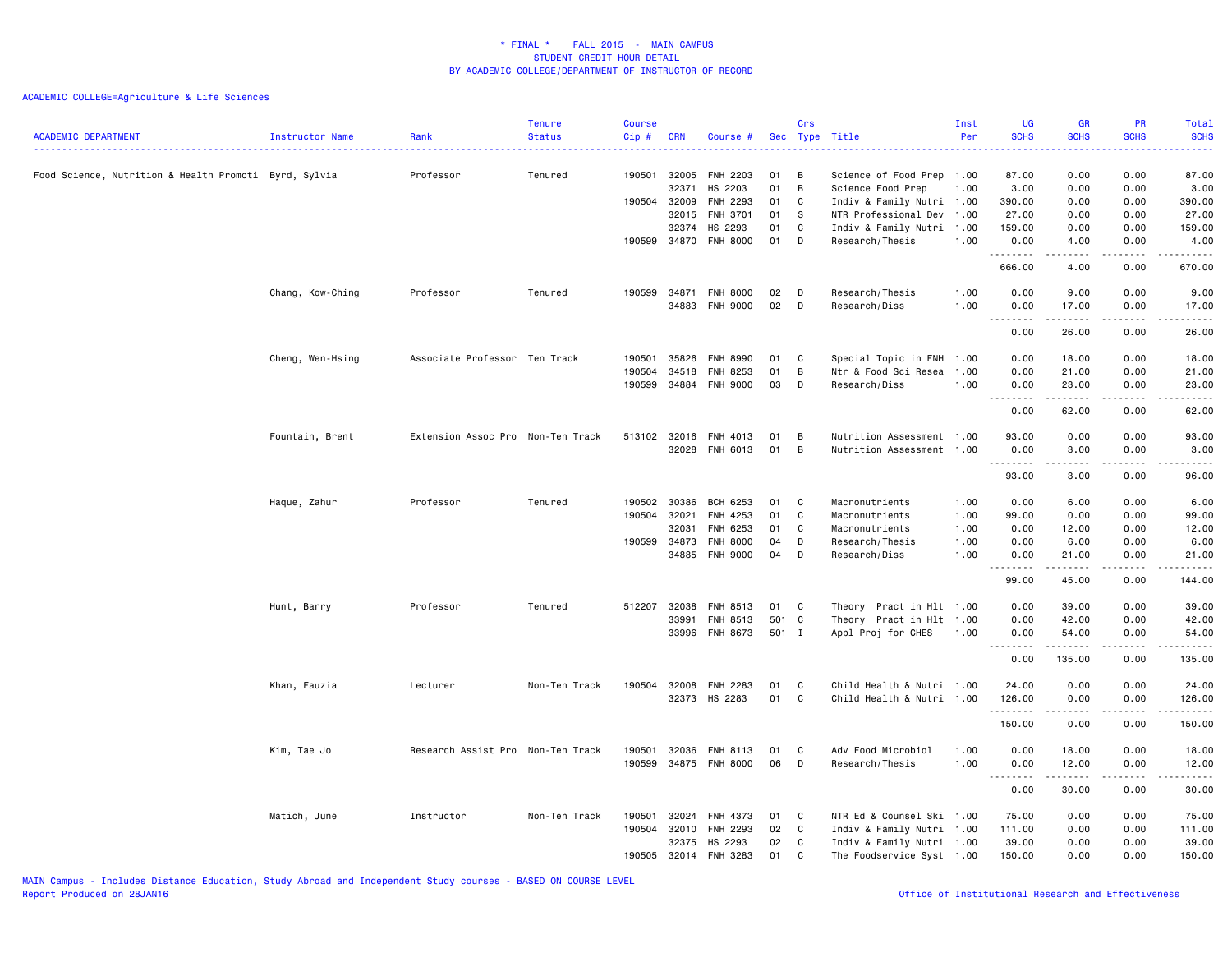|                                                       |                                                           |                               | <b>Tenure</b>  | <b>Course</b> |                |                             |          | Crs          |                                  | Inst         | UG<br><b>SCHS</b>                     | <b>GR</b><br><b>SCHS</b> | <b>PR</b><br><b>SCHS</b> | <b>Total</b><br><b>SCHS</b> |
|-------------------------------------------------------|-----------------------------------------------------------|-------------------------------|----------------|---------------|----------------|-----------------------------|----------|--------------|----------------------------------|--------------|---------------------------------------|--------------------------|--------------------------|-----------------------------|
| <b>ACADEMIC DEPARTMENT</b>                            | <b>Instructor Name</b>                                    | Rank                          | <b>Status</b>  | Cip#          | <b>CRN</b>     | Course #                    | Sec      |              | Type Title                       | Per          |                                       |                          |                          | 2222.                       |
| Food Science, Nutrition & Health Promoti Matich, June |                                                           | Instructor                    | Non-Ten Track  | 513102 32011  |                | FNH 3003                    | 01       | Ε            | Nutr Field Experienc 1.00        |              | 24.00                                 | 0.00                     | 0.00                     | 24.00                       |
|                                                       |                                                           |                               |                |               | 32034          | FNH 6373                    | 01       | C            | NTR Ed & Counsel Ski 1.00        |              | 0.00<br><u>.</u>                      | 3.00<br>.                | 0.00<br>.                | 3.00<br>.                   |
|                                                       |                                                           |                               |                |               |                |                             |          |              |                                  |              | 399.00                                | 3.00                     | 0.00                     | 402.00                      |
|                                                       | Mosby, Terezie                                            | Assistant Professor Ten Track |                | 513101        | 32037          | <b>FNH 8286</b>             | 01       | E            | Supervised Practice              | 0.30         | 0.00                                  | 14.40                    | 0.00                     | 14.40                       |
|                                                       |                                                           |                               |                |               | 34521          | FNH 4233                    | 01       | C            | Medical Nutrition Th             | 1.00         | 84.00                                 | 0.00                     | 0.00                     | 84.00                       |
|                                                       |                                                           |                               |                | 513102 34522  |                | FNH 6233                    | 01       | C            | Medical Nutrition Th 1.00        |              | 0.00                                  | 3.00                     | 0.00                     | 3.00                        |
|                                                       |                                                           |                               |                |               |                |                             |          |              |                                  |              | .<br>84.00                            | ------<br>17.40          | .<br>0.00                | .<br>101.40                 |
|                                                       | Nannapaneni, Ramakrishn Research Assoc Prof Non-Ten Track |                               |                | 190599        | 34876          | <b>FNH 8000</b>             | 07       | D            | Research/Thesis                  | 1.00         | 0.00                                  | 3.00                     | 0.00                     | 3.00                        |
|                                                       |                                                           |                               |                |               | 34887          | <b>FNH 9000</b>             | 06       | D            | Research/Diss                    | 1.00         | 0.00                                  | 10.00                    | 0.00                     | 10.00                       |
|                                                       |                                                           |                               |                |               | 36206          | <b>FNH 7000</b>             | 01       | $\mathbf{I}$ | Directed Indiv Study 1.00        |              | 0.00                                  | 3.00                     | 0.00                     | 3.00                        |
|                                                       |                                                           |                               |                |               |                |                             |          |              |                                  |              | $\frac{1}{2}$                         | .                        | .                        | $\frac{1}{2}$               |
|                                                       |                                                           |                               |                |               |                |                             |          |              |                                  |              | 0.00                                  | 16.00                    | 0.00                     | 16.00                       |
|                                                       | Oliver, Brittney                                          | Assistant Professor Ten Track |                | 190599        | 35379          | <b>FNH 7000</b>             | 501 I    |              | Directed Indiv Study 1.00        |              | 0.00                                  | 3.00                     | 0.00                     | 3.00                        |
|                                                       |                                                           |                               |                | 512207        | 32039          | FNH 8523                    | 01       | C            | Health Promotion Tec             | 1.00         | 0.00                                  | 30.00                    | 0.00                     | 30.00                       |
|                                                       |                                                           |                               |                |               | 33992          | FNH 8523                    | 501 C    |              | Health Promotion Tec 1.00        |              | 0.00                                  | 48.00                    | 0.00                     | 48.00                       |
|                                                       |                                                           |                               |                |               |                | 34517 FNH 8563              | 01 C     |              | Prin Epic & Hlth Sci 1.00        |              | 0.00                                  | 33.00                    | 0.00                     | 33.00                       |
|                                                       |                                                           |                               |                |               |                |                             |          |              |                                  |              | $\sim$ $\sim$ $\sim$<br>-----<br>0.00 | 114.00                   | .<br>0.00                | .<br>114.00                 |
|                                                       | Pylate, Leah                                              | Non-Faculty                   | Not Applicable |               |                | 512207 32012 FNH 3163       | 02       | $\mathbf{C}$ | Basic Principle Heal 1.00        |              | 147.00                                | 0.00                     | 0.00                     | 147.00                      |
|                                                       |                                                           |                               |                |               |                |                             |          |              |                                  |              | .<br>147.00                           | .<br>0.00                | $\frac{1}{2}$<br>0.00    | <u>.</u><br>147.00          |
|                                                       | Schilling, Mark                                           | Professor                     | Tenured        | 011001        | 34519          | FNH 4114                    | 01       | B            | Analysis of Food Pro 1.00        |              | 60.00                                 | 0.00                     | 0.00                     | 60.00                       |
|                                                       |                                                           |                               |                | 120509        | 32018          | FNH 4200                    | 01       | C            | Dual Enroll MUW Culi             | 1.00         | 31.00                                 | 0.00                     | 0.00                     | 31.00                       |
|                                                       |                                                           |                               |                | 190501        | 32004          | FNH 2011                    | 01       | C            | Career Pln/Succ Food 1.00        |              | 13.00                                 | 0.00                     | 0.00                     | 13.00                       |
|                                                       |                                                           |                               |                |               | 34520          | FNH 6114                    | 01       | В            | Analysis of Food Pro             | 1.00         | 0.00                                  | 12.00                    | 0.00                     | 12.00                       |
|                                                       |                                                           |                               |                |               | 36495          | FNH 4000                    | 01       | $\mathbf{I}$ | Directed Indiv Study             | 1.00         | 3.00                                  | 0.00                     | 0.00                     | 3.00                        |
|                                                       |                                                           |                               |                |               | 36496          | FNH 4000                    | 02       | $\mathbf{I}$ | Directed Indiv Study 1.00        |              | 3.00                                  | 0.00                     | 0.00                     | 3.00                        |
|                                                       |                                                           |                               |                | 190599 34878  |                | FNH 8000                    | 09       | D            | Research/Thesis                  | 1.00         | 0.00                                  | 19.00                    | 0.00                     | 19.00                       |
|                                                       |                                                           |                               |                |               | 34888          | FNH 9000                    | 07       | D            | Research/Diss                    | 1.00         | 0.00                                  | 16.00                    | 0.00                     | 16.00                       |
|                                                       |                                                           |                               |                |               | 35793          | FNH 4990                    | S01 C    |              | Special Topic in FNH 1.00        |              | 12.00                                 | 0.00                     | 0.00                     | 12.00                       |
|                                                       |                                                           |                               |                |               |                |                             |          |              |                                  |              | .<br>122.00                           | .<br>47.00               | .<br>0.00                | .<br>169.00                 |
|                                                       | Silva, Juan                                               | Professor                     | Tenured        | 011001        | 34515          | FNH 4583                    | 01       | B            | Food Preservation Te 1.00        |              | 60.00                                 | 0.00                     | 0.00                     | 60.00                       |
|                                                       |                                                           |                               |                |               | 34516          | FNH 6583                    | 01       | В            | Food Preservation Te             | 1.00         | 0.00                                  | 12.00                    | 0.00                     | 12.00                       |
|                                                       |                                                           |                               |                | 011002 35085  |                | FNH 8572                    | 01       | C            | Ad Food Technology               | 1.00         | 0.00                                  | 12.00                    | 0.00                     | 12.00                       |
|                                                       |                                                           |                               |                |               |                |                             |          |              |                                  |              |                                       |                          |                          |                             |
|                                                       |                                                           |                               |                | 190599        | 34879<br>34889 | <b>FNH 8000</b><br>FNH 9000 | 10<br>08 | D<br>D       | Research/Thesis<br>Research/Diss | 1.00<br>1.00 | 0.00<br>0.00                          | 3.00<br>7.00             | 0.00<br>0.00             | 3.00<br>7.00                |
|                                                       |                                                           |                               |                |               |                |                             |          |              |                                  |              | $- - -$                               | $\cdots$                 | .                        | .                           |
|                                                       |                                                           |                               |                |               |                |                             |          |              |                                  |              | 60.00                                 | 34.00                    | 0.00                     | 94.00                       |
|                                                       | Street, Susan                                             | Lecturer                      | Non-Ten Track  | 190504        | 33985          | FNH 2283                    | 501 C    |              | Child Health & Nutri 1.00        |              | 57.00                                 | 0.00                     | 0.00                     | 57.00                       |
|                                                       |                                                           |                               |                |               | 33986          | FNH 2293                    | 501 C    |              | Indiv & Family Nutri 1.00        |              | 87.00                                 | 0.00                     | 0.00                     | 87.00                       |
|                                                       |                                                           |                               |                |               | 34046          | HS 2283                     | 501 C    |              | Child Health & Nutri 1.00        |              | 36.00                                 | 0.00                     | 0.00                     | 36.00                       |
|                                                       |                                                           |                               |                |               | 34047          | HS 2293                     | 501 C    |              | Indiv & Family Nutri 1.00        |              | 18.00                                 | 0.00                     | 0.00                     | 18.00                       |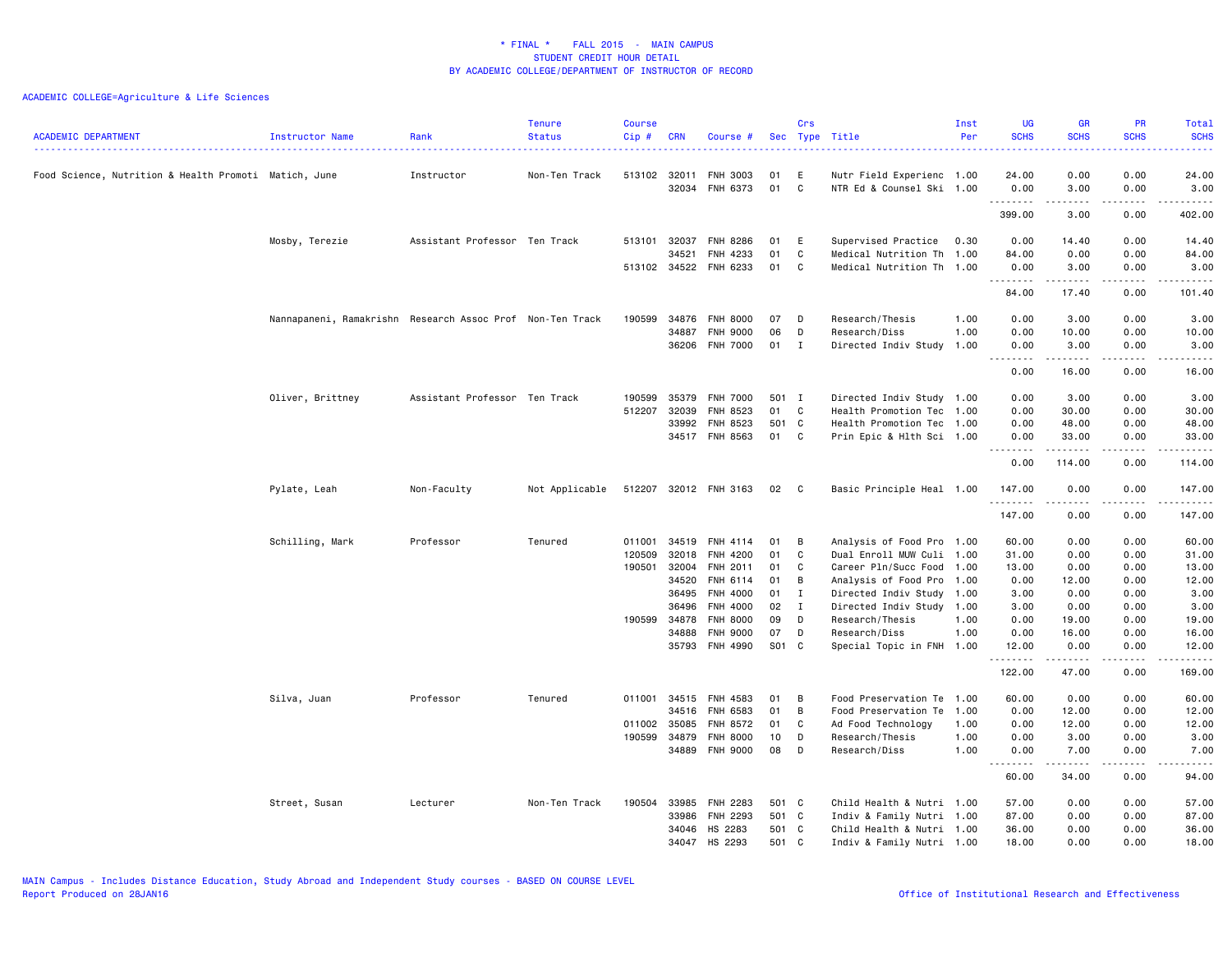| <b>ACADEMIC DEPARTMENT</b>                             | <b>Instructor Name</b> | Rank                              | <b>Tenure</b><br><b>Status</b> | <b>Course</b><br>Cip# | <b>CRN</b> | Course #        |       | Crs | Sec Type Title            | Inst<br>Per | UG<br><b>SCHS</b> | <b>GR</b><br><b>SCHS</b> | <b>PR</b><br><b>SCHS</b> | <b>Total</b><br><b>SCHS</b> |
|--------------------------------------------------------|------------------------|-----------------------------------|--------------------------------|-----------------------|------------|-----------------|-------|-----|---------------------------|-------------|-------------------|--------------------------|--------------------------|-----------------------------|
|                                                        |                        |                                   |                                |                       |            |                 |       |     |                           |             | ---------         | .                        | .                        | .                           |
|                                                        |                        |                                   |                                |                       |            |                 |       |     |                           |             | 198,00            | 0.00                     | 0.00                     | 198,00                      |
| Food Science, Nutrition & Health Promoti Thompson, Amy |                        | Lecturer                          | Non-Ten Track                  | 512207                | 33993      | FNH 8543        | 501 C |     | Health Ed for Divers 1.00 |             | 0.00<br>--------  | 36.00                    | 0.00<br>. <b>.</b> .     | 36.00                       |
|                                                        |                        |                                   |                                |                       |            |                 |       |     |                           |             | 0.00              | 36.00                    | 0.00                     | 36.00                       |
|                                                        | Tidwell, Diane         | Professor                         | Tenured                        | 190504                | 32013      | FNH 3263        | 01    | B   | Research Mth in Fd &      | 1.00        | 81.00             | 0.00                     | 0.00                     | 81.00                       |
|                                                        |                        |                                   |                                | 190599                | 34880      | <b>FNH 8000</b> | 11    | - D | Research/Thesis           | 1.00        | 0.00              | 4.00                     | 0.00                     | 4.00                        |
|                                                        |                        |                                   |                                |                       | 34890      | <b>FNH 9000</b> | 09    | - D | Research/Diss             | 1.00        | 0.00              | 10.00                    | 0.00                     | 10.00                       |
|                                                        |                        |                                   |                                | 513101                | 32037      | <b>FNH 8286</b> | 01    | - E | Supervised Practice       | 0.70        | 0.00              | 33.60                    | 0.00                     | 33.60                       |
|                                                        |                        |                                   |                                |                       |            |                 |       |     |                           |             | --------<br>81.00 | .<br>47.60               | .<br>0.00                | ------<br>128.60            |
|                                                        | White, Kelly           | Non-Faculty                       | Non-Ten Track                  | 190501                | 32030      | FNH 6223        | 01    | - C | Sports Nutrition          | 1.00        | 0.00              | 12.00                    | 0.00                     | 12.00                       |
|                                                        |                        |                                   |                                | 190504                | 32020      | FNH 4223        | 01    | C   | Sports Nutrition          | 1.00        | 57.00             | 0.00                     | 0.00                     | 57.00                       |
|                                                        |                        |                                   |                                |                       |            |                 |       |     |                           |             | --------          | .                        | <u>.</u>                 | .<br>$\cdots$               |
|                                                        |                        |                                   |                                |                       |            |                 |       |     |                           |             | 57.00             | 12.00                    | 0.00                     | 69.00                       |
|                                                        | Williams, J. Byron     | Extension Assoc Pro Non-Ten Track |                                | 190599                | 34881      | <b>FNH 8000</b> | 12    | - D | Research/Thesis           | 1.00        | 0.00              | 9.00                     | 0.00                     | 9.00                        |
|                                                        |                        |                                   |                                |                       |            |                 |       |     |                           |             | ---------<br>0.00 | $\cdots$<br>9.00         | -----<br>0.00            | $- - -$<br>9.00             |
|                                                        |                        |                                   |                                |                       |            |                 |       |     |                           |             | ========          | ========                 | ========                 | ==========                  |
| Food Science, Nutrition & Health Promoti               |                        |                                   |                                |                       |            |                 |       |     |                           |             | 2156.00           | 641.00                   | 0.00                     | 2797.00                     |
|                                                        |                        |                                   |                                |                       |            |                 |       |     |                           |             | =======           |                          |                          | ==========                  |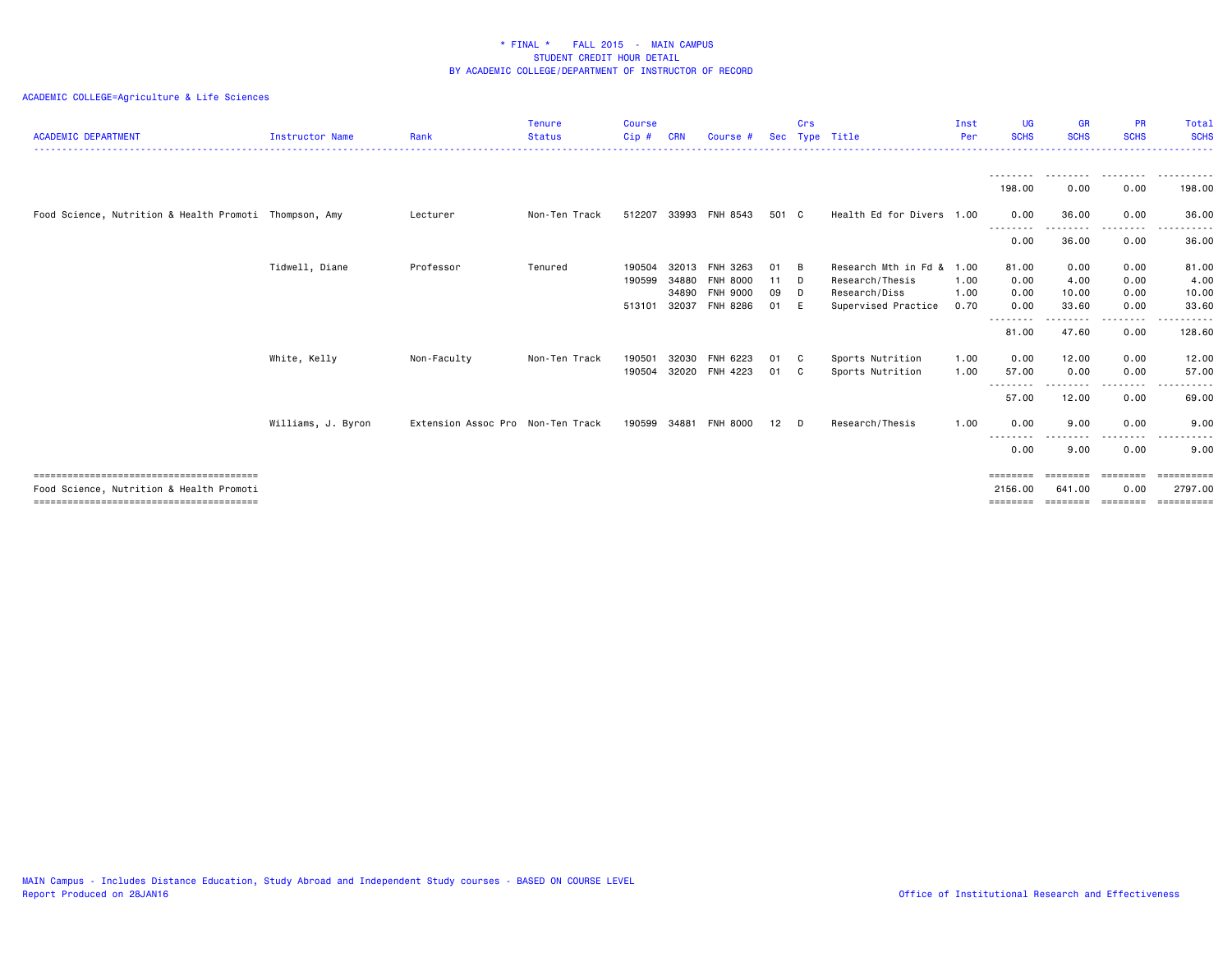| Type Title<br><b>ACADEMIC DEPARTMENT</b><br><b>Status</b><br>Cip#<br>Instructor Name<br>Rank<br><b>CRN</b><br>Course #<br>Sec<br>36.00<br>0.00<br>0.00<br>36.00<br>Landscape Architecture<br>Artunc, Sadik<br>Professor<br>040601 32510 LA 3554<br>01<br>Q<br>Design III Small Tow 1.00<br>Tenured<br>36374 LA 4000<br>03<br>I<br>Directed Indiv Study 1.00<br>0.00<br>0.00<br>1.00<br>1.00<br>.<br>$\sim$ $\sim$ $\sim$<br>$\frac{1}{2} \left( \frac{1}{2} \right) \left( \frac{1}{2} \right) \left( \frac{1}{2} \right) \left( \frac{1}{2} \right) \left( \frac{1}{2} \right)$<br>.<br>37.00<br>0.00<br>0.00<br>37.00<br>Professor<br>32501<br>43.50<br>0.00<br>Brzuszek, Robert<br>Tenured<br>040601<br>LA 1333<br>01<br>B<br>Landscape Sys. & Pla 0.50<br>0.00<br>43.50<br>01<br>32507<br>LA 2554<br>L<br>Land Arch Des I:Site 1.00<br>80.00<br>0.00<br>0.00<br>80.00<br>02<br>D<br>8.00<br>36156 LA 8000<br>Research / Thesis<br>1.00<br>0.00<br>8.00<br>0.00<br>.<br>.<br>1.1.1.1.1<br>-----<br>123.50<br>8.00<br>0.00<br>131.50<br>Fulford, Charles<br>Associate Professor Tenured<br>040601<br>32502<br>LA 1533<br>01<br>L<br>Pres Meth & Media<br>1.00<br>45.00<br>0.00<br>0.00<br>45.00<br>32503<br>LA 1533<br>02<br>$\mathsf{L}$<br>Pres Meth & Media<br>1.00<br>45.00<br>0.00<br>0.00<br>45.00<br>36586 LA 7000<br>02<br>$\mathbf{I}$<br>Directed Indiv Study 1.00<br>0.00<br>1.00<br>0.00<br>1.00<br>$\frac{1}{2} \left( \frac{1}{2} \right) \left( \frac{1}{2} \right) \left( \frac{1}{2} \right) \left( \frac{1}{2} \right) \left( \frac{1}{2} \right)$<br>.<br>.<br>د د د د<br>90.00<br>1.00<br>0.00<br>91.00<br>Gallo, Katarzyna<br>Lecturer<br>Non-Ten Track<br>131005<br>31811<br>EPY 4073<br>01<br>Pers Adj Ed Rel Set<br>129.00<br>0.00<br>0.00<br>129.00<br>C<br>1.00<br>01<br>C<br>135.00<br>0.00<br>0.00<br>135.00<br>131006<br>31809<br>EPY 4053<br>Psy&Ed Of Men Retard 1.00<br>231303 31805 EPY 3513<br>02<br>Behavioral Sci Writi 1.00<br>C<br>69.00<br>0.00<br>0.00<br>69.00<br>.<br>.<br>.<br>333.00<br>0.00<br>0.00<br>333.00<br>Associate Professor Tenured<br>32509<br>LA 3534<br>0.00<br>0.00<br>40.00<br>Gallo, Warren<br>040601<br>01<br>B<br>Construction III: Hyd 1.00<br>40.00<br>32527<br>LA 8513<br>01<br>Q<br>LA Grad Design Studi 1.00<br>0.00<br>9.00<br>0.00<br>9.00<br>32530<br>LA 8711<br>01<br>C<br>Sem Watershed Man<br>0.00<br>0.00<br>1.00<br>6.00<br>6.00<br>LA 8000<br>5.00<br>35964<br>01<br>D<br>Research / Thesis<br>1.00<br>0.00<br>5.00<br>0.00<br>36029<br>LA 4000<br>02<br>$\mathbf{I}$<br>Directed Indiv Study 1.00<br>1.00<br>0.00<br>0.00<br>1.00<br>F21 C<br>521003 34712<br>FYE 1001<br>Freshman Year Experi 1.00<br>20.00<br>0.00<br>0.00<br>20.00<br>34756 FYE 1001<br>F22 C<br>10.00<br>Freshman Year Experi 1.00<br>10.00<br>0.00<br>0.00<br>.<br>.<br>$\frac{1}{2}$<br>.<br>71.00<br>20.00<br>0.00<br>91.00<br>Li, Chuo<br>0.00<br>9.00<br>Assistant Professor Ten Track<br>040601<br>32523<br>LA 6113<br>01<br>C<br>LA Theory and Critic 1.00<br>0.00<br>9.00<br>32529<br>LA 8613<br>01<br>C<br>Int Res Meth in LA<br>1.00<br>0.00<br>9.00<br>0.00<br>9.00<br>03<br>36157 LA 8000<br>D<br>Research / Thesis<br>1.00<br>1.00<br>1.00<br>0.00<br>0.00<br>$\sim$ $\sim$ $\sim$<br>.<br>$\sim$ $\sim$ $\sim$ $\sim$<br>ولايت<br>0.00<br>19.00<br>0.00<br>19.00<br>Mansfield, James<br>040601<br>32518 LA 4723<br>1.00<br>24.00<br>0.00<br>Lecturer<br>Non-Ten Track<br>01<br>C<br>L Arch Pro Practice<br>0.00<br>24.00<br>.<br>. <b>.</b><br>.<br>.<br>24.00<br>0.00<br>0.00<br>24.00<br>040601<br>32505<br>LA 1803<br>01<br>1.00<br>0.00<br>0.00<br>Rood, Cynthia<br>Lecturer<br>Non-Ten Track<br>C<br>Land Arch Appre<br>294.00<br>294.00<br>501 C<br>34067 LA 1803<br>Land Arch Appre<br>1.00<br>213.00<br>0.00<br>0.00<br>213.00<br>.<br>.<br>.<br>.<br>507.00<br>0.00<br>0.00<br>507.00<br>32512<br>LC Seminar II<br>6.00<br>Schauwecker, Timothy<br>Associate Professor Tenured<br>010605<br>LA 3701<br>01<br>C<br>1.00<br>0.00<br>0.00<br>6.00<br>32513 LA 3711<br>01<br>E<br>LC Internship III<br>1.00<br>1.00<br>0.00<br>0.00<br>1.00<br>32517 LA 4701<br>01<br>C<br>LC Seminar III<br>1.00<br>6.00<br>0.00<br>0.00<br>6.00<br>040601 32501<br>LA 1333<br>01<br>43.50<br>0.00<br>0.00<br>43.50<br>В<br>Landscape Sys. & Pla 0.50<br>32525 LA 6753<br>01<br>C<br>Sustain Landscape Mg 1.00<br>0.00<br>18.00<br>0.00<br>18.00 |  | <b>Tenure</b> | <b>Course</b> |  | Crs | Inst | <b>UG</b>   | <b>GR</b>   | PR          | Total       |
|---------------------------------------------------------------------------------------------------------------------------------------------------------------------------------------------------------------------------------------------------------------------------------------------------------------------------------------------------------------------------------------------------------------------------------------------------------------------------------------------------------------------------------------------------------------------------------------------------------------------------------------------------------------------------------------------------------------------------------------------------------------------------------------------------------------------------------------------------------------------------------------------------------------------------------------------------------------------------------------------------------------------------------------------------------------------------------------------------------------------------------------------------------------------------------------------------------------------------------------------------------------------------------------------------------------------------------------------------------------------------------------------------------------------------------------------------------------------------------------------------------------------------------------------------------------------------------------------------------------------------------------------------------------------------------------------------------------------------------------------------------------------------------------------------------------------------------------------------------------------------------------------------------------------------------------------------------------------------------------------------------------------------------------------------------------------------------------------------------------------------------------------------------------------------------------------------------------------------------------------------------------------------------------------------------------------------------------------------------------------------------------------------------------------------------------------------------------------------------------------------------------------------------------------------------------------------------------------------------------------------------------------------------------------------------------------------------------------------------------------------------------------------------------------------------------------------------------------------------------------------------------------------------------------------------------------------------------------------------------------------------------------------------------------------------------------------------------------------------------------------------------------------------------------------------------------------------------------------------------------------------------------------------------------------------------------------------------------------------------------------------------------------------------------------------------------------------------------------------------------------------------------------------------------------------------------------------------------------------------------------------------------------------------------------------------------------------------------------------------------------------------------------------------------------------------------------------------------------------------------------------------------------------------------------------------------------------------------------------------------------------------------------------------------------------------------------------------------------------------------------------------------------------------------------------------------------------------------------------------------------------------------------------------------------------------------------------------------------------------------------------------------------------|--|---------------|---------------|--|-----|------|-------------|-------------|-------------|-------------|
|                                                                                                                                                                                                                                                                                                                                                                                                                                                                                                                                                                                                                                                                                                                                                                                                                                                                                                                                                                                                                                                                                                                                                                                                                                                                                                                                                                                                                                                                                                                                                                                                                                                                                                                                                                                                                                                                                                                                                                                                                                                                                                                                                                                                                                                                                                                                                                                                                                                                                                                                                                                                                                                                                                                                                                                                                                                                                                                                                                                                                                                                                                                                                                                                                                                                                                                                                                                                                                                                                                                                                                                                                                                                                                                                                                                                                                                                                                                                                                                                                                                                                                                                                                                                                                                                                                                                                                                                         |  |               |               |  |     | Per  | <b>SCHS</b> | <b>SCHS</b> | <b>SCHS</b> | <b>SCHS</b> |
|                                                                                                                                                                                                                                                                                                                                                                                                                                                                                                                                                                                                                                                                                                                                                                                                                                                                                                                                                                                                                                                                                                                                                                                                                                                                                                                                                                                                                                                                                                                                                                                                                                                                                                                                                                                                                                                                                                                                                                                                                                                                                                                                                                                                                                                                                                                                                                                                                                                                                                                                                                                                                                                                                                                                                                                                                                                                                                                                                                                                                                                                                                                                                                                                                                                                                                                                                                                                                                                                                                                                                                                                                                                                                                                                                                                                                                                                                                                                                                                                                                                                                                                                                                                                                                                                                                                                                                                                         |  |               |               |  |     |      |             |             |             |             |
|                                                                                                                                                                                                                                                                                                                                                                                                                                                                                                                                                                                                                                                                                                                                                                                                                                                                                                                                                                                                                                                                                                                                                                                                                                                                                                                                                                                                                                                                                                                                                                                                                                                                                                                                                                                                                                                                                                                                                                                                                                                                                                                                                                                                                                                                                                                                                                                                                                                                                                                                                                                                                                                                                                                                                                                                                                                                                                                                                                                                                                                                                                                                                                                                                                                                                                                                                                                                                                                                                                                                                                                                                                                                                                                                                                                                                                                                                                                                                                                                                                                                                                                                                                                                                                                                                                                                                                                                         |  |               |               |  |     |      |             |             |             |             |
|                                                                                                                                                                                                                                                                                                                                                                                                                                                                                                                                                                                                                                                                                                                                                                                                                                                                                                                                                                                                                                                                                                                                                                                                                                                                                                                                                                                                                                                                                                                                                                                                                                                                                                                                                                                                                                                                                                                                                                                                                                                                                                                                                                                                                                                                                                                                                                                                                                                                                                                                                                                                                                                                                                                                                                                                                                                                                                                                                                                                                                                                                                                                                                                                                                                                                                                                                                                                                                                                                                                                                                                                                                                                                                                                                                                                                                                                                                                                                                                                                                                                                                                                                                                                                                                                                                                                                                                                         |  |               |               |  |     |      |             |             |             |             |
|                                                                                                                                                                                                                                                                                                                                                                                                                                                                                                                                                                                                                                                                                                                                                                                                                                                                                                                                                                                                                                                                                                                                                                                                                                                                                                                                                                                                                                                                                                                                                                                                                                                                                                                                                                                                                                                                                                                                                                                                                                                                                                                                                                                                                                                                                                                                                                                                                                                                                                                                                                                                                                                                                                                                                                                                                                                                                                                                                                                                                                                                                                                                                                                                                                                                                                                                                                                                                                                                                                                                                                                                                                                                                                                                                                                                                                                                                                                                                                                                                                                                                                                                                                                                                                                                                                                                                                                                         |  |               |               |  |     |      |             |             |             |             |
|                                                                                                                                                                                                                                                                                                                                                                                                                                                                                                                                                                                                                                                                                                                                                                                                                                                                                                                                                                                                                                                                                                                                                                                                                                                                                                                                                                                                                                                                                                                                                                                                                                                                                                                                                                                                                                                                                                                                                                                                                                                                                                                                                                                                                                                                                                                                                                                                                                                                                                                                                                                                                                                                                                                                                                                                                                                                                                                                                                                                                                                                                                                                                                                                                                                                                                                                                                                                                                                                                                                                                                                                                                                                                                                                                                                                                                                                                                                                                                                                                                                                                                                                                                                                                                                                                                                                                                                                         |  |               |               |  |     |      |             |             |             |             |
|                                                                                                                                                                                                                                                                                                                                                                                                                                                                                                                                                                                                                                                                                                                                                                                                                                                                                                                                                                                                                                                                                                                                                                                                                                                                                                                                                                                                                                                                                                                                                                                                                                                                                                                                                                                                                                                                                                                                                                                                                                                                                                                                                                                                                                                                                                                                                                                                                                                                                                                                                                                                                                                                                                                                                                                                                                                                                                                                                                                                                                                                                                                                                                                                                                                                                                                                                                                                                                                                                                                                                                                                                                                                                                                                                                                                                                                                                                                                                                                                                                                                                                                                                                                                                                                                                                                                                                                                         |  |               |               |  |     |      |             |             |             |             |
|                                                                                                                                                                                                                                                                                                                                                                                                                                                                                                                                                                                                                                                                                                                                                                                                                                                                                                                                                                                                                                                                                                                                                                                                                                                                                                                                                                                                                                                                                                                                                                                                                                                                                                                                                                                                                                                                                                                                                                                                                                                                                                                                                                                                                                                                                                                                                                                                                                                                                                                                                                                                                                                                                                                                                                                                                                                                                                                                                                                                                                                                                                                                                                                                                                                                                                                                                                                                                                                                                                                                                                                                                                                                                                                                                                                                                                                                                                                                                                                                                                                                                                                                                                                                                                                                                                                                                                                                         |  |               |               |  |     |      |             |             |             |             |
|                                                                                                                                                                                                                                                                                                                                                                                                                                                                                                                                                                                                                                                                                                                                                                                                                                                                                                                                                                                                                                                                                                                                                                                                                                                                                                                                                                                                                                                                                                                                                                                                                                                                                                                                                                                                                                                                                                                                                                                                                                                                                                                                                                                                                                                                                                                                                                                                                                                                                                                                                                                                                                                                                                                                                                                                                                                                                                                                                                                                                                                                                                                                                                                                                                                                                                                                                                                                                                                                                                                                                                                                                                                                                                                                                                                                                                                                                                                                                                                                                                                                                                                                                                                                                                                                                                                                                                                                         |  |               |               |  |     |      |             |             |             |             |
|                                                                                                                                                                                                                                                                                                                                                                                                                                                                                                                                                                                                                                                                                                                                                                                                                                                                                                                                                                                                                                                                                                                                                                                                                                                                                                                                                                                                                                                                                                                                                                                                                                                                                                                                                                                                                                                                                                                                                                                                                                                                                                                                                                                                                                                                                                                                                                                                                                                                                                                                                                                                                                                                                                                                                                                                                                                                                                                                                                                                                                                                                                                                                                                                                                                                                                                                                                                                                                                                                                                                                                                                                                                                                                                                                                                                                                                                                                                                                                                                                                                                                                                                                                                                                                                                                                                                                                                                         |  |               |               |  |     |      |             |             |             |             |
|                                                                                                                                                                                                                                                                                                                                                                                                                                                                                                                                                                                                                                                                                                                                                                                                                                                                                                                                                                                                                                                                                                                                                                                                                                                                                                                                                                                                                                                                                                                                                                                                                                                                                                                                                                                                                                                                                                                                                                                                                                                                                                                                                                                                                                                                                                                                                                                                                                                                                                                                                                                                                                                                                                                                                                                                                                                                                                                                                                                                                                                                                                                                                                                                                                                                                                                                                                                                                                                                                                                                                                                                                                                                                                                                                                                                                                                                                                                                                                                                                                                                                                                                                                                                                                                                                                                                                                                                         |  |               |               |  |     |      |             |             |             |             |
|                                                                                                                                                                                                                                                                                                                                                                                                                                                                                                                                                                                                                                                                                                                                                                                                                                                                                                                                                                                                                                                                                                                                                                                                                                                                                                                                                                                                                                                                                                                                                                                                                                                                                                                                                                                                                                                                                                                                                                                                                                                                                                                                                                                                                                                                                                                                                                                                                                                                                                                                                                                                                                                                                                                                                                                                                                                                                                                                                                                                                                                                                                                                                                                                                                                                                                                                                                                                                                                                                                                                                                                                                                                                                                                                                                                                                                                                                                                                                                                                                                                                                                                                                                                                                                                                                                                                                                                                         |  |               |               |  |     |      |             |             |             |             |
|                                                                                                                                                                                                                                                                                                                                                                                                                                                                                                                                                                                                                                                                                                                                                                                                                                                                                                                                                                                                                                                                                                                                                                                                                                                                                                                                                                                                                                                                                                                                                                                                                                                                                                                                                                                                                                                                                                                                                                                                                                                                                                                                                                                                                                                                                                                                                                                                                                                                                                                                                                                                                                                                                                                                                                                                                                                                                                                                                                                                                                                                                                                                                                                                                                                                                                                                                                                                                                                                                                                                                                                                                                                                                                                                                                                                                                                                                                                                                                                                                                                                                                                                                                                                                                                                                                                                                                                                         |  |               |               |  |     |      |             |             |             |             |
|                                                                                                                                                                                                                                                                                                                                                                                                                                                                                                                                                                                                                                                                                                                                                                                                                                                                                                                                                                                                                                                                                                                                                                                                                                                                                                                                                                                                                                                                                                                                                                                                                                                                                                                                                                                                                                                                                                                                                                                                                                                                                                                                                                                                                                                                                                                                                                                                                                                                                                                                                                                                                                                                                                                                                                                                                                                                                                                                                                                                                                                                                                                                                                                                                                                                                                                                                                                                                                                                                                                                                                                                                                                                                                                                                                                                                                                                                                                                                                                                                                                                                                                                                                                                                                                                                                                                                                                                         |  |               |               |  |     |      |             |             |             |             |
|                                                                                                                                                                                                                                                                                                                                                                                                                                                                                                                                                                                                                                                                                                                                                                                                                                                                                                                                                                                                                                                                                                                                                                                                                                                                                                                                                                                                                                                                                                                                                                                                                                                                                                                                                                                                                                                                                                                                                                                                                                                                                                                                                                                                                                                                                                                                                                                                                                                                                                                                                                                                                                                                                                                                                                                                                                                                                                                                                                                                                                                                                                                                                                                                                                                                                                                                                                                                                                                                                                                                                                                                                                                                                                                                                                                                                                                                                                                                                                                                                                                                                                                                                                                                                                                                                                                                                                                                         |  |               |               |  |     |      |             |             |             |             |
|                                                                                                                                                                                                                                                                                                                                                                                                                                                                                                                                                                                                                                                                                                                                                                                                                                                                                                                                                                                                                                                                                                                                                                                                                                                                                                                                                                                                                                                                                                                                                                                                                                                                                                                                                                                                                                                                                                                                                                                                                                                                                                                                                                                                                                                                                                                                                                                                                                                                                                                                                                                                                                                                                                                                                                                                                                                                                                                                                                                                                                                                                                                                                                                                                                                                                                                                                                                                                                                                                                                                                                                                                                                                                                                                                                                                                                                                                                                                                                                                                                                                                                                                                                                                                                                                                                                                                                                                         |  |               |               |  |     |      |             |             |             |             |
|                                                                                                                                                                                                                                                                                                                                                                                                                                                                                                                                                                                                                                                                                                                                                                                                                                                                                                                                                                                                                                                                                                                                                                                                                                                                                                                                                                                                                                                                                                                                                                                                                                                                                                                                                                                                                                                                                                                                                                                                                                                                                                                                                                                                                                                                                                                                                                                                                                                                                                                                                                                                                                                                                                                                                                                                                                                                                                                                                                                                                                                                                                                                                                                                                                                                                                                                                                                                                                                                                                                                                                                                                                                                                                                                                                                                                                                                                                                                                                                                                                                                                                                                                                                                                                                                                                                                                                                                         |  |               |               |  |     |      |             |             |             |             |
|                                                                                                                                                                                                                                                                                                                                                                                                                                                                                                                                                                                                                                                                                                                                                                                                                                                                                                                                                                                                                                                                                                                                                                                                                                                                                                                                                                                                                                                                                                                                                                                                                                                                                                                                                                                                                                                                                                                                                                                                                                                                                                                                                                                                                                                                                                                                                                                                                                                                                                                                                                                                                                                                                                                                                                                                                                                                                                                                                                                                                                                                                                                                                                                                                                                                                                                                                                                                                                                                                                                                                                                                                                                                                                                                                                                                                                                                                                                                                                                                                                                                                                                                                                                                                                                                                                                                                                                                         |  |               |               |  |     |      |             |             |             |             |
|                                                                                                                                                                                                                                                                                                                                                                                                                                                                                                                                                                                                                                                                                                                                                                                                                                                                                                                                                                                                                                                                                                                                                                                                                                                                                                                                                                                                                                                                                                                                                                                                                                                                                                                                                                                                                                                                                                                                                                                                                                                                                                                                                                                                                                                                                                                                                                                                                                                                                                                                                                                                                                                                                                                                                                                                                                                                                                                                                                                                                                                                                                                                                                                                                                                                                                                                                                                                                                                                                                                                                                                                                                                                                                                                                                                                                                                                                                                                                                                                                                                                                                                                                                                                                                                                                                                                                                                                         |  |               |               |  |     |      |             |             |             |             |
|                                                                                                                                                                                                                                                                                                                                                                                                                                                                                                                                                                                                                                                                                                                                                                                                                                                                                                                                                                                                                                                                                                                                                                                                                                                                                                                                                                                                                                                                                                                                                                                                                                                                                                                                                                                                                                                                                                                                                                                                                                                                                                                                                                                                                                                                                                                                                                                                                                                                                                                                                                                                                                                                                                                                                                                                                                                                                                                                                                                                                                                                                                                                                                                                                                                                                                                                                                                                                                                                                                                                                                                                                                                                                                                                                                                                                                                                                                                                                                                                                                                                                                                                                                                                                                                                                                                                                                                                         |  |               |               |  |     |      |             |             |             |             |
|                                                                                                                                                                                                                                                                                                                                                                                                                                                                                                                                                                                                                                                                                                                                                                                                                                                                                                                                                                                                                                                                                                                                                                                                                                                                                                                                                                                                                                                                                                                                                                                                                                                                                                                                                                                                                                                                                                                                                                                                                                                                                                                                                                                                                                                                                                                                                                                                                                                                                                                                                                                                                                                                                                                                                                                                                                                                                                                                                                                                                                                                                                                                                                                                                                                                                                                                                                                                                                                                                                                                                                                                                                                                                                                                                                                                                                                                                                                                                                                                                                                                                                                                                                                                                                                                                                                                                                                                         |  |               |               |  |     |      |             |             |             |             |
|                                                                                                                                                                                                                                                                                                                                                                                                                                                                                                                                                                                                                                                                                                                                                                                                                                                                                                                                                                                                                                                                                                                                                                                                                                                                                                                                                                                                                                                                                                                                                                                                                                                                                                                                                                                                                                                                                                                                                                                                                                                                                                                                                                                                                                                                                                                                                                                                                                                                                                                                                                                                                                                                                                                                                                                                                                                                                                                                                                                                                                                                                                                                                                                                                                                                                                                                                                                                                                                                                                                                                                                                                                                                                                                                                                                                                                                                                                                                                                                                                                                                                                                                                                                                                                                                                                                                                                                                         |  |               |               |  |     |      |             |             |             |             |
|                                                                                                                                                                                                                                                                                                                                                                                                                                                                                                                                                                                                                                                                                                                                                                                                                                                                                                                                                                                                                                                                                                                                                                                                                                                                                                                                                                                                                                                                                                                                                                                                                                                                                                                                                                                                                                                                                                                                                                                                                                                                                                                                                                                                                                                                                                                                                                                                                                                                                                                                                                                                                                                                                                                                                                                                                                                                                                                                                                                                                                                                                                                                                                                                                                                                                                                                                                                                                                                                                                                                                                                                                                                                                                                                                                                                                                                                                                                                                                                                                                                                                                                                                                                                                                                                                                                                                                                                         |  |               |               |  |     |      |             |             |             |             |
|                                                                                                                                                                                                                                                                                                                                                                                                                                                                                                                                                                                                                                                                                                                                                                                                                                                                                                                                                                                                                                                                                                                                                                                                                                                                                                                                                                                                                                                                                                                                                                                                                                                                                                                                                                                                                                                                                                                                                                                                                                                                                                                                                                                                                                                                                                                                                                                                                                                                                                                                                                                                                                                                                                                                                                                                                                                                                                                                                                                                                                                                                                                                                                                                                                                                                                                                                                                                                                                                                                                                                                                                                                                                                                                                                                                                                                                                                                                                                                                                                                                                                                                                                                                                                                                                                                                                                                                                         |  |               |               |  |     |      |             |             |             |             |
|                                                                                                                                                                                                                                                                                                                                                                                                                                                                                                                                                                                                                                                                                                                                                                                                                                                                                                                                                                                                                                                                                                                                                                                                                                                                                                                                                                                                                                                                                                                                                                                                                                                                                                                                                                                                                                                                                                                                                                                                                                                                                                                                                                                                                                                                                                                                                                                                                                                                                                                                                                                                                                                                                                                                                                                                                                                                                                                                                                                                                                                                                                                                                                                                                                                                                                                                                                                                                                                                                                                                                                                                                                                                                                                                                                                                                                                                                                                                                                                                                                                                                                                                                                                                                                                                                                                                                                                                         |  |               |               |  |     |      |             |             |             |             |
|                                                                                                                                                                                                                                                                                                                                                                                                                                                                                                                                                                                                                                                                                                                                                                                                                                                                                                                                                                                                                                                                                                                                                                                                                                                                                                                                                                                                                                                                                                                                                                                                                                                                                                                                                                                                                                                                                                                                                                                                                                                                                                                                                                                                                                                                                                                                                                                                                                                                                                                                                                                                                                                                                                                                                                                                                                                                                                                                                                                                                                                                                                                                                                                                                                                                                                                                                                                                                                                                                                                                                                                                                                                                                                                                                                                                                                                                                                                                                                                                                                                                                                                                                                                                                                                                                                                                                                                                         |  |               |               |  |     |      |             |             |             |             |
|                                                                                                                                                                                                                                                                                                                                                                                                                                                                                                                                                                                                                                                                                                                                                                                                                                                                                                                                                                                                                                                                                                                                                                                                                                                                                                                                                                                                                                                                                                                                                                                                                                                                                                                                                                                                                                                                                                                                                                                                                                                                                                                                                                                                                                                                                                                                                                                                                                                                                                                                                                                                                                                                                                                                                                                                                                                                                                                                                                                                                                                                                                                                                                                                                                                                                                                                                                                                                                                                                                                                                                                                                                                                                                                                                                                                                                                                                                                                                                                                                                                                                                                                                                                                                                                                                                                                                                                                         |  |               |               |  |     |      |             |             |             |             |
|                                                                                                                                                                                                                                                                                                                                                                                                                                                                                                                                                                                                                                                                                                                                                                                                                                                                                                                                                                                                                                                                                                                                                                                                                                                                                                                                                                                                                                                                                                                                                                                                                                                                                                                                                                                                                                                                                                                                                                                                                                                                                                                                                                                                                                                                                                                                                                                                                                                                                                                                                                                                                                                                                                                                                                                                                                                                                                                                                                                                                                                                                                                                                                                                                                                                                                                                                                                                                                                                                                                                                                                                                                                                                                                                                                                                                                                                                                                                                                                                                                                                                                                                                                                                                                                                                                                                                                                                         |  |               |               |  |     |      |             |             |             |             |
|                                                                                                                                                                                                                                                                                                                                                                                                                                                                                                                                                                                                                                                                                                                                                                                                                                                                                                                                                                                                                                                                                                                                                                                                                                                                                                                                                                                                                                                                                                                                                                                                                                                                                                                                                                                                                                                                                                                                                                                                                                                                                                                                                                                                                                                                                                                                                                                                                                                                                                                                                                                                                                                                                                                                                                                                                                                                                                                                                                                                                                                                                                                                                                                                                                                                                                                                                                                                                                                                                                                                                                                                                                                                                                                                                                                                                                                                                                                                                                                                                                                                                                                                                                                                                                                                                                                                                                                                         |  |               |               |  |     |      |             |             |             |             |
|                                                                                                                                                                                                                                                                                                                                                                                                                                                                                                                                                                                                                                                                                                                                                                                                                                                                                                                                                                                                                                                                                                                                                                                                                                                                                                                                                                                                                                                                                                                                                                                                                                                                                                                                                                                                                                                                                                                                                                                                                                                                                                                                                                                                                                                                                                                                                                                                                                                                                                                                                                                                                                                                                                                                                                                                                                                                                                                                                                                                                                                                                                                                                                                                                                                                                                                                                                                                                                                                                                                                                                                                                                                                                                                                                                                                                                                                                                                                                                                                                                                                                                                                                                                                                                                                                                                                                                                                         |  |               |               |  |     |      |             |             |             |             |
|                                                                                                                                                                                                                                                                                                                                                                                                                                                                                                                                                                                                                                                                                                                                                                                                                                                                                                                                                                                                                                                                                                                                                                                                                                                                                                                                                                                                                                                                                                                                                                                                                                                                                                                                                                                                                                                                                                                                                                                                                                                                                                                                                                                                                                                                                                                                                                                                                                                                                                                                                                                                                                                                                                                                                                                                                                                                                                                                                                                                                                                                                                                                                                                                                                                                                                                                                                                                                                                                                                                                                                                                                                                                                                                                                                                                                                                                                                                                                                                                                                                                                                                                                                                                                                                                                                                                                                                                         |  |               |               |  |     |      |             |             |             |             |
|                                                                                                                                                                                                                                                                                                                                                                                                                                                                                                                                                                                                                                                                                                                                                                                                                                                                                                                                                                                                                                                                                                                                                                                                                                                                                                                                                                                                                                                                                                                                                                                                                                                                                                                                                                                                                                                                                                                                                                                                                                                                                                                                                                                                                                                                                                                                                                                                                                                                                                                                                                                                                                                                                                                                                                                                                                                                                                                                                                                                                                                                                                                                                                                                                                                                                                                                                                                                                                                                                                                                                                                                                                                                                                                                                                                                                                                                                                                                                                                                                                                                                                                                                                                                                                                                                                                                                                                                         |  |               |               |  |     |      |             |             |             |             |
|                                                                                                                                                                                                                                                                                                                                                                                                                                                                                                                                                                                                                                                                                                                                                                                                                                                                                                                                                                                                                                                                                                                                                                                                                                                                                                                                                                                                                                                                                                                                                                                                                                                                                                                                                                                                                                                                                                                                                                                                                                                                                                                                                                                                                                                                                                                                                                                                                                                                                                                                                                                                                                                                                                                                                                                                                                                                                                                                                                                                                                                                                                                                                                                                                                                                                                                                                                                                                                                                                                                                                                                                                                                                                                                                                                                                                                                                                                                                                                                                                                                                                                                                                                                                                                                                                                                                                                                                         |  |               |               |  |     |      |             |             |             |             |
|                                                                                                                                                                                                                                                                                                                                                                                                                                                                                                                                                                                                                                                                                                                                                                                                                                                                                                                                                                                                                                                                                                                                                                                                                                                                                                                                                                                                                                                                                                                                                                                                                                                                                                                                                                                                                                                                                                                                                                                                                                                                                                                                                                                                                                                                                                                                                                                                                                                                                                                                                                                                                                                                                                                                                                                                                                                                                                                                                                                                                                                                                                                                                                                                                                                                                                                                                                                                                                                                                                                                                                                                                                                                                                                                                                                                                                                                                                                                                                                                                                                                                                                                                                                                                                                                                                                                                                                                         |  |               |               |  |     |      |             |             |             |             |
|                                                                                                                                                                                                                                                                                                                                                                                                                                                                                                                                                                                                                                                                                                                                                                                                                                                                                                                                                                                                                                                                                                                                                                                                                                                                                                                                                                                                                                                                                                                                                                                                                                                                                                                                                                                                                                                                                                                                                                                                                                                                                                                                                                                                                                                                                                                                                                                                                                                                                                                                                                                                                                                                                                                                                                                                                                                                                                                                                                                                                                                                                                                                                                                                                                                                                                                                                                                                                                                                                                                                                                                                                                                                                                                                                                                                                                                                                                                                                                                                                                                                                                                                                                                                                                                                                                                                                                                                         |  |               |               |  |     |      |             |             |             |             |
|                                                                                                                                                                                                                                                                                                                                                                                                                                                                                                                                                                                                                                                                                                                                                                                                                                                                                                                                                                                                                                                                                                                                                                                                                                                                                                                                                                                                                                                                                                                                                                                                                                                                                                                                                                                                                                                                                                                                                                                                                                                                                                                                                                                                                                                                                                                                                                                                                                                                                                                                                                                                                                                                                                                                                                                                                                                                                                                                                                                                                                                                                                                                                                                                                                                                                                                                                                                                                                                                                                                                                                                                                                                                                                                                                                                                                                                                                                                                                                                                                                                                                                                                                                                                                                                                                                                                                                                                         |  |               |               |  |     |      |             |             |             |             |
|                                                                                                                                                                                                                                                                                                                                                                                                                                                                                                                                                                                                                                                                                                                                                                                                                                                                                                                                                                                                                                                                                                                                                                                                                                                                                                                                                                                                                                                                                                                                                                                                                                                                                                                                                                                                                                                                                                                                                                                                                                                                                                                                                                                                                                                                                                                                                                                                                                                                                                                                                                                                                                                                                                                                                                                                                                                                                                                                                                                                                                                                                                                                                                                                                                                                                                                                                                                                                                                                                                                                                                                                                                                                                                                                                                                                                                                                                                                                                                                                                                                                                                                                                                                                                                                                                                                                                                                                         |  |               |               |  |     |      |             |             |             |             |
|                                                                                                                                                                                                                                                                                                                                                                                                                                                                                                                                                                                                                                                                                                                                                                                                                                                                                                                                                                                                                                                                                                                                                                                                                                                                                                                                                                                                                                                                                                                                                                                                                                                                                                                                                                                                                                                                                                                                                                                                                                                                                                                                                                                                                                                                                                                                                                                                                                                                                                                                                                                                                                                                                                                                                                                                                                                                                                                                                                                                                                                                                                                                                                                                                                                                                                                                                                                                                                                                                                                                                                                                                                                                                                                                                                                                                                                                                                                                                                                                                                                                                                                                                                                                                                                                                                                                                                                                         |  |               |               |  |     |      |             |             |             |             |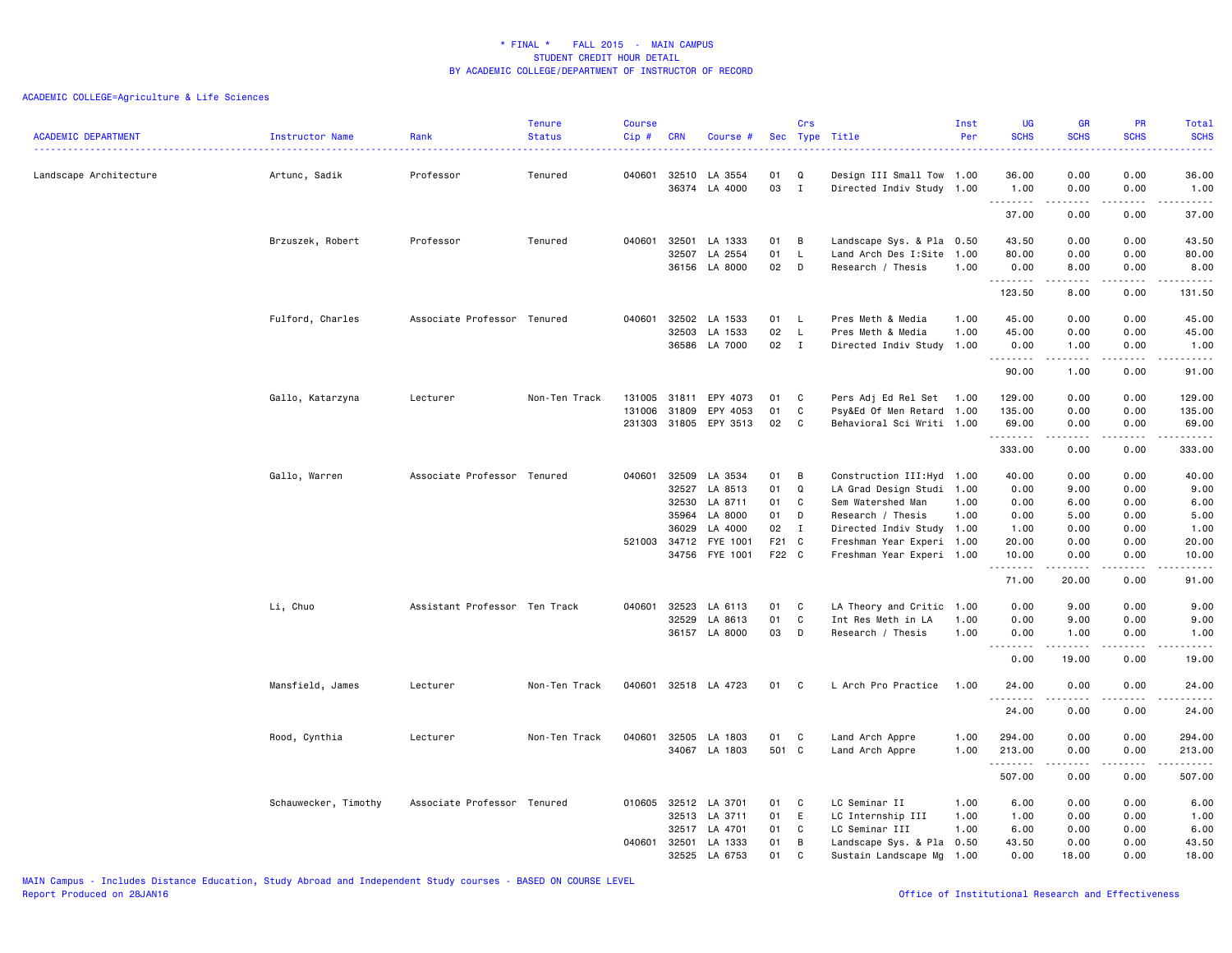|                            |                      |                               | <b>Tenure</b> | <b>Course</b> |              |               |            | Crs |                            | Inst | <b>UG</b>           | <b>GR</b>                                   | PR                                                                                                                                                           | Total            |
|----------------------------|----------------------|-------------------------------|---------------|---------------|--------------|---------------|------------|-----|----------------------------|------|---------------------|---------------------------------------------|--------------------------------------------------------------------------------------------------------------------------------------------------------------|------------------|
| <b>ACADEMIC DEPARTMENT</b> | Instructor Name      | Rank                          | <b>Status</b> | Cip#          | <b>CRN</b>   | Course #      | <b>Sec</b> |     | Type Title                 | Per  | <b>SCHS</b><br>.    | <b>SCHS</b><br><b><i><u>AAAAAAA</u></i></b> | <b>SCHS</b><br><u> - - - - - - - - -</u>                                                                                                                     | <b>SCHS</b><br>. |
| Landscape Architecture     | Schauwecker, Timothy | Associate Professor           | Tenured       | 040601        | 36158        | LA 8000       | 04         | D   | Research / Thesis          | 1.00 | 0.00                | 1.00                                        | 0.00                                                                                                                                                         | 1.00             |
|                            |                      |                               |               | 303301        | 32519        | LA 4753       | 01         | C   | Sustain Landscape Mg 1.00  |      | 33.00               | 0.00                                        | 0.00                                                                                                                                                         | 33.00            |
|                            |                      |                               |               |               |              | 32520 LA 4753 | 02 C       |     | Sustain Landscape Mg 0.80  |      | 74.40<br>.          | 0.00<br>.                                   | 0.00<br>$\frac{1}{2} \left( \frac{1}{2} \right) \left( \frac{1}{2} \right) \left( \frac{1}{2} \right) \left( \frac{1}{2} \right) \left( \frac{1}{2} \right)$ | 74.40<br>.       |
|                            |                      |                               |               |               |              |               |            |     |                            |      | 163.90              | 19.00                                       | 0.00                                                                                                                                                         | 182.90           |
|                            | Seymour, Michael     | Associate Professor           | Tenured       | 040601        | 32511        | LA 3623       | 01 C       |     | Urban Planning             | 1.00 | 33.00               | 0.00                                        | 0.00                                                                                                                                                         | 33.00            |
|                            |                      |                               |               |               | 32528        | LA 8533       | 01         | Q   | LA Grad Design Studi 1.00  |      | 0.00                | 30.00                                       | 0.00                                                                                                                                                         | 30.00            |
|                            |                      |                               |               |               | 32531        | LA 8731       | 01 C       |     | Seminar Com Bas Plan 1.00  |      | 0.00                | 10.00                                       | 0.00                                                                                                                                                         | 10.00            |
|                            |                      |                               |               | 521003 34704  |              | FYE 1001      | F07 C      |     | Freshman Year Experi 1.00  |      | 19.00               | 0.00                                        | 0.00                                                                                                                                                         | 19.00            |
|                            |                      |                               |               |               | 34800        | FYE 1001      | F08 C      |     | Freshman Year Experi 1.00  |      | 13.00<br><u>.</u>   | 0.00                                        | 0.00                                                                                                                                                         | 13.00            |
|                            |                      |                               |               |               |              |               |            |     |                            |      | 65.00               | 40.00                                       | 0.00                                                                                                                                                         | 105.00           |
|                            | Summerlin, Peter     | Assistant Professor Ten Track |               | 040601        | 32506        | LA 2544       | 01         | B   | LA Contruction I: Mat 1.00 |      | 84.00               | 0.00                                        | 0.00                                                                                                                                                         | 84.00            |
|                            |                      |                               |               |               | 32521        | LA 4754       | 01 L       |     | LA Design V-Regional 1.00  |      | 20.00               | 0.00                                        | 0.00                                                                                                                                                         | 20.00            |
|                            |                      |                               |               | 521003        | 34703        | FYE 1001      | F05 C      |     | Freshman Year Experi 1.00  |      | 27.00               | 0.00                                        | 0.00                                                                                                                                                         | 27.00            |
|                            |                      |                               |               |               | 34801        | FYE 1001      | F06 C      |     | Freshman Year Experi 1.00  |      | 6.00<br>.           | 0.00<br>.                                   | 0.00<br>-----                                                                                                                                                | 6.00<br><u>.</u> |
|                            |                      |                               |               |               |              |               |            |     |                            |      | 137.00              | 0.00                                        | 0.00                                                                                                                                                         | 137.00           |
|                            | Tofte, Elizabeth     | Assistant Professor Ten Track |               | 040601        | 32498        | LA 1001       | F01 C      |     | First Year Seminar         | 1.00 | 20.00               | 0.00                                        | 0.00                                                                                                                                                         | 20.00            |
|                            |                      |                               |               |               | 32499        | LA 1153       | 01 L       |     | Intro to Land Arch         | 1.00 | 42.00               | 0.00                                        | 0.00                                                                                                                                                         | 42.00            |
|                            |                      |                               |               |               | 32500        | LA 1153       | 02 L       |     | Intro to Land Arch         | 1.00 | 42.00               | 0.00                                        | 0.00                                                                                                                                                         | 42.00            |
|                            |                      |                               |               |               | 36677        | LA 4000       | 04 I       |     | Directed Indiv Study 1.00  |      | 1.00<br>.           | 0.00                                        | 0.00                                                                                                                                                         | 1.00             |
|                            |                      |                               |               |               |              |               |            |     |                            |      | 105.00              | 0.00                                        | 0.00                                                                                                                                                         | 105.00           |
|                            | Walker, Jason        | Associate Professor Tenured   |               |               | 040601 32516 | LA 4124       | 01         | B   | LA Construction Docs       | 1.00 | 4.00                | 0.00                                        | 0.00                                                                                                                                                         | 4.00             |
|                            |                      |                               |               |               | 32524        | LA 6124       | 01         | B   | LA Construction Docs 1.00  |      | 0.00                | 28.00                                       | 0.00                                                                                                                                                         | 28.00            |
|                            |                      |                               |               |               |              |               |            |     |                            |      | --------<br>4.00    | .<br>28.00                                  | -----<br>0.00                                                                                                                                                | .<br>32.00       |
| Landscape Architecture     |                      |                               |               |               |              |               |            |     |                            |      | ========<br>1660.40 | ========<br>135.00                          | ========<br>0.00                                                                                                                                             | 1795.40          |
|                            |                      |                               |               |               |              |               |            |     |                            |      | ========            |                                             | ======== ========                                                                                                                                            | ==========       |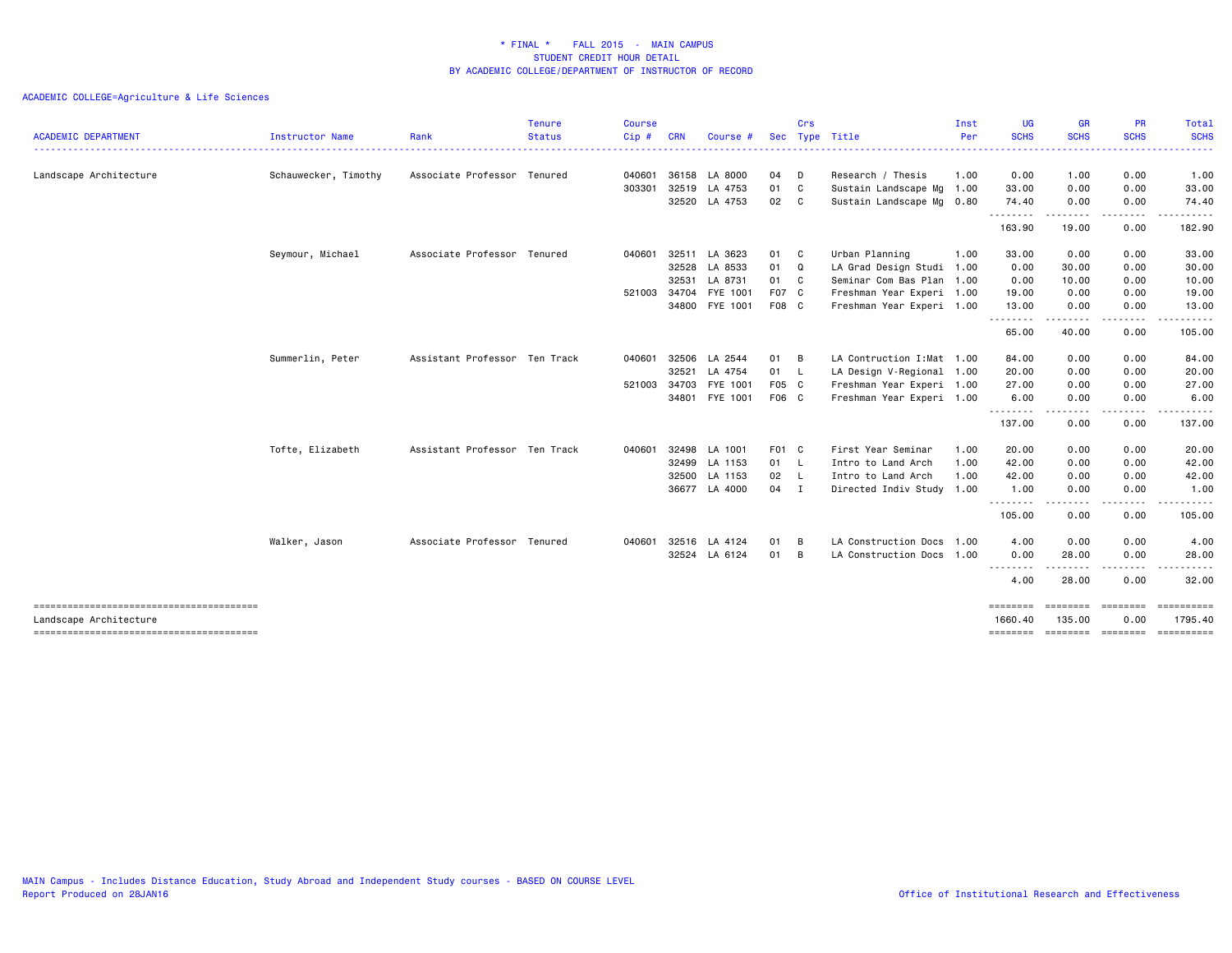| <b>ACADEMIC DEPARTMENT</b> | <b>Instructor Name</b> | Rank                              | <b>Tenure</b><br><b>Status</b> | <b>Course</b><br>Cip# | <b>CRN</b> | Course #              |    | Crs | Sec Type Title            | Inst<br>Per | UG<br><b>SCHS</b>                | <b>GR</b><br><b>SCHS</b> | PR<br><b>SCHS</b>    | Total<br><b>SCHS</b> |
|----------------------------|------------------------|-----------------------------------|--------------------------------|-----------------------|------------|-----------------------|----|-----|---------------------------|-------------|----------------------------------|--------------------------|----------------------|----------------------|
|                            |                        |                                   |                                |                       |            |                       |    |     |                           |             | .                                |                          |                      | .                    |
| Plant & Soil Sciences      | Baldwin, Brian         | Professor                         | Tenured                        | 010304                | 34901      | PSS 8000              | 01 | D   | Research / Thesis         | 1.00        | 0.00                             | 7.00                     | 0.00                 | 7.00                 |
|                            |                        |                                   |                                | 011101                | 33321      | PSS 6223              | 01 | C   | Seed Production           | 1.00        | 0.00                             | 15.00                    | 0.00                 | 15.00                |
|                            |                        |                                   |                                |                       | 33322      | PSS 6223              | 02 | К   | Seed Production           | 1.00        | 0.00                             | 0.00                     | 0.00                 | 0.00                 |
|                            |                        |                                   |                                |                       | 34939      | PSS 9000              | 01 | D   | Research / Diss           | 1.00        | 0.00                             | 3.00                     | 0.00                 | 3.00                 |
|                            |                        |                                   |                                | 011102 33304          |            | PSS 4223              | 01 | C   | Seed Production           | 1.00        | 51.00                            | 0.00                     | 0.00                 | 51.00                |
|                            |                        |                                   |                                |                       | 33305      | PSS 4223              | 02 | K   | Seed Production           | 1.00        | 0.00                             | 0.00                     | 0.00                 | 0.00                 |
|                            |                        |                                   |                                | 011104 33329          |            | PSS 6503              | 02 | C   | Plant Breeding            | 1.00        | 0.00<br>.                        | 30.00<br>.               | 0.00<br>.            | 30.00<br>.           |
|                            |                        |                                   |                                |                       |            |                       |    |     |                           |             | 51.00                            | 55.00                    | 0.00                 | 106.00               |
|                            | Baldwin, Christian     | Assistant Professor Ten Track     |                                | 010304                | 34902      | PSS 8000              | 02 | D   | Research / Thesis         | 1.00        | 0.00                             | 3.00                     | 0.00                 | 3.00                 |
|                            |                        |                                   |                                | 010607                | 34237      | PSS 2113              | 01 | C   | Intr to Turf Science 1.00 |             | 207.00<br>.                      | 0.00                     | 0.00                 | 207.00<br>.          |
|                            |                        |                                   |                                |                       |            |                       |    |     |                           |             | 207.00                           | 3.00                     | 0.00                 | 210.00               |
|                            | Bi, Guihong            | Research Assoc Prof Non-Ten Track |                                | 010304                | 34256      | PSS 3043              | 01 | C   | Fruit Science             | 1.00        | 51.00                            | 0.00                     | 0.00                 | 51.00                |
|                            |                        |                                   |                                | 010601                | 33283      | PSS 2423              | 01 | C   | Plant Matl I              | 1.00        | 132.00                           | 0.00                     | 0.00                 | 132.00               |
|                            |                        |                                   |                                |                       | 33284      | PSS 2423              | 02 | к   | Plant Matl I Lab          | 1.00        | 0.00                             | 0.00                     | 0.00                 | 0.00                 |
|                            |                        |                                   |                                |                       | 33285      | PSS 2423              | 03 | К   | Plant Matl I              | 1.00        | 0.00                             | 0.00                     | 0.00                 | 0.00                 |
|                            |                        |                                   |                                |                       | 33286      | PSS 2423              | 04 | К   | Plant Matl I              | 1.00        | 0.00                             | 0.00                     | 0.00                 | 0.00                 |
|                            |                        |                                   |                                | 011101 34940          |            | PSS 9000              | 02 | D   | Research / Diss           | 1.00        | 0.00<br>. <b>.</b>               | 19.00<br>$\frac{1}{2}$   | 0.00<br>.            | 19.00<br>.           |
|                            |                        |                                   |                                |                       |            |                       |    |     |                           |             | 183.00                           | 19.00                    | 0.00                 | 202.00               |
|                            | Bond, Jason            | Extension Professor Non-Ten Track |                                | 010304                | 34906      | PSS 8000              | 06 | D   | Research / Thesis         | 1.00        | 0.00<br>.<br>.                   | 1.00<br>-----            | 0.00<br>. <u>.</u> . | 1.00<br>$- - - -$    |
|                            |                        |                                   |                                |                       |            |                       |    |     |                           |             | 0.00                             | 1.00                     | 0.00                 | 1.00                 |
|                            | Byrd, John             | Extension Professor Non-Ten Track |                                | 010304                | 34907      | PSS 8000              | 07 | D   | Research / Thesis         | 1.00        | 0.00                             | 9.00                     | 0.00                 | 9.00                 |
|                            |                        |                                   |                                | 011101                | 34941      | PSS 9000              | 03 | D   | Research / Diss           | 1.00        | 0.00                             | 3.00                     | 0.00                 | 3.00                 |
|                            |                        |                                   |                                | 011105                | 33337      | PSS 8701              | 01 | -S  | Cur Topics Weed Sci       | 1.00        | 0.00                             | 5.00                     | 0.00                 | 5.00                 |
|                            |                        |                                   |                                |                       | 33338      | PSS 8711              | 01 | s   | Cur Topics Weed Sci       | 1.00        | 0.00                             | 1.00                     | 0.00                 | 1.00                 |
|                            |                        |                                   |                                |                       |            | 260305 33342 PSS 8751 | 01 | - S | Cur Topics Weed Sci       | 1.00        | 0.00<br>.                        | 1.00<br>.                | 0.00<br>.            | 1.00<br>$- - - -$    |
|                            |                        |                                   |                                |                       |            |                       |    |     |                           |             | 0.00                             | 19.00                    | 0.00                 | 19.00                |
|                            | Coker, Christine       | Extension Assoc Pro Non-Ten Track |                                |                       |            | 011101 34942 PSS 9000 | 04 | D   | Research / Diss           | 1.00        | 0.00<br>$\omega_{\rm{eff}}$<br>. | 3.00<br>-----            | 0.00<br>.            | 3.00<br>.            |
|                            |                        |                                   |                                |                       |            |                       |    |     |                           |             | 0.00                             | 3.00                     | 0.00                 | 3.00                 |
|                            | Cox, Michael           | Professor                         | Tenured                        | 010304                | 34909      | PSS 8000              | 09 | D   | Research / Thesis         | 1.00        | 0.00                             | 1.00                     | 0.00                 | 1.00                 |
|                            |                        |                                   |                                | 011101                | 34243      | PSS 6373              | 01 | C   | Geospatial Agn Mgt        | 1.00        | 0.00                             | 6.00                     | 0.00                 | 6.00                 |
|                            |                        |                                   |                                |                       | 34245      | PSS 6373              | 02 | К   | Geospatial Agn Mgt        | 1.00        | 0.00                             | 0.00                     | 0.00                 | 0.00                 |
|                            |                        |                                   |                                | 011201 34249          |            | PSS 6603              | 01 | C   | Soil Chemistry            | 1.00        | 0.00                             | 18.00                    | 0.00                 | 18.00                |
|                            |                        |                                   |                                |                       | 34251      | PSS 6603              | 02 | К   | Soil Chemistry            | 1.00        | 0.00                             | 0.00                     | 0.00                 | 0.00                 |
|                            |                        |                                   |                                | 011202 34248          |            | PSS 4603              | 01 | C   | Soil Chemistry            | 1.00        | 3.00                             | 0.00                     | 0.00                 | 3.00                 |
|                            |                        |                                   |                                |                       | 34250      | PSS 4603              | 02 | K   | Soil Chemistry            | 1.00        | 0.00                             | 0.00                     | 0.00                 | 0.00                 |
|                            |                        |                                   |                                | 450702 34242          |            | PSS 4373              | 01 | C   | Geospatial Agn Mgt        | 1.00        | 69.00                            | 0.00                     | 0.00                 | 69.00                |
|                            |                        |                                   |                                |                       | 34244      | PSS 4373              | 02 | K   | Geospatial Agn Mgt        | 1.00        | 0.00<br>.                        | 0.00                     | 0.00                 | 0.00                 |
|                            |                        |                                   |                                |                       |            |                       |    |     |                           |             | 72.00                            | 25.00                    | 0.00                 | 97.00                |
|                            | Denny, Geoffrey        | Extension Assist Pr Non-Ten Track |                                |                       |            | 010304 34910 PSS 8000 | 10 | D   | Research / Thesis         | 1.00        | 0.00                             | 9.00                     | 0.00                 | 9.00                 |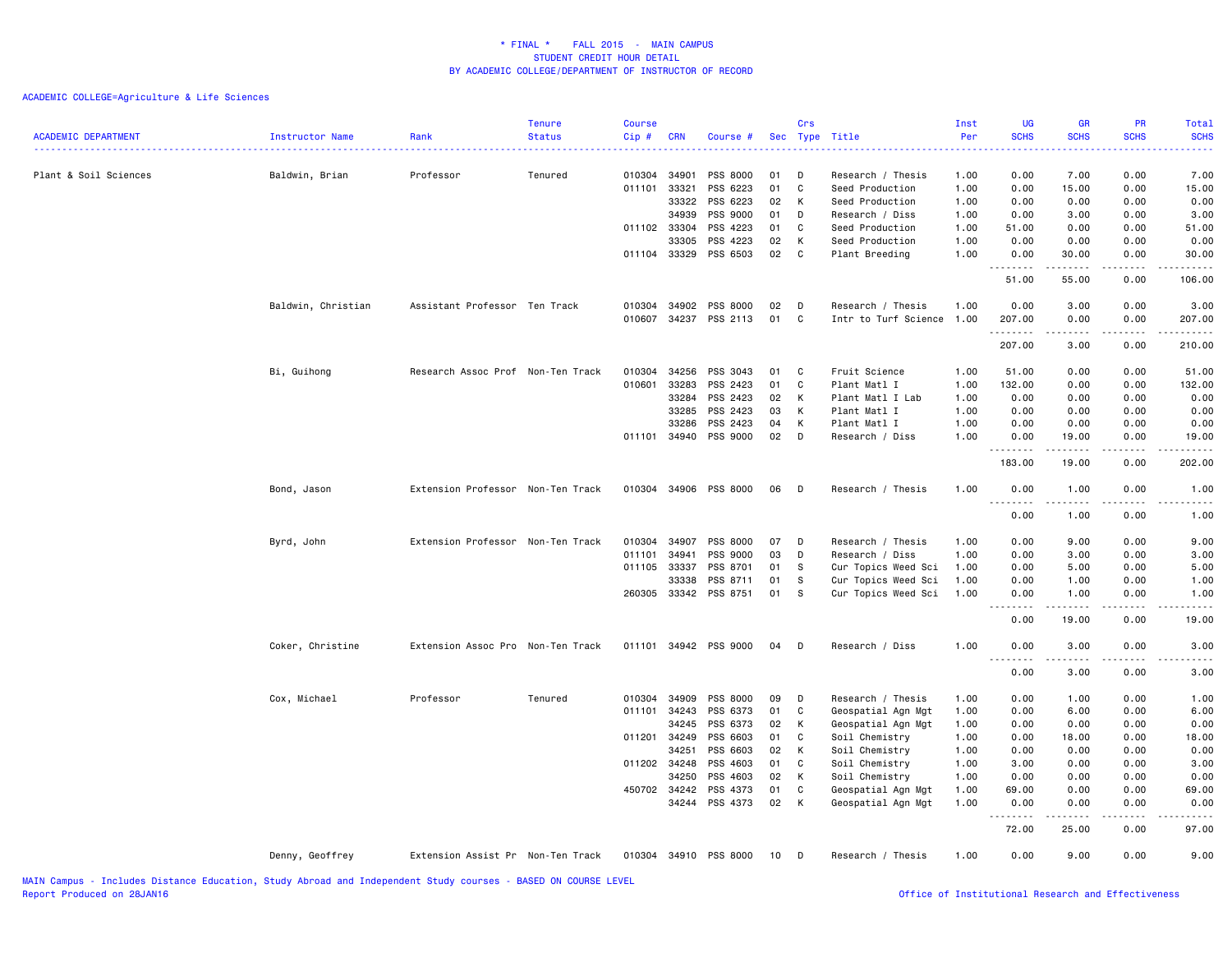|                            |                        |                                   | <b>Tenure</b> | <b>Course</b> |            |                       |    | Crs          |                           | Inst | UG                        | <b>GR</b>                                                                                                       | PR                                                                                                                        | Total                                                                                                                                                |
|----------------------------|------------------------|-----------------------------------|---------------|---------------|------------|-----------------------|----|--------------|---------------------------|------|---------------------------|-----------------------------------------------------------------------------------------------------------------|---------------------------------------------------------------------------------------------------------------------------|------------------------------------------------------------------------------------------------------------------------------------------------------|
| <b>ACADEMIC DEPARTMENT</b> | <b>Instructor Name</b> | Rank                              | <b>Status</b> | Cip#          | <b>CRN</b> | Course #              |    |              | Sec Type Title            | Per  | <b>SCHS</b>               | <b>SCHS</b>                                                                                                     | <b>SCHS</b>                                                                                                               | <b>SCHS</b>                                                                                                                                          |
|                            | . <u>.</u> .           |                                   |               |               |            |                       |    |              |                           |      |                           |                                                                                                                 |                                                                                                                           | .                                                                                                                                                    |
| Plant & Soil Sciences      | Denny, Geoffrey        | Extension Assist Pr Non-Ten Track |               | 010699        | 34238      | PSS 4353              | 01 | C            | Arboriculture             | 1.00 | 60.00                     | 0.00                                                                                                            | 0.00                                                                                                                      | 60.00                                                                                                                                                |
|                            |                        |                                   |               |               | 34240      | PSS 4353              | 02 | K            | Arboriculture             | 1.00 | 0.00                      | 0.00                                                                                                            | 0.00                                                                                                                      | 0.00                                                                                                                                                 |
|                            |                        |                                   |               |               |            |                       |    |              |                           |      | <u>.</u>                  | .                                                                                                               | .                                                                                                                         | $\frac{1}{2}$                                                                                                                                        |
|                            |                        |                                   |               |               |            |                       |    |              |                           |      | 60.00                     | 9.00                                                                                                            | 0.00                                                                                                                      | 69.00                                                                                                                                                |
|                            | Dodds, Darrin          | Extension Assoc Pro Non-Ten Track |               | 010304        | 34911      | PSS 8000              | 11 | D            | Research / Thesis         | 1.00 | 0.00                      | 1.00                                                                                                            | 0.00                                                                                                                      | 1.00                                                                                                                                                 |
|                            |                        |                                   |               | 011101        | 34944      | PSS 9000              | 06 | D            | Research / Diss           | 1.00 | 0.00                      | 7.00                                                                                                            | 0.00                                                                                                                      | 7.00                                                                                                                                                 |
|                            |                        |                                   |               |               |            |                       |    |              |                           |      | .                         | <u>.</u>                                                                                                        | $\frac{1}{2}$                                                                                                             | .                                                                                                                                                    |
|                            |                        |                                   |               |               |            |                       |    |              |                           |      | 0.00                      | 8.00                                                                                                            | 0.00                                                                                                                      | 8.00                                                                                                                                                 |
|                            | Etheredge, Coleman     | Instructor                        | Non-Ten Track | 010608        | 33276      | PSS 2343              | 01 | C            | Floral Design             | 1.00 | 243.00                    | 0.00                                                                                                            | 0.00                                                                                                                      | 243.00                                                                                                                                               |
|                            |                        |                                   |               |               | 33277      | PSS 2343              | 02 | K            | Floral Design             | 1.00 | 0.00                      | 0.00                                                                                                            | 0.00                                                                                                                      | 0.00                                                                                                                                                 |
|                            |                        |                                   |               |               | 33278      | PSS 2343              | 03 | K            | Floral Design             | 1.00 | 0.00                      | 0.00                                                                                                            | 0.00                                                                                                                      | 0.00                                                                                                                                                 |
|                            |                        |                                   |               |               | 33279      | PSS 2343              | 04 | K            | Floral Design             | 1.00 | 0.00                      | 0.00                                                                                                            | 0.00                                                                                                                      | 0.00                                                                                                                                                 |
|                            |                        |                                   |               |               | 33280      | PSS 2343              | 05 | K            | Floral Design             | 1.00 | 0.00                      | 0.00                                                                                                            | 0.00                                                                                                                      | 0.00                                                                                                                                                 |
|                            |                        |                                   |               |               | 33281      | PSS 2343              | 06 | K            | Floral Design             | 1.00 | 0.00                      | 0.00                                                                                                            | 0.00                                                                                                                      | 0.00                                                                                                                                                 |
|                            |                        |                                   |               |               | 33282      | PSS 2343              | 07 | K            | Floral Design             | 1.00 | 0.00                      | 0.00                                                                                                            | 0.00                                                                                                                      | 0.00                                                                                                                                                 |
|                            |                        |                                   |               |               |            |                       |    |              |                           |      | .<br>243.00               | .<br>0.00                                                                                                       | .<br>0.00                                                                                                                 | .<br>243.00                                                                                                                                          |
|                            | Golden, Bobby          | Extension Assist Pr Non-Ten Track |               | 010304        |            | 34913 PSS 8000        | 13 | D            | Research / Thesis         | 1.00 | 0.00                      | 3.00                                                                                                            | 0.00                                                                                                                      | 3.00                                                                                                                                                 |
|                            |                        |                                   |               |               |            |                       |    |              |                           |      | $\sim$ $\sim$ $\sim$<br>. | $\begin{array}{cccccccccccccc} \bullet & \bullet & \bullet & \bullet & \bullet & \bullet & \bullet \end{array}$ | $\frac{1}{2} \left( \frac{1}{2} \right) \left( \frac{1}{2} \right) \left( \frac{1}{2} \right) \left( \frac{1}{2} \right)$ | $\frac{1}{2} \left( \frac{1}{2} \right) \left( \frac{1}{2} \right) \left( \frac{1}{2} \right) \left( \frac{1}{2} \right) \left( \frac{1}{2} \right)$ |
|                            |                        |                                   |               |               |            |                       |    |              |                           |      | 0.00                      | 3.00                                                                                                            | 0.00                                                                                                                      | 3.00                                                                                                                                                 |
|                            | Harkess, Richard       | Professor                         | Tenured       | 010304        | 34914      | PSS 8000              | 14 | D            | Research / Thesis         | 1.00 | 0.00                      | 16.00                                                                                                           | 0.00                                                                                                                      | 16.00                                                                                                                                                |
|                            |                        |                                   |               | 010601        | 33296      | PSS 3433              | 01 | E            | Hort Internship           | 1.00 | 18.00                     | 0.00                                                                                                            | 0.00                                                                                                                      | 18.00                                                                                                                                                |
|                            |                        |                                   |               | 010604        | 33308      | PSS 4343              | 01 | C            | Control Enviro Ag         | 1.00 | 51.00                     | 0.00                                                                                                            | 0.00                                                                                                                      | 51.00                                                                                                                                                |
|                            |                        |                                   |               | 011101        | 34946      | PSS 9000              | 08 | D            | Research / Diss           | 1.00 | 0.00                      | 11.00                                                                                                           | 0.00                                                                                                                      | 11.00                                                                                                                                                |
|                            |                        |                                   |               | 011103 33268  |            | PSS 1113              | 01 | B            | The Gardening Experi 1.00 |      | 33.00                     | 0.00                                                                                                            | 0.00                                                                                                                      | 33.00                                                                                                                                                |
|                            |                        |                                   |               |               | 33313      | PSS 4553              | 01 | C            | Plant Growth & Devel      | 1.00 | 114.00                    | 0.00                                                                                                            | 0.00                                                                                                                      | 114.00                                                                                                                                               |
|                            |                        |                                   |               |               | 33314      | PSS 4553              | 02 | C            | Plant Growth & Devel 1.00 |      | 30.00                     | 0.00                                                                                                            | 0.00                                                                                                                      | 30.00                                                                                                                                                |
|                            |                        |                                   |               |               | 33325      | PSS 6343              | 01 | C            | Control Enviro Ag         | 1.00 | 0.00                      | 6.00                                                                                                            | 0.00                                                                                                                      | 6.00                                                                                                                                                 |
|                            |                        |                                   |               |               | 33330      | PSS 6553              | 01 | C            | Plant Growth & Devel 1.00 |      | 0.00                      | 54.00                                                                                                           | 0.00                                                                                                                      | 54.00                                                                                                                                                |
|                            |                        |                                   |               |               | 33331      | PSS 6553              | 02 | C            | Plant Growth & Devel 1.00 |      | 0.00                      | 18.00                                                                                                           | 0.00                                                                                                                      | 18.00                                                                                                                                                |
|                            |                        |                                   |               | 011105 33307  |            | PSS 4341              | 01 | $\mathsf{L}$ | Contrl Enviro Ag Lab 1.00 |      | 9.00                      | 0.00                                                                                                            | 0.00                                                                                                                      | 9.00                                                                                                                                                 |
|                            |                        |                                   |               |               | 33324      | PSS 6341              | 01 | $\mathsf{L}$ | Control Enviro Ag La      | 1.00 | 0.00                      | 1.00                                                                                                            | 0.00                                                                                                                      | 1.00                                                                                                                                                 |
|                            |                        |                                   |               | 260307        | 34252      | PSS 8553              | 01 | C            | Phytohormon & Growth 1.00 |      | 0.00                      | 18.00                                                                                                           | 0.00                                                                                                                      | 18.00                                                                                                                                                |
|                            |                        |                                   |               | 303301        | 32520      | LA 4753               | 02 | C            | Sustain Landscape Mg 0.20 |      | 18.60                     | 0.00                                                                                                            | 0.00                                                                                                                      | 18.60                                                                                                                                                |
|                            |                        |                                   |               |               |            |                       |    |              |                           |      | .<br>273.60               | .<br>124.00                                                                                                     | .<br>0.00                                                                                                                 | .<br>397.60                                                                                                                                          |
|                            |                        |                                   |               |               |            |                       |    |              |                           |      |                           |                                                                                                                 |                                                                                                                           |                                                                                                                                                      |
|                            | Henry, William         | Associate Professor Ten Track     |               | 011101        | 34947      | PSS 9000              | 09 | D            | Research / Diss           | 1.00 | 0.00                      | 6.00                                                                                                            | 0.00                                                                                                                      | 6.00                                                                                                                                                 |
|                            |                        |                                   |               | 030506        | 33309      | PSS 4411              | 01 | C            | Remote Sensing Semin 1.00 |      | 7.00                      | 0.00                                                                                                            | 0.00                                                                                                                      | 7.00                                                                                                                                                 |
|                            |                        |                                   |               | 450701        | 32188      | GR 4411               | 01 | C            | Remote Sensing Semin 1.00 |      | 3.00                      | 0.00                                                                                                            | 0.00                                                                                                                      | 3.00                                                                                                                                                 |
|                            |                        |                                   |               |               | 32217      | GR 6411               | 01 | C            | Remote Sensing Semin 1.00 |      | 0.00                      | 1.00                                                                                                            | 0.00                                                                                                                      | 1.00                                                                                                                                                 |
|                            |                        |                                   |               | 450702 31329  |            | ECE 4411              | 01 | C            | Remote Sensing Semin 1.00 |      | 5.00<br>.                 | 0.00<br>.                                                                                                       | 0.00<br>$\frac{1}{2}$                                                                                                     | 5.00<br>.                                                                                                                                            |
|                            |                        |                                   |               |               |            |                       |    |              |                           |      | 15.00                     | 7.00                                                                                                            | 0.00                                                                                                                      | 22.00                                                                                                                                                |
|                            | Irby, Jon              | Extension Assist Pr Non-Ten Track |               |               |            | 010304 34916 PSS 8000 | 16 | D            | Research / Thesis         | 1.00 | 0.00<br><u>.</u>          | 3.00<br>$- - - - -$                                                                                             | 0.00<br>.                                                                                                                 | 3.00<br>$- - - -$                                                                                                                                    |
|                            |                        |                                   |               |               |            |                       |    |              |                           |      | 0.00                      | 3.00                                                                                                            | 0.00                                                                                                                      | 3.00                                                                                                                                                 |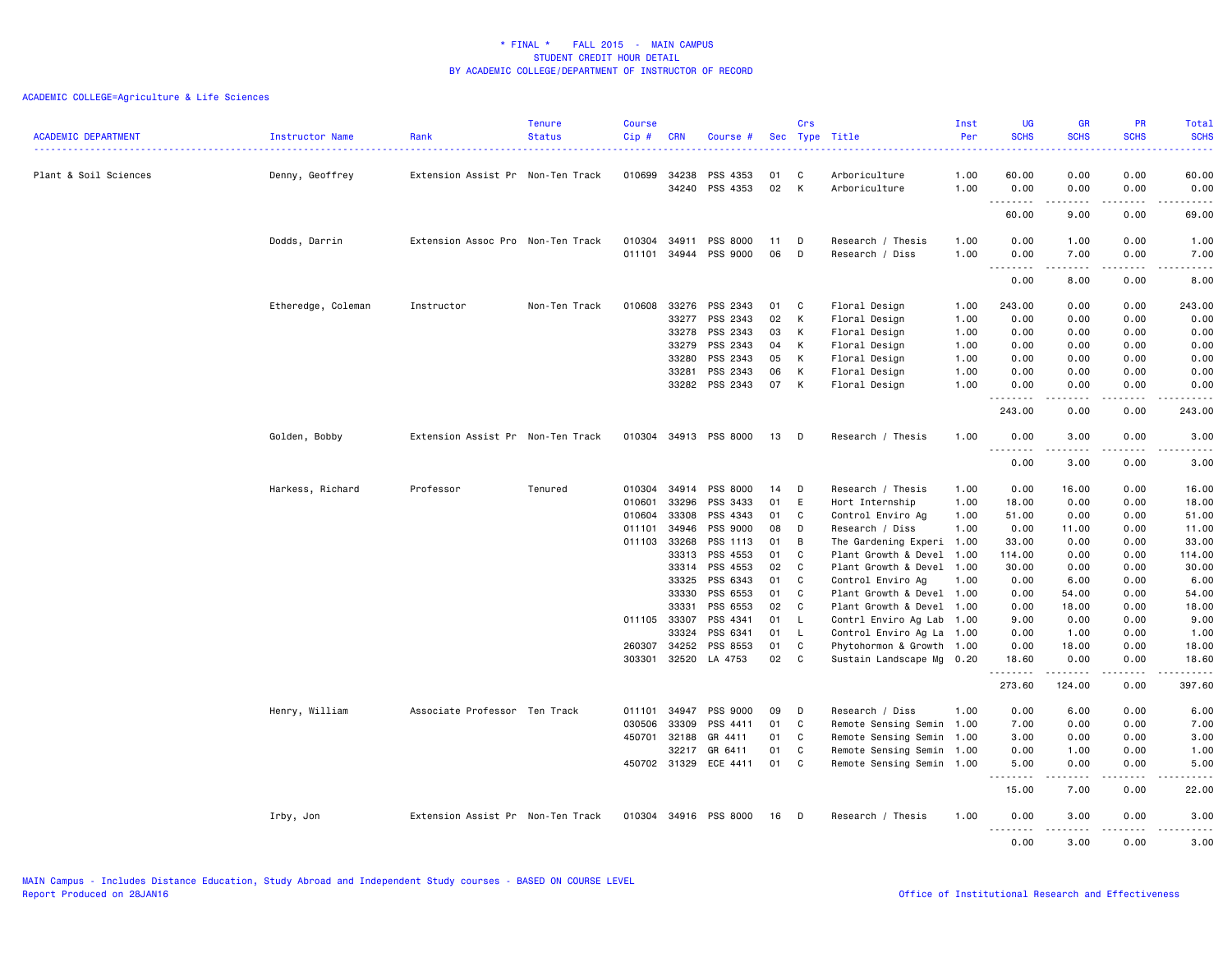| <b>ACADEMIC DEPARTMENT</b> | <b>Instructor Name</b> | Rank<br>. <u>.</u> .              | <b>Tenure</b><br><b>Status</b> | <b>Course</b><br>Cip# | <b>CRN</b>     | Course #              |          | Crs          | Sec Type Title                       | Inst<br>Per  | <b>UG</b><br><b>SCHS</b>                                                                                                                                                                                                                                                                                                                                                                                                                                                                       | <b>GR</b><br><b>SCHS</b>                                                                                                          | <b>PR</b><br><b>SCHS</b> | Total<br><b>SCHS</b><br>.                                                                                                                                    |
|----------------------------|------------------------|-----------------------------------|--------------------------------|-----------------------|----------------|-----------------------|----------|--------------|--------------------------------------|--------------|------------------------------------------------------------------------------------------------------------------------------------------------------------------------------------------------------------------------------------------------------------------------------------------------------------------------------------------------------------------------------------------------------------------------------------------------------------------------------------------------|-----------------------------------------------------------------------------------------------------------------------------------|--------------------------|--------------------------------------------------------------------------------------------------------------------------------------------------------------|
| Plant & Soil Sciences      | Kingery, William       | Professor                         | Tenured                        |                       |                | 011201 33306 PSS 4333 | 01       | B            | Soil Conservation                    | 1.00         | 36.00<br>.                                                                                                                                                                                                                                                                                                                                                                                                                                                                                     | 0.00                                                                                                                              | 0.00                     | 36,00<br>د د د د د                                                                                                                                           |
|                            |                        |                                   |                                |                       |                |                       |          |              |                                      |              | 36.00                                                                                                                                                                                                                                                                                                                                                                                                                                                                                          | 0.00                                                                                                                              | 0.00                     | 36.00                                                                                                                                                        |
|                            | Krutz, Larry           | Extension Assoc Pro Non-Ten Track |                                | 010304<br>011101      | 34918<br>34949 | PSS 8000<br>PSS 9000  | 18<br>11 | D<br>D       | Research / Thesis<br>Research / Diss | 1.00<br>1.00 | 0.00<br>0.00                                                                                                                                                                                                                                                                                                                                                                                                                                                                                   | 5.00<br>3.00                                                                                                                      | 0.00<br>0.00             | 5.00<br>3.00                                                                                                                                                 |
|                            |                        |                                   |                                |                       |                |                       |          |              |                                      |              | $\begin{array}{cccccccccccccc} \multicolumn{2}{c}{} & \multicolumn{2}{c}{} & \multicolumn{2}{c}{} & \multicolumn{2}{c}{} & \multicolumn{2}{c}{} & \multicolumn{2}{c}{} & \multicolumn{2}{c}{} & \multicolumn{2}{c}{} & \multicolumn{2}{c}{} & \multicolumn{2}{c}{} & \multicolumn{2}{c}{} & \multicolumn{2}{c}{} & \multicolumn{2}{c}{} & \multicolumn{2}{c}{} & \multicolumn{2}{c}{} & \multicolumn{2}{c}{} & \multicolumn{2}{c}{} & \multicolumn{2}{c}{} & \multicolumn{2}{c}{} & \$<br>0.00 | .<br>8.00                                                                                                                         | .<br>0.00                | $\frac{1}{2} \left( \frac{1}{2} \right) \left( \frac{1}{2} \right) \left( \frac{1}{2} \right) \left( \frac{1}{2} \right) \left( \frac{1}{2} \right)$<br>8.00 |
|                            | Lang, David            | Professor                         | Tenured                        | 010304                | 33302<br>33303 | PSS 4103<br>PSS 4103  | 01<br>02 | C<br>K       | Forage Pasture<br>Forage Pasture     | 1.00<br>1.00 | 114.00<br>0.00                                                                                                                                                                                                                                                                                                                                                                                                                                                                                 | 0.00<br>0.00                                                                                                                      | 0.00<br>0.00             | 114.00<br>0.00                                                                                                                                               |
|                            |                        |                                   |                                |                       |                |                       |          |              |                                      |              | .<br>114.00                                                                                                                                                                                                                                                                                                                                                                                                                                                                                    | .<br>0.00                                                                                                                         | .<br>0.00                | .<br>114.00                                                                                                                                                  |
|                            | Larson, Erick          | Extension Assoc Pro Non-Ten Track |                                |                       |                | 010304 34920 PSS 8000 | 20       | D            | Research / Thesis                    | 1.00         | 0.00<br>1.1.1.1.1.1.1                                                                                                                                                                                                                                                                                                                                                                                                                                                                          | 2.00<br>$\frac{1}{2} \left( \frac{1}{2} \right) \left( \frac{1}{2} \right) \left( \frac{1}{2} \right) \left( \frac{1}{2} \right)$ | 0.00<br>.                | 2.00<br>$\frac{1}{2} \left( \frac{1}{2} \right) \left( \frac{1}{2} \right) \left( \frac{1}{2} \right) \left( \frac{1}{2} \right)$                            |
|                            |                        |                                   |                                |                       |                |                       |          |              |                                      |              | 0.00                                                                                                                                                                                                                                                                                                                                                                                                                                                                                           | 2.00                                                                                                                              | 0.00                     | 2.00                                                                                                                                                         |
|                            | Matta, Frank           | Non-Employee                      | Not Applicable                 |                       |                | 010304 34923 PSS 8000 | 23       | D            | Research / Thesis                    | 1.00         | 0.00                                                                                                                                                                                                                                                                                                                                                                                                                                                                                           | 1.00                                                                                                                              | 0.00<br>.                | 1.00                                                                                                                                                         |
|                            |                        |                                   |                                |                       |                |                       |          |              |                                      |              | .<br>0.00                                                                                                                                                                                                                                                                                                                                                                                                                                                                                      | $\sim$ $\sim$ $\sim$ $\sim$ $\sim$<br>1.00                                                                                        | 0.00                     | .<br>1.00                                                                                                                                                    |
|                            | McCurdy, James         | Assistant Professor Ten Track     |                                |                       |                | 011102 33287 PSS 3133 | 01       | $\mathbf{C}$ | Intro Weed Science                   | 1.00         | 225.00<br>.                                                                                                                                                                                                                                                                                                                                                                                                                                                                                    | 0.00                                                                                                                              | 0.00<br>$\frac{1}{2}$    | 225.00<br>.                                                                                                                                                  |
|                            |                        |                                   |                                |                       |                |                       |          |              |                                      |              | 225.00                                                                                                                                                                                                                                                                                                                                                                                                                                                                                         | 0.00                                                                                                                              | 0.00                     | 225.00                                                                                                                                                       |
|                            | McDougald, Lynette     | Instructor                        | Non-Ten Track                  | 010608                | 33293          | PSS 3413              | 01       | E            | Floristry Internship 1.00            |              | 6.00                                                                                                                                                                                                                                                                                                                                                                                                                                                                                           | 0.00                                                                                                                              | 0.00                     | 6.00                                                                                                                                                         |
|                            |                        |                                   |                                |                       | 33300          | PSS 4073              | 01       | В            | Sympathy Floral Desi 1.00            |              | 24.00                                                                                                                                                                                                                                                                                                                                                                                                                                                                                          | 0.00                                                                                                                              | 0.00                     | 24.00                                                                                                                                                        |
|                            |                        |                                   |                                | 011101                | 33301<br>36477 | PSS 4083<br>PSS 4000  | 01<br>01 | В<br>Ι.      | Flor Des Spec Events 1.00            |              | 24.00<br>3.00                                                                                                                                                                                                                                                                                                                                                                                                                                                                                  | 0.00<br>0.00                                                                                                                      | 0.00<br>0.00             | 24.00                                                                                                                                                        |
|                            |                        |                                   |                                |                       |                |                       |          |              | Directed Indiv Study 1.00            |              | .                                                                                                                                                                                                                                                                                                                                                                                                                                                                                              |                                                                                                                                   |                          | 3.00<br>.                                                                                                                                                    |
|                            |                        |                                   |                                |                       |                |                       |          |              |                                      |              | 57.00                                                                                                                                                                                                                                                                                                                                                                                                                                                                                          | 0.00                                                                                                                              | 0.00                     | 57.00                                                                                                                                                        |
|                            | Meyers, Stephen        | Extension Assist Pr Non-Ten Track |                                | 010304 34925          |                | PSS 8000              | 25       | D            | Research / Thesis                    | 1.00         | 0.00<br>.                                                                                                                                                                                                                                                                                                                                                                                                                                                                                      | 1.00<br>.                                                                                                                         | 0.00                     | 1.00<br>$\frac{1}{2} \left( \frac{1}{2} \right) \left( \frac{1}{2} \right) \left( \frac{1}{2} \right) \left( \frac{1}{2} \right) \left( \frac{1}{2} \right)$ |
|                            |                        |                                   |                                |                       |                |                       |          |              |                                      |              | 0.00                                                                                                                                                                                                                                                                                                                                                                                                                                                                                           | 1.00                                                                                                                              | 0.00                     | 1.00                                                                                                                                                         |
|                            | Nagel, David           | Extension Professor Non-Ten Track |                                | 010304                | 33310          | PSS 4453              | 01       | C            | Vegetable Production 1.00            |              | 27.00                                                                                                                                                                                                                                                                                                                                                                                                                                                                                          | 0.00                                                                                                                              | 0.00                     | 27.00                                                                                                                                                        |
|                            |                        |                                   |                                |                       | 33311          | PSS 4453              | 02       | K            | Vegetable Production 1.00            |              | 0.00                                                                                                                                                                                                                                                                                                                                                                                                                                                                                           | 0.00                                                                                                                              | 0.00                     | 0.00                                                                                                                                                         |
|                            |                        |                                   |                                | 010608                | 33327          | PSS 6453              | 01       | C            | Vegetable Production                 | 1.00         | 0.00                                                                                                                                                                                                                                                                                                                                                                                                                                                                                           | 6.00                                                                                                                              | 0.00                     | 6.00                                                                                                                                                         |
|                            |                        |                                   |                                |                       | 33328          | PSS 6453              | 02       | K            | Vegetable Production 1.00            |              | 0.00<br>.                                                                                                                                                                                                                                                                                                                                                                                                                                                                                      | 0.00<br>.                                                                                                                         | 0.00<br>.                | 0.00<br>.                                                                                                                                                    |
|                            |                        |                                   |                                |                       |                |                       |          |              |                                      |              | 27.00                                                                                                                                                                                                                                                                                                                                                                                                                                                                                          | 6.00                                                                                                                              | 0.00                     | 33.00                                                                                                                                                        |
|                            | Peterson, Daniel       | Non-Faculty                       | Tenured                        | 260202 34253          |                | PSS 8631              | 01       | s            | Topics in Genomics                   | 1.00         | 0.00                                                                                                                                                                                                                                                                                                                                                                                                                                                                                           | 1.00                                                                                                                              | 0.00                     | 1.00                                                                                                                                                         |
|                            |                        |                                   |                                |                       | 35678          | BCH 8631              | 01       | S            | Topics in Genomics                   | 1.00         | 0.00                                                                                                                                                                                                                                                                                                                                                                                                                                                                                           | 6.00                                                                                                                              | 0.00                     | 6.00                                                                                                                                                         |
|                            |                        |                                   |                                |                       | 36043          | <b>BCH 9000</b>       | 12       | D            | Research/Diss                        | 1.00         | 0.00<br>$\sim$ $\sim$                                                                                                                                                                                                                                                                                                                                                                                                                                                                          | 6.00                                                                                                                              | 0.00                     | 6.00                                                                                                                                                         |
|                            |                        |                                   |                                |                       |                |                       |          |              |                                      |              | 0.00                                                                                                                                                                                                                                                                                                                                                                                                                                                                                           | 13.00                                                                                                                             | 0.00                     | 13.00                                                                                                                                                        |
|                            | Phillips, Jerry        | Professor                         | Tenured                        | 011101 33345          |                | PSS 8811              | 01       | s            | Seminar                              | 1.00         | 0.00                                                                                                                                                                                                                                                                                                                                                                                                                                                                                           | 4.00                                                                                                                              | 0.00                     | 4.00                                                                                                                                                         |
|                            |                        |                                   |                                |                       | 33346          | PSS 8821              | 01       | S            | Seminar                              | 1.00         | 0.00                                                                                                                                                                                                                                                                                                                                                                                                                                                                                           | 6.00                                                                                                                              | 0.00                     | 6.00                                                                                                                                                         |
|                            |                        |                                   |                                |                       | 33347          | PSS 8831              | 01       | S            | Seminar                              | 1.00         | 0.00                                                                                                                                                                                                                                                                                                                                                                                                                                                                                           | 3.00                                                                                                                              | 0.00                     | 3.00                                                                                                                                                         |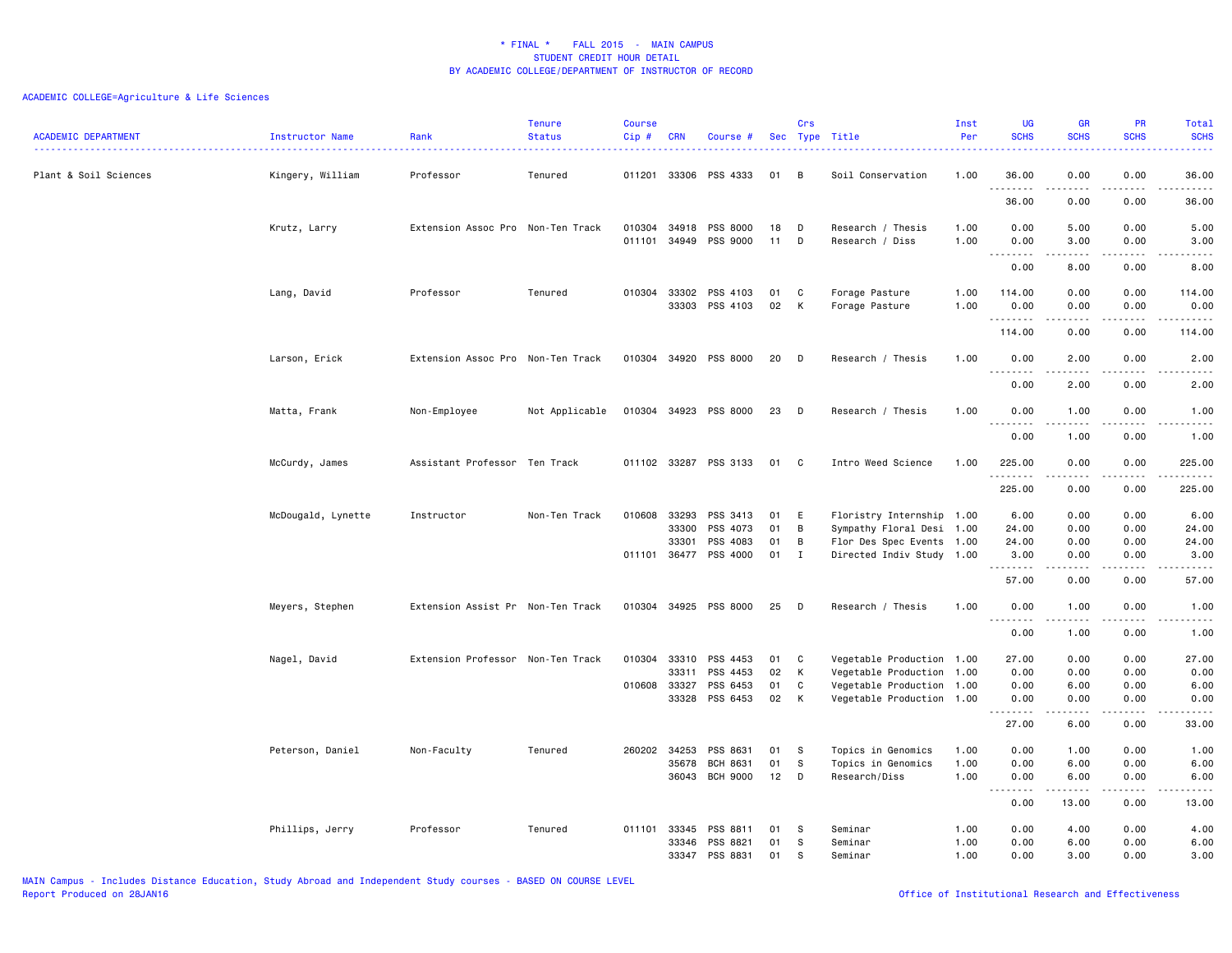| <b>ACADEMIC DEPARTMENT</b> | Instructor Name  | Rank                              | <b>Tenure</b><br><b>Status</b> | <b>Course</b><br>Cip# | <b>CRN</b>     | Course #                          |          | Crs     | Sec Type Title                             | Inst<br>Per  | <b>UG</b><br><b>SCHS</b>                              | <b>GR</b><br><b>SCHS</b> | PR<br><b>SCHS</b>                           | Total<br><b>SCHS</b>   |
|----------------------------|------------------|-----------------------------------|--------------------------------|-----------------------|----------------|-----------------------------------|----------|---------|--------------------------------------------|--------------|-------------------------------------------------------|--------------------------|---------------------------------------------|------------------------|
|                            | . <u>.</u> .     |                                   |                                |                       |                |                                   |          |         |                                            |              |                                                       |                          |                                             | .                      |
| Plant & Soil Sciences      | Phillips, Jerry  | Professor                         | Tenured                        | 011101<br>030101      | 34953          | <b>PSS 9000</b><br>31711 ENS 4102 | 15<br>01 | D<br>E  | Research / Diss<br>Practicum               | 1.00<br>1.00 | 0.00<br>2.00                                          | 1.00<br>0.00             | 0.00<br>0.00                                | 1.00<br>2.00           |
|                            |                  |                                   |                                |                       |                |                                   |          |         |                                            |              | .<br>$\sim$ $\sim$ .<br>2.00                          | .<br>14.00               | .<br>0.00                                   | $\frac{1}{2}$<br>16.00 |
|                            | Reddy, Kambham   | Research Professor                | Non-Ten Track                  | 010304<br>011101      | 34928<br>34954 | PSS 8000<br>PSS 9000              | 28<br>16 | D<br>D  | Research / Thesis<br>Research / Diss       | 1.00<br>1.00 | 0.00<br>0.00<br>.                                     | 9.00<br>15.00<br>.       | 0.00<br>0.00<br>.                           | 9.00<br>15.00          |
|                            |                  |                                   |                                |                       |                |                                   |          |         |                                            |              | 0.00                                                  | 24.00                    | 0.00                                        | 24.00                  |
|                            | Reynolds, Daniel | Professor                         | Tenured                        | 010304<br>011101      | 34929<br>34955 | PSS 8000<br>PSS 9000              | 29<br>17 | D<br>D  | Research / Thesis<br>Research / Diss       | 1.00<br>1.00 | 0.00<br>0.00<br>$\sim$ $\sim$ $\sim$<br>.             | 1.00<br>9.00<br>-----    | 0.00<br>0.00<br>$\sim$ $\sim$ $\sim$ $\sim$ | 1.00<br>9.00<br>.      |
|                            |                  |                                   |                                |                       |                |                                   |          |         |                                            |              | 0.00                                                  | 10.00                    | 0.00                                        | 10.00                  |
|                            | Rushing, Jason   | Extension Assist Pr Non-Ten Track |                                |                       |                | 010304 34930 PSS 8000             | 30       | D       | Research / Thesis                          | 1.00         | 0.00<br><u>.</u>                                      | 6.00                     | 0.00                                        | 6.00                   |
|                            |                  |                                   |                                |                       |                |                                   |          |         |                                            |              | 0.00                                                  | $- - - - -$<br>6.00      | .<br>0.00                                   | .<br>6.00              |
|                            | Shaw, David      | Non-Faculty                       | Tenured                        |                       |                | 011101 34957 PSS 9000             | 19       | D       | Research / Diss                            | 1.00         | 0.00<br>$\overline{a}$<br>$\sim$ $\sim$ $\sim$ $\sim$ | 3.00<br>.                | 0.00<br>$\sim$ $\sim$ $\sim$ $\sim$         | 3.00<br>.              |
|                            |                  |                                   |                                |                       |                |                                   |          |         |                                            |              | 0.00                                                  | 3.00                     | 0.00                                        | 3.00                   |
|                            | Stewart, Barry   | Associate Professor Tenured       |                                | 010607                | 33273<br>33274 | PSS 2111<br>PSS 2111              | 01<br>02 | L<br>L. | Turf Management Lab<br>Turf Management Lab | 1.00<br>1.00 | 18.00<br>19.00                                        | 0.00<br>0.00             | 0.00<br>0.00                                | 18.00<br>19.00         |
|                            |                  |                                   |                                |                       | 33275          | PSS 2111                          | 03       | L       | Turf Management Lab                        | 1.00         | 19.00                                                 | 0.00                     | 0.00                                        | 19.00                  |
|                            |                  |                                   |                                |                       | 34246          | PSS 4413                          | 01       | C       | Turfgrass Management 1.00                  |              | 36.00                                                 | 0.00                     | 0.00                                        | 36.00                  |
|                            |                  |                                   |                                | 011101                | 33292          | PSS 3411                          | 01       | C       | Turf Seminar I                             | 1.00         | 18.00                                                 | 0.00                     | 0.00                                        | 18.00                  |
|                            |                  |                                   |                                | 011103 33269          |                | PSS 1313                          | 01       | C       | Plant Science                              | 1.00         | 219.00                                                | 0.00                     | 0.00                                        | 219.00                 |
|                            |                  |                                   |                                |                       | 33270          | PSS 1313                          | 02       | K       | Plant Science                              | 1.00         | 0.00                                                  | 0.00                     | 0.00                                        | 0.00                   |
|                            |                  |                                   |                                |                       | 33271          | PSS 1313                          | 03       | K       | Plant Science                              | 1.00         | 0.00                                                  | 0.00                     | 0.00                                        | 0.00                   |
|                            |                  |                                   |                                |                       | 33272<br>36126 | PSS 1313<br>PSS 1313              | 04<br>05 | К<br>K  | Plant Science<br>Plant Science             | 1.00<br>1.00 | 0.00<br>0.00                                          | 0.00<br>0.00             | 0.00<br>0.00                                | 0.00<br>0.00           |
|                            |                  |                                   |                                |                       |                |                                   |          |         |                                            |              | <u>.</u><br>329.00                                    | $- - - - -$<br>0.00      | .<br>0.00                                   | .<br>329.00            |
|                            | Tseng, Te Ming   | Assistant Professor Ten Track     |                                | 011199 34254          |                | PSS 8724                          | 01       | C       | Herb Phys & Biochem                        | 1.00         | 0.00                                                  | 60.00                    | 0.00                                        | 60.00                  |
|                            |                  |                                   |                                |                       | 34255          | PSS 8724                          | 02       | К       | Herb Phys & Biochem                        | 1.00         | 0.00<br>.<br>$\sim$ $\sim$ $\sim$ $\sim$              | 0.00<br>.                | 0.00<br>.                                   | 0.00                   |
|                            |                  |                                   |                                |                       |                |                                   |          |         |                                            |              | 0.00                                                  | 60.00                    | 0.00                                        | 60.00                  |
|                            | Varco, Jac       | Professor                         | Tenured                        | 010304                | 34935          | PSS 8000                          | 35       | D       | Research / Thesis                          | 1.00         | 0.00                                                  | 9.00                     | 0.00                                        | 9.00                   |
|                            |                  |                                   |                                | 010605 33288          |                | PSS 3301                          | 01       | L.      | Soils Laboratory                           | 1.00         | 23.00                                                 | 0.00                     | 0.00                                        | 23.00                  |
|                            |                  |                                   |                                |                       | 33289          | PSS 3301                          | 02       | L       | Soils Laboratory                           | 1.00         | 23.00                                                 | 0.00                     | 0.00                                        | 23.00                  |
|                            |                  |                                   |                                |                       | 33290          | PSS 3301                          | 03       | L.      | Soils Laboratory                           | 1.00         | 24.00                                                 | 0.00                     | 0.00                                        | 24.00                  |
|                            |                  |                                   |                                |                       | 33291          | PSS 3303                          | 01       | C       | Soils                                      | 1.00         | 225.00<br>.                                           | 0.00<br>.                | 0.00<br>.                                   | 225.00<br>د د د د د    |
|                            |                  |                                   |                                |                       |                |                                   |          |         |                                            |              | 295.00                                                | 9.00                     | 0.00                                        | 304.00                 |
|                            | Wallace, Teddy   | Associate Professor Tenured       |                                | 010304 34936          |                | PSS 8000                          | 36       | D       | Research / Thesis                          | 1.00         | 0.00<br>.                                             | 2.00<br>.                | 0.00<br>.                                   | 2.00<br>$- - - - -$    |
|                            |                  |                                   |                                |                       |                |                                   |          |         |                                            |              | 0.00                                                  | 2.00                     | 0.00                                        | 2.00                   |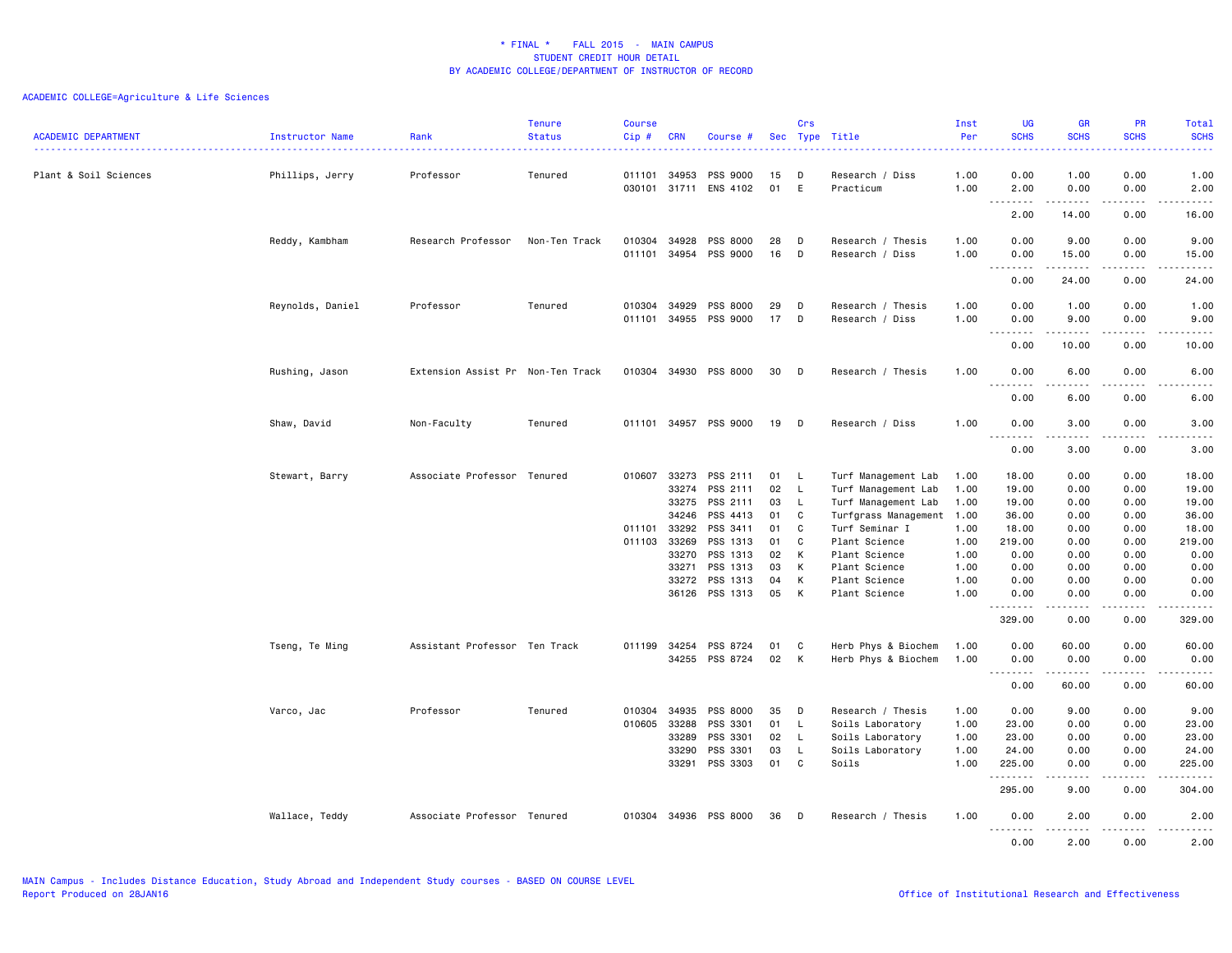| <b>ACADEMIC DEPARTMENT</b> | Instructor Name    | Rank         | Tenure<br><b>Status</b> | <b>Course</b><br>Cip# | <b>CRN</b> | Course # Sec Type Title    | Crs |                 | Inst<br>Per | UG<br><b>SCHS</b>   | <b>GR</b><br><b>SCHS</b> | <b>PR</b><br><b>SCHS</b> | Total<br><b>SCHS</b>             |
|----------------------------|--------------------|--------------|-------------------------|-----------------------|------------|----------------------------|-----|-----------------|-------------|---------------------|--------------------------|--------------------------|----------------------------------|
| Plant & Soil Sciences      | Warburton, Marilyn | Non-Employee | Not Applicable          |                       |            | 011101 34959 PSS 9000 21 D |     | Research / Diss | 1.00        | 0.00<br>.           | 5.00<br>.                | 0.00<br>.                | 5.00<br>.                        |
|                            |                    |              |                         |                       |            |                            |     |                 |             | 0.00<br>========    | 5.00<br>========         | 0.00<br>--------         | 5.00<br>==========               |
| Plant & Soil Sciences      |                    |              |                         |                       |            |                            |     |                 |             | 2189.60<br>======== | 443,00<br>-------        | 0.00<br>--------         | 2632.60<br>$=$ = = = = = = = = = |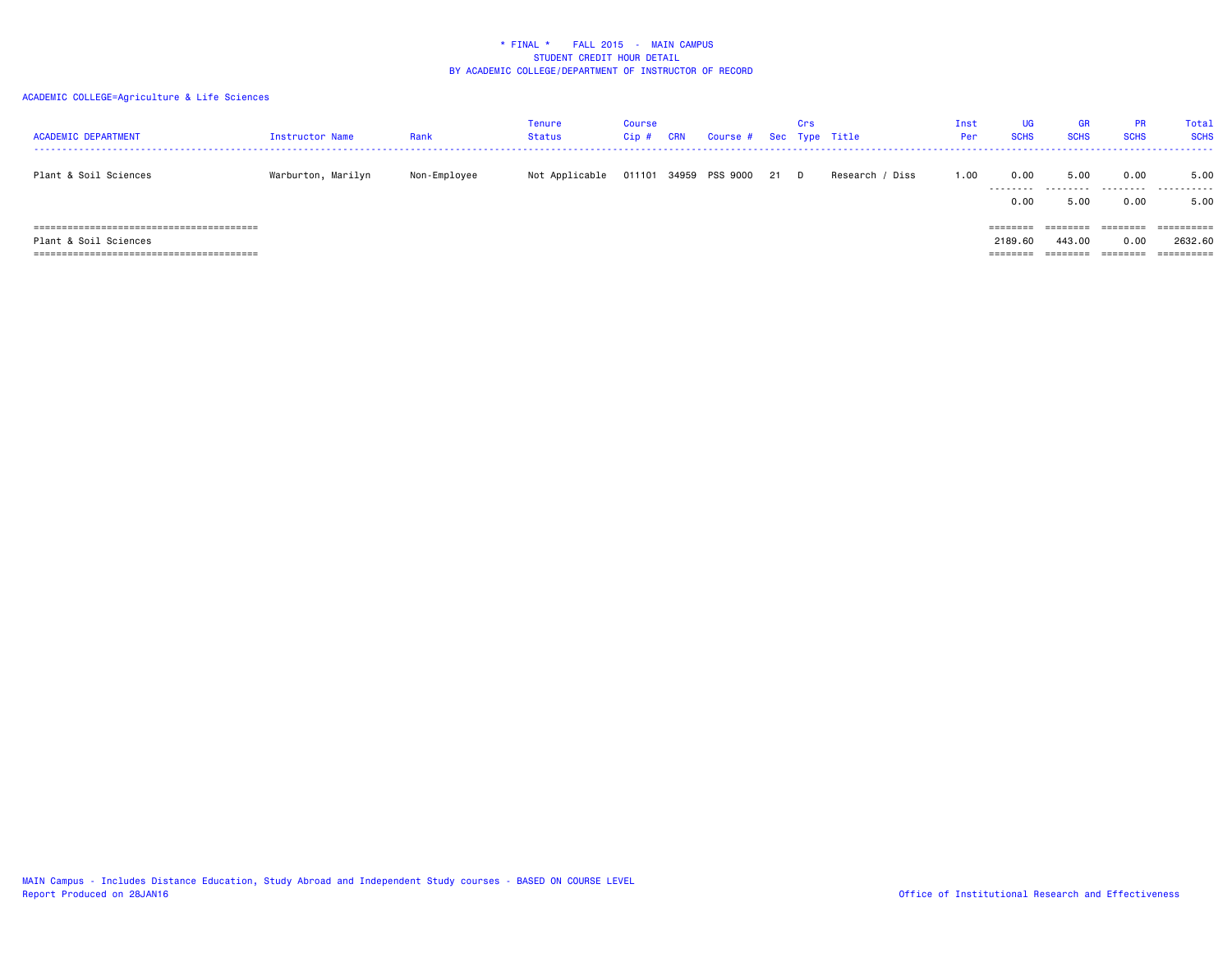| Poultry Science<br>Beck, Mary<br>Professor<br>Tenured<br>010907 36281<br>PO 8011<br>01<br>-S<br>Graduate Seminar in<br>1.00<br>0.00<br>1.00<br>0.00<br>1.00<br>$\sim$ $\sim$ $\sim$<br>-----<br>.<br>0.00<br>1.00<br>0.00<br>1.00<br>Associate Professor Tenured<br>010907<br>33211<br>PO 4333<br>0.00<br>Farnell, Morgan<br>01<br>C<br>Broiler Production<br>1.00<br>84.00<br>0.00<br>84.00<br>01<br>C<br>33216<br>PO 6333<br>Broiler Production<br>1.00<br>0.00<br>6.00<br>0.00<br>6.00<br>35653<br>PO 8000<br>02<br>D<br>Research / Thesis<br>1.00<br>6.00<br>0.00<br>6.00<br>0.00<br>.<br>--------<br>.<br>84.00<br>12.00<br>0.00<br>96.00<br>Associate Professor Tenured<br>PO 8000<br>1.00<br>0.00<br>2.00<br>Kiess, Aaron<br>010907<br>35654<br>03<br>D<br>Research / Thesis<br>0.00<br>2.00<br>35664<br>PO 9000<br>05<br>D<br>Research / Diss<br>1.00<br>0.00<br>4.00<br>0.00<br>4.00<br>$\sim$ $\sim$ $\sim$<br>.<br>-----<br>.<br>.<br>0.00<br>6.00<br>0.00<br>6.00<br>McDaniel, Christopher<br>Professor<br>Tenured<br>010907<br>33209<br>PO 4324<br>01<br>C<br>Avian Reproduction<br>56.00<br>0.00<br>0.00<br>56.00<br>1.00<br>33210<br>PO 4324<br>02<br>К<br>1.00<br>0.00<br>0.00<br>0.00<br>Avian Reproduction<br>0.00<br>PO 6324<br>01<br>C<br>Avian Reproduction<br>0.00<br>0.00<br>16.00<br>33214<br>1.00<br>16.00<br>02<br>К<br>33215<br>PO 6324<br>Avian Reproduction<br>1.00<br>0.00<br>0.00<br>0.00<br>0.00<br>35655<br>P0 8000<br>04<br>Research / Thesis<br>1.00<br>0.00<br>2.00<br>0.00<br>2.00<br>D<br>PO 9000<br>07<br>D<br>Research / Diss<br>0.00<br>2.00<br>2.00<br>35666<br>1.00<br>0.00<br>P0 7000<br>01<br>35961<br>Ι.<br>Directed Indiv Study 1.00<br>3.00<br>3.00<br>0.00<br>0.00<br>.<br>.<br>$\frac{1}{2} \left( \frac{1}{2} \right) \left( \frac{1}{2} \right) \left( \frac{1}{2} \right) \left( \frac{1}{2} \right) \left( \frac{1}{2} \right)$<br>56.00<br>23.00<br>0.00<br>79.00<br>P0 8000<br>010907<br>35656<br>05<br>Research / Thesis<br>0.00<br>3.00<br>Peebles, Edgar<br>Professor<br>Tenured<br>D<br>1.00<br>0.00<br>3.00<br>35668<br>PO 9000<br>09<br>D<br>Research / Diss<br>1.00<br>0.00<br>10.00<br>0.00<br>10.00<br>260801 30483<br>BIO 3103<br>01<br>C<br>Genetics I<br>1.00<br>411.00<br>0.00<br>0.00<br>411.00<br>BIO 3103<br>02<br>30484<br>К<br>Genetics I<br>1.00<br>0.00<br>0.00<br>0.00<br>0.00<br>BIO 3103<br>30485<br>03<br>К<br>Genetics I<br>1.00<br>0.00<br>0.00<br>0.00<br>0.00<br>GNS 3103<br>32151<br>01<br>C<br>Genetics I<br>1.00<br>48.00<br>0.00<br>0.00<br>48.00<br>GNS 3103<br>02<br>32152<br>К<br>Genetics I<br>1.00<br>0.00<br>0.00<br>0.00<br>0.00<br>32153<br>GNS 3103<br>03<br>К<br>Genetics I<br>1.00<br>0.00<br>0.00<br>0.00<br>0.00<br>33202<br>PO 3103<br>01<br>C<br>186.00<br>0.00<br>0.00<br>186.00<br>Genetics I<br>1.00<br>PO 3103<br>02<br>К<br>0.00<br>0.00<br>33203<br>Genetics I<br>1.00<br>0.00<br>0.00<br>PO 3103<br>03<br>33204<br>К<br>Genetics I<br>1.00<br>0.00<br>0.00<br>0.00<br>0.00<br>.<br>$\frac{1}{2} \left( \frac{1}{2} \right) \left( \frac{1}{2} \right) \left( \frac{1}{2} \right) \left( \frac{1}{2} \right) \left( \frac{1}{2} \right)$<br>.<br>.<br>645.00<br>13.00<br>0.00<br>658.00<br>Sharma, Chander<br>Assistant Professor Ten Track<br>010907<br>32025<br><b>FNH 4514</b><br>Poultry Processing<br>16.00<br>0.00<br>0.00<br>16.00<br>01<br>в<br>1.00<br>33213<br>P0 4514<br>01<br>B<br>Poultry Processing<br>1.00<br>72.00<br>0.00<br>0.00<br>72.00<br>PO 6514<br>33218<br>01<br>В<br>Poultry Processing<br>1.00<br>0.00<br>4.00<br>0.00<br>4.00<br>35657<br>PO 8000<br>06<br>Research / Thesis<br>1.00<br>0.00<br>7.00<br>0.00<br>7.00<br>D<br>PO 9000<br>35670<br>11<br>D<br>Research / Diss<br>1.00<br>0.00<br>3.00<br>0.00<br>3.00<br>P0 9000<br>12<br>D<br>1.00<br>35671<br>Research / Diss<br>0.00<br>6.00<br>0.00<br>6.00<br>.<br>. <b>.</b><br>.<br>.<br>88.00<br>20.00<br>0.00<br>108.00<br>33200<br>Wamsley, Kelley<br>Assistant Professor Ten Track<br>010907<br>PO 3011<br>01<br>s<br>Seminar<br>1.00<br>11.00<br>0.00<br>0.00<br>11.00<br>33201<br>PO 3021<br>01<br>s<br>Seminar<br>1.00<br>6.00<br>0.00<br>0.00<br>6.00<br>33206<br>PO 3433<br>01<br>B<br>1.00<br>30.00<br>0.00<br>0.00<br>30.00<br>Poultry Evaluation I<br>33207<br>P0 4031<br>01<br>8.00<br>S<br>Seminar<br>1.00<br>0.00<br>0.00<br>8.00<br>PO 4041<br>01<br>33208<br>s<br>1.00<br>4.00<br>0.00<br>0.00<br>4.00<br>Seminar | <b>ACADEMIC DEPARTMENT</b> | Instructor Name | Rank<br>. | <b>Tenure</b><br><b>Status</b> | <b>Course</b><br>Cip# | <b>CRN</b> | Course # | Crs | Sec Type Title | Inst<br>Per | UG<br><b>SCHS</b> | <b>GR</b><br><b>SCHS</b> | PR<br><b>SCHS</b> | Total<br><b>SCHS</b><br>. |
|---------------------------------------------------------------------------------------------------------------------------------------------------------------------------------------------------------------------------------------------------------------------------------------------------------------------------------------------------------------------------------------------------------------------------------------------------------------------------------------------------------------------------------------------------------------------------------------------------------------------------------------------------------------------------------------------------------------------------------------------------------------------------------------------------------------------------------------------------------------------------------------------------------------------------------------------------------------------------------------------------------------------------------------------------------------------------------------------------------------------------------------------------------------------------------------------------------------------------------------------------------------------------------------------------------------------------------------------------------------------------------------------------------------------------------------------------------------------------------------------------------------------------------------------------------------------------------------------------------------------------------------------------------------------------------------------------------------------------------------------------------------------------------------------------------------------------------------------------------------------------------------------------------------------------------------------------------------------------------------------------------------------------------------------------------------------------------------------------------------------------------------------------------------------------------------------------------------------------------------------------------------------------------------------------------------------------------------------------------------------------------------------------------------------------------------------------------------------------------------------------------------------------------------------------------------------------------------------------------------------------------------------------------------------------------------------------------------------------------------------------------------------------------------------------------------------------------------------------------------------------------------------------------------------------------------------------------------------------------------------------------------------------------------------------------------------------------------------------------------------------------------------------------------------------------------------------------------------------------------------------------------------------------------------------------------------------------------------------------------------------------------------------------------------------------------------------------------------------------------------------------------------------------------------------------------------------------------------------------------------------------------------------------------------------------------------------------------------------------------------------------------------------------------------------------------------------------------------------------------------------------------------------------------------------------------------------------------------------------------------------------------------------------------------------------------------------------------------------------------------------------------------------------------------------------------------------------------------------------------------------------------------------------------------------------------------------------------------------------------------------------------------------------------------------------|----------------------------|-----------------|-----------|--------------------------------|-----------------------|------------|----------|-----|----------------|-------------|-------------------|--------------------------|-------------------|---------------------------|
|                                                                                                                                                                                                                                                                                                                                                                                                                                                                                                                                                                                                                                                                                                                                                                                                                                                                                                                                                                                                                                                                                                                                                                                                                                                                                                                                                                                                                                                                                                                                                                                                                                                                                                                                                                                                                                                                                                                                                                                                                                                                                                                                                                                                                                                                                                                                                                                                                                                                                                                                                                                                                                                                                                                                                                                                                                                                                                                                                                                                                                                                                                                                                                                                                                                                                                                                                                                                                                                                                                                                                                                                                                                                                                                                                                                                                                                                                                                                                                                                                                                                                                                                                                                                                                                                                                                                                                                                                                 |                            |                 |           |                                |                       |            |          |     |                |             |                   |                          |                   |                           |
|                                                                                                                                                                                                                                                                                                                                                                                                                                                                                                                                                                                                                                                                                                                                                                                                                                                                                                                                                                                                                                                                                                                                                                                                                                                                                                                                                                                                                                                                                                                                                                                                                                                                                                                                                                                                                                                                                                                                                                                                                                                                                                                                                                                                                                                                                                                                                                                                                                                                                                                                                                                                                                                                                                                                                                                                                                                                                                                                                                                                                                                                                                                                                                                                                                                                                                                                                                                                                                                                                                                                                                                                                                                                                                                                                                                                                                                                                                                                                                                                                                                                                                                                                                                                                                                                                                                                                                                                                                 |                            |                 |           |                                |                       |            |          |     |                |             |                   |                          |                   |                           |
|                                                                                                                                                                                                                                                                                                                                                                                                                                                                                                                                                                                                                                                                                                                                                                                                                                                                                                                                                                                                                                                                                                                                                                                                                                                                                                                                                                                                                                                                                                                                                                                                                                                                                                                                                                                                                                                                                                                                                                                                                                                                                                                                                                                                                                                                                                                                                                                                                                                                                                                                                                                                                                                                                                                                                                                                                                                                                                                                                                                                                                                                                                                                                                                                                                                                                                                                                                                                                                                                                                                                                                                                                                                                                                                                                                                                                                                                                                                                                                                                                                                                                                                                                                                                                                                                                                                                                                                                                                 |                            |                 |           |                                |                       |            |          |     |                |             |                   |                          |                   |                           |
|                                                                                                                                                                                                                                                                                                                                                                                                                                                                                                                                                                                                                                                                                                                                                                                                                                                                                                                                                                                                                                                                                                                                                                                                                                                                                                                                                                                                                                                                                                                                                                                                                                                                                                                                                                                                                                                                                                                                                                                                                                                                                                                                                                                                                                                                                                                                                                                                                                                                                                                                                                                                                                                                                                                                                                                                                                                                                                                                                                                                                                                                                                                                                                                                                                                                                                                                                                                                                                                                                                                                                                                                                                                                                                                                                                                                                                                                                                                                                                                                                                                                                                                                                                                                                                                                                                                                                                                                                                 |                            |                 |           |                                |                       |            |          |     |                |             |                   |                          |                   |                           |
|                                                                                                                                                                                                                                                                                                                                                                                                                                                                                                                                                                                                                                                                                                                                                                                                                                                                                                                                                                                                                                                                                                                                                                                                                                                                                                                                                                                                                                                                                                                                                                                                                                                                                                                                                                                                                                                                                                                                                                                                                                                                                                                                                                                                                                                                                                                                                                                                                                                                                                                                                                                                                                                                                                                                                                                                                                                                                                                                                                                                                                                                                                                                                                                                                                                                                                                                                                                                                                                                                                                                                                                                                                                                                                                                                                                                                                                                                                                                                                                                                                                                                                                                                                                                                                                                                                                                                                                                                                 |                            |                 |           |                                |                       |            |          |     |                |             |                   |                          |                   |                           |
|                                                                                                                                                                                                                                                                                                                                                                                                                                                                                                                                                                                                                                                                                                                                                                                                                                                                                                                                                                                                                                                                                                                                                                                                                                                                                                                                                                                                                                                                                                                                                                                                                                                                                                                                                                                                                                                                                                                                                                                                                                                                                                                                                                                                                                                                                                                                                                                                                                                                                                                                                                                                                                                                                                                                                                                                                                                                                                                                                                                                                                                                                                                                                                                                                                                                                                                                                                                                                                                                                                                                                                                                                                                                                                                                                                                                                                                                                                                                                                                                                                                                                                                                                                                                                                                                                                                                                                                                                                 |                            |                 |           |                                |                       |            |          |     |                |             |                   |                          |                   |                           |
|                                                                                                                                                                                                                                                                                                                                                                                                                                                                                                                                                                                                                                                                                                                                                                                                                                                                                                                                                                                                                                                                                                                                                                                                                                                                                                                                                                                                                                                                                                                                                                                                                                                                                                                                                                                                                                                                                                                                                                                                                                                                                                                                                                                                                                                                                                                                                                                                                                                                                                                                                                                                                                                                                                                                                                                                                                                                                                                                                                                                                                                                                                                                                                                                                                                                                                                                                                                                                                                                                                                                                                                                                                                                                                                                                                                                                                                                                                                                                                                                                                                                                                                                                                                                                                                                                                                                                                                                                                 |                            |                 |           |                                |                       |            |          |     |                |             |                   |                          |                   |                           |
|                                                                                                                                                                                                                                                                                                                                                                                                                                                                                                                                                                                                                                                                                                                                                                                                                                                                                                                                                                                                                                                                                                                                                                                                                                                                                                                                                                                                                                                                                                                                                                                                                                                                                                                                                                                                                                                                                                                                                                                                                                                                                                                                                                                                                                                                                                                                                                                                                                                                                                                                                                                                                                                                                                                                                                                                                                                                                                                                                                                                                                                                                                                                                                                                                                                                                                                                                                                                                                                                                                                                                                                                                                                                                                                                                                                                                                                                                                                                                                                                                                                                                                                                                                                                                                                                                                                                                                                                                                 |                            |                 |           |                                |                       |            |          |     |                |             |                   |                          |                   |                           |
|                                                                                                                                                                                                                                                                                                                                                                                                                                                                                                                                                                                                                                                                                                                                                                                                                                                                                                                                                                                                                                                                                                                                                                                                                                                                                                                                                                                                                                                                                                                                                                                                                                                                                                                                                                                                                                                                                                                                                                                                                                                                                                                                                                                                                                                                                                                                                                                                                                                                                                                                                                                                                                                                                                                                                                                                                                                                                                                                                                                                                                                                                                                                                                                                                                                                                                                                                                                                                                                                                                                                                                                                                                                                                                                                                                                                                                                                                                                                                                                                                                                                                                                                                                                                                                                                                                                                                                                                                                 |                            |                 |           |                                |                       |            |          |     |                |             |                   |                          |                   |                           |
|                                                                                                                                                                                                                                                                                                                                                                                                                                                                                                                                                                                                                                                                                                                                                                                                                                                                                                                                                                                                                                                                                                                                                                                                                                                                                                                                                                                                                                                                                                                                                                                                                                                                                                                                                                                                                                                                                                                                                                                                                                                                                                                                                                                                                                                                                                                                                                                                                                                                                                                                                                                                                                                                                                                                                                                                                                                                                                                                                                                                                                                                                                                                                                                                                                                                                                                                                                                                                                                                                                                                                                                                                                                                                                                                                                                                                                                                                                                                                                                                                                                                                                                                                                                                                                                                                                                                                                                                                                 |                            |                 |           |                                |                       |            |          |     |                |             |                   |                          |                   |                           |
|                                                                                                                                                                                                                                                                                                                                                                                                                                                                                                                                                                                                                                                                                                                                                                                                                                                                                                                                                                                                                                                                                                                                                                                                                                                                                                                                                                                                                                                                                                                                                                                                                                                                                                                                                                                                                                                                                                                                                                                                                                                                                                                                                                                                                                                                                                                                                                                                                                                                                                                                                                                                                                                                                                                                                                                                                                                                                                                                                                                                                                                                                                                                                                                                                                                                                                                                                                                                                                                                                                                                                                                                                                                                                                                                                                                                                                                                                                                                                                                                                                                                                                                                                                                                                                                                                                                                                                                                                                 |                            |                 |           |                                |                       |            |          |     |                |             |                   |                          |                   |                           |
|                                                                                                                                                                                                                                                                                                                                                                                                                                                                                                                                                                                                                                                                                                                                                                                                                                                                                                                                                                                                                                                                                                                                                                                                                                                                                                                                                                                                                                                                                                                                                                                                                                                                                                                                                                                                                                                                                                                                                                                                                                                                                                                                                                                                                                                                                                                                                                                                                                                                                                                                                                                                                                                                                                                                                                                                                                                                                                                                                                                                                                                                                                                                                                                                                                                                                                                                                                                                                                                                                                                                                                                                                                                                                                                                                                                                                                                                                                                                                                                                                                                                                                                                                                                                                                                                                                                                                                                                                                 |                            |                 |           |                                |                       |            |          |     |                |             |                   |                          |                   |                           |
|                                                                                                                                                                                                                                                                                                                                                                                                                                                                                                                                                                                                                                                                                                                                                                                                                                                                                                                                                                                                                                                                                                                                                                                                                                                                                                                                                                                                                                                                                                                                                                                                                                                                                                                                                                                                                                                                                                                                                                                                                                                                                                                                                                                                                                                                                                                                                                                                                                                                                                                                                                                                                                                                                                                                                                                                                                                                                                                                                                                                                                                                                                                                                                                                                                                                                                                                                                                                                                                                                                                                                                                                                                                                                                                                                                                                                                                                                                                                                                                                                                                                                                                                                                                                                                                                                                                                                                                                                                 |                            |                 |           |                                |                       |            |          |     |                |             |                   |                          |                   |                           |
|                                                                                                                                                                                                                                                                                                                                                                                                                                                                                                                                                                                                                                                                                                                                                                                                                                                                                                                                                                                                                                                                                                                                                                                                                                                                                                                                                                                                                                                                                                                                                                                                                                                                                                                                                                                                                                                                                                                                                                                                                                                                                                                                                                                                                                                                                                                                                                                                                                                                                                                                                                                                                                                                                                                                                                                                                                                                                                                                                                                                                                                                                                                                                                                                                                                                                                                                                                                                                                                                                                                                                                                                                                                                                                                                                                                                                                                                                                                                                                                                                                                                                                                                                                                                                                                                                                                                                                                                                                 |                            |                 |           |                                |                       |            |          |     |                |             |                   |                          |                   |                           |
|                                                                                                                                                                                                                                                                                                                                                                                                                                                                                                                                                                                                                                                                                                                                                                                                                                                                                                                                                                                                                                                                                                                                                                                                                                                                                                                                                                                                                                                                                                                                                                                                                                                                                                                                                                                                                                                                                                                                                                                                                                                                                                                                                                                                                                                                                                                                                                                                                                                                                                                                                                                                                                                                                                                                                                                                                                                                                                                                                                                                                                                                                                                                                                                                                                                                                                                                                                                                                                                                                                                                                                                                                                                                                                                                                                                                                                                                                                                                                                                                                                                                                                                                                                                                                                                                                                                                                                                                                                 |                            |                 |           |                                |                       |            |          |     |                |             |                   |                          |                   |                           |
|                                                                                                                                                                                                                                                                                                                                                                                                                                                                                                                                                                                                                                                                                                                                                                                                                                                                                                                                                                                                                                                                                                                                                                                                                                                                                                                                                                                                                                                                                                                                                                                                                                                                                                                                                                                                                                                                                                                                                                                                                                                                                                                                                                                                                                                                                                                                                                                                                                                                                                                                                                                                                                                                                                                                                                                                                                                                                                                                                                                                                                                                                                                                                                                                                                                                                                                                                                                                                                                                                                                                                                                                                                                                                                                                                                                                                                                                                                                                                                                                                                                                                                                                                                                                                                                                                                                                                                                                                                 |                            |                 |           |                                |                       |            |          |     |                |             |                   |                          |                   |                           |
|                                                                                                                                                                                                                                                                                                                                                                                                                                                                                                                                                                                                                                                                                                                                                                                                                                                                                                                                                                                                                                                                                                                                                                                                                                                                                                                                                                                                                                                                                                                                                                                                                                                                                                                                                                                                                                                                                                                                                                                                                                                                                                                                                                                                                                                                                                                                                                                                                                                                                                                                                                                                                                                                                                                                                                                                                                                                                                                                                                                                                                                                                                                                                                                                                                                                                                                                                                                                                                                                                                                                                                                                                                                                                                                                                                                                                                                                                                                                                                                                                                                                                                                                                                                                                                                                                                                                                                                                                                 |                            |                 |           |                                |                       |            |          |     |                |             |                   |                          |                   |                           |
|                                                                                                                                                                                                                                                                                                                                                                                                                                                                                                                                                                                                                                                                                                                                                                                                                                                                                                                                                                                                                                                                                                                                                                                                                                                                                                                                                                                                                                                                                                                                                                                                                                                                                                                                                                                                                                                                                                                                                                                                                                                                                                                                                                                                                                                                                                                                                                                                                                                                                                                                                                                                                                                                                                                                                                                                                                                                                                                                                                                                                                                                                                                                                                                                                                                                                                                                                                                                                                                                                                                                                                                                                                                                                                                                                                                                                                                                                                                                                                                                                                                                                                                                                                                                                                                                                                                                                                                                                                 |                            |                 |           |                                |                       |            |          |     |                |             |                   |                          |                   |                           |
|                                                                                                                                                                                                                                                                                                                                                                                                                                                                                                                                                                                                                                                                                                                                                                                                                                                                                                                                                                                                                                                                                                                                                                                                                                                                                                                                                                                                                                                                                                                                                                                                                                                                                                                                                                                                                                                                                                                                                                                                                                                                                                                                                                                                                                                                                                                                                                                                                                                                                                                                                                                                                                                                                                                                                                                                                                                                                                                                                                                                                                                                                                                                                                                                                                                                                                                                                                                                                                                                                                                                                                                                                                                                                                                                                                                                                                                                                                                                                                                                                                                                                                                                                                                                                                                                                                                                                                                                                                 |                            |                 |           |                                |                       |            |          |     |                |             |                   |                          |                   |                           |
|                                                                                                                                                                                                                                                                                                                                                                                                                                                                                                                                                                                                                                                                                                                                                                                                                                                                                                                                                                                                                                                                                                                                                                                                                                                                                                                                                                                                                                                                                                                                                                                                                                                                                                                                                                                                                                                                                                                                                                                                                                                                                                                                                                                                                                                                                                                                                                                                                                                                                                                                                                                                                                                                                                                                                                                                                                                                                                                                                                                                                                                                                                                                                                                                                                                                                                                                                                                                                                                                                                                                                                                                                                                                                                                                                                                                                                                                                                                                                                                                                                                                                                                                                                                                                                                                                                                                                                                                                                 |                            |                 |           |                                |                       |            |          |     |                |             |                   |                          |                   |                           |
|                                                                                                                                                                                                                                                                                                                                                                                                                                                                                                                                                                                                                                                                                                                                                                                                                                                                                                                                                                                                                                                                                                                                                                                                                                                                                                                                                                                                                                                                                                                                                                                                                                                                                                                                                                                                                                                                                                                                                                                                                                                                                                                                                                                                                                                                                                                                                                                                                                                                                                                                                                                                                                                                                                                                                                                                                                                                                                                                                                                                                                                                                                                                                                                                                                                                                                                                                                                                                                                                                                                                                                                                                                                                                                                                                                                                                                                                                                                                                                                                                                                                                                                                                                                                                                                                                                                                                                                                                                 |                            |                 |           |                                |                       |            |          |     |                |             |                   |                          |                   |                           |
|                                                                                                                                                                                                                                                                                                                                                                                                                                                                                                                                                                                                                                                                                                                                                                                                                                                                                                                                                                                                                                                                                                                                                                                                                                                                                                                                                                                                                                                                                                                                                                                                                                                                                                                                                                                                                                                                                                                                                                                                                                                                                                                                                                                                                                                                                                                                                                                                                                                                                                                                                                                                                                                                                                                                                                                                                                                                                                                                                                                                                                                                                                                                                                                                                                                                                                                                                                                                                                                                                                                                                                                                                                                                                                                                                                                                                                                                                                                                                                                                                                                                                                                                                                                                                                                                                                                                                                                                                                 |                            |                 |           |                                |                       |            |          |     |                |             |                   |                          |                   |                           |
|                                                                                                                                                                                                                                                                                                                                                                                                                                                                                                                                                                                                                                                                                                                                                                                                                                                                                                                                                                                                                                                                                                                                                                                                                                                                                                                                                                                                                                                                                                                                                                                                                                                                                                                                                                                                                                                                                                                                                                                                                                                                                                                                                                                                                                                                                                                                                                                                                                                                                                                                                                                                                                                                                                                                                                                                                                                                                                                                                                                                                                                                                                                                                                                                                                                                                                                                                                                                                                                                                                                                                                                                                                                                                                                                                                                                                                                                                                                                                                                                                                                                                                                                                                                                                                                                                                                                                                                                                                 |                            |                 |           |                                |                       |            |          |     |                |             |                   |                          |                   |                           |
|                                                                                                                                                                                                                                                                                                                                                                                                                                                                                                                                                                                                                                                                                                                                                                                                                                                                                                                                                                                                                                                                                                                                                                                                                                                                                                                                                                                                                                                                                                                                                                                                                                                                                                                                                                                                                                                                                                                                                                                                                                                                                                                                                                                                                                                                                                                                                                                                                                                                                                                                                                                                                                                                                                                                                                                                                                                                                                                                                                                                                                                                                                                                                                                                                                                                                                                                                                                                                                                                                                                                                                                                                                                                                                                                                                                                                                                                                                                                                                                                                                                                                                                                                                                                                                                                                                                                                                                                                                 |                            |                 |           |                                |                       |            |          |     |                |             |                   |                          |                   |                           |
|                                                                                                                                                                                                                                                                                                                                                                                                                                                                                                                                                                                                                                                                                                                                                                                                                                                                                                                                                                                                                                                                                                                                                                                                                                                                                                                                                                                                                                                                                                                                                                                                                                                                                                                                                                                                                                                                                                                                                                                                                                                                                                                                                                                                                                                                                                                                                                                                                                                                                                                                                                                                                                                                                                                                                                                                                                                                                                                                                                                                                                                                                                                                                                                                                                                                                                                                                                                                                                                                                                                                                                                                                                                                                                                                                                                                                                                                                                                                                                                                                                                                                                                                                                                                                                                                                                                                                                                                                                 |                            |                 |           |                                |                       |            |          |     |                |             |                   |                          |                   |                           |
|                                                                                                                                                                                                                                                                                                                                                                                                                                                                                                                                                                                                                                                                                                                                                                                                                                                                                                                                                                                                                                                                                                                                                                                                                                                                                                                                                                                                                                                                                                                                                                                                                                                                                                                                                                                                                                                                                                                                                                                                                                                                                                                                                                                                                                                                                                                                                                                                                                                                                                                                                                                                                                                                                                                                                                                                                                                                                                                                                                                                                                                                                                                                                                                                                                                                                                                                                                                                                                                                                                                                                                                                                                                                                                                                                                                                                                                                                                                                                                                                                                                                                                                                                                                                                                                                                                                                                                                                                                 |                            |                 |           |                                |                       |            |          |     |                |             |                   |                          |                   |                           |
|                                                                                                                                                                                                                                                                                                                                                                                                                                                                                                                                                                                                                                                                                                                                                                                                                                                                                                                                                                                                                                                                                                                                                                                                                                                                                                                                                                                                                                                                                                                                                                                                                                                                                                                                                                                                                                                                                                                                                                                                                                                                                                                                                                                                                                                                                                                                                                                                                                                                                                                                                                                                                                                                                                                                                                                                                                                                                                                                                                                                                                                                                                                                                                                                                                                                                                                                                                                                                                                                                                                                                                                                                                                                                                                                                                                                                                                                                                                                                                                                                                                                                                                                                                                                                                                                                                                                                                                                                                 |                            |                 |           |                                |                       |            |          |     |                |             |                   |                          |                   |                           |
|                                                                                                                                                                                                                                                                                                                                                                                                                                                                                                                                                                                                                                                                                                                                                                                                                                                                                                                                                                                                                                                                                                                                                                                                                                                                                                                                                                                                                                                                                                                                                                                                                                                                                                                                                                                                                                                                                                                                                                                                                                                                                                                                                                                                                                                                                                                                                                                                                                                                                                                                                                                                                                                                                                                                                                                                                                                                                                                                                                                                                                                                                                                                                                                                                                                                                                                                                                                                                                                                                                                                                                                                                                                                                                                                                                                                                                                                                                                                                                                                                                                                                                                                                                                                                                                                                                                                                                                                                                 |                            |                 |           |                                |                       |            |          |     |                |             |                   |                          |                   |                           |
|                                                                                                                                                                                                                                                                                                                                                                                                                                                                                                                                                                                                                                                                                                                                                                                                                                                                                                                                                                                                                                                                                                                                                                                                                                                                                                                                                                                                                                                                                                                                                                                                                                                                                                                                                                                                                                                                                                                                                                                                                                                                                                                                                                                                                                                                                                                                                                                                                                                                                                                                                                                                                                                                                                                                                                                                                                                                                                                                                                                                                                                                                                                                                                                                                                                                                                                                                                                                                                                                                                                                                                                                                                                                                                                                                                                                                                                                                                                                                                                                                                                                                                                                                                                                                                                                                                                                                                                                                                 |                            |                 |           |                                |                       |            |          |     |                |             |                   |                          |                   |                           |
|                                                                                                                                                                                                                                                                                                                                                                                                                                                                                                                                                                                                                                                                                                                                                                                                                                                                                                                                                                                                                                                                                                                                                                                                                                                                                                                                                                                                                                                                                                                                                                                                                                                                                                                                                                                                                                                                                                                                                                                                                                                                                                                                                                                                                                                                                                                                                                                                                                                                                                                                                                                                                                                                                                                                                                                                                                                                                                                                                                                                                                                                                                                                                                                                                                                                                                                                                                                                                                                                                                                                                                                                                                                                                                                                                                                                                                                                                                                                                                                                                                                                                                                                                                                                                                                                                                                                                                                                                                 |                            |                 |           |                                |                       |            |          |     |                |             |                   |                          |                   |                           |
|                                                                                                                                                                                                                                                                                                                                                                                                                                                                                                                                                                                                                                                                                                                                                                                                                                                                                                                                                                                                                                                                                                                                                                                                                                                                                                                                                                                                                                                                                                                                                                                                                                                                                                                                                                                                                                                                                                                                                                                                                                                                                                                                                                                                                                                                                                                                                                                                                                                                                                                                                                                                                                                                                                                                                                                                                                                                                                                                                                                                                                                                                                                                                                                                                                                                                                                                                                                                                                                                                                                                                                                                                                                                                                                                                                                                                                                                                                                                                                                                                                                                                                                                                                                                                                                                                                                                                                                                                                 |                            |                 |           |                                |                       |            |          |     |                |             |                   |                          |                   |                           |
|                                                                                                                                                                                                                                                                                                                                                                                                                                                                                                                                                                                                                                                                                                                                                                                                                                                                                                                                                                                                                                                                                                                                                                                                                                                                                                                                                                                                                                                                                                                                                                                                                                                                                                                                                                                                                                                                                                                                                                                                                                                                                                                                                                                                                                                                                                                                                                                                                                                                                                                                                                                                                                                                                                                                                                                                                                                                                                                                                                                                                                                                                                                                                                                                                                                                                                                                                                                                                                                                                                                                                                                                                                                                                                                                                                                                                                                                                                                                                                                                                                                                                                                                                                                                                                                                                                                                                                                                                                 |                            |                 |           |                                |                       |            |          |     |                |             |                   |                          |                   |                           |
|                                                                                                                                                                                                                                                                                                                                                                                                                                                                                                                                                                                                                                                                                                                                                                                                                                                                                                                                                                                                                                                                                                                                                                                                                                                                                                                                                                                                                                                                                                                                                                                                                                                                                                                                                                                                                                                                                                                                                                                                                                                                                                                                                                                                                                                                                                                                                                                                                                                                                                                                                                                                                                                                                                                                                                                                                                                                                                                                                                                                                                                                                                                                                                                                                                                                                                                                                                                                                                                                                                                                                                                                                                                                                                                                                                                                                                                                                                                                                                                                                                                                                                                                                                                                                                                                                                                                                                                                                                 |                            |                 |           |                                |                       |            |          |     |                |             |                   |                          |                   |                           |
|                                                                                                                                                                                                                                                                                                                                                                                                                                                                                                                                                                                                                                                                                                                                                                                                                                                                                                                                                                                                                                                                                                                                                                                                                                                                                                                                                                                                                                                                                                                                                                                                                                                                                                                                                                                                                                                                                                                                                                                                                                                                                                                                                                                                                                                                                                                                                                                                                                                                                                                                                                                                                                                                                                                                                                                                                                                                                                                                                                                                                                                                                                                                                                                                                                                                                                                                                                                                                                                                                                                                                                                                                                                                                                                                                                                                                                                                                                                                                                                                                                                                                                                                                                                                                                                                                                                                                                                                                                 |                            |                 |           |                                |                       |            |          |     |                |             |                   |                          |                   |                           |
|                                                                                                                                                                                                                                                                                                                                                                                                                                                                                                                                                                                                                                                                                                                                                                                                                                                                                                                                                                                                                                                                                                                                                                                                                                                                                                                                                                                                                                                                                                                                                                                                                                                                                                                                                                                                                                                                                                                                                                                                                                                                                                                                                                                                                                                                                                                                                                                                                                                                                                                                                                                                                                                                                                                                                                                                                                                                                                                                                                                                                                                                                                                                                                                                                                                                                                                                                                                                                                                                                                                                                                                                                                                                                                                                                                                                                                                                                                                                                                                                                                                                                                                                                                                                                                                                                                                                                                                                                                 |                            |                 |           |                                |                       |            |          |     |                |             |                   |                          |                   |                           |
|                                                                                                                                                                                                                                                                                                                                                                                                                                                                                                                                                                                                                                                                                                                                                                                                                                                                                                                                                                                                                                                                                                                                                                                                                                                                                                                                                                                                                                                                                                                                                                                                                                                                                                                                                                                                                                                                                                                                                                                                                                                                                                                                                                                                                                                                                                                                                                                                                                                                                                                                                                                                                                                                                                                                                                                                                                                                                                                                                                                                                                                                                                                                                                                                                                                                                                                                                                                                                                                                                                                                                                                                                                                                                                                                                                                                                                                                                                                                                                                                                                                                                                                                                                                                                                                                                                                                                                                                                                 |                            |                 |           |                                |                       |            |          |     |                |             |                   |                          |                   |                           |
|                                                                                                                                                                                                                                                                                                                                                                                                                                                                                                                                                                                                                                                                                                                                                                                                                                                                                                                                                                                                                                                                                                                                                                                                                                                                                                                                                                                                                                                                                                                                                                                                                                                                                                                                                                                                                                                                                                                                                                                                                                                                                                                                                                                                                                                                                                                                                                                                                                                                                                                                                                                                                                                                                                                                                                                                                                                                                                                                                                                                                                                                                                                                                                                                                                                                                                                                                                                                                                                                                                                                                                                                                                                                                                                                                                                                                                                                                                                                                                                                                                                                                                                                                                                                                                                                                                                                                                                                                                 |                            |                 |           |                                |                       |            |          |     |                |             |                   |                          |                   |                           |
|                                                                                                                                                                                                                                                                                                                                                                                                                                                                                                                                                                                                                                                                                                                                                                                                                                                                                                                                                                                                                                                                                                                                                                                                                                                                                                                                                                                                                                                                                                                                                                                                                                                                                                                                                                                                                                                                                                                                                                                                                                                                                                                                                                                                                                                                                                                                                                                                                                                                                                                                                                                                                                                                                                                                                                                                                                                                                                                                                                                                                                                                                                                                                                                                                                                                                                                                                                                                                                                                                                                                                                                                                                                                                                                                                                                                                                                                                                                                                                                                                                                                                                                                                                                                                                                                                                                                                                                                                                 |                            |                 |           |                                |                       |            |          |     |                |             |                   |                          |                   |                           |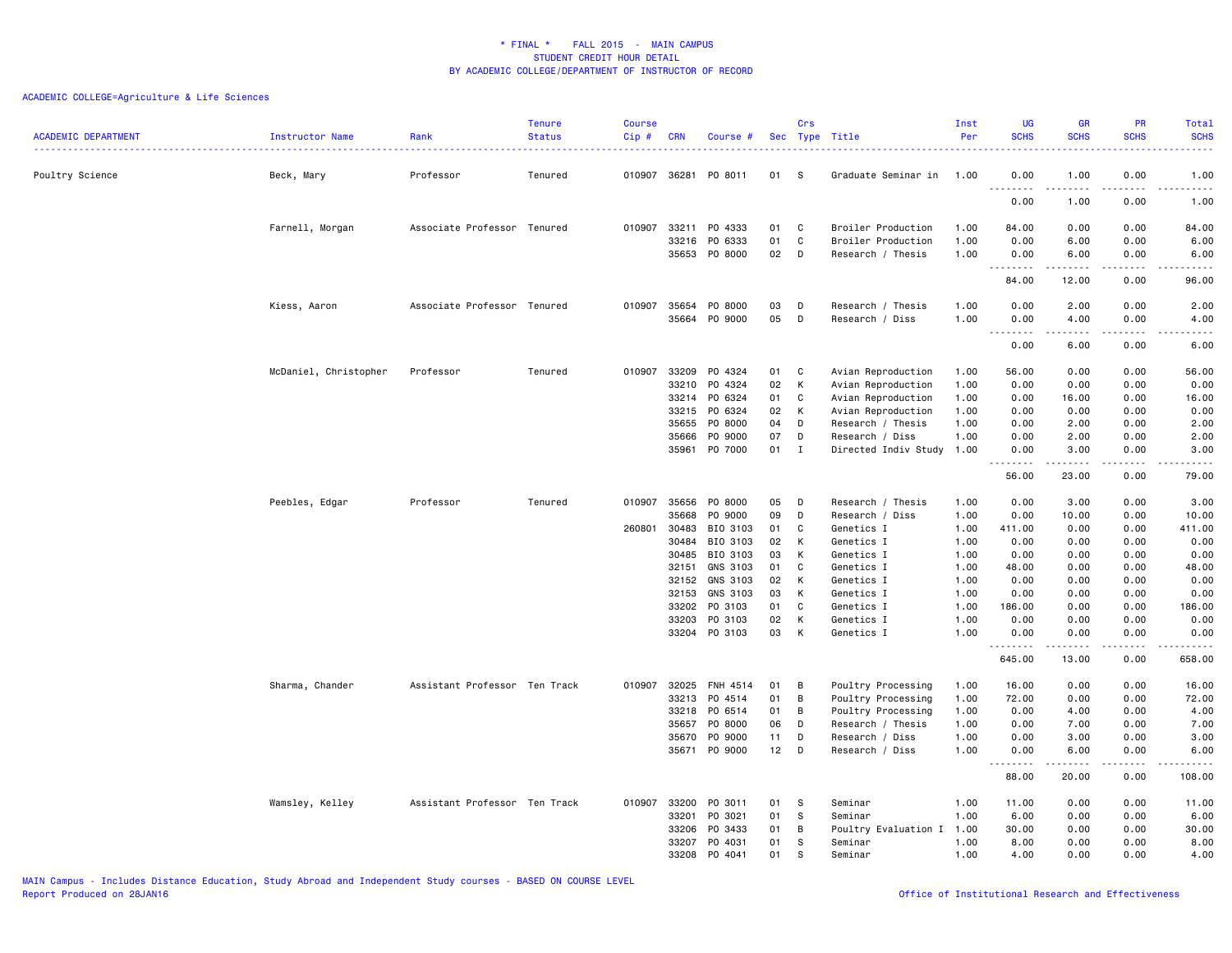| <b>ACADEMIC DEPARTMENT</b> | Instructor Name | Rank                              | <b>Tenure</b><br>Status | Course<br>$Cip$ # | <b>CRN</b> | Course #                       | Sec          | Crs | Type Title                           | Inst<br>Per  | UG<br><b>SCHS</b>          | <b>GR</b><br><b>SCHS</b> | <b>PR</b><br><b>SCHS</b> | Total<br><b>SCHS</b>                |
|----------------------------|-----------------|-----------------------------------|-------------------------|-------------------|------------|--------------------------------|--------------|-----|--------------------------------------|--------------|----------------------------|--------------------------|--------------------------|-------------------------------------|
| Poultry Science            | Wamsley, Kelley | Assistant Professor Ten Track     |                         | 010907            | 35658      | PO 8000<br>35672 PO 9000       | 07 D<br>13 D |     | Research / Thesis<br>Research / Diss | 1.00<br>1.00 | 0.00<br>0.00               | 7.00<br>2.00             | 0.00<br>0.00             | 7.00<br>2.00                        |
|                            |                 |                                   |                         |                   |            |                                |              |     |                                      |              | --------<br>59.00          | 9.00                     | ---------<br>0.00        | .<br>$- - - -$<br>68.00             |
|                            | Wells, Jessica  | Extension Instructo Non-Ten Track |                         | 010907            |            | 33205 PO 3313<br>36092 PO 3313 | 01 C<br>02 C |     | Com Poultry Prod<br>Com Poultry Prod | 1.00<br>1.00 | 138.00<br>126.00           | 0.00<br>0.00             | 0.00<br>0.00             | 138.00<br>126.00                    |
|                            |                 |                                   |                         |                   |            |                                |              |     |                                      |              | 264.00                     | 0.00                     | . <b>.</b><br>0.00       | 264.00                              |
|                            | Zhai, Wei       | Assistant Professor Ten Track     |                         | 010907            |            | 33212 PO 4413<br>35675 PO 9000 | 01 C<br>16 D |     | Poultry Nutrition<br>Research / Diss | 1.00<br>1.00 | 48.00<br>0.00<br>--------- | 0.00<br>3.00<br>-------- | 0.00<br>0.00<br>.        | 48.00<br>3.00<br>.                  |
|                            |                 |                                   |                         |                   |            |                                |              |     |                                      |              | 48.00                      | 3.00                     | 0.00                     | 51.00                               |
| Poultry Science            |                 |                                   |                         |                   |            |                                |              |     |                                      |              | ========<br>1244.00        | --------<br>87.00        | ========<br>0.00         | ==========<br>1331.00<br>========== |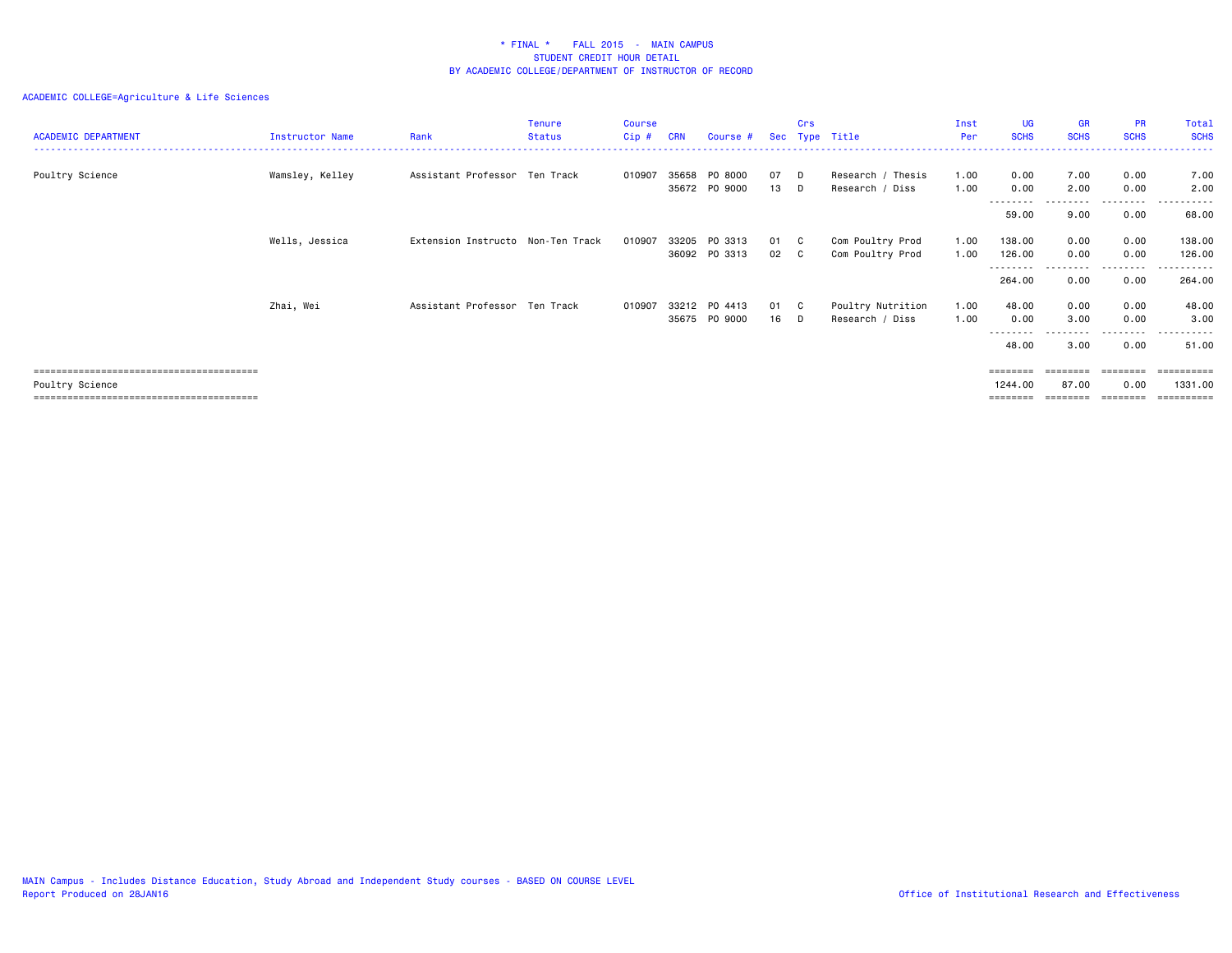| <b>ACADEMIC DEPARTMENT</b> | Instructor Name     | Rank                               | <b>Tenure</b><br><b>Status</b> | <b>Course</b><br>Cip# | <b>CRN</b>   | Course #              |       | Crs          | Sec Type Title            | Inst<br>Per | UG<br><b>SCHS</b>              | <b>GR</b><br><b>SCHS</b>                                                                                                                                      | PR<br><b>SCHS</b>                                                                                                                 | Total<br><b>SCHS</b><br>.                                                                                                                                                                 |
|----------------------------|---------------------|------------------------------------|--------------------------------|-----------------------|--------------|-----------------------|-------|--------------|---------------------------|-------------|--------------------------------|---------------------------------------------------------------------------------------------------------------------------------------------------------------|-----------------------------------------------------------------------------------------------------------------------------------|-------------------------------------------------------------------------------------------------------------------------------------------------------------------------------------------|
| School of Human Sciences   | Akande, Katrina     | Assistant Professor Ten Track      |                                | 190701                | 32423        | HS 8823               | 01    | C            | Theories in HDFS          | 1.00        | 0.00                           | 18.00<br>د د د د د                                                                                                                                            | 0.00<br>.                                                                                                                         | 18.00<br>.                                                                                                                                                                                |
|                            |                     |                                    |                                |                       |              |                       |       |              |                           |             | 0.00                           | 18.00                                                                                                                                                         | 0.00                                                                                                                              | 18.00                                                                                                                                                                                     |
|                            | Belgrave, Louise    | Grad Research Assis Not Applicable |                                |                       | 190402 32381 | HS 3303               | 01    | C            | Consumer Economics        | 1.00        | 120.00<br>$\sim$ $\sim$ $\sim$ | 0.00                                                                                                                                                          | 0.00                                                                                                                              | 120.00<br>.                                                                                                                                                                               |
|                            |                     |                                    |                                |                       |              |                       |       |              |                           |             | 120.00                         | 0.00                                                                                                                                                          | 0.00                                                                                                                              | 120.00                                                                                                                                                                                    |
|                            | Boutwell, Angela    | Lecturer                           | Non-Ten Track                  |                       |              | 190706 34048 HS 2803  | 501 B |              | Prenatal & Infant De 1.00 |             | 33.00<br>.                     | 0.00<br>$\frac{1}{2} \left( \frac{1}{2} \right) \left( \frac{1}{2} \right) \left( \frac{1}{2} \right) \left( \frac{1}{2} \right) \left( \frac{1}{2} \right)$  | 0.00<br>.                                                                                                                         | 33.00                                                                                                                                                                                     |
|                            |                     |                                    |                                |                       |              |                       |       |              |                           |             | 33.00                          | 0.00                                                                                                                                                          | 0.00                                                                                                                              | 33.00                                                                                                                                                                                     |
|                            | Browning, Ned       | Lecturer                           | Non-Ten Track                  | 090101 30821          |              | CO 1013               | 04    | C            | Intro to Communicati 1.00 |             | 105.00<br>.                    | 0.00                                                                                                                                                          | 0.00                                                                                                                              | 105.00<br>.                                                                                                                                                                               |
|                            |                     |                                    |                                |                       |              |                       |       |              |                           |             | 105.00                         | 0.00                                                                                                                                                          | 0.00                                                                                                                              | 105,00                                                                                                                                                                                    |
|                            | Calico, Carley      | Grad Research Assis Not Applicable |                                |                       |              | 010801 30153 AIS 3333 | S01 C |              | Present Ag and Life       | 1.00        | 57.00                          | 0.00                                                                                                                                                          | 0.00                                                                                                                              | 57.00<br>.                                                                                                                                                                                |
|                            |                     |                                    |                                |                       |              |                       |       |              |                           |             | 57.00                          | 0.00                                                                                                                                                          | 0.00                                                                                                                              | 57.00                                                                                                                                                                                     |
|                            | Denny, Marina       | Assistant Professor Ten Track      |                                | 010801                |              | 34568 AIS 8243        | 01 C  |              | Admn & Super in AIS       | 1.00        | 0.00<br>.                      | 45.00<br>$\frac{1}{2} \left( \frac{1}{2} \right) \left( \frac{1}{2} \right) \left( \frac{1}{2} \right) \left( \frac{1}{2} \right) \left( \frac{1}{2} \right)$ | 0.00<br>$\frac{1}{2} \left( \frac{1}{2} \right) \left( \frac{1}{2} \right) \left( \frac{1}{2} \right) \left( \frac{1}{2} \right)$ | 45.00<br>-----                                                                                                                                                                            |
|                            |                     |                                    |                                |                       |              |                       |       |              |                           |             | 0.00                           | 45.00                                                                                                                                                         | 0.00                                                                                                                              | 45.00                                                                                                                                                                                     |
|                            | Downey, Laura       | Extension Assoc Pro Non-Ten Track  |                                | 131301                |              | 30172 AIS 8503        | 01    | C            | Pro Pln & Dev AIS         | 0.50        | 0.00                           | 25.50                                                                                                                                                         | 0.00                                                                                                                              | 25.50                                                                                                                                                                                     |
|                            |                     |                                    |                                |                       | 30176        | AIS 8803              | 01    | C            | App Res Meth To AIS       | 0.50        | 0.00                           | 24.00                                                                                                                                                         | 0.00                                                                                                                              | 24.00                                                                                                                                                                                     |
|                            |                     |                                    |                                |                       | 35300        | AIS 9000              | 05    | D            | Research/Diss             | 1.00        | 0.00                           | 12.00                                                                                                                                                         | 0.00                                                                                                                              | 12.00                                                                                                                                                                                     |
|                            |                     |                                    |                                |                       |              | 35301 AIS 8000        | 01    | D            | Research/Thesis           | 1.00        | 0.00<br>.                      | 1.00<br>.                                                                                                                                                     | 0.00<br>.                                                                                                                         | 1.00<br>.                                                                                                                                                                                 |
|                            |                     |                                    |                                |                       |              |                       |       |              |                           |             | 0.00                           | 62.50                                                                                                                                                         | 0.00                                                                                                                              | 62.50                                                                                                                                                                                     |
|                            | Elmore-Staton, Lori | Assistant Professor Ten Track      |                                | 190101                | 36777        | HS 7000               | 03    | $\mathbf{I}$ | Directed Indiv Study 1.00 |             | 0.00                           | 1.00                                                                                                                                                          | 0.00                                                                                                                              | 1.00                                                                                                                                                                                      |
|                            |                     |                                    |                                | 190701                | 32369        | HS 1813               | 01    | C            | Devel through Lifesp 1.00 |             | 150.00                         | 0.00                                                                                                                                                          | 0.00                                                                                                                              | 150.00                                                                                                                                                                                    |
|                            |                     |                                    |                                |                       | 35403        | HS 8000               | 03    | D            | Research/Thesis           | 1.00        | 0.00                           | 1.00                                                                                                                                                          | 0.00                                                                                                                              | 1.00                                                                                                                                                                                      |
|                            |                     |                                    |                                |                       | 35404        | HS 9000               | 03    | D            | Research/Dissertatio 1.00 |             | 0.00                           | 5.00                                                                                                                                                          | 0.00                                                                                                                              | 5.00                                                                                                                                                                                      |
|                            |                     |                                    |                                | 190704 32407          |              | HS 4803               | 01    | C            | Parenting                 | 1.00        | 135.00                         | 0.00                                                                                                                                                          | 0.00                                                                                                                              | 135.00                                                                                                                                                                                    |
|                            |                     |                                    |                                | 200201                |              | 32418 HS 6803         | 01    | C            | Parenting                 | 1.00        | 0.00                           | 6.00<br>$- - - - -$                                                                                                                                           | 0.00<br>.                                                                                                                         | 6.00                                                                                                                                                                                      |
|                            |                     |                                    |                                |                       |              |                       |       |              |                           |             | .<br>285.00                    | 13.00                                                                                                                                                         | 0.00                                                                                                                              | 298.00                                                                                                                                                                                    |
|                            | Fason, Angel        | Instructor                         | Non-Ten Track                  | 010101                | 32402        | HS 4750               | 01    | E            | Internship                | 1.00        | 6.00                           | 0.00                                                                                                                                                          | 0.00                                                                                                                              | 6.00                                                                                                                                                                                      |
|                            |                     |                                    |                                | 190101                | 32398        | HS 4701               | 01    | C            | Internship Placement 1.00 |             | 22.00                          | 0.00                                                                                                                                                          | 0.00                                                                                                                              | 22.00                                                                                                                                                                                     |
|                            |                     |                                    |                                | 190701                | 32401        | HS 4740               | 01    | E            | PreK-K Teacher Cand       | 1.00        | 36.00                          | 0.00                                                                                                                                                          | 0.00                                                                                                                              | 36.00                                                                                                                                                                                     |
|                            |                     |                                    |                                |                       | 32403        | HS 4760               | 01    | E            | Child Development In 1.00 |             | 12.00                          | 0.00                                                                                                                                                          | 0.00                                                                                                                              | 12.00                                                                                                                                                                                     |
|                            |                     |                                    |                                |                       | 32405        | HS 4780               | 01    | E            | Youth Development In 1.00 |             | 12.00                          | 0.00                                                                                                                                                          | 0.00                                                                                                                              | 12.00                                                                                                                                                                                     |
|                            |                     |                                    |                                | 190706 32379          |              | HS 2803               | 01    | B            | Prenatal & Infant De 1.00 |             | 129.00                         | 0.00                                                                                                                                                          | 0.00                                                                                                                              | 129.00                                                                                                                                                                                    |
|                            |                     |                                    |                                |                       |              | 32380 HS 2813         | 01    | B            | Child Development         | 1.00        | 117.00<br>.                    | 0.00                                                                                                                                                          | 0.00<br>د د د د                                                                                                                   | 117.00<br>$\frac{1}{2} \left( \frac{1}{2} \right) \left( \frac{1}{2} \right) \left( \frac{1}{2} \right) \left( \frac{1}{2} \right) \left( \frac{1}{2} \right) \left( \frac{1}{2} \right)$ |
|                            |                     |                                    |                                |                       |              |                       |       |              |                           |             | 334.00                         | -----<br>0.00                                                                                                                                                 | 0.00                                                                                                                              | 334.00                                                                                                                                                                                    |
|                            | Freeman, Charles    | Assistant Professor Ten Track      |                                | 190101                | 35750        | HS 4990               | S01 C |              | Special Topic In HS       | 1.00        | 63.00                          | 0.00                                                                                                                                                          | 0.00                                                                                                                              | 63.00                                                                                                                                                                                     |
|                            |                     |                                    |                                | 190901                | 32370        | HS 2123               | 01    | B            | Product Development       | 1.00        | 90.00                          | 0.00                                                                                                                                                          | 0.00                                                                                                                              | 90.00                                                                                                                                                                                     |
|                            |                     |                                    |                                |                       | 32383        | HS 3593               | 01    | C            | Mdse & Promotion Str 1.00 |             | 81,00                          | 0.00                                                                                                                                                          | 0.00                                                                                                                              | 81.00                                                                                                                                                                                     |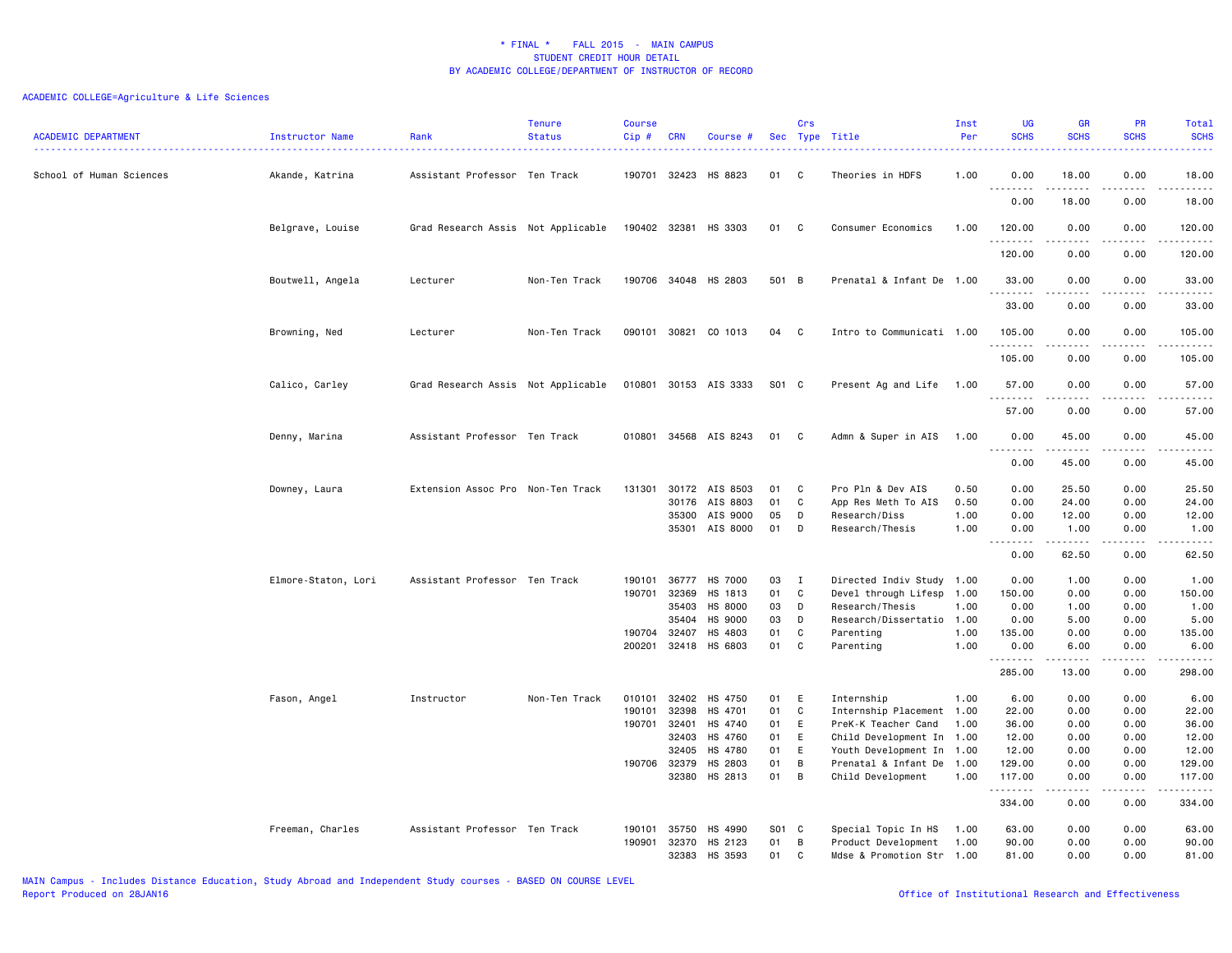| <b>ACADEMIC DEPARTMENT</b> | Instructor Name  | Rank                          | <b>Tenure</b><br><b>Status</b> | <b>Course</b><br>$Cip$ # | <b>CRN</b> | Course #             |       | Crs            | Sec Type Title            | Inst<br>Per | UG<br><b>SCHS</b> | <b>GR</b><br><b>SCHS</b>                                                                                                                                     | PR<br><b>SCHS</b> | Total<br><b>SCHS</b><br>.                                                                                                                                                                                  |
|----------------------------|------------------|-------------------------------|--------------------------------|--------------------------|------------|----------------------|-------|----------------|---------------------------|-------------|-------------------|--------------------------------------------------------------------------------------------------------------------------------------------------------------|-------------------|------------------------------------------------------------------------------------------------------------------------------------------------------------------------------------------------------------|
| School of Human Sciences   | Freeman, Charles | Assistant Professor Ten Track |                                | 190901                   |            | 34560 HS 2123        | 02    | $\overline{B}$ | Product Development       | 1.00        | 87.00<br>.        | 0.00<br>$\frac{1}{2} \left( \frac{1}{2} \right) \left( \frac{1}{2} \right) \left( \frac{1}{2} \right) \left( \frac{1}{2} \right) \left( \frac{1}{2} \right)$ | 0.00              | 87.00                                                                                                                                                                                                      |
|                            |                  |                               |                                |                          |            |                      |       |                |                           |             | 321.00            | 0.00                                                                                                                                                         | 0.00              | 321.00                                                                                                                                                                                                     |
|                            | Hardman, Alisha  | Assistant Professor Ten Track |                                |                          |            | 190701 32422 HS 8813 | 01    | $\mathbf{C}$   | Seminar in HDFS           | 1.00        | 0.00<br><u>.</u>  | 30.00<br>.                                                                                                                                                   | 0.00<br>.         | 30.00<br>.                                                                                                                                                                                                 |
|                            |                  |                               |                                |                          |            |                      |       |                |                           |             | 0.00              | 30.00                                                                                                                                                        | 0.00              | 30.00                                                                                                                                                                                                      |
|                            | Hock, Gaea       | Assistant Professor Ten Track |                                | 010801                   |            | 30147 AIS 2413       | 01    | $\mathbf{C}$   | Intro to Ag Info Sci 1.00 |             | 120.00            | 0.00                                                                                                                                                         | 0.00              | 120.00                                                                                                                                                                                                     |
|                            |                  |                               |                                |                          | 30148      | AIS 3013             | 01    | E              | Field Experience in       | 1.00        | 24.00             | 0.00                                                                                                                                                         | 0.00              | 24.00                                                                                                                                                                                                      |
|                            |                  |                               |                                |                          |            | 30167 AIS 4873       | 01 C  |                | Prof Seminar In AIS       | 1.00        | 15.00             | 0.00                                                                                                                                                         | 0.00              | 15.00                                                                                                                                                                                                      |
|                            |                  |                               |                                |                          | 36382      | AIS 8100             | 02    | $\mathbf I$    | Creative Component A 1.00 |             | 0.00              | 4.00                                                                                                                                                         | 0.00              | 4.00                                                                                                                                                                                                       |
|                            |                  |                               |                                | 131301 30159             |            | AIS 4424             | 01    | C              | Teach Meth in Ag & H 1.00 |             | 68.00             | 0.00                                                                                                                                                         | 0.00              | 68.00                                                                                                                                                                                                      |
|                            |                  |                               |                                |                          | 30160      | AIS 4424             | 02    | $\mathsf{K}$   | Teach Meth in Ag & H 1.00 |             | 0.00              | 0.00                                                                                                                                                         | 0.00              | 0.00                                                                                                                                                                                                       |
|                            |                  |                               |                                |                          |            | 30161 AIS 4424       | 03    | $\mathsf{K}$   | Teach Meth in Ag & H 1.00 |             | 0.00              | 0.00                                                                                                                                                         | 0.00              | 0.00                                                                                                                                                                                                       |
|                            |                  |                               |                                |                          | 30162      | AIS 4424             | 04    | K              | Teach Meth in Ag & H 1.00 |             | 0.00              | 0.00                                                                                                                                                         | 0.00              | 0.00                                                                                                                                                                                                       |
|                            |                  |                               |                                |                          | 30163      | AIS 4424             | 05    | $\mathsf{K}$   | Teach Meth in Ag & H 1.00 |             | 0.00              | 0.00                                                                                                                                                         | 0.00              | 0.00                                                                                                                                                                                                       |
|                            |                  |                               |                                |                          | 30165      | AIS 4424             | 07    | K              | Teach Meth in Ag & H 1.00 |             | 0.00              | 0.00                                                                                                                                                         | 0.00              | 0.00                                                                                                                                                                                                       |
|                            |                  |                               |                                |                          | 30168      | AIS 4886             | 01    | $-F$           | Stu Teach AIS             | 1.00        | 18.00             | 0.00                                                                                                                                                         | 0.00              | 18.00                                                                                                                                                                                                      |
|                            |                  |                               |                                |                          |            | 30169 AIS 4896       | 01 F  |                | Stu Teach AIS             | 1.00        | 18.00             | 0.00                                                                                                                                                         | 0.00              | 18.00                                                                                                                                                                                                      |
|                            |                  |                               |                                |                          | 35160      | AIS 9000             | 02    | $\Box$         | Research/Diss             | 1.00        | 0.00              | 8.00                                                                                                                                                         | 0.00              | 8.00                                                                                                                                                                                                       |
|                            |                  |                               |                                | 131308                   | 32390      | HS 4424              | 01    | C              | Teach Methods in Ag       | 1.00        | 144.00            | 0.00                                                                                                                                                         | 0.00              | 144.00                                                                                                                                                                                                     |
|                            |                  |                               |                                |                          | 32391      | HS 4424              | 02    | $\mathsf{K}$   | Teach Methods in Ag       | 1.00        | 0.00              | 0.00                                                                                                                                                         | 0.00              | 0.00                                                                                                                                                                                                       |
|                            |                  |                               |                                |                          | 32392      | HS 4424              | 03    | K              | Teach Methods in Ag       | 1.00        | 0.00              | 0.00                                                                                                                                                         | 0.00              | 0.00                                                                                                                                                                                                       |
|                            |                  |                               |                                |                          | 32393      | HS 4424              | 04    | K              | Teach Methods in Ag       | 1.00        | 0.00              | 0.00                                                                                                                                                         | 0.00              | 0.00                                                                                                                                                                                                       |
|                            |                  |                               |                                |                          | 32394      | HS 4424              | 05    | K              | Teach Methods in Ag       | 1.00        | 0.00              | 0.00                                                                                                                                                         | 0.00              | 0.00                                                                                                                                                                                                       |
|                            |                  |                               |                                |                          | 32395      | HS 4424              | 06    | К              | Teach Methods in Ag       | 1.00        | 0.00              | 0.00                                                                                                                                                         | 0.00              | 0.00                                                                                                                                                                                                       |
|                            |                  |                               |                                |                          | 32396      | HS 4424              | 07    | K              | Teach Methods in Ag       | 1.00        | 0.00<br>.         | 0.00<br>.                                                                                                                                                    | 0.00<br>.         | 0.00<br>$- - - - - -$                                                                                                                                                                                      |
|                            |                  |                               |                                |                          |            |                      |       |                |                           |             | 407.00            | 12.00                                                                                                                                                        | 0.00              | 419.00                                                                                                                                                                                                     |
|                            | Kobia, Caroline  | Assistant Professor Ten Track |                                | 190904                   | 34561      | HS 2524              | 01    | <b>C</b>       | Textiles for Apparel 1.00 |             | 104.00            | 0.00                                                                                                                                                         | 0.00              | 104.00                                                                                                                                                                                                     |
|                            |                  |                               |                                |                          | 34562      | HS 2524              | 02    | K              | Textiles for Apparel 1.00 |             | 0.00              | 0.00                                                                                                                                                         | 0.00              | 0.00                                                                                                                                                                                                       |
|                            |                  |                               |                                |                          | 34563      | HS 2524              | 03    | K              | Textiles for Apparel 1.00 |             | 0.00              | 0.00                                                                                                                                                         | 0.00              | 0.00                                                                                                                                                                                                       |
|                            |                  |                               |                                | 500407                   | 32366      | HS 1533              | S01 B |                | Apparel Design I          | 1.00        | 48.00             | 0.00                                                                                                                                                         | 0.00              | 48.00                                                                                                                                                                                                      |
|                            |                  |                               |                                |                          |            | 34559 HS 1533        | S02 B |                | Apparel Design I          | 1.00        | 51.00<br><u>.</u> | 0.00<br>.                                                                                                                                                    | 0.00<br>.         | 51.00                                                                                                                                                                                                      |
|                            |                  |                               |                                |                          |            |                      |       |                |                           |             | 203.00            | 0.00                                                                                                                                                         | 0.00              | 203.00                                                                                                                                                                                                     |
|                            | Lee, JuYoung     | Assistant Professor Ten Track |                                | 190101                   | 35585      | HS 4000              | 02    | $\blacksquare$ | Directed Indiv Study 1.00 |             | 3.00              | 0.00                                                                                                                                                         | 0.00              | 3.00                                                                                                                                                                                                       |
|                            |                  |                               |                                | 190901                   | 32382      | HS 3553              | 01    | B              | Fashion Retailing         | 1.00        | 81.00             | 0.00                                                                                                                                                         | 0.00              | 81.00                                                                                                                                                                                                      |
|                            |                  |                               |                                |                          |            | 32397 HS 4513        | 01    | C              | Soc-Psy Aspect Cloth 1.00 |             | 90.00             | 0.00                                                                                                                                                         | 0.00              | 90.00                                                                                                                                                                                                      |
|                            |                  |                               |                                |                          |            |                      |       |                |                           |             | .                 | .                                                                                                                                                            | -----             | $\frac{1}{2} \left( \frac{1}{2} \right) \left( \frac{1}{2} \right) \left( \frac{1}{2} \right) \left( \frac{1}{2} \right) \left( \frac{1}{2} \right) \left( \frac{1}{2} \right) \left( \frac{1}{2} \right)$ |
|                            |                  |                               |                                |                          |            |                      |       |                |                           |             | 174.00            | 0.00                                                                                                                                                         | 0.00              | 174.00                                                                                                                                                                                                     |
|                            | Lemons, Laura    | Assistant Professor Ten Track |                                | 010801                   |            | 30155 AIS 3803       | 01    | $\mathbf{C}$   | Fnd Ldsh Ag/Life Sci 1.00 |             | 90.00             | 0.00                                                                                                                                                         | 0.00              | 90.00                                                                                                                                                                                                      |
|                            |                  |                               |                                |                          | 30173      | AIS 8513             | 01    | C              | Vol Develop Ag & Ext 1.00 |             | 0.00              | 30.00                                                                                                                                                        | 0.00              | 30.00                                                                                                                                                                                                      |
|                            |                  |                               |                                | 131301                   | 30154      | AIS 3500             | 01    | E              | Internship                | 1.00        | 18.00             | 0.00                                                                                                                                                         | 0.00              | 18.00                                                                                                                                                                                                      |
|                            |                  |                               |                                |                          |            | 35249 AIS 9000       | 04    | D              | Research/Diss             | 1.00        | 0.00<br>.         | 3.00<br>.                                                                                                                                                    | 0.00<br>-----     | 3.00<br>$\omega = \omega = \omega$                                                                                                                                                                         |
|                            |                  |                               |                                |                          |            |                      |       |                |                           |             | 108.00            | 33.00                                                                                                                                                        | 0.00              | 141.00                                                                                                                                                                                                     |
|                            | Miller, Phyllis  | Professor                     | Tenured                        |                          |            | 190101 35443 HS 4000 | 01    | $\mathbf{I}$   | Directed Indiv Study 1.00 |             | 1.00              | 0.00                                                                                                                                                         | 0.00              | 1.00                                                                                                                                                                                                       |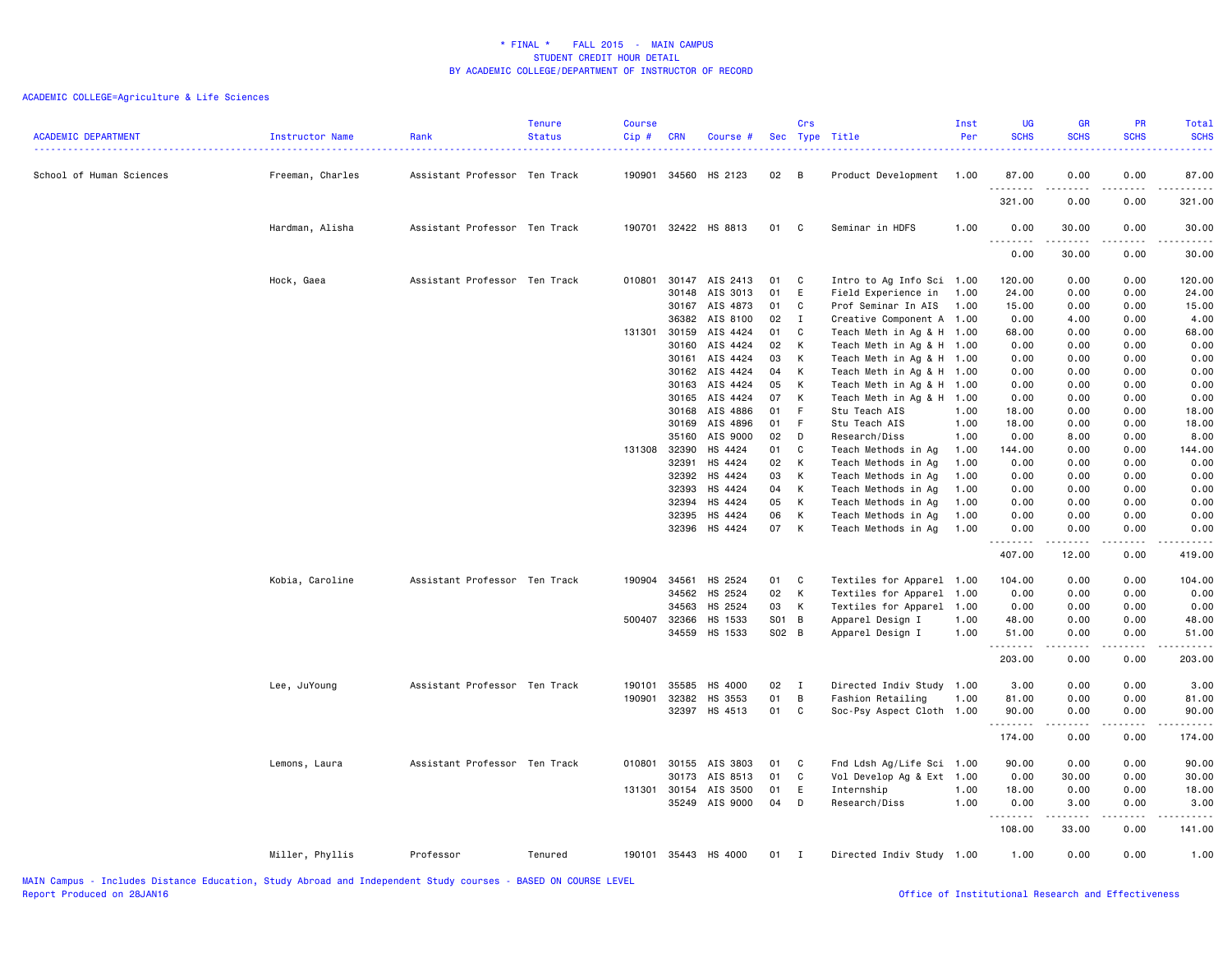| <b>ACADEMIC DEPARTMENT</b> | Instructor Name  | Rank                               | <b>Tenure</b><br><b>Status</b> | <b>Course</b><br>Cip#                | <b>CRN</b>                                         | Course #                                                             | <b>Sec</b>                       | Crs                                  | Type Title                                                                                                                                                 | Inst<br>Per                  | UG<br><b>SCHS</b>                                                                                                                                                              | <b>GR</b><br><b>SCHS</b>                              | PR<br><b>SCHS</b>                                              | Total<br><b>SCHS</b><br>.                                                                                                                                                      |
|----------------------------|------------------|------------------------------------|--------------------------------|--------------------------------------|----------------------------------------------------|----------------------------------------------------------------------|----------------------------------|--------------------------------------|------------------------------------------------------------------------------------------------------------------------------------------------------------|------------------------------|--------------------------------------------------------------------------------------------------------------------------------------------------------------------------------|-------------------------------------------------------|----------------------------------------------------------------|--------------------------------------------------------------------------------------------------------------------------------------------------------------------------------|
| School of Human Sciences   | Miller, Phyllis  | Professor                          | Tenured                        | 190101<br>190901<br>199999<br>500407 | 35735<br>34566<br>32362<br>32363<br>32364          | HS 4000<br>HS 4593<br>HS 1001<br>HS 1523<br>HS 1523                  | 03<br>01<br>F01 C<br>01<br>02    | I<br>B<br>C<br>C                     | Directed Indiv Study 1.00<br>Creative Design Tech<br>First Year Seminar<br>Visual Dsgn & Dress<br>Visual Dsgn & Dress                                      | 1.00<br>1.00<br>1.00<br>1.00 | 4.00<br>27.00<br>22.00<br>66.00<br>63.00<br>.                                                                                                                                  | 0.00<br>0.00<br>0.00<br>0.00<br>0.00<br>-----         | 0.00<br>0.00<br>0.00<br>0.00<br>0.00<br>.                      | 4.00<br>27.00<br>22.00<br>66.00<br>63.00<br>.                                                                                                                                  |
|                            |                  |                                    |                                |                                      |                                                    |                                                                      |                                  |                                      |                                                                                                                                                            |                              | 183.00                                                                                                                                                                         | 0.00                                                  | 0.00                                                           | 183.00                                                                                                                                                                         |
|                            | Newman, Michael  | Professor                          | Tenured                        | 131301<br>190101                     | 35161<br>32367<br>34558                            | AIS 9000<br>HS 1701<br>HS 1701                                       | 03<br>01<br>02                   | D<br>$\mathbf C$<br>C                | Research/Diss<br>Survey Of Human Sci<br>Survey Of Human Sci                                                                                                | 1.00<br>1.00<br>1.00         | 0.00<br>60.00<br>30.00<br>$\frac{1}{2} \left( \frac{1}{2} \right) \left( \frac{1}{2} \right) \left( \frac{1}{2} \right) \left( \frac{1}{2} \right) \left( \frac{1}{2} \right)$ | 7.00<br>0.00<br>0.00                                  | 0.00<br>0.00<br>0.00                                           | 7.00<br>60.00<br>30.00<br>$\frac{1}{2} \left( \frac{1}{2} \right) \left( \frac{1}{2} \right) \left( \frac{1}{2} \right) \left( \frac{1}{2} \right) \left( \frac{1}{2} \right)$ |
|                            | Noffsinger, Rick | Non-Faculty                        | Not Applicable                 | 231303                               | 30149                                              | AIS 3203                                                             | 01                               | C                                    | Prof Writing ANR Hum 1.00                                                                                                                                  |                              | 90.00<br>75.00                                                                                                                                                                 | 7.00<br>0.00                                          | 0.00<br>0.00                                                   | 97.00<br>75.00                                                                                                                                                                 |
|                            |                  |                                    |                                |                                      | 30150                                              | AIS 3203                                                             | 02                               | C                                    | Prof Writing ANR Hum 1.00                                                                                                                                  |                              | 78.00                                                                                                                                                                          | 0.00                                                  | 0.00<br>.                                                      | 78.00<br>$\frac{1}{2} \left( \frac{1}{2} \right) \left( \frac{1}{2} \right) \left( \frac{1}{2} \right) \left( \frac{1}{2} \right) \left( \frac{1}{2} \right)$                  |
|                            |                  |                                    |                                |                                      |                                                    |                                                                      |                                  |                                      |                                                                                                                                                            |                              | 153.00                                                                                                                                                                         | 0.00                                                  | 0.00                                                           | 153.00                                                                                                                                                                         |
|                            | Owen, Sean       | Research Assoc Prof Non-Ten Track  |                                | 130901<br>131202                     | 33949<br>31413                                     | EDF 3333<br>EDF 3423                                                 | 501<br>02                        | C<br>C                               | Social Foundation Ed 1.00<br>Exploring Diversity                                                                                                           | 1.00                         | 69.00<br>99.00<br>.                                                                                                                                                            | 0.00<br>0.00<br>.                                     | 0.00<br>0.00<br>$\frac{1}{2}$                                  | 69.00<br>99.00<br>.                                                                                                                                                            |
|                            |                  |                                    |                                |                                      |                                                    |                                                                      |                                  |                                      |                                                                                                                                                            |                              | 168.00                                                                                                                                                                         | 0.00                                                  | 0.00                                                           | 168.00                                                                                                                                                                         |
|                            | Parker, Julie    | Assistant Professor Ten Track      |                                | 190101<br>190701<br>190706<br>190799 | 35895<br>35162<br>32388<br>34573                   | HS 4000<br>HS 9000<br>HS 3843<br>HS 4833                             | 04<br>02<br>01<br>01             | $\mathbf I$<br>D<br>C<br>C           | Directed Indiv Study 1.00<br>Research/Dissertatio 1.00<br>Guiding Child Behavi 1.00<br>The Hospitalized Chi 1.00                                           |                              | 1.00<br>0.00<br>99.00<br>45.00<br>.<br>145.00                                                                                                                                  | 0.00<br>7.00<br>0.00<br>0.00<br>$\frac{1}{2}$<br>7.00 | 0.00<br>0.00<br>0.00<br>0.00<br>$\omega$ is a $\omega$<br>0.00 | 1.00<br>7.00<br>99.00<br>45.00<br>د د د د د<br>152.00                                                                                                                          |
|                            | Peterson, Donna  | Extension Assoc Pro Non-Ten Track  |                                | 131301                               |                                                    | 30172 AIS 8503                                                       | 01                               | C                                    | Pro Pln & Dev AIS                                                                                                                                          | 0.50                         | 0.00                                                                                                                                                                           | 25.50                                                 | 0.00                                                           | 25.50                                                                                                                                                                          |
|                            |                  |                                    |                                |                                      |                                                    |                                                                      |                                  |                                      |                                                                                                                                                            |                              | <u>.</u><br>0.00                                                                                                                                                               | 25.50                                                 | 0.00                                                           | .<br>25.50                                                                                                                                                                     |
|                            | Phillips, Tommy  | Associate Professor Tenured        |                                | 190101<br>190701                     | 36527<br>32410<br>32421<br>34567<br>35127          | <b>HS 7000</b><br>HS 4873<br>HS 6873<br>HS 8313<br>HS 8000           | 02<br>01<br>01<br>01<br>02       | I<br>C<br>C<br>C<br>D                | Directed Indiv Study 1.00<br>Positive Youth Dev<br>Positive Youth Dev<br>Youth Isssues<br>Research/Thesis                                                  | 1.00<br>1.00<br>1.00<br>1.00 | 0.00<br>63.00<br>0.00<br>0.00<br>0.00<br>.                                                                                                                                     | 3.00<br>0.00<br>18.00<br>18.00<br>9.00<br>$- - - - -$ | 0.00<br>0.00<br>0.00<br>0.00<br>0.00<br>$- - - -$              | 3.00<br>63.00<br>18.00<br>18.00<br>9.00<br>.                                                                                                                                   |
|                            |                  |                                    |                                |                                      |                                                    |                                                                      |                                  |                                      |                                                                                                                                                            |                              | 63.00                                                                                                                                                                          | 48.00                                                 | 0.00                                                           | 111.00                                                                                                                                                                         |
|                            | Settle, Quisto   | Assistant Professor Ten Track      |                                | 010801<br>131301<br>231303           | 30156<br>30157<br>30158<br>30176<br>36446<br>30152 | AIS 4203<br>AIS 4203<br>AIS 4203<br>AIS 8803<br>AIS 7000<br>AIS 3203 | 01<br>02<br>03<br>01<br>02<br>04 | C<br>К<br>К<br>C<br>$\mathbf I$<br>C | App Compute Tech AIS 1.00<br>App Compute Tech AIS<br>App Compute Tech AIS 1.00<br>App Res Meth To AIS<br>Directed Indiv Study 1.00<br>Prof Writing ANR Hum | 1.00<br>0.50<br>1.00         | 147.00<br>0.00<br>0.00<br>0.00<br>0.00<br>69.00<br>.                                                                                                                           | 0.00<br>0.00<br>0.00<br>24.00<br>2.00<br>0.00         | 0.00<br>0.00<br>0.00<br>0.00<br>0.00<br>0.00                   | 147.00<br>0.00<br>0.00<br>24.00<br>2.00<br>69.00<br>$\frac{1}{2} \left( \frac{1}{2} \right) \left( \frac{1}{2} \right) \left( \frac{1}{2} \right) \left( \frac{1}{2} \right)$  |
|                            |                  |                                    |                                |                                      |                                                    |                                                                      |                                  |                                      |                                                                                                                                                            |                              | 216.00                                                                                                                                                                         | 26.00                                                 | 0.00                                                           | 242.00                                                                                                                                                                         |
|                            | Smith, Jennifer  | Grad Research Assis Not Applicable |                                |                                      |                                                    | 190101 32400 HS 4702                                                 | 01                               | C                                    | HS Senior Seminar                                                                                                                                          | 0.25                         | 18.50                                                                                                                                                                          | 0.00                                                  | 0.00                                                           | 18.50                                                                                                                                                                          |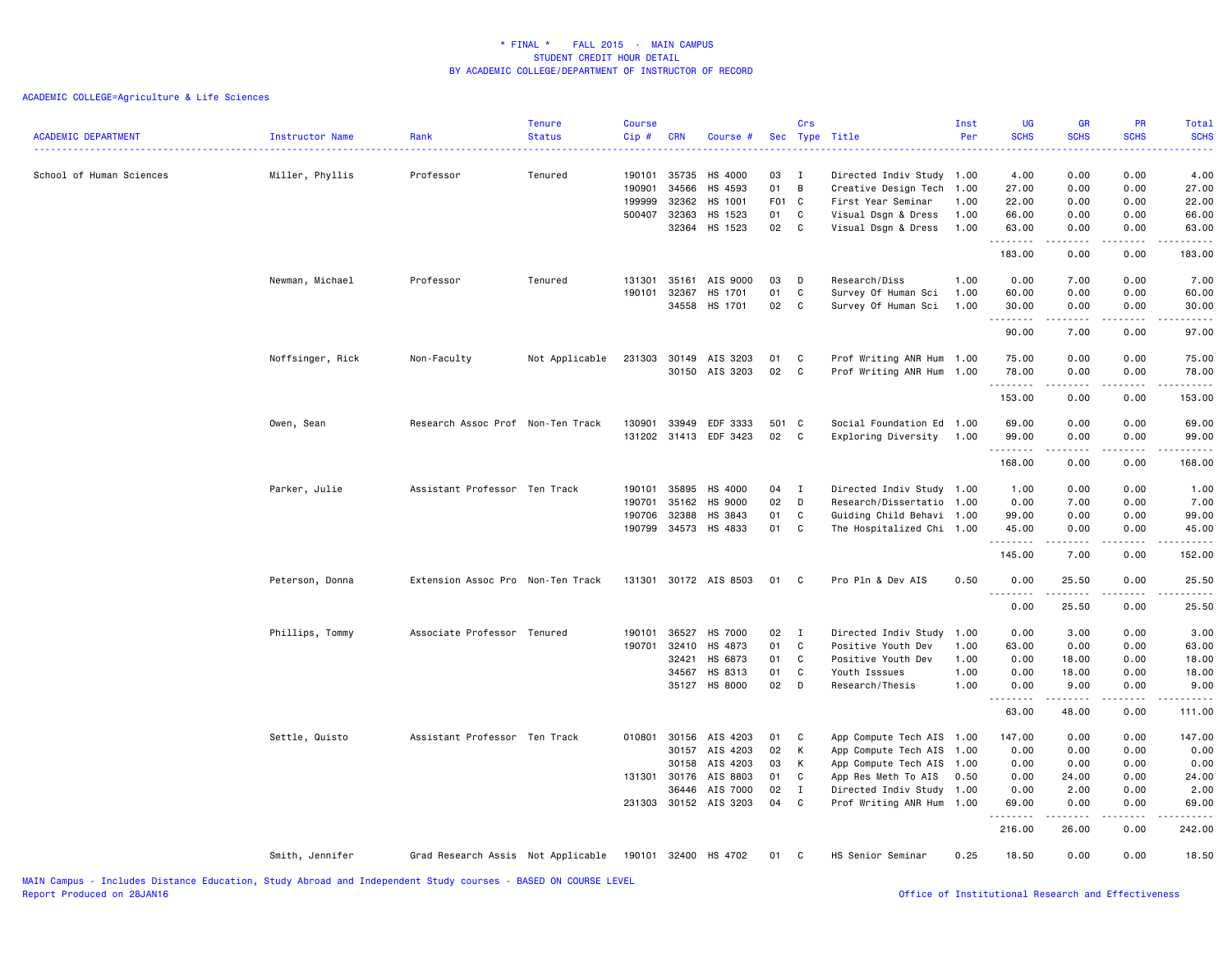| <b>ACADEMIC DEPARTMENT</b> | <b>Instructor Name</b> | Rank                               | <b>Tenure</b><br>Status<br>. <b>.</b> . | <b>Course</b><br>Cip # | <b>CRN</b> | Course #             |        | Crs            | Sec Type Title            | Inst<br>Per | <b>UG</b><br><b>SCHS</b><br><b><i><u><u> - - - - - -</u></u></i></b> | <b>GR</b><br><b>SCHS</b><br>$\begin{array}{cccccccccccccc} \bullet & \bullet & \bullet & \bullet & \bullet & \bullet & \bullet \end{array}$ | <b>PR</b><br><b>SCHS</b> | Total<br><b>SCHS</b><br>------ |
|----------------------------|------------------------|------------------------------------|-----------------------------------------|------------------------|------------|----------------------|--------|----------------|---------------------------|-------------|----------------------------------------------------------------------|---------------------------------------------------------------------------------------------------------------------------------------------|--------------------------|--------------------------------|
| School of Human Sciences   | Smith, Jennifer        | Grad Research Assis Not Applicable |                                         | 190704                 | 32409      | HS 4853              | 01     | C              | Family: Human Ecolog      | 0.25        | 40.50                                                                | 0.00                                                                                                                                        | 0.00                     | 40.50                          |
|                            |                        |                                    |                                         |                        |            | 34564 HS 4843        | 01     | C              | Family Interaction        | 0.25        | 12.75                                                                | 0.00                                                                                                                                        | 0.00                     | 12.75                          |
|                            |                        |                                    |                                         |                        |            |                      |        |                |                           |             | .<br>71.75                                                           | .<br>0.00                                                                                                                                   | . <b>.</b><br>0.00       | .<br>71.75                     |
|                            | Swortzel, Kirk         | Professor                          | Tenured                                 | 010801                 |            | 30175 AIS 8801       | 01     | - S            | Graduate Prof Semina      | 1.00        | 0.00                                                                 | 20.00                                                                                                                                       | 0.00                     | 20.00                          |
|                            |                        |                                    |                                         |                        | 30177      | AIS 9583             | 01     | C              | Analysis of Data in       | 1.00        | 0.00                                                                 | 51.00                                                                                                                                       | 0.00                     | 51.00                          |
|                            |                        |                                    |                                         |                        | 34490      | AIS 8613             | 01     | F              | Teaching Internship       | 1.00        | 0.00                                                                 | 3.00                                                                                                                                        | 0.00                     | 3.00                           |
|                            |                        |                                    |                                         |                        | 34491      | AIS 8603             | 01     | - F            | Teaching Internship       | 1.00        | 0.00                                                                 | 3.00                                                                                                                                        | 0.00                     | 3.00                           |
|                            |                        |                                    |                                         |                        | 35412      | AIS 8100             | 01     | $\blacksquare$ | Creative Component A      | 1.00        | 0.00                                                                 | 8.00                                                                                                                                        | 0.00                     | 8.00                           |
|                            |                        |                                    |                                         | 131301                 | 30171      | AIS 8403             | 01 C   |                | Directing Learn Exp       | 1.00        | 0.00                                                                 | 60.00                                                                                                                                       | 0.00                     | 60.00                          |
|                            |                        |                                    |                                         |                        | 35124      | AIS 9000             | 01 D   |                | Research/Diss             | 1.00        | 0.00                                                                 | 31.00                                                                                                                                       | 0.00                     | 31.00                          |
|                            |                        |                                    |                                         |                        | 35408      | AIS 7000             | $01$ I |                | Directed Indiv Study      | 1.00        | 0.00                                                                 | 1.00                                                                                                                                        | 0.00                     | 1.00                           |
|                            |                        |                                    |                                         |                        | 35794      | AIS 8000             | 02     | D              | Research/Thesis           | 1.00        | 0.00                                                                 | 4.00                                                                                                                                        | 0.00                     | 4.00                           |
|                            |                        |                                    |                                         |                        |            |                      |        |                |                           |             | 0.00                                                                 | 181.00                                                                                                                                      | 0.00                     | 181.00                         |
|                            | Tenhet, Melissa        | Instructor                         | Non-Ten Track                           | 190708                 |            | 32386 HS 3803        | 01     | B              | Creat & Play Young C 1.00 |             | 96.00                                                                | 0.00                                                                                                                                        | 0.00                     | 96.00                          |
|                            |                        |                                    |                                         |                        |            |                      |        |                |                           |             | 96.00                                                                | $- - -$<br>0.00                                                                                                                             | 0.00                     | 96.00                          |
|                            | Washington, Adrienne   | Non-Faculty                        | Not Applicable                          |                        |            | 190101 32368 HS 1711 | 01 C   |                | Profess Protocol          | 1.00        | 48.00                                                                | 0.00                                                                                                                                        | 0.00                     | 48.00                          |
|                            |                        |                                    |                                         |                        |            |                      |        |                |                           |             | $- - - -$<br>48.00                                                   | .<br>0.00                                                                                                                                   | 0.00                     | -----<br>48.00                 |
|                            | Wheeler, Brandan       | Assistant Professor Ten Track      |                                         | 190401                 | 34569      | HS 4313              | 01     | C              | Family Resource Mana 1.00 |             | 57.00                                                                | 0.00                                                                                                                                        | 0.00                     | 57.00                          |
|                            |                        |                                    |                                         |                        | 34570      | HS 6313              | 01     | C              | Family Res Mngmnt         | 1.00        | 0.00                                                                 | 6.00                                                                                                                                        | 0.00                     | 6.00                           |
|                            |                        |                                    |                                         | 190403                 | 32389      | HS 4333              | 01     | C              | Family Public Policy 1.00 |             | 81.00                                                                | 0.00<br>.                                                                                                                                   | 0.00<br><u>.</u>         | 81.00<br><u>.</u>              |
|                            |                        |                                    |                                         |                        |            |                      |        |                |                           |             | 138.00                                                               | 6.00                                                                                                                                        | 0.00                     | 144.00                         |
|                            | Wilmoth, Joe           | Associate Professor Tenured        |                                         | 190101                 | 32400      | HS 4702              | 01 C   |                | HS Senior Seminar         | 0.75        | 55.50                                                                | 0.00                                                                                                                                        | 0.00                     | 55.50                          |
|                            |                        |                                    |                                         | 190701                 | 35125      | HS 9000              | 01     | D              | Research/Dissertatio 1.00 |             | 0.00                                                                 | 5.00                                                                                                                                        | 0.00                     | 5.00                           |
|                            |                        |                                    |                                         | 190704                 | 32409      | HS 4853              | 01     | C              | Family:Human Ecolog       | 0.75        | 121.50                                                               | 0.00                                                                                                                                        | 0.00                     | 121.50                         |
|                            |                        |                                    |                                         |                        | 34564      | HS 4843              | 01     | C              | Family Interaction        | 0.75        | 38.25                                                                | 0.00                                                                                                                                        | 0.00                     | 38.25                          |
|                            |                        |                                    |                                         | 190799                 | 34565      | HS 6843              | 01     | C              | Family Interaction        | 1.00        | 0.00                                                                 | 27.00                                                                                                                                       | 0.00                     | 27.00                          |
|                            |                        |                                    |                                         |                        |            |                      |        |                |                           |             | .<br>215.25                                                          | .<br>32.00                                                                                                                                  | -----<br>0.00            | ------<br>247.25               |
|                            |                        |                                    |                                         |                        |            |                      |        |                |                           |             | ========                                                             | ---------                                                                                                                                   | ---------                | ==========                     |
| School of Human Sciences   |                        |                                    |                                         |                        |            |                      |        |                |                           |             | 3734.00<br><b>EDEDEDER</b>                                           | 546.00<br>$= 1000000000$                                                                                                                    | 0.00<br>$=$ ========     | 4280.00<br>==========          |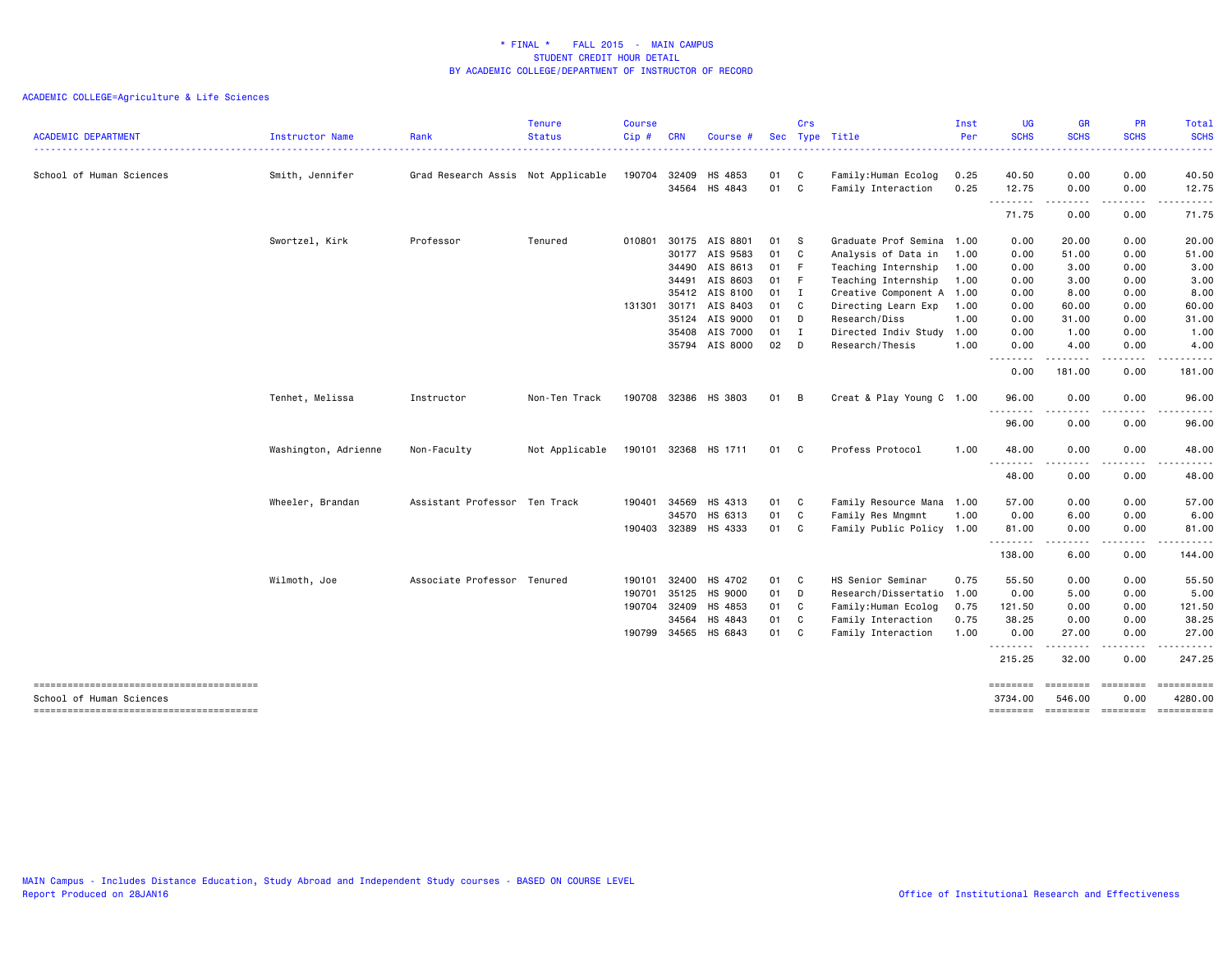| <b>ACADEMIC DEPARTMENT</b> | Instructor Name    | Rank                              | <b>Tenure</b><br><b>Status</b> | <b>Course</b><br>Cip# | <b>CRN</b> | Course #              |       | Crs            | Sec Type Title            | Inst<br>Per | <b>UG</b><br><b>SCHS</b>                                                                                                                                                                                                                                                                                                                                                                                                                                                                       | <b>GR</b><br><b>SCHS</b>                                                                                                                                     | <b>PR</b><br><b>SCHS</b>            | Total<br><b>SCHS</b>                |
|----------------------------|--------------------|-----------------------------------|--------------------------------|-----------------------|------------|-----------------------|-------|----------------|---------------------------|-------------|------------------------------------------------------------------------------------------------------------------------------------------------------------------------------------------------------------------------------------------------------------------------------------------------------------------------------------------------------------------------------------------------------------------------------------------------------------------------------------------------|--------------------------------------------------------------------------------------------------------------------------------------------------------------|-------------------------------------|-------------------------------------|
| Art AAD                    | Baham, Tracey      | Non-Faculty                       | Not Applicable                 | 500701                | 36623      | ART 4000              | 06    | $\mathbf{I}$   | Directed Indiv Study 1.00 |             | 3.00<br>$\begin{array}{cccccccccccccc} \multicolumn{2}{c}{} & \multicolumn{2}{c}{} & \multicolumn{2}{c}{} & \multicolumn{2}{c}{} & \multicolumn{2}{c}{} & \multicolumn{2}{c}{} & \multicolumn{2}{c}{} & \multicolumn{2}{c}{} & \multicolumn{2}{c}{} & \multicolumn{2}{c}{} & \multicolumn{2}{c}{} & \multicolumn{2}{c}{} & \multicolumn{2}{c}{} & \multicolumn{2}{c}{} & \multicolumn{2}{c}{} & \multicolumn{2}{c}{} & \multicolumn{2}{c}{} & \multicolumn{2}{c}{} & \multicolumn{2}{c}{} & \$ | 0.00<br>-----                                                                                                                                                | 0.00                                | 3.00<br>$\sim$ $\sim$ $\sim$ $\sim$ |
|                            |                    |                                   |                                |                       |            |                       |       |                |                           |             | 3.00                                                                                                                                                                                                                                                                                                                                                                                                                                                                                           | 0.00                                                                                                                                                         | 0.00                                | 3.00                                |
|                            | Bostic, Alexander  | Associate Professor Tenured       |                                | 500701                | 35374      | ART 1001              | F01 C |                | First Year Seminar        | 1.00        | 11.00                                                                                                                                                                                                                                                                                                                                                                                                                                                                                          | 0.00                                                                                                                                                         | 0.00                                | 11.00                               |
|                            |                    |                                   |                                | 500703                | 30267      | ART 1113              | 01    | C              | Art Appreciation          | 1.00        | 381.00                                                                                                                                                                                                                                                                                                                                                                                                                                                                                         | 0.00                                                                                                                                                         | 0.00                                | 381.00                              |
|                            |                    |                                   |                                |                       | 30269      | ART 1113              | H01   | C              | Honors Art Appreciat 1.00 |             | 51.00                                                                                                                                                                                                                                                                                                                                                                                                                                                                                          | 0.00                                                                                                                                                         | 0.00                                | 51.00                               |
|                            |                    |                                   |                                | 500705 30286          |            | ART 1213              | 09    | L.             | Drawing I                 | 1.00        | 45.00                                                                                                                                                                                                                                                                                                                                                                                                                                                                                          | 0.00                                                                                                                                                         | 0.00                                | 45.00                               |
|                            |                    |                                   |                                |                       |            |                       |       |                |                           |             | .<br>488.00                                                                                                                                                                                                                                                                                                                                                                                                                                                                                    | .<br>0.00                                                                                                                                                    | .<br>0.00                           | .<br>488.00                         |
|                            | Bourgeois, Angi    | Associate Professor Tenured       |                                |                       |            | 500703 35093 ART 3143 | 01    | $\mathbf{C}$   | Ital Ren Art Hist         | 1.00        | 102.00<br>.                                                                                                                                                                                                                                                                                                                                                                                                                                                                                    | 0.00<br>.                                                                                                                                                    | 0.00<br>المتمام المنا               | 102.00<br>.                         |
|                            |                    |                                   |                                |                       |            |                       |       |                |                           |             | 102.00                                                                                                                                                                                                                                                                                                                                                                                                                                                                                         | 0.00                                                                                                                                                         | 0.00                                | 102.00                              |
|                            | Callander, Neil    | Assistant Professor Ten Track     |                                | 500401                | 30273      | ART 1123              | 06    | L.             | Design I                  | 1.00        | 48.00                                                                                                                                                                                                                                                                                                                                                                                                                                                                                          | 0.00                                                                                                                                                         | 0.00                                | 48.00                               |
|                            |                    |                                   |                                | 500705                | 30280      | ART 1213              | 01    | L.             | Drawing I                 | 1.00        | 48.00                                                                                                                                                                                                                                                                                                                                                                                                                                                                                          | 0.00                                                                                                                                                         | 0.00                                | 48.00                               |
|                            |                    |                                   |                                |                       |            |                       |       |                |                           |             | .                                                                                                                                                                                                                                                                                                                                                                                                                                                                                              | . <b>.</b>                                                                                                                                                   | .                                   | .                                   |
|                            |                    |                                   |                                |                       |            |                       |       |                |                           |             | 96.00                                                                                                                                                                                                                                                                                                                                                                                                                                                                                          | 0.00                                                                                                                                                         | 0.00                                | 96.00                               |
|                            | Campbell, Frank    | Associate Professor Tenured       |                                | 500709                | 30300      | ART 2403              | 02    | L              | Sculpture Survey          | 1.00        | 45.00                                                                                                                                                                                                                                                                                                                                                                                                                                                                                          | 0.00                                                                                                                                                         | 0.00                                | 45.00                               |
|                            |                    |                                   |                                |                       |            | 34547 ART 4753        | 01    | Q              | Scupl Mat & Processe 1.00 |             | 27.00                                                                                                                                                                                                                                                                                                                                                                                                                                                                                          | 0.00                                                                                                                                                         | 0.00                                | 27.00                               |
|                            |                    |                                   |                                |                       |            |                       |       |                |                           |             | .<br>72.00                                                                                                                                                                                                                                                                                                                                                                                                                                                                                     | 0.00                                                                                                                                                         | 0.00                                | .<br>72.00                          |
|                            | Funderburk, Thomas | Professor                         | Tenured                        | 500101                | 30334      | ART 4693              | 01    | L.             | Intern-Fine Art           | 1.00        | 3.00                                                                                                                                                                                                                                                                                                                                                                                                                                                                                           | 0.00                                                                                                                                                         | 0.00                                | 3.00                                |
|                            |                    |                                   |                                | 500701                | 30328      | ART 4620              | 01    | $\mathsf Q$    | Advanced Studio - Fi 1.00 |             | 42.00                                                                                                                                                                                                                                                                                                                                                                                                                                                                                          | 0.00                                                                                                                                                         | 0.00                                | 42.00                               |
|                            |                    |                                   |                                |                       | 36674      | ART 4000              | 08    | $\mathbf{I}$   | Directed Indiv Study      | 1.00        | 3.00                                                                                                                                                                                                                                                                                                                                                                                                                                                                                           | 0.00                                                                                                                                                         | 0.00                                | 3.00                                |
|                            |                    |                                   |                                | 500708                | 30307      | ART 3053              | 01    | $\mathsf{L}$   | Watercolor Painting       | 1.00        | 39.00                                                                                                                                                                                                                                                                                                                                                                                                                                                                                          | 0.00                                                                                                                                                         | 0.00                                | 39.00                               |
|                            |                    |                                   |                                |                       |            | 34552 ART 3023        | 01    | $\mathsf{L}$   | Painting II               | 1.00        | 42.00                                                                                                                                                                                                                                                                                                                                                                                                                                                                                          | 0.00                                                                                                                                                         | 0.00                                | 42.00                               |
|                            |                    |                                   |                                |                       |            |                       |       |                |                           |             | --------<br>129.00                                                                                                                                                                                                                                                                                                                                                                                                                                                                             | .<br>0.00                                                                                                                                                    | .<br>0.00                           | .<br>129.00                         |
|                            |                    |                                   |                                |                       |            |                       |       |                |                           |             |                                                                                                                                                                                                                                                                                                                                                                                                                                                                                                |                                                                                                                                                              |                                     |                                     |
|                            | Gilmore, Hayley    | Non-Faculty                       | Not Applicable                 | 500409                |            | 34553 ART 4883        | 01    | $\overline{B}$ | Graphic Design for W 1.00 |             | 27.00                                                                                                                                                                                                                                                                                                                                                                                                                                                                                          | 0.00                                                                                                                                                         | 0.00                                | 27.00                               |
|                            |                    |                                   |                                |                       |            |                       |       |                |                           |             | <u>.</u><br>27.00                                                                                                                                                                                                                                                                                                                                                                                                                                                                              | $\frac{1}{2} \left( \frac{1}{2} \right) \left( \frac{1}{2} \right) \left( \frac{1}{2} \right) \left( \frac{1}{2} \right) \left( \frac{1}{2} \right)$<br>0.00 | .<br>0.00                           | .<br>27.00                          |
|                            | Gipson, Claire     | Visiting Assist Pro Non-Ten Track |                                | 500401                | 30304      | ART 2803              | 03    | B              | Intro to Computing A 1.00 |             | 45.00                                                                                                                                                                                                                                                                                                                                                                                                                                                                                          | 0.00                                                                                                                                                         | 0.00                                | 45.00                               |
|                            |                    |                                   |                                | 500402                | 30324      | ART 4403              | 02    | L.             | Advertising Design I 1.00 |             | 48.00                                                                                                                                                                                                                                                                                                                                                                                                                                                                                          | 0.00                                                                                                                                                         | 0.00                                | 48.00                               |
|                            |                    |                                   |                                | 500703                |            | 30308 ART 3163        | 01    | C              | History of Graphic D 1.00 |             | 57.00                                                                                                                                                                                                                                                                                                                                                                                                                                                                                          | 0.00                                                                                                                                                         | 0.00                                | 57.00                               |
|                            |                    |                                   |                                |                       |            |                       |       |                |                           |             | <u>.</u>                                                                                                                                                                                                                                                                                                                                                                                                                                                                                       | .                                                                                                                                                            | .                                   | .                                   |
|                            |                    |                                   |                                |                       |            |                       |       |                |                           |             | 150.00                                                                                                                                                                                                                                                                                                                                                                                                                                                                                         | 0.00                                                                                                                                                         | 0.00                                | 150.00                              |
|                            | Gootee, Marita     | Professor                         | Tenured                        | 500602                | 34550      | ART 4443              | 01    | B              | Alternative Color         | 1.00        | 33.00                                                                                                                                                                                                                                                                                                                                                                                                                                                                                          | 0.00                                                                                                                                                         | 0.00                                | 33.00                               |
|                            |                    |                                   |                                | 500605                | 30333      | ART 4683              | 01    | E              | Photography Internsh 1.00 |             | 6.00                                                                                                                                                                                                                                                                                                                                                                                                                                                                                           | 0.00                                                                                                                                                         | 0.00                                | 6.00                                |
|                            |                    |                                   |                                | 500701                | 30260      | ART 1001              | F02 C |                | First Year Seminar        | 1.00        | 9.00                                                                                                                                                                                                                                                                                                                                                                                                                                                                                           | 0.00                                                                                                                                                         | 0.00                                | 9.00                                |
|                            |                    |                                   |                                |                       | 36390      | ART 4000              | 02    | I              | Directed Indiv Study 1.00 |             | 3.00                                                                                                                                                                                                                                                                                                                                                                                                                                                                                           | 0.00                                                                                                                                                         | 0.00                                | 3.00                                |
|                            |                    |                                   |                                |                       | 36391      | ART 4000              | 03    | I              | Directed Indiv Study 1.00 |             | 3.00                                                                                                                                                                                                                                                                                                                                                                                                                                                                                           | 0.00                                                                                                                                                         | 0.00                                | 3.00                                |
|                            |                    |                                   |                                | 500799                | 35087      | ART 4990              | 01    | Q              | Special Topic In ART 1.00 |             | 27.00<br><u>.</u>                                                                                                                                                                                                                                                                                                                                                                                                                                                                              | 0.00<br>$- - - -$                                                                                                                                            | 0.00<br>$\sim$ $\sim$ $\sim$ $\sim$ | 27.00<br>$   -$                     |
|                            |                    |                                   |                                |                       |            |                       |       |                |                           |             | 81.00                                                                                                                                                                                                                                                                                                                                                                                                                                                                                          | 0.00                                                                                                                                                         | 0.00                                | 81.00                               |
|                            | Harvey, Benjamin   | Associate Professor Tenured       |                                | 500701                |            | 35354 ART 2990        | 01    | $\mathbf{C}$   | Special Topic In ART 1.00 |             | 13.00                                                                                                                                                                                                                                                                                                                                                                                                                                                                                          | 0.00                                                                                                                                                         | 0.00                                | 13,00                               |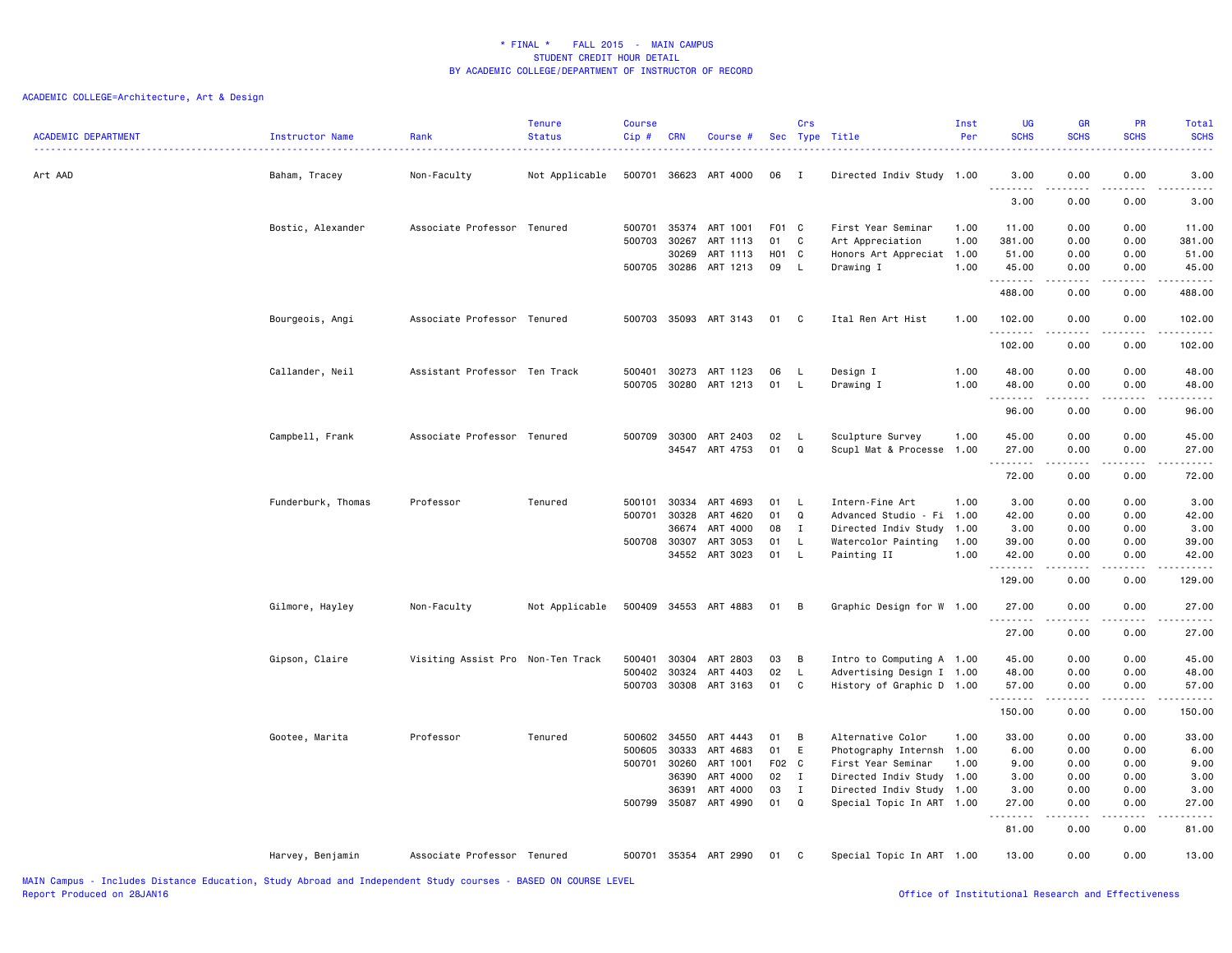| <b>ACADEMIC DEPARTMENT</b> | <b>Instructor Name</b><br><u>.</u> | Rank                          | <b>Tenure</b><br><b>Status</b> | <b>Course</b><br>Cip# | <b>CRN</b>     | Course #             |           | Crs                | Sec Type Title                                 | Inst<br>Per  | UG<br><b>SCHS</b> | <b>GR</b><br><b>SCHS</b>                                                                                                                                     | <b>PR</b><br><b>SCHS</b> | Total<br><b>SCHS</b><br>22222                                                                                                                                |
|----------------------------|------------------------------------|-------------------------------|--------------------------------|-----------------------|----------------|----------------------|-----------|--------------------|------------------------------------------------|--------------|-------------------|--------------------------------------------------------------------------------------------------------------------------------------------------------------|--------------------------|--------------------------------------------------------------------------------------------------------------------------------------------------------------|
| Art AAD                    | Harvey, Benjamin                   | Associate Professor Tenured   |                                | 500703                | 30265<br>30266 | ART 1023<br>ART 1023 | 01<br>H01 | C<br>C             | History Of Art II<br>Honors History Of Ar 1.00 | 1.00         | 93.00<br>30.00    | 0.00<br>0.00                                                                                                                                                 | 0.00<br>0.00             | 93.00<br>30.00                                                                                                                                               |
|                            |                                    |                               |                                |                       |                | 30315 ART 3623       | 01        | C                  | Art in France 1850-1 1.00                      |              | 87.00<br>.        | 0.00<br>. <b>.</b>                                                                                                                                           | 0.00<br>.                | 87.00<br>.                                                                                                                                                   |
|                            |                                    |                               |                                |                       |                |                      |           |                    |                                                |              | 223.00            | 0.00                                                                                                                                                         | 0.00                     | 223.00                                                                                                                                                       |
|                            | Haug, Rowan                        | Lecturer                      | Non-Ten Track                  | 500401                | 30274          | ART 1123             | 07        | - L                | Design I                                       | 1.00         | 48.00             | 0.00                                                                                                                                                         | 0.00                     | 48.00                                                                                                                                                        |
|                            |                                    |                               |                                |                       | 30278          | ART 1153             | 01        | L.                 | Three-Dimen Design                             | 1.00         | 45.00             | 0.00                                                                                                                                                         | 0.00                     | 45.00                                                                                                                                                        |
|                            |                                    |                               |                                |                       | 30279<br>35984 | ART 1153<br>ART 1153 | 03<br>02  | $\mathsf{L}$<br>L. | Three-Dimen Design<br>Three-Dimen Design       | 1.00<br>1.00 | 45.00<br>42.00    | 0.00<br>0.00                                                                                                                                                 | 0.00<br>0.00             | 45.00<br>42.00                                                                                                                                               |
|                            |                                    |                               |                                |                       |                |                      |           |                    |                                                |              | .<br>180.00       | 0.00                                                                                                                                                         | 0.00                     | د د د د د<br>180.00                                                                                                                                          |
|                            |                                    |                               |                                |                       |                |                      |           |                    |                                                |              |                   |                                                                                                                                                              |                          |                                                                                                                                                              |
|                            | Haupt, Jeffrey                     | Professor                     | Tenured                        | 500705                | 30294          | ART 2213             | 02        | - L                | Life Drawing I                                 | 1.00         | 42.00             | 0.00                                                                                                                                                         | 0.00                     | 42.00                                                                                                                                                        |
|                            |                                    |                               |                                | 500708                | 30290<br>35916 | ART 2013<br>ART 2013 | 03<br>02  | L.<br>L.           | Painting Survey<br>Painting Survey             | 1.00<br>1.00 | 45.00<br>39.00    | 0.00<br>0.00                                                                                                                                                 | 0.00<br>0.00             | 45.00<br>39.00                                                                                                                                               |
|                            |                                    |                               |                                |                       |                |                      |           |                    |                                                |              | .                 | .                                                                                                                                                            | .                        | .                                                                                                                                                            |
|                            |                                    |                               |                                |                       |                |                      |           |                    |                                                |              | 126.00            | 0.00                                                                                                                                                         | 0.00                     | 126.00                                                                                                                                                       |
|                            | Hester, Cassie                     | Assistant Professor Ten Track |                                | 500402                | 30319          | ART 4103             | 01        | L.                 | Typography I                                   | 1.00         | 45.00             | 0.00                                                                                                                                                         | 0.00                     | 45.00                                                                                                                                                        |
|                            |                                    |                               |                                |                       | 30320          | ART 4103             | 02        | L.                 | Typography I                                   | 1.00         | 45.00             | 0.00                                                                                                                                                         | 0.00                     | 45.00                                                                                                                                                        |
|                            |                                    |                               |                                |                       | 34551          | ART 4123             | 01        | Q                  | Screen Printing for                            | 1.00         | 36.00<br><u>.</u> | 0.00<br>.                                                                                                                                                    | 0.00<br>.                | 36.00<br>.                                                                                                                                                   |
|                            |                                    |                               |                                |                       |                |                      |           |                    |                                                |              | 126.00            | 0.00                                                                                                                                                         | 0.00                     | 126.00                                                                                                                                                       |
|                            | Hitt, Candace                      | Lecturer                      | Non-Ten Track                  | 500605                | 30292          | ART 2103             | 02        | C                  | Photography Survey                             | 1.00         | 45.00             | 0.00                                                                                                                                                         | 0.00                     | 45.00                                                                                                                                                        |
|                            |                                    |                               |                                |                       | 30293          | ART 2103             | 03        | B                  | Photography Survey                             | 1.00         | 48.00             | 0.00                                                                                                                                                         | 0.00                     | 48.00                                                                                                                                                        |
|                            |                                    |                               |                                |                       |                |                      |           |                    |                                                |              | .<br>93.00        | 0.00                                                                                                                                                         | 0.00                     | .<br>93.00                                                                                                                                                   |
|                            | Koch, Zachary                      | Lecturer                      | Non-Ten Track                  | 500401                | 30270          | ART 1123             | 01        | L.                 | Design I                                       | 1.00         | 48.00             | 0.00                                                                                                                                                         | 0.00                     | 48.00                                                                                                                                                        |
|                            |                                    |                               |                                |                       | 30275          | ART 1123             | 08        | $\mathsf{L}$       | Design I                                       | 1.00         | 45.00             | 0.00                                                                                                                                                         | 0.00                     | 45.00                                                                                                                                                        |
|                            |                                    |                               |                                | 500705                | 30281          | ART 1213             | 02        | L.                 | Drawing I                                      | 1.00         | 45.00             | 0.00                                                                                                                                                         | 0.00                     | 45.00                                                                                                                                                        |
|                            |                                    |                               |                                |                       | 30284          | ART 1213             | 07        | $\mathsf{L}$       | Drawing I                                      | 1.00         | 45.00             | 0.00                                                                                                                                                         | 0.00                     | 45.00                                                                                                                                                        |
|                            |                                    |                               |                                |                       |                | 36133 ART 1213       | 05        | L.                 | Drawing I                                      | 1.00         | 36.00<br>.        | 0.00<br>$\frac{1}{2} \left( \frac{1}{2} \right) \left( \frac{1}{2} \right) \left( \frac{1}{2} \right) \left( \frac{1}{2} \right) \left( \frac{1}{2} \right)$ | 0.00<br>.                | 36.00<br>.                                                                                                                                                   |
|                            |                                    |                               |                                |                       |                |                      |           |                    |                                                |              | 219.00            | 0.00                                                                                                                                                         | 0.00                     | 219.00                                                                                                                                                       |
|                            | Lippillo, Dominic                  | Assistant Professor Ten Track |                                | 500102                | 34549          | ART 4873             | 01        | L.                 | Digital Imaging I                              | 1.00         | 39.00             | 0.00                                                                                                                                                         | 0.00                     | 39.00                                                                                                                                                        |
|                            |                                    |                               |                                | 500605                | 30327          | ART 4593             | 01        | Q                  | Photographic Portfol                           | 1.00         | 15.00             | 0.00                                                                                                                                                         | 0.00                     | 15.00                                                                                                                                                        |
|                            |                                    |                               |                                |                       | 35254          | ART 2103             | 501 B     |                    | Photography Survey                             | 1.00         | 27.00<br>.        | 0.00                                                                                                                                                         | 0.00                     | 27.00<br>$- - - -$                                                                                                                                           |
|                            |                                    |                               |                                |                       |                |                      |           |                    |                                                |              | 81.00             | 0.00                                                                                                                                                         | 0.00                     | 81.00                                                                                                                                                        |
|                            | Long, Robert                       | Professor                     | Tenured                        | 500711 30301          |                | ART 2503             | 01        | - L                | Ceramic Art Survey                             | 1.00         | 45.00             | 0.00                                                                                                                                                         | 0.00                     | 45.00                                                                                                                                                        |
|                            |                                    |                               |                                |                       | 30331          | ART 4650             | 01        | $\mathsf{L}$       | Advanced Studio-Cera                           | 1.00         | 42.00             | 0.00                                                                                                                                                         | 0.00                     | 42.00                                                                                                                                                        |
|                            |                                    |                               |                                |                       | 36338          | ART 6650             | 01        | L.                 | Advanced Studio-Cera 1.00                      |              | 0.00<br>.         | 3.00                                                                                                                                                         | 0.00                     | 3.00<br>$\frac{1}{2} \left( \frac{1}{2} \right) \left( \frac{1}{2} \right) \left( \frac{1}{2} \right) \left( \frac{1}{2} \right) \left( \frac{1}{2} \right)$ |
|                            |                                    |                               |                                |                       |                |                      |           |                    |                                                |              | 87.00             | 3.00                                                                                                                                                         | 0.00                     | 90.00                                                                                                                                                        |
|                            | Martin, Gregory                    | Assistant Professor Ten Track |                                | 500705                | 30282          | ART 1213             | 03        | L.                 | Drawing I                                      | 1.00         | 42.00             | 0.00                                                                                                                                                         | 0.00                     | 42.00                                                                                                                                                        |
|                            |                                    |                               |                                |                       | 30285          | ART 1213             | 08        | $\mathsf{L}$       | Drawing I                                      | 1.00         | 42.00             | 0.00                                                                                                                                                         | 0.00                     | 42.00                                                                                                                                                        |
|                            |                                    |                               |                                |                       | 30287          | ART 1213             | 10        | L.                 | Drawing I                                      | 1.00         | 42.00             | 0.00                                                                                                                                                         | 0.00                     | 42.00                                                                                                                                                        |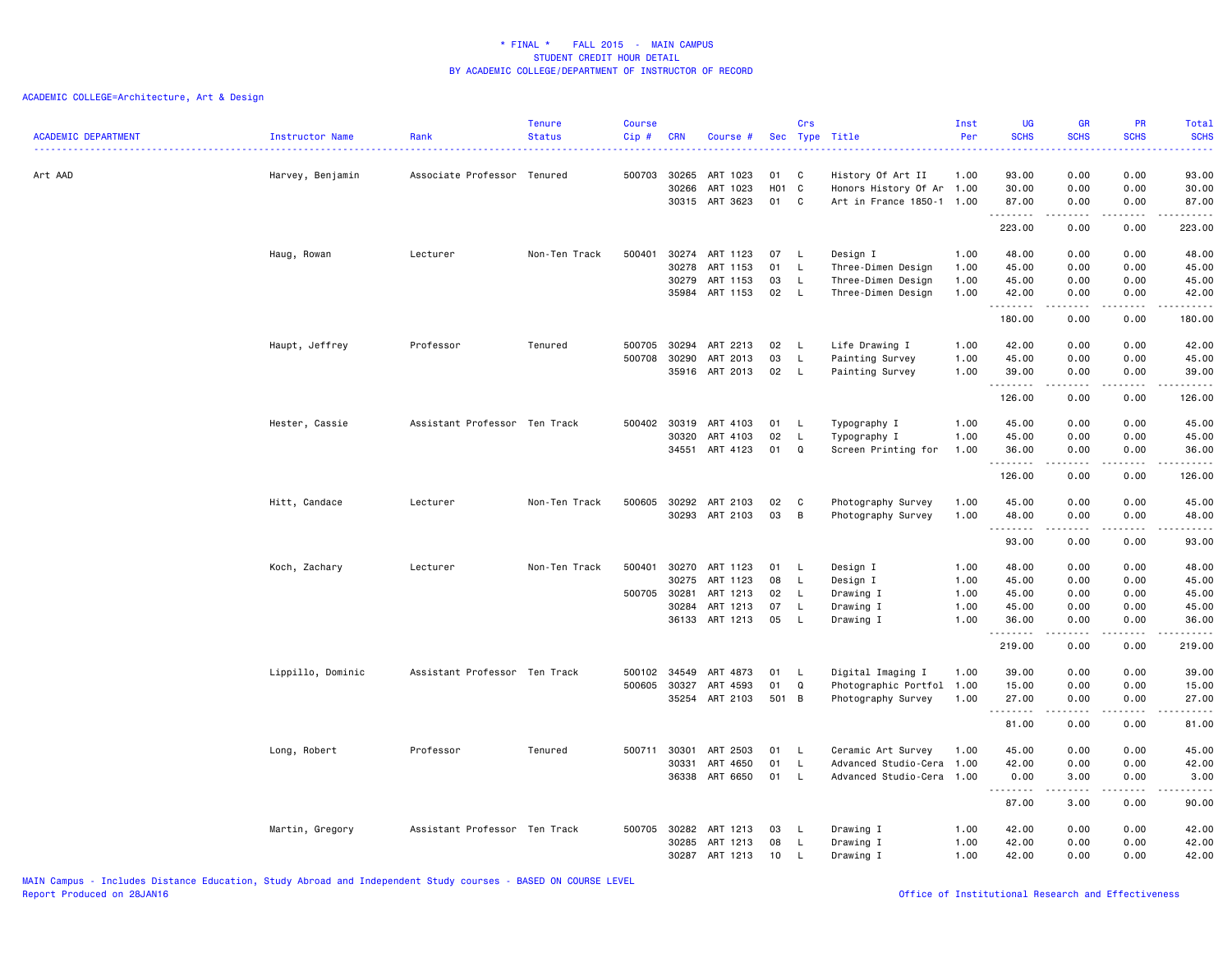| <b>ACADEMIC DEPARTMENT</b> | Instructor Name   | Rank                          | <b>Tenure</b><br><b>Status</b> | <b>Course</b><br>Cip# | <b>CRN</b>            | Course #              |          | Crs          | Sec Type Title                         | Inst<br>Per | UG<br><b>SCHS</b> | <b>GR</b><br><b>SCHS</b> | <b>PR</b><br><b>SCHS</b>            | Total<br><b>SCHS</b><br>. |
|----------------------------|-------------------|-------------------------------|--------------------------------|-----------------------|-----------------------|-----------------------|----------|--------------|----------------------------------------|-------------|-------------------|--------------------------|-------------------------------------|---------------------------|
|                            |                   |                               |                                |                       |                       |                       |          |              |                                        |             | .                 |                          |                                     |                           |
|                            |                   |                               |                                |                       |                       |                       |          |              |                                        |             | 126.00            | 0.00                     | 0.00                                | 126.00                    |
| Art AAD                    | McCourt, Timothy  | Professor                     | Tenured                        | 500401                | 30272                 | ART 1123              | 04       | L.           | Design I                               | 1.00        | 51.00             | 0.00                     | 0.00                                | 51.00                     |
|                            |                   |                               |                                |                       | 30277<br>500708 30306 | ART 1133<br>ART 3033  | 01<br>01 | L.<br>L.     | Design II<br>Non-Representational 1.00 | 1.00        | 42.00<br>27.00    | 0.00<br>0.00             | 0.00<br>0.00                        | 42.00<br>27.00            |
|                            |                   |                               |                                |                       |                       |                       |          |              |                                        |             | .                 | .                        | المتماما                            | .                         |
|                            |                   |                               |                                |                       |                       |                       |          |              |                                        |             | 120.00            | 0.00                     | 0.00                                | 120.00                    |
|                            | Mixon, Jamie      | Professor                     | Tenured                        | 500409                | 30310                 | ART 3313              | 02       | L.           | Graphic Art Des I                      | 1.00        | 48.00             | 0.00                     | 0.00                                | 48.00                     |
|                            |                   |                               |                                |                       | 30312                 | ART 3313              | 04       | $\mathsf{L}$ | Graphic Art Des I                      | 1.00        | 39.00             | 0.00                     | 0.00                                | 39.00                     |
|                            |                   |                               |                                |                       | 30326                 | ART 4523              | 01       | $\mathsf{L}$ | Graphic Art Intern                     | 1.00        | 66.00             | 0.00                     | 0.00                                | 66.00                     |
|                            |                   |                               |                                | 500701                | 36621                 | ART 4000              | 04       | $\mathbf{I}$ | Directed Indiv Study 1.00              |             | 3.00              | 0.00                     | 0.00                                | 3.00                      |
|                            |                   |                               |                                |                       | 36622                 | ART 4000              | 05       | $\mathbf{I}$ | Directed Indiv Study 1.00              |             | 3.00<br>.         | 0.00<br>.                | 0.00<br>$\sim$ $\sim$ $\sim$        | 3.00<br>.                 |
|                            |                   |                               |                                |                       |                       |                       |          |              |                                        |             | 159.00            | 0.00                     | 0.00                                | 159.00                    |
|                            | Neuenfeldt, Lori  | Instructor                    | Non-Ten Track                  | 500703                | 30261                 | ART 1013              | 01       | C            | History Of Art I                       | 1.00        | 129.00            | 0.00                     | 0.00                                | 129.00                    |
|                            |                   |                               |                                |                       | 30262                 | ART 1013              | 02       | C            | History Of Art I                       | 1.00        | 144.00            | 0.00                     | 0.00                                | 144.00                    |
|                            |                   |                               |                                |                       | 30264                 | ART 1013              | H01 C    |              | History Of Art I - H                   | 1.00        | 24.00             | 0.00                     | 0.00                                | 24.00                     |
|                            |                   |                               |                                | 500799                | 30317                 | ART 4083              | 01       | s.           | Senior Research                        | 1.00        | 36.00<br>.        | 0.00<br>$\frac{1}{2}$    | 0.00<br>$- - - -$                   | 36.00<br>.                |
|                            |                   |                               |                                |                       |                       |                       |          |              |                                        |             | 333.00            | 0.00                     | 0.00                                | 333.00                    |
|                            | Ngoh, Soon        | Professor                     | Tenured                        | 500705                | 30283                 | ART 1213              | 04       | L.           | Drawing I                              | 1.00        | 30.00             | 0.00                     | 0.00                                | 30.00                     |
|                            |                   |                               |                                |                       | 30289                 | ART 1223              | 01       | L            | Drawing II                             | 1.00        | 42.00             | 0.00                     | 0.00                                | 42.00                     |
|                            |                   |                               |                                |                       | 30296                 | ART 2233              | 01       | L            | Drawing III                            | 1.00        | 18.00<br><b></b>  | 0.00<br>.                | 0.00<br>$\sim$ $\sim$ $\sim$        | 18.00<br>.                |
|                            |                   |                               |                                |                       |                       |                       |          |              |                                        |             | 90.00             | 0.00                     | 0.00                                | 90.00                     |
|                            | Powney, Jeralyn   | Assistant Professor Ten Track |                                | 500409                | 30330                 | ART 4640              | 01       | L.           | Adv Studio - Graphic 1.00              |             | 45.00             | 0.00                     | 0.00                                | 45.00                     |
|                            |                   |                               |                                |                       | 34554                 | ART 4143              | 01       | Q            | Letterpress for Desi 1.00              |             | 33.00             | 0.00                     | 0.00                                | 33.00                     |
|                            |                   |                               |                                | 500701                | 36632                 | ART 4000              | 07       | $\mathbf{I}$ | Directed Indiv Study 1.00              |             | 3.00              | 0.00                     | 0.00                                | 3.00                      |
|                            |                   |                               |                                |                       | 36701                 | ART 4000              | 09       | $\mathbf{I}$ | Directed Indiv Study 1.00              |             | 3.00              | 0.00                     | 0.00                                | 3.00                      |
|                            |                   |                               |                                |                       | 500710 34548          | ART 3913              | 01       | $\mathbf Q$  | Intro to Print Produ 1.00              |             | 42.00<br>.        | 0.00<br>.                | 0.00<br>.                           | 42.00<br>د د د د د        |
|                            |                   |                               |                                |                       |                       |                       |          |              |                                        |             | 126.00            | 0.00                     | 0.00                                | 126.00                    |
|                            | Seckinger, Linda  | Professor                     | Tenured                        |                       | 500710 30297          | ART 2303              | 01       | L.           | Printmaking Survey                     | 1.00        | 33.00             | 0.00                     | 0.00                                | 33.00                     |
|                            |                   |                               |                                |                       | 30298                 | ART 2303              | 02       | L.           | Printmaking Survey                     | 1.00        | 30.00<br>.        | 0.00<br>.                | 0.00<br>$\sim$ $\sim$ $\sim$ $\sim$ | 30.00<br>د د د د د        |
|                            |                   |                               |                                |                       |                       |                       |          |              |                                        |             | 63.00             | 0.00                     | 0.00                                | 63.00                     |
|                            | Shafer, Debra     | Lecturer                      | Non-Ten Track                  |                       |                       | 500402 30325 ART 4403 | 03       | - L          | Advertising Design I 1.00              |             | 48.00             | 0.00                     | 0.00                                | 48.00                     |
|                            |                   |                               |                                |                       |                       |                       |          |              |                                        |             | .<br>48.00        | 0.00                     | 0.00                                | 48.00                     |
|                            | Spencer, Brittany | Lecturer                      | Non-Ten Track                  | 500401                | 30303                 | ART 2803              | 01       | B            | Intro to Computing A 1.00              |             | 45.00             | 0.00                     | 0.00                                | 45.00                     |
|                            |                   |                               |                                |                       | 30305                 | ART 2803              | 04       | в            | Intro to Computing A 1.00              |             | 48.00             | 0.00                     | 0.00                                | 48.00                     |
|                            |                   |                               |                                |                       | 35361                 | ART 4863              | 02       | L.           | Adv Computer Studio                    | 1.00        | 15.00             | 0.00                     | 0.00                                | 15.00                     |
|                            |                   |                               |                                |                       | 35836                 | ART 1123              | 03       | L.           | Design I                               | 1.00        | 45.00             | 0.00                     | 0.00                                | 45.00                     |
|                            |                   |                               |                                | 500701                | 36386                 | ART 4000              | 01       | $\mathbf{I}$ | Directed Indiv Study 1.00              |             | 3.00              | 0.00                     | 0.00                                | 3.00                      |
|                            |                   |                               |                                | 500703                | 33867                 | ART 1113              | 501      | C            | Art Appreciation                       | 1.00        | 114.00            | 0.00                     | 0.00                                | 114.00                    |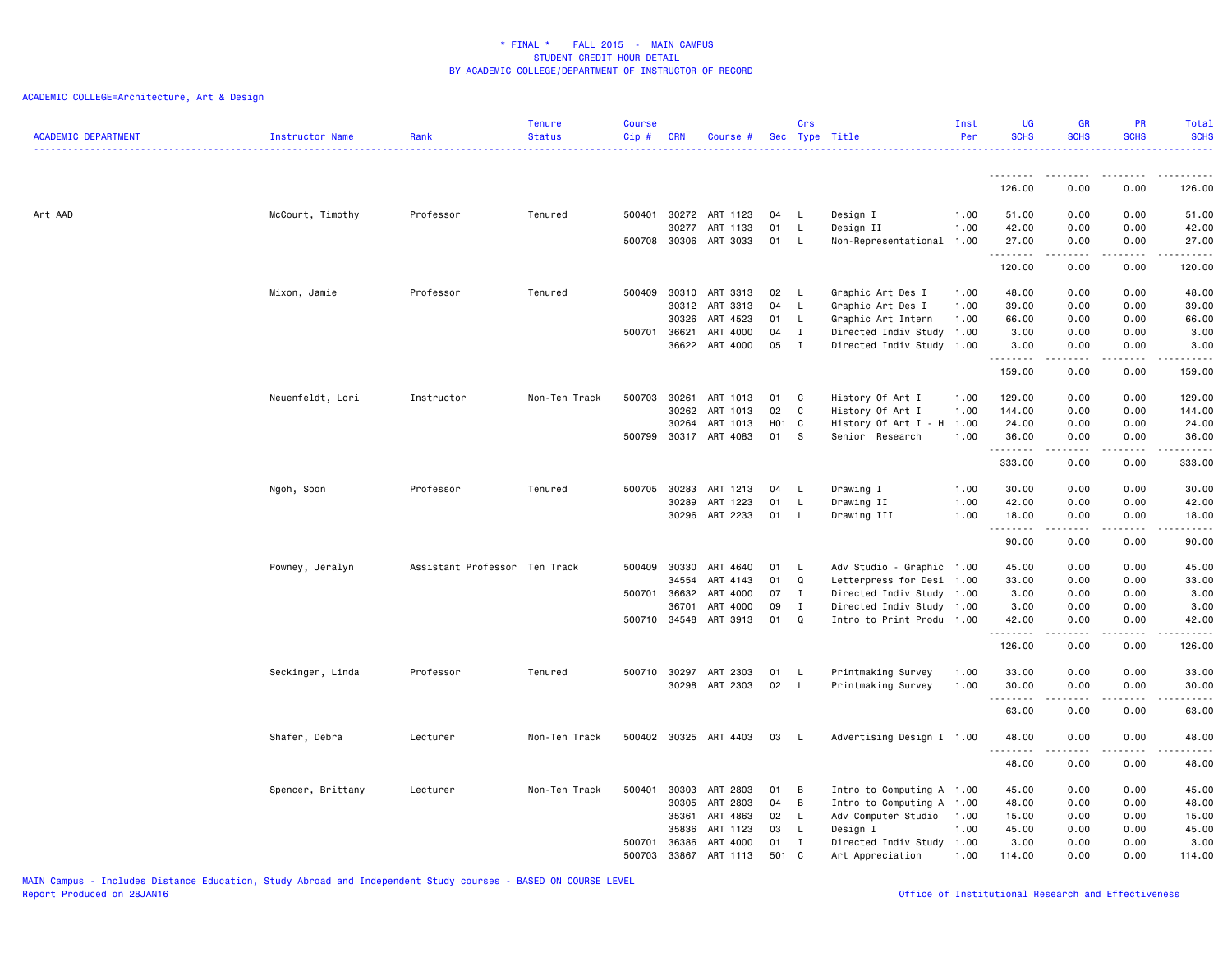| <b>ACADEMIC DEPARTMENT</b>                | Instructor Name | Rank | Tenure<br>Status | Course<br>Cip # | CRN | Course # Sec Type Title | Crs |  | <b>UG</b><br>Inst<br><b>SCHS</b><br>Per | <b>GR</b><br><b>SCHS</b> | <b>PR</b><br><b>SCHS</b> | Total<br><b>SCHS</b> |
|-------------------------------------------|-----------------|------|------------------|-----------------|-----|-------------------------|-----|--|-----------------------------------------|--------------------------|--------------------------|----------------------|
|                                           |                 |      |                  |                 |     |                         |     |  | .<br>270.00                             | .<br>0.00                | .<br>0.00                | .<br>270.00          |
|                                           |                 |      |                  |                 |     |                         |     |  | ========                                | ========                 | ========                 | ==========           |
| Art AAD                                   |                 |      |                  |                 |     |                         |     |  | 3618,00                                 | 3,00                     | 0.00                     | 3621,00              |
| ,==============================<br>------ |                 |      |                  |                 |     |                         |     |  | ---------                               | ------                   | ========                 | ==========           |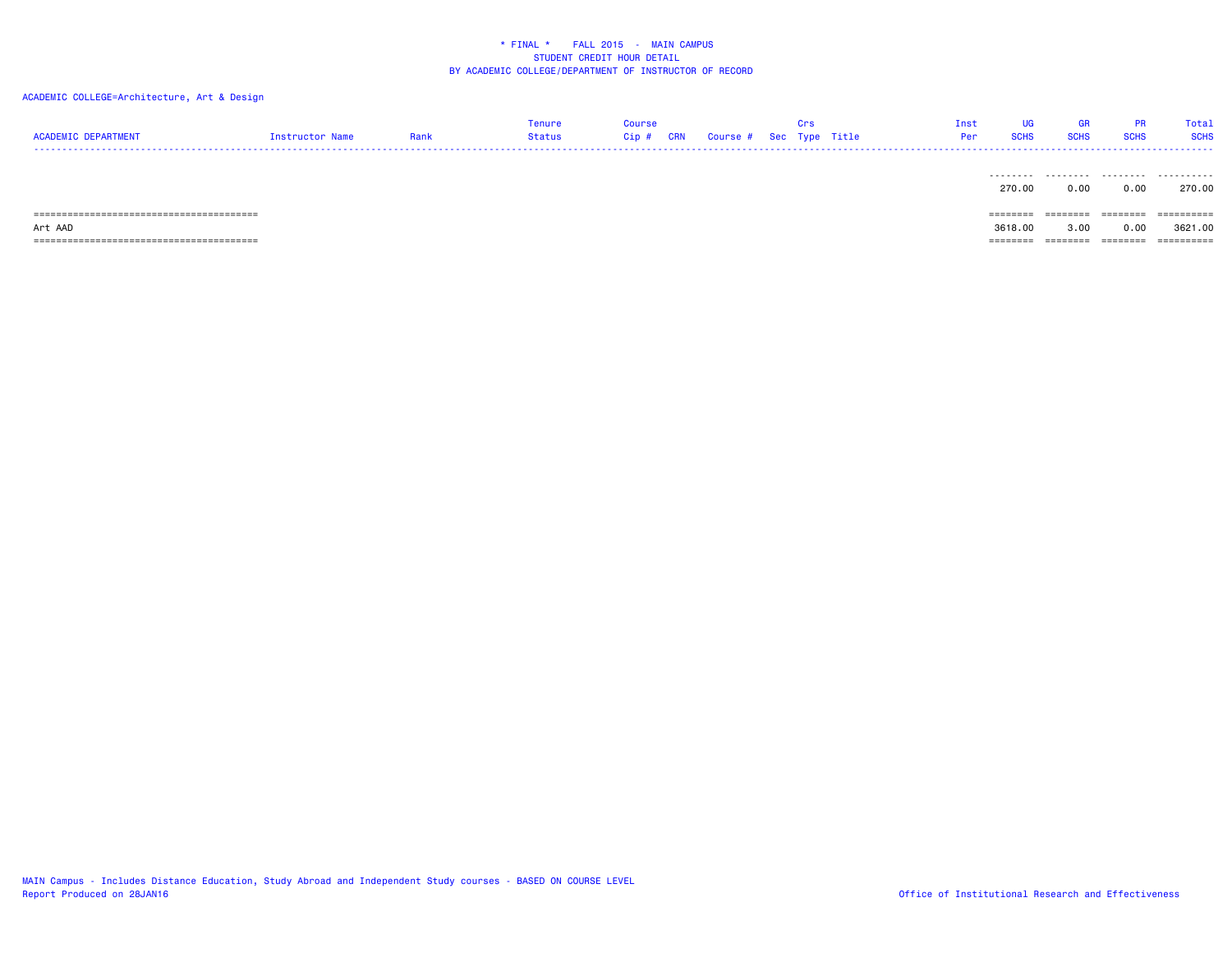| <b>ACADEMIC DEPARTMENT</b>    | <b>Instructor Name</b> | Rank                              | <b>Tenure</b><br><b>Status</b> | <b>Course</b><br>Cip# | <b>CRN</b> | Course #       | Sec  | Crs      | Type Title                | Inst<br>Per | UG<br><b>SCHS</b>  | <b>GR</b><br><b>SCHS</b>    | <b>PR</b><br><b>SCHS</b> | <b>Total</b><br><b>SCHS</b> |
|-------------------------------|------------------------|-----------------------------------|--------------------------------|-----------------------|------------|----------------|------|----------|---------------------------|-------------|--------------------|-----------------------------|--------------------------|-----------------------------|
| Building Construction Science | Beatty, David          | Lecturer                          | Non-Ten Track                  | 522001                | 30398      | BCS 1116       | 01   | $\Omega$ | Build Construct Stud 0.50 |             | 102.00             | 0.00                        | 0.00                     | 102.00                      |
|                               |                        |                                   |                                |                       |            |                |      |          |                           |             | .<br>102.00        | 0.00                        | $\frac{1}{2}$<br>0.00    | 102.00                      |
|                               | Capano, Craig          | Professor                         | Tenured                        | 522001                | 30398      | BCS 1116       | 01   | $\Omega$ | Build Construct Stud 0.50 |             | 102.00             | 0.00                        | 0.00                     | 102.00                      |
|                               |                        |                                   |                                |                       | 36111      | BCS 4990       | 01   | - C      | Special Topics IN BC 1.00 |             | 11.00<br>--------- | 0.00<br>.<br>. <b>. .</b> . | 0.00<br>.                | 11.00<br>.                  |
|                               |                        |                                   |                                |                       |            |                |      |          |                           |             | 113.00             | 0.00                        | 0.00                     | 113.00                      |
|                               | Duff, Mike             | Visiting Assist Pro Non-Ten Track |                                | 522001                | 30401      | BCS 3116       | 01   | Q        | Building Constructio      | 1.00        | 54.00              | 0.00                        | 0.00                     | 54.00                       |
|                               |                        |                                   |                                |                       |            | 30402 BCS 3213 | 01 C |          | Electrical Systems        | 1.00        | 39.00              | 0.00                        | 0.00                     | 39.00                       |
|                               |                        |                                   |                                |                       |            |                |      |          |                           |             | .<br>93.00         | - - - -<br>0.00             | 0.00                     | 93.00                       |
|                               | Herrmann, Michele      | Assistant Professor Ten Track     |                                | 522001                | 30405      | BCS 4116       | 01   | $\Omega$ | Build Construct Stud      | 1.00        | 78.00              | 0.00                        | 0.00                     | 78.00                       |
|                               |                        |                                   |                                |                       |            | 34546 BCS 4222 | 01 C |          | Pro Comm and Practic 1.00 |             | 26.00              | 0.00                        | 0.00                     | 26.00                       |
|                               |                        |                                   |                                |                       |            |                |      |          |                           |             | .<br>104.00        | .<br>0.00                   | . <b>.</b><br>0.00       | .<br>104.00                 |
|                               | Leathem, Thomas        | Assistant Professor Ten Track     |                                | 460412                | 36110      | BCS 3006       | 01   | E        | Construction Interns 1.00 |             | 12.00              | 0.00                        | 0.00                     | 12.00                       |
|                               |                        |                                   |                                | 522001                | 30399      | BCS 2116       | 01   | Q        | Building Constructio 0.99 |             | 65.34              | 0.00                        | 0.00                     | 65.34                       |
|                               |                        |                                   |                                |                       |            |                |      |          |                           |             | 77.34              | 0.00                        | 0.00                     | 77.34                       |
|                               |                        |                                   |                                |                       |            |                |      |          |                           |             | ========           | ========                    | ========                 | ==========                  |
| Building Construction Science |                        |                                   |                                |                       |            |                |      |          |                           |             | 489.34             | 0.00                        | 0.00                     | 489.34                      |
|                               |                        |                                   |                                |                       |            |                |      |          |                           |             | ========           |                             |                          | ==========                  |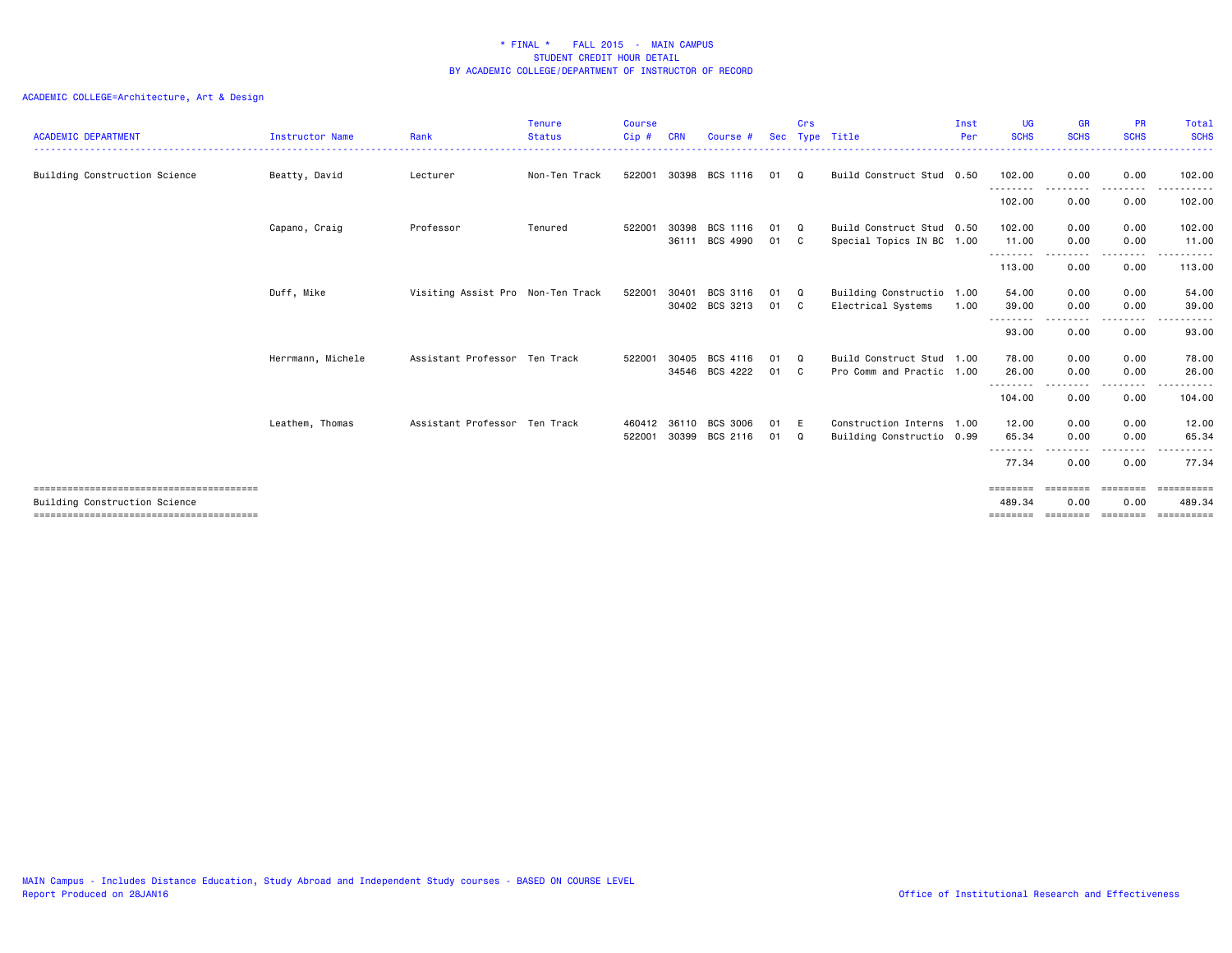| <b>ACADEMIC DEPARTMENT</b> | Instructor Name                  | Rank                          | <b>Tenure</b><br><b>Status</b> | <b>Course</b><br>Cip# | <b>CRN</b> | Course #             |       | Crs            | Sec Type Title            | Inst<br>Per | <b>UG</b><br><b>SCHS</b> | <b>GR</b><br><b>SCHS</b><br>.       | PR<br><b>SCHS</b>       | Total<br><b>SCHS</b><br>.                                                                                                                                                                                                                                                                                                                                                                                                           |
|----------------------------|----------------------------------|-------------------------------|--------------------------------|-----------------------|------------|----------------------|-------|----------------|---------------------------|-------------|--------------------------|-------------------------------------|-------------------------|-------------------------------------------------------------------------------------------------------------------------------------------------------------------------------------------------------------------------------------------------------------------------------------------------------------------------------------------------------------------------------------------------------------------------------------|
| Interior Design            | Carroll, Robin                   | Instructor                    | Non-Ten Track                  | 040501                | 32436      | ID 3663              | 01 C  |                | Color & Lighting for 1.00 |             | 45.00                    | 0.00                                | 0.00                    | 45.00                                                                                                                                                                                                                                                                                                                                                                                                                               |
|                            |                                  |                               |                                | 190601                | 32384      | HS 3673              | 01 C  |                | Envir For Sp Needs        | 1.00        | 18.00                    | 0.00                                | 0.00                    | 18.00                                                                                                                                                                                                                                                                                                                                                                                                                               |
|                            |                                  |                               |                                |                       | 32385      | HS 3673              | 02 C  |                | Envir For Sp Needs        | 1.00        | 21.00                    | 0.00                                | 0.00                    | 21.00                                                                                                                                                                                                                                                                                                                                                                                                                               |
|                            |                                  |                               |                                |                       | 32438      | ID 3673              | 01    | $\mathbf{C}$   | Environments for Spe 1.00 |             | 51.00                    | 0.00                                | 0.00                    | 51.00                                                                                                                                                                                                                                                                                                                                                                                                                               |
|                            |                                  |                               |                                |                       |            | 32439 ID 3673        | 02 C  |                | Environments for Spe 1.00 |             | 36.00<br>.               | 0.00<br>$\sim$ $\sim$ $\sim$ $\sim$ | 0.00<br>د د د د         | 36.00<br>.                                                                                                                                                                                                                                                                                                                                                                                                                          |
|                            |                                  |                               |                                |                       |            |                      |       |                |                           |             | 171.00                   | 0.00                                | 0.00                    | 171.00                                                                                                                                                                                                                                                                                                                                                                                                                              |
|                            | Crumpton, Amy                    | Associate Professor Tenured   |                                | 500408                | 32429      | ID 1683              | 01 C  |                | Interior Design Grap 1.00 |             | 57.00                    | 0.00                                | 0.00                    | 57.00                                                                                                                                                                                                                                                                                                                                                                                                                               |
|                            |                                  |                               |                                |                       | 32430      | ID 1683              | 02    | C              | Interior Design Grap 1.00 |             | 66.00                    | 0.00                                | 0.00                    | 66.00                                                                                                                                                                                                                                                                                                                                                                                                                               |
|                            |                                  |                               |                                |                       |            | 36104 ID 1683        | 03    | B              | Interior Design Grap 1.00 |             | 57.00<br>.               | 0.00<br>.                           | 0.00<br>.               | 57.00<br>.                                                                                                                                                                                                                                                                                                                                                                                                                          |
|                            |                                  |                               |                                |                       |            |                      |       |                |                           |             | 180.00                   | 0.00                                | 0.00                    | 180.00                                                                                                                                                                                                                                                                                                                                                                                                                              |
|                            | Fulton, Glen                     | Lecturer                      | Non-Ten Track                  | 040501                |            | 36178 ID 2664        | 01    | B              | Textiles for Interio 1.00 |             | 84.00                    | 0.00                                | 0.00                    | 84.00                                                                                                                                                                                                                                                                                                                                                                                                                               |
|                            |                                  |                               |                                | 500401                |            | 30271 ART 1123       | 02    | $\mathsf{L}$   | Design I                  | 1.00        | 51.00                    | 0.00                                | 0.00                    | 51.00                                                                                                                                                                                                                                                                                                                                                                                                                               |
|                            |                                  |                               |                                |                       |            |                      |       |                |                           |             | .<br>135.00              | 0.00                                | 0.00                    | 135.00                                                                                                                                                                                                                                                                                                                                                                                                                              |
|                            |                                  |                               |                                |                       |            |                      |       |                |                           |             |                          |                                     |                         |                                                                                                                                                                                                                                                                                                                                                                                                                                     |
|                            | Ketchum, Deborah                 | Lecturer                      | Non-Ten Track                  |                       |            | 040501 32442 ID 4663 | 01 C  |                | Professional Practic 1.00 |             | 42.00<br>.               | 0.00<br>.                           | 0.00<br>.               | 42.00<br>.                                                                                                                                                                                                                                                                                                                                                                                                                          |
|                            |                                  |                               |                                |                       |            |                      |       |                |                           |             | 42.00                    | 0.00                                | 0.00                    | 42.00                                                                                                                                                                                                                                                                                                                                                                                                                               |
|                            | Miller, Beth                     | Professor                     | Tenured                        | 040501                |            | 32435 ID 3643        | 01 C  |                | History of Interiors 1.00 |             | 87.00<br>.               | 0.00                                | 0.00                    | 87.00                                                                                                                                                                                                                                                                                                                                                                                                                               |
|                            |                                  |                               |                                |                       |            |                      |       |                |                           |             | 87.00                    | .<br>0.00                           | 0.00                    | 87.00                                                                                                                                                                                                                                                                                                                                                                                                                               |
|                            | Miller, Lyndsey                  | Assistant Professor Ten Track |                                | 040501                |            | 32432 ID 2633        | 01    | C              | Int Mat, Treat & Res 1.00 |             | 48.00                    | 0.00                                | 0.00                    | 48.00                                                                                                                                                                                                                                                                                                                                                                                                                               |
|                            |                                  |                               |                                | 500408                |            | 32434 ID 3614        | 02 B  |                | Interior Design Stud 1.00 |             | 56.00<br>.               | 0.00<br>.                           | 0.00<br>. <b>.</b>      | 56.00<br>.                                                                                                                                                                                                                                                                                                                                                                                                                          |
|                            |                                  |                               |                                |                       |            |                      |       |                |                           |             | 104.00                   | 0.00                                | 0.00                    | 104.00                                                                                                                                                                                                                                                                                                                                                                                                                              |
|                            | Pentecost, Swayze                | Lecturer                      | Non-Ten Track                  |                       |            | 500408 36762 ID 3603 | D01 C |                | Digital Design for I 1.00 |             | 51.00                    | 0.00                                | 0.00                    | 51.00                                                                                                                                                                                                                                                                                                                                                                                                                               |
|                            |                                  |                               |                                |                       |            |                      |       |                |                           |             | .<br>51.00               | 0.00                                | 0.00                    | 51.00                                                                                                                                                                                                                                                                                                                                                                                                                               |
|                            | Riehm, William                   | Assistant Professor Ten Track |                                | 190601                | 32443      | ID 4693              | 01 B  |                | Furniture Design          | 1.00        | 30.00                    | 0.00                                | 0.00                    | 30.00                                                                                                                                                                                                                                                                                                                                                                                                                               |
|                            |                                  |                               |                                | 500408                | 32428      | ID 1001              | F01 C |                | First Year Seminar        | 1.00        | 10.00                    | 0.00                                | 0.00                    | 10.00                                                                                                                                                                                                                                                                                                                                                                                                                               |
|                            |                                  |                               |                                |                       |            | 32431 ID 2614        | 01 B  |                | ID Studio II              | 1.00        | 56.00                    | 0.00                                | 0.00                    | 56.00                                                                                                                                                                                                                                                                                                                                                                                                                               |
|                            |                                  |                               |                                |                       |            |                      |       |                |                           |             | 96.00                    | .<br>0.00                           | 0.00                    | 96.00                                                                                                                                                                                                                                                                                                                                                                                                                               |
|                            |                                  |                               |                                |                       |            |                      |       |                |                           |             |                          |                                     |                         |                                                                                                                                                                                                                                                                                                                                                                                                                                     |
|                            | Studdard Hughes, Lauren Lecturer |                               | Non-Ten Track                  | 500408                |            | 32441 ID 4644        | 02    | $\overline{B}$ | Interior Design Stud 1.00 |             | 48.00<br>.               | 0.00                                | 0.00                    | 48.00                                                                                                                                                                                                                                                                                                                                                                                                                               |
|                            |                                  |                               |                                |                       |            |                      |       |                |                           |             | 48.00                    | 0.00                                | 0.00                    | 48.00                                                                                                                                                                                                                                                                                                                                                                                                                               |
| Interior Design            |                                  |                               |                                |                       |            |                      |       |                |                           |             | --------<br>914.00       | $= 1000000000$<br>0.00              | <b>SEESSEES</b><br>0.00 | ==========<br>914.00                                                                                                                                                                                                                                                                                                                                                                                                                |
|                            |                                  |                               |                                |                       |            |                      |       |                |                           |             |                          |                                     | ========                | $\begin{minipage}{0.9\linewidth} \hspace*{-0.2cm} \textbf{1} & \textbf{2} & \textbf{3} & \textbf{5} & \textbf{6} & \textbf{7} \\ \textbf{1} & \textbf{2} & \textbf{3} & \textbf{5} & \textbf{7} & \textbf{8} & \textbf{8} \\ \textbf{2} & \textbf{3} & \textbf{5} & \textbf{6} & \textbf{7} & \textbf{8} & \textbf{9} \\ \textbf{3} & \textbf{6} & \textbf{7} & \textbf{8} & \textbf{8} & \textbf{9} & \textbf{10} \\ \textbf{4} &$ |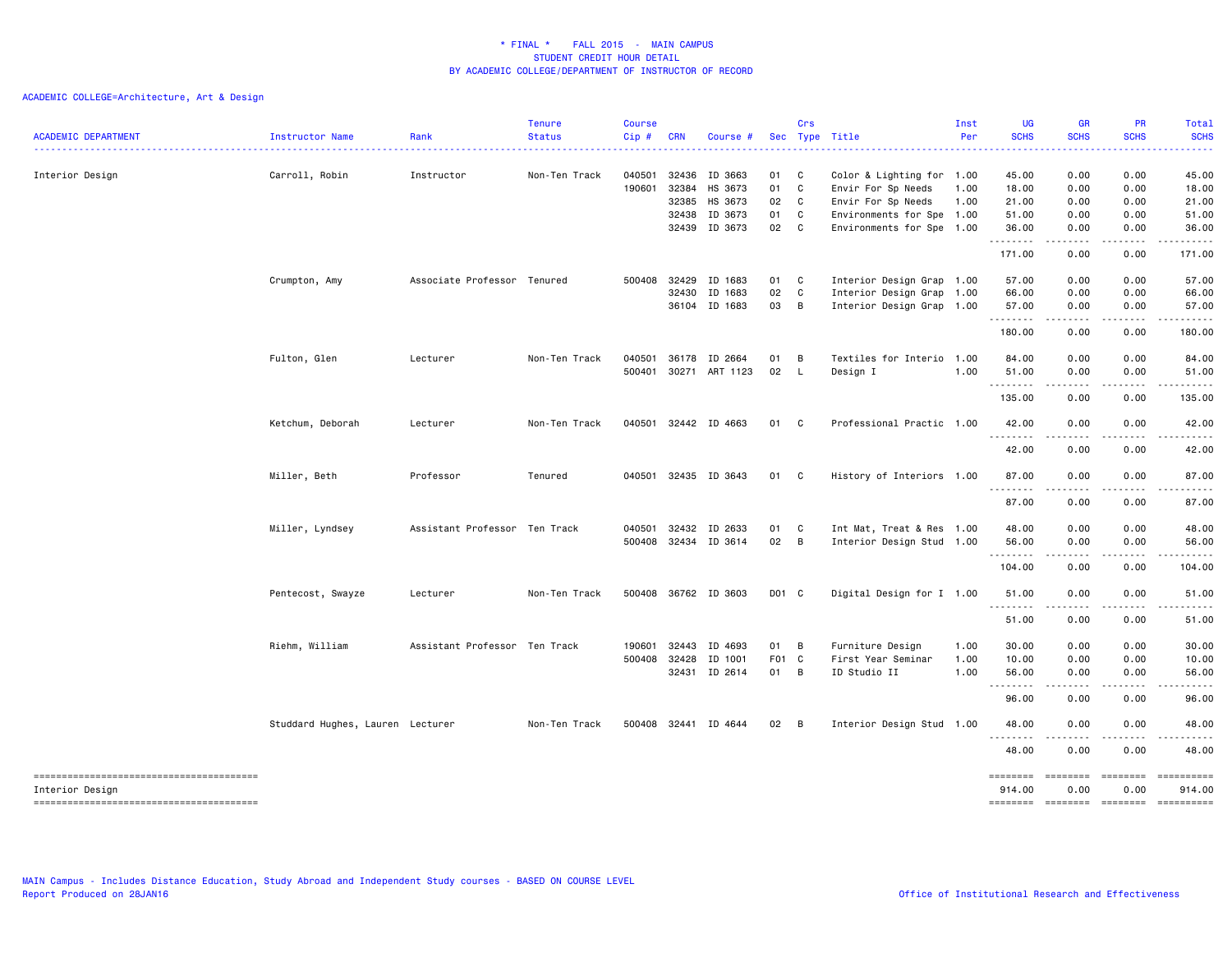| <b>ACADEMIC DEPARTMENT</b> | <b>Instructor Name</b> | Rank                              | Tenure<br><b>Status</b> | <b>Course</b><br>Cip# | <b>CRN</b>     | Course #                   |           | Crs          | Sec Type Title                                | Inst<br>Per  | UG<br><b>SCHS</b>        | GR<br><b>SCHS</b> | PR<br><b>SCHS</b>     | <b>Total</b><br><b>SCHS</b><br>$\frac{1}{2} \left( \frac{1}{2} \right) \left( \frac{1}{2} \right) \left( \frac{1}{2} \right) \left( \frac{1}{2} \right)$     |
|----------------------------|------------------------|-----------------------------------|-------------------------|-----------------------|----------------|----------------------------|-----------|--------------|-----------------------------------------------|--------------|--------------------------|-------------------|-----------------------|--------------------------------------------------------------------------------------------------------------------------------------------------------------|
| School of Architecture     | Ayub, Zulaikha         | Visiting Assist Pro Non-Ten Track |                         | 040201                | 30225<br>30238 | ARC 1013<br>ARC 3536       | 02<br>02  | C<br>B       | Arch Appreciation<br>Arch Design III-A        | 1.00<br>0.99 | 429.00<br>83.16          | 0.00<br>0.00      | 0.00<br>0.00          | 429.00<br>83.16                                                                                                                                              |
|                            |                        |                                   |                         |                       | 36565          | ARC 4000                   | 06        | $\mathbf I$  | Directed Indiv Study 1.00                     |              | 3.00                     | 0.00              | 0.00                  | 3.00                                                                                                                                                         |
|                            |                        |                                   |                         |                       | 36566          | ARC 4000                   | 07        | I            | Directed Indiv Study 1.00                     |              | 3.00                     | 0.00              | 0.00                  | 3.00                                                                                                                                                         |
|                            |                        |                                   |                         |                       | 36567          | ARC 4000                   | 08        | $\mathbf I$  | Directed Indiv Study 1.00                     |              | 3.00                     | 0.00              | 0.00                  | 3.00                                                                                                                                                         |
|                            |                        |                                   |                         |                       | 36635          | ARC 4000                   | 13        | $\mathbf{I}$ | Directed Indiv Study 1.00                     |              | 3.00                     | 0.00              | 0.00                  | 3.00                                                                                                                                                         |
|                            |                        |                                   |                         |                       | 36689          | ARC 4000                   | 17        | I            | Directed Indiv Study 1.00                     |              | 1.00                     | 0.00              | 0.00                  | 1.00                                                                                                                                                         |
|                            |                        |                                   |                         |                       | 36693          | ARC 4000                   | 20        | $\mathbf I$  | Directed Indiv Study 1.00                     |              | 1.00<br>.                | 0.00<br>.         | 0.00<br>.             | 1.00<br>.                                                                                                                                                    |
|                            |                        |                                   |                         |                       |                |                            |           |              |                                               |              | 526.16                   | 0.00              | 0.00                  | 526.16                                                                                                                                                       |
|                            | Berk, Michael          | Professor                         | Tenured                 | 040201                | 30244          | ARC 4313                   | 02        | C            | Architectural Theory 1.00                     |              | 3.00                     | 0.00              | 0.00                  | 3.00                                                                                                                                                         |
|                            |                        |                                   |                         |                       | 30247          | ARC 4536                   | 03        | C            | Arch Design IV-A - E 1.00                     |              | 12.00                    | 0.00              | 0.00                  | 12.00                                                                                                                                                        |
|                            |                        |                                   |                         |                       | 35820          | ARC 4000                   | 01        | $\mathbf I$  | Directed Indiv Study 1.00                     |              | 3.00                     | 0.00              | 0.00                  | 3.00                                                                                                                                                         |
|                            |                        |                                   |                         |                       | 35821          | ARC 4000                   | 02        | I            | Directed Indiv Study 1.00                     |              | 3.00                     | 0.00              | 0.00                  | 3.00                                                                                                                                                         |
|                            |                        |                                   |                         |                       | 35822          | ARC 4000                   | 03        | $\mathbf I$  | Directed Indiv Study 1.00                     |              | 3.00                     | 0.00              | 0.00                  | 3.00                                                                                                                                                         |
|                            |                        |                                   |                         |                       | 35823          | ARC 4000                   | 04        | $\mathbf I$  | Directed Indiv Study 1.00                     |              | 3.00<br>.<br>$- - - - -$ | 0.00              | 0.00                  | 3.00<br>$\frac{1}{2} \left( \frac{1}{2} \right) \left( \frac{1}{2} \right) \left( \frac{1}{2} \right) \left( \frac{1}{2} \right) \left( \frac{1}{2} \right)$ |
|                            |                        |                                   |                         |                       |                |                            |           |              |                                               |              | 27.00                    | 0.00              | 0.00                  | 27.00                                                                                                                                                        |
|                            | Callender, Jassen      | Associate Professor Tenured       |                         | 040201                | 30252          | ARC 5576                   | 01        | B            | Arch Design V-A                               | 1.00         | 108.00                   | 0.00              | 0.00                  | 108.00                                                                                                                                                       |
|                            |                        |                                   |                         |                       |                | 30254 ARC 5623             | 01        | C            | Studies Urban Design 1.00                     |              | 72.00                    | 0.00              | 0.00                  | 72.00                                                                                                                                                        |
|                            |                        |                                   |                         |                       |                |                            |           |              |                                               |              | .<br>180.00              | .<br>0.00         | .<br>0.00             | .<br>180.00                                                                                                                                                  |
|                            | Carson, Foster         | Lecturer                          | Non-Ten Track           | 522001                |                | 36109 BCS 2116             | 02        | Q            | Building Constructio 0.99                     |              | 59.40                    | 0.00              | 0.00                  | 59.40                                                                                                                                                        |
|                            |                        |                                   |                         |                       |                |                            |           |              |                                               |              | .<br>59.40               | <u>.</u><br>0.00  | د د د د<br>0.00       | .<br>59.40                                                                                                                                                   |
|                            | Esenwein, Frederick    | Assistant Professor Ten Track     |                         | 040201                |                | 30239 ARC 3536             | 03        | B            | Arch Design III-A                             | 0.99         | 71.28<br>.               | 0.00              | 0.00                  | 71.28<br>.                                                                                                                                                   |
|                            |                        |                                   |                         |                       |                |                            |           |              |                                               |              | 71.28                    | 0.00              | 0.00                  | 71.28                                                                                                                                                        |
|                            | Gines, Jacob           | Assistant Professor Ten Track     |                         | 040201                | 30245          | ARC 4536                   | 01        | B            | Arch Design IV-A                              | 1.00         | 84.00                    | 0.00              | 0.00                  | 84.00                                                                                                                                                        |
|                            |                        |                                   |                         |                       | 30246          | ARC 4536                   | 02        | B            | Arch Design IV-A                              | 0.01         | 0.84                     | 0.00              | 0.00                  | 0.84                                                                                                                                                         |
|                            |                        |                                   |                         |                       | 36280          | ARC 4990                   | 01        | L            | Special Topic In ARC                          | 1.00         | 21.00<br>.               | 0.00<br>.         | 0.00<br>.             | 21.00<br>.                                                                                                                                                   |
|                            |                        |                                   |                         |                       |                |                            |           |              |                                               |              | 105.84                   | 0.00              | 0.00                  | 105.84                                                                                                                                                       |
|                            | Gregory, Alexis        | Assistant Professor Ten Track     |                         | 040201                | 30240          | ARC 3713                   | 01        | C            | Assemblages                                   | 1.00         | 72.00                    | 0.00              | 0.00                  | 72.00                                                                                                                                                        |
|                            |                        |                                   |                         |                       | 30246          | ARC 4536                   | 02        | B            | Arch Design IV-A                              | 0.99         | 83.16                    | 0.00              | 0.00                  | 83.16                                                                                                                                                        |
|                            |                        |                                   |                         |                       |                |                            |           |              |                                               |              | <u>.</u><br>155.16       | .<br>0.00         | د د د د<br>0.00       | .<br>155.16                                                                                                                                                  |
|                            | Hall, Gregory          | Non-Faculty                       | Ten Track               | 040201 36597          |                | ARC 4000                   | 09        | I            | Directed Indiv Study 1.00                     |              | 1.00                     | 0.00              | 0.00                  | 1.00                                                                                                                                                         |
|                            |                        |                                   |                         |                       | 36598          | ARC 4000                   | 10        | I            | Directed Indiv Study 1.00                     |              | 1.00                     | 0.00              | 0.00                  | 1.00                                                                                                                                                         |
|                            |                        |                                   |                         |                       | 36599          | ARC 4000                   | 11        | I            | Directed Indiv Study 1.00                     |              | 1.00                     | 0.00              | 0.00                  | 1.00                                                                                                                                                         |
|                            |                        |                                   |                         |                       | 36601          | ARC 4000                   | 12        | $\mathbf{I}$ | Directed Indiv Study 1.00                     |              | 1.00                     | 0.00              | 0.00                  | 1.00                                                                                                                                                         |
|                            |                        |                                   |                         |                       |                |                            |           |              |                                               |              | .<br>4.00                | .<br>0.00         | $\frac{1}{2}$<br>0.00 | .<br>4.00                                                                                                                                                    |
|                            | Herrmann, Hans         | Associate Professor Tenured       |                         | 040201                | 30231          | ARC 2536<br>30234 ARC 2536 | 01<br>H01 | B<br>B       | Arch Design II-A<br>Hon Arch Design II-A 0.99 | 0.99         | 100.98<br>23.76          | 0.00<br>0.00      | 0.00<br>0.00          | 100.98<br>23.76                                                                                                                                              |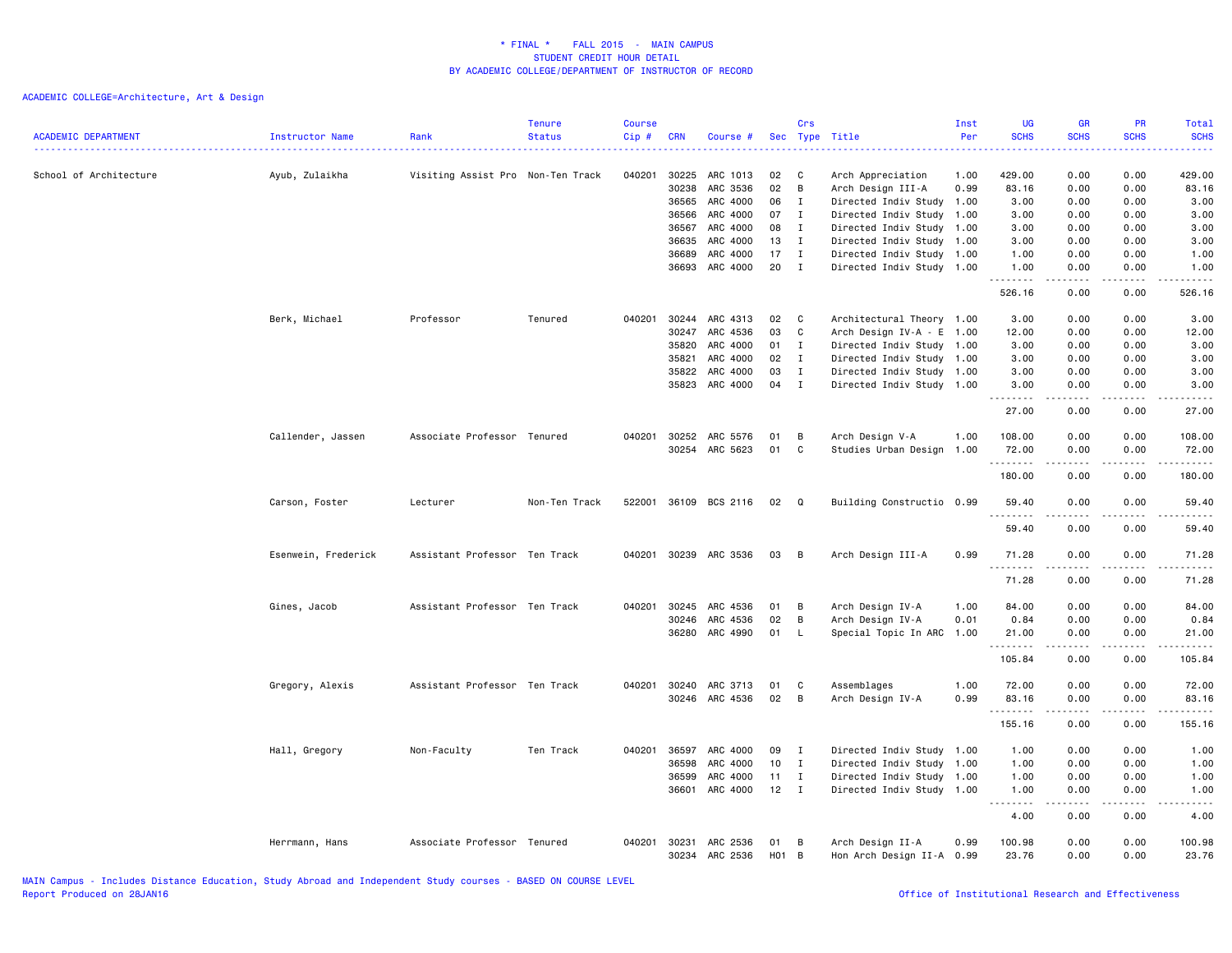|                            |                        |                               | <b>Tenure</b>  | <b>Course</b> |              |                       |                  | Crs            |                           | Inst | <b>UG</b>        | <b>GR</b>                                                                                                                                                    | <b>PR</b>                           | Total            |
|----------------------------|------------------------|-------------------------------|----------------|---------------|--------------|-----------------------|------------------|----------------|---------------------------|------|------------------|--------------------------------------------------------------------------------------------------------------------------------------------------------------|-------------------------------------|------------------|
| <b>ACADEMIC DEPARTMENT</b> | <b>Instructor Name</b> | Rank                          | <b>Status</b>  | $Cip$ #       | <b>CRN</b>   | Course #              |                  |                | Sec Type Title            | Per  | <b>SCHS</b>      | <b>SCHS</b>                                                                                                                                                  | <b>SCHS</b>                         | <b>SCHS</b><br>. |
|                            |                        |                               |                |               |              |                       |                  |                |                           |      | <u>.</u>         | $\frac{1}{2}$                                                                                                                                                | .                                   | .                |
|                            |                        |                               |                |               |              |                       |                  |                |                           |      | 124.74           | 0.00                                                                                                                                                         | 0.00                                | 124.74           |
| School of Architecture     | Jones, William         | Lecturer                      | Non-Ten Track  |               |              | 040201 30224 ARC 1013 | 01 C             |                | Arch Appreciation         | 1.00 | 444.00           | 0.00                                                                                                                                                         | 0.00                                | 444.00           |
|                            |                        |                               |                |               |              |                       |                  |                |                           |      | 444.00           | 0.00                                                                                                                                                         | 0.00                                | .<br>444.00      |
|                            | Kemp, Leah             | Non-Faculty                   | Not Applicable | 040201        |              | 33866 ARC 1013        | 501 C            |                | Arch Appreciation         | 1.00 | 36.00            | 0.00                                                                                                                                                         | 0.00                                | 36.00            |
|                            |                        |                               |                |               |              |                       |                  |                |                           |      | .<br>36.00       | -----<br>0.00                                                                                                                                                | .<br>0.00                           | .<br>36.00       |
|                            |                        |                               |                |               |              |                       |                  |                |                           |      |                  |                                                                                                                                                              |                                     |                  |
|                            | Latham, Angela         | Instructor                    | Non-Ten Track  | 500799        | 33608        | TKI 2413              | 01               | C              | Hi & Appr Artcrafts       | 1.00 | 69.00            | 0.00                                                                                                                                                         | 0.00                                | 69.00            |
|                            |                        |                               |                |               | 33609        | TKI 2413              | 02               | C              | Hi & Appr Artcrafts       | 1.00 | 75.00            | 0.00                                                                                                                                                         | 0.00                                | 75.00            |
|                            |                        |                               |                |               | 33610        | TKI 2413              | 03               | C              | Hi & Appr Artcrafts       | 1.00 | 75.00            | 0.00                                                                                                                                                         | 0.00                                | 75.00            |
|                            |                        |                               |                |               |              | 33611 TKI 2413        | H04 C            |                | Honors Hi & Appr Art 1.00 |      | 66.00<br>.       | 0.00<br>.                                                                                                                                                    | 0.00<br>$\frac{1}{2}$               | 66.00<br>.       |
|                            |                        |                               |                |               |              |                       |                  |                |                           |      | 285.00           | 0.00                                                                                                                                                         | 0.00                                | 285.00           |
|                            | McGlohn, Emily         | Assistant Professor Ten Track |                | 040201        | 30231        | ARC 2536              | 01               | B              | Arch Design II-A          | 0.01 | 1.02             | 0.00                                                                                                                                                         | 0.00                                | 1.02             |
|                            |                        |                               |                |               | 30232        | ARC 2536              | 02               | B              | Arch Design II-A          | 1.00 | 120.00           | 0.00                                                                                                                                                         | 0.00                                | 120.00           |
|                            |                        |                               |                |               | 30234        | ARC 2536              | H <sub>0</sub> 1 | $\overline{B}$ | Hon Arch Design II-A 0.01 |      | 0.24             | 0.00                                                                                                                                                         | 0.00                                | 0.24             |
|                            |                        |                               |                | 522001        | 30399        | BCS 2116              | 01               | Q              | Building Constructio 0.01 |      | 0.66             | 0.00                                                                                                                                                         | 0.00                                | 0.66             |
|                            |                        |                               |                |               | 36109        | BCS 2116              | 02               | Q              | Building Constructio 0.01 |      | 0.60<br>.        | 0.00<br>$\frac{1}{2} \left( \frac{1}{2} \right) \left( \frac{1}{2} \right) \left( \frac{1}{2} \right) \left( \frac{1}{2} \right) \left( \frac{1}{2} \right)$ | 0.00<br>.                           | 0.60<br>.        |
|                            |                        |                               |                |               |              |                       |                  |                |                           |      | 122.52           | 0.00                                                                                                                                                         | 0.00                                | 122.52           |
|                            | Mihalache, Andreea     | Assistant Professor Ten Track |                | 040201        | 30229        | ARC 1536              | 04               | B              | Arch Design I-A           | 0.99 | 77.22<br>.       | 0.00                                                                                                                                                         | 0.00<br>$- - - -$                   | 77.22<br>.       |
|                            |                        |                               |                |               |              |                       |                  |                |                           |      | 77.22            | 0.00                                                                                                                                                         | 0.00                                | 77.22            |
|                            | Newman, Charles        | Lecturer                      | Non-Ten Track  | 040201        | 30250        | ARC 5443              | 01               | B              | Architectural Progra 1.00 |      | 72.00            | 0.00                                                                                                                                                         | 0.00                                | 72.00            |
|                            |                        |                               |                |               |              |                       |                  |                |                           |      | .<br>72.00       | .<br>0.00                                                                                                                                                    | 0.00                                | .<br>72.00       |
|                            | Poros, John            | Associate Professor Tenured   |                |               | 040201 30241 | ARC 3904              | 01 C             |                | Structures I              | 1.00 | 152.00           | 0.00                                                                                                                                                         | 0.00                                | 152.00           |
|                            |                        |                               |                |               | 30242        | ARC 3904              | 02               | K              | Structures I              | 1.00 | 0.00             | 0.00                                                                                                                                                         | 0.00                                | 0.00             |
|                            |                        |                               |                |               | 30403        | <b>BCS 3904</b>       | 01               | C              | Structures I              | 1.00 | 72.00            | 0.00                                                                                                                                                         | 0.00                                | 72.00            |
|                            |                        |                               |                |               | 30404        | BCS 3904              | 02               | K              | Structures I              | 1.00 | 0.00             | 0.00                                                                                                                                                         | 0.00                                | 0.00             |
|                            |                        |                               |                |               | 36352        | ARC 4000              | 05               | $\mathbf{I}$   | Directed Indiv Study      | 1.00 | 1.00             | 0.00                                                                                                                                                         | 0.00                                | 1.00             |
|                            |                        |                               |                |               |              |                       |                  |                |                           |      | .<br>225.00      | -----<br>0.00                                                                                                                                                | $\sim$ $\sim$ $\sim$ $\sim$<br>0.00 | .<br>225.00      |
|                            | Roberson, Jeffery      | Instructor                    | Non-Ten Track  | 040201        | 30228        | ARC 1536              | 02               | B              | Arch Design I-A           | 0.99 | 71.28            | 0.00                                                                                                                                                         | 0.00                                | 71.28            |
|                            |                        |                               |                |               | 30243        | ARC 4313              | 01               | C              | Architectural Theory 1.00 |      | 69.00            | 0.00                                                                                                                                                         | 0.00                                | 69.00            |
|                            |                        |                               |                |               | 36696        | ARC 4000              | 21               | $\mathbf{I}$   | Directed Indiv Study 1.00 |      | 1.00             | 0.00                                                                                                                                                         | 0.00                                | 1.00             |
|                            |                        |                               |                |               | 36698        | ARC 4000              | 23               | $\mathbf{I}$   | Directed Indiv Study 1.00 |      | 1.00<br><u>.</u> | 0.00<br>.                                                                                                                                                    | 0.00<br>$- - - -$                   | 1.00<br>.        |
|                            |                        |                               |                |               |              |                       |                  |                |                           |      | 142.28           | 0.00                                                                                                                                                         | 0.00                                | 142.28           |
|                            | Salmon, Amelia         | Lecturer                      | Non-Ten Track  |               |              | 040201 30251 ARC 5493 | 01               | C.             | Arch Practice             | 1.00 | 72.00<br>.       | 0.00<br>.                                                                                                                                                    | 0.00<br>.                           | 72.00<br>.       |
|                            |                        |                               |                |               |              |                       |                  |                |                           |      | 72.00            | 0.00                                                                                                                                                         | 0.00                                | 72.00            |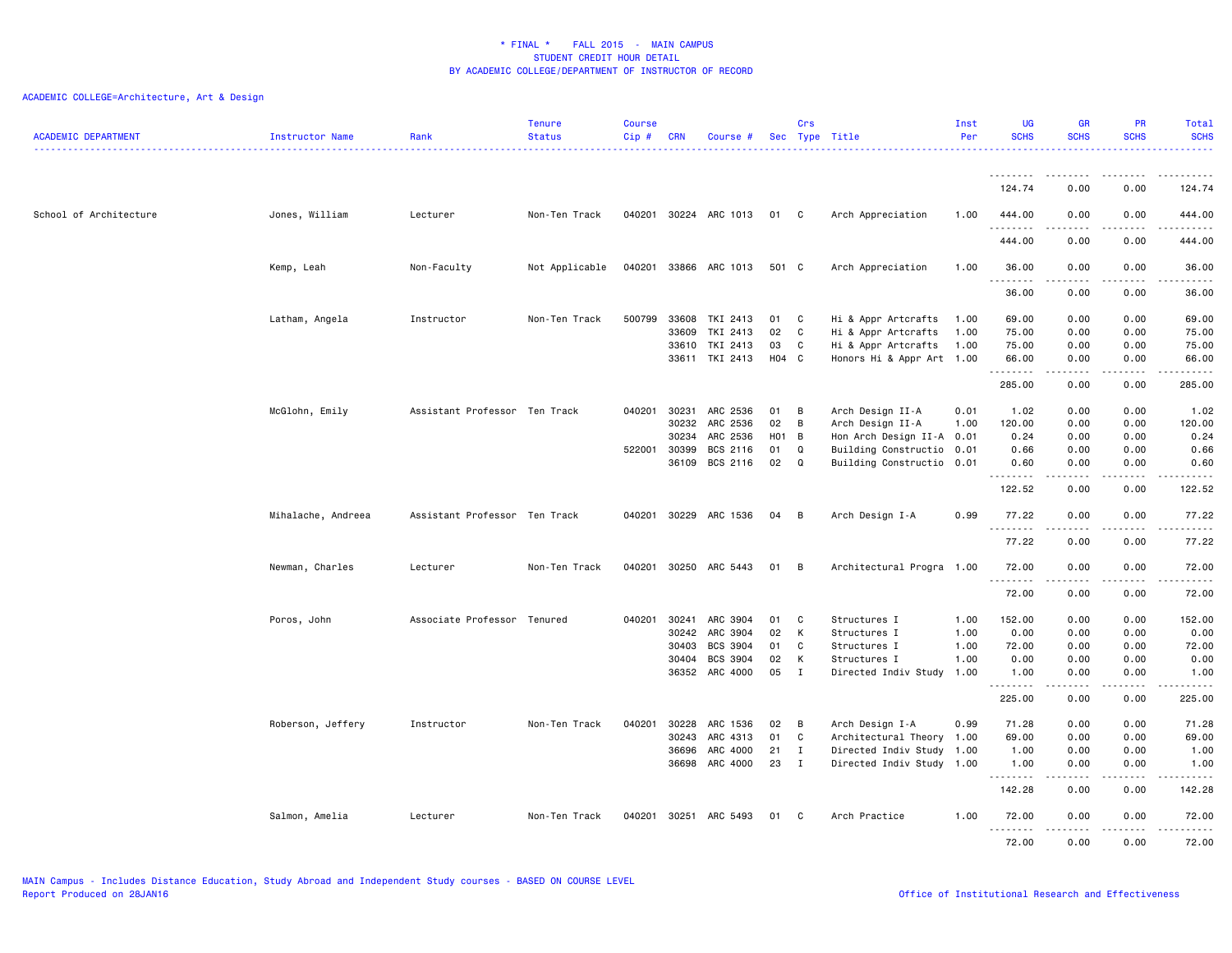| <b>ACADEMIC DEPARTMENT</b> | <b>Instructor Name</b> | Rank                              | <b>Tenure</b><br><b>Status</b> | <b>Course</b><br>$Cip$ # | <b>CRN</b> | Course #       | <b>Sec</b> | Crs<br>Type  | Title                     | Inst<br>Per | UG<br><b>SCHS</b>   | <b>GR</b><br><b>SCHS</b> | <b>PR</b><br><b>SCHS</b>                                                | <b>Total</b><br><b>SCHS</b> |
|----------------------------|------------------------|-----------------------------------|--------------------------------|--------------------------|------------|----------------|------------|--------------|---------------------------|-------------|---------------------|--------------------------|-------------------------------------------------------------------------|-----------------------------|
| School of Architecture     | Taylor, Justin         | Clinical Assist Pro Non-Ten Track |                                | 040201                   | 30235      | ARC 2713       | 01         | - C          | Passive Build Sys         | 1.00        | 138.00              | 0.00                     | 0.00                                                                    | 138.00                      |
|                            |                        |                                   |                                |                          | 30237      | ARC 3536       | 01         | B            | Arch Design III-A         | 1.00        | 72.00               | 0.00                     | 0.00                                                                    | 72.00                       |
|                            |                        |                                   |                                |                          | 30238      | ARC 3536       | 02         | B            | Arch Design III-A         | 0.01        | 0.84                | 0.00                     | 0.00                                                                    | 0.84                        |
|                            |                        |                                   |                                |                          | 30239      | ARC 3536       | 03         | B            | Arch Design III-A         | 0.01        | 0.72                | 0.00                     | 0.00                                                                    | 0.72                        |
|                            |                        |                                   |                                |                          | 30400      | BCS 2713       | 01         | $\mathbf{C}$ | Passive Building Sys      | 1.00        | 60.00               | 0.00                     | 0.00                                                                    | 60.00                       |
|                            |                        |                                   |                                |                          | 36685      | ARC 4000       | 14 I       |              | Directed Indiv Study 1.00 |             | 3.00                | 0.00                     | 0.00                                                                    | 3.00                        |
|                            |                        |                                   |                                |                          | 36686      | ARC 4000       | $15$ I     |              | Directed Indiv Study 1.00 |             | 3.00                | 0.00                     | 0.00                                                                    | 3.00                        |
|                            |                        |                                   |                                |                          | 36688      | ARC 4000       | $16$ I     |              | Directed Indiv Study 1.00 |             | 3.00                | 0.00                     | 0.00                                                                    | 3.00                        |
|                            |                        |                                   |                                |                          |            |                |            |              |                           |             | ---------<br>280.56 | -----<br>0.00            | .<br>0.00                                                               | .<br>280.56                 |
|                            | Tripp, Andrew          | Assistant Professor Ten Track     |                                | 040201                   | 30227      | ARC 1536       | 01         | B            | Arch Design I-A           | 1.00        | 60.00               | 0.00                     | 0.00                                                                    | 60.00                       |
|                            |                        |                                   |                                |                          | 30228      | ARC 1536       | 02         | B            | Arch Design I-A           | 0.01        | 0.72                | 0.00                     | 0.00                                                                    | 0.72                        |
|                            |                        |                                   |                                |                          | 30229      | ARC 1536       | 04         | B            | Arch Design I-A           | 0.01        | 0.78                | 0.00                     | 0.00                                                                    | 0.78                        |
|                            |                        |                                   |                                |                          | 30230      | ARC 1536       | H01 B      |              | Hon Arch Design I-A       | 1.00        | 18.00               | 0.00                     | 0.00                                                                    | 18.00                       |
|                            |                        |                                   |                                |                          | 30236      | ARC 3313       | 01 C       |              | History Of Arch II        | 1.00        | 123.00              | 0.00                     | 0.00                                                                    | 123.00                      |
|                            |                        |                                   |                                |                          |            | 35494 ARC 1001 | F01 C      |              | First Year Seminar        | 1.00        | 11.00               | 0.00                     | 0.00                                                                    | 11.00                       |
|                            |                        |                                   |                                |                          |            |                |            |              |                           |             | ---------<br>213.50 | -----<br>0.00            | .<br>0.00                                                               | .<br>213.50                 |
|                            | Vaughan, Mark          | Lecturer                          | Non-Ten Track                  | 040201                   |            | 30253 ARC 5576 | 02         | B            | Arch Design V-A           | 1.00        | 42.00               | 0.00                     | 0.00                                                                    | 42.00                       |
|                            |                        |                                   |                                |                          |            |                |            |              |                           |             | 42.00               | 0.00                     | . <u>.</u> .<br>0.00                                                    | 42.00                       |
|                            |                        |                                   |                                |                          |            |                |            |              |                           |             | ========            | ========                 | ========                                                                | ==========                  |
| School of Architecture     |                        |                                   |                                |                          |            |                |            |              |                           |             | 3265.66             | 0.00                     | 0.00                                                                    | 3265.66                     |
|                            |                        |                                   |                                |                          |            |                |            |              |                           |             | ========            | ========                 | $\qquad \qquad \equiv \equiv \equiv \equiv \equiv \equiv \equiv \equiv$ | ==========                  |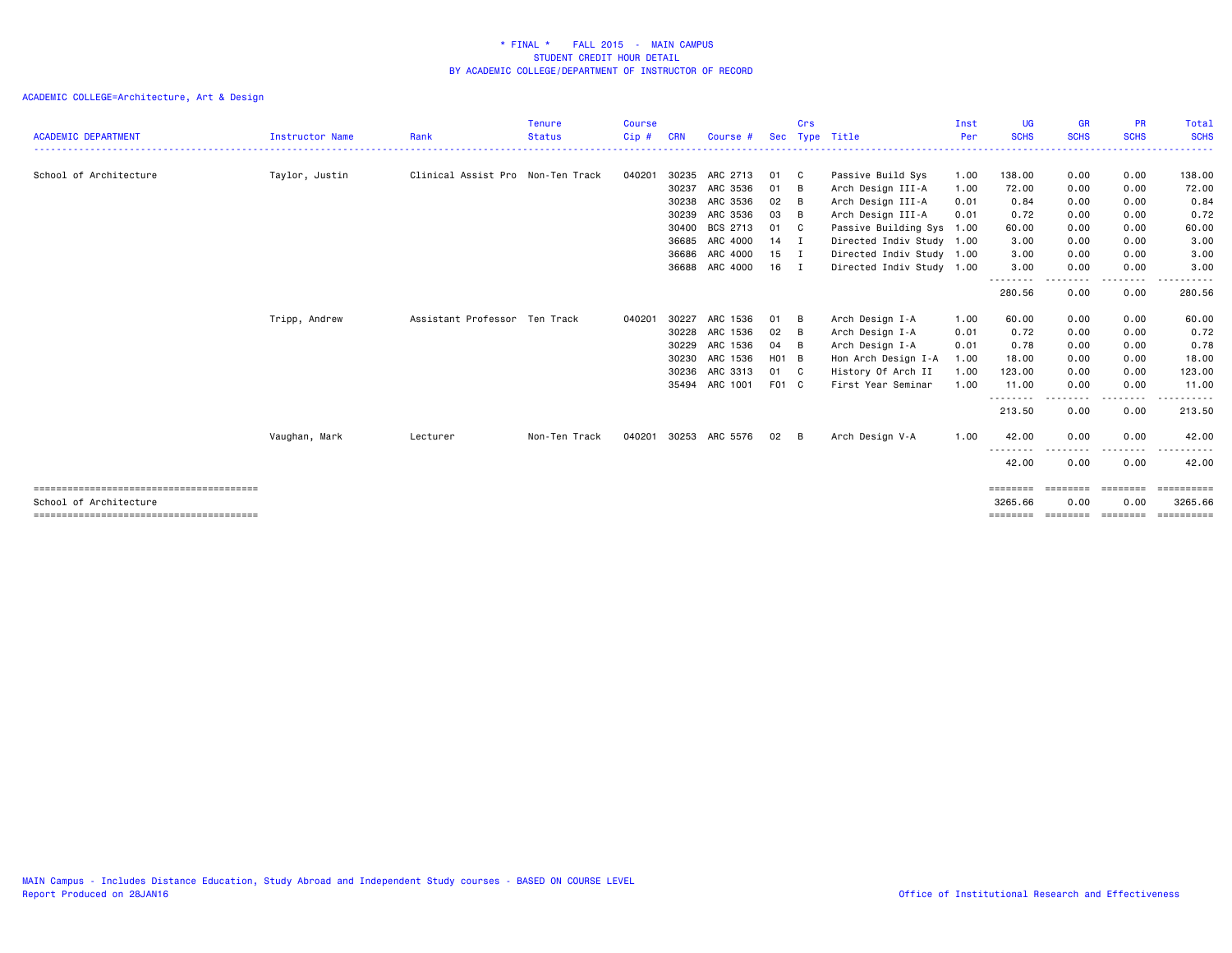| <b>ACADEMIC DEPARTMENT</b> | Instructor Name   | Rank         | Tenure<br><b>Status</b> | <b>Course</b><br>$Cip$ # | <b>CRN</b> | Course #      |              | <b>Crs</b> | Sec Type Title            | Inst<br>Per | UG<br><b>SCHS</b> | GR<br><b>SCHS</b> | <b>PR</b><br><b>SCHS</b> | Total<br><b>SCHS</b> |
|----------------------------|-------------------|--------------|-------------------------|--------------------------|------------|---------------|--------------|------------|---------------------------|-------------|-------------------|-------------------|--------------------------|----------------------|
|                            |                   |              |                         |                          |            |               |              |            |                           |             |                   |                   |                          |                      |
| Aerospace Studies          | Charney, Nicholas | Non-Employee | Not Applicable          | 280101                   |            | 30338 AS 1012 | 01           | - B        | Foundations of USAF- 1.00 |             | 36.00             | 0.00              | 0.00                     | 36.00                |
|                            |                   |              |                         |                          |            | 30339 AS 1012 | $02 \quad B$ |            | Foundations of USAF- 1.00 |             | 22.00             | 0.00              | 0.00                     | 22.00                |
|                            |                   |              |                         |                          |            | 30340 AS 1012 | 03           | - B        | Foundations of USAF- 1.00 |             | 4.00              | 0.00              | 0.00                     | 4.00                 |
|                            |                   |              |                         |                          | 30341      | AS 2012       | 01           | B          | Air and Space Power- 1.00 |             | 18.00             | 0.00              | 0.00                     | 18.00                |
|                            |                   |              |                         |                          |            | 30342 AS 2012 | 02           | - B        | Air and Space Power- 1.00 |             | 26.00             | 0.00              | 0.00                     | 26.00                |
|                            |                   |              |                         |                          |            | 30343 AS 2012 | 03           | - B        | Air and Space Power- 1.00 |             | 10.00             | 0.00              | 0.00                     | 10.00                |
|                            |                   |              |                         |                          |            | 30344 AS 3013 | 01           | - B        | Af Leadership Studie 1.00 |             | 36.00             | 0.00              | 0.00                     | 36.00                |
|                            |                   |              |                         |                          |            | 30345 AS 4013 | 01           | - B        | NSA/Prep for Act Dut 1.00 |             | 30.00             | 0.00              | 0.00                     | 30.00                |
|                            |                   |              |                         |                          |            |               |              |            |                           |             | ---------         |                   | ------                   | .                    |
|                            |                   |              |                         |                          |            |               |              |            |                           |             | 182.00            | 0.00              | 0.00                     | 182.00               |
|                            |                   |              |                         |                          |            |               |              |            |                           |             |                   |                   |                          |                      |
|                            |                   |              |                         |                          |            |               |              |            |                           |             | ========          | ========          | ========                 | ==========           |
| Aerospace Studies          |                   |              |                         |                          |            |               |              |            |                           |             | 182.00            | 0.00              | 0.00                     | 182.00               |
|                            |                   |              |                         |                          |            |               |              |            |                           |             |                   |                   |                          | ==========           |
|                            |                   |              |                         |                          |            |               |              |            |                           |             |                   |                   |                          |                      |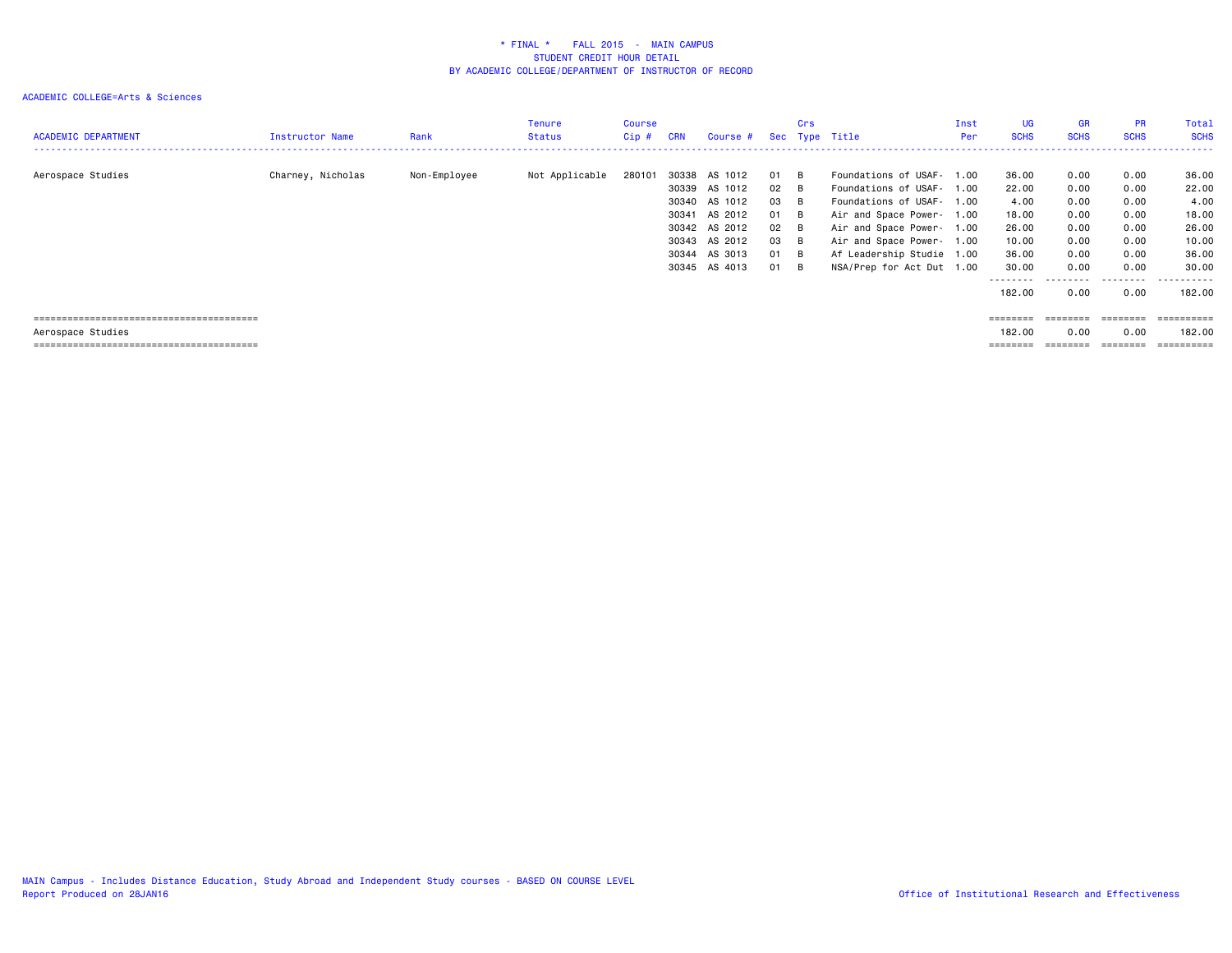| <b>ACADEMIC DEPARTMENT</b>             | Instructor Name    | Rank                          | <b>Tenure</b><br><b>Status</b> | <b>Course</b><br>$Cip$ # | <b>CRN</b> | Course #      |       | Crs          | Sec Type Title            | Inst<br>Per | UG<br><b>SCHS</b><br>. | <b>GR</b><br><b>SCHS</b><br>$\frac{1}{2} \left( \frac{1}{2} \right) \left( \frac{1}{2} \right) \left( \frac{1}{2} \right) \left( \frac{1}{2} \right)$ | <b>PR</b><br><b>SCHS</b><br>$\omega_{\rm{eff}}$ and $\omega_{\rm{eff}}$ | Total<br><b>SCHS</b><br>$\frac{1}{2} \left( \frac{1}{2} \right) \left( \frac{1}{2} \right) \left( \frac{1}{2} \right) \left( \frac{1}{2} \right)$ |
|----------------------------------------|--------------------|-------------------------------|--------------------------------|--------------------------|------------|---------------|-------|--------------|---------------------------|-------------|------------------------|-------------------------------------------------------------------------------------------------------------------------------------------------------|-------------------------------------------------------------------------|---------------------------------------------------------------------------------------------------------------------------------------------------|
| Anthropology & Middle Eastern Cultures | Copeland, Toni     | Assistant Professor Ten Track |                                | 450201                   | 30221      | AN 8215       | 06    | E            | Internship in Applie 1.00 |             | 0.00                   | 5.00                                                                                                                                                  | 0.00                                                                    | 5.00                                                                                                                                              |
|                                        |                    |                               |                                |                          | 34633      | AN 4143       | 01    | C            | Ethnographic Methods      | 1.00        | 24.00                  | 0.00                                                                                                                                                  | 0.00                                                                    | 24.00                                                                                                                                             |
|                                        |                    |                               |                                |                          | 34634      | AN 6143       | 01    | C            | Ethnographic Methods      | 1.00        | 0.00                   | 18.00                                                                                                                                                 | 0.00                                                                    | 18.00                                                                                                                                             |
|                                        |                    |                               |                                |                          | 35339      | AN 8000       | 01    | D            | Thesis Research           | 1.00        | 0.00                   | 20.00                                                                                                                                                 | 0.00                                                                    | 20.00                                                                                                                                             |
|                                        |                    |                               |                                |                          | 36132      | AN 7000       | 02    | $\mathbf{I}$ | Directed Indiv Study 1.00 |             | 0.00                   | 3.00                                                                                                                                                  | 0.00                                                                    | 3.00                                                                                                                                              |
|                                        |                    |                               |                                |                          | 36790      | AN 4000       | 07    | $\mathbf{I}$ | Directed Indiv Study      | 1.00        | 3.00                   | 0.00                                                                                                                                                  | 0.00                                                                    | 3.00                                                                                                                                              |
|                                        |                    |                               |                                | 450204                   | 30188      | AN 1143       | HO1 C |              | Cultural Anthro - Ho      | 1.00        | 63.00                  | 0.00                                                                                                                                                  | 0.00                                                                    | 63.00                                                                                                                                             |
|                                        |                    |                               |                                |                          | 34630      | AN 1143       | 05    | C            | Cultural Anthro           | 1.00        | 81.00<br>.             | 0.00<br>------                                                                                                                                        | 0.00<br>.                                                               | 81.00<br>$\begin{array}{cccccccccc} \bullet & \bullet & \bullet & \bullet & \bullet & \bullet & \bullet \end{array}$                              |
|                                        |                    |                               |                                |                          |            |               |       |              |                           |             | 171.00                 | 46.00                                                                                                                                                 | 0.00                                                                    | 217.00                                                                                                                                            |
|                                        | Galaty, Michael    | Professor                     | Tenured                        | 450201                   |            | 36398 AN 7000 | 04    | $\mathbf{I}$ | Directed Indiv Study 1.00 |             | 0.00                   | 3.00<br>د د د د                                                                                                                                       | 0.00<br>.                                                               | 3.00<br>$\frac{1}{2} \left( \frac{1}{2} \right) \left( \frac{1}{2} \right) \left( \frac{1}{2} \right) \left( \frac{1}{2} \right)$                 |
|                                        |                    |                               |                                |                          |            |               |       |              |                           |             | 0.00                   | 3.00                                                                                                                                                  | 0.00                                                                    | 3.00                                                                                                                                              |
|                                        | Hardin, James      | Associate Professor Tenured   |                                | 050299                   | 32323      | HI 4403       | 01    | C            | Ancient Near East         | 1.00        | 60.00                  | 0.00                                                                                                                                                  | 0.00                                                                    | 60.00                                                                                                                                             |
|                                        |                    |                               |                                | 380201                   | 32777      | MEC 4403      | 01    | C            | Ancient Near East         | 1.00        | 9.00                   | 0.00                                                                                                                                                  | 0.00                                                                    | 9.00                                                                                                                                              |
|                                        |                    |                               |                                |                          | 32778      | MEC 6403      | 01    | C            | Ancient Near East         | 1.00        | 0.00                   | 6.00                                                                                                                                                  | 0.00                                                                    | 6.00                                                                                                                                              |
|                                        |                    |                               |                                |                          | 33462      | REL 4403      | 01    | C            | Ancient Near East         | 1.00        | 9.00                   | 0.00                                                                                                                                                  | 0.00                                                                    | 9.00                                                                                                                                              |
|                                        |                    |                               |                                | 450201                   | 30181      | AN 1103       | 03    | C            | Intro To Anthro           | 1.00        | 171.00                 | 0.00                                                                                                                                                  | 0.00                                                                    | 171.00                                                                                                                                            |
|                                        |                    |                               |                                |                          | 30219      | AN 8215       | 04    | E            | Internship in Applie      | 1.00        | 0.00                   | 5.00                                                                                                                                                  | 0.00                                                                    | 5.00                                                                                                                                              |
|                                        |                    |                               |                                |                          | 35341      | AN 8000       | 03    | D            | Thesis Research           | 1.00        | 0.00                   | 7.00                                                                                                                                                  | 0.00                                                                    | 7.00                                                                                                                                              |
|                                        |                    |                               |                                |                          | 36485      | AN 7000       | 05    | $\mathbf{I}$ | Directed Indiv Study      | 1.00        | 0.00                   | 3.00                                                                                                                                                  | 0.00                                                                    | 3.00                                                                                                                                              |
|                                        |                    |                               |                                |                          | 36498      | AN 4000       | 02    | $\mathbf{I}$ | Directed Indiv Study      | 1.00        | 1.00                   | 0.00                                                                                                                                                  | 0.00                                                                    | 1.00                                                                                                                                              |
|                                        |                    |                               |                                |                          | 36596      | AN 4000       | 03    | $\mathbf I$  | Directed Indiv Study      | 1.00        | 3.00                   | 0.00                                                                                                                                                  | 0.00                                                                    | 3.00                                                                                                                                              |
|                                        |                    |                               |                                |                          | 36616      | AN 4000       | 04    | $\;$ I       | Directed Indiv Study 1.00 |             | 1.00                   | 0.00                                                                                                                                                  | 0.00                                                                    | 1.00                                                                                                                                              |
|                                        |                    |                               |                                |                          | 36739      | AN 4000       | 05    | $\mathbf{I}$ | Directed Indiv Study      | 1.00        | 4.00                   | 0.00                                                                                                                                                  | 0.00                                                                    | 4.00                                                                                                                                              |
|                                        |                    |                               |                                |                          |            |               |       |              |                           |             | 258.00                 | 21.00                                                                                                                                                 | 0.00                                                                    | 279.00                                                                                                                                            |
|                                        | Herrmann, Nicholas | Associate Professor Tenured   |                                | 450201                   | 30178      | AN 1001       | F01 C |              | First Year Seminar        | 1.00        | 29.00                  | 0.00                                                                                                                                                  | 0.00                                                                    | 29.00                                                                                                                                             |
|                                        |                    |                               |                                |                          | 34631      | AN 4313       | 01    | B            | Human Osteology           | 1.00        | 33.00                  | 0.00                                                                                                                                                  | 0.00                                                                    | 33.00                                                                                                                                             |
|                                        |                    |                               |                                |                          | 34632      | AN 6313       | 01    | B            | Human Osteology           | 1.00        | 0.00                   | 12.00                                                                                                                                                 | 0.00                                                                    | 12.00                                                                                                                                             |
|                                        |                    |                               |                                |                          | 34637      | AN 8215       | 08    | E            | Internship in Applie      | 1.00        | 0.00                   | 5.00                                                                                                                                                  | 0.00                                                                    | 5.00                                                                                                                                              |
|                                        |                    |                               |                                |                          | 35342      | AN 8000       | 04    | D            | Thesis Research           | 1.00        | 0.00                   | 11.00                                                                                                                                                 | 0.00                                                                    | 11.00                                                                                                                                             |
|                                        |                    |                               |                                | 450301                   | 34635      | AN 8303       | 01    | C            | Bioarchaeology            | 1.00        | 0.00<br>$- - - - -$    | 9.00<br>.                                                                                                                                             | 0.00<br>.                                                               | 9.00<br>د د د د د                                                                                                                                 |
|                                        |                    |                               |                                |                          |            |               |       |              |                           |             | 62.00                  | 37.00                                                                                                                                                 | 0.00                                                                    | 99.00                                                                                                                                             |
|                                        | Hoffman, David     | Associate Professor Tenured   |                                | 450201                   | 30213      | AN 8011       | 01    | -S           | Professn Applied Ant 1.00 |             | 0.00                   | 8.00                                                                                                                                                  | 0.00                                                                    | 8.00                                                                                                                                              |
|                                        |                    |                               |                                |                          | 34628      | AN 4173       | 01    | C            | Environment-Society       | 1.00        | 18.00                  | 0.00                                                                                                                                                  | 0.00                                                                    | 18.00                                                                                                                                             |
|                                        |                    |                               |                                |                          | 34804      | SO 4173       | 01    | C            | Environment-Society       | 1.00        | 24.00                  | 0.00                                                                                                                                                  | 0.00                                                                    | 24.00                                                                                                                                             |
|                                        |                    |                               |                                |                          | 35343      | AN 8000       | 05    | D            | Thesis Research           | 1.00        | 0.00                   | 2.00                                                                                                                                                  | 0.00                                                                    | 2.00                                                                                                                                              |
|                                        |                    |                               |                                | 450204                   | 30184      | AN 1143       | 01    | C            | Cultural Anthro           | 1.00        | 90.00                  | 0.00                                                                                                                                                  | 0.00                                                                    | 90.00                                                                                                                                             |
|                                        |                    |                               |                                |                          | 30185      | AN 1143       | 02    | C            | Cultural Anthro           | 1.00        | 78.00                  | 0.00                                                                                                                                                  | 0.00                                                                    | 78.00                                                                                                                                             |
|                                        |                    |                               |                                |                          | 30186      | AN 1143       | 03    | C            | Cultural Anthro           | 1.00        | 69.00                  | 0.00                                                                                                                                                  | 0.00                                                                    | 69.00                                                                                                                                             |
|                                        |                    |                               |                                |                          | 30187      | AN 1143       | 04    | C            | Cultural Anthro           | 1.00        | 72.00                  | 0.00                                                                                                                                                  | 0.00                                                                    | 72.00<br>.                                                                                                                                        |
|                                        |                    |                               |                                |                          |            |               |       |              |                           |             | 351.00                 | 10.00                                                                                                                                                 | 0.00                                                                    | 361.00                                                                                                                                            |
|                                        | Marcus, Jean       | Instructor                    | Non-Ten Track                  | 450201                   | 30179      | AN 1103       | 01    | C            | Intro To Anthro           | 1.00        | 132.00                 | 0.00                                                                                                                                                  | 0.00                                                                    | 132.00                                                                                                                                            |
|                                        |                    |                               |                                |                          | 30180      | AN 1103       | 02    | C            | Intro To Anthro           | 1.00        | 123.00                 | 0.00                                                                                                                                                  | 0.00                                                                    | 123.00                                                                                                                                            |
|                                        |                    |                               |                                |                          |            | 30182 AN 1103 | 04    | C            | Intro To Anthro           | 1.00        | 120.00                 | 0.00                                                                                                                                                  | 0.00                                                                    | 120.00                                                                                                                                            |
|                                        |                    |                               |                                |                          |            |               |       |              |                           |             |                        |                                                                                                                                                       |                                                                         |                                                                                                                                                   |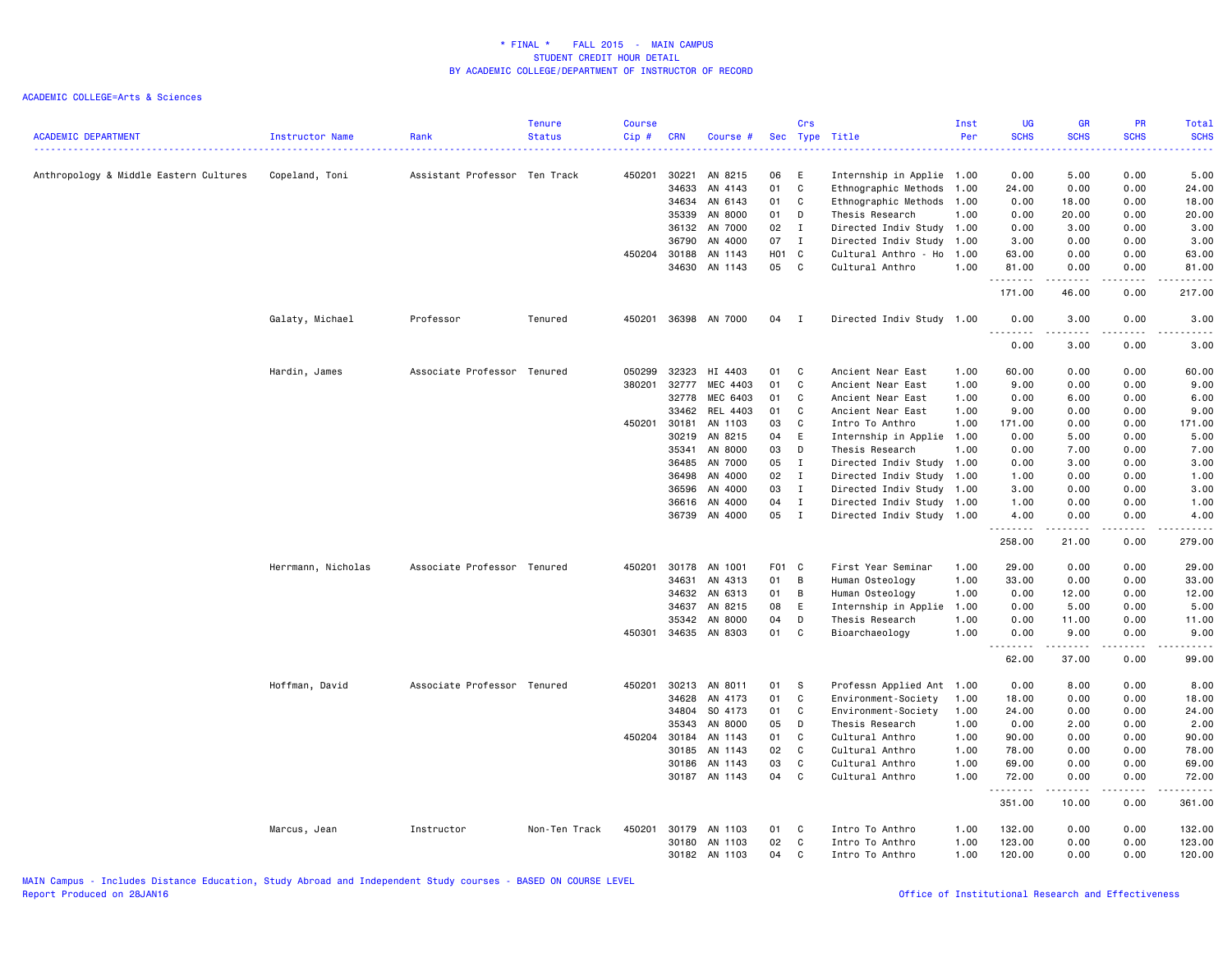| <b>ACADEMIC DEPARTMENT</b>             | Instructor Name  | Rank                              | <b>Tenure</b><br><b>Status</b> | <b>Course</b><br>Cip# | <b>CRN</b> | Course #      |       | Crs            | Sec Type Title            | Inst<br>Per | <b>UG</b><br><b>SCHS</b> | <b>GR</b><br><b>SCHS</b>     | <b>PR</b><br><b>SCHS</b>                                                                                                                                     | Total<br><b>SCHS</b>                                                                                                                                                                                                                                                                                                                                                                                                                                                                                  |
|----------------------------------------|------------------|-----------------------------------|--------------------------------|-----------------------|------------|---------------|-------|----------------|---------------------------|-------------|--------------------------|------------------------------|--------------------------------------------------------------------------------------------------------------------------------------------------------------|-------------------------------------------------------------------------------------------------------------------------------------------------------------------------------------------------------------------------------------------------------------------------------------------------------------------------------------------------------------------------------------------------------------------------------------------------------------------------------------------------------|
|                                        |                  |                                   |                                |                       |            |               |       |                |                           |             | --------                 | --------                     | --------                                                                                                                                                     | . <b>.</b> .                                                                                                                                                                                                                                                                                                                                                                                                                                                                                          |
|                                        |                  |                                   |                                |                       |            |               |       |                |                           |             | 375.00                   | 0.00                         | 0.00                                                                                                                                                         | 375.00                                                                                                                                                                                                                                                                                                                                                                                                                                                                                                |
| Anthropology & Middle Eastern Cultures | McClellan, Laura | Assistant Professor Non-Ten Track |                                | 450201                |            | 30203 AN 4123 | 01    | C              | Anthro Theory             | 1.00        | 48.00                    | 0.00                         | 0.00                                                                                                                                                         | 48.00                                                                                                                                                                                                                                                                                                                                                                                                                                                                                                 |
|                                        |                  |                                   |                                |                       |            | 30208 AN 6123 | 01 C  |                | Anthro Theory             | 1.00        | 0.00                     | 27.00                        | 0.00                                                                                                                                                         | 27.00                                                                                                                                                                                                                                                                                                                                                                                                                                                                                                 |
|                                        |                  |                                   |                                |                       |            | 35255 AN 2990 | 01    | C              | Special Topic In AN       | 1.00        | 36.00                    | 0.00                         | 0.00                                                                                                                                                         | 36.00                                                                                                                                                                                                                                                                                                                                                                                                                                                                                                 |
|                                        |                  |                                   |                                |                       |            | 36162 AN 7000 | 03    | $\blacksquare$ | Directed Indiv Study      | 1.00        | 0.00                     | 3.00                         | 0.00                                                                                                                                                         | 3.00                                                                                                                                                                                                                                                                                                                                                                                                                                                                                                  |
|                                        |                  |                                   |                                |                       |            |               |       |                |                           |             | --------<br>84.00        | .<br>30.00                   | -----<br>0.00                                                                                                                                                | .<br>114.00                                                                                                                                                                                                                                                                                                                                                                                                                                                                                           |
|                                        | Miller, Darcy    | Assistant Professor Ten Track     |                                | 450201                |            | 30183 AN 1103 | H01 C |                | Intro To Anthro - Ho      | 1.00        | 75.00                    | 0.00                         | 0.00                                                                                                                                                         | 75.00                                                                                                                                                                                                                                                                                                                                                                                                                                                                                                 |
|                                        |                  |                                   |                                |                       | 30220      | AN 8215       | 05 E  |                | Internship in Applie      | 1.00        | 0.00                     | 10.00                        | 0.00                                                                                                                                                         | 10.00                                                                                                                                                                                                                                                                                                                                                                                                                                                                                                 |
|                                        |                  |                                   |                                |                       |            | 34625 AN 3123 | 01    | C <sub>c</sub> | N American Indians        | 1.00        | 39.00                    | 0.00                         | 0.00                                                                                                                                                         | 39.00                                                                                                                                                                                                                                                                                                                                                                                                                                                                                                 |
|                                        |                  |                                   |                                |                       |            | 35345 AN 8000 | 07 D  |                | Thesis Research           | 1.00        | 0.00                     | 2.00                         | 0.00                                                                                                                                                         | 2.00                                                                                                                                                                                                                                                                                                                                                                                                                                                                                                  |
|                                        |                  |                                   |                                |                       |            | 35980 AN 7000 | 01 I  |                | Directed Indiv Study 1.00 |             | 0.00                     | 1.00                         | 0.00                                                                                                                                                         | 1.00                                                                                                                                                                                                                                                                                                                                                                                                                                                                                                  |
|                                        |                  |                                   |                                |                       |            | 36513 AN 7000 | 07 I  |                | Directed Indiv Study 1.00 |             | 0.00                     | 3.00                         | 0.00                                                                                                                                                         | 3.00                                                                                                                                                                                                                                                                                                                                                                                                                                                                                                  |
|                                        |                  |                                   |                                |                       |            | 36788 AN 4000 | 06 I  |                | Directed Indiv Study 1.00 |             | 3.00                     | 0.00                         | 0.00                                                                                                                                                         | 3.00                                                                                                                                                                                                                                                                                                                                                                                                                                                                                                  |
|                                        |                  |                                   |                                | 450301                | 30195      | AN 1543       | 01    | C              | Intro To Archaeology      | 1.00        | 45.00                    | 0.00                         | 0.00                                                                                                                                                         | 45.00                                                                                                                                                                                                                                                                                                                                                                                                                                                                                                 |
|                                        |                  |                                   |                                |                       | 30196      | AN 1543       | 02 C  |                | Intro To Archaeology 1.00 |             | 48.00                    | 0.00                         | 0.00                                                                                                                                                         | 48.00                                                                                                                                                                                                                                                                                                                                                                                                                                                                                                 |
|                                        |                  |                                   |                                |                       |            | 30197 AN 1543 | 03    | C              | Intro To Archaeology 1.00 |             | 54.00                    | 0.00                         | 0.00                                                                                                                                                         | 54.00                                                                                                                                                                                                                                                                                                                                                                                                                                                                                                 |
|                                        |                  |                                   |                                |                       |            | 30198 AN 1543 | 04 C  |                | Intro To Archaeology 1.00 |             | 54.00                    | 0.00<br>.                    | 0.00<br>.                                                                                                                                                    | 54.00                                                                                                                                                                                                                                                                                                                                                                                                                                                                                                 |
|                                        |                  |                                   |                                |                       |            |               |       |                |                           |             | 318.00                   | 16.00                        | 0.00                                                                                                                                                         | 334.00                                                                                                                                                                                                                                                                                                                                                                                                                                                                                                |
|                                        | Peacock, Claude  | Professor                         | Tenured                        | 450201                |            | 30217 AN 8215 | 02    | - E            | Internship in Applie      | 1.00        | 0.00                     | 15.00                        | 0.00                                                                                                                                                         | 15.00                                                                                                                                                                                                                                                                                                                                                                                                                                                                                                 |
|                                        |                  |                                   |                                |                       |            | 35346 AN 8000 | 08    | D              | Thesis Research           | 1.00        | 0.00                     | 33.00<br>.                   | 0.00<br>$\frac{1}{2} \left( \frac{1}{2} \right) \left( \frac{1}{2} \right) \left( \frac{1}{2} \right) \left( \frac{1}{2} \right) \left( \frac{1}{2} \right)$ | 33.00<br>.                                                                                                                                                                                                                                                                                                                                                                                                                                                                                            |
|                                        |                  |                                   |                                |                       |            |               |       |                |                           |             | --------<br>0.00         | 48.00                        | 0.00                                                                                                                                                         | 48.00                                                                                                                                                                                                                                                                                                                                                                                                                                                                                                 |
|                                        | Zuckerman, Molly | Assistant Professor Ten Track     |                                | 450201                | 30190      | AN 1344       | 01    | C <sub>c</sub> | Intro to Biol Anthro      | 1.00        | 136.00                   | 0.00                         | 0.00                                                                                                                                                         | 136.00                                                                                                                                                                                                                                                                                                                                                                                                                                                                                                |
|                                        |                  |                                   |                                |                       | 30191      | AN 1344       | 02    | K              | Intro to Biol Anthro      | 1.00        | 0.00                     | 0.00                         | 0.00                                                                                                                                                         | 0.00                                                                                                                                                                                                                                                                                                                                                                                                                                                                                                  |
|                                        |                  |                                   |                                |                       |            | 30192 AN 1344 | 03    | K              | Intro to Biol Anthro      | 1.00        | 0.00                     | 0.00                         | 0.00                                                                                                                                                         | 0.00                                                                                                                                                                                                                                                                                                                                                                                                                                                                                                  |
|                                        |                  |                                   |                                |                       |            | 30193 AN 1344 | 04 K  |                | Intro to Biol Anthro      | 1.00        | 0.00                     | 0.00                         | 0.00                                                                                                                                                         | 0.00                                                                                                                                                                                                                                                                                                                                                                                                                                                                                                  |
|                                        |                  |                                   |                                |                       |            | 30222 AN 8215 | 07 E  |                | Internship in Applie      | 1.00        | 0.00                     | 10.00                        | 0.00                                                                                                                                                         | 10.00                                                                                                                                                                                                                                                                                                                                                                                                                                                                                                 |
|                                        |                  |                                   |                                |                       |            | 34626 AN 4323 | 01    | C              | Plagues and People        | 1.00        | 75.00                    | 0.00                         | 0.00                                                                                                                                                         | 75.00                                                                                                                                                                                                                                                                                                                                                                                                                                                                                                 |
|                                        |                  |                                   |                                |                       | 34627      | AN 6323       | 01    | C              | Plagues and People        | 1.00        | 0.00                     | 6.00                         | 0.00                                                                                                                                                         | 6.00                                                                                                                                                                                                                                                                                                                                                                                                                                                                                                  |
|                                        |                  |                                   |                                |                       | 34629      | AN 1344       | 06    | <b>C</b>       | Intro to Biol Anthro      | 1.00        | 60.00                    | 0.00                         | 0.00                                                                                                                                                         | 60.00                                                                                                                                                                                                                                                                                                                                                                                                                                                                                                 |
|                                        |                  |                                   |                                |                       |            | 35347 AN 8000 | 09    | D              | Thesis Research           | 1.00        | 0.00<br>.                | 11.00<br>.                   | 0.00<br>- - - - -                                                                                                                                            | 11.00<br><u>.</u>                                                                                                                                                                                                                                                                                                                                                                                                                                                                                     |
|                                        |                  |                                   |                                |                       |            |               |       |                |                           |             | 271.00                   | 27.00                        | 0.00                                                                                                                                                         | 298.00                                                                                                                                                                                                                                                                                                                                                                                                                                                                                                |
| Anthropology & Middle Eastern Cultures |                  |                                   |                                |                       |            |               |       |                |                           |             | ========<br>1890.00      | 238.00                       | 0.00                                                                                                                                                         | $\begin{minipage}{0.9\linewidth} \begin{tabular}{l} \multicolumn{2}{l}{} & \multicolumn{2}{l}{} & \multicolumn{2}{l}{} \\ \multicolumn{2}{l}{} & \multicolumn{2}{l}{} & \multicolumn{2}{l}{} \\ \multicolumn{2}{l}{} & \multicolumn{2}{l}{} & \multicolumn{2}{l}{} \\ \multicolumn{2}{l}{} & \multicolumn{2}{l}{} & \multicolumn{2}{l}{} \\ \multicolumn{2}{l}{} & \multicolumn{2}{l}{} & \multicolumn{2}{l}{} \\ \multicolumn{2}{l}{} & \multicolumn{2}{l}{} & \multicolumn{2}{l}{} \\ \$<br>2128.00 |
| -------------------------------------- |                  |                                   |                                |                       |            |               |       |                |                           |             | ========                 | ======== ======== ========== |                                                                                                                                                              |                                                                                                                                                                                                                                                                                                                                                                                                                                                                                                       |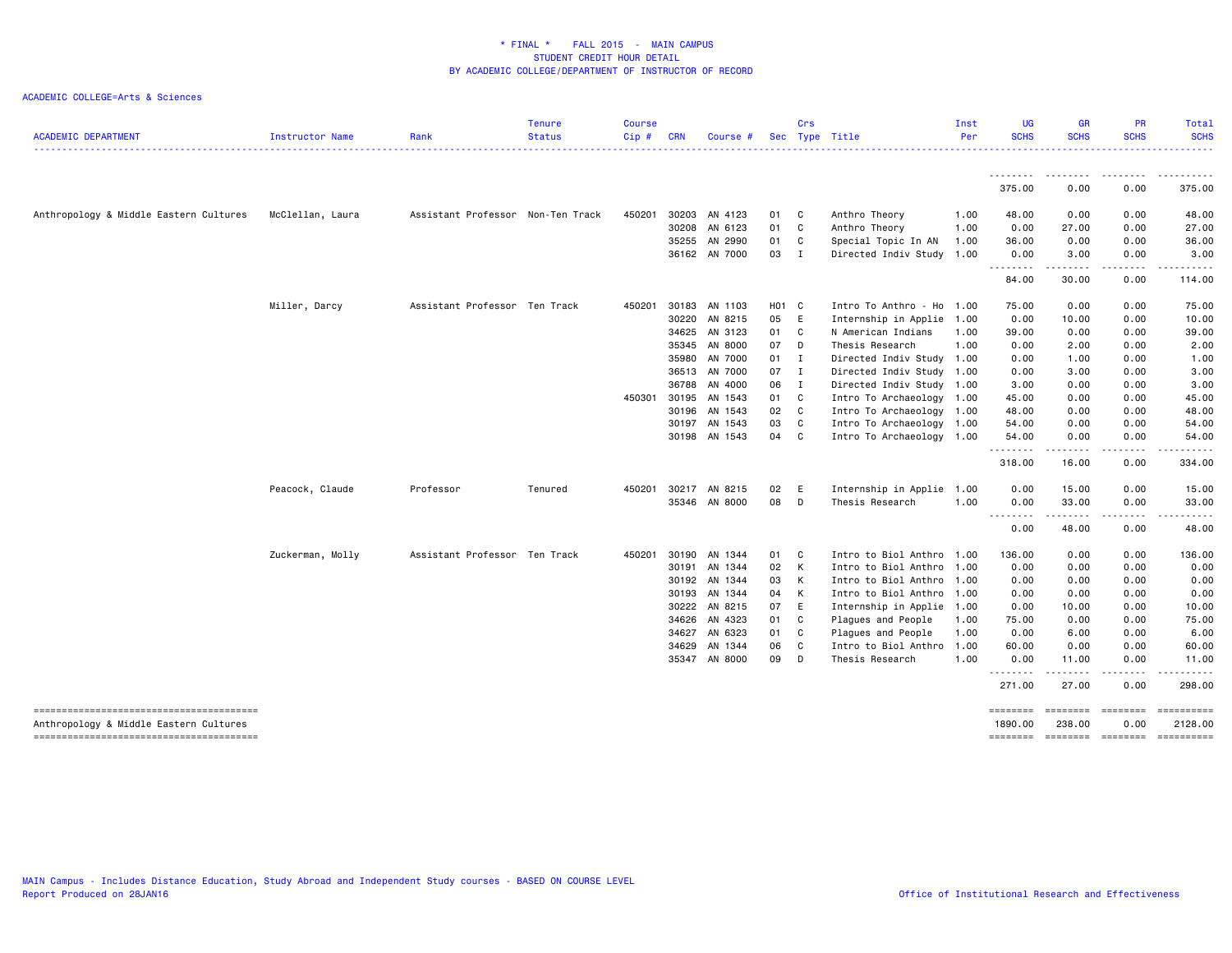| <b>ACADEMIC DEPARTMENT</b> | Instructor Name     | Rank                          | <b>Tenure</b><br><b>Status</b> | <b>Course</b><br>Cip# | <b>CRN</b> | Course #       | Sec   | Crs          | Type Title                | Inst<br>Per | UG<br><b>SCHS</b>                    | <b>GR</b><br><b>SCHS</b>                                                                                                                                      | <b>PR</b><br><b>SCHS</b>            | Total<br><b>SCHS</b><br>.                                                                                                                                     |
|----------------------------|---------------------|-------------------------------|--------------------------------|-----------------------|------------|----------------|-------|--------------|---------------------------|-------------|--------------------------------------|---------------------------------------------------------------------------------------------------------------------------------------------------------------|-------------------------------------|---------------------------------------------------------------------------------------------------------------------------------------------------------------|
| Biological Sciences        | Brooks, Christopher | Associate Professor Tenured   |                                | 261301                | 30486      | BIO 3104       | 01    | C            | Ecology                   | 1.00        | 184.00                               | 0.00                                                                                                                                                          | 0.00                                | 184.00                                                                                                                                                        |
|                            |                     |                               |                                |                       | 30487      | BIO 3104       | 02    | К            | Ecology                   | 1.00        | 0.00                                 | 0.00                                                                                                                                                          | 0.00                                | 0.00                                                                                                                                                          |
|                            |                     |                               |                                |                       | 30488      | BIO 3104       | 04    | К            | Ecology                   | 1.00        | 0.00                                 | 0.00                                                                                                                                                          | 0.00                                | 0.00                                                                                                                                                          |
|                            |                     |                               |                                | 269999                | 34851      | BIO 9000       | 01    | D            | Research / Diss           | 1.00        | 0.00                                 | 9.00                                                                                                                                                          | 0.00                                | 9.00                                                                                                                                                          |
|                            |                     |                               |                                |                       |            |                |       |              |                           |             | 184.00                               | .<br>9.00                                                                                                                                                     | 0.00                                | .<br>193.00                                                                                                                                                   |
|                            | Brown, Matthew      | Assistant Professor Ten Track |                                | 260101                | 30532      | BIO 8021       | 01    | -S           | Seminar II                | 1.00        | 0.00                                 | 5.00                                                                                                                                                          | 0.00                                | 5.00                                                                                                                                                          |
|                            |                     |                               |                                | 260503                | 30507      | BIO 4442       | 01    | $\mathsf{L}$ | Bacterial Genetics L      | 1.00        | 44.00                                | 0.00                                                                                                                                                          | 0.00                                | 44.00                                                                                                                                                         |
|                            |                     |                               |                                | 269999                | 30531      | BIO 8011       | 01    | -S           | Seminar I                 | 1.00        | 0.00                                 | 35.00                                                                                                                                                         | 0.00                                | 35.00                                                                                                                                                         |
|                            |                     |                               |                                |                       | 34852      | BIO 9000       | 02    | D            | Research / Diss           | 1.00        | 0.00                                 | 9.00                                                                                                                                                          | 0.00                                | 9.00                                                                                                                                                          |
|                            |                     |                               |                                |                       |            |                |       |              |                           |             | $\sim$ $\sim$ $\sim$ $\sim$<br>44.00 | $\frac{1}{2} \left( \frac{1}{2} \right) \left( \frac{1}{2} \right) \left( \frac{1}{2} \right) \left( \frac{1}{2} \right) \left( \frac{1}{2} \right)$<br>49.00 | $\sim$ $\sim$ $\sim$ $\sim$<br>0.00 | $\frac{1}{2} \left( \frac{1}{2} \right) \left( \frac{1}{2} \right) \left( \frac{1}{2} \right) \left( \frac{1}{2} \right) \left( \frac{1}{2} \right)$<br>93.00 |
|                            | Chevalier, David    | Lecturer                      | Non-Ten Track                  | 260701                |            | 33874 BIO 6043 | 501 C |              | Develop & Reproduct       | 1.00        | 0.00                                 | 51.00                                                                                                                                                         | 0.00                                | 51.00                                                                                                                                                         |
|                            |                     |                               |                                |                       |            |                |       |              |                           |             | .<br>0.00                            | .<br>51.00                                                                                                                                                    | .<br>0.00                           | .<br>51.00                                                                                                                                                    |
|                            | Counterman, Brian   | Assistant Professor Ten Track |                                | 260801                | 30503      | BIO 4143       | 01    | C            | Population Genetics       | 1.00        | 81.00                                | 0.00                                                                                                                                                          | 0.00                                | 81.00                                                                                                                                                         |
|                            |                     |                               |                                |                       | 30522      | BIO 6143       | 01    | C            | Population Genetics       | 1.00        | 0.00                                 | 24.00                                                                                                                                                         | 0.00                                | 24.00                                                                                                                                                         |
|                            |                     |                               |                                | 269999                | 34682      | BIO 4990       | 01    | C            | Special Topic in BIO 1.00 |             | 6.00                                 | 0.00                                                                                                                                                          | 0.00                                | 6.00                                                                                                                                                          |
|                            |                     |                               |                                |                       | 34683      | BIO 6990       | 01    | C            | Special Topic in BIO      | 1.00        | 0.00                                 | 9.00                                                                                                                                                          | 0.00                                | 9.00                                                                                                                                                          |
|                            |                     |                               |                                |                       | 34684      | BIO 4990       | 02    | K            | Special Topic in BIO      | 1.00        | 0.00                                 | 0.00                                                                                                                                                          | 0.00                                | 0.00                                                                                                                                                          |
|                            |                     |                               |                                |                       | 34685      | BIO 6990       | 02    | К            | Special Topic in BIO      | 1.00        | 0.00                                 | 0.00                                                                                                                                                          | 0.00                                | 0.00                                                                                                                                                          |
|                            |                     |                               |                                |                       | 34838      | BIO 8000       | 03    | D            | Research/Thesis           | 1.00        | 0.00                                 | 5.00                                                                                                                                                          | 0.00                                | 5.00                                                                                                                                                          |
|                            |                     |                               |                                |                       | 34853      | BIO 9000       | 03    | D            | Research / Diss           | 1.00        | 0.00                                 | 34.00                                                                                                                                                         | 0.00                                | 34.00                                                                                                                                                         |
|                            |                     |                               |                                |                       | 36509      | BIO 4000       | 12    | Ι.           | Directed Indiv Study 1.00 |             | 1.00                                 | 0.00                                                                                                                                                          | 0.00                                | 1.00                                                                                                                                                          |
|                            |                     |                               |                                |                       | 36510      | BIO 4000       | 13    | $\mathbf I$  | Directed Indiv Study 1.00 |             | 1.00                                 | 0.00                                                                                                                                                          | 0.00                                | 1.00                                                                                                                                                          |
|                            |                     |                               |                                |                       |            |                |       |              |                           |             | -----<br>89.00                       | .<br>72.00                                                                                                                                                    | .<br>0.00                           | .<br>161.00                                                                                                                                                   |
|                            | Donaldson, Janet    | Associate Professor Tenured   |                                | 260503                | 34503      | BIO 4463       | 01    | C            | Bacterial Physiology      | 1.00        | 126.00                               | 0.00                                                                                                                                                          | 0.00                                | 126.00                                                                                                                                                        |
|                            |                     |                               |                                | 269999                | 34504      | BIO 6463       | 01    | C            | Bacterial Physiology 1.00 |             | 0.00                                 | 9.00                                                                                                                                                          | 0.00                                | 9.00                                                                                                                                                          |
|                            |                     |                               |                                |                       | 34839      | BIO 8000       | 04    | D            | Research/Thesis           | 1.00        | 0.00                                 | 9.00                                                                                                                                                          | 0.00                                | 9.00                                                                                                                                                          |
|                            |                     |                               |                                |                       | 34854      | BIO 9000       | 04    | D            | Research / Diss           | 1.00        | 0.00                                 | 18.00                                                                                                                                                         | 0.00                                | 18.00                                                                                                                                                         |
|                            |                     |                               |                                |                       | 36428      | BIO 4000       | 09    | $\mathbf I$  | Directed Indiv Study 1.00 |             | 3.00                                 | 0.00                                                                                                                                                          | 0.00                                | 3.00                                                                                                                                                          |
|                            |                     |                               |                                |                       | 36825      | BIO 4000       | 19    | $\mathbf{I}$ | Directed Indiv Study 1.00 |             | 2.00                                 | 0.00                                                                                                                                                          | 0.00                                | 2.00                                                                                                                                                          |
|                            |                     |                               |                                |                       |            |                |       |              |                           |             | .<br>131.00                          | .<br>36.00                                                                                                                                                    | .<br>0.00                           | .<br>167.00                                                                                                                                                   |
|                            | Echols, Jeffrey     | Instructor                    | Non-Ten Track                  | 260501                | 30524      | BIO 6405       | 02    | K            | Pathogenic Micro          | 0.50        | 0.00                                 | 0.00                                                                                                                                                          | 0.00                                | 0.00                                                                                                                                                          |
|                            |                     |                               |                                |                       | 30525      | BIO 6405       | 03    | К            | Pathogenic Micro          | 0.50        | 0.00                                 | 0.00                                                                                                                                                          | 0.00                                | 0.00                                                                                                                                                          |
|                            |                     |                               |                                | 260502 30492          |            | BIO 3304       | 08    | К            | General Microbiology      | 1.00        | 0.00                                 | 0.00                                                                                                                                                          | 0.00                                | 0.00                                                                                                                                                          |
|                            |                     |                               |                                |                       | 30493      | BIO 3304       | 03    | K            | General Microbiology      | 1.00        | 0.00                                 | 0.00                                                                                                                                                          | 0.00                                | 0.00                                                                                                                                                          |
|                            |                     |                               |                                |                       | 30494      | BIO 3304       | 04    | K            | General Microbiology      | 1.00        | 0.00                                 | 0.00                                                                                                                                                          | 0.00                                | 0.00                                                                                                                                                          |
|                            |                     |                               |                                |                       | 30495      | BIO 3304       | 05    | К            | General Microbiology      | 1.00        | 0.00                                 | 0.00                                                                                                                                                          | 0.00                                | 0.00                                                                                                                                                          |
|                            |                     |                               |                                |                       | 30496      | BIO 3304       | 06    | К            | General Microbiology      | 1.00        | 0.00                                 | 0.00                                                                                                                                                          | 0.00                                | 0.00                                                                                                                                                          |
|                            |                     |                               |                                |                       | 30497      | BIO 3304       | 07    | K            | General Microbiology      | 1.00        | 0.00                                 | 0.00                                                                                                                                                          | 0.00                                | 0.00                                                                                                                                                          |
|                            |                     |                               |                                | 260503                | 30505      | BIO 4405       | 02    | К            | Pathogenic Micro          | 0.50        | 0.00                                 | 0.00                                                                                                                                                          | 0.00                                | 0.00                                                                                                                                                          |
|                            |                     |                               |                                |                       | 30506      | BIO 4405       | 03    | К            | Pathogenic Micro          | 0.50        | 0.00                                 | 0.00                                                                                                                                                          | 0.00                                | 0.00                                                                                                                                                          |
|                            |                     |                               |                                | 260701                | 30498      | BIO 3504       | 01    | C            | Comparative Anatomy       | 1.00        | 284.00                               | 0.00                                                                                                                                                          | 0.00                                | 284.00                                                                                                                                                        |
|                            |                     |                               |                                |                       | 30499      | BIO 3504       | 02    | К            | Comparative Anatomy       | 1.00        | 0.00                                 | 0.00                                                                                                                                                          | 0.00                                | 0.00                                                                                                                                                          |
|                            |                     |                               |                                |                       | 30500      | BIO 3504       | 03    | K            | Comparative Anatomy       | 1.00        | 0.00                                 | 0.00                                                                                                                                                          | 0.00                                | 0.00                                                                                                                                                          |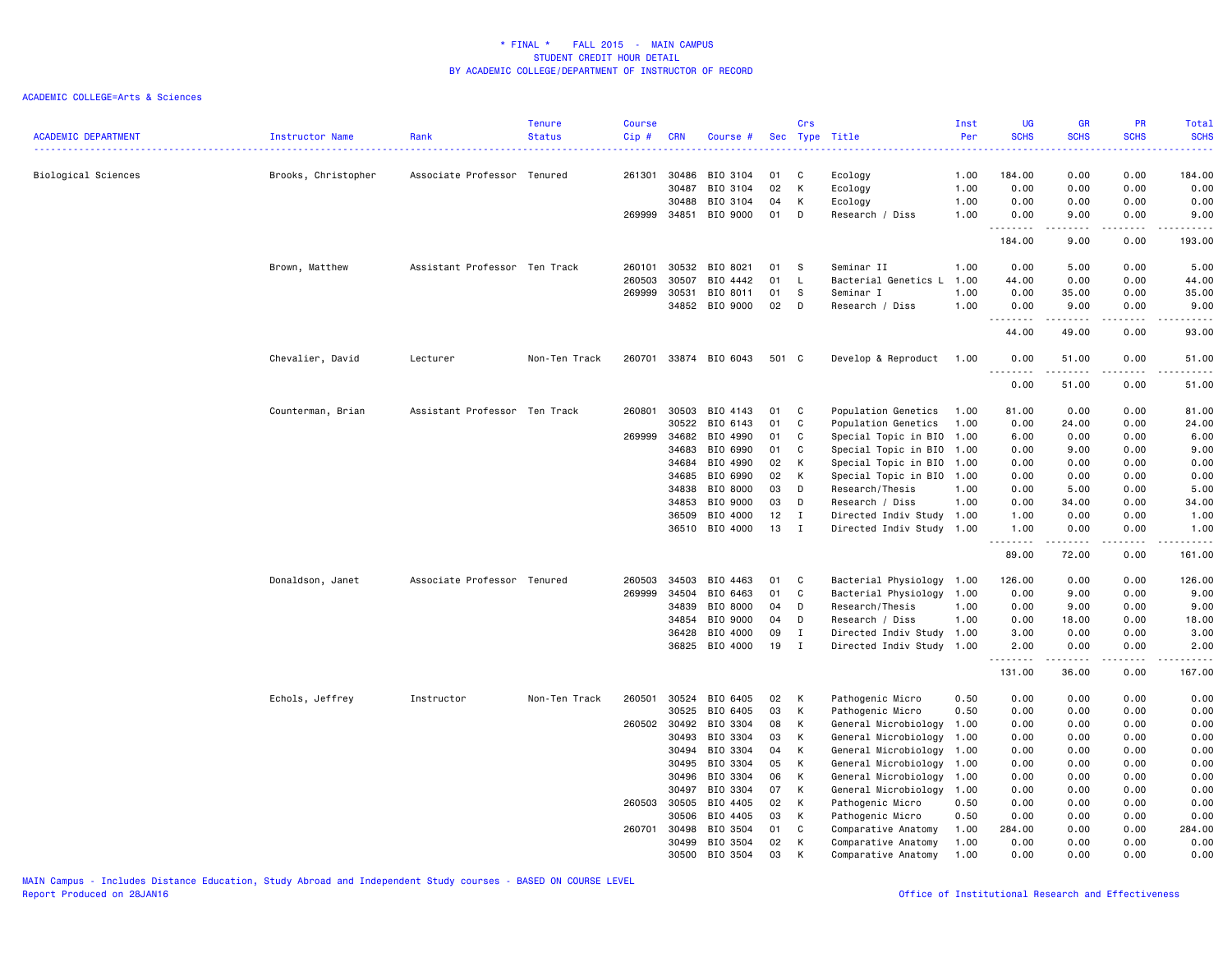| <b>ACADEMIC DEPARTMENT</b> | Instructor Name | Rank                          | <b>Tenure</b><br><b>Status</b> | <b>Course</b><br>Cip# | <b>CRN</b>     | Course #             |              | Crs          | Sec Type Title                        | Inst<br>Per  | <b>UG</b><br><b>SCHS</b>                                                                                                                                                             | <b>GR</b><br><b>SCHS</b> | PR<br><b>SCHS</b> | Total<br><b>SCHS</b>                                                                                                                                         |
|----------------------------|-----------------|-------------------------------|--------------------------------|-----------------------|----------------|----------------------|--------------|--------------|---------------------------------------|--------------|--------------------------------------------------------------------------------------------------------------------------------------------------------------------------------------|--------------------------|-------------------|--------------------------------------------------------------------------------------------------------------------------------------------------------------|
| Biological Sciences        | Echols, Jeffrey | Instructor                    | Non-Ten Track                  | 260701                | 30501          | BIO 3504             | 04           | К            | Comparative Anatomy                   | 1.00         | 0.00                                                                                                                                                                                 | 0.00                     | 0.00              | 0.00                                                                                                                                                         |
|                            |                 |                               |                                |                       |                |                      |              |              |                                       |              | ، جا جاء<br>284.00                                                                                                                                                                   | 0.00                     | .<br>0.00         | $- - - - -$<br>284.00                                                                                                                                        |
|                            | Ervin, Gary     | Professor                     | Tenured                        | 269999                | 34841          | BIO 8000             | 06           | D            | Research/Thesis                       | 1.00         | 0.00                                                                                                                                                                                 | 2.00                     | 0.00              | 2.00                                                                                                                                                         |
|                            |                 |                               |                                |                       | 34856          | BIO 9000             | 06           | D            | Research / Diss                       | 1.00         | 0.00<br>$\sim$ $\sim$ $\sim$<br>$\frac{1}{2} \left( \frac{1}{2} \right) \left( \frac{1}{2} \right) \left( \frac{1}{2} \right) \left( \frac{1}{2} \right) \left( \frac{1}{2} \right)$ | 8.00<br>.                | 0.00<br>.         | 8.00<br>$\frac{1}{2} \left( \frac{1}{2} \right) \left( \frac{1}{2} \right) \left( \frac{1}{2} \right) \left( \frac{1}{2} \right) \left( \frac{1}{2} \right)$ |
|                            |                 |                               |                                |                       |                |                      |              |              |                                       |              | 0.00                                                                                                                                                                                 | 10.00                    | 0.00              | 10.00                                                                                                                                                        |
|                            | Gordon, Donna   | Associate Professor Tenured   |                                | 240101<br>260101      | 36036<br>33877 | HON 4093<br>BIO 8191 | H03 E<br>501 | $\mathbf{s}$ | Honors Thesis<br>Seminar in General B | 1.00<br>1.00 | 3.00<br>0.00                                                                                                                                                                         | 0.00<br>4.00             | 0.00<br>0.00      | 3.00<br>4.00                                                                                                                                                 |
|                            |                 |                               |                                | 260401                | 30467          | BIO 2103             | 01           | C            | Cell Biology                          | 1.00         | 567.00                                                                                                                                                                               | 0.00                     | 0.00              | 567.00                                                                                                                                                       |
|                            |                 |                               |                                | 269999                | 34842          | BIO 8000             | 07           | D            | Research/Thesis                       | 1.00         | 0.00                                                                                                                                                                                 | 8.00                     | 0.00              | 8.00                                                                                                                                                         |
|                            |                 |                               |                                |                       | 34857          | BIO 9000             | 07           | D            | Research / Diss                       | 1.00         | 0.00                                                                                                                                                                                 | 5.00                     | 0.00              | 5.00                                                                                                                                                         |
|                            |                 |                               |                                |                       |                |                      |              |              |                                       |              | .<br>570.00                                                                                                                                                                          | .<br>17.00               | .<br>0.00         | .<br>587.00                                                                                                                                                  |
|                            | Holder, Thomas  | Instructor                    | Non-Ten Track                  | 260101                | 30460          | BIO 1144             | 01           | C            | Biology II                            | 1.00         | 708.00                                                                                                                                                                               | 0.00                     | 0.00              | 708.00                                                                                                                                                       |
|                            |                 |                               |                                |                       | 30461          | BIO 1144             | 07           | К            | Biology II                            | 1.00         | 0.00                                                                                                                                                                                 | 0.00                     | 0.00              | 0.00                                                                                                                                                         |
|                            |                 |                               |                                |                       | 30462          | BIO 1144             | 03           | K            | Biology II                            | 1.00         | 0.00                                                                                                                                                                                 | 0.00                     | 0.00              | 0.00                                                                                                                                                         |
|                            |                 |                               |                                |                       | 30463          | BIO 1144             | 04           | К            | Biology II                            | 1.00         | 0.00                                                                                                                                                                                 | 0.00                     | 0.00              | 0.00                                                                                                                                                         |
|                            |                 |                               |                                |                       | 30464          | BIO 1144             | 05           | К            | Biology II                            | 1.00         | 0.00                                                                                                                                                                                 | 0.00                     | 0.00              | 0.00                                                                                                                                                         |
|                            |                 |                               |                                |                       | 30465          | BIO 1144             | 06           | К            | Biology II                            | 1.00         | 0.00                                                                                                                                                                                 | 0.00                     | 0.00              | 0.00                                                                                                                                                         |
|                            |                 |                               |                                |                       | 34492          | BIO 1144             | 02           | C            | Biology II                            | 1.00         | 756.00                                                                                                                                                                               | 0.00                     | 0.00              | 756.00                                                                                                                                                       |
|                            |                 |                               |                                |                       | 34493          | BIO 1144             | 08           | К            | Biology II                            | 1.00         | 0.00                                                                                                                                                                                 | 0.00                     | 0.00              | 0.00                                                                                                                                                         |
|                            |                 |                               |                                |                       | 34494          | BIO 1144             | 09           | К            | Biology II                            | 1.00         | 0.00                                                                                                                                                                                 | 0.00                     | 0.00              | 0.00                                                                                                                                                         |
|                            |                 |                               |                                |                       | 34495          | BIO 1144             | 10           | К            | Biology II                            | 1.00         | 0.00                                                                                                                                                                                 | 0.00                     | 0.00              | 0.00                                                                                                                                                         |
|                            |                 |                               |                                |                       | 34496          | BIO 1144             | 11           | К            | Biology II                            | 1.00         | 0.00                                                                                                                                                                                 | 0.00                     | 0.00              | 0.00                                                                                                                                                         |
|                            |                 |                               |                                |                       | 34497          | BIO 1144             | 12           | К            | Biology II                            | 1.00         | 0.00                                                                                                                                                                                 | 0.00                     | 0.00              | 0.00                                                                                                                                                         |
|                            |                 |                               |                                | 260301                | 30469          | BIO 2113             | 02           | K            | Plant Biology                         | 1.00         | 0.00                                                                                                                                                                                 | 0.00                     | 0.00              | 0.00                                                                                                                                                         |
|                            |                 |                               |                                |                       | 30470          | BIO 2113             | 03           | К            | Plant Biology                         | 1.00         | 0.00                                                                                                                                                                                 | 0.00                     | 0.00              | 0.00                                                                                                                                                         |
|                            |                 |                               |                                | 260701                | 30410          | BIO 1023             | 03           | К            | Plants & Humans                       | 1.00         | 0.00                                                                                                                                                                                 | 0.00                     | 0.00              | 0.00                                                                                                                                                         |
|                            |                 |                               |                                |                       | 30411          | BIO 1023             | 04           | К            | Plants & Humans                       | 1.00         | 0.00                                                                                                                                                                                 | 0.00                     | 0.00              | 0.00                                                                                                                                                         |
|                            |                 |                               |                                |                       | 30412          | BIO 1023             | 05           | K            | Plants & Humans                       | 1.00         | 0.00                                                                                                                                                                                 | 0.00                     | 0.00              | 0.00                                                                                                                                                         |
|                            |                 |                               |                                |                       | 30413          | BIO 1023             | 06           | К            | Plants & Humans                       | 1.00         | 0.00                                                                                                                                                                                 | 0.00                     | 0.00              | 0.00                                                                                                                                                         |
|                            |                 |                               |                                |                       | 30414          | BIO 1023             | 07           | К            | Plants & Humans                       | 1.00         | 0.00                                                                                                                                                                                 | 0.00                     | 0.00              | 0.00                                                                                                                                                         |
|                            |                 |                               |                                |                       | 30415          | BIO 1023             | 08           | К            | Plants & Humans                       | 1.00         | 0.00                                                                                                                                                                                 | 0.00                     | 0.00              | 0.00                                                                                                                                                         |
|                            |                 |                               |                                |                       | 30416          | BIO 1023             | 09           | К            | Plants & Humans                       | 1.00         | 0.00                                                                                                                                                                                 | 0.00                     | 0.00              | 0.00                                                                                                                                                         |
|                            |                 |                               |                                |                       |                | 30417 BIO 1023       | 10           | К            | Plants & Humans                       | 1.00         | 0.00                                                                                                                                                                                 | 0.00                     | 0.00              | 0.00                                                                                                                                                         |
|                            |                 |                               |                                |                       |                |                      |              |              |                                       |              | .<br>1464.00                                                                                                                                                                         | .<br>0.00                | .<br>0.00         | .<br>1464.00                                                                                                                                                 |
|                            | Jordan, Heather | Assistant Professor Ten Track |                                | 260501                | 30523          | BIO 6405             | 01           | C            | Pathogenic Micro                      | 1.00         | 0.00                                                                                                                                                                                 | 35.00                    | 0.00              | 35.00                                                                                                                                                        |
|                            |                 |                               |                                | 260502                | 30491          | BIO 3304             | 01           | C            | General Microbiology 1.00             |              | 192.00                                                                                                                                                                               | 0.00                     | 0.00              | 192.00                                                                                                                                                       |
|                            |                 |                               |                                |                       | 35080          | BIO 3304             | 02           | C            | General Microbiology                  | 1.00         | 672.00                                                                                                                                                                               | 0.00                     | 0.00              | 672.00                                                                                                                                                       |
|                            |                 |                               |                                | 260503                | 30504          | BIO 4405             | 01           | C            | Pathogenic Micro                      | 1.00         | 360.00                                                                                                                                                                               | 0.00                     | 0.00              | 360.00                                                                                                                                                       |
|                            |                 |                               |                                | 269999                | 34843          | BIO 8000             | 08           | D            | Research/Thesis                       | 1.00         | 0.00                                                                                                                                                                                 | 3.00                     | 0.00              | 3.00                                                                                                                                                         |
|                            |                 |                               |                                |                       | 34858          | BIO 9000             | 08           | D            | Research / Diss                       | 1.00         | 0.00                                                                                                                                                                                 | 6.00                     | 0.00              | 6.00                                                                                                                                                         |
|                            |                 |                               |                                |                       | 36736          | BIO 4000             | 15           | $\mathbf I$  | Directed Indiv Study 1.00             |              | 3.00                                                                                                                                                                                 | 0.00                     | 0.00              | 3.00                                                                                                                                                         |
|                            |                 |                               |                                |                       | 36802          | BIO 4000             | 18           | I            | Directed Indiv Study 1.00             |              | 1.00                                                                                                                                                                                 | 0.00                     | 0.00<br>.         | 1.00<br><u>.</u>                                                                                                                                             |
|                            |                 |                               |                                |                       |                |                      |              |              |                                       |              | .<br>1228.00                                                                                                                                                                         | <u>.</u><br>44.00        | 0.00              | 1272.00                                                                                                                                                      |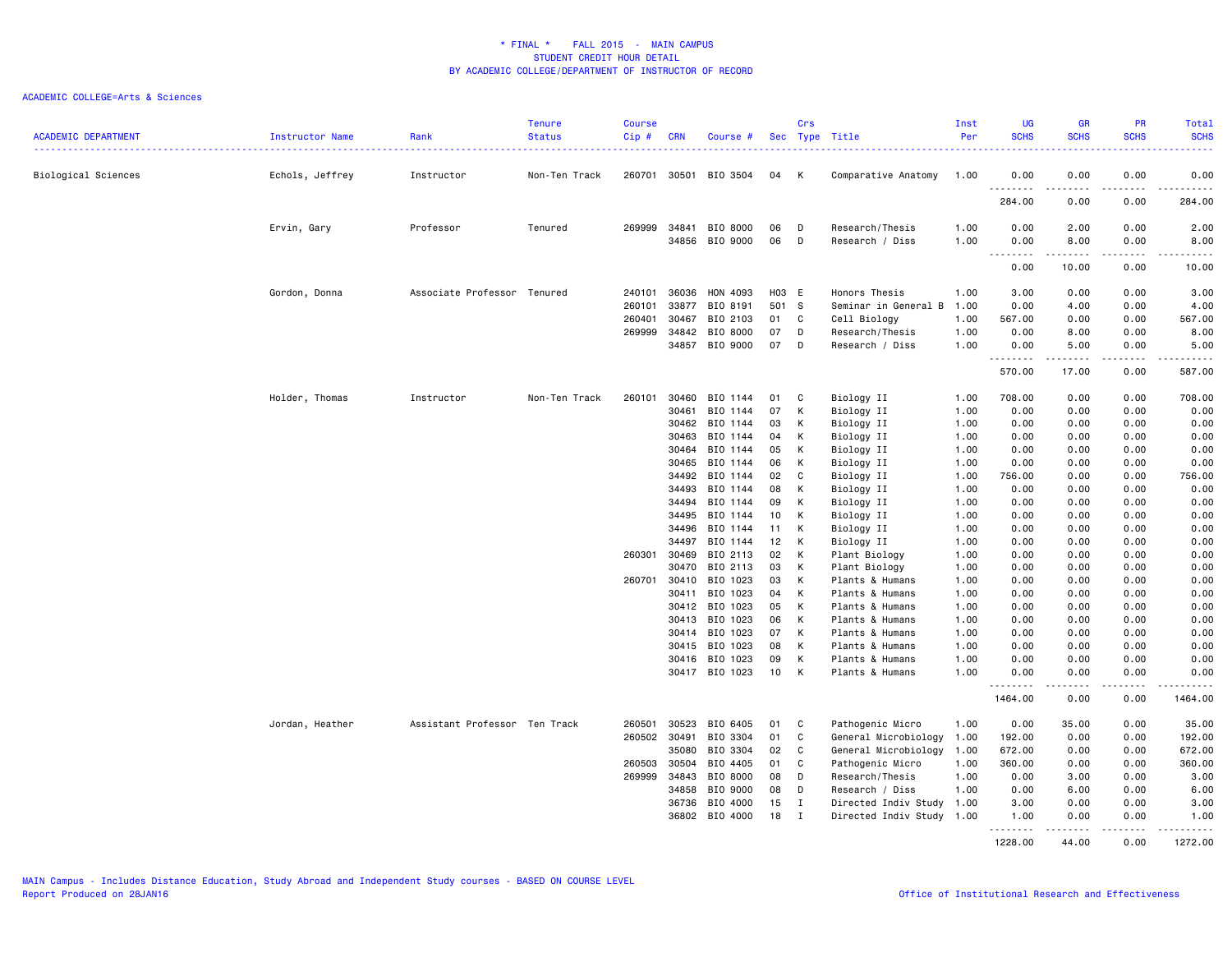| <b>ACADEMIC DEPARTMENT</b> | Instructor Name   | Rank                          | <b>Tenure</b><br><b>Status</b> | <b>Course</b><br>Cip# | <b>CRN</b> | Course #              |        | Crs          | Sec Type Title           | Inst<br>Per | UG<br><b>SCHS</b> | <b>GR</b><br><b>SCHS</b> | PR<br><b>SCHS</b>                                                                                                                                            | Total<br><b>SCHS</b>     |
|----------------------------|-------------------|-------------------------------|--------------------------------|-----------------------|------------|-----------------------|--------|--------------|--------------------------|-------------|-------------------|--------------------------|--------------------------------------------------------------------------------------------------------------------------------------------------------------|--------------------------|
|                            |                   |                               |                                |                       |            |                       |        |              |                          |             |                   | .                        |                                                                                                                                                              | .                        |
| Biological Sciences        | Kaplan, Evan      | Instructor                    | Non-Ten Track                  | 260101                | 30430      | BIO 1134              | 01     | <b>C</b>     | Biology I-SI             | 1.00        | 848.00            | 0.00                     | 0.00                                                                                                                                                         | 848.00                   |
|                            |                   |                               |                                |                       | 30432      | BIO 1134              | 03     | C            | Biology I - SI           | 1.00        | 844.00            | 0.00                     | 0.00                                                                                                                                                         | 844.00                   |
|                            |                   |                               |                                |                       |            | 34498 BIO 2990        | 01     | C            | Special Topic in BI 1.00 |             | 30.00             | 0.00                     | 0.00                                                                                                                                                         | 30.00                    |
|                            |                   |                               |                                |                       |            | 34686 BIO 2990        | H01 C  |              | Special Topic in BI 1.00 |             | 30.00<br>.        | 0.00<br>.                | 0.00<br>.                                                                                                                                                    | 30.00<br>.               |
|                            |                   |                               |                                |                       |            |                       |        |              |                          |             | 1752.00           | 0.00                     | 0.00                                                                                                                                                         | 1752.00                  |
|                            | Klink, Vincent    | Associate Professor Tenured   |                                | 260301                | 30468      | BIO 2113              | 01     | $\mathbf{C}$ | Plant Biology            | 1.00        | 186.00            | 0.00                     | 0.00                                                                                                                                                         | 186.00                   |
|                            |                   |                               |                                | 269999                | 34844      | BIO 8000              | 09     | D            | Research/Thesis          | 1.00        | 0.00              | 5.00                     | 0.00                                                                                                                                                         | 5.00                     |
|                            |                   |                               |                                |                       | 34859      | BIO 9000              | 09     | D            | Research / Diss          | 1.00        | 0.00              | 22.00                    | 0.00                                                                                                                                                         | 22.00                    |
|                            |                   |                               |                                |                       | 36105      | BIO 4000              | 04     | $\mathbf{I}$ | Directed Indiv Study     | 1.00        | 3.00              | 0.00                     | 0.00                                                                                                                                                         | 3.00                     |
|                            |                   |                               |                                |                       | 36431      | BIO 4000              | 11     | I            | Directed Indiv Study     | 1.00        | 3.00              | 0.00                     | 0.00                                                                                                                                                         | 3.00                     |
|                            |                   |                               |                                |                       |            | 36768 BIO 4000        | $17$ I |              | Directed Indiv Study     | 1.00        | 3.00<br>.         | 0.00                     | 0.00                                                                                                                                                         | 3.00                     |
|                            |                   |                               |                                |                       |            |                       |        |              |                          |             | 195.00            | 27.00                    | 0.00                                                                                                                                                         | 222.00                   |
|                            | McCurdy, Victoria | Instructor                    | Non-Ten Track                  | 260101                | 30431      | BIO 1134              | 02     | C            | Biology I - SI           | 1.00        | 1028.00           | 0.00                     | 0.00                                                                                                                                                         | 1028.00                  |
|                            |                   |                               |                                |                       | 30435      | BIO 1134              | 06     | К            | Biology I                | 0.50        | 0.00              | 0.00                     | 0.00                                                                                                                                                         | 0.00                     |
|                            |                   |                               |                                |                       | 30436      | BIO 1134              | 07     | К            | Biology I                | 0.50        | 0.00              | 0.00                     | 0.00                                                                                                                                                         | 0.00                     |
|                            |                   |                               |                                |                       |            | 30437 BIO 1134        | 08     | К            | Biology I                | 0.50        | 0.00              | 0.00                     | 0.00                                                                                                                                                         | 0.00                     |
|                            |                   |                               |                                |                       | 30438      | BIO 1134              | 09     | К            | Biology I                | 0.50        | 0.00              | 0.00                     | 0.00                                                                                                                                                         | 0.00                     |
|                            |                   |                               |                                |                       | 30439      | BIO 1134              | 10     | К            | Biology I                | 0.50        | 0.00              | 0.00                     | 0.00                                                                                                                                                         | 0.00                     |
|                            |                   |                               |                                |                       | 30440      | BIO 1134              | 11     | К            | Biology I                | 0.50        | 0.00              | 0.00                     | 0.00                                                                                                                                                         | 0.00                     |
|                            |                   |                               |                                |                       | 30441      | BIO 1134              | 12     | К            | Biology I                | 0.50        | 0.00              | 0.00                     | 0.00                                                                                                                                                         | 0.00                     |
|                            |                   |                               |                                |                       | 30442      | BIO 1134              | 13     | K            | Biology I                | 0.50        | 0.00              | 0.00                     | 0.00                                                                                                                                                         | 0.00                     |
|                            |                   |                               |                                |                       | 30443      | BIO 1134              | 14     | К            | Biology I                | 0.50        | 0.00              | 0.00                     | 0.00                                                                                                                                                         | 0.00                     |
|                            |                   |                               |                                |                       | 30444      | BIO 1134              | 15     | К            | Biology I                | 0.50        | 0.00              | 0.00                     | 0.00                                                                                                                                                         | 0.00                     |
|                            |                   |                               |                                |                       | 30445      | BIO 1134              | 16     | К            | Biology I                | 0.50        | 0.00              | 0.00                     | 0.00                                                                                                                                                         | 0.00                     |
|                            |                   |                               |                                |                       | 30446      | BIO 1134              | 17     | К            | Biology I                | 0.50        | 0.00              | 0.00                     | 0.00                                                                                                                                                         | 0.00                     |
|                            |                   |                               |                                |                       | 30447      | BIO 1134              | 18     | К            | Biology I                | 0.50        | 0.00              | 0.00                     | 0.00                                                                                                                                                         | 0.00                     |
|                            |                   |                               |                                |                       | 30448      | BIO 1134              | 19     | К            | Biology I                | 0.50        | 0.00              | 0.00                     | 0.00                                                                                                                                                         | 0.00                     |
|                            |                   |                               |                                |                       | 30449      | BIO 1134              | 20     | к            | Biology I                | 0.50        | 0.00              | 0.00                     | 0.00                                                                                                                                                         | 0.00                     |
|                            |                   |                               |                                |                       | 30450      | BIO 1134              | 21     | К            | Biology I                | 0.50        | 0.00              | 0.00                     | 0.00                                                                                                                                                         | 0.00                     |
|                            |                   |                               |                                |                       | 30451      | BIO 1134              | 22     | К            | Biology I                | 0.50        | 0.00              | 0.00                     | 0.00                                                                                                                                                         | 0.00                     |
|                            |                   |                               |                                |                       | 30452      | BIO 1134              | 23     | К            | Biology I                | 0.50        | 0.00              | 0.00                     | 0.00                                                                                                                                                         | 0.00                     |
|                            |                   |                               |                                |                       | 30453      | BIO 1134              | 24     | К            | Biology I                | 0.50        | 0.00              | 0.00                     | 0.00                                                                                                                                                         | 0.00                     |
|                            |                   |                               |                                |                       |            | 30454 BIO 1134        | 25     | К            | Biology I                | 0.50        | 0.00              | 0.00                     | 0.00                                                                                                                                                         | 0.00                     |
|                            |                   |                               |                                |                       |            | 30455 BIO 1134        | 26     | К            | Biology I                | 0.50        | 0.00              | 0.00                     | 0.00                                                                                                                                                         | 0.00                     |
|                            |                   |                               |                                |                       | 30456      | BIO 1134              | 27     | К            | Biology I                | 0.50        | 0.00              | 0.00                     | 0.00                                                                                                                                                         | 0.00                     |
|                            |                   |                               |                                |                       |            | 30457 BIO 1134        | 28     | К            | Biology I                | 0.50        | 0.00              | 0.00                     | 0.00                                                                                                                                                         | 0.00                     |
|                            |                   |                               |                                |                       | 30458      | BIO 1134              | 29     | К            | Biology I                | 0.50        | 0.00              | 0.00                     | 0.00                                                                                                                                                         | 0.00                     |
|                            |                   |                               |                                |                       |            | 36114 BIO 1134        | 30     | К            | Biology I                | 0.50        | 0.00              | 0.00                     | 0.00                                                                                                                                                         | 0.00                     |
|                            |                   |                               |                                |                       | 36115      | BIO 1134              | 31     | К            | Biology I                | 0.50        | 0.00              | 0.00                     | 0.00                                                                                                                                                         | 0.00                     |
|                            |                   |                               |                                |                       |            | 260802 33873 BIO 6013 | 501 C  |              | Genetics & Molecular     | 1.00        | 0.00<br><u>.</u>  | 54.00<br>.               | 0.00<br>$\frac{1}{2} \left( \frac{1}{2} \right) \left( \frac{1}{2} \right) \left( \frac{1}{2} \right) \left( \frac{1}{2} \right) \left( \frac{1}{2} \right)$ | 54.00<br>$- - - - - - -$ |
|                            |                   |                               |                                |                       |            |                       |        |              |                          |             | 1028.00           | 54.00                    | 0.00                                                                                                                                                         | 1082.00                  |
|                            | Outlaw, Diana     | Assistant Professor Ten Track |                                | 260799                | 30520      | BIO 4703              | 01     | $\mathbf{C}$ | Avian Diversity          | 1.00        | 69.00             | 0.00                     | 0.00                                                                                                                                                         | 69.00                    |
|                            |                   |                               |                                |                       | 30521      | BIO 4703              | 02     | K            | Avian Diversity          | 1.00        | 0.00              | 0.00                     | 0.00                                                                                                                                                         | 0.00                     |
|                            |                   |                               |                                |                       | 30529      | BIO 6703              | 01     | C            | Avian Diversity          | 1.00        | 0.00              | 3.00                     | 0.00                                                                                                                                                         | 3.00                     |
|                            |                   |                               |                                |                       | 30530      | BIO 6703              | 02     | K            | Avian Diversity          | 1.00        | 0.00              | 0.00                     | 0.00                                                                                                                                                         | 0.00                     |
|                            |                   |                               |                                | 269999                |            | 34845 BIO 8000        | 10     | D            | Research/Thesis          | 1.00        | 0.00              | 10.00                    | 0.00                                                                                                                                                         | 10.00                    |
|                            |                   |                               |                                |                       | 34860      | BIO 9000              | 10     | D            | Research / Diss          | 1.00        | 0.00              | 8.00                     | 0.00                                                                                                                                                         | 8,00                     |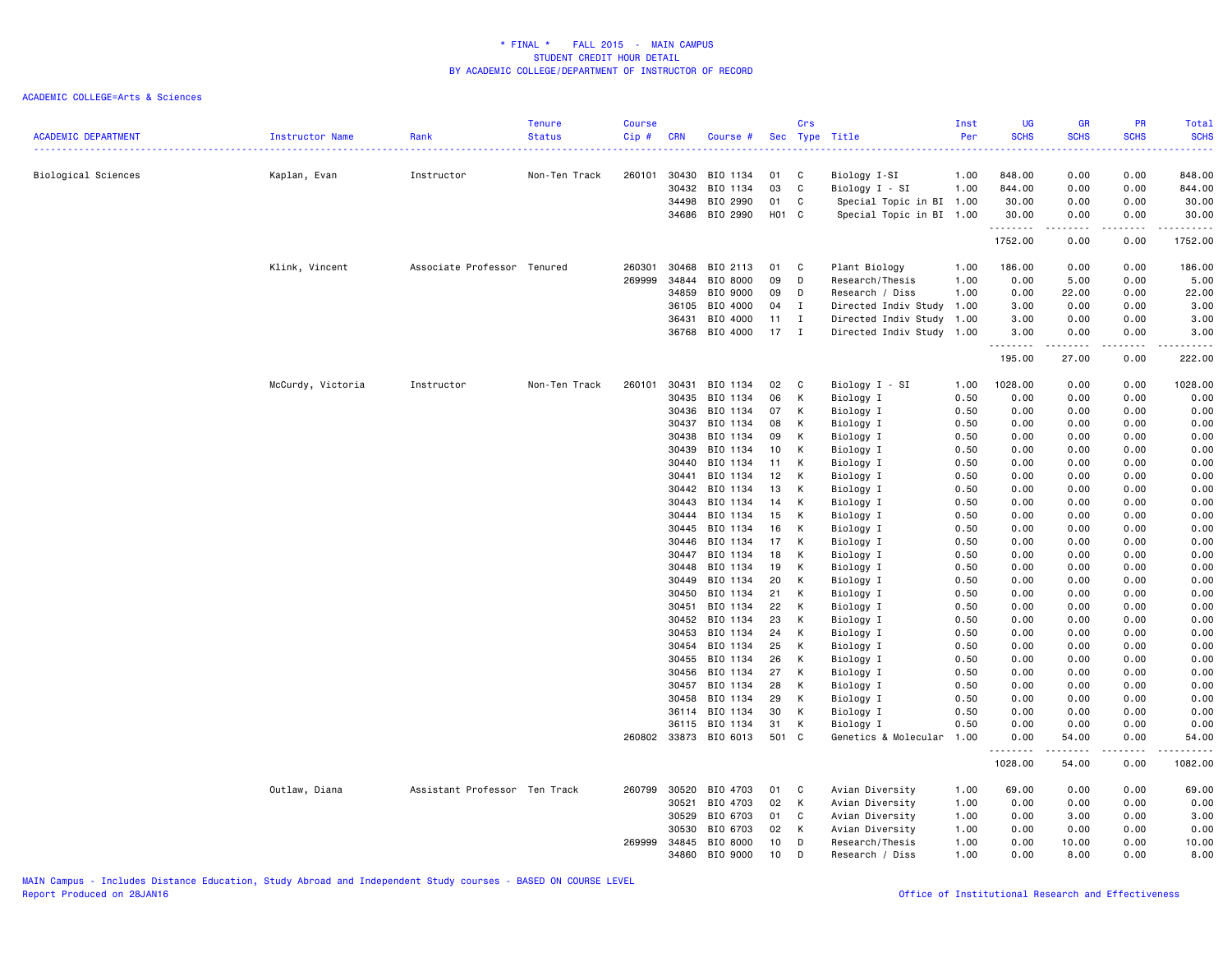| <b>ACADEMIC DEPARTMENT</b> | Instructor Name | Rank                          | <b>Tenure</b><br><b>Status</b> | <b>Course</b><br>Cip# | <b>CRN</b> | Course #                         |              | Crs            | Sec Type Title            | Inst<br>Per  | <b>UG</b><br><b>SCHS</b> | <b>GR</b><br><b>SCHS</b>            | PR<br><b>SCHS</b> | Total<br><b>SCHS</b> |
|----------------------------|-----------------|-------------------------------|--------------------------------|-----------------------|------------|----------------------------------|--------------|----------------|---------------------------|--------------|--------------------------|-------------------------------------|-------------------|----------------------|
| Biological Sciences        | Outlaw, Diana   | Assistant Professor Ten Track |                                | 269999                | 36546      | BIO 4000<br>36804 BIO 7000       | 14<br>$01$ I | $\blacksquare$ | Directed Indiv Study 1.00 |              | 3.00<br>0.00             | 0.00                                | 0.00<br>0.00      | 3.00                 |
|                            |                 |                               |                                |                       |            |                                  |              |                | Directed Indiv Study 1.00 |              | .                        | 1.00<br>-----                       |                   | 1.00                 |
|                            |                 |                               |                                |                       |            |                                  |              |                |                           |              | 72.00                    | 22.00                               | 0.00              | 94.00                |
|                            | Outlaw, Robert  | Instructor                    | Non-Ten Track                  | 260101                | 30434      | BIO 1134                         | 05           | $\mathbf{C}$   | Biology I                 | 1.00         | 996.00                   | 0.00                                | 0.00              | 996.00               |
|                            |                 |                               |                                |                       | 30435      | BIO 1134                         | 06           | К              | Biology I                 | 0.50         | 0.00                     | 0.00                                | 0.00              | 0.00                 |
|                            |                 |                               |                                |                       |            | 30436 BIO 1134                   | 07           | К              | Biology I                 | 0.50         | 0.00                     | 0.00                                | 0.00              | 0.00                 |
|                            |                 |                               |                                |                       |            | 30437 BIO 1134                   | 08           | К              | Biology I                 | 0.50         | 0.00                     | 0.00                                | 0.00              | 0.00                 |
|                            |                 |                               |                                |                       | 30438      | BIO 1134                         | 09           | К              | Biology I                 | 0.50         | 0.00                     | 0.00                                | 0.00              | 0.00                 |
|                            |                 |                               |                                |                       | 30439      | BIO 1134                         | 10           | К              | Biology I                 | 0.50         | 0.00                     | 0.00                                | 0.00              | 0.00                 |
|                            |                 |                               |                                |                       |            | 30440 BIO 1134                   | 11           | K              | Biology I                 | 0.50         | 0.00                     | 0.00                                | 0.00              | 0.00                 |
|                            |                 |                               |                                |                       | 30441      | BIO 1134                         | 12           | K              | Biology I                 | 0.50         | 0.00                     | 0.00                                | 0.00              | 0.00                 |
|                            |                 |                               |                                |                       |            | 30442 BIO 1134                   | 13           | К              | Biology I                 | 0.50         | 0.00                     | 0.00                                | 0.00              | 0.00                 |
|                            |                 |                               |                                |                       | 30443      | BIO 1134                         | 14           | К              | Biology I                 | 0.50         | 0.00                     | 0.00                                | 0.00              | 0.00                 |
|                            |                 |                               |                                |                       |            | 30444 BIO 1134                   | 15           | K              | Biology I                 | 0.50         | 0.00                     | 0.00                                | 0.00              | 0.00                 |
|                            |                 |                               |                                |                       |            | 30445 BIO 1134                   | 16           | К              | Biology I                 | 0.50         | 0.00                     | 0.00                                | 0.00              | 0.00                 |
|                            |                 |                               |                                |                       | 30446      | BIO 1134                         | 17           | K              | Biology I                 | 0.50         | 0.00                     | 0.00                                | 0.00              | 0.00                 |
|                            |                 |                               |                                |                       | 30447      | BIO 1134                         | 18           | К              | Biology I                 | 0.50         | 0.00                     | 0.00                                | 0.00              | 0.00                 |
|                            |                 |                               |                                |                       | 30448      | BIO 1134                         | 19           | К              | Biology I                 | 0.50         | 0.00                     | 0.00                                | 0.00              | 0.00                 |
|                            |                 |                               |                                |                       | 30449      | BIO 1134                         | 20           | К              | Biology I                 | 0.50         | 0.00                     | 0.00                                | 0.00              | 0.00                 |
|                            |                 |                               |                                |                       |            | 30450 BIO 1134                   | 21           | К              | Biology I                 | 0.50         | 0.00                     | 0.00                                | 0.00              | 0.00                 |
|                            |                 |                               |                                |                       | 30451      | BIO 1134                         | 22           | K              | Biology I                 | 0.50         | 0.00                     | 0.00                                | 0.00              | 0.00                 |
|                            |                 |                               |                                |                       | 30452      | BIO 1134                         | 23           | К              | Biology I                 | 0.50         | 0.00                     | 0.00                                | 0.00              | 0.00                 |
|                            |                 |                               |                                |                       | 30453      | BIO 1134                         | 24           | К              | Biology I                 | 0.50         | 0.00                     | 0.00                                | 0.00              | 0.00                 |
|                            |                 |                               |                                |                       |            | 30454 BIO 1134<br>30455 BIO 1134 | 25<br>26     | K<br>К         | Biology I<br>Biology I    | 0.50<br>0.50 | 0.00<br>0.00             | 0.00<br>0.00                        | 0.00<br>0.00      | 0.00<br>0.00         |
|                            |                 |                               |                                |                       | 30456      | BIO 1134                         | 27           | К              | Biology I                 | 0.50         | 0.00                     | 0.00                                | 0.00              | 0.00                 |
|                            |                 |                               |                                |                       |            | 30457 BIO 1134                   | 28           | К              | Biology I                 | 0.50         | 0.00                     | 0.00                                | 0.00              | 0.00                 |
|                            |                 |                               |                                |                       | 30458      | BIO 1134                         | 29           | К              | Biology I                 | 0.50         | 0.00                     | 0.00                                | 0.00              | 0.00                 |
|                            |                 |                               |                                |                       |            | 36114 BIO 1134                   | 30           | К              | Biology I                 | 0.50         | 0.00                     | 0.00                                | 0.00              | 0.00                 |
|                            |                 |                               |                                |                       | 36115      | BIO 1134                         | 31           | К              | Biology I                 | 0.50         | 0.00                     | 0.00                                | 0.00              | 0.00                 |
|                            |                 |                               |                                | 260701                | 30408      | BIO 1023                         | 01           | C              | Plants & Humans           | 1.00         | 624.00                   | 0.00                                | 0.00              | 624.00               |
|                            |                 |                               |                                |                       |            | 30409 BIO 1023                   | 02           | $\mathbf{C}$   | Plants & Humans           | 1.00         | 579.00                   | 0.00                                | 0.00              | 579.00               |
|                            |                 |                               |                                |                       |            |                                  |              |                |                           |              | .<br>2199.00             | .<br>0.00                           | .<br>0.00         | 2199.00              |
|                            | Range, Ryan     | Assistant Professor Ten Track |                                | 269999                | 34680      | BIO 4990                         | 03           | $\mathbf{C}$   | Special Topic in BIO      | 1.00         | 30.00                    | 0.00                                | 0.00              | 30.00                |
|                            |                 |                               |                                |                       | 34681      | BIO 6990                         | 03           | $\mathbf{C}$   | Special Topic in BIO      | 1.00         | 0.00                     | 9.00                                | 0.00              | 9.00                 |
|                            |                 |                               |                                |                       | 34846      | BIO 8000                         | 11           | D              | Research/Thesis           | 1.00         | 0.00                     | 9.00                                | 0.00              | 9.00                 |
|                            |                 |                               |                                |                       | 34861      | BIO 9000                         | 11 D         |                | Research / Diss           | 1.00         | 0.00                     | 8.00                                | 0.00              | 8.00                 |
|                            |                 |                               |                                |                       |            |                                  |              |                |                           |              | <u>.</u><br>30.00        | .<br>26.00                          | .<br>0.00         | 56.00                |
|                            | Reese, Mary     | Instructor                    | Non-Ten Track                  | 269999                | 36380      | BIO 4000                         | 07 I         |                | Directed Indiv Study      | 1.00         | 1.00                     | 0.00                                | 0.00              | 1.00                 |
|                            |                 |                               |                                |                       | 36381      | BIO 4000                         | 08           | $\mathbf{I}$   | Directed Indiv Study      | 1.00         | 1.00                     | 0.00                                | 0.00              | 1.00                 |
|                            |                 |                               |                                | 511005                |            | 30502 BIO 4100                   | 01           | H              | Med Tech Clinicals        | 1.00         | 60.00<br>.               | 0.00<br>$\sim$ $\sim$ $\sim$ $\sim$ | 0.00              | 60.00                |
|                            |                 |                               |                                |                       |            |                                  |              |                |                           |              | 62.00                    | 0.00                                | 0.00              | 62.00                |
|                            | Reichert, Nancy | Professor                     | Tenured                        | 260301                | 34500      | BIO 4204                         | 01           | C              | Plant Anatomy             | 1.00         | 168.00                   | 0.00                                | 0.00              | 168.00               |
|                            |                 |                               |                                |                       | 34501      | BIO 4204                         | 02           | К              | Plant Anatomy             | 1.00         | 0.00                     | 0.00                                | 0.00              | 0.00                 |
|                            |                 |                               |                                |                       |            | 34502 BIO 4204                   | 03           | К              | Plant Anatomy             | 1.00         | 0.00                     | 0.00                                | 0.00              | 0.00                 |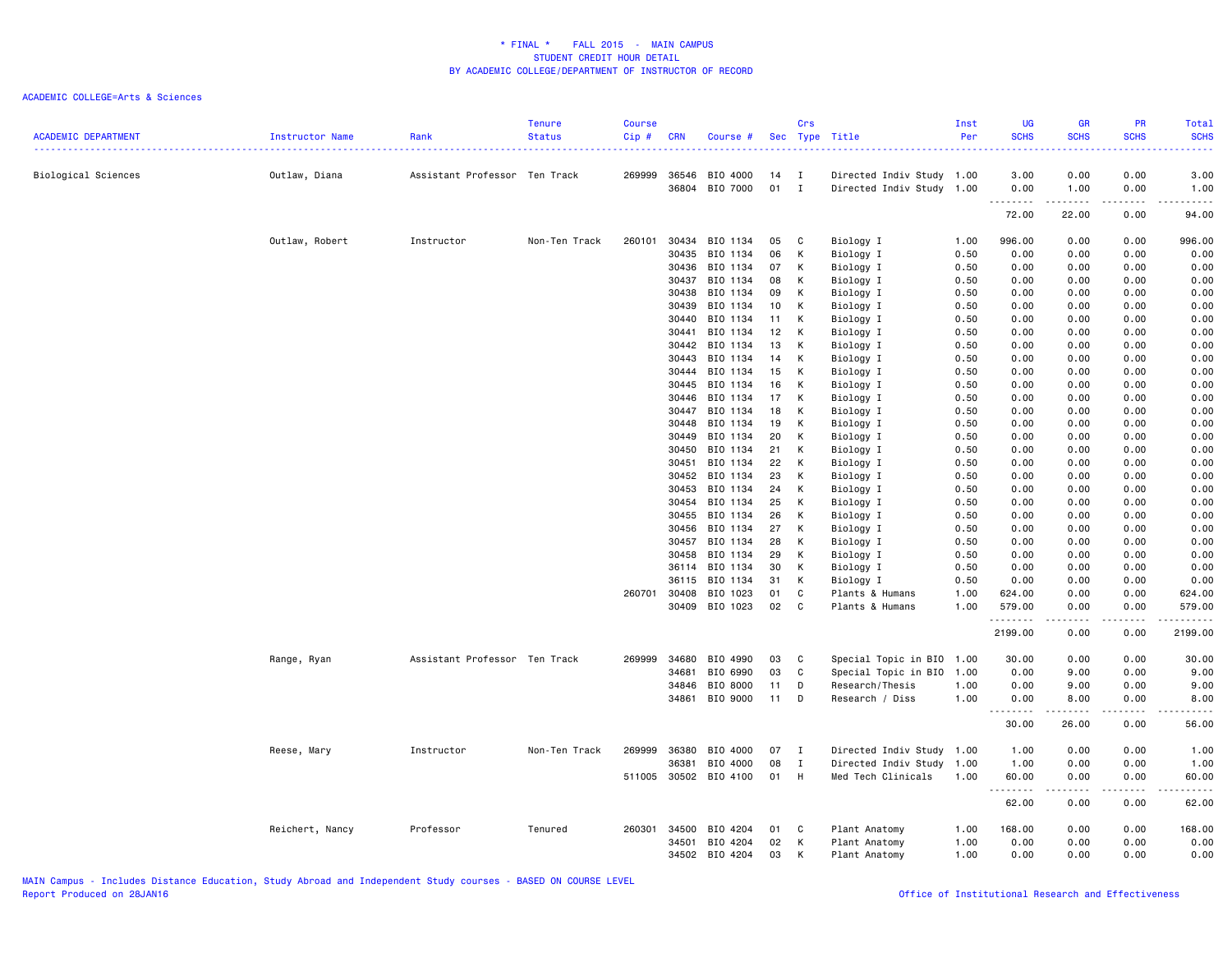| <b>ACADEMIC DEPARTMENT</b> | Instructor Name  | Rank                          | <b>Tenure</b><br><b>Status</b> | <b>Course</b><br>Cip# | <b>CRN</b> | Course #       |     | Crs          | Sec Type Title            | Inst<br>Per | <b>UG</b><br><b>SCHS</b>                                     | <b>GR</b><br><b>SCHS</b> | <b>PR</b><br><b>SCHS</b> | Total<br><b>SCHS</b>                                                                                                                                         |
|----------------------------|------------------|-------------------------------|--------------------------------|-----------------------|------------|----------------|-----|--------------|---------------------------|-------------|--------------------------------------------------------------|--------------------------|--------------------------|--------------------------------------------------------------------------------------------------------------------------------------------------------------|
| Biological Sciences        | Reichert, Nancy  | Professor                     | Tenured                        | 269999                |            | 34847 BIO 8000 | 12  | D            | Research/Thesis           | .<br>1.00   | .<br>0.00                                                    | 1.00                     | 0.00                     | $\frac{1}{2} \left( \frac{1}{2} \right) \left( \frac{1}{2} \right) \left( \frac{1}{2} \right) \left( \frac{1}{2} \right) \left( \frac{1}{2} \right)$<br>1.00 |
|                            |                  |                               |                                |                       |            |                |     |              |                           |             | .<br>168.00                                                  | . <u>.</u><br>1.00       | .<br>0.00                | .<br>169.00                                                                                                                                                  |
|                            | Roberts, Brandy  | Non-Faculty                   | Not Applicable                 | 260501                | 30524      | BIO 6405       | 02  | K            | Pathogenic Micro          | 0.50        | 0.00                                                         | 0.00                     | 0.00                     | 0.00                                                                                                                                                         |
|                            |                  |                               |                                |                       | 30525      | BIO 6405       | 03  | К            | Pathogenic Micro          | 0.50        | 0.00                                                         | 0.00                     | 0.00                     | 0.00                                                                                                                                                         |
|                            |                  |                               |                                | 260503                | 30505      | BIO 4405       | 02  | К            | Pathogenic Micro          | 0.50        | 0.00                                                         | 0.00                     | 0.00                     | 0.00                                                                                                                                                         |
|                            |                  |                               |                                |                       | 30506      | BIO 4405       | 03  | К            | Pathogenic Micro          | 0.50        | 0.00<br>$\omega$ $\omega$ $\omega$ $\omega$<br>$\sim$ $\sim$ | 0.00<br>22222            | 0.00<br>د د د د          | 0.00<br>.                                                                                                                                                    |
|                            |                  |                               |                                |                       |            |                |     |              |                           |             | 0.00                                                         | 0.00                     | 0.00                     | 0.00                                                                                                                                                         |
|                            | Stewart, James   | Assistant Professor Ten Track |                                | 240101                | 36439      | HON 4000       | 04  | I            | Directed Individual       | 1.00        | 3.00                                                         | 0.00                     | 0.00                     | 3.00                                                                                                                                                         |
|                            |                  |                               |                                |                       | 36651      | HON 4000       | 19  | I            | Directed Individual       | 1.00        | 3.00                                                         | 0.00                     | 0.00                     | 3.00                                                                                                                                                         |
|                            |                  |                               |                                |                       | 36670      | HON 4000       | 21  | $\mathbf I$  | Directed Individual       | 1.00        | 3.00                                                         | 0.00                     | 0.00                     | 3.00                                                                                                                                                         |
|                            |                  |                               |                                | 260701                | 30471      | BIO 3004       | 01  | C            | Human Anatomy             | 1.00        | 180.00                                                       | 0.00                     | 0.00                     | 180.00                                                                                                                                                       |
|                            |                  |                               |                                |                       | 30472      | BIO 3004       | 13  | К            | Human Anatomy             | 1.00        | 0.00                                                         | 0.00                     | 0.00                     | 0.00                                                                                                                                                         |
|                            |                  |                               |                                |                       | 30473      | BIO 3004       | 03  | K            | Human Anatomy             | 1.00        | 0.00                                                         | 0.00                     | 0.00                     | 0.00                                                                                                                                                         |
|                            |                  |                               |                                |                       | 30474      | BIO 3004       | 04  | К            | Human Anatomy             | 1.00        | 0.00                                                         | 0.00                     | 0.00                     | 0.00                                                                                                                                                         |
|                            |                  |                               |                                |                       | 30475      | BIO 3004       | 05  | К            | Human Anatomy             | 1.00        | 0.00                                                         | 0.00                     | 0.00                     | 0.00                                                                                                                                                         |
|                            |                  |                               |                                |                       | 30476      | BIO 3004       | 06  | K            | Human Anatomy             | 1.00        | 0.00                                                         | 0.00                     | 0.00                     | 0.00                                                                                                                                                         |
|                            |                  |                               |                                |                       | 30477      | BIO 3004       | 07  | К            | Human Anatomy             | 1.00        | 0.00                                                         | 0.00                     | 0.00                     | 0.00                                                                                                                                                         |
|                            |                  |                               |                                |                       | 30478      | BIO 3004       | 08  | К            | Human Anatomy             | 1.00        | 0.00                                                         | 0.00                     | 0.00                     | 0.00                                                                                                                                                         |
|                            |                  |                               |                                |                       | 30479      | BIO 3004       | 09  | К            | Human Anatomy             | 1.00        | 0.00                                                         | 0.00                     | 0.00                     | 0.00                                                                                                                                                         |
|                            |                  |                               |                                |                       | 30480      | BIO 3004       | 10  | К            | Human Anatomy             | 1.00        | 0.00                                                         | 0.00                     | 0.00                     | 0.00                                                                                                                                                         |
|                            |                  |                               |                                |                       | 30481      | BIO 3004       | 11  | К            | Human Anatomy             | 1.00        | 0.00                                                         | 0.00                     | 0.00                     | 0.00                                                                                                                                                         |
|                            |                  |                               |                                |                       | 30482      | BIO 3004       | 12  | К            | Human Anatomy             | 1.00        | 0.00                                                         | 0.00                     | 0.00                     | 0.00                                                                                                                                                         |
|                            |                  |                               |                                |                       | 33876      | BIO 8053       | 501 | C            | Comp Study of Animal      | 1.00        | 0.00                                                         | 36.00                    | 0.00                     | 36.00                                                                                                                                                        |
|                            |                  |                               |                                |                       | 35079      | BIO 3004       | 02  | C            | Human Anatomy             | 1.00        | 1104.00                                                      | 0.00                     | 0.00                     | 1104.00                                                                                                                                                      |
|                            |                  |                               |                                | 269999                | 34863      | BIO 9000       | 13  | D            | Research / Diss           | 1.00        | 0.00                                                         | 2.00                     | 0.00                     | 2.00                                                                                                                                                         |
|                            |                  |                               |                                |                       |            | 36212 BIO 8000 | 16  | D            | Research/Thesis           | 1.00        | 0.00<br>.                                                    | 3.00<br>.                | 0.00<br>.                | 3.00<br>.                                                                                                                                                    |
|                            |                  |                               |                                |                       |            |                |     |              |                           |             | 1293.00                                                      | 41.00                    | 0.00                     | 1334.00                                                                                                                                                      |
|                            | Thornton, Justin | Assistant Professor Ten Track |                                | 260502                | 33875      | BIO 8023       | 501 | $\mathbf{C}$ | Modern Microbiology       | 1.00        | 0.00                                                         | 54.00                    | 0.00                     | 54.00                                                                                                                                                        |
|                            |                  |                               |                                | 269999                | 34687      | BIO 8990       | 01  | C            | Special Topic in BIO 1.00 |             | 0.00                                                         | 33.00                    | 0.00                     | 33.00                                                                                                                                                        |
|                            |                  |                               |                                |                       | 34864      | BIO 9000       | 14  | D            | Research / Diss           | 1.00        | 0.00                                                         | 8.00                     | 0.00                     | 8.00                                                                                                                                                         |
|                            |                  |                               |                                |                       | 36328      | BIO 4000       | 05  | $\mathbf I$  | Directed Indiv Study 1.00 |             | 3.00                                                         | 0.00                     | 0.00                     | 3.00                                                                                                                                                         |
|                            |                  |                               |                                |                       | 36329      | BIO 4000       | 06  | I            | Directed Indiv Study 1.00 |             | 3.00<br>$\sim$ $\sim$ .<br>$\sim$ $\sim$ $\sim$ $\sim$       | 0.00                     | 0.00<br>$- - -$          | 3.00<br>$\sim$ $\sim$ $\sim$ $\sim$ $\sim$                                                                                                                   |
|                            |                  |                               |                                |                       |            |                |     |              |                           |             | 6.00                                                         | 95.00                    | 0.00                     | 101.00                                                                                                                                                       |
|                            | Wallace, Lisa    | Associate Professor Tenured   |                                | 260204                | 34508      | BIO 8113       | 01  | C            | Biogeography              | 1.00        | 0.00                                                         | 27.00                    | 0.00                     | 27.00                                                                                                                                                        |
|                            |                  |                               |                                | 269999                | 34849      | BIO 8000       | 14  | D            | Research/Thesis           | 1.00        | 0.00                                                         | 2.00                     | 0.00                     | 2.00                                                                                                                                                         |
|                            |                  |                               |                                |                       | 34865      | BIO 9000       | 15  | D            | Research / Diss           | 1.00        | 0.00<br>.                                                    | 6.00                     | 0.00                     | 6.00<br>$\frac{1}{2} \left( \frac{1}{2} \right) \left( \frac{1}{2} \right) \left( \frac{1}{2} \right) \left( \frac{1}{2} \right) \left( \frac{1}{2} \right)$ |
|                            |                  |                               |                                |                       |            |                |     |              |                           |             | 0.00                                                         | 35.00                    | 0.00                     | 35.00                                                                                                                                                        |
|                            | Welch, Mark      | Associate Professor Tenured   |                                | 261399                | 34509      | BIO 8123       | 01  | C            | Speciation                | 1.00        | 0.00                                                         | 21.00                    | 0.00                     | 21.00                                                                                                                                                        |
|                            |                  |                               |                                | 269999                | 34866      | BIO 9000       | 16  | D            | Research / Diss           | 1.00        | 0.00                                                         | 22.00                    | 0.00                     | 22.00                                                                                                                                                        |
|                            |                  |                               |                                |                       | 35860      | BIO 4000       | 01  | I            | Directed Indiv Study      | 1.00        | 3.00                                                         | 0.00                     | 0.00                     | 3.00                                                                                                                                                         |
|                            |                  |                               |                                |                       |            |                |     |              |                           |             | <u>.</u><br>3.00                                             | .<br>43.00               | .<br>0.00                | <u>.</u><br>46.00                                                                                                                                            |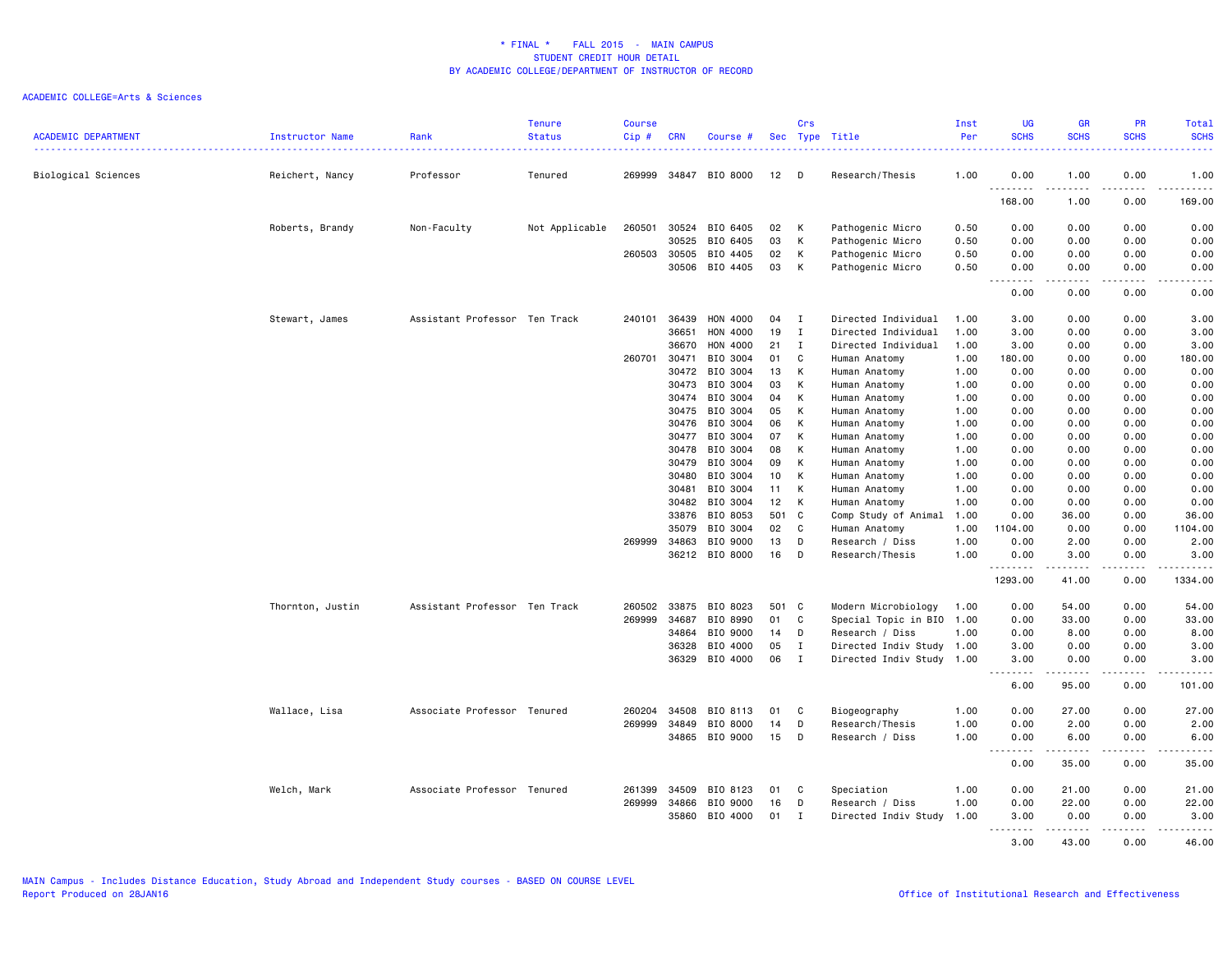| <b>ACADEMIC DEPARTMENT</b> | Instructor Name   | Rank       | <b>Tenure</b><br><b>Status</b> | Course<br>Cip#   | <b>CRN</b>                                                                                      | Course #                                                                                                                         |                                                                | Crs                                                                                  | Sec Type Title                                                                                                                                                                                     | Inst<br>Per                                                                          | UG<br><b>SCHS</b>                                                                                      | GR<br><b>SCHS</b>                                                                    | <b>PR</b><br><b>SCHS</b>                                                                  | Total<br><b>SCHS</b>                                                                                  |
|----------------------------|-------------------|------------|--------------------------------|------------------|-------------------------------------------------------------------------------------------------|----------------------------------------------------------------------------------------------------------------------------------|----------------------------------------------------------------|--------------------------------------------------------------------------------------|----------------------------------------------------------------------------------------------------------------------------------------------------------------------------------------------------|--------------------------------------------------------------------------------------|--------------------------------------------------------------------------------------------------------|--------------------------------------------------------------------------------------|-------------------------------------------------------------------------------------------|-------------------------------------------------------------------------------------------------------|
| Biological Sciences        | Williamson, Emily | Instructor | Non-Ten Track                  | 260101<br>260701 | 30433<br>30419<br>30420<br>30421<br>30422<br>30423<br>30424<br>30425<br>30426<br>30427<br>30428 | BIO 1134<br>BIO 1123<br>BIO 1123<br>BIO 1123<br>BIO 1123<br>BIO 1123<br>BIO 1123<br>BIO 1123<br>BIO 1123<br>BIO 1123<br>BIO 1123 | 04<br>01<br>02<br>03<br>04<br>05<br>06<br>07<br>08<br>09<br>10 | $\mathbf{C}$<br>$\mathbf{C}$<br>$\mathbf{C}$<br>K<br>K<br>K<br>K<br>K<br>K<br>K<br>K | Biology I - SI<br>Animal Biology<br>Animal Biology<br>Animal Biology<br>Animal Biology<br>Animal Biology<br>Animal Biology<br>Animal Biology<br>Animal Biology<br>Animal Biology<br>Animal Biology | 1.00<br>1.00<br>1.00<br>1.00<br>1.00<br>1.00<br>1.00<br>1.00<br>1.00<br>1.00<br>1.00 | 832.00<br>597.00<br>597.00<br>0.00<br>0.00<br>0.00<br>0.00<br>0.00<br>0.00<br>0.00<br>0.00<br>-------- | 0.00<br>0.00<br>0.00<br>0.00<br>0.00<br>0.00<br>0.00<br>0.00<br>0.00<br>0.00<br>0.00 | 0.00<br>0.00<br>0.00<br>0.00<br>0.00<br>0.00<br>0.00<br>0.00<br>0.00<br>0.00<br>0.00<br>. | 832.00<br>597.00<br>597.00<br>0.00<br>0.00<br>0.00<br>0.00<br>0.00<br>0.00<br>0.00<br>0.00<br>------- |
|                            |                   |            |                                |                  |                                                                                                 |                                                                                                                                  |                                                                |                                                                                      |                                                                                                                                                                                                    |                                                                                      | 2026.00                                                                                                | 0.00                                                                                 | 0.00                                                                                      | 2026.00                                                                                               |
|                            |                   |            |                                |                  |                                                                                                 |                                                                                                                                  |                                                                |                                                                                      |                                                                                                                                                                                                    |                                                                                      | ========                                                                                               | ========                                                                             | ========                                                                                  | essessess                                                                                             |
| Biological Sciences        |                   |            |                                |                  |                                                                                                 |                                                                                                                                  |                                                                |                                                                                      |                                                                                                                                                                                                    |                                                                                      | 12828.00                                                                                               | 632.00                                                                               | 0.00                                                                                      | 13460.00                                                                                              |
|                            |                   |            |                                |                  |                                                                                                 |                                                                                                                                  |                                                                |                                                                                      |                                                                                                                                                                                                    |                                                                                      | ========                                                                                               | ========                                                                             | ========                                                                                  | ==========                                                                                            |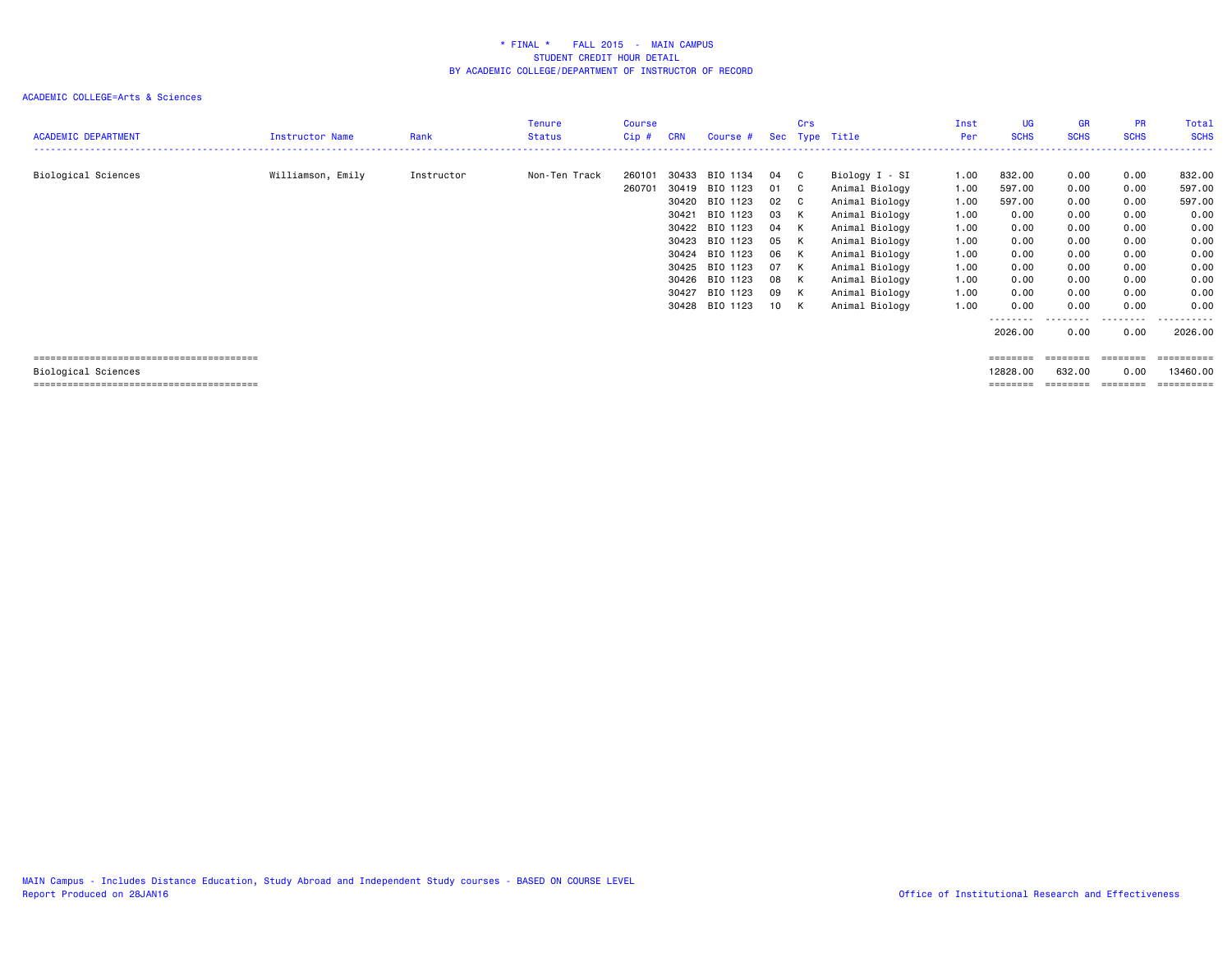| <b>ACADEMIC DEPARTMENT</b> | <b>Instructor Name</b> | Rank                          | <b>Tenure</b><br><b>Status</b> | <b>Course</b><br>Cip# | <b>CRN</b>     | Course #           |          | Crs          | Sec Type Title                    | Inst<br>Per  | UG<br><b>SCHS</b> | <b>GR</b><br><b>SCHS</b>                                                                                                                                     | <b>PR</b><br><b>SCHS</b>                                                                                                  | Total<br><b>SCHS</b> |
|----------------------------|------------------------|-------------------------------|--------------------------------|-----------------------|----------------|--------------------|----------|--------------|-----------------------------------|--------------|-------------------|--------------------------------------------------------------------------------------------------------------------------------------------------------------|---------------------------------------------------------------------------------------------------------------------------|----------------------|
| Chemistry                  | Dornshuld, Eric        | Non-Faculty                   | Not Applicable                 | 400501                | 30695<br>30698 | CH 1213<br>CH 1213 | 02<br>05 | C<br>C       | Chemistry I-SI<br>Chemistry I -SI | 1.00<br>1.00 | 825.00<br>834.00  | 0.00<br>0.00                                                                                                                                                 | 0.00<br>0.00                                                                                                              | 825.00<br>834.00     |
|                            |                        |                               |                                |                       |                |                    |          |              |                                   |              | .<br>1659.00      | .<br>0.00                                                                                                                                                    | .<br>0.00                                                                                                                 | .<br>1659.00         |
|                            | Emerson, Joseph        | Assistant Professor Ten Track |                                | 400501                | 35986          | CH 8000            | 01       | D            | Research / Thesis                 | 1.00         | 0.00              | 8.00                                                                                                                                                         | 0.00                                                                                                                      | 8.00                 |
|                            |                        |                               |                                |                       | 36213          | CH 9000            | 02       | D            | Research / Diss                   | 1.00         | 0.00              | 44.00                                                                                                                                                        | 0.00                                                                                                                      | 44.00                |
|                            |                        |                               |                                |                       | 36286          | CH 4000            | 07       | $\mathbf{I}$ | Directed Indiv Study 1.00         |              | 1.00              | 0.00                                                                                                                                                         | 0.00                                                                                                                      | 1.00                 |
|                            |                        |                               |                                |                       | 36315          | CH 4000            | 09       | I            | Directed Indiv Study              | 1.00         | 1.00              | 0.00                                                                                                                                                         | 0.00                                                                                                                      | 1.00                 |
|                            |                        |                               |                                |                       | 36703          | CH 4000            | 22       | I            | Directed Indiv Study              | 1.00         | 1.00              | 0.00                                                                                                                                                         | 0.00                                                                                                                      | 1.00                 |
|                            |                        |                               |                                |                       | 400503 30722   | CH 4213            | 01       | $\mathsf C$  | Adv Inorganic Chem                | 1.00         | 72.00             | 0.00                                                                                                                                                         | 0.00                                                                                                                      | 72.00                |
|                            |                        |                               |                                |                       | 30763          | CH 6213            | 01       | C            | Adv Inorganic Chem                | 1.00         | 0.00<br>.         | 3.00<br>$\frac{1}{2} \left( \frac{1}{2} \right) \left( \frac{1}{2} \right) \left( \frac{1}{2} \right) \left( \frac{1}{2} \right) \left( \frac{1}{2} \right)$ | 0.00<br>.                                                                                                                 | 3.00<br>.            |
|                            |                        |                               |                                |                       |                |                    |          |              |                                   |              | 75.00             | 55.00                                                                                                                                                        | 0.00                                                                                                                      | 130.00               |
|                            | Fitzkee, Nicholas      | Assistant Professor Ten Track |                                | 400501                | 30694          | CH 1213            | 01       | C            | Chemistry I                       | 1.00         | 534.00            | 0.00                                                                                                                                                         | 0.00                                                                                                                      | 534.00               |
|                            |                        |                               |                                |                       | 35839          | CH 4000            | 02       | $\mathbf{I}$ | Directed Indiv Study              | 1.00         | 2.00              | 0.00                                                                                                                                                         | 0.00                                                                                                                      | 2.00                 |
|                            |                        |                               |                                |                       | 35918          | CH 4000            | 04       | $\mathbf{I}$ | Directed Indiv Study              | 1.00         | 3.00              | 0.00                                                                                                                                                         | 0.00                                                                                                                      | 3.00                 |
|                            |                        |                               |                                |                       | 36214          | CH 9000            | 03       | D            | Research / Diss                   | 1.00         | 0.00              | 61.00                                                                                                                                                        | 0.00                                                                                                                      | 61.00                |
|                            |                        |                               |                                |                       | 36277          | CH 4000            | 06       | $\mathbf I$  | Directed Indiv Study 1.00         |              | 3.00              | 0.00                                                                                                                                                         | 0.00                                                                                                                      | 3.00                 |
|                            |                        |                               |                                |                       |                | 36518 CH 4000      | 15       | $\mathbf{I}$ | Directed Indiv Study 1.00         |              | 2.00              | 0.00                                                                                                                                                         | 0.00                                                                                                                      | 2.00                 |
|                            |                        |                               |                                |                       |                |                    |          |              |                                   |              | .<br>544.00       | 61.00                                                                                                                                                        | .<br>0.00                                                                                                                 | .<br>605.00          |
|                            | Foster, Stephen        | Associate Professor Tenured   |                                | 400501                | 30710          | CH 1223            | 01       | C            | Chemistry II                      | 1.00         | 474.00            | 0.00                                                                                                                                                         | 0.00                                                                                                                      | 474.00               |
|                            |                        |                               |                                |                       | 30711          | CH 1223            | 02       | C            | Chemistry II                      | 1.00         | 519.00            | 0.00                                                                                                                                                         | 0.00                                                                                                                      | 519.00               |
|                            |                        |                               |                                |                       | 36215          | CH 9000            | 04       | D            | Research / Diss                   | 1.00         | 0.00              | 36.00                                                                                                                                                        | 0.00                                                                                                                      | 36.00                |
|                            |                        |                               |                                |                       | 36347          | CH 8000            | 03       | D            | Research / Thesis                 | 1.00         | 0.00              | 39.00                                                                                                                                                        | 0.00                                                                                                                      | 39.00                |
|                            |                        |                               |                                | 400506                | 30725          | CH 4411            | 01       | L.           | Physical Chem Lab I               | 0.50         | 3.00              | 0.00                                                                                                                                                         | 0.00                                                                                                                      | 3.00                 |
|                            |                        |                               |                                |                       | 30726          | CH 4411            | 02       | L            | Physical Chem Lab I               | 0.50         | 4.50              | 0.00                                                                                                                                                         | 0.00                                                                                                                      | 4.50                 |
|                            |                        |                               |                                | 400599                |                | 36544 CH 4990      | 02       | - L          | Special Topic In CH               | 0.50         | 1.00<br><u>.</u>  | 0.00<br>.                                                                                                                                                    | 0.00<br>$\frac{1}{2}$                                                                                                     | 1.00<br>.            |
|                            |                        |                               |                                |                       |                |                    |          |              |                                   |              | 1001.50           | 75.00                                                                                                                                                        | 0.00                                                                                                                      | 1076.50              |
|                            | Gwaltney, Steven       | Associate Professor Tenured   |                                | 400506                | 30727          | CH 4413            | 01       | C            | Thermo and Kinetics               | 1.00         | 129.00            | 0.00                                                                                                                                                         | 0.00                                                                                                                      | 129.00               |
|                            |                        |                               |                                |                       |                | 30764 CH 6413      | 01       | C            | Thermodynamics and K 1.00         |              | 0.00              | 3.00                                                                                                                                                         | 0.00                                                                                                                      | 3.00                 |
|                            |                        |                               |                                |                       |                |                    |          |              |                                   |              | .                 | $\frac{1}{2} \left( \frac{1}{2} \right) \left( \frac{1}{2} \right) \left( \frac{1}{2} \right) \left( \frac{1}{2} \right)$                                    | $\frac{1}{2} \left( \frac{1}{2} \right) \left( \frac{1}{2} \right) \left( \frac{1}{2} \right) \left( \frac{1}{2} \right)$ | .                    |
|                            |                        |                               |                                |                       |                |                    |          |              |                                   |              | 129.00            | 3.00                                                                                                                                                         | 0.00                                                                                                                      | 132.00               |
|                            | Hollis, Thedford       | Associate Professor Tenured   |                                | 400504                | 30741          | CH 4513            | 02       | C            | Organic Chemistry I               | 1.00         | 279.00            | 0.00                                                                                                                                                         | 0.00                                                                                                                      | 279.00               |
|                            |                        |                               |                                |                       |                | 30743 CH 4513      | 04       | C            | Organic Chemistry I               | 1.00         | 273.00            | 0.00                                                                                                                                                         | 0.00                                                                                                                      | 273.00               |
|                            |                        |                               |                                |                       |                |                    |          |              |                                   |              | .<br>552.00       | -----<br>0.00                                                                                                                                                | .<br>0.00                                                                                                                 | .<br>552.00          |
|                            |                        |                               |                                |                       |                |                    |          |              |                                   |              |                   |                                                                                                                                                              |                                                                                                                           |                      |
|                            | Lewis, Edwin           | Professor                     | Tenured                        | 400501                | 30755          | CH 4603            | 07       | $\mathsf{L}$ | Undergraduate Resear 1.00         |              | 6.00              | 0.00                                                                                                                                                         | 0.00                                                                                                                      | 6.00                 |
|                            |                        |                               |                                |                       | 36193          | CH 9000            | 01       | D            | Research / Diss                   | 1.00         | 0.00              | 30.00                                                                                                                                                        | 0.00                                                                                                                      | 30.00                |
|                            |                        |                               |                                | 400599                | 35981          | CH 4990            | 01       | C            | Special Topic In CH               | 1.00         | 42.00<br>.        | 0.00<br><u>.</u>                                                                                                                                             | 0.00<br>.                                                                                                                 | 42.00<br>.           |
|                            |                        |                               |                                |                       |                |                    |          |              |                                   |              | 48.00             | 30.00                                                                                                                                                        | 0.00                                                                                                                      | 78.00                |
|                            | Mead, Keith            | Professor                     | Tenured                        | 400501                | 36217          | CH 9000            | 06       | D            | Research / Diss                   | 1.00         | 0.00              | 33.00                                                                                                                                                        | 0.00                                                                                                                      | 33.00                |
|                            |                        |                               |                                | 400504                | 30747          | CH 4523            | 01       | C            | Organic Chemistry II 1.00         |              | 264.00            | 0.00                                                                                                                                                         | 0.00                                                                                                                      | 264.00               |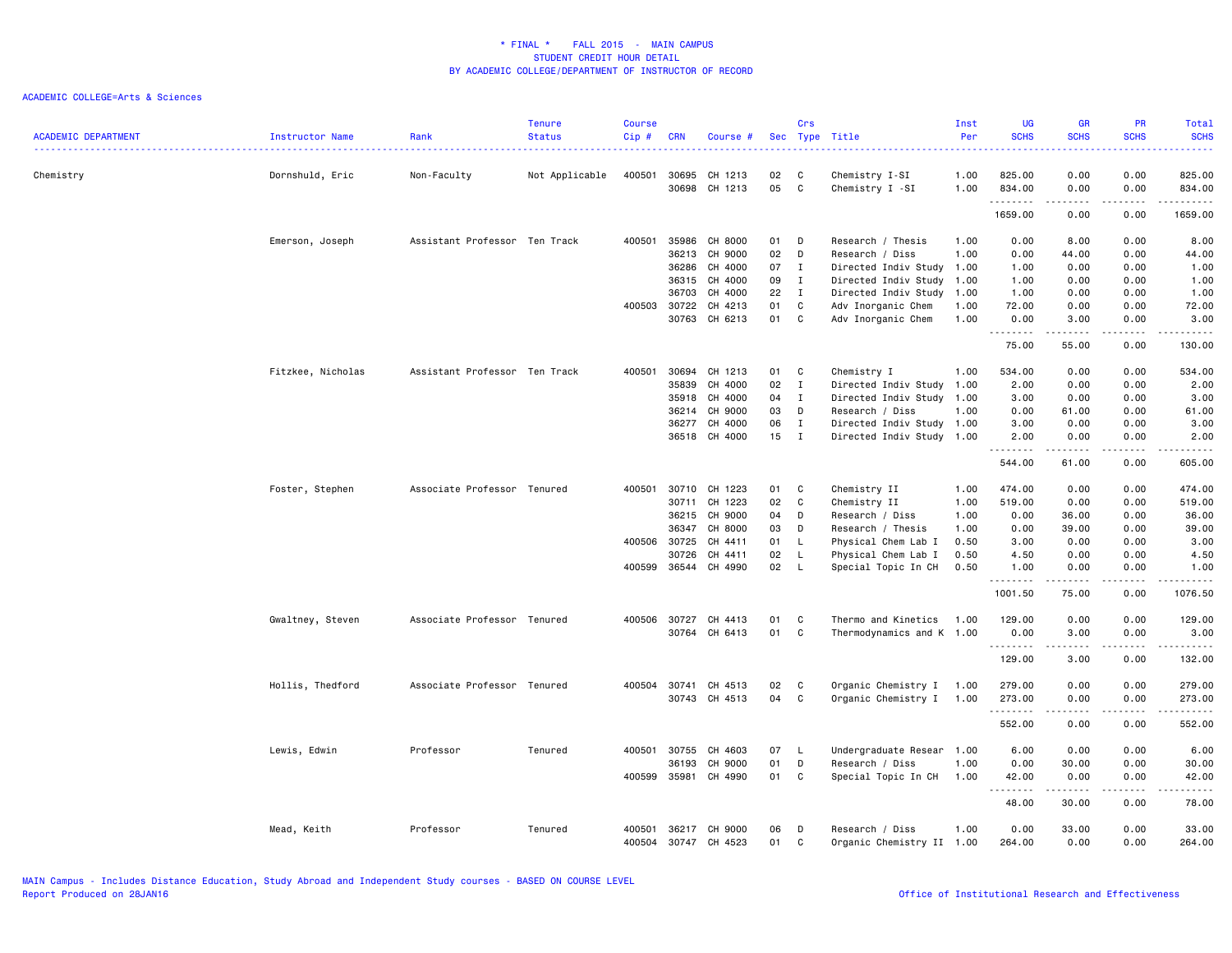| <b>ACADEMIC DEPARTMENT</b> | <b>Instructor Name</b> | Rank                               | <b>Tenure</b><br><b>Status</b> | <b>Course</b><br>Cip# | <b>CRN</b> | Course #      |                   | Crs                      | Sec Type Title            | Inst<br>Per | <b>UG</b><br><b>SCHS</b> | <b>GR</b><br><b>SCHS</b> | <b>PR</b><br><b>SCHS</b>     | Total<br><b>SCHS</b>                                                                                                                                                                      |
|----------------------------|------------------------|------------------------------------|--------------------------------|-----------------------|------------|---------------|-------------------|--------------------------|---------------------------|-------------|--------------------------|--------------------------|------------------------------|-------------------------------------------------------------------------------------------------------------------------------------------------------------------------------------------|
|                            |                        |                                    |                                |                       |            |               |                   |                          |                           |             | <u>.</u>                 | ------                   | .                            |                                                                                                                                                                                           |
|                            |                        |                                    |                                |                       |            |               |                   |                          |                           |             | 264.00                   | 33.00                    | 0.00                         | 297.00                                                                                                                                                                                    |
| Chemistry                  | Mlsna, Debra           | Assistant Professor Ten Track      |                                | 400501                | 30697      | CH 1213       | 04                | C                        | Chemistry I - SI          | 1.00        | 558.00                   | 0.00                     | 0.00                         | 558.00                                                                                                                                                                                    |
|                            |                        |                                    |                                |                       | 36738      | CH 4000       | 23                | $\mathbf{I}$             | Directed Indiv Study      | 1.00        | 1.00                     | 0.00                     | 0.00                         | 1.00                                                                                                                                                                                      |
|                            |                        |                                    |                                |                       |            | 36744 CH 4000 | 24                | $\mathbf I$              | Directed Indiv Study 1.00 |             | 2.00                     | 0.00                     | 0.00                         | 2.00                                                                                                                                                                                      |
|                            |                        |                                    |                                |                       | 36813      | CH 4000       | 28                | $\mathbf I$              | Directed Indiv Study 1.00 |             | 2.00                     | 0.00                     | 0.00                         | 2.00                                                                                                                                                                                      |
|                            |                        |                                    |                                | 400504                | 30713      | CH 1234       | 01                | C                        | Integrated Chemistry      | 1.00        | 108.00                   | 0.00                     | 0.00                         | 108.00                                                                                                                                                                                    |
|                            |                        |                                    |                                |                       | 30714      | CH 1234       | 02                | К                        | Integrated Chemistry 1.00 |             | 0.00                     | 0.00                     | 0.00                         | 0.00                                                                                                                                                                                      |
|                            |                        |                                    |                                |                       | 30715      | CH 1234       | 03                | К                        | Integrated Chemistry 1.00 |             | 0.00                     | 0.00                     | 0.00                         | 0.00                                                                                                                                                                                      |
|                            |                        |                                    |                                |                       | 30716      | CH 1234       | 04                | К                        | Integrated Chemistry      | 1.00        | 0.00                     | 0.00                     | 0.00                         | 0.00                                                                                                                                                                                      |
|                            |                        |                                    |                                |                       |            | 30717 CH 1234 | H <sub>01</sub> C |                          | Integrated Chemistry 1.00 |             | 40.00<br>. <u>.</u>      | 0.00<br>.                | 0.00<br>.                    | 40.00<br>.                                                                                                                                                                                |
|                            |                        |                                    |                                |                       |            |               |                   |                          |                           |             | 711.00                   | 0.00                     | 0.00                         | 711.00                                                                                                                                                                                    |
|                            | Mlsna, Todd            | Associate Professor Tenured        |                                | 400501                | 36186      | CH 4000       | 05                | $\mathbf{I}$             | Directed Indiv Study      | 1.00        | 2.00                     | 0.00                     | 0.00                         | 2.00                                                                                                                                                                                      |
|                            |                        |                                    |                                |                       | 36187      | CH 8000       | 02                | D                        | Research / Thesis         | 1.00        | 0.00                     | 11.00                    | 0.00                         | 11.00                                                                                                                                                                                     |
|                            |                        |                                    |                                |                       | 36219      | CH 9000       | 08                | D                        | Research / Diss           | 1.00        | 0.00                     | 52.00                    | 0.00                         | 52.00                                                                                                                                                                                     |
|                            |                        |                                    |                                |                       | 36388      | CH 4000       | 10                | $\mathbf{I}$             | Directed Indiv Study 1.00 |             | 1.00                     | 0.00                     | 0.00                         | 1.00                                                                                                                                                                                      |
|                            |                        |                                    |                                |                       | 36444      | CH 4000       | 11                | $\mathbf{I}$             | Directed Indiv Study      | 1.00        | 2.00                     | 0.00                     | 0.00                         | 2.00                                                                                                                                                                                      |
|                            |                        |                                    |                                |                       | 36462      | CH 4000       | 12                | $\mathbf I$              | Directed Indiv Study      | 1.00        | 3.00                     | 0.00                     | 0.00                         | 3.00                                                                                                                                                                                      |
|                            |                        |                                    |                                |                       | 36472      | CH 4000       | 13                | $\mathbf I$              | Directed Indiv Study      | 1.00        | 1.00                     | 0.00                     | 0.00                         | 1.00                                                                                                                                                                                      |
|                            |                        |                                    |                                |                       | 36478      | CH 4000       | 14                | $\mathbf{I}$             | Directed Indiv Study      | 1.00        | 3.00                     | 0.00                     | 0.00                         | 3.00                                                                                                                                                                                      |
|                            |                        |                                    |                                |                       | 36592      | CH 4000       | 17                | $\mathbf I$              | Directed Indiv Study 1.00 |             | 2.00                     | 0.00                     | 0.00                         | 2.00                                                                                                                                                                                      |
|                            |                        |                                    |                                |                       | 36625      | CH 4000       | 18                | Ι.                       | Directed Indiv Study      | 1.00        | 1.00                     | 0.00                     | 0.00                         | 1.00                                                                                                                                                                                      |
|                            |                        |                                    |                                |                       | 36631      | CH 4000       | 20                | $\mathbf{I}$             | Directed Indiv Study      | 1.00        | 2.00                     | 0.00                     | 0.00                         | 2.00                                                                                                                                                                                      |
|                            |                        |                                    |                                |                       | 36655      | CH 4000       | 21                | I                        | Directed Indiv Study 1.00 |             | 2.00                     | 0.00                     | 0.00                         | 2.00                                                                                                                                                                                      |
|                            |                        |                                    |                                |                       | 36748      | CH 4000       | 25                | Ι.                       | Directed Indiv Study 1.00 |             | 1.00                     | 0.00                     | 0.00                         | 1.00                                                                                                                                                                                      |
|                            |                        |                                    |                                | 400502                | 30720      | CH 2313       | 01                | C                        | Analytical Chemistry 1.00 |             | 90.00                    | 0.00                     | 0.00                         | 90.00                                                                                                                                                                                     |
|                            |                        |                                    |                                |                       |            |               |                   |                          |                           |             | .<br>110.00              | -----<br>63.00           | $\sim$ $\sim$ $\sim$<br>0.00 | .<br>173.00                                                                                                                                                                               |
|                            | Reilly, Sean           | Grad Research Assis Not Applicable |                                | 400501                |            | 30696 CH 1213 | 03                | C                        | Chemistry I               | 1.00        | 528.00<br>.              | 0.00                     | 0.00                         | 528.00<br>$\frac{1}{2} \left( \frac{1}{2} \right) \left( \frac{1}{2} \right) \left( \frac{1}{2} \right) \left( \frac{1}{2} \right) \left( \frac{1}{2} \right) \left( \frac{1}{2} \right)$ |
|                            |                        |                                    |                                |                       |            |               |                   |                          |                           |             | 528.00                   | 0.00                     | 0.00                         | 528.00                                                                                                                                                                                    |
|                            | Scott, Colleen         | Assistant Professor Ten Track      |                                | 400501                |            | 36100 CH 1213 | 07                | $\mathbf{C}$             | Chemistry I               | 1.00        | 264.00<br>.              | 0.00<br>.                | 0.00<br>.                    | 264.00<br>.                                                                                                                                                                               |
|                            |                        |                                    |                                |                       |            |               |                   |                          |                           |             | 264.00                   | 0.00                     | 0.00                         | 264.00                                                                                                                                                                                    |
|                            | Smith, Laura           | Instructor                         | Non-Ten Track                  | 400501                | 30640      | CH 1043       | 01                | C                        | Survey of Chemistry       | 1.00        | 903.00                   | 0.00                     | 0.00                         | 903.00                                                                                                                                                                                    |
|                            |                        |                                    |                                |                       | 30641      | CH 1051       | 01                | L.                       | Experimental Chem         | 1.00        | 85.00                    | 0.00                     | 0.00                         | 85.00                                                                                                                                                                                     |
|                            |                        |                                    |                                |                       | 30642      | CH 1053       | 01                | C                        | Survey of Chemistry       | 1.00        | 177.00                   | 0.00                     | 0.00                         | 177.00                                                                                                                                                                                    |
|                            |                        |                                    |                                |                       | 35807      | CH 1043       | 501 C             |                          | Survey of Chemistry       | 1.00        | 39.00                    | 0.00                     | 0.00                         | 39.00                                                                                                                                                                                     |
|                            |                        |                                    |                                |                       | 35808      | CH 1051       | 501 L             |                          | Experimental Chem         | 1.00        | 3.00                     | 0.00                     | 0.00                         | 3.00                                                                                                                                                                                      |
|                            |                        |                                    |                                |                       | 35809      | CH 1053       | 501 C             |                          | Survey of Chemistry       | 1.00        | 3.00                     | 0.00                     | 0.00                         | 3.00                                                                                                                                                                                      |
|                            |                        |                                    |                                | 400502 30718          |            | CH 2311       | 01                | $\mathsf{L}$             | Analytical Chem I La      | 1.00        | 14.00                    | 0.00                     | 0.00                         | 14.00                                                                                                                                                                                     |
|                            |                        |                                    |                                |                       | 30719      | CH 2311       | 02                | - L                      | Analytical Chem I La      | 1.00        | 13.00                    | 0.00                     | 0.00                         | 13.00                                                                                                                                                                                     |
|                            |                        |                                    |                                |                       | 36077      | CH 2311       | 03                | L                        | Analytical Chem I La      | 1.00        | 3.00                     | 0.00                     | 0.00                         | 3.00                                                                                                                                                                                      |
|                            |                        |                                    |                                | 400506                | 30725      | CH 4411       | 01                | $\mathsf{L}$             | Physical Chem Lab I       | 0.50        | 3.00                     | 0.00                     | 0.00                         | 3.00                                                                                                                                                                                      |
|                            |                        |                                    |                                |                       | 30726      | CH 4411       | 02                | <b>L</b><br>$\mathbf{I}$ | Physical Chem Lab I       | 0.50        | 4.50                     | 0.00                     | 0.00                         | 4.50                                                                                                                                                                                      |
|                            |                        |                                    |                                | 400599                | 36544      | CH 4990       | 02                |                          | Special Topic In CH       | 0.50        | 1.00                     | 0.00                     | 0.00                         | 1.00                                                                                                                                                                                      |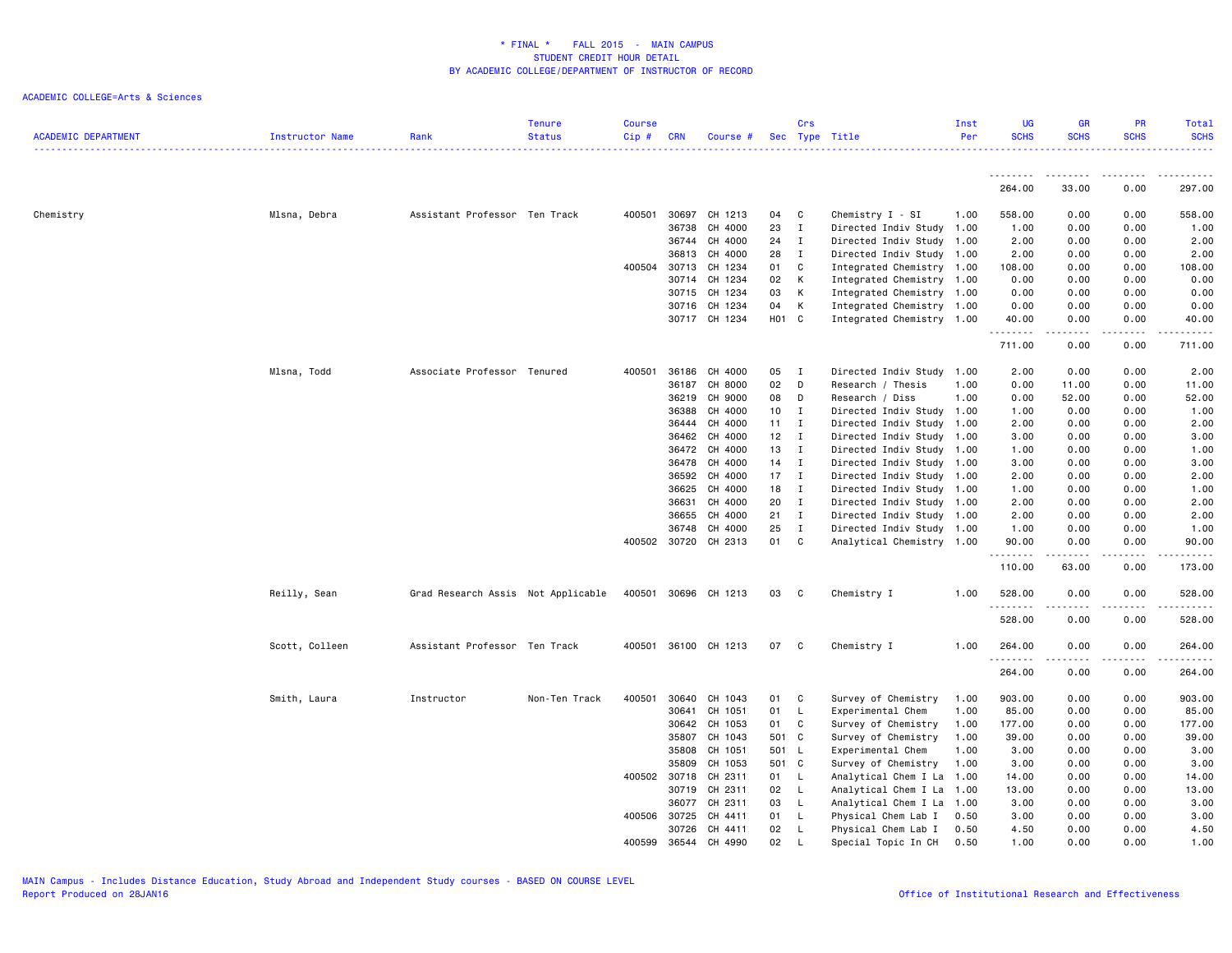| <b>ACADEMIC DEPARTMENT</b> | Instructor Name | Rank       | <b>Tenure</b><br><b>Status</b> | <b>Course</b><br>Cip# | <b>CRN</b> | Course # Sec Type Title |                 | Crs          |                           | Inst<br>Per | <b>UG</b><br><b>SCHS</b> | <b>GR</b><br><b>SCHS</b> | PR<br><b>SCHS</b> | Total<br><b>SCHS</b> |
|----------------------------|-----------------|------------|--------------------------------|-----------------------|------------|-------------------------|-----------------|--------------|---------------------------|-------------|--------------------------|--------------------------|-------------------|----------------------|
|                            |                 |            |                                |                       |            |                         |                 |              |                           |             | .                        |                          |                   | <u>.</u>             |
|                            |                 |            |                                |                       |            |                         |                 |              |                           |             | 1248.50                  | 0.00                     | 0.00              | 1248.50              |
| Chemistry                  | Stokes, Sean    | Instructor | Non-Ten Track                  | 400501                |            | 30644 CH 1211           | 01 L            |              | Invst In Chemistry I 1.00 |             | 24.00                    | 0.00                     | 0.00              | 24.00                |
|                            |                 |            |                                |                       |            | 30645 CH 1211           | 02              | $\mathbf{L}$ | Invst In Chemistry I 1.00 |             | 24.00                    | 0.00                     | 0.00              | 24.00                |
|                            |                 |            |                                |                       |            | 30646 CH 1211           | 03              | $\mathsf{L}$ | Invst In Chemistry I 1.00 |             | 24.00                    | 0.00                     | 0.00              | 24.00                |
|                            |                 |            |                                |                       |            | 30647 CH 1211           | 04              | $\mathsf{L}$ | Invst In Chemistry I 1.00 |             | 21.00                    | 0.00                     | 0.00              | 21.00                |
|                            |                 |            |                                |                       |            | 30648 CH 1211           | 05              | $\mathsf{L}$ | Invst In Chemistry I 1.00 |             | 23.00                    | 0.00                     | 0.00              | 23.00                |
|                            |                 |            |                                |                       |            | 30649 CH 1211           | 06              | - L          | Invst In Chemistry I 1.00 |             | 22.00                    | 0.00                     | 0.00              | 22.00                |
|                            |                 |            |                                |                       |            | 30650 CH 1211           | 07 L            |              | Invst In Chemistry I 1.00 |             | 24.00                    | 0.00                     | 0.00              | 24.00                |
|                            |                 |            |                                |                       |            | 30651 CH 1211           | 08              | $\mathbf{L}$ | Invst In Chemistry I 1.00 |             | 22.00                    | 0.00                     | 0.00              | 22.00                |
|                            |                 |            |                                |                       |            | 30652 CH 1211           | 09              | $\mathsf{L}$ | Invst In Chemistry I 1.00 |             | 20.00                    | 0.00                     | 0.00              | 20.00                |
|                            |                 |            |                                |                       |            | 30653 CH 1211           | 10 <sub>1</sub> | $\mathsf{L}$ | Invst In Chemistry I 1.00 |             | 20.00                    | 0.00                     | 0.00              | 20.00                |
|                            |                 |            |                                |                       |            | 30654 CH 1211           | 11 L            |              | Invst In Chemistry I 1.00 |             | 24.00                    | 0.00                     | 0.00              | 24.00                |
|                            |                 |            |                                |                       |            | 30655 CH 1211           | 12 L            |              | Invst In Chemistry I 1.00 |             | 20.00                    | 0.00                     | 0.00              | 20.00                |
|                            |                 |            |                                |                       |            | 30656 CH 1211           | 13              | L.           | Invst In Chemistry I 1.00 |             | 22.00                    | 0.00                     | 0.00              | 22.00                |
|                            |                 |            |                                |                       |            | 30657 CH 1211           | 14 L            |              | Invst In Chemistry I 1.00 |             | 23.00                    | 0.00                     | 0.00              | 23.00                |
|                            |                 |            |                                |                       |            | 30658 CH 1211           | 15 L            |              | Invst In Chemistry I 1.00 |             | 21.00                    | 0.00                     | 0.00              | 21.00                |
|                            |                 |            |                                |                       |            | 30659 CH 1211           | 16              | $\mathbf{L}$ | Invst In Chemistry I 1.00 |             | 23.00                    | 0.00                     | 0.00              | 23.00                |
|                            |                 |            |                                |                       |            | 30660 CH 1211           | 17 L            |              | Invst In Chemistry I 1.00 |             | 24.00                    | 0.00                     | 0.00              | 24.00                |
|                            |                 |            |                                |                       |            | 30661 CH 1211           | 18 L            |              | Invst In Chemistry I 1.00 |             | 23.00                    | 0.00                     | 0.00              | 23.00                |
|                            |                 |            |                                |                       |            | 30662 CH 1211           | 19              | - L          | Invst In Chemistry I 1.00 |             | 23.00                    | 0.00                     | 0.00              | 23.00                |
|                            |                 |            |                                |                       |            | 30663 CH 1211           | 20              | L.           | Invst In Chemistry I 1.00 |             | 23.00                    | 0.00                     | 0.00              | 23.00                |
|                            |                 |            |                                |                       |            | 30664 CH 1211           | 21 L            |              | Invst In Chemistry I 1.00 |             | 21.00                    | 0.00                     | 0.00              | 21.00                |
|                            |                 |            |                                |                       |            | 30665 CH 1211           | 22              | $\mathsf{L}$ | Invst In Chemistry I 1.00 |             | 22.00                    | 0.00                     | 0.00              | 22.00                |
|                            |                 |            |                                |                       |            | 30666 CH 1211           | 23              | $\mathsf{L}$ | Invst In Chemistry I 1.00 |             | 23.00                    | 0.00                     | 0.00              | 23.00                |
|                            |                 |            |                                |                       |            | 30667 CH 1211           | 24              | L.           | Invst In Chemistry I 1.00 |             | 24.00                    | 0.00                     | 0.00              | 24.00                |
|                            |                 |            |                                |                       |            | 30668 CH 1211           | 25              | $\mathsf{L}$ | Invst In Chemistry I 1.00 |             | 21.00                    | 0.00                     | 0.00              | 21.00                |
|                            |                 |            |                                |                       |            | 30669 CH 1211           | 26              | $\mathsf{L}$ | Invst In Chemistry I 1.00 |             | 24.00                    | 0.00                     | 0.00              | 24.00                |
|                            |                 |            |                                |                       |            | 30670 CH 1211           | 27              | $\mathsf{L}$ | Invst In Chemistry I 1.00 |             | 19.00                    | 0.00                     | 0.00              | 19.00                |
|                            |                 |            |                                |                       |            | 30671 CH 1211           | 28              | L.           | Invst In Chemistry I 1.00 |             | 24.00                    | 0.00                     | 0.00              | 24.00                |
|                            |                 |            |                                |                       |            | 30672 CH 1211           | 29              | $\mathsf{L}$ | Invst In Chemistry I 1.00 |             | 24.00                    | 0.00                     | 0.00              | 24.00                |
|                            |                 |            |                                |                       |            | 30673 CH 1211           | 30              | $\mathsf{L}$ | Invst In Chemistry I 1.00 |             | 21.00                    | 0.00                     | 0.00              | 21.00                |
|                            |                 |            |                                |                       |            | 30674 CH 1211           | 31 L            |              | Invst In Chemistry I 1.00 |             | 23.00                    | 0.00                     | 0.00              | 23.00                |
|                            |                 |            |                                |                       |            | 30675 CH 1211           | 32              | - L          | Invst In Chemistry I 1.00 |             | 23.00                    | 0.00                     | 0.00              | 23.00                |
|                            |                 |            |                                |                       |            | 30676 CH 1211           | 33              | $\mathsf{L}$ | Invst In Chemistry I 1.00 |             | 24.00                    | 0.00                     | 0.00              | 24.00                |
|                            |                 |            |                                |                       |            | 30677 CH 1211           | 34 L            |              | Invst In Chemistry I 1.00 |             | 24.00                    | 0.00                     | 0.00              | 24.00                |
|                            |                 |            |                                |                       |            | 30678 CH 1211           | 35              | $\mathsf{L}$ | Invst In Chemistry I 1.00 |             | 22.00                    | 0.00                     | 0.00              | 22.00                |
|                            |                 |            |                                |                       |            | 30679 CH 1211           | 36              | $\mathsf{L}$ | Invst In Chemistry I 1.00 |             | 21.00                    | 0.00                     | 0.00              | 21.00                |
|                            |                 |            |                                |                       |            | 30680 CH 1211           | 37              | $\mathsf{L}$ | Invst In Chemistry I 1.00 |             | 23.00                    | 0.00                     | 0.00              | 23.00                |
|                            |                 |            |                                |                       |            | 30681 CH 1211           | 38              | $\mathsf{L}$ | Invst In Chemistry I 1.00 |             | 20.00                    | 0.00                     | 0.00              | 20.00                |
|                            |                 |            |                                |                       |            | 30682 CH 1211           | 39              | $\mathsf{L}$ | Invst In Chemistry I 1.00 |             | 21.00                    | 0.00                     | 0.00              | 21.00                |
|                            |                 |            |                                |                       |            | 30683 CH 1211           | 40              | L.           | Invst In Chemistry I 1.00 |             | 23.00                    | 0.00                     | 0.00              | 23.00                |
|                            |                 |            |                                |                       |            | 30684 CH 1211           | 41 L            |              | Invst In Chemistry I 1.00 |             | 23.00                    | 0.00                     | 0.00              | 23.00                |
|                            |                 |            |                                |                       |            | 30685 CH 1211           | 42              | $\mathsf{L}$ | Invst In Chemistry I 1.00 |             | 22.00                    | 0.00                     | 0.00              | 22.00                |
|                            |                 |            |                                |                       |            | 30686 CH 1211           | 43              | $\mathsf{L}$ | Invst In Chemistry I 1.00 |             | 22.00                    | 0.00                     | 0.00              | 22.00                |
|                            |                 |            |                                |                       |            | 30687 CH 1211           | 44 L            |              | Invst In Chemistry I 1.00 |             | 18.00                    | 0.00                     | 0.00              | 18.00                |
|                            |                 |            |                                |                       |            | 30688 CH 1211           | 45              | $\mathsf{L}$ | Invst In Chemistry I 1.00 |             | 21.00                    | 0.00                     | 0.00              | 21.00                |
|                            |                 |            |                                |                       |            | 30689 CH 1211           | 46              | - L          | Invst In Chemistry I 1.00 |             | 23.00                    | 0.00                     | 0.00              | 23.00                |
|                            |                 |            |                                |                       |            | 30690 CH 1211           | 47 L            |              | Invst In Chemistry I 1.00 |             | 21.00                    | 0.00                     | 0.00              | 21.00                |
|                            |                 |            |                                |                       |            | 30691 CH 1211           | 48              | - L          | Invst In Chemistry I 1.00 |             | 23.00                    | 0.00                     | 0.00              | 23.00                |
|                            |                 |            |                                |                       |            | 30692 CH 1211           | 49              | L.           | Invst In Chemistry I 1.00 |             | 22.00                    | 0.00                     | 0.00              | 22.00                |
|                            |                 |            |                                |                       |            | 30693 CH 1211           | 50              | L            | Invst In Chemistry I 1.00 |             | 23.00                    | 0.00                     | 0.00              | 23.00                |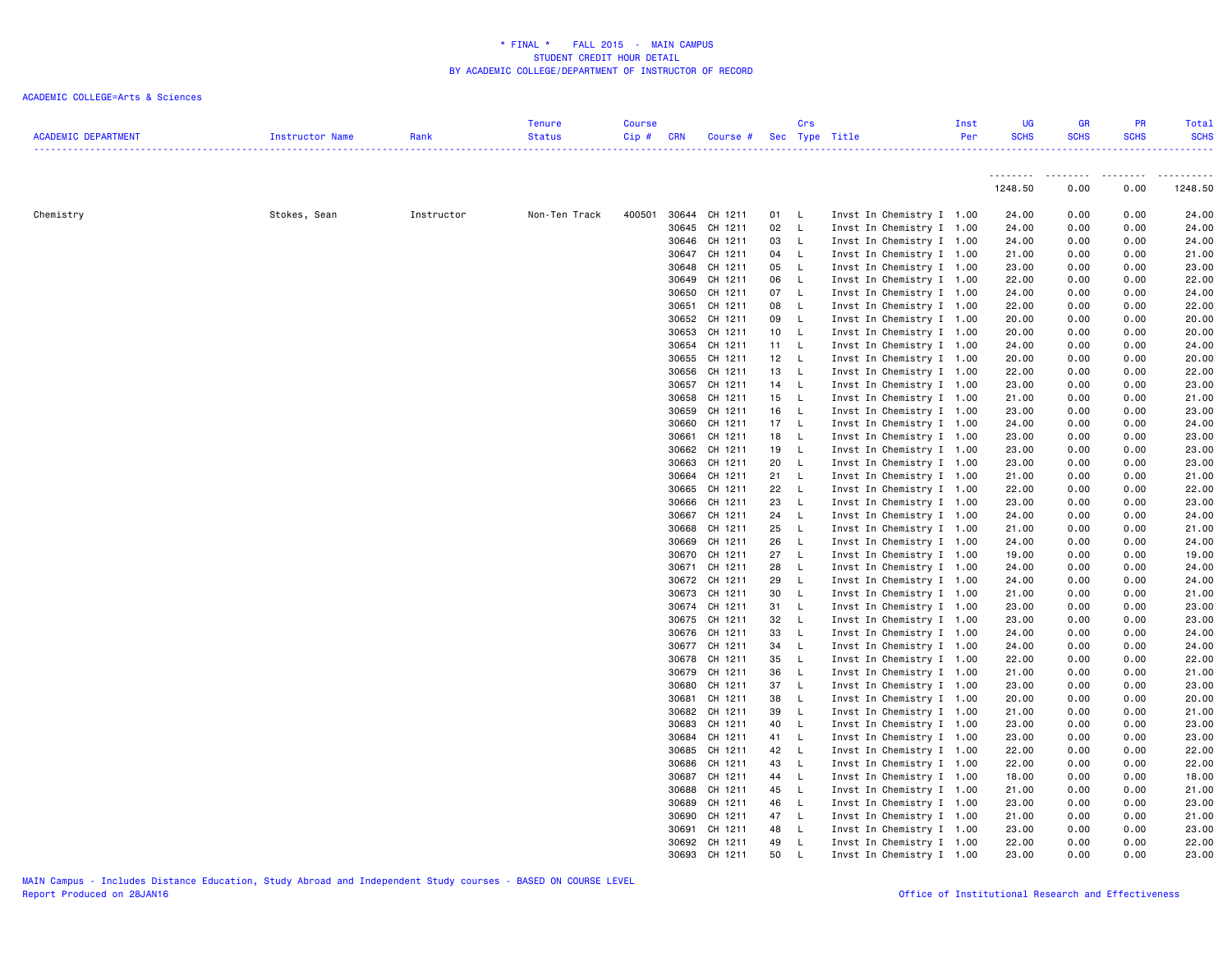| <b>ACADEMIC DEPARTMENT</b> | Instructor Name  | Rank                        | <b>Tenure</b><br><b>Status</b> | <b>Course</b><br>Cip # | <b>CRN</b> | Course #                 |           | Crs                          | Sec Type Title                         | Inst<br>Per  | UG<br><b>SCHS</b><br>.             | <b>GR</b><br><b>SCHS</b> | <b>PR</b><br><b>SCHS</b><br>2222 | Total<br><b>SCHS</b><br>د د د د د |
|----------------------------|------------------|-----------------------------|--------------------------------|------------------------|------------|--------------------------|-----------|------------------------------|----------------------------------------|--------------|------------------------------------|--------------------------|----------------------------------|-----------------------------------|
| Chemistry                  | Stokes, Sean     | Instructor                  | Non-Ten Track                  | 400501                 | 30701      | CH 1221                  | 01        | L.                           | Invst Chemistry II                     | 1.00         | 23.00                              | 0.00                     | 0.00                             | 23.00                             |
|                            |                  |                             |                                |                        | 30702      | CH 1221                  | 02        | $\mathsf{L}$                 | Invst Chemistry II                     | 1.00         | 24.00                              | 0.00                     | 0.00                             | 24.00                             |
|                            |                  |                             |                                |                        | 30703      | CH 1221                  | 03        | $\mathsf{L}$                 | Invst Chemistry II                     | 1.00         | 23.00                              | 0.00                     | 0.00                             | 23.00                             |
|                            |                  |                             |                                |                        | 30704      | CH 1221                  | 04        | L.                           | Invst Chemistry II                     | 1.00         | 21.00                              | 0.00                     | 0.00                             | 21.00                             |
|                            |                  |                             |                                |                        | 30705      | CH 1221                  | 05        | L                            | Invst Chemistry II                     | 1.00         | 22.00                              | 0.00                     | 0.00                             | 22.00                             |
|                            |                  |                             |                                |                        | 30706      | CH 1221                  | 06        | $\mathsf{L}$                 | Invst Chemistry II                     | 1.00         | 23.00                              | 0.00                     | 0.00                             | 23.00                             |
|                            |                  |                             |                                |                        | 30707      | CH 1221                  | 08        | $\mathsf{L}$                 | Invst Chemistry II                     | 1.00         | 22.00                              | 0.00                     | 0.00                             | 22.00                             |
|                            |                  |                             |                                |                        | 30708      | CH 1221                  | 09        | L                            | Invst Chemistry II                     | 1.00         | 24.00                              | 0.00                     | 0.00                             | 24.00                             |
|                            |                  |                             |                                |                        | 30709      | CH 1221                  | 11        | $\mathsf{L}$                 | Invst Chemistry II                     | 1.00         | 22.00                              | 0.00                     | 0.00                             | 22.00                             |
|                            |                  |                             |                                |                        | 34556      | CH 1221                  | 12        | L.                           | Invst Chemistry II                     | 1.00         | 22.00                              | 0.00                     | 0.00                             | 22.00                             |
|                            |                  |                             |                                |                        | 35083      | CH 1211                  | 51        | L.                           | Invst In Chemistry I 1.00              |              | 23.00                              | 0.00                     | 0.00                             | 23.00                             |
|                            |                  |                             |                                |                        | 35084      | CH 1211                  | 52        | $\mathsf{L}$                 | Invst In Chemistry I 1.00              |              | 23.00                              | 0.00                     | 0.00                             | 23.00                             |
|                            |                  |                             |                                |                        | 36099      | CH 1211                  | 53        | $\mathsf{L}$                 | Invst In Chemistry I 1.00              |              | 22.00                              | 0.00                     | 0.00                             | 22.00                             |
|                            |                  |                             |                                |                        | 36101      | CH 1211                  | 54        | L                            | Invst In Chemistry I 1.00              |              | 23.00                              | 0.00                     | 0.00                             | 23.00                             |
|                            |                  |                             |                                | 400504 30728           |            | CH 4511                  | 01        | $\mathsf{L}$                 | Org Chem Lab I                         | 1.00         | 21.00                              | 0.00                     | 0.00                             | 21.00                             |
|                            |                  |                             |                                |                        | 30729      | CH 4511                  | 02        | $\mathsf{L}$                 | Org Chem Lab I                         | 1.00         | 23.00                              | 0.00                     | 0.00                             | 23.00                             |
|                            |                  |                             |                                |                        | 30730      | CH 4511                  | 03        | L.                           | Org Chem Lab I                         | 1.00         | 16.00                              | 0.00                     | 0.00                             | 16.00                             |
|                            |                  |                             |                                |                        | 30731      | CH 4511                  | 04        | L.                           | Org Chem Lab I                         | 1.00         | 20.00                              | 0.00                     | 0.00                             | 20.00                             |
|                            |                  |                             |                                |                        | 30732      | CH 4511                  | 05        | L.                           | Org Chem Lab I                         | 1.00         | 24.00                              | 0.00                     | 0.00                             | 24.00                             |
|                            |                  |                             |                                |                        | 30733      | CH 4511                  | 06        | L.                           | Org Chem Lab I                         | 1.00         | 22.00                              | 0.00                     | 0.00                             | 22.00                             |
|                            |                  |                             |                                |                        | 30734      | CH 4511                  | 07        | L.                           | Org Chem Lab I                         | 1.00         | 14.00                              | 0.00                     | 0.00                             | 14.00                             |
|                            |                  |                             |                                |                        | 30735      | CH 4511                  | 08        | $\mathsf{L}$                 | Org Chem Lab I                         | 1.00         | 24.00                              | 0.00                     | 0.00                             | 24.00                             |
|                            |                  |                             |                                |                        | 30736      | CH 4511                  | 09        | L.                           | Org Chem Lab I                         | 1.00         | 23.00                              | 0.00                     | 0.00                             | 23.00                             |
|                            |                  |                             |                                |                        | 30737      | CH 4511                  | 10        | L.                           | Org Chem Lab I                         | 1.00         | 14.00                              | 0.00                     | 0.00                             | 14.00                             |
|                            |                  |                             |                                |                        | 30738      | CH 4511                  | 11        | $\mathsf{L}$                 | Org Chem Lab I                         | 1.00         | 24.00                              | 0.00                     | 0.00                             | 24.00                             |
|                            |                  |                             |                                |                        | 30739      | CH 4511                  | 12        | $\mathsf{L}$                 | Org Chem Lab I                         | 1.00         | 15.00                              | 0.00                     | 0.00                             | 15.00                             |
|                            |                  |                             |                                |                        | 30744      | CH 4521                  | 01        | L.                           | Org Chem Lab II                        | 1.00         | 23.00                              | 0.00                     | 0.00                             | 23.00                             |
|                            |                  |                             |                                |                        | 30745      | CH 4521                  | 02        | L.                           | Org Chem Lab II                        | 1.00         | 20.00                              | 0.00                     | 0.00                             | 20.00                             |
|                            |                  |                             |                                |                        | 30746      | CH 4521                  | 03        | L.                           | Org Chem Lab II                        | 1.00         | 13.00                              | 0.00                     | 0.00                             | 13.00                             |
|                            |                  |                             |                                |                        | 30748      | CH 4554                  | 01        | C                            | Integrated Organic I 1.00              |              | 112.00                             | 0.00                     | 0.00                             | 112.00                            |
|                            |                  |                             |                                |                        | 30749      | CH 4554<br>CH 4554       | 02<br>03  | Κ<br>К                       | Integrated Organic I 1.00              |              | 0.00<br>0.00                       | 0.00<br>0.00             | 0.00<br>0.00                     | 0.00                              |
|                            |                  |                             |                                |                        | 30750      |                          |           |                              | Integrated Organic I                   | 1.00         |                                    |                          | 0.00                             | 0.00                              |
|                            |                  |                             |                                |                        | 30751      | CH 4554<br>34557 CH 4511 | H01<br>13 | $\mathbf{C}$<br>$\mathsf{L}$ | Integrated Organic I<br>Org Chem Lab I | 1.00<br>1.00 | 20.00<br>21.00                     | 0.00<br>0.00             | 0.00                             | 20.00<br>21.00                    |
|                            |                  |                             |                                |                        |            |                          |           |                              |                                        |              | <u>.</u>                           | $- - - - -$              | .                                | $- - - - - -$                     |
|                            |                  |                             |                                |                        |            |                          |           |                              |                                        |              | 1881.00                            | 0.00                     | 0.00                             | 1881.00                           |
|                            | Sygula, Andrzej  | Professor                   | Tenured                        | 400501                 | 36220      | CH 9000                  | 09        | D                            | Research / Diss                        | 1.00         | 0.00                               | 26.00                    | 0.00                             | 26.00                             |
|                            |                  |                             |                                | 400504                 | 36342      | CH 8553                  | 01        | C                            | Theoret Org Chem                       | 1.00         | 0.00<br>$- - - -$<br>$\sim$ $\sim$ | 27.00<br>$\frac{1}{2}$   | 0.00<br>$- - - -$                | 27.00<br>.                        |
|                            |                  |                             |                                |                        |            |                          |           |                              |                                        |              | 0.00                               | 53.00                    | 0.00                             | 53.00                             |
|                            | Webster, Charles | Associate Professor Tenured |                                | 400501                 | 36221      | CH 9000                  | 10        | D                            | Research / Diss                        | 1.00         | 0.00                               | 39.00                    | 0.00                             | 39.00                             |
|                            |                  |                             |                                | 400503                 | 35081      | CH 8203                  | 01        | C                            | Adv Inorg Chem II                      | 1.00         | 0.00                               | 27.00                    | 0.00                             | 27.00                             |
|                            |                  |                             |                                |                        |            |                          |           |                              |                                        |              | .                                  | .                        | $\sim$ $\sim$ $\sim$             | د د د د د                         |
|                            |                  |                             |                                |                        |            |                          |           |                              |                                        |              | 0.00                               | 66.00                    | 0.00                             | 66.00                             |
|                            | Wipf, David      | Professor                   | Tenured                        | 400501                 | 30643      | CH 1141                  | 01        | C                            | Prof Chem: Paths                       | 1.00         | 40.00                              | 0.00                     | 0.00                             | 40.00                             |
|                            |                  |                             |                                |                        | 30699      | CH 1213                  | 06        | C                            | Chemistry I                            | 1.00         | 252.00                             | 0.00                     | 0.00                             | 252.00                            |
|                            |                  |                             |                                |                        | 30721      | CH 3141                  | 01        | C                            | Prof Chem: Literatur                   | 1.00         | 26.00                              | 0.00                     | 0.00                             | 26.00                             |
|                            |                  |                             |                                |                        | 30762      | CH 4711                  | 01        | C                            | Senior Seminar                         | 1.00         | 4.00                               | 0.00                     | 0.00                             | 4.00                              |
|                            |                  |                             |                                |                        | 30774      | CH 8711                  | 01        | s                            | Seminar                                | 1.00         | 0.00                               | 10.00                    | 0.00                             | 10.00                             |
|                            |                  |                             |                                |                        | 30775      | CH 8721                  | 01        | S                            | Seminar                                | 1.00         | 0.00                               | 4.00                     | 0.00                             | 4.00                              |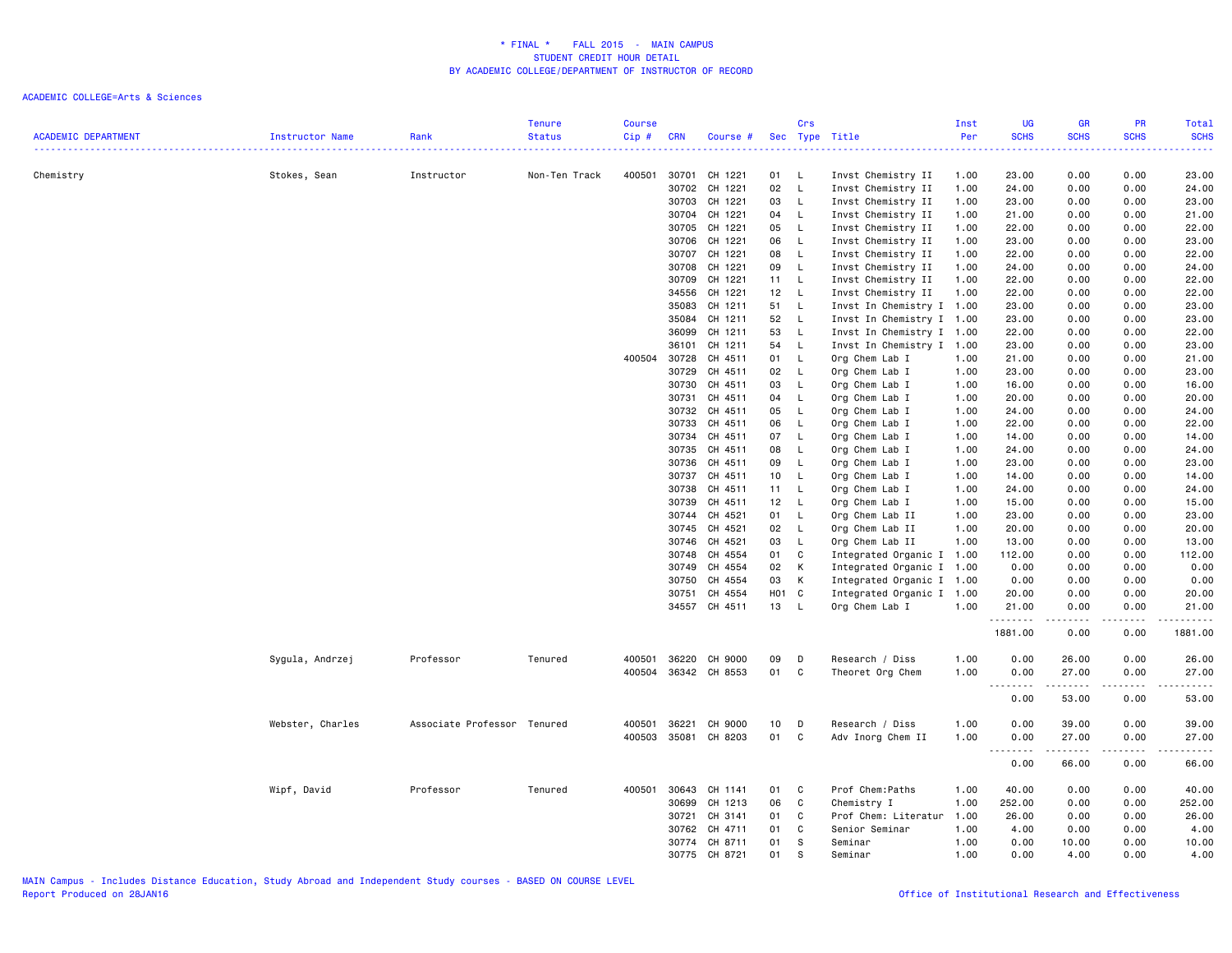| <b>ACADEMIC DEPARTMENT</b> | <b>Instructor Name</b> | Rank                        | <b>Tenure</b><br><b>Status</b> | <b>Course</b><br>$Cip$ # | <b>CRN</b> | Course #      |      | Crs          | Sec Type Title            | Inst<br>Per  | UG<br><b>SCHS</b>                                                       | <b>GR</b><br><b>SCHS</b> | <b>PR</b><br><b>SCHS</b> | Total<br><b>SCHS</b> |
|----------------------------|------------------------|-----------------------------|--------------------------------|--------------------------|------------|---------------|------|--------------|---------------------------|--------------|-------------------------------------------------------------------------|--------------------------|--------------------------|----------------------|
|                            |                        | Professor                   | Tenured                        |                          |            | 30776 CH 8731 | 01   |              | Seminar                   |              |                                                                         | 5.00                     | 0.00                     | .<br>5.00            |
| Chemistry                  | Wipf, David            |                             |                                | 400501                   | 36222      | CH 9000       | 11 D | - S          | Research / Diss           | 1.00<br>1.00 | 0.00<br>0.00                                                            | 37.00                    | 0.00                     | 37.00                |
|                            |                        |                             |                                |                          | 36377      | CH 8000       | 06   | D            | Research / Thesis         | 1.00         | 0.00                                                                    | 19.00                    | 0.00                     | 19.00                |
|                            |                        |                             |                                | 400504                   | 30769      | CH 8111       | 01   | $\mathbf{C}$ | Professional Chemist 1.00 |              | 0.00                                                                    | 19.00                    | 0.00                     | 19.00                |
|                            |                        |                             |                                |                          |            |               |      |              |                           |              | --------<br>322.00                                                      | --------<br>94.00        | -----<br>0.00            | ------<br>416.00     |
|                            | Zhang, Dongmao         | Associate Professor Tenured |                                | 400501                   | 35795      | CH 4000       | 01   | $\mathbf I$  | Directed Indiv Study      | 1.00         | 2.00                                                                    | 0.00                     | 0.00                     | 2.00                 |
|                            |                        |                             |                                |                          | 36223      | CH 9000       | 12   | D.           | Research / Diss           | 1.00         | 0.00                                                                    | 63.00                    | 0.00                     | 63.00                |
|                            |                        |                             |                                |                          | 36348      | CH 8000       | 04   | D            | Research / Thesis         | 1.00         | 0.00                                                                    | 3.00                     | 0.00                     | 3.00                 |
|                            |                        |                             |                                |                          |            | 36754 CH 4000 | 26   | I            | Directed Indiv Study      | 1.00         | 2.00                                                                    | 0.00                     | 0.00                     | 2.00                 |
|                            |                        |                             |                                | 400599                   | 36310      | CH 8990       | 01   | C            | Special Topic In CH       | 1.00         | 0.00<br>-------                                                         | 54.00                    | 0.00                     | 54.00                |
|                            |                        |                             |                                |                          |            |               |      |              |                           |              | 4.00                                                                    | 120.00                   | 0.00                     | 124.00               |
|                            | Zhang, Xiaofei         | Non-Faculty                 | Not Applicable                 | 400504                   |            | 30740 CH 4513 | 01   | C            | Organic Chemistry I       | 1.00         | 249.00                                                                  | 0.00                     | 0.00                     | 249.00               |
|                            |                        |                             |                                |                          | 30742      | CH 4513       | 03   | C            | Organic Chemistry I       | 1.00         | 180.00                                                                  | 0.00                     | 0.00                     | 180.00               |
|                            |                        |                             |                                |                          |            | 30766 CH 6513 | 01   | $\mathbf{C}$ | Organic Chemistry I       | 1.00         | 0.00                                                                    | 3.00                     | 0.00                     | 3.00                 |
|                            |                        |                             |                                |                          |            |               |      |              |                           |              | --------<br>429.00                                                      | 3.00                     | 0.00                     | 432.00               |
|                            |                        |                             |                                |                          |            |               |      |              |                           |              | $\qquad \qquad \equiv \equiv \equiv \equiv \equiv \equiv \equiv \equiv$ | ========                 | ========                 | ==========           |
| Chemistry                  |                        |                             |                                |                          |            |               |      |              |                           |              | 9770.00                                                                 | 656.00                   | 0.00                     | 10426.00             |
|                            |                        |                             |                                |                          |            |               |      |              |                           |              | ========                                                                | ========                 | ========                 | ==========           |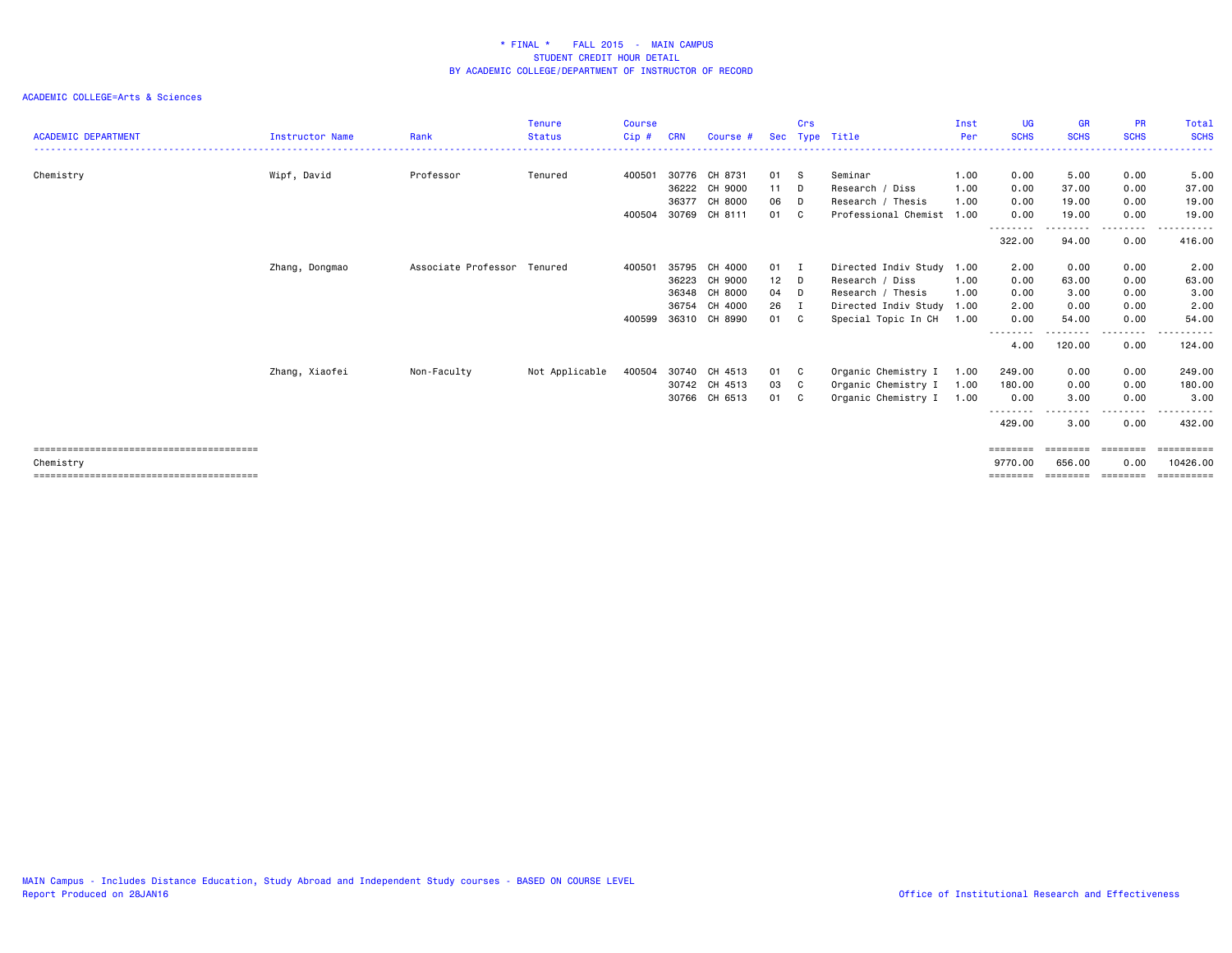| <b>ACADEMIC DEPARTMENT</b>                               | Instructor Name     | Rank                          | <b>Tenure</b><br><b>Status</b> | <b>Course</b><br>Cip# | <b>CRN</b>     | Course #             |          | Crs          | Sec Type Title            | Inst<br>Per<br>. | <b>UG</b><br><b>SCHS</b><br>. | <b>GR</b><br><b>SCHS</b><br>المتمالي                                                                                                                         | PR<br><b>SCHS</b><br>$\omega$ is $\omega$ in                                                           | Total<br><b>SCHS</b><br>.                                                                                                         |
|----------------------------------------------------------|---------------------|-------------------------------|--------------------------------|-----------------------|----------------|----------------------|----------|--------------|---------------------------|------------------|-------------------------------|--------------------------------------------------------------------------------------------------------------------------------------------------------------|--------------------------------------------------------------------------------------------------------|-----------------------------------------------------------------------------------------------------------------------------------|
| Classical & Modern Languages & Literatur Acker, Geoffrey |                     | Lecturer                      | Non-Ten Track                  | 160501                | 31907          | FLG 1113             | 02       | C            | German I                  | 1.00             | 66.00                         | 0.00                                                                                                                                                         | 0.00                                                                                                   | 66.00                                                                                                                             |
|                                                          |                     |                               |                                | 160905                | 31942          | FLS 1113             | 06       | C            | Spanish I                 | 1.00             | 69.00                         | 0.00                                                                                                                                                         | 0.00                                                                                                   | 69.00                                                                                                                             |
|                                                          |                     |                               |                                |                       |                | 31960 FLS 1113       | 24       | C            | Spanish I                 | 1.00             | 81.00<br>.                    | 0.00<br><b>.</b>                                                                                                                                             | 0.00<br>.                                                                                              | 81.00<br>.                                                                                                                        |
|                                                          |                     |                               |                                |                       |                |                      |          |              |                           |                  | 216.00                        | 0.00                                                                                                                                                         | 0.00                                                                                                   | 216.00                                                                                                                            |
|                                                          | Aju Tzunun, Magda   | Grad Teach Assist             | Not Applicable                 | 160905                | 31945          | FLS 1113             | 09       | C            | Spanish I                 | 0.10             | 8.40                          | 0.00                                                                                                                                                         | 0.00                                                                                                   | 8.40                                                                                                                              |
|                                                          |                     |                               |                                |                       | 31946          | FLS 1113             | 10       | C            | Spanish I                 | 0.10             | 7.20                          | 0.00                                                                                                                                                         | 0.00                                                                                                   | 7.20                                                                                                                              |
|                                                          |                     |                               |                                |                       | 31947          | FLS 1113             | 11       | C            | Spanish I                 | 0.10             | 7.20                          | 0.00                                                                                                                                                         | 0.00                                                                                                   | 7.20                                                                                                                              |
|                                                          |                     |                               |                                |                       | 31948          | FLS 1113             | 12       | C            | Spanish I                 | 0.10             | 7.50                          | 0.00                                                                                                                                                         | 0.00                                                                                                   | 7.50                                                                                                                              |
|                                                          |                     |                               |                                |                       | 31949          | FLS 1113             | 13       | C            | Spanish I                 | 0.10             | 7.20                          | 0.00                                                                                                                                                         | 0.00                                                                                                   | 7.20                                                                                                                              |
|                                                          |                     |                               |                                |                       | 31964          | FLS 1123             | 02       | C            | Spanish II                | 0.10             | 4.50                          | 0.00                                                                                                                                                         | 0.00                                                                                                   | 4.50                                                                                                                              |
|                                                          |                     |                               |                                |                       | 31965          | FLS 1123             | 03       | C            | Spanish II                | 0.10             | 7.80                          | 0.00                                                                                                                                                         | 0.00                                                                                                   | 7.80                                                                                                                              |
|                                                          |                     |                               |                                |                       | 31968          | FLS 1123             | 06       | C            | Spanish II                | 0.10             | 7.50                          | 0.00                                                                                                                                                         | 0.00                                                                                                   | 7.50                                                                                                                              |
|                                                          |                     |                               |                                |                       |                | 31969 FLS 1123       | 07       | C            | Spanish II                | 0.10             | 5.40                          | 0.00<br>$\sim$ $\sim$ $\sim$                                                                                                                                 | 0.00<br>.                                                                                              | 5.40<br>$\frac{1}{2} \left( \frac{1}{2} \right) \left( \frac{1}{2} \right) \left( \frac{1}{2} \right) \left( \frac{1}{2} \right)$ |
|                                                          |                     |                               |                                |                       |                |                      |          |              |                           |                  | 62.70                         | 0.00                                                                                                                                                         | 0.00                                                                                                   | 62.70                                                                                                                             |
|                                                          | Arroyo, Silvia      | Assistant Professor Ten Track |                                | 160905                | 31938          | FLS 1113             | 02       | C            | Spanish I                 | 1.00             | 69.00                         | 0.00                                                                                                                                                         | 0.00                                                                                                   | 69.00                                                                                                                             |
|                                                          |                     |                               |                                |                       | 31940          | <b>FLS 1113</b>      | 04       | C            | Spanish I                 | 1.00             | 69.00                         | 0.00                                                                                                                                                         | 0.00                                                                                                   | 69.00                                                                                                                             |
|                                                          |                     |                               |                                |                       |                | 35015 FLS 4223       | 01       | C            | Spanish Nov Gold Age 1.00 |                  | 27.00                         | 0.00                                                                                                                                                         | 0.00                                                                                                   | 27.00                                                                                                                             |
|                                                          |                     |                               |                                |                       |                | 35016 FLS 6223       | 01       | C            | Spanish Nov Gold Age 1.00 |                  | 0.00                          | 6.00                                                                                                                                                         | 0.00                                                                                                   | 6.00                                                                                                                              |
|                                                          |                     |                               |                                |                       |                |                      |          |              |                           |                  | .<br>165.00                   | $\frac{1}{2} \left( \frac{1}{2} \right) \left( \frac{1}{2} \right) \left( \frac{1}{2} \right) \left( \frac{1}{2} \right) \left( \frac{1}{2} \right)$<br>6.00 | <b>.</b><br>0.00                                                                                       | <u>.</u><br>171.00                                                                                                                |
|                                                          | Bartera, Salvador   | Assistant Professor Ten Track |                                | 161202                | 31918          | FLH 2133             | 01       | C            | Greek III                 | 1.00             | 15.00                         | 0.00                                                                                                                                                         | 0.00                                                                                                   | 15.00                                                                                                                             |
|                                                          |                     |                               |                                | 161203                | 31927          | FLL 1113             | 03       | C            | Latin I                   | 1.00             | 36.00                         | 0.00                                                                                                                                                         | 0.00                                                                                                   | 36.00                                                                                                                             |
|                                                          |                     |                               |                                | 240101                |                | 32355 HON 4003       | H03 I    |              | Oxbridge Tutorial         | 1.00             | 6.00                          | 0.00                                                                                                                                                         | 0.00                                                                                                   | 6.00                                                                                                                              |
|                                                          |                     |                               |                                |                       |                |                      |          |              |                           |                  | .<br>57.00                    | بالمحامر<br>0.00                                                                                                                                             | .<br>0.00                                                                                              | ، د د د د .<br>57.00                                                                                                              |
|                                                          |                     |                               |                                |                       |                |                      |          |              |                           |                  |                               |                                                                                                                                                              |                                                                                                        |                                                                                                                                   |
|                                                          | Blackbourn, Forrest | Lecturer                      | Non-Ten Track                  | 160901<br>160905      | 35232<br>31952 | FLF 1113<br>FLS 1113 | 501 C    | C            | French I<br>Spanish I     | 1.00             | 36.00<br>75.00                | 0.00<br>0.00                                                                                                                                                 | 0.00<br>0.00                                                                                           | 36.00<br>75.00                                                                                                                    |
|                                                          |                     |                               |                                |                       | 31966          | FLS 1123             | 16<br>04 | C            |                           | 1.00<br>1.00     | 72.00                         | 0.00                                                                                                                                                         | 0.00                                                                                                   | 72.00                                                                                                                             |
|                                                          |                     |                               |                                |                       |                | 31968 FLS 1123       | 06       | C            | Spanish II<br>Spanish II  | 0.90             | 67.50                         | 0.00                                                                                                                                                         | 0.00                                                                                                   | 67.50                                                                                                                             |
|                                                          |                     |                               |                                |                       | 31969          | FLS 1123             | 07       | C            | Spanish II                | 0.90             | 48.60                         | 0.00                                                                                                                                                         | 0.00                                                                                                   | 48.60                                                                                                                             |
|                                                          |                     |                               |                                |                       |                |                      |          |              |                           |                  | .<br>299.10                   | $\frac{1}{2}$<br>0.00                                                                                                                                        | $\frac{1}{2} \left( \frac{1}{2} \right) \left( \frac{1}{2} \right) \left( \frac{1}{2} \right)$<br>0.00 | .<br>299.10                                                                                                                       |
|                                                          |                     |                               |                                |                       |                |                      |          |              |                           |                  |                               |                                                                                                                                                              |                                                                                                        |                                                                                                                                   |
|                                                          | Clark, Mark         | Associate Professor Tenured   |                                |                       | 161202 31917   | <b>FLH 1113</b>      | 01       | C            | Greek I                   | 1.00             | 63.00                         | 0.00                                                                                                                                                         | 0.00                                                                                                   | 63.00                                                                                                                             |
|                                                          |                     |                               |                                |                       | 36282          | FLH 4000             | 01       | $\mathbf{I}$ | Directed Individual       | 1.00             | 3.00                          | 0.00                                                                                                                                                         | 0.00                                                                                                   | 3.00                                                                                                                              |
|                                                          |                     |                               |                                | 161203 31926          |                | <b>FLL 1113</b>      | 02       | C            | Latin I                   | 1.00             | 81.00                         | 0.00                                                                                                                                                         | 0.00                                                                                                   | 81.00                                                                                                                             |
|                                                          |                     |                               |                                |                       | 31928          | FLL 1113             | 04       | C            | Latin I                   | 1.00             | 90.00                         | 0.00                                                                                                                                                         | 0.00                                                                                                   | 90.00                                                                                                                             |
|                                                          |                     |                               |                                |                       |                | 36176 FLL 4000       | 01       | I            | Directed Indiv Study 1.00 |                  | 3.00                          | 0.00                                                                                                                                                         | 0.00                                                                                                   | 3.00                                                                                                                              |
|                                                          |                     |                               |                                |                       | 36177          | <b>FLL 4000</b>      | 02       | $\mathbf{I}$ | Directed Indiv Study      | 1.00             | 3.00                          | 0.00                                                                                                                                                         | 0.00                                                                                                   | 3.00                                                                                                                              |
|                                                          |                     |                               |                                | 169999                | 31881          | FL 1001              | F01 C    |              | First Year Seminar        | 1.00             | 17.00                         | 0.00                                                                                                                                                         | 0.00                                                                                                   | 17.00                                                                                                                             |
|                                                          |                     |                               |                                | 240101                |                | 36035 HON 4093       | H02 E    |              | Honors Thesis             | 1.00             | 3.00                          | 0.00                                                                                                                                                         | 0.00                                                                                                   | 3.00                                                                                                                              |
|                                                          |                     |                               |                                |                       |                |                      |          |              |                           |                  | .<br>263.00                   | 0.00                                                                                                                                                         | 0.00                                                                                                   | .<br>263.00                                                                                                                       |
|                                                          | Cui, Xiangshan      | Lecturer                      | Non-Ten Track                  | 160101                | 31885          | FLC 1113             | 01       | C            | Chinese I                 | 1.00             | 24.00                         | 0.00                                                                                                                                                         | 0.00                                                                                                   | 24.00                                                                                                                             |
|                                                          |                     |                               |                                |                       | 31886          | FLC 2133             | 01       | C            | Chinese III               | 1.00             | 24.00                         | 0.00                                                                                                                                                         | 0.00                                                                                                   | 24.00                                                                                                                             |
|                                                          |                     |                               |                                |                       |                | 34744 FLC 1113       | 02       | B            | Chinese I                 | 1.00             | 48.00                         | 0.00                                                                                                                                                         | 0.00                                                                                                   | 48.00                                                                                                                             |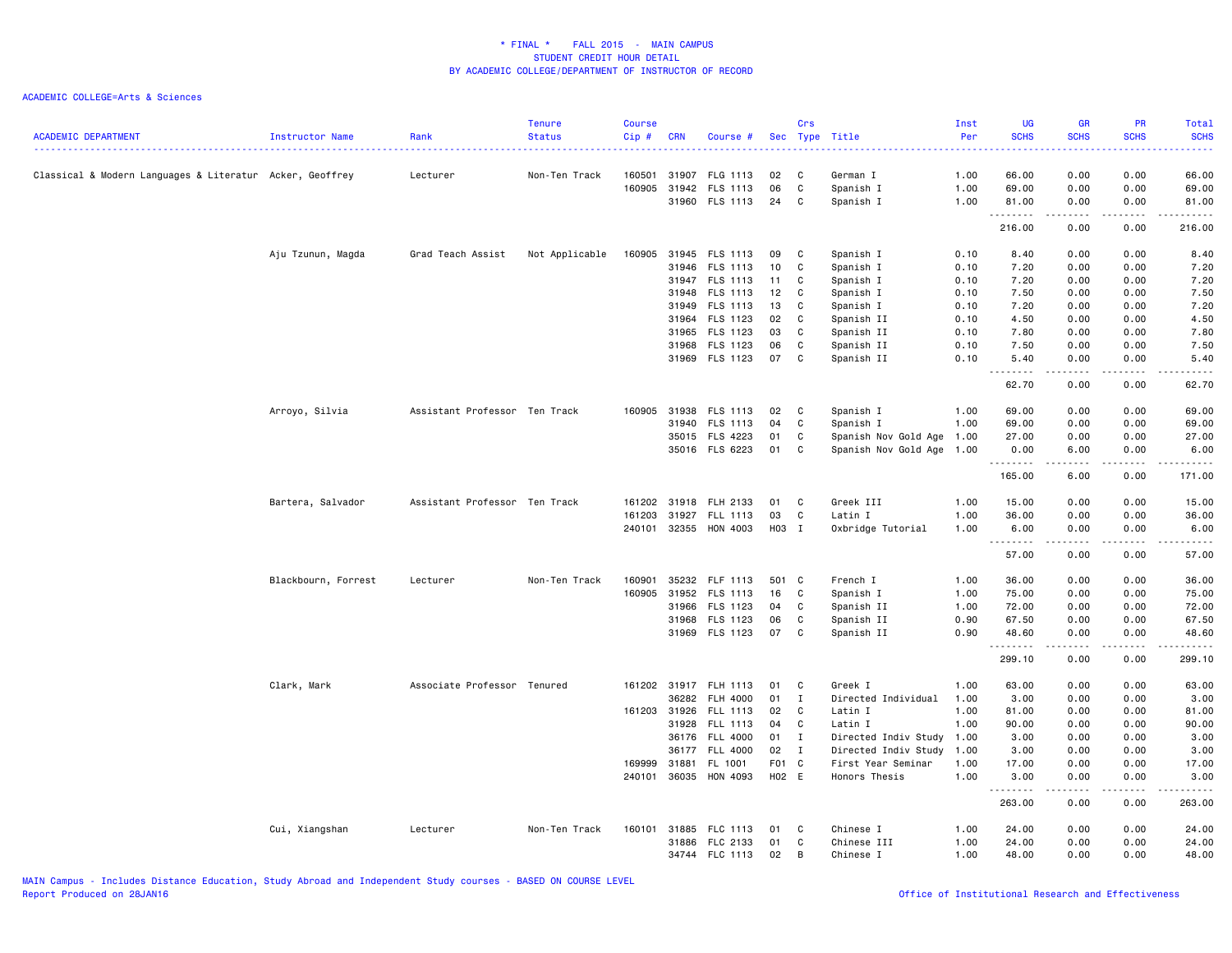| <b>ACADEMIC DEPARTMENT</b>                              | Instructor Name  | Rank                          | <b>Tenure</b><br><b>Status</b> | <b>Course</b><br>Cip# | <b>CRN</b> | Course #              |       | Crs          | Sec Type Title            | Inst<br>Per | <b>UG</b><br><b>SCHS</b><br>الأعامات | <b>GR</b><br><b>SCHS</b>                                                                                                          | PR<br><b>SCHS</b>               | <b>Total</b><br><b>SCHS</b><br>$\omega$ is a $\omega$ .                                                                                                      |
|---------------------------------------------------------|------------------|-------------------------------|--------------------------------|-----------------------|------------|-----------------------|-------|--------------|---------------------------|-------------|--------------------------------------|-----------------------------------------------------------------------------------------------------------------------------------|---------------------------------|--------------------------------------------------------------------------------------------------------------------------------------------------------------|
| Classical & Modern Languages & Literatur Cui, Xiangshan |                  | Lecturer                      | Non-Ten Track                  | 169999                | 36394      | FLC 4000              | 01    | $\mathbf{I}$ | Directed Indiv Study 1.00 |             | 3.00                                 | 0.00                                                                                                                              | 0.00                            | 3.00                                                                                                                                                         |
|                                                         |                  |                               |                                |                       | 36492      | <b>FLC 4000</b>       | 02    | $\mathbf{I}$ | Directed Indiv Study      | 1.00        | 3.00                                 | 0.00                                                                                                                              | 0.00                            | 3.00                                                                                                                                                         |
|                                                         |                  |                               |                                |                       | 36545      | <b>FLC 4000</b>       | 03    | $\mathbf{I}$ | Directed Indiv Study 1.00 |             | 3.00                                 | 0.00                                                                                                                              | 0.00                            | 3.00                                                                                                                                                         |
|                                                         |                  |                               |                                |                       | 36569      | FLC 4000              | 05    | $\mathbf{I}$ | Directed Indiv Study 1.00 |             | 3.00                                 | 0.00                                                                                                                              | 0.00                            | 3.00                                                                                                                                                         |
|                                                         |                  |                               |                                |                       | 36671      | FLC 4000              | 06    | $\mathbf{I}$ | Directed Indiv Study 1.00 |             | 3.00                                 | 0.00                                                                                                                              | 0.00                            | 3.00                                                                                                                                                         |
|                                                         |                  |                               |                                |                       |            | 36673 FLC 4000        | 08    | $\mathbf{I}$ | Directed Indiv Study 1.00 |             | 3.00<br>.                            | 0.00<br>.                                                                                                                         | 0.00<br>.                       | 3.00<br>، د د د د .                                                                                                                                          |
|                                                         |                  |                               |                                |                       |            |                       |       |              |                           |             | 114.00                               | 0.00                                                                                                                              | 0.00                            | 114.00                                                                                                                                                       |
|                                                         | Davisson, Brian  | Assistant Professor Ten Track |                                | 160905                | 34753      | FLS 4263              | 01    | C            | 20th Cen Sp Nov & Ss 1.00 |             | 39.00                                | 0.00                                                                                                                              | 0.00                            | 39.00                                                                                                                                                        |
|                                                         |                  |                               |                                |                       | 35689      | <b>FLS 7000</b>       | 01    | $\mathbf{I}$ | Directed Indiv Study 1.00 |             | 0.00                                 | 3.00                                                                                                                              | 0.00                            | 3.00                                                                                                                                                         |
|                                                         |                  |                               |                                |                       |            | 240101 34894 HON 3183 | H02 S |              | Honors Seminar - Hum      | 1.00        | 18.00                                | 0.00<br>.                                                                                                                         | 0.00<br>.                       | 18.00<br>، د د د د .                                                                                                                                         |
|                                                         |                  |                               |                                |                       |            |                       |       |              |                           |             | 57.00                                | 3.00                                                                                                                              | 0.00                            | 60.00                                                                                                                                                        |
|                                                         | Debicka, Anna    | Instructor                    | Non-Ten Track                  | 160905                | 31948      | FLS 1113              | 12    | C            | Spanish I                 | 0.90        | 67.50                                | 0.00                                                                                                                              | 0.00                            | 67.50                                                                                                                                                        |
|                                                         |                  |                               |                                |                       | 31949      | FLS 1113              | 13    | C            | Spanish I                 | 0.90        | 64.80                                | 0.00                                                                                                                              | 0.00                            | 64.80                                                                                                                                                        |
|                                                         |                  |                               |                                |                       |            | 31964 FLS 1123        | 02    | C            | Spanish II                | 0.90        | 40.50                                | 0.00                                                                                                                              | 0.00                            | 40.50                                                                                                                                                        |
|                                                         |                  |                               |                                |                       |            | 31965 FLS 1123        | 03    | C            | Spanish II                | 0.90        | 70.20<br>.                           | 0.00<br>.                                                                                                                         | 0.00<br>.                       | 70.20<br>.                                                                                                                                                   |
|                                                         |                  |                               |                                |                       |            |                       |       |              |                           |             | 243.00                               | 0.00                                                                                                                              | 0.00                            | 243.00                                                                                                                                                       |
|                                                         | Dunlap, Monika   | Instructor                    | Non-Ten Track                  | 160901                | 31892      | FLF 1123              | 01    | C            | French II                 | 1.00        | 30.00                                | 0.00                                                                                                                              | 0.00                            | 30.00                                                                                                                                                        |
|                                                         |                  |                               |                                |                       | 31893      | FLF 1123              | 02    | C            | French II                 | 1.00        | 75.00                                | 0.00                                                                                                                              | 0.00                            | 75.00                                                                                                                                                        |
|                                                         |                  |                               |                                |                       | 31898      | FLF 2143              | 01    | C            | French IV                 | 1.00        | 45.00                                | 0.00                                                                                                                              | 0.00                            | 45.00                                                                                                                                                        |
|                                                         |                  |                               |                                |                       |            | 35017 FLF 3114        | 01    | B            | Adv French Comp           | 1.00        | 48.00<br><u>.</u>                    | 0.00<br>.                                                                                                                         | 0.00<br>.                       | 48.00<br>.                                                                                                                                                   |
|                                                         |                  |                               |                                |                       |            |                       |       |              |                           |             | 198.00                               | 0.00                                                                                                                              | 0.00                            | 198.00                                                                                                                                                       |
|                                                         | Espinosa, Carlos | Associate Professor Tenured   |                                | 160905                | 31973      | FLS 2133              | 01    | C            | Spanish III               | 1.00        | 18.00                                | 0.00                                                                                                                              | 0.00                            | 18.00                                                                                                                                                        |
|                                                         |                  |                               |                                |                       | 31974      | FLS 2133              | 02    | C            | Spanish III               | 1.00        | 33.00                                | 0.00                                                                                                                              | 0.00                            | 33.00                                                                                                                                                        |
|                                                         |                  |                               |                                |                       | 34739      | FLS 4543              | 01    | C            | Survey Mod Span-Amer 1.00 |             | 9.00                                 | 0.00                                                                                                                              | 0.00                            | 9.00                                                                                                                                                         |
|                                                         |                  |                               |                                |                       |            | 34740 FLS 6543        | 01    | C            | Sur Spanish-Amer Lit 1.00 |             | 0.00<br>.                            | 9.00<br>$\frac{1}{2} \left( \frac{1}{2} \right) \left( \frac{1}{2} \right) \left( \frac{1}{2} \right) \left( \frac{1}{2} \right)$ | 0.00                            | 9.00<br>$\frac{1}{2} \left( \frac{1}{2} \right) \left( \frac{1}{2} \right) \left( \frac{1}{2} \right) \left( \frac{1}{2} \right) \left( \frac{1}{2} \right)$ |
|                                                         |                  |                               |                                |                       |            |                       |       |              |                           |             | 60.00                                | 9.00                                                                                                                              | 0.00                            | 69.00                                                                                                                                                        |
|                                                         | Fabel, Ekaterina | Lecturer                      | Non-Ten Track                  | 160402 31934          |            | FLR 1113              | 01    | C            | Russian I                 | 1.00        | 24.00                                | 0.00                                                                                                                              | 0.00                            | 24.00                                                                                                                                                        |
|                                                         |                  |                               |                                |                       | 31935      | FLR 2133              | 01    | C            | Russian III               | 1.00        | 18.00                                | 0.00                                                                                                                              | 0.00                            | 18.00                                                                                                                                                        |
|                                                         |                  |                               |                                |                       | 34746      | FLR 1113              | 02    | $\mathbf{C}$ | Russian I                 | 1.00        | 30.00                                | 0.00                                                                                                                              | 0.00                            | 30.00                                                                                                                                                        |
|                                                         |                  |                               |                                |                       | 35970      | <b>FLR 4000</b>       | 01    | $\mathbf{I}$ | Directed Indiv Study 1.00 |             | 3.00                                 | 0.00                                                                                                                              | 0.00                            | 3.00                                                                                                                                                         |
|                                                         |                  |                               |                                |                       | 36151      | FLR 4000              | 03    | I            | Directed Indiv Study      | 1.00        | 3.00                                 | 0.00                                                                                                                              | 0.00                            | 3.00                                                                                                                                                         |
|                                                         |                  |                               |                                |                       |            | 36515 FLR 4000        | 04    | I            | Directed Indiv Study 1.00 |             | 3.00<br>22222                        | 0.00<br>.                                                                                                                         | 0.00<br>$\omega$ is $\omega$ in | 3.00<br>$\omega$ is $\omega$ in .                                                                                                                            |
|                                                         |                  |                               |                                |                       |            |                       |       |              |                           |             | 81.00                                | 0.00                                                                                                                              | 0.00                            | 81.00                                                                                                                                                        |
|                                                         | Franca, Thales   | Grad Teach Assist             | Not Applicable                 |                       |            | 160901 31890 FLF 1113 | 04    | C            | French I                  | 1.00        | 81.00<br>.                           | 0.00                                                                                                                              | 0.00                            | 81.00                                                                                                                                                        |
|                                                         |                  |                               |                                |                       |            |                       |       |              |                           |             | 81.00                                | 0.00                                                                                                                              | 0.00                            | 81.00                                                                                                                                                        |
|                                                         | Gray, Sally      | Associate Professor Tenured   |                                | 160501                | 31906      | FLG 1113              | 01    | C            | German I                  | 1.00        | 72.00                                | 0.00                                                                                                                              | 0.00                            | 72.00                                                                                                                                                        |
|                                                         |                  |                               |                                |                       | 31908      | FLG 1113              | 03    | C            | German I                  | 1.00        | 72.00                                | 0.00                                                                                                                              | 0.00                            | 72.00                                                                                                                                                        |
|                                                         |                  |                               |                                |                       | 34737      | FLG 3114              | 01    | B            | Advanced German Comp      | 1.00        | 36.00                                | 0.00                                                                                                                              | 0.00                            | 36.00                                                                                                                                                        |
|                                                         |                  |                               |                                |                       | 35859      | <b>FLG 8000</b>       | 01    | D            | Research / Thesis         | 1.00        | 0.00                                 | 6.00                                                                                                                              | 0.00                            | 6.00                                                                                                                                                         |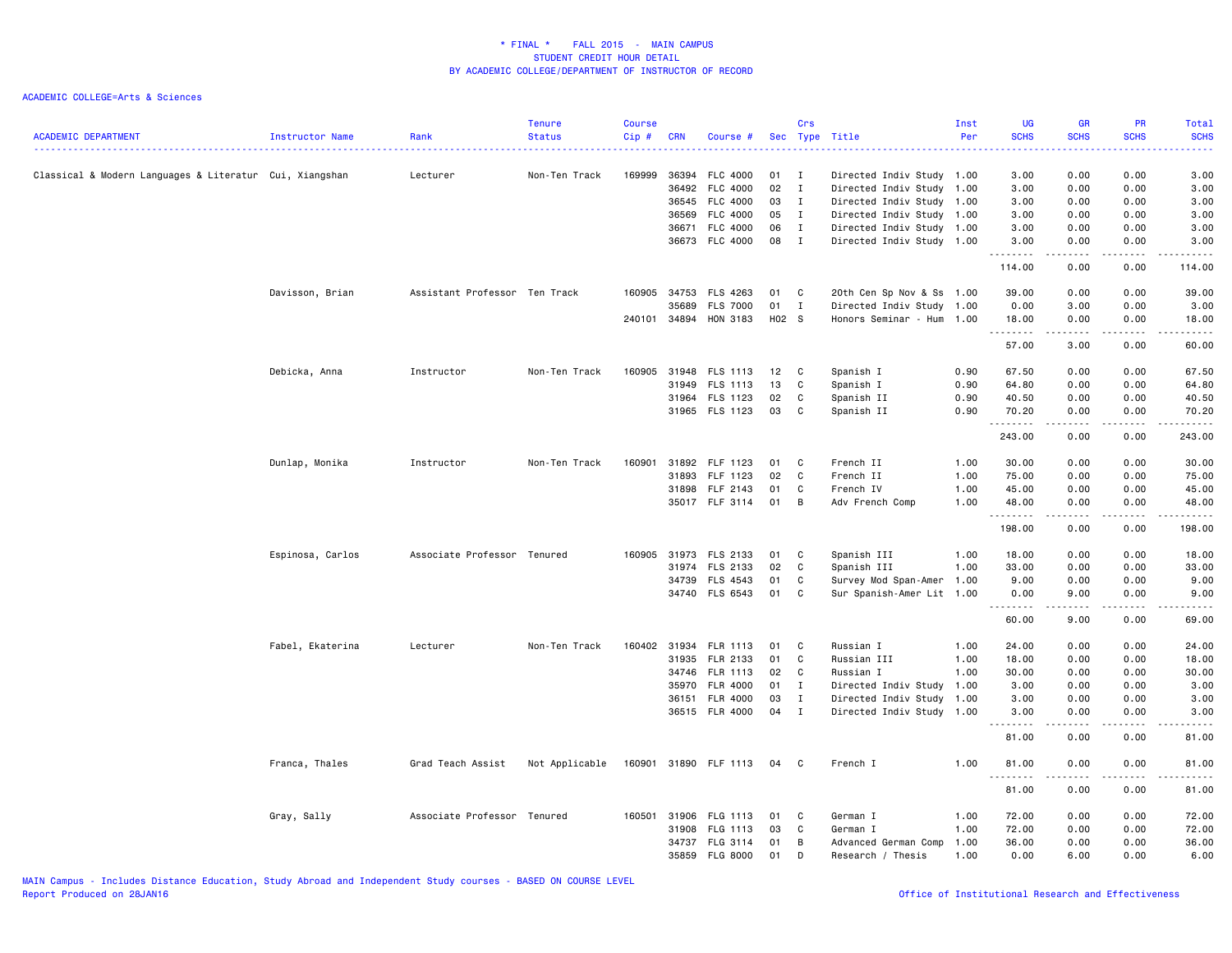| <b>ACADEMIC DEPARTMENT</b>                              | <b>Instructor Name</b> | Rank                | <b>Tenure</b><br><b>Status</b> | <b>Course</b><br>Cip# | <b>CRN</b> | Course #              |              | Crs            | Sec Type Title            | Inst<br>Per | <b>UG</b><br><b>SCHS</b> | <b>GR</b><br><b>SCHS</b>                                                                                                          | <b>PR</b><br><b>SCHS</b> | Total<br><b>SCHS</b><br>. |
|---------------------------------------------------------|------------------------|---------------------|--------------------------------|-----------------------|------------|-----------------------|--------------|----------------|---------------------------|-------------|--------------------------|-----------------------------------------------------------------------------------------------------------------------------------|--------------------------|---------------------------|
|                                                         |                        |                     |                                |                       |            |                       |              |                |                           |             | <u>.</u>                 | $\frac{1}{2} \left( \frac{1}{2} \right) \left( \frac{1}{2} \right) \left( \frac{1}{2} \right) \left( \frac{1}{2} \right)$         |                          |                           |
|                                                         |                        |                     |                                |                       |            |                       |              |                |                           |             | 180.00                   | 6.00                                                                                                                              | 0.00                     | 186.00                    |
| Classical & Modern Languages & Literatur Guerra, Victor |                        | Grad Teach Assist   | Not Applicable                 | 160905                |            | 31955 FLS 1113        | 19           | C              | Spanish I                 | 0.10        | 6.60                     | 0.00                                                                                                                              | 0.00                     | 6.60                      |
|                                                         |                        |                     |                                |                       |            | 31956 FLS 1113        | 20           | C              | Spanish I                 | 0.10        | 8.40                     | 0.00                                                                                                                              | 0.00                     | 8.40                      |
|                                                         |                        |                     |                                |                       |            | 31986 FLS 3111        | 01           | L.             | Adv Spanish Lab I         | 1.00        | 5.00                     | 0.00                                                                                                                              | 0.00                     | 5.00                      |
|                                                         |                        |                     |                                |                       |            | 31990 FLS 3121        | 02           | L.             | Advan Spanish Conv P 1.00 |             | 13.00                    | 0.00                                                                                                                              | 0.00                     | 13.00                     |
|                                                         |                        |                     |                                |                       |            | 34747 FLS 1113        | 27           | C              | Spanish I                 | 1.00        | 60.00<br>.               | 0.00<br>$\omega$ is $\omega$ in $\omega$ .                                                                                        | 0.00<br>22222            | 60.00<br>.                |
|                                                         |                        |                     |                                |                       |            |                       |              |                |                           |             | 93.00                    | 0.00                                                                                                                              | 0.00                     | 93.00                     |
|                                                         | Harland, Robert        | Associate Professor | Tenured                        | 160905                | 31979      | FLS 2133              | 07           | C              | Spanish III               | 1.00        | 66.00                    | 0.00                                                                                                                              | 0.00                     | 66.00                     |
|                                                         |                        |                     |                                |                       |            | 31992 FLS 3143        | 01           | C              | Hispanic Civiliza         | 1.00        | 54.00                    | 0.00                                                                                                                              | 0.00                     | 54.00                     |
|                                                         |                        |                     |                                |                       |            | 34748 FLS 1113        | H01 C        |                | Spanish I - Honors        | 1.00        | 51.00<br>.               | 0.00<br>.                                                                                                                         | 0.00<br>.                | 51.00<br>.                |
|                                                         |                        |                     |                                |                       |            |                       |              |                |                           |             | 171.00                   | 0.00                                                                                                                              | 0.00                     | 171.00                    |
|                                                         | Jordan, Jack           | Professor           | Tenured                        | 160901                | 34734      | FLF 6223              | 01           | C              | French Novel before       | 1.00        | 0.00                     | 9.00                                                                                                                              | 0.00                     | 9.00                      |
|                                                         |                        |                     |                                | 190901                |            | 34733 FLF 4223        | 01           | C              | French Novel before       | 1.00        | 3.00<br>.                | 0.00<br>$\frac{1}{2} \left( \frac{1}{2} \right) \left( \frac{1}{2} \right) \left( \frac{1}{2} \right) \left( \frac{1}{2} \right)$ | 0.00<br>.                | 3.00<br>$- - - - -$       |
|                                                         |                        |                     |                                |                       |            |                       |              |                |                           |             | 3.00                     | 9.00                                                                                                                              | 0.00                     | 12.00                     |
|                                                         | Kraker, Julia          | Lecturer            | Non-Ten Track                  | 160905                | 31955      | FLS 1113              | 19           | $\mathbf{C}$   | Spanish I                 | 0.90        | 59.40                    | 0.00                                                                                                                              | 0.00                     | 59.40                     |
|                                                         |                        |                     |                                |                       | 31956      | FLS 1113              | 20           | C              | Spanish I                 | 0.90        | 75.60                    | 0.00                                                                                                                              | 0.00                     | 75.60                     |
|                                                         |                        |                     |                                |                       | 35229      | FLS 1123              | 501 C        |                | Spanish II                | 1.00        | 57.00                    | 0.00                                                                                                                              | 0.00                     | 57.00                     |
|                                                         |                        |                     |                                |                       |            | 35230 FLS 1123        | 502 C        |                | Spanish II                | 1.00        | 45.00<br>.               | 0.00<br><b>.</b>                                                                                                                  | 0.00<br>-----            | 45.00<br>.                |
|                                                         |                        |                     |                                |                       |            |                       |              |                |                           |             | 237.00                   | 0.00                                                                                                                              | 0.00                     | 237.00                    |
|                                                         | Lee, Victoria          | Grad Teach Assist   | Not Applicable                 |                       |            | 160501 31910 FLG 1123 | 01           | $\mathbf{C}$   | German II                 | 1.00        | 42.00                    | 0.00                                                                                                                              | 0.00                     | 42.00                     |
|                                                         |                        |                     |                                |                       |            |                       |              |                |                           |             | .<br>42.00               | 0.00                                                                                                                              | 0.00                     | 42.00                     |
|                                                         | Little, Chitose        | Instructor          | Non-Ten Track                  | 160302                | 31922      | FLJ 1113              | 01           | C              | Japanese I                | 1.00        | 63.00                    | 0.00                                                                                                                              | 0.00                     | 63.00                     |
|                                                         |                        |                     |                                |                       | 31923      | FLJ 1113              | 02           | $\mathbf{C}$   | Japanese I                | 1.00        | 75.00                    | 0.00                                                                                                                              | 0.00                     | 75.00                     |
|                                                         |                        |                     |                                |                       |            | 31924 FLJ 2133        | 01           | $\mathbf{C}$   | Japanese III              | 1.00        | 60.00                    | 0.00                                                                                                                              | 0.00                     | 60.00                     |
|                                                         |                        |                     |                                |                       | 36196      | FLJ 4000              | $01$ I       |                | Directed Indiv Study 1.00 |             | 3.00                     | 0.00                                                                                                                              | 0.00                     | 3.00                      |
|                                                         |                        |                     |                                |                       | 36197      | <b>FLJ 4000</b>       | $02 \quad I$ |                | Directed Indiv Study 1.00 |             | 3.00                     | 0.00                                                                                                                              | 0.00                     | 3.00                      |
|                                                         |                        |                     |                                |                       | 36198      | FLJ 4000              | 03           | $\mathbf I$    | Directed Indiv Study 1.00 |             | 3.00                     | 0.00                                                                                                                              | 0.00                     | 3.00                      |
|                                                         |                        |                     |                                |                       | 36199      | FLJ 4000              | 04 I         |                | Directed Indiv Study 1.00 |             | 3.00                     | 0.00                                                                                                                              | 0.00                     | 3.00                      |
|                                                         |                        |                     |                                |                       | 36201      | <b>FLJ 4000</b>       | 06 I         |                | Directed Indiv Study 1.00 |             | 3.00                     | 0.00                                                                                                                              | 0.00                     | 3.00                      |
|                                                         |                        |                     |                                |                       | 36203      | FLJ 4000              | 08           | $\blacksquare$ | Directed Indiv Study 1.00 |             | 3.00                     | 0.00                                                                                                                              | 0.00                     | 3.00                      |
|                                                         |                        |                     |                                |                       | 36356      | FLJ 4000              | 09           | $\mathbf I$    | Directed Indiv Study 1.00 |             | 3.00                     | 0.00                                                                                                                              | 0.00                     | 3.00                      |
|                                                         |                        |                     |                                |                       | 36581      | <b>FLJ 4000</b>       | 10           | $\mathbf{I}$   | Directed Indiv Study 1.00 |             | 3.00                     | 0.00                                                                                                                              | 0.00                     | 3.00                      |
|                                                         |                        |                     |                                |                       |            | 36773 FLJ 4000        | $11 \quad I$ |                | Directed Indiv Study 1.00 |             | 3.00<br>.                | 0.00<br>$\omega$ is a set of                                                                                                      | 0.00<br>.                | 3.00<br><u>.</u>          |
|                                                         |                        |                     |                                |                       |            |                       |              |                |                           |             | 225.00                   | 0.00                                                                                                                              | 0.00                     | 225.00                    |
|                                                         | Little, Christopher    | Lecturer            | Non-Ten Track                  | 160905                | 35223      | FLS 1113              | 501 C        |                | Spanish I                 | 1.00        | 57.00                    | 0.00                                                                                                                              | 0.00                     | 57.00                     |
|                                                         |                        |                     |                                |                       |            | 35231 FLS 2133        | 501 C        |                | Spanish III               | 1.00        | 63.00<br>.               | 0.00<br>$\frac{1}{2}$                                                                                                             | 0.00<br>.                | 63.00<br>.                |
|                                                         |                        |                     |                                |                       |            |                       |              |                |                           |             | 120.00                   | 0.00                                                                                                                              | 0.00                     | 120.00                    |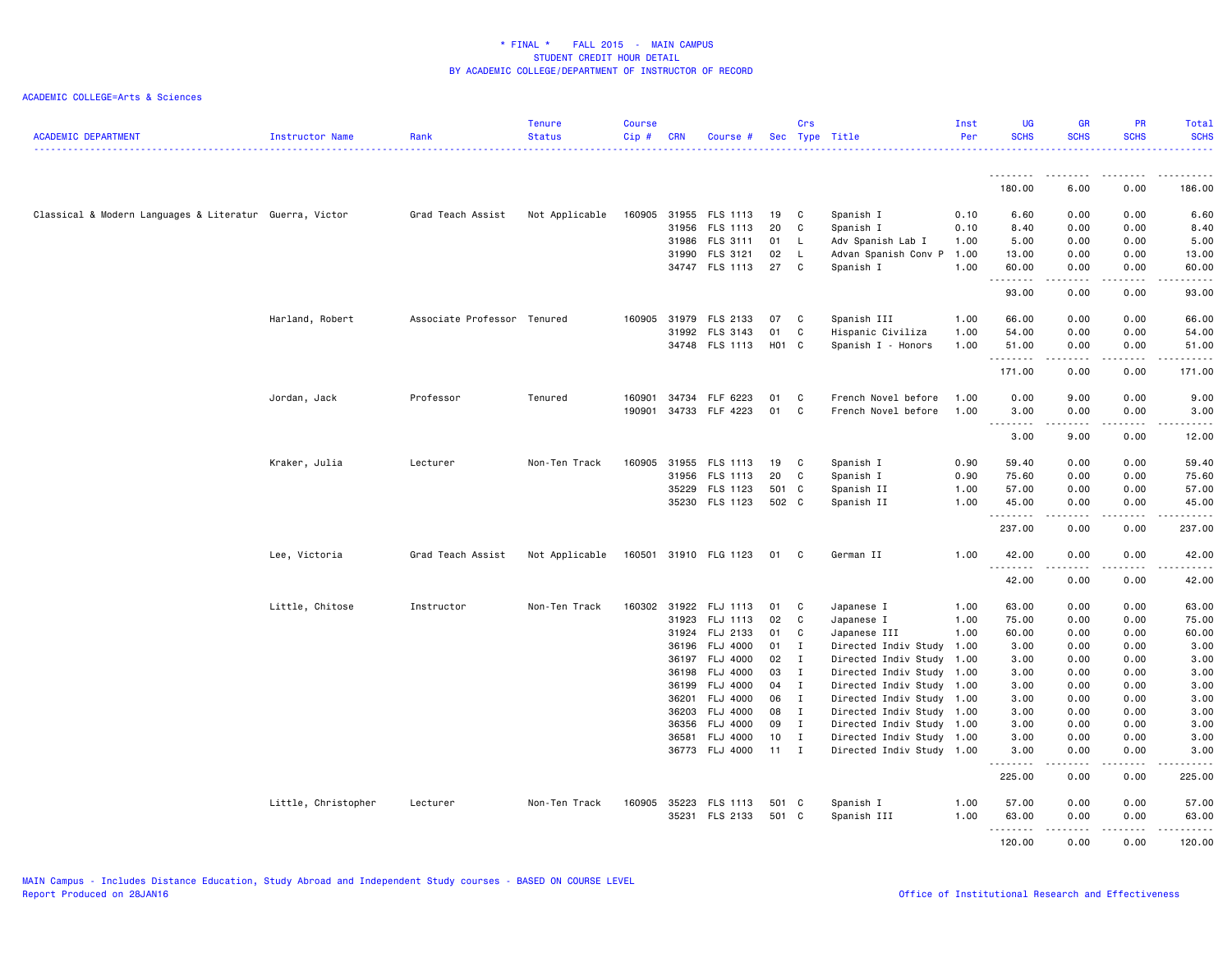| <b>ACADEMIC DEPARTMENT</b>                                 | Instructor Name | Rank                          | <b>Tenure</b><br><b>Status</b> | <b>Course</b><br>Cip# | <b>CRN</b> | Course #        |       | Crs          | Sec Type Title       | Inst<br>Per | UG<br><b>SCHS</b> | <b>GR</b><br><b>SCHS</b> | <b>PR</b><br><b>SCHS</b> | Total<br><b>SCHS</b> |
|------------------------------------------------------------|-----------------|-------------------------------|--------------------------------|-----------------------|------------|-----------------|-------|--------------|----------------------|-------------|-------------------|--------------------------|--------------------------|----------------------|
| Classical & Modern Languages & Literatur McFadden, Michael |                 | Lecturer                      | Non-Ten Track                  | 160905                | 31937      | FLS 1113        | 01    | C            | Spanish I            | 1.00        | 75.00             | 0.00                     | 0.00                     | 75.00                |
|                                                            |                 |                               |                                |                       | 31943      | FLS 1113        | 07    | C            | Spanish I            | 1.00        | 84.00             | 0.00                     | 0.00                     | 84.00                |
|                                                            |                 |                               |                                |                       |            | 31944 FLS 1113  | 08    | C            | Spanish I            | 1.00        | 69.00             | 0.00                     | 0.00                     | 69.00                |
|                                                            |                 |                               |                                |                       |            | 31958 FLS 1113  | 22    | $\mathbf{C}$ | Spanish I            | 1.00        | 72.00<br>.        | 0.00<br>-----            | 0.00<br>.                | 72.00<br>.           |
|                                                            |                 |                               |                                |                       |            |                 |       |              |                      |             | 300.00            | 0.00                     | 0.00                     | 300.00               |
|                                                            | Moya, Arleana   | Instructor                    | Non-Ten Track                  | 160905                | 31939      | FLS 1113        | 03    | C            | Spanish I            | 1.00        | 81.00             | 0.00                     | 0.00                     | 81.00                |
|                                                            |                 |                               |                                |                       | 31941      | FLS 1113        | 05    | C            | Spanish I            | 1.00        | 81.00             | 0.00                     | 0.00                     | 81.00                |
|                                                            |                 |                               |                                |                       | 31954      | FLS 1113        | 18    | C            | Spanish I            | 1.00        | 78.00             | 0.00                     | 0.00                     | 78.00                |
|                                                            |                 |                               |                                |                       |            | 31961 FLS 1113  | 26    | C            | Spanish I            | 1.00        | 84.00<br>.        | 0.00                     | 0.00                     | 84.00                |
|                                                            |                 |                               |                                |                       |            |                 |       |              |                      |             | 324.00            | 0.00                     | 0.00                     | 324.00               |
|                                                            | Munn, David     | Lecturer                      | Non-Ten Track                  | 160905                | 31950      | FLS 1113        | 14    | $\mathbf{C}$ | Spanish I            | 1.00        | 78.00             | 0.00                     | 0.00                     | 78.00                |
|                                                            |                 |                               |                                |                       | 31951      | FLS 1113        | 15    | C            | Spanish I            | 1.00        | 81.00             | 0.00                     | 0.00                     | 81.00                |
|                                                            |                 |                               |                                |                       | 31963      | FLS 1123        | 01    | C            | Spanish II           | 1.00        | 72.00             | 0.00                     | 0.00                     | 72.00                |
|                                                            |                 |                               |                                |                       |            | 31967 FLS 1123  | 05    | C            | Spanish II           | 1.00        | 84.00<br>.        | 0.00<br>.                | 0.00<br>.                | 84.00<br>.           |
|                                                            |                 |                               |                                |                       |            |                 |       |              |                      |             | 315.00            | 0.00                     | 0.00                     | 315.00               |
|                                                            | Nigro, Rosa     | Lecturer                      | Non-Ten Track                  | 160902                | 31919      | FLI 1113        | 01    | C            | Italian I            | 1.00        | 78.00             | 0.00                     | 0.00                     | 78.00                |
|                                                            |                 |                               |                                |                       | 31920      | FLI 1113        | 02    | C            | Italian I            | 1.00        | 57.00             | 0.00                     | 0.00                     | 57.00                |
|                                                            |                 |                               |                                |                       |            | 35626 FLI 1123  | 01    | C            | Italian II           | 1.00        | 18.00<br>.        | 0.00<br>.                | 0.00<br>.                | 18.00<br>.           |
|                                                            |                 |                               |                                |                       |            |                 |       |              |                      |             | 153.00            | 0.00                     | 0.00                     | 153.00               |
|                                                            | Pelaez, Sol     | Assistant Professor Ten Track |                                | 160905                |            | 31976 FLS 2133  | 04    | C            | Spanish III          | 1.00        | 60.00             | 0.00                     | 0.00                     | 60.00                |
|                                                            |                 |                               |                                |                       | 31977      | FLS 2133        | 05    | C            | Spanish III          | 1.00        | 39.00             | 0.00                     | 0.00                     | 39.00                |
|                                                            |                 |                               |                                |                       |            | 34752 FLS 8283  | 01    | C            | Con Sp-Am Novel      | 1.00        | 0.00              | 12.00<br>.               | 0.00<br>.                | 12.00<br>.           |
|                                                            |                 |                               |                                |                       |            |                 |       |              |                      |             | 99.00             | 12.00                    | 0.00                     | 111.00               |
|                                                            | Potter, Edward  | Associate Professor Tenured   |                                | 160501                |            | 31912 FLG 2133  | 01    | C            | German III           | 1.00        | 48.00             | 0.00                     | 0.00                     | 48.00                |
|                                                            |                 |                               |                                |                       | 34738      | FLG 8483        | 01    | C            | 20th Cen Ger Short S | 1.00        | 0.00              | 6.00                     | 0.00                     | 6.00                 |
|                                                            |                 |                               |                                |                       | 34741      | FLG 4303        | 01    | C            | German Film          | 1.00        | 24.00             | 0.00                     | 0.00                     | 24.00                |
|                                                            |                 |                               |                                |                       |            | 34742 FLG 6303  | 01    | C            | German Film          | 1.00        | 0.00<br>.         | 3.00<br>.                | 0.00<br>.                | 3.00<br>.            |
|                                                            |                 |                               |                                |                       |            |                 |       |              |                      |             | 72.00             | 9.00                     | 0.00                     | 81.00                |
|                                                            | Pruett, Drew    | Instructor                    | Non-Ten Track                  | 160901                | 31887      | FLF 1113        | 01    | C            | French I             | 1.00        | 84.00             | 0.00                     | 0.00                     | 84.00                |
|                                                            |                 |                               |                                |                       | 31888      | FLF 1113        | 02    | $\mathbf{C}$ | French I             | 1.00        | 87.00             | 0.00                     | 0.00                     | 87.00                |
|                                                            |                 |                               |                                |                       | 31889      | FLF 1113        | 03    | C            | French I             | 1.00        | 87.00             | 0.00                     | 0.00                     | 87.00                |
|                                                            |                 |                               |                                |                       |            | 35833 FLF 1113  | 05    | C            | French I             | 1.00        | 72.00<br>.        | 0.00<br>-----            | 0.00<br>.                | 72.00<br>.           |
|                                                            |                 |                               |                                |                       |            |                 |       |              |                      |             | 330.00            | 0.00                     | 0.00                     | 330.00               |
|                                                            | Ricketts, Maria | Lecturer                      | Non-Ten Track                  | 160905                | 35224      | FLS 1113        | 502 C |              | Spanish I            | 1.00        | 66.00             | 0.00                     | 0.00                     | 66.00                |
|                                                            |                 |                               |                                |                       | 35225      | FLS 1113        | 503 C |              | Spanish I            | 1.00        | 45.00             | 0.00                     | 0.00                     | 45.00                |
|                                                            |                 |                               |                                |                       | 35967      | FLS 1123        | 503 C |              | Spanish II           | 1.00        | 57.00             | 0.00                     | 0.00                     | 57.00                |
|                                                            |                 |                               |                                |                       | 36066      | <b>FLS 4000</b> | 01    | $\mathbf{I}$ | Directed Indiv Study | 1.00        | 3.00              | 0.00                     | 0.00                     | 3,00                 |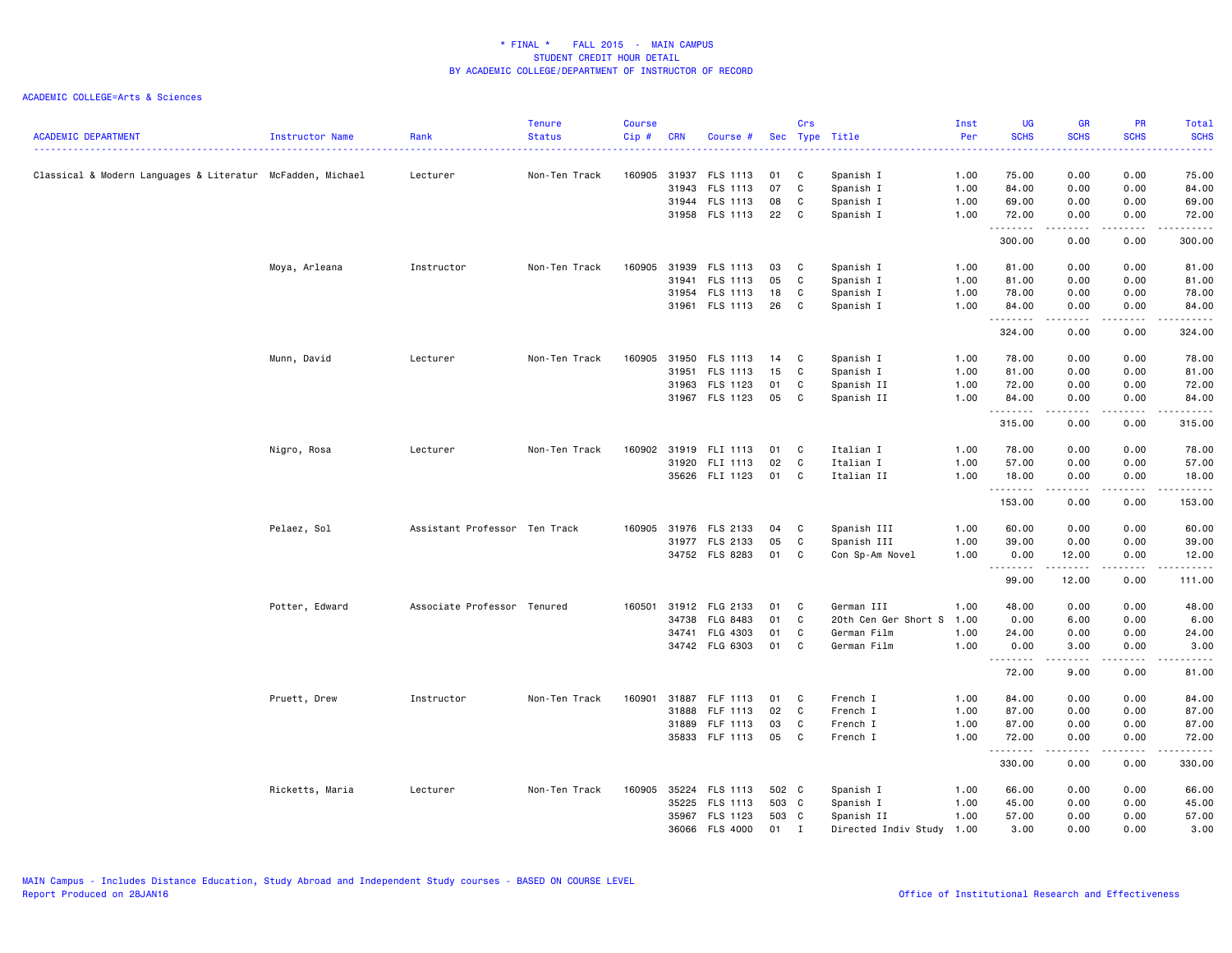| <b>ACADEMIC DEPARTMENT</b>                             | Instructor Name   | Rank                              | <b>Tenure</b><br><b>Status</b> | <b>Course</b><br>Cip# | <b>CRN</b> | <b>Course</b>         |       | <b>Crs</b>   | Sec Type Title            | Inst<br>Per | UG<br><b>SCHS</b>   | GR<br><b>SCHS</b>                                                                                                                 | <b>PR</b><br><b>SCHS</b> | Total<br><b>SCHS</b>                                                                                                      |
|--------------------------------------------------------|-------------------|-----------------------------------|--------------------------------|-----------------------|------------|-----------------------|-------|--------------|---------------------------|-------------|---------------------|-----------------------------------------------------------------------------------------------------------------------------------|--------------------------|---------------------------------------------------------------------------------------------------------------------------|
|                                                        |                   |                                   |                                |                       |            |                       |       |              |                           |             |                     |                                                                                                                                   |                          | $\frac{1}{2} \left( \frac{1}{2} \right) \left( \frac{1}{2} \right) \left( \frac{1}{2} \right) \left( \frac{1}{2} \right)$ |
|                                                        |                   |                                   |                                |                       |            |                       |       |              |                           |             | .<br>171.00         | . <b>.</b><br>0.00                                                                                                                | .<br>0.00                | . <u>.</u> .<br>171.00                                                                                                    |
|                                                        |                   |                                   |                                |                       |            |                       |       |              |                           |             |                     |                                                                                                                                   |                          |                                                                                                                           |
| Classical & Modern Languages & Literatur Russell, Amie |                   | Instructor                        | Non-Ten Track                  | 160905                |            | 31945 FLS 1113        | 09    | C            | Spanish I                 | 0.90        | 75.60               | 0.00                                                                                                                              | 0.00                     | 75.60                                                                                                                     |
|                                                        |                   |                                   |                                |                       |            | 31946 FLS 1113        | 10    | C            | Spanish I                 | 0.90        | 64.80               | 0.00                                                                                                                              | 0.00                     | 64.80                                                                                                                     |
|                                                        |                   |                                   |                                |                       |            | 31947 FLS 1113        | 11 C  |              | Spanish I                 | 0.90        | 64.80<br><u>.</u>   | 0.00<br>.                                                                                                                         | 0.00<br>.                | 64.80                                                                                                                     |
|                                                        |                   |                                   |                                |                       |            |                       |       |              |                           |             | 205.20              | 0.00                                                                                                                              | 0.00                     | 205.20                                                                                                                    |
|                                                        | Simpore, Karim    | Assistant Professor Ten Track     |                                | 160901                |            | 31895 FLF 2133        | 01    | $\mathbf{C}$ | French III                | 1.00        | 81.00               | 0.00                                                                                                                              | 0.00                     | 81.00                                                                                                                     |
|                                                        |                   |                                   |                                |                       | 31896      | FLF 2133              | 02    | $\mathbf{C}$ | French III                | 1.00        | 33.00               | 0.00                                                                                                                              | 0.00                     | 33.00                                                                                                                     |
|                                                        |                   |                                   |                                |                       |            | 34735 FLF 4173        | 01 C  |              | Intro Francophone Ci      | 1.00        | 18.00               | 0.00                                                                                                                              | 0.00                     | 18.00                                                                                                                     |
|                                                        |                   |                                   |                                |                       |            | 34736 FLF 6173        | 01 C  |              | Intro Francophone Ci 1.00 |             | 0.00                | 6.00                                                                                                                              | 0.00                     | 6.00                                                                                                                      |
|                                                        |                   |                                   |                                |                       |            |                       |       |              |                           |             | .<br>132.00         | $\frac{1}{2} \left( \frac{1}{2} \right) \left( \frac{1}{2} \right) \left( \frac{1}{2} \right) \left( \frac{1}{2} \right)$<br>6.00 | -----<br>0.00            | .<br>138.00                                                                                                               |
|                                                        | Vozzo, Rosa       | Instructor                        | Non-Ten Track                  | 160905                |            | 31975 FLS 2133        | 03    | C            | Spanish III               | 1.00        | 63.00               | 0.00                                                                                                                              | 0.00                     | 63.00                                                                                                                     |
|                                                        |                   |                                   |                                |                       |            | 31978 FLS 2133        | 06    | $\mathbf{C}$ | Spanish III               | 1.00        | 69.00               | 0.00                                                                                                                              | 0.00                     | 69.00                                                                                                                     |
|                                                        |                   |                                   |                                |                       |            | 31993 FLS 3233        | 01 C  |              | Adv Spanish Conversa      | 1.00        | 57.00               | 0.00                                                                                                                              | 0.00                     | 57.00                                                                                                                     |
|                                                        |                   |                                   |                                |                       | 31995      | FLS 3313              | 01 C  |              | Econ for Span-speak       | 1.00        | 72.00               | 0.00                                                                                                                              | 0.00                     | 72.00                                                                                                                     |
|                                                        |                   |                                   |                                |                       |            | 169999 31936 FLS 1001 | F01 C |              | First Year Seminar        | 1.00        | 11.00               | 0.00                                                                                                                              | 0.00                     | 11.00                                                                                                                     |
|                                                        |                   |                                   |                                |                       |            |                       |       |              |                           |             | .                   | .                                                                                                                                 |                          |                                                                                                                           |
|                                                        |                   |                                   |                                |                       |            |                       |       |              |                           |             | 272.00              | 0.00                                                                                                                              | 0.00                     | 272.00                                                                                                                    |
|                                                        | Wolverton, Robert | Professor                         | Tenured                        | 160101                |            | 31882 FL 4143         | 01 C  |              | Classical Mythology       | 1.00        | 135.00              | 0.00                                                                                                                              | 0.00                     | 135.00                                                                                                                    |
|                                                        |                   |                                   |                                |                       |            | 31883 FL 6143         | 01 C  |              | Classical Mythology       | 1.00        | 0.00                | 3.00                                                                                                                              | 0.00                     | 3.00                                                                                                                      |
|                                                        |                   |                                   |                                | 161203                | 31925      | FLL 1113              | 01    | $\mathbf{C}$ | Latin I                   | 1.00        | 93.00               | 0.00                                                                                                                              | 0.00                     | 93.00                                                                                                                     |
|                                                        |                   |                                   |                                |                       |            | 31931 FLL 2133        | 01 C  |              | Latin III                 | 1.00        | 63.00               | 0.00                                                                                                                              | 0.00                     | 63.00                                                                                                                     |
|                                                        |                   |                                   |                                |                       |            |                       |       |              |                           |             | .<br>291.00         | - - -<br>3.00                                                                                                                     | 0.00                     | 294.00                                                                                                                    |
|                                                        | Zelaya, Karina    | Visiting Assist Pro Non-Ten Track |                                | 160905                | 31983      | FLS 2143              | 01    | C            | Spanish IV                | 1.00        | 48.00               | 0.00                                                                                                                              | 0.00                     | 48.00                                                                                                                     |
|                                                        |                   |                                   |                                |                       |            | 31984 FLS 2143        | 02    | $\mathbf{C}$ | Spanish IV                | 1.00        | 24.00               | 0.00                                                                                                                              | 0.00                     | 24.00                                                                                                                     |
|                                                        |                   |                                   |                                |                       |            | 31988 FLS 3113        | 01    | C            | Advanced Spanish Com      | 1.00        | 57.00               | 0.00                                                                                                                              | 0.00                     | 57.00                                                                                                                     |
|                                                        |                   |                                   |                                |                       |            |                       |       |              |                           |             | .                   |                                                                                                                                   |                          |                                                                                                                           |
|                                                        |                   |                                   |                                |                       |            |                       |       |              |                           |             | 129.00              | 0.00                                                                                                                              | 0.00                     | 129.00                                                                                                                    |
| Classical & Modern Languages & Literatur               |                   |                                   |                                |                       |            |                       |       |              |                           |             | ========<br>5761.00 | $= 10000000000$<br>63.00                                                                                                          | <b>SEESSEES</b><br>0.00  | 5824.00                                                                                                                   |
|                                                        |                   |                                   |                                |                       |            |                       |       |              |                           |             |                     |                                                                                                                                   |                          | ======== ======== ======== ==========                                                                                     |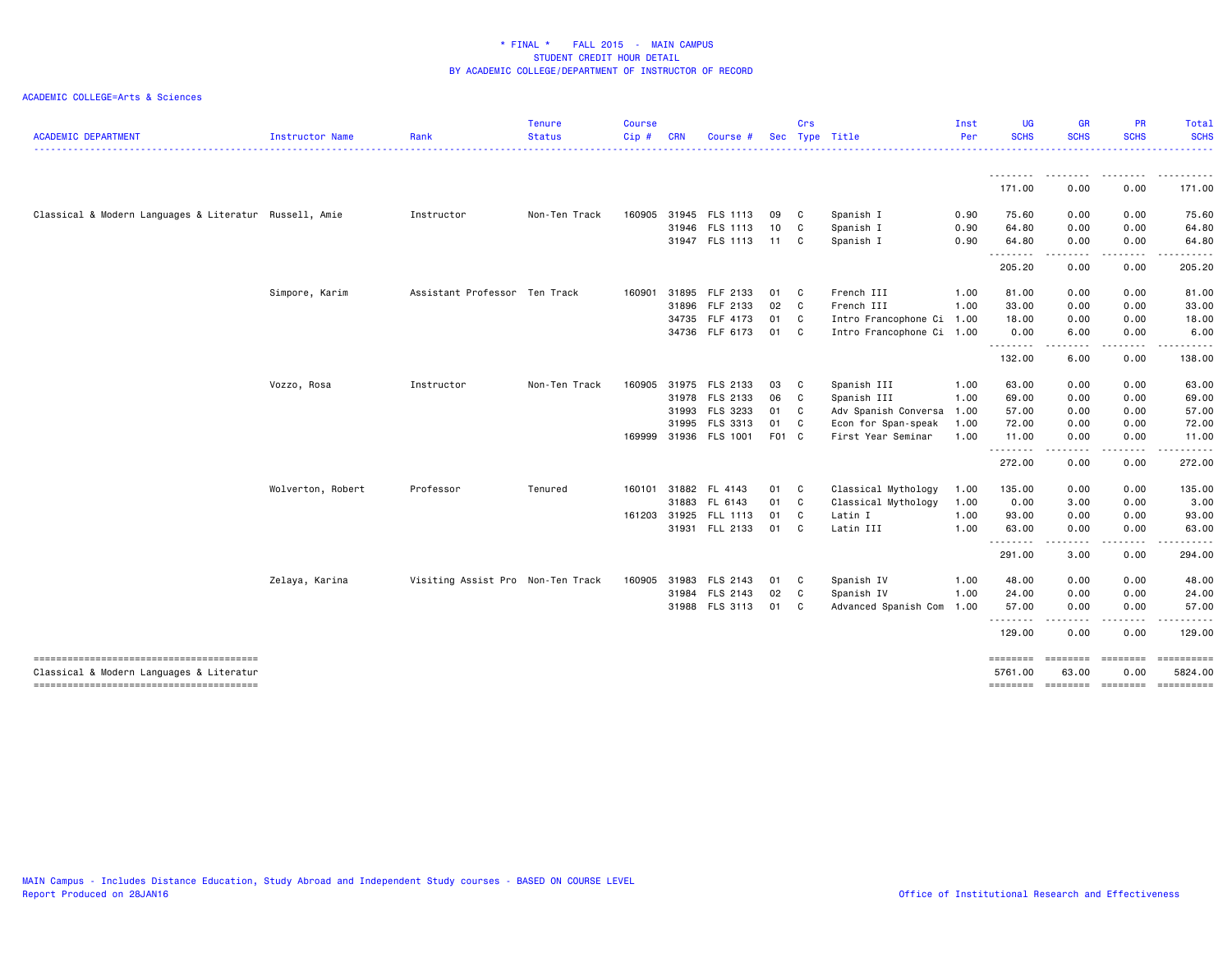| <b>ACADEMIC DEPARTMENT</b> | Instructor Name  | Rank        | <b>Tenure</b><br><b>Status</b> | <b>Course</b><br>Cip# | <b>CRN</b>     | Course #             |                 | Crs            | Sec Type Title                    | Inst<br>Per  | <b>UG</b><br><b>SCHS</b> | <b>GR</b><br><b>SCHS</b>                                                                                                          | PR<br><b>SCHS</b> | Total<br><b>SCHS</b><br>$- - - -$                                                                                                                                                        |
|----------------------------|------------------|-------------|--------------------------------|-----------------------|----------------|----------------------|-----------------|----------------|-----------------------------------|--------------|--------------------------|-----------------------------------------------------------------------------------------------------------------------------------|-------------------|------------------------------------------------------------------------------------------------------------------------------------------------------------------------------------------|
| Communication              | Anthony, Kelli   | Instructor  | Non-Ten Track                  | 090101                | 33905<br>33909 | CO 1223<br>CO 3833   | 501 C<br>501 C  |                | Intro Comm Theory<br>Interviewing | 1.00<br>1.00 | 87.00<br>75.00           | 0.00<br>0.00                                                                                                                      | 0.00<br>0.00      | 87.00<br>75.00                                                                                                                                                                           |
|                            |                  |             |                                | 090401                | 33906          | CO 1403              | 501 C           |                | Intro Mass Media                  | 1.00         | 102.00                   | 0.00                                                                                                                              | 0.00              | 102.00                                                                                                                                                                                   |
|                            |                  |             |                                | 090900                |                | 33908 CO 3813        | 501 C           |                | PR Case Problems                  | 1.00         | 24.00<br>.               | 0.00<br>. <u>.</u> .                                                                                                              | 0.00              | 24.00                                                                                                                                                                                    |
|                            |                  |             |                                |                       |                |                      |                 |                |                                   |              | 288.00                   | 0.00                                                                                                                              | 0.00              | 288.00                                                                                                                                                                                   |
|                            | Berryhill, Amy   | Non-Faculty | Not Applicable                 |                       |                | 090101 30845 CO 1013 | 28              | $\mathbf{C}$   | Intro to Communicati 1.00         |              | 102.00<br>.              | 0.00<br>.                                                                                                                         | 0.00<br>.         | 102.00<br>$- - - - - -$                                                                                                                                                                  |
|                            |                  |             |                                |                       |                |                      |                 |                |                                   |              | 102.00                   | 0.00                                                                                                                              | 0.00              | 102.00                                                                                                                                                                                   |
|                            | Blount, Anna     | Lecturer    | Non-Ten Track                  | 090900                | 30894          | CO 3853              | 01              | <b>C</b>       | Public Relations Wri 1.00         |              | 39.00                    | 0.00                                                                                                                              | 0.00              | 39.00                                                                                                                                                                                    |
|                            |                  |             |                                |                       | 30895          | CO 3853              | 02              | C              | Public Relations Wri 1.00         |              | 48.00                    | 0.00                                                                                                                              | 0.00              | 48.00                                                                                                                                                                                    |
|                            |                  |             |                                |                       |                | 30896 CO 3853        | 03              | C              | Public Relations Wri 1.00         |              | 39.00                    | 0.00                                                                                                                              | 0.00              | 39.00                                                                                                                                                                                    |
|                            |                  |             |                                |                       |                | 30897 CO 3863        | 01              | $\overline{B}$ | PR Production                     | 1.00         | 48.00<br>.               | 0.00<br>$\frac{1}{2} \left( \frac{1}{2} \right) \left( \frac{1}{2} \right) \left( \frac{1}{2} \right) \left( \frac{1}{2} \right)$ | 0.00<br>بالمحام   | 48.00<br>.                                                                                                                                                                               |
|                            |                  |             |                                |                       |                |                      |                 |                |                                   |              | 174.00                   | 0.00                                                                                                                              | 0.00              | 174.00                                                                                                                                                                                   |
|                            | Bogue, Patty     | Lecturer    | Non-Ten Track                  | 090101                |                | 30818 CO 1013        | 01              | $\mathbf{C}$   | Intro to Communicati 1.00         |              | 105.00                   | 0.00                                                                                                                              | 0.00              | 105.00                                                                                                                                                                                   |
|                            |                  |             |                                |                       | 30826          | CO 1013              | 09              | $\mathbf{C}$   | Intro to Communicati 1.00         |              | 105.00                   | 0.00                                                                                                                              | 0.00              | 105.00                                                                                                                                                                                   |
|                            |                  |             |                                |                       | 30829          | CO 1013              | 12 <sub>2</sub> | C              | Intro to Communicati 1.00         |              | 96.00                    | 0.00                                                                                                                              | 0.00              | 96.00                                                                                                                                                                                    |
|                            |                  |             |                                |                       | 30836          | CO 1013              | 19              | C              | Intro to Communicati 1.00         |              | 102.00                   | 0.00                                                                                                                              | 0.00              | 102.00                                                                                                                                                                                   |
|                            |                  |             |                                |                       |                | 231304 30855 CO 2253 | 01              | C              | Fund Interprsn Comm               | 1.00         | 63.00<br>.               | 0.00<br>.                                                                                                                         | 0.00<br>.         | 63.00<br>$\frac{1}{2} \left( \frac{1}{2} \right) \left( \frac{1}{2} \right) \left( \frac{1}{2} \right) \left( \frac{1}{2} \right) \left( \frac{1}{2} \right) \left( \frac{1}{2} \right)$ |
|                            |                  |             |                                |                       |                |                      |                 |                |                                   |              | 471.00                   | 0.00                                                                                                                              | 0.00              | 471.00                                                                                                                                                                                   |
|                            | Brown, Karyn     | Instructor  | Non-Ten Track                  | 090900                | 30916          | CO 4813              | 01              | $\mathbf{C}$   | PR Organizations                  | 1.00         | 63.00                    | 0.00                                                                                                                              | 0.00              | 63.00                                                                                                                                                                                    |
|                            |                  |             |                                |                       | 30917          | CO 4813              | 02              | <b>C</b>       | PR Organizations                  | 1.00         | 51.00                    | 0.00                                                                                                                              | 0.00              | 51.00                                                                                                                                                                                    |
|                            |                  |             |                                |                       | 521003 34708   | FYE 1001             | F13 C           |                | Freshman Year Experi 1.00         |              | 22.00                    | 0.00                                                                                                                              | 0.00              | 22.00                                                                                                                                                                                    |
|                            |                  |             |                                |                       |                | 34797 FYE 1001       | F14 C           |                | Freshman Year Experi 1.00         |              | 10.00<br>.               | 0.00<br>المتمالين                                                                                                                 | 0.00<br>.         | 10.00<br>.                                                                                                                                                                               |
|                            |                  |             |                                |                       |                |                      |                 |                |                                   |              | 146.00                   | 0.00                                                                                                                              | 0.00              | 146.00                                                                                                                                                                                   |
|                            | Bryant, Terence  | Instructor  | Non-Ten Track                  | 090701                | 30856          | CO 2333              | 01              | <b>C</b>       | Tv Production                     | 1.00         | 168.00                   | 0.00                                                                                                                              | 0.00              | 168.00                                                                                                                                                                                   |
|                            |                  |             |                                |                       | 30857          | CO 2333              | 02              | K              | Tv Production                     | 1.00         | 0.00                     | 0.00                                                                                                                              | 0.00              | 0.00                                                                                                                                                                                     |
|                            |                  |             |                                |                       | 30858          | CO 2333              | 03              | K              | Tv Production                     | 1.00         | 0.00                     | 0.00                                                                                                                              | 0.00              | 0.00                                                                                                                                                                                     |
|                            |                  |             |                                |                       | 30859          | CO 2333              | 04              | K              | Tv Production                     | 1.00         | 0.00                     | 0.00                                                                                                                              | 0.00              | 0.00                                                                                                                                                                                     |
|                            |                  |             |                                |                       | 30860<br>30861 | CO 2333<br>CO 2333   | 05<br>06        | K<br>K         | Tv Production<br>Tv Production    | 1.00<br>1.00 | 0.00<br>0.00             | 0.00<br>0.00                                                                                                                      | 0.00<br>0.00      | 0.00<br>0.00                                                                                                                                                                             |
|                            |                  |             |                                |                       |                | 30862 CO 2333        | 07              | K              | Tv Production                     | 1.00         | 0.00                     | 0.00                                                                                                                              | 0.00              | 0.00                                                                                                                                                                                     |
|                            |                  |             |                                |                       |                | 30910 CO 4393        | 01              | B              | Broadcast Performanc              | 1.00         | 30.00                    | 0.00                                                                                                                              | 0.00              | 30.00                                                                                                                                                                                    |
|                            |                  |             |                                |                       |                |                      |                 |                |                                   |              | .<br>198.00              | 0.00                                                                                                                              | 0.00              | 198.00                                                                                                                                                                                   |
|                            | Cain, Emily      | Instructor  | Non-Ten Track                  | 090101                | 30837          | CO 1013              | 20              | C              | Intro to Communicati 1.00         |              | 105.00                   | 0.00                                                                                                                              | 0.00              | 105.00                                                                                                                                                                                   |
|                            |                  |             |                                | 090900                | 30898          | CO 3863              | 02              | B              | PR Production                     | 1.00         | 51.00                    | 0.00                                                                                                                              | 0.00              | 51.00                                                                                                                                                                                    |
|                            |                  |             |                                |                       | 30899          | CO 3863              | 03              | B              | PR Production                     | 1.00         | 51.00                    | 0.00                                                                                                                              | 0.00              | 51.00                                                                                                                                                                                    |
|                            |                  |             |                                |                       |                |                      |                 |                |                                   |              | .                        | $\frac{1}{2}$                                                                                                                     | .                 | .                                                                                                                                                                                        |
|                            |                  |             |                                |                       |                |                      |                 |                |                                   |              | 207.00                   | 0.00                                                                                                                              | 0.00              | 207.00                                                                                                                                                                                   |
|                            | Chambers, Cheryl | Instructor  | Non-Ten Track                  | 090101                | 30819          | CO 1013              | 02              | $\mathbf{C}$   | Intro to Communicati 1.00         |              | 102.00                   | 0.00                                                                                                                              | 0.00              | 102.00                                                                                                                                                                                   |
|                            |                  |             |                                |                       | 30820          | CO 1013              | 03              | C              | Intro to Communicati 1.00         |              | 96.00                    | 0.00                                                                                                                              | 0.00              | 96.00                                                                                                                                                                                    |
|                            |                  |             |                                |                       |                | 30823 CO 1013        | 06              | C              | Intro to Communicati 1.00         |              | 84.00                    | 0.00                                                                                                                              | 0.00              | 84.00                                                                                                                                                                                    |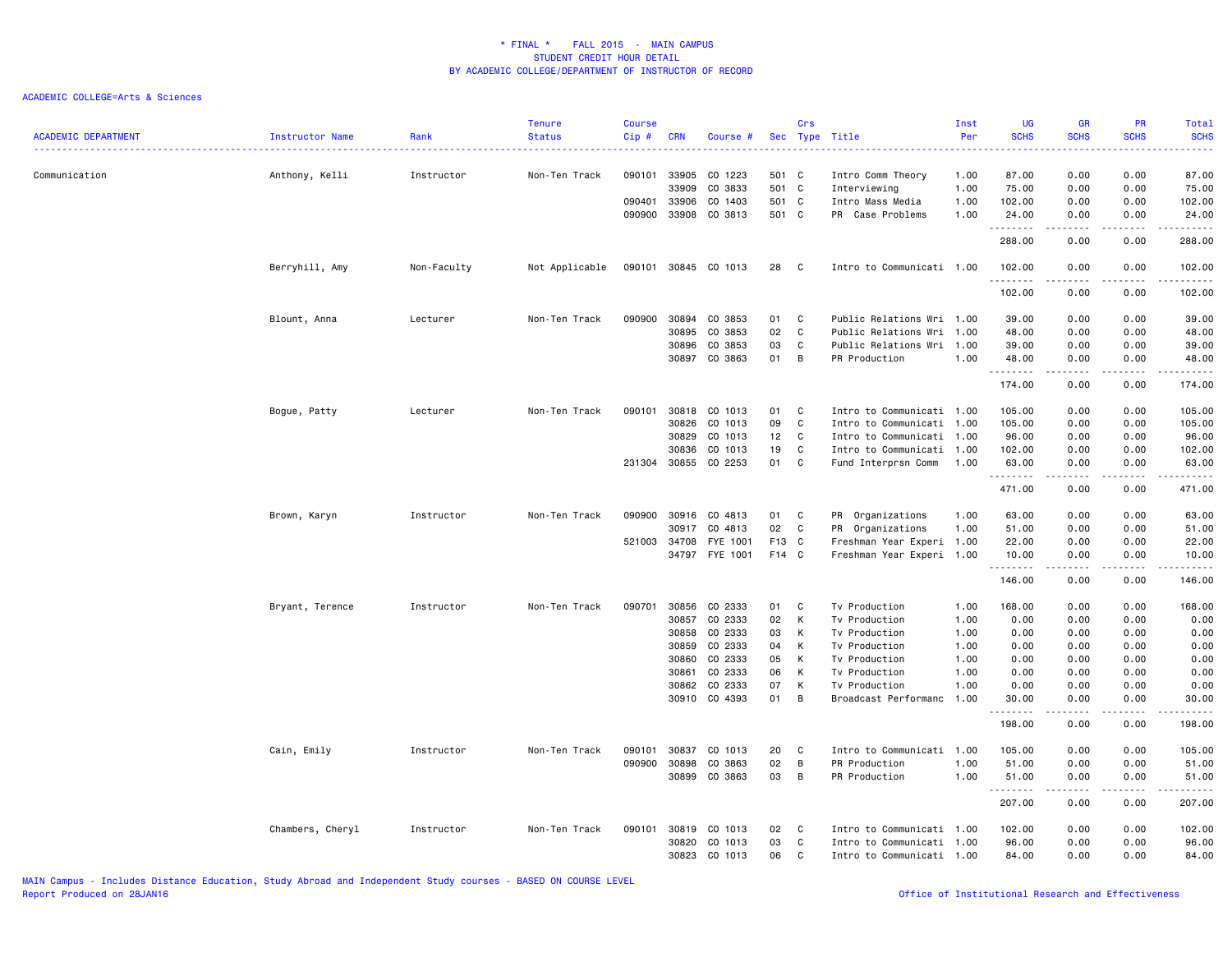| <b>ACADEMIC DEPARTMENT</b> | <b>Instructor Name</b> | Rank                          | Tenure<br><b>Status</b> | <b>Course</b><br>Cip# | <b>CRN</b>     | Course #           |                   | Crs          | Sec Type Title                                    | Inst<br>Per  | <b>UG</b><br><b>SCHS</b>                                                                                                           | <b>GR</b><br><b>SCHS</b>                                                                                                          | PR<br><b>SCHS</b> | <b>Total</b><br><b>SCHS</b><br>. |
|----------------------------|------------------------|-------------------------------|-------------------------|-----------------------|----------------|--------------------|-------------------|--------------|---------------------------------------------------|--------------|------------------------------------------------------------------------------------------------------------------------------------|-----------------------------------------------------------------------------------------------------------------------------------|-------------------|----------------------------------|
| Communication              | Chambers, Cheryl       | Instructor                    | Non-Ten Track           | 090101                | 30824<br>30825 | CO 1013<br>CO 1013 | 07<br>08          | C<br>C       | Intro to Communicati 1.00<br>Intro to Communicati | 1.00         | 102.00<br>108.00                                                                                                                   | 0.00<br>0.00                                                                                                                      | 0.00<br>0.00      | 102.00<br>108.00                 |
|                            |                        |                               |                         | 231001                | 30804          | CO 1001            | F01 C             |              | First Year Seminar                                | 1.00         | 16.00                                                                                                                              | 0.00                                                                                                                              | 0.00              | 16.00                            |
|                            |                        |                               |                         |                       |                |                    |                   |              |                                                   |              | .<br>508.00                                                                                                                        | .<br>0.00                                                                                                                         | .<br>0.00         | $- - - - - -$<br>508.00          |
|                            | Clevinger, Donna       | Professor                     | Tenured                 | 240101                | 36602          | HON 4000           | 05                | $\mathbf{I}$ | Directed Individual                               | 1.00         | 1.00                                                                                                                               | 0.00                                                                                                                              | 0.00              | 1.00                             |
|                            |                        |                               |                         |                       | 36603          | HON 4000           | 06                | $\mathbf I$  | Directed Individual                               | 1.00         | 1.00                                                                                                                               | 0.00                                                                                                                              | 0.00              | 1.00                             |
|                            |                        |                               |                         |                       | 36604          | HON 4000           | 07                | $\mathbf{I}$ | Directed Individual                               | 1.00         | 1.00                                                                                                                               | 0.00                                                                                                                              | 0.00              | 1.00                             |
|                            |                        |                               |                         |                       | 36605          | HON 4000           | 08                | $\mathbf{I}$ | Directed Individual                               | 1.00         | 1.00                                                                                                                               | 0.00                                                                                                                              | 0.00              | 1.00                             |
|                            |                        |                               |                         |                       | 36606          | <b>HON 4000</b>    | 09                | I            | Directed Individual                               | 1.00         | 1.00                                                                                                                               | 0.00                                                                                                                              | 0.00              | 1.00                             |
|                            |                        |                               |                         |                       | 36607          | HON 4000           | 10 <sup>1</sup>   | I            | Directed Individual                               | 1.00         | 1.00                                                                                                                               | 0.00                                                                                                                              | 0.00              | 1.00                             |
|                            |                        |                               |                         |                       | 36608          | HON 4000           | 11                | $\mathbf{I}$ | Directed Individual                               | 1.00         | 1.00                                                                                                                               | 0.00                                                                                                                              | 0.00              | 1.00                             |
|                            |                        |                               |                         |                       | 36609          | HON 4000           | 12                | $\mathbf{I}$ | Directed Individual                               | 1.00         | 1.00                                                                                                                               | 0.00                                                                                                                              | 0.00              | 1.00                             |
|                            |                        |                               |                         |                       | 36610          | HON 4000           | 13                | Ι            | Directed Individual                               | 1.00         | 1.00                                                                                                                               | 0.00                                                                                                                              | 0.00              | 1.00                             |
|                            |                        |                               |                         |                       | 36611          | HON 4000           | 14                | $\mathbf I$  | Directed Individual                               | 1.00         | 1.00                                                                                                                               | 0.00                                                                                                                              | 0.00              | 1.00                             |
|                            |                        |                               |                         |                       | 36613          | HON 4000           | 16                | $\mathbf{I}$ | Directed Individual                               | 1.00         | 1.00                                                                                                                               | 0.00                                                                                                                              | 0.00              | 1.00                             |
|                            |                        |                               |                         |                       | 36614          | HON 4000           | 17                | $\mathbf{I}$ | Directed Individual                               | 1.00         | 1.00                                                                                                                               | 0.00                                                                                                                              | 0.00              | 1.00                             |
|                            |                        |                               |                         |                       | 36615          | HON 4000           | 18                | $\mathbf{I}$ | Directed Individual                               | 1.00         | 1.00                                                                                                                               | 0.00                                                                                                                              | 0.00              | 1.00                             |
|                            |                        |                               |                         |                       | 36784          | HON 4000           | 23                | $\mathbf{I}$ | Directed Individual                               | 1.00         | 1.00                                                                                                                               | 0.00                                                                                                                              | 0.00              | 1.00                             |
|                            |                        |                               |                         | 500501                | 30851          | CO 1503            | H <sub>01</sub> C |              | Honors Intro To Thea                              | 1.00         | 45.00                                                                                                                              | 0.00                                                                                                                              | 0.00              | 45.00                            |
|                            |                        |                               |                         | 500506                | 35380          | HON 3173           | H01 S             |              | Honors Seminar in Fi 1.00                         |              | 21.00<br>$\frac{1}{2} \left( \frac{1}{2} \right) \left( \frac{1}{2} \right) \left( \frac{1}{2} \right) \left( \frac{1}{2} \right)$ | 0.00<br>$\frac{1}{2} \left( \frac{1}{2} \right) \left( \frac{1}{2} \right) \left( \frac{1}{2} \right) \left( \frac{1}{2} \right)$ | 0.00              | 21.00                            |
|                            |                        |                               |                         |                       |                |                    |                   |              |                                                   |              | 80.00                                                                                                                              | 0.00                                                                                                                              | 0.00              | 80.00                            |
|                            | Cooley, Skye           | Assistant Professor Ten Track |                         | 090900                | 30914          | CO 4803            | S02 C             |              | Research in PR & Adv 1.00                         |              | 72.00                                                                                                                              | 0.00                                                                                                                              | 0.00              | 72.00                            |
|                            |                        |                               |                         |                       | 30915          | CO 4803            | S01 C             |              | Research in PR & Adv                              | 1.00         | 75.00                                                                                                                              | 0.00                                                                                                                              | 0.00              | 75.00                            |
|                            |                        |                               |                         |                       |                | 34341 CO 3853      | 04                | C            | Public Relations Wri 1.00                         |              | 39.00<br>.                                                                                                                         | 0.00<br>.                                                                                                                         | 0.00<br>.         | 39.00<br>.                       |
|                            |                        |                               |                         |                       |                |                    |                   |              |                                                   |              | 186.00                                                                                                                             | 0.00                                                                                                                              | 0.00              | 186.00                           |
|                            | Edmonds, Khristina     | Instructor                    | Non-Ten Track           | 231304                | 30807          | CO 1003            | 03                | C            | Fund Of Public Speak 1.00                         |              | 72.00                                                                                                                              | 0.00                                                                                                                              | 0.00              | 72.00                            |
|                            |                        |                               |                         |                       | 30808          | CO 1003            | 04                | C            | Fund Of Public Speak 1.00                         |              | 75.00                                                                                                                              | 0.00                                                                                                                              | 0.00              | 75.00                            |
|                            |                        |                               |                         |                       | 30811          | CO 1003            | 07                | C            | Fund Of Public Speak 1.00                         |              | 72.00                                                                                                                              | 0.00                                                                                                                              | 0.00              | 72.00                            |
|                            |                        |                               |                         |                       | 30815          | CO 1003            | H01 C             |              | Hon Fund of Public S 1.00                         |              | 54.00                                                                                                                              | 0.00                                                                                                                              | 0.00              | 54.00                            |
|                            |                        |                               |                         |                       |                | 30817 CO 1003      | H03 C             |              | Hon Fund Public Spea 1.00                         |              | 42.00                                                                                                                              | 0.00                                                                                                                              | 0.00<br>22222     | 42.00                            |
|                            |                        |                               |                         |                       |                |                    |                   |              |                                                   |              | .<br>315.00                                                                                                                        | .<br>0.00                                                                                                                         | 0.00              | ------<br>315.00                 |
|                            | Fisher, Melody         | Assistant Professor Ten Track |                         | 090900                | 30889          | CO 3813            | 01                | C            | PR Case Problems                                  | 1.00         | 72.00                                                                                                                              | 0.00                                                                                                                              | 0.00              | 72.00                            |
|                            |                        |                               |                         |                       | 30890          | CO 3813            | 02                | C            | PR Case Problems                                  | 1.00         | 72.00                                                                                                                              | 0.00                                                                                                                              | 0.00              | 72.00                            |
|                            |                        |                               |                         |                       |                |                    |                   |              |                                                   |              |                                                                                                                                    |                                                                                                                                   |                   |                                  |
|                            |                        |                               |                         |                       |                |                    |                   |              |                                                   |              | 144.00                                                                                                                             | 0.00                                                                                                                              | 0.00              | 144.00                           |
|                            | Flick, Harry           | Professor                     | Tenured                 | 090101                | 30873          | CO 3213            | 01                | C            | Small Group Coummuni                              | 1.00         | 75.00                                                                                                                              | 0.00                                                                                                                              | 0.00              | 75.00                            |
|                            |                        |                               |                         |                       | 30891          | CO 3833            | 01                | C            | Interviewing                                      | 1.00         | 63.00                                                                                                                              | 0.00                                                                                                                              | 0.00              | 63.00                            |
|                            |                        |                               |                         |                       | 30892          | CO 3833            | 02                | C            | Interviewing                                      | 1.00         | 66.00                                                                                                                              | 0.00                                                                                                                              | 0.00              | 66.00                            |
|                            |                        |                               |                         |                       |                | 30893 CO 3833      | 03                | C            | Interviewing                                      | 1.00         | 66.00<br>.                                                                                                                         | 0.00<br>.                                                                                                                         | 0.00<br>المتمامين | 66.00<br>.                       |
|                            |                        |                               |                         |                       |                |                    |                   |              |                                                   |              | 270.00                                                                                                                             | 0.00                                                                                                                              | 0.00              | 270.00                           |
|                            |                        |                               |                         |                       |                |                    |                   |              |                                                   |              |                                                                                                                                    |                                                                                                                                   | 0.00              |                                  |
|                            | Forde, John            | Professor                     | Tenured                 | 090900                | 30888<br>33907 | CO 3803<br>CO 3803 | 01<br>501 C       | C            | Prin Public Relation<br>Prin Public Relation      | 1.00<br>1.00 | 333.00<br>111.00                                                                                                                   | 0.00<br>0.00                                                                                                                      | 0.00              | 333.00<br>111.00                 |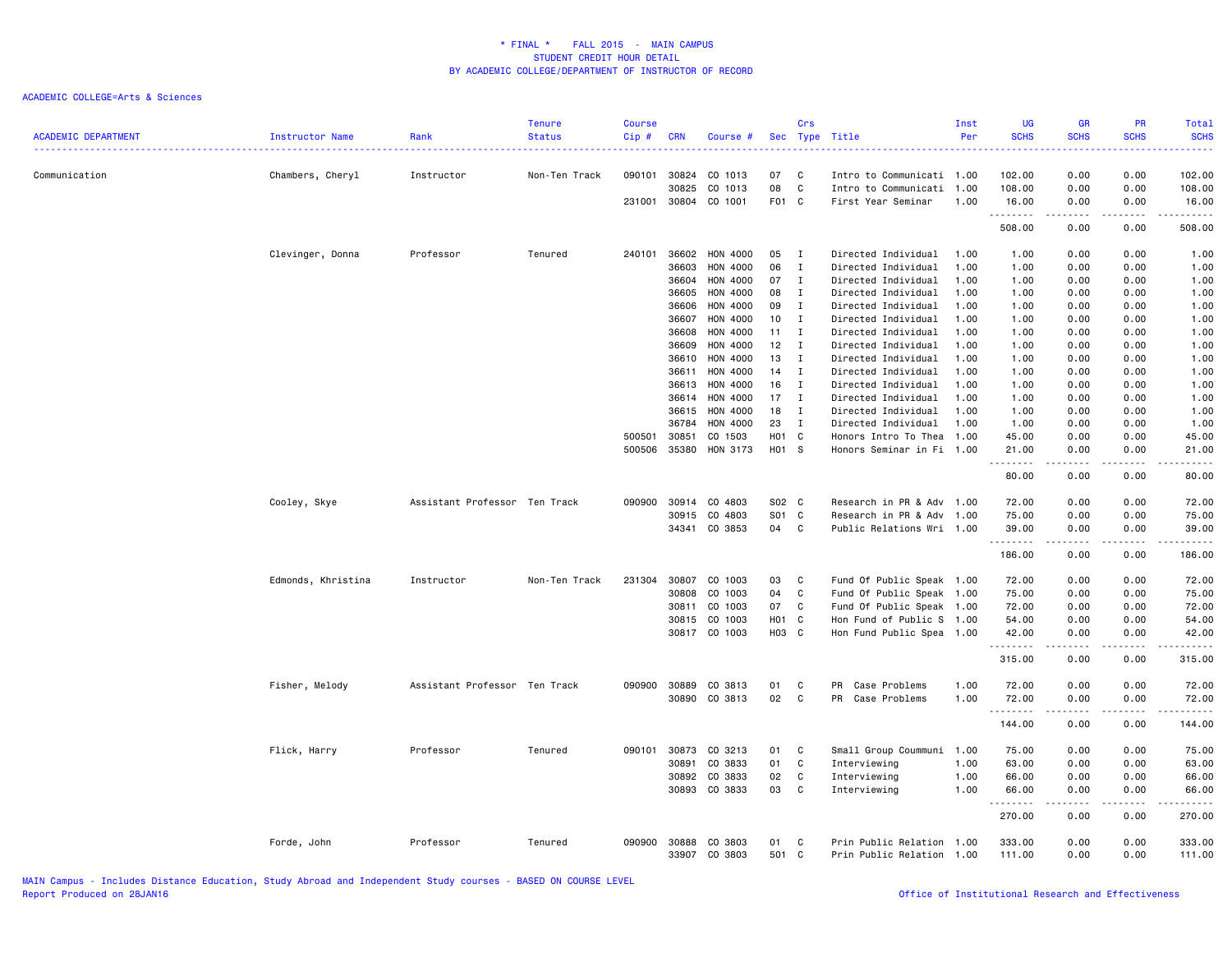| <b>ACADEMIC DEPARTMENT</b> | Instructor Name | Rank       | <b>Tenure</b><br><b>Status</b> | <b>Course</b><br>Cip# | <b>CRN</b> | Course #      |       | Crs | Sec Type Title            | Inst<br>Per | UG<br><b>SCHS</b> | <b>GR</b><br><b>SCHS</b>                                                                                                                                                                | <b>PR</b><br><b>SCHS</b>                                                                                                          | Total<br><b>SCHS</b> |
|----------------------------|-----------------|------------|--------------------------------|-----------------------|------------|---------------|-------|-----|---------------------------|-------------|-------------------|-----------------------------------------------------------------------------------------------------------------------------------------------------------------------------------------|-----------------------------------------------------------------------------------------------------------------------------------|----------------------|
|                            |                 |            |                                |                       |            |               |       |     |                           |             | .                 |                                                                                                                                                                                         |                                                                                                                                   |                      |
|                            |                 |            |                                |                       |            |               |       |     |                           |             | 444.00            | 0.00                                                                                                                                                                                    | 0.00                                                                                                                              | 444.00               |
| Communication              | Fountain, Amy   | Instructor | Non-Ten Track                  | 090401                | 30900      | CO 4053       | 01    | E   | Internship Comm           | 1.00        | 39.00             | 0.00                                                                                                                                                                                    | 0.00                                                                                                                              | 39.00                |
|                            |                 |            |                                | 231304                | 30809      | CO 1003       | 05    | C   | Fund Of Public Speak 1.00 |             | 75.00             | 0.00                                                                                                                                                                                    | 0.00                                                                                                                              | 75.00                |
|                            |                 |            |                                |                       | 30810      | CO 1003       | 06    | C   | Fund Of Public Speak 1.00 |             | 72.00<br><u>.</u> | 0.00<br>$- - - - -$                                                                                                                                                                     | 0.00<br>.                                                                                                                         | 72.00<br><u>.</u>    |
|                            |                 |            |                                |                       |            |               |       |     |                           |             | 186.00            | 0.00                                                                                                                                                                                    | 0.00                                                                                                                              | 186.00               |
|                            | Gardner, Daniel | Lecturer   | Non-Ten Track                  | 231304                | 30805      | CO 1003       | 01    | C   | Fund Of Public Speak 1.00 |             | 72.00             | 0.00                                                                                                                                                                                    | 0.00                                                                                                                              | 72.00                |
|                            |                 |            |                                |                       | 30806      | CO 1003       | 02    | C   | Fund Of Public Speak 1.00 |             | 75.00             | 0.00                                                                                                                                                                                    | 0.00                                                                                                                              | 75.00<br>.           |
|                            |                 |            |                                |                       |            |               |       |     |                           |             | .<br>147.00       | 0.00                                                                                                                                                                                    | 0.00                                                                                                                              | 147.00               |
|                            | Gawrych, Teresa | Instructor | Non-Ten Track                  | 090701                | 30877      | CO 3333       | 01    | B   | Adv Television Prd        | 1.00        | 45.00             | 0.00                                                                                                                                                                                    | 0.00                                                                                                                              | 45.00                |
|                            |                 |            |                                |                       | 30878      | CO 3333       | 02    | B   | Adv Television Prd        | 1.00        | 48.00             | 0.00                                                                                                                                                                                    | 0.00                                                                                                                              | 48.00                |
|                            |                 |            |                                |                       | 30908      | CO 4373       | 01    | B   | Prac In Tv News           | 1.00        | 39.00             | 0.00                                                                                                                                                                                    | 0.00                                                                                                                              | 39.00                |
|                            |                 |            |                                |                       | 30909      | CO 4373       | 02    | B   | Prac In Tv News           | 1.00        | 42.00<br>.        | 0.00<br>$\frac{1}{2} \left( \frac{1}{2} \right) \left( \frac{1}{2} \right) \left( \frac{1}{2} \right) \left( \frac{1}{2} \right) \left( \frac{1}{2} \right) \left( \frac{1}{2} \right)$ | 0.00<br>.                                                                                                                         | 42.00<br>.           |
|                            |                 |            |                                |                       |            |               |       |     |                           |             | 174.00            | 0.00                                                                                                                                                                                    | 0.00                                                                                                                              | 174.00               |
|                            | Goodman, Mark   | Professor  | Tenured                        | 090401                | 30849      | CO 1403       | H01 C |     | Honors Intro Mass Me      | 1.00        | 60.00             | 0.00                                                                                                                                                                                    | 0.00                                                                                                                              | 60.00                |
|                            |                 |            |                                | 090404                | 30882      | CO 3403       | 03    | B   | Photographic Communi 1.00 |             | 48.00             | 0.00                                                                                                                                                                                    | 0.00                                                                                                                              | 48.00                |
|                            |                 |            |                                | 090701                | 34830      | CO 4433       | 501 C |     | Television Criticism      | 1.00        | 51.00             | 0.00                                                                                                                                                                                    | 0.00                                                                                                                              | 51.00                |
|                            |                 |            |                                | 090702                | 35092      | CO 6433       | 501 C |     | Television Criticism      | 1.00        | 0.00              | 15.00                                                                                                                                                                                   | 0.00                                                                                                                              | 15.00                |
|                            |                 |            |                                | 240101                | 32150      | GLA 4001      | 01 C  |     | Senior Project            | 1.00        | 1.00<br>.         | 0.00<br>. <u>.</u>                                                                                                                                                                      | 0.00<br>.                                                                                                                         | 1.00<br>.            |
|                            |                 |            |                                |                       |            |               |       |     |                           |             | 160.00            | 15.00                                                                                                                                                                                   | 0.00                                                                                                                              | 175.00               |
|                            | Hamilton, Brian | Lecturer   | Non-Ten Track                  | 090101                | 30827      | CO 1013       | 10    | C   | Intro to Communicati 1.00 |             | 81.00             | 0.00                                                                                                                                                                                    | 0.00                                                                                                                              | 81.00                |
|                            |                 |            |                                |                       | 36136      | CO 1013       | 31    | C   | Intro to Communicati 1.00 |             | 96.00             | 0.00                                                                                                                                                                                    | 0.00                                                                                                                              | 96.00                |
|                            |                 |            |                                | 231304 30812          |            | CO 1003       | 08    | C   | Fund Of Public Speak 1.00 |             | 75.00             | 0.00                                                                                                                                                                                    | 0.00                                                                                                                              | 75.00                |
|                            |                 |            |                                |                       | 30813      | CO 1003       | 09    | C   | Fund Of Public Speak 1.00 |             | 66.00             | 0.00                                                                                                                                                                                    | 0.00                                                                                                                              | 66.00                |
|                            |                 |            |                                |                       |            | 30814 CO 1003 | 10    | C   | Fund Of Public Speak 1.00 |             | 72.00<br>.        | 0.00<br>.                                                                                                                                                                               | 0.00<br>$\frac{1}{2} \left( \frac{1}{2} \right) \left( \frac{1}{2} \right) \left( \frac{1}{2} \right) \left( \frac{1}{2} \right)$ | 72.00<br>.           |
|                            |                 |            |                                |                       |            |               |       |     |                           |             | 390.00            | 0.00                                                                                                                                                                                    | 0.00                                                                                                                              | 390.00               |
|                            | Harmon, Nicole  | Lecturer   | Non-Ten Track                  | 090101                | 30842      | CO 1013       | 25    | C   | Intro to Communicati 1.00 |             | 105.00            | 0.00                                                                                                                                                                                    | 0.00                                                                                                                              | 105.00               |
|                            |                 |            |                                |                       | 30843      | CO 1013       | 26    | C   | Intro to Communicati 1.00 |             | 99.00             | 0.00                                                                                                                                                                                    | 0.00                                                                                                                              | 99.00                |
|                            |                 |            |                                |                       |            |               |       |     |                           |             | .<br>204.00       | 0.00                                                                                                                                                                                    | 0.00                                                                                                                              | .<br>204.00          |
|                            | Harris, Melanie | Instructor | Non-Ten Track                  | 500501                |            | 30850 CO 1503 | 01 C  |     | Intro To Theatre          | 1.00        | 471.00            | 0.00                                                                                                                                                                                    | 0.00                                                                                                                              | 471.00               |
|                            |                 |            |                                |                       |            |               |       |     |                           |             | .<br>471.00       | $\frac{1}{2} \left( \frac{1}{2} \right) \left( \frac{1}{2} \right) \left( \frac{1}{2} \right) \left( \frac{1}{2} \right) \left( \frac{1}{2} \right) \left( \frac{1}{2} \right)$<br>0.00 | .<br>0.00                                                                                                                         | .<br>471.00          |
|                            | Knight, Amy     | Instructor | Non-Ten Track                  | 090101                | 30822      | CO 1013       | 05    | C   | Intro to Communicati 1.00 |             | 102.00            | 0.00                                                                                                                                                                                    | 0.00                                                                                                                              | 102.00               |
|                            |                 |            |                                |                       | 30828      | CO 1013       | 11    | C   | Intro to Communicati 1.00 |             | 105.00            | 0.00                                                                                                                                                                                    | 0.00                                                                                                                              | 105.00               |
|                            |                 |            |                                |                       | 30830      | CO 1013       | 13    | C   | Intro to Communicati 1.00 |             | 99.00             | 0.00                                                                                                                                                                                    | 0.00                                                                                                                              | 99.00                |
|                            |                 |            |                                |                       | 30874      | CO 3213       | 02    | C   | Small Group Coummuni 1.00 |             | 75.00             | 0.00                                                                                                                                                                                    | 0.00                                                                                                                              | 75.00                |
|                            |                 |            |                                |                       | 33904      | CO 1013       | 501   | C   | Intro to Communicati 1.00 |             | 93.00             | 0.00                                                                                                                                                                                    | 0.00                                                                                                                              | 93.00                |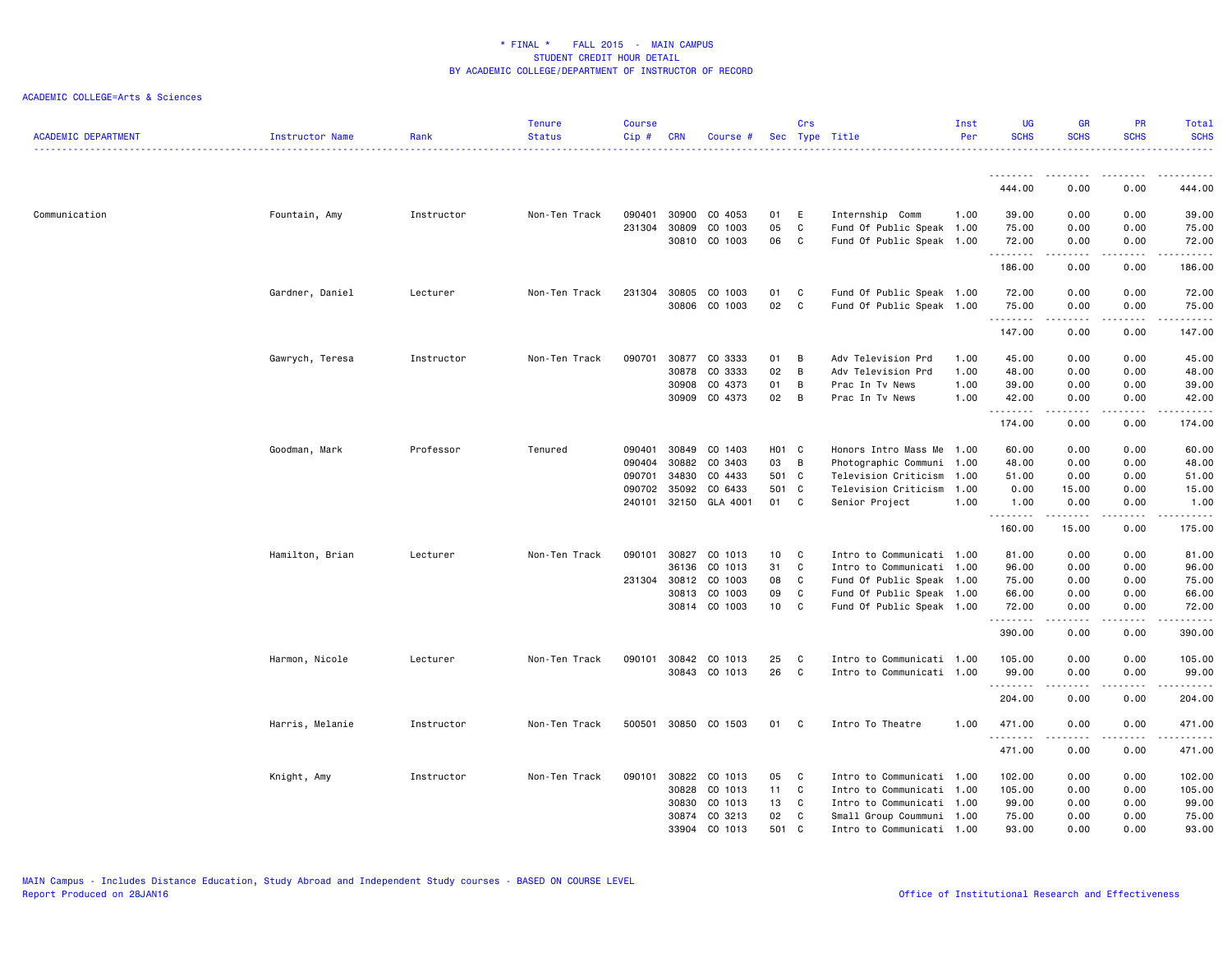| <b>ACADEMIC DEPARTMENT</b> | Instructor Name      | Rank                          | <b>Tenure</b><br><b>Status</b> | <b>Course</b><br>$Cip \#$ | <b>CRN</b>   | Course #             |            | Crs          | Sec Type Title            | Inst<br>Per | <b>UG</b><br><b>SCHS</b> | <b>GR</b><br><b>SCHS</b>                                                                                                                                     | <b>PR</b><br><b>SCHS</b> | Total<br><b>SCHS</b> |
|----------------------------|----------------------|-------------------------------|--------------------------------|---------------------------|--------------|----------------------|------------|--------------|---------------------------|-------------|--------------------------|--------------------------------------------------------------------------------------------------------------------------------------------------------------|--------------------------|----------------------|
|                            |                      |                               |                                |                           |              |                      |            |              |                           |             | ---------                | --------                                                                                                                                                     | .                        | .                    |
|                            |                      |                               |                                |                           |              |                      |            |              |                           |             | 474.00                   | 0.00                                                                                                                                                         | 0.00                     | 474.00               |
| Communication              | Lindley, William     | Lecturer                      | Non-Ten Track                  |                           |              | 090101 30832 CO 1013 | 15         | $\mathbf{C}$ | Intro to Communicati 1.00 |             | 102.00<br>.              | 0.00<br>.                                                                                                                                                    | 0.00<br>.                | 102.00<br>.          |
|                            |                      |                               |                                |                           |              |                      |            |              |                           |             | 102.00                   | 0.00                                                                                                                                                         | 0.00                     | 102.00               |
|                            | Loehwing, Melanie    | Assistant Professor Ten Track |                                | 090101                    |              | 34347 CO 6213        | 01         | C            | Political Commun          | 1.00        | 0.00                     | 3.00                                                                                                                                                         | 0.00                     | 3.00                 |
|                            |                      |                               |                                | 090904                    | 34342        | CO 4213              | 01         | C            | Political Commun          | 1.00        | 60.00                    | 0.00                                                                                                                                                         | 0.00                     | 60.00                |
|                            |                      |                               |                                | 231001                    | 30919        | CO 6243              | 01         | C            | Rhetorical Theory         | 1.00        | 0.00                     | 3.00                                                                                                                                                         | 0.00                     | 3.00                 |
|                            |                      |                               |                                |                           | 30920        | CO 6253              | 01         | C            | Elements Of Persuasn 1.00 |             | 0.00                     | 9.00                                                                                                                                                         | 0.00                     | 9.00                 |
|                            |                      |                               |                                |                           | 231304 30902 | CO 4243              | 01         | C            | Rhetorical Theory         | 1.00        | 54.00                    | 0.00                                                                                                                                                         | 0.00                     | 54.00                |
|                            |                      |                               |                                |                           | 30903        | CO 4253              | <b>S01</b> | C            | Elements Of Persuasn 1.00 |             | 69.00                    | 0.00                                                                                                                                                         | 0.00                     | 69.00                |
|                            |                      |                               |                                | 240101                    | 32343        | HON 1081             | 01         | S            | Honors Forum I            | 0.50        | 21.50<br>.               | 0.00<br>.                                                                                                                                                    | 0.00<br>.                | 21.50<br>.           |
|                            |                      |                               |                                |                           |              |                      |            |              |                           |             | 204.50                   | 15.00                                                                                                                                                        | 0.00                     | 219.50               |
|                            | Mabry, Paula         | Lecturer                      | Non-Ten Track                  |                           |              | 231304 30854 CO 2013 | 02         | $\mathbf{C}$ | Voice & Articulation 1.00 |             | 54.00<br>.               | 0.00<br>.                                                                                                                                                    | 0.00<br>$\frac{1}{2}$    | 54.00<br>.           |
|                            |                      |                               |                                |                           |              |                      |            |              |                           |             | 54.00                    | 0.00                                                                                                                                                         | 0.00                     | 54.00                |
|                            | Matheny, James       | Assistant Professor Ten Track |                                | 500506                    | 30872        | CO 2503              | 02         | C            | Acting                    | 1.00        | 48.00                    | 0.00                                                                                                                                                         | 0.00                     | 48.00                |
|                            |                      |                               |                                |                           | 34344        | CO 4533              | 01         | C            | Advanced Acting           | 1.00        | 21.00                    | 0.00                                                                                                                                                         | 0.00                     | 21.00                |
|                            |                      |                               |                                |                           |              |                      |            |              |                           |             | --------                 | .                                                                                                                                                            | .                        | .                    |
|                            |                      |                               |                                |                           |              |                      |            |              |                           |             | 69.00                    | 0.00                                                                                                                                                         | 0.00                     | 69.00                |
|                            | McDavid, Frances     | Instructor                    | Non-Ten Track                  | 090401                    | 30884        | CO 3443              | 01         | C            | Adv News Writ-Report 1.00 |             | 42.00                    | 0.00                                                                                                                                                         | 0.00                     | 42.00                |
|                            |                      |                               |                                |                           | 30911        | CO 4403              | 01         | C            | Journalism Ethics         | 1.00        | 54.00<br>. <b>.</b>      | 0.00<br>$\frac{1}{2} \left( \frac{1}{2} \right) \left( \frac{1}{2} \right) \left( \frac{1}{2} \right) \left( \frac{1}{2} \right) \left( \frac{1}{2} \right)$ | 0.00<br>-----            | 54.00<br>.           |
|                            |                      |                               |                                |                           |              |                      |            |              |                           |             | 96.00                    | 0.00                                                                                                                                                         | 0.00                     | 96.00                |
|                            | Morschauser, Lindsey | Instructor                    | Non-Ten Track                  | 400404                    | 32190        | GR 4502              | 01         | C            | Prac Broadcast Meteo 1.00 |             | 26.00                    | 0.00                                                                                                                                                         | 0.00                     | 26.00                |
|                            |                      |                               |                                |                           | 32191        | GR 4502              | 02         | К            | Prac Broadcast Meteo      | 1.00        | 0.00                     | 0.00                                                                                                                                                         | 0.00                     | 0.00                 |
|                            |                      |                               |                                |                           | 32192        | GR 4502              | 03         | к            | Prac Broadcast Meteo 1.00 |             | 0.00                     | 0.00                                                                                                                                                         | 0.00                     | 0.00                 |
|                            |                      |                               |                                |                           | 32193        | GR 4522              | 01         | C            | Prac Broadcast Meteo      | 1.00        | 32.00                    | 0.00                                                                                                                                                         | 0.00                     | 32.00                |
|                            |                      |                               |                                |                           | 32194        | GR 4522              | 02         | К            | Prac Broadcast Meteo 1.00 |             | 0.00                     | 0.00                                                                                                                                                         | 0.00                     | 0.00                 |
|                            |                      |                               |                                |                           | 32195        | GR 4522              | 03         | К            | Prac Broadcast Meteo 1.00 |             | 0.00                     | 0.00                                                                                                                                                         | 0.00                     | 0.00                 |
|                            |                      |                               |                                |                           | 32199        | GR 4640              | 01         | E            | Met Internship            | 1.00        | 39.00                    | 0.00                                                                                                                                                         | 0.00                     | 39.00                |
|                            |                      |                               |                                |                           | 450701 32218 | GR 6502              | 01         | C            | Prac in Broadcast Me 1.00 |             | 0.00                     | 8.00                                                                                                                                                         | 0.00                     | 8.00                 |
|                            |                      |                               |                                |                           | 32219        | GR 6502              | 02         | К            | Prac in Broadcast Me      | 1.00        | 0.00                     | 0.00                                                                                                                                                         | 0.00                     | 0.00                 |
|                            |                      |                               |                                |                           | 32220        | GR 6502              | 03         | К            | Prac in Broadcast Me      | 1.00        | 0.00                     | 0.00                                                                                                                                                         | 0.00                     | 0.00                 |
|                            |                      |                               |                                |                           | 32221        | GR 6522              | 01         | C            | Prac Broadcast Meteo      | 1.00        | 0.00                     | 10.00                                                                                                                                                        | 0.00                     | 10.00                |
|                            |                      |                               |                                |                           | 32222        | GR 6522              | 02         | К            | Prac Broadcast Meteo      | 1.00        | 0.00                     | 0.00                                                                                                                                                         | 0.00                     | 0.00                 |
|                            |                      |                               |                                |                           | 32223        | GR 6522              | 03         | К            | Prac Broadcast Meteo      | 1.00        | 0.00                     | 0.00                                                                                                                                                         | 0.00                     | 0.00                 |
|                            |                      |                               |                                |                           |              |                      |            |              |                           |             | 97.00                    | 18.00                                                                                                                                                        | 0.00                     | 115.00               |
|                            | Nicholson, John      | Associate Professor Tenured   |                                |                           | 090101 30847 | CO 1223              | 01         | C            | Intro Comm Theory         | 1.00        | 474.00                   | 0.00                                                                                                                                                         | 0.00                     | 474.00               |
|                            |                      |                               |                                |                           | 30901        | CO 4203              | 01         | C            | Nonverbal Communicat 1.00 |             | 69.00                    | 0.00                                                                                                                                                         | 0.00                     | 69.00                |
|                            |                      |                               |                                |                           | 30918        | CO 6203              | 01         | C            | Nonverbal Communicat 1.00 |             | 0.00<br>. <b>.</b>       | 6.00                                                                                                                                                         | 0.00<br>.                | 6.00<br>.            |
|                            |                      |                               |                                |                           |              |                      |            |              |                           |             | 543.00                   | 6.00                                                                                                                                                         | 0.00                     | 549.00               |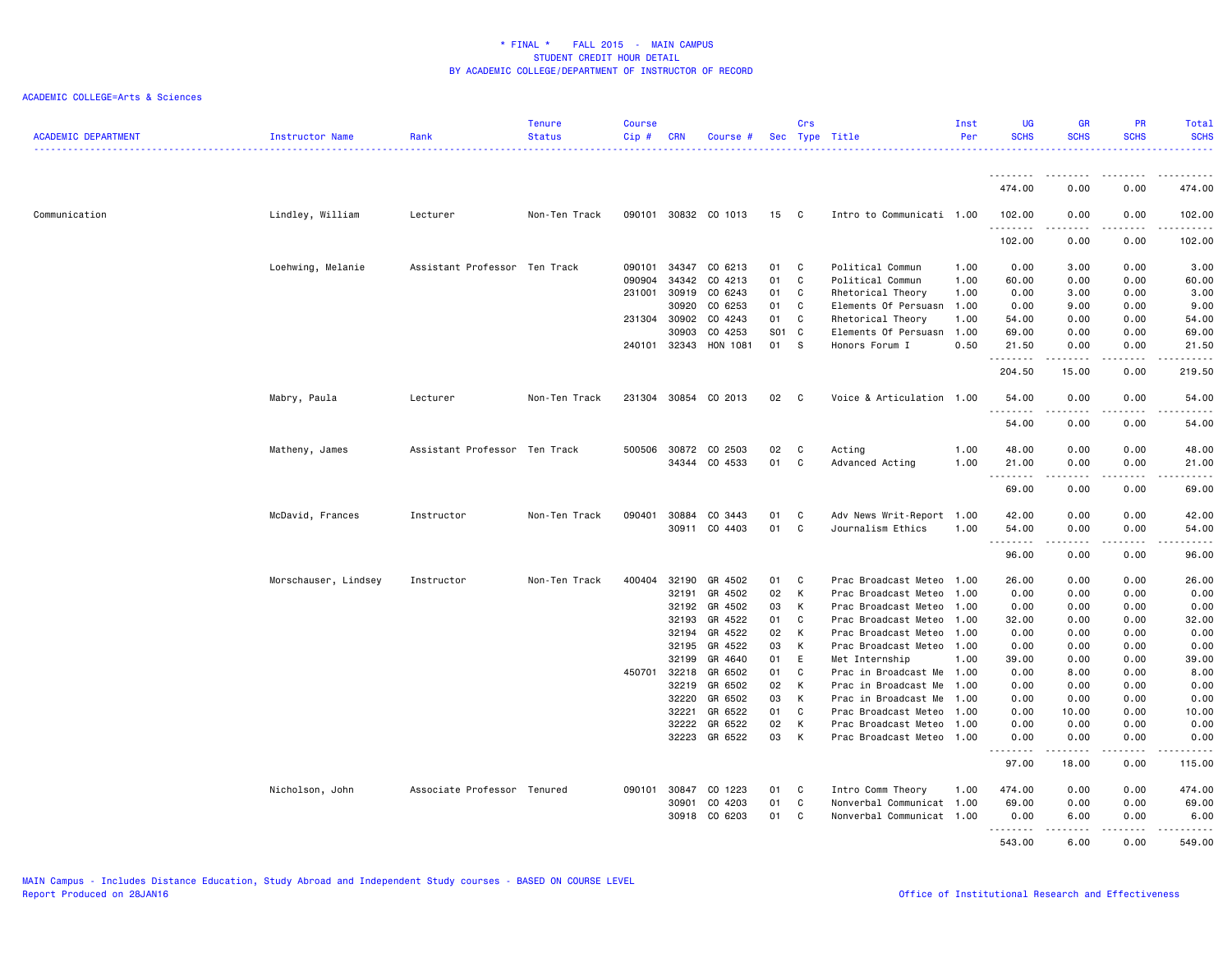| <b>ACADEMIC DEPARTMENT</b> | Instructor Name     | Rank                          | <b>Tenure</b><br><b>Status</b> | <b>Course</b><br>Cip# | <b>CRN</b> | Course #             |       | Crs          | Sec Type Title            | Inst<br>Per | <b>UG</b><br><b>SCHS</b> | <b>GR</b><br><b>SCHS</b>                                                                                                                                     | <b>PR</b><br><b>SCHS</b> | Total<br><b>SCHS</b> |
|----------------------------|---------------------|-------------------------------|--------------------------------|-----------------------|------------|----------------------|-------|--------------|---------------------------|-------------|--------------------------|--------------------------------------------------------------------------------------------------------------------------------------------------------------|--------------------------|----------------------|
| Communication              | Poe, Philip         | Assistant Professor Ten Track |                                | 090401                | 30883      | CO 3423              | 01    | C            | Feature Writing           | 1.00        | 42.00                    | 0.00                                                                                                                                                         | 0.00                     | 42.00                |
|                            |                     |                               |                                | 090701                | 30863      | CO 2413              | 01    | C            | Intro News Writ-Repo 1.00 |             | 279.00                   | 0.00                                                                                                                                                         | 0.00                     | 279.00               |
|                            |                     |                               |                                |                       | 30864      | CO 2413              | 02    | K            | Intro News Writ-Repo      | 1.00        | 0.00                     | 0.00                                                                                                                                                         | 0.00                     | 0.00                 |
|                            |                     |                               |                                |                       | 30865      | CO 2413              | 03    | К            | Intro News Writ-Repo 1.00 |             | 0.00                     | 0.00                                                                                                                                                         | 0.00                     | 0.00                 |
|                            |                     |                               |                                |                       | 30866      | CO 2413              | 04    | К            | Intro News Writ-Repo 1.00 |             | 0.00                     | 0.00                                                                                                                                                         | 0.00                     | 0.00                 |
|                            |                     |                               |                                |                       | 30867      | CO 2413              | 05    | K            | Intro News Writ-Repo      | 1.00        | 0.00                     | 0.00                                                                                                                                                         | 0.00                     | 0.00                 |
|                            |                     |                               |                                |                       | 30868      | CO 2413              | 06    | К            | Intro News Writ-Repo 1.00 |             | 0.00                     | 0.00                                                                                                                                                         | 0.00                     | 0.00                 |
|                            |                     |                               |                                |                       | 30869      | CO 2413              | 07    | K            | Intro News Writ-Repo 1.00 |             | 0.00                     | 0.00                                                                                                                                                         | 0.00                     | 0.00                 |
|                            |                     |                               |                                |                       |            |                      |       |              |                           |             | 321.00                   | 0.00                                                                                                                                                         | 0.00                     | 321.00               |
|                            | Roussin, Wendy      | Associate Professor Tenured   |                                | 090404                | 30880      | CO 3403              | 01    | В            | Photographic Communi 1.00 |             | 36.00                    | 0.00                                                                                                                                                         | 0.00                     | 36.00                |
|                            |                     |                               |                                |                       | 30881      | CO 3403              | 02    | В            | Photographic Communi 1.00 |             | 45.00                    | 0.00                                                                                                                                                         | 0.00                     | 45.00                |
|                            |                     |                               |                                | 090702                | 30887      | CO 3713              | 02    | C            | Digital Communicatio 1.00 |             | 39.00<br>.               | 0.00<br>$\frac{1}{2} \left( \frac{1}{2} \right) \left( \frac{1}{2} \right) \left( \frac{1}{2} \right) \left( \frac{1}{2} \right) \left( \frac{1}{2} \right)$ | 0.00<br>.                | 39.00<br>.           |
|                            |                     |                               |                                |                       |            |                      |       |              |                           |             | 120.00                   | 0.00                                                                                                                                                         | 0.00                     | 120.00               |
|                            | Ryalls, Emily       | Assistant Professor Ten Track |                                | 050207                | 35686      | GS 4233              | 01    | C            | Gender and Media          | 1.00        | 24.00                    | 0.00                                                                                                                                                         | 0.00                     | 24.00                |
|                            |                     |                               |                                |                       | 35687      | GS 6233              | 01    | C            | Gender and Media          | 1.00        | 0.00                     | 3.00                                                                                                                                                         | 0.00                     | 3.00                 |
|                            |                     |                               |                                |                       | 35741      | CO 4233              | 01    | C            | Gender and Media          | 1.00        | 30.00                    | 0.00                                                                                                                                                         | 0.00                     | 30.00                |
|                            |                     |                               |                                |                       | 35800      | CO 6233              | 01    | $\mathsf C$  | Gender and Media          | 1.00        | 0.00                     | 21.00                                                                                                                                                        | 0.00                     | 21.00                |
|                            |                     |                               |                                | 231304                | 30904      | CO 4253              | 02    | C            | Elements Of Persuasn 1.00 |             | 84.00                    | 0.00                                                                                                                                                         | 0.00                     | 84.00                |
|                            |                     |                               |                                |                       | 34343      | CO 4253              | 03    | C            | Elements Of Persuasn      | 1.00        | 87.00                    | 0.00                                                                                                                                                         | 0.00                     | 87.00                |
|                            |                     |                               |                                |                       |            |                      |       |              |                           |             | .<br>225.00              | 24.00                                                                                                                                                        | .<br>0.00                | .<br>249.00          |
|                            | Salter, Sidney      | Non-Faculty                   | Not Applicable                 |                       |            | 090701 30870 CO 2423 | 01    | C            | News Edit-Typo-Mkup       | 1.00        | 48.00<br>.               | 0.00                                                                                                                                                         | 0.00                     | 48.00<br>.           |
|                            |                     |                               |                                |                       |            |                      |       |              |                           |             | 48.00                    | 0.00                                                                                                                                                         | 0.00                     | 48.00                |
|                            | Smith, Glenn        | Associate Professor Tenured   |                                | 090102                | 30907      | CO 4323              | 02    | C            | Mass Media-Society        | 1.00        | 93.00                    | 0.00                                                                                                                                                         | 0.00                     | 93.00                |
|                            |                     |                               |                                | 090401                | 30848      | CO 1403              | 01    | $\mathtt{C}$ | Intro Mass Media          | 1.00        | 471.00                   | 0.00                                                                                                                                                         | 0.00                     | 471.00               |
|                            |                     |                               |                                |                       | 30924      | CO 6323              | 02    | C            | Mass Media-Society        | 1.00        | 0.00                     | 3.00                                                                                                                                                         | 0.00                     | 3.00                 |
|                            |                     |                               |                                | 231001                | 33913      | CO 6253              | 501 C |              | Elements Of Persuasn      | 1.00        | 0.00                     | 18.00                                                                                                                                                        | 0.00                     | 18.00                |
|                            |                     |                               |                                | 231304                |            | 33910 CO 4253        | 501 C |              | Elements Of Persuasn 1.00 |             | 63.00                    | 0.00                                                                                                                                                         | 0.00                     | 63.00                |
|                            |                     |                               |                                |                       |            |                      |       |              |                           |             | .<br>627.00              | .<br>21.00                                                                                                                                                   | .<br>0.00                | .<br>648.00          |
|                            | Spann, Leighton     | Non-Faculty                   | Not Applicable                 | 090401                |            | 30876 CO 3313        | 02    | $\mathbf{C}$ | News Write for Elec       | 1.00        | 48.00<br>.               | 0.00<br>.                                                                                                                                                    | 0.00<br>د د د د          | 48.00<br>.           |
|                            |                     |                               |                                |                       |            |                      |       |              |                           |             | 48.00                    | 0.00                                                                                                                                                         | 0.00                     | 48.00                |
|                            | Stockstill, William | Assistant Professor Ten Track |                                | 500501                | 34336      | CO 1533              | 01    | E            | Theatre Practicum #3      | 1.00        | 27.00                    | 0.00                                                                                                                                                         | 0.00                     | 27.00                |
|                            |                     |                               |                                | 500502                | 34337      | CO 2524              | 01    | C            | Stagecraft & Lightin 1.00 |             | 12.00                    | 0.00                                                                                                                                                         | 0.00                     | 12.00                |
|                            |                     |                               |                                |                       | 34338      | CO 2524              | 02    | $\mathtt{C}$ | Stagecraft & Lightin 1.00 |             | 12.00                    | 0.00                                                                                                                                                         | 0.00                     | 12.00                |
|                            |                     |                               |                                |                       | 34339      | CO 2524              | 03    | C            | Stagecraft & Lightin 1.00 |             | 20.00                    | 0.00                                                                                                                                                         | 0.00                     | 20.00                |
|                            |                     |                               |                                |                       | 34340      | CO 2524              | 04    | C            | Stagecraft & Lightin 1.00 |             | 4.00<br>.                | 0.00                                                                                                                                                         | 0.00                     | 4.00<br>د د د د د    |
|                            |                     |                               |                                |                       |            |                      |       |              |                           |             | 75.00                    | 0.00                                                                                                                                                         | 0.00                     | 75.00                |
|                            | Strout, Lawrence    | Associate Professor Tenured   |                                | 090102                | 30905      | CO 4313              | 01    | C            | Mass Media Law            | 1.00        | 81.00                    | 0.00                                                                                                                                                         | 0.00                     | 81.00                |
|                            |                     |                               |                                | 090401                | 30875      | CO 3313              | 01    | C            | News Write for Elec       | 1.00        | 48.00                    | 0.00                                                                                                                                                         | 0.00                     | 48.00                |
|                            |                     |                               |                                | 090701                | 30879      | CO 3343              | 01    | C            | Writing for the Medi 1.00 |             | 42.00                    | 0.00                                                                                                                                                         | 0.00                     | 42.00                |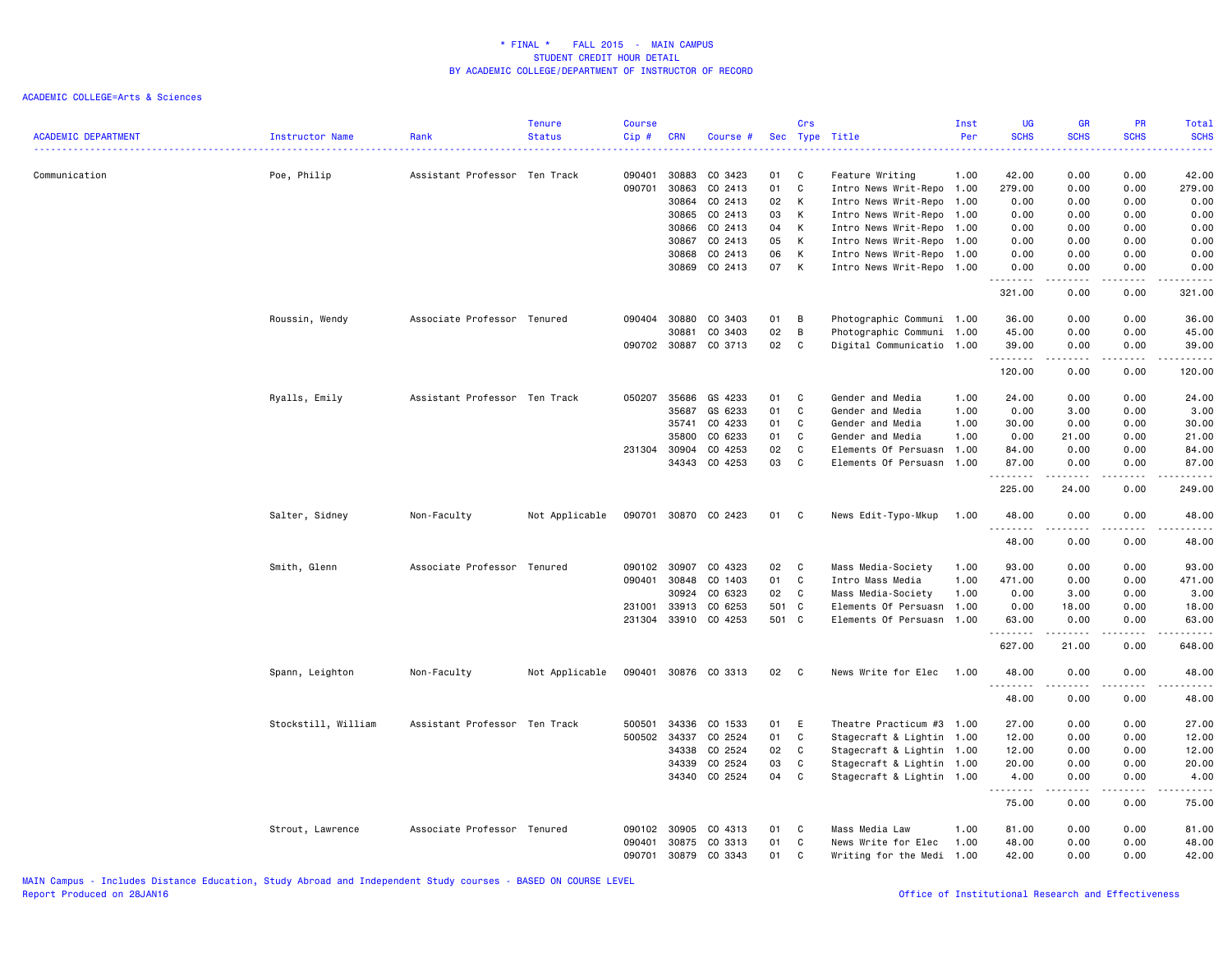| <b>ACADEMIC DEPARTMENT</b> | Instructor Name | Rank                        | <b>Tenure</b><br><b>Status</b> | Course<br>Cip # | <b>CRN</b> | Course # Sec Type Title |       | Crs          |                           | Inst<br>Per | UG<br><b>SCHS</b> | <b>GR</b><br><b>SCHS</b> | <b>PR</b><br><b>SCHS</b> | Total<br><b>SCHS</b> |
|----------------------------|-----------------|-----------------------------|--------------------------------|-----------------|------------|-------------------------|-------|--------------|---------------------------|-------------|-------------------|--------------------------|--------------------------|----------------------|
|                            |                 |                             |                                |                 |            |                         |       |              |                           |             | 171.00            | 0.00                     | 0.00                     | 171.00               |
| Communication              | Williams, Kevin | Associate Professor Tenured |                                | 090102          | 30906      | CO 4323                 | 01    | - C          | Mass Media-Society        | 1.00        | 102.00            | 0.00                     | 0.00                     | 102.00               |
|                            |                 |                             |                                |                 |            | 33912 CO 4323           | 501 C |              | Mass Media-Society        | 1.00        | 72.00             | 0.00                     | 0.00                     | 72.00                |
|                            |                 |                             |                                | 090401          | 33915      | CO 6323                 | 501 C |              | Mass Media-Society        | 1.00        | 0.00              | 33.00                    | 0.00                     | 33.00                |
|                            |                 |                             |                                | 090702          |            | 30886 CO 3713           | 01    | $\mathbf{C}$ | Digital Communicatio 1.00 |             | 39.00             | 0.00                     | 0.00                     | 39.00                |
|                            |                 |                             |                                |                 |            |                         |       |              |                           |             | .                 | .                        | .                        | .                    |
|                            |                 |                             |                                |                 |            |                         |       |              |                           |             | 213.00            | 33.00                    | 0.00                     | 246.00               |
|                            |                 |                             |                                |                 |            |                         |       |              |                           |             |                   |                          |                          |                      |
|                            |                 |                             |                                |                 |            |                         |       |              |                           |             | ========          | ========                 | ========                 | ==========           |
| Communication              |                 |                             |                                |                 |            |                         |       |              |                           |             | 8752.50           | 132.00                   | 0.00                     | 8884.50              |
|                            |                 |                             |                                |                 |            |                         |       |              |                           |             | ========          |                          |                          | ==========           |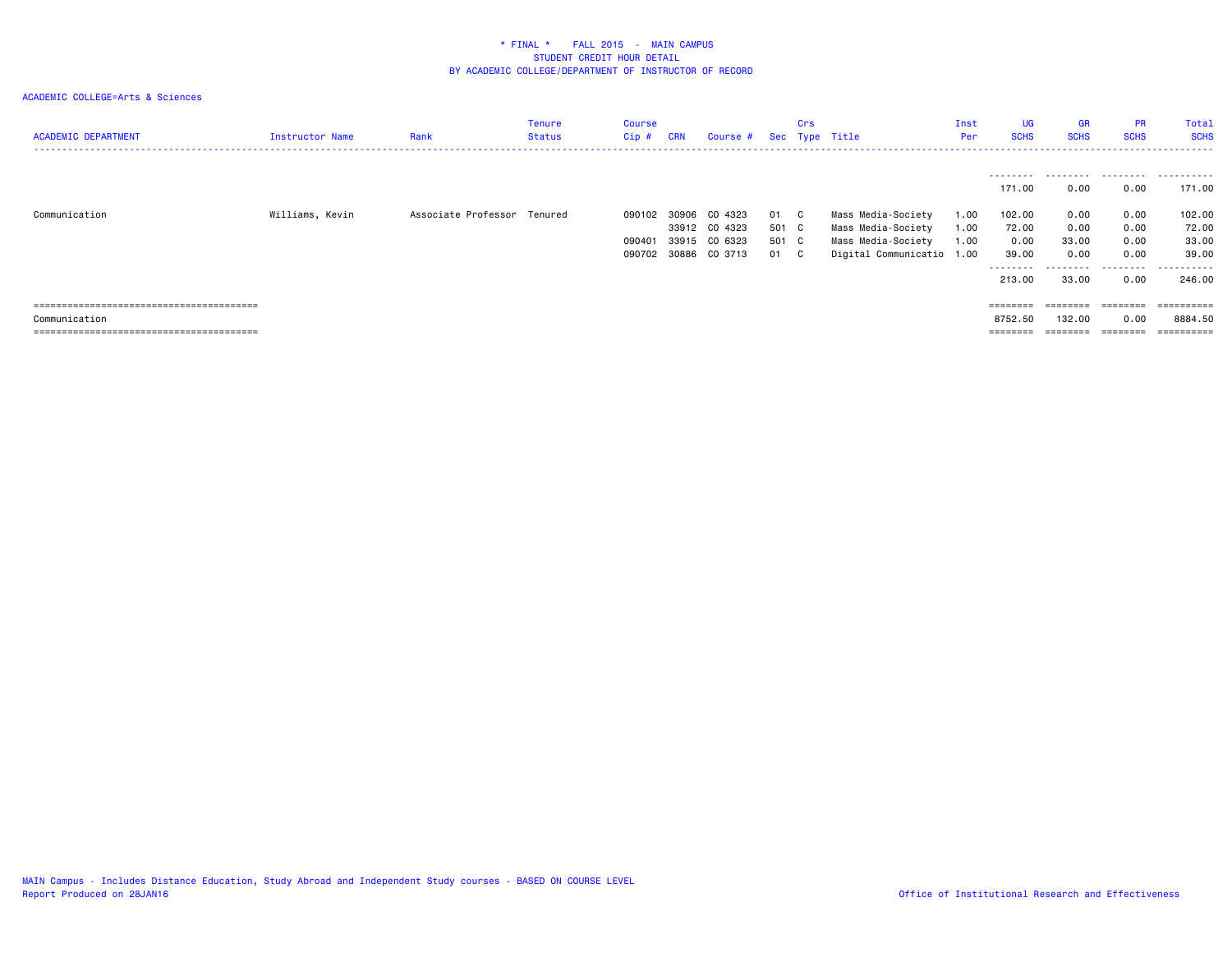| <b>ACADEMIC DEPARTMENT</b>           | Instructor Name    | Rank        | Tenure<br>Status | Course<br>Cip # | <b>CRN</b> | Course #                    |       | Crs | Sec Type Title            | Inst<br>Per | UG<br><b>SCHS</b>  | GR<br><b>SCHS</b> | <b>PR</b><br><b>SCHS</b> | Total<br><b>SCHS</b> |
|--------------------------------------|--------------------|-------------|------------------|-----------------|------------|-----------------------------|-------|-----|---------------------------|-------------|--------------------|-------------------|--------------------------|----------------------|
| Dean of Arts & Sciences              | Busby, Michael     | Non-Faculty | Not Applicable   |                 |            | 240102 34049 IDS 4111 501 C |       |     | Professional Seminar 1.00 |             | 23.00<br>--------- | 0.00<br>.         | 0.00<br>.                | 23,00<br>.           |
|                                      |                    |             |                  |                 |            |                             |       |     |                           |             | 23.00              | 0.00              | 0.00                     | 23.00                |
|                                      | Chancellor, Marian | Non-Faculty | Not Applicable   |                 |            | 240102 35998 IDS 4111       | 502 C |     | Professional Seminar 0.50 |             | 11.50              | 0.00              | 0.00                     | 11.50                |
|                                      |                    |             |                  |                 |            |                             |       |     |                           |             | --------<br>11.50  | 0.00              | 0.00                     | ------<br>11.50      |
|                                      | Dunlap, Kali       | Non-Faculty | Not Applicable   |                 |            | 240102 35998 IDS 4111       | 502 C |     | Professional Seminar 0.50 |             | 11.50              | 0.00              | 0.00                     | 11.50                |
|                                      |                    |             |                  |                 |            |                             |       |     |                           |             | ---------<br>11.50 | --------<br>0.00  | .<br>0.00                | .<br>11.50           |
|                                      |                    |             |                  |                 |            |                             |       |     |                           |             | $= 222222222$      |                   |                          | .                    |
| Dean of Arts & Sciences              |                    |             |                  |                 |            |                             |       |     |                           |             | 46.00              | 0.00              | 0.00                     | 46.00                |
| ==================================== |                    |             |                  |                 |            |                             |       |     |                           |             |                    |                   |                          | :=======             |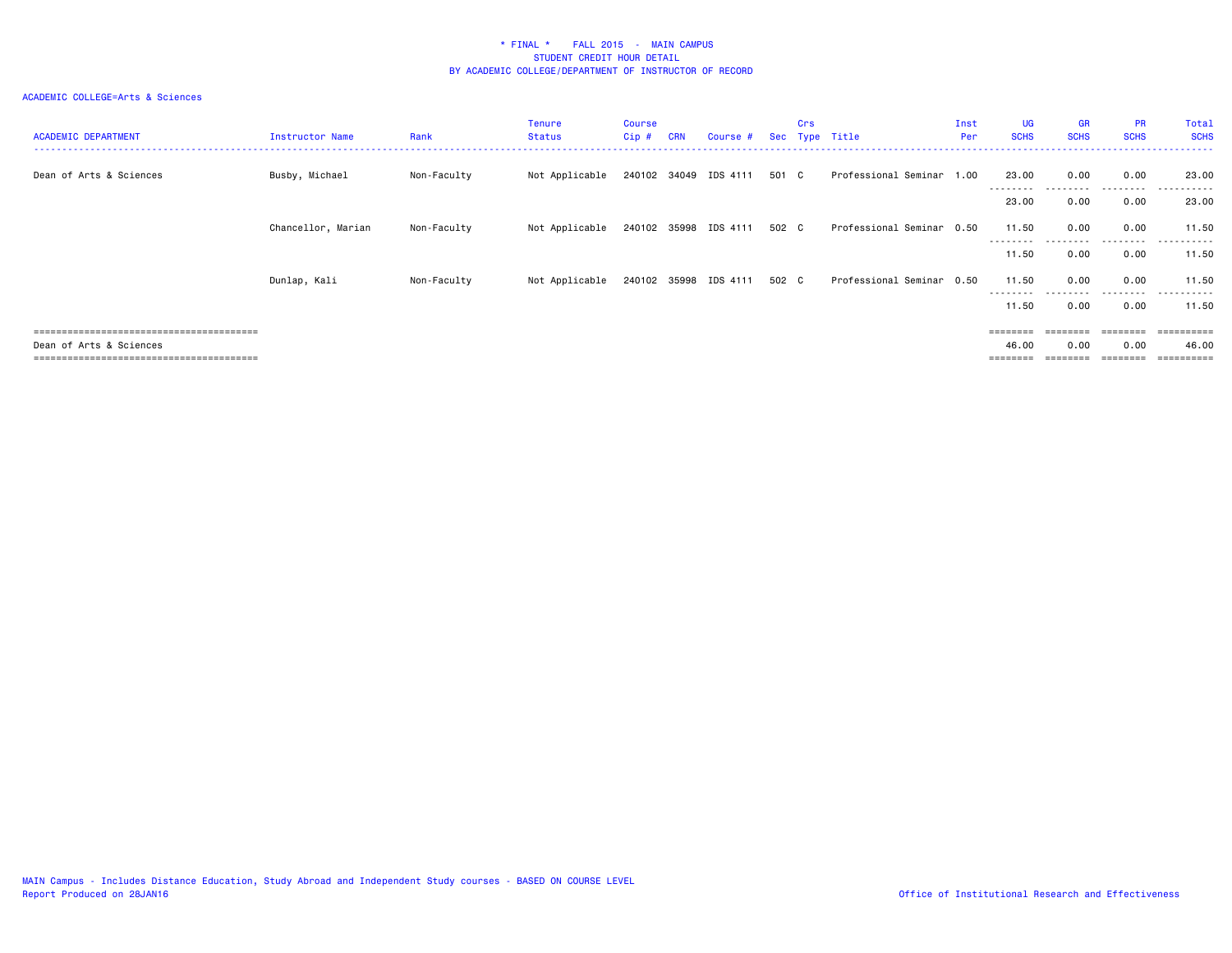| <b>ACADEMIC DEPARTMENT</b> | Instructor Name    | Rank                        | <b>Tenure</b><br><b>Status</b> | <b>Course</b><br>Cip# | <b>CRN</b>   | Course #             |       | Crs          | Sec Type Title            | Inst<br>Per<br>. | <b>UG</b><br><b>SCHS</b> | <b>GR</b><br><b>SCHS</b><br>. | PR<br><b>SCHS</b> | <b>Total</b><br><b>SCHS</b><br>. <b>.</b>                                                                                         |
|----------------------------|--------------------|-----------------------------|--------------------------------|-----------------------|--------------|----------------------|-------|--------------|---------------------------|------------------|--------------------------|-------------------------------|-------------------|-----------------------------------------------------------------------------------------------------------------------------------|
| English                    | Acuff, Gale        | Lecturer                    | Non-Ten Track                  | 231301                | 31534        | EN 1103              | 23    | C            | En Composition I          | 1.00             | 66.00                    | 0.00                          | 0.00              | 66.00                                                                                                                             |
|                            |                    |                             |                                |                       | 31563        | EN 1103              | 53    | C            | En Composition I          | 1.00             | 45.00                    | 0.00                          | 0.00              | 45.00                                                                                                                             |
|                            |                    |                             |                                |                       | 36062        | EN 1103              | 63    | C            | En Composition I          | 1.00             | 69.00                    | 0.00                          | 0.00              | 69.00                                                                                                                             |
|                            |                    |                             |                                |                       |              | 231401 31628 EN 2203 | 03    | C            | Intro To Literature       | 1.00             | 84.00<br>.               | 0.00<br>.                     | 0.00<br>.         | 84.00<br>.                                                                                                                        |
|                            |                    |                             |                                |                       |              |                      |       |              |                           |                  | 264.00                   | 0.00                          | 0.00              | 264.00                                                                                                                            |
|                            | Agee, Kelly        | Instructor                  | Non-Ten Track                  | 231303                |              | 32084 GE 3513        | 02    | C            | Technical Writing         | 1.00             | 57.00                    | 0.00                          | 0.00              | 57.00                                                                                                                             |
|                            |                    |                             |                                |                       | 32088        | GE 3513              | 06    | C            | Technical Writing         | 1.00             | 117.00                   | 0.00                          | 0.00              | 117.00                                                                                                                            |
|                            |                    |                             |                                |                       |              | 32092 GE 3513        | 10    | C            | Technical Writing         | 1.00             | 60.00<br>.               | 0.00                          | 0.00              | 60.00                                                                                                                             |
|                            |                    |                             |                                |                       |              |                      |       |              |                           |                  | 234.00                   | 0.00                          | 0.00              | 234.00                                                                                                                            |
|                            | Anderson, Thomas   | Associate Professor Tenured |                                |                       | 230801 31700 | EN 6503              | 01    | C            | Shakespeare               | 1.00             | 0.00                     | 6.00                          | 0.00              | 6.00                                                                                                                              |
|                            |                    |                             |                                |                       | 231404 31683 | EN 4503              | 01    | C            | Shakespeare               | 1.00             | 54.00                    | 0.00                          | 0.00              | 54.00                                                                                                                             |
|                            |                    |                             |                                | 240101                | 32356        | HON 4003             | H05 I |              | Oxbridge Tutorial         | 1.00             | 3.00<br>.                | 0.00<br>.                     | 0.00              | 3.00<br>$\frac{1}{2} \left( \frac{1}{2} \right) \left( \frac{1}{2} \right) \left( \frac{1}{2} \right) \left( \frac{1}{2} \right)$ |
|                            |                    |                             |                                |                       |              |                      |       |              |                           |                  | 57.00                    | 6.00                          | 0.00              | 63.00                                                                                                                             |
|                            | Atkinson, Theodore | Associate Professor Tenured |                                |                       |              | 231401 34660 EN 8573 | 01 S  |              | Studies in Lit Since 1.00 |                  | 0.00                     | 27.00                         | 0.00              | 27.00                                                                                                                             |
|                            |                    |                             |                                |                       |              |                      |       |              |                           |                  | 0.00                     | 27.00                         | 0.00              | 27.00                                                                                                                             |
|                            | Austin, Daniel     | Instructor                  | Non-Ten Track                  | 231301                | 31591        | EN 1113              | 08    | C            | En Composition II         | 1.00             | 60.00                    | 0.00                          | 0.00              | 60.00                                                                                                                             |
|                            |                    |                             |                                |                       | 231401 31629 | EN 2203              | 04    | C            | Intro To Literature       | 1.00             | 90.00                    | 0.00                          | 0.00              | 90.00                                                                                                                             |
|                            |                    |                             |                                |                       | 31635        | EN 2203              | 10    | C            | Intro To Literature       | 1.00             | 81.00                    | 0.00                          | 0.00              | 81.00                                                                                                                             |
|                            |                    |                             |                                |                       |              | 231404 31646 EN 2213 | 06    | C            | English Lit Before        | 1.00             | 81.00<br>.               | 0.00<br>$\omega$ is a set of  | 0.00<br>.         | 81.00<br><u>.</u>                                                                                                                 |
|                            |                    |                             |                                |                       |              |                      |       |              |                           |                  | 312.00                   | 0.00                          | 0.00              | 312.00                                                                                                                            |
|                            | Avery, Emma        | Grad Teach Assist           | Not Applicable                 |                       |              | 230101 31509 EN 0103 | 19    | $\mathbf{C}$ | Basic English             | 1.00             | 39.00<br>. <b>.</b>      | 0.00                          | 0.00              | 39.00                                                                                                                             |
|                            |                    |                             |                                |                       |              |                      |       |              |                           |                  | 39.00                    | 0.00                          | 0.00              | 39.00                                                                                                                             |
|                            | Barton, Amy        | Instructor                  | Non-Ten Track                  |                       | 231303 32083 | GE 3513              | 01 C  |              | Technical Writing         | 1.00             | 57.00                    | 0.00                          | 0.00              | 57.00                                                                                                                             |
|                            |                    |                             |                                |                       | 32086        | GE 3513              | 04    | $\mathbf{C}$ | Technical Writing         | 1.00             | 60.00                    | 0.00                          | 0.00              | 60.00                                                                                                                             |
|                            |                    |                             |                                |                       | 32091        | GE 3513              | 09    | C            | Technical Writing         | 1.00             | 63.00                    | 0.00                          | 0.00              | 63.00                                                                                                                             |
|                            |                    |                             |                                |                       | 521003 34713 | FYE 1001             | F23 C |              | Freshman Year Experi 0.50 |                  | 8.00                     | 0.00                          | 0.00              | 8.00                                                                                                                              |
|                            |                    |                             |                                |                       | 34755        | FYE 1001             | F24 C |              | Freshman Year Experi 0.50 |                  | 6.50<br>.                | 0.00<br>$- - - -$             | 0.00<br>.         | 6.50<br>.                                                                                                                         |
|                            |                    |                             |                                |                       |              |                      |       |              |                           |                  | 194.50                   | 0.00                          | 0.00              | 194.50                                                                                                                            |
|                            | Bentley, Gregory   | Associate Professor Tenured |                                |                       | 231404 31643 | EN 2213              | 01    | C            | English Lit Before 1 1.00 |                  | 63.00                    | 0.00                          | 0.00              | 63.00                                                                                                                             |
|                            |                    |                             |                                |                       | 31644        | EN 2213              | 03    | C            | English Lit Before 1 1.00 |                  | 81.00                    | 0.00                          | 0.00              | 81.00                                                                                                                             |
|                            |                    |                             |                                | 239999 34657          |              | EN 6990              | 01    | C            | Special Topic In EN       | 1.00             | 0.00                     | 3.00                          | 0.00              | 3.00                                                                                                                              |
|                            |                    |                             |                                |                       |              | 34658 EN 4990        | 01    | C            | Special Topic In EN       | 1.00             | 33.00                    | 0.00                          | 0.00              | 33.00                                                                                                                             |
|                            |                    |                             |                                |                       |              |                      |       |              |                           |                  | 177.00                   | 3.00                          | 0.00              | 180.00                                                                                                                            |
|                            | Bogard, LaToya     | Instructor                  | Non-Ten Track                  | 231301                | 31553        | EN 1103              | 43    | C            | En Composition I          | 0.80             | 55.20                    | 0.00                          | 0.00              | 55.20                                                                                                                             |
|                            |                    |                             |                                |                       |              | 31612 EN 1173        | 03    | C            | Accelerated Comp II       | 1.00             | 48.00                    | 0.00                          | 0.00              | 48.00                                                                                                                             |
|                            |                    |                             |                                |                       | 31617        | EN 1173              | 08    | C            | Accelerated Comp II       | 1.00             | 48.00                    | 0.00                          | 0.00              | 48.00                                                                                                                             |
|                            |                    |                             |                                |                       | 231401 31631 | EN 2203              | 06    | C            | Intro To Literature       | 1.00             | 42.00                    | 0.00                          | 0.00              | 42.00                                                                                                                             |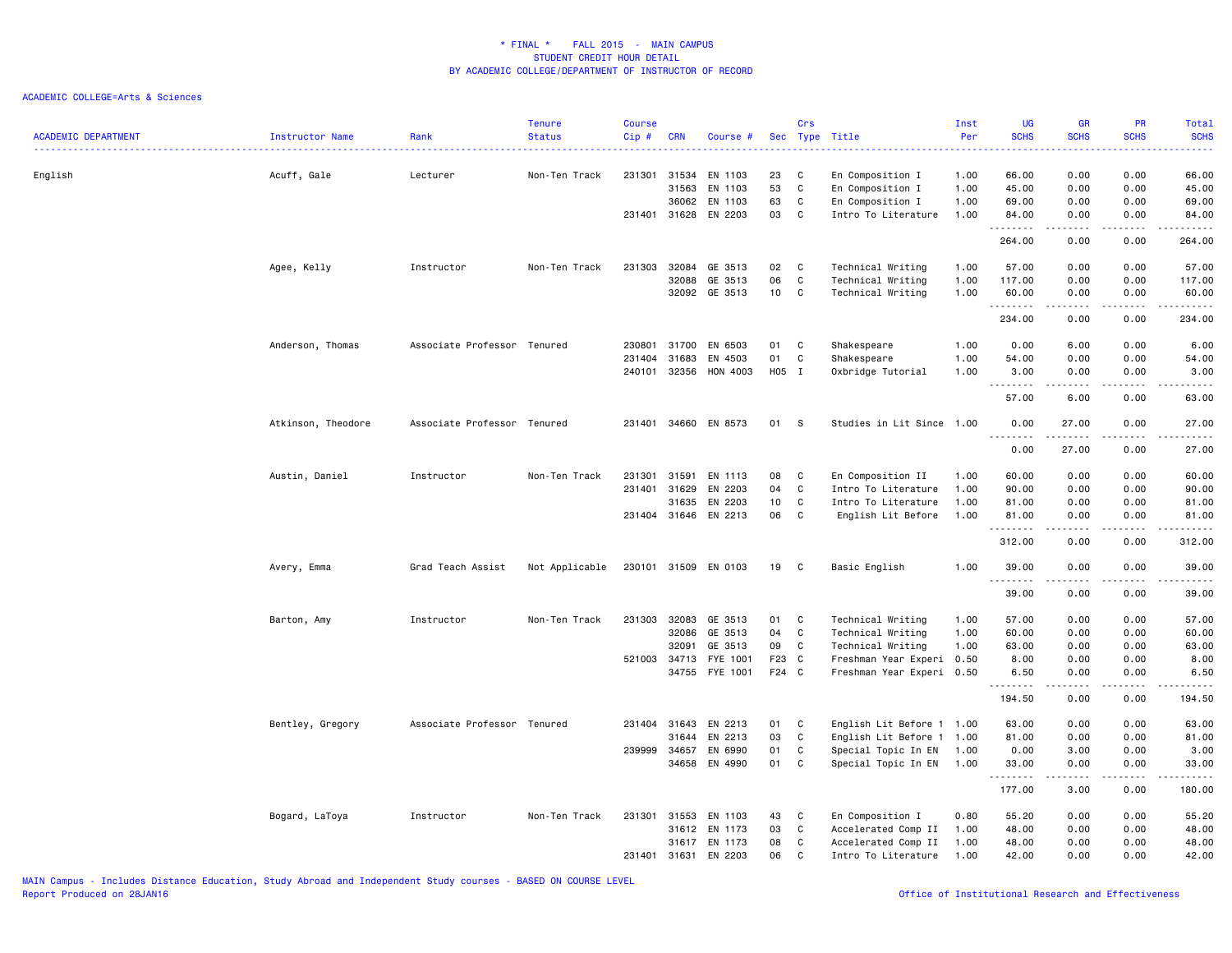| <b>ACADEMIC DEPARTMENT</b> | Instructor Name    | Rank                               | <b>Tenure</b><br><b>Status</b> | <b>Course</b><br>Cip# | <b>CRN</b>   | Course #             |                 | Crs | Sec Type Title            | Inst<br>Per | <b>UG</b><br><b>SCHS</b> | <b>GR</b><br><b>SCHS</b>                                                                                                | <b>PR</b><br><b>SCHS</b>                                                                                                          | Total<br><b>SCHS</b>                                                                                                                                          |
|----------------------------|--------------------|------------------------------------|--------------------------------|-----------------------|--------------|----------------------|-----------------|-----|---------------------------|-------------|--------------------------|-------------------------------------------------------------------------------------------------------------------------|-----------------------------------------------------------------------------------------------------------------------------------|---------------------------------------------------------------------------------------------------------------------------------------------------------------|
|                            |                    |                                    |                                |                       |              |                      |                 |     |                           |             | .                        | .                                                                                                                       | $\sim$ $\sim$ $\sim$ $\sim$                                                                                                       |                                                                                                                                                               |
|                            |                    |                                    |                                |                       |              |                      |                 |     |                           |             | 193.20                   | 0.00                                                                                                                    | 0.00                                                                                                                              | 193.20                                                                                                                                                        |
| English                    | Brandon, Stephen   | Lecturer                           | Non-Ten Track                  | 231301                | 31550        | EN 1103              | 40              | C   | En Composition I          | 1.00        | 72.00                    | 0.00                                                                                                                    | 0.00                                                                                                                              | 72.00                                                                                                                                                         |
|                            |                    |                                    |                                |                       | 31556        | EN 1103              | 46              | C   | En Composition I          | 1.00        | 66.00                    | 0.00                                                                                                                    | 0.00                                                                                                                              | 66.00                                                                                                                                                         |
|                            |                    |                                    |                                |                       | 31565        | EN 1103              | 56              | C   | En Composition I          | 1.00        | 66.00                    | 0.00                                                                                                                    | 0.00                                                                                                                              | 66.00                                                                                                                                                         |
|                            |                    |                                    |                                |                       | 31566        | EN 1103              | 57              | C   | En Composition I          | 1.00        | 69.00                    | 0.00                                                                                                                    | 0.00                                                                                                                              | 69.00                                                                                                                                                         |
|                            |                    |                                    |                                |                       | 31601        | EN 1113              | 18              | C   | En Composition II         | 1.00        | 69.00<br>.               | 0.00                                                                                                                    | 0.00<br>$- - -$                                                                                                                   | 69.00<br>.                                                                                                                                                    |
|                            |                    |                                    |                                |                       |              |                      |                 |     |                           |             | 342.00                   | 0.00                                                                                                                    | 0.00                                                                                                                              | 342.00                                                                                                                                                        |
|                            | Branum, Caitlin    | Grad Teach Assist                  | Not Applicable                 |                       |              | 231301 31520 EN 1103 | 09              | C   | En Composition I          | 1.00        | 69.00                    | 0.00<br>.                                                                                                               | 0.00<br>.                                                                                                                         | 69.00<br>.                                                                                                                                                    |
|                            |                    |                                    |                                |                       |              |                      |                 |     |                           |             | 69.00                    | 0.00                                                                                                                    | 0.00                                                                                                                              | 69.00                                                                                                                                                         |
|                            | Brocato, John      | Instructor                         | Non-Ten Track                  | 231303                | 32085        | GE 3513              | 03              | C   | Technical Writing         | 1.00        | 57.00                    | 0.00                                                                                                                    | 0.00                                                                                                                              | 57.00                                                                                                                                                         |
|                            |                    |                                    |                                |                       | 32090        | GE 3513              | 08              | C   | Technical Writing         | 1.00        | 33.00                    | 0.00                                                                                                                    | 0.00                                                                                                                              | 33.00                                                                                                                                                         |
|                            |                    |                                    |                                |                       | 32094        | GE 3513              | H01 C           |     | Honors Technical Wri 1.00 |             | 27.00<br>.               | 0.00<br>22222                                                                                                           | 0.00<br>د د د د                                                                                                                   | 27.00<br>.                                                                                                                                                    |
|                            |                    |                                    |                                |                       |              |                      |                 |     |                           |             | 117.00                   | 0.00                                                                                                                    | 0.00                                                                                                                              | 117.00                                                                                                                                                        |
|                            | Cook, Susan        | Lecturer                           | Non-Ten Track                  | 231401                | 31632        | EN 2203              | 07              | C   | Intro To Literature       | 1.00        | 81.00                    | 0.00                                                                                                                    | 0.00                                                                                                                              | 81.00                                                                                                                                                         |
|                            |                    |                                    |                                |                       | 31637        | EN 2203              | 12              | C   | Intro To Literature       | 1.00        | 90.00<br>.               | 0.00<br>$\begin{array}{cccccccccccccc} \bullet & \bullet & \bullet & \bullet & \bullet & \bullet & \bullet \end{array}$ | 0.00<br>.                                                                                                                         | 90.00<br>.                                                                                                                                                    |
|                            |                    |                                    |                                |                       |              |                      |                 |     |                           |             | 171.00                   | 0.00                                                                                                                    | 0.00                                                                                                                              | 171.00                                                                                                                                                        |
|                            | Crawford, Kirsten  | Grad Teach Assist                  | Not Applicable                 |                       | 230101 31493 | EN 0103              | 02              | C   | Basic English             | 1.00        | 42.00<br>.               | 0.00                                                                                                                    | 0.00                                                                                                                              | 42.00<br>$\sim$ $\sim$ $\sim$ $\sim$ $\sim$                                                                                                                   |
|                            |                    |                                    |                                |                       |              |                      |                 |     |                           |             | 42.00                    | 0.00                                                                                                                    | 0.00                                                                                                                              | 42.00                                                                                                                                                         |
|                            | Crescenzo, Michele | Lecturer                           | Non-Ten Track                  | 231301 31592          |              | EN 1113              | 09              | C   | En Composition II         | 1.00        | 66.00                    | 0.00                                                                                                                    | 0.00                                                                                                                              | 66.00                                                                                                                                                         |
|                            |                    |                                    |                                |                       | 31621        | EN 1173              | 12              | C   | Accelerated Comp II       | 1.00        | 60.00                    | 0.00                                                                                                                    | 0.00                                                                                                                              | 60.00                                                                                                                                                         |
|                            |                    |                                    |                                | 231401                | 31630        | EN 2203              | 05              | C   | Intro To Literature       | 1.00        | 84.00                    | 0.00                                                                                                                    | 0.00                                                                                                                              | 84.00                                                                                                                                                         |
|                            |                    |                                    |                                | 231402 31657          |              | EN 2253              | 02              | C   | American Lit After 1 1.00 |             | 75.00<br>.               | 0.00<br>.                                                                                                               | 0.00<br>$\sim$ $\sim$ $\sim$ $\sim$                                                                                               | 75.00<br>$\frac{1}{2} \left( \frac{1}{2} \right) \left( \frac{1}{2} \right) \left( \frac{1}{2} \right) \left( \frac{1}{2} \right) \left( \frac{1}{2} \right)$ |
|                            |                    |                                    |                                |                       |              |                      |                 |     |                           |             | 285.00                   | 0.00                                                                                                                    | 0.00                                                                                                                              | 285.00                                                                                                                                                        |
|                            | Davis, Rachel      | Grad Service Assist Not Applicable |                                |                       |              | 231301 31553 EN 1103 | 43              | C   | En Composition I          | 0.20        | 13.80                    | 0.00                                                                                                                    | 0.00                                                                                                                              | 13.80                                                                                                                                                         |
|                            |                    |                                    |                                |                       |              |                      |                 |     |                           |             | .<br>13.80               | 0.00                                                                                                                    | $\frac{1}{2} \left( \frac{1}{2} \right) \left( \frac{1}{2} \right) \left( \frac{1}{2} \right) \left( \frac{1}{2} \right)$<br>0.00 | د د د د د<br>13.80                                                                                                                                            |
|                            | De Gabriele, Peter | Associate Professor Tenured        |                                | 230801                | 34655        | EN 6643              | 01              | C   | 18th C British Novel 1.00 |             | 0.00                     | 12.00                                                                                                                   | 0.00                                                                                                                              | 12.00                                                                                                                                                         |
|                            |                    |                                    |                                | 231301                | 31618        | EN 1173              | 09              | C   | Accelerated Comp II       | 1.00        | 54.00                    | 0.00                                                                                                                    | 0.00                                                                                                                              | 54.00                                                                                                                                                         |
|                            |                    |                                    |                                | 231404 34656          |              | EN 4643              | 01              | C   | 18th C British Novel 1.00 |             | 42.00<br>.               | 0.00<br>.                                                                                                               | 0.00<br>.                                                                                                                         | 42.00<br>------                                                                                                                                               |
|                            |                    |                                    |                                |                       |              |                      |                 |     |                           |             | 96.00                    | 12.00                                                                                                                   | 0.00                                                                                                                              | 108.00                                                                                                                                                        |
|                            | Dodds, Lara        | Associate Professor Tenured        |                                | 230801                | 34647        | EN 6533              | 01              | C   | Milton                    | 1.00        | 0.00                     | 9.00                                                                                                                    | 0.00                                                                                                                              | 9.00                                                                                                                                                          |
|                            |                    |                                    |                                | 231404                | 34648        | EN 4533              | 01              | C   | Milton                    | 1.00        | 27.00                    | 0.00                                                                                                                    | 0.00                                                                                                                              | 27.00                                                                                                                                                         |
|                            |                    |                                    |                                | 239999                | 31708        | EN 8103              | 01              | -S  | Grad Research in EN       | 1.00        | 0.00                     | 42.00                                                                                                                   | 0.00                                                                                                                              | 42.00                                                                                                                                                         |
|                            |                    |                                    |                                |                       | 35253        | EN 8000              | 02 <sub>2</sub> | D   | Research / Thesis         | 1.00        | 0.00                     | 1.00                                                                                                                    | 0.00                                                                                                                              | 1.00                                                                                                                                                          |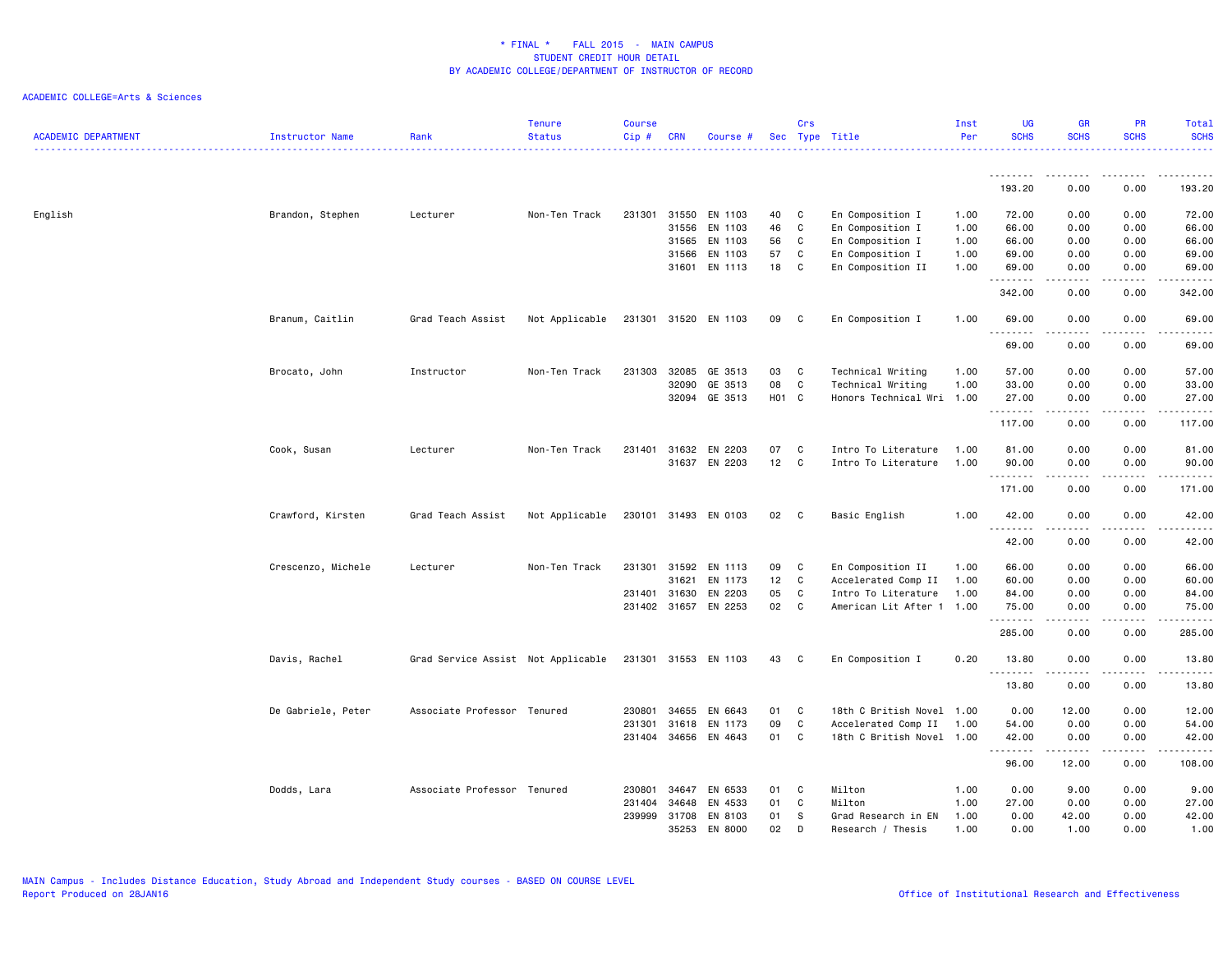| <b>ACADEMIC DEPARTMENT</b> | <b>Instructor Name</b> | Rank              | <b>Tenure</b><br><b>Status</b> | <b>Course</b><br>Cip# | <b>CRN</b>     | Course #                 |          | Crs              | Sec Type Title                       | Inst<br>Per  | UG<br><b>SCHS</b>    | GR<br><b>SCHS</b> | <b>PR</b><br><b>SCHS</b> | Total<br><b>SCHS</b> |
|----------------------------|------------------------|-------------------|--------------------------------|-----------------------|----------------|--------------------------|----------|------------------|--------------------------------------|--------------|----------------------|-------------------|--------------------------|----------------------|
|                            |                        |                   |                                |                       |                |                          |          |                  |                                      |              | .                    |                   |                          |                      |
|                            |                        |                   |                                |                       |                |                          |          |                  |                                      |              | 27.00                | 52.00             | 0.00                     | 79.00                |
| English                    | Doughty, Catherine     | Instructor        | Non-Ten Track                  | 230101                | 31662          | EN 2503                  | 01       | C                | Teaching Grammar                     | 1.00         | 219.00               | 0.00              | 0.00                     | 219.00               |
|                            |                        |                   |                                | 231301                | 31571<br>36063 | EN 1103<br>EN 1103       | 62<br>65 | C<br>$\mathsf C$ | En Composition I<br>En Composition I | 1.00<br>1.00 | 69.00<br>72.00       | 0.00<br>0.00      | 0.00<br>0.00             | 69.00<br>72.00       |
|                            |                        |                   |                                |                       |                |                          |          |                  |                                      |              | --------             | د د د د           | المتماما                 | .                    |
|                            |                        |                   |                                |                       |                |                          |          |                  |                                      |              | 360.00               | 0.00              | 0.00                     | 360.00               |
|                            | Dueitt, Courtney       | Instructor        | Non-Ten Track                  | 231301                | 31615          | EN 1173                  | 06       | C                | Accelerated Comp II                  | 1.00         | 60.00                | 0.00              | 0.00                     | 60.00                |
|                            |                        |                   |                                |                       | 31616          | EN 1173                  | 07       | $\mathsf C$      | Accelerated Comp II                  | 1.00         | 57.00                | 0.00              | 0.00                     | 57.00                |
|                            |                        |                   |                                |                       |                | 231401 31639 EN 2203     | 14       | C                | Intro To Literature                  | 1.00         | 87.00<br>.           | 0.00<br>.         | 0.00<br>.                | 87.00<br>.           |
|                            |                        |                   |                                |                       |                |                          |          |                  |                                      |              | 204.00               | 0.00              | 0.00                     | 204.00               |
|                            | Ferrebee, Jessica      | Grad Teach Assist | Not Applicable                 | 230101                |                | 31506 EN 0103            | 15       | C                | Basic English                        | 1.00         | 45.00<br>.           | 0.00              | 0.00                     | 45.00<br>$   -$      |
|                            |                        |                   |                                |                       |                |                          |          |                  |                                      |              | 45.00                | 0.00              | 0.00                     | 45.00                |
|                            | Few, Kayleigh          | Lecturer          | Non-Ten Track                  | 231301                |                | 31516 EN 1103            | 05       | C                | En Composition I                     | 1.00         | 69.00                | 0.00              | 0.00                     | 69.00                |
|                            |                        |                   |                                |                       |                | 31527 EN 1103            | 16       | $\mathsf{C}$     | En Composition I                     | 1.00         | 72.00                | 0.00              | 0.00                     | 72.00                |
|                            |                        |                   |                                |                       |                |                          |          |                  |                                      |              | .<br>141.00          | 0.00              | 0.00                     | د د د د د<br>141.00  |
|                            | Forsythe, Kiley        | Lecturer          | Non-Ten Track                  | 231301                |                | 31518 EN 1103            | 07       | C                | En Composition I                     | 1.00         | 66.00                | 0.00              | 0.00                     | 66.00                |
|                            |                        |                   |                                |                       | 31543          | EN 1103                  | 32       | C                | En Composition I                     | 1.00         | 63.00                | 0.00              | 0.00                     | 63.00                |
|                            |                        |                   |                                |                       |                |                          |          |                  |                                      |              | . <b>.</b><br>129.00 | 0.00              | 0.00                     | 129.00               |
|                            | Garner, William        | Lecturer          | Non-Ten Track                  | 231301                | 31528          | EN 1103                  | 17       | C                | En Composition I                     | 1.00         | 57.00                | 0.00              | 0.00                     | 57.00                |
|                            |                        |                   |                                |                       | 31552          | EN 1103                  | 42       | $\mathsf C$      | En Composition I                     | 1.00         | 66.00                | 0.00              | 0.00                     | 66.00                |
|                            |                        |                   |                                |                       | 31590          | EN 1113                  | 07       | C                | En Composition II                    | 1.00         | 63.00                | 0.00              | 0.00                     | 63.00                |
|                            |                        |                   |                                |                       | 31600          | EN 1113                  | 17       | C                | En Composition II                    | 1.00         | 54.00                | 0.00              | 0.00                     | 54.00                |
|                            |                        |                   |                                |                       |                | 31604 EN 1113            | 21       | C                | En Composition II                    | 1.00         | 63.00<br>.           | 0.00<br>د د د د   | 0.00<br>.                | 63.00<br>.           |
|                            |                        |                   |                                |                       |                |                          |          |                  |                                      |              | 303.00               | 0.00              | 0.00                     | 303.00               |
|                            | Gibson, Marie          | Lecturer          | Non-Ten Track                  | 231301                | 31513          | EN 1103                  | 02       | C                | En Composition I                     | 1.00         | 69.00                | 0.00              | 0.00                     | 69.00                |
|                            |                        |                   |                                |                       | 31515          | EN 1103                  | 04       | C                | En Composition I                     | 1.00         | 63.00                | 0.00              | 0.00                     | 63.00                |
|                            |                        |                   |                                |                       | 31523          | EN 1103                  | 12       | C                | En Composition I                     | 1.00         | 72.00                | 0.00              | 0.00                     | 72.00                |
|                            |                        |                   |                                |                       |                | 31548 EN 1103            | 38       | C                | En Composition I                     | 1.00         | 69.00                | 0.00<br>.         | 0.00<br>.                | 69.00<br>.           |
|                            |                        |                   |                                |                       |                |                          |          |                  |                                      |              | 273.00               | 0.00              | 0.00                     | 273.00               |
|                            | Gordon, Jennifer       | Lecturer          | Non-Ten Track                  | 231301                | 31535          | EN 1103                  | 24       | C                | En Composition I                     | 1.00         | 75.00                | 0.00              | 0.00                     | 75.00                |
|                            |                        |                   |                                |                       | 31551          | EN 1103                  | 41       | C                | En Composition I                     | 1.00         | 72.00                | 0.00              | 0.00                     | 72.00                |
|                            |                        |                   |                                |                       | 31560          | EN 1103                  | 50       | C                | En Composition I                     | 1.00         | 66.00                | 0.00              | 0.00                     | 66.00                |
|                            |                        |                   |                                |                       |                | 31598 EN 1113            | 15       | C                | En Composition II                    | 1.00         | 72.00<br>.           | 0.00<br>.         | 0.00<br>.                | 72.00<br>.           |
|                            |                        |                   |                                |                       |                |                          |          |                  |                                      |              | 285.00               | 0.00              | 0.00                     | 285.00               |
|                            | Grimes, John Aaron     | Lecturer          | Non-Ten Track                  | 230101                | 31499          | 31496 EN 0103<br>EN 0103 | 05<br>08 | C<br>C           | Basic English<br>Basic English       | 1.00<br>1.00 | 45.00<br>24.00       | 0.00<br>0.00      | 0.00<br>0.00             | 45.00<br>24.00       |
|                            |                        |                   |                                |                       |                |                          |          |                  |                                      |              |                      |                   |                          |                      |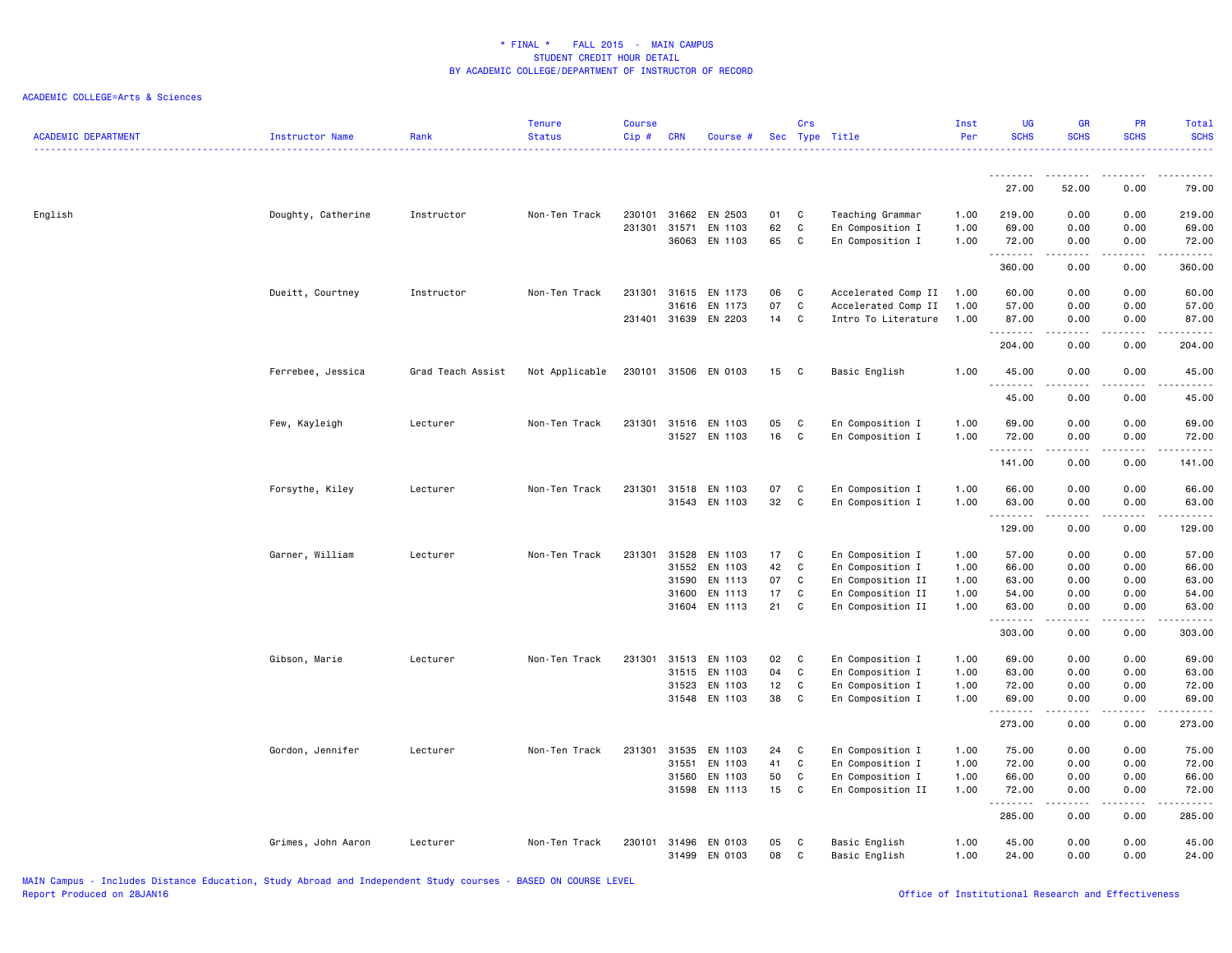| <b>ACADEMIC DEPARTMENT</b> | Instructor Name     | Rank                          | <b>Tenure</b><br><b>Status</b> | <b>Course</b><br>Cip# | <b>CRN</b>     | Course #             |             | Crs         | Sec Type Title                                 | Inst<br>Per  | UG<br><b>SCHS</b>                 | <b>GR</b><br><b>SCHS</b> | PR<br><b>SCHS</b>                                                                                                                 | Total<br><b>SCHS</b><br>د د د د د                                                                                                                             |
|----------------------------|---------------------|-------------------------------|--------------------------------|-----------------------|----------------|----------------------|-------------|-------------|------------------------------------------------|--------------|-----------------------------------|--------------------------|-----------------------------------------------------------------------------------------------------------------------------------|---------------------------------------------------------------------------------------------------------------------------------------------------------------|
| English                    | Grimes, John Aaron  | Lecturer                      | Non-Ten Track                  | 230101<br>231301      | 31502          | EN 0103<br>EN 1103   | 11<br>06    | C<br>C      | Basic English                                  | 1.00         | 42.00<br>69.00                    | 0.00<br>0.00             | 0.00<br>0.00                                                                                                                      | 42.00<br>69.00                                                                                                                                                |
|                            |                     |                               |                                |                       | 31517<br>31569 | EN 1103              | 60          | C           | En Composition I<br>En Composition I           | 1.00<br>1.00 | 72.00                             | 0.00                     | 0.00                                                                                                                              | 72.00                                                                                                                                                         |
|                            |                     |                               |                                |                       |                |                      |             |             |                                                |              | 252.00                            | -----<br>0.00            | د د د د<br>0.00                                                                                                                   | .<br>252.00                                                                                                                                                   |
|                            | Hagenston, Becky    | Associate Professor Tenured   |                                | 231302 31663          |                | EN 3303              | 01          | C           | Creative Writing                               | 1.00         | 30.00                             | 0.00                     | 0.00                                                                                                                              | 30.00                                                                                                                                                         |
|                            |                     |                               |                                |                       | 31673          | EN 3903              | 01          | C           | Intermediate Fiction                           | 1.00         | 24.00                             | 0.00                     | 0.00                                                                                                                              | 24.00                                                                                                                                                         |
|                            |                     |                               |                                | 239999 35376          |                | EN 8000              | 05          | D           | Research / Thesis                              | 1.00         | 0.00<br>$\sim$ $\sim$ $\sim$<br>. | 3.00                     | 0.00                                                                                                                              | 3.00<br>$\frac{1}{2} \left( \frac{1}{2} \right) \left( \frac{1}{2} \right) \left( \frac{1}{2} \right) \left( \frac{1}{2} \right) \left( \frac{1}{2} \right)$  |
|                            |                     |                               |                                |                       |                |                      |             |             |                                                |              | 54.00                             | 3.00                     | 0.00                                                                                                                              | 57.00                                                                                                                                                         |
|                            | Hanshaw, Shirley    | Associate Professor Tenured   |                                | 231303                |                | 31669 EN 3313        | 02          | C           | Writing for the Work 1.00                      |              | 45.00<br><u>.</u>                 | 0.00                     | 0.00<br>----                                                                                                                      | 45.00<br>-----                                                                                                                                                |
|                            |                     |                               |                                |                       |                |                      |             |             |                                                |              | 45.00                             | 0.00                     | 0.00                                                                                                                              | 45.00                                                                                                                                                         |
|                            | Hargrove, Nancy     | Lecturer                      | Non-Ten Track                  | 240101                |                | 32352 HON 3183       | H01 S       |             | Honors Seminar - Hum                           | 1.00         | 15.00                             | 0.00<br>.                | 0.00<br>$\frac{1}{2}$                                                                                                             | 15.00<br>د د د د د                                                                                                                                            |
|                            |                     |                               |                                |                       |                |                      |             |             |                                                |              | 15.00                             | 0.00                     | 0.00                                                                                                                              | 15.00                                                                                                                                                         |
|                            | Hayden, Antoinette  | Grad Teach Assist             | Not Applicable                 |                       |                | 231301 31539 EN 1103 | 28          | C           | En Composition I                               | 1.00         | 72.00<br><b></b>                  | 0.00<br>.                | 0.00<br>$\frac{1}{2}$                                                                                                             | 72.00<br>.                                                                                                                                                    |
|                            |                     |                               |                                |                       |                |                      |             |             |                                                |              | 72.00                             | 0.00                     | 0.00                                                                                                                              | 72.00                                                                                                                                                         |
|                            | Henshaw, Chelsea    | Non-Faculty                   | Not Applicable                 |                       |                | 231301 31572 EN 1103 | 71          | C           | En Composition I                               | 1.00         | 42.00<br>.                        | 0.00                     | 0.00                                                                                                                              | 42.00<br>$\frac{1}{2} \left( \frac{1}{2} \right) \left( \frac{1}{2} \right) \left( \frac{1}{2} \right) \left( \frac{1}{2} \right) \left( \frac{1}{2} \right)$ |
|                            |                     |                               |                                |                       |                |                      |             |             |                                                |              | 42.00                             | 0.00                     | 0.00                                                                                                                              | 42.00                                                                                                                                                         |
|                            | Herd, Wendy         | Assistant Professor Ten Track |                                | 160102 31682          |                | EN 4463              | 01          | C           | Stud In 2nd Lang Acq                           | 1.00         | 48.00                             | 0.00                     | 0.00                                                                                                                              | 48.00                                                                                                                                                         |
|                            |                     |                               |                                |                       | 31699          | EN 6463              | 01          | $\mathbf c$ | Stud In 2nd Lang Acq                           | 1.00         | 0.00                              | 6.00                     | 0.00                                                                                                                              | 6.00                                                                                                                                                          |
|                            |                     |                               |                                |                       | 34623          | EN 6473              | 01          | C           | Phonetics                                      | 1.00         | 0.00                              | 3.00                     | 0.00                                                                                                                              | 3.00                                                                                                                                                          |
|                            |                     |                               |                                |                       | 34624          | EN 4473              | 01          | C           | Phonetics                                      | 1.00         | 39.00                             | 0.00                     | 0.00                                                                                                                              | 39.00                                                                                                                                                         |
|                            |                     |                               |                                |                       | 35022          | PSY 4473             | 01          | C           | Phonetics                                      | 1.00         | 15.00<br>.                        | 0.00                     | 0.00<br>$   -$                                                                                                                    | 15.00<br>.                                                                                                                                                    |
|                            |                     |                               |                                |                       |                |                      |             |             |                                                |              | 102.00                            | 9.00                     | 0.00                                                                                                                              | 111.00                                                                                                                                                        |
|                            | Higginbotham, Ciera | Grad Teach Assist             | Not Applicable                 |                       |                | 230101 31494 EN 0103 | 03          | C           | Basic English                                  | 1.00         | 42.00<br>.                        | 0.00                     | 0.00<br>$\frac{1}{2} \left( \frac{1}{2} \right) \left( \frac{1}{2} \right) \left( \frac{1}{2} \right) \left( \frac{1}{2} \right)$ | 42.00<br>.                                                                                                                                                    |
|                            |                     |                               |                                |                       |                |                      |             |             |                                                |              | 42.00                             | 0.00                     | 0.00                                                                                                                              | 42.00                                                                                                                                                         |
|                            | Holifield, Tori     | Grad Teach Assist             | Not Applicable                 |                       |                | 230101 31501 EN 0103 | 10          | C           | Basic English                                  | 1.00         | 48.00                             | 0.00                     | 0.00                                                                                                                              | 48.00                                                                                                                                                         |
|                            |                     |                               |                                |                       |                |                      |             |             |                                                |              | 48.00                             | 0.00                     | 0.00                                                                                                                              | 48.00                                                                                                                                                         |
|                            | Humphrey, Daysha    | Grad Teach Assist             | Not Applicable                 |                       |                | 230101 31495 EN 0103 | 04          | C           | Basic English                                  | 1.00         | 48.00<br>.                        | 0.00                     | 0.00                                                                                                                              | 48.00                                                                                                                                                         |
|                            |                     |                               |                                |                       |                |                      |             |             |                                                |              | 48.00                             | 0.00                     | 0.00                                                                                                                              | 48.00                                                                                                                                                         |
|                            | Johnson, Holly      | Associate Professor Tenured   |                                | 231301                | 31607          | EN 1113              | H01 C       |             | Honors En Compositio                           | 1.00         | 42.00                             | 0.00                     | 0.00                                                                                                                              | 42.00                                                                                                                                                         |
|                            |                     |                               |                                | 239999                | 31609<br>35377 | EN 1113<br>EN 8000   | H03 C<br>06 | D           | Honors En Compositio 1.00<br>Research / Thesis | 1.00         | 42.00<br>0.00                     | 0.00<br>3.00             | 0.00<br>0.00                                                                                                                      | 42.00<br>3.00                                                                                                                                                 |
|                            |                     |                               |                                |                       |                |                      |             |             |                                                |              |                                   |                          |                                                                                                                                   |                                                                                                                                                               |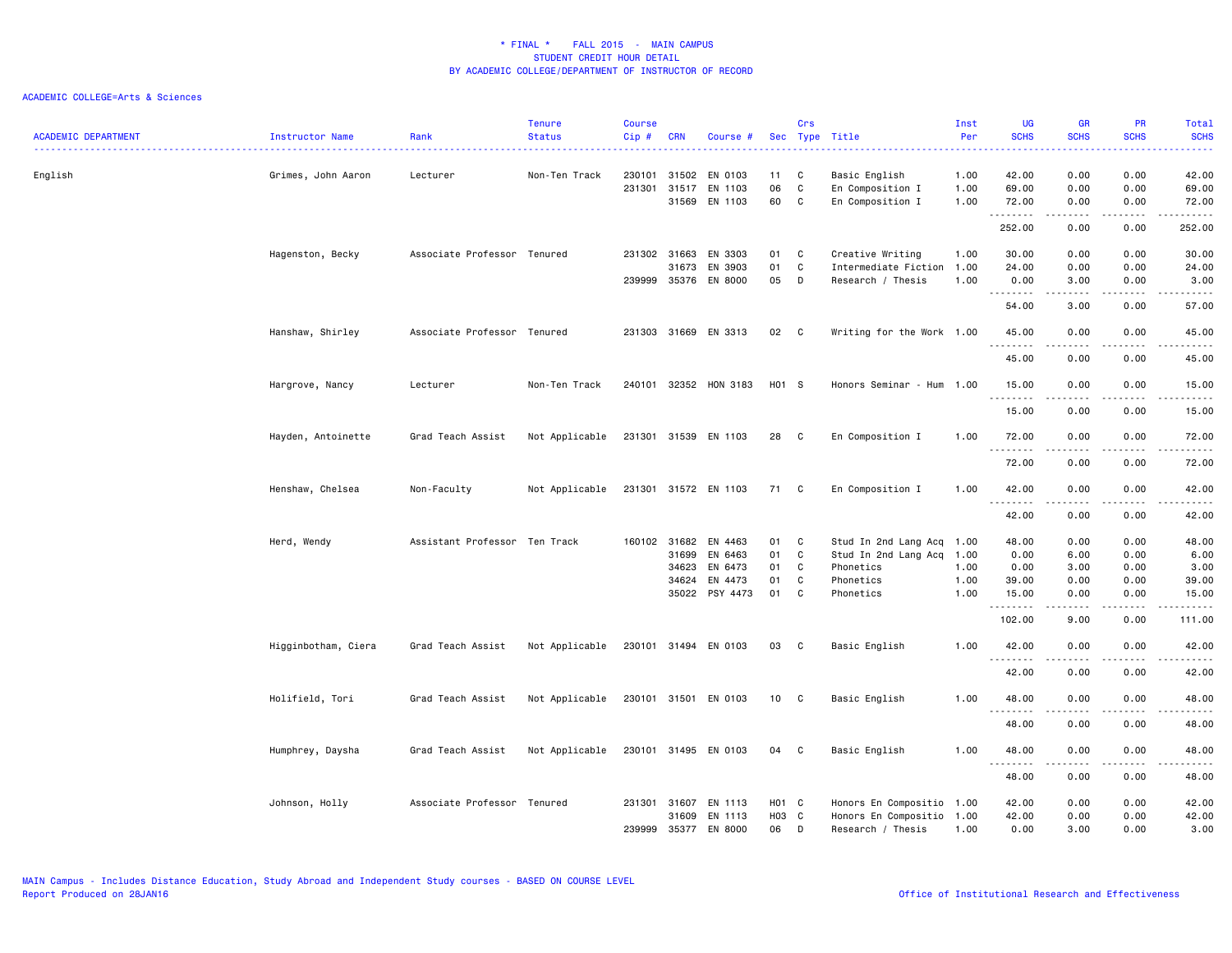| <b>ACADEMIC DEPARTMENT</b> | <b>Instructor Name</b> | Rank                          | <b>Tenure</b><br><b>Status</b> | <b>Course</b><br>Cip# | <b>CRN</b>   | Course #             |    | Crs            | Sec Type Title            | Inst<br>Per | UG<br><b>SCHS</b>   | <b>GR</b><br><b>SCHS</b>                                                                                                                                     | PR<br><b>SCHS</b> | Total<br><b>SCHS</b><br>22222.                                                                                                     |
|----------------------------|------------------------|-------------------------------|--------------------------------|-----------------------|--------------|----------------------|----|----------------|---------------------------|-------------|---------------------|--------------------------------------------------------------------------------------------------------------------------------------------------------------|-------------------|------------------------------------------------------------------------------------------------------------------------------------|
|                            |                        |                               |                                |                       |              |                      |    |                |                           |             | <u>.</u>            | .                                                                                                                                                            | . <b>.</b>        |                                                                                                                                    |
|                            |                        |                               |                                |                       |              |                      |    |                |                           |             | 84.00               | 3.00                                                                                                                                                         | 0.00              | 87.00                                                                                                                              |
| English                    | Kardos, Michael        | Associate Professor Tenured   |                                |                       | 231302 31665 | EN 3303              | 03 | C              | Creative Writing          | 1.00        | 45.00               | 0.00                                                                                                                                                         | 0.00              | 45.00                                                                                                                              |
|                            |                        |                               |                                |                       | 31667        | EN 3303              | 05 | C              | Creative Writing          | 1.00        | 42.00               | 0.00                                                                                                                                                         | 0.00              | 42.00                                                                                                                              |
|                            |                        |                               |                                | 231404 34653          |              | EN 6833              | 01 | C              | American Short Story 1.00 |             | 0.00                | 3.00                                                                                                                                                         | 0.00              | 3.00                                                                                                                               |
|                            |                        |                               |                                |                       | 34654        | EN 4833              | 01 | C              | American Short Story 1.00 |             | 51.00<br>.          | 0.00<br>.                                                                                                                                                    | 0.00<br>.         | 51.00<br>.                                                                                                                         |
|                            |                        |                               |                                |                       |              |                      |    |                |                           |             | 138.00              | 3.00                                                                                                                                                         | 0.00              | 141.00                                                                                                                             |
|                            | Kastner, Stacy         | Assistant Professor Ten Track |                                |                       | 131305 31675 | EN 4243              | 01 | C              | Writing Center Tutor 1.00 |             | 3.00                | 0.00                                                                                                                                                         | 0.00              | 3.00                                                                                                                               |
|                            |                        |                               |                                |                       | 31692        | EN 6243              | 01 | C              | Writing Center Tutor      | 1.00        | 0.00                | 39.00                                                                                                                                                        | 0.00              | 39.00                                                                                                                              |
|                            |                        |                               |                                | 230101                | 31583        | EN 1111              | 01 | C              | English Studies           | 1.00        | 44.00               | 0.00                                                                                                                                                         | 0.00              | 44.00                                                                                                                              |
|                            |                        |                               |                                | 239999                | 36320        | EN 7000              | 02 | $\mathbf{I}$   | Directed Indiv Study 1.00 |             | 0.00<br>$- - - -$   | 3.00                                                                                                                                                         | 0.00              | 3.00<br>----                                                                                                                       |
|                            |                        |                               |                                |                       |              |                      |    |                |                           |             | 47.00               | 42.00                                                                                                                                                        | 0.00              | 89.00                                                                                                                              |
|                            | Kolev, Sava            | Lecturer                      | Non-Ten Track                  | 231301                | 31512        | EN 1103              | 01 | C              | ESL En Composition I 1.00 |             | 60.00               | 0.00                                                                                                                                                         | 0.00              | 60.00                                                                                                                              |
|                            |                        |                               |                                |                       | 31562        | EN 1103              | 52 | C              | En Composition I          | 1.00        | 51.00               | 0.00                                                                                                                                                         | 0.00              | 51.00                                                                                                                              |
|                            |                        |                               |                                |                       | 31567        | EN 1103              | 58 | C              | En Composition I          | 1.00        | 66.00               | 0.00                                                                                                                                                         | 0.00              | 66.00                                                                                                                              |
|                            |                        |                               |                                |                       |              |                      |    |                |                           |             | .<br>177.00         | 0.00                                                                                                                                                         | 0.00              | 177.00                                                                                                                             |
|                            | Lammert, Thomas        | Lecturer                      | Non-Ten Track                  | 231301                | 31577        | EN 1103              | 78 | C              | En Composition I          | 1.00        | 63.00               | 0.00                                                                                                                                                         | 0.00              | 63.00                                                                                                                              |
|                            |                        |                               |                                |                       | 31580        | EN 1103              | 82 | C              | En Composition I          | 1.00        | 69.00               | 0.00                                                                                                                                                         | 0.00              | 69.00                                                                                                                              |
|                            |                        |                               |                                |                       | 31585        | EN 1113              | 02 | C              | En Composition II         | 1.00        | 69.00               | 0.00                                                                                                                                                         | 0.00              | 69.00                                                                                                                              |
|                            |                        |                               |                                |                       |              | 31593 EN 1113        | 10 | $\mathbf{C}$   | En Composition II         | 1.00        | 69.00<br>.          | 0.00<br>$\frac{1}{2} \left( \frac{1}{2} \right) \left( \frac{1}{2} \right) \left( \frac{1}{2} \right) \left( \frac{1}{2} \right) \left( \frac{1}{2} \right)$ | 0.00<br>.         | 69.00<br>.                                                                                                                         |
|                            |                        |                               |                                |                       |              |                      |    |                |                           |             | 270.00              | 0.00                                                                                                                                                         | 0.00              | 270.00                                                                                                                             |
|                            | Lang, Isabelle         | Grad Teach Assist             | Not Applicable                 |                       |              | 230101 31500 EN 0103 | 09 | $\overline{c}$ | Basic English             | 1.00        | 42.00<br>.          | 0.00<br>$\frac{1}{2} \left( \frac{1}{2} \right) \left( \frac{1}{2} \right) \left( \frac{1}{2} \right) \left( \frac{1}{2} \right)$                            | 0.00<br>.         | 42.00<br>.                                                                                                                         |
|                            |                        |                               |                                |                       |              |                      |    |                |                           |             | 42.00               | 0.00                                                                                                                                                         | 0.00              | 42.00                                                                                                                              |
|                            | Leonard, Ashley        | Instructor                    | Non-Ten Track                  | 231301                | 31521        | EN 1103              | 10 | $\mathbf{C}$   | En Composition I          | 1.00        | 72.00               | 0.00                                                                                                                                                         | 0.00              | 72.00                                                                                                                              |
|                            |                        |                               |                                |                       | 31622        | EN 1173              | 13 | C              | Accelerated Comp II       | 1.00        | 54.00               | 0.00                                                                                                                                                         | 0.00              | 54.00                                                                                                                              |
|                            |                        |                               |                                |                       | 31625        | EN 1173              | 16 | C              | Accelerated Comp II       | 1.00        | 48.00               | 0.00                                                                                                                                                         | 0.00              | 48.00                                                                                                                              |
|                            |                        |                               |                                |                       | 231401 31638 | EN 2203              | 13 | C              | Intro To Literature       | 1.00        | 87.00<br>. <b>.</b> | 0.00                                                                                                                                                         | 0.00              | 87.00<br>$\frac{1}{2} \left( \frac{1}{2} \right) \left( \frac{1}{2} \right) \left( \frac{1}{2} \right) \left( \frac{1}{2} \right)$ |
|                            |                        |                               |                                |                       |              |                      |    |                |                           |             | 261.00              | 0.00                                                                                                                                                         | 0.00              | 261.00                                                                                                                             |
|                            | Little, Matthew        | Associate Professor Tenured   |                                | 231402 31651          |              | EN 2243              | 01 | C              | American Lit Before       | 1.00        | 45.00               | 0.00                                                                                                                                                         | 0.00              | 45.00                                                                                                                              |
|                            |                        |                               |                                |                       | 31653        | EN 2243              | 04 | $\mathtt{C}$   | American Lit Before       | 1.00        | 33.00               | 0.00                                                                                                                                                         | 0.00              | 33.00                                                                                                                              |
|                            |                        |                               |                                |                       | 31656        | EN 2253              | 01 | C              | American Lit After 1 1.00 |             | 36.00               | 0.00                                                                                                                                                         | 0.00              | 36.00                                                                                                                              |
|                            |                        |                               |                                |                       |              |                      |    |                |                           |             | .<br>114.00         | $\sim$ $\sim$ $\sim$ $\sim$<br>0.00                                                                                                                          | .<br>0.00         | .<br>114.00                                                                                                                        |
|                            | Lockhart, Cory         | Lecturer                      | Non-Ten Track                  | 231301                | 31536        | EN 1103              | 25 | C              | En Composition I          | 1.00        | 66.00               | 0.00                                                                                                                                                         | 0.00              | 66.00                                                                                                                              |
|                            |                        |                               |                                |                       | 31545        | EN 1103              | 35 | $\mathtt{C}$   | En Composition I          | 1.00        | 66.00               | 0.00                                                                                                                                                         | 0.00              | 66.00                                                                                                                              |
|                            |                        |                               |                                |                       | 31576        | EN 1103              | 77 | C              | En Composition I          | 1.00        | 51.00               | 0.00                                                                                                                                                         | 0.00              | 51.00                                                                                                                              |
|                            |                        |                               |                                |                       | 31588        | EN 1113              | 05 | C              | En Composition II         | 1.00        | 60.00               | 0.00                                                                                                                                                         | 0.00              | 60.00                                                                                                                              |
|                            |                        |                               |                                |                       | 31596        | EN 1113              | 13 | C              | En Composition II         | 1.00        | 66.00               | 0.00                                                                                                                                                         | 0.00              | 66.00                                                                                                                              |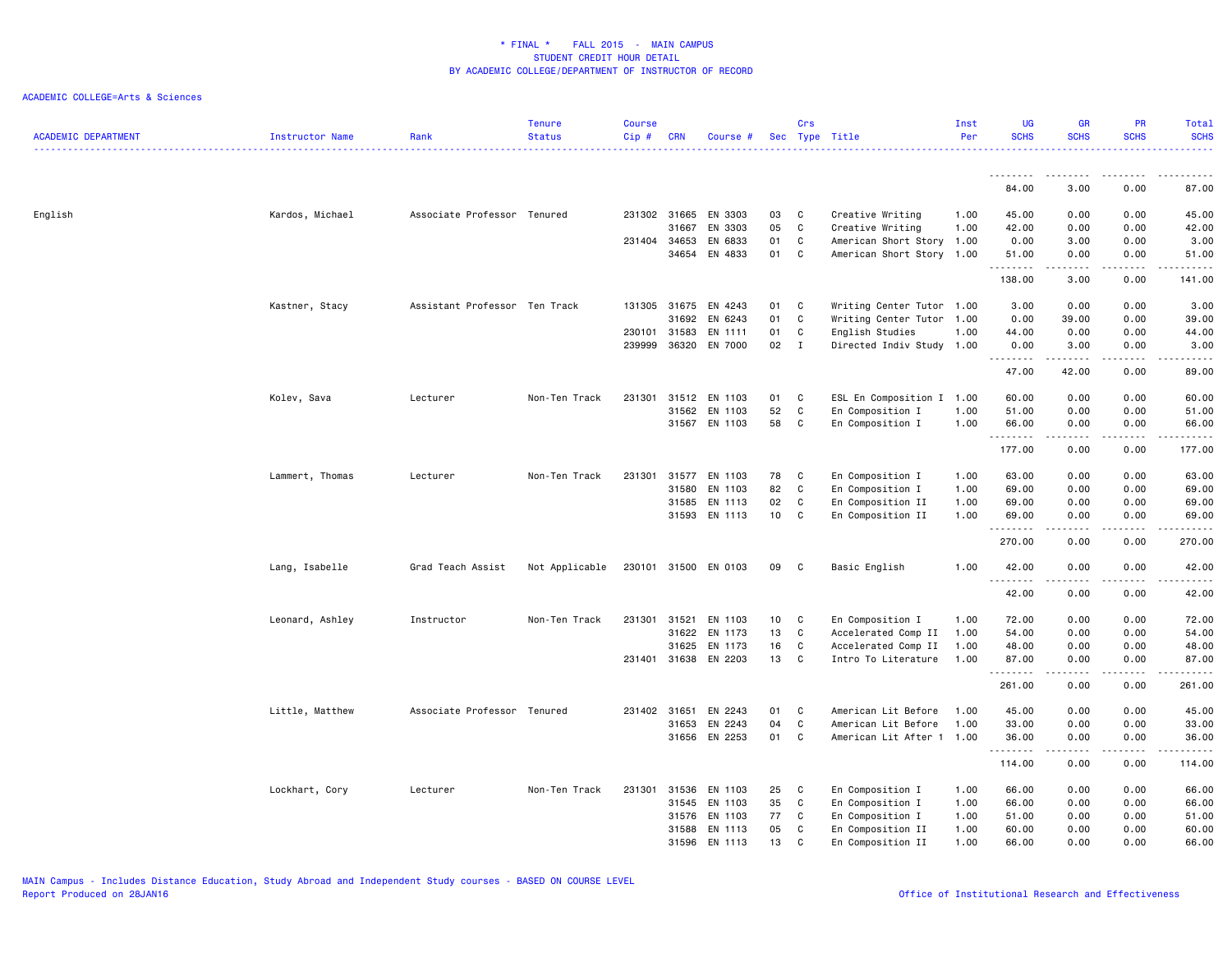| <b>ACADEMIC DEPARTMENT</b> | <b>Instructor Name</b> | Rank                          | <b>Tenure</b><br><b>Status</b> | <b>Course</b><br>Cip# | <b>CRN</b> | Course #       |       | Crs          | Sec Type Title            | Inst<br>Per | UG<br><b>SCHS</b>                                                                                                                                                                                                                                                                                                                                                                                                                                                                               | GR<br><b>SCHS</b>                                                                                                                 | <b>PR</b><br><b>SCHS</b>            | Total<br><b>SCHS</b> |
|----------------------------|------------------------|-------------------------------|--------------------------------|-----------------------|------------|----------------|-------|--------------|---------------------------|-------------|-------------------------------------------------------------------------------------------------------------------------------------------------------------------------------------------------------------------------------------------------------------------------------------------------------------------------------------------------------------------------------------------------------------------------------------------------------------------------------------------------|-----------------------------------------------------------------------------------------------------------------------------------|-------------------------------------|----------------------|
|                            |                        |                               |                                |                       |            |                |       |              |                           |             | .                                                                                                                                                                                                                                                                                                                                                                                                                                                                                               |                                                                                                                                   |                                     | .                    |
|                            |                        |                               |                                |                       |            |                |       |              |                           |             | 309.00                                                                                                                                                                                                                                                                                                                                                                                                                                                                                          | 0.00                                                                                                                              | 0.00                                | 309.00               |
| English                    | Long, Jeffrey          | Lecturer                      | Non-Ten Track                  | 231301                |            | 31524 EN 1103  | 13    | C            | En Composition I          | 1.00        | 60.00                                                                                                                                                                                                                                                                                                                                                                                                                                                                                           | 0.00                                                                                                                              | 0.00                                | 60.00                |
|                            |                        |                               |                                |                       | 31546      | EN 1103        | 36    | $\mathtt{C}$ | En Composition I          | 1.00        | 60.00                                                                                                                                                                                                                                                                                                                                                                                                                                                                                           | 0.00                                                                                                                              | 0.00                                | 60.00                |
|                            |                        |                               |                                |                       | 31564      | EN 1103        | 55    | C            | En Composition I          | 1.00        | 69.00                                                                                                                                                                                                                                                                                                                                                                                                                                                                                           | 0.00                                                                                                                              | 0.00                                | 69.00                |
|                            |                        |                               |                                |                       |            | 31574 EN 1103  | 73    | C            | En Composition I          | 1.00        | 60.00<br>$\begin{array}{cccccccccccccc} \multicolumn{2}{c}{} & \multicolumn{2}{c}{} & \multicolumn{2}{c}{} & \multicolumn{2}{c}{} & \multicolumn{2}{c}{} & \multicolumn{2}{c}{} & \multicolumn{2}{c}{} & \multicolumn{2}{c}{} & \multicolumn{2}{c}{} & \multicolumn{2}{c}{} & \multicolumn{2}{c}{} & \multicolumn{2}{c}{} & \multicolumn{2}{c}{} & \multicolumn{2}{c}{} & \multicolumn{2}{c}{} & \multicolumn{2}{c}{} & \multicolumn{2}{c}{} & \multicolumn{2}{c}{} & \multicolumn{2}{c}{} & \$ | 0.00                                                                                                                              | 0.00                                | 60.00<br>.           |
|                            |                        |                               |                                |                       |            |                |       |              |                           |             | 249.00                                                                                                                                                                                                                                                                                                                                                                                                                                                                                          | 0.00                                                                                                                              | 0.00                                | 249.00               |
|                            | Long, Loreeda          | Lecturer                      | Non-Ten Track                  | 231301                | 31533      | EN 1103        | 22    | C            | En Composition I          | 1.00        | 60.00                                                                                                                                                                                                                                                                                                                                                                                                                                                                                           | 0.00                                                                                                                              | 0.00                                | 60.00                |
|                            |                        |                               |                                |                       | 31549      | EN 1103        | 39    | $\mathsf{C}$ | En Composition I          | 1.00        | 69.00                                                                                                                                                                                                                                                                                                                                                                                                                                                                                           | 0.00                                                                                                                              | 0.00                                | 69.00                |
|                            |                        |                               |                                |                       | 31597      | EN 1113        | 14    | C            | En Composition II         | 1.00        | 60.00                                                                                                                                                                                                                                                                                                                                                                                                                                                                                           | 0.00<br>.                                                                                                                         | 0.00<br>.                           | 60.00<br>.           |
|                            |                        |                               |                                |                       |            |                |       |              |                           |             | 189.00                                                                                                                                                                                                                                                                                                                                                                                                                                                                                          | 0.00                                                                                                                              | 0.00                                | 189.00               |
|                            | Lyons, Richard         | Professor                     | Tenured                        | 231302                | 31664      | EN 3303        | 02    | C            | Creative Writing          | 1.00        | 42.00                                                                                                                                                                                                                                                                                                                                                                                                                                                                                           | 0.00                                                                                                                              | 0.00                                | 42.00                |
|                            |                        |                               |                                |                       |            | 34620 EN 3303  | 06    | C            | Creative Writing          | 1.00        | 42.00                                                                                                                                                                                                                                                                                                                                                                                                                                                                                           | 0.00                                                                                                                              | 0.00                                | 42.00                |
|                            |                        |                               |                                |                       |            |                |       |              |                           |             | .                                                                                                                                                                                                                                                                                                                                                                                                                                                                                               | - - - -                                                                                                                           |                                     | .                    |
|                            |                        |                               |                                |                       |            |                |       |              |                           |             | 84.00                                                                                                                                                                                                                                                                                                                                                                                                                                                                                           | 0.00                                                                                                                              | 0.00                                | 84.00                |
|                            | Mallory-Kani, Amy      | Assistant Professor Ten Track |                                | 231401                | 31659      | EN 2283        | 01    | C            | World Literature Aft 1.00 |             | 84.00                                                                                                                                                                                                                                                                                                                                                                                                                                                                                           | 0.00                                                                                                                              | 0.00                                | 84.00                |
|                            |                        |                               |                                |                       |            | 31660 EN 2283  | 02    | $\mathtt{C}$ | World Literature Aft 1.00 |             | 63.00<br><u>.</u>                                                                                                                                                                                                                                                                                                                                                                                                                                                                               | 0.00<br>$- - - -$                                                                                                                 | 0.00<br>.                           | 63.00<br>.           |
|                            |                        |                               |                                |                       |            |                |       |              |                           |             | 147.00                                                                                                                                                                                                                                                                                                                                                                                                                                                                                          | 0.00                                                                                                                              | 0.00                                | 147.00               |
|                            | Marcus, Gregory        | Grad Teach Assist             | Not Applicable                 | 231301                |            | 31575 EN 1103  | 76    | C            | En Composition I          | 1.00        | 18.00<br><u>.</u>                                                                                                                                                                                                                                                                                                                                                                                                                                                                               | 0.00                                                                                                                              | 0.00                                | 18.00                |
|                            |                        |                               |                                |                       |            |                |       |              |                           |             | 18.00                                                                                                                                                                                                                                                                                                                                                                                                                                                                                           | 0.00                                                                                                                              | 0.00                                | 18.00                |
|                            | Marsh, Kelly           | Associate Professor Tenured   |                                | 230301                | 31706      | EN 6933        | 01    | C            | Survey Contemp Lit        | 1.00        | 0.00                                                                                                                                                                                                                                                                                                                                                                                                                                                                                            | 6.00                                                                                                                              | 0.00                                | 6.00                 |
|                            |                        |                               |                                | 231401                | 31689      | EN 4933        | 01    | $\mathtt{C}$ | Survey Contemp Lit        | 1.00        | 42.00                                                                                                                                                                                                                                                                                                                                                                                                                                                                                           | 0.00                                                                                                                              | 0.00                                | 42.00                |
|                            |                        |                               |                                | 231404                | 31649      | EN 2223        | 03    | C            | English Lit After 18      | 1.00        | 81.00                                                                                                                                                                                                                                                                                                                                                                                                                                                                                           | 0.00                                                                                                                              | 0.00                                | 81.00                |
|                            |                        |                               |                                | 240101                |            | 36038 HON 4093 | H05 E |              | Honors Thesis             | 1.00        | 3.00<br>.                                                                                                                                                                                                                                                                                                                                                                                                                                                                                       | 0.00<br>.                                                                                                                         | 0.00                                | 3.00<br>.            |
|                            |                        |                               |                                |                       |            |                |       |              |                           |             | 126.00                                                                                                                                                                                                                                                                                                                                                                                                                                                                                          | 6.00                                                                                                                              | 0.00                                | 132.00               |
|                            | Mattison, Suzanne      | Lecturer                      | Non-Ten Track                  | 231301                | 31522      | EN 1103        | 11    | C            | En Composition I          | 1.00        | 69.00                                                                                                                                                                                                                                                                                                                                                                                                                                                                                           | 0.00                                                                                                                              | 0.00                                | 69.00                |
|                            |                        |                               |                                |                       | 31525      | EN 1103        | 14    | $\mathsf C$  | En Composition I          | 1.00        | 69.00                                                                                                                                                                                                                                                                                                                                                                                                                                                                                           | 0.00                                                                                                                              | 0.00                                | 69.00                |
|                            |                        |                               |                                |                       | 36064      | EN 1103        | 66    | C            | En Composition I          | 1.00        | 69.00                                                                                                                                                                                                                                                                                                                                                                                                                                                                                           | 0.00                                                                                                                              | 0.00                                | 69.00                |
|                            |                        |                               |                                | 231303                |            | 30151 AIS 3203 | 03    | C            | Prof Writing ANR Hum 1.00 |             | 75.00<br><u>.</u>                                                                                                                                                                                                                                                                                                                                                                                                                                                                               | 0.00<br>.                                                                                                                         | 0.00<br>.                           | 75.00<br>.           |
|                            |                        |                               |                                |                       |            |                |       |              |                           |             | 282.00                                                                                                                                                                                                                                                                                                                                                                                                                                                                                          | 0.00                                                                                                                              | 0.00                                | 282.00               |
|                            | Mears, Nicklaus        | Lecturer                      | Non-Ten Track                  | 231301                | 31532      | EN 1103        | 21    | C            | En Composition I          | 1.00        | 66.00                                                                                                                                                                                                                                                                                                                                                                                                                                                                                           | 0.00                                                                                                                              | 0.00                                | 66.00                |
|                            |                        |                               |                                |                       | 31554      | EN 1103        | 44    | C            | En Composition I          | 1.00        | 66.00                                                                                                                                                                                                                                                                                                                                                                                                                                                                                           | 0.00                                                                                                                              | 0.00                                | 66.00                |
|                            |                        |                               |                                |                       | 31586      | EN 1113        | 03    | $\mathtt{C}$ | En Composition II         | 1.00        | 69.00                                                                                                                                                                                                                                                                                                                                                                                                                                                                                           | 0.00                                                                                                                              | 0.00                                | 69.00                |
|                            |                        |                               |                                |                       |            | 31587 EN 1113  | 04    | C            | En Composition II         | 1.00        | 69.00<br>.                                                                                                                                                                                                                                                                                                                                                                                                                                                                                      | 0.00<br>$\frac{1}{2} \left( \frac{1}{2} \right) \left( \frac{1}{2} \right) \left( \frac{1}{2} \right) \left( \frac{1}{2} \right)$ | 0.00<br>$\sim$ $\sim$ $\sim$ $\sim$ | 69.00<br>.           |
|                            |                        |                               |                                |                       |            |                |       |              |                           |             | 270.00                                                                                                                                                                                                                                                                                                                                                                                                                                                                                          | 0.00                                                                                                                              | 0.00                                | 270.00               |
|                            | Moseley, Jessica       | Lecturer                      | Non-Ten Track                  | 230101                | 31498      | EN 0103        | 07    | C            | Basic English             | 1.00        | 36.00                                                                                                                                                                                                                                                                                                                                                                                                                                                                                           | 0.00                                                                                                                              | 0.00                                | 36.00                |
|                            |                        |                               |                                | 231301                | 31558      | EN 1103        | 48    | C            | En Composition I          | 1.00        | 69.00                                                                                                                                                                                                                                                                                                                                                                                                                                                                                           | 0.00                                                                                                                              | 0.00                                | 69.00                |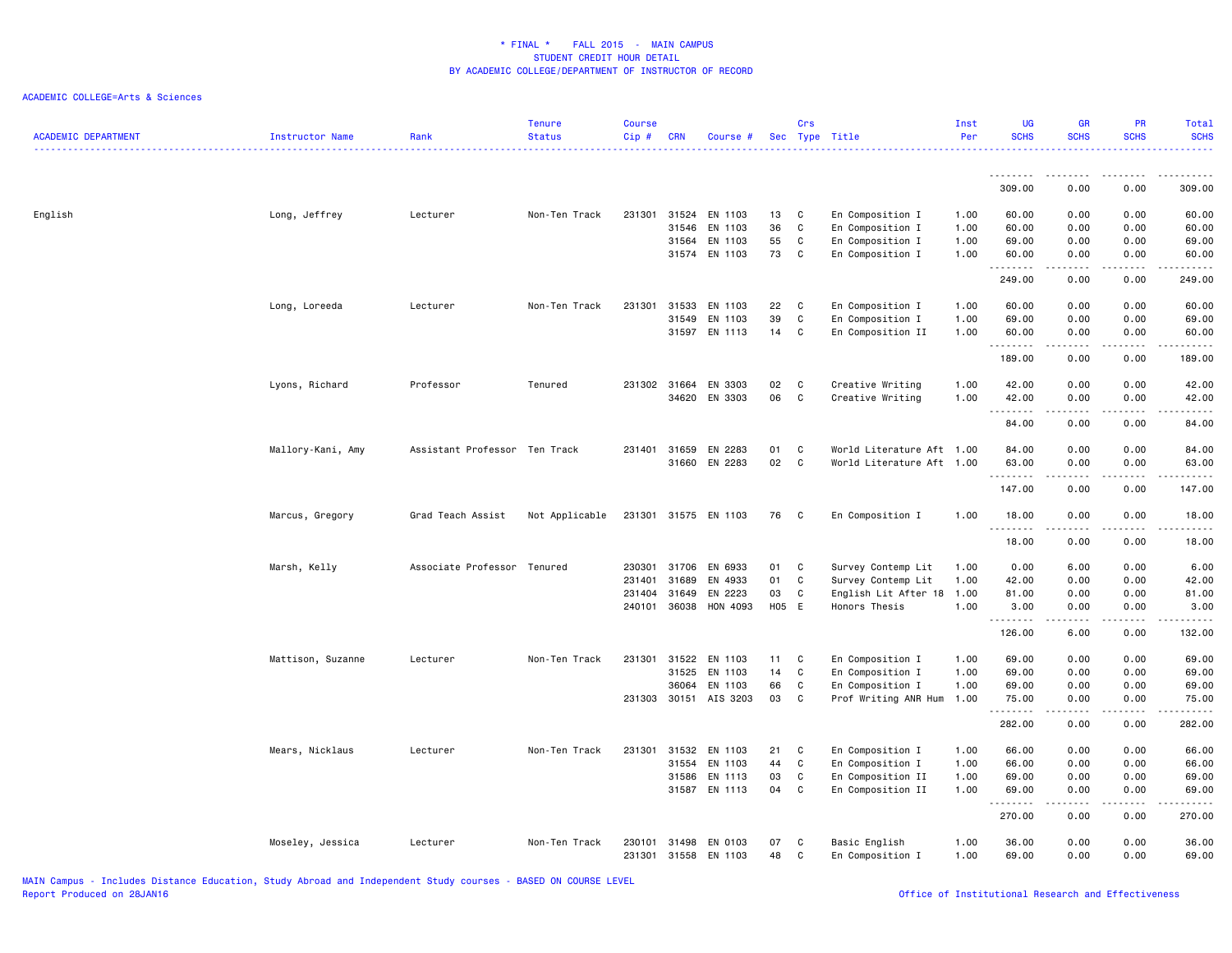| <b>ACADEMIC DEPARTMENT</b> | Instructor Name   | Rank                              | <b>Tenure</b><br><b>Status</b> | <b>Course</b><br>Cip# | <b>CRN</b> | Course #                 |          | Crs    | Sec Type Title                        | Inst<br>Per  | UG<br><b>SCHS</b>   | GR<br><b>SCHS</b><br>.                                                                                                                                       | PR<br><b>SCHS</b> | Total<br><b>SCHS</b><br>. د د د د |
|----------------------------|-------------------|-----------------------------------|--------------------------------|-----------------------|------------|--------------------------|----------|--------|---------------------------------------|--------------|---------------------|--------------------------------------------------------------------------------------------------------------------------------------------------------------|-------------------|-----------------------------------|
| English                    | Moseley, Jessica  | Lecturer                          | Non-Ten Track                  | 231301                | 31559      | EN 1103<br>31603 EN 1113 | 49<br>20 | C<br>C | En Composition I<br>En Composition II | 1.00<br>1.00 | 69.00<br>63.00      | 0.00<br>0.00                                                                                                                                                 | 0.00<br>0.00      | 69.00<br>63.00                    |
|                            |                   |                                   |                                |                       |            |                          |          |        |                                       |              | .<br>237.00         | $\sim$ $\sim$ $\sim$ $\sim$<br>0.00                                                                                                                          | 0.00              | 237.00                            |
|                            | O'Neill, Bonnie   | Associate Professor Tenured       |                                | 231301                | 31670      | EN 3414                  | 02       | C      | Crit Writ/Resrch Lit 1.00             |              | 52.00               | 0.00                                                                                                                                                         | 0.00              | 52.00                             |
|                            |                   |                                   |                                |                       |            | 31671 EN 3414            | 03       | C      | Crit Writ/Resrch Lit 1.00             |              | 24.00<br><u>.</u> . | 0.00<br>.                                                                                                                                                    | 0.00<br>.         | 24.00<br>.                        |
|                            |                   |                                   |                                |                       |            |                          |          |        |                                       |              | 76.00               | 0.00                                                                                                                                                         | 0.00              | 76.00                             |
|                            | Olson, Peter      | Lecturer                          | Non-Ten Track                  | 231301                | 33978      | EN 1103                  | 501 C    |        | En Composition I                      | 1.00         | 36.00               | 0.00                                                                                                                                                         | 0.00              | 36.00                             |
|                            |                   |                                   |                                | 231303                | 33980      | EN 3313                  | 501 C    |        | Writing for the Work 1.00             |              | 57.00               | 0.00                                                                                                                                                         | 0.00              | 57.00                             |
|                            |                   |                                   |                                | 231401                |            | 33979 EN 2273            | 501 C    |        | World Literature Bef 1.00             |              | 54.00<br>.          | 0.00<br>$\mathcal{L}^{\mathcal{L}}\mathcal{L}^{\mathcal{L}}\mathcal{L}^{\mathcal{L}}\mathcal{L}^{\mathcal{L}}\mathcal{L}^{\mathcal{L}}$                      | 0.00<br><b>.</b>  | 54.00<br>.                        |
|                            |                   |                                   |                                |                       |            |                          |          |        |                                       |              | 147.00              | 0.00                                                                                                                                                         | 0.00              | 147.00                            |
|                            | Papi, Mostafa     | Visiting Assist Pro Non-Ten Track |                                | 131401                | 31681      | EN 4453                  | 01       | C      | Methods in TESOL                      | 1.00         | 42.00               | 0.00                                                                                                                                                         | 0.00              | 42.00                             |
|                            |                   |                                   |                                |                       | 31698      | EN 6453                  | 01       | C      | Methods in TESOL                      | 1.00         | 0.00                | 6.00                                                                                                                                                         | 0.00              | 6.00                              |
|                            |                   |                                   |                                | 160102 30205          |            | AN 4403                  | 01       | C      | Intro To Linguistics 1.00             |              | 9.00                | 0.00                                                                                                                                                         | 0.00              | 9.00                              |
|                            |                   |                                   |                                |                       | 30206      | AN 4403                  | 02       | C      | Intro To Linguistics                  | 1.00         | 15.00               | 0.00                                                                                                                                                         | 0.00              | 15.00                             |
|                            |                   |                                   |                                |                       | 31679      | EN 4403                  | 01       | C      | Intro To Linguistics                  | 1.00         | 36.00               | 0.00                                                                                                                                                         | 0.00              | 36.00                             |
|                            |                   |                                   |                                |                       | 31680      | EN 4403                  | 02       | C      | Intro To Linguistics                  | 1.00         | 30.00               | 0.00                                                                                                                                                         | 0.00              | 30.00                             |
|                            |                   |                                   |                                |                       | 31696      | EN 6403                  | 01       | C      | Intro To Linguistics                  | 1.00         | 0.00                | 3.00                                                                                                                                                         | 0.00              | 3.00                              |
|                            |                   |                                   |                                |                       | 31697      | EN 6403                  | 02       | C      | Intro To Linguistics 1.00             |              | 0.00<br>.           | 3.00<br>$\omega = \omega = \omega$                                                                                                                           | 0.00<br>.         | 3.00<br>22222                     |
|                            |                   |                                   |                                |                       |            |                          |          |        |                                       |              | 132.00              | 12.00                                                                                                                                                        | 0.00              | 144.00                            |
|                            | Pevey, Leslie     | Grad Teach Assist                 | Not Applicable                 |                       |            | 230101 31497 EN 0103     | 06       | C.     | Basic English                         | 1.00         | 42.00<br>.          | 0.00<br>$\frac{1}{2} \left( \frac{1}{2} \right) \left( \frac{1}{2} \right) \left( \frac{1}{2} \right) \left( \frac{1}{2} \right) \left( \frac{1}{2} \right)$ | 0.00<br><u>.</u>  | 42.00<br>.                        |
|                            |                   |                                   |                                |                       |            |                          |          |        |                                       |              | 42.00               | 0.00                                                                                                                                                         | 0.00              | 42.00                             |
|                            | Pierce, Catherine | Associate Professor Tenured       |                                | 230101                | 31676      | EN 4303                  | 01       | C      | Craft Of Poetry                       | 1.00         | 18.00               | 0.00                                                                                                                                                         | 0.00              | 18.00                             |
|                            |                   |                                   |                                | 230501                | 31693      | EN 6303                  | 01       | C      | Craft Of Poetry                       | 1.00         | 0.00                | 24.00                                                                                                                                                        | 0.00              | 24.00                             |
|                            |                   |                                   |                                |                       |            | 231302 31666 EN 3303     | 04 C     |        | Creative Writing                      | 1.00         | 45.00<br>.          | 0.00                                                                                                                                                         | 0.00              | 45.00                             |
|                            |                   |                                   |                                |                       |            |                          |          |        |                                       |              | 63.00               | 24.00                                                                                                                                                        | 0.00              | 87.00                             |
|                            | Pizer, Ginger     | Associate Professor Tenured       |                                |                       |            | 230101 31672 EN 3423     | 01       | C      | Desc Eng Grammar                      | 1.00         | 66.00               | 0.00                                                                                                                                                         | 0.00              | 66.00                             |
|                            |                   |                                   |                                | 239999                | 36362      | EN 8000                  | 07       | D      | Research / Thesis                     | 1.00         | 0.00                | 3.00                                                                                                                                                         | 0.00              | 3.00                              |
|                            |                   |                                   |                                | 450201                | 30207      | AN 4623                  | 01       | C      | Language And Culture 1.00             |              | 24.00               | 0.00                                                                                                                                                         | 0.00              | 24.00                             |
|                            |                   |                                   |                                |                       | 31684      | EN 4623                  | 01       | C      | Language And Culture                  | 1.00         | 18.00               | 0.00                                                                                                                                                         | 0.00              | 18.00                             |
|                            |                   |                                   |                                |                       | 31701      | EN 6623                  | 01       | C      | Language And Culture                  | 1.00         | 0.00                | 9.00                                                                                                                                                         | 0.00              | 9.00                              |
|                            |                   |                                   |                                |                       | 34371      | SO 4623                  | 01       | C      | Language And Culture 1.00             |              | 9.00<br>.           | 0.00                                                                                                                                                         | 0.00              | 9.00                              |
|                            |                   |                                   |                                |                       |            |                          |          |        |                                       |              | 117.00              | 12.00                                                                                                                                                        | 0.00              | 129.00                            |
|                            | Price, Marty      | Instructor                        | Non-Ten Track                  | 231402 31654          |            | EN 2243                  | 05       | C      | American Lit Before                   | 1.00         | 84.00               | 0.00                                                                                                                                                         | 0.00              | 84.00                             |
|                            |                   |                                   |                                | 231404                | 31645      | EN 2213                  | 04       | C      | English Lit Before 1 1.00             |              | 90.00               | 0.00                                                                                                                                                         | 0.00              | 90.00                             |
|                            |                   |                                   |                                |                       |            | 31650 EN 2223            | 04       | C      | English Lit After 18 1.00             |              | 72.00<br>.          | 0.00<br>.                                                                                                                                                    | 0.00<br>.         | 72.00<br>------                   |
|                            |                   |                                   |                                |                       |            |                          |          |        |                                       |              | 246.00              | 0.00                                                                                                                                                         | 0.00              | 246.00                            |
|                            | Purl, Laura       | Lecturer                          | Non-Ten Track                  |                       |            | 231301 31514 EN 1103     | 03       | C      | En Composition I                      | 1.00         | 66.00               | 0.00                                                                                                                                                         | 0.00              | 66.00                             |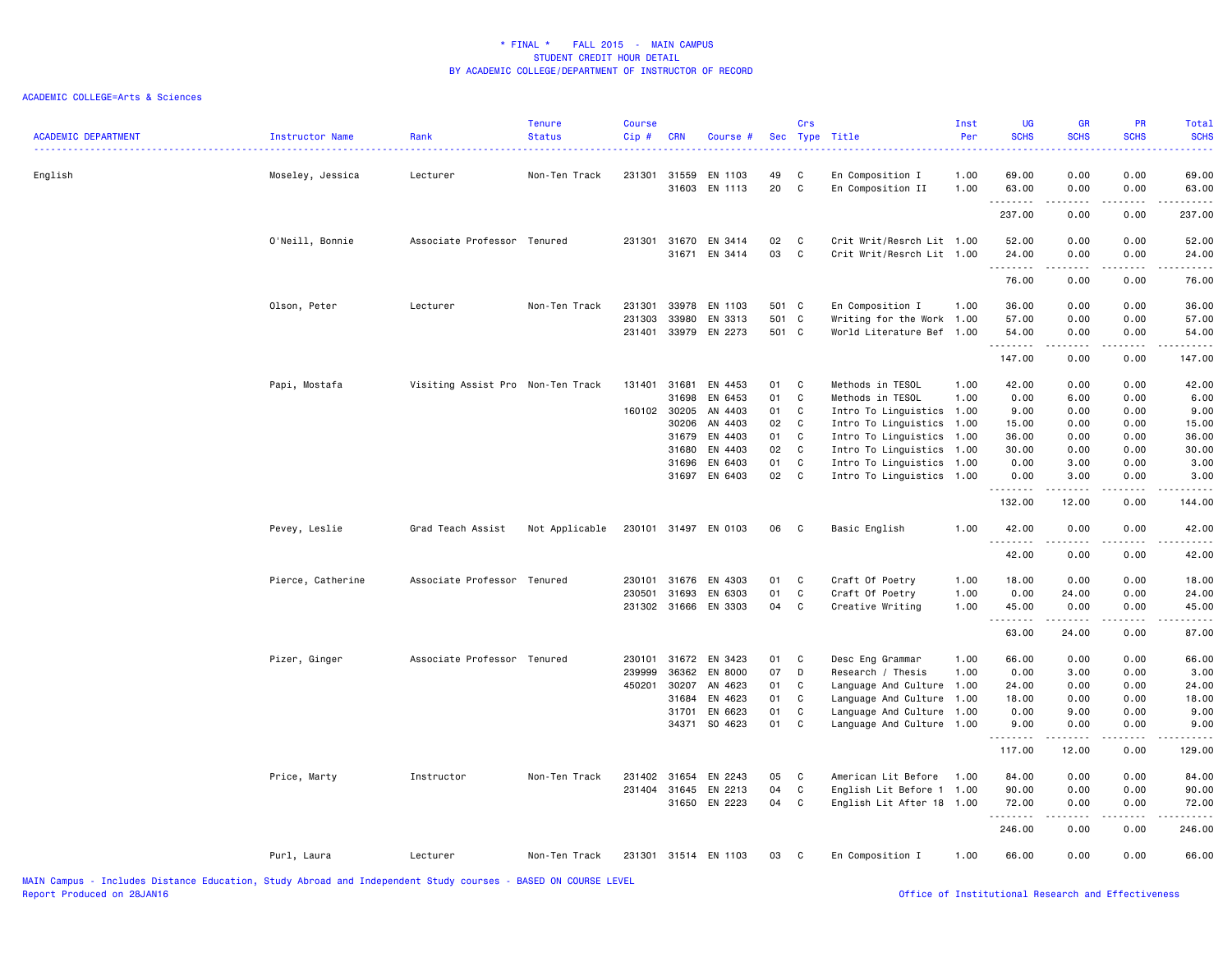| <b>ACADEMIC DEPARTMENT</b> | Instructor Name      | Rank                        | <b>Tenure</b><br><b>Status</b> | <b>Course</b><br>Cip # | <b>CRN</b>     | Course #             |          | Crs          | Sec Type Title                            | Inst<br>Per  | UG<br><b>SCHS</b> | GR<br><b>SCHS</b> | PR<br><b>SCHS</b> | Total<br><b>SCHS</b><br>$\frac{1}{2} \left( \frac{1}{2} \right) \left( \frac{1}{2} \right) \left( \frac{1}{2} \right) \left( \frac{1}{2} \right)$             |
|----------------------------|----------------------|-----------------------------|--------------------------------|------------------------|----------------|----------------------|----------|--------------|-------------------------------------------|--------------|-------------------|-------------------|-------------------|---------------------------------------------------------------------------------------------------------------------------------------------------------------|
| English                    | Purl, Laura          | Lecturer                    | Non-Ten Track                  | 231301                 | 31537<br>31538 | EN 1103<br>EN 1103   | 26<br>27 | C<br>C       | En Composition I<br>En Composition I      | 1.00<br>1.00 | 66.00<br>66.00    | 0.00<br>0.00      | 0.00<br>0.00      | 66.00<br>66.00                                                                                                                                                |
|                            |                      |                             |                                |                        | 31540          | EN 1103              | 29       | C            | En Composition I                          | 1.00         | 60.00             | 0.00              | 0.00              | 60.00                                                                                                                                                         |
|                            |                      |                             |                                |                        |                |                      |          |              |                                           |              | .<br>258.00       | .<br>0.00         | .<br>0.00         | .<br>258.00                                                                                                                                                   |
|                            | Raymond, Richard     | Professor                   | Tenured                        | 231303                 | 31668          | EN 3313              | 01       | C            | Writing for the Work 1.00                 |              | 60.00             | 0.00              | 0.00              | 60.00                                                                                                                                                         |
|                            |                      |                             |                                | 231402                 | 31655          | EN 2243              | 06       | C            | American Lit Before                       | 1.00         | 54.00             | 0.00              | 0.00              | 54.00                                                                                                                                                         |
|                            |                      |                             |                                | 239999                 | 35121          | EN 4000              | 01       | $\mathbf{I}$ | Directed Indiv Study 1.00                 |              | 3.00              | 0.00              | 0.00              | 3.00                                                                                                                                                          |
|                            |                      |                             |                                |                        | 36682          | EN 4000              | 05       | $\mathbf{I}$ | Directed Indiv Study 1.00                 |              | 3.00              | 0.00              | 0.00              | 3.00                                                                                                                                                          |
|                            |                      |                             |                                |                        | 36827          | EN 4000              | 06       | $\mathbf{I}$ | Directed Indiv Study 1.00                 |              | 3.00<br>.         | 0.00<br>.         | 0.00              | 3.00<br>.                                                                                                                                                     |
|                            |                      |                             |                                |                        |                |                      |          |              |                                           |              | 123.00            | 0.00              | 0.00              | 123.00                                                                                                                                                        |
|                            | Redd, James          | Lecturer                    | Non-Ten Track                  | 231301                 | 31613          | EN 1173              | 04       | C            | Accelerated Comp II                       | 1.00         | 45.00             | 0.00              | 0.00              | 45.00                                                                                                                                                         |
|                            |                      |                             |                                |                        | 31619          | EN 1173              | 10       | C            | Accelerated Comp II                       | 1.00         | 57.00             | 0.00              | 0.00              | 57.00                                                                                                                                                         |
|                            |                      |                             |                                | 231401                 | 31633          | EN 2203              | 08       | C            | Intro To Literature                       | 1.00         | 93.00             | 0.00              | 0.00              | 93.00                                                                                                                                                         |
|                            |                      |                             |                                |                        | 34619          | EN 2273              | 01       | C            | World Literature Bef 1.00                 |              | 57.00             | 0.00              | 0.00              | 57.00                                                                                                                                                         |
|                            |                      |                             |                                |                        | 35917          | EN 2273              | 502 C    |              | World Literature Bef 1.00                 |              | 66.00             | 0.00              | 0.00              | 66.00                                                                                                                                                         |
|                            |                      |                             |                                |                        |                |                      |          |              |                                           |              | .<br>318.00       | .<br>0.00         | والأمام<br>0.00   | .<br>318.00                                                                                                                                                   |
|                            | Rinehart, Hannah     | Grad Teach Assist           | Not Applicable                 | 231301                 | 31529          | EN 1103              | 18       | C            | En Composition I                          | 1.00         | 72.00<br>.        | 0.00              | 0.00              | 72.00<br>$\frac{1}{2} \left( \frac{1}{2} \right) \left( \frac{1}{2} \right) \left( \frac{1}{2} \right) \left( \frac{1}{2} \right) \left( \frac{1}{2} \right)$ |
|                            |                      |                             |                                |                        |                |                      |          |              |                                           |              | 72.00             | 0.00              | 0.00              | 72.00                                                                                                                                                         |
|                            | Robinson, Kristopher | Lecturer                    | Non-Ten Track                  | 231301                 | 31541          | EN 1103              | 30       | C            | En Composition I                          | 1.00         | 69.00             | 0.00              | 0.00              | 69.00                                                                                                                                                         |
|                            |                      |                             |                                |                        | 31555          | EN 1103              | 45       | C            | En Composition I                          | 1.00         | 63.00             | 0.00              | 0.00              | 63.00                                                                                                                                                         |
|                            |                      |                             |                                |                        | 31584          | EN 1113              | 01       | C            | En Composition II                         | 1.00         | 69.00             | 0.00              | 0.00              | 69.00                                                                                                                                                         |
|                            |                      |                             |                                |                        | 31602          | EN 1113              | 19       | C            | En Composition II                         | 1.00         | 69.00             | 0.00              | 0.00              | 69.00                                                                                                                                                         |
|                            |                      |                             |                                |                        |                |                      |          |              |                                           |              | 270.00            | 0.00              | 0.00              | 270.00                                                                                                                                                        |
|                            | Rupp, Elisabeth      | Grad Teach Assist           | Not Applicable                 |                        |                | 230101 31492 EN 0103 | 01       | C            | Basic English                             | 1.00         | 45.00             | 0.00              | 0.00              | 45.00                                                                                                                                                         |
|                            |                      |                             |                                |                        |                |                      |          |              |                                           |              | .<br>45.00        | 0.00              | 0.00              | .<br>45.00                                                                                                                                                    |
|                            | Sanders, Shelly      | Instructor                  | Non-Ten Track                  | 231303                 | 32087          | GE 3513              | 05       | C            | Technical Writing                         | 1.00         | 63.00             | 0.00              | 0.00              | 63.00                                                                                                                                                         |
|                            |                      |                             |                                |                        | 32089          | GE 3513              | 07       | C            | Technical Writing                         | 1.00         | 60.00             | 0.00              | 0.00              | 60.00                                                                                                                                                         |
|                            |                      |                             |                                |                        |                | 34297 GE 3513        | 12       | C            | Technical Writing                         | 1.00         | 60.00             | 0.00              | 0.00              | 60.00                                                                                                                                                         |
|                            |                      |                             |                                |                        |                |                      |          |              |                                           |              | .<br>183.00       | 0.00              | 0.00              | .<br>183.00                                                                                                                                                   |
|                            |                      |                             |                                |                        |                |                      |          |              |                                           |              |                   |                   |                   |                                                                                                                                                               |
|                            | Shaffer, Donald      | Associate Professor Tenured |                                | 050201                 | 30002          | AAS 1063             | 01       | C            | Intro to African Ame                      | 1.00         | 135.00            | 0.00              | 0.00              | 135.00                                                                                                                                                        |
|                            |                      |                             |                                | 230701                 | 30007<br>31661 | AAS 2363<br>EN 2363  | 01<br>01 | C<br>C       | Intro AFAM Lit<br>Intro AFAM Lit          | 1.00<br>1.00 | 18.00<br>33.00    | 0.00<br>0.00      | 0.00<br>0.00      | 18.00<br>33.00                                                                                                                                                |
|                            |                      |                             |                                |                        | 31608          | EN 1113              | H02 C    |              |                                           | 1.00         |                   |                   |                   |                                                                                                                                                               |
|                            |                      |                             |                                | 231301<br>239999       | 35165          | EN 8000              | 01       | D            | Honors En Compositio<br>Research / Thesis | 1.00         | 33.00<br>0.00     | 0.00<br>3.00      | 0.00<br>0.00      | 33.00<br>3.00                                                                                                                                                 |
|                            |                      |                             |                                |                        |                |                      |          |              |                                           |              | .                 | -----             | .                 | .                                                                                                                                                             |
|                            |                      |                             |                                |                        |                |                      |          |              |                                           |              | 219.00            | 3.00              | 0.00              | 222.00                                                                                                                                                        |
|                            | Sheperis, Claire     | Instructor                  | Non-Ten Track                  | 231301                 | 31594<br>31599 | EN 1113<br>EN 1113   | 11<br>16 | C<br>C       | En Composition II<br>En Composition II    | 1.00<br>1.00 | 72.00<br>72.00    | 0.00<br>0.00      | 0.00<br>0.00      | 72.00<br>72.00                                                                                                                                                |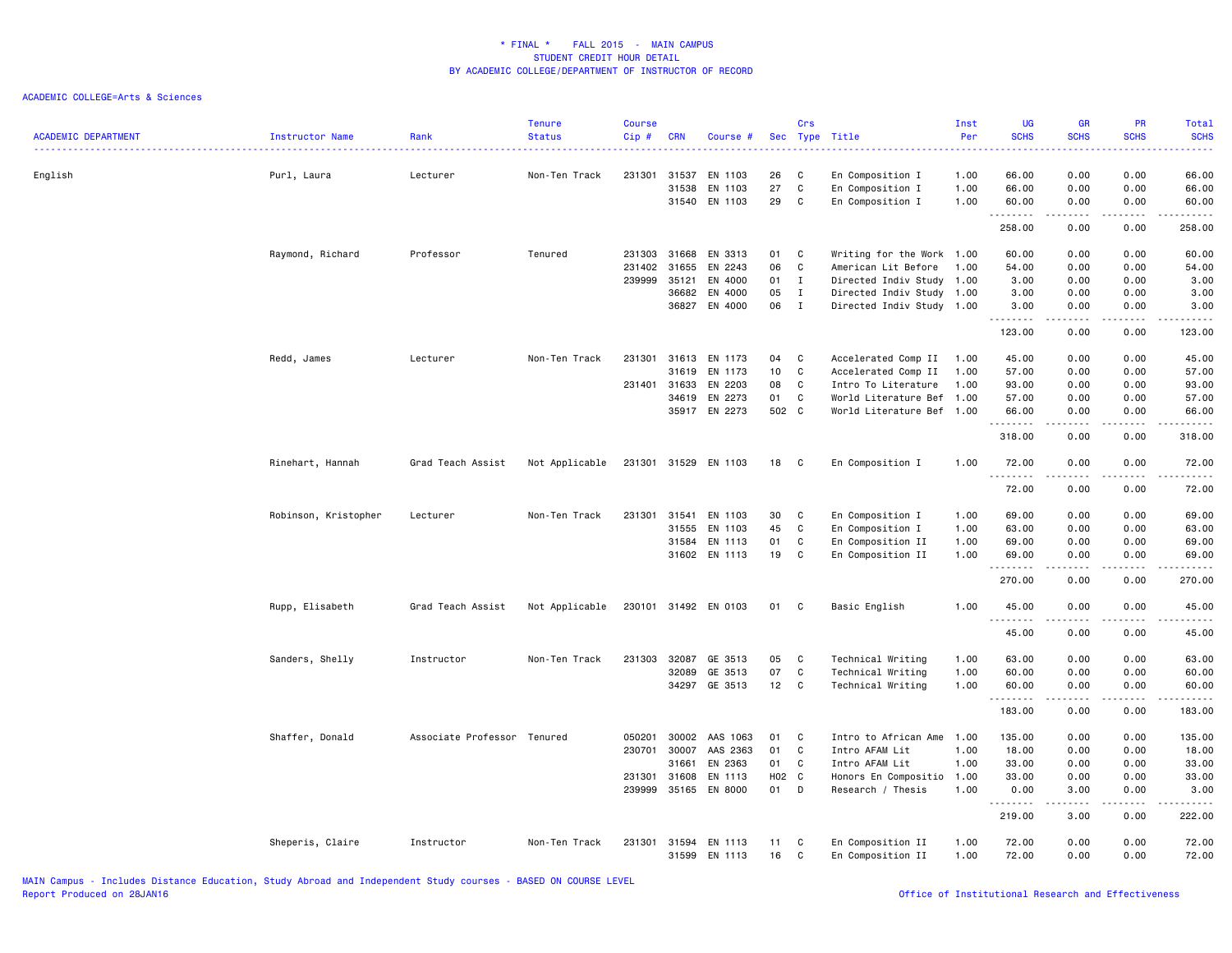| <b>ACADEMIC DEPARTMENT</b> | Instructor Name   | Rank                          | <b>Tenure</b><br><b>Status</b> | <b>Course</b><br>Cip# | <b>CRN</b> | Course #             |                 | Crs          | Sec Type Title              | Inst<br>Per | UG<br><b>SCHS</b>                 | <b>GR</b><br><b>SCHS</b>                                                                                                                                     | PR<br><b>SCHS</b>                   | Total<br><b>SCHS</b>                                                                                                                                          |
|----------------------------|-------------------|-------------------------------|--------------------------------|-----------------------|------------|----------------------|-----------------|--------------|-----------------------------|-------------|-----------------------------------|--------------------------------------------------------------------------------------------------------------------------------------------------------------|-------------------------------------|---------------------------------------------------------------------------------------------------------------------------------------------------------------|
|                            |                   |                               |                                |                       |            |                      |                 |              |                             |             | .                                 |                                                                                                                                                              | <u>.</u>                            | د د د د د                                                                                                                                                     |
| English                    | Sheperis, Claire  | Instructor                    | Non-Ten Track                  | 231401 31626          |            | EN 2203              | 01              | C            | Intro To Literature         | 1.00        | 87.00                             | 0.00                                                                                                                                                         | 0.00                                | 87.00                                                                                                                                                         |
|                            |                   |                               |                                |                       | 31627      | EN 2203              | 02              | C            | Intro To Literature         | 1.00        | 90.00<br>.                        | 0.00<br>-----                                                                                                                                                | 0.00<br>.                           | 90.00<br>.                                                                                                                                                    |
|                            |                   |                               |                                |                       |            |                      |                 |              |                             |             | 321.00                            | 0.00                                                                                                                                                         | 0.00                                | 321.00                                                                                                                                                        |
|                            | Sones, Sarah      | Grad Teach Assist             | Not Applicable                 |                       |            | 230101 31508 EN 0103 | 17 C            |              | Basic English               | 1.00        | 45.00<br><u>.</u>                 | 0.00                                                                                                                                                         | 0.00<br>.                           | 45.00<br>.                                                                                                                                                    |
|                            |                   |                               |                                |                       |            |                      |                 |              |                             |             | 45.00                             | 0.00                                                                                                                                                         | 0.00                                | 45.00                                                                                                                                                         |
|                            | Spain, Andrea     | Assistant Professor Ten Track |                                | 230101                | 34622      | EN 4353              | 01              | C            | Critical Theory Sinc 1.00   |             | 30.00                             | 0.00                                                                                                                                                         | 0.00                                | 30.00                                                                                                                                                         |
|                            |                   |                               |                                | 230301                | 34649      | EN 6813              | 01              | C            | The World Novel Sinc 1.00   |             | 0.00                              | 3.00                                                                                                                                                         | 0.00                                | 3.00                                                                                                                                                          |
|                            |                   |                               |                                | 231301                | 31674      | EN 4111              | 01              | C            | Portfol & Reflec Wri 1.00   |             | 29.00                             | 0.00                                                                                                                                                         | 0.00                                | 29.00                                                                                                                                                         |
|                            |                   |                               |                                | 231401                | 34650      | EN 4813              | 01              | C            | The World Novel Sinc 1.00   |             | 39.00                             | 0.00                                                                                                                                                         | 0.00                                | 39.00                                                                                                                                                         |
|                            |                   |                               |                                | 239999                | 34621      | EN 6353              | 01              | C            | Critical Theory Sinc 1.00   |             | 0.00                              | 6.00                                                                                                                                                         | 0.00                                | 6.00                                                                                                                                                          |
|                            |                   |                               |                                |                       | 35294      | EN 8000              | 04              | D            | Research / Thesis           | 1.00        | 0.00<br>.                         | 6.00<br>.                                                                                                                                                    | 0.00<br>.                           | 6.00<br>------                                                                                                                                                |
|                            |                   |                               |                                |                       |            |                      |                 |              |                             |             | 98.00                             | 15.00                                                                                                                                                        | 0.00                                | 113.00                                                                                                                                                        |
|                            | Spurlock, Ann     | Instructor                    | Non-Ten Track                  | 231301 31691          |            | EN 6013              | 01              | -E           | Tchng Col Writing           | 1.00        | 0.00                              | 57.00                                                                                                                                                        | 0.00                                | 57.00                                                                                                                                                         |
|                            |                   |                               |                                |                       |            |                      |                 |              |                             |             | $\sim$ $\sim$ $\sim$<br>.<br>0.00 | 57.00                                                                                                                                                        | .<br>0.00                           | $\frac{1}{2} \left( \frac{1}{2} \right) \left( \frac{1}{2} \right) \left( \frac{1}{2} \right) \left( \frac{1}{2} \right) \left( \frac{1}{2} \right)$<br>57.00 |
|                            | Stinson, Emily    | Lecturer                      | Non-Ten Track                  | 130301                | 34070      | LSK 6013             | 501             | $\mathbf{C}$ | Academic Writing for 1.00   |             | 0.00                              | 18.00                                                                                                                                                        | 0.00                                | 18.00                                                                                                                                                         |
|                            |                   |                               |                                | 231301                | 31610      | EN 1173              | 01              | C            | Accelerated Comp II         | 1.00        | 54.00                             | 0.00                                                                                                                                                         | 0.00                                | 54.00                                                                                                                                                         |
|                            |                   |                               |                                |                       | 31614      | EN 1173              | 05              | C            | Accelerated Comp II         | 1.00        | 63.00                             | 0.00                                                                                                                                                         | 0.00                                | 63.00                                                                                                                                                         |
|                            |                   |                               |                                | 231401 31634          |            | EN 2203              | 09              | C            | Intro To Literature         | 1.00        | 81.00                             | 0.00                                                                                                                                                         | 0.00                                | 81.00                                                                                                                                                         |
|                            |                   |                               |                                | 231404 31648          |            | EN 2223              | 01              | C            | English Lit After 18 1.00   |             | 90.00<br>.                        | 0.00<br>$\frac{1}{2} \left( \frac{1}{2} \right) \left( \frac{1}{2} \right) \left( \frac{1}{2} \right) \left( \frac{1}{2} \right) \left( \frac{1}{2} \right)$ | 0.00<br>.                           | 90.00<br>.                                                                                                                                                    |
|                            |                   |                               |                                |                       |            |                      |                 |              |                             |             | 288.00                            | 18.00                                                                                                                                                        | 0.00                                | 306.00                                                                                                                                                        |
|                            | Stubbs, Tia       | Lecturer                      | Non-Ten Track                  | 231301                | 31530      | EN 1103              | 19              | C            | En Composition I            | 1.00        | 72.00                             | 0.00                                                                                                                                                         | 0.00                                | 72.00                                                                                                                                                         |
|                            |                   |                               |                                |                       | 31568      | EN 1103              | 59              | C            | En Composition I            | 1.00        | 51.00                             | 0.00                                                                                                                                                         | 0.00                                | 51.00                                                                                                                                                         |
|                            |                   |                               |                                |                       | 31570      | EN 1103              | 61              | C            | En Composition I            | 1.00        | 66.00                             | 0.00                                                                                                                                                         | 0.00                                | 66.00                                                                                                                                                         |
|                            |                   |                               |                                |                       |            | 31595 EN 1113        | 12 <sub>2</sub> | C            | En Composition II           | 1.00        | 72.00<br>.                        | 0.00<br>$\begin{array}{cccccccccccccc} \bullet & \bullet & \bullet & \bullet & \bullet & \bullet & \bullet \end{array}$                                      | 0.00<br>.                           | 72.00<br>.                                                                                                                                                    |
|                            |                   |                               |                                |                       |            |                      |                 |              |                             |             | 261.00                            | 0.00                                                                                                                                                         | 0.00                                | 261.00                                                                                                                                                        |
|                            | Thompson, Jessica | Instructor                    | Non-Ten Track                  | 231301                | 31531      | EN 1103              | 20              | $\mathbf{C}$ | En Composition $I - L$ 1.00 |             | 45.00                             | 0.00                                                                                                                                                         | 0.00                                | 45.00                                                                                                                                                         |
|                            |                   |                               |                                |                       | 31611      | EN 1173              | 02              | C            | Accelerated Comp II         | 1.00        | 57.00                             | 0.00                                                                                                                                                         | 0.00                                | 57.00                                                                                                                                                         |
|                            |                   |                               |                                |                       | 31620      | EN 1173              | 11              | C            | Accelerated Comp II         | 1.00        | 54.00                             | 0.00                                                                                                                                                         | 0.00                                | 54.00                                                                                                                                                         |
|                            |                   |                               |                                | 231401 31641          |            | EN 2203              | 16              | C            | Intro To Literature         | 1.00        | 90.00<br>.                        | 0.00                                                                                                                                                         | 0.00                                | 90.00<br>د د د د د                                                                                                                                            |
|                            |                   |                               |                                |                       |            |                      |                 |              |                             |             | 246.00                            | 0.00                                                                                                                                                         | 0.00                                | 246.00                                                                                                                                                        |
|                            | Torrence, Devan   | Grad Teach Assist             | Not Applicable                 |                       |            | 230101 31504 EN 0103 | 13              | C            | Basic English               | 1.00        | 45.00<br>.                        | 0.00<br>.                                                                                                                                                    | 0.00<br>$\sim$ $\sim$ $\sim$ $\sim$ | 45.00<br>.                                                                                                                                                    |
|                            |                   |                               |                                |                       |            |                      |                 |              |                             |             | 45.00                             | 0.00                                                                                                                                                         | 0.00                                | 45.00                                                                                                                                                         |
|                            | Trimm, James      | Lecturer                      | Non-Ten Track                  | 231301 31526          |            | EN 1103              | 15              | C            | En Composition I            | 1.00        | 66.00                             | 0.00                                                                                                                                                         | 0.00                                | 66.00                                                                                                                                                         |
|                            |                   |                               |                                |                       | 36065      | EN 1103              | 67              | C            | En Composition I            | 1.00        | 72.00                             | 0.00                                                                                                                                                         | 0.00                                | 72.00                                                                                                                                                         |
|                            |                   |                               |                                | 231401 31636          |            | EN 2203              | 11              | C            | Intro To Literature         | 1.00        | 84.00                             | 0.00                                                                                                                                                         | 0.00                                | 84.00                                                                                                                                                         |
|                            |                   |                               |                                |                       | 31640      | EN 2203              | 15              | C            | Intro To Literature         | 1.00        | 90.00                             | 0.00                                                                                                                                                         | 0.00                                | 90.00                                                                                                                                                         |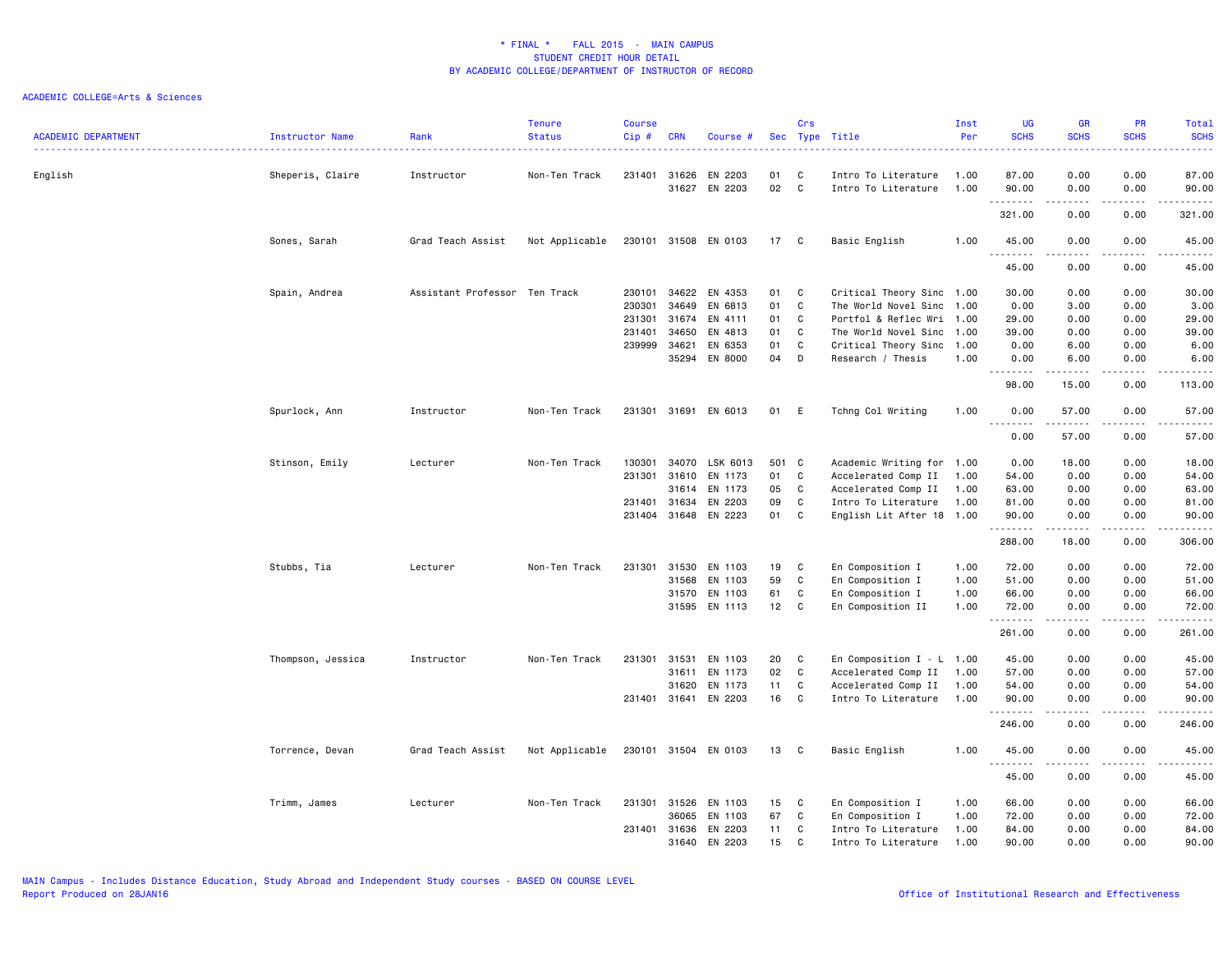| <b>ACADEMIC DEPARTMENT</b> | Instructor Name | Rank                          | <b>Tenure</b><br><b>Status</b> | <b>Course</b><br>Cip# | <b>CRN</b> | Course               |                   | Crs            | Sec Type Title            | Inst<br>Per | <b>UG</b><br><b>SCHS</b> | GR<br><b>SCHS</b>                                                                                                                 | <b>PR</b><br><b>SCHS</b> | Total<br><b>SCHS</b>                                                                                                                                                                                                                                                                                                                                                                                                                                                                            |
|----------------------------|-----------------|-------------------------------|--------------------------------|-----------------------|------------|----------------------|-------------------|----------------|---------------------------|-------------|--------------------------|-----------------------------------------------------------------------------------------------------------------------------------|--------------------------|-------------------------------------------------------------------------------------------------------------------------------------------------------------------------------------------------------------------------------------------------------------------------------------------------------------------------------------------------------------------------------------------------------------------------------------------------------------------------------------------------|
|                            |                 |                               |                                |                       |            |                      |                   |                |                           |             |                          |                                                                                                                                   |                          | $\frac{1}{2} \left( \frac{1}{2} \right) \left( \frac{1}{2} \right) \left( \frac{1}{2} \right) \left( \frac{1}{2} \right)$                                                                                                                                                                                                                                                                                                                                                                       |
|                            |                 |                               |                                |                       |            |                      |                   |                |                           |             | .<br>312.00              | $\frac{1}{2}$<br>.<br>0.00                                                                                                        | .<br>0.00                | $\frac{1}{2} \left( \frac{1}{2} \right) \left( \frac{1}{2} \right) \left( \frac{1}{2} \right) \left( \frac{1}{2} \right) \left( \frac{1}{2} \right) \left( \frac{1}{2} \right)$<br>312.00                                                                                                                                                                                                                                                                                                       |
| English                    | Trinh, Annie    | Grad Teach Assist             | Not Applicable                 |                       |            | 230101 31503 EN 0103 | 12                | $\mathbf{C}$   | Basic English             | 1.00        | 45.00                    | 0.00                                                                                                                              | 0.00                     | 45.00                                                                                                                                                                                                                                                                                                                                                                                                                                                                                           |
|                            |                 |                               |                                |                       |            |                      |                   |                |                           |             | .<br>45.00               | $\frac{1}{2} \left( \frac{1}{2} \right) \left( \frac{1}{2} \right) \left( \frac{1}{2} \right) \left( \frac{1}{2} \right)$<br>0.00 | -----<br>0.00            | ------<br>45.00                                                                                                                                                                                                                                                                                                                                                                                                                                                                                 |
|                            | Vivier, Eric    | Assistant Professor Ten Track |                                | 231404                | 31647      | EN 2213              | H <sub>01</sub> C |                | Honors English Lit B      | 1.00        | 42.00                    | 0.00                                                                                                                              | 0.00                     | 42.00                                                                                                                                                                                                                                                                                                                                                                                                                                                                                           |
|                            |                 |                               |                                | 240101                | 32346      | HON 1163             | H02 S             |                | The Quest I               | 1.00        | 39.00                    | 0.00                                                                                                                              | 0.00                     | 39.00                                                                                                                                                                                                                                                                                                                                                                                                                                                                                           |
|                            |                 |                               |                                |                       |            | 32347 HON 1163       | H03 S             |                | The Quest I               | 1.00        | 39.00<br>.               | 0.00<br>الداعات الداري                                                                                                            | 0.00<br>-----            | 39.00<br>$\begin{array}{cccccccccccccc} \multicolumn{2}{c}{} & \multicolumn{2}{c}{} & \multicolumn{2}{c}{} & \multicolumn{2}{c}{} & \multicolumn{2}{c}{} & \multicolumn{2}{c}{} & \multicolumn{2}{c}{} & \multicolumn{2}{c}{} & \multicolumn{2}{c}{} & \multicolumn{2}{c}{} & \multicolumn{2}{c}{} & \multicolumn{2}{c}{} & \multicolumn{2}{c}{} & \multicolumn{2}{c}{} & \multicolumn{2}{c}{} & \multicolumn{2}{c}{} & \multicolumn{2}{c}{} & \multicolumn{2}{c}{} & \multicolumn{2}{c}{} & \$ |
|                            |                 |                               |                                |                       |            |                      |                   |                |                           |             | 120.00                   | 0.00                                                                                                                              | 0.00                     | 120.00                                                                                                                                                                                                                                                                                                                                                                                                                                                                                          |
|                            | Voller, Leslie  | Instructor                    | Non-Ten Track                  | 231301                | 31589      | EN 1113              | 06                | C              | En Composition II         | 1.00        | 72.00                    | 0.00                                                                                                                              | 0.00                     | 72.00                                                                                                                                                                                                                                                                                                                                                                                                                                                                                           |
|                            |                 |                               |                                |                       | 31623      | EN 1173              | 14 C              |                | Accelerated Comp II       | 1.00        | 60.00                    | 0.00                                                                                                                              | 0.00                     | 60.00                                                                                                                                                                                                                                                                                                                                                                                                                                                                                           |
|                            |                 |                               |                                |                       |            | 31624 EN 1173        | 15                | C              | Accelerated Comp II       | 1.00        | 60.00                    | 0.00                                                                                                                              | 0.00                     | 60.00                                                                                                                                                                                                                                                                                                                                                                                                                                                                                           |
|                            |                 |                               |                                | 231401                |            | 31642 EN 2203        | 17 C              |                | Intro To Literature       | 1.00        | 84.00                    | 0.00<br>----                                                                                                                      | 0.00<br>.                | 84.00<br>.                                                                                                                                                                                                                                                                                                                                                                                                                                                                                      |
|                            |                 |                               |                                |                       |            |                      |                   |                |                           |             | 276.00                   | 0.00                                                                                                                              | 0.00                     | 276.00                                                                                                                                                                                                                                                                                                                                                                                                                                                                                          |
|                            | West, Elizabeth | Grad Teach Assist             | Not Applicable                 |                       |            | 231301 31581 EN 1103 | 83                | C              | En Composition I          | 1.00        | 72.00                    | 0.00                                                                                                                              | 0.00                     | 72.00                                                                                                                                                                                                                                                                                                                                                                                                                                                                                           |
|                            |                 |                               |                                |                       |            |                      |                   |                |                           |             | 72.00                    | 0.00                                                                                                                              | 0.00                     | 72.00                                                                                                                                                                                                                                                                                                                                                                                                                                                                                           |
|                            | West, Robert    | Associate Professor Tenured   |                                | 231402 31658          |            | EN 2253              | 03                | C              | American Lit After 1 1.00 |             | 81.00                    | 0.00                                                                                                                              | 0.00                     | 81.00                                                                                                                                                                                                                                                                                                                                                                                                                                                                                           |
|                            |                 |                               |                                | 239999                | 36106      | EN 4000              | 02                | $\blacksquare$ | Directed Indiv Study 1.00 |             | 3.00                     | 0.00                                                                                                                              | 0.00                     | 3.00                                                                                                                                                                                                                                                                                                                                                                                                                                                                                            |
|                            |                 |                               |                                |                       |            | 36107 EN 4000        | 03                | I              | Directed Indiv Study 1.00 |             | 3.00<br>.                | 0.00<br>.                                                                                                                         | 0.00                     | 3.00                                                                                                                                                                                                                                                                                                                                                                                                                                                                                            |
|                            |                 |                               |                                |                       |            |                      |                   |                |                           |             | 87.00                    | 0.00                                                                                                                              | 0.00                     | 87.00                                                                                                                                                                                                                                                                                                                                                                                                                                                                                           |
|                            | White, Rebekah  | Lecturer                      | Non-Ten Track                  | 231301                | 31519      | EN 1103              | 08                | C              | En Composition I          | 1.00        | 60.00                    | 0.00                                                                                                                              | 0.00                     | 60.00                                                                                                                                                                                                                                                                                                                                                                                                                                                                                           |
|                            |                 |                               |                                |                       | 31542      | EN 1103              | 31 C              |                | En Composition I          | 1.00        | 63.00                    | 0.00                                                                                                                              | 0.00                     | 63.00                                                                                                                                                                                                                                                                                                                                                                                                                                                                                           |
|                            |                 |                               |                                |                       | 31547      | EN 1103              | 37                | C              | En Composition I          | 1.00        | 69.00                    | 0.00                                                                                                                              | 0.00                     | 69.00                                                                                                                                                                                                                                                                                                                                                                                                                                                                                           |
|                            |                 |                               |                                |                       |            | 31561 EN 1103        | 51                | C              | En Composition I          | 1.00        | 66.00<br>.               | 0.00<br>$\frac{1}{2} \left( \frac{1}{2} \right) \left( \frac{1}{2} \right) \left( \frac{1}{2} \right) \left( \frac{1}{2} \right)$ | 0.00<br>.                | 66.00<br>.                                                                                                                                                                                                                                                                                                                                                                                                                                                                                      |
|                            |                 |                               |                                |                       |            |                      |                   |                |                           |             | 258.00                   | 0.00                                                                                                                              | 0.00                     | 258.00                                                                                                                                                                                                                                                                                                                                                                                                                                                                                          |
| English                    |                 |                               |                                |                       |            |                      |                   |                |                           |             | ========<br>12922.50     | ========<br>307.00                                                                                                                | <b>EEEEEEEE</b><br>0.00  | ==========<br>13229.50                                                                                                                                                                                                                                                                                                                                                                                                                                                                          |
|                            |                 |                               |                                |                       |            |                      |                   |                |                           |             | ========                 | ======== =======                                                                                                                  |                          |                                                                                                                                                                                                                                                                                                                                                                                                                                                                                                 |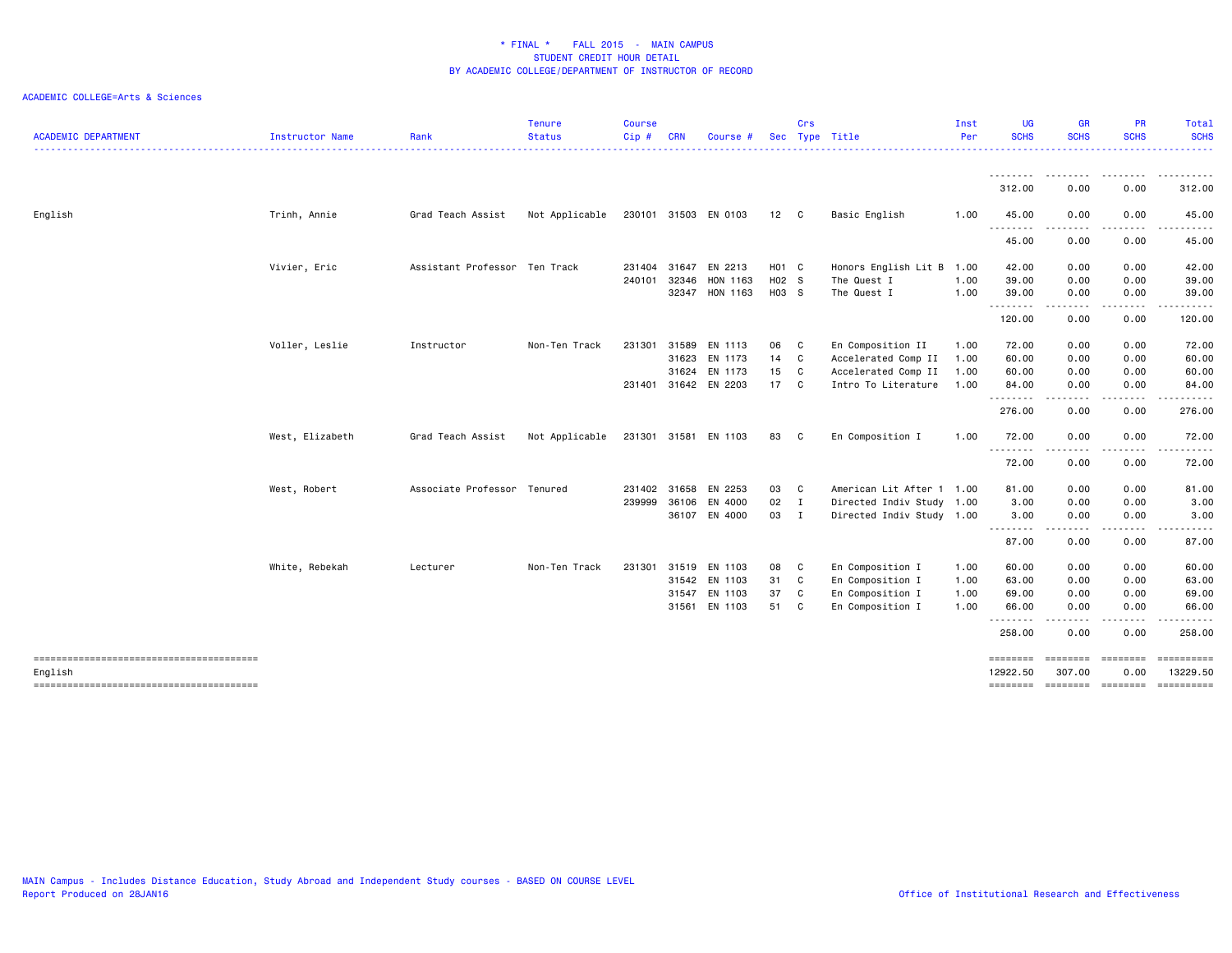| <b>ACADEMIC DEPARTMENT</b> | Instructor Name                                     | Rank                          | <b>Tenure</b><br><b>Status</b> | <b>Course</b><br>Cip# | <b>CRN</b> | Course #                 |          | Crs          | Sec Type Title                             | Inst<br>Per  | UG<br><b>SCHS</b>                                                                                                                                                                       | <b>GR</b><br><b>SCHS</b>                                                                                                                                     | PR<br><b>SCHS</b>                                                                                                                 | Total<br><b>SCHS</b><br>.                                                                                                                                                               |
|----------------------------|-----------------------------------------------------|-------------------------------|--------------------------------|-----------------------|------------|--------------------------|----------|--------------|--------------------------------------------|--------------|-----------------------------------------------------------------------------------------------------------------------------------------------------------------------------------------|--------------------------------------------------------------------------------------------------------------------------------------------------------------|-----------------------------------------------------------------------------------------------------------------------------------|-----------------------------------------------------------------------------------------------------------------------------------------------------------------------------------------|
| Geosciences                | Ambinakudige, Shrinidhi Associate Professor Tenured |                               |                                | 450701                | 32174      | GR 3113<br>35112 GR 9000 | 01<br>01 | C<br>D       | Conserv Of Nat Res<br>Research/Dissertatio | 1.00<br>1.00 | 168.00<br>0.00                                                                                                                                                                          | 0.00<br>7.00                                                                                                                                                 | 0.00<br>0.00                                                                                                                      | 168.00<br>7.00                                                                                                                                                                          |
|                            |                                                     |                               |                                |                       |            |                          |          |              |                                            |              | 168.00                                                                                                                                                                                  | $\frac{1}{2} \left( \frac{1}{2} \right) \left( \frac{1}{2} \right) \left( \frac{1}{2} \right) \left( \frac{1}{2} \right) \left( \frac{1}{2} \right)$<br>7.00 | .<br>0.00                                                                                                                         | .<br>175.00                                                                                                                                                                             |
|                            |                                                     |                               |                                |                       |            |                          |          |              |                                            |              |                                                                                                                                                                                         |                                                                                                                                                              |                                                                                                                                   |                                                                                                                                                                                         |
|                            | Babineaux, Claire                                   | Grad Teach Assist             | Not Applicable                 | 400601                | 32110      | GG 1113                  | 03       | C            | Survey Earth Sci I                         | 1.00         | 129.00                                                                                                                                                                                  | 0.00                                                                                                                                                         | 0.00                                                                                                                              | 129.00                                                                                                                                                                                  |
|                            |                                                     |                               |                                |                       | 32119      | GG 1123                  | 01       | C            | Survey Earth Sci II                        | 1.00         | 105.00                                                                                                                                                                                  | 0.00                                                                                                                                                         | 0.00                                                                                                                              | 105.00                                                                                                                                                                                  |
|                            |                                                     |                               |                                |                       | 32120      | GG 1123                  | H01 C    |              | Honors Survey Earth                        | 1.00         | 6.00                                                                                                                                                                                    | 0.00                                                                                                                                                         | 0.00                                                                                                                              | 6.00<br>$\frac{1}{2} \left( \frac{1}{2} \right) \left( \frac{1}{2} \right) \left( \frac{1}{2} \right) \left( \frac{1}{2} \right) \left( \frac{1}{2} \right) \left( \frac{1}{2} \right)$ |
|                            |                                                     |                               |                                |                       |            |                          |          |              |                                            |              | 240.00                                                                                                                                                                                  | 0.00                                                                                                                                                         | 0.00                                                                                                                              | 240.00                                                                                                                                                                                  |
|                            | Baldwin, William                                    | Lecturer                      | Non-Ten Track                  | 400404                | 34023      | GR 4713                  | 501 B    |              | Synoptic Met I                             | 0.10         | 12.00                                                                                                                                                                                   | 0.00                                                                                                                                                         | 0.00                                                                                                                              | 12.00                                                                                                                                                                                   |
|                            |                                                     |                               |                                |                       | 34024      | GR 4713                  | 502 B    |              | Synoptic Met I                             | 0.10         | 12.60                                                                                                                                                                                   | 0.00                                                                                                                                                         | 0.00                                                                                                                              | 12.60                                                                                                                                                                                   |
|                            |                                                     |                               |                                | 450701                | 32162      | GR 1123                  | 02       | C            | Intro World Geog                           | 0.90         | 264.60                                                                                                                                                                                  | 0.00                                                                                                                                                         | 0.00                                                                                                                              | 264.60                                                                                                                                                                                  |
|                            |                                                     |                               |                                |                       | 32164      | GR 1123                  | 04       | C            | Intro World Geog                           | 0.90         | 261.90<br>. <b>.</b> .                                                                                                                                                                  | 0.00                                                                                                                                                         | 0.00<br>$\frac{1}{2} \left( \frac{1}{2} \right) \left( \frac{1}{2} \right) \left( \frac{1}{2} \right) \left( \frac{1}{2} \right)$ | 261.90<br>.                                                                                                                                                                             |
|                            |                                                     |                               |                                |                       |            |                          |          |              |                                            |              | 551.10                                                                                                                                                                                  | $\cdots$<br>0.00                                                                                                                                             | 0.00                                                                                                                              | 551.10                                                                                                                                                                                  |
|                            | Churchill, William                                  | Grad Teach Assist             | Not Applicable                 |                       |            | 400404 34437 GR 1603     | 02       | $\mathbf{C}$ | Intro To Meteorology 1.00                  |              | 120.00<br>.                                                                                                                                                                             | 0.00                                                                                                                                                         | 0.00<br>$  -$                                                                                                                     | 120.00<br><u>.</u>                                                                                                                                                                      |
|                            |                                                     |                               |                                |                       |            |                          |          |              |                                            |              | 120.00                                                                                                                                                                                  | 0.00                                                                                                                                                         | 0.00                                                                                                                              | 120.00                                                                                                                                                                                  |
|                            | Clary, Renee                                        | Associate Professor Tenured   |                                | 400601                | 34006      | GG 8123                  | 501 C    |              | Geol II: Earth and T 1.00                  |              | 0.00                                                                                                                                                                                    | 72.00                                                                                                                                                        | 0.00                                                                                                                              | 72.00                                                                                                                                                                                   |
|                            |                                                     |                               |                                |                       | 34832      | GG 8000                  | 501 D    |              | Research / Thesis                          | 1.00         | 0.00                                                                                                                                                                                    | 2.00                                                                                                                                                         | 0.00                                                                                                                              | 2.00                                                                                                                                                                                    |
|                            |                                                     |                               |                                |                       | 35401      | GG 9000                  | 05       | D            | Research/Dissertatio                       | 1.00         | 0.00                                                                                                                                                                                    | 7.00                                                                                                                                                         | 0.00                                                                                                                              | 7.00                                                                                                                                                                                    |
|                            |                                                     |                               |                                |                       | 36668      | GG 8000                  | 05       | D            | Research / Thesis                          | 1.00         | 0.00                                                                                                                                                                                    | 1.00                                                                                                                                                         | 0.00                                                                                                                              | 1.00                                                                                                                                                                                    |
|                            |                                                     |                               |                                | 400604 32127          |            | GG 4201                  | 01       | C            | Prac In Paleontology 1.00                  |              | 10.00                                                                                                                                                                                   | 0.00                                                                                                                                                         | 0.00                                                                                                                              | 10.00                                                                                                                                                                                   |
|                            |                                                     |                               |                                |                       | 32128      | GG 4203                  | 01       | C            | Prin Of Paleobiology                       | 1.00         | 36.00<br>.                                                                                                                                                                              | 0.00<br>.                                                                                                                                                    | 0.00<br>.                                                                                                                         | 36.00<br>------                                                                                                                                                                         |
|                            |                                                     |                               |                                |                       |            |                          |          |              |                                            |              | 46.00                                                                                                                                                                                   | 82.00                                                                                                                                                        | 0.00                                                                                                                              | 128.00                                                                                                                                                                                  |
|                            | Cooke, William                                      | Professor                     | Tenured                        | 400699                | 32149      | GG 8913                  | 01       | s.           | Reading Techniques G 1.00                  |              | 0.00                                                                                                                                                                                    | 12.00                                                                                                                                                        | 0.00                                                                                                                              | 12.00                                                                                                                                                                                   |
|                            |                                                     |                               |                                | 450701                | 34032      | GR 6333                  | 501 B    |              | Remote Sensing Phys                        | 0.10         | 0.00                                                                                                                                                                                    | 4.80                                                                                                                                                         | 0.00                                                                                                                              | 4.80                                                                                                                                                                                    |
|                            |                                                     |                               |                                |                       | 35105      | GR 8000                  | 02       | D            | Research / Thesis                          | 1.00         | 0.00                                                                                                                                                                                    | 7.00                                                                                                                                                         | 0.00                                                                                                                              | 7.00                                                                                                                                                                                    |
|                            |                                                     |                               |                                |                       | 35113      | GR 9000                  | 02       | D            | Research/Dissertatio                       | 1.00         | 0.00                                                                                                                                                                                    | 1.00                                                                                                                                                         | 0.00                                                                                                                              | 1.00                                                                                                                                                                                    |
|                            |                                                     |                               |                                | 450702                | 34017      | GR 4333                  | 501      | B            | Remote Sensing Phys                        | 0.10         | 0.60                                                                                                                                                                                    | 0.00                                                                                                                                                         | 0.00                                                                                                                              | 0.60                                                                                                                                                                                    |
|                            |                                                     |                               |                                |                       |            | 34510 GR 8563            | 01       | B            | GIS Research Apps                          | 1.00         | 0.00<br>.                                                                                                                                                                               | 9.00<br>.                                                                                                                                                    | 0.00<br>د د د د                                                                                                                   | 9.00<br>.                                                                                                                                                                               |
|                            |                                                     |                               |                                |                       |            |                          |          |              |                                            |              | 0.60                                                                                                                                                                                    | 33.80                                                                                                                                                        | 0.00                                                                                                                              | 34.40                                                                                                                                                                                   |
|                            | Dash, Padmanava                                     | Assistant Professor Ten Track |                                | 450701                | 32214      | GR 6333                  | 01       | C            | Remote Sensing Phys                        | 1.00         | 0.00                                                                                                                                                                                    | 27.00                                                                                                                                                        | 0.00                                                                                                                              | 27.00                                                                                                                                                                                   |
|                            |                                                     |                               |                                |                       | 32215      | GR 6333                  | 02       | К            | Remote Sensing Phys                        | 1.00         | 0.00                                                                                                                                                                                    | 0.00                                                                                                                                                         | 0.00                                                                                                                              | 0.00                                                                                                                                                                                    |
|                            |                                                     |                               |                                |                       | 35114      | GR 9000                  | 03       | D            | Research/Dissertatio                       | 1.00         | 0.00                                                                                                                                                                                    | 14.00                                                                                                                                                        | 0.00                                                                                                                              | 14.00                                                                                                                                                                                   |
|                            |                                                     |                               |                                | 450702 32185          |            | GR 4333                  | 01       | C            | Remote Sensing Phys                        | 1.00         | 63.00                                                                                                                                                                                   | 0.00                                                                                                                                                         | 0.00                                                                                                                              | 63.00                                                                                                                                                                                   |
|                            |                                                     |                               |                                |                       | 32186      | GR 4333                  | 02       | К            | Remote Sensing Phys                        | 1.00         | 0.00                                                                                                                                                                                    | 0.00                                                                                                                                                         | 0.00                                                                                                                              | 0.00                                                                                                                                                                                    |
|                            |                                                     |                               |                                |                       |            | 34456 GR 8333            | 01       | C            | Field Remote Sensing                       | 1.00         | 0.00<br>$\frac{1}{2} \left( \frac{1}{2} \right) \left( \frac{1}{2} \right) \left( \frac{1}{2} \right) \left( \frac{1}{2} \right) \left( \frac{1}{2} \right) \left( \frac{1}{2} \right)$ | 27.00<br>.                                                                                                                                                   | 0.00<br>.                                                                                                                         | 27.00<br>$\begin{array}{cccccccccccccc} \bullet & \bullet & \bullet & \bullet & \bullet & \bullet & \bullet & \bullet \end{array}$                                                      |
|                            |                                                     |                               |                                |                       |            |                          |          |              |                                            |              | 63.00                                                                                                                                                                                   | 68.00                                                                                                                                                        | 0.00                                                                                                                              | 131.00                                                                                                                                                                                  |
|                            | Domenech, Julia                                     | Grad Teach Assist             | Not Applicable                 | 400601                | 32113      | GG 1113                  | 06       | C            | Survey Earth Sci I                         | 1.00         | 135.00                                                                                                                                                                                  | 0.00                                                                                                                                                         | 0.00                                                                                                                              | 135.00                                                                                                                                                                                  |
|                            |                                                     |                               |                                | 450701                | 36091      | GR 1123                  | 07       | C            | Intro World Geog                           | 0.90         | 110.70                                                                                                                                                                                  | 0.00                                                                                                                                                         | 0.00                                                                                                                              | 110.70                                                                                                                                                                                  |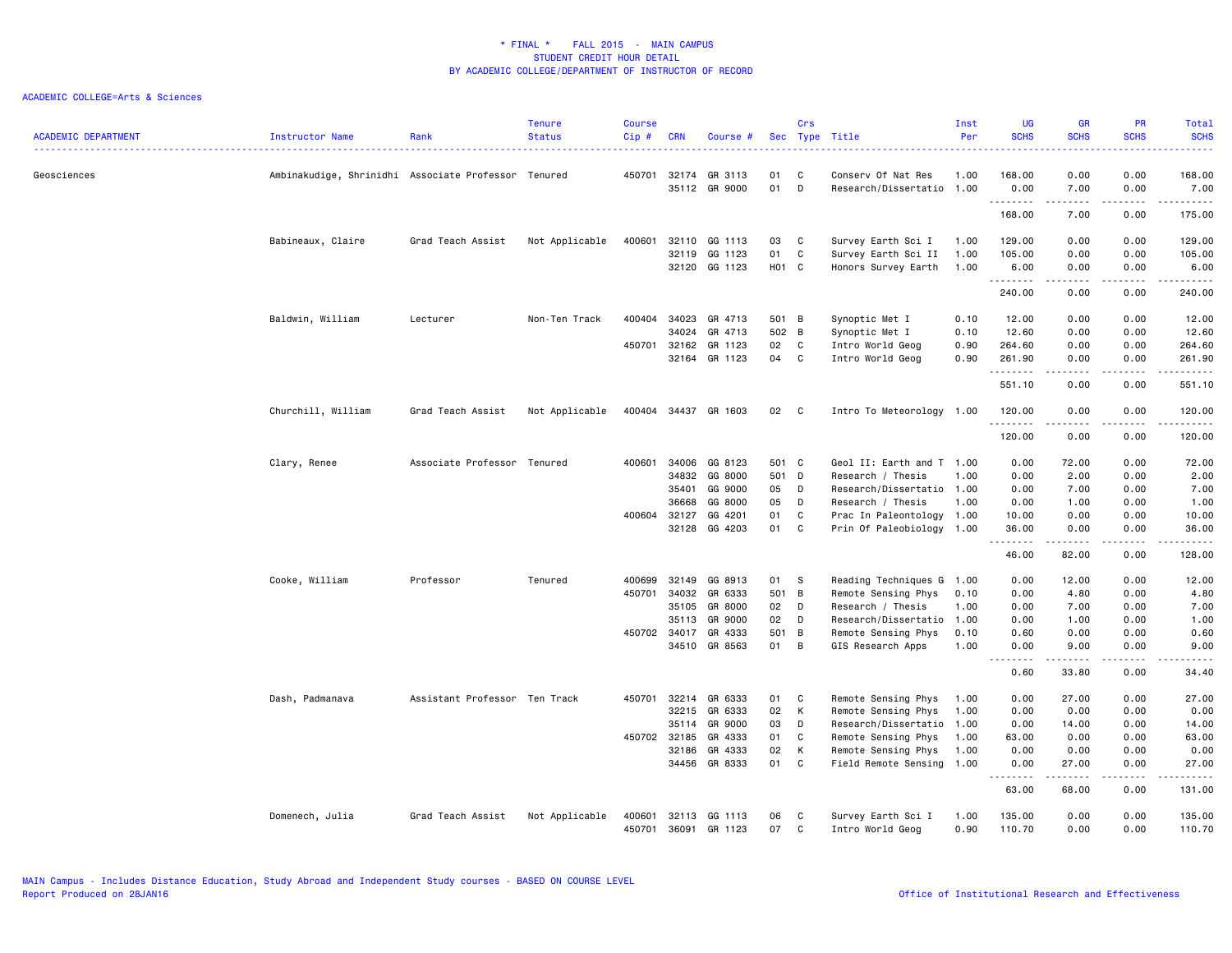| <b>ACADEMIC DEPARTMENT</b><br><b>Instructor Name</b> | Rank                          | <b>Tenure</b><br><b>Status</b> | <b>Course</b><br>Cip# | <b>CRN</b>     | Course #             |                  | Crs          | Sec Type Title                             | Inst<br>Per  | UG<br><b>SCHS</b>  | <b>GR</b><br><b>SCHS</b> | <b>PR</b><br><b>SCHS</b> | Total<br><b>SCHS</b>                                                                                                               |
|------------------------------------------------------|-------------------------------|--------------------------------|-----------------------|----------------|----------------------|------------------|--------------|--------------------------------------------|--------------|--------------------|--------------------------|--------------------------|------------------------------------------------------------------------------------------------------------------------------------|
|                                                      |                               |                                |                       |                |                      |                  |              |                                            |              | <u>.</u>           |                          |                          | .                                                                                                                                  |
|                                                      |                               |                                |                       |                |                      |                  |              |                                            |              | 245.70             | 0.00                     | 0.00                     | 245.70                                                                                                                             |
| Dudley, Jerry<br>Geosciences                         | Non-Faculty                   | Not Applicable                 |                       |                | 400601 32112 GG 1113 | 05               | $\mathbf{C}$ | Survey Earth Sci I                         | 1.00         | 276.00<br><u>.</u> | 0.00                     | 0.00                     | 276.00<br>.                                                                                                                        |
|                                                      |                               |                                |                       |                |                      |                  |              |                                            |              | 276.00             | 0.00                     | 0.00                     | 276.00                                                                                                                             |
| Dyer, Jamie                                          | Associate Professor           | Tenured                        | 400401                | 34034          | GR 6943              | 501 C            |              | Tropical Meteorology 0.10                  |              | 0.00               | 9.60                     | 0.00                     | 9.60                                                                                                                               |
|                                                      |                               |                                | 400404                | 32203          | GR 4823              | 01               | C            | Dynamic Meteorology                        | 1.00         | 84.00              | 0.00                     | 0.00                     | 84.00                                                                                                                              |
|                                                      |                               |                                |                       | 34027          | GR 4943              | 501 C            |              | Tropical Meteorology                       | 0.10         | 2.10               | 0.00                     | 0.00                     | 2.10                                                                                                                               |
|                                                      |                               |                                | 450701                | 32230          | GR 6823              | 01               | C            | Dynamic Meteorolgy I 1.00                  |              | 0.00               | 18.00                    | 0.00                     | 18.00                                                                                                                              |
|                                                      |                               |                                |                       | 35107          | GR 8000              | 04               | D            | Research / Thesis                          | 1.00         | 0.00               | 11.00                    | 0.00                     | 11.00                                                                                                                              |
|                                                      |                               |                                |                       | 35119          | GR 9000              | 08               | D            | Research/Dissertatio 1.00                  |              | 0.00               | 9.00                     | 0.00                     | 9.00                                                                                                                               |
|                                                      |                               |                                |                       | 35801          | GR 4990              | 03               | В            | Special Topic In GR                        | 1.00         | 45.00              | 0.00                     | 0.00                     | 45.00                                                                                                                              |
|                                                      |                               |                                |                       | 35802          | GR 6990              | 03               | В            | Special Topic In GR                        | 1.00         | 0.00<br>.          | 18.00                    | 0.00                     | 18.00<br>$\frac{1}{2} \left( \frac{1}{2} \right) \left( \frac{1}{2} \right) \left( \frac{1}{2} \right) \left( \frac{1}{2} \right)$ |
|                                                      |                               |                                |                       |                |                      |                  |              |                                            |              | 131.10             | 65.60                    | 0.00                     | 196.70                                                                                                                             |
| Elcik, Christopher                                   | Grad Teach Assist             | Not Applicable                 | 450701                | 32155          | GR 1114              | 01               | C            | Physical Geography                         | 1.00         | 236.00             | 0.00                     | 0.00                     | 236.00                                                                                                                             |
|                                                      |                               |                                |                       | 32156          | GR 1114              | 02               | К            | Physical Geography                         | 1.00         | 0.00               | 0.00                     | 0.00                     | 0.00                                                                                                                               |
|                                                      |                               |                                |                       |                | 32157 GR 1114        | 03               | K            | Physical Geography                         | 1.00         | 0.00               | 0.00                     | 0.00                     | 0.00<br>.                                                                                                                          |
|                                                      |                               |                                |                       |                |                      |                  |              |                                            |              | 236.00             | 0.00                     | 0.00                     | 236.00                                                                                                                             |
| Elmore, Michelle                                     | Grad Teach Assist             | Not Applicable                 | 450701                | 32158          | GR 1114              | 04               | C            | Physical Geography                         | 1.00         | 220.00             | 0.00                     | 0.00                     | 220.00                                                                                                                             |
|                                                      |                               |                                |                       | 32159          | GR 1114              | 05               | К            | Physical Geography                         | 1.00         | 0.00               | 0.00                     | 0.00                     | 0.00                                                                                                                               |
|                                                      |                               |                                |                       | 32160          | GR 1114              | 06               | К            | Physical Geography                         | 1.00         | 0.00<br>.          | 0.00                     | 0.00                     | 0.00<br>.                                                                                                                          |
|                                                      |                               |                                |                       |                |                      |                  |              |                                            |              | 220.00             | 0.00                     | 0.00                     | 220.00                                                                                                                             |
| Fuhrmann, Christopher                                | Assistant Professor Ten Track |                                | 400401                | 32234          | GR 8633              | 01               | C            | Climate Change                             | 1.00         | 0.00               | 30.00                    | 0.00                     | 30.00                                                                                                                              |
|                                                      |                               |                                | 450701                | 35108          | GR 8000              | 05               | D            | Research / Thesis                          | 1.00         | 0.00               | 6.00                     | 0.00                     | 6.00                                                                                                                               |
|                                                      |                               |                                |                       | 35115          | GR 9000              | 04               | D            | Research/Dissertatio                       | 1.00         | 0.00               | 6.00                     | 0.00                     | 6.00                                                                                                                               |
|                                                      |                               |                                |                       | 35309          | GR 4990              | 02               | C            | Special Topic In GR                        | 1.00         | 69.00              | 0.00                     | 0.00                     | 69.00                                                                                                                              |
|                                                      |                               |                                |                       | 36001          | GR 6990              | 02               | C            | Special Topic In GR                        | 1.00         | 0.00<br>.          | 6.00<br>-----            | 0.00<br>.                | 6.00<br>.                                                                                                                          |
|                                                      |                               |                                |                       |                |                      |                  |              |                                            |              | 69.00              | 48.00                    | 0.00                     | 117.00                                                                                                                             |
| Gabitov, Rinat                                       | Assistant Professor Ten Track |                                | 400601                | 32108          | GG 1113              | 01               | C            | Survey Earth Sci I                         | 1.00         | 111.00             | 0.00                     | 0.00                     | 111.00                                                                                                                             |
|                                                      |                               |                                |                       | 32116          | GG 1113              | H <sub>0</sub> 1 | C            | Honors Survey Earth                        | 1.00         | 18.00              | 0.00                     | 0.00                     | 18.00                                                                                                                              |
|                                                      |                               |                                |                       | 32124          | GG 4114              | 01               | В            | Mineralogy                                 | 1.00         | 40.00              | 0.00                     | 0.00                     | 40.00                                                                                                                              |
|                                                      |                               |                                |                       | 32125          | GG 4114              | 02               | К            | Mineralogy                                 | 1.00         | 0.00               | 0.00                     | 0.00                     | 0.00                                                                                                                               |
|                                                      |                               |                                |                       | 32126          | GG 4114              | 03               | К            | Mineralogy                                 | 1.00         | 0.00               | 0.00                     | 0.00                     | 0.00                                                                                                                               |
|                                                      |                               |                                |                       | 32137          | GG 6114              | 01               | B            | Mineralogy                                 | 1.00         | 0.00               | 8.00                     | 0.00                     | 8.00                                                                                                                               |
|                                                      |                               |                                |                       | 32138          | GG 6114              | 02               | К            | Mineralogy                                 | 1.00         | 0.00               | 0.00                     | 0.00                     | 0.00                                                                                                                               |
|                                                      |                               |                                |                       | 32139          | GG 6114              | 03               | К            | Mineralogy                                 | 1.00         | 0.00               | 0.00                     | 0.00                     | 0.00                                                                                                                               |
|                                                      |                               |                                |                       | 35096          | GG 8000              | 01               | D            | Research / Thesis                          | 1.00         | 0.00               | 6.00                     | 0.00                     | 6.00                                                                                                                               |
|                                                      |                               |                                |                       |                | 35100 GG 9000        | 01               | D            | Research/Dissertatio                       | 1.00         | 0.00<br><u>.</u>   | 9.00<br>.                | 0.00<br>$\frac{1}{2}$    | 9.00                                                                                                                               |
|                                                      |                               |                                |                       |                |                      |                  |              |                                            |              | 169.00             | 23.00                    | 0.00                     | 192.00                                                                                                                             |
| Grala, Katarzyna                                     | Non-Faculty                   | Not Applicable                 | 450701<br>450702      | 34032<br>34017 | GR 6333<br>GR 4333   | 501 B<br>501     | B            | Remote Sensing Phys<br>Remote Sensing Phys | 0.90<br>0.90 | 0.00<br>5.40       | 43.20<br>0.00            | 0.00<br>0.00             | 43.20<br>5.40                                                                                                                      |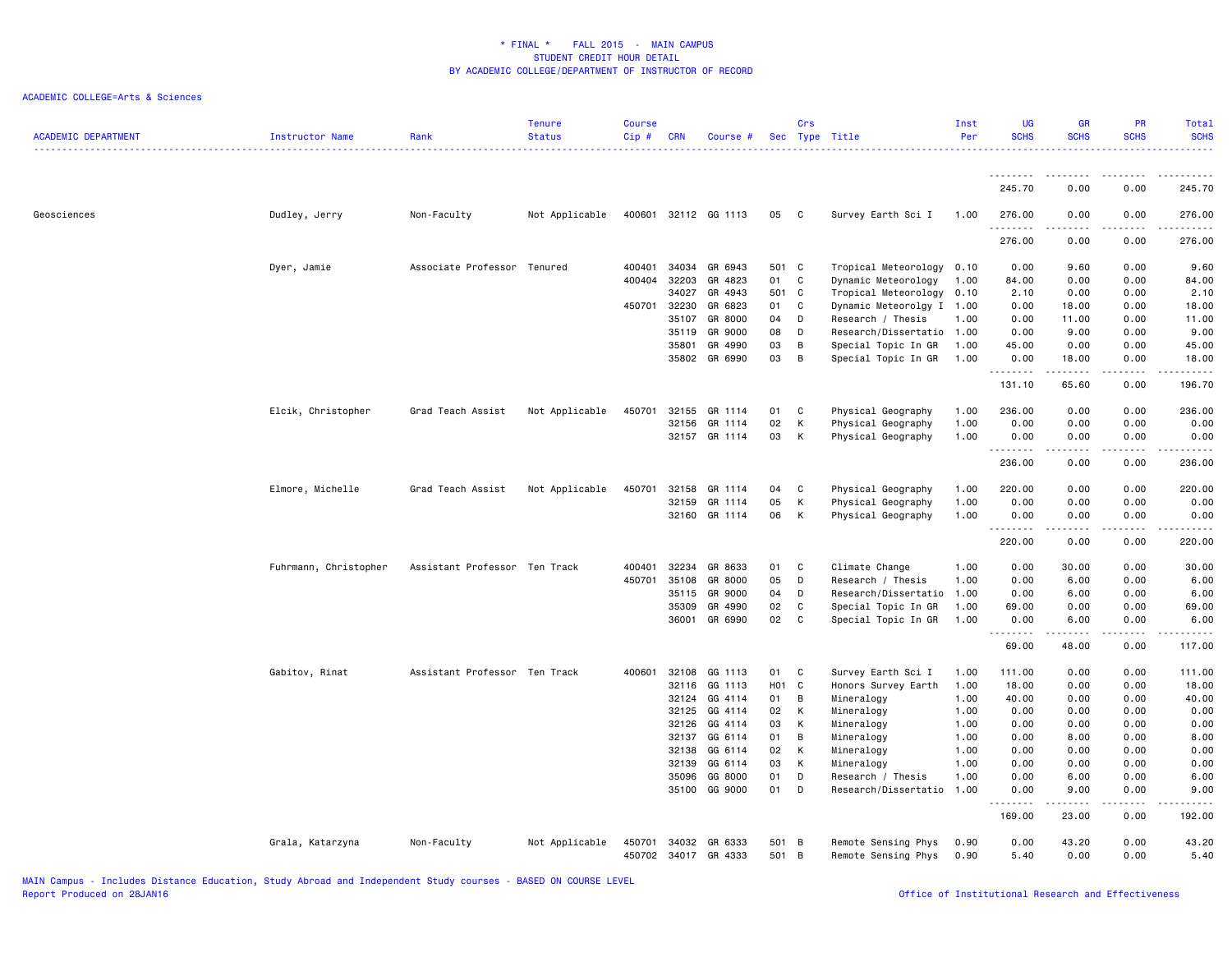| <b>ACADEMIC DEPARTMENT</b> | <b>Instructor Name</b> | Rank                          | Tenure<br><b>Status</b> | <b>Course</b><br>Cip# | <b>CRN</b> | Course #      |       | Crs         | Sec Type Title            | Inst<br>Per | <b>UG</b><br><b>SCHS</b> | <b>GR</b><br><b>SCHS</b> | <b>PR</b><br><b>SCHS</b> | Total<br><b>SCHS</b> |
|----------------------------|------------------------|-------------------------------|-------------------------|-----------------------|------------|---------------|-------|-------------|---------------------------|-------------|--------------------------|--------------------------|--------------------------|----------------------|
|                            |                        |                               |                         |                       |            |               |       |             |                           |             | 5.40                     | .<br>43.20               | 0.00                     | 48.60                |
|                            |                        |                               |                         |                       |            |               |       |             |                           |             |                          |                          |                          |                      |
| Geosciences                | Haney, Christa         | Instructor                    | Non-Ten Track           | 400401                | 34020      | GR 4633       | 501 B |             | Statistical Clim          | 1.00        | 108.00                   | 0.00                     | 0.00                     | 108.00               |
|                            |                        |                               |                         |                       | 34021      | GR 4633       | 502 B |             | Statistical Clim          | 1.00        | 114.00                   | 0.00                     | 0.00                     | 114.00               |
|                            |                        |                               |                         |                       | 35974      | GR 4633       | 503 B |             | Statistical Clim          | 1.00        | 39.00                    | 0.00                     | 0.00                     | 39.00                |
|                            |                        |                               |                         | 400601                | 34008      | GG 8233       | 501 C |             | Environmental Geosci      | 0.90        | 0.00                     | 75.60                    | 0.00                     | 75.60                |
|                            |                        |                               |                         |                       | 34009      | GG 8233       | 502 C |             | Environmental Geosci      | 0.90        | 0.00<br>.                | 56.70<br>.               | 0.00                     | 56.70                |
|                            |                        |                               |                         |                       |            |               |       |             |                           |             | 261.00                   | 132.30                   | 0.00                     | 393.30               |
|                            | Inamdar, Pushkar       | Grad Teach Assist             | Not Applicable          | 450702                | 32171      | GR 2313       | 01    | C           | Maps Remote               | 1.00        | 87.00                    | 0.00                     | 0.00                     | 87.00                |
|                            |                        |                               |                         |                       | 32172      | GR 2313       | 02    | К           | Maps Remote               | 1.00        | 0.00                     | 0.00                     | 0.00                     | 0.00                 |
|                            |                        |                               |                         |                       |            | 32173 GR 2313 | 03    | К           | Maps Remote               | 1.00        | 0.00                     | 0.00                     | 0.00                     | 0.00                 |
|                            |                        |                               |                         |                       |            |               |       |             |                           |             | .<br>87.00               | .<br>0.00                | .<br>0.00                | .<br>87.00           |
|                            |                        | Associate Professor Tenured   |                         | 400601                | 32130      | GG 4304       | 01    | C           | Prin Sed Dep I            | 1.00        | 44.00                    | 0.00                     | 0.00                     | 44.00                |
|                            | Kirkland, Brenda       |                               |                         |                       | 32131      | GG 4304       | 02    | K           | Prin Sed Dep I            | 1.00        | 0.00                     | 0.00                     | 0.00                     | 0.00                 |
|                            |                        |                               |                         |                       | 32132      | GG 4304       | 03    | K           | Prin Sed Dep I            | 1.00        | 0.00                     | 0.00                     | 0.00                     | 0.00                 |
|                            |                        |                               |                         |                       | 32136      | GG 4503       | 01    | C           | Geomorphology             | 1.00        | 69.00                    | 0.00                     | 0.00                     | 69.00                |
|                            |                        |                               |                         |                       | 32143      | GG 6304       | 01    | C           | Prin Sed Dep I            | 1.00        | 0.00                     | 8.00                     | 0.00                     | 8.00                 |
|                            |                        |                               |                         |                       | 32144      | GG 6304       | 02    | K           | Prin Sed Dep I            | 1.00        | 0.00                     | 0.00                     | 0.00                     | 0.00                 |
|                            |                        |                               |                         |                       | 32145      | GG 6304       | 03    | K           | Prin Sed Dep I            | 1.00        | 0.00                     | 0.00                     | 0.00                     | 0.00                 |
|                            |                        |                               |                         |                       | 32148      | GG 6503       | 01    | C           | Geomorphology             | 1.00        | 0.00                     | 6.00                     | 0.00                     | 6.00                 |
|                            |                        |                               |                         |                       | 35097      | GG 8000       | 02    | D           | Research / Thesis         | 1.00        | 0.00                     | 9.00                     | 0.00                     | 9.00                 |
|                            |                        |                               |                         |                       | 35101      | GG 9000       | 02    | D           | Research/Dissertatio      | 1.00        | 0.00                     | 27.00                    | 0.00                     | 27.00                |
|                            |                        |                               |                         |                       |            | 36516 GG 4000 | 01    | $\mathbf I$ | Directed Indiv Study 1.00 |             | 3.00<br>.                | 0.00<br>.                | 0.00<br>.                | 3.00<br>.            |
|                            |                        |                               |                         |                       |            |               |       |             |                           |             | 116.00                   | 50.00                    | 0.00                     | 166.00               |
|                            | Li, Tianyu             | Grad Teach Assist             | Not Applicable          | 450702                |            | 32175 GR 3303 | 01    | C           | Survey Geospatial Te 1.00 |             | 51.00<br>.               | 0.00<br>الداعات ب        | 0.00<br>.                | 51.00<br>.           |
|                            |                        |                               |                         |                       |            |               |       |             |                           |             | 51.00                    | 0.00                     | 0.00                     | 51.00                |
|                            | Meng, Qingmin          | Assistant Professor Ten Track |                         | 450701                | 32212      | GR 6323       | 01    | C           | Cartographic Science      | 1.00        | 0.00                     | 9.00                     | 0.00                     | 9.00                 |
|                            |                        |                               |                         |                       | 32213      | GR 6323       | 02    | K           | Cartographic Science      | 1.00        | 0.00                     | 0.00                     | 0.00                     | 0.00                 |
|                            |                        |                               |                         |                       | 34442      | GR 6313       | 01    | B           | Advanced GIS              | 1.00        | 0.00                     | 33.00                    | 0.00                     | 33.00                |
|                            |                        |                               |                         |                       | 35363      | GR 9000       | 09    | D           | Research/Dissertatio      | 1.00        | 0.00                     | 6.00                     | 0.00                     | 6.00                 |
|                            |                        |                               |                         |                       | 35985      | GR 8000       | 09    | D           | Research / Thesis         | 1.00        | 0.00                     | 3.00                     | 0.00                     | 3.00                 |
|                            |                        |                               |                         |                       | 36691      | GR 7000       | 02    | I           | Directed Indiv Study 1.00 |             | 0.00                     | 3.00                     | 0.00                     | 3.00                 |
|                            |                        |                               |                         | 450702                | 32183      | GR 4323       | 01    | C           | Cartographic Science      | 1.00        | 54.00                    | 0.00                     | 0.00                     | 54.00                |
|                            |                        |                               |                         |                       | 32184      | GR 4323       | 02    | К           | Cartographic Science      | 1.00        | 0.00                     | 0.00                     | 0.00                     | 0.00                 |
|                            |                        |                               |                         |                       |            | 34439 GR 4313 | 01    | B           | Advanced GIS              | 1.00        | 36.00<br><u>.</u>        | 0.00<br>.                | 0.00<br>.                | 36.00<br>.           |
|                            |                        |                               |                         |                       |            |               |       |             |                           |             | 90.00                    | 54.00                    | 0.00                     | 144.00               |
|                            | Mercer, Andrew         | Associate Professor           | Tenured                 | 400401                | 32198      | GR 4633       | 01    | B           | Statistical Clim          | 1.00        | 72.00                    | 0.00                     | 0.00                     | 72.00                |
|                            |                        |                               |                         | 400404                | 32201      | GR 4733       | 01    | C           | Synoptic Meteorology      | 1.00        | 66.00                    | 0.00                     | 0.00                     | 66.00                |
|                            |                        |                               |                         | 450701                | 32228      | GR 6733       | 01    | C           | Synoptic Meteorology      | 1.00        | 0.00                     | 6.00                     | 0.00                     | 6.00                 |
|                            |                        |                               |                         |                       | 34033      | GR 6923       | 501 C |             | Severe Weather            | 0.10        | 0.00                     | 7.80                     | 0.00                     | 7.80                 |
|                            |                        |                               |                         |                       | 35109      | GR 8000       | 06    | D           | Research / Thesis         | 1.00        | 0.00                     | 18.00                    | 0.00                     | 18.00                |
|                            |                        |                               |                         |                       | 35116      | GR 9000       | 05    | D           | Research/Dissertatio      | 1.00        | 0.00                     | 13.00                    | 0.00                     | 13.00                |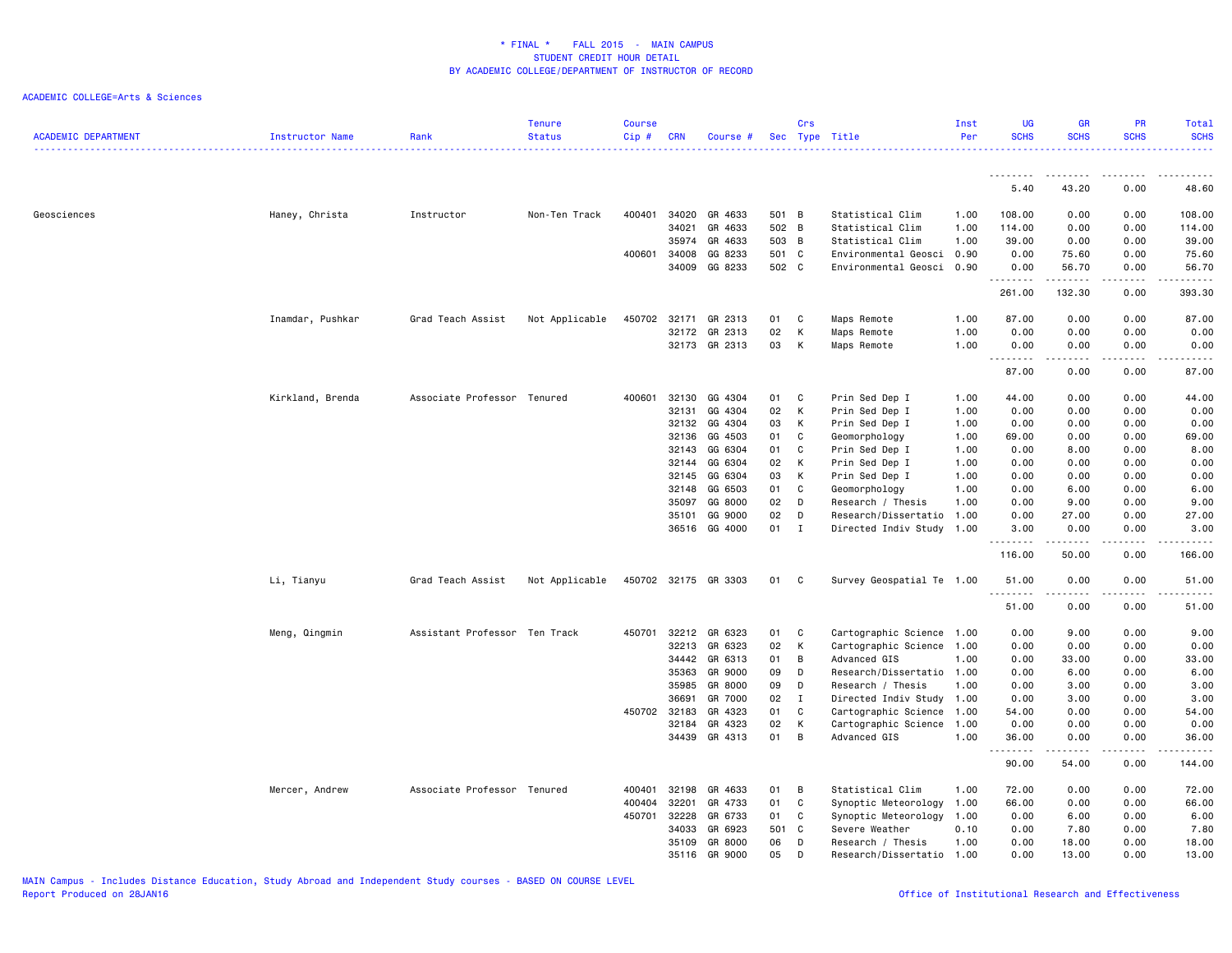| <b>ACADEMIC DEPARTMENT</b> | Instructor Name    | Rank                        | <b>Tenure</b><br><b>Status</b> | <b>Course</b><br>Cip# | <b>CRN</b>     | Course #             |                  | Crs            | Sec Type Title                             | Inst<br>Per  | <b>UG</b><br><b>SCHS</b> | <b>GR</b><br><b>SCHS</b>                                                                                                                                     | PR<br><b>SCHS</b>                                                                                                                 | Total<br><b>SCHS</b> |
|----------------------------|--------------------|-----------------------------|--------------------------------|-----------------------|----------------|----------------------|------------------|----------------|--------------------------------------------|--------------|--------------------------|--------------------------------------------------------------------------------------------------------------------------------------------------------------|-----------------------------------------------------------------------------------------------------------------------------------|----------------------|
| Geosciences                | Mercer, Andrew     | Associate Professor Tenured |                                |                       |                | 450701 36311 GR 7000 | 01               | $\mathbf{I}$   | Directed Indiv Study 1.00                  |              | 0.00                     | 3.00                                                                                                                                                         | 0.00                                                                                                                              | 3.00                 |
|                            |                    |                             |                                |                       |                |                      |                  |                |                                            |              | .<br>138.00              | .<br>47.80                                                                                                                                                   | $- - -$<br>0.00                                                                                                                   | .<br>185.80          |
|                            | Mitchell, Joseph   | Grad Teach Assist           | Not Applicable                 | 450701 32161          |                | GR 1123              | 01               | C              | Intro World Geog                           | 0.90         | 261.90                   | 0.00                                                                                                                                                         | 0.00                                                                                                                              | 261.90               |
|                            |                    |                             |                                |                       | 32163          | GR 1123              | 03               | C              | Intro World Geog                           | 0.90         | 264.60<br>.              | 0.00<br>-----                                                                                                                                                | 0.00<br>.                                                                                                                         | 264.60<br>------     |
|                            |                    |                             |                                |                       |                |                      |                  |                |                                            |              | 526.50                   | 0.00                                                                                                                                                         | 0.00                                                                                                                              | 526.50               |
|                            | Moe Hoffman, Amy   | Instructor                  | Non-Ten Track                  | 400601                | 32095<br>32096 | GG 1111<br>GG 1111   | 01<br>02         | L<br>L.        | Earth Science I Lab<br>Earth Science I Lab | 1.00<br>1.00 | 30.00<br>24.00           | 0.00<br>0.00                                                                                                                                                 | 0.00<br>0.00                                                                                                                      | 30.00<br>24.00       |
|                            |                    |                             |                                |                       | 32097          | GG 1111              | 03               | L.             | Earth Science I Lab                        | 1.00         | 21.00                    | 0.00                                                                                                                                                         | 0.00                                                                                                                              | 21.00                |
|                            |                    |                             |                                |                       | 32098          | GG 1111              | 04               | L              | Earth Science I Lab                        | 1.00         | 10.00                    | 0.00                                                                                                                                                         | 0.00                                                                                                                              | 10.00                |
|                            |                    |                             |                                |                       | 32099          | GG 1111              | 05               | L.             | Earth Science I Lab                        | 1.00         | 32.00                    | 0.00                                                                                                                                                         | 0.00                                                                                                                              | 32.00                |
|                            |                    |                             |                                |                       |                | GG 1111              | 06               | L.             |                                            | 1.00         |                          |                                                                                                                                                              |                                                                                                                                   |                      |
|                            |                    |                             |                                |                       | 32100          |                      |                  |                | Earth Science I Lab                        |              | 29.00                    | 0.00                                                                                                                                                         | 0.00                                                                                                                              | 29.00                |
|                            |                    |                             |                                |                       | 32101          | GG 1111              | 07               | L              | Earth Science I Lab                        | 1.00         | 30.00                    | 0.00                                                                                                                                                         | 0.00                                                                                                                              | 30.00                |
|                            |                    |                             |                                |                       | 32103          | GG 1111              | 09               | L              | Earth Science I Lab                        | 1.00         | 28.00                    | 0.00                                                                                                                                                         | 0.00                                                                                                                              | 28.00                |
|                            |                    |                             |                                |                       | 32104          | GG 1111              | 10               | L              | Earth Science I Lab                        | 1.00         | 30.00                    | 0.00                                                                                                                                                         | 0.00                                                                                                                              | 30.00                |
|                            |                    |                             |                                |                       | 32105          | GG 1111              | 11               | L              | Earth Science I Lab                        | 1.00         | 17.00                    | 0.00                                                                                                                                                         | 0.00                                                                                                                              | 17.00                |
|                            |                    |                             |                                |                       | 32106          | GG 1111              | 12               | L.             | Earth Science I Lab                        | 1.00         | 30.00                    | 0.00                                                                                                                                                         | 0.00                                                                                                                              | 30.00                |
|                            |                    |                             |                                |                       | 32107          | GG 1111              | H <sub>0</sub> 1 | - L            | Honors Earth Science                       | 1.00         | 1.00                     | 0.00                                                                                                                                                         | 0.00                                                                                                                              | 1.00                 |
|                            |                    |                             |                                |                       | 34004          | GG 1111              | 501              | L.             | Earth Science I Lab                        | 1.00         | 28.00                    | 0.00                                                                                                                                                         | 0.00                                                                                                                              | 28.00                |
|                            |                    |                             |                                |                       | 34005          | GG 1113              | 501 C            |                | Survey Earth Sci I                         | 1.00         | 84.00<br>.               | 0.00<br>$\omega = \omega = \omega$                                                                                                                           | 0.00<br>.                                                                                                                         | 84.00<br>------      |
|                            |                    |                             |                                |                       |                |                      |                  |                |                                            |              | 394.00                   | 0.00                                                                                                                                                         | 0.00                                                                                                                              | 394.00               |
|                            | Morris, John       | Instructor                  | Non-Ten Track                  | 450701                | 32208          | GR 6303              | 02               | К              | Principles of GIS                          | 1.00         | 0.00                     | 0.00                                                                                                                                                         | 0.00                                                                                                                              | 0.00                 |
|                            |                    |                             |                                |                       | 32209          | GR 6303              | 03               | К              | Principles of GIS                          | 1.00         | 0.00                     | 0.00                                                                                                                                                         | 0.00                                                                                                                              | 0.00                 |
|                            |                    |                             |                                |                       | 32210          | GR 6303              | 04               | К              | Principles of GIS                          | 1.00         | 0.00                     | 0.00                                                                                                                                                         | 0.00                                                                                                                              | 0.00                 |
|                            |                    |                             |                                |                       | 32211          | GR 6303              | 05               | К              | Principles of GIS                          | 1.00         | 0.00                     | 0.00                                                                                                                                                         | 0.00                                                                                                                              | 0.00                 |
|                            |                    |                             |                                |                       | 450702 32179   | GR 4303              | 02               | К              | Principles of GIS                          | 1.00         | 0.00                     | 0.00                                                                                                                                                         | 0.00                                                                                                                              | 0.00                 |
|                            |                    |                             |                                |                       | 32180          | GR 4303              | 03               | К              | Principles of GIS                          | 1.00         | 0.00                     | 0.00                                                                                                                                                         | 0.00                                                                                                                              | 0.00                 |
|                            |                    |                             |                                |                       | 32181          | GR 4303              | 04               | К              | Principles of GIS                          | 1.00         | 0.00                     | 0.00                                                                                                                                                         | 0.00                                                                                                                              | 0.00                 |
|                            |                    |                             |                                |                       |                | 32182 GR 4303        | 05               | K              | Principles of GIS                          | 1.00         | 0.00<br>$\sim$ $\sim$    | 0.00                                                                                                                                                         | 0.00<br>- - - -                                                                                                                   | 0.00<br>$- - -$      |
|                            |                    |                             |                                |                       |                |                      |                  |                |                                            |              | 0.00                     | 0.00                                                                                                                                                         | 0.00                                                                                                                              | 0.00                 |
|                            | Muir, Jennifer     | Lecturer                    | Non-Ten Track                  | 400601                |                | 34831 GG 1113        | 502 C            |                | Survey Earth Sci I                         | 1.00         | 90.00                    | 0.00                                                                                                                                                         | 0.00                                                                                                                              | 90.00                |
|                            |                    |                             |                                |                       |                |                      |                  |                |                                            |              | .<br>90.00               | $\frac{1}{2} \left( \frac{1}{2} \right) \left( \frac{1}{2} \right) \left( \frac{1}{2} \right) \left( \frac{1}{2} \right) \left( \frac{1}{2} \right)$<br>0.00 | .<br>0.00                                                                                                                         | المستسما<br>90.00    |
|                            | Nagel, Athena      | Instructor                  | Non-Ten Track                  | 400699                | 34010          | GG 8333              | 501              | $\mathbf{C}$   | Planetary Science                          | 0.90         | 0.00                     | 81.00                                                                                                                                                        | 0.00                                                                                                                              | 81.00                |
|                            |                    |                             |                                | 450701                | 34030          | GR 6303              | 501 B            |                | Principles of GIS                          | 0.90         | 0.00                     | 45.90                                                                                                                                                        | 0.00                                                                                                                              | 45.90                |
|                            |                    |                             |                                |                       | 34031          | GR 6303              | 502 B            |                | Principles of GIS                          | 0.90         | 0.00                     | 40.50                                                                                                                                                        | 0.00                                                                                                                              | 40.50                |
|                            |                    |                             |                                |                       | 34835          | GR 6303              | 503 B            |                | Principles of GIS                          | 0.90         | 0.00                     | 16.20                                                                                                                                                        | 0.00                                                                                                                              | 16.20                |
|                            |                    |                             |                                |                       | 450702 34016   | GR 4303              | 501 B            |                | Principles of GIS                          | 0.90         | 16.20                    | 0.00                                                                                                                                                         | 0.00                                                                                                                              | 16.20                |
|                            |                    |                             |                                |                       |                |                      |                  |                |                                            |              | .<br>16.20               | 183.60                                                                                                                                                       | $\frac{1}{2} \left( \frac{1}{2} \right) \left( \frac{1}{2} \right) \left( \frac{1}{2} \right) \left( \frac{1}{2} \right)$<br>0.00 | .<br>199.80          |
|                            | Nordstrom, Gregory | Instructor                  | Non-Ten Track                  | 450701                | 32189          | GR 4422              | 01               | $\overline{B}$ | Weather Forecasting                        | 1.00         | 70.00                    | 0.00                                                                                                                                                         | 0.00                                                                                                                              | 70.00                |
|                            |                    |                             |                                |                       | 34012          | GR 1114              | 501              | $\overline{B}$ | Physical Geography                         | 1.00         | 144.00                   | 0.00                                                                                                                                                         | 0.00                                                                                                                              | 144.00               |
|                            |                    |                             |                                |                       |                | 34013 GR 1114        | 502              | B              | Physical Geography                         | 1.00         | 136.00                   | 0.00                                                                                                                                                         | 0.00                                                                                                                              | 136.00               |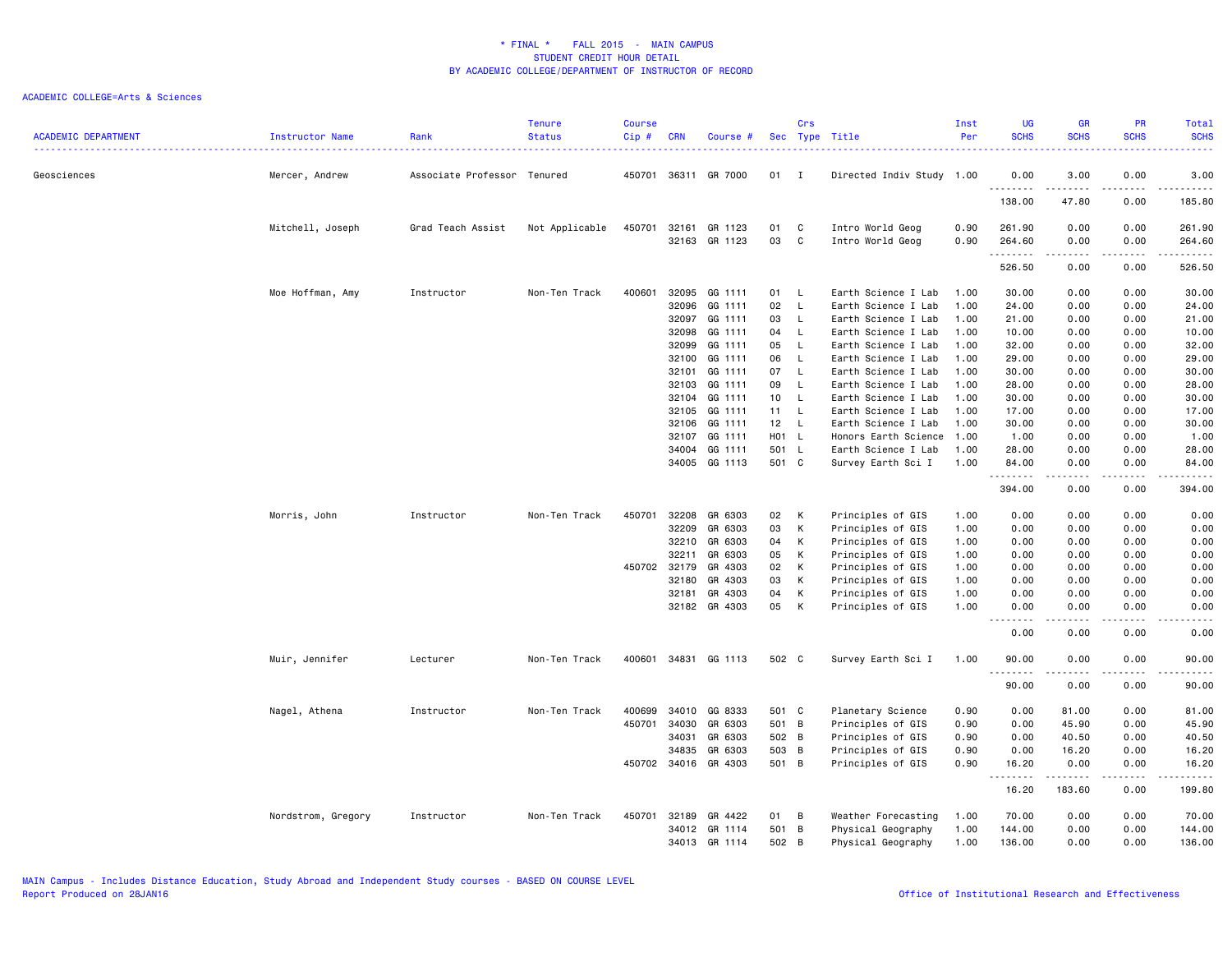| <b>ACADEMIC DEPARTMENT</b> | <b>Instructor Name</b>                              | Rank        | <b>Tenure</b><br><b>Status</b> | <b>Course</b><br>Cip# | <b>CRN</b> | Course #      |       | Crs            | Sec Type Title            | Inst<br>Per | UG<br><b>SCHS</b> | <b>GR</b><br><b>SCHS</b> | PR<br><b>SCHS</b> | Total<br><b>SCHS</b> |
|----------------------------|-----------------------------------------------------|-------------|--------------------------------|-----------------------|------------|---------------|-------|----------------|---------------------------|-------------|-------------------|--------------------------|-------------------|----------------------|
|                            |                                                     |             |                                |                       |            |               |       |                |                           |             | <u>.</u>          | ---------                | .                 |                      |
|                            |                                                     |             |                                |                       |            |               |       |                |                           |             | 350.00            | 0.00                     | 0.00              | 350.00               |
| Geosciences                | Radencic, Sarah                                     | Non-Faculty | Not Applicable                 | 400699                | 34010      | GG 8333       | 501 C |                | Planetary Science         | 0.10        | 0.00              | 9.00                     | 0.00              | 9.00                 |
|                            |                                                     |             |                                | 450701                | 32165      | GR 1123       | 05    | <b>C</b>       | Intro World Geog          | 0.90        | 264.60            | 0.00                     | 0.00              | 264.60               |
|                            |                                                     |             |                                |                       | 32166      | GR 1123       | 06    | C              | Intro World Geog          | 0.90        | 259.20            | 0.00                     | 0.00              | 259.20               |
|                            |                                                     |             |                                |                       |            | 34014 GR 1123 | 501 C |                | Intro World Geog          | 1.00        | 117.00<br>.       | 0.00                     | 0.00<br>.         | 117.00<br>.          |
|                            |                                                     |             |                                |                       |            |               |       |                |                           |             | 640.80            | 9.00                     | 0.00              | 649.80               |
|                            | Rodgers, John                                       | Professor   | Tenured                        | 400601                | 34008      | GG 8233       | 501 C |                | Environmental Geosci 0.10 |             | 0.00              | 8.40                     | 0.00              | 8.40                 |
|                            |                                                     |             |                                |                       | 34009      | GG 8233       | 502 C |                | Environmental Geosci      | 0.10        | 0.00              | 6.30                     | 0.00              | 6.30                 |
|                            |                                                     |             |                                | 450701                | 32161      | GR 1123       | 01    | C              | Intro World Geog          | 0.10        | 29.10             | 0.00                     | 0.00              | 29.10                |
|                            |                                                     |             |                                |                       | 32162      | GR 1123       | 02    | C              | Intro World Geog          | 0.10        | 29.40             | 0.00                     | 0.00              | 29.40                |
|                            |                                                     |             |                                |                       | 32163      | GR 1123       | 03    | C              | Intro World Geog          | 0.10        | 29.40             | 0.00                     | 0.00              | 29.40                |
|                            |                                                     |             |                                |                       | 32164      | GR 1123       | 04    | C              | Intro World Geog          | 0.10        | 29.10             | 0.00                     | 0.00              | 29.10                |
|                            |                                                     |             |                                |                       | 32165      | GR 1123       | 05    | C              | Intro World Geog          | 0.10        | 29.40             | 0.00                     | 0.00              | 29.40                |
|                            |                                                     |             |                                |                       | 32166      | GR 1123       | 06    | C              | Intro World Geog          | 0.10        | 28.80             | 0.00                     | 0.00              | 28.80                |
|                            |                                                     |             |                                |                       | 32176      | GR 4203       | 01    | C              | Geog Of N. America        | 1.00        | 123.00            | 0.00                     | 0.00              | 123.00               |
|                            |                                                     |             |                                |                       | 32205      | GR 6203       | 01    | C              | Geog Of N. America        | 1.00        | 0.00              | 6.00                     | 0.00              | 6.00                 |
|                            |                                                     |             |                                |                       | 32207      | GR 6303       | 01    | C              | Principles of GIS         | 1.00        | 0.00              | 45.00                    | 0.00              | 45.00                |
|                            |                                                     |             |                                |                       | 34030      | GR 6303       | 501   | $\overline{B}$ | Principles of GIS         | 0.10        | 0.00              | 5.10                     | 0.00              | 5.10                 |
|                            |                                                     |             |                                |                       | 34031      | GR 6303       | 502 B |                | Principles of GIS         | 0.10        | 0.00              | 4.50                     | 0.00              | 4.50                 |
|                            |                                                     |             |                                |                       | 34835      | GR 6303       | 503 B |                | Principles of GIS         | 0.10        | 0.00              | 1.80                     | 0.00              | 1.80                 |
|                            |                                                     |             |                                |                       | 35110      | GR 8000       | 07    | D              | Research / Thesis         | 1.00        | 0.00              | 9.00                     | 0.00              | 9.00                 |
|                            |                                                     |             |                                |                       | 35117      | GR 9000       | 06    | D              | Research/Dissertatio      | 1.00        | 0.00              | 6.00                     | 0.00              | 6.00                 |
|                            |                                                     |             |                                |                       | 36091      | GR 1123       | 07    | C              | Intro World Geog          | 0.10        | 12.30             | 0.00                     | 0.00              | 12.30                |
|                            |                                                     |             |                                |                       | 36461      | GR 4000       | 01    | $\mathbf I$    | Directed Indiv Study      | 1.00        | 3.00              | 0.00                     | 0.00              | 3.00                 |
|                            |                                                     |             |                                | 450702                | 32178      | GR 4303       | 01    | C              | Principles of GIS         | 1.00        | 246.00            | 0.00                     | 0.00              | 246.00               |
|                            |                                                     |             |                                |                       |            | 34016 GR 4303 | 501 B |                | Principles of GIS         | 0.10        | 1.80<br>.         | 0.00<br>المستسما         | 0.00<br>.         | 1.80<br>.            |
|                            |                                                     |             |                                |                       |            |               |       |                |                           |             | 561.30            | 92.10                    | 0.00              | 653.40               |
|                            | Schmitz, Darrel                                     | Professor   | Tenured                        | 400601                | 32117      | GG 1121       | 01 L  |                | Earth Science II Lab 1.00 |             | 13.00             | 0.00                     | 0.00              | 13.00                |
|                            |                                                     |             |                                |                       | 32118      | GG 1121       | H01 L |                | Honors Earth Science      | 1.00        | 1.00              | 0.00                     | 0.00              | 1.00                 |
|                            |                                                     |             |                                |                       | 32123      | GG 3613       | 01    | C              | Water Resources           | 1.00        | 174.00            | 0.00                     | 0.00              | 174.00               |
|                            |                                                     |             |                                |                       | 34432      | GG 4403       | 01    | C              | Gulf Coast Strat          | 1.00        | 69.00             | 0.00                     | 0.00              | 69.00                |
|                            |                                                     |             |                                |                       | 34433      | GG 6403       | 01    | C              | Gulf Coast Strat          | 1.00        | 0.00              | 12.00                    | 0.00              | 12.00                |
|                            |                                                     |             |                                |                       | 35098      | GG 8000       | 03    | D              | Research / Thesis         | 1.00        | 0.00              | 25.00                    | 0.00              | 25.00                |
|                            |                                                     |             |                                |                       |            | 35102 GG 9000 | 03    | D              | Research/Dissertatio 1.00 |             | 0.00<br>.         | 6.00<br>.                | 0.00<br>.         | 6.00<br>.            |
|                            |                                                     |             |                                |                       |            |               |       |                |                           |             | 257.00            | 43.00                    | 0.00              | 300.00               |
|                            | Sherman-Morris, Kathlee Associate Professor Tenured |             |                                | 400401                | 34511      | GR 8833       | 01    | C              | Weather & Society         | 1.00        | 0.00              | 33.00                    | 0.00              | 33.00                |
|                            |                                                     |             |                                | 400404                | 34022      | GR 4640       | 501 E |                | Met Internship            | 1.00        | 7.00              | 0.00                     | 0.00              | 7.00                 |
|                            |                                                     |             |                                |                       | 34023      | GR 4713       | 501 B |                | Synoptic Met I            | 0.90        | 108.00            | 0.00                     | 0.00              | 108.00               |
|                            |                                                     |             |                                |                       | 34024      | GR 4713       | 502 B |                | Synoptic Met I            | 0.90        | 113.40            | 0.00                     | 0.00              | 113.40               |
|                            |                                                     |             |                                |                       | 34036      | GR 8813       | 501 C |                | Advanc Hazard & Disa      | 1.00        | 0.00              | 42.00                    | 0.00              | 42.00                |
|                            |                                                     |             |                                | 400601                | 34035      | GR 8191       | 501 S |                | Geoscience Review         | 1.00        | 0.00              | 3.00                     | 0.00              | 3.00                 |
|                            |                                                     |             |                                | 450701                | 34028      | GR 6113       | 501   | $\mathbf{C}$   | Met I: Observations       | 0.10        | 0.00              | 6.90                     | 0.00              | 6.90                 |
|                            |                                                     |             |                                |                       | 34029      | GR 6113       | 502 C |                | Met I: Observations       | 0.10        | 0.00              | 4.80                     | 0.00              | 4.80                 |
|                            |                                                     |             |                                |                       |            | 35118 GR 9000 | 07    | D              | Research/Dissertatio 1.00 |             | 0.00              | 23.00                    | 0.00              | 23.00                |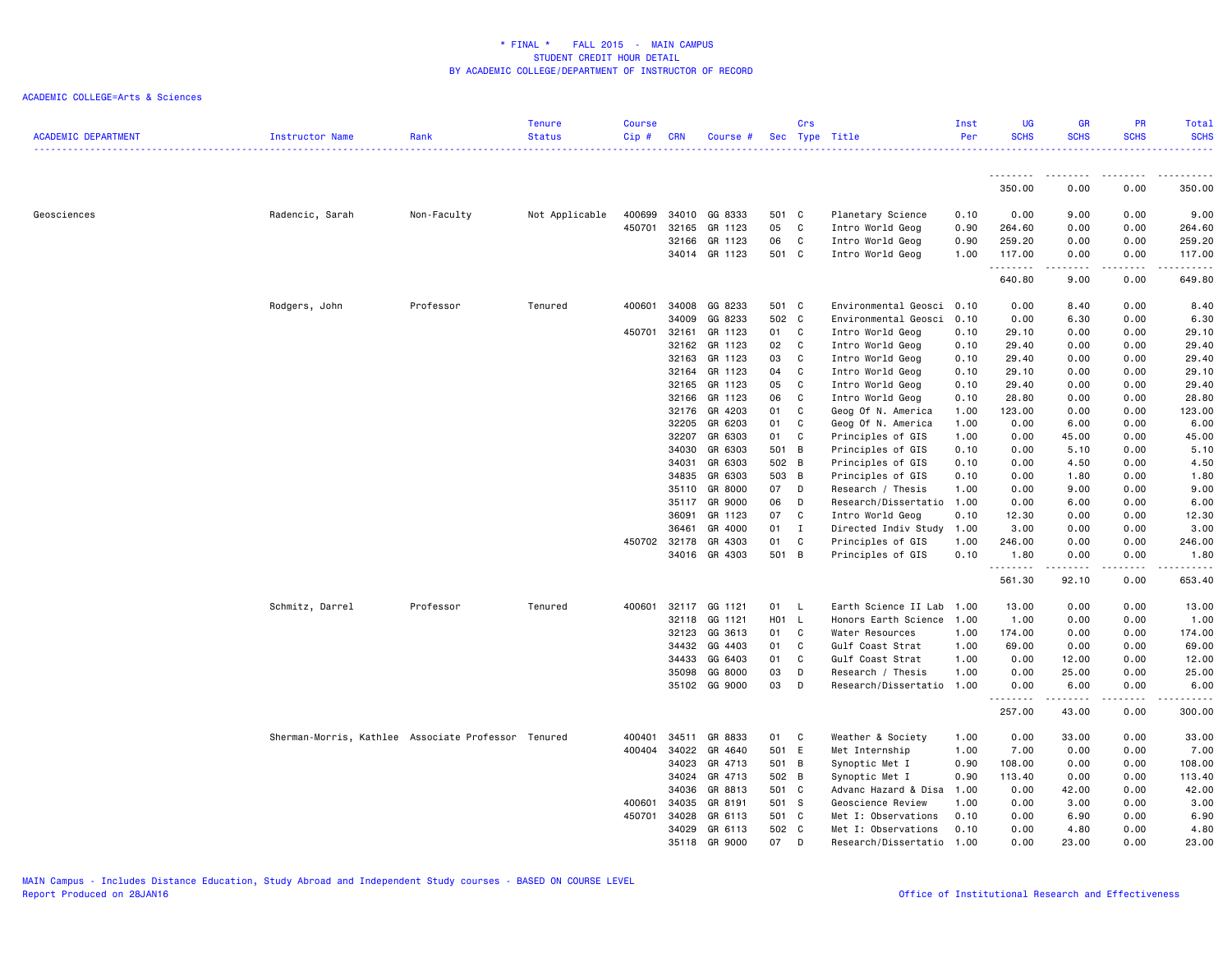| <b>ACADEMIC DEPARTMENT</b> | Instructor Name       | Rank                          | <b>Tenure</b><br><b>Status</b> | <b>Course</b><br>Cip# | <b>CRN</b>     | Course #             |                | Crs    | Sec Type Title                                   | Inst<br>Per  | UG<br><b>SCHS</b>                                                                                                                                             | <b>GR</b><br><b>SCHS</b> | PR<br><b>SCHS</b>                   | Total<br><b>SCHS</b> |
|----------------------------|-----------------------|-------------------------------|--------------------------------|-----------------------|----------------|----------------------|----------------|--------|--------------------------------------------------|--------------|---------------------------------------------------------------------------------------------------------------------------------------------------------------|--------------------------|-------------------------------------|----------------------|
|                            |                       |                               |                                |                       |                |                      |                |        |                                                  |              | --------                                                                                                                                                      |                          |                                     | .                    |
|                            |                       |                               |                                |                       |                |                      |                |        |                                                  |              | 228.40                                                                                                                                                        | 112.70                   | 0.00                                | 341.10               |
| Geosciences                | Singh, Shatrughan     | Grad Teach Assist             | Not Applicable                 |                       |                | 400601 32111 GG 1113 | 04             | C      | Survey Earth Sci I                               | 1.00         | 270.00<br>.                                                                                                                                                   | 0.00<br>.                | 0.00<br>$\sim$ $\sim$ $\sim$ $\sim$ | 270.00               |
|                            |                       |                               |                                |                       |                |                      |                |        |                                                  |              | 270.00                                                                                                                                                        | 0.00                     | 0.00                                | 270.00               |
|                            | Skarke, Adam          | Assistant Professor Ten Track |                                | 400601                | 35099          | GG 8000              | 04             | D      | Research / Thesis                                | 1.00         | 0.00                                                                                                                                                          | 15.00                    | 0.00                                | 15.00                |
|                            |                       |                               |                                | 400607                | 35358<br>34417 | GG 8990<br>GG 3603   | 01<br>01       | C<br>C | Special Topic In GG<br>Intro To Oceanograph 1.00 | 1.00         | 0.00<br>84.00                                                                                                                                                 | 15.00<br>0.00            | 0.00<br>0.00                        | 15.00<br>84.00       |
|                            |                       |                               |                                |                       |                |                      |                |        |                                                  |              | <u>.</u><br>84.00                                                                                                                                             | .<br>30.00               | $\sim$ $\sim$ $\sim$<br>0.00        | .<br>114.00          |
|                            | Sparrow, Kent         | Lecturer                      | Non-Ten Track                  |                       |                | 450701 34833 GR 1114 | 503 B          |        | Physical Geography                               | 1.00         | 148.00                                                                                                                                                        | 0.00                     | 0.00                                | 148.00               |
|                            |                       |                               |                                |                       |                |                      |                |        |                                                  |              | <u>.</u>                                                                                                                                                      | .                        | $\frac{1}{2}$                       | .                    |
|                            |                       |                               |                                |                       |                |                      |                |        |                                                  |              | 148.00                                                                                                                                                        | 0.00                     | 0.00                                | 148.00               |
|                            | Templeton, Morris     | Lecturer                      | Non-Ten Track                  | 231303                |                | 32133 GG 4333        | 01             | C      | Geowriting                                       | 1.00         | 63.00<br>$\frac{1}{2} \left( \frac{1}{2} \right) \left( \frac{1}{2} \right) \left( \frac{1}{2} \right) \left( \frac{1}{2} \right) \left( \frac{1}{2} \right)$ | 0.00                     | 0.00                                | 63.00<br>.           |
|                            |                       |                               |                                |                       |                |                      |                |        |                                                  |              | 63.00                                                                                                                                                         | 0.00                     | 0.00                                | 63.00                |
|                            | Testa, Maurice        | Grad Teach Assist             | Not Applicable                 | 400601                | 32109          | GG 1113              | 02             | C      | Survey Earth Sci I                               | 1.00         | 126.00                                                                                                                                                        | 0.00                     | 0.00                                | 126.00               |
|                            |                       |                               |                                |                       |                | 32115 GG 1113        | 08             | C      | Survey Earth Sci I                               | 1.00         | 84.00<br>.                                                                                                                                                    | 0.00<br>-----            | 0.00<br>.                           | 84.00<br>.           |
|                            |                       |                               |                                |                       |                |                      |                |        |                                                  |              | 210.00                                                                                                                                                        | 0.00                     | 0.00                                | 210.00               |
|                            | Thead, Erin           | Grad Teach Assist             | Not Applicable                 | 400401                | 34034          | GR 6943              | 501 C          |        | Tropical Meteorology                             | 0.90         | 0.00                                                                                                                                                          | 86.40                    | 0.00                                | 86.40                |
|                            |                       |                               |                                | 400404                | 34027          | GR 4943              | 501 C<br>501 C |        | Tropical Meteorology                             | 0.90<br>0.90 | 18.90                                                                                                                                                         | 0.00                     | 0.00                                | 18.90                |
|                            |                       |                               |                                | 450701                | 34033          | GR 6923              |                |        | Severe Weather                                   |              | 0.00<br>.                                                                                                                                                     | 70.20<br>. <u>.</u>      | 0.00<br>.                           | 70.20<br>.           |
|                            |                       |                               |                                |                       |                |                      |                |        |                                                  |              | 18.90                                                                                                                                                         | 156.60                   | 0.00                                | 175.50               |
|                            | Threatt, Patrick      | Lecturer                      | Non-Ten Track                  | 450701                | 34015          | GR 1123              | 502 C          |        | Intro World Geog                                 | 1.00         | 120.00                                                                                                                                                        | 0.00                     | 0.00                                | 120.00               |
|                            |                       |                               |                                |                       | 34834          | GR 1123              | 503 C          |        | Intro World Geog                                 | 1.00         | 123.00<br>.                                                                                                                                                   | 0.00                     | 0.00                                | 123.00<br>.          |
|                            |                       |                               |                                |                       |                |                      |                |        |                                                  |              | 243.00                                                                                                                                                        | 0.00                     | 0.00                                | 243.00               |
|                            | Wallace, Timothy      | Instructor                    | Non-Ten Track                  | 400404                | 34018          | GR 4623              | 501 C          |        | Physical Meteorology 1.00                        |              | 108.00                                                                                                                                                        | 0.00                     | 0.00                                | 108.00               |
|                            |                       |                               |                                |                       | 34019          | GR 4623              | 502 C          |        | Physical Meteorology                             | 1.00         | 111.00                                                                                                                                                        | 0.00                     | 0.00                                | 111.00               |
|                            |                       |                               |                                |                       | 34025          | GR 4913              | 501 C          |        | Thermodynamic Met                                | 1.00         | 108.00                                                                                                                                                        | 0.00                     | 0.00                                | 108.00               |
|                            |                       |                               |                                |                       | 34026<br>35977 | GR 4913<br>GR 4913   | 502 C<br>503 C |        | Thermodynamic Met<br>Thermodynamic Met           | 1.00<br>1.00 | 105.00<br>18.00                                                                                                                                               | 0.00<br>0.00             | 0.00<br>0.00                        | 105.00<br>18.00      |
|                            |                       |                               |                                |                       |                |                      |                |        |                                                  |              |                                                                                                                                                               | .                        | .                                   |                      |
|                            |                       |                               |                                |                       |                |                      |                |        |                                                  |              | 450.00                                                                                                                                                        | 0.00                     | 0.00                                | 450.00               |
|                            | Weremeichik, Jeremy   | Grad Teach Assist             | Not Applicable                 | 400601                | 32114          | GG 1113              | 07             | C      | Survey Earth Sci I                               | 1.00         | 129.00                                                                                                                                                        | 0.00                     | 0.00                                | 129.00               |
|                            |                       |                               |                                |                       |                | 32121 GG 1133        | 01             | C      | Planetary Geology                                | 1.00         | 90.00<br>.                                                                                                                                                    | 0.00                     | 0.00                                | 90.00<br>.           |
|                            |                       |                               |                                |                       |                |                      |                |        |                                                  |              | 219.00                                                                                                                                                        | 0.00                     | 0.00                                | 219.00               |
|                            | Williams, Christopher | Lecturer                      | Non-Ten Track                  | 450701                | 34028<br>34029 | GR 6113<br>GR 6113   | 501 C<br>502 C |        | Met I: Observations<br>Met I: Observations       | 0.90<br>0.90 | 0.00<br>0.00                                                                                                                                                  | 62.10<br>43.20           | 0.00<br>0.00                        | 62.10<br>43.20       |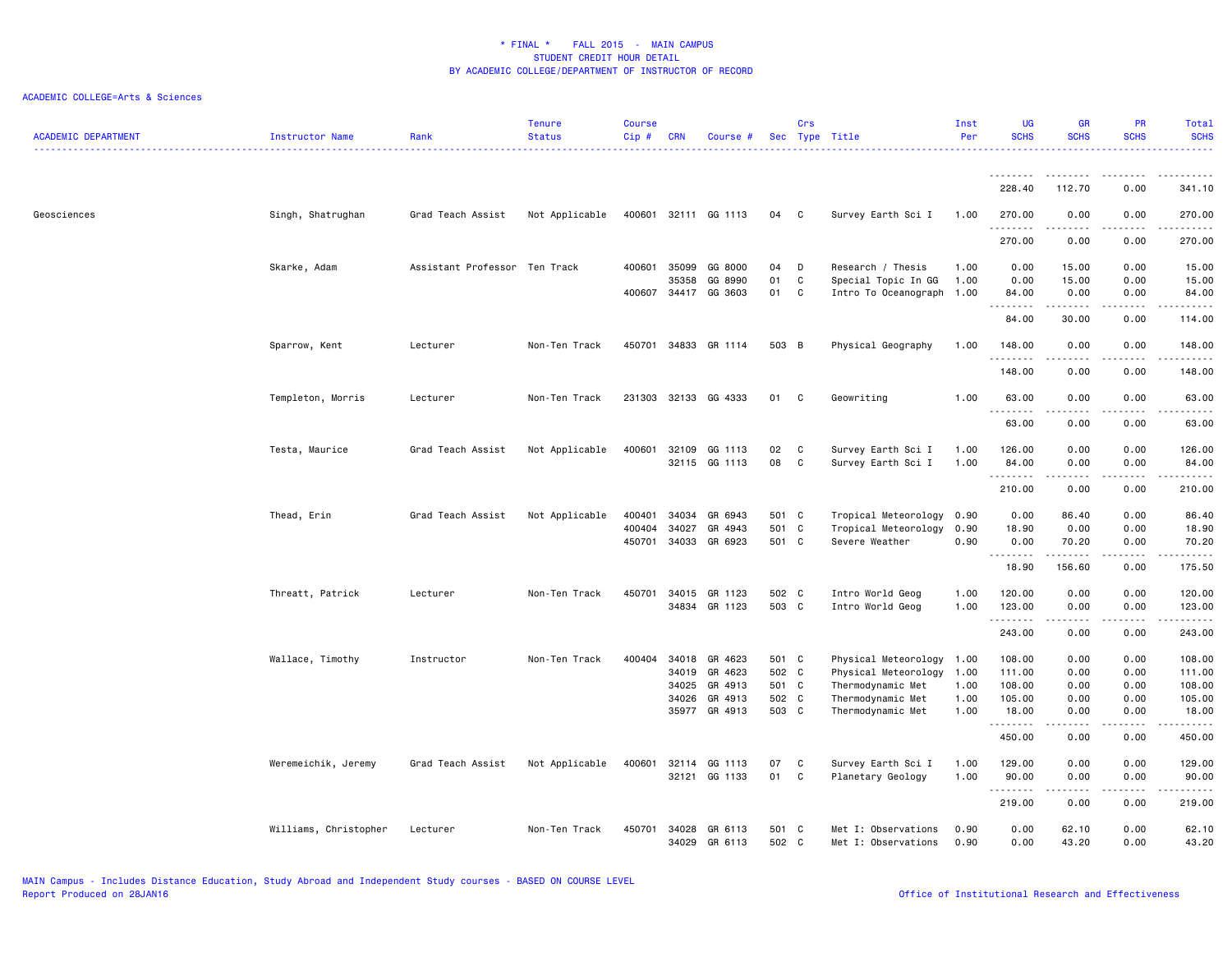| <b>ACADEMIC DEPARTMENT</b> | <b>Instructor Name</b> | Rank                          | Tenure<br>Status | Course<br>Cip # | <b>CRN</b> | Course # Sec Type Title |    | Crs          |                           | Inst<br>Per | UG<br><b>SCHS</b> | <b>GR</b><br><b>SCHS</b> | <b>PR</b><br><b>SCHS</b> | Total<br><b>SCHS</b> |
|----------------------------|------------------------|-------------------------------|------------------|-----------------|------------|-------------------------|----|--------------|---------------------------|-------------|-------------------|--------------------------|--------------------------|----------------------|
|                            |                        |                               |                  |                 |            |                         |    |              |                           |             | ---------<br>0.00 | 105.30                   | 0.00                     | 105,30               |
| Geosciences                | Wood, Kimberly         | Assistant Professor Ten Track |                  | 400404          |            | 32202 GR 4753           | 01 | $\mathbf{C}$ | Satellite & Radar Me 1.00 |             | 99.00             | 0.00                     | 0.00                     | 99.00                |
|                            |                        |                               |                  | 450701          |            | 32229 GR 6753           | 01 | C.           | Satellite & Radar Me 1.00 |             | 0.00              | 12.00                    | 0.00                     | 12.00                |
|                            |                        |                               |                  |                 |            |                         |    |              |                           |             | ---------         | .                        |                          |                      |
|                            |                        |                               |                  |                 |            |                         |    |              |                           |             | 99.00             | 12.00                    | 0.00                     | 111.00               |
|                            |                        |                               |                  |                 |            |                         |    |              |                           |             |                   | $=$ = = = = = = =        | $=$ = = = = = = =        | ==========           |
| Geosciences                |                        |                               |                  |                 |            |                         |    |              |                           |             | 8153,00           | 1399.00                  | 0.00                     | 9552.00              |
|                            |                        |                               |                  |                 |            |                         |    |              |                           |             | ========          | $=$ = = = = = = =        | $=$ = = = = = = =        | ==========           |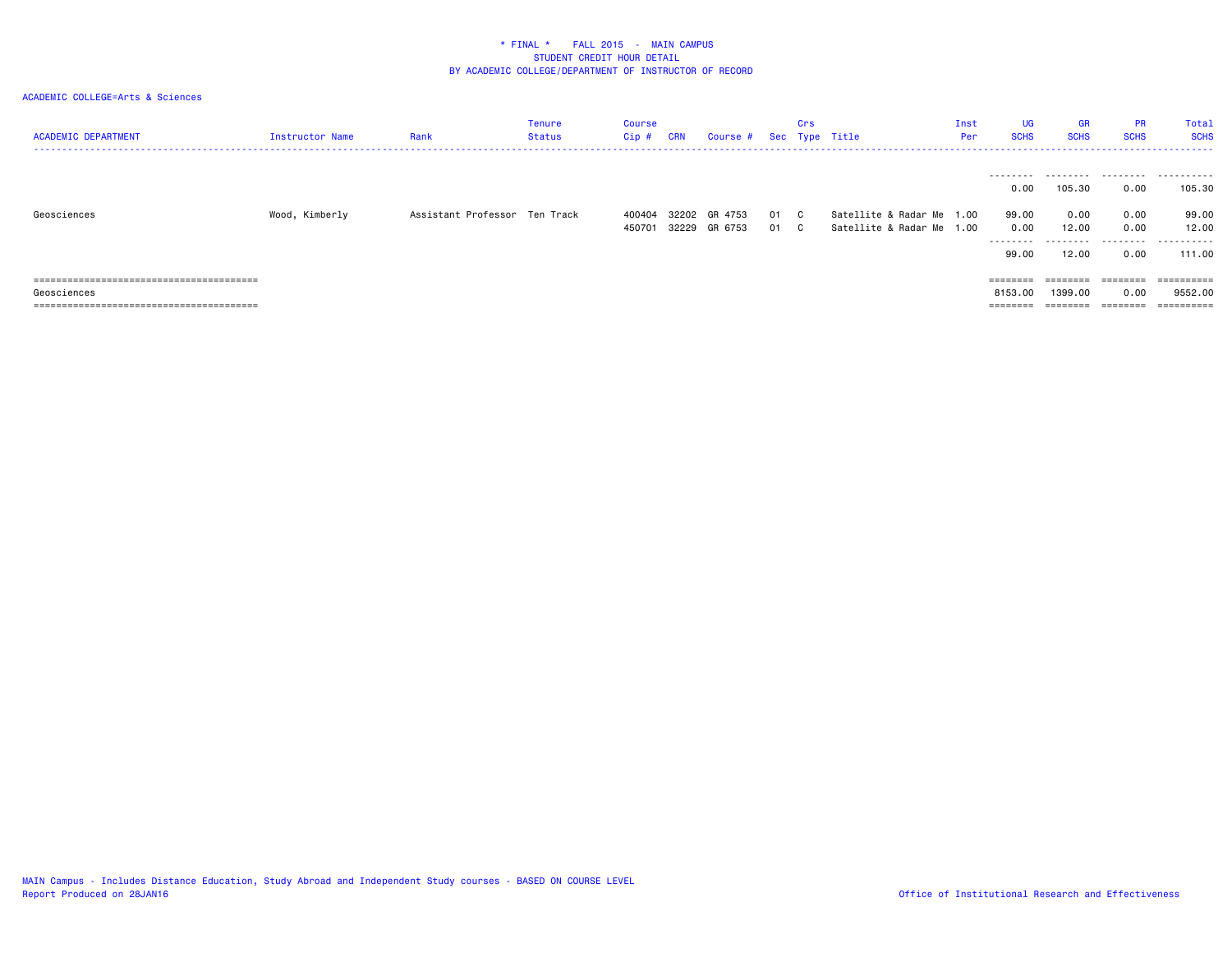| <b>ACADEMIC DEPARTMENT</b> | Instructor Name  | Rank                              | <b>Tenure</b><br><b>Status</b> | <b>Course</b><br>Cip # | <b>CRN</b> | Course #             |    | Crs | Sec Type Title            | Inst<br>Per | <b>UG</b><br><b>SCHS</b><br>. | <b>GR</b><br><b>SCHS</b>                                                                                                                                     | PR<br><b>SCHS</b><br>$\sim$ $\sim$ $\sim$ $\sim$ | Total<br><b>SCHS</b><br>$\frac{1}{2} \left( \frac{1}{2} \right) \left( \frac{1}{2} \right) \left( \frac{1}{2} \right) \left( \frac{1}{2} \right) \left( \frac{1}{2} \right)$ |
|----------------------------|------------------|-----------------------------------|--------------------------------|------------------------|------------|----------------------|----|-----|---------------------------|-------------|-------------------------------|--------------------------------------------------------------------------------------------------------------------------------------------------------------|--------------------------------------------------|------------------------------------------------------------------------------------------------------------------------------------------------------------------------------|
| History                    | Adams, Michael   | Grad Teach Assist                 | Not Applicable                 | 050114                 | 32304      | HI 1213              | 01 | C   | Early Western World       | 0.25        | 9.00                          | 0.00                                                                                                                                                         | 0.00                                             | 9.00                                                                                                                                                                         |
|                            |                  |                                   |                                |                        | 32305      | HI 1213              | 02 | C   | Early Western World       | 0.25        | 16.50                         | 0.00                                                                                                                                                         | 0.00                                             | 16.50                                                                                                                                                                        |
|                            |                  |                                   |                                |                        | 32307      | HI 1213              | 04 | C   | Early Western World       | 0.25        | 15.00                         | 0.00                                                                                                                                                         | 0.00                                             | 15.00<br>.                                                                                                                                                                   |
|                            |                  |                                   |                                |                        |            |                      |    |     |                           |             | 1.1.1.1.1.1.1<br>40.50        | .<br>0.00                                                                                                                                                    | .<br>0.00                                        | 40.50                                                                                                                                                                        |
|                            | Adolph, Brittany | Grad Teach Assist                 | Not Applicable                 | 540102                 | 32248      | HI 1063              | 13 | C   | Early U S History         | 0.25        | 18.00                         | 0.00                                                                                                                                                         | 0.00                                             | 18.00                                                                                                                                                                        |
|                            |                  |                                   |                                |                        | 32252      | HI 1063              | 17 | C   | Early U S History         | 0.25        | 17.25                         | 0.00                                                                                                                                                         | 0.00                                             | 17.25                                                                                                                                                                        |
|                            |                  |                                   |                                |                        | 32254      | HI 1063              | 19 | C   | Early U S History         | 0.25        | 16.50                         | 0.00<br>$\frac{1}{2} \left( \frac{1}{2} \right) \left( \frac{1}{2} \right) \left( \frac{1}{2} \right) \left( \frac{1}{2} \right) \left( \frac{1}{2} \right)$ | 0.00<br>.                                        | 16.50<br>.                                                                                                                                                                   |
|                            |                  |                                   |                                |                        |            |                      |    |     |                           |             | 51.75                         | 0.00                                                                                                                                                         | 0.00                                             | 51.75                                                                                                                                                                        |
|                            | Anderson, David  | Grad Teach Assist                 | Not Applicable                 | 540101                 | 32298      | HI 1163              | 01 | C   | Wld Hst Before 1500       | 0.25        | 14.25                         | 0.00                                                                                                                                                         | 0.00                                             | 14.25                                                                                                                                                                        |
|                            |                  |                                   |                                |                        | 32299      | HI 1163              | 02 | C   | Wld Hst Before 1500       | 0.25        | 14.25                         | 0.00                                                                                                                                                         | 0.00                                             | 14.25                                                                                                                                                                        |
|                            |                  |                                   |                                |                        | 32300      | HI 1163              | 03 | C   | Wld Hst Before 1500       | 0.25        | 16.50                         | 0.00                                                                                                                                                         | 0.00                                             | 16.50                                                                                                                                                                        |
|                            |                  |                                   |                                | 540102 32261           |            | HI 1073              | 01 | C   | Modern U S History        | 0.25        | 17.25                         | 0.00                                                                                                                                                         | 0.00                                             | 17.25                                                                                                                                                                        |
|                            |                  |                                   |                                |                        | 32264      | HI 1073              | 04 | C   | Modern U S History        | 0.25        | 18.75                         | 0.00<br>-----                                                                                                                                                | 0.00<br>.                                        | 18.75<br>.                                                                                                                                                                   |
|                            |                  |                                   |                                |                        |            |                      |    |     |                           |             | . <b>.</b><br>81.00           | 0.00                                                                                                                                                         | 0.00                                             | 81.00                                                                                                                                                                        |
|                            | Barbier, Mary    | Associate Professor Tenured       |                                | 450801                 | 34449      | HI 6263              | 01 | C   | Amrca's Viet Nam War      | 1.00        | 0.00                          | 3.00                                                                                                                                                         | 0.00                                             | 3.00                                                                                                                                                                         |
|                            |                  |                                   |                                | 540101                 | 32333      | HI 8803              | 04 | C   | Graduate Colloquium       | 1.00        | 0.00                          | 21.00                                                                                                                                                        | 0.00                                             | 21.00                                                                                                                                                                        |
|                            |                  |                                   |                                |                        | 35050      | HI 9000              | 01 | D   | Research / Diss           | 1.00        | 0.00                          | 37.00                                                                                                                                                        | 0.00                                             | 37.00                                                                                                                                                                        |
|                            |                  |                                   |                                |                        |            | 540102 34448 HI 4263 | 01 | C   | Amrca's Viet Nam War 1.00 |             | 60.00                         | 0.00                                                                                                                                                         | 0.00                                             | 60.00                                                                                                                                                                        |
|                            |                  |                                   |                                |                        |            |                      |    |     |                           |             | <b></b><br>60.00              | .<br>61.00                                                                                                                                                   | .<br>0.00                                        | .<br>121.00                                                                                                                                                                  |
|                            |                  |                                   |                                |                        |            |                      |    |     |                           |             |                               |                                                                                                                                                              |                                                  |                                                                                                                                                                              |
|                            | Barrett, Marsha  | Assistant Professor Non-Ten Track |                                | 050201                 | 30010      | AAS 4363             | 01 | C   | African American His      | 1.00        | 33.00                         | 0.00                                                                                                                                                         | 0.00                                             | 33.00                                                                                                                                                                        |
|                            |                  |                                   |                                |                        | 30011      | AAS 4383             | 01 | C   | African American Lea      | 1.00        | 27.00                         | 0.00                                                                                                                                                         | 0.00                                             | 27.00                                                                                                                                                                        |
|                            |                  |                                   |                                |                        | 32321      | HI 4363              | 01 | C   | African American His      | 1.00        | 45.00                         | 0.00                                                                                                                                                         | 0.00                                             | 45.00                                                                                                                                                                        |
|                            |                  |                                   |                                | 540101 35051           |            | HI 9000              | 02 | D   | Research / Diss           | 1.00        | 0.00                          | 4.00                                                                                                                                                         | 0.00                                             | 4.00                                                                                                                                                                         |
|                            |                  |                                   |                                |                        |            |                      |    |     |                           |             | .<br>105.00                   | .<br>4.00                                                                                                                                                    | .<br>0.00                                        | ------<br>109.00                                                                                                                                                             |
|                            | Berman, Hannah   | Grad Teach Assist                 | Not Applicable                 | 540102                 | 32286      | HI 1073              | 26 | C   | Modern U S History        | 0.25        | 17.25                         | 0.00                                                                                                                                                         | 0.00                                             | 17.25                                                                                                                                                                        |
|                            |                  |                                   |                                |                        | 32296      | HI 1073              | 36 | C   | Modern U S History        | 0.25        | 17.25                         | 0.00                                                                                                                                                         | 0.00                                             | 17.25                                                                                                                                                                        |
|                            |                  |                                   |                                |                        |            |                      |    |     |                           |             | <u>.</u><br>34.50             | .<br>0.00                                                                                                                                                    | $\frac{1}{2}$<br>0.00                            | .<br>34.50                                                                                                                                                                   |
|                            |                  |                                   |                                |                        |            |                      |    |     |                           |             |                               |                                                                                                                                                              |                                                  |                                                                                                                                                                              |
|                            | Brain, Stephen   | Associate Professor Tenured       |                                | 050110                 | 32328      | HI 4753              | 01 | C   | History Of Russia         | 1.00        | 66.00                         | 0.00                                                                                                                                                         | 0.00                                             | 66.00                                                                                                                                                                        |
|                            |                  |                                   |                                | 540101                 | 34468      | HI 8803              | 09 | C   | Graduate Colloquium       | 1.00        | 0.00                          | 24.00                                                                                                                                                        | 0.00                                             | 24.00                                                                                                                                                                        |
|                            |                  |                                   |                                |                        | 35052      | HI 9000              | 03 | D   | Research / Diss           | 1.00        | 0.00                          | 17.00                                                                                                                                                        | 0.00                                             | 17.00                                                                                                                                                                        |
|                            |                  |                                   |                                |                        |            | 540102 35032 HI 8000 | 03 | D   | Research / Thesis         | 1.00        | 0.00<br>.                     | 7.00<br>.                                                                                                                                                    | 0.00<br>.                                        | 7.00<br>------                                                                                                                                                               |
|                            |                  |                                   |                                |                        |            |                      |    |     |                           |             | 66.00                         | 48.00                                                                                                                                                        | 0.00                                             | 114.00                                                                                                                                                                       |
|                            | Burford, David   | Grad Teach Assist                 | Not Applicable                 | 540102                 | 32263      | HI 1073              | 03 | C   | Modern U S History        | 0.25        | 16.50                         | 0.00                                                                                                                                                         | 0.00                                             | 16.50                                                                                                                                                                        |
|                            |                  |                                   |                                |                        |            | 32269 HI 1073        | 09 | C   | Modern U S History        | 0.25        | 6.75                          | 0.00                                                                                                                                                         | 0.00                                             | 6.75                                                                                                                                                                         |
|                            |                  |                                   |                                |                        |            |                      |    |     |                           |             | -----                         | .                                                                                                                                                            | .                                                | .                                                                                                                                                                            |
|                            |                  |                                   |                                |                        |            |                      |    |     |                           |             | 23.25                         | 0.00                                                                                                                                                         | 0.00                                             | 23.25                                                                                                                                                                        |
|                            | Burrow, John     | Grad Teach Assist                 | Not Applicable                 | 540102 32265           |            | HI 1073              | 05 | C   | Modern U S History        | 0.25        | 14.25                         | 0.00                                                                                                                                                         | 0.00                                             | 14.25                                                                                                                                                                        |
|                            |                  |                                   |                                |                        |            | 32266 HI 1073        | 06 | C   | Modern U S History        | 0.25        | 18.00                         | 0.00                                                                                                                                                         | 0.00                                             | 18.00                                                                                                                                                                        |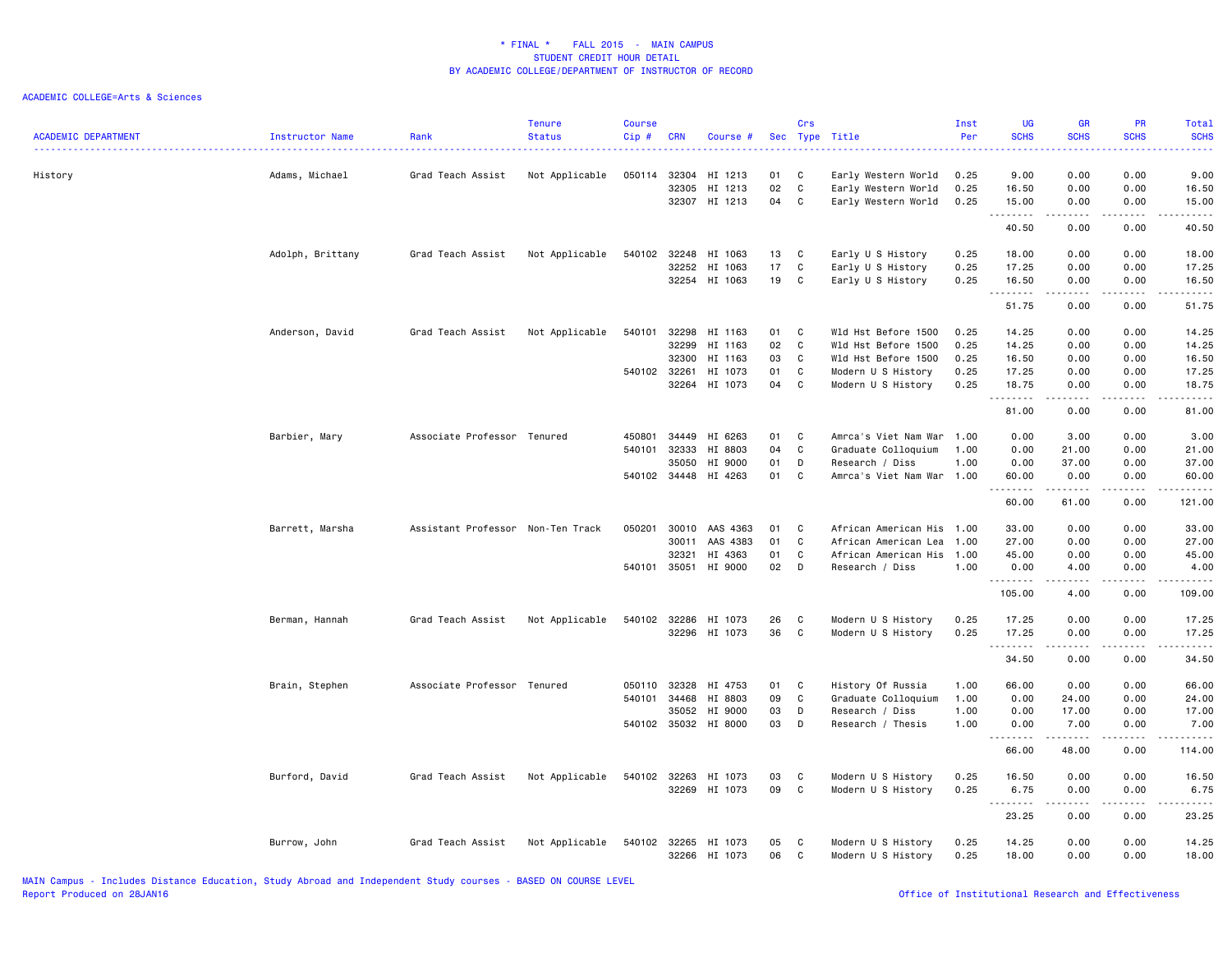| <b>ACADEMIC DEPARTMENT</b> | Instructor Name | Rank                          | <b>Tenure</b><br><b>Status</b> | <b>Course</b><br>Cip# | <b>CRN</b>     | Course #           |          | Crs         | Sec Type Title                           | Inst<br>Per  | UG<br><b>SCHS</b>                                                                                                                 | <b>GR</b><br><b>SCHS</b>                                                                                                                                                                | PR<br><b>SCHS</b>     | Total<br><b>SCHS</b> |
|----------------------------|-----------------|-------------------------------|--------------------------------|-----------------------|----------------|--------------------|----------|-------------|------------------------------------------|--------------|-----------------------------------------------------------------------------------------------------------------------------------|-----------------------------------------------------------------------------------------------------------------------------------------------------------------------------------------|-----------------------|----------------------|
|                            |                 |                               |                                |                       |                |                    |          |             |                                          |              | <u>.</u>                                                                                                                          |                                                                                                                                                                                         |                       |                      |
|                            |                 |                               |                                |                       |                |                    |          |             |                                          |              | 32.25                                                                                                                             | 0.00                                                                                                                                                                                    | 0.00                  | 32.25                |
| History                    | Byrd, Brandon   | Assistant Professor Ten Track |                                | 050201                | 35681          | AAS 4373           | 01       | C           | His of Mod Civ Right 1.00                |              | 12.00                                                                                                                             | 0.00                                                                                                                                                                                    | 0.00                  | 12.00                |
|                            |                 |                               |                                | 050299                | 32322          | HI 4373            | 01       | C           | Hist Mod Civ Rts Mvt 1.00                |              | 63.00                                                                                                                             | 0.00                                                                                                                                                                                    | 0.00                  | 63.00                |
|                            |                 |                               |                                | 540101                | 34467          | HI 8803            | 08       | C           | Graduate Colloquium                      | 1.00         | 0.00<br>. <b>.</b>                                                                                                                | 15.00<br>.                                                                                                                                                                              | 0.00<br>والأمام       | 15.00<br>ه د د د د   |
|                            |                 |                               |                                |                       |                |                    |          |             |                                          |              | 75.00                                                                                                                             | 15.00                                                                                                                                                                                   | 0.00                  | 90.00                |
|                            | Damms, Richard  | Associate Professor Tenured   |                                | 450801                |                | 36112 HI 6203      | 01       | C           | Diplomatic Hist Us                       | 1.00         | 0.00                                                                                                                              | 3.00                                                                                                                                                                                    | 0.00                  | 3.00                 |
|                            |                 |                               |                                | 540101                | 35054          | HI 9000            | 05       | D           | Research / Diss                          | 1.00         | 0.00                                                                                                                              | 25.00                                                                                                                                                                                   | 0.00                  | 25.00                |
|                            |                 |                               |                                | 540102                | 32318          | HI 4203            | 01       | C           | Diplomatic Hist Us                       | 1.00         | 48.00                                                                                                                             | 0.00                                                                                                                                                                                    | 0.00                  | 48.00                |
|                            |                 |                               |                                |                       | 32335          | HI 8823            | 01       | - S         | Sem Us Hi Since 1877                     | 1.00         | 0.00                                                                                                                              | 9.00                                                                                                                                                                                    | 0.00                  | 9.00                 |
|                            |                 |                               |                                |                       |                | 35034 HI 8000      | 05       | D           | Research / Thesis                        | 1.00         | 0.00<br>$\frac{1}{2} \left( \frac{1}{2} \right) \left( \frac{1}{2} \right) \left( \frac{1}{2} \right) \left( \frac{1}{2} \right)$ | 4.00                                                                                                                                                                                    | 0.00<br>$\frac{1}{2}$ | 4.00<br>$- - - - -$  |
|                            |                 |                               |                                |                       |                |                    |          |             |                                          |              | 48.00                                                                                                                             | 41.00                                                                                                                                                                                   | 0.00                  | 89.00                |
|                            | Drake, Nathan   | Grad Teach Assist             | Not Applicable                 | 540102                | 32240          | HI 1063            | 05       | C           | Early U S History                        | 0.25         | 18.00                                                                                                                             | 0.00                                                                                                                                                                                    | 0.00                  | 18.00                |
|                            |                 |                               |                                |                       | 32242          | HI 1063            | 07       | C           | Early U S History                        | 0.25         | 15.00                                                                                                                             | 0.00                                                                                                                                                                                    | 0.00                  | 15.00                |
|                            |                 |                               |                                |                       |                | 32243 HI 1063      | 08       | C           | Early U S History                        | 0.25         | 14.25                                                                                                                             | 0.00                                                                                                                                                                                    | 0.00                  | 14.25                |
|                            |                 |                               |                                |                       |                |                    |          |             |                                          |              | .<br>47.25                                                                                                                        | $\frac{1}{2} \left( \frac{1}{2} \right) \left( \frac{1}{2} \right) \left( \frac{1}{2} \right) \left( \frac{1}{2} \right) \left( \frac{1}{2} \right)$<br>0.00                            | .<br>0.00             | .<br>47.25           |
|                            | Forrest, John   | Grad Teach Assist             | Not Applicable                 | 540102                | 32238          | HI 1063            | 03       | C           | Early U S History                        | 0.25         | 16.50                                                                                                                             | 0.00                                                                                                                                                                                    | 0.00                  | 16.50                |
|                            |                 |                               |                                |                       | 32244          | HI 1063            | 09       | C           | Early U S History                        | 0.25         | 15.75                                                                                                                             | 0.00                                                                                                                                                                                    | 0.00                  | 15.75                |
|                            |                 |                               |                                |                       |                | 32245 HI 1063      | 10       | C           | Early U S History                        | 0.25         | 17.25                                                                                                                             | 0.00                                                                                                                                                                                    | 0.00                  | 17.25                |
|                            |                 |                               |                                |                       |                |                    |          |             |                                          |              | .<br>49.50                                                                                                                        | $\frac{1}{2} \left( \frac{1}{2} \right) \left( \frac{1}{2} \right) \left( \frac{1}{2} \right) \left( \frac{1}{2} \right) \left( \frac{1}{2} \right) \left( \frac{1}{2} \right)$<br>0.00 | .<br>0.00             | .<br>49.50           |
|                            | Giesen, James   | Associate Professor Tenured   |                                | 540101                | 35055          | HI 9000            | 06       | D           | Research / Diss                          | 1.00         | 0.00                                                                                                                              | 35.00                                                                                                                                                                                   | 0.00                  | 35.00                |
|                            |                 |                               |                                | 540102 32261          |                | HI 1073            | 01       | C           | Modern U S History                       | 0.75         | 51.75                                                                                                                             | 0.00                                                                                                                                                                                    | 0.00                  | 51.75                |
|                            |                 |                               |                                |                       | 32262          | HI 1073            | 02       | C           | Modern U S History                       | 0.75         | 51.75                                                                                                                             | 0.00                                                                                                                                                                                    | 0.00                  | 51.75                |
|                            |                 |                               |                                |                       | 32263          | HI 1073            | 03       | C           | Modern U S History                       | 0.75         | 49.50                                                                                                                             | 0.00                                                                                                                                                                                    | 0.00                  | 49.50                |
|                            |                 |                               |                                |                       | 32264          | HI 1073            | 04       | C           | Modern U S History                       | 0.75         | 56.25                                                                                                                             | 0.00                                                                                                                                                                                    | 0.00                  | 56.25                |
|                            |                 |                               |                                |                       | 32265          | HI 1073            | 05       | C           | Modern U S History                       | 0.75         | 42.75                                                                                                                             | 0.00                                                                                                                                                                                    | 0.00                  | 42.75                |
|                            |                 |                               |                                |                       | 32266          | HI 1073            | 06       | C           | Modern U S History                       | 0.75         | 54.00                                                                                                                             | 0.00                                                                                                                                                                                    | 0.00                  | 54.00                |
|                            |                 |                               |                                |                       | 32267          | HI 1073            | 07       | C           | Modern U S History                       | 0.75         | 40.50                                                                                                                             | 0.00                                                                                                                                                                                    | 0.00                  | 40.50                |
|                            |                 |                               |                                |                       | 32268          | HI 1073            | 08       | C           | Modern U S History                       | 0.75         | 51.75                                                                                                                             | 0.00                                                                                                                                                                                    | 0.00                  | 51.75                |
|                            |                 |                               |                                |                       | 32269          | HI 1073            | 09       | C           | Modern U S History                       | 0.75         | 20.25                                                                                                                             | 0.00                                                                                                                                                                                    | 0.00                  | 20.25                |
|                            |                 |                               |                                |                       | 32270          | HI 1073            | 10       | C           | Modern U S History                       | 0.75         | 54.00                                                                                                                             | 0.00                                                                                                                                                                                    | 0.00                  | 54.00                |
|                            |                 |                               |                                |                       | 32271          | HI 1073            | 11       | C           | Modern U S History                       | 0.75         | 47.25                                                                                                                             | 0.00                                                                                                                                                                                    | 0.00                  | 47.25                |
|                            |                 |                               |                                |                       | 32272          | HI 1073            | 12       | C           | Modern U S History                       | 0.75         | 54.00                                                                                                                             | 0.00                                                                                                                                                                                    | 0.00                  | 54.00                |
|                            |                 |                               |                                |                       | 32273          | HI 1073            | 13       | C           | Modern U S History                       | 0.75         | 54.00                                                                                                                             | 0.00                                                                                                                                                                                    | 0.00                  | 54.00                |
|                            |                 |                               |                                |                       | 32274          | HI 1073            | 14       | $\mathsf C$ | Modern U S History                       | 0.75         | 54.00                                                                                                                             | 0.00                                                                                                                                                                                    | 0.00                  | 54.00                |
|                            |                 |                               |                                |                       | 32275          | HI 1073            | 15       | C           | Modern U S History                       | 0.75         | 54.00                                                                                                                             | 0.00                                                                                                                                                                                    | 0.00                  | 54.00                |
|                            |                 |                               |                                |                       | 32276          | HI 1073            | 16       | C           | Modern U S History                       | 0.75         | 51.75                                                                                                                             | 0.00                                                                                                                                                                                    | 0.00                  | 51.75                |
|                            |                 |                               |                                |                       | 32277<br>32278 | HI 1073<br>HI 1073 | 17<br>18 | C<br>C      | Modern U S History<br>Modern U S History | 0.75<br>0.75 | 54.00<br>45.00                                                                                                                    | 0.00<br>0.00                                                                                                                                                                            | 0.00<br>0.00          | 54.00<br>45.00       |
|                            |                 |                               |                                |                       | 32279          | HI 1073            | 19       | C           | Modern U S History                       | 0.75         | 56.25                                                                                                                             | 0.00                                                                                                                                                                                    | 0.00                  | 56.25                |
|                            |                 |                               |                                |                       | 32280          | HI 1073            | 20       | C           | Modern U S History                       | 0.75         | 56.25                                                                                                                             | 0.00                                                                                                                                                                                    | 0.00                  | 56.25                |
|                            |                 |                               |                                |                       | 32281          | HI 1073            | 21       | C           | Modern U S History                       | 0.75         | 56.25                                                                                                                             | 0.00                                                                                                                                                                                    | 0.00                  | 56.25                |
|                            |                 |                               |                                |                       |                | 32282 HI 1073      | 22       | C           | Modern U S History                       | 0.75         | 56.25                                                                                                                             | 0.00                                                                                                                                                                                    | 0.00                  | 56.25                |
|                            |                 |                               |                                |                       |                | 32283 HI 1073      | 23       | C           | Modern U S History                       | 0.75         | 49.50                                                                                                                             | 0.00                                                                                                                                                                                    | 0.00                  | 49.50                |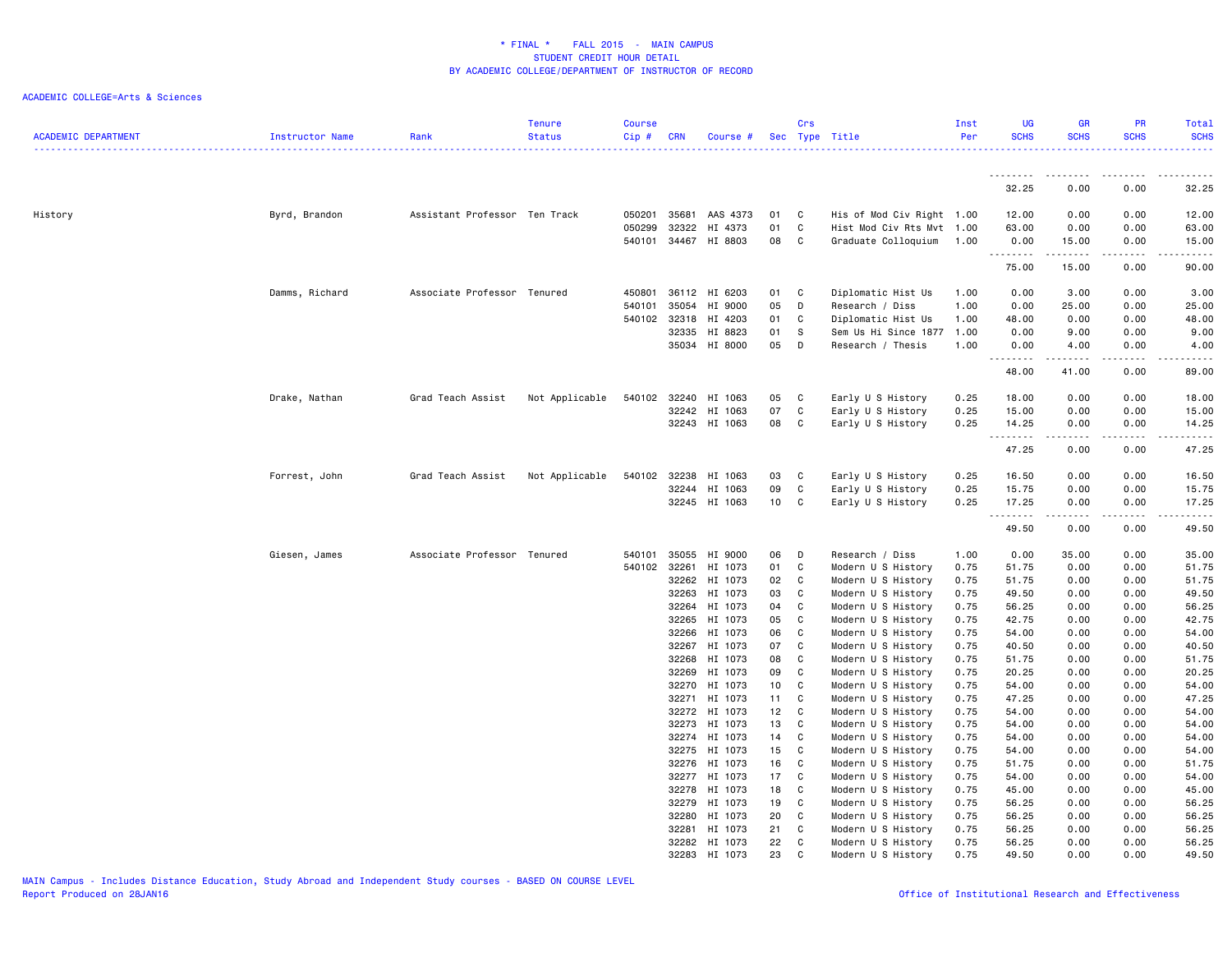| <b>ACADEMIC DEPARTMENT</b> | <b>Instructor Name</b> | Rank                          | <b>Tenure</b><br><b>Status</b> | <b>Course</b><br>Cip# | <b>CRN</b>     | Course #             |          | Crs          | Sec Type Title                         | Inst<br>Per  | UG<br><b>SCHS</b> | <b>GR</b><br><b>SCHS</b> | <b>PR</b><br><b>SCHS</b> | Total<br><b>SCHS</b>                                                                                                                                                                       |
|----------------------------|------------------------|-------------------------------|--------------------------------|-----------------------|----------------|----------------------|----------|--------------|----------------------------------------|--------------|-------------------|--------------------------|--------------------------|--------------------------------------------------------------------------------------------------------------------------------------------------------------------------------------------|
| History                    | Giesen, James          | Associate Professor Tenured   |                                |                       |                | 540102 32284 HI 1073 | 24       | $\mathbf{C}$ | Modern U S History                     | 0.75         | 56.25             | 0.00                     | 0.00                     | .<br>56.25                                                                                                                                                                                 |
|                            |                        |                               |                                |                       |                |                      |          |              |                                        |              | .<br>1217.25      | .<br>35.00               | .<br>0.00                | $\frac{1}{2} \left( \frac{1}{2} \right) \left( \frac{1}{2} \right) \left( \frac{1}{2} \right) \left( \frac{1}{2} \right) \left( \frac{1}{2} \right) \left( \frac{1}{2} \right)$<br>1252.25 |
|                            | Greene, Alison         | Assistant Professor Ten Track |                                | 540101                | 35056          | HI 9000              | 07       | D            | Research / Diss                        | 1.00         | 0.00              | 1.00                     | 0.00                     | 1.00                                                                                                                                                                                       |
|                            |                        |                               |                                | 540102                | 32341          | HI 8953              | 01       | C            | U.S. History, 1877-19                  | 1.00         | 0.00              | 18.00                    | 0.00                     | 18.00                                                                                                                                                                                      |
|                            |                        |                               |                                |                       |                | 35036 HI 8000        | 07       | D            | Research / Thesis                      | 1.00         | 0.00              | 4.00                     | 0.00                     | 4.00                                                                                                                                                                                       |
|                            |                        |                               |                                |                       |                |                      |          |              |                                        |              | .<br>0.00         | .<br>23.00               | .<br>0.00                | .<br>23.00                                                                                                                                                                                 |
|                            | Gunther, Emily         | Grad Teach Assist             | Not Applicable                 | 540102                | 34425          | HI 1063              | 32       | C            | Early U S History                      | 0.25         | 17.25             | 0.00                     | 0.00                     | 17.25                                                                                                                                                                                      |
|                            |                        |                               |                                |                       | 34427          | HI 1063              | 34       | C            | Early U S History                      | 0.25         | 17.25             | 0.00                     | 0.00                     | 17.25                                                                                                                                                                                      |
|                            |                        |                               |                                |                       |                | 34430 HI 1063        | 36       | $\mathbf{C}$ | Early U S History                      | 0.25         | 18.00<br>.        | 0.00<br>.                | 0.00<br>.                | 18.00<br>.                                                                                                                                                                                 |
|                            |                        |                               |                                |                       |                |                      |          |              |                                        |              | 52.50             | 0.00                     | 0.00                     | 52.50                                                                                                                                                                                      |
|                            | Hackett, Conisha       | Grad Teach Assist             | Not Applicable                 | 540102                |                | 32267 HI 1073        | 07       | C            | Modern U S History                     | 0.25         | 13.50             | 0.00                     | 0.00                     | 13.50                                                                                                                                                                                      |
|                            |                        |                               |                                |                       |                | 32268 HI 1073        | 08       | C            | Modern U S History                     | 0.25         | 17.25<br>.        | 0.00<br>.                | 0.00<br>.                | 17.25<br>.                                                                                                                                                                                 |
|                            |                        |                               |                                |                       |                |                      |          |              |                                        |              | 30.75             | 0.00                     | 0.00                     | 30.75                                                                                                                                                                                      |
|                            | Hauser, Jason          | Grad Teach Assist             | Not Applicable                 | 050114                |                | 32304 HI 1213        | 01       | $\mathbf{C}$ | Early Western World                    | 0.75         | 27.00             | 0.00                     | 0.00                     | 27.00                                                                                                                                                                                      |
|                            |                        |                               |                                |                       | 32305          | HI 1213              | 02       | C            | Early Western World                    | 0.75         | 49.50             | 0.00                     | 0.00                     | 49.50                                                                                                                                                                                      |
|                            |                        |                               |                                |                       |                | 32306 HI 1213        | 03       | C            | Early Western World                    | 0.75         | 51.75             | 0.00                     | 0.00                     | 51.75                                                                                                                                                                                      |
|                            |                        |                               |                                |                       |                | 32307 HI 1213        | 04       | C            | Early Western World                    | 0.75         | 45.00             | 0.00                     | 0.00                     | 45.00                                                                                                                                                                                      |
|                            |                        |                               |                                |                       | 32308          | HI 1213              | 05       | C            | Early Western World                    | 0.75         | 47.25             | 0.00                     | 0.00                     | 47.25                                                                                                                                                                                      |
|                            |                        |                               |                                |                       | 34443          | HI 1213              | 06       | C            | Early Western World                    | 0.75         | 13.50             | 0.00                     | 0.00                     | 13.50                                                                                                                                                                                      |
|                            |                        |                               |                                |                       | 540102 32262   | HI 1073              | 02       | C            | Modern U S History                     | 0.25         | 17.25             | 0.00                     | 0.00                     | 17.25                                                                                                                                                                                      |
|                            |                        |                               |                                |                       |                | 32272 HI 1073        | 12       | C            | Modern U S History                     | 0.25         | 18.00<br>.        | 0.00                     | 0.00                     | 18.00<br>د د د د د                                                                                                                                                                         |
|                            |                        |                               |                                |                       |                |                      |          |              |                                        |              | 269.25            | 0.00                     | 0.00                     | 269.25                                                                                                                                                                                     |
|                            | Hay, William           | Associate Professor Tenured   |                                | 050299                | 32327          | HI 4713              | 01       | C            | Tudor&Stuart England 1.00              |              | 66.00             | 0.00                     | 0.00                     | 66.00                                                                                                                                                                                      |
|                            |                        |                               |                                |                       |                | 540101 34461 HI 8803 | 01 C     |              | Graduate Colloquium                    | 1.00         | 0.00<br>.         | 12.00<br>.               | 0.00<br>.                | 12.00<br>.                                                                                                                                                                                 |
|                            |                        |                               |                                |                       |                |                      |          |              |                                        |              | 66.00             | 12.00                    | 0.00                     | 78.00                                                                                                                                                                                      |
|                            | Hersey, Mark           | Associate Professor Tenured   |                                | 540101                |                | 32314 HI 3903        | 01       | C            | Hist & Hist Meth                       | 1.00         | 57.00             | 0.00                     | 0.00                     | 57.00                                                                                                                                                                                      |
|                            |                        |                               |                                |                       | 35058          | HI 9000              | 09       | D            | Research / Diss                        | 1.00         | 0.00              | 35.00                    | 0.00                     | 35.00                                                                                                                                                                                      |
|                            |                        |                               |                                | 540102 34418          |                | HI 1063              | 25       | C            | Early U S History                      | 0.75         | 56.25             | 0.00                     | 0.00                     | 56.25                                                                                                                                                                                      |
|                            |                        |                               |                                |                       | 34419          | HI 1063              | 26       | C            | Early U S History                      | 0.75         | 51.75             | 0.00                     | 0.00                     | 51.75                                                                                                                                                                                      |
|                            |                        |                               |                                |                       | 34420          | HI 1063              | 27       | C            | Early U S History                      | 0.75         | 51.75             | 0.00                     | 0.00                     | 51.75                                                                                                                                                                                      |
|                            |                        |                               |                                |                       | 34421          | HI 1063              | 28       | C            | Early U S History                      | 0.75         | 51.75             | 0.00                     | 0.00                     | 51.75                                                                                                                                                                                      |
|                            |                        |                               |                                |                       | 34422          | HI 1063              | 29       | C            | Early U S History                      | 0.75         | 51.75             | 0.00                     | 0.00                     | 51.75                                                                                                                                                                                      |
|                            |                        |                               |                                |                       | 34423          | HI 1063              | 30       | C            | Early U S History                      | 0.75         | 56.25             | 0.00                     | 0.00                     | 56.25                                                                                                                                                                                      |
|                            |                        |                               |                                |                       | 34424<br>34425 | HI 1063<br>HI 1063   | 31<br>32 | C<br>C       | Early U S History<br>Early U S History | 0.75<br>0.75 | 54.00<br>51.75    | 0.00<br>0.00             | 0.00<br>0.00             | 54.00<br>51.75                                                                                                                                                                             |
|                            |                        |                               |                                |                       | 34426          | HI 1063              | 33       | C            | Early U S History                      | 0.75         | 54.00             | 0.00                     | 0.00                     | 54.00                                                                                                                                                                                      |
|                            |                        |                               |                                |                       | 34427          | HI 1063              | 34       | C            | Early U S History                      | 0.75         | 51.75             | 0.00                     | 0.00                     | 51.75                                                                                                                                                                                      |
|                            |                        |                               |                                |                       | 34429          | HI 1063              | 35       | C            | Early U S History                      | 0.75         | 51.75             | 0.00                     | 0.00                     | 51.75                                                                                                                                                                                      |
|                            |                        |                               |                                |                       |                | 34430 HI 1063        | 36       | C            | Early U S History                      | 0.75         | 54.00             | 0.00                     | 0.00                     | 54.00                                                                                                                                                                                      |
|                            |                        |                               |                                |                       |                | 35038 HI 8000        | 09       | D            | Research / Thesis                      | 1.00         | 0.00              | 1.00                     | 0.00                     | 1.00                                                                                                                                                                                       |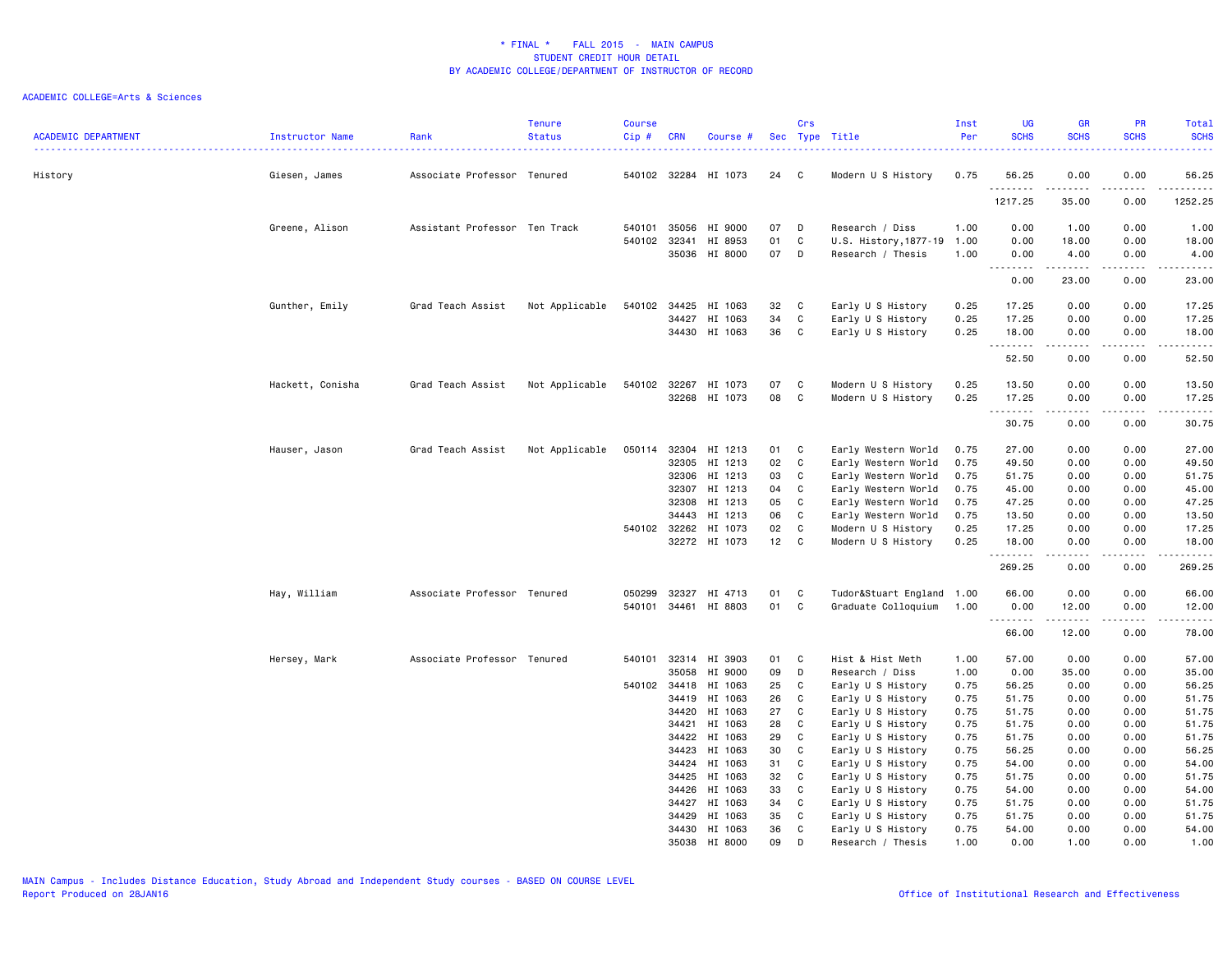| <b>ACADEMIC DEPARTMENT</b> | Instructor Name | Rank                          | <b>Tenure</b><br><b>Status</b> | <b>Course</b><br>Cip# | <b>CRN</b>     | Course #             |          | Crs          | Sec Type Title                         | Inst<br>Per  | UG<br><b>SCHS</b>                                                                                                                                                                                                                                                                                                                                                                                                                                                                               | <b>GR</b><br><b>SCHS</b> | <b>PR</b><br><b>SCHS</b>                                                                                                          | Total<br><b>SCHS</b>   |
|----------------------------|-----------------|-------------------------------|--------------------------------|-----------------------|----------------|----------------------|----------|--------------|----------------------------------------|--------------|-------------------------------------------------------------------------------------------------------------------------------------------------------------------------------------------------------------------------------------------------------------------------------------------------------------------------------------------------------------------------------------------------------------------------------------------------------------------------------------------------|--------------------------|-----------------------------------------------------------------------------------------------------------------------------------|------------------------|
|                            |                 |                               |                                |                       |                |                      |          |              |                                        |              |                                                                                                                                                                                                                                                                                                                                                                                                                                                                                                 |                          |                                                                                                                                   |                        |
|                            |                 |                               |                                |                       |                |                      |          |              |                                        |              | 693.75                                                                                                                                                                                                                                                                                                                                                                                                                                                                                          | 36.00                    | 0.00                                                                                                                              | 729.75                 |
| History                    | Himel, Matthew  | Grad Teach Assist             | Not Applicable                 | 540102 32275          |                | HI 1073              | 15       | C            | Modern U S History                     | 0.25         | 18.00                                                                                                                                                                                                                                                                                                                                                                                                                                                                                           | 0.00                     | 0.00                                                                                                                              | 18.00                  |
|                            |                 |                               |                                |                       |                | 32280 HI 1073        | 20       | C            | Modern U S History                     | 0.25         | 18.75<br>$\begin{array}{cccccccccccccc} \multicolumn{2}{c}{} & \multicolumn{2}{c}{} & \multicolumn{2}{c}{} & \multicolumn{2}{c}{} & \multicolumn{2}{c}{} & \multicolumn{2}{c}{} & \multicolumn{2}{c}{} & \multicolumn{2}{c}{} & \multicolumn{2}{c}{} & \multicolumn{2}{c}{} & \multicolumn{2}{c}{} & \multicolumn{2}{c}{} & \multicolumn{2}{c}{} & \multicolumn{2}{c}{} & \multicolumn{2}{c}{} & \multicolumn{2}{c}{} & \multicolumn{2}{c}{} & \multicolumn{2}{c}{} & \multicolumn{2}{c}{} & \$ | 0.00<br>.                | 0.00<br>$\frac{1}{2} \left( \frac{1}{2} \right) \left( \frac{1}{2} \right) \left( \frac{1}{2} \right) \left( \frac{1}{2} \right)$ | 18.75<br>.             |
|                            |                 |                               |                                |                       |                |                      |          |              |                                        |              | 36.75                                                                                                                                                                                                                                                                                                                                                                                                                                                                                           | 0.00                     | 0.00                                                                                                                              | 36.75                  |
|                            | Horan, Sara     | Grad Teach Assist             | Not Applicable                 | 050114                | 32306          | HI 1213              | 03       | C            | Early Western World                    | 0.25         | 17.25                                                                                                                                                                                                                                                                                                                                                                                                                                                                                           | 0.00                     | 0.00                                                                                                                              | 17.25                  |
|                            |                 |                               |                                |                       | 32308          | HI 1213              | 05       | $\mathtt{C}$ | Early Western World                    | 0.25         | 15.75                                                                                                                                                                                                                                                                                                                                                                                                                                                                                           | 0.00                     | 0.00                                                                                                                              | 15.75                  |
|                            |                 |                               |                                |                       |                | 34443 HI 1213        | 06       | $\mathbf{C}$ | Early Western World                    | 0.25         | 4.50<br>.                                                                                                                                                                                                                                                                                                                                                                                                                                                                                       | 0.00                     | 0.00                                                                                                                              | 4.50<br>$\frac{1}{2}$  |
|                            |                 |                               |                                |                       |                |                      |          |              |                                        |              | 37.50                                                                                                                                                                                                                                                                                                                                                                                                                                                                                           | 0.00                     | 0.00                                                                                                                              | 37.50                  |
|                            | Hui, Alexandra  | Associate Professor Tenured   |                                | 540101                | 32331          | HI 8803              | 02       | C            | Graduate Colloquium                    | 1.00         | 0.00                                                                                                                                                                                                                                                                                                                                                                                                                                                                                            | 21.00                    | 0.00                                                                                                                              | 21.00                  |
|                            |                 |                               |                                |                       | 32334          | HI 8803              | 05       | C            | Graduate Colloquium                    | 1.00         | 0.00                                                                                                                                                                                                                                                                                                                                                                                                                                                                                            | 21.00                    | 0.00                                                                                                                              | 21.00                  |
|                            |                 |                               |                                |                       | 35059          | HI 9000              | 10       | D            | Research / Diss                        | 1.00         | 0.00<br>.                                                                                                                                                                                                                                                                                                                                                                                                                                                                                       | 8.00<br>.                | 0.00                                                                                                                              | 8.00<br>د د د د د      |
|                            |                 |                               |                                |                       |                |                      |          |              |                                        |              | 0.00                                                                                                                                                                                                                                                                                                                                                                                                                                                                                            | 50.00                    | 0.00                                                                                                                              | 50.00                  |
|                            | Hyman, Owen     | Grad Teach Assist             | Not Applicable                 | 050114                | 34041          | HI 1223              | 501 C    |              | Modern Western World 1.00              |              | 21.00                                                                                                                                                                                                                                                                                                                                                                                                                                                                                           | 0.00                     | 0.00                                                                                                                              | 21.00                  |
|                            |                 |                               |                                | 450801                | 34045          | HI 6653              | 501 C    |              | Hist Science & Tech                    | 0.25         | 0.00                                                                                                                                                                                                                                                                                                                                                                                                                                                                                            | 1.50                     | 0.00                                                                                                                              | 1.50                   |
|                            |                 |                               |                                |                       |                | 540104 34044 HI 4653 | 501 C    |              | Hist Science & Tech                    | 1.00         | 27.00<br>.                                                                                                                                                                                                                                                                                                                                                                                                                                                                                      | 0.00<br>.                | 0.00<br>$\frac{1}{2}$                                                                                                             | 27.00<br>$\frac{1}{2}$ |
|                            |                 |                               |                                |                       |                |                      |          |              |                                        |              | 48.00                                                                                                                                                                                                                                                                                                                                                                                                                                                                                           | 1.50                     | 0.00                                                                                                                              | 49.50                  |
|                            | Lang, Andrew    | Assistant Professor Ten Track |                                | 540101                | 34465          | HI 8803              | 06       | C            | Graduate Colloquium                    | 1.00         | 0.00                                                                                                                                                                                                                                                                                                                                                                                                                                                                                            | 24.00                    | 0.00                                                                                                                              | 24.00                  |
|                            |                 |                               |                                |                       | 35060          | HI 9000              | 11       | D            | Research / Diss                        | 1.00         | 0.00                                                                                                                                                                                                                                                                                                                                                                                                                                                                                            | 4.00                     | 0.00                                                                                                                              | 4.00                   |
|                            |                 |                               |                                | 540102 32248          |                | HI 1063              | 13       | C            | Early U S History                      | 0.75         | 54.00                                                                                                                                                                                                                                                                                                                                                                                                                                                                                           | 0.00                     | 0.00                                                                                                                              | 54.00                  |
|                            |                 |                               |                                |                       | 32249          | HI 1063              | 14       | C            | Early U S History                      | 0.75         | 45.00                                                                                                                                                                                                                                                                                                                                                                                                                                                                                           | 0.00                     | 0.00                                                                                                                              | 45.00                  |
|                            |                 |                               |                                |                       | 32250          | HI 1063              | 15       | C            | Early U S History                      | 0.75         | 45.00                                                                                                                                                                                                                                                                                                                                                                                                                                                                                           | 0.00                     | 0.00                                                                                                                              | 45.00                  |
|                            |                 |                               |                                |                       | 32251          | HI 1063              | 16       | C            | Early U S History                      | 0.75         | 33.75                                                                                                                                                                                                                                                                                                                                                                                                                                                                                           | 0.00                     | 0.00                                                                                                                              | 33.75                  |
|                            |                 |                               |                                |                       | 32252          | HI 1063              | 17       | C            | Early U S History                      | 0.75         | 51.75                                                                                                                                                                                                                                                                                                                                                                                                                                                                                           | 0.00                     | 0.00                                                                                                                              | 51.75                  |
|                            |                 |                               |                                |                       | 32254<br>32255 | HI 1063<br>HI 1063   | 19<br>20 | C<br>C       | Early U S History                      | 0.75<br>0.75 | 49.50<br>51.75                                                                                                                                                                                                                                                                                                                                                                                                                                                                                  | 0.00<br>0.00             | 0.00<br>0.00                                                                                                                      | 49.50<br>51.75         |
|                            |                 |                               |                                |                       | 32256          | HI 1063              | 21       | C            | Early U S History<br>Early U S History | 0.75         | 29.25                                                                                                                                                                                                                                                                                                                                                                                                                                                                                           | 0.00                     | 0.00                                                                                                                              | 29.25                  |
|                            |                 |                               |                                |                       | 32257          | HI 1063              | 22       | C            | Early U S History                      | 0.75         | 51.75                                                                                                                                                                                                                                                                                                                                                                                                                                                                                           | 0.00                     | 0.00                                                                                                                              | 51.75                  |
|                            |                 |                               |                                |                       | 32258          | HI 1063              | 23       | C            | Early U S History                      | 0.75         | 18.00                                                                                                                                                                                                                                                                                                                                                                                                                                                                                           | 0.00                     | 0.00                                                                                                                              | 18.00                  |
|                            |                 |                               |                                |                       | 32259          | HI 1063              | 24       | C            | Early U S History                      | 0.75         | 18.00                                                                                                                                                                                                                                                                                                                                                                                                                                                                                           | 0.00                     | 0.00                                                                                                                              | 18.00                  |
|                            |                 |                               |                                |                       |                | 35040 HI 8000        | $11$ D   |              | Research / Thesis                      | 1.00         | 0.00                                                                                                                                                                                                                                                                                                                                                                                                                                                                                            | 4.00                     | 0.00                                                                                                                              | 4.00                   |
|                            |                 |                               |                                |                       |                |                      |          |              |                                        |              | 447.75                                                                                                                                                                                                                                                                                                                                                                                                                                                                                          | 32.00                    | 0.00                                                                                                                              | .<br>479.75            |
|                            | Lavine, Matthew | Associate Professor Tenured   |                                | 540101                | 35061          | HI 9000              | 12       | D            | Research / Diss                        | 1.00         | 0.00                                                                                                                                                                                                                                                                                                                                                                                                                                                                                            | 17.00                    | 0.00                                                                                                                              | 17.00                  |
|                            |                 |                               |                                | 540102                | 34447          | HI 4243              | 01       | C            | Amer Life & Thought                    | 1.00         | 42.00                                                                                                                                                                                                                                                                                                                                                                                                                                                                                           | 0.00                     | 0.00                                                                                                                              | 42.00                  |
|                            |                 |                               |                                |                       |                | 540104 34453 HI 4553 | 01       | C            | Sci & Tech to Newton 1.00              |              | 42.00<br>.                                                                                                                                                                                                                                                                                                                                                                                                                                                                                      | 0.00<br>.                | 0.00<br>.                                                                                                                         | 42.00<br>.             |
|                            |                 |                               |                                |                       |                |                      |          |              |                                        |              | 84.00                                                                                                                                                                                                                                                                                                                                                                                                                                                                                           | 17.00                    | 0.00                                                                                                                              | 101.00                 |
|                            | Lewin, Sarah    | Grad Teach Assist             | Not Applicable                 | 540102                | 32270          | HI 1073              | 10       | C            | Modern U S History                     | 0.25         | 18.00                                                                                                                                                                                                                                                                                                                                                                                                                                                                                           | 0.00                     | 0.00                                                                                                                              | 18.00                  |
|                            |                 |                               |                                |                       |                | 32271 HI 1073        | 11       | C            | Modern U S History                     | 0.25         | 15.75                                                                                                                                                                                                                                                                                                                                                                                                                                                                                           | 0.00                     | 0.00                                                                                                                              | 15.75                  |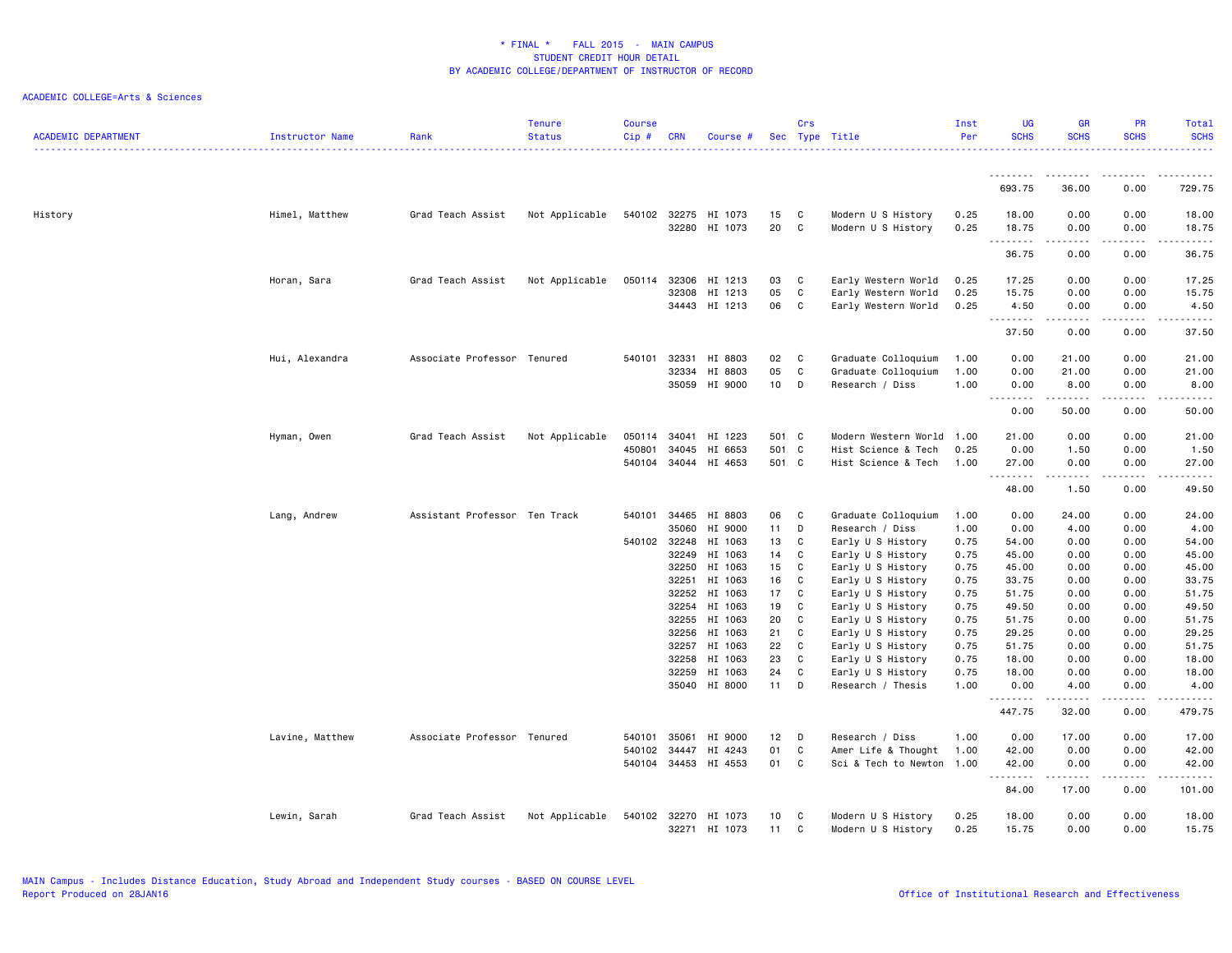| <b>ACADEMIC DEPARTMENT</b> | Instructor Name    | Rank                        | <b>Tenure</b><br><b>Status</b> | <b>Course</b><br>Cip# | <b>CRN</b>   | Course #             |       | Crs | Sec Type Title            | Inst<br>Per | UG<br><b>SCHS</b>                   | <b>GR</b><br><b>SCHS</b>                                                                                                                                     | <b>PR</b><br><b>SCHS</b>                                                                                                          | Total<br><b>SCHS</b>                                                                                                                                          |
|----------------------------|--------------------|-----------------------------|--------------------------------|-----------------------|--------------|----------------------|-------|-----|---------------------------|-------------|-------------------------------------|--------------------------------------------------------------------------------------------------------------------------------------------------------------|-----------------------------------------------------------------------------------------------------------------------------------|---------------------------------------------------------------------------------------------------------------------------------------------------------------|
|                            |                    |                             |                                |                       |              |                      |       |     |                           |             |                                     |                                                                                                                                                              |                                                                                                                                   |                                                                                                                                                               |
|                            |                    |                             |                                |                       |              |                      |       |     |                           |             | <u>.</u><br>33.75                   | 0.00                                                                                                                                                         | 0.00                                                                                                                              | 33.75                                                                                                                                                         |
| History                    | Livingston, Edward | Grad Teach Assist           | Not Applicable                 | 540101                | 32301        | HI 1163              | 04    | C   | Wld Hst Before 1500       | 0.25        | 15.75                               | 0.00                                                                                                                                                         | 0.00                                                                                                                              | 15.75                                                                                                                                                         |
|                            |                    |                             |                                |                       | 34440        | HI 1163              | 06    | C   | Wld Hst Before 1500       | 0.25        | 18.00<br>.                          | 0.00                                                                                                                                                         | 0.00<br>$\frac{1}{2} \left( \frac{1}{2} \right) \left( \frac{1}{2} \right) \left( \frac{1}{2} \right) \left( \frac{1}{2} \right)$ | 18.00<br>$\frac{1}{2} \left( \frac{1}{2} \right) \left( \frac{1}{2} \right) \left( \frac{1}{2} \right) \left( \frac{1}{2} \right) \left( \frac{1}{2} \right)$ |
|                            |                    |                             |                                |                       |              |                      |       |     |                           |             | 33.75                               | 0.00                                                                                                                                                         | 0.00                                                                                                                              | 33.75                                                                                                                                                         |
|                            | Marcus, Alan       | Professor                   | Tenured                        | 450801                | 34045        | HI 6653              | 501 C |     | Hist Science & Tech       | 0.75        | 0.00                                | 4.50                                                                                                                                                         | 0.00                                                                                                                              | 4.50                                                                                                                                                          |
|                            |                    |                             |                                | 540101                | 35062        | HI 9000              | 13    | D   | Research / Diss           | 1.00        | 0.00                                | 24.00                                                                                                                                                        | 0.00                                                                                                                              | 24.00                                                                                                                                                         |
|                            |                    |                             |                                |                       | 35682        | HI 8773              | 501 C |     | Issues in Women's Hi      | 0.75        | 0.00                                | 6.75                                                                                                                                                         | 0.00                                                                                                                              | 6.75                                                                                                                                                          |
|                            |                    |                             |                                |                       |              | 540102 35042 HI 8000 | 13    | D   | Research / Thesis         | 1.00        | 0.00<br>$\sim$ $\sim$ $\sim$        | 4.00<br><u>.</u>                                                                                                                                             | 0.00<br>$\sim$ $\sim$ $\sim$                                                                                                      | 4.00<br>-----                                                                                                                                                 |
|                            |                    |                             |                                |                       |              |                      |       |     |                           |             | 0.00                                | 39.25                                                                                                                                                        | 0.00                                                                                                                              | 39.25                                                                                                                                                         |
|                            | Marshall, Anne     | Associate Professor Tenured |                                | 450801                | 36818        | HI 4000              | 01 I  |     | Directed Indiv Study 1.00 |             | 1.00                                | 0.00                                                                                                                                                         | 0.00                                                                                                                              | 1.00                                                                                                                                                          |
|                            |                    |                             |                                | 540101                | 35063        | HI 9000              | 14    | D   | Research / Diss           | 1.00        | 0.00                                | 13.00                                                                                                                                                        | 0.00                                                                                                                              | 13.00                                                                                                                                                         |
|                            |                    |                             |                                |                       | 540102 34446 | HI 4123              | 01    | C   | Jackson Am 1825-1850      | 1.00        | 66.00                               | 0.00                                                                                                                                                         | 0.00                                                                                                                              | 66.00                                                                                                                                                         |
|                            |                    |                             |                                |                       | 35043        | HI 8000              | 14    | D   | Research / Thesis         | 1.00        | 0.00<br>$\sim$ $\sim$ $\sim$ $\sim$ | 8.00                                                                                                                                                         | 0.00                                                                                                                              | 8.00<br>-----                                                                                                                                                 |
|                            |                    |                             |                                |                       |              |                      |       |     |                           |             | 67.00                               | 21.00                                                                                                                                                        | 0.00                                                                                                                              | 88.00                                                                                                                                                         |
|                            | Messer, Peter      | Associate Professor Tenured |                                | 260801                | 32338        | HI 8923              | 01    | S   | Historiog & His Meth 1.00 |             | 0.00                                | 24.00                                                                                                                                                        | 0.00                                                                                                                              | 24.00                                                                                                                                                         |
|                            |                    |                             |                                | 540102                | 32339        | HI 8933              | 01    | C   | Col. & Rev. America       | 1.00        | 0.00<br>.                           | 21.00<br>.                                                                                                                                                   | 0.00<br>.                                                                                                                         | 21.00<br>.                                                                                                                                                    |
|                            |                    |                             |                                |                       |              |                      |       |     |                           |             | 0.00                                | 45.00                                                                                                                                                        | 0.00                                                                                                                              | 45.00                                                                                                                                                         |
|                            | Middleton, Stephen | Professor                   | Tenured                        | 050201                | 34470        | HI 4983              | 01    | C   | African Americans an 1.00 |             | 30.00                               | 0.00                                                                                                                                                         | 0.00                                                                                                                              | 30.00                                                                                                                                                         |
|                            |                    |                             |                                |                       | 34471        | AAS 4983             | 01    | C   | African Americans an      | 1.00        | 21.00                               | 0.00                                                                                                                                                         | 0.00                                                                                                                              | 21.00                                                                                                                                                         |
|                            |                    |                             |                                |                       | 34514        | AAS 1063             | 03    | C   | Intro to African Ame      | 1.00        | 90.00                               | 0.00                                                                                                                                                         | 0.00<br>$\sim$ $\sim$ $\sim$ $\sim$                                                                                               | 90.00<br>د د د د د                                                                                                                                            |
|                            |                    |                             |                                |                       |              |                      |       |     |                           |             | 141.00                              | 0.00                                                                                                                                                         | 0.00                                                                                                                              | 141.00                                                                                                                                                        |
|                            | Mistretta, Matthew | Grad Teach Assist           | Not Applicable                 |                       | 540102 32290 | HI 1073              | 30    | C   | Modern U S History        | 0.25        | 14.25                               | 0.00                                                                                                                                                         | 0.00                                                                                                                              | 14.25                                                                                                                                                         |
|                            |                    |                             |                                |                       |              | 32295 HI 1073        | 35    | C   | Modern U S History        | 0.25        | 13.50                               | 0.00                                                                                                                                                         | 0.00                                                                                                                              | 13.50                                                                                                                                                         |
|                            |                    |                             |                                |                       |              |                      |       |     |                           |             | 27.75                               | $\frac{1}{2} \left( \frac{1}{2} \right) \left( \frac{1}{2} \right) \left( \frac{1}{2} \right) \left( \frac{1}{2} \right) \left( \frac{1}{2} \right)$<br>0.00 | .<br>0.00                                                                                                                         | .<br>27.75                                                                                                                                                    |
|                            | Montgomery, Jeremy | Grad Teach Assist           | Not Applicable                 | 540102                | 32277        | HI 1073              | 17    | C   | Modern U S History        | 0.25        | 18.00                               | 0.00                                                                                                                                                         | 0.00                                                                                                                              | 18.00                                                                                                                                                         |
|                            |                    |                             |                                |                       |              | 32278 HI 1073        | 18    | C   | Modern U S History        | 0.25        | 15.00                               | 0.00                                                                                                                                                         | 0.00                                                                                                                              | 15.00                                                                                                                                                         |
|                            |                    |                             |                                |                       |              |                      |       |     |                           |             | .                                   | .                                                                                                                                                            | .                                                                                                                                 | .                                                                                                                                                             |
|                            |                    |                             |                                |                       |              |                      |       |     |                           |             | 33.00                               | 0.00                                                                                                                                                         | 0.00                                                                                                                              | 33.00                                                                                                                                                         |
|                            | Morgan, Skyler     | Grad Teach Assist           | Not Applicable                 | 540102                | 32237        | HI 1063              | 02    | C   | Early U S History         | 0.25        | 16.50                               | 0.00                                                                                                                                                         | 0.00                                                                                                                              | 16.50                                                                                                                                                         |
|                            |                    |                             |                                |                       | 32246        | HI 1063              | 11    | C   | Early U S History         | 0.25        | 13.50                               | 0.00                                                                                                                                                         | 0.00                                                                                                                              | 13.50                                                                                                                                                         |
|                            |                    |                             |                                |                       |              | 32247 HI 1063        | 12    | C   | Early U S History         | 0.25        | 16.50<br>.                          | 0.00<br>-----                                                                                                                                                | 0.00<br>.                                                                                                                         | 16.50<br>.                                                                                                                                                    |
|                            |                    |                             |                                |                       |              |                      |       |     |                           |             | 46.50                               | 0.00                                                                                                                                                         | 0.00                                                                                                                              | 46.50                                                                                                                                                         |
|                            | Mosley, Kasey      | Grad Teach Assist           | Not Applicable                 | 050201                | 34043        | HI 4363              | 501 C |     | African American His 1.00 |             | 45.00                               | 0.00                                                                                                                                                         | 0.00                                                                                                                              | 45.00                                                                                                                                                         |
|                            |                    |                             |                                | 540102                | 34039        | HI 1073              | 501   | C   | Modern U S History        | 1.00        | 105.00                              | 0.00                                                                                                                                                         | 0.00                                                                                                                              | 105.00                                                                                                                                                        |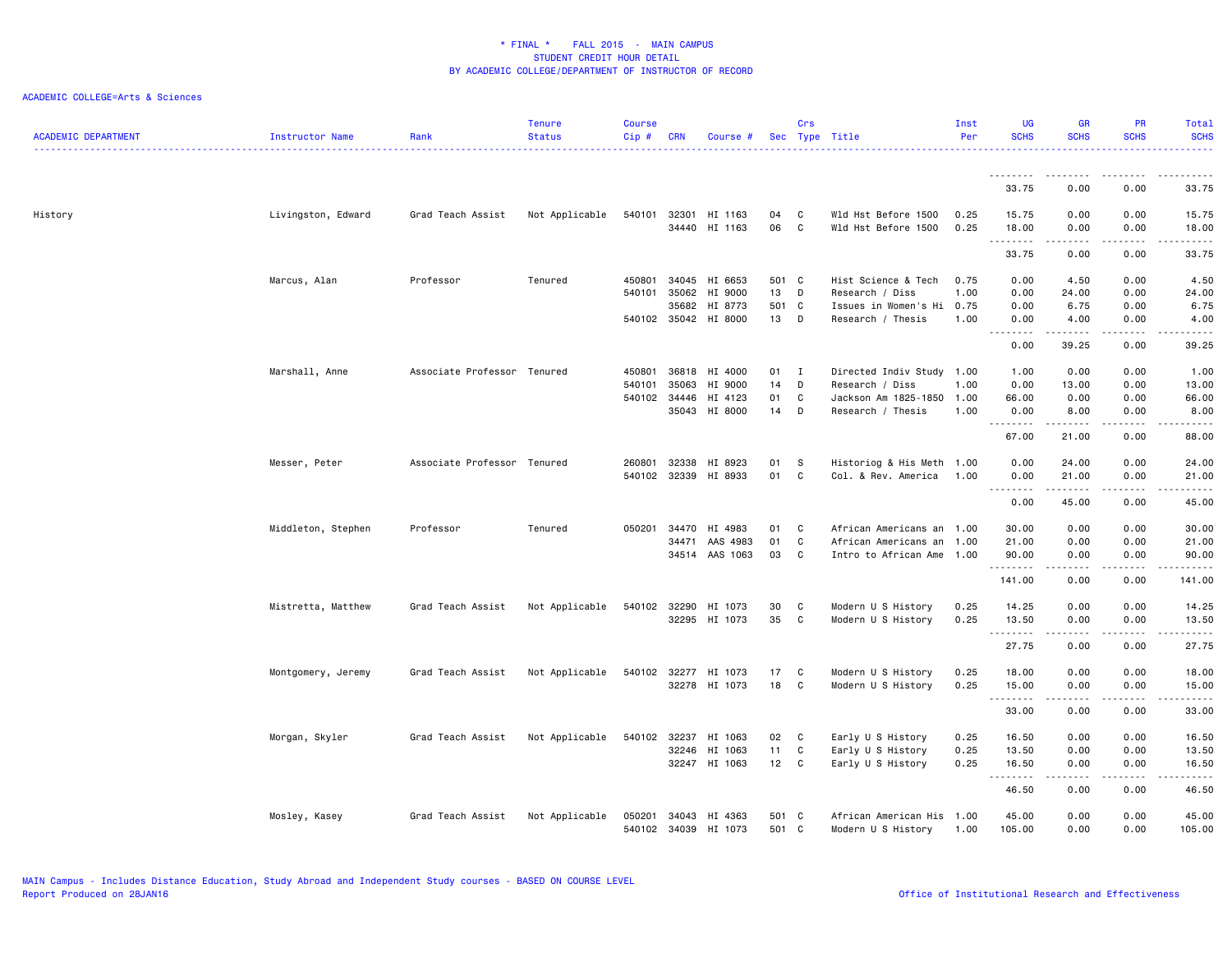| <b>ACADEMIC DEPARTMENT</b> | Instructor Name | Rank                          | <b>Tenure</b><br><b>Status</b> | <b>Course</b><br>Cip# | CRN            | Course #                 |              | Crs               | Sec Type Title                                   | Inst<br>Per  | <b>UG</b><br><b>SCHS</b> | <b>GR</b><br><b>SCHS</b>                                                                                                                                     | PR<br><b>SCHS</b>     | Total<br><b>SCHS</b>                                                                                                                                          |
|----------------------------|-----------------|-------------------------------|--------------------------------|-----------------------|----------------|--------------------------|--------------|-------------------|--------------------------------------------------|--------------|--------------------------|--------------------------------------------------------------------------------------------------------------------------------------------------------------|-----------------------|---------------------------------------------------------------------------------------------------------------------------------------------------------------|
|                            |                 |                               |                                |                       |                |                          |              |                   |                                                  |              | <u>.</u>                 |                                                                                                                                                              |                       |                                                                                                                                                               |
|                            |                 |                               |                                |                       |                |                          |              |                   |                                                  |              | 150.00                   | 0.00                                                                                                                                                         | 0.00                  | 150.00                                                                                                                                                        |
| History                    | Murphy, Michael | Grad Teach Assist             | Not Applicable                 | 540102 32250          | 32251          | HI 1063<br>HI 1063       | 15<br>16     | C<br>$\mathbf{C}$ | Early U S History<br>Early U S History           | 0.25<br>0.25 | 15.00<br>11.25           | 0.00<br>0.00<br>.                                                                                                                                            | 0.00<br>0.00<br>.     | 15.00<br>11.25<br>.                                                                                                                                           |
|                            |                 |                               |                                |                       |                |                          |              |                   |                                                  |              | .<br>26.25               | 0.00                                                                                                                                                         | 0.00                  | 26.25                                                                                                                                                         |
|                            | Nelson, Kelli   | Grad Teach Assist             | Not Applicable                 | 050114<br>540101      | 34040          | HI 1213<br>35682 HI 8773 | 501<br>501 C | $\mathbf{C}$      | Early Western World<br>Issues in Women's Hi 0.25 | 1.00         | 24.00<br>0.00            | 0.00<br>2.25                                                                                                                                                 | 0.00<br>0.00          | 24.00<br>2.25                                                                                                                                                 |
|                            |                 |                               |                                |                       |                |                          |              |                   |                                                  |              | .<br>24.00               | .<br>2.25                                                                                                                                                    | $\frac{1}{2}$<br>0.00 | د د د د د<br>26.25                                                                                                                                            |
|                            | Osman, Julia    | Assistant Professor Ten Track |                                | 450801                | 34455<br>36508 | HI 4773<br>HI 6773       | 01<br>01     | C<br>C            | His Mod France<br>His Mod France                 | 1.00<br>1.00 | 75.00<br>0.00            | 0.00<br>3.00                                                                                                                                                 | 0.00<br>0.00          | 75.00<br>3.00                                                                                                                                                 |
|                            |                 |                               |                                | 540101                | 32298          | HI 1163                  | 01           | C                 | Wld Hst Before 1500                              | 0.75         | 42.75                    | 0.00                                                                                                                                                         | 0.00                  | 42.75                                                                                                                                                         |
|                            |                 |                               |                                |                       | 32299          | HI 1163                  | 02<br>03     | C<br>C            | Wld Hst Before 1500                              | 0.75         | 42.75                    | 0.00                                                                                                                                                         | 0.00                  | 42.75                                                                                                                                                         |
|                            |                 |                               |                                |                       | 32300<br>32301 | HI 1163<br>HI 1163       | 04           | C                 | Wld Hst Before 1500<br>Wld Hst Before 1500       | 0.75<br>0.75 | 49.50<br>47.25           | 0.00<br>0.00                                                                                                                                                 | 0.00<br>0.00          | 49.50<br>47.25                                                                                                                                                |
|                            |                 |                               |                                |                       |                | 34440 HI 1163            | 06           | C                 | Wld Hst Before 1500                              | 0.75         | 54.00                    | 0.00                                                                                                                                                         | 0.00                  | 54.00                                                                                                                                                         |
|                            |                 |                               |                                |                       |                |                          |              |                   |                                                  |              | .<br>311.25              | $\frac{1}{2} \left( \frac{1}{2} \right) \left( \frac{1}{2} \right) \left( \frac{1}{2} \right) \left( \frac{1}{2} \right) \left( \frac{1}{2} \right)$<br>3.00 | .<br>0.00             | .<br>314.25                                                                                                                                                   |
|                            | Patterson, Kyle | Grad Teach Assist             | Not Applicable                 | 540102                | 32281          | HI 1073                  | 21           | C                 | Modern U S History                               | 0.25         | 18.75                    | 0.00                                                                                                                                                         | 0.00                  | 18.75                                                                                                                                                         |
|                            |                 |                               |                                |                       | 32283          | HI 1073                  | 23           | C                 | Modern U S History                               | 0.25         | 16.50                    | 0.00                                                                                                                                                         | 0.00                  | 16.50                                                                                                                                                         |
|                            |                 |                               |                                |                       |                |                          |              |                   |                                                  |              | .<br>35.25               | $\frac{1}{2} \left( \frac{1}{2} \right) \left( \frac{1}{2} \right) \left( \frac{1}{2} \right) \left( \frac{1}{2} \right) \left( \frac{1}{2} \right)$<br>0.00 | .<br>0.00             | .<br>35.25                                                                                                                                                    |
|                            | Plyler, Larsen  | Grad Teach Assist             | Not Applicable                 | 540102                | 32274          | HI 1073                  | 14           | C                 | Modern U S History                               | 0.25         | 18.00                    | 0.00                                                                                                                                                         | 0.00                  | 18.00                                                                                                                                                         |
|                            |                 |                               |                                |                       | 32276          | HI 1073                  | 16           | C                 | Modern U S History                               | 0.25         | 17.25                    | 0.00                                                                                                                                                         | 0.00                  | 17.25                                                                                                                                                         |
|                            |                 |                               |                                |                       |                |                          |              |                   |                                                  |              | .<br>35.25               | -----<br>0.00                                                                                                                                                | $\frac{1}{2}$<br>0.00 | .<br>35.25                                                                                                                                                    |
|                            |                 |                               |                                |                       |                |                          |              |                   |                                                  |              |                          |                                                                                                                                                              |                       |                                                                                                                                                               |
|                            | Powell, Stephen | Grad Teach Assist             | Not Applicable                 | 540102 32282          |                | HI 1073<br>32284 HI 1073 | 22<br>24     | C<br>C            | Modern U S History<br>Modern U S History         | 0.25<br>0.25 | 18.75<br>18.75           | 0.00<br>0.00                                                                                                                                                 | 0.00<br>0.00          | 18.75<br>18.75                                                                                                                                                |
|                            |                 |                               |                                |                       |                |                          |              |                   |                                                  |              | .<br>37.50               | $\frac{1}{2} \left( \frac{1}{2} \right) \left( \frac{1}{2} \right) \left( \frac{1}{2} \right) \left( \frac{1}{2} \right) \left( \frac{1}{2} \right)$<br>0.00 | .<br>0.00             | .<br>37.50                                                                                                                                                    |
|                            |                 |                               |                                |                       |                |                          |              |                   |                                                  |              |                          |                                                                                                                                                              |                       |                                                                                                                                                               |
|                            | Rangel, Eduardo | Grad Teach Assist             | Not Applicable                 | 540102                | 32291          | HI 1073                  | 31           | C                 | Modern U S History                               | 0.25         | 16.50                    | 0.00                                                                                                                                                         | 0.00                  | 16.50                                                                                                                                                         |
|                            |                 |                               |                                |                       | 32293          | HI 1073                  | 33           | C                 | Modern U S History                               | 0.25         | 14.25<br>.               | 0.00<br>$\frac{1}{2} \left( \frac{1}{2} \right) \left( \frac{1}{2} \right) \left( \frac{1}{2} \right) \left( \frac{1}{2} \right) \left( \frac{1}{2} \right)$ | 0.00<br>.             | 14.25<br>.                                                                                                                                                    |
|                            |                 |                               |                                |                       |                |                          |              |                   |                                                  |              | 30.75                    | 0.00                                                                                                                                                         | 0.00                  | 30.75                                                                                                                                                         |
|                            | Ratcliff, Joel  | Grad Teach Assist             | Not Applicable                 | 540102                | 34421          | HI 1063                  | 28           | C                 | Early U S History                                | 0.25         | 17.25                    | 0.00                                                                                                                                                         | 0.00                  | 17.25                                                                                                                                                         |
|                            |                 |                               |                                |                       | 34422          | HI 1063                  | 29           | C                 | Early U S History                                | 0.25         | 17.25                    | 0.00                                                                                                                                                         | 0.00                  | 17.25                                                                                                                                                         |
|                            |                 |                               |                                |                       |                | 34423 HI 1063            | 30           | C                 | Early U S History                                | 0.25         | 18.75                    | 0.00                                                                                                                                                         | 0.00                  | 18.75                                                                                                                                                         |
|                            |                 |                               |                                |                       |                |                          |              |                   |                                                  |              | <u>.</u><br>53.25        | 0.00                                                                                                                                                         | $\frac{1}{2}$<br>0.00 | $\frac{1}{2} \left( \frac{1}{2} \right) \left( \frac{1}{2} \right) \left( \frac{1}{2} \right) \left( \frac{1}{2} \right) \left( \frac{1}{2} \right)$<br>53.25 |
|                            | Ridner, Judith  | Associate Professor Tenured   |                                | 540102 32236          |                | HI 1063                  | 01           | C                 | Early U S History                                | 0.75         | 49.50                    | 0.00                                                                                                                                                         | 0.00                  | 49.50                                                                                                                                                         |
|                            |                 |                               |                                |                       | 32237          | HI 1063                  | 02           | C                 | Early U S History                                | 0.75         | 49.50                    | 0.00                                                                                                                                                         | 0.00                  | 49.50                                                                                                                                                         |
|                            |                 |                               |                                |                       | 32238          | HI 1063                  | 03           | C                 | Early U S History                                | 0.75         | 49.50                    | 0.00                                                                                                                                                         | 0.00                  | 49.50                                                                                                                                                         |
|                            |                 |                               |                                |                       | 32239          | HI 1063                  | 04           | C                 | Early U S History                                | 0.75         | 49.50                    | 0.00                                                                                                                                                         | 0.00                  | 49.50                                                                                                                                                         |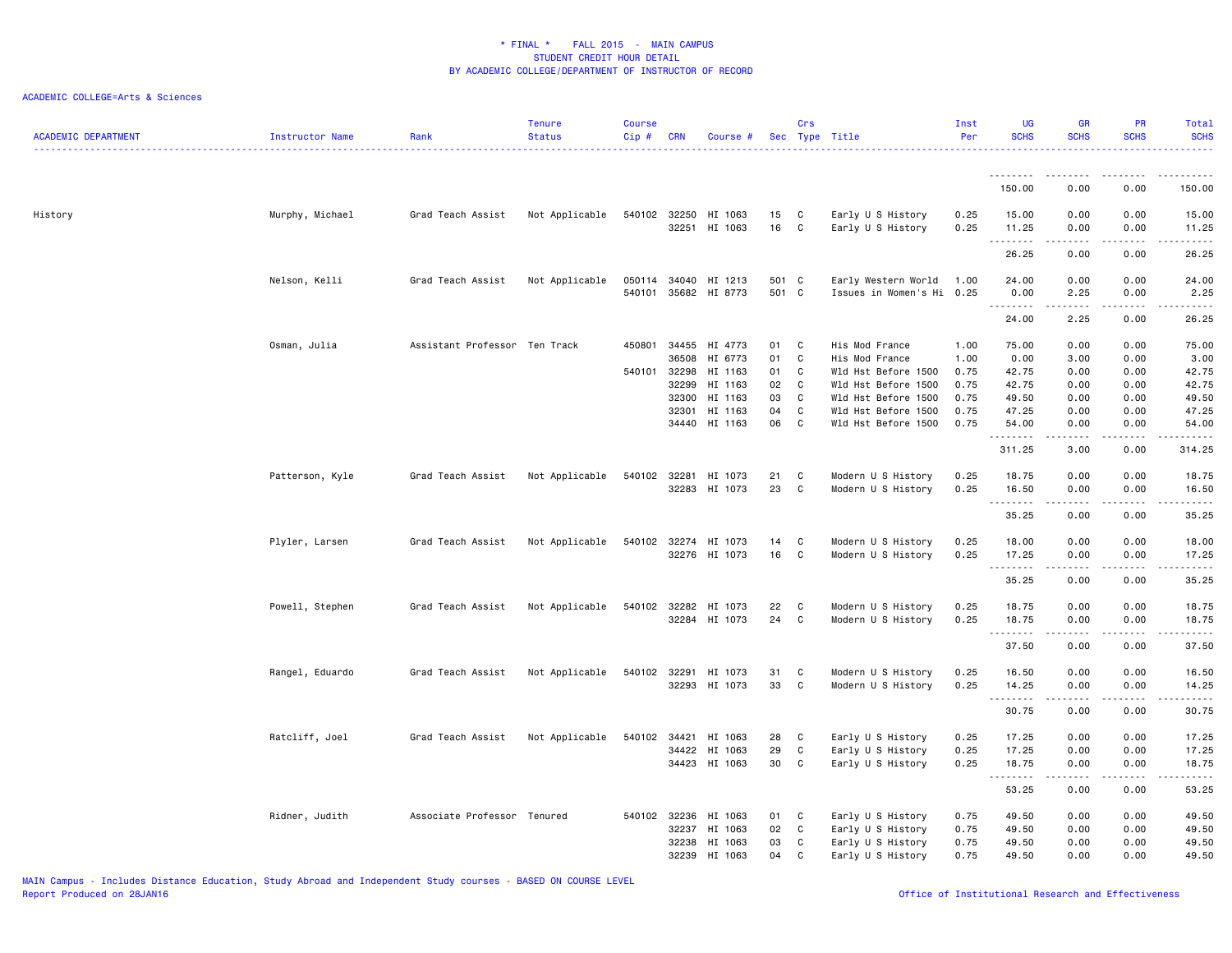| <b>ACADEMIC DEPARTMENT</b> | <b>Instructor Name</b> | Rank                          | <b>Tenure</b><br><b>Status</b> | <b>Course</b><br>Cip# | <b>CRN</b>            | Course #             |          | Crs          | Sec Type Title                           | Inst<br>Per  | <b>UG</b><br><b>SCHS</b> | <b>GR</b><br><b>SCHS</b> | PR<br><b>SCHS</b> | Total<br><b>SCHS</b> |
|----------------------------|------------------------|-------------------------------|--------------------------------|-----------------------|-----------------------|----------------------|----------|--------------|------------------------------------------|--------------|--------------------------|--------------------------|-------------------|----------------------|
| History                    | Ridner, Judith         | Associate Professor Tenured   |                                |                       | 540102 32240<br>32241 | HI 1063<br>HI 1063   | 05<br>06 | C<br>C       | Early U S History<br>Early U S History   | 0.75<br>0.75 | 54.00<br>49.50           | 0.00<br>0.00             | 0.00<br>0.00      | 54.00<br>49.50       |
|                            |                        |                               |                                |                       | 32242                 | HI 1063              | 07       | C            | Early U S History                        | 0.75         | 45.00                    | 0.00                     | 0.00              | 45.00                |
|                            |                        |                               |                                |                       | 32243                 | HI 1063              | 08       | C            | Early U S History                        | 0.75         | 42.75                    | 0.00                     | 0.00              | 42.75                |
|                            |                        |                               |                                |                       | 32244                 | HI 1063              | 09       | C            | Early U S History                        | 0.75         | 47.25                    | 0.00                     | 0.00              | 47.25                |
|                            |                        |                               |                                |                       | 32245                 | HI 1063              | 10       | C            | Early U S History                        | 0.75         | 51.75                    | 0.00                     | 0.00              | 51.75                |
|                            |                        |                               |                                |                       | 32246                 | HI 1063              | 11       | C            | Early U S History                        | 0.75         | 40.50                    | 0.00                     | 0.00              | 40.50                |
|                            |                        |                               |                                |                       | 32247                 | HI 1063              | 12       | C            | Early U S History                        | 0.75         | 49.50                    | 0.00                     | 0.00              | 49.50                |
|                            |                        |                               |                                |                       | 34452                 | HI 4343              | 01       | C            | Immigration Hist of                      | 1.00         | 30.00                    | 0.00                     | 0.00              | 30.00                |
|                            |                        |                               |                                |                       | 35047                 | HI 8000              | 18       | D            | Research / Thesis                        | 1.00         | 0.00                     | 4.00                     | 0.00              | 4.00                 |
|                            |                        |                               |                                |                       | 35506                 | HI 7000              | 01       | $\mathbf I$  | Directed Indiv Study 1.00                |              | 0.00                     | 3.00                     | 0.00              | 3.00                 |
|                            |                        |                               |                                |                       |                       | 36514 HI 7000        | 02       | $\mathbf{I}$ | Directed Indiv Study 1.00                |              | 0.00<br><u>.</u>         | 3.00<br>.                | 0.00<br>.         | 3.00<br>.            |
|                            |                        |                               |                                |                       |                       |                      |          |              |                                          |              | 608.25                   | 10.00                    | 0.00              | 618.25               |
|                            | Russell, Danny         | Grad Teach Assist             | Not Applicable                 |                       |                       | 540102 32273 HI 1073 | 13       | C            | Modern U S History                       | 0.25         | 18.00                    | 0.00                     | 0.00              | 18.00                |
|                            |                        |                               |                                |                       |                       | 32279 HI 1073        | 19       | C            | Modern U S History                       | 0.25         | 18.75                    | 0.00                     | 0.00              | 18.75                |
|                            |                        |                               |                                |                       |                       |                      |          |              |                                          |              | <u>.</u><br>36.75        | .<br>0.00                | .<br>0.00         | .<br>36.75           |
|                            |                        |                               |                                |                       |                       |                      |          |              |                                          |              |                          |                          |                   |                      |
|                            | Saeteurn, Muey         | Assistant Professor Ten Track |                                | 050201                | 34899                 | HI 4793              | 01       | C            | Modern Africa                            | 1.00         | 45.00                    | 0.00                     | 0.00              | 45.00                |
|                            |                        |                               |                                | 540101                |                       | 34466 HI 8803        | 07       | C            | Graduate Colloquium                      | 1.00         | 0.00                     | 21.00                    | 0.00              | 21.00                |
|                            |                        |                               |                                |                       |                       |                      |          |              |                                          |              | .<br>45.00               | .<br>21.00               | .<br>0.00         | .<br>66.00           |
|                            |                        |                               |                                | 540102                | 32285                 | HI 1073              |          |              |                                          |              |                          |                          | 0.00              |                      |
|                            | Sullivan, Kathleen     | Grad Teach Assist             | Not Applicable                 |                       |                       | 32289 HI 1073        | 25<br>29 | C<br>C       | Modern U S History<br>Modern U S History | 0.25<br>0.25 | 16.50<br>16.50           | 0.00<br>0.00             | 0.00              | 16.50<br>16.50       |
|                            |                        |                               |                                |                       |                       |                      |          |              |                                          |              |                          |                          |                   |                      |
|                            |                        |                               |                                |                       |                       |                      |          |              |                                          |              | 33.00                    | 0.00                     | 0.00              | 33.00                |
|                            | Thomas, Tommy          | Grad Teach Assist             | Not Applicable                 | 540102                | 32256                 | HI 1063              | 21       | C            | Early U S History                        | 0.25         | 9.75                     | 0.00                     | 0.00              | 9.75                 |
|                            |                        |                               |                                |                       | 32258                 | HI 1063              | 23       | C            | Early U S History                        | 0.25         | 6.00                     | 0.00                     | 0.00              | 6.00                 |
|                            |                        |                               |                                |                       | 32259                 | HI 1063              | 24       | C            | Early U S History                        | 0.25         | 6.00                     | 0.00                     | 0.00              | 6.00                 |
|                            |                        |                               |                                |                       |                       |                      |          |              |                                          |              |                          |                          |                   |                      |
|                            |                        |                               |                                |                       |                       |                      |          |              |                                          |              | 21.75                    | 0.00                     | 0.00              | 21.75                |
|                            | Timmerman, Nicholas    | Grad Teach Assist             | Not Applicable                 | 540102                | 32249                 | HI 1063              | 14       | C            | Early U S History                        | 0.25         | 15.00                    | 0.00                     | 0.00              | 15.00                |
|                            |                        |                               |                                |                       | 32255                 | HI 1063              | 20       | C            | Early U S History                        | 0.25         | 17.25                    | 0.00                     | 0.00              | 17.25                |
|                            |                        |                               |                                |                       |                       | 32257 HI 1063        | 22       | C            | Early U S History                        | 0.25         | 17.25                    | 0.00                     | 0.00              | 17.25                |
|                            |                        |                               |                                |                       |                       |                      |          |              |                                          |              | 49.50                    | .<br>0.00                | .<br>0.00         | .<br>49.50           |
|                            | Traylor, Nancy         | Grad Teach Assist             | Not Applicable                 | 540102                | 34418                 | HI 1063              | 25       | C            | Early U S History                        | 0.25         | 18.75                    | 0.00                     | 0.00              | 18.75                |
|                            |                        |                               |                                |                       | 34419                 | HI 1063              | 26       | C            | Early U S History                        | 0.25         | 17.25                    | 0.00                     | 0.00              | 17.25                |
|                            |                        |                               |                                |                       |                       | 34426 HI 1063        | 33       | C            | Early U S History                        | 0.25         | 18.00                    | 0.00                     | 0.00              | 18.00                |
|                            |                        |                               |                                |                       |                       |                      |          |              |                                          |              | <u>.</u>                 | .                        | .                 | .                    |
|                            |                        |                               |                                |                       |                       |                      |          |              |                                          |              | 54.00                    | 0.00                     | 0.00              | 54.00                |
|                            | Ward, Jason            | Associate Professor Tenured   |                                | 540101                | 35068                 | HI 9000              | 19       | D            | Research / Diss                          | 1.00         | 0.00                     | 17.00                    | 0.00              | 17.00                |
|                            |                        |                               |                                | 540102 32285          |                       | HI 1073              | 25       | C            | Modern U S History                       | 0.75         | 49.50                    | 0.00                     | 0.00              | 49.50                |
|                            |                        |                               |                                |                       | 32286                 | HI 1073              | 26       | C            | Modern U S History                       | 0.75         | 51.75                    | 0.00                     | 0.00              | 51.75                |
|                            |                        |                               |                                |                       | 32289                 | HI 1073              | 29       | C            | Modern U S History                       | 0.75         | 49.50                    | 0.00                     | 0.00              | 49.50                |
|                            |                        |                               |                                |                       | 32290                 | HI 1073              | 30       | C            | Modern U S History                       | 0.75         | 42.75                    | 0.00                     | 0.00              | 42.75                |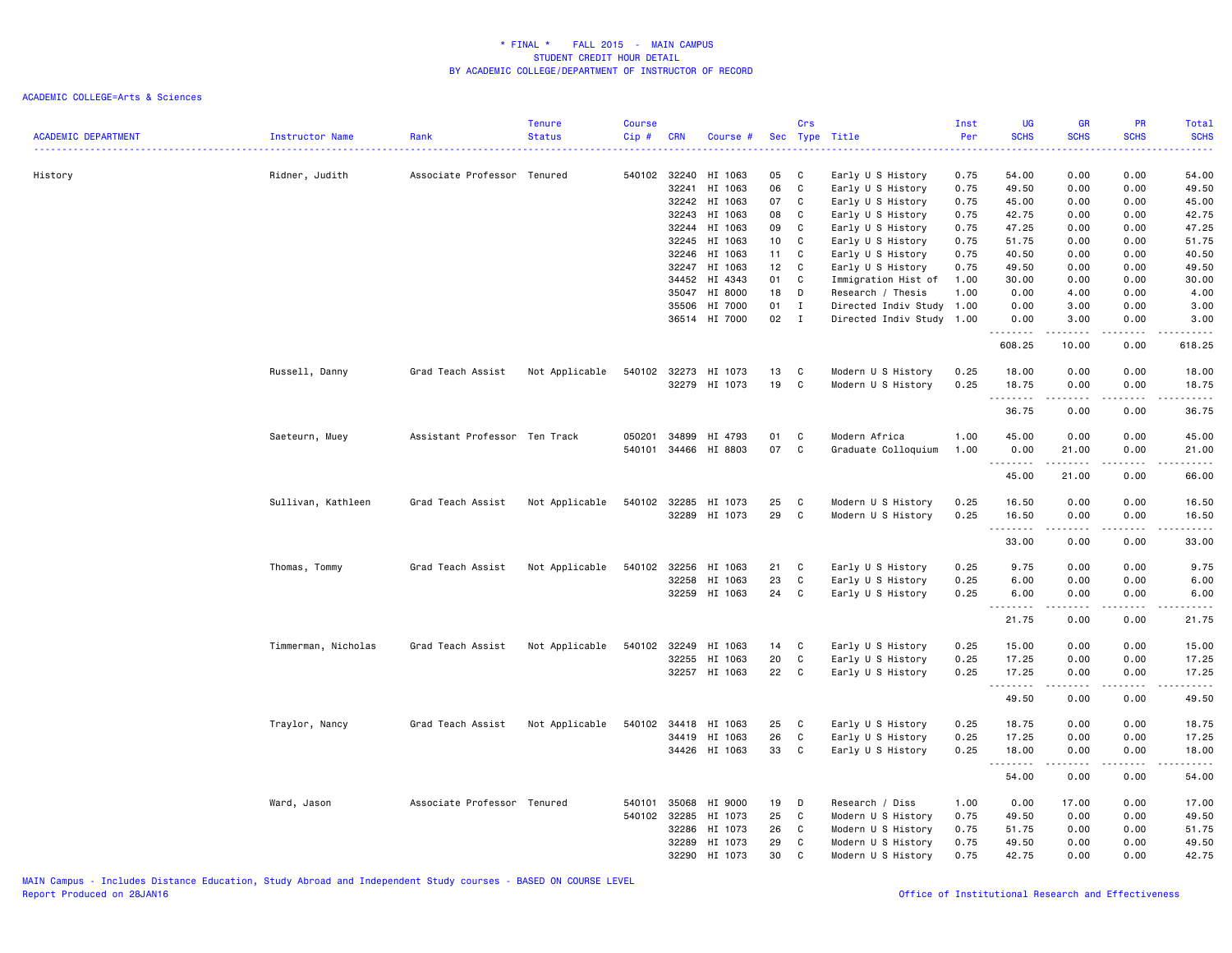|                            |                        |                     | <b>Tenure</b>  | <b>Course</b> |              |                      |       | Crs            |                     | Inst | <b>UG</b>           | <b>GR</b>              | <b>PR</b>               | <b>Total</b>     |
|----------------------------|------------------------|---------------------|----------------|---------------|--------------|----------------------|-------|----------------|---------------------|------|---------------------|------------------------|-------------------------|------------------|
| <b>ACADEMIC DEPARTMENT</b> | <b>Instructor Name</b> | Rank                | <b>Status</b>  | Cip#          | <b>CRN</b>   | Course #             |       | Sec Type       | Title               | Per  | <b>SCHS</b>         | <b>SCHS</b>            | <b>SCHS</b>             | <b>SCHS</b>      |
| History                    | Ward, Jason            | Associate Professor | Tenured        |               |              | 540102 32291 HI 1073 | 31    | $\mathbf{C}$   | Modern U S History  | 0.75 | 49.50               | 0.00                   | 0.00                    | 49.50            |
|                            |                        |                     |                |               | 32293        | HI 1073              | 33    | $\mathbf{C}$   | Modern U S History  | 0.75 | 42.75               | 0.00                   | 0.00                    | 42.75            |
|                            |                        |                     |                |               | 32295        | HI 1073              | 35    | $\mathbf{C}$   | Modern U S History  | 0.75 | 40.50               | 0.00                   | 0.00                    | 40.50            |
|                            |                        |                     |                |               | 32296        | HI 1073              | 36    | $\overline{c}$ | Modern U S History  | 0.75 | 51.75               | 0.00                   | 0.00                    | 51.75            |
|                            |                        |                     |                |               |              | 32317 HI 4173        | 01 C  |                | U S Hist Since 1945 | 1.00 | 75.00<br>.          | 0.00<br>.              | 0.00<br>-----           | 75.00<br>------  |
|                            |                        |                     |                |               |              |                      |       |                |                     |      | 453.00              | 17.00                  | 0.00                    | 470.00           |
|                            | Whitney, Justin        | Grad Teach Assist   | Not Applicable | 540102        |              | 34038 HI 1063        | 501 C |                | Early U S History   | 1.00 | 111.00              | 0.00                   | 0.00                    | 111.00           |
|                            |                        |                     |                |               |              | 34042 HI 4313        | 501 C |                | The New South       | 1.00 | 78.00               | 0.00                   | 0.00                    | 78.00            |
|                            |                        |                     |                |               |              |                      |       |                |                     |      | .<br>189.00         | .<br>0.00              | . <b>.</b><br>0.00      | ------<br>189.00 |
|                            | Wilder, Lucas          | Grad Teach Assist   | Not Applicable | 540102        | 32236        | HI 1063              | 01    | C              | Early U S History   | 0.25 | 16.50               | 0.00                   | 0.00                    | 16.50            |
|                            |                        |                     |                |               | 32239        | HI 1063              | 04    | C              | Early U S History   | 0.25 | 16.50               | 0.00                   | 0.00                    | 16.50            |
|                            |                        |                     |                |               |              | 32241 HI 1063        | 06 C  |                | Early U S History   | 0.25 | 16.50               | 0.00                   | 0.00                    | 16.50            |
|                            |                        |                     |                |               |              |                      |       |                |                     |      | <u>.</u><br>49.50   | . <b>. .</b> .<br>0.00 | .<br>0.00               | .<br>49.50       |
|                            | Wu, Shu-hui            | Professor           | Tenured        | 050104        | 34444        | HI 1323              | 01 C  |                | East Asian Civ II   | 1.00 | 87.00               | 0.00                   | 0.00                    | 87.00            |
|                            |                        |                     |                | 450801        | 34454        | HI 4583              | 01 C  |                | China Since 1800    | 1.00 | 21.00               | 0.00                   | 0.00                    | 21.00            |
|                            |                        |                     |                |               |              | 35685 HI 6583        | 01 C  |                | China Since 1800    | 1.00 | 0.00                | 3.00                   | 0.00                    | 3.00             |
|                            |                        |                     |                |               |              |                      |       |                |                     |      | 108.00              | $- - -$<br>3.00        | . <u>.</u> .<br>0.00    | 111.00           |
|                            | Zinsou, Cameron        | Grad Teach Assist   | Not Applicable |               | 540102 34420 | HI 1063              | 27    | C              | Early U S History   | 0.25 | 17.25               | 0.00                   | 0.00                    | 17.25            |
|                            |                        |                     |                |               |              | 34424 HI 1063        | 31    | C              | Early U S History   | 0.25 | 18.00               | 0.00                   | 0.00                    | 18.00            |
|                            |                        |                     |                |               | 34429        | HI 1063              | 35 C  |                | Early U S History   | 0.25 | 17.25               | 0.00                   | 0.00                    | 17.25            |
|                            |                        |                     |                |               |              |                      |       |                |                     |      | 52.50               | 0.00                   | 0.00                    | 52.50            |
|                            |                        |                     |                |               |              |                      |       |                |                     |      | ========            | ========               | ========                | ==========       |
| History                    |                        |                     |                |               |              |                      |       |                |                     |      | 6484.00<br>======== | 537.00<br>========     | 0.00<br><b>EEEEEEEE</b> | 7021.00          |
|                            |                        |                     |                |               |              |                      |       |                |                     |      |                     |                        |                         |                  |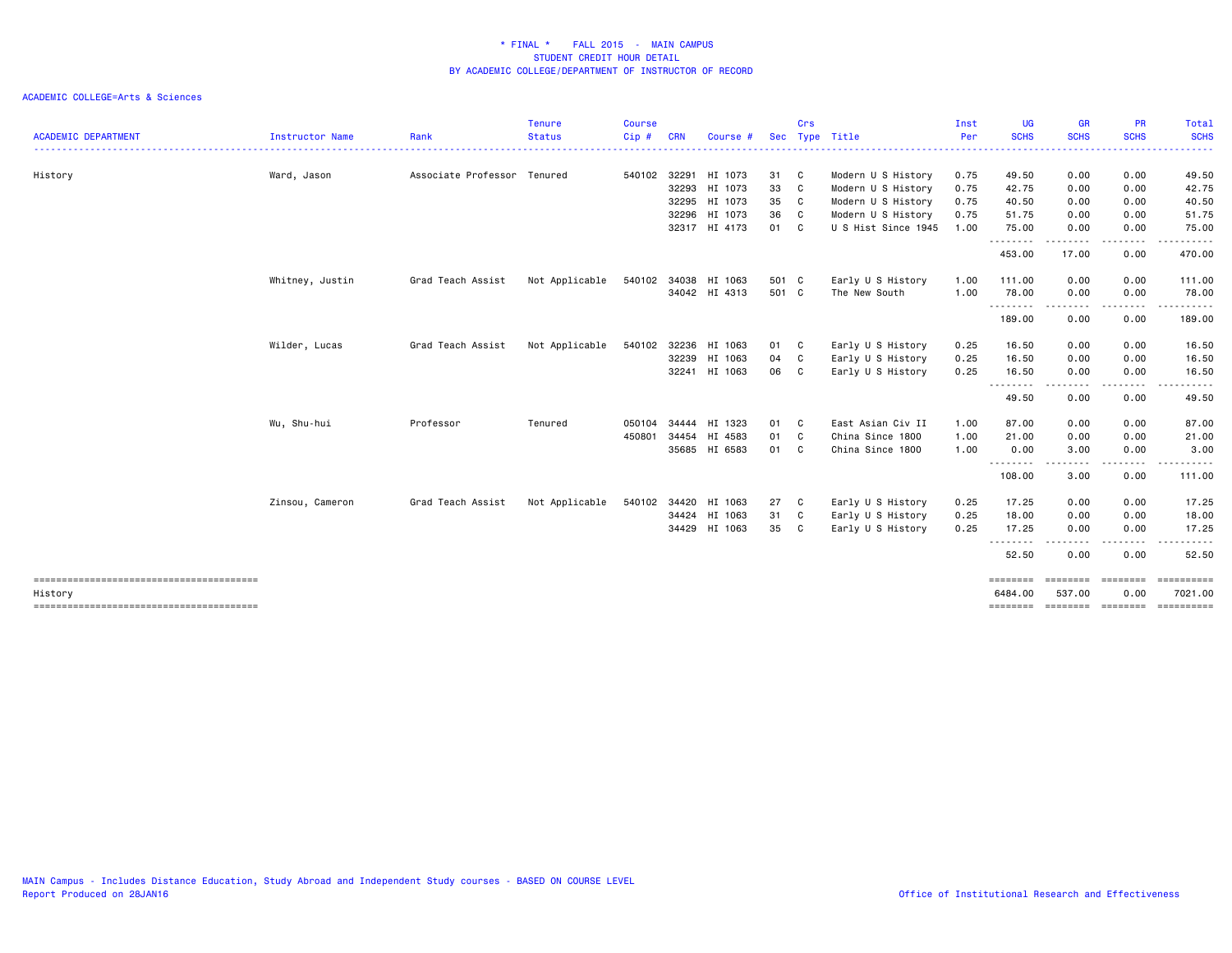| <b>ACADEMIC DEPARTMENT</b> | Instructor Name                                          | Rank              | <b>Tenure</b><br><b>Status</b><br>. | <b>Course</b><br>Cip# | <b>CRN</b> | Course #      |                 | Crs         | Sec Type Title<br>.       | Inst<br>Per<br><u>.</u> | UG<br><b>SCHS</b><br>$\frac{1}{2} \left( \frac{1}{2} \right) \left( \frac{1}{2} \right) \left( \frac{1}{2} \right) \left( \frac{1}{2} \right)$ | GR<br><b>SCHS</b>   | PR<br><b>SCHS</b><br>$\frac{1}{2} \left( \frac{1}{2} \right) \left( \frac{1}{2} \right) \left( \frac{1}{2} \right) \left( \frac{1}{2} \right)$ | Total<br><b>SCHS</b><br>22222                                                                                                      |
|----------------------------|----------------------------------------------------------|-------------------|-------------------------------------|-----------------------|------------|---------------|-----------------|-------------|---------------------------|-------------------------|------------------------------------------------------------------------------------------------------------------------------------------------|---------------------|------------------------------------------------------------------------------------------------------------------------------------------------|------------------------------------------------------------------------------------------------------------------------------------|
| Mathematics & Statistics   | Asili, Eda                                               | Grad Teach Assist | Not Applicable                      | 270101                | 32619      | MA 1323       | 05              | C           | Trigonometry              | 0.95                    | 114.00                                                                                                                                         | 0.00                | 0.00                                                                                                                                           | 114.00                                                                                                                             |
|                            |                                                          |                   |                                     |                       | 32623      | MA 1323       | 09              | C           | Trigonometry              | 0.95                    | 111.15                                                                                                                                         | 0.00                | 0.00                                                                                                                                           | 111.15                                                                                                                             |
|                            |                                                          |                   |                                     |                       |            |               |                 |             |                           |                         | --------<br>225.15                                                                                                                             | -----<br>0.00       | .<br>0.00                                                                                                                                      | .<br>225.15                                                                                                                        |
|                            | Ballamoole, Snehalatha Visiting Assist Pro Non-Ten Track |                   |                                     | 270101                | 32710      | MA 3253       | 03              | C           | Diff Equations            | 1.00                    | 126.00                                                                                                                                         | 0.00                | 0.00                                                                                                                                           | 126.00                                                                                                                             |
|                            |                                                          |                   |                                     |                       | 32711      | MA 3253       | 04              | C           | Diff Equations            | 1.00                    | 117.00                                                                                                                                         | 0.00                | 0.00                                                                                                                                           | 117.00                                                                                                                             |
|                            |                                                          |                   |                                     | 270102 32702          |            | MA 3113       | 08              | C           | Intro Linear Algebra 1.00 |                         | 132.00                                                                                                                                         | 0.00                | 0.00                                                                                                                                           | 132.00                                                                                                                             |
|                            |                                                          |                   |                                     |                       | 36173      | MA 3113       | 10              | C           | Intro Linear Algebra 1.00 |                         | 126.00<br>.                                                                                                                                    | 0.00<br>$- - - - -$ | 0.00<br>.                                                                                                                                      | 126.00<br>------                                                                                                                   |
|                            |                                                          |                   |                                     |                       |            |               |                 |             |                           |                         | 501.00                                                                                                                                         | 0.00                | 0.00                                                                                                                                           | 501.00                                                                                                                             |
|                            | Banik, Robert                                            | Instructor        | Non-Ten Track                       | 270101                | 32647      | MA 1713       | 01              | C           | Calculus I -SI            | 1.00                    | 414.00                                                                                                                                         | 0.00                | 0.00                                                                                                                                           | 414.00                                                                                                                             |
|                            |                                                          |                   |                                     |                       | 32648      | MA 1713       | 02              | $\mathbf c$ | Calculus I - SI           | 1.00                    | 426.00                                                                                                                                         | 0.00                | 0.00                                                                                                                                           | 426.00                                                                                                                             |
|                            |                                                          |                   |                                     |                       | 32654      | MA 1713       | 08              | C           | Calculus I -SI            | 1.00                    | 402.00                                                                                                                                         | 0.00                | 0.00                                                                                                                                           | 402.00                                                                                                                             |
|                            |                                                          |                   |                                     |                       |            | 34376 MA 1723 | 04              | C           | Calculus II               | 1.00                    | 186.00<br>.                                                                                                                                    | 0.00                | 0.00                                                                                                                                           | 186.00<br>.                                                                                                                        |
|                            |                                                          |                   |                                     |                       |            |               |                 |             |                           |                         | 1428.00                                                                                                                                        | 0.00                | 0.00                                                                                                                                           | 1428.00                                                                                                                            |
|                            | Barefield, Leigh                                         | Grad Teach Assist | Not Applicable                      | 270501                | 32666      | MA 2113       | 02              | B           | Intro to Stats            | 0.05                    | 1.05                                                                                                                                           | 0.00                | 0.00                                                                                                                                           | 1.05                                                                                                                               |
|                            |                                                          |                   |                                     |                       | 32667      | MA 2113       | 03              | в           | Stats-with credit fo      | 0.05                    | 1.80                                                                                                                                           | 0.00                | 0.00                                                                                                                                           | 1.80                                                                                                                               |
|                            |                                                          |                   |                                     |                       | 32674      | MA 2113       | 10              | B           | Stats-with credit fo      | 0.05                    | 1.20                                                                                                                                           | 0.00                | 0.00                                                                                                                                           | 1.20                                                                                                                               |
|                            |                                                          |                   |                                     |                       | 33543      | ST 2113       | 02              | B           | Intro to Stats            | 0.05                    | 3.30                                                                                                                                           | 0.00                | 0.00                                                                                                                                           | 3.30                                                                                                                               |
|                            |                                                          |                   |                                     |                       | 33544      | ST 2113       | 03              | в           | Stats-with credit f       | 0.05                    | 2.40                                                                                                                                           | 0.00                | 0.00                                                                                                                                           | 2.40                                                                                                                               |
|                            |                                                          |                   |                                     |                       |            | 33551 ST 2113 | 10 <sub>1</sub> | в           | Stats-with credit f       | 0.05                    | 3.00                                                                                                                                           | 0.00                | 0.00                                                                                                                                           | 3.00                                                                                                                               |
|                            |                                                          |                   |                                     |                       |            |               |                 |             |                           |                         | 12.75                                                                                                                                          | -----<br>0.00       | .<br>0.00                                                                                                                                      | د د د د د<br>12.75                                                                                                                 |
|                            | Beckman, Jennifer                                        | Instructor        | Non-Ten Track                       | 270102                | 32612      | MA 1313       | 09              | C           | College Algebra           | 0.95                    | 458.85                                                                                                                                         | 0.00                | 0.00                                                                                                                                           | 458.85                                                                                                                             |
|                            |                                                          |                   |                                     | 270501                | 32680      | MA 2113       | 16              | в           | Intro to Stats            | 1.00                    | 36.00                                                                                                                                          | 0.00                | 0.00                                                                                                                                           | 36.00                                                                                                                              |
|                            |                                                          |                   |                                     |                       | 32681      | MA 2113       | 17              | в           | Intro to Stats            | 1.00                    | 30.00                                                                                                                                          | 0.00                | 0.00                                                                                                                                           | 30.00                                                                                                                              |
|                            |                                                          |                   |                                     |                       | 32706      | MA 3123       | 03              | B           | Intro to Stat. Inf        | 1.00                    | 27.00                                                                                                                                          | 0.00                | 0.00                                                                                                                                           | 27.00                                                                                                                              |
|                            |                                                          |                   |                                     |                       | 33557      | ST 2113       | 16              | B           | Intro to Stats            | 1.00                    | 54.00                                                                                                                                          | 0.00                | 0.00                                                                                                                                           | 54.00                                                                                                                              |
|                            |                                                          |                   |                                     |                       | 33558      | ST 2113       | 17              | B           | Intro to Stats            | 1.00                    | 51.00                                                                                                                                          | 0.00                | 0.00                                                                                                                                           | 51.00                                                                                                                              |
|                            |                                                          |                   |                                     |                       | 33562      | ST 3123       | 03              | в           | Intro to Stat. Inf.       | 1.00                    | 105.00                                                                                                                                         | 0.00                | 0.00                                                                                                                                           | 105.00                                                                                                                             |
|                            |                                                          |                   |                                     |                       | 36047      | MA 2113       | 18              | B           | Intro to Stats            | 1.00                    | 33.00                                                                                                                                          | 0.00                | 0.00                                                                                                                                           | 33.00                                                                                                                              |
|                            |                                                          |                   |                                     |                       |            | 36048 ST 2113 | 18              | B           | Intro to Stats            | 1.00                    | 57.00                                                                                                                                          | 0.00<br>$- - - - -$ | 0.00<br>.                                                                                                                                      | 57.00<br>$\begin{array}{cccccccccccccc} \bullet & \bullet & \bullet & \bullet & \bullet & \bullet & \bullet & \bullet \end{array}$ |
|                            |                                                          |                   |                                     |                       |            |               |                 |             |                           |                         | 851.85                                                                                                                                         | 0.00                | 0.00                                                                                                                                           | 851.85                                                                                                                             |
|                            | Calvert, Velinda                                         | Lecturer          | Non-Ten Track                       | 270101                | 32708      | MA 3253       | 01              | C           | Diff Equations            | 1.00                    | 117.00                                                                                                                                         | 0.00                | 0.00                                                                                                                                           | 117.00                                                                                                                             |
|                            |                                                          |                   |                                     |                       | 32709      | MA 3253       | 02              | C           | Diff Equations            | 1.00                    | 144.00                                                                                                                                         | 0.00                | 0.00                                                                                                                                           | 144.00                                                                                                                             |
|                            |                                                          |                   |                                     | 270102 32697          |            | MA 3113       | 03              | C           | Intro Linear Algebra 1.00 |                         | 129.00                                                                                                                                         | 0.00                | 0.00                                                                                                                                           | 129.00                                                                                                                             |
|                            |                                                          |                   |                                     |                       | 32698      | MA 3113       | 04              | C           | Intro Linear Algebra      | 1.00                    | 132.00<br>.                                                                                                                                    | 0.00                | 0.00                                                                                                                                           | 132.00<br>.                                                                                                                        |
|                            |                                                          |                   |                                     |                       |            |               |                 |             |                           |                         | 522.00                                                                                                                                         | 0.00                | 0.00                                                                                                                                           | 522.00                                                                                                                             |
|                            | Dang, Hai                                                | Professor         | Tenured                             | 270101 32713          |            | MA 3253       | H01 C           |             | Honors Diff Equation 1.00 |                         | 72.00                                                                                                                                          | 0.00                | 0.00                                                                                                                                           | 72.00                                                                                                                              |
|                            |                                                          |                   |                                     |                       | 32723      | MA 4933       | 01              | $\mathbf c$ | Math Analysis I           | 1.00                    | 3.00                                                                                                                                           | 0.00                | 0.00                                                                                                                                           | 3.00                                                                                                                               |
|                            |                                                          |                   |                                     |                       | 32732      | MA 6933       | 01              | C           | Math Analysis I           | 1.00                    | 0.00<br>.                                                                                                                                      | 21.00               | 0.00<br>-----                                                                                                                                  | 21.00<br><u>.</u>                                                                                                                  |
|                            |                                                          |                   |                                     |                       |            |               |                 |             |                           |                         | 75.00                                                                                                                                          | 21.00               | 0.00                                                                                                                                           | 96.00                                                                                                                              |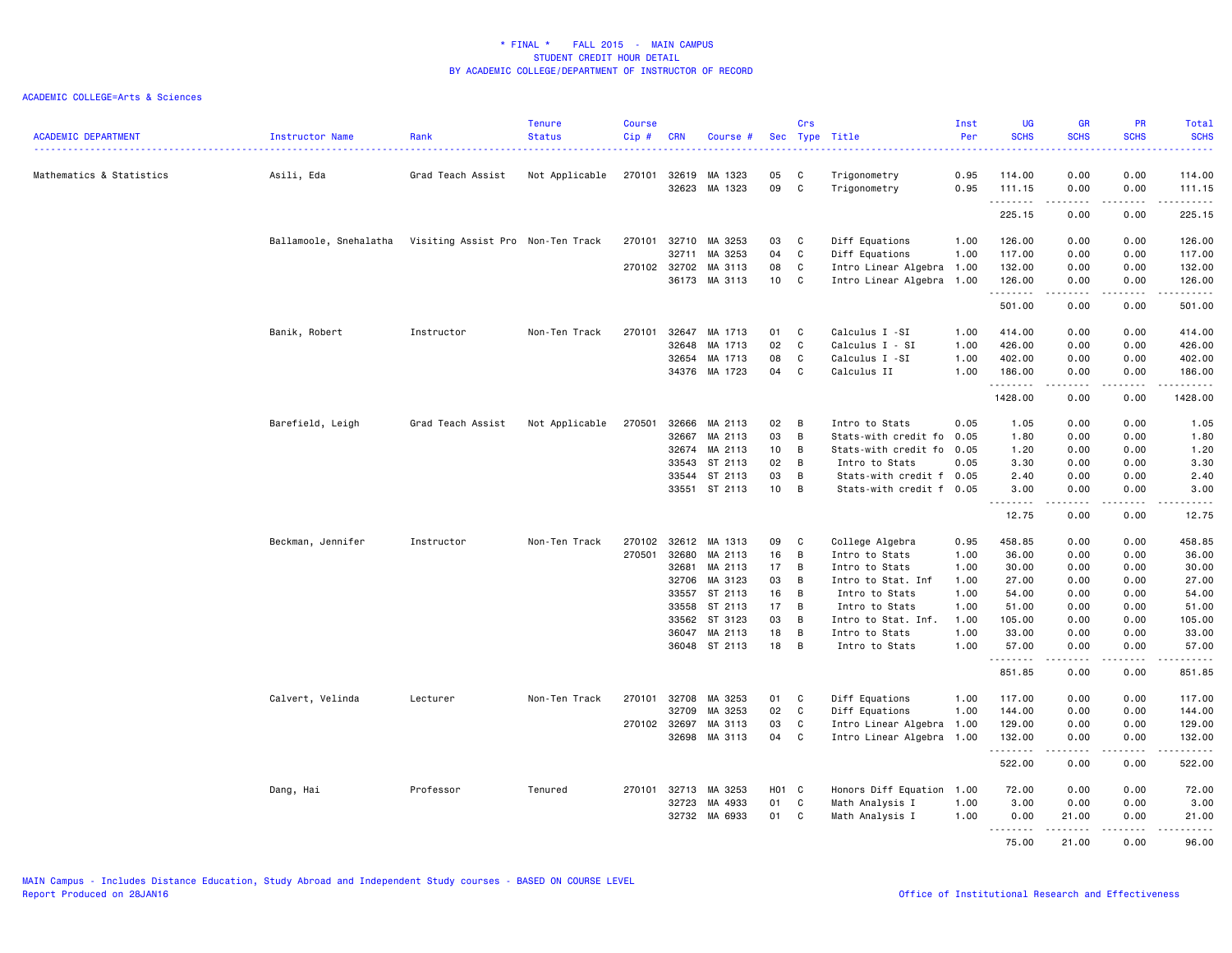| <b>ACADEMIC DEPARTMENT</b> | Instructor Name | Rank                        | <b>Tenure</b><br><b>Status</b> | <b>Course</b><br>Cip# | <b>CRN</b>     | Course #                       |                  | Crs          | Sec Type Title                         | Inst<br>Per  | UG<br><b>SCHS</b> | GR<br><b>SCHS</b>                   | PR<br><b>SCHS</b> | Total<br><b>SCHS</b> |
|----------------------------|-----------------|-----------------------------|--------------------------------|-----------------------|----------------|--------------------------------|------------------|--------------|----------------------------------------|--------------|-------------------|-------------------------------------|-------------------|----------------------|
| Mathematics & Statistics   | Dobson, Edward  | Professor                   | Tenured                        | 270101                | 35978          | MA 4000                        | 02 I             |              | Directed Indiv Study 1.00              |              | 3.00              | 0.00                                | 0.00              | 3.00                 |
|                            |                 |                             |                                | 270102                | 32701          | MA 3113                        | 07               | C            | Intro Linear Algebra                   | 1.00         | 135.00            | 0.00                                | 0.00              | 135.00               |
|                            |                 |                             |                                |                       | 34380          | MA 8113                        | 01               | C            | Mod Higher Alg I                       | 1.00         | 0.00<br>.         | 27.00<br>.                          | 0.00<br>-----     | 27.00<br>.           |
|                            |                 |                             |                                |                       |                |                                |                  |              |                                        |              | 138.00            | 27.00                               | 0.00              | 165.00               |
|                            | DuBien, Janice  | Associate Professor Tenured |                                | 270501                | 33569          | ST 6211                        | 01               | E            | Stat Consulting                        | 1.00         | 0.00              | 9.00                                | 0.00              | 9.00                 |
|                            |                 |                             |                                |                       |                | 33574 ST 8114                  | 02               | В            | Statistical Methods                    | 1.00         | 0.00              | 132.00                              | 0.00              | 132.00               |
|                            |                 |                             |                                |                       |                | 33575 ST 8214                  | 01               | В            | Desn & Anal Of Exp                     | 1.00         | 0.00              | 152.00                              | 0.00              | 152.00               |
|                            |                 |                             |                                |                       |                | 33578 ST 8603                  | 01               | С            | Applied Statistics                     | 1.00         | 0.00              | 24.00                               | 0.00              | 24.00                |
|                            |                 |                             |                                |                       |                | 36396 ST 7000                  | 03               | $\mathbf{I}$ | Directed Indiv Study                   | 1.00         | 0.00              | 3.00                                | 0.00              | 3.00                 |
|                            |                 |                             |                                |                       |                |                                |                  |              |                                        |              | 0.00              | 320.00                              | 0.00              | 320.00               |
|                            | Eaton, Jonathan | Instructor                  | Non-Ten Track                  | 270101                | 32571          | MA 0103                        | 01               | C            | Intermediate Algebra 1.00              |              | 453.00            | 0.00                                | 0.00              | 453.00               |
|                            |                 |                             |                                |                       | 32572          | MA 0103                        | 02               | C            | Intermediate Algebra                   | 1.00         | 246.00            | 0.00                                | 0.00              | 246.00               |
|                            |                 |                             |                                |                       | 32573          | MA 0103                        | 03               | К            | Intermediate Algebra                   | 1.00         | 0.00              | 0.00                                | 0.00              | 0.00                 |
|                            |                 |                             |                                |                       | 32574          | MA 0103                        | 04               | К            | Intermediate Algebra                   | 1.00         | 0.00              | 0.00                                | 0.00              | 0.00                 |
|                            |                 |                             |                                |                       | 32575          | MA 0103                        | 05               | К            | Intermediate Algebra                   | 1.00         | 0.00              | 0.00                                | 0.00              | 0.00                 |
|                            |                 |                             |                                |                       | 32576          | MA 0103                        | 06               | К            | Intermediate Algebra                   | 1.00         | 0.00              | 0.00                                | 0.00              | 0.00                 |
|                            |                 |                             |                                |                       | 32577          | MA 0103                        | 07               | К            | Intermediate Algebra                   | 1.00         | 0.00              | 0.00                                | 0.00              | 0.00                 |
|                            |                 |                             |                                |                       | 32578<br>32579 | MA 0103                        | 08<br>09         | К<br>К       | Intermediate Algebra                   | 1.00         | 0.00              | 0.00                                | 0.00              | 0.00                 |
|                            |                 |                             |                                | 270501                | 32665          | MA 0103<br>MA 2113             | 01               | B            | Intermediate Algebra<br>Intro to Stats | 1.00<br>0.95 | 0.00<br>19.95     | 0.00<br>0.00                        | 0.00<br>0.00      | 0.00<br>19.95        |
|                            |                 |                             |                                |                       | 32666          | MA 2113                        | 02               | В            | Intro to Stats                         | 0.95         | 19.95             | 0.00                                | 0.00              | 19.95                |
|                            |                 |                             |                                |                       | 32667          | MA 2113                        | 03               | B            | Stats-with credit fo                   | 0.95         | 34.20             | 0.00                                | 0.00              | 34.20                |
|                            |                 |                             |                                |                       | 32668          | MA 2113                        | 04               | B            | Intro to Stats                         | 0.95         | 31.35             | 0.00                                | 0.00              | 31.35                |
|                            |                 |                             |                                |                       | 32669          | MA 2113                        | 05               | B            | Intro to Stats                         | 0.95         | 22.80             | 0.00                                | 0.00              | 22.80                |
|                            |                 |                             |                                |                       | 32670          | MA 2113                        | 06               | В            | Intro to Stats                         | 0.95         | 22.80             | 0.00                                | 0.00              | 22.80                |
|                            |                 |                             |                                |                       | 32671          | MA 2113                        | 07               | В            | Intro to Stats                         | 0.95         | 37.05             | 0.00                                | 0.00              | 37.05                |
|                            |                 |                             |                                |                       | 32672          | MA 2113                        | 08               | B            | Intro to Stats                         | 0.95         | 31.35             | 0.00                                | 0.00              | 31.35                |
|                            |                 |                             |                                |                       | 32673          | MA 2113                        | 09               | B            | Intro to Stats                         | 0.95         | 39.90             | 0.00                                | 0.00              | 39.90                |
|                            |                 |                             |                                |                       |                | 32674 MA 2113                  | 10 <sup>10</sup> | B            | Stats-with credit fo                   | 0.95         | 22.80             | 0.00                                | 0.00              | 22.80                |
|                            |                 |                             |                                |                       |                | 32675 MA 2113                  | 11               | B            | Intro to Stats                         | 0.95         | 25.65             | 0.00                                | 0.00              | 25.65                |
|                            |                 |                             |                                |                       | 32676          | MA 2113                        | 12               | В            | Intro to Stats                         | 0.95         | 37.05             | 0.00                                | 0.00              | 37.05                |
|                            |                 |                             |                                |                       |                | 33542 ST 2113                  | 01               | В            | Intro to Stats                         | 0.95         | 62.70             | 0.00                                | 0.00              | 62.70                |
|                            |                 |                             |                                |                       |                | 33543 ST 2113                  | 02               | B            | Intro to Stats                         | 0.95         | 62.70             | 0.00                                | 0.00              | 62.70                |
|                            |                 |                             |                                |                       |                | 33544 ST 2113                  | 03               | В            | Stats-with credit f                    | 0.95         | 45.60             | 0.00                                | 0.00              | 45.60                |
|                            |                 |                             |                                |                       |                | 33545 ST 2113                  | 04               | B            | Intro to Stats                         | 0.95         | 54.15             | 0.00                                | 0.00              | 54.15                |
|                            |                 |                             |                                |                       |                | 33546 ST 2113                  | 05               | В            | Intro to Stats                         | 0.95         | 65.55             | 0.00                                | 0.00              | 65.55                |
|                            |                 |                             |                                |                       |                | 33547 ST 2113                  | 06               | В            | Intro to Stats                         | 0.95         | 62.70             | 0.00                                | 0.00              | 62.70                |
|                            |                 |                             |                                |                       |                | 33548 ST 2113                  | 07               | В            | Intro to Stats                         | 0.95         | 48.45             | 0.00                                | 0.00              | 48.45                |
|                            |                 |                             |                                |                       |                | 33549 ST 2113<br>33550 ST 2113 | 08<br>09         | В<br>В       | Intro to Stats                         | 0.95         | 54.15<br>42.75    | 0.00                                | 0.00<br>0.00      | 54.15<br>42.75       |
|                            |                 |                             |                                |                       |                | 33551 ST 2113                  | 10 <sub>1</sub>  | В            | Intro to Stats<br>Stats-with credit f  | 0.95<br>0.95 | 57.00             | 0.00<br>0.00                        | 0.00              | 57.00                |
|                            |                 |                             |                                |                       |                | 33552 ST 2113                  | 11               | B            | Intro to Stats                         | 0.95         | 62.70             | 0.00                                | 0.00              | 62.70                |
|                            |                 |                             |                                |                       |                | 33553 ST 2113                  | 12               | В            | Intro to Stats                         | 0.95         | 45.60             | 0.00                                | 0.00              | 45.60                |
|                            |                 |                             |                                |                       |                | 34078 MA 2113                  | 501 C            |              | Intro to Stats                         | 1.00         | 60.00             | 0.00                                | 0.00              | 60.00                |
|                            |                 |                             |                                |                       |                | 34125 ST 2113                  | 501 C            |              | Intro to Stats                         | 1.00         | 12.00             | 0.00                                | 0.00              | 12.00                |
|                            |                 |                             |                                |                       |                |                                |                  |              |                                        |              | .<br>1779.90      | $\sim$ $\sim$ $\sim$ $\sim$<br>0.00 | .<br>0.00         | .<br>1779.90         |
|                            | Fabel, Andrew   | Associate Professor Tenured |                                |                       |                | 270101 32659 MA 1713           | H02 C            |              | Honors Calculus I                      | 1.00         | 66.00             | 0.00                                | 0.00              | 66.00                |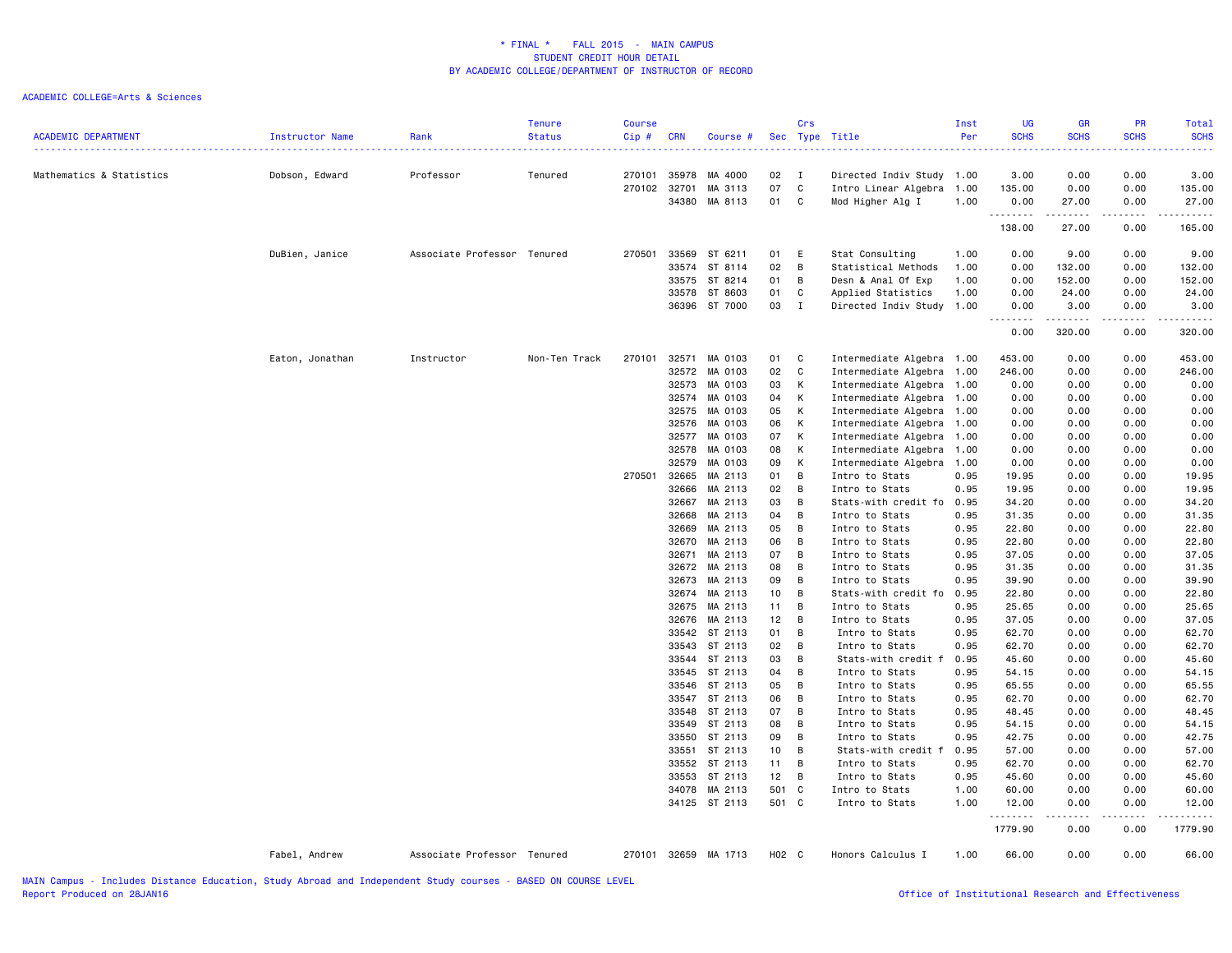| <b>ACADEMIC DEPARTMENT</b> | Instructor Name        | Rank                        | <b>Tenure</b><br><b>Status</b> | <b>Course</b><br>$Cip$ # | <b>CRN</b>     | Course #             |          | Crs         | Sec Type Title                             | Inst<br>Per  | UG<br><b>SCHS</b>  | GR<br><b>SCHS</b> | PR<br><b>SCHS</b>                   | Total<br><b>SCHS</b>                                                                                                                                                                      |
|----------------------------|------------------------|-----------------------------|--------------------------------|--------------------------|----------------|----------------------|----------|-------------|--------------------------------------------|--------------|--------------------|-------------------|-------------------------------------|-------------------------------------------------------------------------------------------------------------------------------------------------------------------------------------------|
| Mathematics & Statistics   | Fabel, Andrew          | Associate Professor Tenured |                                | 270101                   | 32693          | MA 2743              | 04       | C           | Calculus IV                                | 1.00         | 135.00             | 0.00              | 0.00                                | 135.00                                                                                                                                                                                    |
|                            |                        |                             |                                |                          |                |                      |          |             |                                            |              | <u>.</u><br>201.00 | 0.00              | $- - - -$<br>0.00                   | $\frac{1}{2}$<br>201.00                                                                                                                                                                   |
|                            | Huston, Katie          | Grad Teach Assist           | Not Applicable                 | 270101                   | 32617          | MA 1323              | 03       | C           | Trigonometry                               | 0.95         | 99.75              | 0.00              | 0.00                                | 99.75                                                                                                                                                                                     |
|                            |                        |                             |                                |                          |                | 32618 MA 1323        | 04       | C           | Trigonometry                               | 0.95         | 108.30             | 0.00<br>.         | 0.00<br>.                           | 108.30<br>$\frac{1}{2} \left( \frac{1}{2} \right) \left( \frac{1}{2} \right) \left( \frac{1}{2} \right) \left( \frac{1}{2} \right) \left( \frac{1}{2} \right) \left( \frac{1}{2} \right)$ |
|                            |                        |                             |                                |                          |                |                      |          |             |                                            |              | 208.05             | 0.00              | 0.00                                | 208.05                                                                                                                                                                                    |
|                            | Jefferson, Mark        | Grad Teach Assist           | Not Applicable                 | 131099                   |                | 32533 LSK 0023       | 02       | L.          | Dev Studies Lab                            | 1.00         | 24.00<br>.         | 0.00<br>$- - - -$ | 0.00<br>$- - - -$                   | 24.00<br>.                                                                                                                                                                                |
|                            |                        |                             |                                |                          |                |                      |          |             |                                            |              | 24.00              | 0.00              | 0.00                                | 24.00                                                                                                                                                                                     |
|                            | Johnson, Corlis        | Associate Professor Tenured |                                | 270101                   | 32632          | MA 1453              | 01       | C           | Precal w/Graphing Ca                       | 0.05         | 3.30               | 0.00              | 0.00                                | 3.30                                                                                                                                                                                      |
|                            |                        |                             |                                |                          | 32633          | MA 1453              | 02       | C           | Precal w/Graphing Ca                       | 0.05         | 1.80               | 0.00              | 0.00                                | 1.80                                                                                                                                                                                      |
|                            |                        |                             |                                |                          |                | 270102 32707 MA 3163 | 01       | C           | Intro To Mod Algebra 1.00                  |              | 48.00              | 0.00<br>-----     | 0.00<br>.                           | 48.00<br>.                                                                                                                                                                                |
|                            |                        |                             |                                |                          |                |                      |          |             |                                            |              | 53.10              | 0.00              | 0.00                                | 53.10                                                                                                                                                                                     |
|                            | Jones, Chartese        | Grad Teach Assist           | Not Applicable                 | 270101                   | 32637          | MA 1613              | 01       | C           | Cal Bus & Life Sc I                        | 0.95         | 114.00             | 0.00              | 0.00                                | 114.00                                                                                                                                                                                    |
|                            |                        |                             |                                |                          | 32638          | MA 1613              | 02       | C           | Cal Bus & Life Sc I                        | 0.95         | 111.15<br>.        | 0.00              | 0.00                                | 111.15<br>$\frac{1}{2} \left( \frac{1}{2} \right) \left( \frac{1}{2} \right) \left( \frac{1}{2} \right) \left( \frac{1}{2} \right) \left( \frac{1}{2} \right) \left( \frac{1}{2} \right)$ |
|                            |                        |                             |                                |                          |                |                      |          |             |                                            |              | 225.15             | 0.00              | 0.00                                | 225.15                                                                                                                                                                                    |
|                            | Judson, Matthew        | Grad Teach Assist           | Not Applicable                 | 270101                   | 32642          | MA 1613              | 06       | C           | Cal Bus & Life Sc I                        | 0.95         | 108.30             | 0.00              | 0.00                                | 108.30                                                                                                                                                                                    |
|                            |                        |                             |                                |                          |                | 32644 MA 1613        | 08       | C           | Cal Bus & Life Sc I                        | 0.95         | 111.15<br>.        | 0.00              | 0.00                                | 111.15<br>.                                                                                                                                                                               |
|                            |                        |                             |                                |                          |                |                      |          |             |                                            |              | 219.45             | 0.00              | 0.00                                | 219.45                                                                                                                                                                                    |
|                            | Kim, Hwamog            | Grad Teach Assist           | Not Applicable                 | 270101                   | 32632          | MA 1453              | 01       | C           | Precal w/Graphing Ca 0.95                  |              | 62.70              | 0.00              | 0.00                                | 62.70                                                                                                                                                                                     |
|                            |                        |                             |                                |                          | 32633          | MA 1453              | 02       | $\mathbf c$ | Precal w/Graphing Ca                       | 0.95         | 34.20              | 0.00<br>.         | 0.00<br>.                           | 34.20<br>.                                                                                                                                                                                |
|                            |                        |                             |                                |                          |                |                      |          |             |                                            |              | 96.90              | 0.00              | 0.00                                | 96.90                                                                                                                                                                                     |
|                            | Kim, Seongjai          | Professor                   | Tenured                        | 270101                   | 32718          | MA 4313              | 01       | C           | Numerical Anal I                           | 1.00         | 69.00              | 0.00              | 0.00                                | 69.00                                                                                                                                                                                     |
|                            |                        |                             |                                |                          | 32727          | MA 6313              | 01       | C           | Numerical Anal I                           | 1.00         | 0.00               | 30.00             | 0.00                                | 30.00                                                                                                                                                                                     |
|                            |                        |                             |                                |                          | 34381          | MA 8443              | 01       | C           | Num Soln PDE I                             | 1.00         | 0.00               | 33.00             | 0.00                                | 33.00                                                                                                                                                                                     |
|                            |                        |                             |                                |                          | 35911          | MA 9000              | 02       | D           | Research / Diss                            | 1.00         | 0.00<br><b></b>    | 7.00<br>.         | 0.00<br>$\sim$ $\sim$ $\sim$ $\sim$ | 7.00<br>.                                                                                                                                                                                 |
|                            |                        |                             |                                |                          |                |                      |          |             |                                            |              | 69.00              | 70.00             | 0.00                                | 139.00                                                                                                                                                                                    |
|                            | King, Nancy            | Instructor                  | Non-Ten Track                  | 270101                   | 32631          | MA 1433              | 02       | C           | Informal Geom & Meas                       | 1.00         | 78.00              | 0.00              | 0.00                                | 78.00                                                                                                                                                                                     |
|                            |                        |                             |                                |                          | 32637          | MA 1613              | 01       | C           | Cal Bus & Life Sc I                        | 0.05         | 6.00               | 0.00              | 0.00                                | 6.00                                                                                                                                                                                      |
|                            |                        |                             |                                |                          | 32638          | MA 1613              | 02       | C           | Cal Bus & Life Sc I                        | 0.05         | 5.85               | 0.00              | 0.00                                | 5.85                                                                                                                                                                                      |
|                            |                        |                             |                                |                          | 32639          | MA 1613              | 03       | C           | Cal Bus & Life Sc I                        | 1.00         | 153.00             | 0.00              | 0.00                                | 153.00                                                                                                                                                                                    |
|                            |                        |                             |                                |                          | 32640          | MA 1613              | 04       | C           | Cal Bus & Life Sc I                        | 1.00         | 153.00             | 0.00              | 0.00                                | 153.00                                                                                                                                                                                    |
|                            |                        |                             |                                |                          | 32641<br>32642 | MA 1613<br>MA 1613   | 05<br>06 | C<br>C      | Cal Bus & Life Sc I<br>Cal Bus & Life Sc I | 1.00<br>0.05 | 114.00<br>5.70     | 0.00<br>0.00      | 0.00<br>0.00                        | 114.00<br>5.70                                                                                                                                                                            |
|                            |                        |                             |                                |                          | 32644          | MA 1613              | 08       | C           | Cal Bus & Life Sc I                        | 0.05         | 5.85               | 0.00              | 0.00                                | 5.85                                                                                                                                                                                      |
|                            |                        |                             |                                |                          |                |                      |          |             |                                            |              | 521.40             | 0.00              | 0.00                                | $\omega$ is $\omega$ in .<br>521.40                                                                                                                                                       |
|                            | Krishnasamysaraswathy, | Grad Teach Assist           | Not Applicable                 |                          |                | 270102 32700 MA 3113 | 06       | C           | Intro Linear Algebra 1.00                  |              | 123.00             | 0.00              | 0.00                                | 123.00                                                                                                                                                                                    |
|                            |                        |                             |                                |                          |                |                      |          |             |                                            |              |                    |                   |                                     |                                                                                                                                                                                           |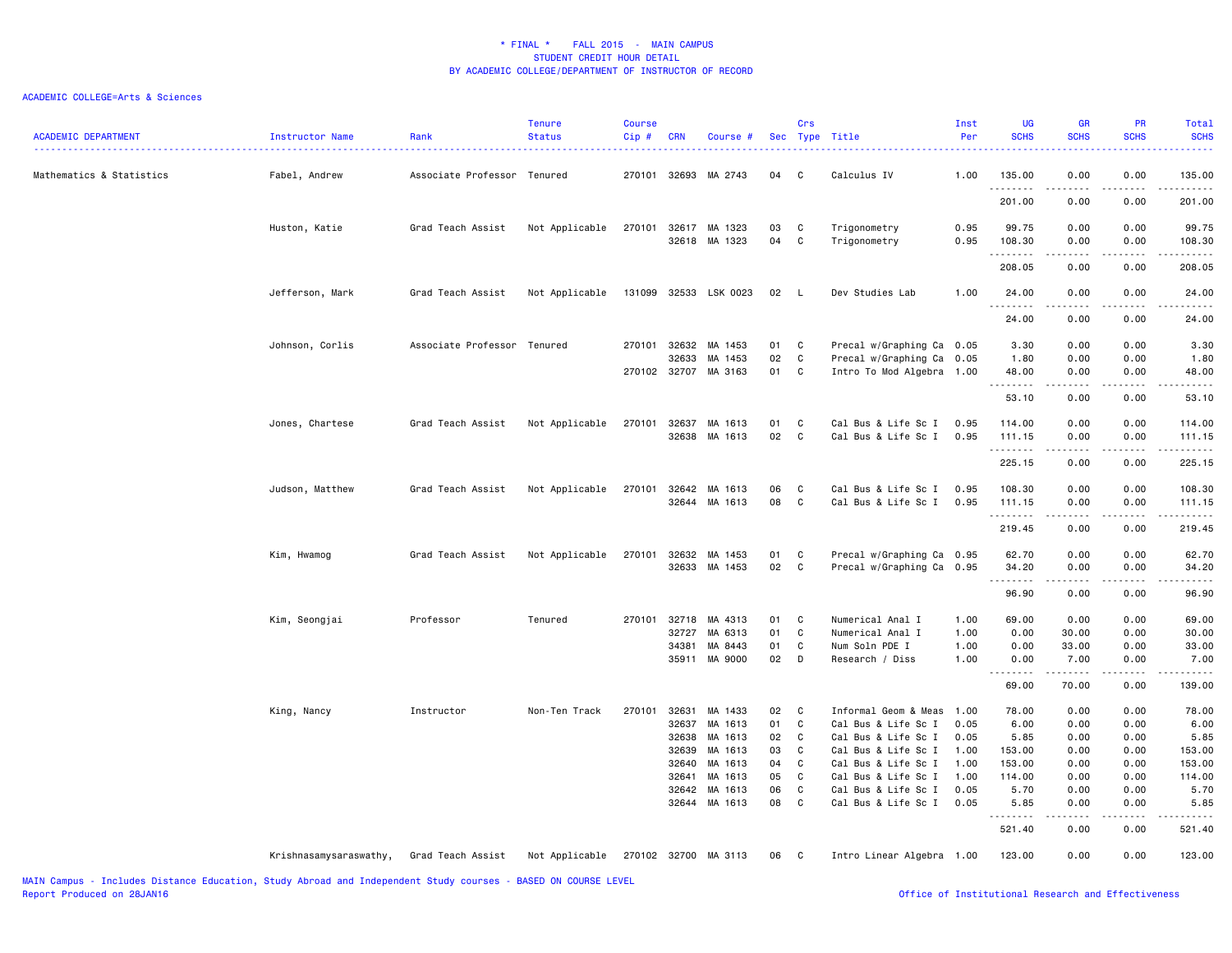| <b>ACADEMIC DEPARTMENT</b> | <b>Instructor Name</b> | Rank                          | <b>Tenure</b><br><b>Status</b> | <b>Course</b><br>Cip# | <b>CRN</b> | Course #                       |                   | Crs          | Sec Type Title                               | Inst<br>Per  | UG<br><b>SCHS</b> | <b>GR</b><br><b>SCHS</b>                                                                                                          | <b>PR</b><br><b>SCHS</b>                                                                                                          | Total<br><b>SCHS</b><br>.                                                                                                                                     |
|----------------------------|------------------------|-------------------------------|--------------------------------|-----------------------|------------|--------------------------------|-------------------|--------------|----------------------------------------------|--------------|-------------------|-----------------------------------------------------------------------------------------------------------------------------------|-----------------------------------------------------------------------------------------------------------------------------------|---------------------------------------------------------------------------------------------------------------------------------------------------------------|
| Mathematics & Statistics   | Krishnasamysaraswathy, | Grad Teach Assist             | Not Applicable                 |                       |            | 270102 36016 MA 3113           | 09                | C            | Intro Linear Algebra 1.00                    |              | 123.00<br>.       | 0.00                                                                                                                              | 0.00                                                                                                                              | 123.00<br>.                                                                                                                                                   |
|                            |                        |                               |                                |                       |            |                                |                   |              |                                              |              | 246.00            | 0.00                                                                                                                              | 0.00                                                                                                                              | 246.00                                                                                                                                                        |
|                            | Lim, Hyeona            | Associate Professor Tenured   |                                | 270101                | 32690      | MA 2743                        | 01                | C            | Calculus IV                                  | 1.00         | 138.00            | 0.00                                                                                                                              | 0.00                                                                                                                              | 138.00                                                                                                                                                        |
|                            |                        |                               |                                |                       | 36634      | MA 7000                        | 03                | $\;$ I       | Directed Indiv Study                         | 1.00         | 0.00<br>.         | 3.00<br>.                                                                                                                         | 0.00<br>.                                                                                                                         | 3.00<br>------                                                                                                                                                |
|                            |                        |                               |                                |                       |            |                                |                   |              |                                              |              | 138.00            | 3.00                                                                                                                              | 0.00                                                                                                                              | 141.00                                                                                                                                                        |
|                            | Liu, Yuan              | Assistant Professor Ten Track |                                | 270101                | 32682      | MA 2733<br>36002 MA 2733       | 01<br>09          | C<br>C       | Calculus III<br>Calculus III                 | 1.00<br>1.00 | 135.00<br>132.00  | 0.00<br>0.00                                                                                                                      | 0.00<br>0.00                                                                                                                      | 135.00<br>132.00                                                                                                                                              |
|                            |                        |                               |                                |                       |            |                                |                   |              |                                              |              | .                 | .                                                                                                                                 | د د د د                                                                                                                           | .                                                                                                                                                             |
|                            |                        |                               |                                |                       |            |                                |                   |              |                                              |              | 267.00            | 0.00                                                                                                                              | 0.00                                                                                                                              | 267.00                                                                                                                                                        |
|                            | McBride, Matthew       | Assistant Professor Ten Track |                                |                       |            | 270102 32695 MA 3113           | 01                | $\mathbf{C}$ | Intro Linear Algebra 1.00                    |              | 105.00<br>.       | 0.00<br>$\sim$ $\sim$ $\sim$                                                                                                      | 0.00<br>.                                                                                                                         | 105.00<br>.                                                                                                                                                   |
|                            |                        |                               |                                |                       |            |                                |                   |              |                                              |              | 105.00            | 0.00                                                                                                                              | 0.00                                                                                                                              | 105.00                                                                                                                                                        |
|                            | Miller, Thomas L.      | Professor                     | Tenured                        | 270101 32721          |            | MA 4633                        | 01                | C            | Adv Calculus I                               | 1.00         | 69.00             | 0.00                                                                                                                              | 0.00                                                                                                                              | 69.00                                                                                                                                                         |
|                            |                        |                               |                                |                       | 32730      | MA 6633                        | 01                | C            | Adv Calculus I                               | 1.00         | 0.00              | 3.00                                                                                                                              | 0.00                                                                                                                              | 3.00                                                                                                                                                          |
|                            |                        |                               |                                |                       | 32737      | MA 8633                        | 01                | C            | Real Analysis I                              | 1.00         | 0.00              | 24.00                                                                                                                             | 0.00                                                                                                                              | 24.00                                                                                                                                                         |
|                            |                        |                               |                                |                       | 35348      | MA 4000                        | 01                | $\mathbf I$  | Directed Indiv Study 1.00                    |              | 3.00              | 0.00                                                                                                                              | 0.00                                                                                                                              | 3.00                                                                                                                                                          |
|                            |                        |                               |                                |                       | 36695      | MA 7000                        | 04                | $\mathbf I$  | Directed Indiv Study 1.00                    |              | 0.00<br>.         | 3.00<br>.                                                                                                                         | 0.00<br>.                                                                                                                         | 3.00<br>.                                                                                                                                                     |
|                            |                        |                               |                                |                       |            |                                |                   |              |                                              |              | 72.00             | 30.00                                                                                                                             | 0.00                                                                                                                              | 102.00                                                                                                                                                        |
|                            | Miller, Vivien         | Professor                     | Tenured                        | 270101                | 32658      | MA 1713                        | H <sub>01</sub> C |              | Honors Calculus I                            | 1.00         | 45.00             | 0.00                                                                                                                              | 0.00                                                                                                                              | 45.00                                                                                                                                                         |
|                            |                        |                               |                                |                       | 32722      | MA 4753                        | 01                | C            | Ap Complex Variables 1.00                    |              | 12.00             | 0.00                                                                                                                              | 0.00                                                                                                                              | 12.00                                                                                                                                                         |
|                            |                        |                               |                                |                       | 32731      | MA 6753                        | 01                | C            | Ap Complex Variables 1.00                    |              | 0.00<br>.         | 21.00<br>.                                                                                                                        | 0.00<br>22222                                                                                                                     | 21.00<br>.                                                                                                                                                    |
|                            |                        |                               |                                |                       |            |                                |                   |              |                                              |              | 57.00             | 21.00                                                                                                                             | 0.00                                                                                                                              | 78.00                                                                                                                                                         |
|                            | Nation, Julie          | Instructor                    | Non-Ten Track                  | 270101                | 32615      | MA 1323                        | 01                | $\mathbf{C}$ | Trigonometry -SI                             | 1.00         | 561.00            | 0.00                                                                                                                              | 0.00                                                                                                                              | 561.00                                                                                                                                                        |
|                            |                        |                               |                                |                       | 32627      | MA 1423                        | 01                | C            | Problem Solving Real 1.00                    |              | 99.00             | 0.00                                                                                                                              | 0.00                                                                                                                              | 99.00                                                                                                                                                         |
|                            |                        |                               |                                |                       | 32628      | MA 1423                        | 02                | C            | Problem Solving Real 1.00                    |              | 102.00            | 0.00                                                                                                                              | 0.00                                                                                                                              | 102.00                                                                                                                                                        |
|                            |                        |                               |                                | 270102 32582          |            | MA 1313                        | 02                | C            | College Algebra - SI 0.95                    |              | 530.10            | 0.00                                                                                                                              | 0.00                                                                                                                              | 530.10                                                                                                                                                        |
|                            |                        |                               |                                |                       | 32587      | MA 1313                        | 07                | $\mathbf{C}$ | College Algebra -SI                          | 0.95         | 524.40            | 0.00                                                                                                                              | 0.00                                                                                                                              | 524.40                                                                                                                                                        |
|                            |                        |                               |                                |                       |            |                                |                   |              |                                              |              | .<br>1816.50      | 0.00                                                                                                                              | 0.00                                                                                                                              | .<br>1816.50                                                                                                                                                  |
|                            | Neumann, Michael       | Professor                     | Tenured                        | 270101                | 32689      | MA 2733                        | H <sub>01</sub> C |              | Honors Calculus III                          | 1.00         | 69.00             | 0.00                                                                                                                              | 0.00                                                                                                                              | 69.00                                                                                                                                                         |
|                            |                        |                               |                                |                       | 32725      | MA 6153                        | 01                | $\mathtt{C}$ | Mat & Lin Algebra                            | 1.00         | 0.00              | 21.00                                                                                                                             | 0.00                                                                                                                              | 21.00                                                                                                                                                         |
|                            |                        |                               |                                |                       |            | 270102 32716 MA 4153           | 01                | C            | Mat & Lin Algebra                            | 1.00         | 15.00             | 0.00                                                                                                                              | 0.00                                                                                                                              | 15.00                                                                                                                                                         |
|                            |                        |                               |                                |                       |            |                                |                   |              |                                              |              | .<br>84.00        | .<br>21.00                                                                                                                        | .<br>0.00                                                                                                                         | .<br>105.00                                                                                                                                                   |
|                            |                        | Professor                     | Tenured                        | 240101                | 32344      | HON 1091                       | 01                | S            | Honors Forum II                              | 0.10         | 0.10              | 0.00                                                                                                                              |                                                                                                                                   |                                                                                                                                                               |
|                            | Oppenheimer, Seth      |                               |                                | 270101                |            | 32714 MA 3353                  | 01                | C            | Diff Equations II                            | 1.00         | 54.00             | 0.00                                                                                                                              | 0.00<br>0.00                                                                                                                      | 0.10<br>54.00                                                                                                                                                 |
|                            |                        |                               |                                |                       |            |                                |                   |              |                                              |              | .<br>54.10        | $\frac{1}{2} \left( \frac{1}{2} \right) \left( \frac{1}{2} \right) \left( \frac{1}{2} \right) \left( \frac{1}{2} \right)$<br>0.00 | $\frac{1}{2} \left( \frac{1}{2} \right) \left( \frac{1}{2} \right) \left( \frac{1}{2} \right) \left( \frac{1}{2} \right)$<br>0.00 | $\frac{1}{2} \left( \frac{1}{2} \right) \left( \frac{1}{2} \right) \left( \frac{1}{2} \right) \left( \frac{1}{2} \right) \left( \frac{1}{2} \right)$<br>54.10 |
|                            |                        |                               |                                |                       |            |                                |                   |              |                                              |              |                   |                                                                                                                                   |                                                                                                                                   |                                                                                                                                                               |
|                            | Patil, Prakash         | Associate Professor Ten Track |                                | 270501                |            | 34382 ST 8553<br>35855 ST 9000 | 01<br>01          | C<br>D       | Adv. Probability The 1.00<br>Research / Diss | 1.00         | 0.00<br>0.00      | 27.00<br>6.00                                                                                                                     | 0.00<br>0.00                                                                                                                      | 27.00<br>6.00                                                                                                                                                 |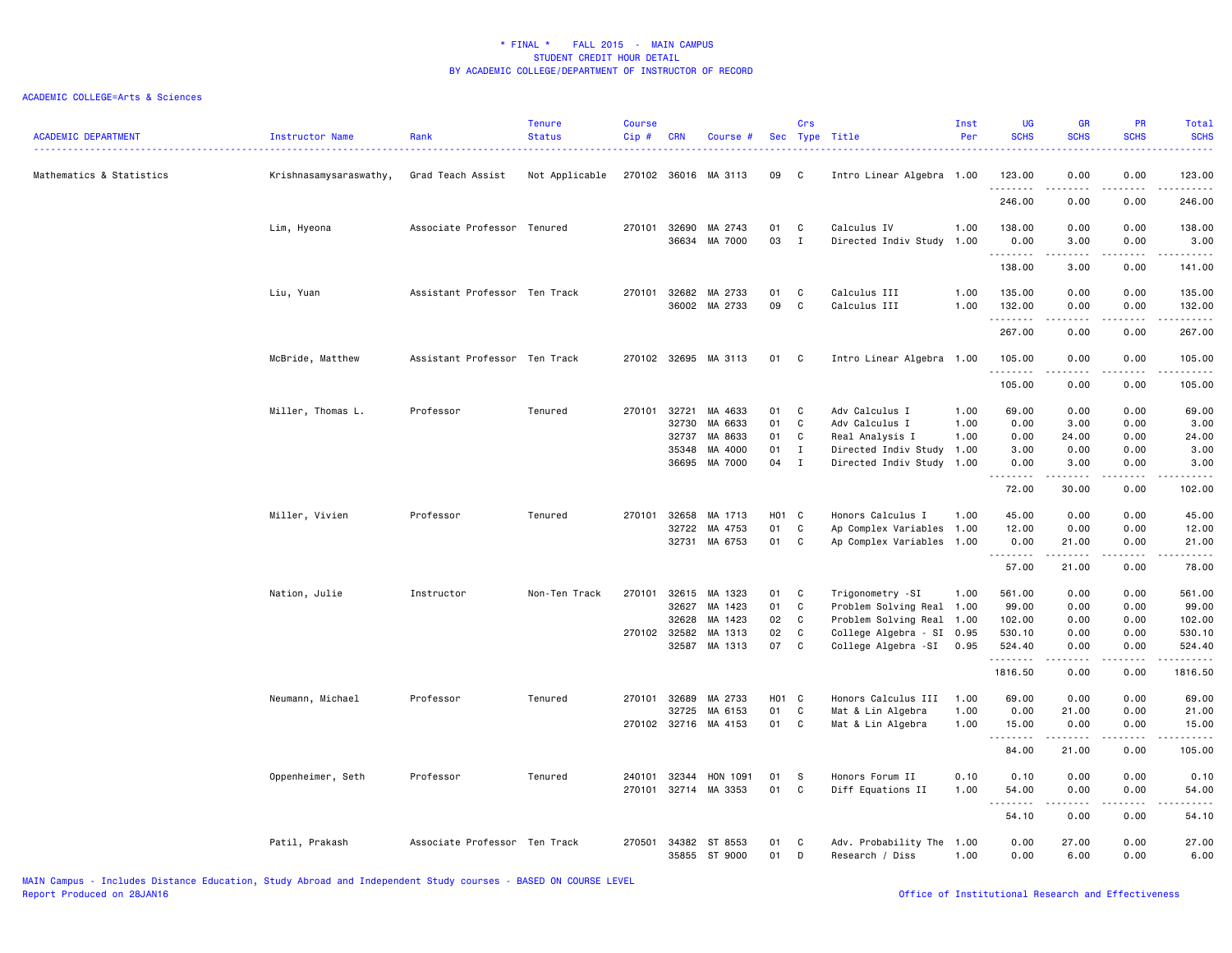| <b>ACADEMIC DEPARTMENT</b> | Instructor Name<br>. | Rank                          | <b>Tenure</b><br><b>Status</b> | <b>Course</b><br>Cip# | <b>CRN</b>     | Course #             |          | Crs                          | Sec Type Title                                         | Inst<br>Per | UG<br><b>SCHS</b> | GR<br><b>SCHS</b> | PR<br><b>SCHS</b>                                                                                                                 | Total<br><b>SCHS</b>   |
|----------------------------|----------------------|-------------------------------|--------------------------------|-----------------------|----------------|----------------------|----------|------------------------------|--------------------------------------------------------|-------------|-------------------|-------------------|-----------------------------------------------------------------------------------------------------------------------------------|------------------------|
| Mathematics & Statistics   | Patil, Prakash       | Associate Professor Ten Track |                                | 270501                | 36536<br>36552 | ST 7000<br>ST 7000   | 04<br>05 | $\mathbf{I}$<br>$\mathbf{I}$ | Directed Indiv Study 1.00<br>Directed Indiv Study 1.00 |             | 0.00<br>0.00      | 3.00<br>3.00      | 0.00<br>0.00                                                                                                                      | 3.00<br>3.00           |
|                            |                      |                               |                                |                       |                |                      |          |                              |                                                        |             | .<br>0.00         | 39.00             | $- - -$<br>0.00                                                                                                                   | $\frac{1}{2}$<br>39.00 |
|                            | Qian, Chuanxi        | Professor                     | Tenured                        | 270101                | 32712          | MA 3253              | 05       | C                            | Diff Equations                                         | 1.00        | 135.00            | 0.00              | 0.00                                                                                                                              | 135.00                 |
|                            |                      |                               |                                | 270102                | 32699          | MA 3113              | 05       | C                            | Intro Linear Algebra                                   | 1.00        | 126.00<br>.       | 0.00<br>.         | 0.00<br>$\frac{1}{2} \left( \frac{1}{2} \right) \left( \frac{1}{2} \right) \left( \frac{1}{2} \right) \left( \frac{1}{2} \right)$ | 126.00                 |
|                            |                      |                               |                                |                       |                |                      |          |                              |                                                        |             | 261.00            | 0.00              | 0.00                                                                                                                              | 261.00                 |
|                            | Razzaghi, Mohsen     | Professor                     | Tenured                        | 270101                | 36321          | MA 9000              | 03       | D                            | Research / Diss                                        | 1.00        | 0.00              | 12.00             | 0.00                                                                                                                              | 12.00                  |
|                            |                      |                               |                                |                       |                |                      |          |                              |                                                        |             | 0.00              | 12.00             | 0.00                                                                                                                              | 12.00                  |
|                            | Riahi, Sheida        | Grad Teach Assist             | Not Applicable                 | 270501                | 32665          | MA 2113              | 01       | B                            | Intro to Stats                                         | 0.05        | 1.05              | 0.00              | 0.00                                                                                                                              | 1.05                   |
|                            |                      |                               |                                |                       | 32668          | MA 2113              | 04       | B                            | Intro to Stats                                         | 0.05        | 1.65              | 0.00              | 0.00                                                                                                                              | 1.65                   |
|                            |                      |                               |                                |                       | 32679          | MA 2113              | 15       | B                            | Intro to Stats                                         | 0.05        | 1.50              | 0.00              | 0.00                                                                                                                              | 1.50                   |
|                            |                      |                               |                                |                       | 33542          | ST 2113              | 01       | В                            | Intro to Stats                                         | 0.05        | 3.30              | 0.00              | 0.00                                                                                                                              | 3.30                   |
|                            |                      |                               |                                |                       | 33545          | ST 2113              | 04       | B                            | Intro to Stats                                         | 0.05        | 2.85              | 0.00              | 0.00                                                                                                                              | 2.85                   |
|                            |                      |                               |                                |                       |                | 33556 ST 2113        | 15       | B                            | Intro to Stats                                         | 0.05        | 2.85              | 0.00<br>.         | 0.00<br>.                                                                                                                         | 2.85<br>.              |
|                            |                      |                               |                                |                       |                |                      |          |                              |                                                        |             | 13.20             | 0.00              | 0.00                                                                                                                              | 13.20                  |
|                            | Robinson, Amber      | Lecturer                      | Non-Ten Track                  | 270101                | 32621          | MA 1323              | 07       | C                            | Trigonometry                                           | 1.00        | 126.00            | 0.00              | 0.00                                                                                                                              | 126.00                 |
|                            |                      |                               |                                |                       | 32652          | MA 1713              | 06       | C                            | Calculus I                                             | 1.00        | 168.00            | 0.00              | 0.00                                                                                                                              | 168.00                 |
|                            |                      |                               |                                |                       | 32660          | MA 1723              | 01       | C                            | Calculus II                                            | 1.00        | 285.00            | 0.00              | 0.00                                                                                                                              | 285.00                 |
|                            |                      |                               |                                |                       | 32661          | MA 1723              | 02       | C                            | Calculus II                                            | 1.00        | 195.00            | 0.00              | 0.00                                                                                                                              | 195.00                 |
|                            |                      |                               |                                |                       | 32662          | MA 1723              | 03       | C                            | Calculus II                                            | 1.00        | 237.00<br>.       | 0.00              | 0.00<br>$\frac{1}{2}$                                                                                                             | 237.00<br><u>.</u>     |
|                            |                      |                               |                                |                       |                |                      |          |                              |                                                        |             | 1011.00           | 0.00              | 0.00                                                                                                                              | 1011.00                |
|                            | Savage, Kendrick     | Lecturer                      | Non-Ten Track                  | 131205                | 31426          | EDS 3411             | 01       | E                            | Prac In Secondary Ed                                   | 1.00        | 15.00<br>.        | 0.00              | 0.00                                                                                                                              | 15.00<br>.             |
|                            |                      |                               |                                |                       |                |                      |          |                              |                                                        |             | 15.00             | 0.00              | 0.00                                                                                                                              | 15.00                  |
|                            | Sepehrifar, Mohammad | Assistant Professor Ten Track |                                | 270501                | 32717          | MA 4243              | 01       | C                            | Data Analysis I                                        | 1.00        | 21.00             | 0.00              | 0.00                                                                                                                              | 21.00                  |
|                            |                      |                               |                                |                       | 32726          | MA 6243              | 01       | C                            | Data Analysis I                                        | 1.00        | 0.00              | 9.00              | 0.00                                                                                                                              | 9.00                   |
|                            |                      |                               |                                |                       | 33565          | ST 4243              | 01       | C                            | Data Analysis I                                        | 1.00        | 6.00              | 0.00              | 0.00                                                                                                                              | 6.00                   |
|                            |                      |                               |                                |                       | 33570          | ST 6243              | 01       | C                            | Data Analysis I                                        | 1.00        | 0.00              | 24.00             | 0.00                                                                                                                              | 24.00                  |
|                            |                      |                               |                                |                       | 33572          | ST 6543              | 01       | C                            | Intro Math Stat I                                      | 1.00        | 0.00              | 21.00             | 0.00                                                                                                                              | 21.00                  |
|                            |                      |                               |                                | 270502 32720          |                | MA 4543              | 01       | C                            | Intro Math Stat I                                      | 1.00        | 3.00<br>.         | 0.00<br>.         | 0.00<br>.                                                                                                                         | 3.00<br>.              |
|                            |                      |                               |                                |                       |                |                      |          |                              |                                                        |             | 30.00             | 54.00             | 0.00                                                                                                                              | 84.00                  |
|                            | Shaw, Patricia       | Instructor                    | Non-Ten Track                  | 270101                | 32684          | MA 2733              | 03       | C                            | Calculus III                                           | 1.00        | 174.00            | 0.00              | 0.00                                                                                                                              | 174.00                 |
|                            |                      |                               |                                |                       | 32685          | MA 2733              | 04       | C                            | Calculus III                                           | 1.00        | 201.00            | 0.00              | 0.00                                                                                                                              | 201.00                 |
|                            |                      |                               |                                |                       | 32686          | MA 2733              | 05       | C                            | Calculus III                                           | 1.00        | 174.00            | 0.00              | 0.00                                                                                                                              | 174.00                 |
|                            |                      |                               |                                |                       | 32687          | MA 2733              | 06       | C                            | Calculus III                                           | 1.00        | 180.00            | 0.00              | 0.00                                                                                                                              | 180.00                 |
|                            |                      |                               |                                |                       | 32688          | MA 2733              | 07       | C                            | Calculus III                                           | 1.00        | 192.00            | 0.00              | 0.00<br>$- - -$                                                                                                                   | 192.00<br>------       |
|                            |                      |                               |                                |                       |                |                      |          |                              |                                                        |             | 921.00            | 0.00              | 0.00                                                                                                                              | 921.00                 |
|                            | Smith, Brandi        | Grad Teach Assist             | Not Applicable                 |                       |                | 270102 32584 MA 1313 | 04       | $\mathbf{C}$                 | College Algebra                                        | 0.95        | 125.40            | 0.00              | 0.00                                                                                                                              | 125.40                 |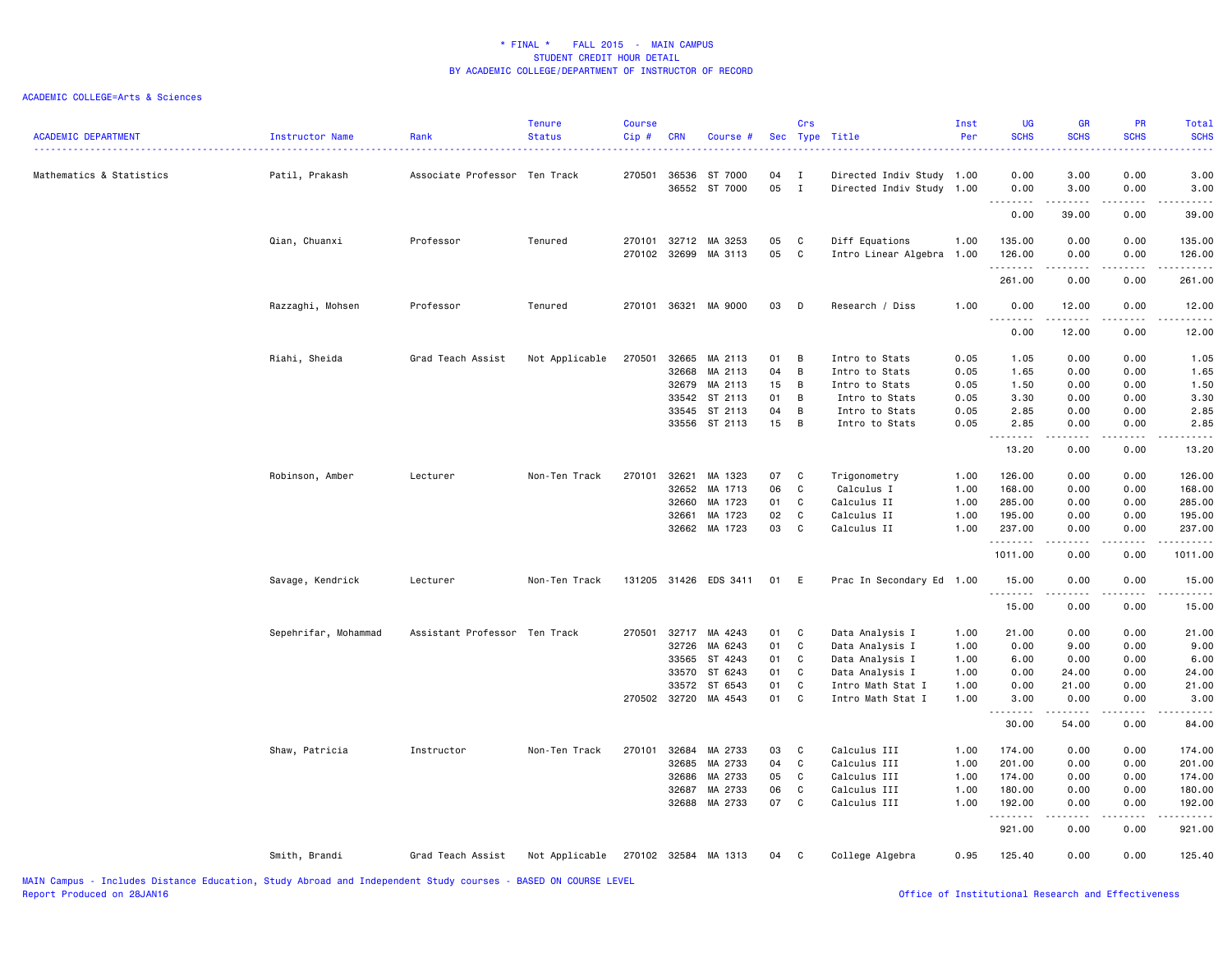| <b>ACADEMIC DEPARTMENT</b> | Instructor Name      | Rank                        | <b>Tenure</b><br><b>Status</b> | <b>Course</b><br>$Cip$ # | <b>CRN</b>   | Course #             |    | Crs          | Sec Type Title            | Inst<br>Per | <b>UG</b><br><b>SCHS</b>   | <b>GR</b><br><b>SCHS</b> | <b>PR</b><br><b>SCHS</b>                                                                                                          | Total<br><b>SCHS</b> |
|----------------------------|----------------------|-----------------------------|--------------------------------|--------------------------|--------------|----------------------|----|--------------|---------------------------|-------------|----------------------------|--------------------------|-----------------------------------------------------------------------------------------------------------------------------------|----------------------|
| Mathematics & Statistics   | Smith, Brandi        | Grad Teach Assist           | Not Applicable                 |                          |              | 270102 32585 MA 1313 | 05 | $\mathbf{C}$ | College Algebra           | 0.95        | 102.60                     | 0.00                     | 0.00<br>$\frac{1}{2}$                                                                                                             | 102.60<br>.          |
|                            |                      |                             |                                |                          |              |                      |    |              |                           |             | .<br>228.00                | 0.00                     | 0.00                                                                                                                              | 228.00               |
|                            | Smith, Jaclyn        | Lecturer                    | Non-Ten Track                  | 270101                   | 32649        | MA 1713              | 03 | C            | Calculus I                | 1.00        | 180.00                     | 0.00                     | 0.00                                                                                                                              | 180.00               |
|                            |                      |                             |                                |                          | 32650        | MA 1713              | 04 | C            | Calculus I                | 1.00        | 171.00                     | 0.00                     | 0.00                                                                                                                              | 171.00               |
|                            |                      |                             |                                |                          | 32651        | MA 1713              | 05 | C            | Calculus I                | 1.00        | 165.00                     | 0.00                     | 0.00                                                                                                                              | 165.00               |
|                            |                      |                             |                                |                          | 32653        | MA 1713              | 07 | C            | Calculus I                | 1.00        | 165.00                     | 0.00                     | 0.00                                                                                                                              | 165.00               |
|                            |                      |                             |                                |                          |              | 32655 MA 1713        | 09 | C            | Calculus I                | 1.00        | 279.00<br>.                | 0.00<br>$- - - -$        | 0.00<br>$- - - -$                                                                                                                 | 279.00<br>.          |
|                            |                      |                             |                                |                          |              |                      |    |              |                           |             | 960.00                     | 0.00                     | 0.00                                                                                                                              | 960.00               |
|                            | Smith, Justin        | Grad Teach Assist           | Not Applicable                 | 270101                   | 32616        | MA 1323              | 02 | C            | Trig - credit for MA 0.95 |             | 108.30                     | 0.00                     | 0.00                                                                                                                              | 108.30               |
|                            |                      |                             |                                |                          | 270102 32581 | MA 1313              | 01 | C            | College Algebra           | 0.95        | 108.30<br>.                | 0.00                     | 0.00                                                                                                                              | 108.30<br>.          |
|                            |                      |                             |                                |                          |              |                      |    |              |                           |             | 216.60                     | 0.00                     | 0.00                                                                                                                              | 216.60               |
|                            | Smith, Robert        | Associate Professor Tenured |                                | 270101                   | 32691        | MA 2743              | 02 | C            | Calculus IV               | 1.00        | 129.00                     | 0.00                     | 0.00                                                                                                                              | 129.00               |
|                            |                      |                             |                                |                          | 32738        | MA 8981              | 01 | C            | Teaching Seminar          | 1.00        | 0.00                       | 9.00                     | 0.00                                                                                                                              | 9.00                 |
|                            |                      |                             |                                |                          | 270102 32696 | MA 3113              | 02 | C            | Intro Linear Algebra      | 1.00        | 144.00<br>.                | 0.00<br>- - - -          | 0.00<br>$- - - -$                                                                                                                 | 144.00<br>.          |
|                            |                      |                             |                                |                          |              |                      |    |              |                           |             | 273.00                     | 9.00                     | 0.00                                                                                                                              | 282.00               |
|                            | Sui, Zhen            | Grad Teach Assist           | Not Applicable                 | 270501                   | 32673        | MA 2113              | 09 | B            | Intro to Stats            | 0.05        | 2.10                       | 0.00                     | 0.00                                                                                                                              | 2.10                 |
|                            |                      |                             |                                |                          | 32675        | MA 2113              | 11 | B            | Intro to Stats            | 0.05        | 1.35                       | 0.00                     | 0.00                                                                                                                              | 1.35                 |
|                            |                      |                             |                                |                          | 32676        | MA 2113              | 12 | B            | Intro to Stats            | 0.05        | 1.95                       | 0.00                     | 0.00                                                                                                                              | 1.95                 |
|                            |                      |                             |                                |                          | 33550        | ST 2113              | 09 | B            | Intro to Stats            | 0.05        | 2.25                       | 0.00                     | 0.00                                                                                                                              | 2.25                 |
|                            |                      |                             |                                |                          |              | 33552 ST 2113        | 11 | B            | Intro to Stats            | 0.05        | 3.30                       | 0.00                     | 0.00                                                                                                                              | 3.30                 |
|                            |                      |                             |                                |                          |              | 33553 ST 2113        | 12 | B            | Intro to Stats            | 0.05        | 2.40<br>$\sim$ $\sim$<br>. | 0.00<br>.                | 0.00<br>.                                                                                                                         | 2.40<br>د د د د د    |
|                            |                      |                             |                                |                          |              |                      |    |              |                           |             | 13.35                      | 0.00                     | 0.00                                                                                                                              | 13.35                |
|                            | Tschume, William     | Instructor                  | Non-Ten Track                  | 270101                   | 32616        | MA 1323              | 02 | C            | Trig - credit for MA      | 0.05        | 5.70                       | 0.00                     | 0.00                                                                                                                              | 5.70                 |
|                            |                      |                             |                                |                          | 32617        | MA 1323              | 03 | C            | Trigonometry              | 0.05        | 5.25                       | 0.00                     | 0.00                                                                                                                              | 5.25                 |
|                            |                      |                             |                                |                          | 32618        | MA 1323              | 04 | C            | Trigonometry              | 0.05        | 5.70                       | 0.00                     | 0.00                                                                                                                              | 5.70                 |
|                            |                      |                             |                                |                          | 32619        | MA 1323              | 05 | C            | Trigonometry              | 0.05        | 6.00                       | 0.00                     | 0.00                                                                                                                              | 6.00                 |
|                            |                      |                             |                                |                          | 32620        | MA 1323              | 06 | C            | Trigonometry              | 1.00        | 549.00                     | 0.00                     | 0.00                                                                                                                              | 549.00               |
|                            |                      |                             |                                |                          | 32623        | MA 1323              | 09 | C            | Trigonometry              | 0.05        | 5.85                       | 0.00                     | 0.00                                                                                                                              | 5.85                 |
|                            |                      |                             |                                |                          | 32645        | MA 1613              | 09 | C            | Cal Bus & Life Sc I       | 1.00        | 471.00                     | 0.00                     | 0.00                                                                                                                              | 471.00               |
|                            |                      |                             |                                |                          | 32656        | MA 1713              | 10 | C            | Calculus I                | 1.00        | 144.00                     | 0.00                     | 0.00                                                                                                                              | 144.00               |
|                            |                      |                             |                                |                          | 270102 32586 | MA 1313              | 06 | C            | College Algebra           | 0.95        | 530.10                     | 0.00                     | 0.00                                                                                                                              | 530.10               |
|                            |                      |                             |                                |                          | 32588        | MA 1313              | 08 | C            | College Algebra           | 0.95        | 535.80                     | 0.00<br>-----            | 0.00<br>$\frac{1}{2} \left( \frac{1}{2} \right) \left( \frac{1}{2} \right) \left( \frac{1}{2} \right) \left( \frac{1}{2} \right)$ | 535.80<br>.          |
|                            |                      |                             |                                |                          |              |                      |    |              |                           |             | 2258.40                    | 0.00                     | 0.00                                                                                                                              | 2258.40              |
|                            | Vital, Ralph Antoine | Grad Teach Assist           | Not Applicable                 | 270501                   | 32671        | MA 2113              | 07 | $\mathbf{B}$ | Intro to Stats            | 0.05        | 1.95                       | 0.00                     | 0.00                                                                                                                              | 1.95                 |
|                            |                      |                             |                                |                          | 32677        | MA 2113              | 13 | в            | Intro to Stats            | 0.05        | 1.50                       | 0.00                     | 0.00                                                                                                                              | 1.50                 |
|                            |                      |                             |                                |                          | 32678        | MA 2113              | 14 | B            | Intro to Stats            | 0.05        | 0.90                       | 0.00                     | 0.00                                                                                                                              | 0.90                 |
|                            |                      |                             |                                |                          | 33548        | ST 2113              | 07 | B            | Intro to Stats            | 0.05        | 2.55                       | 0.00                     | 0.00                                                                                                                              | 2.55                 |
|                            |                      |                             |                                |                          | 33554        | ST 2113              | 13 | в            | Intro to Stats            | 0.05        | 2.25                       | 0.00                     | 0.00                                                                                                                              | 2.25                 |
|                            |                      |                             |                                |                          | 33555        | ST 2113              | 14 | B            | Intro to Stats            | 0.05        | 3.15                       | 0.00                     | 0.00                                                                                                                              | 3.15                 |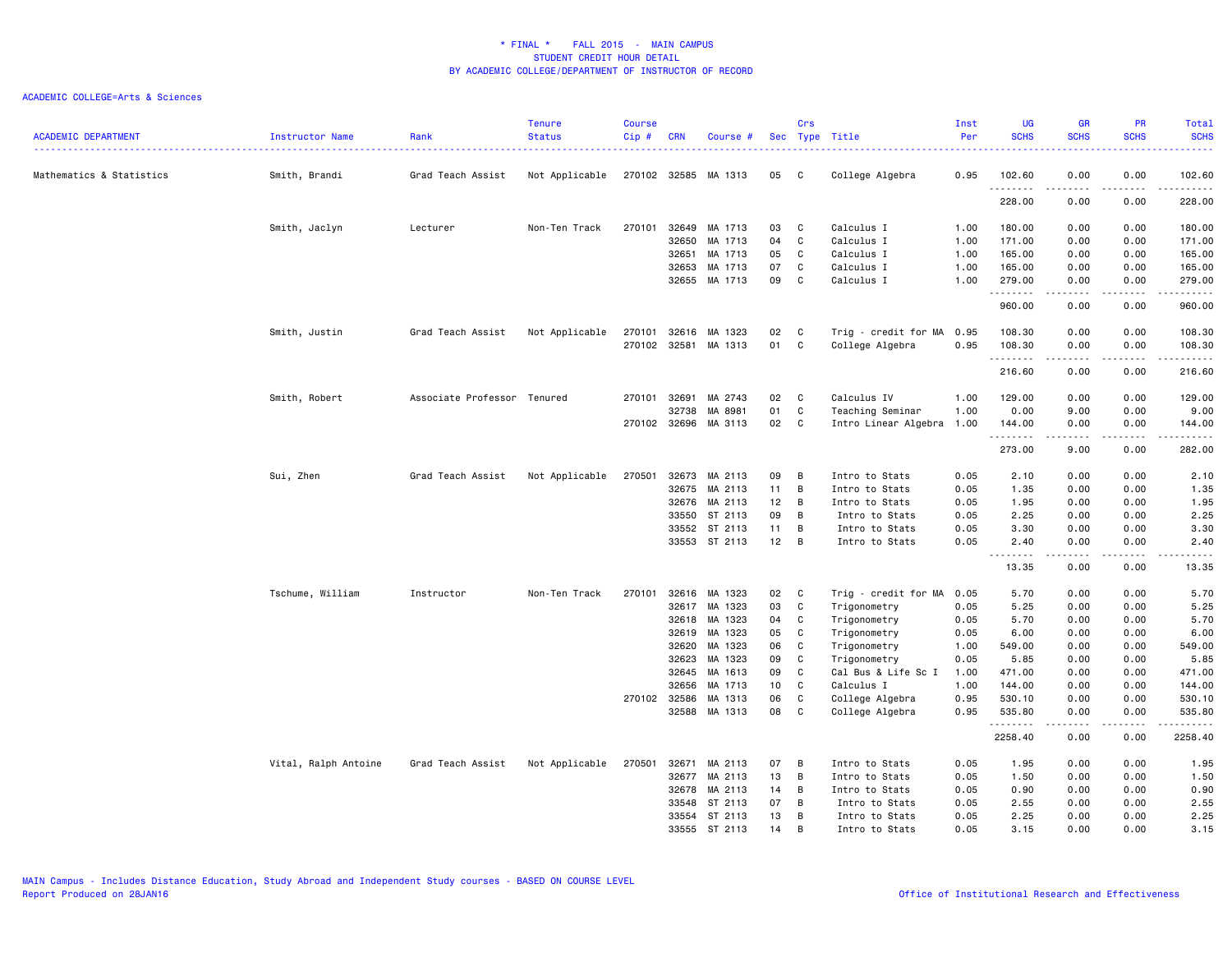| <b>ACADEMIC DEPARTMENT</b> | Instructor Name   | Rank       | <b>Tenure</b><br><b>Status</b> | <b>Course</b><br>Cip# | <b>CRN</b> | Course #       |                 | Crs          | Sec Type Title            | Inst<br>Per | <b>UG</b><br><b>SCHS</b> | <b>GR</b><br><b>SCHS</b><br>.                                                                                                     | PR<br><b>SCHS</b>                                                                                                                                            | <b>Total</b><br><b>SCHS</b> |
|----------------------------|-------------------|------------|--------------------------------|-----------------------|------------|----------------|-----------------|--------------|---------------------------|-------------|--------------------------|-----------------------------------------------------------------------------------------------------------------------------------|--------------------------------------------------------------------------------------------------------------------------------------------------------------|-----------------------------|
|                            |                   |            |                                |                       |            |                |                 |              |                           |             | .<br>12.30               | $\frac{1}{2} \left( \frac{1}{2} \right) \left( \frac{1}{2} \right) \left( \frac{1}{2} \right) \left( \frac{1}{2} \right)$<br>0.00 | 0.00                                                                                                                                                         | 12.30                       |
|                            |                   |            |                                |                       |            |                |                 |              |                           |             |                          |                                                                                                                                   |                                                                                                                                                              |                             |
| Mathematics & Statistics   | Walters, Kimberly | Instructor | Non-Ten Track                  | 270101                |            | 32643 MA 1613  | 07              | $\mathbf{C}$ | Cal Bus & Life Sc I       | 1.00        | 120.00                   | 0.00                                                                                                                              | 0.00                                                                                                                                                         | 120.00                      |
|                            |                   |            |                                | 270102                | 32581      | MA 1313        | 01              | C            | College Algebra           | 0.05        | 5.70                     | 0.00                                                                                                                              | 0.00                                                                                                                                                         | 5.70                        |
|                            |                   |            |                                |                       | 32582      | MA 1313        | 02              | C            | College Algebra - SI      | 0.05        | 27.90                    | 0.00                                                                                                                              | 0.00                                                                                                                                                         | 27.90                       |
|                            |                   |            |                                |                       | 32583      | MA 1313        | 03              | C            | College Algebra<br>-SI    | 1.00        | 399.00                   | 0.00                                                                                                                              | 0.00                                                                                                                                                         | 399.00                      |
|                            |                   |            |                                |                       | 32584      | MA 1313        | 04              | C            | College Algebra           | 0.05        | 6.60                     | 0.00                                                                                                                              | 0.00                                                                                                                                                         | 6.60                        |
|                            |                   |            |                                |                       |            | 32585 MA 1313  | 05              | C            | College Algebra           | 0.05        | 5.40                     | 0.00                                                                                                                              | 0.00                                                                                                                                                         | 5.40                        |
|                            |                   |            |                                |                       | 32586      | MA 1313        | 06              | C            | College Algebra           | 0.05        | 27.90                    | 0.00                                                                                                                              | 0.00                                                                                                                                                         | 27.90                       |
|                            |                   |            |                                |                       | 32587      | MA 1313        | 07              | C            | College Algebra -SI       | 0.05        | 27.60                    | 0.00                                                                                                                              | 0.00                                                                                                                                                         | 27.60                       |
|                            |                   |            |                                |                       | 32588      | MA 1313        | 08              | C            | College Algebra           | 0.05        | 28.20                    | 0.00                                                                                                                              | 0.00                                                                                                                                                         | 28.20                       |
|                            |                   |            |                                |                       | 32589      | MA 1313        | 32              | К            | College Algebra           | 1.00        | 0.00                     | 0.00                                                                                                                              | 0.00                                                                                                                                                         | 0.00                        |
|                            |                   |            |                                |                       |            | 32590 MA 1313  | 10 <sup>1</sup> | К            | College Algebra           | 1.00        | 0.00                     | 0.00                                                                                                                              | 0.00                                                                                                                                                         | 0.00                        |
|                            |                   |            |                                |                       | 32591      | MA 1313        | 11              | К            | College Algebra           | 1.00        | 0.00                     | 0.00                                                                                                                              | 0.00                                                                                                                                                         | 0.00                        |
|                            |                   |            |                                |                       |            | 32592 MA 1313  | 12              | К            | College Algebra           | 1.00        | 0.00                     | 0.00                                                                                                                              | 0.00                                                                                                                                                         | 0.00                        |
|                            |                   |            |                                |                       | 32593      | MA 1313        | 13              | К            | College Algebra           | 1.00        | 0.00                     | 0.00                                                                                                                              | 0.00                                                                                                                                                         | 0.00                        |
|                            |                   |            |                                |                       |            | 32595 MA 1313  | 15              | К            | College Algebra           | 1.00        | 0.00                     | 0.00                                                                                                                              | 0.00                                                                                                                                                         | 0.00                        |
|                            |                   |            |                                |                       |            | 32596 MA 1313  | 16              | К            | College Algebra           | 1.00        | 0.00                     | 0.00                                                                                                                              | 0.00                                                                                                                                                         | 0.00                        |
|                            |                   |            |                                |                       | 32597      | MA 1313        | 17              | K            | College Algebra           | 1.00        | 0.00                     | 0.00                                                                                                                              | 0.00                                                                                                                                                         | 0.00                        |
|                            |                   |            |                                |                       | 32598      | MA 1313        | 18              | К            | College Algebra           | 1.00        | 0.00                     | 0.00                                                                                                                              | 0.00                                                                                                                                                         | 0.00                        |
|                            |                   |            |                                |                       | 32599      | MA 1313        | 19              | К            | College Algebra           | 1.00        | 0.00                     | 0.00                                                                                                                              | 0.00                                                                                                                                                         | 0.00                        |
|                            |                   |            |                                |                       |            | 32600 MA 1313  | 20              | К            | College Algebra           | 1.00        | 0.00                     | 0.00                                                                                                                              | 0.00                                                                                                                                                         | 0.00                        |
|                            |                   |            |                                |                       | 32601      | MA 1313        | 21              | К            | College Algebra           | 1.00        | 0.00                     | 0.00                                                                                                                              | 0.00                                                                                                                                                         | 0.00                        |
|                            |                   |            |                                |                       |            | 32602 MA 1313  | 22              | К            | College Algebra           | 1.00        | 0.00                     | 0.00                                                                                                                              | 0.00                                                                                                                                                         | 0.00                        |
|                            |                   |            |                                |                       |            | 32603 MA 1313  | 23              | К            | College Algebra           | 1.00        | 0.00                     | 0.00                                                                                                                              | 0.00                                                                                                                                                         | 0.00                        |
|                            |                   |            |                                |                       | 32604      | MA 1313        | 24              | К            | College Algebra           | 1.00        | 0.00                     | 0.00                                                                                                                              | 0.00                                                                                                                                                         | 0.00                        |
|                            |                   |            |                                |                       |            | 32605 MA 1313  | 25              | К            | College Algebra           | 1.00        | 0.00                     | 0.00                                                                                                                              | 0.00                                                                                                                                                         | 0.00                        |
|                            |                   |            |                                |                       | 32607      | MA 1313        | 27              | К            | College Algebra           | 1.00        | 0.00                     | 0.00                                                                                                                              | 0.00                                                                                                                                                         | 0.00                        |
|                            |                   |            |                                |                       |            | 32608 MA 1313  | 28              | К            | College Algebra           | 1.00        | 0.00                     | 0.00                                                                                                                              | 0.00                                                                                                                                                         | 0.00                        |
|                            |                   |            |                                |                       |            | 32609 MA 1313  | 29              | К            | College Algebra           | 1.00        | 0.00                     | 0.00                                                                                                                              | 0.00                                                                                                                                                         | 0.00                        |
|                            |                   |            |                                |                       | 32610      | MA 1313        | 30              | К            | College Algebra           | 1.00        | 0.00                     | 0.00                                                                                                                              | 0.00                                                                                                                                                         | 0.00                        |
|                            |                   |            |                                |                       | 32611      | MA 1313        | 31              | К            | College Algebra           | 1.00        | 0.00                     | 0.00                                                                                                                              | 0.00                                                                                                                                                         | 0.00                        |
|                            |                   |            |                                |                       |            | 32612 MA 1313  | 09              | C            | College Algebra           | 0.05        | 24.15                    | 0.00                                                                                                                              | 0.00                                                                                                                                                         | 24.15                       |
|                            |                   |            |                                |                       |            | 34073 MA 1313  | 501 B           |              | College Algebra           | 1.00        | 81.00                    | 0.00                                                                                                                              | 0.00                                                                                                                                                         | 81.00                       |
|                            |                   |            |                                |                       |            | 36030 MA 1313  | 40              | B            | College Algebra           | 1.00        | 81.00                    | 0.00                                                                                                                              | 0.00                                                                                                                                                         | 81.00                       |
|                            |                   |            |                                |                       | 36031      | MA 1313        | 41              | B            | College Algebra           | 1.00        | 84.00                    | 0.00                                                                                                                              | 0.00                                                                                                                                                         | 84.00                       |
|                            |                   |            |                                | 521003                |            | 34702 FYE 1001 | F03 C           |              | Freshman Year Experi      | 1.00        | 18.00                    | 0.00                                                                                                                              | 0.00                                                                                                                                                         | 18.00                       |
|                            |                   |            |                                |                       |            | 34802 FYE 1001 | F04 C           |              | Freshman Year Experi 1.00 |             | 8.00                     | 0.00                                                                                                                              | 0.00                                                                                                                                                         | 8.00                        |
|                            |                   |            |                                |                       |            |                |                 |              |                           |             | .<br>944.45              | $\sim$ $\sim$ $\sim$ $\sim$<br>0.00                                                                                               | <b>.</b><br>0.00                                                                                                                                             | 944.45                      |
|                            | Wood, Rebecca     | Lecturer   | Non-Ten Track                  | 270101                |            | 32625 MA 1413  | 01              | C            | Structure Real Numbe      | 1.00        | 117.00                   | 0.00                                                                                                                              | 0.00                                                                                                                                                         | 117.00                      |
|                            |                   |            |                                |                       | 32626      | MA 1413        | 02              | C            | Structure Real Numbe      | 1.00        | 87.00                    | 0.00                                                                                                                              | 0.00                                                                                                                                                         | 87.00                       |
|                            |                   |            |                                | 270501                | 32704      | MA 3123        | 01              | В            | Intro to Stat. Inf        | 1.00        | 18.00                    | 0.00                                                                                                                              | 0.00                                                                                                                                                         | 18.00                       |
|                            |                   |            |                                |                       | 32705      | MA 3123        | 02              | В            | Intro to Stat. Inf        | 1.00        | 42.00                    | 0.00                                                                                                                              | 0.00                                                                                                                                                         | 42.00                       |
|                            |                   |            |                                |                       |            | 33560 ST 3123  | 01              | B            | Intro to Stat. Inf.       | 1.00        | 111.00                   | 0.00                                                                                                                              | 0.00                                                                                                                                                         | 111.00                      |
|                            |                   |            |                                |                       |            | 33561 ST 3123  | $02 \quad B$    |              | Intro to Stat. Inf.       | 1.00        | 93.00                    | 0.00                                                                                                                              | 0.00                                                                                                                                                         | 93.00                       |
|                            |                   |            |                                |                       |            |                |                 |              |                           |             | .<br>468.00              | $\sim$ $\sim$ $\sim$ $\sim$<br>0.00                                                                                               | $\frac{1}{2} \left( \frac{1}{2} \right) \left( \frac{1}{2} \right) \left( \frac{1}{2} \right) \left( \frac{1}{2} \right) \left( \frac{1}{2} \right)$<br>0.00 | 468.00                      |
|                            | Woodard, Kelly    | Lecturer   | Non-Ten Track                  | 270101                |            | 34072 MA 0103  | 501 B           |              | Intermediate Algebra      | 1.00        | 57.00                    | 0.00                                                                                                                              | 0.00                                                                                                                                                         | 57.00                       |
|                            |                   |            |                                |                       |            | 34074 MA 1323  | 501 C           |              | Trigonometry              | 1.00        | 72.00                    | 0.00                                                                                                                              | 0.00                                                                                                                                                         | 72.00                       |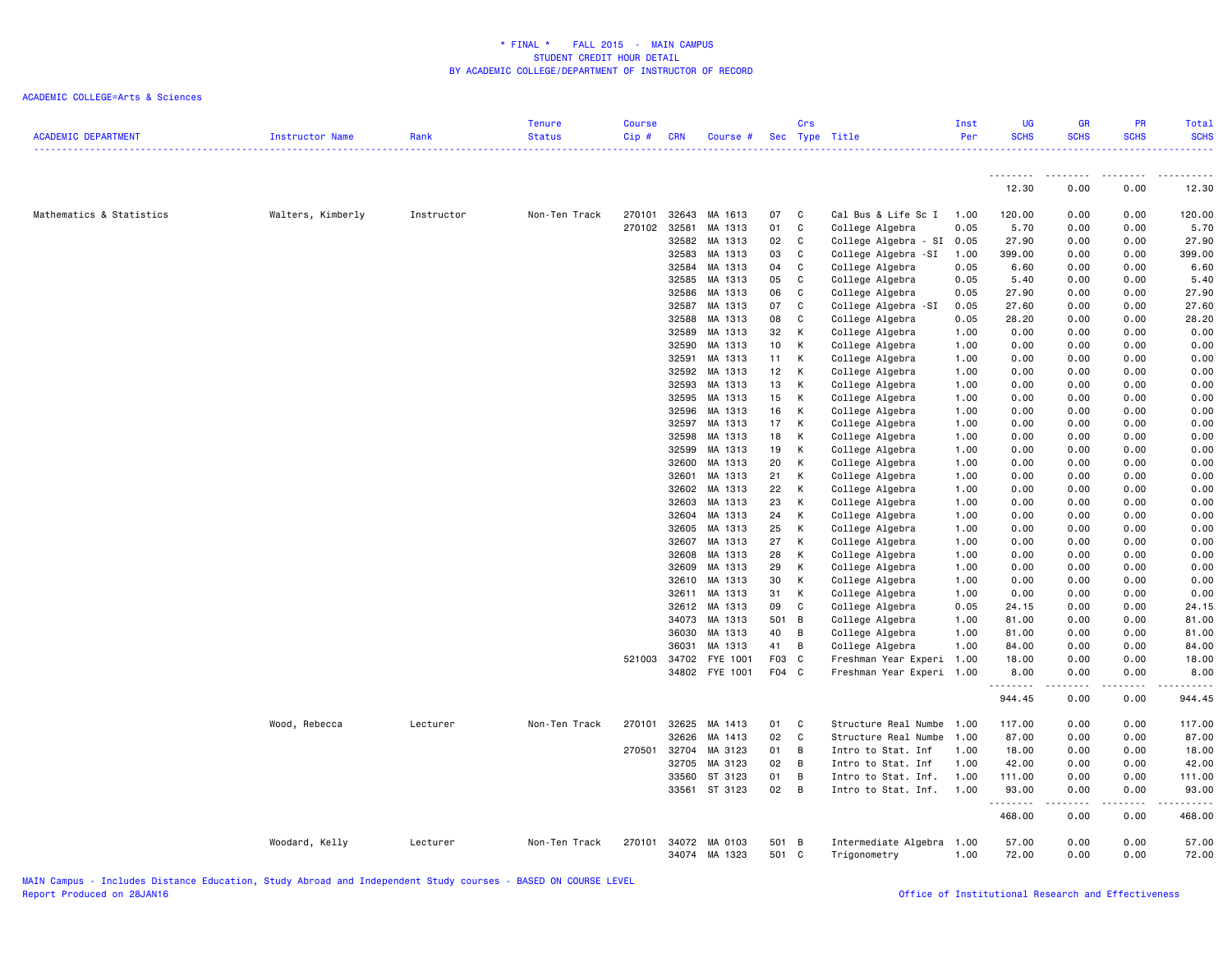| <b>ACADEMIC DEPARTMENT</b> | Instructor Name      | Rank                              | <b>Tenure</b><br><b>Status</b> | <b>Course</b><br>$Cip \#$ | <b>CRN</b>     | Course #             |                   | Crs            | Sec Type Title                                         | Inst<br>Per | UG<br><b>SCHS</b><br>.                                                                                                                                                                                                                                                                                                                                                                                                                                                                         | <b>GR</b><br><b>SCHS</b><br>---- | <b>PR</b><br><b>SCHS</b><br>$\omega_{\rm{eff}}$ and $\omega_{\rm{eff}}$ | Total<br><b>SCHS</b><br>بالأنابات |
|----------------------------|----------------------|-----------------------------------|--------------------------------|---------------------------|----------------|----------------------|-------------------|----------------|--------------------------------------------------------|-------------|------------------------------------------------------------------------------------------------------------------------------------------------------------------------------------------------------------------------------------------------------------------------------------------------------------------------------------------------------------------------------------------------------------------------------------------------------------------------------------------------|----------------------------------|-------------------------------------------------------------------------|-----------------------------------|
| Mathematics & Statistics   | Woodard, Kelly       | Lecturer                          | Non-Ten Track                  | 270101                    | 34075<br>34076 | MA 1413<br>MA 1423   | 501 C<br>501 C    |                | Structure Real Numbe 1.00<br>Problem Solving Real 1.00 |             | 78.00<br>63.00                                                                                                                                                                                                                                                                                                                                                                                                                                                                                 | 0.00<br>0.00                     | 0.00<br>0.00                                                            | 78.00<br>63.00                    |
|                            |                      |                                   |                                |                           | 34077          | MA 1433              | 501 C             |                | Informal Geom & Meas 1.00                              |             | 24.00<br>.                                                                                                                                                                                                                                                                                                                                                                                                                                                                                     | 0.00<br>.                        | 0.00<br>.                                                               | 24.00<br>.                        |
|                            |                      |                                   |                                |                           |                |                      |                   |                |                                                        |             | 294.00                                                                                                                                                                                                                                                                                                                                                                                                                                                                                         | 0.00                             | 0.00                                                                    | 294.00                            |
|                            | Woodroofe, Russell   | Assistant Professor Ten Track     |                                | 270101                    | 32683          | MA 2733              | 02                | C.             | Calculus III                                           | 1.00        | 129.00                                                                                                                                                                                                                                                                                                                                                                                                                                                                                         | 0.00                             | 0.00                                                                    | 129.00                            |
|                            |                      |                                   |                                |                           | 32694          | MA 3053              | 01                | C              | Found Of Math I                                        | 1.00        | 57.00                                                                                                                                                                                                                                                                                                                                                                                                                                                                                          | 0.00                             | 0.00                                                                    | 57.00                             |
|                            |                      |                                   |                                |                           | 34377          | MA 2733              | 08                | $\mathsf C$    | Calculus III                                           | 1.00        | 126.00                                                                                                                                                                                                                                                                                                                                                                                                                                                                                         | 0.00                             | 0.00                                                                    | 126.00                            |
|                            |                      |                                   |                                |                           | 36720          | MA 4000              | 04                | $\mathbf{I}$   | Directed Indiv Study                                   | 1.00        | 3.00                                                                                                                                                                                                                                                                                                                                                                                                                                                                                           | 0.00                             | 0.00                                                                    | 3.00                              |
|                            |                      |                                   |                                |                           | 36727          | MA 4000              | 05                | $\mathbf{I}$   | Directed Indiv Study 1.00                              |             | 3.00<br>.                                                                                                                                                                                                                                                                                                                                                                                                                                                                                      | 0.00<br>$- - - - -$              | 0.00<br>.                                                               | 3.00<br>.                         |
|                            |                      |                                   |                                |                           |                |                      |                   |                |                                                        |             | 318.00                                                                                                                                                                                                                                                                                                                                                                                                                                                                                         | 0.00                             | 0.00                                                                    | 318.00                            |
|                            | Woody, Jonathan      | Assistant Professor Ten Track     |                                | 270501                    | 32719          | MA 4523              | 01                | C              | Intro To Probability 1.00                              |             | 57.00                                                                                                                                                                                                                                                                                                                                                                                                                                                                                          | 0.00                             | 0.00                                                                    | 57.00                             |
|                            |                      |                                   |                                |                           | 32728          | MA 6523              | 01                | C              | Intro To Probability                                   | 1.00        | 0.00                                                                                                                                                                                                                                                                                                                                                                                                                                                                                           | 12.00                            | 0.00                                                                    | 12.00                             |
|                            |                      |                                   |                                |                           | 33566          | ST 4523              | 01                | C              | Intro To Probability 1.00                              |             | 12.00                                                                                                                                                                                                                                                                                                                                                                                                                                                                                          | 0.00                             | 0.00                                                                    | 12.00                             |
|                            |                      |                                   |                                |                           | 33579          | ST 8613              | 01                | C              | Linear Models I                                        | 1.00        | 0.00                                                                                                                                                                                                                                                                                                                                                                                                                                                                                           | 30.00                            | 0.00                                                                    | 30.00                             |
|                            |                      |                                   |                                |                           | 36244          | ST 7000              | 01                | $\mathbf{I}$   | Directed Indiv Study                                   | 1.00        | 0.00                                                                                                                                                                                                                                                                                                                                                                                                                                                                                           | 3.00                             | 0.00                                                                    | 3.00                              |
|                            |                      |                                   |                                |                           | 36271          | ST 7000              | 02                | $\mathbf{I}$   | Directed Indiv Study                                   | 1.00        | 0.00                                                                                                                                                                                                                                                                                                                                                                                                                                                                                           | 3.00                             | 0.00                                                                    | 3.00                              |
|                            |                      |                                   |                                |                           |                | 36389 ST 9000        | 02                | D              | Research / Diss                                        | 1.00        | 0.00<br>.                                                                                                                                                                                                                                                                                                                                                                                                                                                                                      | 1.00<br>$\frac{1}{2}$            | 0.00<br>.                                                               | 1.00<br>.                         |
|                            |                      |                                   |                                |                           |                |                      |                   |                |                                                        |             | 69.00                                                                                                                                                                                                                                                                                                                                                                                                                                                                                          | 49.00                            | 0.00                                                                    | 118.00                            |
|                            | Wu, Tung-Lung        | Assistant Professor Ten Track     |                                |                           |                | 270501 33577 ST 8413 | 01 C              |                | Multiv Stat Meths                                      | 1.00        | 0.00<br>.<br>$  -$                                                                                                                                                                                                                                                                                                                                                                                                                                                                             | 45.00<br>.                       | 0.00<br>.                                                               | 45.00<br>.                        |
|                            |                      |                                   |                                |                           |                |                      |                   |                |                                                        |             | 0.00                                                                                                                                                                                                                                                                                                                                                                                                                                                                                           | 45.00                            | 0.00                                                                    | 45.00                             |
|                            | Xiao, Yuanhui        | Visiting Assist Pro Non-Ten Track |                                | 270501                    | 33563          | ST 4111              | 01                | S              | Seminar In Stat Pkge 1.00                              |             | 1.00                                                                                                                                                                                                                                                                                                                                                                                                                                                                                           | 0.00                             | 0.00                                                                    | 1.00                              |
|                            |                      |                                   |                                |                           | 33568          | ST 6111              | 01                | S              | Seminar In Stat Pkge                                   | 1.00        | 0.00                                                                                                                                                                                                                                                                                                                                                                                                                                                                                           | 8.00                             | 0.00                                                                    | 8.00                              |
|                            |                      |                                   |                                |                           | 33573          | ST 8114              | 01                | В              | Statistical Methods                                    | 1.00        | 0.00                                                                                                                                                                                                                                                                                                                                                                                                                                                                                           | 136.00                           | 0.00                                                                    | 136.00                            |
|                            |                      |                                   |                                |                           |                | 33576 ST 8253        | 01                | C              | Regression Analysis                                    | 1.00        | 0.00<br>$\begin{array}{cccccccccccccc} \multicolumn{2}{c}{} & \multicolumn{2}{c}{} & \multicolumn{2}{c}{} & \multicolumn{2}{c}{} & \multicolumn{2}{c}{} & \multicolumn{2}{c}{} & \multicolumn{2}{c}{} & \multicolumn{2}{c}{} & \multicolumn{2}{c}{} & \multicolumn{2}{c}{} & \multicolumn{2}{c}{} & \multicolumn{2}{c}{} & \multicolumn{2}{c}{} & \multicolumn{2}{c}{} & \multicolumn{2}{c}{} & \multicolumn{2}{c}{} & \multicolumn{2}{c}{} & \multicolumn{2}{c}{} & \multicolumn{2}{c}{} & \$ | 30.00<br>.                       | 0.00<br>22222                                                           | 30.00<br>------                   |
|                            |                      |                                   |                                |                           |                |                      |                   |                |                                                        |             | 1.00                                                                                                                                                                                                                                                                                                                                                                                                                                                                                           | 174.00                           | 0.00                                                                    | 175.00                            |
|                            | Xu, Yang             | Grad Teach Assist                 | Not Applicable                 | 270501                    | 32677          | MA 2113              | 13                | B              | Intro to Stats                                         | 0.95        | 28.50                                                                                                                                                                                                                                                                                                                                                                                                                                                                                          | 0.00                             | 0.00                                                                    | 28.50                             |
|                            |                      |                                   |                                |                           | 32678          | MA 2113              | 14                | B              | Intro to Stats                                         | 0.95        | 17.10                                                                                                                                                                                                                                                                                                                                                                                                                                                                                          | 0.00                             | 0.00                                                                    | 17.10                             |
|                            |                      |                                   |                                |                           | 32679          | MA 2113              | 15                | B              | Intro to Stats                                         | 0.95        | 28.50                                                                                                                                                                                                                                                                                                                                                                                                                                                                                          | 0.00                             | 0.00                                                                    | 28.50                             |
|                            |                      |                                   |                                |                           | 33554          | ST 2113              | 13                | В              | Intro to Stats                                         | 0.95        | 42.75                                                                                                                                                                                                                                                                                                                                                                                                                                                                                          | 0.00                             | 0.00                                                                    | 42.75                             |
|                            |                      |                                   |                                |                           | 33555          | ST 2113              | 14                | В              | Intro to Stats                                         | 0.95        | 59.85                                                                                                                                                                                                                                                                                                                                                                                                                                                                                          | 0.00                             | 0.00                                                                    | 59.85                             |
|                            |                      |                                   |                                |                           |                | 33556 ST 2113        | 15                | $\overline{B}$ | Intro to Stats                                         | 0.95        | 54.15<br>.                                                                                                                                                                                                                                                                                                                                                                                                                                                                                     | 0.00<br>.                        | 0.00<br>.                                                               | 54.15<br>.                        |
|                            |                      |                                   |                                |                           |                |                      |                   |                |                                                        |             | 230.85                                                                                                                                                                                                                                                                                                                                                                                                                                                                                         | 0.00                             | 0.00                                                                    | 230.85                            |
|                            | Yang, Xingzhou       | Assistant Professor Ten Track     |                                | 270101                    | 32692          | MA 2743              | 03                | C              | Calculus IV                                            | 1.00        | 132.00                                                                                                                                                                                                                                                                                                                                                                                                                                                                                         | 0.00                             | 0.00                                                                    | 132.00                            |
|                            |                      |                                   |                                |                           |                | 36003 MA 2743        | 05                | C              | Calculus IV                                            | 1.00        | 102.00                                                                                                                                                                                                                                                                                                                                                                                                                                                                                         | 0.00                             | 0.00                                                                    | 102.00                            |
|                            |                      |                                   |                                |                           |                |                      |                   |                |                                                        |             | <u>.</u><br>234.00                                                                                                                                                                                                                                                                                                                                                                                                                                                                             | 0.00                             | 0.00                                                                    | .<br>234.00                       |
|                            | Yarahmadian, Shantia | Associate Professor Tenured       |                                | 270101                    | 32664          | MA 1723              | H <sub>01</sub> C |                | Honors Calculus II                                     | 1.00        | 81.00                                                                                                                                                                                                                                                                                                                                                                                                                                                                                          | 0.00                             | 0.00                                                                    | 81.00                             |
|                            |                      |                                   |                                |                           | 35848          | MA 9000              | 01                | D              | Research / Diss                                        | 1.00        | 0.00                                                                                                                                                                                                                                                                                                                                                                                                                                                                                           | 10.00                            | 0.00                                                                    | 10.00                             |
|                            |                      |                                   |                                |                           | 36195          | MA 4000              | 03                | $\bf{I}$       | Directed Indiv Study                                   | 1.00        | 3.00                                                                                                                                                                                                                                                                                                                                                                                                                                                                                           | 0.00                             | 0.00                                                                    | 3.00                              |
|                            |                      |                                   |                                |                           | 36330          | MA 7000              | 01                | $\mathbf I$    | Directed Indiv Study 1.00                              |             | 0.00                                                                                                                                                                                                                                                                                                                                                                                                                                                                                           | 3.00                             | 0.00                                                                    | 3.00                              |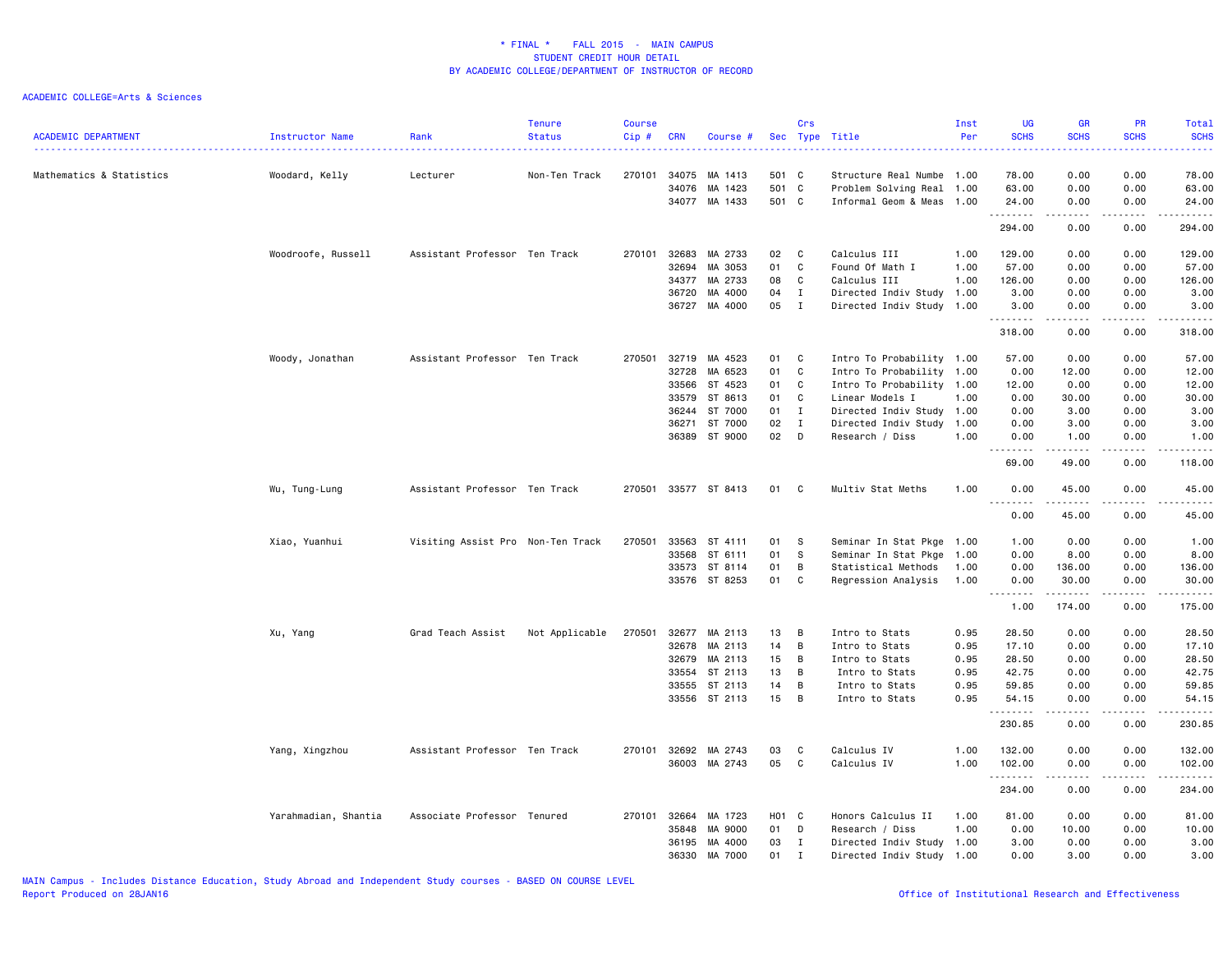| <b>ACADEMIC DEPARTMENT</b> | Instructor Name      | Rank                        | <b>Tenure</b><br>Status | <b>Course</b><br>Cip# | <b>CRN</b> | Course #                                        |                       | Crs | Sec Type Title                                          | Inst<br>Per  | UG<br><b>SCHS</b>                | <b>GR</b><br><b>SCHS</b> | <b>PR</b><br><b>SCHS</b>          | Total<br><b>SCHS</b>                 |
|----------------------------|----------------------|-----------------------------|-------------------------|-----------------------|------------|-------------------------------------------------|-----------------------|-----|---------------------------------------------------------|--------------|----------------------------------|--------------------------|-----------------------------------|--------------------------------------|
| Mathematics & Statistics   | Yarahmadian, Shantia | Associate Professor Tenured |                         | 270101<br>270301      |            | 36466 MA 7000<br>32733 MA 8203<br>34079 MA 8203 | 02 I<br>01 C<br>501 C |     | Directed Indiv Study 1.00<br>Appl Math I<br>Appl Math I | 1.00<br>1.00 | 0.00<br>0.00<br>0.00<br>-------- | 3.00<br>60.00<br>21.00   | 0.00<br>0.00<br>0.00<br>--------- | 3.00<br>60.00<br>21.00<br>. <b>.</b> |
|                            |                      |                             |                         |                       |            |                                                 |                       |     |                                                         |              | 84.00                            | 97.00                    | 0.00                              | 181.00                               |
|                            | Zhou, Peng           | Grad Teach Assist           | Not Applicable          | 270501                |            | 32669 MA 2113                                   | 05 B                  |     | Intro to Stats                                          | 0.05         | 1.20                             | 0.00                     | 0.00                              | 1.20                                 |
|                            |                      |                             |                         |                       |            | 32670 MA 2113                                   | 06 B                  |     | Intro to Stats                                          | 0.05         | 1.20                             | 0.00                     | 0.00                              | 1.20                                 |
|                            |                      |                             |                         |                       |            | 32672 MA 2113                                   | 08                    | – B | Intro to Stats                                          | 0.05         | 1.65                             | 0.00                     | 0.00                              | 1.65                                 |
|                            |                      |                             |                         |                       |            | 33546 ST 2113                                   | 05                    | B   | Intro to Stats                                          | 0.05         | 3.45                             | 0.00                     | 0.00                              | 3.45                                 |
|                            |                      |                             |                         |                       |            | 33547 ST 2113                                   | 06                    | B   | Intro to Stats                                          | 0.05         | 3.30                             | 0.00                     | 0.00                              | 3.30                                 |
|                            |                      |                             |                         |                       |            | 33549 ST 2113                                   | 08                    | B   | Intro to Stats                                          | 0.05         | 2.85                             | 0.00                     | 0.00                              | 2.85                                 |
|                            |                      |                             |                         |                       |            |                                                 |                       |     |                                                         |              |                                  |                          | --------                          | .                                    |
|                            |                      |                             |                         |                       |            |                                                 |                       |     |                                                         |              | 13.65                            | 0.00                     | 0.00                              | 13.65                                |
|                            |                      |                             |                         |                       |            |                                                 |                       |     |                                                         |              | ========                         |                          |                                   | ========                             |
| Mathematics & Statistics   |                      |                             |                         |                       |            |                                                 |                       |     |                                                         |              | 18861.10                         | 992.00                   | 0.00                              | 19853.10                             |
|                            |                      |                             |                         |                       |            |                                                 |                       |     |                                                         |              | ========                         | ========                 | ========                          | ==========                           |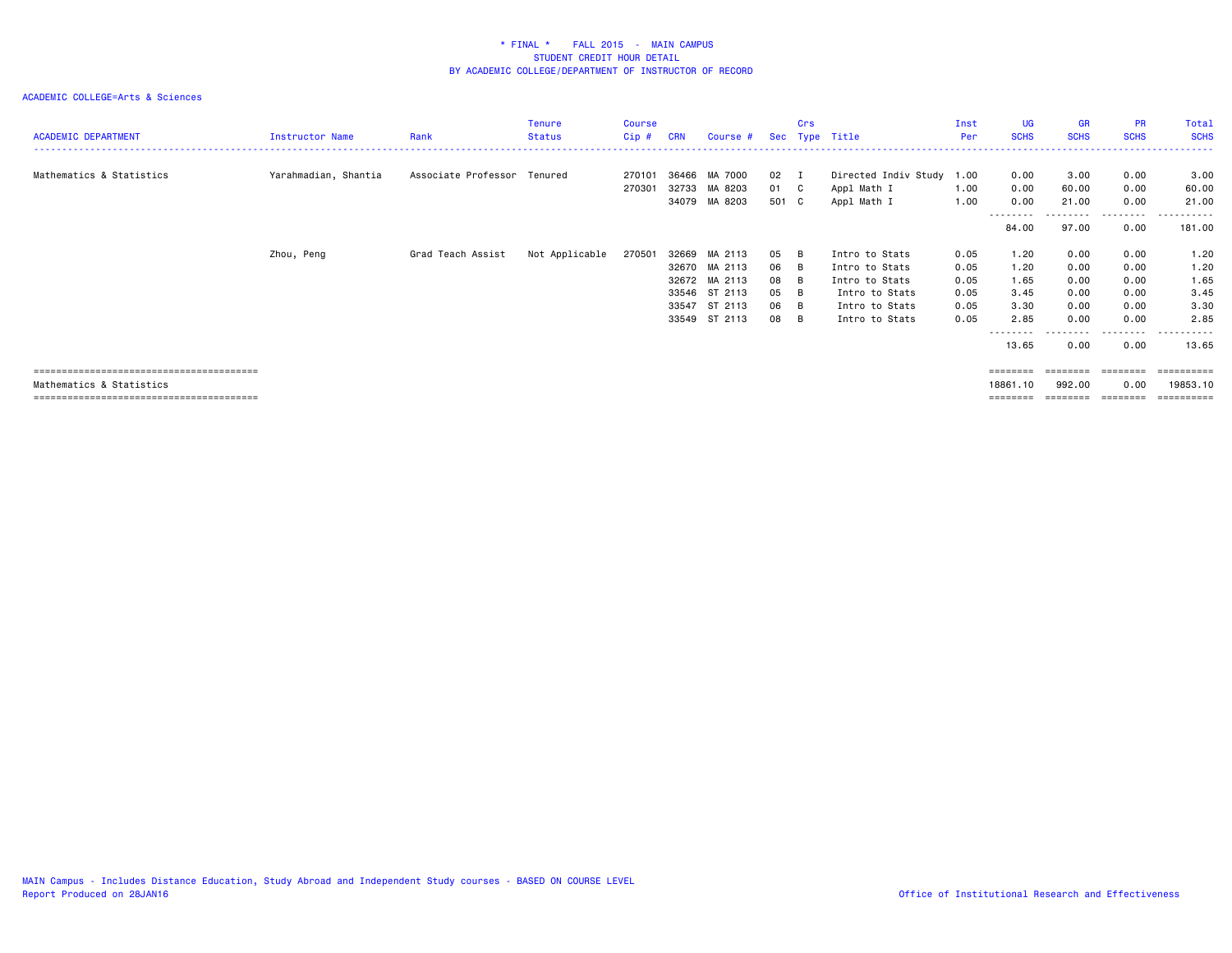| <b>ACADEMIC DEPARTMENT</b> | <b>Instructor Name</b> | Rank         | <b>Tenure</b><br><b>Status</b> | <b>Course</b><br>Cip# | <b>CRN</b> | Course #      | <b>Sec</b>   | Crs<br>Type | Title                     | Inst<br>Per | UG<br><b>SCHS</b>  | <b>GR</b><br><b>SCHS</b> | <b>PR</b><br><b>SCHS</b>                                                                                                          | <b>Total</b><br><b>SCHS</b>                                                                                                        |
|----------------------------|------------------------|--------------|--------------------------------|-----------------------|------------|---------------|--------------|-------------|---------------------------|-------------|--------------------|--------------------------|-----------------------------------------------------------------------------------------------------------------------------------|------------------------------------------------------------------------------------------------------------------------------------|
| Military Science           | Carter, John           | Non-Employee | Not Applicable                 | 280503                | 32844      | MS 3113       | 01           | B           | Adv Mil Skills I          | 1.00        | 27.00              | 0.00                     | 0.00                                                                                                                              | 27.00                                                                                                                              |
|                            |                        |              |                                |                       |            | 32845 MS 3113 | 02           | B           | Adv Mil Skills I          | 1.00        | 18.00              | 0.00                     | 0.00                                                                                                                              | 18.00                                                                                                                              |
|                            |                        |              |                                |                       |            |               |              |             |                           |             | --------<br>45.00  | 0.00                     | 0.00                                                                                                                              | $\frac{1}{2} \left( \frac{1}{2} \right) \left( \frac{1}{2} \right) \left( \frac{1}{2} \right) \left( \frac{1}{2} \right)$<br>45.00 |
|                            | Hollingsworth, Bradley | Non-Employee | Not Applicable                 | 280503                | 32836      | MS 1112       | 01           | B           | Leader Development I 1.00 |             | 18.00              | 0.00                     | 0.00                                                                                                                              | 18.00                                                                                                                              |
|                            |                        |              |                                |                       | 32837      | MS 1112       | 02           | <b>B</b>    | Leader Development I 1.00 |             | 20.00              | 0.00                     | 0.00                                                                                                                              | 20.00                                                                                                                              |
|                            |                        |              |                                |                       | 32838      | MS 1112       | 03           | B           | Leader Development I 1.00 |             | 16.00<br><u>.</u>  | 0.00                     | 0.00                                                                                                                              | 16.00                                                                                                                              |
|                            |                        |              |                                |                       |            |               |              |             |                           |             | 54.00              | 0.00                     | 0.00                                                                                                                              | 54.00                                                                                                                              |
|                            | Locke, Brian           | Non-Employee | Not Applicable                 | 280503                | 32846      | MS 4114       | 01           | B           | Ldrship Chal & Goal       | 1.00        | 44.00              | 0.00                     | 0.00                                                                                                                              | 44.00                                                                                                                              |
|                            |                        |              |                                |                       | 32847      | MS 4114       | 02           | B           | Ldrship Chal & Goal       | 1.00        | 56.00              | 0.00                     | 0.00                                                                                                                              | 56.00                                                                                                                              |
|                            |                        |              |                                |                       | 35439      | MS 4000       | $01$ I       |             | Dir Indiv Study           | 1.00        | 3.00               | 0.00                     | 0.00                                                                                                                              | 3.00                                                                                                                               |
|                            |                        |              |                                |                       | 36791      | MS 4000       | $02 \quad I$ |             | Dir Indiv Study           | 1.00        | 4.00               | 0.00                     | 0.00                                                                                                                              | 4.00                                                                                                                               |
|                            |                        |              |                                |                       |            | 36792 MS 4000 | 03 I         |             | Dir Indiv Study           | 1.00        | 4.00<br>.          | 0.00<br>$- - -$          | 0.00<br>$\frac{1}{2} \left( \frac{1}{2} \right) \left( \frac{1}{2} \right) \left( \frac{1}{2} \right) \left( \frac{1}{2} \right)$ | 4.00<br>.                                                                                                                          |
|                            |                        |              |                                |                       |            |               |              |             |                           |             | 111.00             | 0.00                     | 0.00                                                                                                                              | 111.00                                                                                                                             |
|                            | Silvers, Justin        | Non-Employee | Not Applicable                 | 131314                | 33026      | PE 3111       | 01 L         |             | Adv Mil Phy Fit           | 1.00        | 50.00              | 0.00                     | 0.00                                                                                                                              | 50.00                                                                                                                              |
|                            |                        |              |                                | 280503                | 32841      | MS 2113       | 01           | B           | Advanced Leadership       | 1.00        | 24.00              | 0.00                     | 0.00                                                                                                                              | 24.00                                                                                                                              |
|                            |                        |              |                                |                       |            | 32842 MS 2113 | 02           | B           | Advanced Leadership       | 1.00        | 27.00              | 0.00                     | 0.00                                                                                                                              | 27.00                                                                                                                              |
|                            |                        |              |                                |                       |            |               |              |             |                           |             | .<br>101.00        | 0.00                     | 0.00                                                                                                                              | 101.00                                                                                                                             |
|                            |                        |              |                                |                       |            |               |              |             |                           |             | ========           | ========                 | ========                                                                                                                          | ==========                                                                                                                         |
| Military Science           |                        |              |                                |                       |            |               |              |             |                           |             | 311.00<br>======== | 0.00<br>========         | 0.00<br>========                                                                                                                  | 311.00<br><b>ESSESSEES</b>                                                                                                         |
|                            |                        |              |                                |                       |            |               |              |             |                           |             |                    |                          |                                                                                                                                   |                                                                                                                                    |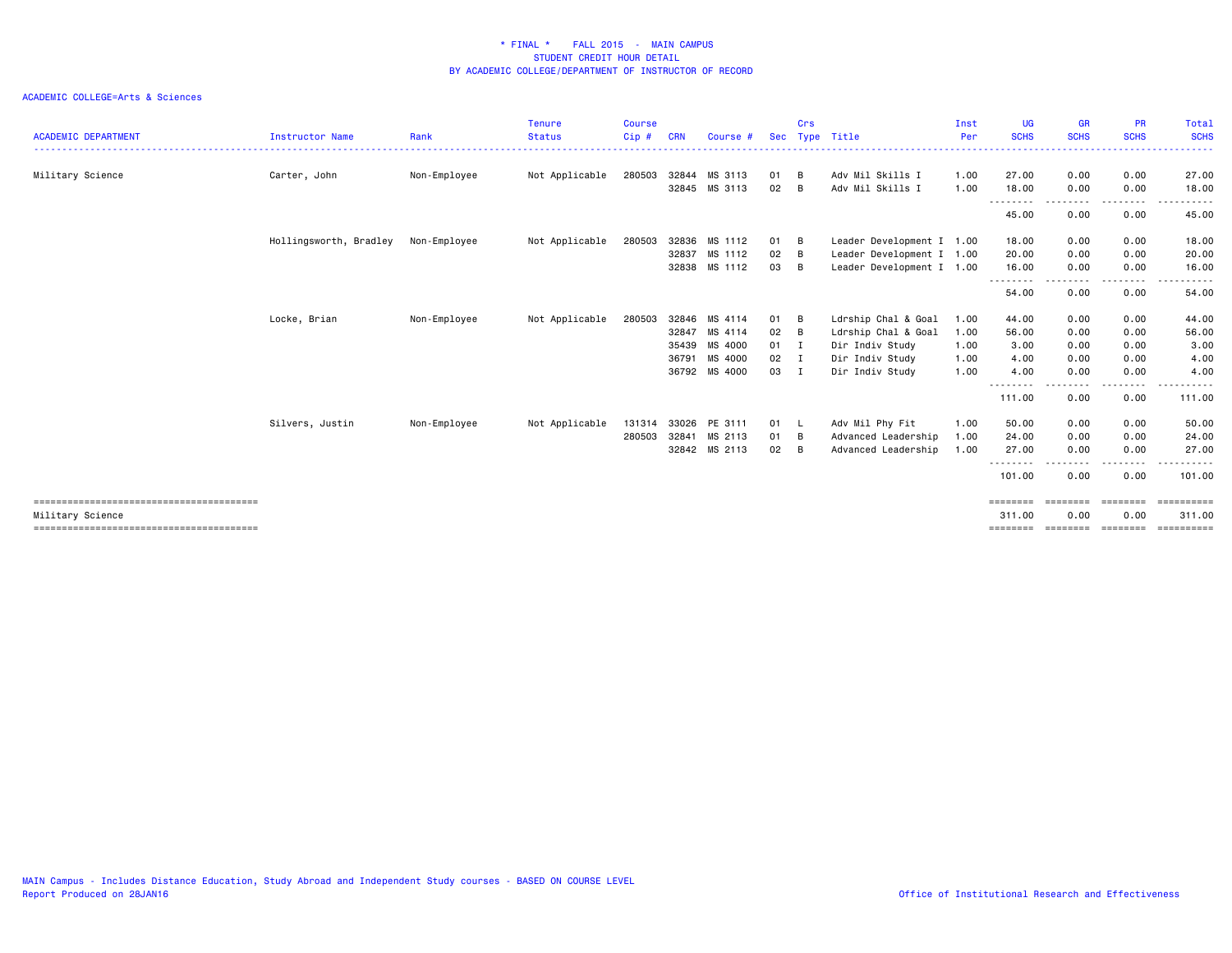| <b>ACADEMIC DEPARTMENT</b> | Instructor Name    | Rank                          | <b>Tenure</b><br><b>Status</b> | <b>Course</b><br>Cip# | <b>CRN</b> | Course #              |       | Crs          | Sec Type Title            | Inst<br>Per | UG<br><b>SCHS</b>  | <b>GR</b><br><b>SCHS</b>                                                                                                          | <b>PR</b><br><b>SCHS</b>                                                                                                          | Total<br><b>SCHS</b>                                                                                                                                         |
|----------------------------|--------------------|-------------------------------|--------------------------------|-----------------------|------------|-----------------------|-------|--------------|---------------------------|-------------|--------------------|-----------------------------------------------------------------------------------------------------------------------------------|-----------------------------------------------------------------------------------------------------------------------------------|--------------------------------------------------------------------------------------------------------------------------------------------------------------|
| Philosophy & Religion      | Bickle, John       | Professor                     | Tenured                        | 380101                | 34532      | PHI 4223              | 01    | C            | Phil of Cognitive Sc 1.00 |             | 18.00              | 0.00                                                                                                                              | 0.00                                                                                                                              | .<br>18.00                                                                                                                                                   |
|                            |                    |                               |                                |                       | 34533      | PHI 6223              | 01    | C            | Phil of Cognitive Sc 1.00 |             | 0.00<br><b></b>    | 3.00<br>.                                                                                                                         | 0.00<br>$\frac{1}{2}$                                                                                                             | 3.00<br>$\frac{1}{2} \left( \frac{1}{2} \right) \left( \frac{1}{2} \right) \left( \frac{1}{2} \right) \left( \frac{1}{2} \right) \left( \frac{1}{2} \right)$ |
|                            |                    |                               |                                |                       |            |                       |       |              |                           |             | 18.00              | 3.00                                                                                                                              | 0.00                                                                                                                              | 21.00                                                                                                                                                        |
|                            | Bisson, Albert     | Instructor                    | Non-Ten Track                  | 160101                | 35029      | FL 2990               | 02    | C            | Special Topic In FL       | 1.00        | 9.00               | 0.00                                                                                                                              | 0.00                                                                                                                              | 9.00                                                                                                                                                         |
|                            |                    |                               |                                | 240101                | 32353      | HON 4003              | H01 I |              | Oxbridge Tutorial         | 1.00        | 3.00               | 0.00                                                                                                                              | 0.00                                                                                                                              | 3.00                                                                                                                                                         |
|                            |                    |                               |                                | 380201                | 35941      | REL 4000              | 01    | $\mathbf{I}$ | Directed Indiv Study 1.00 |             | 3.00               | 0.00                                                                                                                              | 0.00                                                                                                                              | 3.00                                                                                                                                                         |
|                            |                    |                               |                                | 380203                | 33458      | REL 1213              | 01    | C            | Intr To Old Test          | 1.00        | 123.00             | 0.00                                                                                                                              | 0.00                                                                                                                              | 123.00                                                                                                                                                       |
|                            |                    |                               |                                |                       | 34536      | REL 3493              | 01    | C            | Pauline Theology          | 1.00        | 108.00             | 0.00                                                                                                                              | 0.00                                                                                                                              | 108.00                                                                                                                                                       |
|                            |                    |                               |                                |                       | 34537      | REL 3463              | 01    | C            | Systematic Theology       | 1.00        | 96.00              | 0.00                                                                                                                              | 0.00                                                                                                                              | 96.00                                                                                                                                                        |
|                            |                    |                               |                                | 450301                | 35010      | REL 2990              | 02    | C            | Special Topic In REL 1.00 |             | 63.00              | 0.00                                                                                                                              | 0.00                                                                                                                              | 63.00                                                                                                                                                        |
|                            |                    |                               |                                |                       |            |                       |       |              |                           |             | .                  | $\frac{1}{2} \left( \frac{1}{2} \right) \left( \frac{1}{2} \right) \left( \frac{1}{2} \right) \left( \frac{1}{2} \right)$         | $\frac{1}{2} \left( \frac{1}{2} \right) \left( \frac{1}{2} \right) \left( \frac{1}{2} \right) \left( \frac{1}{2} \right)$         | د د د د د                                                                                                                                                    |
|                            |                    |                               |                                |                       |            |                       |       |              |                           |             | 405.00             | 0.00                                                                                                                              | 0.00                                                                                                                              | 405.00                                                                                                                                                       |
|                            | Boyce, Kristin     | Assistant Professor Ten Track |                                | 240101                | 32348      | HON 1173              | H01 S |              | The Quest II              | 1.00        | 45.00              | 0.00                                                                                                                              | 0.00                                                                                                                              | 45.00                                                                                                                                                        |
|                            |                    |                               |                                |                       | 34262      | HON 1173              | H02 S |              | The Quest II              | 1.00        | 39.00              | 0.00                                                                                                                              | 0.00                                                                                                                              | 39.00                                                                                                                                                        |
|                            |                    |                               |                                | 380101 33181          |            | PHI 3133              | 01 C  |              | Sem In Philosophy         | 1.00        | 21.00              | 0.00                                                                                                                              | 0.00                                                                                                                              | 21.00                                                                                                                                                        |
|                            |                    |                               |                                |                       |            |                       |       |              |                           |             | --------<br>105.00 | -----<br>0.00                                                                                                                     | .<br>0.00                                                                                                                         | $\begin{array}{cccccccccccccc} \bullet & \bullet & \bullet & \bullet & \bullet & \bullet & \bullet & \bullet \end{array}$<br>105.00                          |
|                            | Bruno, Michael     | Assistant Professor Ten Track |                                | 380101                | 33163      | PHI 1103              | 02    | C            | Intro To Philosophy       | 1.00        | 114.00             | 0.00                                                                                                                              | 0.00                                                                                                                              | 114.00                                                                                                                                                       |
|                            |                    |                               |                                |                       | 34538      | PHI 1103              | 04    | C            | Intro To Philosophy       | 1.00        | 114.00             | 0.00                                                                                                                              | 0.00                                                                                                                              | 114.00                                                                                                                                                       |
|                            |                    |                               |                                |                       |            | 380102 34542 PHI 1113 | 04    | C            | Intro To Logic            | 1.00        | 114.00             | 0.00                                                                                                                              | 0.00                                                                                                                              | 114.00                                                                                                                                                       |
|                            |                    |                               |                                |                       |            |                       |       |              |                           |             | .                  | -----                                                                                                                             | المتمام المنا                                                                                                                     | .                                                                                                                                                            |
|                            |                    |                               |                                |                       |            |                       |       |              |                           |             | 342.00             | 0.00                                                                                                                              | 0.00                                                                                                                              | 342.00                                                                                                                                                       |
|                            | Cappleman, Patrick | Lecturer                      | Non-Ten Track                  | 380201                |            | 34543 REL 1103        | 08    | C            | Intro To Religion         | 1.00        | 108.00<br>.        | 0.00<br>.                                                                                                                         | 0.00<br>$\frac{1}{2} \left( \frac{1}{2} \right) \left( \frac{1}{2} \right) \left( \frac{1}{2} \right) \left( \frac{1}{2} \right)$ | 108.00<br>$\begin{array}{cccccccccc} \bullet & \bullet & \bullet & \bullet & \bullet & \bullet & \bullet & \bullet \end{array}$                              |
|                            |                    |                               |                                |                       |            |                       |       |              |                           |             | 108.00             | 0.00                                                                                                                              | 0.00                                                                                                                              | 108.00                                                                                                                                                       |
|                            | Clifford, Michael  | Professor                     | Tenured                        | 380101                | 33166      | PHI 1103              | H01 C |              | Intro To Philosophy-      | 1.00        | 75.00              | 0.00                                                                                                                              | 0.00                                                                                                                              | 75.00                                                                                                                                                        |
|                            |                    |                               |                                | 380103                | 33177      | PHI 3013              | 01    | C            | <b>Business Ethics</b>    | 1.00        | 108.00             | 0.00                                                                                                                              | 0.00                                                                                                                              | 108.00                                                                                                                                                       |
|                            |                    |                               |                                |                       |            | 36113 PHI 3013        | 03    | C            | <b>Business Ethics</b>    | 1.00        | 108.00             | 0.00                                                                                                                              | 0.00                                                                                                                              | 108.00                                                                                                                                                       |
|                            |                    |                               |                                |                       |            |                       |       |              |                           |             | .<br>291.00        | $\frac{1}{2} \left( \frac{1}{2} \right) \left( \frac{1}{2} \right) \left( \frac{1}{2} \right) \left( \frac{1}{2} \right)$<br>0.00 | $\frac{1}{2} \left( \frac{1}{2} \right) \left( \frac{1}{2} \right) \left( \frac{1}{2} \right) \left( \frac{1}{2} \right)$<br>0.00 | .<br>291.00                                                                                                                                                  |
|                            |                    |                               |                                |                       |            |                       |       |              |                           |             |                    |                                                                                                                                   |                                                                                                                                   |                                                                                                                                                              |
|                            | Codling, James     | Lecturer                      | Non-Ten Track                  | 380201                | 33452      | REL 1103              | 03    | C            | Intro To Religion         | 1.00        | 120.00             | 0.00                                                                                                                              | 0.00                                                                                                                              | 120.00                                                                                                                                                       |
|                            |                    |                               |                                |                       |            | 33456 REL 1103        | 07    | C            | Intro To Religion         | 1.00        | 111.00<br><b></b>  | 0.00<br>.                                                                                                                         | 0.00<br>$\frac{1}{2}$                                                                                                             | 111.00<br>$\begin{array}{cccccccccc} \bullet & \bullet & \bullet & \bullet & \bullet & \bullet & \bullet & \bullet \end{array}$                              |
|                            |                    |                               |                                |                       |            |                       |       |              |                           |             | 231.00             | 0.00                                                                                                                              | 0.00                                                                                                                              | 231.00                                                                                                                                                       |
|                            | Derby, Timothy     | Lecturer                      | Non-Ten Track                  | 380201                | 33451      | REL 1103              | 02    | C            | Intro To Religion         | 1.00        | 117.00             | 0.00                                                                                                                              | 0.00                                                                                                                              | 117.00                                                                                                                                                       |
|                            |                    |                               |                                |                       |            | 34544 REL 1103        | 09    | C            | Intro To Religion         | 1.00        | 120.00             | 0.00                                                                                                                              | 0.00                                                                                                                              | 120.00                                                                                                                                                       |
|                            |                    |                               |                                |                       |            |                       |       |              |                           |             | .<br>237.00        | $\cdots \cdots \cdots$<br>0.00                                                                                                    | .<br>0.00                                                                                                                         | .<br>237.00                                                                                                                                                  |
|                            | Hall, Alicia       | Assistant Professor Ten Track |                                | 380103                | 33174      | PHI 1123              | 04    | C            | Intro To Ethics           | 1.00        | 120.00             | 0.00                                                                                                                              | 0.00                                                                                                                              | 120.00                                                                                                                                                       |
|                            |                    |                               |                                |                       | 33176      | PHI 1123              | 06    | C            | Intro To Ethics           | 1.00        | 120.00             | 0.00                                                                                                                              | 0.00                                                                                                                              | 120.00                                                                                                                                                       |
|                            |                    |                               |                                |                       |            | 33188 PHI 8101        | 01    | s            | Case Studies Res Eth 1.00 |             | 0.00               | 4.00                                                                                                                              | 0.00                                                                                                                              | 4.00                                                                                                                                                         |
|                            |                    |                               |                                |                       |            | 33190 PHI 8101        | 03    | S.           | Case Studies Res Eth      | 1.00        | 0.00               | 5.00                                                                                                                              | 0.00                                                                                                                              | 5.00                                                                                                                                                         |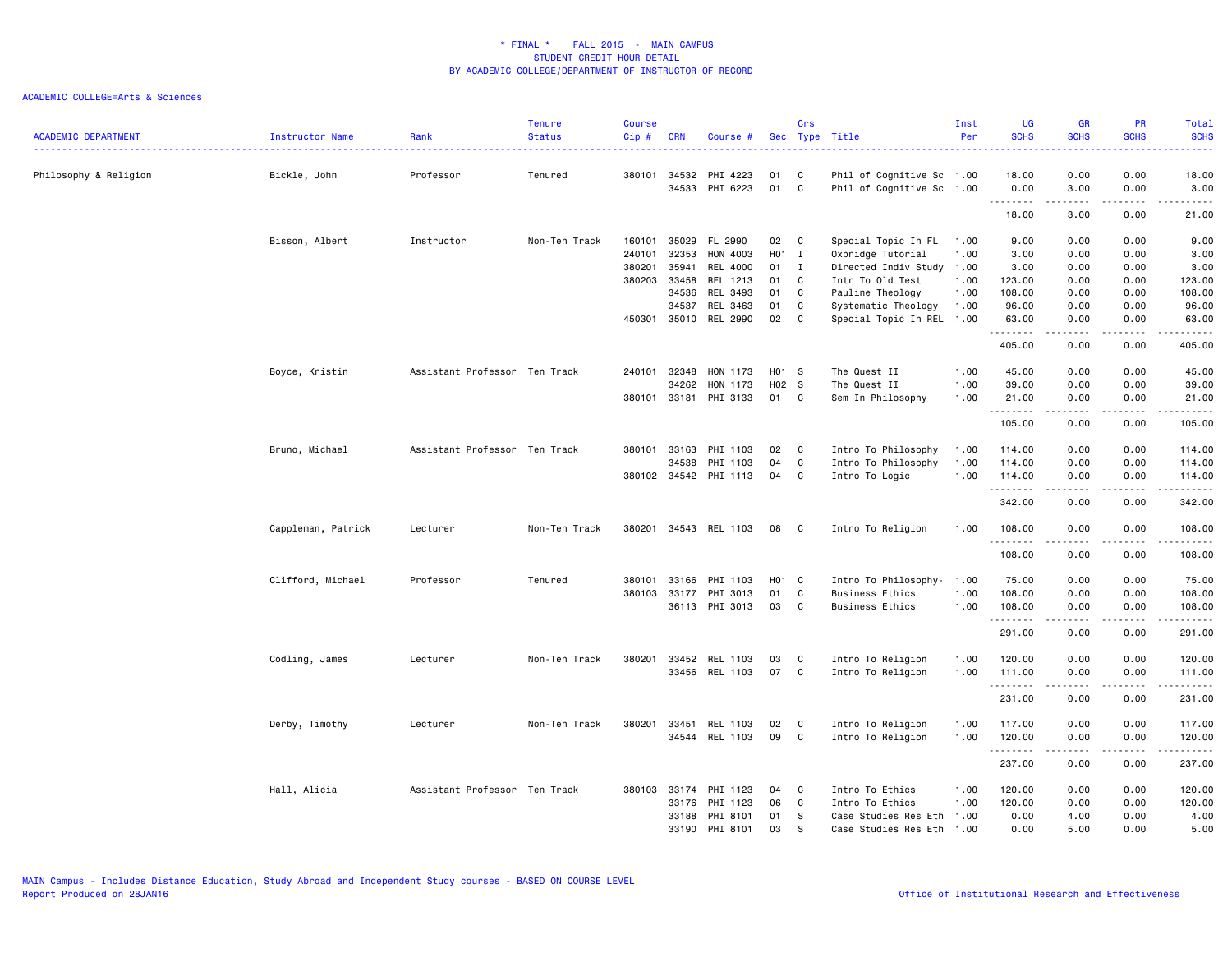| <b>ACADEMIC DEPARTMENT</b> | Instructor Name    | Rank                          | <b>Tenure</b><br><b>Status</b> | <b>Course</b><br>$Cip \#$ | <b>CRN</b>     | Course #              |          | Crs          | Sec Type Title                             | Inst<br>Per  | UG<br><b>SCHS</b> | <b>GR</b><br><b>SCHS</b>                                                                                                                             | PR<br><b>SCHS</b> | Total<br><b>SCHS</b>                                                                                                      |
|----------------------------|--------------------|-------------------------------|--------------------------------|---------------------------|----------------|-----------------------|----------|--------------|--------------------------------------------|--------------|-------------------|------------------------------------------------------------------------------------------------------------------------------------------------------|-------------------|---------------------------------------------------------------------------------------------------------------------------|
|                            |                    |                               |                                |                           |                |                       |          |              |                                            |              |                   |                                                                                                                                                      |                   |                                                                                                                           |
|                            |                    |                               |                                |                           |                |                       |          |              |                                            |              | 240.00            | 9.00                                                                                                                                                 | 0.00              | 249.00                                                                                                                    |
| Philosophy & Religion      | Holt, Dale         | Professor                     | Tenured                        |                           |                | 380101 33179 PHI 3023 | 01       | $\mathbf{C}$ | Hi West Phil: Part I 1.00                  |              | 96.00             | 0.00                                                                                                                                                 | 0.00              | 96.00<br>د د د د د                                                                                                        |
|                            |                    |                               |                                |                           |                |                       |          |              |                                            |              | 96.00             | 0.00                                                                                                                                                 | 0.00              | 96.00                                                                                                                     |
|                            | Johnson, Gregory   | Instructor                    | Non-Ten Track                  | 380101                    | 33165<br>34539 | PHI 1103<br>PHI 1103  | 05<br>06 | C<br>C       | Intro To Philosophy<br>Intro To Philosophy | 1.00<br>1.00 | 99.00<br>108.00   | 0.00<br>0.00                                                                                                                                         | 0.00<br>0.00      | 99.00<br>108.00                                                                                                           |
|                            |                    |                               |                                |                           |                |                       |          |              |                                            |              | .                 | $\frac{1}{2} \left( \frac{1}{2} \right) \left( \frac{1}{2} \right) \left( \frac{1}{2} \right) \left( \frac{1}{2} \right) \left( \frac{1}{2} \right)$ | .                 | $\begin{array}{cccccccccccccc} \bullet & \bullet & \bullet & \bullet & \bullet & \bullet & \bullet & \bullet \end{array}$ |
|                            |                    |                               |                                |                           |                |                       |          |              |                                            |              | 207.00            | 0.00                                                                                                                                                 | 0.00              | 207.00                                                                                                                    |
|                            | Kallfelz, William  | Instructor                    | Non-Ten Track                  | 380101                    | 33184          | PHI 3323              | 01       | C            | Medical Ethics                             | 1.00         | 108.00            | 0.00                                                                                                                                                 | 0.00              | 108.00                                                                                                                    |
|                            |                    |                               |                                | 380103                    | 33178<br>34531 | PHI 3013<br>PHI 3313  | 02<br>01 | C<br>C       | <b>Business Ethics</b>                     | 1.00<br>1.00 | 114.00<br>27.00   | 0.00<br>0.00                                                                                                                                         | 0.00<br>0.00      | 114.00<br>27.00                                                                                                           |
|                            |                    |                               |                                | 380201                    | 33460          | REL 3213              | 01       | C            | Environmental Ethics<br>World Religions I  | 1.00         | 87.00             | 0.00                                                                                                                                                 | 0.00              | 87.00                                                                                                                     |
|                            |                    |                               |                                |                           |                |                       |          |              |                                            |              | 1.1.1.1.1.1.1     | .                                                                                                                                                    | د د د د           |                                                                                                                           |
|                            |                    |                               |                                |                           |                |                       |          |              |                                            |              | 336.00            | 0.00                                                                                                                                                 | 0.00              | 336.00                                                                                                                    |
|                            | Montgomery, Robert | Lecturer                      | Non-Ten Track                  | 380201                    | 33450          | REL 1103              | 01       | C            | Intro To Religion                          | 1.00         | 117.00            | 0.00                                                                                                                                                 | 0.00              | 117.00                                                                                                                    |
|                            |                    |                               |                                |                           | 33455          | REL 1103              | 06       | C            | Intro To Religion                          | 1.00         | 120.00            | 0.00                                                                                                                                                 | 0.00              | 120.00                                                                                                                    |
|                            |                    |                               |                                |                           | 451101 33499   | SO 1203               | 06       | C            | Marriage & Family                          | 1.00         | 255.00            | 0.00                                                                                                                                                 | 0.00              | 255.00                                                                                                                    |
|                            |                    |                               |                                |                           | 34362          | SO 1203               | 05       | C            | Marriage & Family                          | 1.00         | 204.00<br>.       | 0.00                                                                                                                                                 | 0.00              | 204.00<br>.                                                                                                               |
|                            |                    |                               |                                |                           |                |                       |          |              |                                            |              | 696.00            | 0.00                                                                                                                                                 | 0.00              | 696.00                                                                                                                    |
|                            | Roche, Michael     | Lecturer                      | Non-Ten Track                  | 380101                    | 33162          | PHI 1103              | 01       | C            | Intro To Philosophy                        | 1.00         | 108.00            | 0.00                                                                                                                                                 | 0.00              | 108.00                                                                                                                    |
|                            |                    |                               |                                |                           | 35095          | PHI 1103              | 501 C    |              | Intro To Philosophy                        | 1.00         | 96.00<br><u>.</u> | 0.00<br>.                                                                                                                                            | 0.00<br>.         | 96.00<br>------                                                                                                           |
|                            |                    |                               |                                |                           |                |                       |          |              |                                            |              | 204.00            | 0.00                                                                                                                                                 | 0.00              | 204.00                                                                                                                    |
|                            | Spewak, David      | Instructor                    | Non-Ten Track                  | 380102                    | 33167          | PHI 1113              | 01       | C            | Intro To Logic                             | 1.00         | 114.00            | 0.00                                                                                                                                                 | 0.00              | 114.00                                                                                                                    |
|                            |                    |                               |                                |                           | 34540          | PHI 1113              | 05       | C            | Intro To Logic                             | 1.00         | 108.00            | 0.00                                                                                                                                                 | 0.00              | 108.00                                                                                                                    |
|                            |                    |                               |                                |                           | 380103 33172   | PHI 1123              | 02       | C            | Intro To Ethics                            | 1.00         | 120.00            | 0.00                                                                                                                                                 | 0.00              | 120.00                                                                                                                    |
|                            |                    |                               |                                |                           |                | 33173 PHI 1123        | 03       | C            | Intro To Ethics                            | 1.00         | 117.00<br>.       | 0.00<br>$- - - -$                                                                                                                                    | 0.00<br>.         | 117.00<br>.                                                                                                               |
|                            |                    |                               |                                |                           |                |                       |          |              |                                            |              | 459.00            | 0.00                                                                                                                                                 | 0.00              | 459.00                                                                                                                    |
|                            | Thompson, James    | Associate Professor Tenured   |                                |                           | 380102 35996   | PHI 1113              | 06       | C            | Intro To Logic                             | 1.00         | 93.00             | 0.00                                                                                                                                                 | 0.00              | 93.00                                                                                                                     |
|                            |                    |                               |                                |                           | 35997          | PHI 1113              | 07       | C            | Intro To Logic                             | 1.00         | 90.00             | 0.00<br>-----                                                                                                                                        | 0.00<br>.         | 90.00<br>------                                                                                                           |
|                            |                    |                               |                                |                           |                |                       |          |              |                                            |              | 183.00            | 0.00                                                                                                                                                 | 0.00              | 183.00                                                                                                                    |
|                            | Witt, Joseph       | Assistant Professor Ten Track |                                | 380201                    | 33453          | REL 1103              | 04       | C            | Intro To Religion                          | 1.00         | 126.00            | 0.00                                                                                                                                                 | 0.00              | 126.00                                                                                                                    |
|                            |                    |                               |                                |                           | 33454          | REL 1103              | 05       | C            | Intro To Religion                          | 1.00         | 123.00            | 0.00                                                                                                                                                 | 0.00              | 123.00                                                                                                                    |
|                            |                    |                               |                                |                           | 35310          | REL 3033              | 01       | C            | Theory & Method in R                       | 1.00         | 42.00<br>.        | 0.00                                                                                                                                                 | 0.00              | 42.00<br>.                                                                                                                |
|                            |                    |                               |                                |                           |                |                       |          |              |                                            |              | 291.00            | 0.00                                                                                                                                                 | 0.00              | 291.00                                                                                                                    |
|                            | Wylie, Danielle    | Assistant Professor Ten Track |                                | 380101                    | 33160          | PHI 1001              | F01 C    |              | First Year Seminar                         | 1.00         | 18.00             | 0.00                                                                                                                                                 | 0.00              | 18.00                                                                                                                     |
|                            |                    |                               |                                | 380103 33171              |                | PHI 1123              | 01       | C            | Intro To Ethics                            | 1.00         | 120.00            | 0.00                                                                                                                                                 | 0.00              | 120.00                                                                                                                    |
|                            |                    |                               |                                |                           | 33175          | PHI 1123              | 05       | C            | Intro To Ethics                            | 1.00         | 117.00            | 0.00                                                                                                                                                 | 0.00              | 117.00                                                                                                                    |
|                            |                    |                               |                                |                           | 34541          | PHI 1123              | 07       | C            | Intro To Ethics                            | 1.00         | 117.00            | 0.00                                                                                                                                                 | 0.00              | 117.00                                                                                                                    |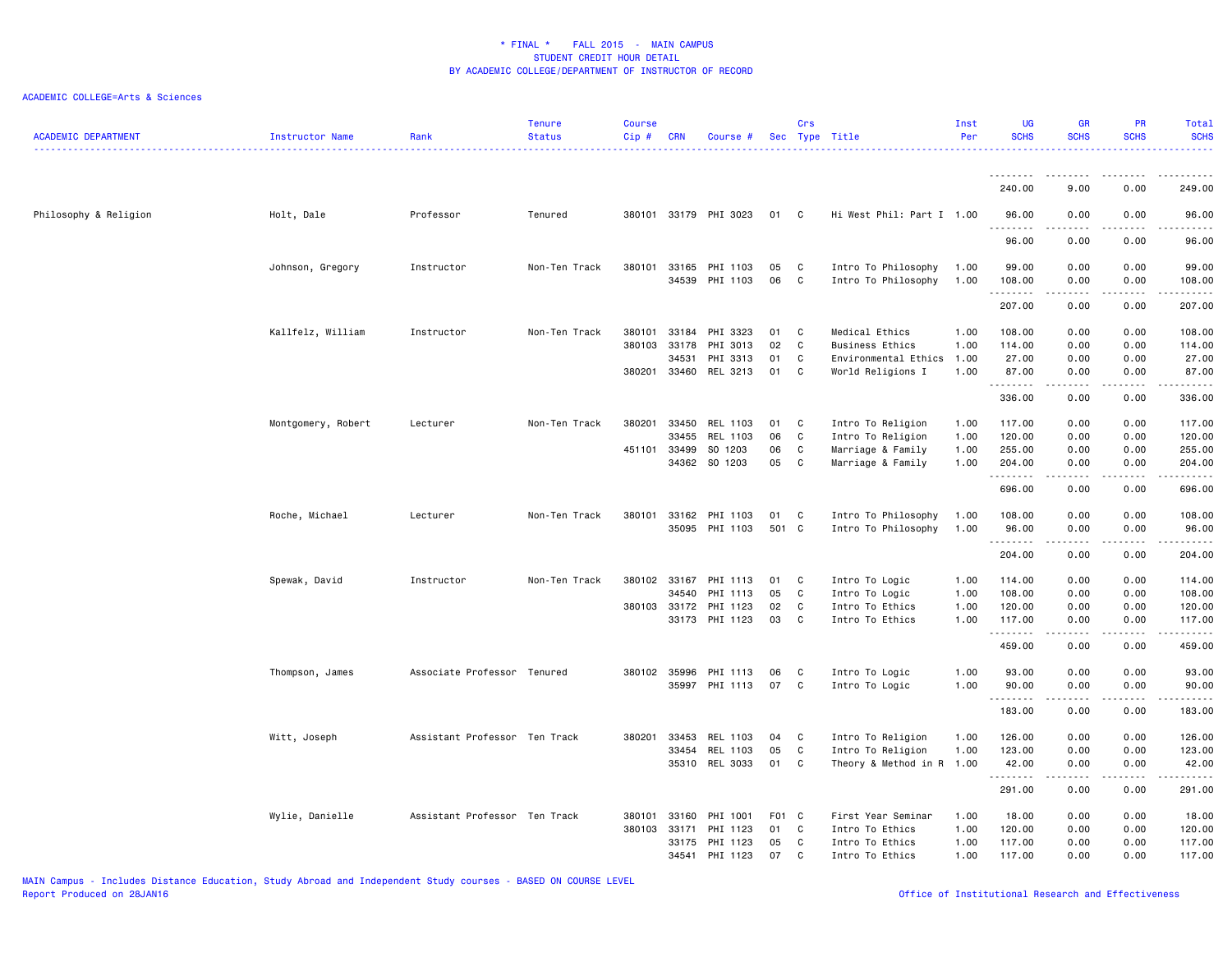## ACADEMIC COLLEGE=Arts & Sciences

| <b>ACADEMIC DEPARTMENT</b> | Instructor Name | Rank | Tenure<br><b>Status</b> | <b>Course</b><br>Cip# | <b>CRN</b> | Course # Sec Type Title | Crs | Inst<br>Per | UG<br><b>SCHS</b>           | GR<br><b>SCHS</b> | <b>PR</b><br><b>SCHS</b> | Total<br><b>SCHS</b> |
|----------------------------|-----------------|------|-------------------------|-----------------------|------------|-------------------------|-----|-------------|-----------------------------|-------------------|--------------------------|----------------------|
|                            |                 |      |                         |                       |            |                         |     |             | 372.00                      | 0.00              | 0.00                     | 372.00               |
|                            |                 |      |                         |                       |            |                         |     |             | $=$ $=$ $=$ $=$ $=$ $=$ $=$ |                   |                          | =========            |
| Philosophy & Religion      |                 |      |                         |                       |            |                         |     |             | 4821,00                     | 12.00             | 0.00                     | 4833.00              |
|                            |                 |      |                         |                       |            |                         |     |             | --------                    | ========          | ========                 | -----------          |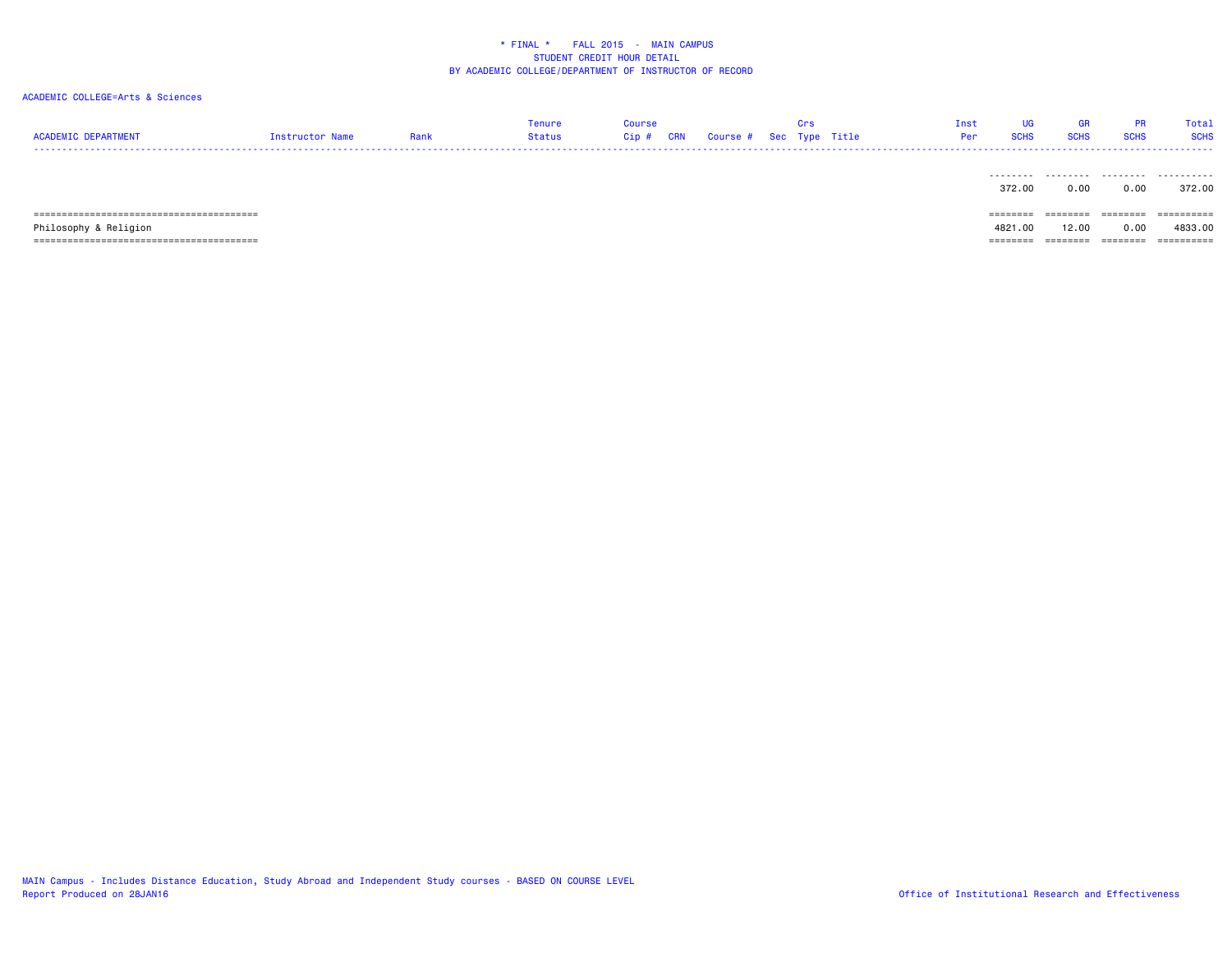| <b>ACADEMIC DEPARTMENT</b> | Instructor Name      | Rank<br>.                     | <b>Tenure</b><br><b>Status</b> | <b>Course</b><br>Cip# | <b>CRN</b>     | Course #           |          | Crs          | Sec Type Title                           | Inst<br>Per | UG<br><b>SCHS</b><br>$\frac{1}{2} \left( \frac{1}{2} \right) \left( \frac{1}{2} \right) \left( \frac{1}{2} \right)$                                          | <b>GR</b><br><b>SCHS</b> | <b>PR</b><br><b>SCHS</b><br>2.2.2.2 | Total<br><b>SCHS</b><br>د د د د د                                                                                                                             |
|----------------------------|----------------------|-------------------------------|--------------------------------|-----------------------|----------------|--------------------|----------|--------------|------------------------------------------|-------------|--------------------------------------------------------------------------------------------------------------------------------------------------------------|--------------------------|-------------------------------------|---------------------------------------------------------------------------------------------------------------------------------------------------------------|
| Physics & Astronomy        | Afanasjev, Anatoli   | Professor                     | Tenured                        | 400801                | 33153          | PH 6323            | 01       | C            | Electromag Fields I                      | 1.00        | 0.00                                                                                                                                                         | 27.00                    | 0.00                                | 27.00                                                                                                                                                         |
|                            |                      |                               |                                |                       | 35863          | PH 8000            | 01       | D            | Research / Thesis                        | 1.00        | 0.00                                                                                                                                                         | 3.00                     | 0.00                                | 3.00                                                                                                                                                          |
|                            |                      |                               |                                |                       | 35880          | PH 9000            | 02       | D            | Research / Diss                          | 1.00        | 0.00                                                                                                                                                         | 18.00                    | 0.00                                | 18.00                                                                                                                                                         |
|                            |                      |                               |                                | 400805                | 33148          | PH 4323            | 01       | C            | Electromag Fields I                      | 1.00        | 21.00<br>.                                                                                                                                                   | 0.00<br>.                | 0.00                                | 21.00<br>.                                                                                                                                                    |
|                            |                      |                               |                                |                       |                |                    |          |              |                                          |             | 21.00                                                                                                                                                        | 48.00                    | 0.00                                | 69.00                                                                                                                                                         |
|                            | Arnoldus, Henk       | Professor                     | Tenured                        | 400801                |                | 33116 PH 2213      | 04       | C            | Physics I                                | 1.00        | 171.00                                                                                                                                                       | 0.00                     | 0.00                                | 171.00                                                                                                                                                        |
|                            |                      |                               |                                |                       | 35881          | PH 9000            | 03       | D            | Research / Diss                          | 1.00        | 0.00                                                                                                                                                         | 9.00                     | 0.00                                | 9.00                                                                                                                                                          |
|                            |                      |                               |                                | 400810                |                | 33156 PH 8233      | 01       | C            | Meth Theoret Ph I                        | 1.00        | 0.00<br>.                                                                                                                                                    | 18.00                    | 0.00<br>.                           | 18.00<br>.                                                                                                                                                    |
|                            |                      |                               |                                |                       |                |                    |          |              |                                          |             | 171.00                                                                                                                                                       | 27.00                    | 0.00                                | 198.00                                                                                                                                                        |
|                            | Bennett, Christopher | Non-Faculty                   | Not Applicable                 | 400801                | 33070          | PH 1021            | 01       | $\mathsf{L}$ | Physical Science Lab                     | 1.00        | 24.00                                                                                                                                                        | 0.00                     | 0.00                                | 24.00                                                                                                                                                         |
|                            |                      |                               |                                |                       | 33141          | PH 2233            | 05       | K            | Physics III                              | 1.00        | 0.00                                                                                                                                                         | 0.00                     | 0.00                                | 0.00                                                                                                                                                          |
|                            |                      |                               |                                |                       | 34096          | PH 1021            | 501 L    |              | Physical Science Lab                     | 1.00        | 9.00                                                                                                                                                         | 0.00                     | 0.00                                | 9.00                                                                                                                                                          |
|                            |                      |                               |                                |                       | 34391<br>34392 | PH 2233<br>PH 2233 | 02<br>03 | K<br>К       | Physics III                              | 1.00        | 0.00<br>0.00                                                                                                                                                 | 0.00<br>0.00             | 0.00<br>0.00                        | 0.00<br>0.00                                                                                                                                                  |
|                            |                      |                               |                                |                       | 36075          | PH 1021            | 02       | L.           | Physics III<br>Physical Science Lab 1.00 | 1.00        | 16.00                                                                                                                                                        | 0.00                     | 0.00                                | 16.00                                                                                                                                                         |
|                            |                      |                               |                                |                       |                |                    |          |              |                                          |             | <u>.</u>                                                                                                                                                     | . <b>.</b>               | .                                   | .                                                                                                                                                             |
|                            |                      |                               |                                |                       |                |                    |          |              |                                          |             | 49.00                                                                                                                                                        | 0.00                     | 0.00                                | 49.00                                                                                                                                                         |
|                            | Berg, Matthew        | Assistant Professor Ten Track |                                | 400801                | 33146          | PH 4113            | 01       | B            | Elec Circuit Scien                       | 1.00        | 15.00                                                                                                                                                        | 0.00                     | 0.00                                | 15.00                                                                                                                                                         |
|                            |                      |                               |                                |                       | 33151          | PH 6113            | 01       | В            | Elec Circuit Scien                       | 1.00        | 0.00                                                                                                                                                         | 3.00                     | 0.00                                | 3.00                                                                                                                                                          |
|                            |                      |                               |                                |                       | 35865          | PH 8000            | 03       | D            | Research / Thesis                        | 1.00        | 0.00                                                                                                                                                         | 9.00                     | 0.00                                | 9.00                                                                                                                                                          |
|                            |                      |                               |                                |                       | 35897          | PH 9000            | 17       | D            | Research / Diss                          | 1.00        | 0.00<br>$\frac{1}{2} \left( \frac{1}{2} \right) \left( \frac{1}{2} \right) \left( \frac{1}{2} \right) \left( \frac{1}{2} \right) \left( \frac{1}{2} \right)$ | 30.00                    | 0.00                                | 30.00<br>$\frac{1}{2} \left( \frac{1}{2} \right) \left( \frac{1}{2} \right) \left( \frac{1}{2} \right) \left( \frac{1}{2} \right) \left( \frac{1}{2} \right)$ |
|                            |                      |                               |                                |                       |                |                    |          |              |                                          |             | 15.00                                                                                                                                                        | 42.00                    | 0.00                                | 57.00                                                                                                                                                         |
|                            | Clay, Rudolf         | Professor                     | Tenured                        | 141201                | 34384          | PH 4433            | 01       | C            | Computational Physic 1.00                |             | 15.00                                                                                                                                                        | 0.00                     | 0.00                                | 15.00                                                                                                                                                         |
|                            |                      |                               |                                | 400801                | 35882          | PH 9000            | 04       | D            | Research / Diss                          | 1.00        | 0.00                                                                                                                                                         | 10.00                    | 0.00                                | 10.00                                                                                                                                                         |
|                            |                      |                               |                                | 400899                | 34385          | PH 6433            | 01       | C            | Computational Physic 1.00                |             | 0.00                                                                                                                                                         | 3.00<br>.                | 0.00<br>. <b>.</b>                  | 3.00<br>.                                                                                                                                                     |
|                            |                      |                               |                                |                       |                |                    |          |              |                                          |             | 15.00                                                                                                                                                        | 13.00                    | 0.00                                | 28.00                                                                                                                                                         |
|                            | Cuicchi, Paul        | Lecturer                      | Non-Ten Track                  | 400801                | 33067          | PH 1013            | 03       | C            | Physical Sci Survey                      | 1.00        | 192.00                                                                                                                                                       | 0.00                     | 0.00                                | 192.00                                                                                                                                                        |
|                            |                      |                               |                                |                       |                | 33068 PH 1013      | 04       | C            | Physical Sci Survey                      | 1.00        | 195.00                                                                                                                                                       | 0.00                     | 0.00                                | 195.00                                                                                                                                                        |
|                            |                      |                               |                                |                       |                |                    |          |              |                                          |             | .<br>387.00                                                                                                                                                  | .<br>0.00                | .<br>0.00                           | .<br>387.00                                                                                                                                                   |
|                            | Dunne, James         | Professor                     | Tenured                        | 400801                | 33121          | PH 2223            | 04       | $\mathbf{C}$ | Physics II                               | 1.00        | 186.00                                                                                                                                                       | 0.00                     | 0.00                                | 186.00                                                                                                                                                        |
|                            |                      |                               |                                |                       | 35883          | PH 9000            | 05       | D            | Research / Diss                          | 1.00        | 0.00                                                                                                                                                         | 3.00                     | 0.00                                | 3.00                                                                                                                                                          |
|                            |                      |                               |                                | 521003                | 34707          | FYE 1001           | F11 C    |              | Freshman Year Experi 1.00                |             | 20.00                                                                                                                                                        | 0.00                     | 0.00                                | 20.00                                                                                                                                                         |
|                            |                      |                               |                                |                       | 34798          | FYE 1001           | F12 C    |              | Freshman Year Experi 1.00                |             | 9.00<br>.                                                                                                                                                    | 0.00<br>د د د د          | 0.00<br>.                           | 9.00<br>.                                                                                                                                                     |
|                            |                      |                               |                                |                       |                |                    |          |              |                                          |             | 215.00                                                                                                                                                       | 3.00                     | 0.00                                | 218.00                                                                                                                                                        |
|                            | Dutta, Dipangkar     | Associate Professor Tenured   |                                | 240101 32354          |                | HON 4003           | H02 I    |              | Oxbridge Tutorial                        | 1.00        | 9.00                                                                                                                                                         | 0.00                     | 0.00                                | 9.00                                                                                                                                                          |
|                            |                      |                               |                                |                       | 36234          | HON 4093           | H06 E    |              | Honors Thesis                            | 1.00        | 3.00                                                                                                                                                         | 0.00                     | 0.00                                | 3.00                                                                                                                                                          |
|                            |                      |                               |                                | 400801                | 33154          | PH 6713            | 01       | $\mathbf{C}$ | Intro To Quantum Pri                     | 1.00        | 0.00                                                                                                                                                         | 33.00                    | 0.00                                | 33.00                                                                                                                                                         |
|                            |                      |                               |                                |                       | 35868          | PH 8000            | 06       | D            | Research / Thesis                        | 1.00        | 0.00                                                                                                                                                         | 18.00                    | 0.00                                | 18.00                                                                                                                                                         |
|                            |                      |                               |                                |                       | 35884          | PH 9000            | 06       | D            | Research / Diss                          | 1.00        | 0.00                                                                                                                                                         | 13.00                    | 0.00                                | 13.00                                                                                                                                                         |
|                            |                      |                               |                                | 400804                | 33149          | PH 4713            | 01       | C            | Intro To Quantum Pri 1.00                |             | 12.00                                                                                                                                                        | 0.00                     | 0.00                                | 12.00                                                                                                                                                         |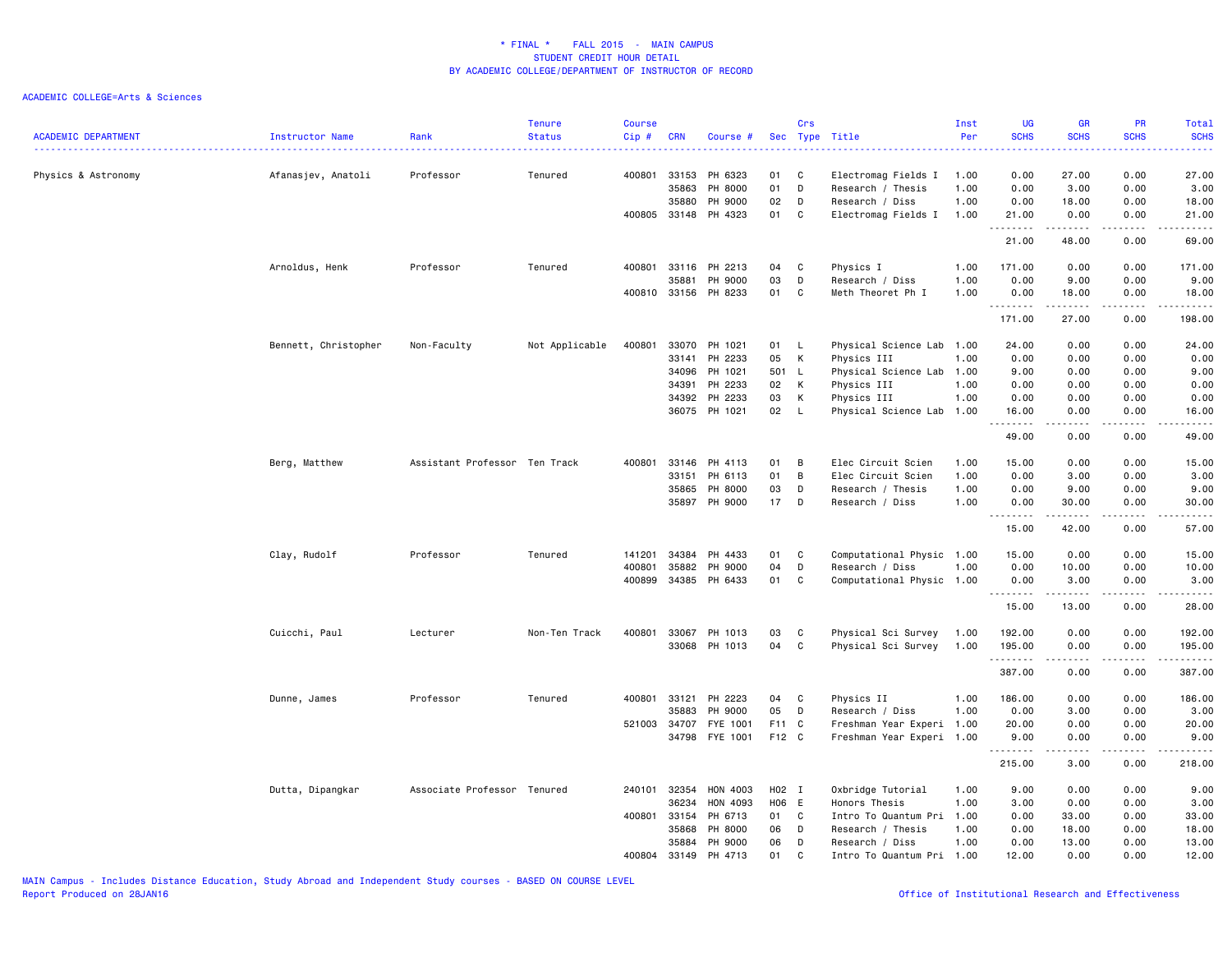| <b>ACADEMIC DEPARTMENT</b> | <b>Instructor Name</b> | Rank                          | Tenure<br><b>Status</b> | <b>Course</b><br>Cip# | <b>CRN</b>     | Course #                 |          | Crs                 | Sec Type Title                                    | Inst<br>Per  | <b>UG</b><br><b>SCHS</b> | <b>GR</b><br><b>SCHS</b>                                                                                                  | <b>PR</b><br><b>SCHS</b> | Total<br><b>SCHS</b><br>. |
|----------------------------|------------------------|-------------------------------|-------------------------|-----------------------|----------------|--------------------------|----------|---------------------|---------------------------------------------------|--------------|--------------------------|---------------------------------------------------------------------------------------------------------------------------|--------------------------|---------------------------|
|                            |                        |                               |                         |                       |                |                          |          |                     |                                                   |              | 24.00                    | 64.00                                                                                                                     | 0.00                     | 88.00                     |
|                            |                        |                               |                         |                       |                |                          |          |                     |                                                   |              |                          |                                                                                                                           |                          |                           |
| Physics & Astronomy        | El Fassi, Lamiaa       | Assistant Professor Ten Track |                         | 400801                | 33147          | PH 4213                  | 01       | C                   | Intermediate Mechani 1.00                         |              | 15.00                    | 0.00                                                                                                                      | 0.00                     | 15.00                     |
|                            |                        |                               |                         |                       | 33152          | PH 6213                  | 01       | $\mathtt{C}$        | Inter Mechanics                                   | 1.00         | 0.00                     | 24.00                                                                                                                     | 0.00                     | 24.00                     |
|                            |                        |                               |                         |                       |                | 35869 PH 8000            | 07       | D                   | Research / Thesis                                 | 1.00         | 0.00                     | 3.00<br>.                                                                                                                 | 0.00<br>.                | 3.00                      |
|                            |                        |                               |                         |                       |                |                          |          |                     |                                                   |              | .<br>15.00               | 27.00                                                                                                                     | 0.00                     | .<br>42.00                |
|                            | Fox, Daniel            | Lecturer                      | Non-Ten Track           | 400801                |                | 33115 PH 2213            | 03       | C                   | Physics I                                         | 1.00         | 189.00                   | 0.00                                                                                                                      | 0.00                     | 189.00                    |
|                            |                        |                               |                         |                       |                | 36076 PH 2213            | 05       | C                   | Physics I                                         | 1.00         | 156.00                   | 0.00                                                                                                                      | 0.00                     | 156.00                    |
|                            |                        |                               |                         |                       |                |                          |          |                     |                                                   |              | .                        | .                                                                                                                         | .                        | .                         |
|                            |                        |                               |                         |                       |                |                          |          |                     |                                                   |              | 345.00                   | 0.00                                                                                                                      | 0.00                     | 345.00                    |
|                            |                        |                               |                         |                       |                |                          |          |                     |                                                   |              |                          |                                                                                                                           |                          |                           |
|                            | Ghany, Charles         | Grad Teach Assist             | Not Applicable          | 400801                |                | 33140 PH 2233            | 01       | - C                 | Physics III                                       | 1.00         | 144.00<br>.              | 0.00<br>$\sim$ $\sim$ $\sim$ $\sim$                                                                                       | 0.00<br>.                | 144.00<br>22222           |
|                            |                        |                               |                         |                       |                |                          |          |                     |                                                   |              | 144.00                   | 0.00                                                                                                                      | 0.00                     | 144.00                    |
|                            |                        |                               |                         |                       |                |                          |          |                     |                                                   |              |                          |                                                                                                                           |                          |                           |
|                            | Gombojav, Ariunbold    | Assistant Professor Ten Track |                         |                       |                | 400805 33157 PH 8313     | 01       | C                   | Electromag Theory I 1.00                          |              | 0.00                     | 18.00                                                                                                                     | 0.00                     | 18.00                     |
|                            |                        |                               |                         |                       |                |                          |          |                     |                                                   |              | .                        | .                                                                                                                         | .                        | .                         |
|                            |                        |                               |                         |                       |                |                          |          |                     |                                                   |              | 0.00                     | 18.00                                                                                                                     | 0.00                     | 18.00                     |
|                            |                        |                               |                         |                       |                |                          |          |                     |                                                   |              |                          |                                                                                                                           |                          |                           |
|                            | Kim, Seong-Gon         | Professor                     | Tenured                 | 400801                | 35886          | PH 9000                  | 08       | D                   | Research / Diss                                   | 1.00         | 0.00                     | 10.00                                                                                                                     | 0.00                     | 10.00                     |
|                            |                        |                               |                         | 400804                | 33159          | PH 8743                  | 01       | C                   | Quantum Mechanics I                               | 1.00         | 0.00                     | 9.00                                                                                                                      | 0.00                     | 9.00                      |
|                            |                        |                               |                         |                       |                |                          |          |                     |                                                   |              | 0.00                     | 19.00                                                                                                                     | 0.00                     | 19.00                     |
|                            |                        |                               |                         |                       |                |                          |          |                     |                                                   |              |                          |                                                                                                                           |                          |                           |
|                            | Lung, Florin           | Instructor                    | Non-Ten Track           | 400801                | 33051          | PH 1011                  | 01       | $\mathsf{L}$        | Physical Science Lab 1.00                         |              | 18.00                    | 0.00                                                                                                                      | 0.00                     | 18.00                     |
|                            |                        |                               |                         |                       | 33052          | PH 1011                  | 02       | $\mathsf{L}$        | Physical Science Lab                              | 1.00         | 15.00                    | 0.00                                                                                                                      | 0.00                     | 15.00                     |
|                            |                        |                               |                         |                       | 33053          | PH 1011                  | 03       | <b>L</b>            | Physical Science Lab                              | 1.00         | 17.00                    | 0.00                                                                                                                      | 0.00                     | 17.00                     |
|                            |                        |                               |                         |                       | 33054          | PH 1011                  | 04       | $\mathsf{L}$        | Physical Science Lab 1.00                         |              | 15.00                    | 0.00                                                                                                                      | 0.00                     | 15.00                     |
|                            |                        |                               |                         |                       | 33056          | PH 1011                  | 06       | $\mathsf{L}$        | Physical Science Lab                              | 1.00         | 16.00                    | 0.00                                                                                                                      | 0.00                     | 16.00                     |
|                            |                        |                               |                         |                       | 33057<br>33058 | PH 1011<br>PH 1011       | 07<br>08 | $\mathsf{L}$<br>- L | Physical Science Lab<br>Physical Science Lab 1.00 | 1.00         | 16.00<br>16.00           | 0.00<br>0.00                                                                                                              | 0.00<br>0.00             | 16.00<br>16.00            |
|                            |                        |                               |                         |                       | 33059          | PH 1011                  | 09       | $\mathsf{L}$        | Physical Science Lab 1.00                         |              | 13.00                    | 0.00                                                                                                                      | 0.00                     | 13.00                     |
|                            |                        |                               |                         |                       | 33060          | PH 1011                  | 10       | $-L$                | Physical Science Lab                              | 1.00         | 18.00                    | 0.00                                                                                                                      | 0.00                     | 18.00                     |
|                            |                        |                               |                         |                       | 33061          | PH 1011                  | 11 L     |                     | Physical Science Lab                              | 1.00         | 16.00                    | 0.00                                                                                                                      | 0.00                     | 16.00                     |
|                            |                        |                               |                         |                       | 33062          | PH 1011                  | 12 L     |                     | Physical Science Lab 1.00                         |              | 14.00                    | 0.00                                                                                                                      | 0.00                     | 14.00                     |
|                            |                        |                               |                         |                       | 33063          | PH 1011                  | 13       | $\mathsf{L}$        | Physical Science Lab 1.00                         |              | 9.00                     | 0.00                                                                                                                      | 0.00                     | 9.00                      |
|                            |                        |                               |                         |                       | 33065          | PH 1013                  | 01       | C                   | Physical Sci Survey                               | 1.00         | 141.00                   | 0.00                                                                                                                      | 0.00                     | 141.00                    |
|                            |                        |                               |                         |                       | 33066          | PH 1013                  | 02       | C                   | Physical Sci Survey                               | 1.00         | 153.00                   | 0.00                                                                                                                      | 0.00                     | 153.00                    |
|                            |                        |                               |                         |                       | 33076          | PH 1113<br>33077 PH 1113 | 04<br>05 | C<br>C              | Gen Physics I -SI<br>Gen Physics I -SI            | 1.00<br>1.00 | 159.00<br>135.00         | 0.00<br>0.00                                                                                                              | 0.00<br>0.00             | 159.00<br>135.00          |
|                            |                        |                               |                         |                       |                |                          |          |                     |                                                   |              | .                        | $\frac{1}{2} \left( \frac{1}{2} \right) \left( \frac{1}{2} \right) \left( \frac{1}{2} \right) \left( \frac{1}{2} \right)$ | .                        | $- - - - - -$             |
|                            |                        |                               |                         |                       |                |                          |          |                     |                                                   |              | 771.00                   | 0.00                                                                                                                      | 0.00                     | 771.00                    |
|                            |                        |                               |                         |                       |                |                          |          |                     |                                                   |              |                          |                                                                                                                           |                          |                           |
|                            | Ma, Wenchao            | Professor                     | Tenured                 | 400801                | 33118          | PH 2223                  | 01       | C                   | Physics II                                        | 1.00         | 150.00                   | 0.00                                                                                                                      | 0.00                     | 150.00                    |
|                            |                        |                               |                         |                       |                | 35887 PH 9000            | 09       | D                   | Research / Diss                                   | 1.00         | 0.00                     | 13.00                                                                                                                     | 0.00                     | 13.00                     |
|                            |                        |                               |                         |                       |                |                          |          |                     |                                                   |              | .                        | $\sim$ $\sim$ $\sim$ $\sim$                                                                                               | الأمالات الما            | 22222                     |
|                            |                        |                               |                         |                       |                |                          |          |                     |                                                   |              | 150.00                   | 13.00                                                                                                                     | 0.00                     | 163.00                    |
|                            | Moody, Judith          | Lecturer                      | Non-Ten Track           | 400801                |                | 33071 PH 1023            | 01       | C                   | Physical Sci Survey                               | 1.00         | 114.00                   | 0.00                                                                                                                      | 0.00                     | 114.00                    |
|                            |                        |                               |                         |                       |                | 34097 PH 1023            | 501 C    |                     | Physical Sci Survey                               | 1.00         | 60.00                    | 0.00                                                                                                                      | 0.00                     | 60.00                     |
|                            |                        |                               |                         |                       |                |                          |          |                     |                                                   |              |                          |                                                                                                                           |                          |                           |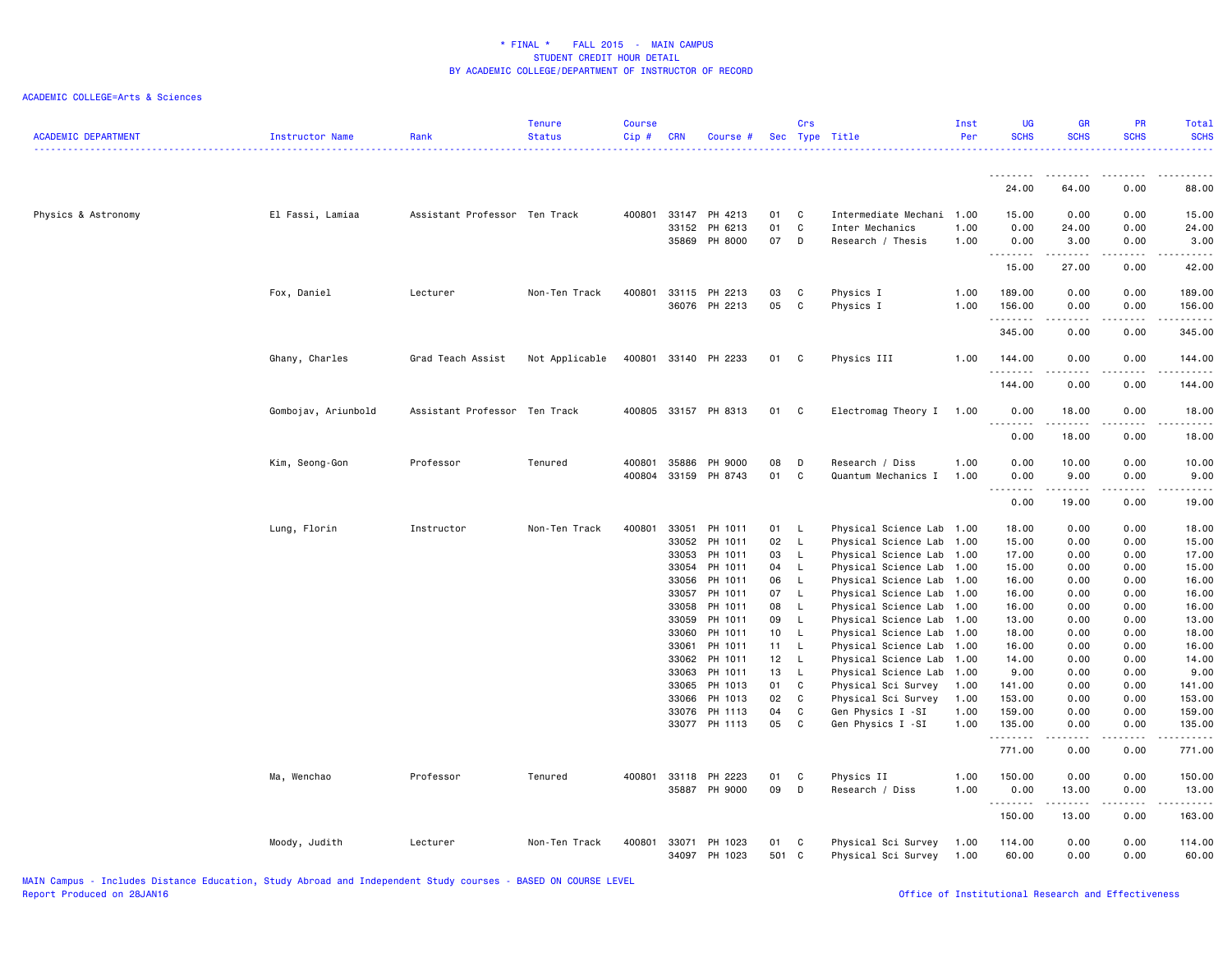| <u>.</u><br>---------<br>$\frac{1}{2}$<br>174.00<br>0.00<br>0.00<br>400801<br>35872 PH 8000<br>0.00<br>Physics & Astronomy<br>Novotny, Mark<br>Professor<br>Tenured<br>10<br>D<br>Research / Thesis<br>1.00<br>0.00<br>15.00<br>10<br>35888<br>PH 9000<br>D<br>Research / Diss<br>1.00<br>0.00<br>9.00<br>0.00<br>$\frac{1}{2} \left( \frac{1}{2} \right) \left( \frac{1}{2} \right) \left( \frac{1}{2} \right) \left( \frac{1}{2} \right) \left( \frac{1}{2} \right)$<br>-----<br>0.00<br>24.00<br>0.00<br>Associate Professor Tenured<br>400801<br>33108<br>PH 1133<br>01<br>189.00<br>0.00<br>0.00<br>Pierce, Donna<br>C<br>Gen Physics III<br>1.00<br>33109<br>PH 1133<br>02<br>K<br>0.00<br>Gen Physics III<br>1.00<br>0.00<br>0.00<br>33110<br>PH 1133<br>03<br>К<br>Gen Physics III<br>0.00<br>0.00<br>0.00<br>1.00<br>PH 1133<br>04<br>K<br>Gen Physics III<br>0.00<br>33111<br>1.00<br>0.00<br>0.00<br>05<br>K<br>0.00<br>33112<br>PH 1133<br>Gen Physics III<br>1.00<br>0.00<br>0.00<br>35873 PH 8000<br>11<br>12.00<br>0.00<br>D<br>Research / Thesis<br>1.00<br>0.00<br><u>.</u><br>$\cdots$<br>.<br>0.00<br>189.00<br>12.00<br>0.00<br>Rupak Lan Tai Moong, Ga Associate Professor Tenured<br>400801<br>33145 PH 3613<br>01<br>C<br>Modern Physics<br>1.00<br>24.00<br>0.00<br>35890 PH 9000<br>$12$ D<br>Research / Diss<br>1.00<br>0.00<br>7.00<br>0.00<br>.<br>.<br>.<br>.<br>24.00<br>7.00<br>0.00<br>400801<br>35875<br>PH 8000<br>13<br>0.00<br>6.00<br>0.00<br>6.00<br>Singh, Jagdish<br>Not Applicable<br>D<br>Research / Thesis<br>1.00<br>Non-Employee<br>13<br>35891<br>PH 9000<br>D<br>Research / Diss<br>1.00<br>0.00<br>0.00<br>31.00<br>.<br>$\frac{1}{2}$<br>0.00<br>37.00<br>0.00<br>400801<br>33073<br>Solomon, Lazarus<br>Instructor<br>Non-Ten Track<br>PH 1113<br>01<br>C<br>Gen Physics I<br>1.00<br>174.00<br>0.00<br>0.00<br>PH 1113<br>02<br>C<br>171.00<br>33074<br>Gen Physics I<br>1.00<br>0.00<br>0.00<br>33079<br>PH 1113<br>08<br>K<br>0.00<br>0.00<br>Gen Physics I<br>1.00<br>0.00<br>PH 1113<br>09<br>33080<br>K<br>Gen Physics I<br>1.00<br>0.00<br>0.00<br>0.00<br>33081<br>PH 1113<br>10<br>K<br>Gen Physics I<br>1.00<br>0.00<br>0.00<br>0.00<br>33082 PH 1113<br>11<br>K<br>Gen Physics I<br>1.00<br>0.00<br>0.00<br>0.00<br>33083<br>PH 1113<br>12<br>$\mathsf{K}$<br>Gen Physics I<br>1.00<br>0.00<br>0.00<br>0.00<br>33084<br>PH 1113<br>13<br>K<br>1.00<br>0.00<br>0.00<br>0.00<br>Gen Physics I<br>PH 1113<br>14<br>K<br>0.00<br>0.00<br>33085<br>Gen Physics I<br>1.00<br>0.00<br>15<br>33086<br>PH 1113<br>K<br>Gen Physics I<br>1.00<br>0.00<br>0.00<br>0.00<br>0.00<br>33087<br>PH 1113<br>16<br>K<br>0.00<br>Gen Physics I<br>1.00<br>0.00<br>0.00<br>0.00<br>33088<br>PH 1113<br>17<br>K<br>Gen Physics I<br>0.00<br>0.00<br>0.00<br>0.00<br>1.00<br>33089 PH 1113<br>18<br>0.00<br>0.00<br>0.00<br>0.00<br>K<br>Gen Physics I<br>1.00<br>33090<br>PH 1113<br>19<br>K<br>0.00<br>0.00<br>Gen Physics I<br>1.00<br>0.00<br>0.00<br>20<br>33091<br>PH 1113<br>K<br>Gen Physics I<br>1.00<br>0.00<br>0.00<br>0.00<br>0.00<br>PH 1113<br>21<br>K<br>0.00<br>0.00<br>0.00<br>33092<br>Gen Physics I<br>1.00<br>0.00<br>22<br>K<br>0.00<br>33093<br>PH 1113<br>Gen Physics I<br>1.00<br>0.00<br>0.00<br>0.00<br>33094<br>PH 1113<br>23<br>K<br>Gen Physics I - MSMS<br>1.00<br>0.00<br>0.00<br>0.00<br>0.00<br>24<br>K<br>33095<br>PH 1113<br>Gen Physics I<br>1.00<br>0.00<br>0.00<br>0.00<br>0.00<br>33119 PH 2223<br>02<br>C<br>Physics II<br>1.00<br>189.00<br>0.00<br>0.00<br>PH 2223<br>03<br>C<br>195.00<br>0.00<br>0.00<br>33120<br>Physics II<br>1.00<br>34387 PH 1113<br>07<br>K<br>0.00<br>Gen Physics I<br>1.00<br>0.00<br>0.00<br>$\begin{array}{cccccccccccccc} \multicolumn{2}{c}{} & \multicolumn{2}{c}{} & \multicolumn{2}{c}{} & \multicolumn{2}{c}{} & \multicolumn{2}{c}{} & \multicolumn{2}{c}{} & \multicolumn{2}{c}{} & \multicolumn{2}{c}{} & \multicolumn{2}{c}{} & \multicolumn{2}{c}{} & \multicolumn{2}{c}{} & \multicolumn{2}{c}{} & \multicolumn{2}{c}{} & \multicolumn{2}{c}{} & \multicolumn{2}{c}{} & \multicolumn{2}{c}{} & \multicolumn{2}{c}{} & \multicolumn{2}{c}{} & \multicolumn{2}{c}{} & \$<br>.<br><u>.</u><br>729.00<br>0.00<br>0.00<br>141.00<br>0.00<br>0.00<br>Su, Chun<br>Lecturer<br>Non-Ten Track<br>400801 33075 PH 1113<br>03<br>$\mathbf{C}$<br>Gen Physics I<br>1.00 | <b>ACADEMIC DEPARTMENT</b> | Instructor Name | Rank | <b>Tenure</b><br><b>Status</b> | <b>Course</b><br>Cip# | <b>CRN</b> | Course # | Crs | Sec Type Title | Inst<br>Per | <b>UG</b><br><b>SCHS</b> | GR<br><b>SCHS</b> | PR<br><b>SCHS</b> | Total<br><b>SCHS</b> |
|-------------------------------------------------------------------------------------------------------------------------------------------------------------------------------------------------------------------------------------------------------------------------------------------------------------------------------------------------------------------------------------------------------------------------------------------------------------------------------------------------------------------------------------------------------------------------------------------------------------------------------------------------------------------------------------------------------------------------------------------------------------------------------------------------------------------------------------------------------------------------------------------------------------------------------------------------------------------------------------------------------------------------------------------------------------------------------------------------------------------------------------------------------------------------------------------------------------------------------------------------------------------------------------------------------------------------------------------------------------------------------------------------------------------------------------------------------------------------------------------------------------------------------------------------------------------------------------------------------------------------------------------------------------------------------------------------------------------------------------------------------------------------------------------------------------------------------------------------------------------------------------------------------------------------------------------------------------------------------------------------------------------------------------------------------------------------------------------------------------------------------------------------------------------------------------------------------------------------------------------------------------------------------------------------------------------------------------------------------------------------------------------------------------------------------------------------------------------------------------------------------------------------------------------------------------------------------------------------------------------------------------------------------------------------------------------------------------------------------------------------------------------------------------------------------------------------------------------------------------------------------------------------------------------------------------------------------------------------------------------------------------------------------------------------------------------------------------------------------------------------------------------------------------------------------------------------------------------------------------------------------------------------------------------------------------------------------------------------------------------------------------------------------------------------------------------------------------------------------------------------------------------------------------------------------------------------------------------------------------------------------------------------------------------------------------------------------------------------------------------------------------------------------------------------------------------------------------------------------------------------------------------------------------------------------------------------------------------------------------------------------------------------------------------------------------------------------------------------------------------------------------------------------------------------------------------------------------------------------------------------------------------------------------------------------------------------------------------------------------------------------------|----------------------------|-----------------|------|--------------------------------|-----------------------|------------|----------|-----|----------------|-------------|--------------------------|-------------------|-------------------|----------------------|
|                                                                                                                                                                                                                                                                                                                                                                                                                                                                                                                                                                                                                                                                                                                                                                                                                                                                                                                                                                                                                                                                                                                                                                                                                                                                                                                                                                                                                                                                                                                                                                                                                                                                                                                                                                                                                                                                                                                                                                                                                                                                                                                                                                                                                                                                                                                                                                                                                                                                                                                                                                                                                                                                                                                                                                                                                                                                                                                                                                                                                                                                                                                                                                                                                                                                                                                                                                                                                                                                                                                                                                                                                                                                                                                                                                                                                                                                                                                                                                                                                                                                                                                                                                                                                                                                                                                                                                                     |                            |                 |      |                                |                       |            |          |     |                |             |                          |                   |                   |                      |
|                                                                                                                                                                                                                                                                                                                                                                                                                                                                                                                                                                                                                                                                                                                                                                                                                                                                                                                                                                                                                                                                                                                                                                                                                                                                                                                                                                                                                                                                                                                                                                                                                                                                                                                                                                                                                                                                                                                                                                                                                                                                                                                                                                                                                                                                                                                                                                                                                                                                                                                                                                                                                                                                                                                                                                                                                                                                                                                                                                                                                                                                                                                                                                                                                                                                                                                                                                                                                                                                                                                                                                                                                                                                                                                                                                                                                                                                                                                                                                                                                                                                                                                                                                                                                                                                                                                                                                                     |                            |                 |      |                                |                       |            |          |     |                |             |                          |                   |                   | 174.00               |
|                                                                                                                                                                                                                                                                                                                                                                                                                                                                                                                                                                                                                                                                                                                                                                                                                                                                                                                                                                                                                                                                                                                                                                                                                                                                                                                                                                                                                                                                                                                                                                                                                                                                                                                                                                                                                                                                                                                                                                                                                                                                                                                                                                                                                                                                                                                                                                                                                                                                                                                                                                                                                                                                                                                                                                                                                                                                                                                                                                                                                                                                                                                                                                                                                                                                                                                                                                                                                                                                                                                                                                                                                                                                                                                                                                                                                                                                                                                                                                                                                                                                                                                                                                                                                                                                                                                                                                                     |                            |                 |      |                                |                       |            |          |     |                |             |                          |                   |                   | 15.00<br>9.00        |
|                                                                                                                                                                                                                                                                                                                                                                                                                                                                                                                                                                                                                                                                                                                                                                                                                                                                                                                                                                                                                                                                                                                                                                                                                                                                                                                                                                                                                                                                                                                                                                                                                                                                                                                                                                                                                                                                                                                                                                                                                                                                                                                                                                                                                                                                                                                                                                                                                                                                                                                                                                                                                                                                                                                                                                                                                                                                                                                                                                                                                                                                                                                                                                                                                                                                                                                                                                                                                                                                                                                                                                                                                                                                                                                                                                                                                                                                                                                                                                                                                                                                                                                                                                                                                                                                                                                                                                                     |                            |                 |      |                                |                       |            |          |     |                |             |                          |                   |                   | 24.00                |
|                                                                                                                                                                                                                                                                                                                                                                                                                                                                                                                                                                                                                                                                                                                                                                                                                                                                                                                                                                                                                                                                                                                                                                                                                                                                                                                                                                                                                                                                                                                                                                                                                                                                                                                                                                                                                                                                                                                                                                                                                                                                                                                                                                                                                                                                                                                                                                                                                                                                                                                                                                                                                                                                                                                                                                                                                                                                                                                                                                                                                                                                                                                                                                                                                                                                                                                                                                                                                                                                                                                                                                                                                                                                                                                                                                                                                                                                                                                                                                                                                                                                                                                                                                                                                                                                                                                                                                                     |                            |                 |      |                                |                       |            |          |     |                |             |                          |                   |                   | 189.00               |
|                                                                                                                                                                                                                                                                                                                                                                                                                                                                                                                                                                                                                                                                                                                                                                                                                                                                                                                                                                                                                                                                                                                                                                                                                                                                                                                                                                                                                                                                                                                                                                                                                                                                                                                                                                                                                                                                                                                                                                                                                                                                                                                                                                                                                                                                                                                                                                                                                                                                                                                                                                                                                                                                                                                                                                                                                                                                                                                                                                                                                                                                                                                                                                                                                                                                                                                                                                                                                                                                                                                                                                                                                                                                                                                                                                                                                                                                                                                                                                                                                                                                                                                                                                                                                                                                                                                                                                                     |                            |                 |      |                                |                       |            |          |     |                |             |                          |                   |                   | 0.00                 |
|                                                                                                                                                                                                                                                                                                                                                                                                                                                                                                                                                                                                                                                                                                                                                                                                                                                                                                                                                                                                                                                                                                                                                                                                                                                                                                                                                                                                                                                                                                                                                                                                                                                                                                                                                                                                                                                                                                                                                                                                                                                                                                                                                                                                                                                                                                                                                                                                                                                                                                                                                                                                                                                                                                                                                                                                                                                                                                                                                                                                                                                                                                                                                                                                                                                                                                                                                                                                                                                                                                                                                                                                                                                                                                                                                                                                                                                                                                                                                                                                                                                                                                                                                                                                                                                                                                                                                                                     |                            |                 |      |                                |                       |            |          |     |                |             |                          |                   |                   | 0.00                 |
|                                                                                                                                                                                                                                                                                                                                                                                                                                                                                                                                                                                                                                                                                                                                                                                                                                                                                                                                                                                                                                                                                                                                                                                                                                                                                                                                                                                                                                                                                                                                                                                                                                                                                                                                                                                                                                                                                                                                                                                                                                                                                                                                                                                                                                                                                                                                                                                                                                                                                                                                                                                                                                                                                                                                                                                                                                                                                                                                                                                                                                                                                                                                                                                                                                                                                                                                                                                                                                                                                                                                                                                                                                                                                                                                                                                                                                                                                                                                                                                                                                                                                                                                                                                                                                                                                                                                                                                     |                            |                 |      |                                |                       |            |          |     |                |             |                          |                   |                   | 0.00                 |
|                                                                                                                                                                                                                                                                                                                                                                                                                                                                                                                                                                                                                                                                                                                                                                                                                                                                                                                                                                                                                                                                                                                                                                                                                                                                                                                                                                                                                                                                                                                                                                                                                                                                                                                                                                                                                                                                                                                                                                                                                                                                                                                                                                                                                                                                                                                                                                                                                                                                                                                                                                                                                                                                                                                                                                                                                                                                                                                                                                                                                                                                                                                                                                                                                                                                                                                                                                                                                                                                                                                                                                                                                                                                                                                                                                                                                                                                                                                                                                                                                                                                                                                                                                                                                                                                                                                                                                                     |                            |                 |      |                                |                       |            |          |     |                |             |                          |                   |                   | 0.00                 |
|                                                                                                                                                                                                                                                                                                                                                                                                                                                                                                                                                                                                                                                                                                                                                                                                                                                                                                                                                                                                                                                                                                                                                                                                                                                                                                                                                                                                                                                                                                                                                                                                                                                                                                                                                                                                                                                                                                                                                                                                                                                                                                                                                                                                                                                                                                                                                                                                                                                                                                                                                                                                                                                                                                                                                                                                                                                                                                                                                                                                                                                                                                                                                                                                                                                                                                                                                                                                                                                                                                                                                                                                                                                                                                                                                                                                                                                                                                                                                                                                                                                                                                                                                                                                                                                                                                                                                                                     |                            |                 |      |                                |                       |            |          |     |                |             |                          |                   |                   | 12.00                |
|                                                                                                                                                                                                                                                                                                                                                                                                                                                                                                                                                                                                                                                                                                                                                                                                                                                                                                                                                                                                                                                                                                                                                                                                                                                                                                                                                                                                                                                                                                                                                                                                                                                                                                                                                                                                                                                                                                                                                                                                                                                                                                                                                                                                                                                                                                                                                                                                                                                                                                                                                                                                                                                                                                                                                                                                                                                                                                                                                                                                                                                                                                                                                                                                                                                                                                                                                                                                                                                                                                                                                                                                                                                                                                                                                                                                                                                                                                                                                                                                                                                                                                                                                                                                                                                                                                                                                                                     |                            |                 |      |                                |                       |            |          |     |                |             |                          |                   |                   | 201.00               |
|                                                                                                                                                                                                                                                                                                                                                                                                                                                                                                                                                                                                                                                                                                                                                                                                                                                                                                                                                                                                                                                                                                                                                                                                                                                                                                                                                                                                                                                                                                                                                                                                                                                                                                                                                                                                                                                                                                                                                                                                                                                                                                                                                                                                                                                                                                                                                                                                                                                                                                                                                                                                                                                                                                                                                                                                                                                                                                                                                                                                                                                                                                                                                                                                                                                                                                                                                                                                                                                                                                                                                                                                                                                                                                                                                                                                                                                                                                                                                                                                                                                                                                                                                                                                                                                                                                                                                                                     |                            |                 |      |                                |                       |            |          |     |                |             |                          |                   |                   | 24.00                |
|                                                                                                                                                                                                                                                                                                                                                                                                                                                                                                                                                                                                                                                                                                                                                                                                                                                                                                                                                                                                                                                                                                                                                                                                                                                                                                                                                                                                                                                                                                                                                                                                                                                                                                                                                                                                                                                                                                                                                                                                                                                                                                                                                                                                                                                                                                                                                                                                                                                                                                                                                                                                                                                                                                                                                                                                                                                                                                                                                                                                                                                                                                                                                                                                                                                                                                                                                                                                                                                                                                                                                                                                                                                                                                                                                                                                                                                                                                                                                                                                                                                                                                                                                                                                                                                                                                                                                                                     |                            |                 |      |                                |                       |            |          |     |                |             |                          |                   |                   | 7.00                 |
|                                                                                                                                                                                                                                                                                                                                                                                                                                                                                                                                                                                                                                                                                                                                                                                                                                                                                                                                                                                                                                                                                                                                                                                                                                                                                                                                                                                                                                                                                                                                                                                                                                                                                                                                                                                                                                                                                                                                                                                                                                                                                                                                                                                                                                                                                                                                                                                                                                                                                                                                                                                                                                                                                                                                                                                                                                                                                                                                                                                                                                                                                                                                                                                                                                                                                                                                                                                                                                                                                                                                                                                                                                                                                                                                                                                                                                                                                                                                                                                                                                                                                                                                                                                                                                                                                                                                                                                     |                            |                 |      |                                |                       |            |          |     |                |             |                          |                   |                   | 31.00                |
|                                                                                                                                                                                                                                                                                                                                                                                                                                                                                                                                                                                                                                                                                                                                                                                                                                                                                                                                                                                                                                                                                                                                                                                                                                                                                                                                                                                                                                                                                                                                                                                                                                                                                                                                                                                                                                                                                                                                                                                                                                                                                                                                                                                                                                                                                                                                                                                                                                                                                                                                                                                                                                                                                                                                                                                                                                                                                                                                                                                                                                                                                                                                                                                                                                                                                                                                                                                                                                                                                                                                                                                                                                                                                                                                                                                                                                                                                                                                                                                                                                                                                                                                                                                                                                                                                                                                                                                     |                            |                 |      |                                |                       |            |          |     |                |             |                          |                   |                   |                      |
|                                                                                                                                                                                                                                                                                                                                                                                                                                                                                                                                                                                                                                                                                                                                                                                                                                                                                                                                                                                                                                                                                                                                                                                                                                                                                                                                                                                                                                                                                                                                                                                                                                                                                                                                                                                                                                                                                                                                                                                                                                                                                                                                                                                                                                                                                                                                                                                                                                                                                                                                                                                                                                                                                                                                                                                                                                                                                                                                                                                                                                                                                                                                                                                                                                                                                                                                                                                                                                                                                                                                                                                                                                                                                                                                                                                                                                                                                                                                                                                                                                                                                                                                                                                                                                                                                                                                                                                     |                            |                 |      |                                |                       |            |          |     |                |             |                          |                   |                   | 31.00                |
|                                                                                                                                                                                                                                                                                                                                                                                                                                                                                                                                                                                                                                                                                                                                                                                                                                                                                                                                                                                                                                                                                                                                                                                                                                                                                                                                                                                                                                                                                                                                                                                                                                                                                                                                                                                                                                                                                                                                                                                                                                                                                                                                                                                                                                                                                                                                                                                                                                                                                                                                                                                                                                                                                                                                                                                                                                                                                                                                                                                                                                                                                                                                                                                                                                                                                                                                                                                                                                                                                                                                                                                                                                                                                                                                                                                                                                                                                                                                                                                                                                                                                                                                                                                                                                                                                                                                                                                     |                            |                 |      |                                |                       |            |          |     |                |             |                          |                   |                   |                      |
|                                                                                                                                                                                                                                                                                                                                                                                                                                                                                                                                                                                                                                                                                                                                                                                                                                                                                                                                                                                                                                                                                                                                                                                                                                                                                                                                                                                                                                                                                                                                                                                                                                                                                                                                                                                                                                                                                                                                                                                                                                                                                                                                                                                                                                                                                                                                                                                                                                                                                                                                                                                                                                                                                                                                                                                                                                                                                                                                                                                                                                                                                                                                                                                                                                                                                                                                                                                                                                                                                                                                                                                                                                                                                                                                                                                                                                                                                                                                                                                                                                                                                                                                                                                                                                                                                                                                                                                     |                            |                 |      |                                |                       |            |          |     |                |             |                          |                   |                   | 37.00                |
|                                                                                                                                                                                                                                                                                                                                                                                                                                                                                                                                                                                                                                                                                                                                                                                                                                                                                                                                                                                                                                                                                                                                                                                                                                                                                                                                                                                                                                                                                                                                                                                                                                                                                                                                                                                                                                                                                                                                                                                                                                                                                                                                                                                                                                                                                                                                                                                                                                                                                                                                                                                                                                                                                                                                                                                                                                                                                                                                                                                                                                                                                                                                                                                                                                                                                                                                                                                                                                                                                                                                                                                                                                                                                                                                                                                                                                                                                                                                                                                                                                                                                                                                                                                                                                                                                                                                                                                     |                            |                 |      |                                |                       |            |          |     |                |             |                          |                   |                   | 174.00               |
|                                                                                                                                                                                                                                                                                                                                                                                                                                                                                                                                                                                                                                                                                                                                                                                                                                                                                                                                                                                                                                                                                                                                                                                                                                                                                                                                                                                                                                                                                                                                                                                                                                                                                                                                                                                                                                                                                                                                                                                                                                                                                                                                                                                                                                                                                                                                                                                                                                                                                                                                                                                                                                                                                                                                                                                                                                                                                                                                                                                                                                                                                                                                                                                                                                                                                                                                                                                                                                                                                                                                                                                                                                                                                                                                                                                                                                                                                                                                                                                                                                                                                                                                                                                                                                                                                                                                                                                     |                            |                 |      |                                |                       |            |          |     |                |             |                          |                   |                   | 171.00               |
|                                                                                                                                                                                                                                                                                                                                                                                                                                                                                                                                                                                                                                                                                                                                                                                                                                                                                                                                                                                                                                                                                                                                                                                                                                                                                                                                                                                                                                                                                                                                                                                                                                                                                                                                                                                                                                                                                                                                                                                                                                                                                                                                                                                                                                                                                                                                                                                                                                                                                                                                                                                                                                                                                                                                                                                                                                                                                                                                                                                                                                                                                                                                                                                                                                                                                                                                                                                                                                                                                                                                                                                                                                                                                                                                                                                                                                                                                                                                                                                                                                                                                                                                                                                                                                                                                                                                                                                     |                            |                 |      |                                |                       |            |          |     |                |             |                          |                   |                   | 0.00                 |
|                                                                                                                                                                                                                                                                                                                                                                                                                                                                                                                                                                                                                                                                                                                                                                                                                                                                                                                                                                                                                                                                                                                                                                                                                                                                                                                                                                                                                                                                                                                                                                                                                                                                                                                                                                                                                                                                                                                                                                                                                                                                                                                                                                                                                                                                                                                                                                                                                                                                                                                                                                                                                                                                                                                                                                                                                                                                                                                                                                                                                                                                                                                                                                                                                                                                                                                                                                                                                                                                                                                                                                                                                                                                                                                                                                                                                                                                                                                                                                                                                                                                                                                                                                                                                                                                                                                                                                                     |                            |                 |      |                                |                       |            |          |     |                |             |                          |                   |                   | 0.00                 |
|                                                                                                                                                                                                                                                                                                                                                                                                                                                                                                                                                                                                                                                                                                                                                                                                                                                                                                                                                                                                                                                                                                                                                                                                                                                                                                                                                                                                                                                                                                                                                                                                                                                                                                                                                                                                                                                                                                                                                                                                                                                                                                                                                                                                                                                                                                                                                                                                                                                                                                                                                                                                                                                                                                                                                                                                                                                                                                                                                                                                                                                                                                                                                                                                                                                                                                                                                                                                                                                                                                                                                                                                                                                                                                                                                                                                                                                                                                                                                                                                                                                                                                                                                                                                                                                                                                                                                                                     |                            |                 |      |                                |                       |            |          |     |                |             |                          |                   |                   | 0.00                 |
|                                                                                                                                                                                                                                                                                                                                                                                                                                                                                                                                                                                                                                                                                                                                                                                                                                                                                                                                                                                                                                                                                                                                                                                                                                                                                                                                                                                                                                                                                                                                                                                                                                                                                                                                                                                                                                                                                                                                                                                                                                                                                                                                                                                                                                                                                                                                                                                                                                                                                                                                                                                                                                                                                                                                                                                                                                                                                                                                                                                                                                                                                                                                                                                                                                                                                                                                                                                                                                                                                                                                                                                                                                                                                                                                                                                                                                                                                                                                                                                                                                                                                                                                                                                                                                                                                                                                                                                     |                            |                 |      |                                |                       |            |          |     |                |             |                          |                   |                   | 0.00                 |
|                                                                                                                                                                                                                                                                                                                                                                                                                                                                                                                                                                                                                                                                                                                                                                                                                                                                                                                                                                                                                                                                                                                                                                                                                                                                                                                                                                                                                                                                                                                                                                                                                                                                                                                                                                                                                                                                                                                                                                                                                                                                                                                                                                                                                                                                                                                                                                                                                                                                                                                                                                                                                                                                                                                                                                                                                                                                                                                                                                                                                                                                                                                                                                                                                                                                                                                                                                                                                                                                                                                                                                                                                                                                                                                                                                                                                                                                                                                                                                                                                                                                                                                                                                                                                                                                                                                                                                                     |                            |                 |      |                                |                       |            |          |     |                |             |                          |                   |                   | 0.00                 |
|                                                                                                                                                                                                                                                                                                                                                                                                                                                                                                                                                                                                                                                                                                                                                                                                                                                                                                                                                                                                                                                                                                                                                                                                                                                                                                                                                                                                                                                                                                                                                                                                                                                                                                                                                                                                                                                                                                                                                                                                                                                                                                                                                                                                                                                                                                                                                                                                                                                                                                                                                                                                                                                                                                                                                                                                                                                                                                                                                                                                                                                                                                                                                                                                                                                                                                                                                                                                                                                                                                                                                                                                                                                                                                                                                                                                                                                                                                                                                                                                                                                                                                                                                                                                                                                                                                                                                                                     |                            |                 |      |                                |                       |            |          |     |                |             |                          |                   |                   | 0.00                 |
|                                                                                                                                                                                                                                                                                                                                                                                                                                                                                                                                                                                                                                                                                                                                                                                                                                                                                                                                                                                                                                                                                                                                                                                                                                                                                                                                                                                                                                                                                                                                                                                                                                                                                                                                                                                                                                                                                                                                                                                                                                                                                                                                                                                                                                                                                                                                                                                                                                                                                                                                                                                                                                                                                                                                                                                                                                                                                                                                                                                                                                                                                                                                                                                                                                                                                                                                                                                                                                                                                                                                                                                                                                                                                                                                                                                                                                                                                                                                                                                                                                                                                                                                                                                                                                                                                                                                                                                     |                            |                 |      |                                |                       |            |          |     |                |             |                          |                   |                   | 0.00                 |
|                                                                                                                                                                                                                                                                                                                                                                                                                                                                                                                                                                                                                                                                                                                                                                                                                                                                                                                                                                                                                                                                                                                                                                                                                                                                                                                                                                                                                                                                                                                                                                                                                                                                                                                                                                                                                                                                                                                                                                                                                                                                                                                                                                                                                                                                                                                                                                                                                                                                                                                                                                                                                                                                                                                                                                                                                                                                                                                                                                                                                                                                                                                                                                                                                                                                                                                                                                                                                                                                                                                                                                                                                                                                                                                                                                                                                                                                                                                                                                                                                                                                                                                                                                                                                                                                                                                                                                                     |                            |                 |      |                                |                       |            |          |     |                |             |                          |                   |                   |                      |
|                                                                                                                                                                                                                                                                                                                                                                                                                                                                                                                                                                                                                                                                                                                                                                                                                                                                                                                                                                                                                                                                                                                                                                                                                                                                                                                                                                                                                                                                                                                                                                                                                                                                                                                                                                                                                                                                                                                                                                                                                                                                                                                                                                                                                                                                                                                                                                                                                                                                                                                                                                                                                                                                                                                                                                                                                                                                                                                                                                                                                                                                                                                                                                                                                                                                                                                                                                                                                                                                                                                                                                                                                                                                                                                                                                                                                                                                                                                                                                                                                                                                                                                                                                                                                                                                                                                                                                                     |                            |                 |      |                                |                       |            |          |     |                |             |                          |                   |                   |                      |
|                                                                                                                                                                                                                                                                                                                                                                                                                                                                                                                                                                                                                                                                                                                                                                                                                                                                                                                                                                                                                                                                                                                                                                                                                                                                                                                                                                                                                                                                                                                                                                                                                                                                                                                                                                                                                                                                                                                                                                                                                                                                                                                                                                                                                                                                                                                                                                                                                                                                                                                                                                                                                                                                                                                                                                                                                                                                                                                                                                                                                                                                                                                                                                                                                                                                                                                                                                                                                                                                                                                                                                                                                                                                                                                                                                                                                                                                                                                                                                                                                                                                                                                                                                                                                                                                                                                                                                                     |                            |                 |      |                                |                       |            |          |     |                |             |                          |                   |                   |                      |
|                                                                                                                                                                                                                                                                                                                                                                                                                                                                                                                                                                                                                                                                                                                                                                                                                                                                                                                                                                                                                                                                                                                                                                                                                                                                                                                                                                                                                                                                                                                                                                                                                                                                                                                                                                                                                                                                                                                                                                                                                                                                                                                                                                                                                                                                                                                                                                                                                                                                                                                                                                                                                                                                                                                                                                                                                                                                                                                                                                                                                                                                                                                                                                                                                                                                                                                                                                                                                                                                                                                                                                                                                                                                                                                                                                                                                                                                                                                                                                                                                                                                                                                                                                                                                                                                                                                                                                                     |                            |                 |      |                                |                       |            |          |     |                |             |                          |                   |                   |                      |
|                                                                                                                                                                                                                                                                                                                                                                                                                                                                                                                                                                                                                                                                                                                                                                                                                                                                                                                                                                                                                                                                                                                                                                                                                                                                                                                                                                                                                                                                                                                                                                                                                                                                                                                                                                                                                                                                                                                                                                                                                                                                                                                                                                                                                                                                                                                                                                                                                                                                                                                                                                                                                                                                                                                                                                                                                                                                                                                                                                                                                                                                                                                                                                                                                                                                                                                                                                                                                                                                                                                                                                                                                                                                                                                                                                                                                                                                                                                                                                                                                                                                                                                                                                                                                                                                                                                                                                                     |                            |                 |      |                                |                       |            |          |     |                |             |                          |                   |                   |                      |
|                                                                                                                                                                                                                                                                                                                                                                                                                                                                                                                                                                                                                                                                                                                                                                                                                                                                                                                                                                                                                                                                                                                                                                                                                                                                                                                                                                                                                                                                                                                                                                                                                                                                                                                                                                                                                                                                                                                                                                                                                                                                                                                                                                                                                                                                                                                                                                                                                                                                                                                                                                                                                                                                                                                                                                                                                                                                                                                                                                                                                                                                                                                                                                                                                                                                                                                                                                                                                                                                                                                                                                                                                                                                                                                                                                                                                                                                                                                                                                                                                                                                                                                                                                                                                                                                                                                                                                                     |                            |                 |      |                                |                       |            |          |     |                |             |                          |                   |                   |                      |
|                                                                                                                                                                                                                                                                                                                                                                                                                                                                                                                                                                                                                                                                                                                                                                                                                                                                                                                                                                                                                                                                                                                                                                                                                                                                                                                                                                                                                                                                                                                                                                                                                                                                                                                                                                                                                                                                                                                                                                                                                                                                                                                                                                                                                                                                                                                                                                                                                                                                                                                                                                                                                                                                                                                                                                                                                                                                                                                                                                                                                                                                                                                                                                                                                                                                                                                                                                                                                                                                                                                                                                                                                                                                                                                                                                                                                                                                                                                                                                                                                                                                                                                                                                                                                                                                                                                                                                                     |                            |                 |      |                                |                       |            |          |     |                |             |                          |                   |                   |                      |
|                                                                                                                                                                                                                                                                                                                                                                                                                                                                                                                                                                                                                                                                                                                                                                                                                                                                                                                                                                                                                                                                                                                                                                                                                                                                                                                                                                                                                                                                                                                                                                                                                                                                                                                                                                                                                                                                                                                                                                                                                                                                                                                                                                                                                                                                                                                                                                                                                                                                                                                                                                                                                                                                                                                                                                                                                                                                                                                                                                                                                                                                                                                                                                                                                                                                                                                                                                                                                                                                                                                                                                                                                                                                                                                                                                                                                                                                                                                                                                                                                                                                                                                                                                                                                                                                                                                                                                                     |                            |                 |      |                                |                       |            |          |     |                |             |                          |                   |                   |                      |
|                                                                                                                                                                                                                                                                                                                                                                                                                                                                                                                                                                                                                                                                                                                                                                                                                                                                                                                                                                                                                                                                                                                                                                                                                                                                                                                                                                                                                                                                                                                                                                                                                                                                                                                                                                                                                                                                                                                                                                                                                                                                                                                                                                                                                                                                                                                                                                                                                                                                                                                                                                                                                                                                                                                                                                                                                                                                                                                                                                                                                                                                                                                                                                                                                                                                                                                                                                                                                                                                                                                                                                                                                                                                                                                                                                                                                                                                                                                                                                                                                                                                                                                                                                                                                                                                                                                                                                                     |                            |                 |      |                                |                       |            |          |     |                |             |                          |                   |                   |                      |
|                                                                                                                                                                                                                                                                                                                                                                                                                                                                                                                                                                                                                                                                                                                                                                                                                                                                                                                                                                                                                                                                                                                                                                                                                                                                                                                                                                                                                                                                                                                                                                                                                                                                                                                                                                                                                                                                                                                                                                                                                                                                                                                                                                                                                                                                                                                                                                                                                                                                                                                                                                                                                                                                                                                                                                                                                                                                                                                                                                                                                                                                                                                                                                                                                                                                                                                                                                                                                                                                                                                                                                                                                                                                                                                                                                                                                                                                                                                                                                                                                                                                                                                                                                                                                                                                                                                                                                                     |                            |                 |      |                                |                       |            |          |     |                |             |                          |                   |                   | 189.00               |
|                                                                                                                                                                                                                                                                                                                                                                                                                                                                                                                                                                                                                                                                                                                                                                                                                                                                                                                                                                                                                                                                                                                                                                                                                                                                                                                                                                                                                                                                                                                                                                                                                                                                                                                                                                                                                                                                                                                                                                                                                                                                                                                                                                                                                                                                                                                                                                                                                                                                                                                                                                                                                                                                                                                                                                                                                                                                                                                                                                                                                                                                                                                                                                                                                                                                                                                                                                                                                                                                                                                                                                                                                                                                                                                                                                                                                                                                                                                                                                                                                                                                                                                                                                                                                                                                                                                                                                                     |                            |                 |      |                                |                       |            |          |     |                |             |                          |                   |                   | 195.00               |
|                                                                                                                                                                                                                                                                                                                                                                                                                                                                                                                                                                                                                                                                                                                                                                                                                                                                                                                                                                                                                                                                                                                                                                                                                                                                                                                                                                                                                                                                                                                                                                                                                                                                                                                                                                                                                                                                                                                                                                                                                                                                                                                                                                                                                                                                                                                                                                                                                                                                                                                                                                                                                                                                                                                                                                                                                                                                                                                                                                                                                                                                                                                                                                                                                                                                                                                                                                                                                                                                                                                                                                                                                                                                                                                                                                                                                                                                                                                                                                                                                                                                                                                                                                                                                                                                                                                                                                                     |                            |                 |      |                                |                       |            |          |     |                |             |                          |                   |                   | 0.00                 |
|                                                                                                                                                                                                                                                                                                                                                                                                                                                                                                                                                                                                                                                                                                                                                                                                                                                                                                                                                                                                                                                                                                                                                                                                                                                                                                                                                                                                                                                                                                                                                                                                                                                                                                                                                                                                                                                                                                                                                                                                                                                                                                                                                                                                                                                                                                                                                                                                                                                                                                                                                                                                                                                                                                                                                                                                                                                                                                                                                                                                                                                                                                                                                                                                                                                                                                                                                                                                                                                                                                                                                                                                                                                                                                                                                                                                                                                                                                                                                                                                                                                                                                                                                                                                                                                                                                                                                                                     |                            |                 |      |                                |                       |            |          |     |                |             |                          |                   |                   | .<br>729.00          |
|                                                                                                                                                                                                                                                                                                                                                                                                                                                                                                                                                                                                                                                                                                                                                                                                                                                                                                                                                                                                                                                                                                                                                                                                                                                                                                                                                                                                                                                                                                                                                                                                                                                                                                                                                                                                                                                                                                                                                                                                                                                                                                                                                                                                                                                                                                                                                                                                                                                                                                                                                                                                                                                                                                                                                                                                                                                                                                                                                                                                                                                                                                                                                                                                                                                                                                                                                                                                                                                                                                                                                                                                                                                                                                                                                                                                                                                                                                                                                                                                                                                                                                                                                                                                                                                                                                                                                                                     |                            |                 |      |                                |                       |            |          |     |                |             |                          |                   |                   | 141.00               |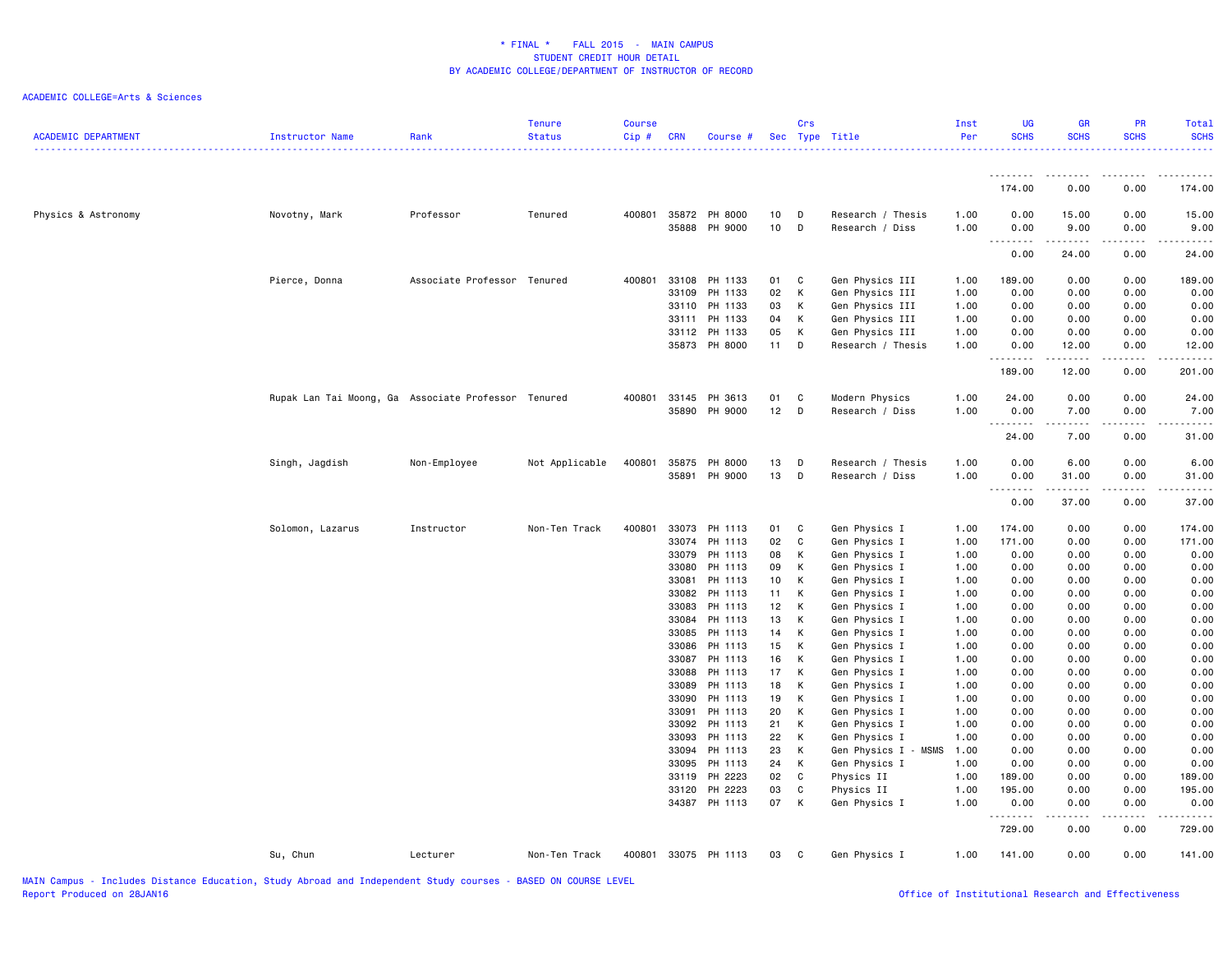| <b>ACADEMIC DEPARTMENT</b> | <b>Instructor Name</b> | Rank                          | <b>Tenure</b><br><b>Status</b> | <b>Course</b><br>Cip# | <b>CRN</b>   | Course #      |                 | Crs | Sec Type Title      | Inst<br>Per | <b>UG</b><br><b>SCHS</b>                                                                                                                                                                                                                                                                                                                                                                                                                                                                       | GR<br><b>SCHS</b>   | <b>PR</b><br><b>SCHS</b>                                                                                                                                     | Total<br><b>SCHS</b>    |
|----------------------------|------------------------|-------------------------------|--------------------------------|-----------------------|--------------|---------------|-----------------|-----|---------------------|-------------|------------------------------------------------------------------------------------------------------------------------------------------------------------------------------------------------------------------------------------------------------------------------------------------------------------------------------------------------------------------------------------------------------------------------------------------------------------------------------------------------|---------------------|--------------------------------------------------------------------------------------------------------------------------------------------------------------|-------------------------|
|                            |                        |                               |                                |                       |              |               |                 |     |                     |             | ---------                                                                                                                                                                                                                                                                                                                                                                                                                                                                                      | .                   | <b></b>                                                                                                                                                      | .<br>.<br>$\sim$ $\sim$ |
|                            |                        |                               |                                |                       |              |               |                 |     |                     |             | 141.00                                                                                                                                                                                                                                                                                                                                                                                                                                                                                         | 0.00                | 0.00                                                                                                                                                         | 141.00                  |
| Physics & Astronomy        | Tanner, Angelle        | Assistant Professor Ten Track |                                |                       | 400202 33072 | PH 1063       | 01              | C   | Descrip Astronomy   | 1.00        | 171.00                                                                                                                                                                                                                                                                                                                                                                                                                                                                                         | 0.00                | 0.00                                                                                                                                                         | 171.00                  |
|                            |                        |                               |                                | 400801                | 35014        | PH 1031       | F <sub>01</sub> | C   | First Year Seminar  | 1.00        | 25.00                                                                                                                                                                                                                                                                                                                                                                                                                                                                                          | 0.00                | 0.00                                                                                                                                                         | 25.00                   |
|                            |                        |                               |                                |                       |              | 35876 PH 8000 | 14              | D   | Research / Thesis   | 1.00        | 0.00<br>.                                                                                                                                                                                                                                                                                                                                                                                                                                                                                      | 9.00<br>.           | 0.00<br>$\cdots \cdots \cdots$                                                                                                                               | 9.00<br>.               |
|                            |                        |                               |                                |                       |              |               |                 |     |                     |             | 196.00                                                                                                                                                                                                                                                                                                                                                                                                                                                                                         | 9.00                | 0.00                                                                                                                                                         | 205.00                  |
|                            | Wang, Chuji            | Professor                     | Tenured                        | 400801                | 34386        | PH 8803       | 01              | C   | Molecular Structure | 1.00        | 0.00                                                                                                                                                                                                                                                                                                                                                                                                                                                                                           | 15.00               | 0.00                                                                                                                                                         | 15.00                   |
|                            |                        |                               |                                |                       | 35862        | PH 9000       | 01              | D   | Research / Diss     | 1.00        | 0.00                                                                                                                                                                                                                                                                                                                                                                                                                                                                                           | 40.00               | 0.00                                                                                                                                                         | 40.00                   |
|                            |                        |                               |                                |                       |              | 35877 PH 8000 | 15              | D   | Research / Thesis   | 1.00        | 0.00<br>.                                                                                                                                                                                                                                                                                                                                                                                                                                                                                      | 6.00<br>.           | 0.00<br>.                                                                                                                                                    | 6.00<br>.               |
|                            |                        |                               |                                |                       |              |               |                 |     |                     |             | 0.00                                                                                                                                                                                                                                                                                                                                                                                                                                                                                           | 61.00               | 0.00                                                                                                                                                         | 61.00                   |
|                            | Winger, Jeffry         | Professor                     | Tenured                        | 400801                | 33123        | PH 2223       | 08              | К   | Physics II          | 1.00        | 0.00                                                                                                                                                                                                                                                                                                                                                                                                                                                                                           | 0.00                | 0.00                                                                                                                                                         | 0.00                    |
|                            |                        |                               |                                |                       | 33124        | PH 2223       | 09              | К   | Physics II          | 1.00        | 0.00                                                                                                                                                                                                                                                                                                                                                                                                                                                                                           | 0.00                | 0.00                                                                                                                                                         | 0.00                    |
|                            |                        |                               |                                |                       | 33125        | PH 2223       | 10              | К   | Physics II          | 1.00        | 0.00                                                                                                                                                                                                                                                                                                                                                                                                                                                                                           | 0.00                | 0.00                                                                                                                                                         | 0.00                    |
|                            |                        |                               |                                |                       | 33126        | PH 2223       | 11              | К   | Physics II          | 1.00        | 0.00                                                                                                                                                                                                                                                                                                                                                                                                                                                                                           | 0.00                | 0.00                                                                                                                                                         | 0.00                    |
|                            |                        |                               |                                |                       | 33127        | PH 2223       | 12              | К   | Physics II          | 1.00        | 0.00                                                                                                                                                                                                                                                                                                                                                                                                                                                                                           | 0.00                | 0.00                                                                                                                                                         | 0.00                    |
|                            |                        |                               |                                |                       | 33128        | PH 2223       | 13              | К   | Physics II          | 1.00        | 0.00                                                                                                                                                                                                                                                                                                                                                                                                                                                                                           | 0.00                | 0.00                                                                                                                                                         | 0.00                    |
|                            |                        |                               |                                |                       | 33129        | PH 2223       | 14              | К   | Physics II          | 1.00        | 0.00                                                                                                                                                                                                                                                                                                                                                                                                                                                                                           | 0.00                | 0.00                                                                                                                                                         | 0.00                    |
|                            |                        |                               |                                |                       | 33130        | PH 2223       | 15              | К   | Physics II          | 1.00        | 0.00                                                                                                                                                                                                                                                                                                                                                                                                                                                                                           | 0.00                | 0.00                                                                                                                                                         | 0.00                    |
|                            |                        |                               |                                |                       | 33131        | PH 2223       | 16              | К   | Physics II          | 1.00        | 0.00                                                                                                                                                                                                                                                                                                                                                                                                                                                                                           | 0.00                | 0.00                                                                                                                                                         | 0.00                    |
|                            |                        |                               |                                |                       | 33132        | PH 2223       | 17              | К   | Physics II          | 1.00        | 0.00                                                                                                                                                                                                                                                                                                                                                                                                                                                                                           | 0.00                | 0.00                                                                                                                                                         | 0.00                    |
|                            |                        |                               |                                |                       | 33133        | PH 2223       | 18              | К   | Physics II          | 1.00        | 0.00                                                                                                                                                                                                                                                                                                                                                                                                                                                                                           | 0.00                | 0.00                                                                                                                                                         | 0.00                    |
|                            |                        |                               |                                |                       |              | 33134 PH 2223 | 19              | К   | Physics II          | 1.00        | 0.00                                                                                                                                                                                                                                                                                                                                                                                                                                                                                           | 0.00                | 0.00                                                                                                                                                         | 0.00                    |
|                            |                        |                               |                                |                       | 33135        | PH 2223       | 20              | К   | Physics II          | 1.00        | 0.00                                                                                                                                                                                                                                                                                                                                                                                                                                                                                           | 0.00                | 0.00                                                                                                                                                         | 0.00                    |
|                            |                        |                               |                                |                       | 33136        | PH 2223       | 21              | К   | Physics II          | 1.00        | 0.00                                                                                                                                                                                                                                                                                                                                                                                                                                                                                           | 0.00                | 0.00                                                                                                                                                         | 0.00                    |
|                            |                        |                               |                                |                       |              | 33137 PH 2223 | 22              | K   | Physics II          | 1.00        | 0.00                                                                                                                                                                                                                                                                                                                                                                                                                                                                                           | 0.00                | 0.00                                                                                                                                                         | 0.00                    |
|                            |                        |                               |                                |                       | 33139        | PH 2223       | H06             | C.  | Physics II-Honors   | 1.00        | 69.00                                                                                                                                                                                                                                                                                                                                                                                                                                                                                          | 0.00                | 0.00                                                                                                                                                         | 69.00                   |
|                            |                        |                               |                                |                       | 35893        | PH 9000       | 15              | D   | Research / Diss     | 1.00        | 0.00                                                                                                                                                                                                                                                                                                                                                                                                                                                                                           | 30.00               | 0.00                                                                                                                                                         | 30.00                   |
|                            |                        |                               |                                |                       |              |               |                 |     |                     |             | .<br>69.00                                                                                                                                                                                                                                                                                                                                                                                                                                                                                     | .<br>30.00          | .<br>0.00                                                                                                                                                    | .<br>99.00              |
|                            | Worthy, Mark           | Instructor                    | Non-Ten Track                  | 400801                | 33098        | PH 1123       | 01              | C   | Gen Physics II      | 1.00        | 159.00                                                                                                                                                                                                                                                                                                                                                                                                                                                                                         | 0.00                | 0.00                                                                                                                                                         | 159.00                  |
|                            |                        |                               |                                |                       | 33099        | PH 1123       | 02              | C   | Gen Physics II      | 1.00        | 147.00                                                                                                                                                                                                                                                                                                                                                                                                                                                                                         | 0.00                | 0.00                                                                                                                                                         | 147.00                  |
|                            |                        |                               |                                |                       | 33100        | PH 1123       | 07              | К   | Gen Physics II      | 1.00        | 0.00                                                                                                                                                                                                                                                                                                                                                                                                                                                                                           | 0.00                | 0.00                                                                                                                                                         | 0.00                    |
|                            |                        |                               |                                |                       | 33102        | PH 1123       | 09              | К   | Gen Physics II      | 1.00        | 0.00                                                                                                                                                                                                                                                                                                                                                                                                                                                                                           | 0.00                | 0.00                                                                                                                                                         | 0.00                    |
|                            |                        |                               |                                |                       |              | 33104 PH 1123 | 11              | К   | Gen Physics II      | 1.00        | 0.00                                                                                                                                                                                                                                                                                                                                                                                                                                                                                           | 0.00                | 0.00                                                                                                                                                         | 0.00                    |
|                            |                        |                               |                                |                       | 33113        | PH 2213       | 01              | C   | Physics I           | 1.00        | 180.00                                                                                                                                                                                                                                                                                                                                                                                                                                                                                         | 0.00                | 0.00                                                                                                                                                         | 180.00                  |
|                            |                        |                               |                                |                       |              | 33114 PH 2213 | 02              | C   | Physics I           | 1.00        | 177.00                                                                                                                                                                                                                                                                                                                                                                                                                                                                                         | 0.00                | 0.00                                                                                                                                                         | 177.00                  |
|                            |                        |                               |                                |                       | 34388        | PH 1123       | 04              | К   | Gen Physics II      | 1.00        | 0.00                                                                                                                                                                                                                                                                                                                                                                                                                                                                                           | 0.00                | 0.00                                                                                                                                                         | 0.00                    |
|                            |                        |                               |                                |                       | 34389        | PH 1123       | 05              | К   | Gen Physics II      | 1.00        | 0.00                                                                                                                                                                                                                                                                                                                                                                                                                                                                                           | 0.00                | 0.00                                                                                                                                                         | 0.00                    |
|                            |                        |                               |                                |                       |              | 34390 PH 1123 | 06              | К   | Gen Physics II      | 1.00        | 0.00<br>.                                                                                                                                                                                                                                                                                                                                                                                                                                                                                      | 0.00                | 0.00<br>$\frac{1}{2} \left( \frac{1}{2} \right) \left( \frac{1}{2} \right) \left( \frac{1}{2} \right) \left( \frac{1}{2} \right) \left( \frac{1}{2} \right)$ | 0.00<br>.               |
|                            |                        |                               |                                |                       |              |               |                 |     |                     |             | 663.00                                                                                                                                                                                                                                                                                                                                                                                                                                                                                         | 0.00                | 0.00                                                                                                                                                         | 663.00                  |
|                            | Ye, Jinwu              | Associate Professor Ten Track |                                | 400801                | 35894        | PH 9000       | 16              | D   | Research / Diss     | 1.00        | 0.00                                                                                                                                                                                                                                                                                                                                                                                                                                                                                           | 7.00                | 0.00                                                                                                                                                         | 7.00                    |
|                            |                        |                               |                                | 400810                | 36241        | PH 8883       | 01              | C   | Many Body Theory    | 1.00        | 0.00<br>$\begin{array}{cccccccccccccc} \multicolumn{2}{c}{} & \multicolumn{2}{c}{} & \multicolumn{2}{c}{} & \multicolumn{2}{c}{} & \multicolumn{2}{c}{} & \multicolumn{2}{c}{} & \multicolumn{2}{c}{} & \multicolumn{2}{c}{} & \multicolumn{2}{c}{} & \multicolumn{2}{c}{} & \multicolumn{2}{c}{} & \multicolumn{2}{c}{} & \multicolumn{2}{c}{} & \multicolumn{2}{c}{} & \multicolumn{2}{c}{} & \multicolumn{2}{c}{} & \multicolumn{2}{c}{} & \multicolumn{2}{c}{} & \multicolumn{2}{c}{} & \$ | 12.00<br>. <b>.</b> | 0.00<br>.                                                                                                                                                    | 12.00<br><u>.</u>       |
|                            |                        |                               |                                |                       |              |               |                 |     |                     |             | 0.00                                                                                                                                                                                                                                                                                                                                                                                                                                                                                           | 19.00               | 0.00                                                                                                                                                         | 19.00                   |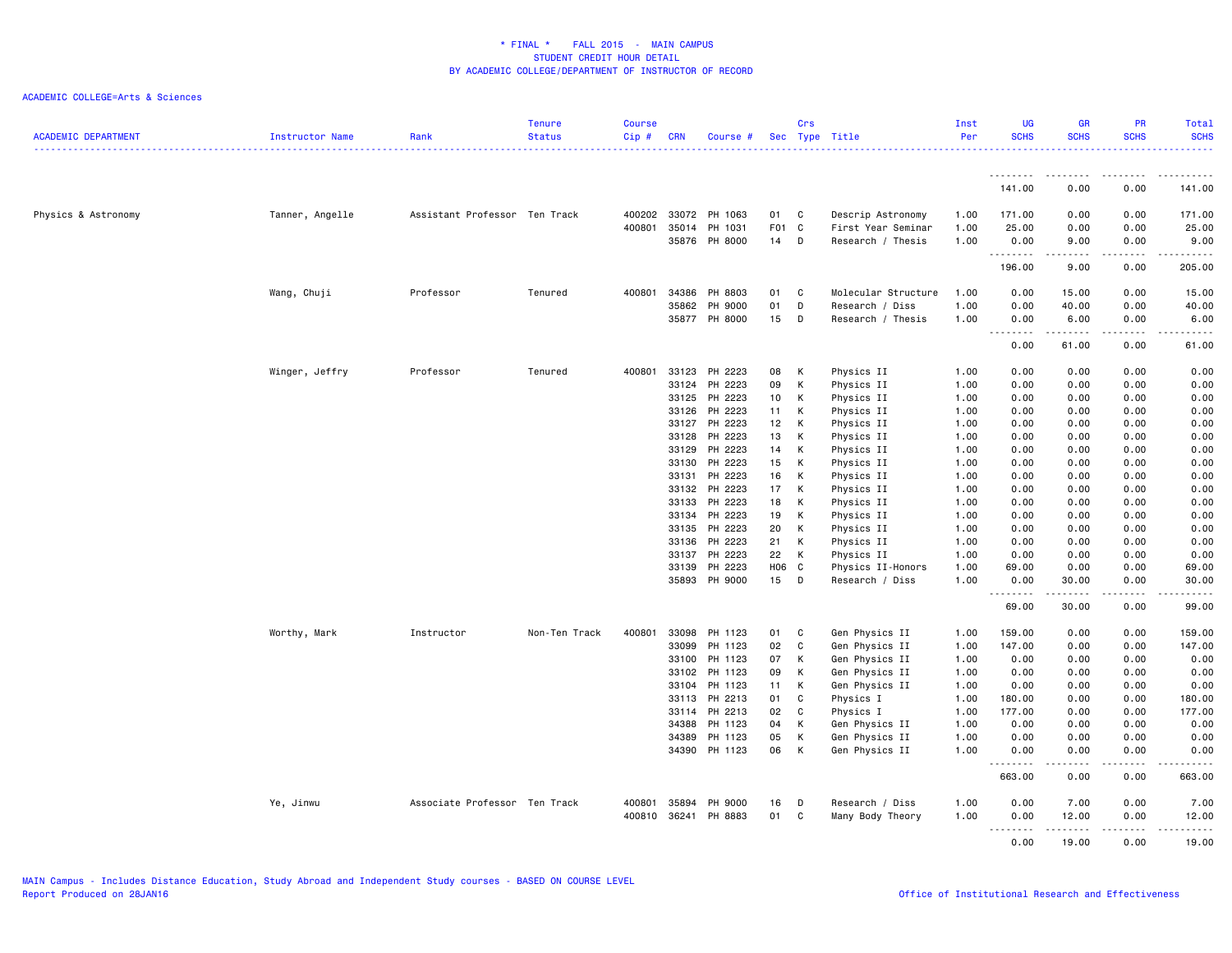### ACADEMIC COLLEGE=Arts & Sciences

|                     |                 |        |                                   | Tnst <sub>b</sub> | $\overline{\mathbf{1}}$ | PR | Total       |
|---------------------|-----------------|--------|-----------------------------------|-------------------|-------------------------|----|-------------|
| ACADEMIC DEPARTMENT | Instructor Name | Status | Cip # CRN Course # Sec Type Title |                   | Per SCHS SCHS SCHS      |    | <b>SCHS</b> |
| -----               |                 |        |                                   |                   |                         |    |             |

======================================== ======== ======== ======== ==========

 Physics & Astronomy 4507.00 473.00 0.00 4980.00 ======================================== ======== ======== ======== ==========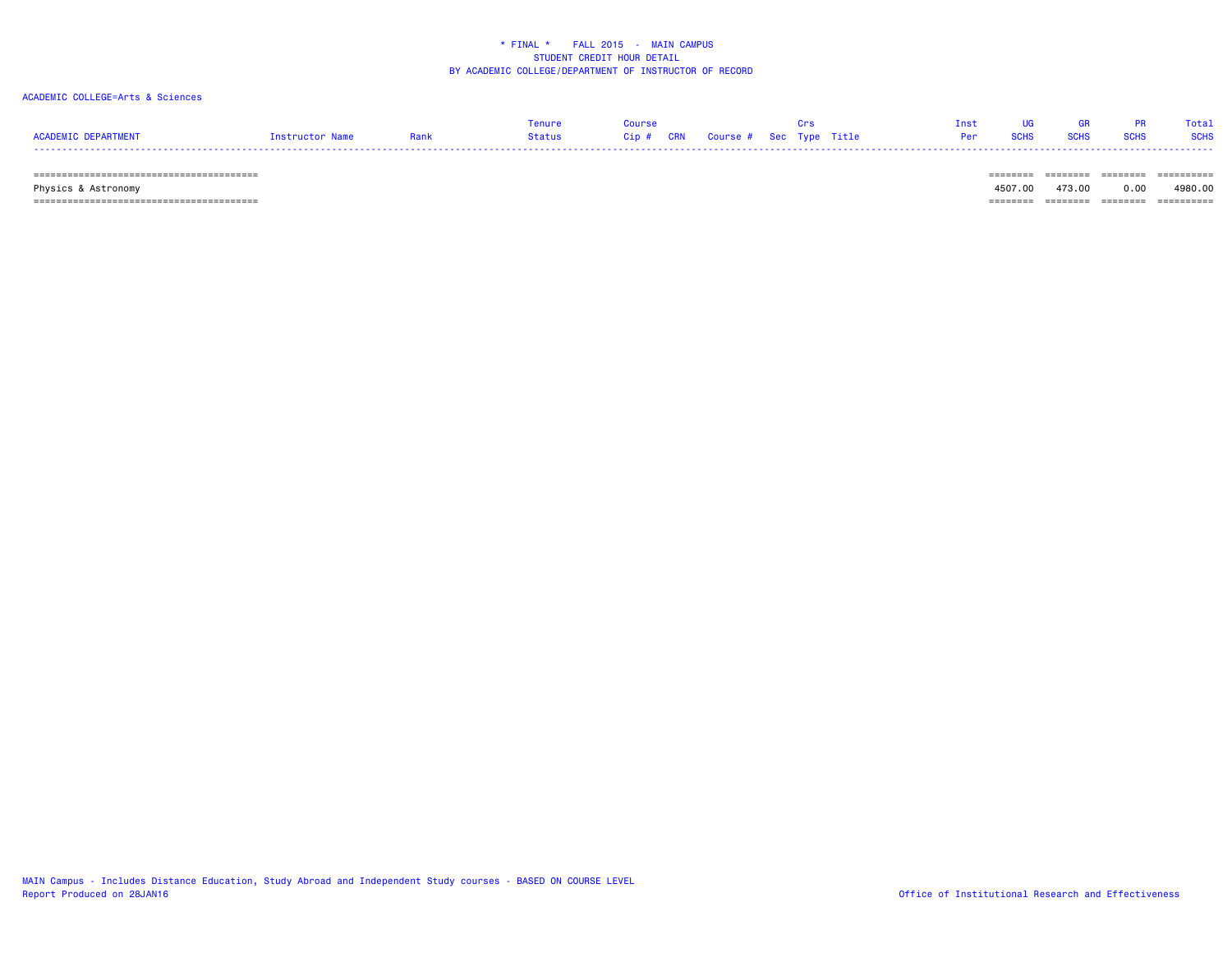| <b>ACADEMIC DEPARTMENT</b>                             | <b>Instructor Name</b> | Rank                               | <b>Tenure</b><br><b>Status</b> | <b>Course</b><br>Cip# | <b>CRN</b>   | Course #              |                   | Crs            | Sec Type Title            | Inst<br>Per | <b>UG</b><br><b>SCHS</b> | <b>GR</b><br><b>SCHS</b>                                                                                                                             | PR<br><b>SCHS</b>                   | Total<br><b>SCHS</b>                 |
|--------------------------------------------------------|------------------------|------------------------------------|--------------------------------|-----------------------|--------------|-----------------------|-------------------|----------------|---------------------------|-------------|--------------------------|------------------------------------------------------------------------------------------------------------------------------------------------------|-------------------------------------|--------------------------------------|
| Political Science & Public Administratio Ammon, Wesley |                        | Non-Faculty                        | Not Applicable                 |                       | 451002 33229 | PS 1113               | 01                | C <sub>c</sub> | American Government       | 1.00        | 657.00<br>.              | 0.00<br>$- - - -$                                                                                                                                    | 0.00                                | 657.00<br>.                          |
|                                                        |                        |                                    |                                |                       |              |                       |                   |                |                           |             | 657.00                   | 0.00                                                                                                                                                 | 0.00                                | 657.00                               |
|                                                        | Baker, Leslie          | Instructor                         | Non-Ten Track                  |                       | 451001 33252 | PS 4303               | 01 C              |                | Us Foreign Policy         | 1.00        | 66.00                    | 0.00                                                                                                                                                 | 0.00                                | 66.00                                |
|                                                        |                        |                                    |                                |                       | 33260        | PS 6303               | 01                | C              | Us Foreign Policy         | 1.00        | 0.00                     | 9.00                                                                                                                                                 | 0.00                                | 9.00                                 |
|                                                        |                        |                                    |                                | 451002 33231          |              | PS 1113               | 03                | C              | American Government       | 1.00        | 363.00                   | 0.00                                                                                                                                                 | 0.00                                | 363.00                               |
|                                                        |                        |                                    |                                |                       | 33232        | PS 1113               | 04                | C              | American Government       | 1.00        | 369.00<br>.              | 0.00<br>.                                                                                                                                            | 0.00<br>.                           | 369.00<br>.                          |
|                                                        |                        |                                    |                                |                       |              |                       |                   |                |                           |             | 798.00                   | 9.00                                                                                                                                                 | 0.00                                | 807.00                               |
|                                                        | Banerjee, Vasabjit     | Assistant Professor Ten Track      |                                | 451001                |              | 33245 PS 1513         | 01                | C.             | Comparative Govt          | 1.00        | 165.00                   | 0.00                                                                                                                                                 | 0.00                                | 165.00                               |
|                                                        |                        |                                    |                                |                       |              |                       |                   |                |                           |             | 165.00                   | 0.00                                                                                                                                                 | 0.00                                | 165.00                               |
|                                                        | Breen, Joseph          | Non-Faculty                        | Not Applicable                 |                       |              | 440401 33219 PPA 8103 | 01                | $^{\circ}$ s   | Seminar In Pub Admin 1.00 |             | 0.00                     | 48.00                                                                                                                                                | 0.00                                | 48.00                                |
|                                                        |                        |                                    |                                |                       |              |                       |                   |                |                           |             | .<br>0.00                | .<br>48.00                                                                                                                                           | .<br>0.00                           | .<br>48.00                           |
|                                                        | Brown, Kamicca         | Non-Faculty                        | Not Applicable                 |                       |              | 451001 33247 PS 1513  | H01 C             |                | Comparative Govt-Hon 0.10 |             | 6.00                     | 0.00                                                                                                                                                 | 0.00                                | 6.00                                 |
|                                                        |                        |                                    |                                |                       |              |                       |                   |                |                           |             | .                        | المتمالين                                                                                                                                            | .                                   | $\sim$ $\sim$ $\sim$ $\sim$          |
|                                                        |                        |                                    |                                |                       |              |                       |                   |                |                           |             | 6.00                     | 0.00                                                                                                                                                 | 0.00                                | 6.00                                 |
|                                                        | Campbell, Matthew      | Grad Research Assis Not Applicable |                                | 451001                | 33241        | PS 1313               | 01                | C              | International Relati      | 0.10        | 20.70                    | 0.00                                                                                                                                                 | 0.00                                | 20.70                                |
|                                                        |                        |                                    |                                |                       | 35011        | PS 4343               | 01                | C              | Intl Conflict             | 0.10        | 5.40                     | 0.00                                                                                                                                                 | 0.00                                | 5.40                                 |
|                                                        |                        |                                    |                                |                       |              | 35012 PS 6343         | 01 C              |                | Intl Conflict             | 0.10        | 0.00<br>.                | 1.20<br>.                                                                                                                                            | 0.00<br>.                           | 1.20<br>.                            |
|                                                        |                        |                                    |                                |                       |              |                       |                   |                |                           |             | 26.10                    | 1.20                                                                                                                                                 | 0.00                                | 27.30                                |
|                                                        | Chamberlain, James     | Assistant Professor Ten Track      |                                | 451001                | 33248        | PS 2403               | 01                | C              | Intro To Pol Theory       | 0.90        | 113.40                   | 0.00                                                                                                                                                 | 0.00                                | 113.40                               |
|                                                        |                        |                                    |                                |                       |              | 34412 PS 4990         | 02                | C              | Special Topic In PS       | 1.00        | 42.00                    | 0.00                                                                                                                                                 | 0.00                                | 42.00                                |
|                                                        |                        |                                    |                                |                       |              |                       |                   |                |                           |             | .<br>155.40              | .<br>0.00                                                                                                                                            | 0.00                                | 155.40                               |
|                                                        | Colom, Dorothy         | Lecturer                           | Non-Ten Track                  |                       |              | 451002 30009 AAS 3043 | 01                | $\mathbf{C}$   | Modern Civil Rights       | 1.00        | 9.00                     | 0.00                                                                                                                                                 | 0.00                                | 9.00                                 |
|                                                        |                        |                                    |                                |                       |              |                       |                   |                |                           |             | .                        | $\frac{1}{2} \left( \frac{1}{2} \right) \left( \frac{1}{2} \right) \left( \frac{1}{2} \right) \left( \frac{1}{2} \right) \left( \frac{1}{2} \right)$ | . <b>.</b>                          | ----                                 |
|                                                        |                        |                                    |                                |                       |              |                       |                   |                |                           |             | 9.00                     | 0.00                                                                                                                                                 | 0.00                                | 9.00                                 |
|                                                        | Emison, Gerald         | Professor                          | Tenured                        | 301501                | 34298        | GE 2713               | 01                | C              | Intro Engineer Pub P 0.50 |             | 6.00                     | 0.00                                                                                                                                                 | 0.00                                | 6.00                                 |
|                                                        |                        |                                    |                                |                       | 34299        | GE 2713               | H01 C             |                | Intro Engineer Pub P      | 0.50        | 7.50                     | 0.00                                                                                                                                                 | 0.00                                | 7.50                                 |
|                                                        |                        |                                    |                                | 440401                | 33223        | PPA 8733              | 01                | - S            | Public Program Eval       | 1.00        | 0.00                     | 27.00                                                                                                                                                | 0.00                                | 27.00                                |
|                                                        |                        |                                    |                                |                       | 35716        | PPA 9000              | 01                | D              | Research / Diss           | 1.00        | 0.00                     | 14.00                                                                                                                                                | 0.00                                | 14.00                                |
|                                                        |                        |                                    |                                | 451001                | 34404        | PS 2713               | 01                | C              | Intro Engineer Pub P      | 0.50        | 6.00                     | 0.00                                                                                                                                                 | 0.00                                | 6.00                                 |
|                                                        |                        |                                    |                                |                       |              | 34405 PS 2713         | H <sub>01</sub> C |                | Intro Engineer Pub P 0.50 |             | 10.50<br>.               | 0.00<br>-----                                                                                                                                        | 0.00<br>$\sim$ $\sim$ $\sim$ $\sim$ | 10.50<br>$\sim$ $\sim$ $\sim$ $\sim$ |
|                                                        |                        |                                    |                                |                       |              |                       |                   |                |                           |             | 30.00                    | 41.00                                                                                                                                                | 0.00                                | 71.00                                |
|                                                        | Exmeyer, Patrick       | Grad Teach Assist                  | Not Applicable                 |                       |              | 440501 33249 PS 2703  | 01 C              |                | Intro Public Policy       | 1.00        | 120.00<br>.              | 0.00<br>.                                                                                                                                            | 0.00<br>.                           | 120.00<br><u>.</u>                   |
|                                                        |                        |                                    |                                |                       |              |                       |                   |                |                           |             | 120.00                   | 0.00                                                                                                                                                 | 0.00                                | 120.00                               |
|                                                        | Fay, Daniel            | Assistant Professor Ten Track      |                                | 440401                |              | 34794 PPA 8903        | 501 S             |                | Public Policy             | 1.00        | 0.00                     | 24.00                                                                                                                                                | 0.00                                | 24.00                                |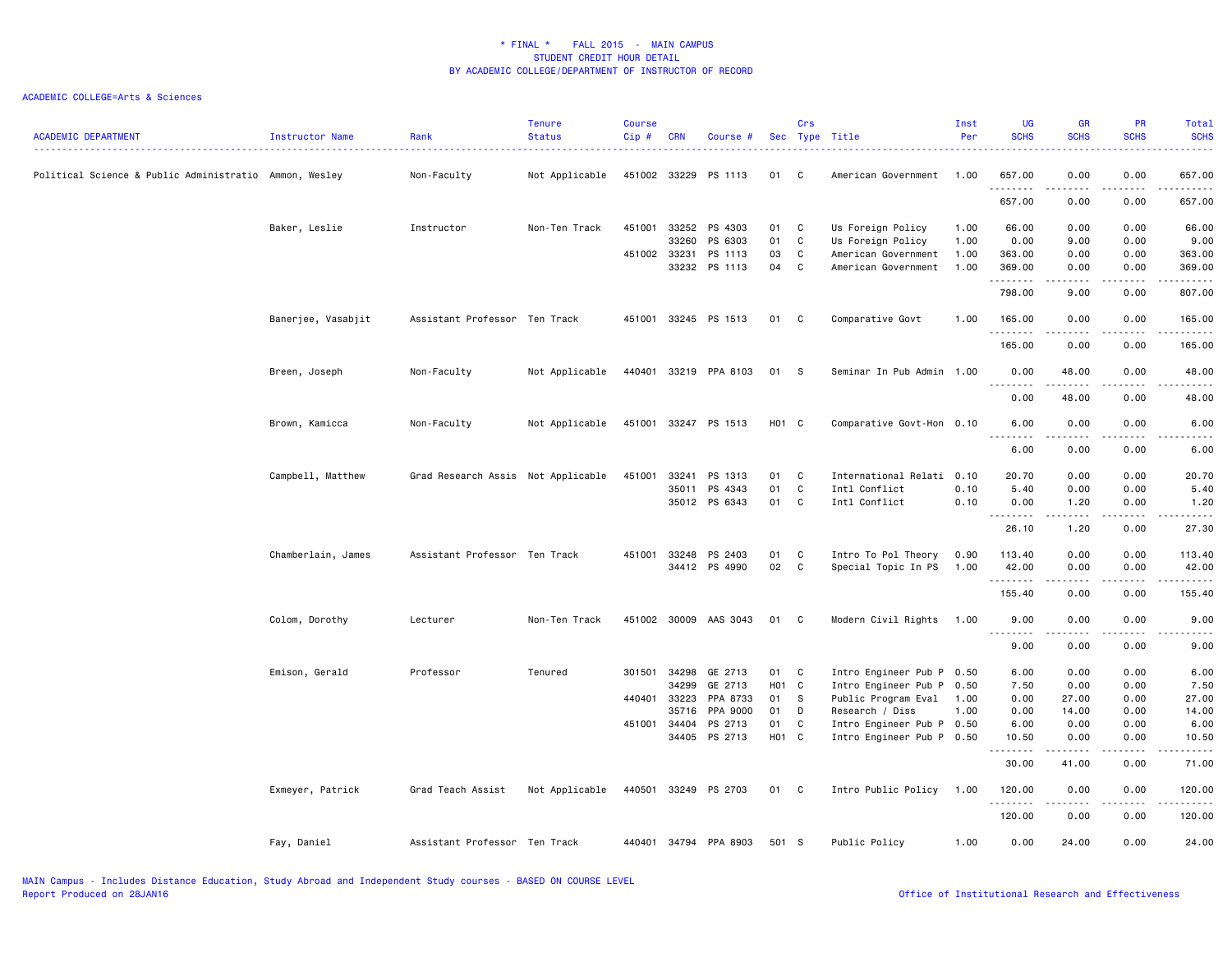| <b>ACADEMIC DEPARTMENT</b>                              | Instructor Name  | Rank                               | <b>Tenure</b><br><b>Status</b> | <b>Course</b><br>Cip# | <b>CRN</b>   | Course #                   |                   | Crs          | Sec Type Title                               | Inst<br>Per | <b>UG</b><br><b>SCHS</b>              | <b>GR</b><br><b>SCHS</b> | PR<br><b>SCHS</b>     | Total<br><b>SCHS</b><br><u>.</u> |
|---------------------------------------------------------|------------------|------------------------------------|--------------------------------|-----------------------|--------------|----------------------------|-------------------|--------------|----------------------------------------------|-------------|---------------------------------------|--------------------------|-----------------------|----------------------------------|
|                                                         |                  |                                    |                                |                       |              |                            |                   |              |                                              |             |                                       |                          |                       |                                  |
|                                                         |                  |                                    |                                |                       |              |                            |                   |              |                                              |             | 0.00                                  | 24.00                    | 0.00                  | 24.00                            |
| Political Science & Public Administratio French, Philip |                  | Professor                          | Tenured                        | 440401 33225          |              | PPA 8983<br>35718 PPA 9000 | 01<br>03          | H<br>D       | Integrative Capstone 1.00<br>Research / Diss | 1.00        | 0.00<br>0.00                          | 9.00<br>19.00            | 0.00<br>0.00<br>.     | 9.00<br>19.00<br>.               |
|                                                         |                  |                                    |                                |                       |              |                            |                   |              |                                              |             | .<br>0.00                             | .<br>28.00               | 0.00                  | 28.00                            |
|                                                         | Haugen, Douglas  | Instructor                         | Non-Ten Track                  | 451001                | 34408        | PS 4223                    | 01                | C            | Dynamics Of Am Dem                           | 1.00        | 36.00                                 | 0.00                     | 0.00                  | 36.00                            |
|                                                         |                  |                                    |                                |                       | 34409        | PS 6223                    | 01                | C            | Dynamics Of Am Dem                           | 1.00        | 0.00                                  | 6.00                     | 0.00                  | 6.00                             |
|                                                         |                  |                                    |                                | 451002 33230          |              | PS 1113                    | 02                | C            | American Government                          | 1.00        | 303.00                                | 0.00                     | 0.00                  | 303.00                           |
|                                                         |                  |                                    |                                |                       | 33235        | PS 1113                    | 07                | C            | American Government                          | 1.00        | 234.00<br>.                           | 0.00<br>.                | 0.00<br>.             | 234.00<br>.                      |
|                                                         |                  |                                    |                                |                       |              |                            |                   |              |                                              |             | 573.00                                | 6.00                     | 0.00                  | 579.00                           |
|                                                         | Lu, Jiahuan      | Assistant Professor Ten Track      |                                | 440401                | 33224        | PPA 8803                   | 01                | S            | Rsch Meth Pub Affair 1.00                    |             | 0.00                                  | 33.00                    | 0.00                  | 33.00                            |
|                                                         |                  |                                    |                                |                       | 34402        | PPA 9803                   | 01                | S            | Mult Analysis For Pa                         | 1.00        | 0.00                                  | 27.00                    | 0.00                  | 27.00                            |
|                                                         |                  |                                    |                                |                       | 451001 33266 | PS 8803                    | 01                | S            | Rsch Meth Pub Affair 1.00                    |             | 0.00                                  | 3.00                     | 0.00<br>2.2.2.2.2     | 3.00                             |
|                                                         |                  |                                    |                                |                       |              |                            |                   |              |                                              |             | <b><i><u>AAAAAAAA</u></i></b><br>0.00 | 63.00                    | 0.00                  | .<br>63.00                       |
|                                                         | Mellen, Robbin   | Assistant Professor Ten Track      |                                | 451001                | 33254        | PS 4464                    | 01                | B            | Political Analysis                           | 1.00        | 52.00                                 | 0.00                     | 0.00                  | 52.00                            |
|                                                         |                  |                                    |                                |                       | 33265        | PS 8533                    | 01                | I            | Rdgs In Nat Gov-Pol                          | 1.00        | 0.00                                  | 6.00                     | 0.00                  | 6.00                             |
|                                                         |                  |                                    |                                |                       | 34406        | PS 4173                    | 01                | C            | Legislative Process                          | 1.00        | 48.00                                 | 0.00                     | 0.00                  | 48.00                            |
|                                                         |                  |                                    |                                |                       | 34407        | PS 6173                    | 01                | C            | Legislative Process                          | 1.00        | 0.00                                  | 6.00                     | 0.00                  | 6.00                             |
|                                                         |                  |                                    |                                |                       | 36443        | PS 4000                    | 02                | I            | Directed Indiv Study 1.00                    |             | 3.00                                  | 0.00                     | 0.00                  | 3.00                             |
|                                                         |                  |                                    |                                |                       | 36460        | PS 4000                    | 03                | I            | Directed Indiv Study 1.00                    |             | 3.00                                  | 0.00                     | 0.00                  | 3.00                             |
|                                                         |                  |                                    |                                |                       |              | 36525 PS 4000              | 05                | $\mathbf{I}$ | Directed Indiv Study 1.00                    |             | 3.00                                  | 0.00                     | 0.00                  | 3.00                             |
|                                                         |                  |                                    |                                |                       |              |                            |                   |              |                                              |             | <u>.</u><br>109.00                    | $- - - - -$<br>12.00     | $\frac{1}{2}$<br>0.00 | .<br>121.00                      |
|                                                         | Morrison, K.     | Professor                          | Tenured                        | 440401                | 35721        | PPA 9000                   | 06                | D            | Research / Diss                              | 1.00        | 0.00                                  | 7.00                     | 0.00                  | 7.00                             |
|                                                         |                  |                                    |                                | 451001                | 33247        | PS 1513                    | H <sub>01</sub> C |              | Comparative Govt-Hon                         | 0.90        | 54.00                                 | 0.00                     | 0.00                  | 54.00                            |
|                                                         |                  |                                    |                                |                       | 35730        | PS 8000                    | 03                | D            | Research / Thesis                            | 1.00        | 0.00                                  | 6.00                     | 0.00                  | 6.00                             |
|                                                         |                  |                                    |                                |                       |              |                            |                   |              |                                              |             | 54.00                                 | 13.00                    | 0.00                  | 67.00                            |
|                                                         | Park, Johann     | Assistant Professor Ten Track      |                                | 451001                | 33241        | PS 1313                    | 01                | C            | International Relati 0.90                    |             | 186.30                                | 0.00                     | 0.00                  | 186.30                           |
|                                                         |                  |                                    |                                |                       | 35011        | PS 4343                    | 01                | C            | Intl Conflict                                | 0.90        | 48.60                                 | 0.00                     | 0.00                  | 48.60                            |
|                                                         |                  |                                    |                                |                       | 35012        | PS 6343                    | 01                | C            | Intl Conflict                                | 0.90        | 0.00                                  | 10.80                    | 0.00                  | 10.80                            |
|                                                         |                  |                                    |                                |                       |              | 36776 PS 4000              | 06                | $\mathbf{I}$ | Directed Indiv Study 1.00                    |             | 3.00                                  | 0.00                     | 0.00                  | 3.00                             |
|                                                         |                  |                                    |                                |                       |              |                            |                   |              |                                              |             | <u>.</u><br>237.90                    | .<br>10.80               | .<br>0.00             | .<br>248.70                      |
|                                                         | Rush, Christine  | Assistant Professor Ten Track      |                                | 440401 33220          |              | PPA 8400                   | 01                | C            | Public Ad Intern                             | 1.00        | 0.00                                  | 3.00                     | 0.00                  | 3.00                             |
|                                                         |                  |                                    |                                |                       | 34401        | PPA 9603                   | 01                | S            | Scope Of Pub Admin                           | 1.00        | 0.00                                  | 21.00                    | 0.00                  | 21.00                            |
|                                                         |                  |                                    |                                |                       | 35722        | PPA 9000                   | 07                | D            | Research / Diss                              | 1.00        | 0.00                                  | 31.00                    | 0.00                  | 31.00                            |
|                                                         |                  |                                    |                                |                       |              | 36803 PPA 7000             | 01                | $\mathbf{I}$ | Directed Indiv Study 1.00                    |             | 0.00                                  | 3.00                     | 0.00                  | 3.00                             |
|                                                         |                  |                                    |                                |                       |              |                            |                   |              |                                              |             | $- - - - -$<br>$\frac{1}{2}$          | . <u>.</u>               | .                     | .                                |
|                                                         |                  |                                    |                                |                       |              |                            |                   |              |                                              |             | 0.00                                  | 58.00                    | 0.00                  | 58.00                            |
|                                                         | Settles, Allison | Grad Research Assis Not Applicable |                                |                       |              | 451001 33248 PS 2403       | 01                | C            | Intro To Pol Theory                          | 0.10        | 12.60                                 | 0.00                     | 0.00                  | 12.60                            |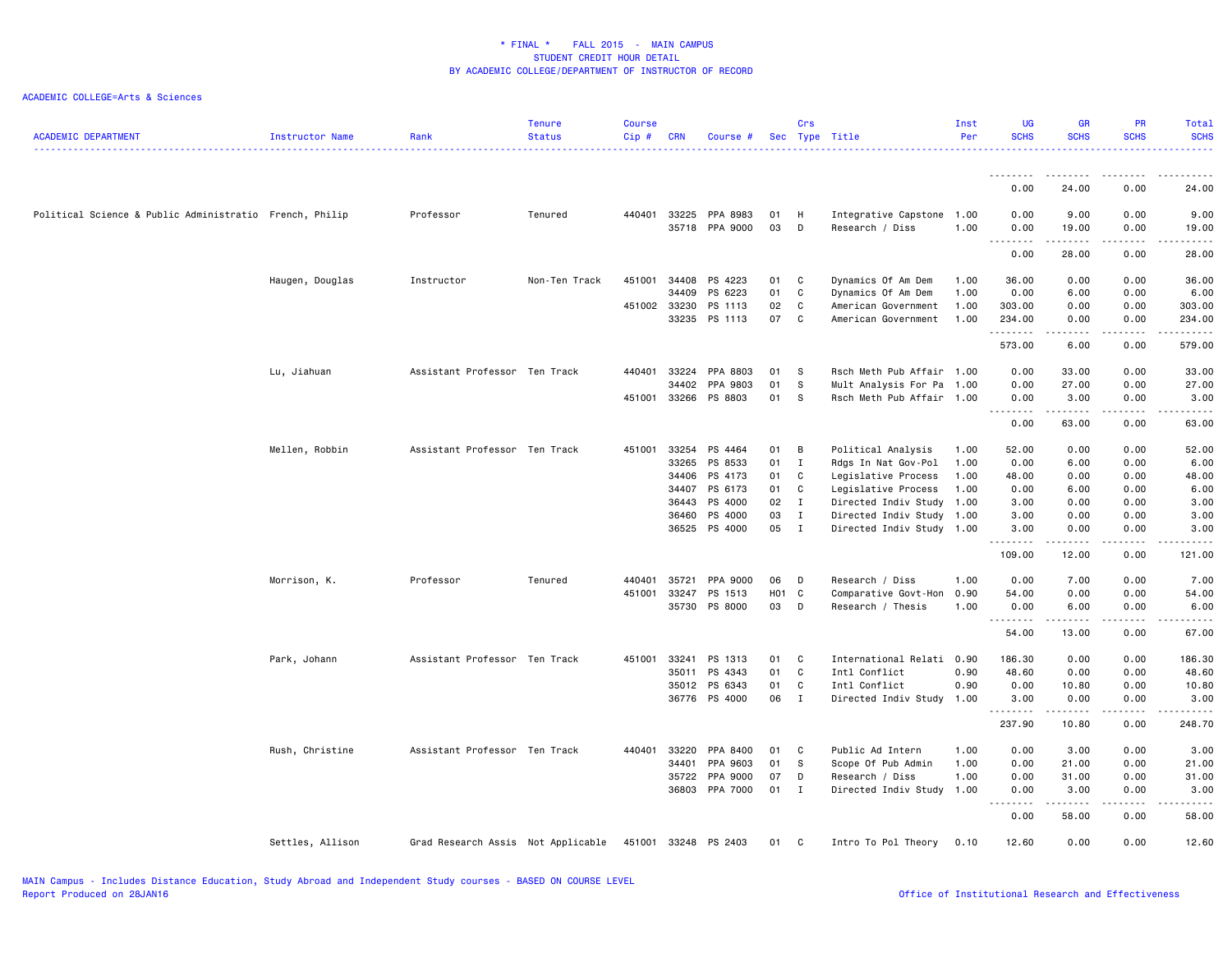| <b>ACADEMIC DEPARTMENT</b>                                | Instructor Name     | Rank                              | <b>Tenure</b><br><b>Status</b> | <b>Course</b><br>Cip# | <b>CRN</b> | Course #              |       | Crs          | Sec Type Title            | Inst<br>Per | <b>UG</b><br><b>SCHS</b> | <b>GR</b><br><b>SCHS</b>       | <b>PR</b><br><b>SCHS</b>                                                                                                                                     | Total<br><b>SCHS</b>                                                                                                |
|-----------------------------------------------------------|---------------------|-----------------------------------|--------------------------------|-----------------------|------------|-----------------------|-------|--------------|---------------------------|-------------|--------------------------|--------------------------------|--------------------------------------------------------------------------------------------------------------------------------------------------------------|---------------------------------------------------------------------------------------------------------------------|
|                                                           |                     |                                   |                                |                       |            |                       |       |              |                           |             |                          |                                |                                                                                                                                                              |                                                                                                                     |
|                                                           |                     |                                   |                                |                       |            |                       |       |              |                           |             | 12.60                    | 0.00                           | 0.00                                                                                                                                                         | 12.60                                                                                                               |
| Political Science & Public Administratio Shaffer, Stephen |                     | Professor                         | Tenured                        | 451001                | 34410      | PS 4293               | 01    | C            | Political Behavior        | 1.00        | 87.00                    | 0.00                           | 0.00                                                                                                                                                         | 87.00                                                                                                               |
|                                                           |                     |                                   |                                |                       | 34411      | PS 6293               | 01    | C            | Political Behavior        | 1.00        | 0.00                     | 3.00                           | 0.00                                                                                                                                                         | 3.00                                                                                                                |
|                                                           |                     |                                   |                                |                       |            | 451002 33238 PS 1113  | H01 C |              | American Government-      | 1.00        | 57.00<br>.               | 0.00<br>.                      | 0.00<br>.                                                                                                                                                    | 57.00<br><u>.</u>                                                                                                   |
|                                                           |                     |                                   |                                |                       |            |                       |       |              |                           |             | 144.00                   | 3.00                           | 0.00                                                                                                                                                         | 147.00                                                                                                              |
|                                                           | Shoup, Brian        | Associate Professor Tenured       |                                | 440401                |            | 35724 PPA 9000        | 09    | D            | Research / Diss           | 1.00        | 0.00                     | 9.00                           | 0.00                                                                                                                                                         | 9.00                                                                                                                |
|                                                           |                     |                                   |                                | 451001                | 33240      | PS 1311               | 01    | $\mathbf{I}$ | Mmsc Research I           | 1.00        | 12.00                    | 0.00                           | 0.00                                                                                                                                                         | 12.00                                                                                                               |
|                                                           |                     |                                   |                                |                       | 33242      | PS 1331               | 01    | I            | Mmsc Research II          | 1.00        | 7.00                     | 0.00                           | 0.00                                                                                                                                                         | 7.00                                                                                                                |
|                                                           |                     |                                   |                                |                       | 33243      | PS 1351               | 01 I  |              | Mmsc Research III         | 1.00        | 3.00                     | 0.00                           | 0.00                                                                                                                                                         | 3.00                                                                                                                |
|                                                           |                     |                                   |                                |                       | 33244      | PS 1371               | 01 I  |              | Mmsc Research IV          | 1.00        | 2.00                     | 0.00                           | 0.00                                                                                                                                                         | 2.00                                                                                                                |
|                                                           |                     |                                   |                                |                       | 33255      | PS 4464               | 02    | B            | Political Analysis        | 1.00        | 68.00                    | 0.00                           | 0.00                                                                                                                                                         | 68.00                                                                                                               |
|                                                           |                     |                                   |                                |                       | 34415      | PS 8543               | 01 I  |              | Rdgs In Comp Gov-Pol      | 1.00        | 0.00                     | 3.00                           | 0.00                                                                                                                                                         | 3.00                                                                                                                |
|                                                           |                     |                                   |                                |                       | 36149      | PS 4990               | 01    | C.           | Special Topic In PS       | 1.00        | 15.00                    | 0.00                           | 0.00                                                                                                                                                         | 15.00                                                                                                               |
|                                                           |                     |                                   |                                |                       | 36150      | PS 6990               | 01    | C            | Special Topic In PS       | 1.00        | 0.00                     | 3.00                           | 0.00                                                                                                                                                         | 3.00                                                                                                                |
|                                                           |                     |                                   |                                |                       | 36511      | PS 4000               | 04    | $\mathbf{I}$ | Directed Indiv Study      | 1.00        | 2.00<br>.                | 0.00<br>المتمالين              | 0.00<br>$- - - - -$                                                                                                                                          | 2.00<br>$\begin{array}{cccccccccc} \bullet & \bullet & \bullet & \bullet & \bullet & \bullet & \bullet \end{array}$ |
|                                                           |                     |                                   |                                |                       |            |                       |       |              |                           |             | 109.00                   | 15.00                          | 0.00                                                                                                                                                         | 124.00                                                                                                              |
|                                                           | Stanisevski, Dragan | Associate Professor Tenured       |                                | 440401                | 33222      | PPA 8723              | 01    | - S          | Pub Budget & Fin Mgt 1.00 |             | 0.00                     | 48.00                          | 0.00                                                                                                                                                         | 48.00                                                                                                               |
|                                                           |                     |                                   |                                |                       | 35725      | PPA 9000              | 10    | D            | Research / Diss           | 1.00        | 0.00                     | 15.00                          | 0.00                                                                                                                                                         | 15.00                                                                                                               |
|                                                           |                     |                                   |                                |                       |            | 451001 34403 PPA 9993 | 01    | C            | Research Design in P 1.00 |             | 0.00                     | 24.00                          | 0.00                                                                                                                                                         | 24.00                                                                                                               |
|                                                           |                     |                                   |                                |                       |            |                       |       |              |                           |             | .<br>0.00                | 87.00                          | $\frac{1}{2} \left( \frac{1}{2} \right) \left( \frac{1}{2} \right) \left( \frac{1}{2} \right) \left( \frac{1}{2} \right) \left( \frac{1}{2} \right)$<br>0.00 | <u>.</u><br>87.00                                                                                                   |
|                                                           | Waide, David        | Clinical Assist Pro Non-Ten Track |                                | 220101                | 33239      | PS 1182               | 01    | C            | Introduction to Law       | 1.00        | 136.00                   | 0.00                           | 0.00                                                                                                                                                         | 136.00                                                                                                              |
|                                                           |                     |                                   |                                | 451001                | 33250      | PS 3063               | 01    | C            | Constitution Powers       | 1.00        | 126.00                   | 0.00                           | 0.00                                                                                                                                                         | 126.00                                                                                                              |
|                                                           |                     |                                   |                                | 451002                | 33233      | PS 1113               | 05    | C            | American Government       | 1.00        | 576.00                   | 0.00                           | 0.00                                                                                                                                                         | 576.00                                                                                                              |
|                                                           |                     |                                   |                                |                       |            | 33234 PS 1113         | 06    | C            | American Government       | 1.00        | 582.00                   | 0.00                           | 0.00                                                                                                                                                         | 582.00                                                                                                              |
|                                                           |                     |                                   |                                |                       |            |                       |       |              |                           |             | .<br>1420.00             | 0.00                           | 0.00                                                                                                                                                         | .<br>1420.00                                                                                                        |
|                                                           | Wall, Diane         | Lecturer                          | Non-Ten Track                  |                       |            | 451002 34101 PS 1113  | 501 C |              | American Government       | 1.00        | 78.00                    | 0.00                           | 0.00                                                                                                                                                         | 78.00                                                                                                               |
|                                                           |                     |                                   |                                |                       |            |                       |       |              |                           |             | .<br>78.00               | $\omega$ is a $\omega$<br>0.00 | -----<br>0.00                                                                                                                                                | .<br>78.00                                                                                                          |
|                                                           | Williams, Linda     | Grad Teach Assist                 | Not Applicable                 |                       |            | 451001 33258 PS 4703  | 01 C  |              | Prin Pub Adm              | 1.00        | 42.00                    | 0.00                           | 0.00                                                                                                                                                         | 42.00                                                                                                               |
|                                                           |                     |                                   |                                |                       |            |                       |       |              |                           |             | <u>.</u><br>42.00        | 0.00                           | 0.00                                                                                                                                                         | 42.00                                                                                                               |
|                                                           | Wiseman, William    | Lecturer                          | Non-Ten Track                  | 440401                | 34100      | PPA 9613              | 501 S |              | Rural Gov Admin I         | 1.00        | 0.00                     | 54.00                          | 0.00                                                                                                                                                         | 54.00                                                                                                               |
|                                                           |                     |                                   |                                |                       |            | 35727 PPA 9000        | 12    | D            | Research / Diss           | 1.00        | 0.00                     | 2.00                           | 0.00                                                                                                                                                         | 2.00                                                                                                                |
|                                                           |                     |                                   |                                |                       |            |                       |       |              |                           |             | .                        | .                              | .                                                                                                                                                            | .                                                                                                                   |
|                                                           |                     |                                   |                                |                       |            |                       |       |              |                           |             | 0.00                     | 56.00                          | 0.00                                                                                                                                                         | 56.00                                                                                                               |
|                                                           |                     |                                   |                                |                       |            |                       |       |              |                           |             | ========                 | <b>EBBERED</b>                 | ========                                                                                                                                                     | ==========                                                                                                          |
| Political Science & Public Administratio                  |                     |                                   |                                |                       |            |                       |       |              |                           |             | 4746.00                  | 475.00                         | 0.00                                                                                                                                                         | 5221.00                                                                                                             |
|                                                           |                     |                                   |                                |                       |            |                       |       |              |                           |             | ========                 | ========                       | ========                                                                                                                                                     | ==========                                                                                                          |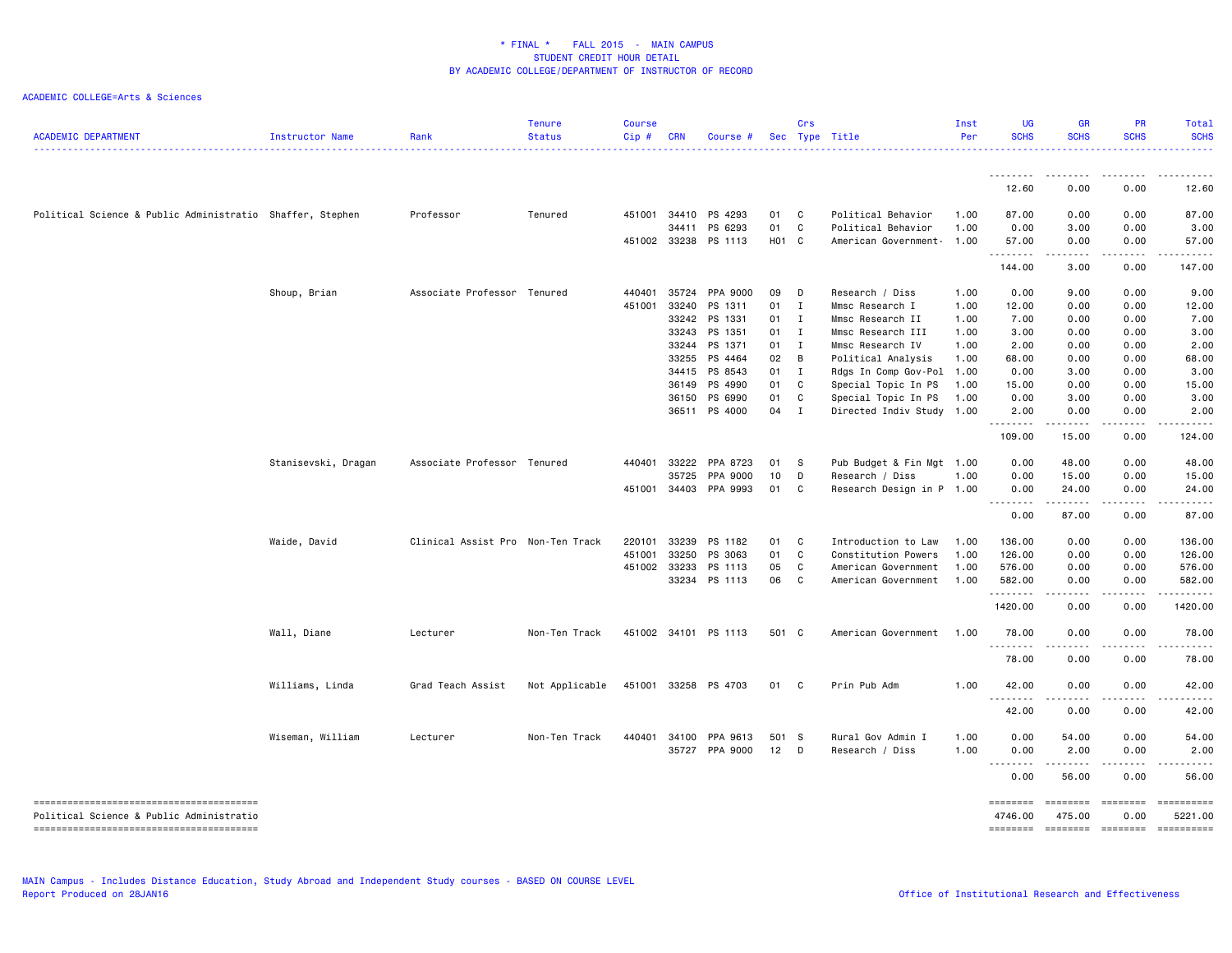| <b>ACADEMIC DEPARTMENT</b> | <b>Instructor Name</b> | Rank                        | Tenure<br><b>Status</b> | <b>Course</b><br>Cip# | <b>CRN</b>     | Course #             |          | Crs               | Sec Type Title                                   | Inst<br>Per  | UG<br><b>SCHS</b>     | <b>GR</b><br><b>SCHS</b> | PR<br><b>SCHS</b> | Total<br><b>SCHS</b>                                                                                                                                           |
|----------------------------|------------------------|-----------------------------|-------------------------|-----------------------|----------------|----------------------|----------|-------------------|--------------------------------------------------|--------------|-----------------------|--------------------------|-------------------|----------------------------------------------------------------------------------------------------------------------------------------------------------------|
| Psychology                 | Adams-Price, Carolyn   | Associate Professor Tenured |                         | 420101                | 33417<br>36205 | PSY 6983<br>PSY 4000 | 01<br>28 | C<br>$\mathbf I$  | Psychology Of Aging<br>Directed Indiv Study      | 1.00<br>1.00 | 0.00<br>3.00          | 6.00<br>0.00             | 0.00<br>0.00      | 6.00<br>3.00                                                                                                                                                   |
|                            |                        |                             |                         | 422809 33409          |                | PSY 4983             | 01       | C                 | Psychology Of Aging                              | 1.00         | 102.00<br>.<br>105.00 | 0.00<br>المتماما<br>6.00 | 0.00<br>.<br>0.00 | 102.00<br>.<br>111.00                                                                                                                                          |
|                            | Armstrong, Kevin       | Associate Professor Tenured |                         | 420101                | 33371          | PSY 3213             | 01       | C                 | Psych Of Ab Behavior                             | 1.00         | 243.00                | 0.00                     | 0.00              | 243.00                                                                                                                                                         |
|                            |                        |                             |                         |                       | 36728          | PSY 8000             | 06       | D                 | Research / Thesis                                | 1.00         | 0.00                  | 3.00                     | 0.00              | 3.00                                                                                                                                                           |
|                            |                        |                             |                         | 422707                | 33425          | PSY 8383             | 01       | C                 | Behavior Therapy                                 | 1.00         | 0.00                  | 18.00                    | 0.00              | 18.00                                                                                                                                                          |
|                            |                        |                             |                         | 422813                | 35544          | PSY 9000             | 01       | D                 | Research/Diss                                    | 1.00         | 0.00                  | 7.00                     | 0.00              | 7.00                                                                                                                                                           |
|                            |                        |                             |                         |                       |                |                      |          |                   |                                                  |              | .<br>243.00           | 28.00                    | 0.00              | .<br>271.00                                                                                                                                                    |
|                            | Armstrong, Rebecca     | Instructor                  | Non-Ten Track           | 420101                | 33352          | PSY 1013             | 04       | C                 | Gen Psychology                                   | 1.00         | 657.00                | 0.00                     | 0.00              | 657.00                                                                                                                                                         |
|                            |                        |                             |                         | 422703                | 33390          | PSY 3803             | 01       | C                 | Int Dev Psychology                               | 1.00         | 180.00                | 0.00                     | 0.00              | 180.00                                                                                                                                                         |
|                            |                        |                             |                         |                       | 33391          | PSY 3803             | 02       | C                 | Int Dev Psychology                               | 1.00         | 165.00<br>.           | 0.00<br>.                | 0.00<br>.         | 165.00<br><u>.</u>                                                                                                                                             |
|                            |                        |                             |                         |                       |                |                      |          |                   |                                                  |              | 1002.00               | 0.00                     | 0.00              | 1002.00                                                                                                                                                        |
|                            | Berman, Mitchell       | Professor                   | Ten Track               | 420101                | 35556          | PSY 4000             | 09       | $\mathbf{I}$      | Directed Indiv Study                             | 1.00         | 3.00                  | 0.00                     | 0.00              | 3.00                                                                                                                                                           |
|                            |                        |                             |                         |                       | 36274          | PSY 8000             | 02       | D                 | Research / Thesis                                | 1.00         | 0.00                  | 6.00                     | 0.00              | 6.00                                                                                                                                                           |
|                            |                        |                             |                         | 422708 35024          |                | PSY 8214             | 01       | B                 | Quan Meth In Psy II                              | 1.00         | 0.00<br>.             | 36.00<br>.               | 0.00<br>.         | 36.00<br>.                                                                                                                                                     |
|                            |                        |                             |                         |                       |                |                      |          |                   |                                                  |              | 3.00                  | 42.00                    | 0.00              | 45.00                                                                                                                                                          |
|                            | Bradshaw, Gary         | Professor                   | Tenured                 | 420101                | 35543          | PSY 4000             | 08       | $\mathbf{I}$      | Directed Indiv Study 1.00                        |              | 4.00                  | 0.00                     | 0.00              | 4.00                                                                                                                                                           |
|                            |                        |                             |                         |                       | 35696          | PSY 4000             | 14       | $\mathbf{I}$      | Directed Indiv Study 1.00                        |              | 3.00                  | 0.00                     | 0.00              | 3.00                                                                                                                                                           |
|                            |                        |                             |                         |                       | 35912          | PSY 4000             | 19       | I                 | Directed Indiv Study 1.00                        |              | 2.00                  | 0.00                     | 0.00              | 2.00                                                                                                                                                           |
|                            |                        |                             |                         |                       | 35992          | PSY 4000             | 26       | $\mathbf{I}$      | Directed Indiv Study 1.00                        |              | 3.00                  | 0.00                     | 0.00              | 3.00                                                                                                                                                           |
|                            |                        |                             |                         |                       | 36242          | PSY 4000             | 29       | $\mathbf{I}$      | Directed Indiv Study                             | 1.00         | 1.00                  | 0.00                     | 0.00              | 1.00                                                                                                                                                           |
|                            |                        |                             |                         | 420301                | 36491<br>36312 | PSY 4000<br>PSY 8783 | 36<br>01 | $\mathbf{I}$<br>C | Directed Indiv Study 1.00<br>Cog Sci Prof Skills | 1.00         | 3.00<br>0.00          | 0.00<br>15.00            | 0.00<br>0.00      | 3.00<br>15.00                                                                                                                                                  |
|                            |                        |                             |                         | 422704                | 33374          | PSY 3314             | 01       | C                 | Experimental Psych                               | 1.00         | 196.00                | 0.00                     | 0.00              | 196.00                                                                                                                                                         |
|                            |                        |                             |                         |                       | 33375          | PSY 3314             | 02       | К                 | Experimental Psych                               | 1.00         | 0.00                  | 0.00                     | 0.00              | 0.00                                                                                                                                                           |
|                            |                        |                             |                         |                       | 33376          | PSY 3314             | 03       | К                 | Experimental Psych                               | 1.00         | 0.00                  | 0.00                     | 0.00              | 0.00                                                                                                                                                           |
|                            |                        |                             |                         |                       | 33377          | PSY 3314             | 04       | К                 | Experimental Psych                               | 1.00         | 0.00                  | 0.00                     | 0.00              | 0.00                                                                                                                                                           |
|                            |                        |                             |                         | 422813 35546          |                | PSY 9000             | 03       | D                 | Research/Diss                                    | 1.00         | 0.00<br>.             | 9.00<br>$\cdots$         | 0.00<br>.         | 9.00<br>.                                                                                                                                                      |
|                            |                        |                             |                         |                       |                |                      |          |                   |                                                  |              | 212.00                | 24.00                    | 0.00              | 236.00                                                                                                                                                         |
|                            | Brown, Kimberly        | Lecturer                    | Non-Ten Track           | 422707                | 33382          | PSY 3363             | 01       | C                 | Behav Modification                               | 1.00         | 120.00                | 0.00                     | 0.00              | 120.00                                                                                                                                                         |
|                            |                        |                             |                         | 440401                |                | 33364 PSY 3073       | 01       | C                 | Psy Interper Relat                               | 1.00         | 102.00<br>.           | 0.00<br>د د د د          | 0.00<br>.         | 102.00<br>$\frac{1}{2} \left( \frac{1}{2} \right) \left( \frac{1}{2} \right) \left( \frac{1}{2} \right) \left( \frac{1}{2} \right) \left( \frac{1}{2} \right)$ |
|                            |                        |                             |                         |                       |                |                      |          |                   |                                                  |              | 222.00                | 0.00                     | 0.00              | 222.00                                                                                                                                                         |
|                            | Campbell, Kristen      | Lecturer                    | Non-Ten Track           | 420101                | 34104          | PSY 3213             | 501 C    |                   | Psych Of Ab Behavior 1.00                        |              | 81.00                 | 0.00                     | 0.00              | 81.00                                                                                                                                                          |
|                            |                        |                             |                         |                       | 36637          | PSY 4000             | 56       | $\mathbf{I}$      | Directed Indiv Study                             | 1.00         | 3.00                  | 0.00                     | 0.00              | 3.00                                                                                                                                                           |
|                            |                        |                             |                         |                       | 36638          | PSY 4000             | 57       | $\mathbf{I}$      | Directed Indiv Study                             | 1.00         | 3.00                  | 0.00                     | 0.00              | 3.00                                                                                                                                                           |
|                            |                        |                             |                         |                       | 36640          | PSY 4000             | 58       | $\mathbf{I}$      | Directed Indiv Study 1.00                        |              | 3.00                  | 0.00                     | 0.00              | 3.00                                                                                                                                                           |
|                            |                        |                             |                         |                       | 36641          | PSY 4000             | 59       | $\mathbf{I}$      | Directed Indiv Study                             | 1.00         | 3.00                  | 0.00                     | 0.00              | 3.00                                                                                                                                                           |
|                            |                        |                             |                         |                       | 36642          | PSY 4000             | 60       | $\mathbf{I}$      | Directed Indiv Study 1.00                        |              | 3.00                  | 0.00                     | 0.00              | 3.00                                                                                                                                                           |
|                            |                        |                             |                         |                       | 36643          | PSY 4000             | 61       | I                 | Directed Indiv Study 1.00                        |              | 3.00                  | 0.00                     | 0.00              | 3.00                                                                                                                                                           |
|                            |                        |                             |                         |                       | 36644          | PSY 4000             | 62       | I                 | Directed Indiv Study 1.00                        |              | 3.00                  | 0.00                     | 0.00              | 3.00                                                                                                                                                           |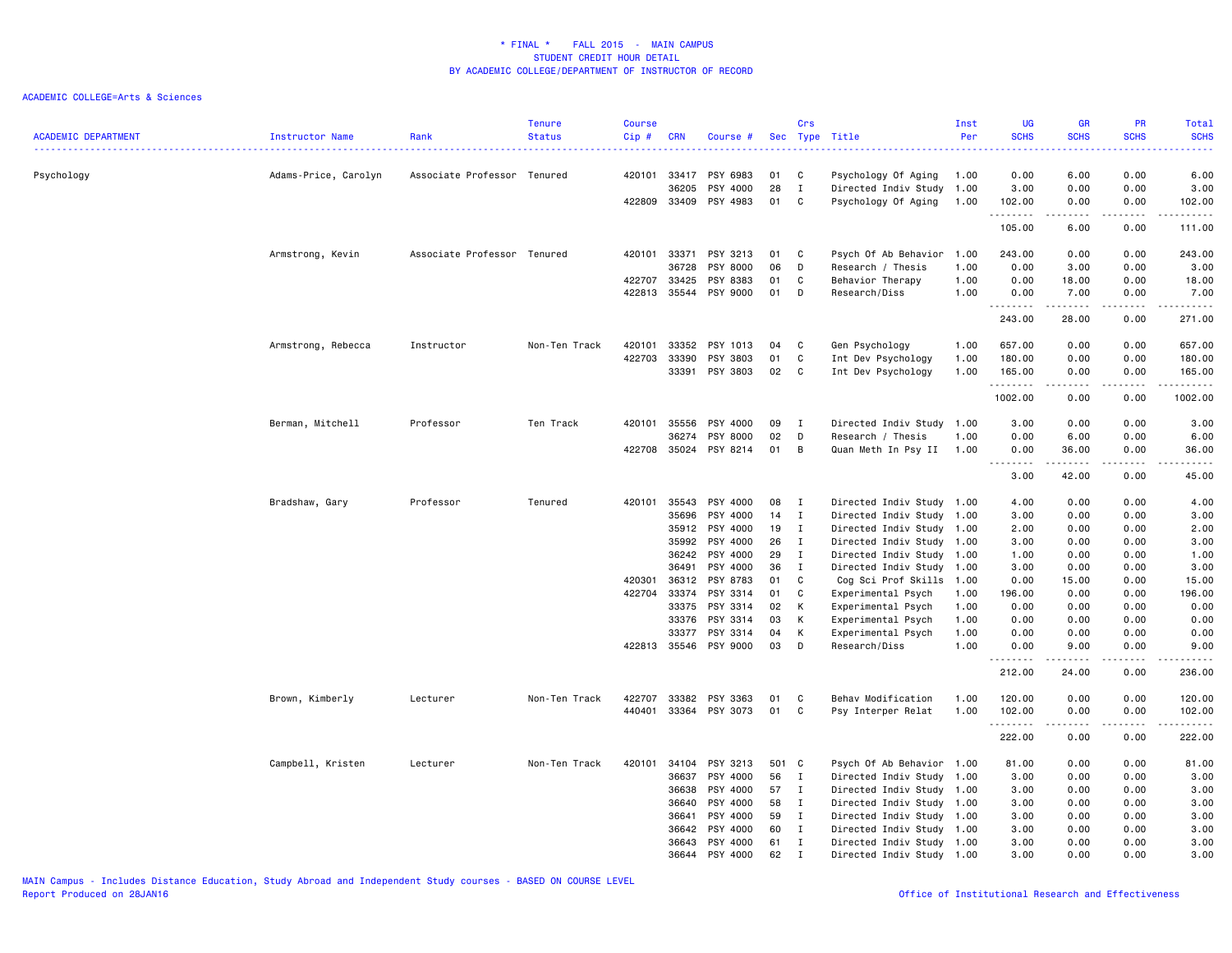|                            |                        |                                   | <b>Tenure</b>  | <b>Course</b> |              |                       |       | Crs          |                           | Inst | UG                  | <b>GR</b>         | PR          | Total                 |
|----------------------------|------------------------|-----------------------------------|----------------|---------------|--------------|-----------------------|-------|--------------|---------------------------|------|---------------------|-------------------|-------------|-----------------------|
| <b>ACADEMIC DEPARTMENT</b> | <b>Instructor Name</b> | Rank                              | <b>Status</b>  | Cip#          | <b>CRN</b>   | Course #              | Sec   |              | Type Title                | Per  | <b>SCHS</b>         | <b>SCHS</b>       | <b>SCHS</b> | <b>SCHS</b>           |
| Psychology                 | Campbell, Kristen      | Lecturer                          | Non-Ten Track  | 420101        | 36645        | PSY 4000              | 63    | I            | Directed Indiv Study 1.00 |      | 3.00                | 0.00              | 0.00        | 3.00                  |
|                            |                        |                                   |                | 422708        | 33366        | PSY 3104              | 01    | C            | Introductory Psychol      | 1.00 | 272.00              | 0.00              | 0.00        | 272.00                |
|                            |                        |                                   |                |               | 33367        | PSY 3104              | 02    | К            | Introductory Psychol 1.00 |      | 0.00                | 0.00              | 0.00        | 0.00                  |
|                            |                        |                                   |                |               | 33368        | PSY 3104              | 03    | К            | Introductory Psychol 1.00 |      | 0.00                | 0.00              | 0.00        | 0.00                  |
|                            |                        |                                   |                |               | 33369        | PSY 3104              | 05    | К            | Introductory Psychol 1.00 |      | 0.00                | 0.00              | 0.00        | 0.00                  |
|                            |                        |                                   |                |               | 36088        | PSY 3104              | 04    | К            | Introductory Psychol      | 1.00 | 0.00                | 0.00              | 0.00        | 0.00                  |
|                            |                        |                                   |                | 422803        | 33395        | PSY 4223              | 01    | C            | Drug Use And Abuse        | 1.00 | 81.00               | 0.00              | 0.00        | 81.00                 |
|                            |                        |                                   |                |               | 33396        | PSY 4223              | 02    | C            | Drug Use And Abuse        | 1.00 | 105.00              | 0.00              | 0.00        | 105.00                |
|                            |                        |                                   |                | 440401        | 33365        | PSY 3073              | 02    | C            | Psy Interper Relat        | 1.00 | 105.00<br>.         | 0.00              | 0.00        | 105.00<br>.           |
|                            |                        |                                   |                |               |              |                       |       |              |                           |      | 668.00              | 0.00              | 0.00        | 668.00                |
|                            | Carskadon, Thomas      | Professor                         | Tenured        | 420101        | 33349        | PSY 1013              | 01    | C            | Gen Psychology -SI        | 0.90 | 874.80              | 0.00              | 0.00        | 874.80                |
|                            |                        |                                   |                |               | 33350        | PSY 1013              | 02    | C            | Gen Psychology -SI        | 0.90 | 477.90              | 0.00              | 0.00        | 477.90                |
|                            |                        |                                   |                |               | 33355        | PSY 1013              | 07    | C            | Gen Psychology - LC       | 0.90 | 75.60               | 0.00              | 0.00        | 75.60                 |
|                            |                        |                                   |                |               | 33356        | PSY 1013              | 08    | C            | Gen Psychology - LC       | 0.90 | 86.40               | 0.00              | 0.00        | 86.40                 |
|                            |                        |                                   |                |               | 33357        | PSY 1013              | 09    | C            | Gen Psychology - LC       | 0.90 | 64.80               | 0.00              | 0.00        | 64.80                 |
|                            |                        |                                   |                |               | 33358        | PSY 1013              | 10    | C            | Gen Psychology - LC       | 0.90 | 40.50               | 0.00              | 0.00        | 40.50                 |
|                            |                        |                                   |                |               | 33363        | PSY 1013              | H01 C |              | Honors Gen Psy - LC       | 1.00 | 42.00               | 0.00              | 0.00        | 42.00                 |
|                            |                        |                                   |                |               | 35021        | PSY 1013              | 14    | $\mathbf{C}$ | Gen Psychology-LC         | 0.90 | 67.50               | 0.00              | 0.00        | 67.50                 |
|                            |                        |                                   |                |               | 35402        | PSY 1013              | 15    | C            | Gen Psychology-LC         | 0.90 | 48.60               | 0.00              | 0.00        | 48.60                 |
|                            |                        |                                   |                |               | 36489        | PSY 4000              | 34    | $\mathbf I$  | Directed Indiv Study 1.00 |      | 3.00                | 0.00              | 0.00        | 3.00                  |
|                            |                        |                                   |                |               | 521003 34709 | FYE 1001              | F15 C |              | Freshman Year Experi 1.00 |      | 21.00               | 0.00              | 0.00        | 21.00                 |
|                            |                        |                                   |                |               | 34796        | FYE 1001              | F16 C |              | Freshman Year Experi 1.00 |      | 10.00<br>.          | 0.00              | 0.00        | 10.00                 |
|                            |                        |                                   |                |               |              |                       |       |              |                           |      | 1812.10             | 0.00              | 0.00        | 1812.10               |
|                            | Eakin, Deborah         | Associate Professor Tenured       |                | 420101        | 33429        | PSY 8653              | 01    | s            | Appl Cog Reading Sem      | 1.00 | 0.00                | 9.00              | 0.00        | 9.00                  |
|                            |                        |                                   |                |               | 35020        | PSY 1001              | F03 C |              | First Year Seminar        | 1.00 | 18.00               | 0.00              | 0.00        | 18.00                 |
|                            |                        |                                   |                |               | 35234        | PSY 4000              | 01    | I            | Directed Indiv Study      | 1.00 | 3.00                | 0.00              | 0.00        | 3.00                  |
|                            |                        |                                   |                |               | 35256        | PSY 4000              | 03    | $\mathbf I$  | Directed Indiv Study 1.00 |      | 3.00                | 0.00              | 0.00        | 3.00                  |
|                            |                        |                                   |                |               | 35624        | PSY 4000              | 11    | $\mathbf I$  | Directed Indiv Study      | 1.00 | 3.00                | 0.00              | 0.00        | 3.00                  |
|                            |                        |                                   |                |               | 35913        | PSY 4000              | 20    | $\mathbf{I}$ | Directed Indiv Study      | 1.00 | 3.00                | 0.00              | 0.00        | 3.00                  |
|                            |                        |                                   |                |               | 36705        | PSY 4000              | 69    | $\mathbf{I}$ | Directed Indiv Study      | 1.00 | 3.00                | 0.00              | 0.00        | 3.00                  |
|                            |                        |                                   |                |               | 36709        | PSY 4000              | 71    | $\mathbf I$  | Directed Indiv Study      | 1.00 | 3.00                | 0.00              | 0.00        | 3.00                  |
|                            |                        |                                   |                | 422701        | 33406        | PSY 4733              | 01    | C            | Memory                    | 1.00 | 48.00               | 0.00              | 0.00        | 48.00                 |
|                            |                        |                                   |                | 422813        | 35548        | PSY 9000              | 05    | D            | Research/Diss             | 1.00 | 0.00<br>.           | 40.00<br>.        | 0.00<br>.   | 40.00<br>.            |
|                            |                        |                                   |                |               |              |                       |       |              |                           |      | 84.00               | 49.00             | 0.00        | 133.00                |
|                            | Garrison, Teena        | Research Assist Pro Non-Ten Track |                | 143501        |              | 34302 IE 8143         | 01    | C            | Applied Ergo Methods 1.00 |      | 0.00                | 39.00             | 0.00        | 39.00                 |
|                            |                        |                                   |                |               |              | 34693 IE 8143         | 501 C |              | Applied Ergo Methods 1.00 |      | 0.00<br>$\cdots$    | 27.00             | 0.00        | 27.00<br>. <b>.</b> . |
|                            |                        |                                   |                |               |              |                       |       |              |                           |      | 0.00                | 66.00             | 0.00        | 66.00                 |
|                            | Golding, Courtney      | Grad Teach Assist                 | Not Applicable |               |              | 420101 33361 PSY 1013 | 13    | $\mathbf{C}$ | Gen Psychology            | 1.00 | 291.00              | 0.00              | 0.00        | 291.00                |
|                            |                        |                                   |                |               |              |                       |       |              |                           |      | .<br>291.00         | 0.00              | 0.00        | .<br>291.00           |
|                            | Gresham, Courtney      | Non-Faculty                       | Not Applicable |               |              | 422707 34106 PSY 4353 | 501 C |              | Psychology and the L 1.00 |      | 93.00<br>. <b>.</b> | 0.00              | 0.00<br>.   | 93.00<br>.            |
|                            |                        |                                   |                |               |              |                       |       |              |                           |      | 93.00               | $- - - -$<br>0.00 | 0.00        | 93.00                 |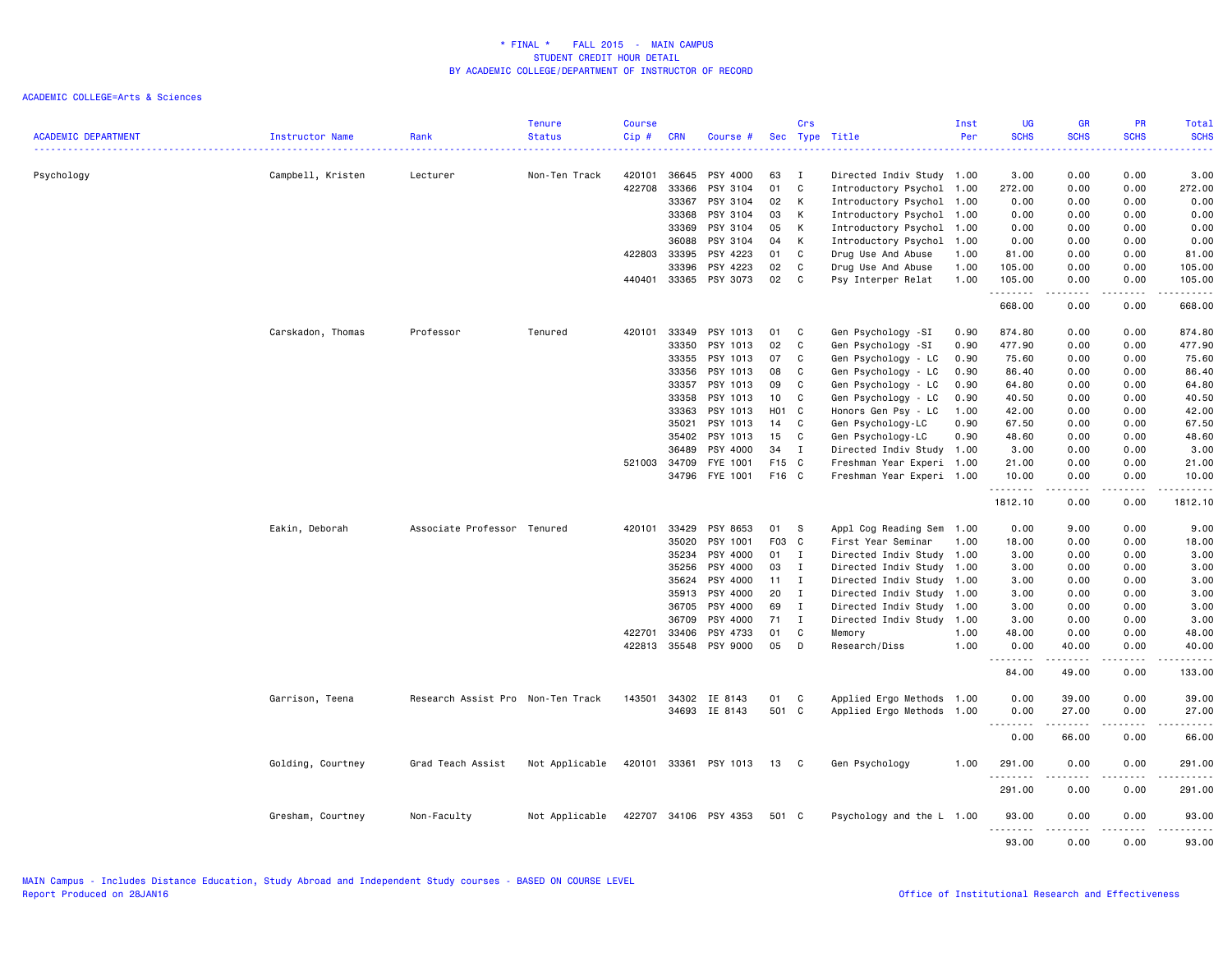| <b>ACADEMIC DEPARTMENT</b> | Instructor Name    | Rank                          | <b>Tenure</b><br><b>Status</b> | <b>Course</b><br>Cip# | <b>CRN</b>     | Course #              |          | Crs                          | Sec Type Title                               | Inst<br>Per  | UG<br><b>SCHS</b> | GR<br><b>SCHS</b>                           | PR<br><b>SCHS</b> | <b>Total</b><br><b>SCHS</b> |
|----------------------------|--------------------|-------------------------------|--------------------------------|-----------------------|----------------|-----------------------|----------|------------------------------|----------------------------------------------|--------------|-------------------|---------------------------------------------|-------------------|-----------------------------|
| Psychology                 | Hood, Kristina     | Assistant Professor Ten Track |                                | 240101                | 36148          | HON 4000              | 03       | $\mathbf{I}$                 | Directed Individual                          | 1.00         | 3.00              | 0.00                                        | 0.00              | 3.00                        |
|                            |                    |                               |                                |                       | 36594          | HON 4093              | H09      | <b>S</b>                     | Honors Thesis                                | 1.00         | 3.00              | 0.00                                        | 0.00              | 3.00                        |
|                            |                    |                               |                                | 420101                | 33427          | PSY 8513              | 01       | $\mathbf{C}$                 | Psychological Res                            | 1.00         | 0.00              | 27.00                                       | 0.00              | 27.00                       |
|                            |                    |                               |                                |                       | 35695<br>35815 | PSY 4000<br>PSY 4000  | 13<br>15 | $\mathbf{I}$<br>$\mathbf{I}$ | Directed Indiv Study<br>Directed Indiv Study | 1.00<br>1.00 | 1.00<br>2.00      | 0.00<br>0.00                                | 0.00<br>0.00      | 1.00<br>2.00                |
|                            |                    |                               |                                |                       | 35816          | PSY 4000              | 16       | $\mathbf I$                  |                                              | 1.00         | 3.00              | 0.00                                        | 0.00              | 3.00                        |
|                            |                    |                               |                                |                       | 35959          | PSY 4000              | 23       | $\mathbf{I}$                 | Directed Indiv Study<br>Directed Indiv Study | 1.00         | 3.00              | 0.00                                        | 0.00              | 3.00                        |
|                            |                    |                               |                                |                       | 35960          | PSY 4000              | 24       | $\mathbf{I}$                 | Directed Indiv Study                         | 1.00         | 2.00              | 0.00                                        | 0.00              | 2.00                        |
|                            |                    |                               |                                |                       | 35982          | PSY 4000              | 25       | $\mathbf{I}$                 | Directed Indiv Study                         | 1.00         | 2.00              | 0.00                                        | 0.00              | 2.00                        |
|                            |                    |                               |                                |                       | 36095          | PSY 8000              | 01       | D                            | Research / Thesis                            | 1.00         | 0.00              | 5.00                                        | 0.00              | 5.00                        |
|                            |                    |                               |                                |                       | 36406          | PSY 4000              | 31       | $\mathbf{I}$                 | Directed Indiv Study                         | 1.00         | 1.00              | 0.00                                        | 0.00              | 1.00                        |
|                            |                    |                               |                                |                       | 36493          | PSY 4000              | 37       | I                            | Directed Indiv Study 1.00                    |              | 2.00              | 0.00                                        | 0.00              | 2.00                        |
|                            |                    |                               |                                |                       | 36647          | PSY 4000              | 64       | $\mathbf I$                  | Directed Indiv Study                         | 1.00         | 4.00              | 0.00                                        | 0.00              | 4.00                        |
|                            |                    |                               |                                |                       | 36714          | PSY 4000              | 74       | $\mathbf{I}$                 | Directed Indiv Study                         | 1.00         | 3.00              | 0.00                                        | 0.00              | 3.00                        |
|                            |                    |                               |                                | 422707                | 33386          | PSY 3623              | 01       | C                            | Social Psychology                            | 1.00         | 204.00            | 0.00                                        | 0.00              | 204.00                      |
|                            |                    |                               |                                | 422813                | 35549          | PSY 9000              | 06       | D                            | Research/Diss                                | 1.00         | 0.00              | 12.00                                       | 0.00              | 12.00                       |
|                            |                    |                               |                                |                       |                |                       |          |                              |                                              |              | .                 |                                             | .                 | .                           |
|                            |                    |                               |                                |                       |                |                       |          |                              |                                              |              | 233.00            | 44.00                                       | 0.00              | 277.00                      |
|                            | Hubbard, Marlena   | Lecturer                      | Non-Ten Track                  | 420101                | 36090          | PSY 1013              | 16       | C                            | Gen Psychology                               | 1.00         | 225.00            | 0.00                                        | 0.00              | 225.00                      |
|                            |                    |                               |                                | 422707                | 33388          | PSY 3623              | 03       | $\mathtt{C}$                 | Social Psychology                            | 1.00         | 156.00            | 0.00                                        | 0.00              | 156.00                      |
|                            |                    |                               |                                | 422803                | 33397          | PSY 4223              | 03       | C                            | Drug Use And Abuse                           | 1.00         | 147.00            | 0.00                                        | 0.00              | 147.00                      |
|                            |                    |                               |                                | 422813                | 33380          | PSY 3343              | 02       | C                            | Psych Of Learning                            | 1.00         | 96.00             | 0.00                                        | 0.00              | 96.00                       |
|                            |                    |                               |                                |                       |                |                       |          |                              |                                              |              | .<br>624.00       | .<br>0.00                                   | .<br>0.00         | .<br>624.00                 |
|                            | Jarosz, Andrew     | Assistant Professor Ten Track |                                | 420101                | 36524          | PSY 4000              | 40       | I                            | Directed Indiv Study 1.00                    |              | 3.00              | 0.00                                        | 0.00              | 3.00                        |
|                            |                    |                               |                                | 422701                |                | 34397 PSY 3713        | 03       | C                            | Cognitive Psychology                         | 1.00         | 228.00            | 0.00                                        | 0.00              | 228.00                      |
|                            |                    |                               |                                |                       |                |                       |          |                              |                                              |              | .                 | $\sim$ $\sim$ $\sim$ $\sim$                 | .                 | .                           |
|                            |                    |                               |                                |                       |                |                       |          |                              |                                              |              | 231.00            | 0.00                                        | 0.00              | 231.00                      |
|                            | Keeley, Jared      | Associate Professor Tenured   |                                | 420101                | 35368          | PSY 4000              | 06       | I                            | Directed Indiv Study                         | 1.00         | 3.00              | 0.00                                        | 0.00              | 3.00                        |
|                            |                    |                               |                                |                       | 36364          | PSY 8000              | 04       | D                            | Research / Thesis                            | 1.00         | 0.00              | 3.00                                        | 0.00              | 3.00                        |
|                            |                    |                               |                                | 422810                | 33422          | PSY 8323              | 01       | C                            | Psychopathology                              | 1.00         | 0.00              | 18.00                                       | 0.00              | 18.00                       |
|                            |                    |                               |                                | 422813                | 35550          | PSY 9000              | 07       | D                            | Research/Diss                                | 1.00         | 0.00              | 29.00                                       | 0.00              | 29.00                       |
|                            |                    |                               |                                |                       |                |                       |          |                              |                                              |              | .<br>3.00         | $\sim$ $\sim$ $\sim$ $\sim$ $\sim$<br>50.00 | د د د د<br>0.00   | الدامات<br>53.00            |
|                            | Kinman, Brittany   | Grad Teach Assist             | Not Applicable                 | 420101                |                | 33360 PSY 1013        | 12       | $\mathbf{C}$                 | Gen Psychology                               | 1.00         | 288.00            | 0.00                                        | 0.00              | 288.00                      |
|                            |                    |                               |                                |                       |                |                       |          |                              |                                              |              | .                 | $- - - -$                                   | .                 | .                           |
|                            |                    |                               |                                |                       |                |                       |          |                              |                                              |              | 288.00            | 0.00                                        | 0.00              | 288.00                      |
|                            | Klein, Stephen     | Professor                     | Tenured                        | 302501                | 33408          | PSY 4813              | 01       | C                            | Positive Psychology                          | 1.00         | 69.00             | 0.00                                        | 0.00              | 69.00                       |
|                            |                    |                               |                                | 422706                | 33399          | PSY 4403              | 01       | C                            | Biological Psycholog                         | 1.00         | 84.00             | 0.00                                        | 0.00              | 84.00                       |
|                            |                    |                               |                                |                       |                | 422813 33379 PSY 3343 | 01       | C                            | Psych Of Learning                            | 1.00         | 87.00             | 0.00                                        | 0.00              | 87.00                       |
|                            |                    |                               |                                |                       |                |                       |          |                              |                                              |              | .<br>240.00       | .<br>0.00                                   | .<br>0.00         | .<br>240.00                 |
|                            | Kwan, Janet        | Grad Teach Assist             | Not Applicable                 |                       |                | 420101 33351 PSY 1013 | 03       | C <sub>c</sub>               | Gen Psychology                               | 1.00         | 288.00            | 0.00                                        | 0.00              | 288.00                      |
|                            |                    |                               |                                |                       |                |                       |          |                              |                                              |              | .<br>288.00       | .<br>0.00                                   | .<br>0.00         | .<br>288.00                 |
|                            | McKinney, Clifford | Associate Professor Tenured   |                                |                       |                | 420101 34345 PSY 1001 | F02 C    |                              | First Year Seminar                           | 1.00         | 13.00             | 0.00                                        | 0.00              | 13.00                       |
|                            |                    |                               |                                |                       |                |                       |          |                              |                                              |              |                   |                                             |                   |                             |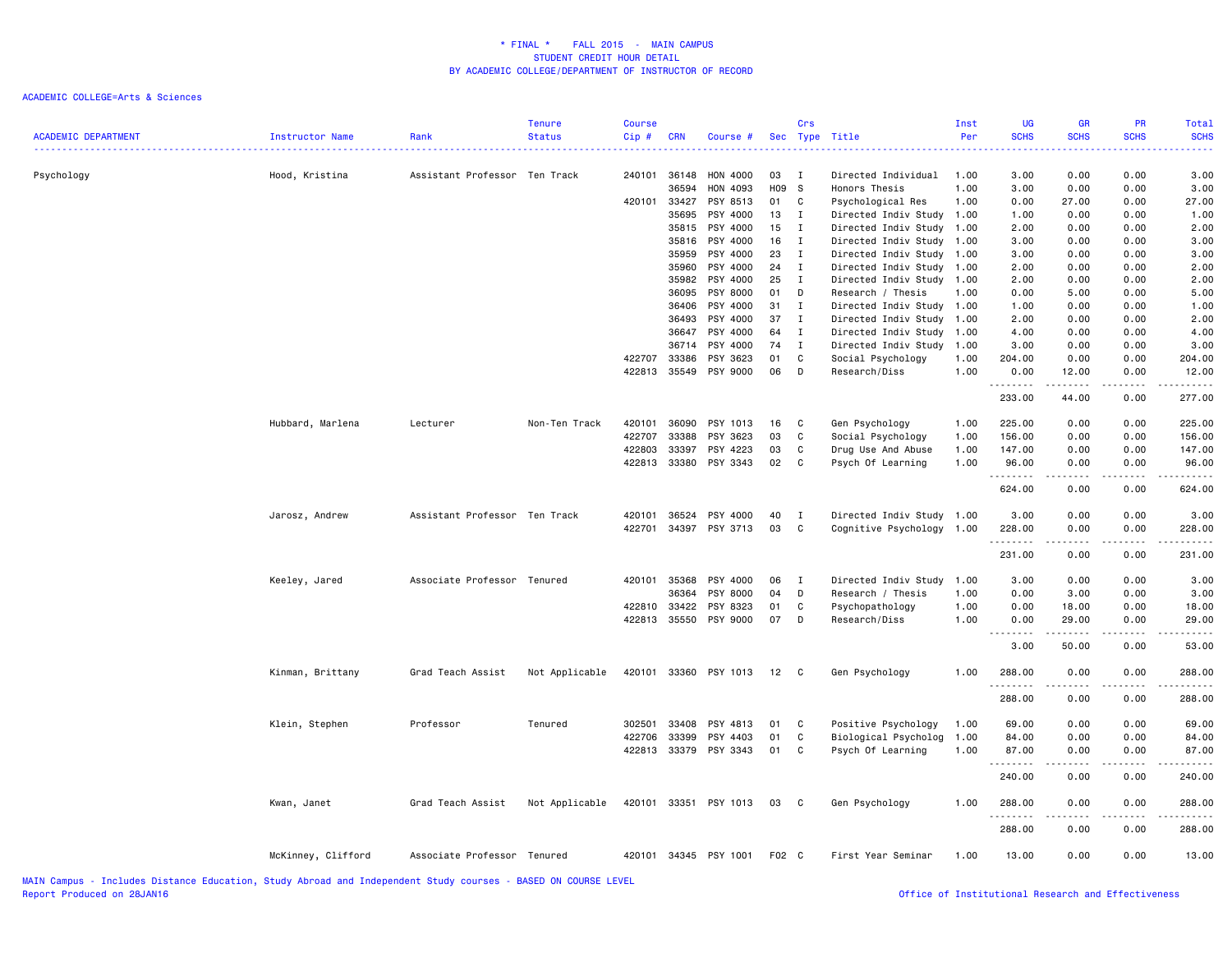| Psychology<br>McKinney, Clifford<br>Associate Professor Tenured<br>420101<br>36131<br>PSY 8450<br>02<br>E<br>Applied Clin Practic 1.00<br>0.00<br>12.00<br>0.00<br>12.00<br>PSY 4000<br>52<br>$\mathbf{I}$<br>Directed Indiv Study 1.00<br>0.00<br>0.00<br>3.00<br>36572<br>3.00<br>36573<br>PSY 4000<br>53<br>Directed Indiv Study 1.00<br>3.00<br>0.00<br>0.00<br>3.00<br>$\mathbf{I}$<br>36577<br>PSY 4000<br>54<br>$\mathbf{I}$<br>Directed Indiv Study 1.00<br>0.00<br>0.00<br>3.00<br>3.00<br>PSY 4000<br>55<br>$\mathbf{I}$<br>Directed Indiv Study 1.00<br>3.00<br>0.00<br>0.00<br>3.00<br>36579<br>36700<br>PSY 4000<br>68<br>$\mathbf I$<br>Directed Indiv Study 1.00<br>3.00<br>0.00<br>3.00<br>0.00<br>36729<br>PSY 8000<br>07<br>D<br>Research / Thesis<br>1.00<br>0.00<br>7.00<br>0.00<br>7.00<br>422703<br>33398<br>PSY 4343<br>01<br>C<br>Clinical Child Psych 1.00<br>114.00<br>0.00<br>0.00<br>114.00<br>35551<br>PSY 9000<br>422813<br>08<br>D<br>Research/Diss<br>1.00<br>0.00<br>23.00<br>0.00<br>23.00<br><b></b><br>.<br>.<br>.<br>42.00<br>142.00<br>0.00<br>184.00<br>McMillen, David<br>Research Professor<br>Non-Ten Track<br>420101<br>36553<br>PSY 4000<br>41<br>$\mathbf{I}$<br>Directed Indiv Study 1.00<br>1.00<br>0.00<br>0.00<br>1.00<br>36554<br>PSY 4000<br>42<br>$\mathbf{I}$<br>Directed Indiv Study 1.00<br>2.00<br>0.00<br>0.00<br>2.00<br>PSY 4000<br>36555<br>43<br>$\mathbf{I}$<br>Directed Indiv Study 1.00<br>2.00<br>0.00<br>2.00<br>0.00<br>PSY 4000<br>45<br>36558<br>$\mathbf{I}$<br>Directed Indiv Study 1.00<br>2.00<br>0.00<br>0.00<br>2.00<br>PSY 4000<br>46<br>36559<br>$\mathbf{I}$<br>Directed Indiv Study 1.00<br>2.00<br>0.00<br>0.00<br>2.00<br>36560<br>PSY 4000<br>47<br>2.00<br>$\mathbf{I}$<br>Directed Indiv Study 1.00<br>2.00<br>0.00<br>0.00<br>PSY 4000<br>48<br>$\mathbf{I}$<br>36561<br>Directed Indiv Study 1.00<br>2.00<br>0.00<br>0.00<br>2.00<br>PSY 4000<br>49<br>$\mathbf{I}$<br>Directed Indiv Study 1.00<br>0.00<br>36562<br>2.00<br>0.00<br>2.00<br>PSY 4000<br>50<br>Directed Indiv Study 1.00<br>2.00<br>2.00<br>36563<br>$\mathbf{I}$<br>0.00<br>0.00<br>PSY 4000<br>51 I<br>36564<br>Directed Indiv Study 1.00<br>2.00<br>0.00<br>0.00<br>2.00<br>$\sim$ $\sim$ $\sim$<br>-----<br>19.00<br>0.00<br>0.00<br>19.00<br>McMillen, Robert<br>422810 33385 PSY 3503<br>Associate Professor Tenured<br>01<br>C<br>Health Psychology<br>1.00<br>360.00<br>0.00<br>0.00<br>360.00<br>.<br><u>.</u><br>$- - - -$<br>360.00<br>0.00<br>0.00<br>360.00<br>Mitchell, Sheridan<br>Non-Ten Track<br>422705<br>33393<br>PSY 4203<br>C<br>Theories Of Pers<br>1.00<br>117.00<br>0.00<br>0.00<br>117.00<br>Lecturer<br>01<br>422706<br>03<br>C<br>Biological Psycholog<br>1.00<br>78.00<br>0.00<br>0.00<br>78.00<br>33401<br>PSY 4403<br>422707<br>33370<br>PSY 3203<br>01<br>C<br>Psy Of Gender Differ<br>99.00<br>0.00<br>0.00<br>99.00<br>1.00<br>.<br>$\frac{1}{2} \left( \frac{1}{2} \right) \left( \frac{1}{2} \right) \left( \frac{1}{2} \right) \left( \frac{1}{2} \right) \left( \frac{1}{2} \right) \left( \frac{1}{2} \right)$<br>$\frac{1}{2} \left( \frac{1}{2} \right) \left( \frac{1}{2} \right) \left( \frac{1}{2} \right) \left( \frac{1}{2} \right)$<br>.<br>0.00<br>294.00<br>0.00<br>294.00<br>Associate Professor Tenured<br>35177<br>CSE 8613<br>Cognitive Skill Mode 1.00<br>0.00<br>9.00<br>0.00<br>9.00<br>Moss, Robert<br>420101<br>01<br>C<br>PSY 4000<br>17<br>Directed Indiv Study<br>35847<br>I<br>1.00<br>1.00<br>0.00<br>0.00<br>1.00<br>39<br>36504<br>PSY 4000<br>$\mathbf{I}$<br>Directed Indiv Study 1.00<br>3.00<br>0.00<br>0.00<br>3.00<br>422701<br>33431<br>PSY 8731<br>01<br>C<br>Appl Cognitive Rsh S 1.00<br>0.00<br>5.00<br>0.00<br>5.00<br>PSY 8723<br>34400<br>01<br>C<br>Cognitive Skills Mod<br>1.00<br>0.00<br>9.00<br>0.00<br>9.00<br>D<br>422813<br>35552<br>PSY 9000<br>09<br>Research/Diss<br>1.00<br>0.00<br>35.00<br>0.00<br>35.00<br>المتمالين<br>.<br>$\sim$ $\sim$ $\sim$ $\sim$<br>$\frac{1}{2} \left( \frac{1}{2} \right) \left( \frac{1}{2} \right) \left( \frac{1}{2} \right) \left( \frac{1}{2} \right) \left( \frac{1}{2} \right)$<br>$\sim$ $\sim$ .<br>4.00<br>58.00<br>0.00<br>62.00<br>97.20<br>Mount, Katherine<br>Grad Teach Assist<br>Not Applicable<br>420101<br>33349<br>PSY 1013<br>01<br>C<br>Gen Psychology -SI<br>0.10<br>97.20<br>0.00<br>0.00<br>33350<br>PSY 1013<br>02<br>C<br>Gen Psychology -SI<br>53.10<br>0.00<br>0.00<br>53.10<br>0.10<br>PSY 1013<br>07<br>C<br>Gen Psychology - LC<br>33355<br>0.10<br>8.40<br>0.00<br>0.00<br>8.40<br>33356<br>PSY 1013<br>08<br>Gen Psychology - LC<br>C<br>0.10<br>9.60<br>0.00<br>0.00<br>9.60<br>PSY 1013<br>33357<br>09<br>C<br>Gen Psychology - LC<br>7.20<br>0.00<br>0.00<br>7.20<br>0.10<br>PSY 1013<br>10<br>C<br>Gen Psychology - LC<br>4.50<br>0.00<br>0.00<br>4.50<br>33358<br>0.10<br>PSY 1013<br>35021<br>14<br>C<br>Gen Psychology-LC<br>0.10<br>7.50<br>0.00<br>0.00<br>7.50<br>35402<br>PSY 1013<br>15<br>C<br>Gen Psychology-LC<br>0.10<br>5.40<br>0.00<br>0.00<br>5.40 | <b>ACADEMIC DEPARTMENT</b> | Instructor Name | Rank | Tenure<br><b>Status</b> | <b>Course</b><br>$Cip$ # | <b>CRN</b> | Course # | Crs | Sec Type Title | Inst<br>Per | UG<br><b>SCHS</b> | GR<br><b>SCHS</b> | PR<br><b>SCHS</b> | Total<br><b>SCHS</b> |
|--------------------------------------------------------------------------------------------------------------------------------------------------------------------------------------------------------------------------------------------------------------------------------------------------------------------------------------------------------------------------------------------------------------------------------------------------------------------------------------------------------------------------------------------------------------------------------------------------------------------------------------------------------------------------------------------------------------------------------------------------------------------------------------------------------------------------------------------------------------------------------------------------------------------------------------------------------------------------------------------------------------------------------------------------------------------------------------------------------------------------------------------------------------------------------------------------------------------------------------------------------------------------------------------------------------------------------------------------------------------------------------------------------------------------------------------------------------------------------------------------------------------------------------------------------------------------------------------------------------------------------------------------------------------------------------------------------------------------------------------------------------------------------------------------------------------------------------------------------------------------------------------------------------------------------------------------------------------------------------------------------------------------------------------------------------------------------------------------------------------------------------------------------------------------------------------------------------------------------------------------------------------------------------------------------------------------------------------------------------------------------------------------------------------------------------------------------------------------------------------------------------------------------------------------------------------------------------------------------------------------------------------------------------------------------------------------------------------------------------------------------------------------------------------------------------------------------------------------------------------------------------------------------------------------------------------------------------------------------------------------------------------------------------------------------------------------------------------------------------------------------------------------------------------------------------------------------------------------------------------------------------------------------------------------------------------------------------------------------------------------------------------------------------------------------------------------------------------------------------------------------------------------------------------------------------------------------------------------------------------------------------------------------------------------------------------------------------------------------------------------------------------------------------------------------------------------------------------------------------------------------------------------------------------------------------------------------------------------------------------------------------------------------------------------------------------------------------------------------------------------------------------------------------------------------------------------------------------------------------------------------------------------------------------------------------------------------------------------------------------------------------------------------------------------------------------------------------------------------------------------------------------------------------------------------------------------------------------------------------------------------------------------------------------------------------------------------------------------------------------------------------------------------------------------------------------------------------------------------------------------------------------------------------------------------------------------------------------------------------------------------------------------------------------------------------------------------------|----------------------------|-----------------|------|-------------------------|--------------------------|------------|----------|-----|----------------|-------------|-------------------|-------------------|-------------------|----------------------|
|                                                                                                                                                                                                                                                                                                                                                                                                                                                                                                                                                                                                                                                                                                                                                                                                                                                                                                                                                                                                                                                                                                                                                                                                                                                                                                                                                                                                                                                                                                                                                                                                                                                                                                                                                                                                                                                                                                                                                                                                                                                                                                                                                                                                                                                                                                                                                                                                                                                                                                                                                                                                                                                                                                                                                                                                                                                                                                                                                                                                                                                                                                                                                                                                                                                                                                                                                                                                                                                                                                                                                                                                                                                                                                                                                                                                                                                                                                                                                                                                                                                                                                                                                                                                                                                                                                                                                                                                                                                                                                                                                                                                                                                                                                                                                                                                                                                                                                                                                                                                                                                                                      |                            |                 |      |                         |                          |            |          |     |                |             | .                 |                   | $- - - - -$       | .                    |
|                                                                                                                                                                                                                                                                                                                                                                                                                                                                                                                                                                                                                                                                                                                                                                                                                                                                                                                                                                                                                                                                                                                                                                                                                                                                                                                                                                                                                                                                                                                                                                                                                                                                                                                                                                                                                                                                                                                                                                                                                                                                                                                                                                                                                                                                                                                                                                                                                                                                                                                                                                                                                                                                                                                                                                                                                                                                                                                                                                                                                                                                                                                                                                                                                                                                                                                                                                                                                                                                                                                                                                                                                                                                                                                                                                                                                                                                                                                                                                                                                                                                                                                                                                                                                                                                                                                                                                                                                                                                                                                                                                                                                                                                                                                                                                                                                                                                                                                                                                                                                                                                                      |                            |                 |      |                         |                          |            |          |     |                |             |                   |                   |                   |                      |
|                                                                                                                                                                                                                                                                                                                                                                                                                                                                                                                                                                                                                                                                                                                                                                                                                                                                                                                                                                                                                                                                                                                                                                                                                                                                                                                                                                                                                                                                                                                                                                                                                                                                                                                                                                                                                                                                                                                                                                                                                                                                                                                                                                                                                                                                                                                                                                                                                                                                                                                                                                                                                                                                                                                                                                                                                                                                                                                                                                                                                                                                                                                                                                                                                                                                                                                                                                                                                                                                                                                                                                                                                                                                                                                                                                                                                                                                                                                                                                                                                                                                                                                                                                                                                                                                                                                                                                                                                                                                                                                                                                                                                                                                                                                                                                                                                                                                                                                                                                                                                                                                                      |                            |                 |      |                         |                          |            |          |     |                |             |                   |                   |                   |                      |
|                                                                                                                                                                                                                                                                                                                                                                                                                                                                                                                                                                                                                                                                                                                                                                                                                                                                                                                                                                                                                                                                                                                                                                                                                                                                                                                                                                                                                                                                                                                                                                                                                                                                                                                                                                                                                                                                                                                                                                                                                                                                                                                                                                                                                                                                                                                                                                                                                                                                                                                                                                                                                                                                                                                                                                                                                                                                                                                                                                                                                                                                                                                                                                                                                                                                                                                                                                                                                                                                                                                                                                                                                                                                                                                                                                                                                                                                                                                                                                                                                                                                                                                                                                                                                                                                                                                                                                                                                                                                                                                                                                                                                                                                                                                                                                                                                                                                                                                                                                                                                                                                                      |                            |                 |      |                         |                          |            |          |     |                |             |                   |                   |                   |                      |
|                                                                                                                                                                                                                                                                                                                                                                                                                                                                                                                                                                                                                                                                                                                                                                                                                                                                                                                                                                                                                                                                                                                                                                                                                                                                                                                                                                                                                                                                                                                                                                                                                                                                                                                                                                                                                                                                                                                                                                                                                                                                                                                                                                                                                                                                                                                                                                                                                                                                                                                                                                                                                                                                                                                                                                                                                                                                                                                                                                                                                                                                                                                                                                                                                                                                                                                                                                                                                                                                                                                                                                                                                                                                                                                                                                                                                                                                                                                                                                                                                                                                                                                                                                                                                                                                                                                                                                                                                                                                                                                                                                                                                                                                                                                                                                                                                                                                                                                                                                                                                                                                                      |                            |                 |      |                         |                          |            |          |     |                |             |                   |                   |                   |                      |
|                                                                                                                                                                                                                                                                                                                                                                                                                                                                                                                                                                                                                                                                                                                                                                                                                                                                                                                                                                                                                                                                                                                                                                                                                                                                                                                                                                                                                                                                                                                                                                                                                                                                                                                                                                                                                                                                                                                                                                                                                                                                                                                                                                                                                                                                                                                                                                                                                                                                                                                                                                                                                                                                                                                                                                                                                                                                                                                                                                                                                                                                                                                                                                                                                                                                                                                                                                                                                                                                                                                                                                                                                                                                                                                                                                                                                                                                                                                                                                                                                                                                                                                                                                                                                                                                                                                                                                                                                                                                                                                                                                                                                                                                                                                                                                                                                                                                                                                                                                                                                                                                                      |                            |                 |      |                         |                          |            |          |     |                |             |                   |                   |                   |                      |
|                                                                                                                                                                                                                                                                                                                                                                                                                                                                                                                                                                                                                                                                                                                                                                                                                                                                                                                                                                                                                                                                                                                                                                                                                                                                                                                                                                                                                                                                                                                                                                                                                                                                                                                                                                                                                                                                                                                                                                                                                                                                                                                                                                                                                                                                                                                                                                                                                                                                                                                                                                                                                                                                                                                                                                                                                                                                                                                                                                                                                                                                                                                                                                                                                                                                                                                                                                                                                                                                                                                                                                                                                                                                                                                                                                                                                                                                                                                                                                                                                                                                                                                                                                                                                                                                                                                                                                                                                                                                                                                                                                                                                                                                                                                                                                                                                                                                                                                                                                                                                                                                                      |                            |                 |      |                         |                          |            |          |     |                |             |                   |                   |                   |                      |
|                                                                                                                                                                                                                                                                                                                                                                                                                                                                                                                                                                                                                                                                                                                                                                                                                                                                                                                                                                                                                                                                                                                                                                                                                                                                                                                                                                                                                                                                                                                                                                                                                                                                                                                                                                                                                                                                                                                                                                                                                                                                                                                                                                                                                                                                                                                                                                                                                                                                                                                                                                                                                                                                                                                                                                                                                                                                                                                                                                                                                                                                                                                                                                                                                                                                                                                                                                                                                                                                                                                                                                                                                                                                                                                                                                                                                                                                                                                                                                                                                                                                                                                                                                                                                                                                                                                                                                                                                                                                                                                                                                                                                                                                                                                                                                                                                                                                                                                                                                                                                                                                                      |                            |                 |      |                         |                          |            |          |     |                |             |                   |                   |                   |                      |
|                                                                                                                                                                                                                                                                                                                                                                                                                                                                                                                                                                                                                                                                                                                                                                                                                                                                                                                                                                                                                                                                                                                                                                                                                                                                                                                                                                                                                                                                                                                                                                                                                                                                                                                                                                                                                                                                                                                                                                                                                                                                                                                                                                                                                                                                                                                                                                                                                                                                                                                                                                                                                                                                                                                                                                                                                                                                                                                                                                                                                                                                                                                                                                                                                                                                                                                                                                                                                                                                                                                                                                                                                                                                                                                                                                                                                                                                                                                                                                                                                                                                                                                                                                                                                                                                                                                                                                                                                                                                                                                                                                                                                                                                                                                                                                                                                                                                                                                                                                                                                                                                                      |                            |                 |      |                         |                          |            |          |     |                |             |                   |                   |                   |                      |
|                                                                                                                                                                                                                                                                                                                                                                                                                                                                                                                                                                                                                                                                                                                                                                                                                                                                                                                                                                                                                                                                                                                                                                                                                                                                                                                                                                                                                                                                                                                                                                                                                                                                                                                                                                                                                                                                                                                                                                                                                                                                                                                                                                                                                                                                                                                                                                                                                                                                                                                                                                                                                                                                                                                                                                                                                                                                                                                                                                                                                                                                                                                                                                                                                                                                                                                                                                                                                                                                                                                                                                                                                                                                                                                                                                                                                                                                                                                                                                                                                                                                                                                                                                                                                                                                                                                                                                                                                                                                                                                                                                                                                                                                                                                                                                                                                                                                                                                                                                                                                                                                                      |                            |                 |      |                         |                          |            |          |     |                |             |                   |                   |                   |                      |
|                                                                                                                                                                                                                                                                                                                                                                                                                                                                                                                                                                                                                                                                                                                                                                                                                                                                                                                                                                                                                                                                                                                                                                                                                                                                                                                                                                                                                                                                                                                                                                                                                                                                                                                                                                                                                                                                                                                                                                                                                                                                                                                                                                                                                                                                                                                                                                                                                                                                                                                                                                                                                                                                                                                                                                                                                                                                                                                                                                                                                                                                                                                                                                                                                                                                                                                                                                                                                                                                                                                                                                                                                                                                                                                                                                                                                                                                                                                                                                                                                                                                                                                                                                                                                                                                                                                                                                                                                                                                                                                                                                                                                                                                                                                                                                                                                                                                                                                                                                                                                                                                                      |                            |                 |      |                         |                          |            |          |     |                |             |                   |                   |                   |                      |
|                                                                                                                                                                                                                                                                                                                                                                                                                                                                                                                                                                                                                                                                                                                                                                                                                                                                                                                                                                                                                                                                                                                                                                                                                                                                                                                                                                                                                                                                                                                                                                                                                                                                                                                                                                                                                                                                                                                                                                                                                                                                                                                                                                                                                                                                                                                                                                                                                                                                                                                                                                                                                                                                                                                                                                                                                                                                                                                                                                                                                                                                                                                                                                                                                                                                                                                                                                                                                                                                                                                                                                                                                                                                                                                                                                                                                                                                                                                                                                                                                                                                                                                                                                                                                                                                                                                                                                                                                                                                                                                                                                                                                                                                                                                                                                                                                                                                                                                                                                                                                                                                                      |                            |                 |      |                         |                          |            |          |     |                |             |                   |                   |                   |                      |
|                                                                                                                                                                                                                                                                                                                                                                                                                                                                                                                                                                                                                                                                                                                                                                                                                                                                                                                                                                                                                                                                                                                                                                                                                                                                                                                                                                                                                                                                                                                                                                                                                                                                                                                                                                                                                                                                                                                                                                                                                                                                                                                                                                                                                                                                                                                                                                                                                                                                                                                                                                                                                                                                                                                                                                                                                                                                                                                                                                                                                                                                                                                                                                                                                                                                                                                                                                                                                                                                                                                                                                                                                                                                                                                                                                                                                                                                                                                                                                                                                                                                                                                                                                                                                                                                                                                                                                                                                                                                                                                                                                                                                                                                                                                                                                                                                                                                                                                                                                                                                                                                                      |                            |                 |      |                         |                          |            |          |     |                |             |                   |                   |                   |                      |
|                                                                                                                                                                                                                                                                                                                                                                                                                                                                                                                                                                                                                                                                                                                                                                                                                                                                                                                                                                                                                                                                                                                                                                                                                                                                                                                                                                                                                                                                                                                                                                                                                                                                                                                                                                                                                                                                                                                                                                                                                                                                                                                                                                                                                                                                                                                                                                                                                                                                                                                                                                                                                                                                                                                                                                                                                                                                                                                                                                                                                                                                                                                                                                                                                                                                                                                                                                                                                                                                                                                                                                                                                                                                                                                                                                                                                                                                                                                                                                                                                                                                                                                                                                                                                                                                                                                                                                                                                                                                                                                                                                                                                                                                                                                                                                                                                                                                                                                                                                                                                                                                                      |                            |                 |      |                         |                          |            |          |     |                |             |                   |                   |                   |                      |
|                                                                                                                                                                                                                                                                                                                                                                                                                                                                                                                                                                                                                                                                                                                                                                                                                                                                                                                                                                                                                                                                                                                                                                                                                                                                                                                                                                                                                                                                                                                                                                                                                                                                                                                                                                                                                                                                                                                                                                                                                                                                                                                                                                                                                                                                                                                                                                                                                                                                                                                                                                                                                                                                                                                                                                                                                                                                                                                                                                                                                                                                                                                                                                                                                                                                                                                                                                                                                                                                                                                                                                                                                                                                                                                                                                                                                                                                                                                                                                                                                                                                                                                                                                                                                                                                                                                                                                                                                                                                                                                                                                                                                                                                                                                                                                                                                                                                                                                                                                                                                                                                                      |                            |                 |      |                         |                          |            |          |     |                |             |                   |                   |                   |                      |
|                                                                                                                                                                                                                                                                                                                                                                                                                                                                                                                                                                                                                                                                                                                                                                                                                                                                                                                                                                                                                                                                                                                                                                                                                                                                                                                                                                                                                                                                                                                                                                                                                                                                                                                                                                                                                                                                                                                                                                                                                                                                                                                                                                                                                                                                                                                                                                                                                                                                                                                                                                                                                                                                                                                                                                                                                                                                                                                                                                                                                                                                                                                                                                                                                                                                                                                                                                                                                                                                                                                                                                                                                                                                                                                                                                                                                                                                                                                                                                                                                                                                                                                                                                                                                                                                                                                                                                                                                                                                                                                                                                                                                                                                                                                                                                                                                                                                                                                                                                                                                                                                                      |                            |                 |      |                         |                          |            |          |     |                |             |                   |                   |                   |                      |
|                                                                                                                                                                                                                                                                                                                                                                                                                                                                                                                                                                                                                                                                                                                                                                                                                                                                                                                                                                                                                                                                                                                                                                                                                                                                                                                                                                                                                                                                                                                                                                                                                                                                                                                                                                                                                                                                                                                                                                                                                                                                                                                                                                                                                                                                                                                                                                                                                                                                                                                                                                                                                                                                                                                                                                                                                                                                                                                                                                                                                                                                                                                                                                                                                                                                                                                                                                                                                                                                                                                                                                                                                                                                                                                                                                                                                                                                                                                                                                                                                                                                                                                                                                                                                                                                                                                                                                                                                                                                                                                                                                                                                                                                                                                                                                                                                                                                                                                                                                                                                                                                                      |                            |                 |      |                         |                          |            |          |     |                |             |                   |                   |                   |                      |
|                                                                                                                                                                                                                                                                                                                                                                                                                                                                                                                                                                                                                                                                                                                                                                                                                                                                                                                                                                                                                                                                                                                                                                                                                                                                                                                                                                                                                                                                                                                                                                                                                                                                                                                                                                                                                                                                                                                                                                                                                                                                                                                                                                                                                                                                                                                                                                                                                                                                                                                                                                                                                                                                                                                                                                                                                                                                                                                                                                                                                                                                                                                                                                                                                                                                                                                                                                                                                                                                                                                                                                                                                                                                                                                                                                                                                                                                                                                                                                                                                                                                                                                                                                                                                                                                                                                                                                                                                                                                                                                                                                                                                                                                                                                                                                                                                                                                                                                                                                                                                                                                                      |                            |                 |      |                         |                          |            |          |     |                |             |                   |                   |                   |                      |
|                                                                                                                                                                                                                                                                                                                                                                                                                                                                                                                                                                                                                                                                                                                                                                                                                                                                                                                                                                                                                                                                                                                                                                                                                                                                                                                                                                                                                                                                                                                                                                                                                                                                                                                                                                                                                                                                                                                                                                                                                                                                                                                                                                                                                                                                                                                                                                                                                                                                                                                                                                                                                                                                                                                                                                                                                                                                                                                                                                                                                                                                                                                                                                                                                                                                                                                                                                                                                                                                                                                                                                                                                                                                                                                                                                                                                                                                                                                                                                                                                                                                                                                                                                                                                                                                                                                                                                                                                                                                                                                                                                                                                                                                                                                                                                                                                                                                                                                                                                                                                                                                                      |                            |                 |      |                         |                          |            |          |     |                |             |                   |                   |                   |                      |
|                                                                                                                                                                                                                                                                                                                                                                                                                                                                                                                                                                                                                                                                                                                                                                                                                                                                                                                                                                                                                                                                                                                                                                                                                                                                                                                                                                                                                                                                                                                                                                                                                                                                                                                                                                                                                                                                                                                                                                                                                                                                                                                                                                                                                                                                                                                                                                                                                                                                                                                                                                                                                                                                                                                                                                                                                                                                                                                                                                                                                                                                                                                                                                                                                                                                                                                                                                                                                                                                                                                                                                                                                                                                                                                                                                                                                                                                                                                                                                                                                                                                                                                                                                                                                                                                                                                                                                                                                                                                                                                                                                                                                                                                                                                                                                                                                                                                                                                                                                                                                                                                                      |                            |                 |      |                         |                          |            |          |     |                |             |                   |                   |                   |                      |
|                                                                                                                                                                                                                                                                                                                                                                                                                                                                                                                                                                                                                                                                                                                                                                                                                                                                                                                                                                                                                                                                                                                                                                                                                                                                                                                                                                                                                                                                                                                                                                                                                                                                                                                                                                                                                                                                                                                                                                                                                                                                                                                                                                                                                                                                                                                                                                                                                                                                                                                                                                                                                                                                                                                                                                                                                                                                                                                                                                                                                                                                                                                                                                                                                                                                                                                                                                                                                                                                                                                                                                                                                                                                                                                                                                                                                                                                                                                                                                                                                                                                                                                                                                                                                                                                                                                                                                                                                                                                                                                                                                                                                                                                                                                                                                                                                                                                                                                                                                                                                                                                                      |                            |                 |      |                         |                          |            |          |     |                |             |                   |                   |                   |                      |
|                                                                                                                                                                                                                                                                                                                                                                                                                                                                                                                                                                                                                                                                                                                                                                                                                                                                                                                                                                                                                                                                                                                                                                                                                                                                                                                                                                                                                                                                                                                                                                                                                                                                                                                                                                                                                                                                                                                                                                                                                                                                                                                                                                                                                                                                                                                                                                                                                                                                                                                                                                                                                                                                                                                                                                                                                                                                                                                                                                                                                                                                                                                                                                                                                                                                                                                                                                                                                                                                                                                                                                                                                                                                                                                                                                                                                                                                                                                                                                                                                                                                                                                                                                                                                                                                                                                                                                                                                                                                                                                                                                                                                                                                                                                                                                                                                                                                                                                                                                                                                                                                                      |                            |                 |      |                         |                          |            |          |     |                |             |                   |                   |                   |                      |
|                                                                                                                                                                                                                                                                                                                                                                                                                                                                                                                                                                                                                                                                                                                                                                                                                                                                                                                                                                                                                                                                                                                                                                                                                                                                                                                                                                                                                                                                                                                                                                                                                                                                                                                                                                                                                                                                                                                                                                                                                                                                                                                                                                                                                                                                                                                                                                                                                                                                                                                                                                                                                                                                                                                                                                                                                                                                                                                                                                                                                                                                                                                                                                                                                                                                                                                                                                                                                                                                                                                                                                                                                                                                                                                                                                                                                                                                                                                                                                                                                                                                                                                                                                                                                                                                                                                                                                                                                                                                                                                                                                                                                                                                                                                                                                                                                                                                                                                                                                                                                                                                                      |                            |                 |      |                         |                          |            |          |     |                |             |                   |                   |                   |                      |
|                                                                                                                                                                                                                                                                                                                                                                                                                                                                                                                                                                                                                                                                                                                                                                                                                                                                                                                                                                                                                                                                                                                                                                                                                                                                                                                                                                                                                                                                                                                                                                                                                                                                                                                                                                                                                                                                                                                                                                                                                                                                                                                                                                                                                                                                                                                                                                                                                                                                                                                                                                                                                                                                                                                                                                                                                                                                                                                                                                                                                                                                                                                                                                                                                                                                                                                                                                                                                                                                                                                                                                                                                                                                                                                                                                                                                                                                                                                                                                                                                                                                                                                                                                                                                                                                                                                                                                                                                                                                                                                                                                                                                                                                                                                                                                                                                                                                                                                                                                                                                                                                                      |                            |                 |      |                         |                          |            |          |     |                |             |                   |                   |                   |                      |
|                                                                                                                                                                                                                                                                                                                                                                                                                                                                                                                                                                                                                                                                                                                                                                                                                                                                                                                                                                                                                                                                                                                                                                                                                                                                                                                                                                                                                                                                                                                                                                                                                                                                                                                                                                                                                                                                                                                                                                                                                                                                                                                                                                                                                                                                                                                                                                                                                                                                                                                                                                                                                                                                                                                                                                                                                                                                                                                                                                                                                                                                                                                                                                                                                                                                                                                                                                                                                                                                                                                                                                                                                                                                                                                                                                                                                                                                                                                                                                                                                                                                                                                                                                                                                                                                                                                                                                                                                                                                                                                                                                                                                                                                                                                                                                                                                                                                                                                                                                                                                                                                                      |                            |                 |      |                         |                          |            |          |     |                |             |                   |                   |                   |                      |
|                                                                                                                                                                                                                                                                                                                                                                                                                                                                                                                                                                                                                                                                                                                                                                                                                                                                                                                                                                                                                                                                                                                                                                                                                                                                                                                                                                                                                                                                                                                                                                                                                                                                                                                                                                                                                                                                                                                                                                                                                                                                                                                                                                                                                                                                                                                                                                                                                                                                                                                                                                                                                                                                                                                                                                                                                                                                                                                                                                                                                                                                                                                                                                                                                                                                                                                                                                                                                                                                                                                                                                                                                                                                                                                                                                                                                                                                                                                                                                                                                                                                                                                                                                                                                                                                                                                                                                                                                                                                                                                                                                                                                                                                                                                                                                                                                                                                                                                                                                                                                                                                                      |                            |                 |      |                         |                          |            |          |     |                |             |                   |                   |                   |                      |
|                                                                                                                                                                                                                                                                                                                                                                                                                                                                                                                                                                                                                                                                                                                                                                                                                                                                                                                                                                                                                                                                                                                                                                                                                                                                                                                                                                                                                                                                                                                                                                                                                                                                                                                                                                                                                                                                                                                                                                                                                                                                                                                                                                                                                                                                                                                                                                                                                                                                                                                                                                                                                                                                                                                                                                                                                                                                                                                                                                                                                                                                                                                                                                                                                                                                                                                                                                                                                                                                                                                                                                                                                                                                                                                                                                                                                                                                                                                                                                                                                                                                                                                                                                                                                                                                                                                                                                                                                                                                                                                                                                                                                                                                                                                                                                                                                                                                                                                                                                                                                                                                                      |                            |                 |      |                         |                          |            |          |     |                |             |                   |                   |                   |                      |
|                                                                                                                                                                                                                                                                                                                                                                                                                                                                                                                                                                                                                                                                                                                                                                                                                                                                                                                                                                                                                                                                                                                                                                                                                                                                                                                                                                                                                                                                                                                                                                                                                                                                                                                                                                                                                                                                                                                                                                                                                                                                                                                                                                                                                                                                                                                                                                                                                                                                                                                                                                                                                                                                                                                                                                                                                                                                                                                                                                                                                                                                                                                                                                                                                                                                                                                                                                                                                                                                                                                                                                                                                                                                                                                                                                                                                                                                                                                                                                                                                                                                                                                                                                                                                                                                                                                                                                                                                                                                                                                                                                                                                                                                                                                                                                                                                                                                                                                                                                                                                                                                                      |                            |                 |      |                         |                          |            |          |     |                |             |                   |                   |                   |                      |
|                                                                                                                                                                                                                                                                                                                                                                                                                                                                                                                                                                                                                                                                                                                                                                                                                                                                                                                                                                                                                                                                                                                                                                                                                                                                                                                                                                                                                                                                                                                                                                                                                                                                                                                                                                                                                                                                                                                                                                                                                                                                                                                                                                                                                                                                                                                                                                                                                                                                                                                                                                                                                                                                                                                                                                                                                                                                                                                                                                                                                                                                                                                                                                                                                                                                                                                                                                                                                                                                                                                                                                                                                                                                                                                                                                                                                                                                                                                                                                                                                                                                                                                                                                                                                                                                                                                                                                                                                                                                                                                                                                                                                                                                                                                                                                                                                                                                                                                                                                                                                                                                                      |                            |                 |      |                         |                          |            |          |     |                |             |                   |                   |                   |                      |
|                                                                                                                                                                                                                                                                                                                                                                                                                                                                                                                                                                                                                                                                                                                                                                                                                                                                                                                                                                                                                                                                                                                                                                                                                                                                                                                                                                                                                                                                                                                                                                                                                                                                                                                                                                                                                                                                                                                                                                                                                                                                                                                                                                                                                                                                                                                                                                                                                                                                                                                                                                                                                                                                                                                                                                                                                                                                                                                                                                                                                                                                                                                                                                                                                                                                                                                                                                                                                                                                                                                                                                                                                                                                                                                                                                                                                                                                                                                                                                                                                                                                                                                                                                                                                                                                                                                                                                                                                                                                                                                                                                                                                                                                                                                                                                                                                                                                                                                                                                                                                                                                                      |                            |                 |      |                         |                          |            |          |     |                |             |                   |                   |                   |                      |
|                                                                                                                                                                                                                                                                                                                                                                                                                                                                                                                                                                                                                                                                                                                                                                                                                                                                                                                                                                                                                                                                                                                                                                                                                                                                                                                                                                                                                                                                                                                                                                                                                                                                                                                                                                                                                                                                                                                                                                                                                                                                                                                                                                                                                                                                                                                                                                                                                                                                                                                                                                                                                                                                                                                                                                                                                                                                                                                                                                                                                                                                                                                                                                                                                                                                                                                                                                                                                                                                                                                                                                                                                                                                                                                                                                                                                                                                                                                                                                                                                                                                                                                                                                                                                                                                                                                                                                                                                                                                                                                                                                                                                                                                                                                                                                                                                                                                                                                                                                                                                                                                                      |                            |                 |      |                         |                          |            |          |     |                |             |                   |                   |                   |                      |
|                                                                                                                                                                                                                                                                                                                                                                                                                                                                                                                                                                                                                                                                                                                                                                                                                                                                                                                                                                                                                                                                                                                                                                                                                                                                                                                                                                                                                                                                                                                                                                                                                                                                                                                                                                                                                                                                                                                                                                                                                                                                                                                                                                                                                                                                                                                                                                                                                                                                                                                                                                                                                                                                                                                                                                                                                                                                                                                                                                                                                                                                                                                                                                                                                                                                                                                                                                                                                                                                                                                                                                                                                                                                                                                                                                                                                                                                                                                                                                                                                                                                                                                                                                                                                                                                                                                                                                                                                                                                                                                                                                                                                                                                                                                                                                                                                                                                                                                                                                                                                                                                                      |                            |                 |      |                         |                          |            |          |     |                |             |                   |                   |                   |                      |
|                                                                                                                                                                                                                                                                                                                                                                                                                                                                                                                                                                                                                                                                                                                                                                                                                                                                                                                                                                                                                                                                                                                                                                                                                                                                                                                                                                                                                                                                                                                                                                                                                                                                                                                                                                                                                                                                                                                                                                                                                                                                                                                                                                                                                                                                                                                                                                                                                                                                                                                                                                                                                                                                                                                                                                                                                                                                                                                                                                                                                                                                                                                                                                                                                                                                                                                                                                                                                                                                                                                                                                                                                                                                                                                                                                                                                                                                                                                                                                                                                                                                                                                                                                                                                                                                                                                                                                                                                                                                                                                                                                                                                                                                                                                                                                                                                                                                                                                                                                                                                                                                                      |                            |                 |      |                         |                          |            |          |     |                |             |                   |                   |                   |                      |
|                                                                                                                                                                                                                                                                                                                                                                                                                                                                                                                                                                                                                                                                                                                                                                                                                                                                                                                                                                                                                                                                                                                                                                                                                                                                                                                                                                                                                                                                                                                                                                                                                                                                                                                                                                                                                                                                                                                                                                                                                                                                                                                                                                                                                                                                                                                                                                                                                                                                                                                                                                                                                                                                                                                                                                                                                                                                                                                                                                                                                                                                                                                                                                                                                                                                                                                                                                                                                                                                                                                                                                                                                                                                                                                                                                                                                                                                                                                                                                                                                                                                                                                                                                                                                                                                                                                                                                                                                                                                                                                                                                                                                                                                                                                                                                                                                                                                                                                                                                                                                                                                                      |                            |                 |      |                         |                          |            |          |     |                |             |                   |                   |                   |                      |
|                                                                                                                                                                                                                                                                                                                                                                                                                                                                                                                                                                                                                                                                                                                                                                                                                                                                                                                                                                                                                                                                                                                                                                                                                                                                                                                                                                                                                                                                                                                                                                                                                                                                                                                                                                                                                                                                                                                                                                                                                                                                                                                                                                                                                                                                                                                                                                                                                                                                                                                                                                                                                                                                                                                                                                                                                                                                                                                                                                                                                                                                                                                                                                                                                                                                                                                                                                                                                                                                                                                                                                                                                                                                                                                                                                                                                                                                                                                                                                                                                                                                                                                                                                                                                                                                                                                                                                                                                                                                                                                                                                                                                                                                                                                                                                                                                                                                                                                                                                                                                                                                                      |                            |                 |      |                         |                          |            |          |     |                |             |                   |                   |                   |                      |
|                                                                                                                                                                                                                                                                                                                                                                                                                                                                                                                                                                                                                                                                                                                                                                                                                                                                                                                                                                                                                                                                                                                                                                                                                                                                                                                                                                                                                                                                                                                                                                                                                                                                                                                                                                                                                                                                                                                                                                                                                                                                                                                                                                                                                                                                                                                                                                                                                                                                                                                                                                                                                                                                                                                                                                                                                                                                                                                                                                                                                                                                                                                                                                                                                                                                                                                                                                                                                                                                                                                                                                                                                                                                                                                                                                                                                                                                                                                                                                                                                                                                                                                                                                                                                                                                                                                                                                                                                                                                                                                                                                                                                                                                                                                                                                                                                                                                                                                                                                                                                                                                                      |                            |                 |      |                         |                          |            |          |     |                |             |                   |                   |                   |                      |
|                                                                                                                                                                                                                                                                                                                                                                                                                                                                                                                                                                                                                                                                                                                                                                                                                                                                                                                                                                                                                                                                                                                                                                                                                                                                                                                                                                                                                                                                                                                                                                                                                                                                                                                                                                                                                                                                                                                                                                                                                                                                                                                                                                                                                                                                                                                                                                                                                                                                                                                                                                                                                                                                                                                                                                                                                                                                                                                                                                                                                                                                                                                                                                                                                                                                                                                                                                                                                                                                                                                                                                                                                                                                                                                                                                                                                                                                                                                                                                                                                                                                                                                                                                                                                                                                                                                                                                                                                                                                                                                                                                                                                                                                                                                                                                                                                                                                                                                                                                                                                                                                                      |                            |                 |      |                         |                          |            |          |     |                |             |                   |                   |                   |                      |
|                                                                                                                                                                                                                                                                                                                                                                                                                                                                                                                                                                                                                                                                                                                                                                                                                                                                                                                                                                                                                                                                                                                                                                                                                                                                                                                                                                                                                                                                                                                                                                                                                                                                                                                                                                                                                                                                                                                                                                                                                                                                                                                                                                                                                                                                                                                                                                                                                                                                                                                                                                                                                                                                                                                                                                                                                                                                                                                                                                                                                                                                                                                                                                                                                                                                                                                                                                                                                                                                                                                                                                                                                                                                                                                                                                                                                                                                                                                                                                                                                                                                                                                                                                                                                                                                                                                                                                                                                                                                                                                                                                                                                                                                                                                                                                                                                                                                                                                                                                                                                                                                                      |                            |                 |      |                         |                          |            |          |     |                |             |                   |                   |                   |                      |
|                                                                                                                                                                                                                                                                                                                                                                                                                                                                                                                                                                                                                                                                                                                                                                                                                                                                                                                                                                                                                                                                                                                                                                                                                                                                                                                                                                                                                                                                                                                                                                                                                                                                                                                                                                                                                                                                                                                                                                                                                                                                                                                                                                                                                                                                                                                                                                                                                                                                                                                                                                                                                                                                                                                                                                                                                                                                                                                                                                                                                                                                                                                                                                                                                                                                                                                                                                                                                                                                                                                                                                                                                                                                                                                                                                                                                                                                                                                                                                                                                                                                                                                                                                                                                                                                                                                                                                                                                                                                                                                                                                                                                                                                                                                                                                                                                                                                                                                                                                                                                                                                                      |                            |                 |      |                         |                          |            |          |     |                |             |                   |                   |                   |                      |
|                                                                                                                                                                                                                                                                                                                                                                                                                                                                                                                                                                                                                                                                                                                                                                                                                                                                                                                                                                                                                                                                                                                                                                                                                                                                                                                                                                                                                                                                                                                                                                                                                                                                                                                                                                                                                                                                                                                                                                                                                                                                                                                                                                                                                                                                                                                                                                                                                                                                                                                                                                                                                                                                                                                                                                                                                                                                                                                                                                                                                                                                                                                                                                                                                                                                                                                                                                                                                                                                                                                                                                                                                                                                                                                                                                                                                                                                                                                                                                                                                                                                                                                                                                                                                                                                                                                                                                                                                                                                                                                                                                                                                                                                                                                                                                                                                                                                                                                                                                                                                                                                                      |                            |                 |      |                         |                          |            |          |     |                |             |                   |                   |                   |                      |
|                                                                                                                                                                                                                                                                                                                                                                                                                                                                                                                                                                                                                                                                                                                                                                                                                                                                                                                                                                                                                                                                                                                                                                                                                                                                                                                                                                                                                                                                                                                                                                                                                                                                                                                                                                                                                                                                                                                                                                                                                                                                                                                                                                                                                                                                                                                                                                                                                                                                                                                                                                                                                                                                                                                                                                                                                                                                                                                                                                                                                                                                                                                                                                                                                                                                                                                                                                                                                                                                                                                                                                                                                                                                                                                                                                                                                                                                                                                                                                                                                                                                                                                                                                                                                                                                                                                                                                                                                                                                                                                                                                                                                                                                                                                                                                                                                                                                                                                                                                                                                                                                                      |                            |                 |      |                         |                          |            |          |     |                |             |                   |                   |                   |                      |
|                                                                                                                                                                                                                                                                                                                                                                                                                                                                                                                                                                                                                                                                                                                                                                                                                                                                                                                                                                                                                                                                                                                                                                                                                                                                                                                                                                                                                                                                                                                                                                                                                                                                                                                                                                                                                                                                                                                                                                                                                                                                                                                                                                                                                                                                                                                                                                                                                                                                                                                                                                                                                                                                                                                                                                                                                                                                                                                                                                                                                                                                                                                                                                                                                                                                                                                                                                                                                                                                                                                                                                                                                                                                                                                                                                                                                                                                                                                                                                                                                                                                                                                                                                                                                                                                                                                                                                                                                                                                                                                                                                                                                                                                                                                                                                                                                                                                                                                                                                                                                                                                                      |                            |                 |      |                         |                          |            |          |     |                |             |                   |                   |                   |                      |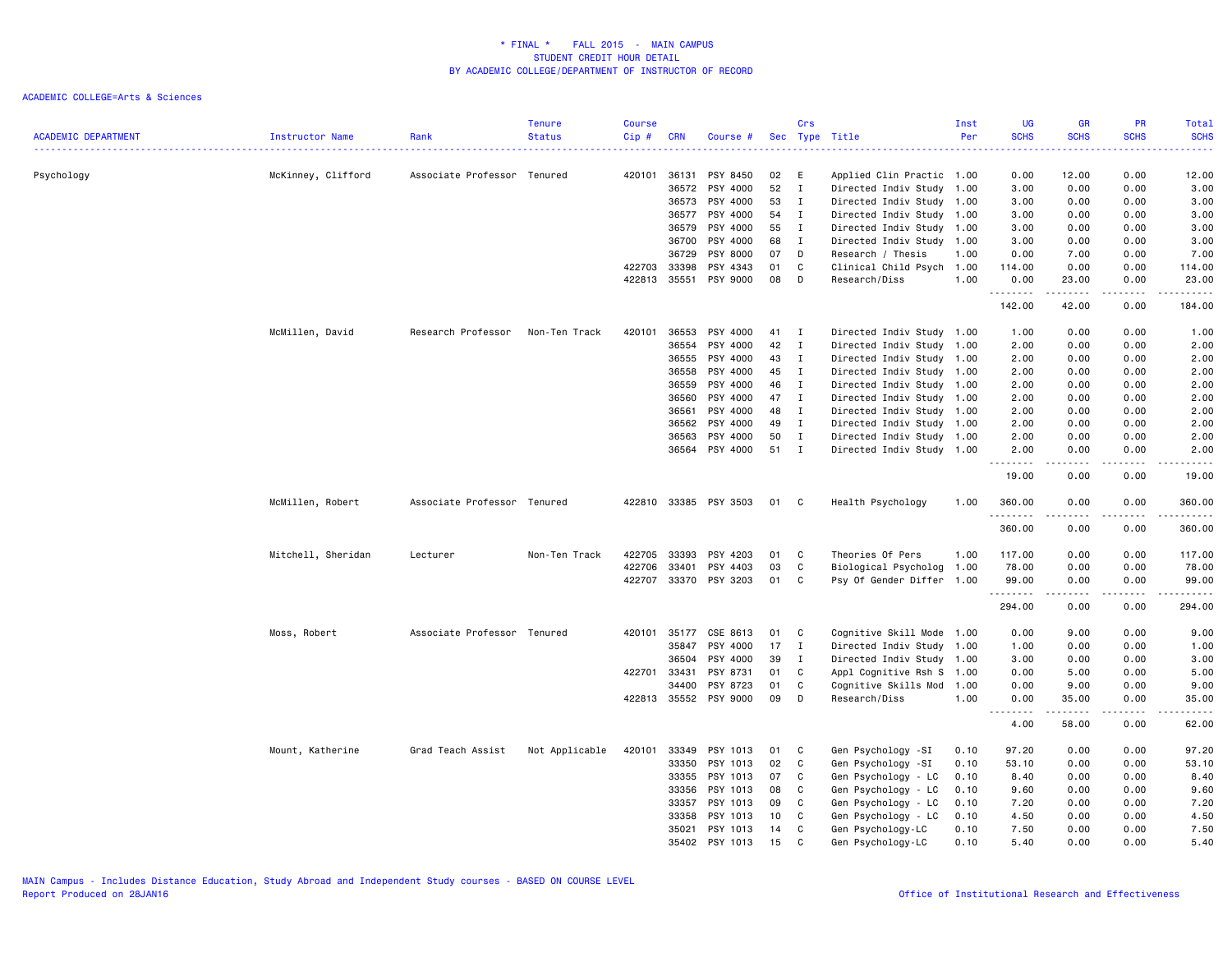| <b>ACADEMIC DEPARTMENT</b> | <b>Instructor Name</b> | Rank                          | Tenure<br><b>Status</b> | <b>Course</b><br>Cip# | <b>CRN</b>     | Course #              |          | Crs               | Sec Type Title                           | Inst<br>Per  | UG<br><b>SCHS</b> | <b>GR</b><br><b>SCHS</b>                                                                                                  | <b>PR</b><br><b>SCHS</b> | <b>Total</b><br><b>SCHS</b> |
|----------------------------|------------------------|-------------------------------|-------------------------|-----------------------|----------------|-----------------------|----------|-------------------|------------------------------------------|--------------|-------------------|---------------------------------------------------------------------------------------------------------------------------|--------------------------|-----------------------------|
|                            |                        |                               |                         |                       |                |                       |          |                   |                                          |              | 192.90            | 0.00                                                                                                                      | 0.00                     | 192.90                      |
|                            |                        |                               |                         |                       |                |                       |          |                   |                                          |              |                   |                                                                                                                           |                          |                             |
| Psychology                 | Nadorff, Danielle      | Assistant Professor Ten Track |                         | 420101                | 35907          | PSY 4000              | 18       | $\mathbf{I}$      | Directed Indiv Study 1.00                |              | 3.00              | 0.00                                                                                                                      | 0.00                     | 3.00                        |
|                            |                        |                               |                         |                       | 36188          | PSY 4000              | 27       | Ι                 | Directed Indiv Study                     | 1.00         | 3.00              | 0.00                                                                                                                      | 0.00                     | 3.00                        |
|                            |                        |                               |                         |                       | 36417          | PSY 4000              | 32       | $\mathbf{I}$      | Directed Indiv Study 1.00                |              | 3.00              | 0.00                                                                                                                      | 0.00                     | 3.00                        |
|                            |                        |                               |                         | 422703<br>422707      | 33392<br>34395 | PSY 3803<br>PSY 3363  | 03<br>02 | C<br>$\mathbf{C}$ | Int Dev Psychology<br>Behav Modification | 1.00<br>1.00 | 117.00<br>114.00  | 0.00<br>0.00                                                                                                              | 0.00<br>0.00             | 117.00<br>114.00            |
|                            |                        |                               |                         |                       |                |                       |          |                   |                                          |              | .                 | $\sim$ $\sim$ $\sim$                                                                                                      | .                        | .                           |
|                            |                        |                               |                         |                       |                |                       |          |                   |                                          |              | 240.00            | 0.00                                                                                                                      | 0.00                     | 240.00                      |
|                            | Nadorff, Michael       | Assistant Professor Ten Track |                         | 420101                | 33413          | PSY 6403              | 02       | $\mathbf{C}$      | Biological Psycholog                     | 1.00         | 0.00              | 6.00                                                                                                                      | 0.00                     | 6.00                        |
|                            |                        |                               |                         |                       | 36130          | PSY 8460              | 01       | E                 | App Ext Clinical Pra                     | 1.00         | 0.00              | 17.00                                                                                                                     | 0.00                     | 17.00                       |
|                            |                        |                               |                         |                       | 36403          | PSY 4000              | 30       | I                 | Directed Indiv Study 1.00                |              | 2.00              | 0.00                                                                                                                      | 0.00                     | 2.00                        |
|                            |                        |                               |                         |                       | 36435          | PSY 4000              | 33       | Ι                 | Directed Indiv Study                     | 1.00         | 2.00              | 0.00                                                                                                                      | 0.00                     | 2.00                        |
|                            |                        |                               |                         |                       | 36437          | PSY 8450              | 03       | E                 | Applied Clin Practic 1.00                |              | 0.00              | 7.00                                                                                                                      | 0.00                     | 7.00                        |
|                            |                        |                               |                         |                       | 36706          | PSY 4000              | 70       | $\mathbf{I}$      | Directed Indiv Study                     | 1.00         | 2.00              | 0.00                                                                                                                      | 0.00                     | 2.00                        |
|                            |                        |                               |                         | 422706<br>422813      | 33400<br>35553 | PSY 4403<br>PSY 9000  | 02<br>10 | C<br>D            | Biological Psycholog<br>Research/Diss    | 1.00<br>1.00 | 99.00<br>0.00     | 0.00<br>8.00                                                                                                              | 0.00<br>0.00             | 99.00<br>8.00               |
|                            |                        |                               |                         |                       |                |                       |          |                   |                                          |              | .                 | .                                                                                                                         | .                        | -----                       |
|                            |                        |                               |                         |                       |                |                       |          |                   |                                          |              | 105.00            | 38.00                                                                                                                     | 0.00                     | 143.00                      |
|                            | Oliveros, Arazais      | Assistant Professor Ten Track |                         | 420101                | 36129          | PSY 8450              | 01       | E                 | Applied Clin Practic 1.00                |              | 0.00              | 12.00                                                                                                                     | 0.00                     | 12.00                       |
|                            |                        |                               |                         |                       | 36676          | PSY 4000              | 66       | I                 | Directed Indiv Study                     | 1.00         | 3.00              | 0.00                                                                                                                      | 0.00                     | 3.00                        |
|                            |                        |                               |                         |                       | 36731          | PSY 8000              | 09       | D                 | Research / Thesis                        | 1.00         | 0.00              | 3.00                                                                                                                      | 0.00                     | 3.00                        |
|                            |                        |                               |                         |                       | 422813 35554   | PSY 9000              | 11       | D                 | Research/Diss                            | 1.00         | 0.00              | 6.00                                                                                                                      | 0.00                     | 6.00                        |
|                            |                        |                               |                         |                       |                |                       |          |                   |                                          |              | <u>.</u><br>3.00  | $- - - - - -$<br>21.00                                                                                                    | .<br>0.00                | .<br>24.00                  |
|                            | Patev, Alison          | Lecturer                      | Non-Ten Track           | 420101                | 36116          | PSY 1013              | 17       | C                 | Gen Psychology                           | 1.00         | 171.00            | 0.00                                                                                                                      | 0.00                     | 171.00                      |
|                            |                        |                               |                         |                       |                | 36145 PSY 1013        | 18       | $\mathbf{C}$      | Gen Psychology                           | 1.00         | 183.00            | 0.00                                                                                                                      | 0.00                     | 183.00                      |
|                            |                        |                               |                         |                       |                |                       |          |                   |                                          |              | .                 | $\frac{1}{2} \left( \frac{1}{2} \right) \left( \frac{1}{2} \right) \left( \frac{1}{2} \right) \left( \frac{1}{2} \right)$ | .                        | $- - - - - -$               |
|                            |                        |                               |                         |                       |                |                       |          |                   |                                          |              | 354.00            | 0.00                                                                                                                      | 0.00                     | 354.00                      |
|                            | Pollard, Mary          | Grad Teach Assist             | Not Applicable          |                       |                | 420101 33359 PSY 1013 | 11 C     |                   | Gen Psychology                           | 1.00         | 264.00<br>.       | 0.00<br>$\frac{1}{2}$                                                                                                     | 0.00<br>.                | 264.00<br>.                 |
|                            |                        |                               |                         |                       |                |                       |          |                   |                                          |              | 264.00            | 0.00                                                                                                                      | 0.00                     | 264.00                      |
|                            | Pratte, Michael        | Assistant Professor Ten Track |                         | 422701                | 33389          | PSY 3713              | 01       | C                 | Cognitive Psychology 1.00                |              | 144.00            | 0.00                                                                                                                      | 0.00                     | 144.00                      |
|                            |                        |                               |                         |                       |                |                       |          |                   |                                          |              | .<br>144.00       | الداعات ب<br>0.00                                                                                                         | .<br>0.00                | .<br>144.00                 |
|                            |                        |                               |                         |                       |                |                       |          |                   |                                          |              |                   |                                                                                                                           |                          |                             |
|                            | Tan, Elaine            | Grad Teach Assist             | Not Applicable          | 240102                | 32445          | IDS 4111              | 01       | C                 | Professional Seminar                     | 1.00         | 20.00             | 0.00                                                                                                                      | 0.00                     | 20.00                       |
|                            |                        |                               |                         |                       |                | 32446 IDS 4111        | 02       | C                 | Professional Seminar                     | 1.00         | 16.00<br>.        | 0.00<br>.                                                                                                                 | 0.00                     | 16.00<br>.                  |
|                            |                        |                               |                         |                       |                |                       |          |                   |                                          |              | 36.00             | 0.00                                                                                                                      | 0.00                     | 36.00                       |
|                            | Timmins, Matthew       | Grad Teach Assist             | Not Applicable          | 420101                |                | 34394 PSY 1013        | 06       | $\mathbf{C}$      | Gen Psychology                           | 1.00         | 285.00            | 0.00                                                                                                                      | 0.00                     | 285.00                      |
|                            |                        |                               |                         |                       |                |                       |          |                   |                                          |              | .<br>285.00       | - - - -<br>0.00                                                                                                           | .<br>0.00                | .<br>285.00                 |
|                            | Valentine, Michael     | Instructor                    | Non-Ten Track           | 420101                | 33383          | PSY 3413              | 01       | C                 | Human Sexual Behavio                     | 1.00         | 195.00            | 0.00                                                                                                                      | 0.00                     | 195.00                      |
|                            |                        |                               |                         |                       | 33384          | PSY 3413              | 02       | C                 | Human Sexual Behavio                     | 1.00         | 195.00            | 0.00                                                                                                                      | 0.00                     | 195.00                      |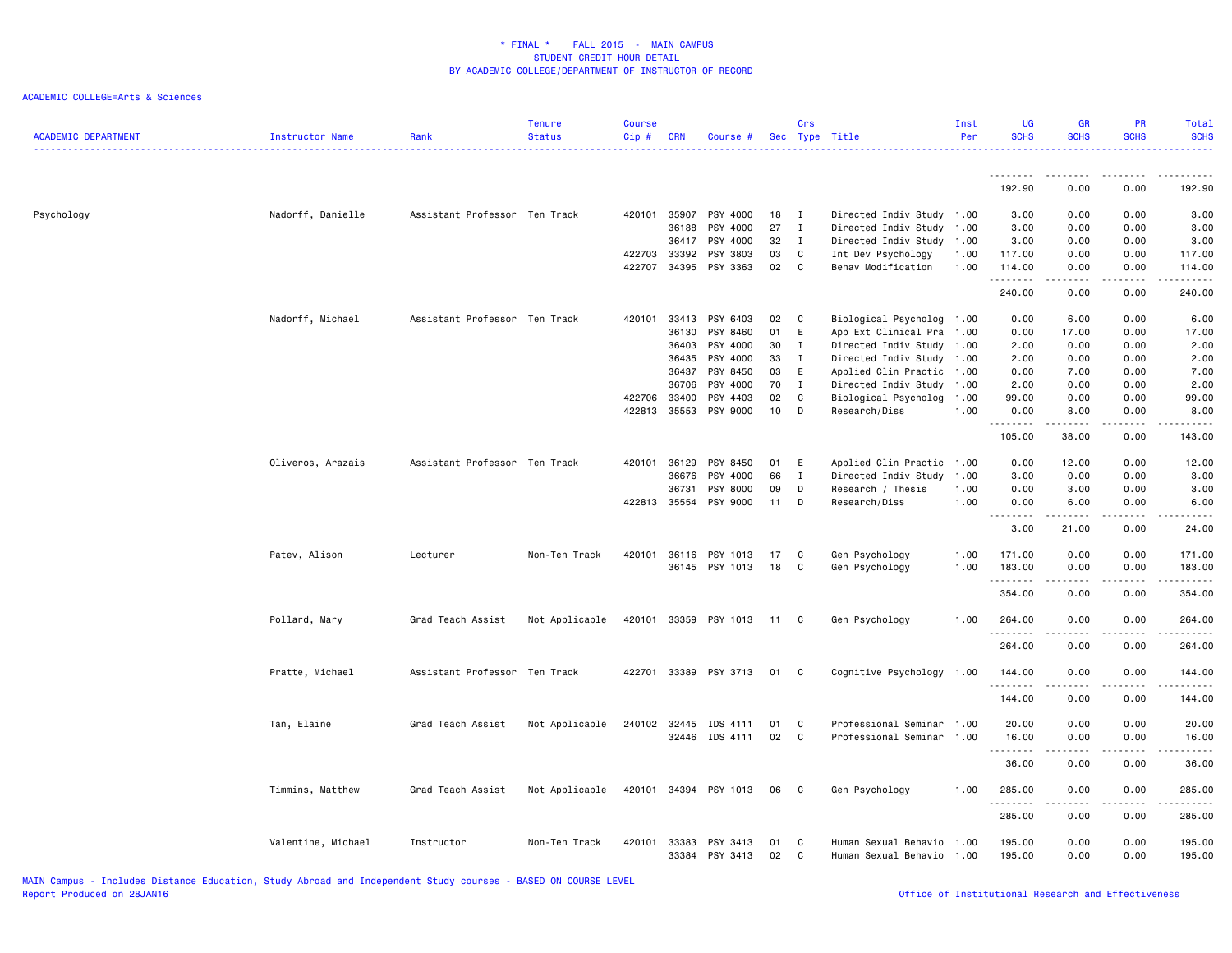| <b>ACADEMIC DEPARTMENT</b> | <b>Instructor Name</b> | Rank                          | <b>Tenure</b><br><b>Status</b> | <b>Course</b><br>Cip# | CRN   | Course #       | Sec          | Crs            | Type Title                | Inst<br>Per | UG<br><b>SCHS</b>                | <b>GR</b><br><b>SCHS</b> | <b>PR</b><br><b>SCHS</b> | <b>Total</b><br><b>SCHS</b> |
|----------------------------|------------------------|-------------------------------|--------------------------------|-----------------------|-------|----------------|--------------|----------------|---------------------------|-------------|----------------------------------|--------------------------|--------------------------|-----------------------------|
|                            |                        |                               |                                |                       |       |                |              |                |                           |             |                                  |                          |                          |                             |
| Psychology                 | Valentine, Michael     | Instructor                    | Non-Ten Track                  | 422707                | 33381 | PSY 3353       | 01           | C              | Motivation                | 1.00        | 132.00                           | 0.00                     | 0.00                     | 132.00                      |
|                            |                        |                               |                                |                       | 33387 | PSY 3623       | 02           | C.             | Social Psychology         | 1.00        | 219.00                           | 0.00                     | 0.00                     | 219.00                      |
|                            |                        |                               |                                | 422803                |       | 34105 PSY 4223 | 501 C        |                | Drug Use And Abuse        | 1.00        | 90.00                            | 0.00                     | 0.00                     | 90.00                       |
|                            |                        |                               |                                |                       |       |                |              |                |                           |             | <u>- - - - - - - -</u><br>831.00 | -----<br>0.00            | .<br>0.00                | 831.00                      |
|                            | Webb, Christopher      | Grad Teach Assist             | Not Applicable                 | 420101                | 33353 | PSY 1013       | 05           | - C            | Gen Psychology            | 1.00        | 291.00                           | 0.00                     | 0.00                     | 291.00                      |
|                            |                        |                               |                                |                       |       | 36194 PSY 1013 | 19 C         |                | Gen Psychology            | 1.00        | 222.00                           | 0.00                     | 0.00                     | 222.00                      |
|                            |                        |                               |                                |                       |       |                |              |                |                           |             | ---------<br>513.00              | .<br>0.00                | .<br>0.00                | .<br>513.00                 |
|                            | Winer, Eric            | Assistant Professor Ten Track |                                | 420101                | 35629 | PSY 4000       | 12           | I              | Directed Indiv Study 1.00 |             | 3.00                             | 0.00                     | 0.00                     | 3.00                        |
|                            |                        |                               |                                |                       | 35919 | PSY 4000       | $21 \quad I$ |                | Directed Indiv Study 1.00 |             | 3.00                             | 0.00                     | 0.00                     | 3.00                        |
|                            |                        |                               |                                |                       | 36420 | PSY 8000       | 05           | D              | Research / Thesis         | 1.00        | 0.00                             | 3.00                     | 0.00                     | 3.00                        |
|                            |                        |                               |                                |                       | 36490 | PSY 4000       | 35           | I              | Directed Indiv Study 1.00 |             | 3.00                             | 0.00                     | 0.00                     | 3.00                        |
|                            |                        |                               |                                |                       | 36494 | PSY 4000       | 38           | I              | Directed Indiv Study 1.00 |             | 3.00                             | 0.00                     | 0.00                     | 3.00                        |
|                            |                        |                               |                                |                       | 36687 | PSY 4000       | 67           | $\mathbf{I}$   | Directed Indiv Study 1.00 |             | 3.00                             | 0.00                     | 0.00                     | 3.00                        |
|                            |                        |                               |                                |                       | 36712 | PSY 4000       | 72           | $\blacksquare$ | Directed Indiv Study      | 1.00        | 3.00                             | 0.00                     | 0.00                     | 3.00                        |
|                            |                        |                               |                                | 422705                | 34398 | PSY 8364       | 01           | B              | Personality Appr          | 1.00        | 0.00                             | 20.00                    | 0.00                     | 20.00                       |
|                            |                        |                               |                                | 422813                | 35555 | PSY 9000       | 12           | D              | Research/Diss             | 1.00        | 0.00                             | 19.00                    | 0.00                     | 19.00                       |
|                            |                        |                               |                                |                       |       |                |              |                |                           |             | --------<br>18.00                | -----<br>42.00           | .<br>0.00                | .<br>60.00                  |
|                            |                        |                               |                                |                       |       |                |              |                |                           |             |                                  |                          | ========                 | ==========                  |
| Psychology                 |                        |                               |                                |                       |       |                |              |                |                           |             | 10447.00                         | 510.00                   | 0.00                     | 10957.00                    |
|                            |                        |                               |                                |                       |       |                |              |                |                           |             | ========                         | ========                 | ========                 | <b>ESSESSEES</b>            |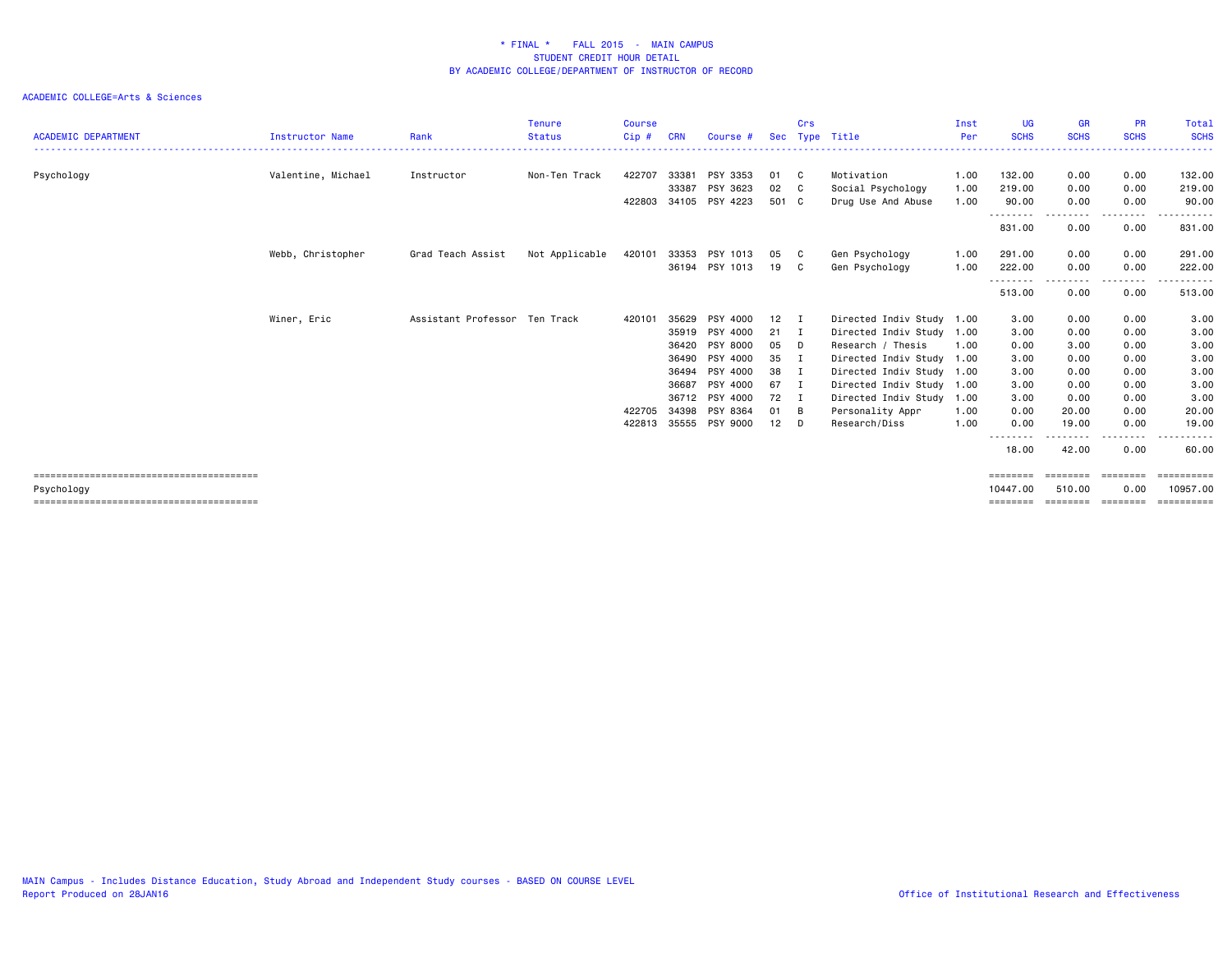| <b>ACADEMIC DEPARTMENT</b> | <b>Instructor Name</b> | Rank        | Tenure<br>Status | Course<br>Cip # | <b>CRN</b> | Course #        |         | Crs | Sec Type Title   | Inst<br>Per | UG<br><b>SCHS</b>  | GR<br><b>SCHS</b> | <b>PR</b><br><b>SCHS</b> | Total<br><b>SCHS</b> |
|----------------------------|------------------------|-------------|------------------|-----------------|------------|-----------------|---------|-----|------------------|-------------|--------------------|-------------------|--------------------------|----------------------|
| Shackouls Honors College   | Keenum, Mark           | Non-Faculty | Tenured          | 240101          | 32350      | <b>HON 2081</b> | 01      | - S | Honors Forum III | 1.00        | 18.00<br>--------- | 0.00<br>.         | 0.00<br>.                | 18,00<br>.           |
|                            |                        |             |                  |                 |            |                 |         |     |                  |             | 18.00              | 0.00              | 0.00                     | 18.00                |
|                            | Snyder, Christopher    | Non-Faculty | Tenured          | 240101          |            | 32345 HON 1163  | $H01$ S |     | The Quest I      | 1.00        | 42.00<br>--------- | 0.00              | 0.00                     | 42.00<br>            |
|                            |                        |             |                  |                 |            |                 |         |     |                  |             | 42.00              | 0.00              | 0.00                     | 42.00                |
|                            |                        |             |                  |                 |            |                 |         |     |                  |             | $=$ = = = = = = =  | $=$ = = = = = = = |                          | ==========           |
| Shackouls Honors College   |                        |             |                  |                 |            |                 |         |     |                  |             | 60.00              | 0.00              | 0.00                     | 60.00                |
|                            |                        |             |                  |                 |            |                 |         |     |                  |             | $=$ = = = = = = =  | $=$ = = = = = = = | $=$ = = = = = = =        | ==========           |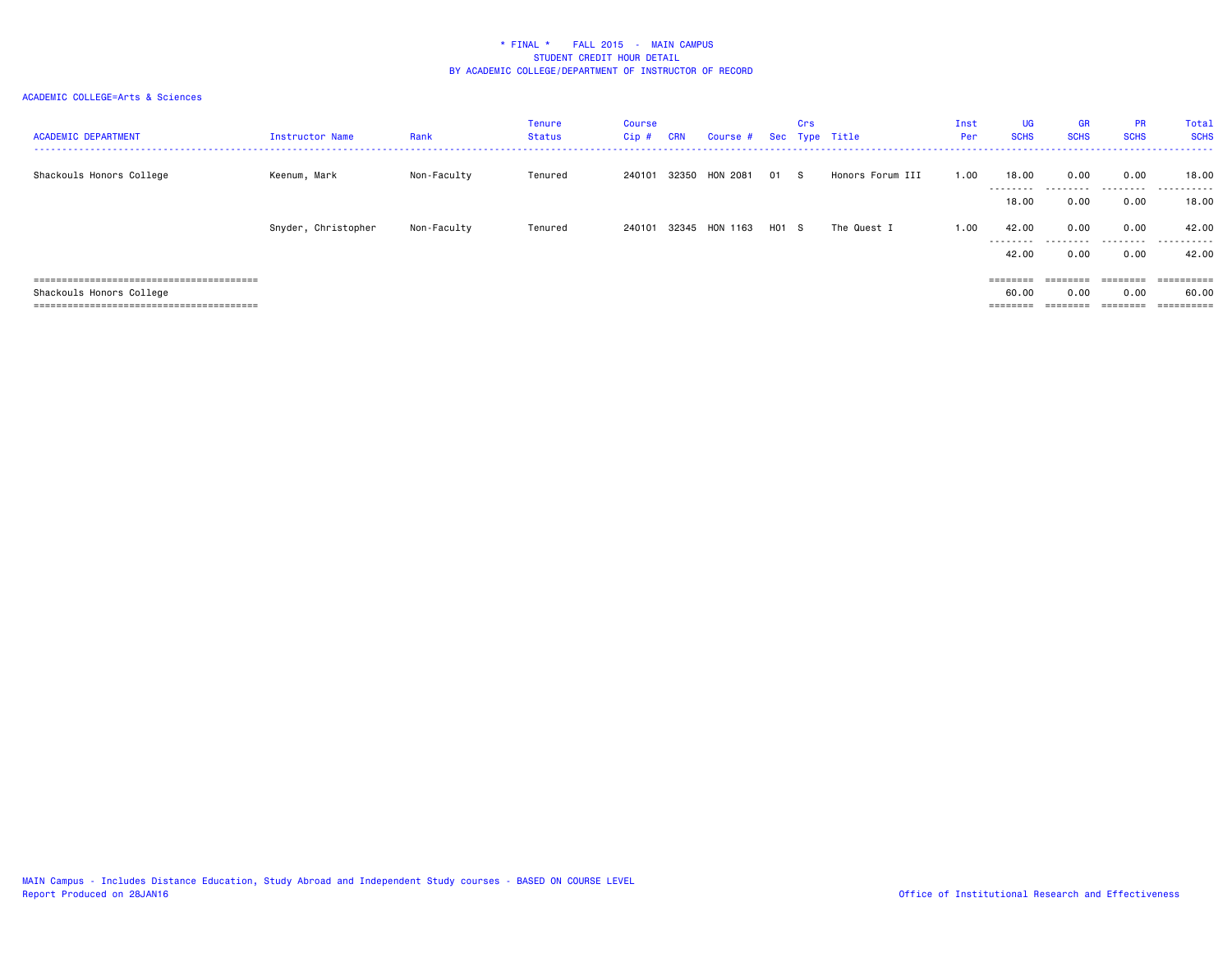| <b>ACADEMIC DEPARTMENT</b> | Instructor Name     | Rank                          | <b>Tenure</b><br><b>Status</b> | <b>Course</b><br>$Cip$ # | <b>CRN</b>     | Course #           |                | Crs          | Sec Type Title                           | Inst<br>Per  | UG<br><b>SCHS</b><br>.            | <b>GR</b><br><b>SCHS</b> | <b>PR</b><br><b>SCHS</b> | Total<br><b>SCHS</b><br>$\frac{1}{2} \left( \frac{1}{2} \right) \left( \frac{1}{2} \right) \left( \frac{1}{2} \right) \left( \frac{1}{2} \right)$ |
|----------------------------|---------------------|-------------------------------|--------------------------------|--------------------------|----------------|--------------------|----------------|--------------|------------------------------------------|--------------|-----------------------------------|--------------------------|--------------------------|---------------------------------------------------------------------------------------------------------------------------------------------------|
| Sociology                  | Allison, Rachel     | Assistant Professor Ten Track |                                | 310504                   | 35240          | SS 1001            | F01 C          |              | First Year Seminar                       | 0.50         | 1.50                              | 0.00                     | 0.00                     | 1.50                                                                                                                                              |
|                            |                     |                               |                                | 451101                   | 33511          | SO 3213            | 01             | C            | Intr To Social Res                       | 1.00         | 75.00                             | 0.00                     | 0.00                     | 75.00                                                                                                                                             |
|                            |                     |                               |                                |                          | 33527          | SO 8103            | 01             | S.           | Gr Social Theory I                       | 1.00         | 0.00                              | 9.00                     | 0.00                     | 9.00                                                                                                                                              |
|                            |                     |                               |                                |                          | 35352<br>35650 | SO 1001<br>GS 1001 | F01 C<br>F01 C |              | First Year Seminar<br>First Year Seminar | 0.50<br>0.50 | 3.50<br>6.50                      | 0.00<br>0.00             | 0.00<br>0.00             | 3.50<br>6.50                                                                                                                                      |
|                            |                     |                               |                                |                          |                |                    |                |              |                                          |              | .<br>86.50                        | .<br>9.00                | .<br>0.00                | .<br>95.50                                                                                                                                        |
|                            | Barranco, Raymond   | Assistant Professor Ten Track |                                | 450401                   | 34360          | CRM 4523           | 01             | C            | Law and Society                          | 1.00         | 153.00                            | 0.00                     | 0.00                     | 153.00                                                                                                                                            |
|                            |                     |                               |                                |                          | 34365          | SO 4523            | 01             | C            | Law and Society                          | 1.00         | 21.00                             | 0.00                     | 0.00                     | 21.00                                                                                                                                             |
|                            |                     |                               |                                | 451101                   | 33491          | SO 1103            | 03             | C            | Contemp Social Prob                      | 1.00         | 204.00                            | 0.00                     | 0.00                     | 204.00                                                                                                                                            |
|                            |                     |                               |                                |                          | 35501          | SO 9000            | 02             | D            | Research / Diss                          | 1.00         | 0.00                              | 5.00                     | 0.00                     | 5.00                                                                                                                                              |
|                            |                     |                               |                                |                          | 35990          | SO 8000            | 05             | D            | Research / Thesis                        | 1.00         | 0.00                              | 3.00                     | 0.00                     | 3.00                                                                                                                                              |
|                            |                     |                               |                                |                          | 36046          | SO 7000            | 01             | I            | Directed Indiv Study                     | 1.00         | 0.00                              | 3.00                     | 0.00                     | 3.00                                                                                                                                              |
|                            |                     |                               |                                |                          |                | 36453 SO 7000      | 04             | $\mathbf{I}$ | Directed Indiv Study 1.00                |              | 0.00<br>.                         | 3.00<br>.                | 0.00<br>.                | 3.00<br>.                                                                                                                                         |
|                            |                     |                               |                                |                          |                |                    |                |              |                                          |              | 378.00                            | 14.00                    | 0.00                     | 392.00                                                                                                                                            |
|                            | Boyd, Robert        | Professor                     | Tenured                        | 050201                   | 30006          | AAS 2203           | 03             | C            | Racial Minorities                        | 1.00         | 42.00                             | 0.00                     | 0.00                     | 42.00                                                                                                                                             |
|                            |                     |                               |                                | 450201                   | 30201          | AN 2203            | 04             | C            | Racial Minorities                        | 1.00         | 18.00                             | 0.00                     | 0.00                     | 18.00                                                                                                                                             |
|                            |                     |                               |                                |                          | 33507          | SO 2203            | 03             | C            | Racial Minorities                        | 1.00         | 57.00                             | 0.00                     | 0.00                     | 57.00                                                                                                                                             |
|                            |                     |                               |                                | 451101                   | 36231          | SO 9000            | 08             | D            | Research / Diss                          | 1.00         | 0.00<br>.                         | 10.00<br>المتمامين       | 0.00<br>.                | 10.00<br>.                                                                                                                                        |
|                            |                     |                               |                                |                          |                |                    |                |              |                                          |              | 117.00                            | 10.00                    | 0.00                     | 127.00                                                                                                                                            |
|                            | Brown, Dustin       | Assistant Professor Ten Track |                                | 451101                   | 33512          | SO 3213            | 02             | C            | Intr To Social Res                       | 1.00         | 66.00                             | 0.00                     | 0.00                     | 66.00                                                                                                                                             |
|                            |                     |                               |                                |                          |                | 33522 SO 4803      | 02             | C            | Social Research Prac                     | 1.00         | 63.00                             | 0.00                     | 0.00                     | 63.00                                                                                                                                             |
|                            |                     |                               |                                |                          |                |                    |                |              |                                          |              | . <b>.</b><br>129.00              | .<br>0.00                | 0.00                     | .<br>129.00                                                                                                                                       |
|                            | Carter, Courtney    | Assistant Professor Ten Track |                                | 050201                   | 30003          | AAS 1063           | 02             | C            | Intro to African Ame                     | 1.00         | 141.00                            | 0.00                     | 0.00                     | 141.00                                                                                                                                            |
|                            |                     |                               |                                | 451101                   |                | 33510 SO 3103      | 01             | C            | Social Theory I                          | 1.00         | 30.00                             | 0.00                     | 0.00                     | 30.00                                                                                                                                             |
|                            |                     |                               |                                |                          |                |                    |                |              |                                          |              | .                                 | .                        | .                        | ------                                                                                                                                            |
|                            |                     |                               |                                |                          |                |                    |                |              |                                          |              | 171.00                            | 0.00                     | 0.00                     | 171.00                                                                                                                                            |
|                            | Cheek, Jennifer     | Grad Teach Assist             | Not Applicable                 | 451101                   | 33477          | SO 1003            | 01             | C            | Intro To Sociology                       | 1.00         | 219.00                            | 0.00                     | 0.00                     | 219.00                                                                                                                                            |
|                            |                     |                               |                                |                          | 33502          | SO 1203            | 09             | C            | Marriage & Family                        | 1.00         | 111.00                            | 0.00                     | 0.00                     | 111.00                                                                                                                                            |
|                            |                     |                               |                                |                          |                | 34120 SO 1203      | 501 C          |              | Marriage & Family                        | 1.00         | 63.00<br>.                        | 0.00<br>.                | 0.00<br>.                | 63.00<br>$\begin{array}{cccccccccccccc} \bullet & \bullet & \bullet & \bullet & \bullet & \bullet & \bullet & \bullet \end{array}$                |
|                            |                     |                               |                                |                          |                |                    |                |              |                                          |              | 393.00                            | 0.00                     | 0.00                     | 393.00                                                                                                                                            |
|                            | Crudden, Adele      | Professor                     | Tenured                        | 440701                   |                | 33586 SW 3213      | 01             | C            | Research Meth in SW                      | 1.00         | 57.00<br><u>.</u>                 | 0.00<br>.                | 0.00<br>.                | 57.00<br>.                                                                                                                                        |
|                            |                     |                               |                                |                          |                |                    |                |              |                                          |              | 57.00                             | 0.00                     | 0.00                     | 57.00                                                                                                                                             |
|                            | Dunaway, R. Gregory | Non-Faculty                   | Tenured                        | 451101                   |                | 36467 SO 9000      | 10             | D            | Research / Diss                          | 1.00         | 0.00                              | 1.00                     | 0.00                     | 1.00                                                                                                                                              |
|                            |                     |                               |                                |                          |                |                    |                |              |                                          |              | $\sim$ $\sim$ $\sim$<br>.<br>0.00 | 1.00                     | 0.00                     | $\frac{1}{2}$<br>1.00                                                                                                                             |
|                            | Evans, David        | Lecturer                      | Non-Ten Track                  | 050201                   | 30005          | AAS 2203           | 02             | C            | Racial Minorities                        | 1.00         | 57.00                             | 0.00                     | 0.00                     | 57.00                                                                                                                                             |
|                            |                     |                               |                                | 450201                   | 30200          | AN 2203            | 03             | $\mathtt{C}$ | Racial Minorities                        | 1.00         | 15.00                             | 0.00                     | 0.00                     | 15.00                                                                                                                                             |
|                            |                     |                               |                                |                          | 33506          | SO 2203            | 02             | C            | Racial Minorities                        | 1.00         | 42.00                             | 0.00                     | 0.00                     | 42.00                                                                                                                                             |
|                            |                     |                               |                                | 451101                   | 33482          | SO 1003            | 06             | C            | Intro To Sociology                       | 1.00         | 246.00                            | 0.00                     | 0.00                     | 246.00                                                                                                                                            |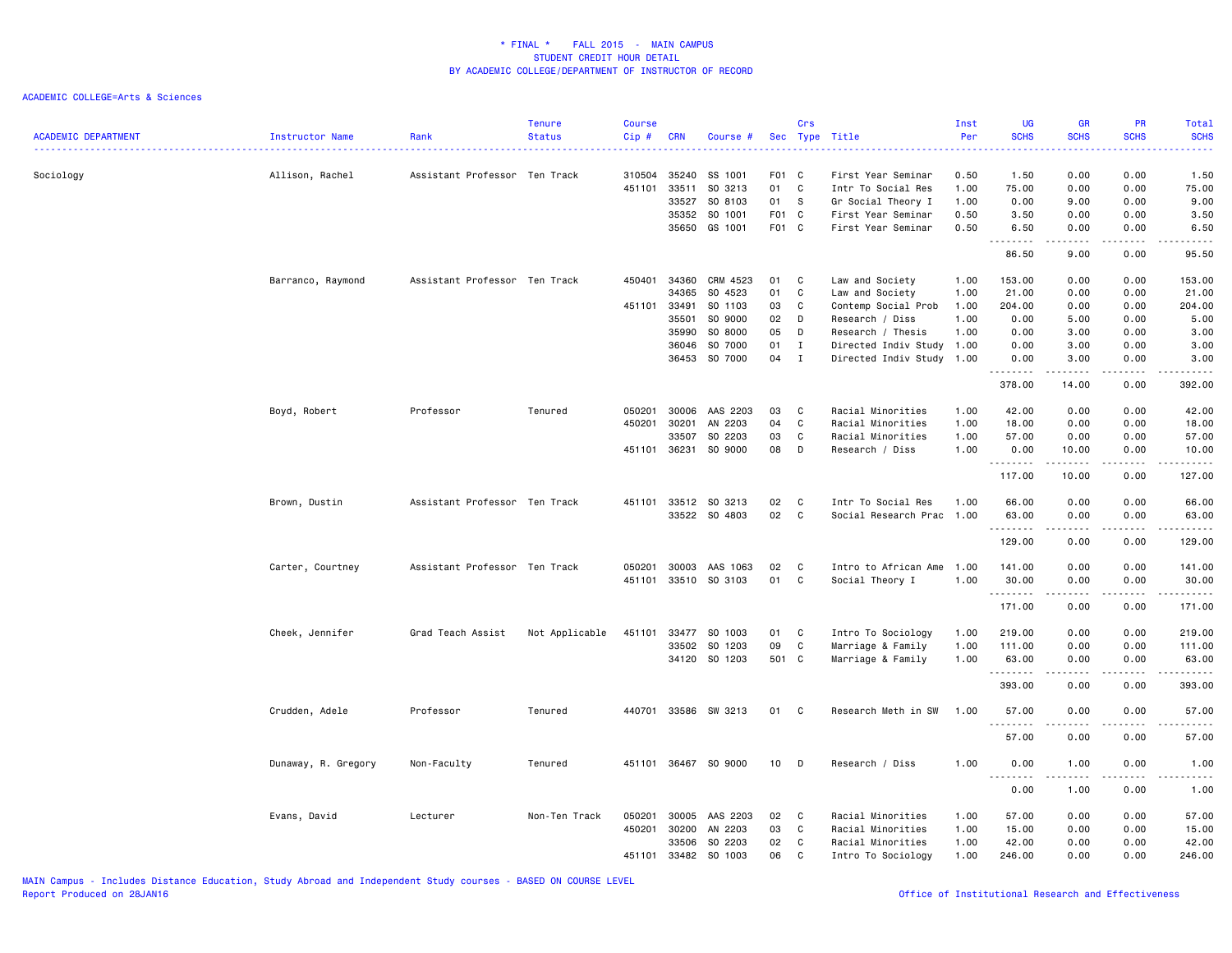| <b>ACADEMIC DEPARTMENT</b> | Instructor Name    | Rank                          | <b>Tenure</b><br><b>Status</b> | <b>Course</b><br>Cip # | <b>CRN</b>   | Course #      |    | <b>Crs</b>  | Sec Type Title            | Inst<br>Per | UG<br><b>SCHS</b>                       | <b>GR</b><br><b>SCHS</b>                                                                                                                                     | PR<br><b>SCHS</b>                                                                                                         | Total<br><b>SCHS</b>                                                                                                                                          |
|----------------------------|--------------------|-------------------------------|--------------------------------|------------------------|--------------|---------------|----|-------------|---------------------------|-------------|-----------------------------------------|--------------------------------------------------------------------------------------------------------------------------------------------------------------|---------------------------------------------------------------------------------------------------------------------------|---------------------------------------------------------------------------------------------------------------------------------------------------------------|
|                            |                    |                               |                                |                        |              |               |    |             |                           |             | .                                       |                                                                                                                                                              | $\frac{1}{2} \left( \frac{1}{2} \right) \left( \frac{1}{2} \right) \left( \frac{1}{2} \right) \left( \frac{1}{2} \right)$ |                                                                                                                                                               |
|                            |                    |                               |                                |                        |              |               |    |             |                           |             | 360.00                                  | 0.00                                                                                                                                                         | 0.00                                                                                                                      | 360.00                                                                                                                                                        |
| Sociology                  | Gochanour, Amanda  | Lecturer                      | Non-Ten Track                  | 050207                 | 30189        | AN 1173       | 01 | C           | Intro Gender Studies      | 1.00        | 18.00                                   | 0.00                                                                                                                                                         | 0.00                                                                                                                      | 18.00                                                                                                                                                         |
|                            |                    |                               |                                |                        | 32235        | GS 1173       | 01 | $\mathbf c$ | Introduction to Gend      | 1.00        | 51.00                                   | 0.00                                                                                                                                                         | 0.00                                                                                                                      | 51.00                                                                                                                                                         |
|                            |                    |                               |                                |                        | 33494        | SO 1173       | 01 | C           | Intro Gender Studies      | 1.00        | 51.00                                   | 0.00                                                                                                                                                         | 0.00                                                                                                                      | 51.00                                                                                                                                                         |
|                            |                    |                               |                                |                        | 451101 33509 | SO 3013       | 01 | C           | Soc & The Indiv           | 1.00        | 48.00                                   | 0.00<br>$\frac{1}{2} \left( \frac{1}{2} \right) \left( \frac{1}{2} \right) \left( \frac{1}{2} \right) \left( \frac{1}{2} \right) \left( \frac{1}{2} \right)$ | 0.00<br>.                                                                                                                 | 48.00<br>.                                                                                                                                                    |
|                            |                    |                               |                                |                        |              |               |    |             |                           |             | 168.00                                  | 0.00                                                                                                                                                         | 0.00                                                                                                                      | 168.00                                                                                                                                                        |
|                            | Hagerman, Margaret | Assistant Professor Ten Track |                                | 050201                 | 30004        | AAS 2203      | 01 | C           | Racial Minorities         | 1.00        | 42.00                                   | 0.00                                                                                                                                                         | 0.00                                                                                                                      | 42.00                                                                                                                                                         |
|                            |                    |                               |                                | 450201                 | 30199        | AN 2203       | 01 | C           | Racial Minorities         | 1.00        | 12.00                                   | 0.00                                                                                                                                                         | 0.00                                                                                                                      | 12.00                                                                                                                                                         |
|                            |                    |                               |                                |                        | 33505        | SO 2203       | 01 | C           | Racial Minorities         | 1.00        | 84.00                                   | 0.00                                                                                                                                                         | 0.00                                                                                                                      | 84.00                                                                                                                                                         |
|                            |                    |                               |                                | 451101                 | 35791        | SO 8000       | 02 | D           | Research / Thesis         | 1.00        | 0.00                                    | 6.00                                                                                                                                                         | 0.00                                                                                                                      | 6.00                                                                                                                                                          |
|                            |                    |                               |                                |                        | 35834        | SO 4990       | 02 | C           | Special Topic In SO       | 1.00        | 3.00                                    | 0.00                                                                                                                                                         | 0.00                                                                                                                      | 3.00                                                                                                                                                          |
|                            |                    |                               |                                |                        | 35842        | SO 6990       | 01 | C           | Special Topic In SO       | 1.00        | 0.00                                    | 15.00                                                                                                                                                        | 0.00                                                                                                                      | 15.00                                                                                                                                                         |
|                            |                    |                               |                                |                        | 35858        | SO 9000       | 06 | D           | Research / Diss           | 1.00        | 0.00<br>.                               | 2.00<br>.                                                                                                                                                    | 0.00<br>$- - -$                                                                                                           | 2.00<br>.                                                                                                                                                     |
|                            |                    |                               |                                |                        |              |               |    |             |                           |             | 141.00                                  | 23.00                                                                                                                                                        | 0.00                                                                                                                      | 164.00                                                                                                                                                        |
|                            | Haynes, Stacy      | Associate Professor Tenured   |                                | 451101 33528           |              | SO 8213       | 01 | C           | Research Design           | 1.00        | 0.00                                    | 12.00                                                                                                                                                        | 0.00                                                                                                                      | 12.00                                                                                                                                                         |
|                            |                    |                               |                                |                        | 33532        | SO 8900       | 01 | S           | Fields Of SO: ProSem      | 1.00        | 0.00                                    | 3.00                                                                                                                                                         | 0.00                                                                                                                      | 3.00                                                                                                                                                          |
|                            |                    |                               |                                |                        | 35680        | SO 9000       | 04 | D           | Research / Diss           | 1.00        | 0.00                                    | 10.00                                                                                                                                                        | 0.00                                                                                                                      | 10.00                                                                                                                                                         |
|                            |                    |                               |                                |                        | 35857        | SO 8000       | 04 | D           | Research / Thesis         | 1.00        | 0.00                                    | 5.00                                                                                                                                                         | 0.00                                                                                                                      | 5.00                                                                                                                                                          |
|                            |                    |                               |                                |                        |              |               |    |             |                           |             | .<br>$\sim$ $\sim$<br>0.00              | .<br>30.00                                                                                                                                                   | $- - -$<br>0.00                                                                                                           | $\frac{1}{2} \left( \frac{1}{2} \right) \left( \frac{1}{2} \right) \left( \frac{1}{2} \right) \left( \frac{1}{2} \right) \left( \frac{1}{2} \right)$<br>30.00 |
|                            | Hintz, Melanie     | Lecturer                      | Non-Ten Track                  | 440701                 | 33587        | SW 3523       | 01 | C           | Social Work Pract II 1.00 |             | 33.00                                   | 0.00                                                                                                                                                         | 0.00                                                                                                                      | 33.00                                                                                                                                                         |
|                            |                    |                               |                                |                        |              |               |    |             |                           |             | .<br>$\sim$ $\sim$ .<br>33.00           | 0.00                                                                                                                                                         | 0.00                                                                                                                      | .<br>33.00                                                                                                                                                    |
|                            | Hossfeld, Leslie   | Professor                     | Tenured                        | 451101                 |              | 36179 SO 8000 | 06 | D           | Research / Thesis         | 1.00        | 0.00                                    | 3.00                                                                                                                                                         | 0.00                                                                                                                      | 3.00                                                                                                                                                          |
|                            |                    |                               |                                |                        |              |               |    |             |                           |             | $\sim$ $\sim$ $\sim$<br>د د د د<br>0.00 | .<br>3.00                                                                                                                                                    | .<br>0.00                                                                                                                 | .<br>3.00                                                                                                                                                     |
|                            |                    |                               |                                |                        |              |               |    |             |                           |             |                                         |                                                                                                                                                              |                                                                                                                           |                                                                                                                                                               |
|                            | Johnson, Jada      | Instructor                    | Non-Ten Track                  | 440701                 | 33590        | SW 4713       | 01 | - S         | Sen Sem Social Work       | 1.00        | 45.00                                   | 0.00                                                                                                                                                         | 0.00                                                                                                                      | 45.00                                                                                                                                                         |
|                            |                    |                               |                                |                        | 33591        | SW 4916       | 01 | E           | Sw Fld Prac/Sem I         | 1.00        | 48.00                                   | 0.00                                                                                                                                                         | 0.00                                                                                                                      | 48.00                                                                                                                                                         |
|                            |                    |                               |                                |                        | 33592        | SW 4926       | 01 | E           | Sw Fld Prac/Sem II        | 1.00        | 48.00                                   | 0.00                                                                                                                                                         | 0.00                                                                                                                      | 48.00                                                                                                                                                         |
|                            |                    |                               |                                |                        | 36191        | SW 3523       | 02 | C           | Social Work Pract II 1.00 |             | 36.00<br>. <b>.</b>                     | 0.00                                                                                                                                                         | 0.00<br>$- - - -$                                                                                                         | 36.00<br>.                                                                                                                                                    |
|                            |                    |                               |                                |                        |              |               |    |             |                           |             | 177.00                                  | 0.00                                                                                                                                                         | 0.00                                                                                                                      | 177.00                                                                                                                                                        |
|                            | Johnson, Kecia     | Assistant Professor Ten Track |                                | 050207                 | 35350        | SO 1173       | 02 | C           | Intro Gender Studies 1.00 |             | 57.00                                   | 0.00                                                                                                                                                         | 0.00                                                                                                                      | 57.00                                                                                                                                                         |
|                            |                    |                               |                                |                        | 35351        | GS 1173       | 02 | C           | Introduction to Gend      | 1.00        | 66.00                                   | 0.00                                                                                                                                                         | 0.00                                                                                                                      | 66.00                                                                                                                                                         |
|                            |                    |                               |                                | 450401                 | 30998        | CRM 4513      | 01 | C           | Correctional Systems 1.00 |             | 75.00                                   | 0.00                                                                                                                                                         | 0.00                                                                                                                      | 75.00                                                                                                                                                         |
|                            |                    |                               |                                | 451101                 | 33520        | SO 4513       | 01 | C           | Correctional Systems 1.00 |             | 6.00                                    | 0.00<br>.                                                                                                                                                    | 0.00<br>.                                                                                                                 | 6.00<br>.                                                                                                                                                     |
|                            |                    |                               |                                |                        |              |               |    |             |                           |             | 204.00                                  | 0.00                                                                                                                                                         | 0.00                                                                                                                      | 204.00                                                                                                                                                        |
|                            | Keith, Shelley     | Assistant Professor Ten Track |                                | 450401                 | 30991        | CRM 2003      | 01 | C           | Crime Justice Inequa 1.00 |             | 105.00                                  | 0.00                                                                                                                                                         | 0.00                                                                                                                      | 105.00                                                                                                                                                        |
|                            |                    |                               |                                |                        | 30994        | CRM 3603      | 01 | C           | Criminological Theor 1.00 |             | 66.00                                   | 0.00                                                                                                                                                         | 0.00                                                                                                                      | 66.00                                                                                                                                                         |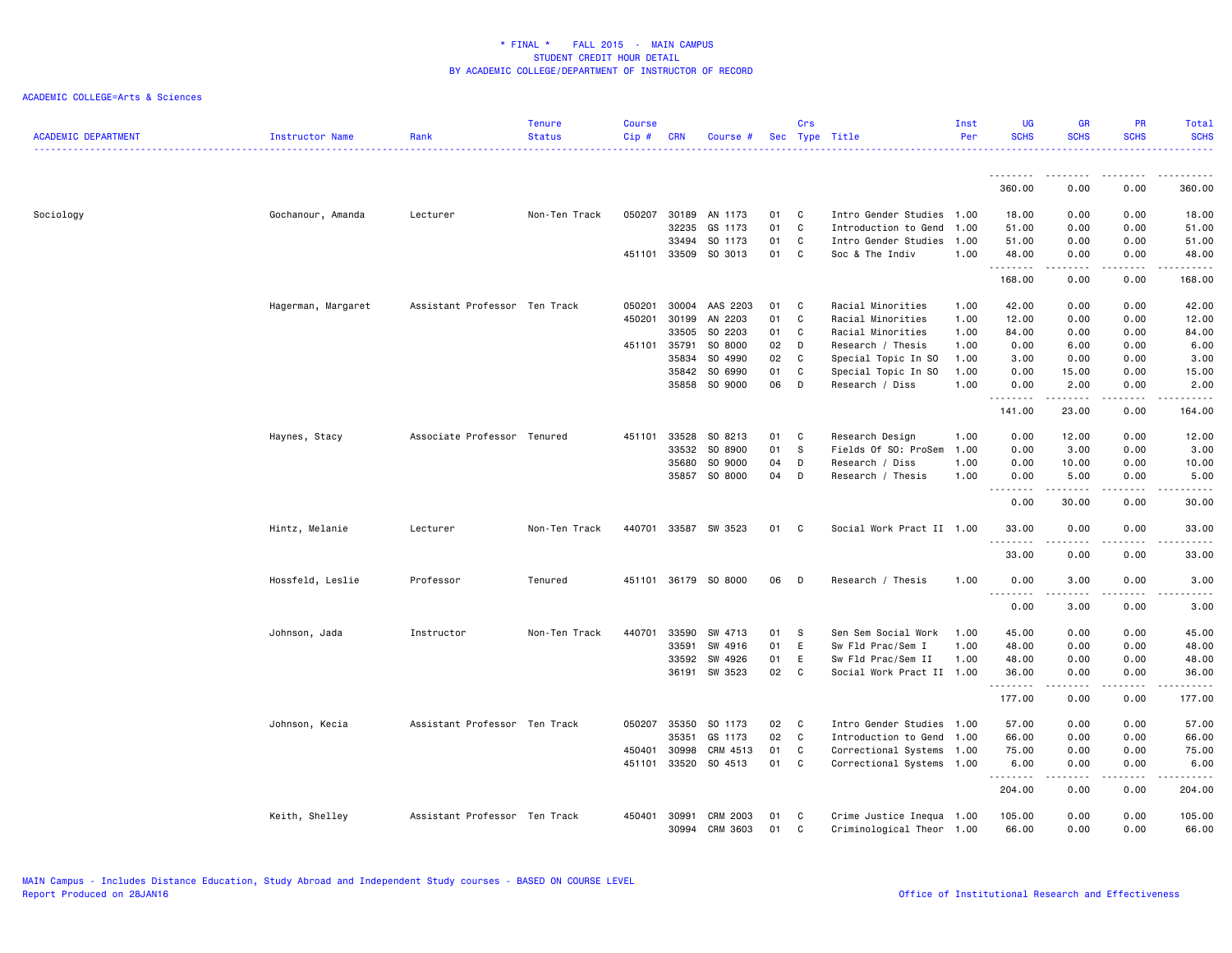| <b>ACADEMIC DEPARTMENT</b> | <b>Instructor Name</b> | Rank                          | <b>Tenure</b><br><b>Status</b> | <b>Course</b><br>$Cip$ # | <b>CRN</b> | Course #             |       | Crs          | Sec Type Title            | Inst<br>Per | <b>UG</b><br><b>SCHS</b> | <b>GR</b><br><b>SCHS</b>                                                                                                                                     | PR<br><b>SCHS</b> | Total<br><b>SCHS</b><br>. |
|----------------------------|------------------------|-------------------------------|--------------------------------|--------------------------|------------|----------------------|-------|--------------|---------------------------|-------------|--------------------------|--------------------------------------------------------------------------------------------------------------------------------------------------------------|-------------------|---------------------------|
|                            |                        |                               |                                |                          |            |                      |       |              |                           |             | <u>.</u><br>171.00       | 0.00                                                                                                                                                         | 0.00              | 171.00                    |
| Sociology                  | Keith, William         | Grad Teach Assist             | Not Applicable                 |                          |            | 451101 33478 SO 1003 | 02    | $\mathbf{C}$ | Intro To Sociology        | 1.00        | 195.00                   | 0.00                                                                                                                                                         | 0.00              | 195.00                    |
|                            |                        |                               |                                |                          |            |                      |       |              |                           |             | .                        | .                                                                                                                                                            | .                 | <u>.</u>                  |
|                            |                        |                               |                                |                          |            |                      |       |              |                           |             | 195.00                   | 0.00                                                                                                                                                         | 0.00              | 195.00                    |
|                            | Kelly, Kimberly        | Associate Professor Tenured   |                                | 451101                   | 33484      | SO 1003              | 09    | C            | Intro To Sociology        | 1.00        | 576.00                   | 0.00                                                                                                                                                         | 0.00              | 576.00                    |
|                            |                        |                               |                                |                          | 35541      | SO 9000              | 03    | D            | Research / Diss           | 1.00        | 0.00                     | 15.00                                                                                                                                                        | 0.00              | 15.00                     |
|                            |                        |                               |                                |                          |            | 35742 SO 8990        | 01    | C            | Special Topic In SO       | 1.00        | 0.00<br>.                | 9.00<br>$\frac{1}{2} \left( \frac{1}{2} \right) \left( \frac{1}{2} \right) \left( \frac{1}{2} \right) \left( \frac{1}{2} \right) \left( \frac{1}{2} \right)$ | 0.00<br>.         | 9.00<br>.                 |
|                            |                        |                               |                                |                          |            |                      |       |              |                           |             | 576.00                   | 24.00                                                                                                                                                        | 0.00              | 600.00                    |
|                            | Knowles, Veronica      | Lecturer                      | Non-Ten Track                  |                          |            | 440701 34126 SW 3003 | 501 C |              | Populations at-risk       | 1.00        | 63.00                    | 0.00                                                                                                                                                         | 0.00              | 63.00                     |
|                            |                        |                               |                                |                          |            |                      |       |              |                           |             | .<br>63.00               | 0.00                                                                                                                                                         | 0.00              | 63.00                     |
|                            | Lay, David             | Lecturer                      | Non-Ten Track                  | 451101                   | 33479      | SO 1003              | 03    | $\mathbf{C}$ | Intro To Sociology        | 1.00        | 228.00                   | 0.00                                                                                                                                                         | 0.00              | 228.00                    |
|                            |                        |                               |                                |                          | 33481      | SO 1003              | 05    | C            | Intro To Sociology        | 1.00        | 276.00                   | 0.00                                                                                                                                                         | 0.00              | 276.00                    |
|                            |                        |                               |                                |                          | 33490      | SO 1103              | 02    | C            | Contemp Social Prob       | 1.00        | 228.00                   | 0.00                                                                                                                                                         | 0.00              | 228.00                    |
|                            |                        |                               |                                |                          | 33501      | SO 1203              | 08    | C            | Marriage & Family         | 1.00        | 126.00                   | 0.00                                                                                                                                                         | 0.00              | 126.00                    |
|                            |                        |                               |                                |                          | 34361      | SO 1003              | 07    | C            | Intro To Sociology        | 1.00        | 234.00<br>.              | 0.00                                                                                                                                                         | 0.00              | 234.00<br>.               |
|                            |                        |                               |                                |                          |            |                      |       |              |                           |             | 1092.00                  | 0.00                                                                                                                                                         | 0.00              | 1092.00                   |
|                            | May, David             | Professor                     | Tenured                        | 450401                   | 30999      | CRM 4803             | 01    | C            | Senior Sem in Crimin      | 1.00        | 66.00                    | 0.00                                                                                                                                                         | 0.00              | 66.00                     |
|                            |                        |                               |                                |                          | 34358      | CRM 4253             | 01    | C            | White Collar Crime        | 1.00        | 96.00                    | 0.00                                                                                                                                                         | 0.00              | 96.00                     |
|                            |                        |                               |                                |                          | 34363      | SO 4253              | 01    | C            | White Collar Crime        | 1.00        | 9.00                     | 0.00                                                                                                                                                         | 0.00              | 9.00                      |
|                            |                        |                               |                                |                          | 36862      | CRM 4000             | 02    | $\mathbf{I}$ | Directed Indiv Study      | 1.00        | 1.00                     | 0.00                                                                                                                                                         | 0.00              | 1.00                      |
|                            |                        |                               |                                | 451101 35679             |            | SO 4000              | 01    | $\mathbf I$  | Directed Indiv Study 1.00 |             | 3.00                     | 0.00                                                                                                                                                         | 0.00              | 3.00                      |
|                            |                        |                               |                                |                          | 35691      | SO 9000              | 05    | D            | Research / Diss           | 1.00        | 0.00                     | 12.00                                                                                                                                                        | 0.00              | 12.00                     |
|                            |                        |                               |                                |                          | 35804      | SO 4990              | 01    | C            | Special Topic In SO       | 1.00        | 42.00                    | 0.00                                                                                                                                                         | 0.00              | 42.00                     |
|                            |                        |                               |                                |                          | 36716      | SO 4000              | 02    | $\mathbf{I}$ | Directed Indiv Study 1.00 |             | 1.00<br>.                | 0.00<br>.                                                                                                                                                    | 0.00<br>.         | 1.00<br>.                 |
|                            |                        |                               |                                |                          |            |                      |       |              |                           |             | 218.00                   | 12.00                                                                                                                                                        | 0.00              | 230.00                    |
|                            | McKee, Colleen         | Non-Faculty                   | Not Applicable                 | 450201                   |            | 34122 SO 4173        | 501 C |              | Environment-Society       | 1.00        | 60.00<br>.               | 0.00                                                                                                                                                         | 0.00<br>.         | 60.00<br>.                |
|                            |                        |                               |                                |                          |            |                      |       |              |                           |             | 60.00                    | 0.00                                                                                                                                                         | 0.00              | 60.00                     |
|                            | McKinley, Kenya        | Assistant Professor Ten Track |                                | 440701                   | 33583      | SW 2313              | 01    | C            | Int Soc Work/Soc Wel 1.00 |             | 66.00                    | 0.00                                                                                                                                                         | 0.00              | 66.00                     |
|                            |                        |                               |                                |                          | 33584      | SW 3003              | 01    | C            | Populations at-risk       | 1.00        | 111.00                   | 0.00                                                                                                                                                         | 0.00              | 111.00                    |
|                            |                        |                               |                                |                          | 33589      | SW 3533              | 01    | C            | Soc Work w/Commun &       | 1.00        | 72.00<br>.               | 0.00<br>$\mathcal{L}^{\mathcal{L}}\mathcal{L}^{\mathcal{L}}\mathcal{L}^{\mathcal{L}}\mathcal{L}^{\mathcal{L}}\mathcal{L}^{\mathcal{L}}$                      | 0.00<br>.         | 72.00                     |
|                            |                        |                               |                                |                          |            |                      |       |              |                           |             | 249.00                   | 0.00                                                                                                                                                         | 0.00              | 249.00                    |
|                            | Netadj, Mehrzad        | Instructor                    | Non-Ten Track                  | 451101                   | 33495      | SO 1203              | 01    | C            | Marriage & Family         | 1.00        | 225.00                   | 0.00                                                                                                                                                         | 0.00              | 225.00                    |
|                            |                        |                               |                                |                          | 33496      | SO 1203              | 02    | C            | Marriage & Family         | 1.00        | 216.00                   | 0.00                                                                                                                                                         | 0.00              | 216.00                    |
|                            |                        |                               |                                |                          | 33497      | SO 1203              | 03    | C            | Marriage & Family         | 1.00        | 228.00                   | 0.00                                                                                                                                                         | 0.00              | 228.00                    |
|                            |                        |                               |                                |                          | 33498      | SO 1203              | 04    | C            | Marriage & Family         | 1.00        | 234.00                   | 0.00                                                                                                                                                         | 0.00              | 234.00                    |
|                            |                        |                               |                                |                          | 33500      | SO 1203              | 07    | C            | Marriage & Family         | 1.00        | 171.00                   | 0.00                                                                                                                                                         | 0.00              | 171.00                    |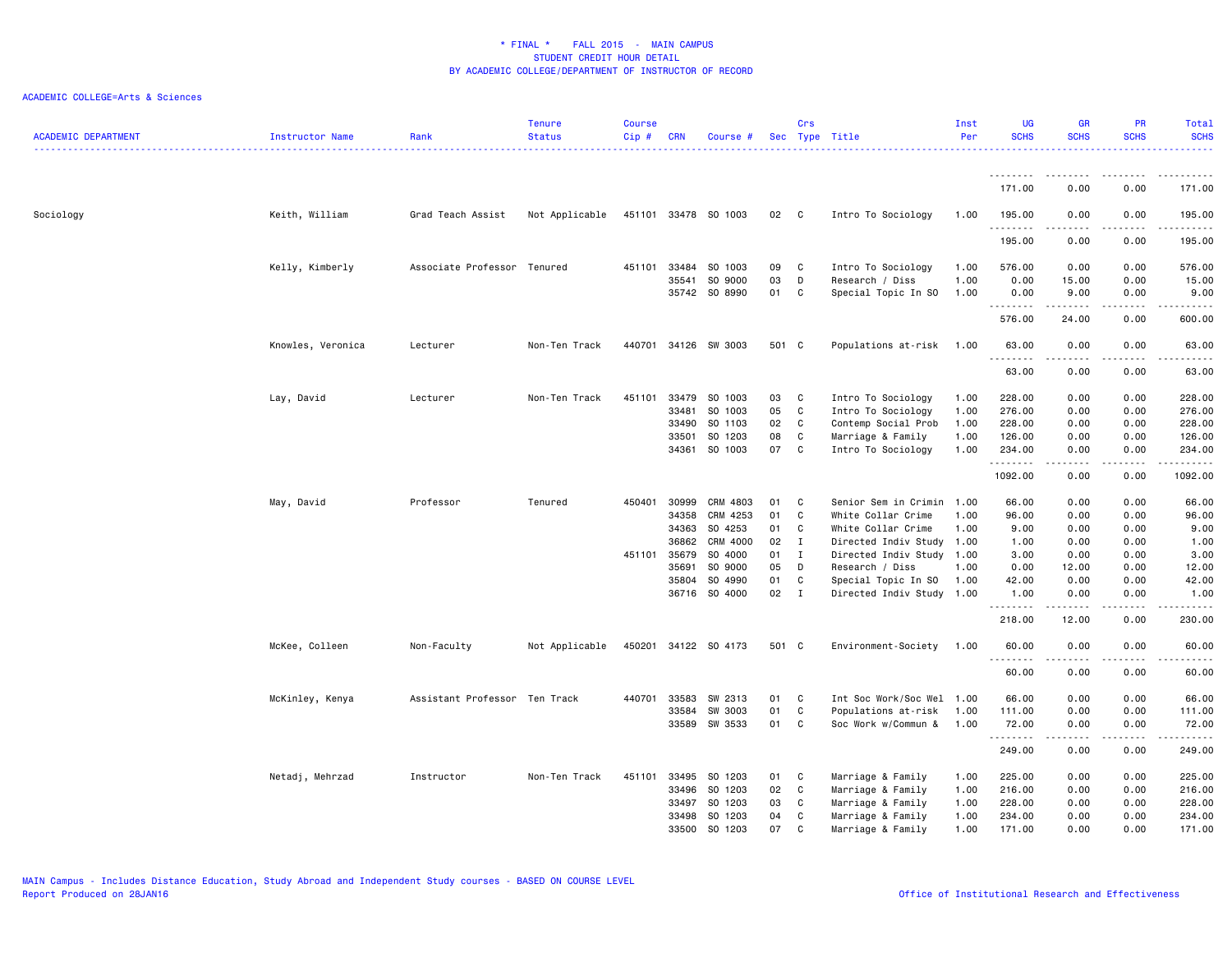| <b>ACADEMIC DEPARTMENT</b> | Instructor Name    | Rank                          | <b>Tenure</b><br><b>Status</b> | <b>Course</b><br>Cip# | <b>CRN</b>     | Course #             |              | Crs          | Sec Type Title                                         | Inst<br>Per | UG<br><b>SCHS</b>    | <b>GR</b><br><b>SCHS</b>                                                                                                          | <b>PR</b><br><b>SCHS</b> | Total<br><b>SCHS</b><br>22222. |
|----------------------------|--------------------|-------------------------------|--------------------------------|-----------------------|----------------|----------------------|--------------|--------------|--------------------------------------------------------|-------------|----------------------|-----------------------------------------------------------------------------------------------------------------------------------|--------------------------|--------------------------------|
|                            |                    |                               |                                |                       |                |                      |              |              |                                                        |             | <u>.</u>             |                                                                                                                                   |                          | .                              |
|                            |                    |                               |                                |                       |                |                      |              |              |                                                        |             | 1074.00              | 0.00                                                                                                                              | 0.00                     | 1074.00                        |
| Sociology                  | Parisi, Domenico   | Non-Faculty                   | Tenured                        |                       |                | 451101 35979 SO 9000 | 07           | $\mathsf{D}$ | Research / Diss                                        | 1.00        | 0.00                 | 9.00                                                                                                                              | 0.00                     | 9.00                           |
|                            |                    |                               |                                |                       |                |                      |              |              |                                                        |             | 0.00                 | 9.00                                                                                                                              | 0.00                     | 9.00                           |
|                            | Perry, Ashley      | Instructor                    | Non-Ten Track                  | 450401                | 30989          | CRM 1003             | 01           | C            | Crime & Justice in A 1.00                              |             | 267.00               | 0.00                                                                                                                              | 0.00                     | 267.00                         |
|                            |                    |                               |                                |                       | 30990          | CRM 1003             | 02           | C            | Crime & Justice in A                                   | 1.00        | 216.00               | 0.00                                                                                                                              | 0.00                     | 216.00                         |
|                            |                    |                               |                                |                       | 30997          | CRM 4323             | 01           | C            | Victimology                                            | 1.00        | 123.00               | 0.00                                                                                                                              | 0.00                     | 123.00                         |
|                            |                    |                               |                                |                       | 33517          | SO 4323              | 01           | C            | Victimology                                            | 1.00        | 9.00                 | 0.00                                                                                                                              | 0.00                     | 9.00                           |
|                            |                    |                               |                                |                       | 451101 33483   | SO 1003              | 08           | C            | Intro To Sociology                                     | 1.00        | 207.00<br>.          | 0.00<br>$\frac{1}{2} \left( \frac{1}{2} \right) \left( \frac{1}{2} \right) \left( \frac{1}{2} \right) \left( \frac{1}{2} \right)$ | 0.00<br>.                | 207.00<br>.                    |
|                            |                    |                               |                                |                       |                |                      |              |              |                                                        |             | 822.00               | 0.00                                                                                                                              | 0.00                     | 822.00                         |
|                            | Peterson, Lindsey  | Assistant Professor Ten Track |                                | 451101                | 33521          | SO 4803              | 01           | C            | Social Research Prac 1.00                              |             | 57.00                | 0.00                                                                                                                              | 0.00                     | 57.00                          |
|                            |                    |                               |                                |                       | 34369          | SO 8413              | 01           | C            | Sem Soc Strat                                          | 1.00        | 0.00                 | 21.00                                                                                                                             | 0.00                     | 21.00                          |
|                            |                    |                               |                                |                       | 36332          | SO 9000              | 09           | D            | Research / Diss                                        | 1.00        | 0.00                 | 3.00                                                                                                                              | 0.00                     | 3.00                           |
|                            |                    |                               |                                |                       | 36399          | SO 7000              | 03           | Ι.           | Directed Indiv Study 1.00                              |             | 0.00<br>.            | 3.00<br>.                                                                                                                         | 0.00<br>.                | 3.00<br>د د د د د              |
|                            |                    |                               |                                |                       |                |                      |              |              |                                                        |             | 57.00                | 27.00                                                                                                                             | 0.00                     | 84.00                          |
|                            | Pilkinton, Melinda | Associate Professor Tenured   |                                | 440701                | 33585          | SW 3013              | 01           | C            | Hum Beh Soc Envir I                                    | 1.00        | 135.00               | 0.00                                                                                                                              | 0.00                     | 135.00                         |
|                            |                    |                               |                                |                       | 34373          | SW 4633              | 01           | C            | Sw Health Care                                         | 1.00        | 54.00<br>.           | 0.00                                                                                                                              | 0.00                     | 54.00<br>.                     |
|                            |                    |                               |                                |                       |                |                      |              |              |                                                        |             | 189.00               | 0.00                                                                                                                              | 0.00                     | 189.00                         |
|                            | Rader, Nicole      | Associate Professor Tenured   |                                | 450401                | 34359          | CRM 4343             | 01           | C            | Media, Crime and Jus 1.00                              |             | 129.00               | 0.00                                                                                                                              | 0.00                     | 129.00                         |
|                            |                    |                               |                                |                       | 34364          | SO 4343              | 01           | $\mathtt{C}$ | Media, Crime and Jus                                   | 1.00        | 33.00                | 0.00                                                                                                                              | 0.00                     | 33.00                          |
|                            |                    |                               |                                |                       | 36855          | CRM 4000             | 01           | $\bf{I}$     | Directed Indiv Study                                   | 1.00        | 1.00                 | 0.00                                                                                                                              | 0.00                     | 1.00                           |
|                            |                    |                               |                                | 451101 35238          |                | SO 8000              | 01           | D            | Research / Thesis                                      | 1.00        | 0.00                 | 3.00                                                                                                                              | 0.00                     | 3.00                           |
|                            |                    |                               |                                |                       | 35239          | SO 9000              | 01           | D            | Research / Diss                                        | 1.00        | 0.00                 | 18.00                                                                                                                             | 0.00                     | 18.00                          |
|                            |                    |                               |                                |                       | 35743          | SO 8990              | 02           | C            | Special Topic In SO                                    | 1.00        | 0.00                 | 15.00                                                                                                                             | 0.00                     | 15.00                          |
|                            |                    |                               |                                |                       | 36081          | SO 7000              | 02           | $\mathbf{I}$ | Directed Indiv Study 1.00                              |             | 0.00<br>.            | 3.00<br>.                                                                                                                         | 0.00<br>.                | 3.00<br>.                      |
|                            |                    |                               |                                |                       |                |                      |              |              |                                                        |             | 163.00               | 39.00                                                                                                                             | 0.00                     | 202.00                         |
|                            | Ralston, Margaret  | Assistant Professor Ten Track |                                | 451101                | 34366          | SO 4703              | 01           | C            | Population Problems                                    | 1.00        | 18.00                | 0.00                                                                                                                              | 0.00                     | 18.00                          |
|                            |                    |                               |                                |                       | 34367          | SO 6703              | 01           | $\mathsf C$  | Population Problems                                    | 1.00        | 0.00                 | 33.00                                                                                                                             | 0.00                     | 33.00                          |
|                            |                    |                               |                                |                       |                | 34368 SO 8284        | 01           | C            | Grad Soc Stat II                                       | 1.00        | 0.00<br>--------     | 40.00                                                                                                                             | 0.00<br>.                | 40.00<br>.                     |
|                            |                    |                               |                                |                       |                |                      |              |              |                                                        |             | 18.00                | 73.00                                                                                                                             | 0.00                     | 91.00                          |
|                            | Robertson, Angela  | Research Professor            | Non-Ten Track                  |                       |                | 451101 33485 SO 1003 | 10           | C            | Intro To Sociology                                     | 1.00        | 204.00<br>. <b>.</b> | 0.00                                                                                                                              | 0.00                     | 204.00<br>.                    |
|                            |                    |                               |                                |                       |                |                      |              |              |                                                        |             | 204.00               | 0.00                                                                                                                              | 0.00                     | 204.00                         |
|                            | Rogers, Sarah      | Grad Teach Assist             | Not Applicable                 |                       |                | 451101 33508 SO 3003 | 01           | $\mathbf{C}$ | Social Inequality                                      | 1.00        | 90.00                | 0.00                                                                                                                              | 0.00                     | 90.00                          |
|                            |                    |                               |                                |                       |                |                      |              |              |                                                        |             | .<br>90.00           | 0.00                                                                                                                              | 0.00                     | 90.00                          |
|                            | Sparks, Jessica    | Lecturer                      | Non-Ten Track                  | 450401                | 33916<br>35070 | CRM 1003<br>CRM 4233 | 501 C<br>501 | C            | Crime & Justice in A 1.00<br>Juvenile Delinquency 1.00 |             | 36.00<br>57.00       | 0.00<br>0.00                                                                                                                      | 0.00<br>0.00             | 36.00<br>57.00                 |
|                            |                    |                               |                                |                       |                |                      |              |              |                                                        |             |                      |                                                                                                                                   |                          |                                |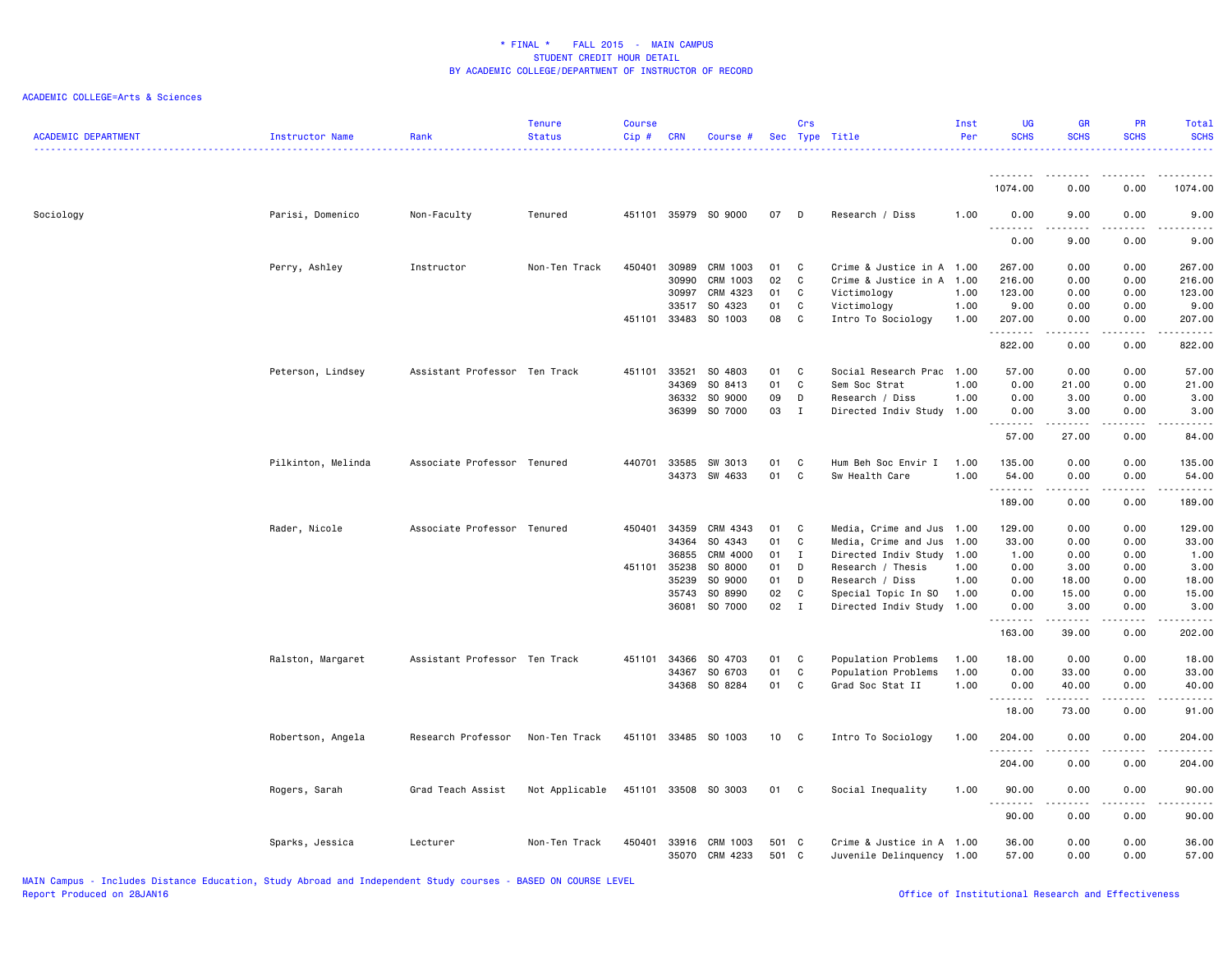| <b>ACADEMIC DEPARTMENT</b> | <b>Instructor Name</b> | Rank              | <b>Tenure</b><br><b>Status</b> | <b>Course</b><br>Cip# | <b>CRN</b>   | Course #             | <b>Sec</b> | Crs          | Type Title                | Inst<br>Per | UG<br><b>SCHS</b>  | <b>GR</b><br><b>SCHS</b> | <b>PR</b><br><b>SCHS</b> | Total<br><b>SCHS</b> |
|----------------------------|------------------------|-------------------|--------------------------------|-----------------------|--------------|----------------------|------------|--------------|---------------------------|-------------|--------------------|--------------------------|--------------------------|----------------------|
|                            |                        |                   |                                |                       |              |                      |            |              |                           |             | .                  | <u>.</u>                 | .                        | .                    |
| Sociology                  | Sparks, Jessica        | Lecturer          | Non-Ten Track                  | 451101                | 34119        | SO 1003              | 501 C      |              | Intro To Sociology        | 1.00        | 93.00              | 0.00                     | 0.00                     | 93.00                |
|                            |                        |                   |                                |                       | 34123        | SO 4233              | 501 C      |              | Juvenile Delinquency 1.00 |             | 57.00              | 0.00                     | 0.00                     | 57.00                |
|                            |                        |                   |                                |                       |              | 34124 SO 4333        | 501 C      |              | Sociology Of Sports       | 1.00        | 99.00<br>.         | 0.00<br>.                | 0.00<br>. <b>.</b> .     | 99.00<br>.           |
|                            |                        |                   |                                |                       |              |                      |            |              |                           |             | 342.00             | 0.00                     | 0.00                     | 342.00               |
|                            | Swan, Courtney         | Lecturer          | Non-Ten Track                  | 440701                |              | 33582 SW 2303        | 01 C       |              | Welfare Policy I          | 1.00        | 141.00             | 0.00                     | 0.00                     | 141.00               |
|                            |                        |                   |                                |                       |              |                      |            |              |                           |             | --------<br>141.00 | $- - -$<br>0.00          | .<br>0.00                | .<br>141.00          |
|                            | Vasquez, Lauren        | Lecturer          | Non-Ten Track                  |                       |              | 451101 34121 SO 3313 | 501 C      |              | Deviant Behavior          | 1.00        | 84.00              | 0.00                     | 0.00                     | 84.00                |
|                            |                        |                   |                                |                       |              |                      |            |              |                           |             | <u>.</u><br>84.00  | 0.00                     | 0.00                     | 84.00                |
|                            | Wells, Makeela         | Lecturer          | Non-Ten Track                  | 450401                | 30995        | CRM 4233             | 01 C       |              | Juvenile Delinquency 1.00 |             | 135.00             | 0.00                     | 0.00                     | 135.00               |
|                            |                        |                   |                                |                       | 451101 33489 | SO 1103              | 01         | $\mathbf{C}$ | Contemp Social Prob       | 1.00        | 204.00             | 0.00                     | 0.00                     | 204.00               |
|                            |                        |                   |                                |                       |              | 33515 SO 4233        | 01         | $\mathbf{C}$ | Juvenile Delinquency 1.00 |             | 15.00              | 0.00                     | 0.00                     | 15.00                |
|                            |                        |                   |                                |                       |              |                      |            |              |                           |             | .                  | .                        | .                        | .                    |
|                            |                        |                   |                                |                       |              |                      |            |              |                           |             | 354.00             | 0.00                     | 0.00                     | 354.00               |
|                            | Whetstone, Tamara      | Lecturer          | Non-Ten Track                  |                       |              | 440701 34127 SW 3023 | 501 C      |              | Hum Beh Soc Envir II 1.00 |             | 30.00              | 0.00                     | 0.00                     | 30.00                |
|                            |                        |                   |                                |                       |              |                      |            |              |                           |             | .<br>30.00         | .<br>0.00                | $\frac{1}{2}$<br>0.00    | .<br>30.00           |
|                            | Yigit, Ismail          | Grad Teach Assist | Not Applicable                 |                       |              | 451101 33480 SO 1003 | 04 C       |              | Intro To Sociology        | 1.00        | 228.00             | 0.00                     | 0.00                     | 228.00               |
|                            |                        |                   |                                |                       |              |                      |            |              |                           |             | .<br>228.00        | 0.00                     | .<br>0.00                | .<br>228.00          |
|                            | Young, Sarah           | Lecturer          | Non-Ten Track                  | 440701                | 34900        | SW 4643              | 501 C      |              | S W Services in Scho 1.00 |             | 57.00              | 0.00                     | 0.00                     | 57.00                |
|                            |                        |                   |                                |                       |              |                      |            |              |                           |             | ---------<br>57.00 | 0.00                     | 0.00                     | .<br>57.00           |
|                            |                        |                   |                                |                       |              |                      |            |              |                           |             | ========           | ========                 | ========                 | ==========           |
| Sociology                  |                        |                   |                                |                       |              |                      |            |              |                           |             | 8891.50            | 274.00                   | 0.00                     | 9165.50              |
|                            |                        |                   |                                |                       |              |                      |            |              |                           |             | <b>EDESSERS</b>    | ========                 | ========                 | ==========           |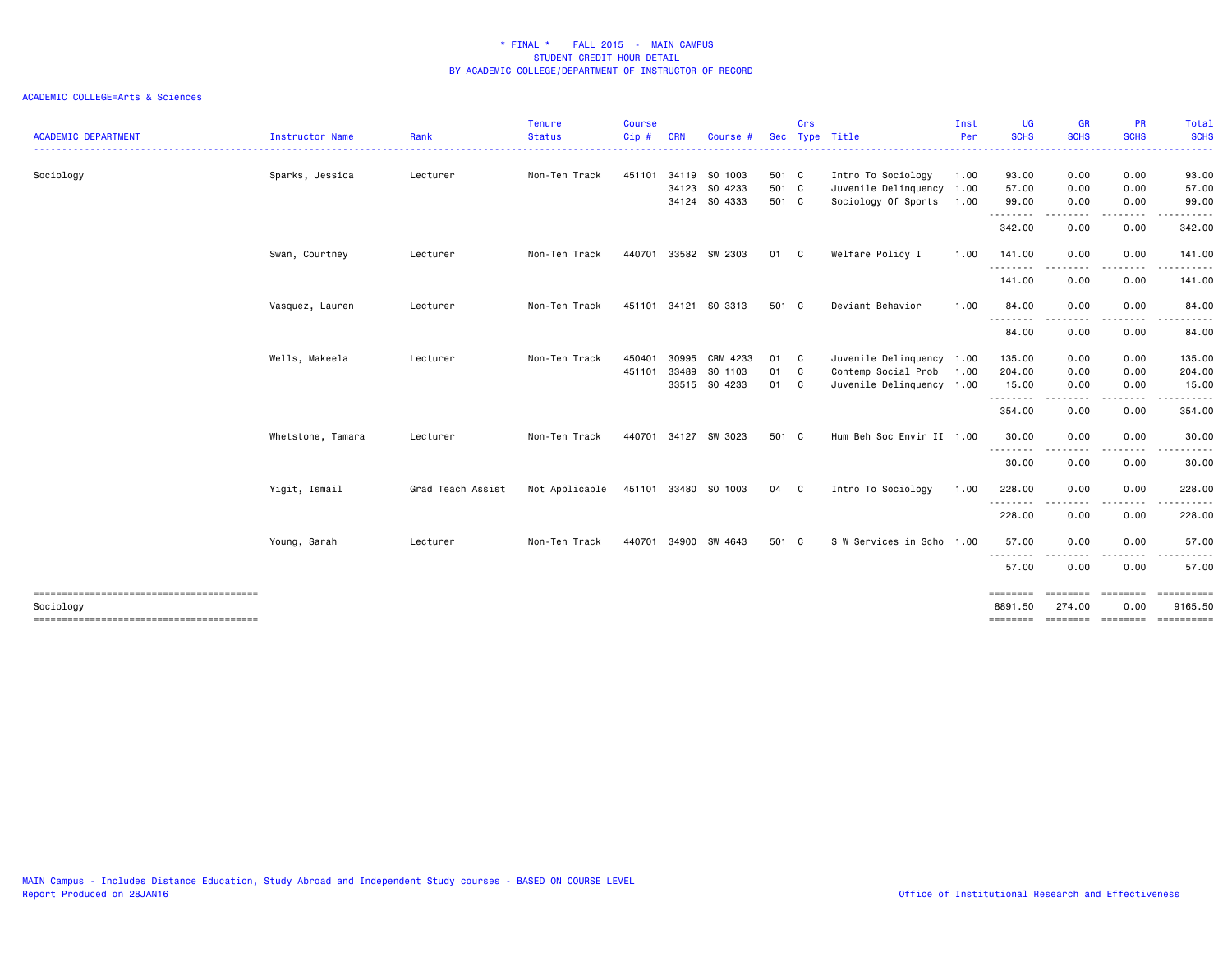| <b>ACADEMIC DEPARTMENT</b> | <b>Instructor Name</b>                                    | Rank                        | <b>Tenure</b><br><b>Status</b> | <b>Course</b><br>Cip# | <b>CRN</b>   | Course #              |       | Crs          | Sec Type Title            | Inst<br>Per | UG<br><b>SCHS</b> | <b>GR</b><br><b>SCHS</b>                                                                                                                                     | <b>PR</b><br><b>SCHS</b> | Total<br><b>SCHS</b>                                                                                                                                                                      |
|----------------------------|-----------------------------------------------------------|-----------------------------|--------------------------------|-----------------------|--------------|-----------------------|-------|--------------|---------------------------|-------------|-------------------|--------------------------------------------------------------------------------------------------------------------------------------------------------------|--------------------------|-------------------------------------------------------------------------------------------------------------------------------------------------------------------------------------------|
| Finance & Economics        | Byrd, Charles                                             | Lecturer                    | Non-Ten Track                  | 521501                | 33448        | REF 3333              | 01    | C            | Principles of Real E 1.00 |             | 123.00            | 0.00                                                                                                                                                         | 0.00                     | 123.00                                                                                                                                                                                    |
|                            |                                                           |                             |                                |                       | 33449        | REF 4153              | 01    | C            | Real Estate Investme 1.00 |             | 57.00<br>.        | 0.00<br>.                                                                                                                                                    | 0.00<br>.                | 57.00<br>.                                                                                                                                                                                |
|                            |                                                           |                             |                                |                       |              |                       |       |              |                           |             | 180.00            | 0.00                                                                                                                                                         | 0.00                     | 180.00                                                                                                                                                                                    |
|                            | Campbell, Randall                                         | Associate Professor Tenured |                                | 450601                | 31253        | EC 2123               | 02    | $\mathbf{C}$ | Prin Of Microecon         | 1.00        | 192.00            | 0.00                                                                                                                                                         | 0.00                     | 192.00                                                                                                                                                                                    |
|                            |                                                           |                             |                                |                       | 36468        | EC 9000               | 02    | D            | Research / Diss           | 1.00        | 0.00              | 9.00                                                                                                                                                         | 0.00                     | 9.00                                                                                                                                                                                      |
|                            |                                                           |                             |                                |                       | 450603 31262 | EC 4643               | 01    | C            | Econ Forecasting & A 1.00 |             | 24.00             | 0.00                                                                                                                                                         | 0.00                     | 24.00                                                                                                                                                                                     |
|                            |                                                           |                             |                                | 520601                | 31264        | EC 6643               | 01    | C            | Econ Forecasting & A 1.00 |             | 0.00<br>.         | 9.00<br>.                                                                                                                                                    | 0.00<br>.                | 9.00<br>الداعات بال                                                                                                                                                                       |
|                            |                                                           |                             |                                |                       |              |                       |       |              |                           |             | 216.00            | 18.00                                                                                                                                                        | 0.00                     | 234.00                                                                                                                                                                                    |
|                            | Cline, Brandon                                            | Associate Professor Tenured |                                | 520201                | 36363        | FIN 9000              | 01    | D            | Research / Diss           | 1.00        | 0.00              | 18.00                                                                                                                                                        | 0.00                     | 18.00                                                                                                                                                                                     |
|                            |                                                           |                             |                                |                       | 520801 31870 | FIN 3123              | 05    | C            | Financial Management 1.00 |             | 84.00             | 0.00                                                                                                                                                         | 0.00                     | 84.00                                                                                                                                                                                     |
|                            |                                                           |                             |                                |                       | 34294        | FIN 3123              | 06    | C            | Financial Management 1.00 |             | 189.00            | 0.00                                                                                                                                                         | 0.00                     | 189.00                                                                                                                                                                                    |
|                            |                                                           |                             |                                |                       |              | 520807 36543 FIN 4111 | 01    | C            | TVA Panel I               | 1.00        | 12.00<br>.        | 0.00<br>$\frac{1}{2} \left( \frac{1}{2} \right) \left( \frac{1}{2} \right) \left( \frac{1}{2} \right) \left( \frac{1}{2} \right) \left( \frac{1}{2} \right)$ | 0.00                     | 12.00<br>22222)                                                                                                                                                                           |
|                            |                                                           |                             |                                |                       |              |                       |       |              |                           |             | 285.00            | 18.00                                                                                                                                                        | 0.00                     | 303.00                                                                                                                                                                                    |
|                            | Coffey, Michael                                           | Lecturer                    | Non-Ten Track                  |                       |              | 450601 36134 EC 2113  | 07    | $\mathbf{C}$ | Prin Of Macroecon         | 1.00        | 153.00            | 0.00                                                                                                                                                         | 0.00                     | 153.00                                                                                                                                                                                    |
|                            |                                                           |                             |                                |                       |              |                       |       |              |                           |             | .<br>153.00       | .<br>0.00                                                                                                                                                    | -----<br>0.00            | $\frac{1}{2} \left( \frac{1}{2} \right) \left( \frac{1}{2} \right) \left( \frac{1}{2} \right) \left( \frac{1}{2} \right) \left( \frac{1}{2} \right) \left( \frac{1}{2} \right)$<br>153.00 |
|                            | Garner, Jacqueline                                        | Professor                   | Tenured                        | 520801                | 31862        | FIN 1001              | F01 C |              | First Year Seminar        | 1.00        | 20.00             | 0.00                                                                                                                                                         | 0.00                     | 20.00                                                                                                                                                                                     |
|                            |                                                           |                             |                                |                       | 34295        | FIN 9213              | 01    | C            | Advanced Fin Managem 1.00 |             | 0.00              | 6.00                                                                                                                                                         | 0.00                     | 6.00                                                                                                                                                                                      |
|                            |                                                           |                             |                                |                       |              | 520806 31874 FIN 4223 | 01 C  |              | Intermediate Financi 1.00 |             | 156.00            | 0.00                                                                                                                                                         | 0.00                     | 156.00                                                                                                                                                                                    |
|                            |                                                           |                             |                                |                       |              |                       |       |              |                           |             | .<br>176.00       | .<br>6.00                                                                                                                                                    | .<br>0.00                | .<br>182.00                                                                                                                                                                               |
|                            | Gonzalez Lozano, Heribe Clinical Assist Pro Non-Ten Track |                             |                                | 450601                | 31246        | EC 2113               | 01    | C            | Prin Of Macroecon         | 1.00        | 576.00            | 0.00                                                                                                                                                         | 0.00                     | 576.00                                                                                                                                                                                    |
|                            |                                                           |                             |                                |                       |              | 31247 EC 2113         | 02    | $\mathbf{C}$ | Prin Of Macroecon         | 1.00        | 555.00            | 0.00                                                                                                                                                         | 0.00                     | 555.00                                                                                                                                                                                    |
|                            |                                                           |                             |                                |                       |              | 31248 EC 2113         | 03    | $\mathbf{C}$ | Prin Of Macroecon         | 1.00        | 210.00            | 0.00                                                                                                                                                         | 0.00                     | 210.00                                                                                                                                                                                    |
|                            |                                                           |                             |                                |                       |              |                       |       |              |                           |             | .<br>1341.00      | المتمالين<br>0.00                                                                                                                                            | المتمالين<br>0.00        | .<br>1341.00                                                                                                                                                                              |
|                            | He, Wei                                                   | Instructor                  | Non-Ten Track                  | 520801                | 31864        | FIN 3113              | 01    | C            | Financial Systems         | 1.00        | 597.00            | 0.00                                                                                                                                                         | 0.00                     | 597.00                                                                                                                                                                                    |
|                            |                                                           |                             |                                |                       | 33984        | <b>FIN 3113</b>       | 506 C |              | Financial Systems         | 1.00        | 60.00             | 0.00                                                                                                                                                         | 0.00                     | 60.00                                                                                                                                                                                     |
|                            |                                                           |                             |                                |                       |              | 520806 31878 FIN 4923 | 01 C  |              | International Fin Mg 1.00 |             | 144.00            | 0.00                                                                                                                                                         | 0.00                     | 144.00                                                                                                                                                                                    |
|                            |                                                           |                             |                                |                       |              |                       |       |              |                           |             | .<br>801.00       | المتمالين<br>0.00                                                                                                                                            | 0.00                     | -----<br>801.00                                                                                                                                                                           |
|                            | Henry, Thomas                                             | Lecturer                    | Non-Ten Track                  |                       |              | 450601 33919 EC 2113  | 504 C |              | Prin Of Macroecon         | 1.00        | 33.00             | 0.00                                                                                                                                                         | 0.00                     | 33.00                                                                                                                                                                                     |
|                            |                                                           |                             |                                |                       |              |                       |       |              |                           |             | .<br>33.00        | .<br>0.00                                                                                                                                                    | .<br>0.00                | .<br>33.00                                                                                                                                                                                |
|                            | Jia, Shaomeng                                             | Grad Teach Assist           | Not Applicable                 |                       |              | 450601 31250 EC 2113  | 05    | $\mathbf{C}$ | Prin Of Macroecon         | 1.00        | 213.00            | 0.00                                                                                                                                                         | 0.00                     | 213.00                                                                                                                                                                                    |
|                            |                                                           |                             |                                |                       |              |                       |       |              |                           |             | .<br>213.00       | 0.00                                                                                                                                                         | 0.00                     | 213.00                                                                                                                                                                                    |
|                            | Johnson, Allison                                          | Lecturer                    | Non-Ten Track                  | 520301                | 30072        | ACC 3203              | 01    | C            | Fin Statement Anal        | 1.00        | 45.00             | 0.00                                                                                                                                                         | 0.00                     | 45.00                                                                                                                                                                                     |
|                            |                                                           |                             |                                | 520801                |              | 31872 FIN 3723        | 01    | C            | Financial Markets         | 1.00        | 141.00            | 0.00                                                                                                                                                         | 0.00                     | 141.00                                                                                                                                                                                    |
|                            |                                                           |                             |                                | 520804                |              | 31871 FIN 3203        | 01    | C            | Financial Statemnt A 1.00 |             | 60.00             | 0.00                                                                                                                                                         | 0.00                     | 60.00                                                                                                                                                                                     |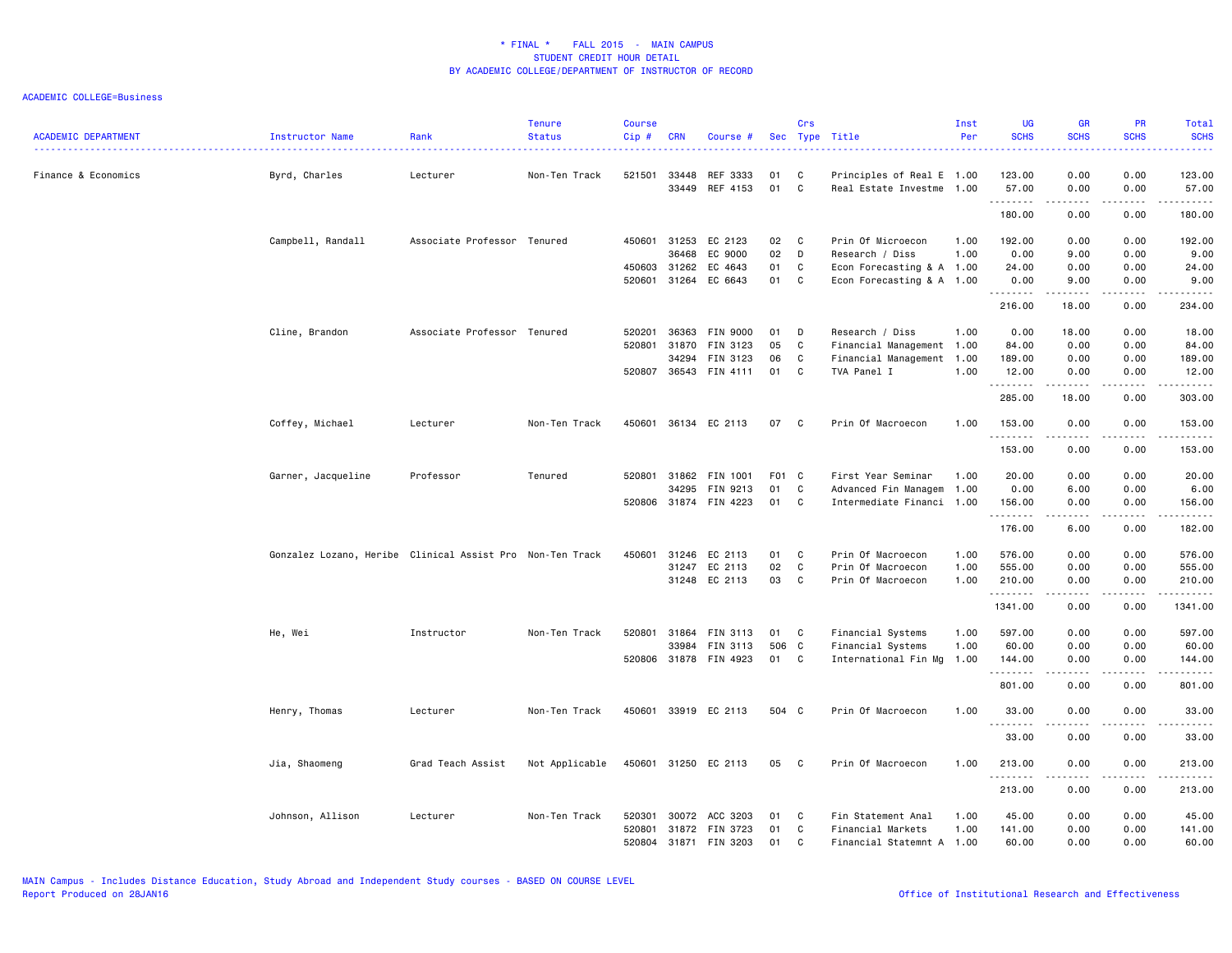| <b>ACADEMIC DEPARTMENT</b> | Instructor Name       | Rank                              | <b>Tenure</b><br><b>Status</b> | <b>Course</b><br>Cip# | <b>CRN</b> | Course #              |       | Crs          | Sec Type Title            | Inst<br>Per | UG<br><b>SCHS</b> | <b>GR</b><br><b>SCHS</b>                    | <b>PR</b><br><b>SCHS</b>       | Total<br><b>SCHS</b>                                                                                                                                           |
|----------------------------|-----------------------|-----------------------------------|--------------------------------|-----------------------|------------|-----------------------|-------|--------------|---------------------------|-------------|-------------------|---------------------------------------------|--------------------------------|----------------------------------------------------------------------------------------------------------------------------------------------------------------|
|                            |                       |                                   |                                |                       |            |                       |       |              |                           |             | .                 |                                             |                                |                                                                                                                                                                |
|                            |                       |                                   |                                |                       |            |                       |       |              |                           |             | 246.00            | 0.00                                        | 0.00                           | 246.00                                                                                                                                                         |
| Finance & Economics        | King, Priscilla       | Lecturer                          | Non-Ten Track                  |                       |            | 521701 32480 INS 3203 | 01 C  |              | Prop And Cas Ins          | 1.00        | 84.00<br>.        | 0.00<br>د د د د                             | 0.00<br>.                      | 84.00<br>.                                                                                                                                                     |
|                            |                       |                                   |                                |                       |            |                       |       |              |                           |             | 84.00             | 0.00                                        | 0.00                           | 84.00                                                                                                                                                          |
|                            | Li, Cheng             | Assistant Professor Ten Track     |                                | 450601 34290          |            | EC 2113               | 06    | C            | Prin Of Macroecon         | 1.00        | 219.00            | 0.00                                        | 0.00                           | 219.00                                                                                                                                                         |
|                            |                       |                                   |                                |                       |            | 34293 EC 8173         | 01    | C            | Macroeconomics I          | 1.00        | 0.00<br>.         | 18.00<br>.                                  | 0.00<br>.                      | 18.00                                                                                                                                                          |
|                            |                       |                                   |                                |                       |            |                       |       |              |                           |             | 219.00            | 18.00                                       | 0.00                           | 237.00                                                                                                                                                         |
|                            | Liano, Kartono        | Professor                         | Tenured                        | 520801                |            | 31865 FIN 3113        | 02    | C            | Financial Systems         | 1.00        | 144.00            | 0.00                                        | 0.00                           | 144.00                                                                                                                                                         |
|                            |                       |                                   |                                | 520807                |            | 31876 FIN 4423        | 01    | C            | Investments               | 1.00        | 126.00<br>.       | 0.00<br>.                                   | 0.00<br>.                      | 126.00<br><u>.</u>                                                                                                                                             |
|                            |                       |                                   |                                |                       |            |                       |       |              |                           |             | 270.00            | 0.00                                        | 0.00                           | 270.00                                                                                                                                                         |
|                            | Mallory, Lewis        | Lecturer                          | Non-Ten Track                  |                       |            | 520803 31877 FIN 4723 | 01 C  |              | Bank Management           | 1.00        | 108.00<br>.       | 0.00<br>.                                   | 0.00<br>.                      | 108.00<br>$- - - - - -$                                                                                                                                        |
|                            |                       |                                   |                                |                       |            |                       |       |              |                           |             | 108.00            | 0.00                                        | 0.00                           | 108.00                                                                                                                                                         |
|                            | Metz, Tammi           | Instructor                        | Non-Ten Track                  | 520801                | 34729      | FIN 2003              | 506 C |              | Personal Money Mgt        | 1.00        | 108.00            | 0.00                                        | 0.00                           | 108.00                                                                                                                                                         |
|                            |                       |                                   |                                | 520804 34730          |            | INS 2003              | 506 C |              | Personal Money Manag      | 1.00        | 21.00             | 0.00                                        | 0.00                           | 21.00                                                                                                                                                          |
|                            |                       |                                   |                                |                       | 34731      | INS 3503              | 506 C |              | Employee Benefits         | 1.00        | 144.00            | 0.00                                        | 0.00                           | 144.00                                                                                                                                                         |
|                            |                       |                                   |                                | 521701 34065          |            | INS 3103              | 506 C |              | Prin Of Insurance         | 1.00        | 120.00            | 0.00                                        | 0.00                           | 120.00                                                                                                                                                         |
|                            |                       |                                   |                                |                       |            | 34066 INS 3303        | 506 C |              | Life Insurance            | 1.00        | 123.00<br>.       | 0.00<br>.                                   | 0.00<br>.                      | 123.00<br>$\frac{1}{2} \left( \frac{1}{2} \right) \left( \frac{1}{2} \right) \left( \frac{1}{2} \right) \left( \frac{1}{2} \right) \left( \frac{1}{2} \right)$ |
|                            |                       |                                   |                                |                       |            |                       |       |              |                           |             | 516.00            | 0.00                                        | 0.00                           | 516.00                                                                                                                                                         |
|                            | Millea, Meghan        | Non-Faculty                       | Tenured                        | 450601                |            | 36335 EC 9000         | 01    | D            | Research / Diss           | 1.00        | 0.00              | 1.00<br>.                                   | 0.00                           | 1.00                                                                                                                                                           |
|                            |                       |                                   |                                |                       |            |                       |       |              |                           |             | 0.00              | 1.00                                        | 0.00                           | 1.00                                                                                                                                                           |
|                            | Miller, Thomas W.     | Professor                         | Tenured                        | 520801 31866          |            | FIN 3123              | 01    | C            | Financial Management 1.00 |             | 171.00            | 0.00                                        | 0.00                           | 171.00                                                                                                                                                         |
|                            |                       |                                   |                                |                       |            | 31867 FIN 3123        | 02    | $\mathbf{C}$ | Financial Management 1.00 |             | 147.00<br>.       | 0.00<br>-----                               | 0.00<br>.                      | 147.00<br>.                                                                                                                                                    |
|                            |                       |                                   |                                |                       |            |                       |       |              |                           |             | 318.00            | 0.00                                        | 0.00                           | 318.00                                                                                                                                                         |
|                            | Mills, Jackson        | Visiting Assist Pro Non-Ten Track |                                | 520801                |            | 31868 FIN 3123        | 03    | C            | Financial Management 1.00 |             | 183.00            | 0.00                                        | 0.00                           | 183.00                                                                                                                                                         |
|                            |                       |                                   |                                |                       |            | 31875 FIN 4243        | 01    | C            | Senior Seminar in Fi 1.00 |             | 60.00<br>.        | 0.00<br>.                                   | 0.00                           | 60.00<br>-----                                                                                                                                                 |
|                            |                       |                                   |                                |                       |            |                       |       |              |                           |             | 243.00            | 0.00                                        | 0.00                           | 243.00                                                                                                                                                         |
|                            | Orozco Aleman, Sandra | Assistant Professor Ten Track     |                                | 450601                | 31257      | EC 3123               | 01    | C            | Interm Micro              | 1.00        | 108.00            | 0.00                                        | 0.00                           | 108.00                                                                                                                                                         |
|                            |                       |                                   |                                |                       |            | 520601 31259 EC 4233  | 01    | C            | Labor Economics           | 1.00        | 21.00<br>.        | 0.00<br>.                                   | 0.00<br><b><i><u>.</u></i></b> | 21.00<br>.                                                                                                                                                     |
|                            |                       |                                   |                                |                       |            |                       |       |              |                           |             | 129.00            | 0.00                                        | 0.00                           | 129.00                                                                                                                                                         |
|                            | Parisian, Daniel      | Assistant Professor Ten Track     |                                | 450601                | 31254      | EC 2123               | 03    | C            | Prin Of Microecon         | 1.00        | 201.00            | 0.00                                        | 0.00                           | 201.00                                                                                                                                                         |
|                            |                       |                                   |                                | 450603                |            | 34291 EC 8123         | 01    | $\mathbf{C}$ | Math for Economists       | 1.00        | 0.00              | 18.00                                       | 0.00                           | 18.00                                                                                                                                                          |
|                            |                       |                                   |                                |                       |            |                       |       |              |                           |             | .<br>201.00       | $\sim$ $\sim$ $\sim$ $\sim$ $\sim$<br>18.00 | 0.00                           | 219.00                                                                                                                                                         |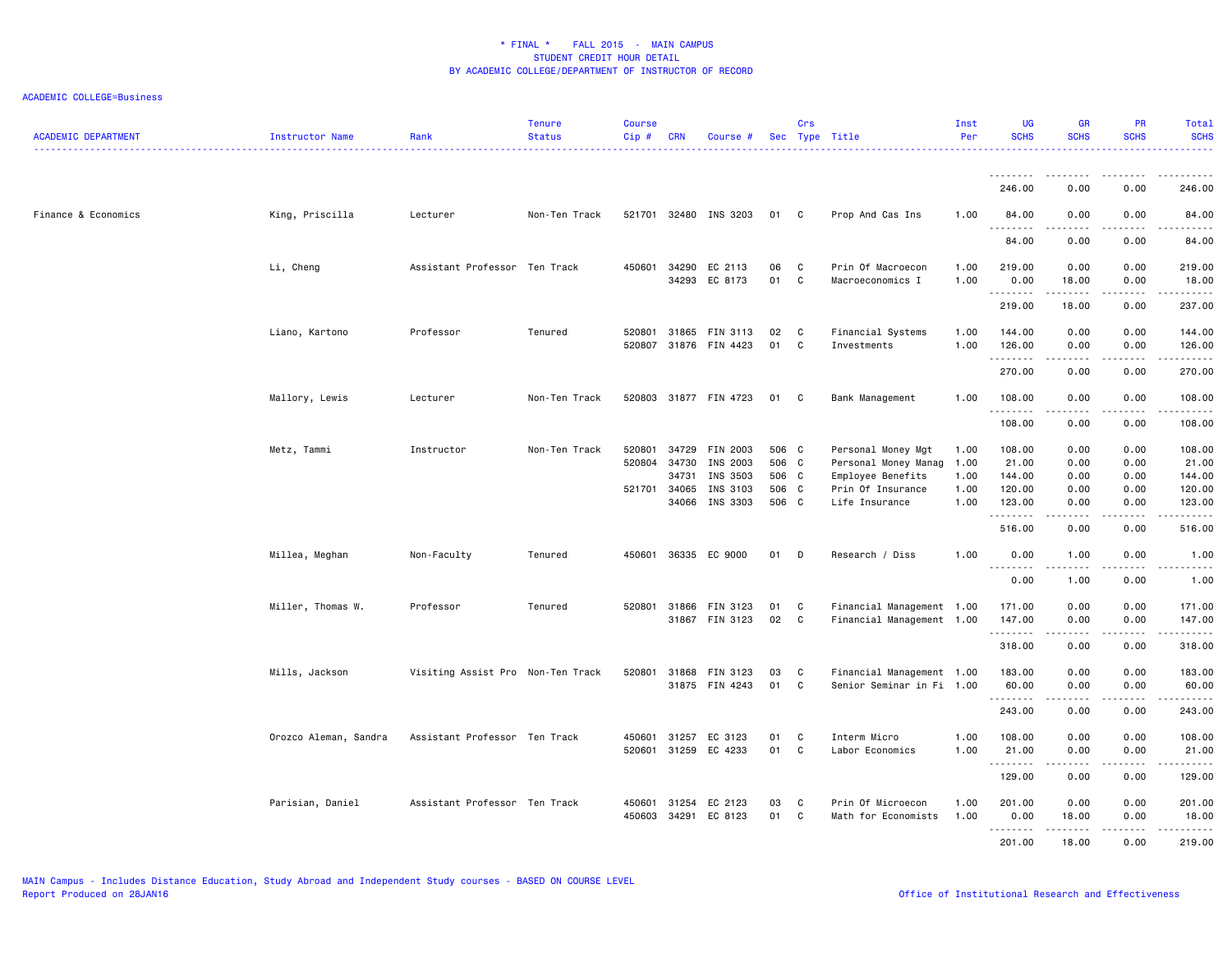| <b>ACADEMIC DEPARTMENT</b> | Instructor Name     | Rank                              | Tenure<br><b>Status</b> | <b>Course</b><br>$Cip \#$ | <b>CRN</b>     | Course #              |          | Crs          | Sec Type Title                         | Inst<br>Per  | UG<br><b>SCHS</b>  | <b>GR</b><br><b>SCHS</b> | PR<br><b>SCHS</b>                                                                                                                                    | Total<br><b>SCHS</b>                                                                                                                                                          |
|----------------------------|---------------------|-----------------------------------|-------------------------|---------------------------|----------------|-----------------------|----------|--------------|----------------------------------------|--------------|--------------------|--------------------------|------------------------------------------------------------------------------------------------------------------------------------------------------|-------------------------------------------------------------------------------------------------------------------------------------------------------------------------------|
| Finance & Economics        | Pounds, Seth        | Instructor                        | Non-Ten Track           |                           |                | 521701 32479 INS 3103 | 01       | C            | Prin Of Insurance                      | 1.00         | 126.00             | 0.00                     | 0.00                                                                                                                                                 | 126.00                                                                                                                                                                        |
|                            |                     |                                   |                         |                           |                |                       |          |              |                                        |              | .<br>126.00        | .<br>0.00                | .<br>0.00                                                                                                                                            | .<br>126.00                                                                                                                                                                   |
|                            | Rezek, Jon          | Non-Faculty                       | Tenured                 |                           |                | 450601 35819 EC 7000  | 01 I     |              | Directed Indiv Study 1.00              |              | 0.00               | 3.00                     | 0.00                                                                                                                                                 | 3.00                                                                                                                                                                          |
|                            |                     |                                   |                         |                           |                |                       |          |              |                                        |              | .<br>0.00          | -----<br>3.00            | المتمامين<br>0.00                                                                                                                                    | $\frac{1}{2} \left( \frac{1}{2} \right) \left( \frac{1}{2} \right) \left( \frac{1}{2} \right) \left( \frac{1}{2} \right) \left( \frac{1}{2} \right)$<br>$\frac{1}{2}$<br>3.00 |
|                            | Rogers, Kevin       | Non-Faculty                       | Tenured                 | 450601                    | 31256          | EC 3113               | 01       | C            | Interm Macroeconomic 1.00              |              | 117.00             | 0.00                     | 0.00                                                                                                                                                 | 117.00                                                                                                                                                                        |
|                            |                     |                                   |                         |                           | 36805          | EC 4000               | 01       | I            | Directed Indiv Study 1.00              |              | 3.00               | 0.00                     | 0.00                                                                                                                                                 | 3.00                                                                                                                                                                          |
|                            |                     |                                   |                         |                           | 36816          | EC 4000               | 02       | $\mathbf{I}$ | Directed Indiv Study 1.00              |              | 3.00               | 0.00                     | 0.00                                                                                                                                                 | 3.00                                                                                                                                                                          |
|                            |                     |                                   |                         |                           |                | 520101 30576 BUS 4203 | 01       | E            | Business Internship                    | 1.00         | 9.00<br>. <b>.</b> | 0.00<br>.                | 0.00<br>.                                                                                                                                            | 9.00<br>.                                                                                                                                                                     |
|                            |                     |                                   |                         |                           |                |                       |          |              |                                        |              | 132.00             | 0.00                     | 0.00                                                                                                                                                 | 132.00                                                                                                                                                                        |
|                            | Roskelley, Kenneth  | Associate Professor Tenured       |                         |                           | 520801 31869   | FIN 3123              | 04       | C            | Financial Management 1.00              |              | 42.00              | 0.00                     | 0.00                                                                                                                                                 | 42.00                                                                                                                                                                         |
|                            |                     |                                   |                         |                           | 36039          | FIN 3123              | 504 C    |              | Financial Management 1.00              |              | 51.00              | 0.00                     | 0.00                                                                                                                                                 | 51.00                                                                                                                                                                         |
|                            |                     |                                   |                         |                           |                |                       |          |              |                                        |              | .                  | -----                    | .                                                                                                                                                    | .                                                                                                                                                                             |
|                            |                     |                                   |                         |                           |                |                       |          |              |                                        |              | 93.00              | 0.00                     | 0.00                                                                                                                                                 | 93.00                                                                                                                                                                         |
|                            | Smith, Rebecca      | Extension Assist Pr Non-Ten Track |                         | 010101                    | 35413          | AEC 1001              | F02      | $\mathbf{C}$ | First Year Seminar                     | 1.00         | 15.00              | 0.00                     | 0.00                                                                                                                                                 | 15.00                                                                                                                                                                         |
|                            |                     |                                   |                         |                           | 240101 32343   | HON 1081              | 01       | s            | Honors Forum I                         | 0.50         | 21.50              | 0.00                     | 0.00                                                                                                                                                 | 21.50                                                                                                                                                                         |
|                            |                     |                                   |                         |                           | 32344          | HON 1091              | 01       | S            | Honors Forum II                        | 0.90         | 0.90               | 0.00                     | 0.00                                                                                                                                                 | 0.90                                                                                                                                                                          |
|                            |                     |                                   |                         |                           |                |                       |          |              |                                        |              | .                  | .                        | $\frac{1}{2} \left( \frac{1}{2} \right) \left( \frac{1}{2} \right) \left( \frac{1}{2} \right) \left( \frac{1}{2} \right)$                            | .                                                                                                                                                                             |
|                            |                     |                                   |                         |                           |                |                       |          |              |                                        |              | 37.40              | 0.00                     | 0.00                                                                                                                                                 | 37.40                                                                                                                                                                         |
|                            | Spurlin, William    | Assistant Professor Ten Track     |                         |                           |                | 520601 33920 EC 8103  | 501 C    |              | Econ for Managers                      | 1.00         | 0.00<br>.          | 66.00                    | 0.00                                                                                                                                                 | 66.00<br>.                                                                                                                                                                    |
|                            |                     |                                   |                         |                           |                |                       |          |              |                                        |              | 0.00               | 66.00                    | 0.00                                                                                                                                                 | 66.00                                                                                                                                                                         |
|                            |                     |                                   |                         |                           |                |                       |          |              |                                        |              |                    |                          |                                                                                                                                                      |                                                                                                                                                                               |
|                            | Thomas, Mary        | Associate Professor Tenured       |                         | 450601<br>520601          | 31252<br>35019 | EC 2123<br>EC 6433    | 01<br>01 | C<br>C       | Prin Of Microecon                      | 1.00<br>1.00 | 594.00<br>0.00     | 0.00                     | 0.00<br>0.00                                                                                                                                         | 594.00                                                                                                                                                                        |
|                            |                     |                                   |                         |                           |                | 520808 35018 EC 4433  | 01       | C            | State & Local Fin<br>State & Local Fin | 1.00         | 63.00              | 3.00<br>0.00             | 0.00                                                                                                                                                 | 3.00<br>63.00                                                                                                                                                                 |
|                            |                     |                                   |                         |                           |                |                       |          |              |                                        |              | .                  | -----                    | -----                                                                                                                                                | <b></b>                                                                                                                                                                       |
|                            |                     |                                   |                         |                           |                |                       |          |              |                                        |              | 657.00             | 3.00                     | 0.00                                                                                                                                                 | 660.00                                                                                                                                                                        |
|                            | Toney, Jerry        | Lecturer                          | Non-Ten Track           |                           |                | 520804 32481 INS 3403 | 01 C     |              | Financial Planning                     | 1.00         | 78.00<br><u>.</u>  | 0.00<br>$- - - - -$      | 0.00<br>.                                                                                                                                            | 78.00<br>.                                                                                                                                                                    |
|                            |                     |                                   |                         |                           |                |                       |          |              |                                        |              | 78.00              | 0.00                     | 0.00                                                                                                                                                 | 78.00                                                                                                                                                                         |
|                            | Williamson, Claudia | Assistant Professor Ten Track     |                         | 450601                    | 34292          | EC 8063               | 01       | <b>C</b>     | FDN of Micro Theory                    | 1.00         | 0.00               | 9.00                     | 0.00                                                                                                                                                 | 9.00                                                                                                                                                                          |
|                            |                     |                                   |                         |                           |                | 520601 31265 EC 8103  | 01       | C            | Econ for Managers                      | 1.00         | 0.00               | 78.00                    | 0.00                                                                                                                                                 | 78.00                                                                                                                                                                         |
|                            |                     |                                   |                         |                           |                |                       |          |              |                                        |              |                    | .                        | $\frac{1}{2} \left( \frac{1}{2} \right) \left( \frac{1}{2} \right) \left( \frac{1}{2} \right) \left( \frac{1}{2} \right) \left( \frac{1}{2} \right)$ | .                                                                                                                                                                             |
|                            |                     |                                   |                         |                           |                |                       |          |              |                                        |              | 0.00               | 87.00                    | 0.00                                                                                                                                                 | 87.00                                                                                                                                                                         |
|                            | Wiseman, Travis     | Clinical Assist Pro Non-Ten Track |                         | 450601                    | 31258          | EC 3513               | 01       | C            | Comparative Econ Pol 1.00              |              | 66.00              | 0.00                     | 0.00                                                                                                                                                 | 66.00                                                                                                                                                                         |
|                            |                     |                                   |                         |                           | 36482          | EC 7000               | 02       | I            | Directed Indiv Study 1.00              |              | 0.00               | 3.00                     | 0.00                                                                                                                                                 | 3.00                                                                                                                                                                          |
|                            |                     |                                   |                         |                           | 521101 32424   | IB 1001               | 01       | C            | Intro to Internation 1.00              |              | 52.00              | 0.00                     | 0.00                                                                                                                                                 | 52.00                                                                                                                                                                         |
|                            |                     |                                   |                         |                           | 32426          | IB 3900               | 02       | E            | IB Intern Work                         | 1.00         | 5.00               | 0.00                     | 0.00                                                                                                                                                 | 5.00                                                                                                                                                                          |
|                            |                     |                                   |                         |                           | 32427          | IB 4903               | 01       | E            | IB Intern Academics                    | 1.00         | 39.00              | 0.00                     | 0.00                                                                                                                                                 | 39.00                                                                                                                                                                         |
|                            |                     |                                   |                         |                           |                |                       |          |              |                                        |              | .<br>162.00        | $- - - - -$<br>3.00      | .<br>0.00                                                                                                                                            | .<br>165.00                                                                                                                                                                   |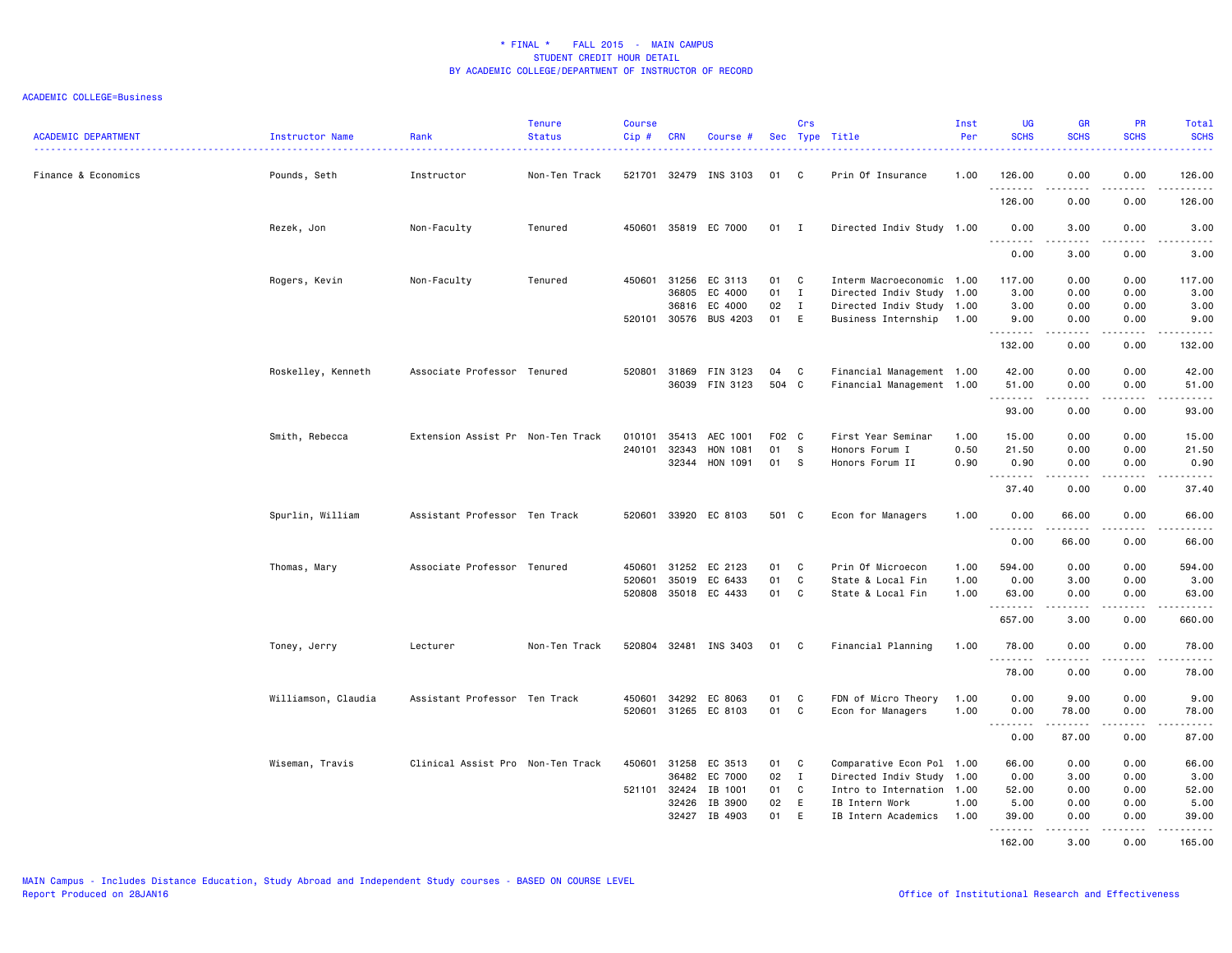### ACADEMIC COLLEGE=Business

|                     |                 |        |                                   | Tnst |               |             | Total       |
|---------------------|-----------------|--------|-----------------------------------|------|---------------|-------------|-------------|
| ACADEMIC DEPARTMENT | Instructor Name | Status | Cip # CRN Course # Sec Type Title |      | Per SCHS SCHS | <b>SCHS</b> | <b>SCHS</b> |
| -----               |                 |        |                                   |      |               |             |             |

======================================== ======== ======== ======== ==========

======================================== ======== ======== ======== ==========

 Finance & Economics 7017.40 241.00 0.00 7258.40-------- ------- -------- ---------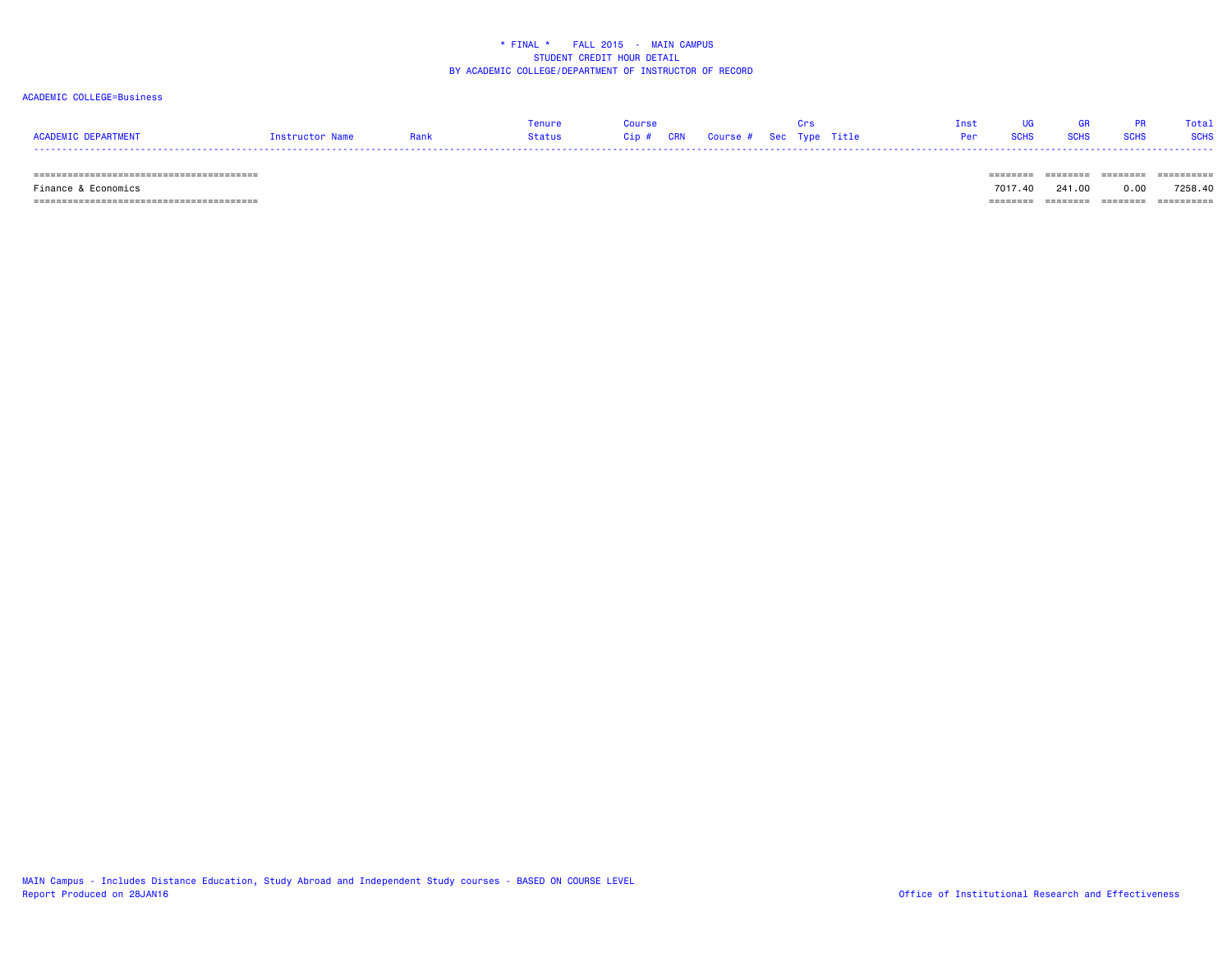| <b>ACADEMIC DEPARTMENT</b>       | Instructor Name   | Rank                          | Tenure<br><b>Status</b> | <b>Course</b><br>Cip# | <b>CRN</b>                   | Course #              | Sec      | Crs         | Type Title                                   | Inst<br>Per | UG<br><b>SCHS</b> | <b>GR</b><br><b>SCHS</b> | PR<br><b>SCHS</b>                                                                                                                 | Total<br><b>SCHS</b>                                                                                                                                                                      |
|----------------------------------|-------------------|-------------------------------|-------------------------|-----------------------|------------------------------|-----------------------|----------|-------------|----------------------------------------------|-------------|-------------------|--------------------------|-----------------------------------------------------------------------------------------------------------------------------------|-------------------------------------------------------------------------------------------------------------------------------------------------------------------------------------------|
| Management & Information Systems | Atwood, Kelly     | Non-Faculty                   | Not Applicable          |                       |                              | 520201 32787 MGT 3213 | 07       | C           | Org Communications                           | 1.00        | 147.00<br>.       | 0.00                     | 0.00<br>$\sim$ $\sim$ $\sim$                                                                                                      | 147.00<br>.                                                                                                                                                                               |
|                                  |                   |                               |                         |                       |                              |                       |          |             |                                              |             | 147.00            | 0.00                     | 0.00                                                                                                                              | 147.00                                                                                                                                                                                    |
|                                  | Barnett, Timothy  | Professor                     | Tenured                 |                       | 520201 32794<br>521302 36413 | MGT 3823<br>MGT 9000  | 01<br>05 | C<br>D      | Responsible Leadersh 1.00<br>Research / Diss | 1.00        | 132.00<br>0.00    | 0.00<br>1.00             | 0.00<br>0.00                                                                                                                      | 132.00<br>1.00                                                                                                                                                                            |
|                                  |                   |                               |                         |                       |                              |                       |          |             |                                              |             | .<br>132.00       | 1.00                     | $\frac{1}{2}$<br>0.00                                                                                                             | .<br>133.00                                                                                                                                                                               |
|                                  | Bott, Gregory     | Lecturer                      | Non-Ten Track           |                       |                              | 521201 30548 BIS 4763 | 01       | C           | BIS Senior Seminar                           | 1.00        | 30.00             | 0.00                     | 0.00                                                                                                                              | 30.00                                                                                                                                                                                     |
|                                  |                   |                               |                         |                       |                              |                       |          |             |                                              |             | .<br>30.00        | -----<br>0.00            | .<br>0.00                                                                                                                         | .<br>30.00                                                                                                                                                                                |
|                                  | Canfield, Stephen | Instructor                    | Non-Ten Track           | 110201                | 35243                        | BIS 1523              | 01       | C           | Web Development I                            | 1.00        | 108.00            | 0.00                     | 0.00                                                                                                                              | 108.00                                                                                                                                                                                    |
|                                  |                   |                               |                         |                       | 35246                        | BIS 1523              | 03       | C           | Web Development I                            | 1.00        | 102.00            | 0.00                     | 0.00                                                                                                                              | 102.00                                                                                                                                                                                    |
|                                  |                   |                               |                         |                       | 35247                        | BIS 2523              | 01       | C           | Web Development II                           | 1.00        | 63.00             | 0.00                     | 0.00                                                                                                                              | 63.00                                                                                                                                                                                     |
|                                  |                   |                               |                         |                       | 521201 30545                 | BIS 4513              | 01       | C           | Microcomputers/Netwo                         | 1.00        | 102.00            | 0.00                     | 0.00                                                                                                                              | 102.00                                                                                                                                                                                    |
|                                  |                   |                               |                         |                       | 36432                        | BIS 4000              | 03       | $\mathbf I$ | Directed Indiv Study 1.00                    |             | 3.00              | 0.00                     | 0.00                                                                                                                              | 3.00                                                                                                                                                                                      |
|                                  |                   |                               |                         |                       |                              |                       |          |             |                                              |             |                   |                          |                                                                                                                                   |                                                                                                                                                                                           |
|                                  |                   |                               |                         |                       | 521204 30549                 | BIS 6513              | 01       | C           | Microcomputers/Netwo 1.00                    |             | 0.00              | 3.00                     | 0.00                                                                                                                              | 3.00                                                                                                                                                                                      |
|                                  |                   |                               |                         |                       |                              |                       |          |             |                                              |             | .<br>378.00       | .<br>3.00                | .<br>0.00                                                                                                                         | .<br>381.00                                                                                                                                                                               |
|                                  | Chrisman, James   | Professor                     | Tenured                 | 520201                | 36142                        | MGT 9143              | 01       | C           | Dev Of Mgt Theory                            | 1.00        | 0.00              | 12.00                    | 0.00                                                                                                                              | 12.00                                                                                                                                                                                     |
|                                  |                   |                               |                         |                       | 521302 35966                 | MGT 9000              | 02       | D           | Research / Diss                              | 1.00        | 0.00              | 9.00                     | 0.00                                                                                                                              | 9.00                                                                                                                                                                                      |
|                                  |                   |                               |                         |                       |                              |                       |          |             |                                              |             | .                 | $\frac{1}{2}$            | .                                                                                                                                 | $-$ - - - - $-$                                                                                                                                                                           |
|                                  |                   |                               |                         |                       |                              |                       |          |             |                                              |             | 0.00              | 21.00                    | 0.00                                                                                                                              | 21.00                                                                                                                                                                                     |
|                                  | Crossler, Robert  | Assistant Professor Ten Track |                         | 521201                | 30533                        | BIS 1012              | 01       | C           | Intro to Bus Info Sy 1.00                    |             | 548.00            | 0.00                     | 0.00                                                                                                                              | 548.00                                                                                                                                                                                    |
|                                  |                   |                               |                         |                       |                              |                       |          |             |                                              |             |                   |                          |                                                                                                                                   |                                                                                                                                                                                           |
|                                  |                   |                               |                         |                       | 30544                        | BIS 3753              | 01       | C           | Business Database Sy 1.00                    |             | 81.00             | 0.00                     | 0.00                                                                                                                              | 81.00                                                                                                                                                                                     |
|                                  |                   |                               |                         |                       |                              |                       |          |             |                                              |             | .<br>629.00       | .<br>0.00                | .<br>0.00                                                                                                                         | .<br>629.00                                                                                                                                                                               |
|                                  | Daspit, Joshua    | Assistant Professor Ten Track |                         |                       | 520101 30580                 | <b>BUS 4853</b>       | 04       | C           | <b>Business Policy</b>                       | 1.00        | 147.00            | 0.00                     | 0.00                                                                                                                              | 147.00                                                                                                                                                                                    |
|                                  |                   |                               |                         |                       |                              |                       |          | C           |                                              |             |                   |                          |                                                                                                                                   |                                                                                                                                                                                           |
|                                  |                   |                               |                         |                       | 30581                        | <b>BUS 4853</b>       | 05       |             | <b>Business Policy</b>                       | 1.00        | 72.00             | 0.00                     | 0.00                                                                                                                              | 72.00                                                                                                                                                                                     |
|                                  |                   |                               |                         |                       |                              |                       |          |             |                                              |             | .<br>219.00       | 0.00                     | $\frac{1}{2} \left( \frac{1}{2} \right) \left( \frac{1}{2} \right) \left( \frac{1}{2} \right) \left( \frac{1}{2} \right)$<br>0.00 | .<br>219.00                                                                                                                                                                               |
|                                  | Fang, Hanqing     | Grad Teach Assist             | Not Applicable          | 520101                | 30577                        | <b>BUS 4853</b>       | 01       | C           | <b>Business Policy</b>                       | 1.00        | 147.00            | 0.00                     | 0.00                                                                                                                              | 147.00                                                                                                                                                                                    |
|                                  |                   |                               |                         |                       |                              | 30578 BUS 4853        | 02       | C           | <b>Business Policy</b>                       | 1.00        | 141.00            | 0.00                     | 0.00                                                                                                                              | 141.00                                                                                                                                                                                    |
|                                  |                   |                               |                         |                       |                              |                       |          |             |                                              |             | .                 |                          |                                                                                                                                   | .                                                                                                                                                                                         |
|                                  |                   |                               |                         |                       |                              |                       |          |             |                                              |             | 288.00            | 0.00                     | 0.00                                                                                                                              | 288.00                                                                                                                                                                                    |
|                                  | Githinji, Martin  | Grad Teach Assist             | Not Applicable          |                       |                              | 521201 30542 BIS 3233 | 02       | C           | Management Informati 1.00                    |             | 423.00<br>.       | 0.00<br>.                | 0.00<br>.                                                                                                                         | 423.00<br>$\frac{1}{2} \left( \frac{1}{2} \right) \left( \frac{1}{2} \right) \left( \frac{1}{2} \right) \left( \frac{1}{2} \right) \left( \frac{1}{2} \right) \left( \frac{1}{2} \right)$ |
|                                  |                   |                               |                         |                       |                              |                       |          |             |                                              |             | 423.00            | 0.00                     | 0.00                                                                                                                              | 423.00                                                                                                                                                                                    |
|                                  | Holt, Daniel      | Associate Professor Ten Track |                         | 520701                | 32788                        | MGT 3323              | 01       | C           | Entrepreneurship                             | 1.00        | 87.00             | 0.00                     | 0.00                                                                                                                              | 87.00                                                                                                                                                                                     |
|                                  |                   |                               |                         |                       | 32789                        | MGT 3323              | 02       | C           | Entrepreneurship                             | 1.00        | 69.00             | 0.00                     | 0.00                                                                                                                              | 69.00                                                                                                                                                                                     |
|                                  |                   |                               |                         | 521302 35951          |                              | <b>MGT 9000</b>       | 01       | D           | Research / Diss                              | 1.00        | 0.00              | 9.00                     | 0.00                                                                                                                              | 9.00                                                                                                                                                                                      |
|                                  |                   |                               |                         |                       | 36718                        | MGT 7000              | 02       | Ι.          | Directed Indiv Study                         | 1.00        | 0.00              | 3.00                     | 0.00                                                                                                                              | 3.00                                                                                                                                                                                      |
|                                  |                   |                               |                         |                       |                              |                       |          |             |                                              |             | <u>.</u>          | $- - - - -$              | .                                                                                                                                 | $- - - - -$                                                                                                                                                                               |
|                                  |                   |                               |                         |                       |                              |                       |          |             |                                              |             | 156.00            | 12.00                    | 0.00                                                                                                                              | 168.00                                                                                                                                                                                    |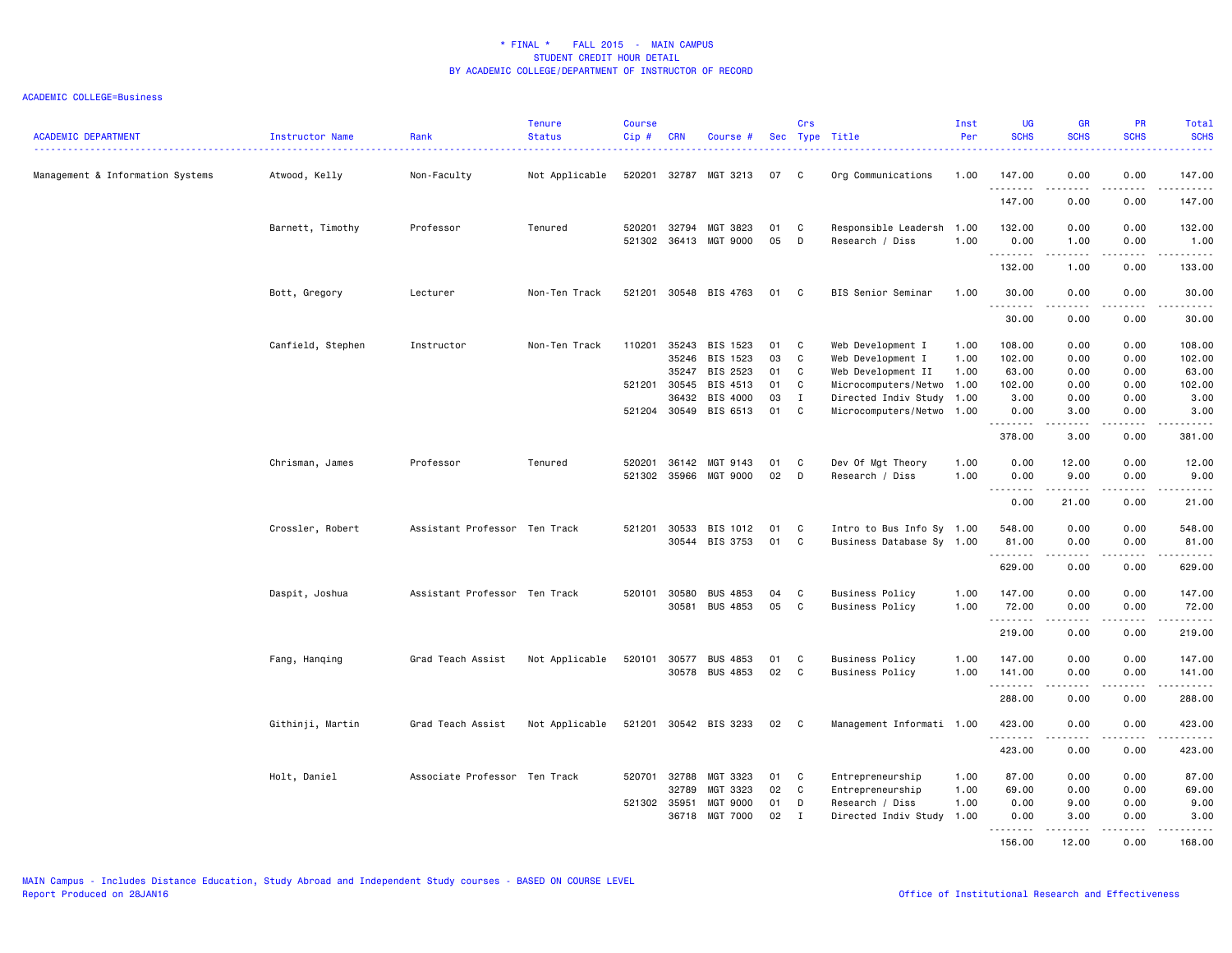| <b>ACADEMIC DEPARTMENT</b>       | Instructor Name  | Rank                              | <b>Tenure</b><br><b>Status</b> | <b>Course</b><br>$Cip$ # | <b>CRN</b>   | Course #              |       | Crs          | Sec Type Title            | Inst<br>Per | <b>UG</b><br><b>SCHS</b>          | GR<br><b>SCHS</b>                                                                                                   | PR<br><b>SCHS</b>                   | Total<br><b>SCHS</b>                                                                                                                                         |
|----------------------------------|------------------|-----------------------------------|--------------------------------|--------------------------|--------------|-----------------------|-------|--------------|---------------------------|-------------|-----------------------------------|---------------------------------------------------------------------------------------------------------------------|-------------------------------------|--------------------------------------------------------------------------------------------------------------------------------------------------------------|
| Management & Information Systems | Hudson, Bryant   | Visiting Assist Pro Non-Ten Track |                                |                          |              | 520101 30579 BUS 4853 | 03    | C            | <b>Business Policy</b>    | 1.00        | 114.00<br>.                       | 0.00<br>.                                                                                                           | 0.00<br>.                           | 114.00<br>$\begin{array}{cccccccccc} \bullet & \bullet & \bullet & \bullet & \bullet & \bullet & \bullet \end{array}$                                        |
|                                  |                  |                                   |                                |                          |              |                       |       |              |                           |             | 114.00                            | 0.00                                                                                                                | 0.00                                | 114.00                                                                                                                                                       |
|                                  | Lack, Susan      | Instructor                        | Non-Ten Track                  | 520201                   | 32781        | MGT 3213              | 01    | C            | Org Communications        | 1.00        | 150.00                            | 0.00                                                                                                                | 0.00                                | 150.00                                                                                                                                                       |
|                                  |                  |                                   |                                |                          | 32782        | MGT 3213              | 02    | C            | Org Communications        | 1.00        | 144.00                            | 0.00                                                                                                                | 0.00                                | 144.00                                                                                                                                                       |
|                                  |                  |                                   |                                |                          | 32783        | MGT 3213              | 03    | C            | Org Communications        | 1.00        | 144.00                            | 0.00                                                                                                                | 0.00                                | 144.00                                                                                                                                                       |
|                                  |                  |                                   |                                |                          | 32784        | MGT 3213              | 04    | C            | Org Communications        | 1.00        | 150.00<br>.                       | 0.00<br>.                                                                                                           | 0.00<br>$- - - -$                   | 150.00<br>.                                                                                                                                                  |
|                                  |                  |                                   |                                |                          |              |                       |       |              |                           |             | 588.00                            | 0.00                                                                                                                | 0.00                                | 588.00                                                                                                                                                       |
|                                  | Li, Zonghui      | Grad Teach Assist                 | Not Applicable                 |                          |              | 521101 32799 MGT 4613 | 01 C  |              | Cross-Cultural Mgt        | 1.00        | 84.00<br>.                        | 0.00<br>-----                                                                                                       | 0.00<br>.                           | 84.00<br>.                                                                                                                                                   |
|                                  |                  |                                   |                                |                          |              |                       |       |              |                           |             | 84.00                             | 0.00                                                                                                                | 0.00                                | 84.00                                                                                                                                                        |
|                                  | Long, Rebecca    | Non-Faculty                       | Tenured                        |                          |              | 521302 36351 MGT 9000 | 04    | D            | Research / Diss           | 1.00        | 0.00                              | 9.00                                                                                                                | 0.00                                | 9.00                                                                                                                                                         |
|                                  |                  |                                   |                                |                          |              |                       |       |              |                           |             | .<br>0.00                         | $\begin{array}{cccccccccc} \bullet & \bullet & \bullet & \bullet & \bullet & \bullet & \bullet \end{array}$<br>9.00 | .<br>0.00                           | 9.00                                                                                                                                                         |
|                                  | Madison, Kristen | Assistant Professor Ten Track     |                                | 521001                   | 32790        | MGT 3513              | 01    | C            | Intro Human Res Mgt       | 1.00        | 207.00                            | 0.00                                                                                                                | 0.00                                | 207.00                                                                                                                                                       |
|                                  |                  |                                   |                                |                          | 32791        | MGT 3513              | 02    | $\mathbf{C}$ | Intro Human Res Mgt       | 1.00        | 210.00                            | 0.00                                                                                                                | 0.00                                | 210.00                                                                                                                                                       |
|                                  |                  |                                   |                                |                          |              |                       |       |              |                           |             | .<br>417.00                       | بالأبادي<br>0.00                                                                                                    | .<br>0.00                           | .<br>417.00                                                                                                                                                  |
|                                  | Marett, Emily    | Instructor                        | Non-Ten Track                  | 520201                   | 32786        | MGT 3213              | 06    | C            | Org Communications        | 1.00        | 441.00                            | 0.00                                                                                                                | 0.00                                | 441.00                                                                                                                                                       |
|                                  |                  |                                   |                                | 521001                   | 32796        | MGT 4533              | 01    | C            | Advanced Hrm              | 1.00        | 126.00                            | 0.00                                                                                                                | 0.00                                | 126.00                                                                                                                                                       |
|                                  |                  |                                   |                                | 521003                   | 32793        | MGT 3813              | 01    | C            | Organizational Behav 1.00 |             | 165.00                            | 0.00                                                                                                                | 0.00                                | 165.00                                                                                                                                                       |
|                                  |                  |                                   |                                |                          |              |                       |       |              |                           |             | .<br>732.00                       | .<br>0.00                                                                                                           | 0.00                                | <u>.</u><br>732.00                                                                                                                                           |
|                                  | Marett, Lawrence | Associate Professor Tenured       |                                | 521201                   | 30553        | BIS 8613              | 01    | C            | MIS Administration        | 1.00        | 0.00                              | 24.00                                                                                                               | 0.00                                | 24.00                                                                                                                                                        |
|                                  |                  |                                   |                                |                          | 33881        | BIS 8613              | 501   | C            | MIS Administration        | 1.00        | 0.00                              | 36.00                                                                                                               | 0.00                                | 36.00                                                                                                                                                        |
|                                  |                  |                                   |                                |                          | 34233        | BIS 9013              | 01    | C            | Gen Topics in MIS Re 1.00 |             | 0.00<br>.<br>$\sim$ $\sim$ $\sim$ | 9.00<br>$\frac{1}{2}$                                                                                               | 0.00<br>$\sim$ $\sim$ $\sim$ $\sim$ | 9.00<br>$\frac{1}{2} \left( \frac{1}{2} \right) \left( \frac{1}{2} \right) \left( \frac{1}{2} \right) \left( \frac{1}{2} \right) \left( \frac{1}{2} \right)$ |
|                                  |                  |                                   |                                |                          |              |                       |       |              |                           |             | 0.00                              | 69.00                                                                                                               | 0.00                                | 69.00                                                                                                                                                        |
|                                  | Otondo, Robert   | Associate Professor Tenured       |                                | 521201                   | 30552        | BIS 8513              | 01    | C.           | Bus Telecommunicatio 1.00 |             | 0.00                              | 21.00                                                                                                               | 0.00                                | 21.00                                                                                                                                                        |
|                                  |                  |                                   |                                |                          | 33880        | BIS 8513              | 501 C |              | Bus Telecommunicatio 1.00 |             | 0.00                              | 24.00                                                                                                               | 0.00                                | 24.00                                                                                                                                                        |
|                                  |                  |                                   |                                |                          | 35972        | BIS 9000              | 01    | D            | Research / Diss           | 1.00        | 0.00                              | 21.00                                                                                                               | 0.00                                | 21.00                                                                                                                                                        |
|                                  |                  |                                   |                                |                          | 521299 30546 | BIS 4533              | 01    | C            | Decision Support Sys 1.00 |             | 51.00                             | 0.00                                                                                                                | 0.00                                | 51.00                                                                                                                                                        |
|                                  |                  |                                   |                                |                          | 30550        | BIS 6533              | 01    | C.           | Decision Support Sys 1.00 |             | 0.00<br>.                         | 15.00<br>.                                                                                                          | 0.00<br>$\sim$ $\sim$ $\sim$ $\sim$ | 15.00<br><u>.</u>                                                                                                                                            |
|                                  |                  |                                   |                                |                          |              |                       |       |              |                           |             | 51.00                             | 81.00                                                                                                               | 0.00                                | 132.00                                                                                                                                                       |
|                                  | Pearson, Allison | Professor                         | Tenured                        | 521301 32779             |              | MGT 3114              | 01    | C            | Prin of Mgt & Prod        | 1.00        | 864.00                            | 0.00                                                                                                                | 0.00                                | 864.00                                                                                                                                                       |
|                                  |                  |                                   |                                |                          | 32780        | MGT 3114              | 02    | C            | Prin of Mgt & Prod        | 1.00        | 784.00                            | 0.00                                                                                                                | 0.00                                | 784.00                                                                                                                                                       |
|                                  |                  |                                   |                                |                          | 521302 36456 | MGT 9000              | 06    | D            | Research / Diss           | 1.00        | 0.00<br>.                         | 10.00<br>$\frac{1}{2}$                                                                                              | 0.00                                | 10.00<br>.                                                                                                                                                   |
|                                  |                  |                                   |                                |                          |              |                       |       |              |                           |             | 1648.00                           | 10.00                                                                                                               | 0.00                                | 1658.00                                                                                                                                                      |
|                                  | Pearson, Rodney  | Professor                         | Tenured                        |                          | 521201 30543 | BIS 3523              | 01    | C            | Advanced Languages        | 1.00        | 15.00                             | 0.00                                                                                                                | 0.00                                | 15.00                                                                                                                                                        |
|                                  |                  |                                   |                                |                          | 35697        | BIS 4000              | 01    | $\mathbf I$  | Directed Indiv Study 1.00 |             | 4.00                              | 0.00                                                                                                                | 0.00                                | 4.00                                                                                                                                                         |
|                                  |                  |                                   |                                |                          | 36392        | BIS 4000              | 02    | $\mathbf{I}$ | Directed Indiv Study 1.00 |             | 3.00                              | 0.00                                                                                                                | 0.00                                | 3.00                                                                                                                                                         |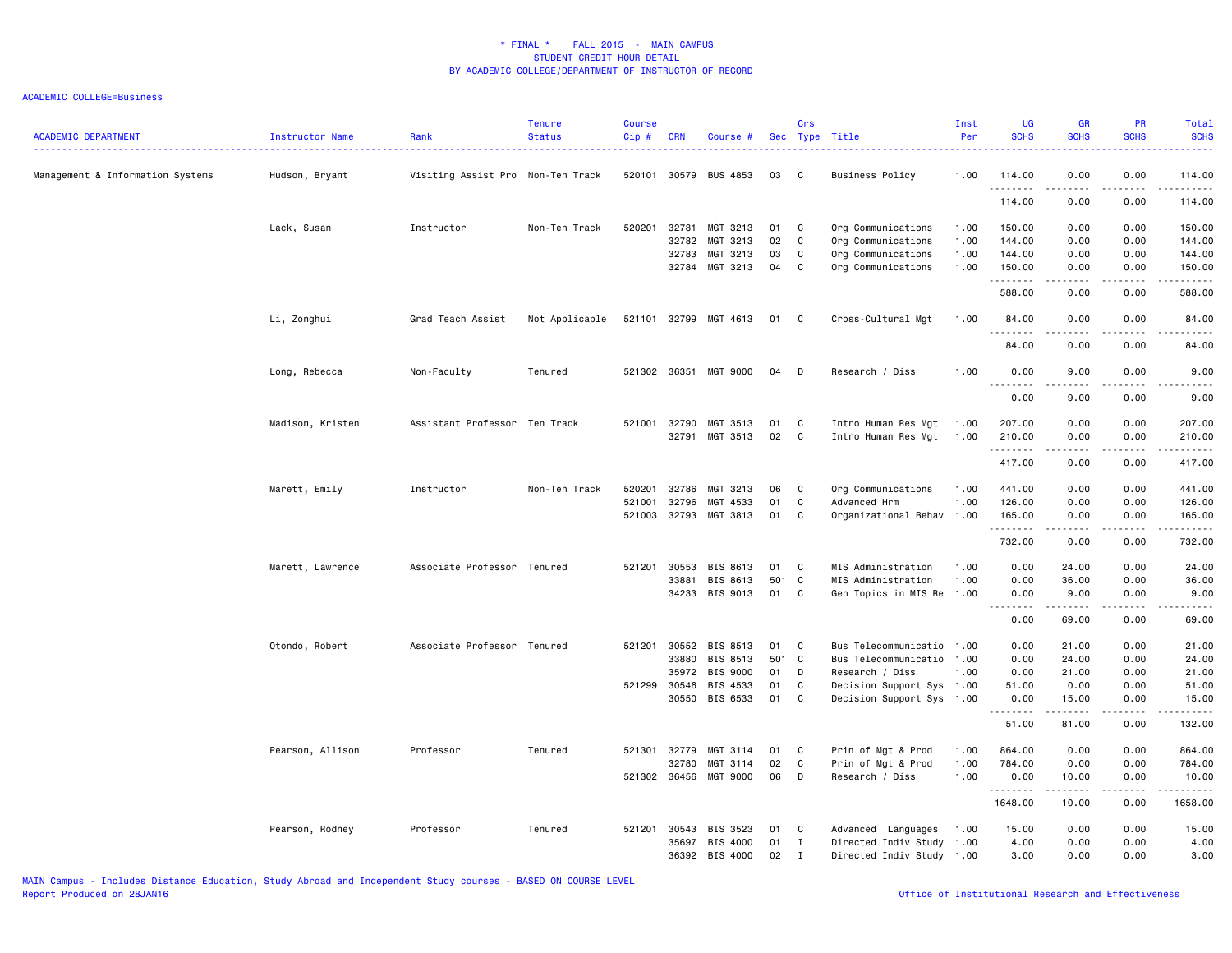| <b>ACADEMIC DEPARTMENT</b>                                                 | Instructor Name    | Rank                        | <b>Tenure</b><br><b>Status</b> | <b>Course</b><br>Cip# | <b>CRN</b> | Course #        |        | Crs            | Sec Type Title            | Inst<br>Per | <b>UG</b><br><b>SCHS</b>                                                                                                                                          | <b>GR</b><br><b>SCHS</b> | <b>PR</b><br><b>SCHS</b> | Total<br><b>SCHS</b> |
|----------------------------------------------------------------------------|--------------------|-----------------------------|--------------------------------|-----------------------|------------|-----------------|--------|----------------|---------------------------|-------------|-------------------------------------------------------------------------------------------------------------------------------------------------------------------|--------------------------|--------------------------|----------------------|
|                                                                            |                    |                             |                                |                       |            |                 |        |                |                           |             | <u> - - - - - - - -</u><br>22.00                                                                                                                                  | .<br>0.00                | 0.00                     | 22.00                |
| Management & Information Systems                                           | Randle, Vikki      | Associate Professor Tenured |                                | 520201                |            | 34086 MGT 8123  | 501 C  |                | Strategic Bus Consul 1.00 |             | 0.00                                                                                                                                                              | 108.00<br>.              | 0.00<br>.                | 108.00               |
|                                                                            |                    |                             |                                |                       |            |                 |        |                |                           |             | <u> - - - - - - - -</u><br>0.00                                                                                                                                   | 108.00                   | 0.00                     | 108.00               |
|                                                                            | Richardson, Jimmy  | Lecturer                    | Non-Ten Track                  | 520201                |            | 32795 MGT 4153  | 01     | $\mathbf{C}$   | Management Seminar        | 1.00        | 81.00<br>.                                                                                                                                                        | 0.00                     | 0.00                     | 81.00                |
|                                                                            |                    |                             |                                |                       |            |                 |        |                |                           |             | 81.00                                                                                                                                                             | 0.00                     | 0.00                     | 81.00                |
|                                                                            | Rogers, Bryan      | Grad Teach Assist           | Not Applicable                 | 520201                | 32798      | MGT 4563        | 01     | C.             | Staffing in Org           | 1.00        | 66.00<br>$\sim$ $\sim$ $\sim$ $\sim$<br>$\frac{1}{2} \left( \frac{1}{2} \right) \left( \frac{1}{2} \right) \left( \frac{1}{2} \right) \left( \frac{1}{2} \right)$ | 0.00<br>.                | 0.00                     | 66.00                |
|                                                                            |                    |                             |                                |                       |            |                 |        |                |                           |             | 66.00                                                                                                                                                             | 0.00                     | 0.00                     | 66.00                |
|                                                                            | Templeton, Gary    | Associate Professor Tenured |                                | 521201                | 30541      | BIS 3233        | 01 C   |                | Management Informati 1.00 |             | 654.00                                                                                                                                                            | 0.00                     | 0.00                     | 654.00               |
|                                                                            |                    |                             |                                |                       | 35071      | BIS 8113        | 511 C  |                | Mgt Info Tech & Sys       | 1.00        | 0.00                                                                                                                                                              | 102.00                   | 0.00                     | 102.00               |
|                                                                            |                    |                             |                                |                       |            | 36775 BIS 4000  | 04 I   |                | Directed Indiv Study 1.00 |             | 3.00<br>.                                                                                                                                                         | 0.00<br><u>.</u>         | 0.00<br>-----            | 3.00                 |
|                                                                            |                    |                             |                                |                       |            |                 |        |                |                           |             | 657.00                                                                                                                                                            | 102.00                   | 0.00                     | 759.00               |
|                                                                            | Templeton, Laura   | Associate Professor Tenured |                                | 520201                | 32797      | MGT 4543        | 01     | C <sub>c</sub> | Compensation Mgt          | 1.00        | 78.00                                                                                                                                                             | 0.00                     | 0.00                     | 78.00                |
|                                                                            |                    |                             |                                | 521001                | 32792      | MGT 3513        | 03     | C              | Intro Human Res Mgt       | 1.00        | 207.00                                                                                                                                                            | 0.00                     | 0.00                     | 207.00               |
|                                                                            |                    |                             |                                | 521302                | 36041      | MGT 9000        | 03     | $\Box$         | Research / Diss           | 1.00        | 0.00<br>$\frac{1}{2}$<br>- - -                                                                                                                                    | 9.00<br>.                | 0.00                     | 9.00                 |
|                                                                            |                    |                             |                                |                       |            |                 |        |                |                           |             | 285.00                                                                                                                                                            | 9.00                     | 0.00                     | 294.00               |
|                                                                            | Vardaman, James    | Associate Professor Tenured |                                | 520201                | 34234      | MGT 8113        | 01     | $\mathbf{C}$   | Leadership Skills         | 1.00        | 0.00                                                                                                                                                              | 81.00                    | 0.00                     | 81.00                |
|                                                                            |                    |                             |                                |                       | 34236      | MGT 9613        | 01 C   |                | Org Theory & Prac         | 1.00        | 0.00                                                                                                                                                              | 9.00                     | 0.00                     | 9.00                 |
|                                                                            |                    |                             |                                |                       | 34727      | MGT 8113        | 501 C  |                | Leadership Skills         | 1.00        | 0.00<br><u>.</u>                                                                                                                                                  | 66.00                    | 0.00                     | 66.00                |
|                                                                            |                    |                             |                                |                       |            |                 |        |                |                           |             | 0.00                                                                                                                                                              | 156.00                   | 0.00                     | 156.00               |
|                                                                            | Warkentin, Merrill | Professor                   | Tenured                        | 521201                | 30547      | BIS 4753        | 01     | $\mathbf{C}$   | Struc Sys Analysis        | 1.00        | 66.00                                                                                                                                                             | 0.00                     | 0.00                     | 66.00                |
|                                                                            |                    |                             |                                |                       | 30551      | BIS 8213        | 01 C   |                | Adv Sys Anal & Des        | 1.00        | 0.00                                                                                                                                                              | 15.00                    | 0.00                     | 15.00                |
|                                                                            |                    |                             |                                |                       | 33879      | BIS 8213        | 501 C  |                | Adv Sys Anal & Des        | 1.00        | 0.00                                                                                                                                                              | 18.00                    | 0.00                     | 18.00                |
|                                                                            |                    |                             |                                |                       | 36341      | <b>BIS 7000</b> | $01$ I |                | Directed Indiv Study 1.00 |             | 0.00<br><u>.</u>                                                                                                                                                  | 3.00<br>. <b>.</b> .     | 0.00<br>-----            | 3.00                 |
|                                                                            |                    |                             |                                |                       |            |                 |        |                |                           |             | 66.00                                                                                                                                                             | 36.00                    | 0.00                     | 102.00               |
| --------------------------------------<br>Management & Information Systems |                    |                             |                                |                       |            |                 |        |                |                           |             | ========<br>7213.00                                                                                                                                               | ========<br>617.00       | ========<br>0.00         | 7830.00              |
|                                                                            |                    |                             |                                |                       |            |                 |        |                |                           |             | ========                                                                                                                                                          | ========                 | ========                 |                      |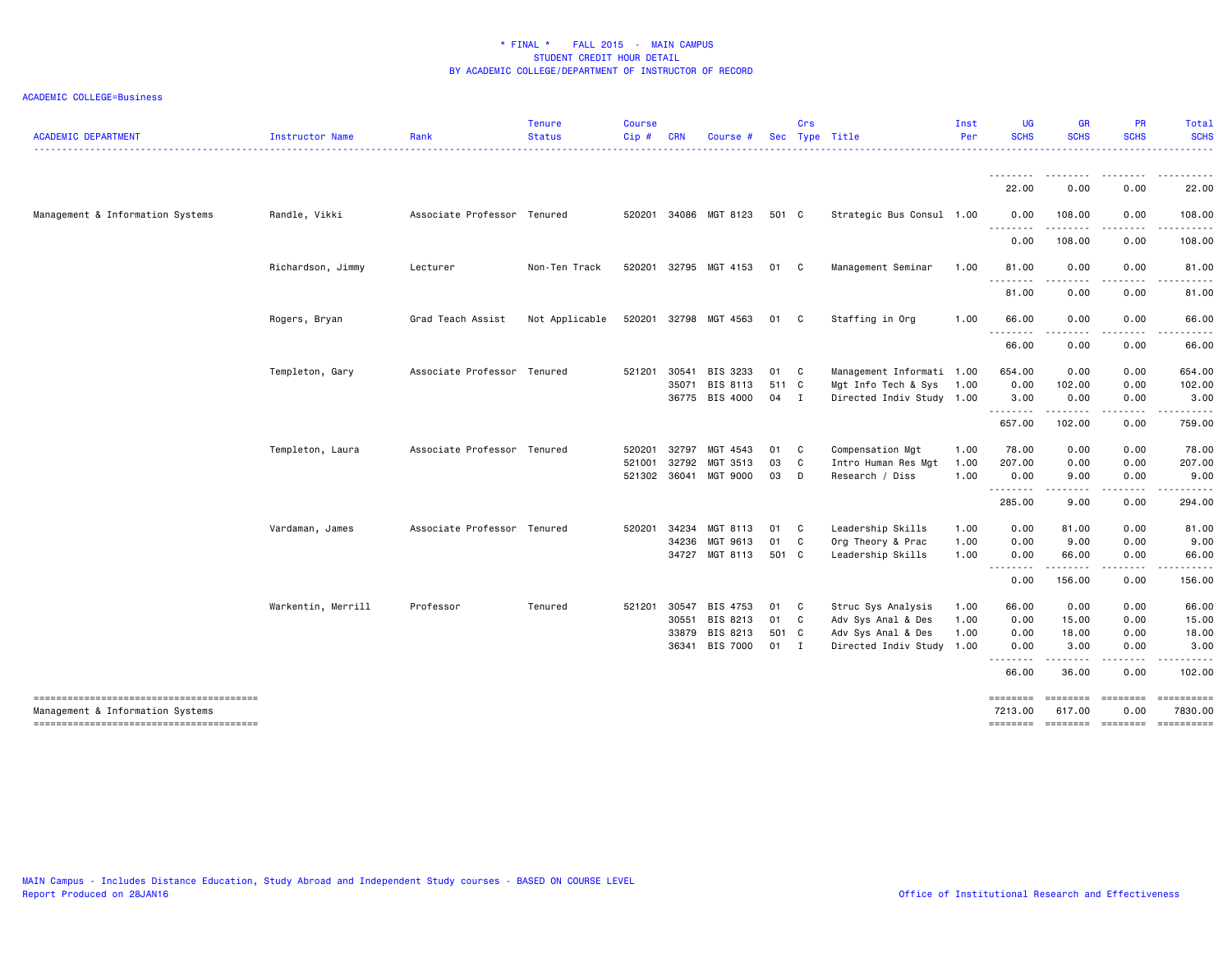| <b>ACADEMIC DEPARTMENT</b>                            | <b>Instructor Name</b> | Rank                          | <b>Tenure</b><br><b>Status</b> | <b>Course</b><br>Cip# | <b>CRN</b>     | Course #              |          | Crs                          | Sec Type Title                   | Inst<br>Per  | UG<br><b>SCHS</b> | <b>GR</b><br><b>SCHS</b>                                                                                                                                                                | <b>PR</b><br><b>SCHS</b> | Total<br><b>SCHS</b><br>$\frac{1}{2} \left( \frac{1}{2} \right) \left( \frac{1}{2} \right) \left( \frac{1}{2} \right) \left( \frac{1}{2} \right)$ |
|-------------------------------------------------------|------------------------|-------------------------------|--------------------------------|-----------------------|----------------|-----------------------|----------|------------------------------|----------------------------------|--------------|-------------------|-----------------------------------------------------------------------------------------------------------------------------------------------------------------------------------------|--------------------------|---------------------------------------------------------------------------------------------------------------------------------------------------|
| Marketing, Quantitative Analysis & Busin Adams, Frank |                        | Assistant Professor Ten Track |                                | 520209                | 32816          | MKT 4033              | 01       | C                            | International Transp 1.00        |              | 69.00             | 0.00                                                                                                                                                                                    | 0.00                     | 69.00                                                                                                                                             |
|                                                       |                        |                               |                                | 521401                | 32831          | MKT 4813              | 02       | $\mathtt{C}$                 | Marketing-Mgt                    | 1.00         | 39.00<br>.        | 0.00<br>$\frac{1}{2} \left( \frac{1}{2} \right) \left( \frac{1}{2} \right) \left( \frac{1}{2} \right) \left( \frac{1}{2} \right) \left( \frac{1}{2} \right) \left( \frac{1}{2} \right)$ | 0.00<br>-----            | 39.00<br>.                                                                                                                                        |
|                                                       |                        |                               |                                |                       |                |                       |          |                              |                                  |              | 108.00            | 0.00                                                                                                                                                                                    | 0.00                     | 108.00                                                                                                                                            |
|                                                       | Adkerson, Jeffrey      | Non-Faculty                   | Not Applicable                 | 310302                | 32806          | MKT 2211              | 01       | -S                           | PGM Level I Seminar              | 1.00         | 27.00             | 0.00                                                                                                                                                                                    | 0.00                     | 27.00                                                                                                                                             |
|                                                       |                        |                               |                                | 521801 32823          | 32807          | MKT 2231<br>MKT 4233  | 01<br>01 | $\mathsf{L}$<br>$\mathbf{C}$ | Golf Professional De             | 1.00         | 28.00<br>45.00    | 0.00<br>0.00                                                                                                                                                                            | 0.00<br>0.00             | 28.00<br>45.00                                                                                                                                    |
|                                                       |                        |                               |                                |                       |                |                       |          |                              | Golf Operations Man 1.00         |              | .                 | .                                                                                                                                                                                       | -----                    | ------                                                                                                                                            |
|                                                       |                        |                               |                                |                       |                |                       |          |                              |                                  |              | 100.00            | 0.00                                                                                                                                                                                    | 0.00                     | 100.00                                                                                                                                            |
|                                                       | Barnwell, Robert       | Grad Teach Assist             | Not Applicable                 | 521401                | 34261          | MKT 4413              | 03       | $\mathbf{C}$                 | Consumer Behavior                | 1.00         | 24.00<br>.        | 0.00<br>.                                                                                                                                                                               | 0.00<br>.                | 24.00<br>.                                                                                                                                        |
|                                                       |                        |                               |                                |                       |                |                       |          |                              |                                  |              | 24.00             | 0.00                                                                                                                                                                                    | 0.00                     | 24.00                                                                                                                                             |
|                                                       | Breazeale, Michael     | Assistant Professor Ten Track |                                | 521401                | 32824          | MKT 4413              | 01       | C                            | Consumer Behavior                | 1.00         | 177.00            | 0.00                                                                                                                                                                                    | 0.00                     | 177.00                                                                                                                                            |
|                                                       |                        |                               |                                |                       | 35090          | MKT 4423              | 01       | C                            | Strategic Brand Mana 1.00        |              | 159.00            | 0.00                                                                                                                                                                                    | 0.00                     | 159.00                                                                                                                                            |
|                                                       |                        |                               |                                |                       | 35091          | MKT 6423              | 01       | C                            | Strategic Brand Mana 1.00        |              | 0.00<br>.         | 6.00<br>.                                                                                                                                                                               | 0.00<br>.                | 6.00<br>.                                                                                                                                         |
|                                                       |                        |                               |                                |                       |                |                       |          |                              |                                  |              | 336.00            | 6.00                                                                                                                                                                                    | 0.00                     | 342.00                                                                                                                                            |
|                                                       | Brown, Haley-Lavell    | Instructor                    | Non-Ten Track                  | 220199                | 30564          | BL 6273               | 01       | C                            | Int Bus Law                      | 1.00         | 0.00              | 6.00                                                                                                                                                                                    | 0.00                     | 6.00                                                                                                                                              |
|                                                       |                        |                               |                                |                       | 34265          | BL 6263               | 01       | $\mathtt{C}$                 | Environmental Law                | 1.00         | 0.00              | 6.00                                                                                                                                                                                    | 0.00                     | 6.00                                                                                                                                              |
|                                                       |                        |                               |                                | 220205 30561          |                | BL 4243               | 01       | C                            | Entrepreneur Law                 | 1.00         | 33.00             | 0.00                                                                                                                                                                                    | 0.00                     | 33.00                                                                                                                                             |
|                                                       |                        |                               |                                |                       | 30563          | BL 6243               | 01       | C                            | Entrepreneur Law                 | 1.00         | 0.00              | 30.00                                                                                                                                                                                   | 0.00                     | 30.00                                                                                                                                             |
|                                                       |                        |                               |                                | 220207<br>220209      | 34264<br>30562 | BL 4263<br>BL 4273    | 01<br>01 | C<br>C                       | Environmental Law<br>Int Bus Law | 1.00<br>1.00 | 108.00<br>69.00   | 0.00<br>0.00                                                                                                                                                                            | 0.00<br>0.00             | 108.00<br>69.00                                                                                                                                   |
|                                                       |                        |                               |                                |                       |                |                       |          |                              |                                  |              | .                 | .                                                                                                                                                                                       | .                        | .                                                                                                                                                 |
|                                                       |                        |                               |                                |                       |                |                       |          |                              |                                  |              | 210.00            | 42.00                                                                                                                                                                                   | 0.00                     | 252.00                                                                                                                                            |
|                                                       | Collier, Joel          | Associate Professor Tenured   |                                | 521401                | 32834          | MKT 8153              | 01       | C                            | Strategic Marketing              | 1.00         | 0.00              | 102.00                                                                                                                                                                                  | 0.00                     | 102.00                                                                                                                                            |
|                                                       |                        |                               |                                |                       | 34088          | MKT 8153              | 521      | C                            | Strategic Marketing              | 1.00         | 0.00              | 99.00                                                                                                                                                                                   | 0.00                     | 99.00                                                                                                                                             |
|                                                       |                        |                               |                                |                       | 35584          | <b>MKT 9000</b>       | 01       | D                            | Research / Diss                  | 1.00         | 0.00              | 10.00<br>.                                                                                                                                                                              | 0.00<br>.                | 10.00<br><b></b>                                                                                                                                  |
|                                                       |                        |                               |                                |                       |                |                       |          |                              |                                  |              | 0.00              | 211.00                                                                                                                                                                                  | 0.00                     | 211.00                                                                                                                                            |
|                                                       | Cook, Cecelia          | Instructor                    | Non-Ten Track                  | 220205                | 30555          | BL 2413               | 01       | C                            | Legal Envt Bus                   | 1.00         | 591.00            | 0.00                                                                                                                                                                                    | 0.00                     | 591.00                                                                                                                                            |
|                                                       |                        |                               |                                |                       | 30556          | BL 2413               | 02       | C                            | Legal Envt Bus                   | 1.00         | 594.00            | 0.00                                                                                                                                                                                    | 0.00                     | 594.00                                                                                                                                            |
|                                                       |                        |                               |                                |                       | 30559          | BL 3223               | 01       | C                            | Law Of Comm Trans                | 1.00         | 165.00            | 0.00                                                                                                                                                                                    | 0.00                     | 165.00                                                                                                                                            |
|                                                       |                        |                               |                                |                       | 30560          | BL 3223               | 02       | C                            | Law Of Comm Trans                | 1.00         | 102.00<br>.       | 0.00<br>.                                                                                                                                                                               | 0.00<br>د د د د          | 102.00<br>.                                                                                                                                       |
|                                                       |                        |                               |                                |                       |                |                       |          |                              |                                  |              | 1452.00           | 0.00                                                                                                                                                                                    | 0.00                     | 1452.00                                                                                                                                           |
|                                                       | Esmark, Carol          | Assistant Professor Ten Track |                                | 521302                | 33885          | BQA 8233              | 501 C    |                              | Quant Analysis & Bus 1.00        |              | 0.00              | 54.00                                                                                                                                                                                   | 0.00                     | 54.00                                                                                                                                             |
|                                                       |                        |                               |                                |                       |                | 521403 32814 MKT 3323 | 01 C     |                              | International Logist 1.00        |              | 129.00<br>.       | 0.00<br>.                                                                                                                                                                               | 0.00<br>.                | 129.00<br>.                                                                                                                                       |
|                                                       |                        |                               |                                |                       |                |                       |          |                              |                                  |              | 129.00            | 54.00                                                                                                                                                                                   | 0.00                     | 183.00                                                                                                                                            |
|                                                       | Farmer, Robert         | Assistant Professor Ten Track |                                |                       | 521402 32826   | MKT 4533              | 01       | C                            | Marketing Research               | 1.00         | 108.00            | 0.00                                                                                                                                                                                    | 0.00                     | 108.00                                                                                                                                            |
|                                                       |                        |                               |                                |                       | 32827          | MKT 4533              | 02       | C <sub>1</sub>               | Marketing Research               | 1.00         | 111.00<br>.       | 0.00<br>.                                                                                                                                                                               | 0.00<br>.                | 111.00<br>.                                                                                                                                       |
|                                                       |                        |                               |                                |                       |                |                       |          |                              |                                  |              | 219.00            | 0.00                                                                                                                                                                                    | 0.00                     | 219.00                                                                                                                                            |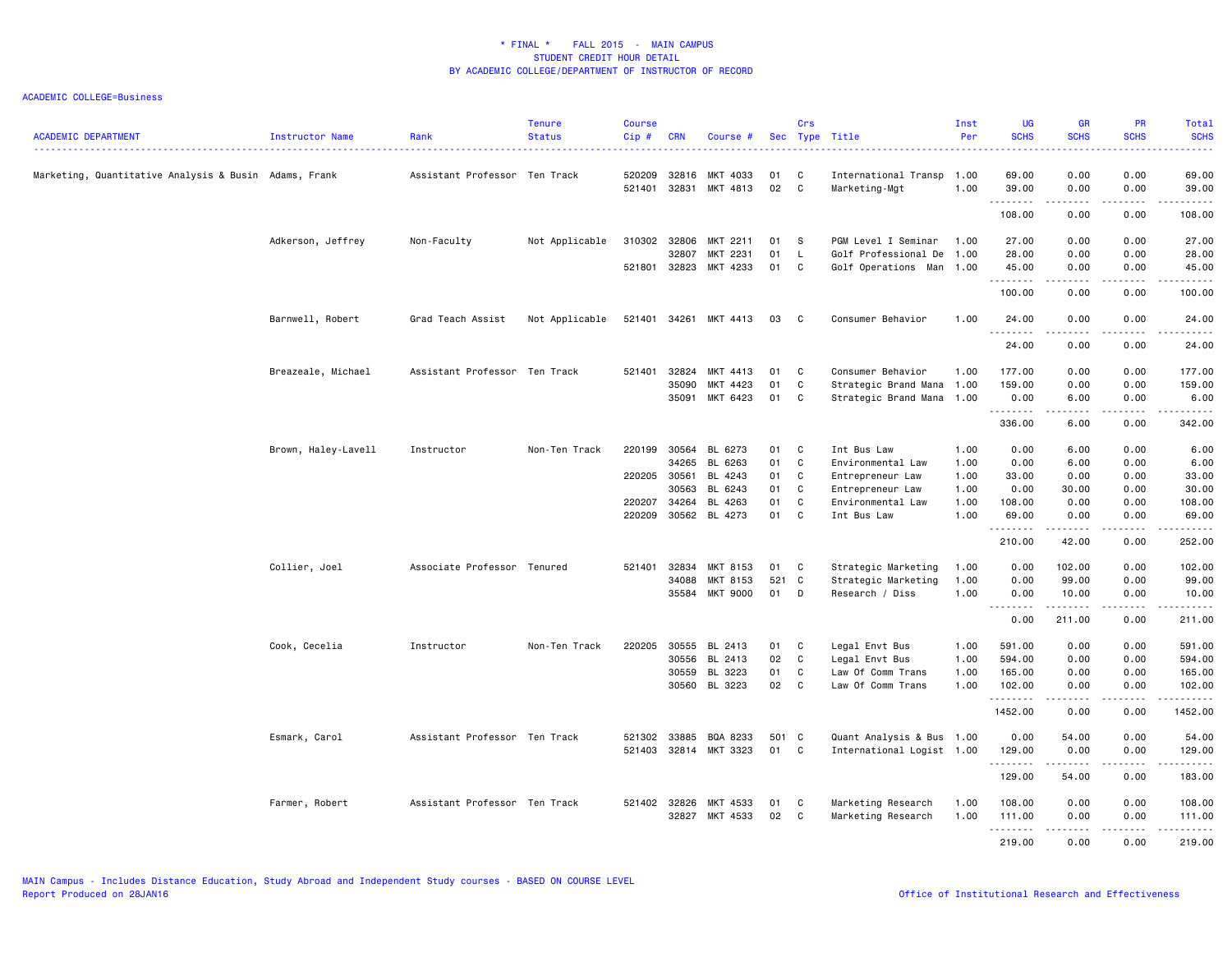| <b>ACADEMIC DEPARTMENT</b>                               | Instructor Name     | Rank                          | <b>Tenure</b><br><b>Status</b> | <b>Course</b><br>Cip# | <b>CRN</b>     | Course #              |          | Crs            | Sec Type Title                              | Inst<br>Per  | <b>UG</b><br><b>SCHS</b> | GR<br><b>SCHS</b> | PR<br><b>SCHS</b> | Total<br><b>SCHS</b>    |
|----------------------------------------------------------|---------------------|-------------------------------|--------------------------------|-----------------------|----------------|-----------------------|----------|----------------|---------------------------------------------|--------------|--------------------------|-------------------|-------------------|-------------------------|
| Marketing, Quantitative Analysis & Busin France, Stephen |                     | Assistant Professor Ten Track |                                | 521302                | 30569<br>30575 | BQA 3123<br>BQA 9333  | 01<br>01 | C<br>C         | Bus Stat Methods II<br>Stat Methods for Bus | 1.00<br>1.00 | 195.00<br>0.00           | 0.00<br>24.00     | 0.00<br>0.00      | 195.00<br>24.00         |
|                                                          |                     |                               |                                |                       |                |                       |          |                |                                             |              | .<br>195.00              | .<br>24.00        | .<br>0.00         | .<br>219.00             |
|                                                          | Goree, Michael      | Instructor                    | Non-Ten Track                  | 300000                | 34139          | TKT 4403              | 501 C    |                | Campus Transition fo 1.00                   |              | 24.00                    | 0.00              | 0.00              | 24.00                   |
|                                                          |                     |                               |                                |                       | 34147          | TKT 6403              | 501 C    |                | Campus Transition fo                        | 1.00         | 0.00                     | 30.00             | 0.00              | 30.00                   |
|                                                          |                     |                               |                                | 521401                | 32817          | MKT 4113              | 01       | C              | Personal Selling                            | 1.00         | 216.00                   | 0.00              | 0.00              | 216.00                  |
|                                                          |                     |                               |                                |                       | 32818          | MKT 4113              | 02       | $\mathbf{C}$   | Personal Selling                            | 1.00         | 213.00                   | 0.00              | 0.00              | 213.00                  |
|                                                          |                     |                               |                                | 521803                | 32812          | MKT 3213              | 01       | C              | Retailing                                   | 1.00         | 186.00                   | 0.00              | 0.00              | 186.00                  |
|                                                          |                     |                               |                                |                       |                | 32813 MKT 3213        | 02       | $\mathbf{C}$   | Retailing                                   | 1.00         | 192.00<br>. <b>.</b>     | 0.00<br>.         | 0.00<br>.         | 192.00<br>$- - - - - -$ |
|                                                          |                     |                               |                                |                       |                |                       |          |                |                                             |              | 831.00                   | 30.00             | 0.00              | 861.00                  |
|                                                          | Krallman, Alexandra | Grad Teach Assist             | Not Applicable                 |                       |                | 521401 34087 MKT 3013 | 504 C    |                | Principles Of Mkt                           | 1.00         | 108.00<br>.              | 0.00<br>-----     | 0.00<br>-----     | 108.00<br><u>.</u>      |
|                                                          |                     |                               |                                |                       |                |                       |          |                |                                             |              | 108.00                   | 0.00              | 0.00              | 108.00                  |
|                                                          | Lam, Wai-Cheong     | Instructor                    | Non-Ten Track                  | 521302                | 30565          | BQA 2113              | 01       | C <sub>1</sub> | Bus Stat Methods I                          | 1.00         | 219.00                   | 0.00              | 0.00              | 219.00                  |
|                                                          |                     |                               |                                |                       | 30566          | BQA 2113              | 02       | C.             | Bus Stat Methods I                          | 1.00         | 204.00                   | 0.00              | 0.00              | 204.00                  |
|                                                          |                     |                               |                                |                       | 30568          | BQA 2113              | 05       | C              | Bus Stat Methods I                          | 1.00         | 63.00                    | 0.00              | 0.00              | 63.00                   |
|                                                          |                     |                               |                                |                       | 30573          | BQA 3123              | 05       | C              | Bus Stat Methods II                         | 1.00         | 153.00<br>.              | 0.00<br>.         | 0.00<br>.         | 153.00<br><u>.</u>      |
|                                                          |                     |                               |                                |                       |                |                       |          |                |                                             |              | 639.00                   | 0.00              | 0.00              | 639.00                  |
|                                                          | Lueg, Jason         | Professor                     | Tenured                        | 521401                | 34268          | MKT 8323              | 01       | S              | Prob In Marketing                           | 1.00         | 0.00                     | 9.00              | 0.00              | 9.00                    |
|                                                          |                     |                               |                                |                       | 36568          | MKT 4000              | 01       | $\mathbf{I}$   | Directed Indiv Study                        | 1.00         | 3.00                     | 0.00              | 0.00              | 3.00                    |
|                                                          |                     |                               |                                |                       |                |                       |          |                |                                             |              | 3.00                     | 9.00              | 0.00              | 12.00                   |
|                                                          | Lueg, Nicole        | Professor                     | Tenured                        |                       |                | 521401 34267 MKT 8413 | 01       | $^{\circ}$ s   | Sem Consumer Behav                          | 1.00         | 0.00                     | 12.00             | 0.00              | 12.00                   |
|                                                          |                     |                               |                                |                       |                |                       |          |                |                                             |              | .<br>0.00                | .<br>12.00        | .<br>0.00         | .<br>12.00              |
|                                                          | Mallette, Stephanie | Instructor                    | Non-Ten Track                  | 220199                | 34726          | BL 8113               | 521 C    |                | Law Ethics Disp Res                         | 1.00         | 0.00                     | 78.00             | 0.00              | 78.00                   |
|                                                          |                     |                               |                                | 220205                | 30557          | BL 2413               | 03       | C              | Legal Envt Bus                              | 1.00         | 183.00                   | 0.00              | 0.00              | 183.00                  |
|                                                          |                     |                               |                                |                       |                | 35074 BL 6243         | 511 C    |                | Entrepreneur Law                            | 1.00         | 0.00<br>.                | 51.00             | 0.00              | 51.00                   |
|                                                          |                     |                               |                                |                       |                |                       |          |                |                                             |              | 183.00                   | 129.00            | 0.00              | 312.00                  |
|                                                          | Moore, Melissa      | Professor                     | Tenured                        |                       | 521003 34714   | FYE 1001              | F25 C    |                | Freshman Year Experi 0.50                   |              | 6.50                     | 0.00              | 0.00              | 6.50                    |
|                                                          |                     |                               |                                |                       | 34754          | FYE 1001              | F26 C    |                | Freshman Year Experi 0.50                   |              | 8.50                     | 0.00              | 0.00              | 8.50                    |
|                                                          |                     |                               |                                | 521401                | 32809          | MKT 3013              | 01       | C              | Principles Of Mkt                           | 1.00         | 744.00                   | 0.00              | 0.00              | 744.00                  |
|                                                          |                     |                               |                                |                       | 32810          | MKT 3013              | 02       | $\mathbf{C}$   | Principles Of Mkt                           | 1.00         | 702.00<br>.              | 0.00              | 0.00              | 702.00<br>.             |
|                                                          |                     |                               |                                |                       |                |                       |          |                |                                             |              | 1461.00                  | 0.00              | 0.00              | 1461.00                 |
|                                                          | Moore, Robert       | Professor                     | Tenured                        |                       | 521003 34714   | FYE 1001              | F25 C    |                | Freshman Year Experi 0.50                   |              | 6.50                     | 0.00              | 0.00              | 6.50                    |
|                                                          |                     |                               |                                |                       | 34754          | FYE 1001              | F26 C    |                | Freshman Year Experi                        | 0.50         | 8.50                     | 0.00              | 0.00              | 8.50                    |
|                                                          |                     |                               |                                | 521401                | 32821          | MKT 4213              | 01 C     |                | Internet Marketing                          | 1.00         | 63.00                    | 0.00              | 0.00              | 63.00                   |
|                                                          |                     |                               |                                |                       | 32822          | MKT 4213              | 02       | $\mathbf{C}$   | Internet Marketing                          | 1.00         | 66.00                    | 0.00              | 0.00              | 66.00                   |
|                                                          |                     |                               |                                |                       | 32832          | MKT 6213              | 01       | C              | Internet Marketing                          | 1.00         | 0.00                     | 3.00              | 0.00              | 3.00                    |
|                                                          |                     |                               |                                |                       | 32833          | MKT 6213              | 02       | C              | Internet Marketing                          | 1.00         | 0.00                     | 3.00              | 0.00              | 3.00                    |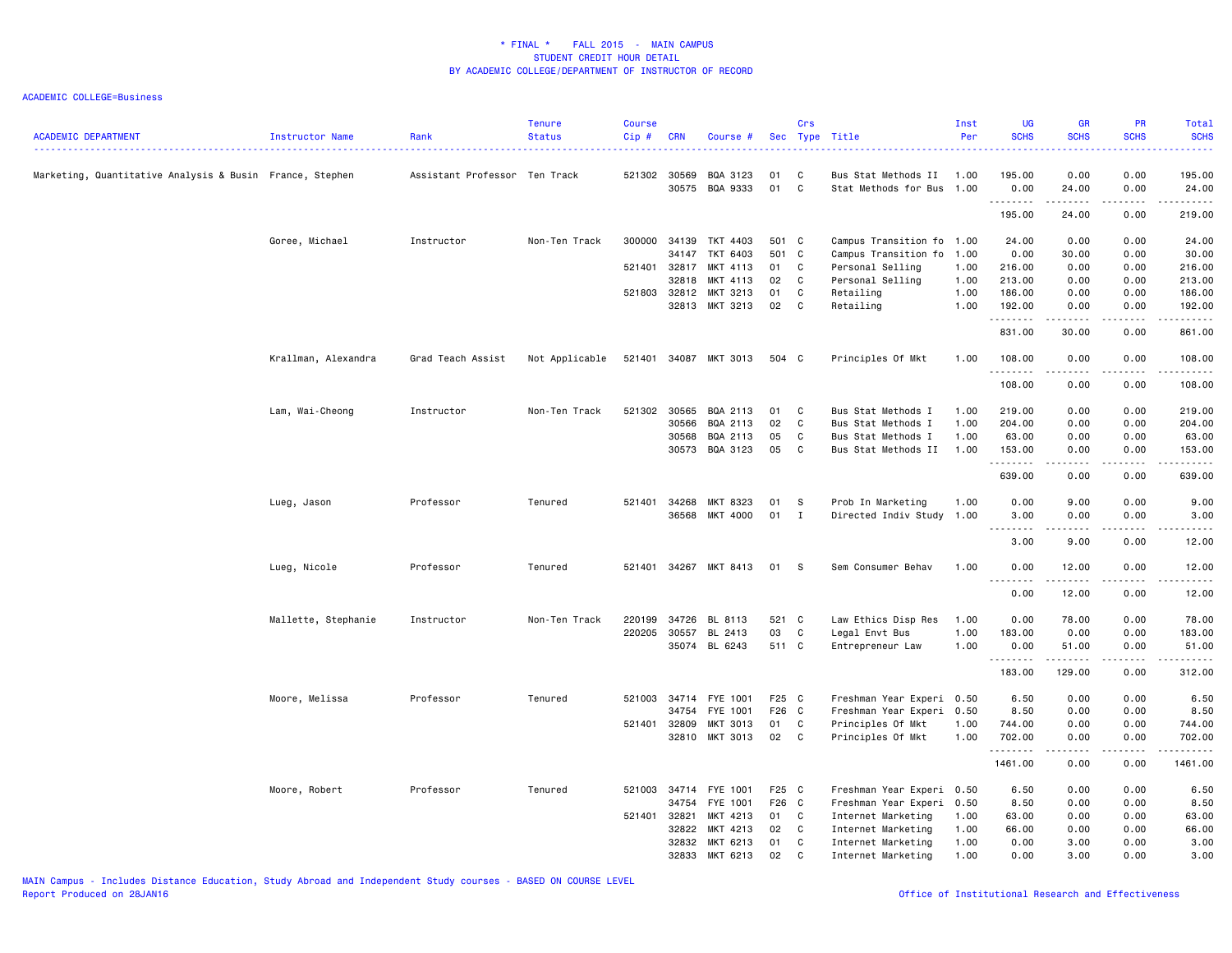| <b>ACADEMIC DEPARTMENT</b>                           | <b>Instructor Name</b> | Rank                          | <b>Tenure</b><br><b>Status</b> | <b>Course</b><br>Cip# | <b>CRN</b>     | Course #                               |                      | Crs                          | Sec Type Title                                      | Inst<br>Per          | UG<br><b>SCHS</b>               | <b>GR</b><br><b>SCHS</b>                      | <b>PR</b><br><b>SCHS</b> | Total<br><b>SCHS</b>                      |
|------------------------------------------------------|------------------------|-------------------------------|--------------------------------|-----------------------|----------------|----------------------------------------|----------------------|------------------------------|-----------------------------------------------------|----------------------|---------------------------------|-----------------------------------------------|--------------------------|-------------------------------------------|
|                                                      |                        |                               |                                |                       |                |                                        |                      |                              |                                                     |                      | --------<br>144.00              | ---------<br>6.00                             | .<br>0.00                | .<br>150.00                               |
| Marketing, Quantitative Analysis & Busin Scott, Adam |                        | Non-Faculty                   | Not Applicable                 |                       |                | 310302 32808 MKT 2251                  | 01 L                 |                              | Golf Professional De 1.00                           |                      | 16.00                           | 0.00                                          | 0.00                     | 16.00                                     |
|                                                      |                        |                               |                                |                       |                |                                        |                      |                              |                                                     |                      | .<br>16.00                      | $\frac{1}{2}$<br>0.00                         | 0.00                     | 16.00                                     |
|                                                      | Shanahan, Kevin        | Associate Professor Tenured   |                                | 521401                | 32820<br>32825 | MKT 4123<br>MKT 4413<br>36401 MKT 9000 | 01 C<br>02 C<br>02 D |                              | Advertising<br>Consumer Behavior<br>Research / Diss | 1.00<br>1.00<br>1.00 | 222.00<br>216.00<br>0.00        | 0.00<br>0.00<br>9.00                          | 0.00<br>0.00<br>0.00     | 222.00<br>216.00<br>9.00                  |
|                                                      |                        |                               |                                |                       |                |                                        |                      |                              |                                                     |                      | ---------<br>438.00             | 9.00                                          | 0.00                     | 447.00                                    |
|                                                      | Stevens, Jennifer      | Grad Teach Assist             | Not Applicable                 |                       |                | 521403 32815 MKT 3933                  | 01 C                 |                              | International Mkt                                   | 1.00                 | 111.00                          | 0.00                                          | 0.00                     | 111.00                                    |
|                                                      |                        |                               |                                |                       |                |                                        |                      |                              |                                                     |                      | .<br>111.00                     | 0.00                                          | 0.00                     | 111.00                                    |
|                                                      | Verdell, Angela        | Non-Faculty                   | Not Applicable                 |                       |                | 140101 32081 GE 1021                   | 01                   | - C                          | Engineering Success                                 | 1.00                 | 26.00                           | 0.00                                          | 0.00                     | 26.00                                     |
|                                                      |                        |                               |                                |                       |                |                                        |                      |                              |                                                     |                      | 26.00                           | 0.00                                          | 0.00                     | 26.00                                     |
|                                                      | Waites, Stacie         | Grad Teach Assist             | Not Applicable                 | 521401                |                | 32830 MKT 4813                         | 01 C                 |                              | Marketing-Mgt                                       | 1.00                 | 81.00                           | 0.00                                          | 0.00                     | 81.00                                     |
|                                                      |                        |                               |                                |                       |                |                                        |                      |                              |                                                     |                      | <u>.</u><br>81.00               | .<br>0.00                                     | 0.00                     | 81.00                                     |
|                                                      | Wang, Xinchang         | Assistant Professor Ten Track |                                | 521302                | 30567<br>34266 | BQA 2113<br>BQA 2113                   | 04<br>03             | $\mathbf{C}$<br>$\mathbf{C}$ | Bus Stat Methods I<br>Bus Stat Methods I            | 1.00<br>1.00         | 129.00<br>216.00                | 0.00<br>0.00                                  | 0.00<br>0.00             | 129.00<br>216.00                          |
|                                                      |                        |                               |                                |                       |                |                                        |                      |                              |                                                     |                      | .<br>345.00                     | ----<br>0.00                                  | .<br>0.00                | 345.00                                    |
| Marketing, Quantitative Analysis & Busin             |                        |                               |                                |                       |                |                                        |                      |                              |                                                     |                      | ========<br>7159.00<br>======== | <b>EEEEEEE</b><br>532.00<br>eccesses eccesses | ========<br>0.00         | ==========<br>7691.00<br><b>ESSESSESS</b> |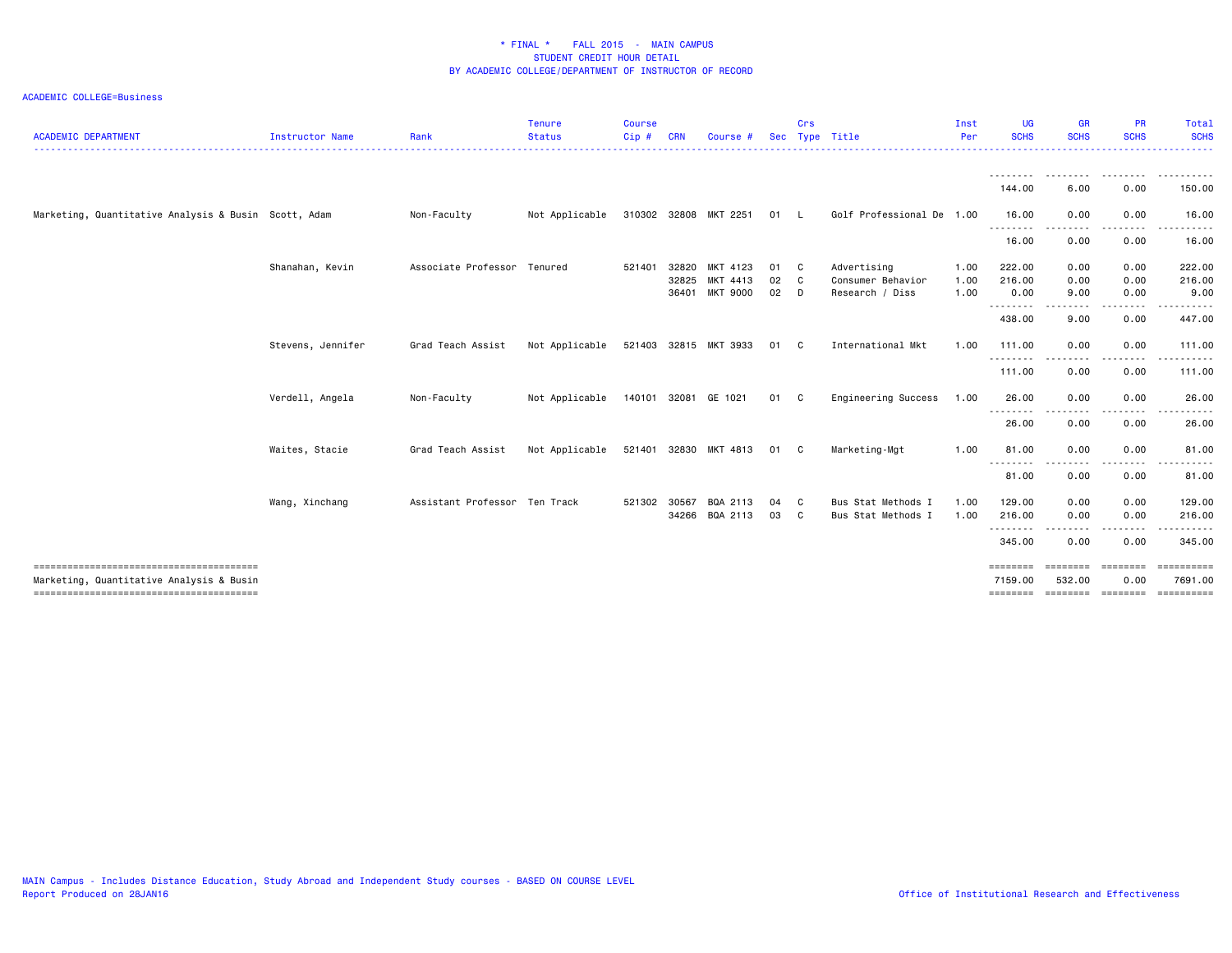| ACADEMIC DEPARTMENT   | <b>Instructor Name</b> | Rank                          | <b>Tenure</b><br><b>Status</b> | <b>Course</b><br>Cip# | <b>CRN</b>     | Course #              |                   | Crs          | Sec Type Title                              | Inst<br>Per | UG<br><b>SCHS</b>                                                                                                                                                                    | <b>GR</b><br><b>SCHS</b> | <b>PR</b><br><b>SCHS</b> | Total<br><b>SCHS</b>                                                                                                                                                                      |
|-----------------------|------------------------|-------------------------------|--------------------------------|-----------------------|----------------|-----------------------|-------------------|--------------|---------------------------------------------|-------------|--------------------------------------------------------------------------------------------------------------------------------------------------------------------------------------|--------------------------|--------------------------|-------------------------------------------------------------------------------------------------------------------------------------------------------------------------------------------|
| School of Accountancy | Adah, Leslie           | Lecturer                      | Non-Ten Track                  | 520301                | 30064<br>30084 | ACC 2023<br>ACC 8023  | 03<br>01          | C<br>C       | Prin Managerial Acct 1.00<br>Managerial Acc | 1.00        | 204.00<br>0.00                                                                                                                                                                       | 0.00<br>96.00            | 0.00<br>0.00             | 204.00<br>96.00                                                                                                                                                                           |
|                       |                        |                               |                                |                       |                |                       |                   |              |                                             |             | <u>.</u><br>204.00                                                                                                                                                                   | .<br>96.00               | .<br>0.00                | .<br>300.00                                                                                                                                                                               |
|                       | Addy, Noel             | Associate Professor           | Tenured                        | 520301                | 34260          | ACC 8213              | 01                | C            | Fin & Acc Report Ana 1.00                   |             | 0.00                                                                                                                                                                                 | 75.00                    | 0.00                     | 75.00                                                                                                                                                                                     |
|                       |                        |                               |                                |                       | 34271          | ACC 8213              | 511 C             |              | Fin & Acc Report Ana                        | 1.00        | 0.00<br>.                                                                                                                                                                            | 57.00                    | 0.00                     | 57.00                                                                                                                                                                                     |
|                       |                        |                               |                                |                       |                |                       |                   |              |                                             |             | 0.00                                                                                                                                                                                 | 132.00                   | 0.00                     | 132.00                                                                                                                                                                                    |
|                       | Berglund, Nathan       | Assistant Professor Ten Track |                                | 520301                | 30055          | ACC 2013              | 03                | $\mathbf{C}$ | Prin Financial Acct                         | 1.00        | 219.00                                                                                                                                                                               | 0.00                     | 0.00                     | 219.00                                                                                                                                                                                    |
|                       |                        |                               |                                |                       | 30058          | ACC 2013              | 06                | C            | Prin Financial Acct                         | 1.00        | 201.00                                                                                                                                                                               | 0.00                     | 0.00                     | 201.00                                                                                                                                                                                    |
|                       |                        |                               |                                |                       | 30083          | ACC 8013              | 01                | C            | Sem-Fin Acc Theory                          | 1.00        | 0.00<br>.                                                                                                                                                                            | 66.00<br>.               | 0.00<br>.                | 66.00<br>2.2.2.2.2.                                                                                                                                                                       |
|                       |                        |                               |                                |                       |                |                       |                   |              |                                             |             | 420.00                                                                                                                                                                               | 66.00                    | 0.00                     | 486.00                                                                                                                                                                                    |
|                       | Carraway, Janet        | Non-Faculty                   | Not Applicable                 | 520301                |                | 30054 ACC 2013        | 02                | $\mathbf{C}$ | Prin Financial Acct                         | 1.00        | 201.00<br>.                                                                                                                                                                          | 0.00<br>.                | 0.00<br>.                | 201.00<br>$\frac{1}{2} \left( \frac{1}{2} \right) \left( \frac{1}{2} \right) \left( \frac{1}{2} \right) \left( \frac{1}{2} \right) \left( \frac{1}{2} \right) \left( \frac{1}{2} \right)$ |
|                       |                        |                               |                                |                       |                |                       |                   |              |                                             |             | 201.00                                                                                                                                                                               | 0.00                     | 0.00                     | 201.00                                                                                                                                                                                    |
|                       | Gardner, Virginia      | Non-Faculty                   | Not Applicable                 | 520301                | 30066          | ACC 2203              | 01                | C            | Survey of Accounting 1.00                   |             | 147.00                                                                                                                                                                               | 0.00                     | 0.00                     | 147.00                                                                                                                                                                                    |
|                       |                        |                               |                                |                       |                | 33862 ACC 2203        | 501 C             |              | Survey of Accounting                        | 1.00        | 81.00<br>.                                                                                                                                                                           | 0.00<br>-----            | 0.00<br>.                | 81.00                                                                                                                                                                                     |
|                       |                        |                               |                                |                       |                |                       |                   |              |                                             |             | 228.00                                                                                                                                                                               | 0.00                     | 0.00                     | 228.00                                                                                                                                                                                    |
|                       | Lehman, Mark           | Lecturer                      | Non-Ten Track                  | 520301                | 30051          | ACC 1001              | F01 C             |              | First Year Seminar                          | 1.00        | 14.00                                                                                                                                                                                | 0.00                     | 0.00                     | 14.00                                                                                                                                                                                     |
|                       |                        |                               |                                |                       | 30052          | ACC 1001              | F02 C             |              | First Year Seminar                          | 1.00        | 10.00                                                                                                                                                                                | 0.00                     | 0.00                     | 10.00                                                                                                                                                                                     |
|                       |                        |                               |                                |                       | 30085          | ACC 8043              | 01                | C            | Fraud Examination                           | 1.00        | 0.00                                                                                                                                                                                 | 60.00                    | 0.00                     | 60.00                                                                                                                                                                                     |
|                       |                        |                               |                                |                       | 35557          | ACC 3053              | 01                | C            | Acct Systems II                             | 1.00        | 114.00<br>.                                                                                                                                                                          | 0.00<br>. <u>.</u>       | 0.00<br>.                | 114.00<br><u>.</u>                                                                                                                                                                        |
|                       |                        |                               |                                |                       |                |                       |                   |              |                                             |             | 138.00                                                                                                                                                                               | 60.00                    | 0.00                     | 198.00                                                                                                                                                                                    |
|                       | McNair, Frances        | Professor                     | Tenured                        | 521601                | 30087          | ACC 8073              | 01                | C            | Corp Tax                                    | 1.00        | 0.00                                                                                                                                                                                 | 33.00                    | 0.00                     | 33.00                                                                                                                                                                                     |
|                       |                        |                               |                                |                       |                | 30088 ACC 8123        | 01                | $\mathbf{C}$ | Tax Topics                                  | 1.00        | 0.00<br>$\sim$ $\sim$ $\sim$<br>$\frac{1}{2} \left( \frac{1}{2} \right) \left( \frac{1}{2} \right) \left( \frac{1}{2} \right) \left( \frac{1}{2} \right) \left( \frac{1}{2} \right)$ | 111.00<br>.              | 0.00<br>د د د د          | 111.00<br>22222                                                                                                                                                                           |
|                       |                        |                               |                                |                       |                |                       |                   |              |                                             |             | 0.00                                                                                                                                                                                 | 144.00                   | 0.00                     | 144.00                                                                                                                                                                                    |
|                       | Pannell, Angela        | Instructor                    | Non-Ten Track                  | 520301                | 30056          | ACC 2013              | 04                | $\mathbf{C}$ | Prin Financial Acct                         | 1.00        | 222.00                                                                                                                                                                               | 0.00                     | 0.00                     | 222.00                                                                                                                                                                                    |
|                       |                        |                               |                                |                       | 30057          | ACC 2013              | 05                | C            | Prin Financial Acct                         | 1.00        | 204.00                                                                                                                                                                               | 0.00                     | 0.00                     | 204.00                                                                                                                                                                                    |
|                       |                        |                               |                                |                       | 30059          | ACC 2013              | 07                | C            | Prin Financial Acct                         | 1.00        | 201.00                                                                                                                                                                               | 0.00                     | 0.00                     | 201.00                                                                                                                                                                                    |
|                       |                        |                               |                                |                       | 30061          | ACC 2013              | H <sub>01</sub> B |              | Honors Prin Fin Acct 1.00                   |             | 18.00                                                                                                                                                                                | 0.00                     | 0.00                     | 18.00                                                                                                                                                                                     |
|                       |                        |                               |                                |                       | 30063<br>30065 | ACC 2023<br>ACC 2023  | 02<br>04          | C<br>C       | Prin Managerial Acct 1.00                   |             | 225.00<br>222.00                                                                                                                                                                     | 0.00<br>0.00             | 0.00<br>0.00             | 225.00<br>222.00                                                                                                                                                                          |
|                       |                        |                               |                                |                       |                |                       |                   |              | Prin Managerial Acct 1.00                   |             | .                                                                                                                                                                                    |                          |                          | .                                                                                                                                                                                         |
|                       |                        |                               |                                |                       |                |                       |                   |              |                                             |             | 1092.00                                                                                                                                                                              | 0.00                     | 0.00                     | 1092.00                                                                                                                                                                                   |
|                       | Rigsby, John           | Associate Professor Tenured   |                                | 520301                | 30053          | ACC 2013              | 01                | C            | Prin Financial Acct                         | 1.00        | 213.00                                                                                                                                                                               | 0.00                     | 0.00                     | 213.00                                                                                                                                                                                    |
|                       |                        |                               |                                |                       | 30079          | ACC 4043              | 01                | C            | Municipal & Govt Acc                        | 1.00        | 108.00                                                                                                                                                                               | 0.00                     | 0.00                     | 108.00                                                                                                                                                                                    |
|                       |                        |                               |                                |                       | 30081          | ACC 6043              | 01                | C            | Municipal & Govt Acc 1.00                   |             | 0.00<br>.                                                                                                                                                                            | 27.00<br>.               | 0.00<br>.                | 27.00<br><u>.</u>                                                                                                                                                                         |
|                       |                        |                               |                                |                       |                |                       |                   |              |                                             |             | 321.00                                                                                                                                                                               | 27.00                    | 0.00                     | 348.00                                                                                                                                                                                    |
|                       | Sanders, Steve         | Lecturer                      | Non-Ten Track                  |                       |                | 520301 30076 ACC 4033 | 01                | C            | Auditing                                    | 1.00        | 114.00                                                                                                                                                                               | 0.00                     | 0.00                     | 114.00                                                                                                                                                                                    |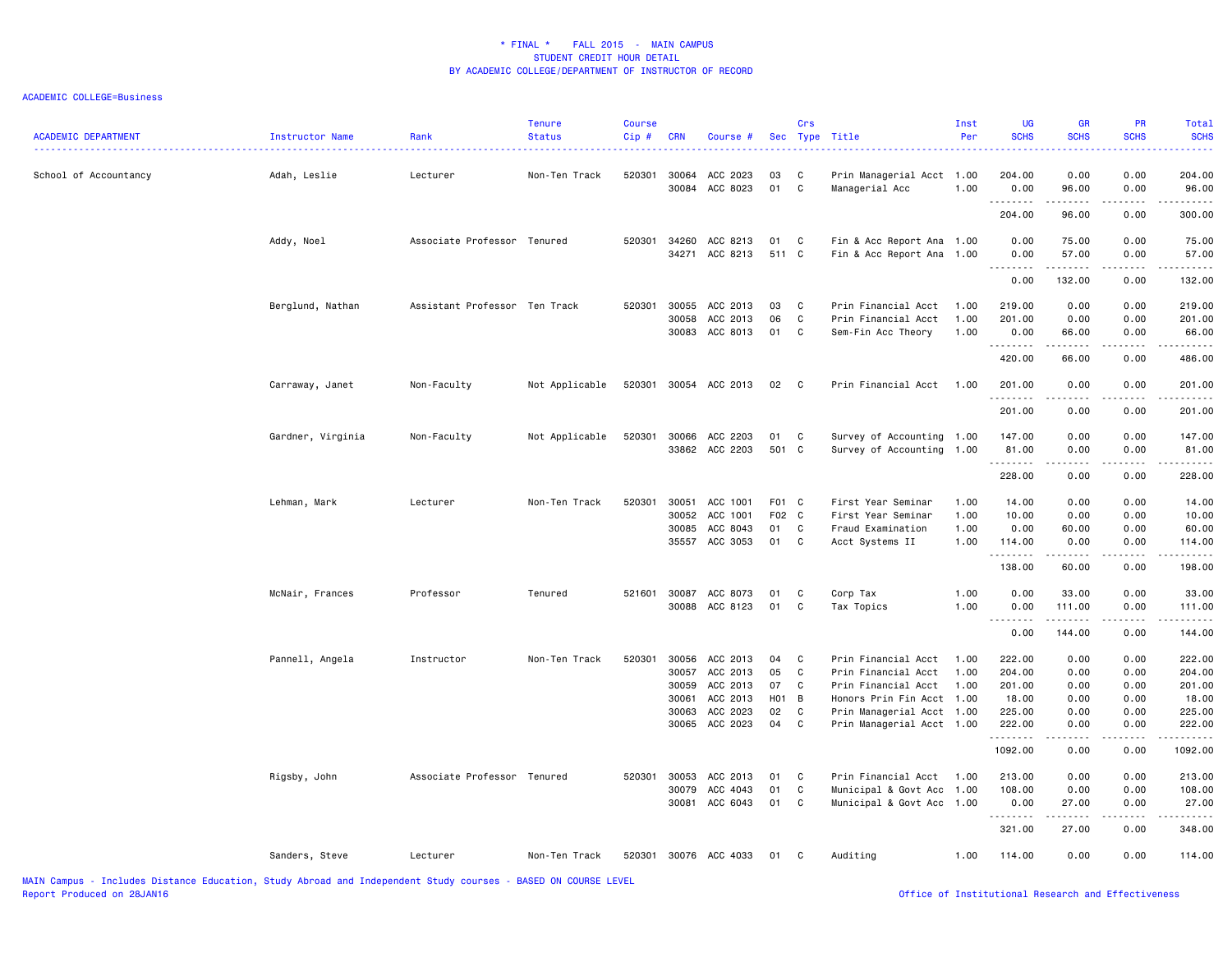| <b>ACADEMIC DEPARTMENT</b> | <b>Instructor Name</b> | Rank                          | <b>Tenure</b><br><b>Status</b> | <b>Course</b><br>$Cip$ # | <b>CRN</b> | Course #       | <b>Sec</b> | Crs | Type Title          | Inst<br>Per | <b>UG</b><br><b>SCHS</b>  | <b>GR</b><br><b>SCHS</b> | <b>PR</b><br><b>SCHS</b> | Total<br><b>SCHS</b>  |
|----------------------------|------------------------|-------------------------------|--------------------------------|--------------------------|------------|----------------|------------|-----|---------------------|-------------|---------------------------|--------------------------|--------------------------|-----------------------|
| School of Accountancy      | Sanders, Steve         | Lecturer                      | Non-Ten Track                  | 520301                   |            | 30077 ACC 4033 | 02         | C.  | Auditing            | 1.00        | 114.00                    | 0.00                     | 0.00                     | 114.00                |
|                            |                        |                               |                                |                          |            |                |            |     |                     |             | --------<br>228.00        | $- - - -$<br>0.00        | .<br>0.00                | .<br>228.00           |
|                            | Seay, Ryan             | Assistant Professor Ten Track |                                | 520301                   | 34257      | ACC 4023       | 01         | C   | Advanced ACC        | 1.00        | 6.00                      | 0.00                     | 0.00                     | 6.00                  |
|                            |                        |                               |                                |                          | 34258      | ACC 6023       | 01         | C   | Advanced ACC        | 1.00        | 0.00<br>--------          | 9.00<br>.                | 0.00<br>.                | 9.00<br>.             |
|                            |                        |                               |                                |                          |            |                |            |     |                     |             | 6.00                      | 9.00                     | 0.00                     | 15.00                 |
|                            | Stancill, Alan         | Instructor                    | Non-Ten Track                  | 520301                   | 30086      | ACC 8063       | 01         | - C | Res Tax Prac & Proc | 1.00        | 0.00                      | 33.00                    | 0.00                     | 33.00                 |
|                            |                        |                               |                                | 521601                   | 30073      | ACC 4013       | 01         | C . | Income Tax I        | 1.00        | 126.00                    | 0.00                     | 0.00                     | 126.00                |
|                            |                        |                               |                                |                          |            | 30075 ACC 4013 | 03         | C.  | Income Tax I        | 1.00        | 126.00                    | 0.00                     | 0.00                     | 126.00                |
|                            |                        |                               |                                |                          |            |                |            |     |                     |             | --------<br>252.00        | --------<br>33.00        | ---------<br>0.00        | .<br>285.00           |
|                            | Trinkle, Bradley       | Assistant Professor Ten Track |                                | 520301                   | 30067      | ACC 3003       | 01         | C.  | Acct Systems I      | 1.00        | 120.00                    | 0.00                     | 0.00                     | 120.00                |
|                            |                        |                               |                                |                          | 30068      | ACC 3003       | 02         | C   | Acct Systems I      | 1.00        | 129.00                    | 0.00                     | 0.00                     | 129.00                |
|                            |                        |                               |                                |                          | 30069      | ACC 3003       | 03         | C   | Acct Systems I      | 1.00        | 126.00                    | 0.00                     | 0.00                     | 126.00                |
|                            |                        |                               |                                |                          |            |                |            |     |                     |             | --------<br>375.00        | 0.00                     | $- - - -$<br>0.00        | .<br>375.00           |
|                            | Webb, Thomas           | Assistant Professor Ten Track |                                | 520301                   | 30070      | ACC 3023       | 01         | C.  | Intermediate Acc I  | 1.00        | 201.00                    | 0.00                     | 0.00                     | 201.00                |
|                            |                        |                               |                                |                          | 30071      | ACC 3023       | 02         | C   | Intermediate Acc I  | 1.00        | 204.00                    | 0.00                     | 0.00                     | 204.00                |
|                            |                        |                               |                                |                          |            |                |            |     |                     |             | --------<br>405.00        | 0.00                     | .<br>0.00                | ------<br>405.00      |
| School of Accountancy      |                        |                               |                                |                          |            |                |            |     |                     |             | <b>EEEEEEE</b><br>3870.00 | ---------<br>567.00      | eeeeeee<br>0.00          | essessesse<br>4437.00 |
|                            |                        |                               |                                |                          |            |                |            |     |                     |             | ========                  | ========                 | eeeeeee                  |                       |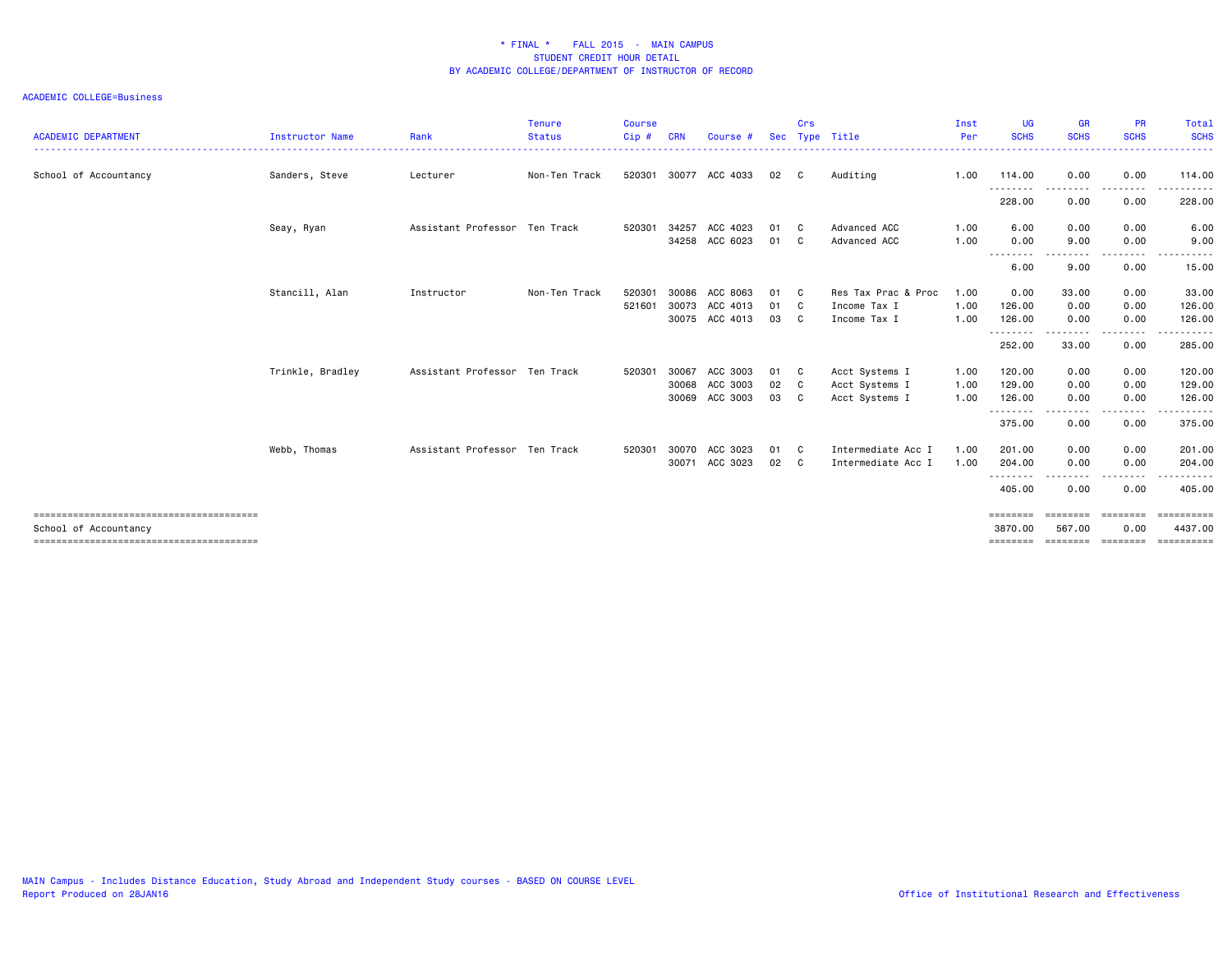| <b>ACADEMIC DEPARTMENT</b>          | Instructor Name   | Rank                              | <b>Tenure</b><br><b>Status</b> | <b>Course</b><br>Cip# | <b>CRN</b>     | Course #              |          | Crs               | Sec Type Title                                         | Inst<br>Per  | UG<br><b>SCHS</b> | <b>GR</b><br><b>SCHS</b> | PR<br><b>SCHS</b> | Total<br><b>SCHS</b>                                                                                                                                           |
|-------------------------------------|-------------------|-----------------------------------|--------------------------------|-----------------------|----------------|-----------------------|----------|-------------------|--------------------------------------------------------|--------------|-------------------|--------------------------|-------------------|----------------------------------------------------------------------------------------------------------------------------------------------------------------|
| Counseling & Educational Psychology | Abernathy, Larry  | Research Assoc Prof Non-Ten Track |                                | 422806                | 31795<br>31796 | EPY 2513<br>EPY 2513  | 01<br>02 | C<br>$\mathtt{C}$ | Human Growth & Devel 1.00<br>Human Growth & Devel 1.00 |              | 294.00<br>291.00  | 0.00<br>0.00             | 0.00<br>0.00      | 294.00<br>291.00                                                                                                                                               |
|                                     |                   |                                   |                                |                       |                |                       |          |                   |                                                        |              | .<br>585.00       | .<br>0.00                | .<br>0.00         | $\frac{1}{2} \left( \frac{1}{2} \right) \left( \frac{1}{2} \right) \left( \frac{1}{2} \right) \left( \frac{1}{2} \right) \left( \frac{1}{2} \right)$<br>585.00 |
|                                     | Ball, Kimberly    | Lecturer                          | Non-Ten Track                  | 130603                | 31813          | EPY 4214              | 01       | C                 | Ed & Psy Statistics                                    | 1.00         | 144.00            | 0.00                     | 0.00              | 144.00                                                                                                                                                         |
|                                     |                   |                                   |                                |                       | 31814          | EPY 4214              | 02       | К                 | Ed & Psy Statistics                                    | 1.00         | 0.00              | 0.00                     | 0.00              | 0.00                                                                                                                                                           |
|                                     |                   |                                   |                                |                       | 31815          | EPY 4214              | 03       | К                 | Ed & Psy Statistics                                    | 1.00         | 0.00              | 0.00                     | 0.00              | 0.00                                                                                                                                                           |
|                                     |                   |                                   |                                |                       |                | 130901 31405 EDF 3333 | 07       | $\mathtt{C}$      | Social Foundation Ed                                   | 1.00         | 78.00<br>.        | 0.00<br>.                | 0.00<br>.         | 78.00<br>.                                                                                                                                                     |
|                                     |                   |                                   |                                |                       |                |                       |          |                   |                                                        |              | 222.00            | 0.00                     | 0.00              | 222.00                                                                                                                                                         |
|                                     | Boyles, Caragh    | Non-Faculty                       | Not Applicable                 |                       |                | 131101 30930 COE 1323 | 03       | C                 | Career Planning                                        | 1.00         | 57.00<br>.        | 0.00<br>الداعات ب        | 0.00<br>.         | 57.00<br>.                                                                                                                                                     |
|                                     |                   |                                   |                                |                       |                |                       |          |                   |                                                        |              | 57.00             | 0.00                     | 0.00              | 57.00                                                                                                                                                          |
|                                     | Brown, Audri      | Grad Teach Assist                 | Not Applicable                 | 130601                |                | 31816 EPY 4513        | 01       | C                 | Ed Research Methods                                    | 1.00         | 69.00             | 0.00                     | 0.00              | 69.00                                                                                                                                                          |
|                                     |                   |                                   |                                |                       |                |                       |          |                   |                                                        |              | 69.00             | 0.00                     | 0.00              | 69.00                                                                                                                                                          |
|                                     | Chrestman, Angela | Non-Faculty                       | Not Applicable                 |                       |                | 521001 30984 CP 8013  | 01       | E                 | First Work Sem                                         | 1.00         | 0.00              | 3.00                     | 0.00              | 3.00                                                                                                                                                           |
|                                     |                   |                                   |                                |                       |                |                       |          |                   |                                                        |              | 0.00              | 3.00                     | 0.00              | 3.00                                                                                                                                                           |
|                                     | Cirlot-New, Laura | Non-Faculty                       | Not Applicable                 | 130101 31451          |                | EDX 4353              | 01       | C                 | Assistive Tech in Sp 1.00                              |              | 24.00             | 0.00                     | 0.00              | 24.00                                                                                                                                                          |
|                                     |                   |                                   |                                |                       |                | 31460 EDX 6353        | 01       | C                 | Assistive Tech in Sp                                   | 1.00         | 0.00              | 6.00                     | 0.00              | 6.00                                                                                                                                                           |
|                                     |                   |                                   |                                |                       |                |                       |          |                   |                                                        |              | .<br>24.00        | المتمام الما<br>6.00     | .<br>0.00         | .<br>30.00                                                                                                                                                     |
|                                     |                   |                                   |                                |                       | 30947          |                       | 01       |                   |                                                        |              |                   |                          |                   |                                                                                                                                                                |
|                                     | Dooley, Kathy     | Professor                         | Tenured                        | 420701<br>422703      | 30944          | COE 6903<br>COE 4903  | 01       | B<br>B            | Dev Coun/Men Health<br>Dev Coun/Men Health             | 1.00<br>1.00 | 0.00<br>21.00     | 48.00<br>0.00            | 0.00<br>0.00      | 48.00<br>21.00                                                                                                                                                 |
|                                     |                   |                                   |                                | 422803                | 30951          | COE 8053              | 01       | E                 | Practicum                                              | 0.50         | 0.00              | 21.00                    | 0.00              | 21.00                                                                                                                                                          |
|                                     |                   |                                   |                                |                       | 35504          | COE 9013              | 01       | C                 | Counseling Superv                                      | 1.00         | 0.00              | 21.00                    | 0.00              | 21.00                                                                                                                                                          |
|                                     |                   |                                   |                                |                       | 35709          | COE 9000              | 01       | D                 | Research / Diss                                        | 1.00         | 0.00              | 17.00                    | 0.00              | 17.00                                                                                                                                                          |
|                                     |                   |                                   |                                |                       | 36309          | COE 7000              | 01       | $\mathbf I$       | Directed Indiv Study                                   | 1.00         | 0.00              | 3.00                     | 0.00              | 3.00                                                                                                                                                           |
|                                     |                   |                                   |                                |                       | 36454          | COE 7000              | 06       | $\mathbf I$       | Directed Indiv Study 1.00                              |              | 0.00              | 3.00                     | 0.00              | 3.00                                                                                                                                                           |
|                                     |                   |                                   |                                |                       |                |                       |          |                   |                                                        |              | وعامات<br>21.00   | 113.00                   | 0.00              | 134.00                                                                                                                                                         |
|                                     | Elder, Anastasia  | Professor                         | Tenured                        | 429999                |                | 36182 EPY 9723        | 01 S     |                   | Sem Contemp Ed/Sch P 1.00                              |              | 0.00              | 18.00                    | 0.00              | 18.00                                                                                                                                                          |
|                                     |                   |                                   |                                |                       |                |                       |          |                   |                                                        |              | .<br>0.00         | <u>.</u><br>18.00        | .<br>0.00         | .<br>18.00                                                                                                                                                     |
|                                     | Flowers, Erron    | Non-Faculty                       | Not Applicable                 | 131101                | 30937          | COE 4513              | 01       | C                 | Paro Prof Stud Dev                                     | 1.00         | 75.00             | 0.00                     | 0.00              | 75.00                                                                                                                                                          |
|                                     |                   |                                   |                                |                       | 35370          | COE 4000              | 01       | $\mathbf{I}$      | Directed Indiv Study                                   | 1.00         | 3.00              | 0.00                     | 0.00              | 3.00                                                                                                                                                           |
|                                     |                   |                                   |                                |                       | 35371          | COE 4000              | 02       | $\mathbf{I}$      | Directed Indiv Study 1.00                              |              | 3.00              | 0.00                     | 0.00              | 3.00                                                                                                                                                           |
|                                     |                   |                                   |                                |                       | 35372          | COE 4000              | 03       | $\mathbf I$       | Directed Indiv Study 1.00                              |              | 3.00              | 0.00                     | 0.00              | 3.00                                                                                                                                                           |
|                                     |                   |                                   |                                |                       | 35373          | COE 4000              | 04       | $\mathbf{I}$      | Directed Indiv Study                                   | 1.00         | 3.00              | 0.00                     | 0.00              | 3.00                                                                                                                                                           |
|                                     |                   |                                   |                                |                       | 36045          | COE 4000              | 09       | $\mathbf{I}$      | Directed Indiv Study 1.00                              |              | 3.00              | 0.00                     | 0.00              | 3.00                                                                                                                                                           |
|                                     |                   |                                   |                                |                       |                |                       |          |                   |                                                        |              | 90.00             | 0.00                     | 0.00              | 90.00                                                                                                                                                          |
|                                     | Gadke, Daniel     | Assistant Professor Ten Track     |                                |                       |                | 130699 31823 EPY 8690 | 01       | E                 | School Psy Practicum 1.00                              |              | 0.00              | 15.00                    | 0.00              | 15.00                                                                                                                                                          |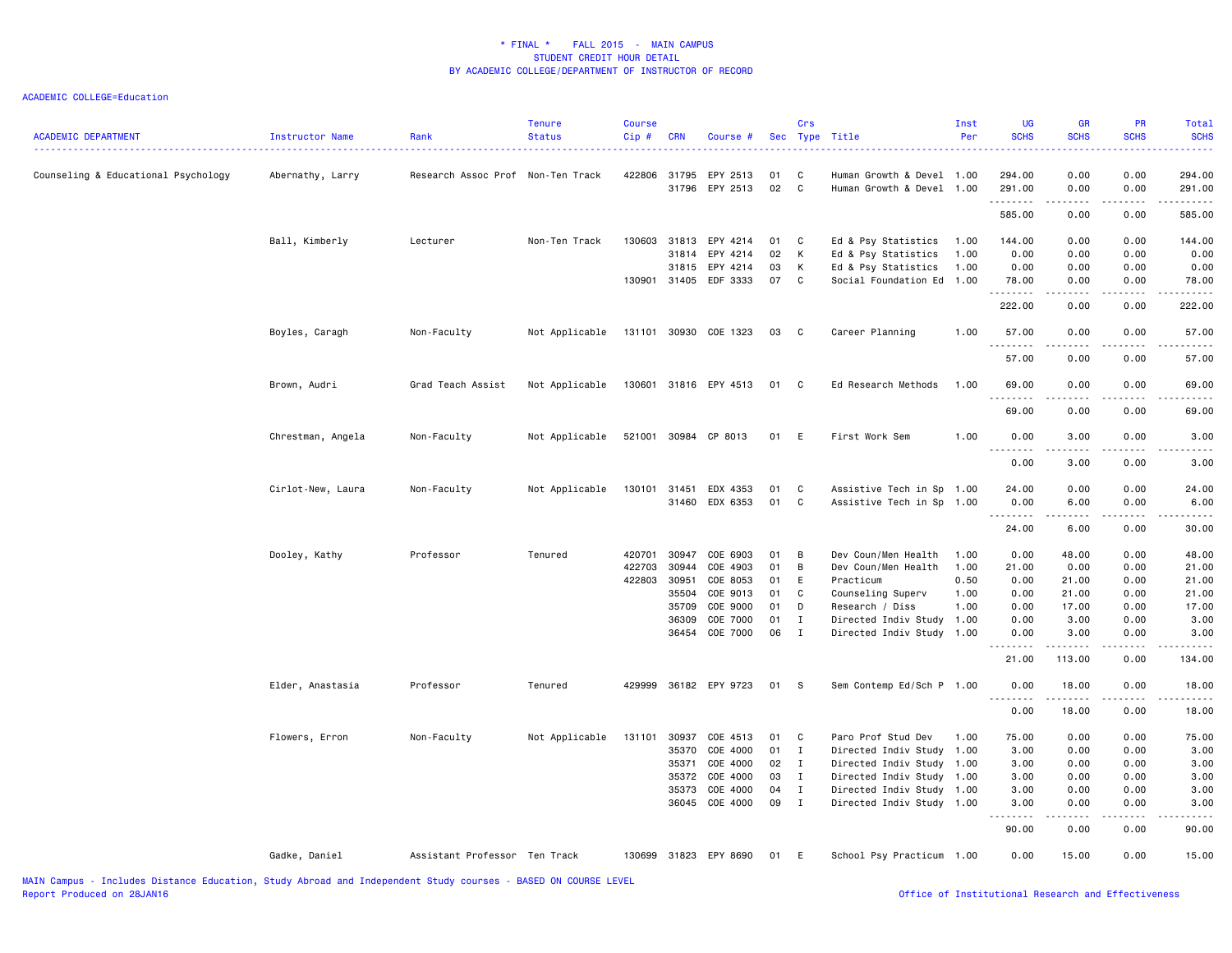| <b>ACADEMIC DEPARTMENT</b>          | Instructor Name   | Rank                          | <b>Tenure</b><br><b>Status</b> | <b>Course</b><br>Cip#  | <b>CRN</b> | Course #                   |          | Crs          | Sec Type Title                                   | Inst<br>Per  | UG<br><b>SCHS</b> | <b>GR</b><br><b>SCHS</b>                                                                                                                                     | <b>PR</b><br><b>SCHS</b> | <b>Total</b><br><b>SCHS</b> |
|-------------------------------------|-------------------|-------------------------------|--------------------------------|------------------------|------------|----------------------------|----------|--------------|--------------------------------------------------|--------------|-------------------|--------------------------------------------------------------------------------------------------------------------------------------------------------------|--------------------------|-----------------------------|
| Counseling & Educational Psychology | Gadke, Daniel     | Assistant Professor Ten Track |                                | 420101                 | 31812      | EPY 4113                   | 01       | C            | Beh & Cog/Beh Inter                              | 1.00         | 42.00             | 0.00                                                                                                                                                         | 0.00                     | 42.00                       |
|                                     |                   |                               |                                |                        | 31817      | EPY 6113<br>31828 EPY 8763 | 01<br>01 | C<br>B       | Beh & Cog/Beh Inter<br>Adv Behav Interventi 1.00 | 1.00         | 0.00<br>0.00      | 42.00<br>21.00                                                                                                                                               | 0.00<br>0.00             | 42.00<br>21.00              |
|                                     |                   |                               |                                |                        |            |                            |          |              |                                                  |              | .<br>42.00        | .<br>78.00                                                                                                                                                   | .<br>0.00                | .<br>120.00                 |
|                                     | Gainer, Donna     | Instructor                    | Non-Ten Track                  | 130101                 | 31798      | EPY 3143                   | 01       | C            | Human Develop And Le 1.00                        |              | 90.00             | 0.00                                                                                                                                                         | 0.00                     | 90.00                       |
|                                     |                   |                               |                                | 130499                 | 36276      | EPY 4000                   | 02       | $\mathbf{I}$ | Directed Indiv Study                             | 1.00         | 3.00              | 0.00                                                                                                                                                         | 0.00                     | 3.00                        |
|                                     |                   |                               |                                | 130604                 | 31800      | EPY 3253                   | 01       | C            | Evaluating Learning                              | 1.00         | 42.00             | 0.00                                                                                                                                                         | 0.00                     | 42.00                       |
|                                     |                   |                               |                                |                        | 31801      | EPY 3253                   | 02<br>01 | C            | Evaluating Learning                              | 1.00         | 33.00             | 0.00                                                                                                                                                         | 0.00                     | 33.00                       |
|                                     |                   |                               |                                | 131004 31807<br>422806 |            | EPY 3553<br>31802 EPY 3503 | 01       | C<br>C.      | Gifted/Creativity<br>Prin Of Ed Psych            | 1.00<br>1.00 | 81.00<br>90.00    | 0.00<br>0.00                                                                                                                                                 | 0.00<br>0.00             | 81.00<br>90.00              |
|                                     |                   |                               |                                |                        |            |                            |          |              |                                                  |              | .                 | $\frac{1}{2} \left( \frac{1}{2} \right) \left( \frac{1}{2} \right) \left( \frac{1}{2} \right) \left( \frac{1}{2} \right) \left( \frac{1}{2} \right)$         | .                        | .                           |
|                                     |                   |                               |                                |                        |            |                            |          |              |                                                  |              | 339.00            | 0.00                                                                                                                                                         | 0.00                     | 339.00                      |
|                                     | Goldberg, Rebecca | Assistant Professor Ten Track |                                | 131101                 | 35841      | COE 4000                   | 07       | $\mathbf{I}$ | Directed Indiv Study 1.00                        |              | 3.00              | 0.00                                                                                                                                                         | 0.00                     | 3.00                        |
|                                     |                   |                               |                                |                        | 36445      | COE 4000                   | 10       | $\mathbf{I}$ | Directed Indiv Study                             | 1.00         | 4.00              | 0.00                                                                                                                                                         | 0.00                     | 4.00                        |
|                                     |                   |                               |                                |                        | 36528      | COE 4000                   | 11       | $\mathbf{I}$ | Directed Indiv Study 1.00                        |              | 3.00              | 0.00                                                                                                                                                         | 0.00                     | 3.00                        |
|                                     |                   |                               |                                |                        | 36547      | COE 4000                   | 12       | I            | Directed Indiv Study 1.00                        |              | 3.00              | 0.00                                                                                                                                                         | 0.00                     | 3.00                        |
|                                     |                   |                               |                                | 422803                 | 30949      | COE 8023                   | 01       | C            | Counseling Theory                                | 1.00         | 0.00              | 30.00                                                                                                                                                        | 0.00                     | 30.00                       |
|                                     |                   |                               |                                |                        | 30950      | COE 8023                   | 02       | C            | Counseling Theory                                | 1.00         | 0.00              | 81.00                                                                                                                                                        | 0.00                     | 81.00                       |
|                                     |                   |                               |                                |                        |            | 36414 COE 7000             | 03       | I            | Directed Indiv Study 1.00                        |              | 0.00<br>--------  | 1.00<br>.                                                                                                                                                    | 0.00<br>.                | 1.00<br>.                   |
|                                     |                   |                               |                                |                        |            |                            |          |              |                                                  |              | 13.00             | 112.00                                                                                                                                                       | 0.00                     | 125.00                      |
|                                     | Golson, Angela    | Instructor                    | Non-Ten Track                  | 420101                 | 33372      | PSY 3213                   | 02       | C            | Psych Of Ab Behavior 1.00                        |              | 255.00            | 0.00                                                                                                                                                         | 0.00                     | 255.00                      |
|                                     |                   |                               |                                |                        | 33373      | PSY 3213                   | 03       | C            | Psych Of Ab Behavior 1.00                        |              | 240.00            | 0.00                                                                                                                                                         | 0.00                     | 240.00                      |
|                                     |                   |                               |                                |                        |            | 422705 33394 PSY 4203      | 02       | C            | Theories Of Pers                                 | 1.00         | 111.00<br>.       | 0.00<br>$\frac{1}{2} \left( \frac{1}{2} \right) \left( \frac{1}{2} \right) \left( \frac{1}{2} \right) \left( \frac{1}{2} \right) \left( \frac{1}{2} \right)$ | 0.00<br><b>.</b>         | 111.00<br>.                 |
|                                     |                   |                               |                                |                        |            |                            |          |              |                                                  |              | 606.00            | 0.00                                                                                                                                                         | 0.00                     | 606.00                      |
|                                     | Hall, Kimberly    | Associate Professor Tenured   |                                | 422803                 |            | 35805 COE 9000             | 05       | D            | Research / Diss                                  | 1.00         | 0.00              | 3.00                                                                                                                                                         | 0.00                     | 3.00                        |
|                                     |                   |                               |                                |                        |            |                            |          |              |                                                  |              | 0.00              | 3.00                                                                                                                                                         | 0.00                     | 3.00                        |
|                                     | Henington, Carlen | Professor                     | Tenured                        | 130499                 | 36699      | EPY 7000                   | 02       | $\mathbf{I}$ | Directed Indiv Study 1.00                        |              | 0.00              | 3.00                                                                                                                                                         | 0.00                     | 3.00                        |
|                                     |                   |                               |                                |                        | 36815      | EPY 7000                   | 03       | $\mathbf{I}$ | Directed Indiv Study 1.00                        |              | 0.00              | 3.00                                                                                                                                                         | 0.00                     | 3.00                        |
|                                     |                   |                               |                                | 422805                 | 31826      | EPY 8703                   | 01       | C            | School Psychology                                | 1.00         | 0.00              | 30.00                                                                                                                                                        | 0.00                     | 30.00                       |
|                                     |                   |                               |                                |                        | 31829      | EPY 8780                   | 01       | C            | Internship Sch Psy                               | 1.00         | 0.00              | 12.00                                                                                                                                                        | 0.00                     | 12.00                       |
|                                     |                   |                               |                                |                        | 31833      | EPY 9703                   | 01       | S            | Leg & Eth School Psy                             | 1.00         | 0.00              | 27.00                                                                                                                                                        | 0.00                     | 27.00                       |
|                                     |                   |                               |                                | 422806                 | 31834      | EPY 9730                   | 01       | E            | Doc Psy Internship                               | 1.00         | 0.00              | 18.00                                                                                                                                                        | 0.00                     | 18.00                       |
|                                     |                   |                               |                                | 429999                 |            | 35704 EPY 9000             | 03       | D            | Research / Diss                                  | 1.00         | 0.00<br>-----     | 38.00<br>. <b>.</b>                                                                                                                                          | 0.00<br>.                | 38.00<br>.                  |
|                                     |                   |                               |                                |                        |            |                            |          |              |                                                  |              | 0.00              | 131.00                                                                                                                                                       | 0.00                     | 131.00                      |
|                                     | Hill, Dante       | Non-Faculty                   | Not Applicable                 | 131101                 | 30938      | COE 4513                   | 02       | C            | Paro Prof Stud Dev                               | 1.00         | 36.00             | 0.00                                                                                                                                                         | 0.00                     | 36.00                       |
|                                     |                   |                               |                                |                        | 30939      | COE 4513                   | 03       | C            | Paro Prof Stud Dev                               | 1.00         | 51.00             | 0.00                                                                                                                                                         | 0.00                     | 51.00                       |
|                                     |                   |                               |                                |                        | 30940      | COE 4513                   | 04       | C            | Paro Prof Stud Dev                               | 1.00         | 48.00             | 0.00                                                                                                                                                         | 0.00                     | 48.00                       |
|                                     |                   |                               |                                |                        | 30941      | COE 4513                   | 05       | C            | Paro Prof Stud Dev                               | 1.00         | 60.00             | 0.00                                                                                                                                                         | 0.00                     | 60.00                       |
|                                     |                   |                               |                                |                        | 35838      | COE 4000                   | 06       | I            | Directed Indiv Study                             | 1.00         | 3.00<br><u>.</u>  | 0.00                                                                                                                                                         | 0.00                     | 3.00<br>.                   |
|                                     |                   |                               |                                |                        |            |                            |          |              |                                                  |              | 198.00            | 0.00                                                                                                                                                         | 0.00                     | 198.00                      |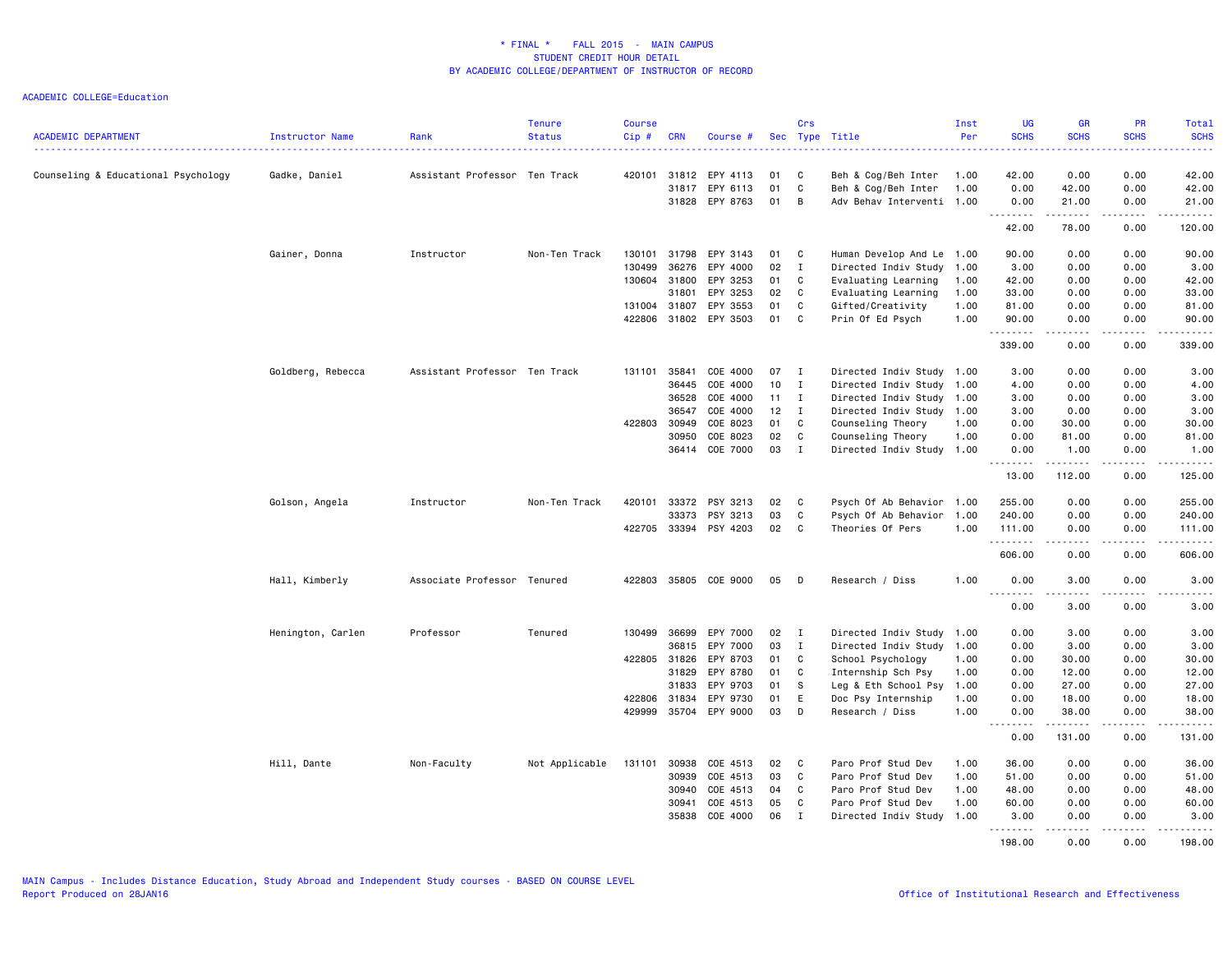| <b>ACADEMIC DEPARTMENT</b>          | <b>Instructor Name</b> | Rank                          | <b>Tenure</b><br><b>Status</b> | <b>Course</b><br>Cip# | <b>CRN</b>     | Course #             |          | Crs          | Sec Type Title                              | Inst<br>Per  | UG<br><b>SCHS</b> | <b>GR</b><br><b>SCHS</b> | <b>PR</b><br><b>SCHS</b> | Total<br><b>SCHS</b> |
|-------------------------------------|------------------------|-------------------------------|--------------------------------|-----------------------|----------------|----------------------|----------|--------------|---------------------------------------------|--------------|-------------------|--------------------------|--------------------------|----------------------|
| Counseling & Educational Psychology | Jackson, Deborah       | Assistant Professor Ten Track |                                | 421601                | 30946          | COE 6743             | 01       | C            | Gender Issues In Cou                        | 1.00         | 0.00              | 21.00                    | 0.00                     | 21.00                |
|                                     |                        |                               |                                | 422707                | 30943          | COE 4743             | 01       | C            | Gender Issues In Cou                        | 1.00         | 48.00             | 0.00                     | 0.00                     | 48.00                |
|                                     |                        |                               |                                | 422802                | 30964          | COE 8703             | 01       | C            | Prin Clin Mental Hlt                        | 1.00         | 0.00              | 39.00                    | 0.00                     | 39.00                |
|                                     |                        |                               |                                | 422803                | 30951          | COE 8053             | 01       | E            | Practicum                                   | 0.50         | 0.00<br>.         | 21.00<br>.               | 0.00<br>.                | 21.00<br>.           |
|                                     |                        |                               |                                |                       |                |                      |          |              |                                             |              | 48.00             | 81.00                    | 0.00                     | 129.00               |
|                                     | Justice, Cheryl        | Associate Professor Tenured   |                                | 422803                | 30956          | COE 8150             | 01 E     |              | Aca Yr Field Exp I-P 1.00                   |              | 0.00              | 6.00                     | 0.00                     | 6.00                 |
|                                     |                        |                               |                                |                       | 36327          | COE 8053             | 03       | E            | Practicum                                   | 1.00         | 0.00              | 9.00                     | 0.00                     | 9.00                 |
|                                     |                        |                               |                                |                       | 36633          | COE 7000             | 09       | I            | Directed Indiv Study 1.00                   |              | 0.00              | 3.00                     | 0.00                     | 3.00                 |
|                                     |                        |                               |                                |                       | 36663          | COE 7000             | 10       | $\mathbf I$  | Directed Indiv Study                        | 1.00         | 0.00              | 3.00                     | 0.00                     | 3.00                 |
|                                     |                        |                               |                                |                       | 36755          | COE 7000             | 11       | $\mathbf{I}$ | Directed Indiv Study                        | 1.00         | 0.00              | 1.00                     | 0.00                     | 1.00                 |
|                                     |                        |                               |                                |                       |                |                      |          |              |                                             |              | 0.00              | 22.00                    | 0.00                     | 22.00                |
|                                     | Latimer, Cassandra     | Non-Faculty                   | Not Applicable                 | 131101                | 30928          | COE 1323             | 01       | C            | Career Planning                             | 0.50         | 28.50             | 0.00                     | 0.00                     | 28.50                |
|                                     |                        |                               |                                |                       | 30929          | COE 1323             | 02       | $\mathtt{C}$ | Career Planning                             | 1.00         | 57.00             | 0.00                     | 0.00                     | 57.00                |
|                                     |                        |                               |                                |                       | 30931          | COE 1323             | 04       | C            | Career Planning                             | 0.50         | 27.00             | 0.00                     | 0.00                     | 27.00                |
|                                     |                        |                               |                                |                       |                | 30932 COE 1323       | 05       | C            | Career Planning                             | 1.00         | 60.00             | 0.00                     | 0.00                     | 60.00                |
|                                     |                        |                               |                                |                       |                |                      |          |              |                                             |              | .<br>172.50       | .<br>0.00                | 0.00                     | .<br>172.50          |
|                                     |                        |                               |                                |                       |                |                      |          |              |                                             |              |                   |                          |                          |                      |
|                                     | Leach, Nicole          | Assistant Professor Ten Track |                                | 130601                | 31423          | EDF 9463             | 01       | C            | Qual Data Collection                        | 1.00         | 0.00              | 33.00                    | 0.00                     | 33.00                |
|                                     |                        |                               |                                | 130603                | 31422          | EDF 9453             | 01       | C            | Intro Qual Research                         | 1.00         | 0.00              | 15.00                    | 0.00                     | 15.00                |
|                                     |                        |                               |                                | 422807                | 31806          | EPY 3543             | 01       | C            | Psych Of Adoles                             | 1.00         | 132.00<br>.       | 0.00<br>.                | 0.00<br>.                | 132.00<br>.          |
|                                     |                        |                               |                                |                       |                |                      |          |              |                                             |              | 132.00            | 48.00                    | 0.00                     | 180.00               |
|                                     | Looby, Eugenie         | Professor                     | Tenured                        | 131101                | 30968          | COE 8803             | 01       | C            | Crisis Response Coun                        | 1.00         | 0.00              | 39.00                    | 0.00                     | 39.00                |
|                                     |                        |                               |                                | 420601                | 36574          | COE 8990             | 01       | C            | Special Topic In COE                        | 1.00         | 0.00              | 8.00                     | 0.00                     | 8.00                 |
|                                     |                        |                               |                                | 422803                | 35710          | COE 9000             | 02       | D            | Research / Diss                             | 1.00         | 0.00              | 9.00                     | 0.00                     | 9.00                 |
|                                     |                        |                               |                                |                       | 36624          | COE 7000             | 07       | Ι.           | Directed Indiv Study 1.00                   |              | 0.00              | 3.00                     | 0.00                     | 3.00                 |
|                                     |                        |                               |                                |                       | 511505 30958   | COE 8303             | 01       | C            | Family Couns Theory                         | 1.00         | 0.00              | 42.00                    | 0.00                     | 42.00                |
|                                     |                        |                               |                                |                       |                |                      |          |              |                                             |              | .<br>0.00         | .<br>101.00              | . <b>.</b><br>0.00       | .<br>101.00          |
|                                     | Maynard, Scott         | Non-Faculty                   | Not Applicable                 | 350103                | 30972          | CP 2103              | 01       | E            | First Work Sem                              | 1.00         | 132.00            | 0.00                     | 0.00                     | 132.00               |
|                                     |                        |                               |                                |                       | 30973          | CP 2103              | H01 E    |              | First Work Sem - Hon                        | 1.00         | 12.00             | 0.00                     | 0.00                     | 12.00                |
|                                     |                        |                               |                                |                       | 30974          | CP 2203              | 01       | E            | Second Work Sem                             | 1.00         | 234.00            | 0.00                     | 0.00                     | 234.00               |
|                                     |                        |                               |                                |                       | 30975          | CP 2203              | H01 E    |              | Second Work Sem - Ho                        | 1.00         | 24.00             | 0.00                     | 0.00                     | 24.00                |
|                                     |                        |                               |                                |                       | 30976          | CP 3303              | 01       | E            | Third Work Sem                              | 1.00         | 84.00             | 0.00                     | 0.00                     | 84.00                |
|                                     |                        |                               |                                |                       | 30977          | CP 3303              | H01 E    |              | Third Work Sem - Hon                        | 1.00         | 18.00             | 0.00                     | 0.00                     | 18.00                |
|                                     |                        |                               |                                |                       | 30978          | CP 3403              | 01       | E            | Fourth Work Sem                             | 1.00         | 18.00             | 0.00                     | 0.00                     | 18.00                |
|                                     |                        |                               |                                |                       | 30980          | CP 4503              | 01       | E            | Fifth Work Sem                              | 1.00         | 6.00              | 0.00                     | 0.00                     | 6.00                 |
|                                     |                        |                               |                                |                       | 31855          | EXL 0190             | 01       | E            | Experiential Learnin 1.00                   |              | 30.00             | 0.00                     | 0.00                     | 30.00                |
|                                     |                        |                               |                                |                       | 31860          | EXL 3100             | 01       | E            | CCPP Internship I                           | 1.00         | 18.00             | 0.00                     | 0.00                     | 18.00                |
|                                     |                        |                               |                                |                       |                | 34672 EXL 3100       | H01 E    |              | CCPP Internship I-Ho 1.00                   |              | 9.00              | 0.00<br>----             | 0.00<br>.                | 9.00<br>.            |
|                                     |                        |                               |                                |                       |                |                      |          |              |                                             |              | 585.00            | 0.00                     | 0.00                     | 585.00               |
|                                     | Mazahreh, Laith        | Assistant Professor Ten Track |                                | 131101<br>422803      | 30969<br>30935 | COE 8903<br>COE 4023 | 01<br>01 | C<br>C       | School Couns Service<br>Intro To Counseling | 1.00<br>1.00 | 0.00<br>99.00     | 27.00<br>0.00            | 0.00<br>0.00             | 27.00<br>99.00       |
|                                     |                        |                               |                                |                       |                |                      |          |              |                                             |              |                   |                          |                          |                      |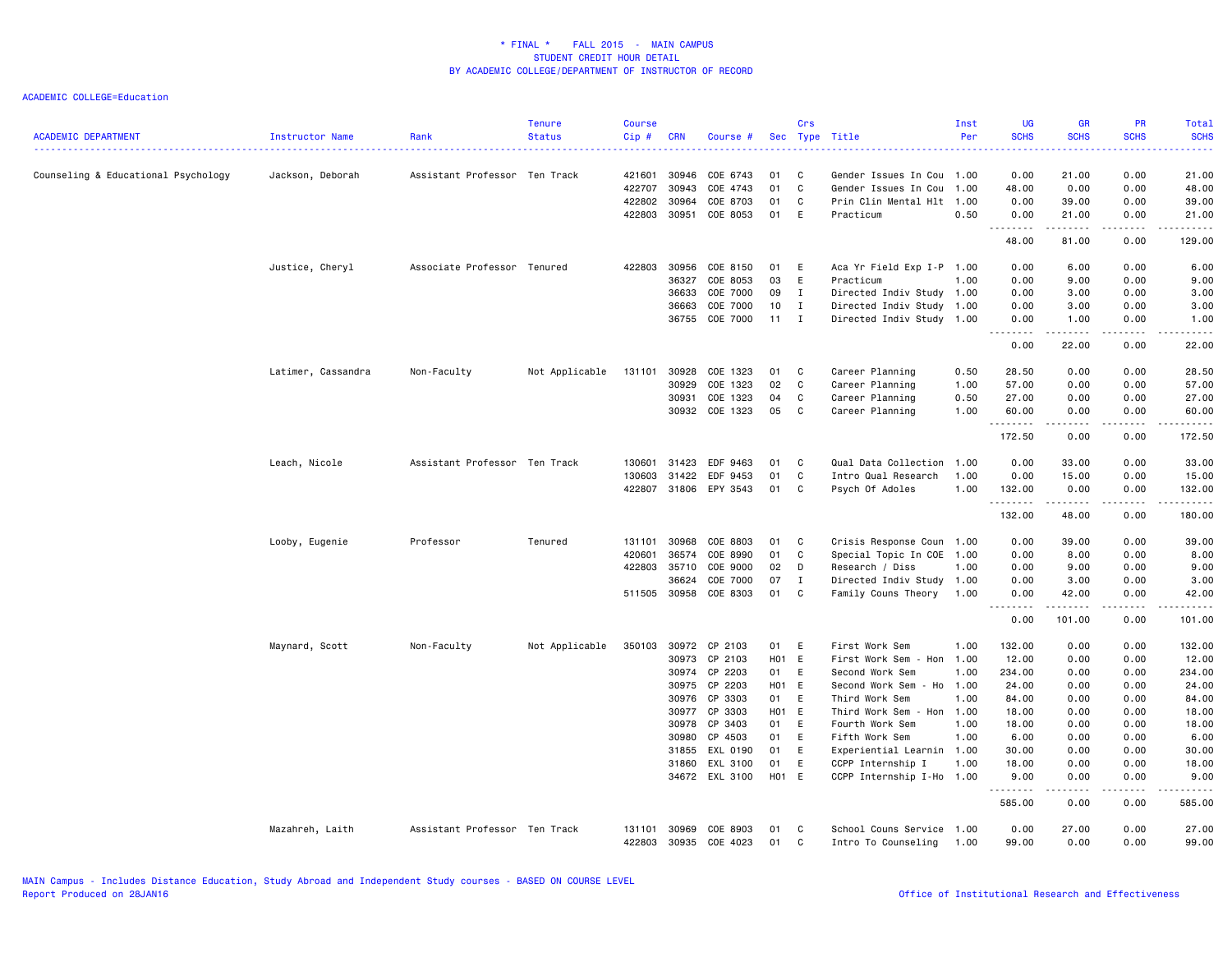| <b>ACADEMIC DEPARTMENT</b>          | <b>Instructor Name</b> | Rank                          | <b>Tenure</b><br><b>Status</b> | <b>Course</b><br>Cip# | <b>CRN</b>   | Course #              |       | Crs          | Sec Type Title            | Inst<br>Per | UG<br><b>SCHS</b>                                                                                                                                                                    | <b>GR</b><br><b>SCHS</b>                   | <b>PR</b><br><b>SCHS</b> | Total<br><b>SCHS</b>   |
|-------------------------------------|------------------------|-------------------------------|--------------------------------|-----------------------|--------------|-----------------------|-------|--------------|---------------------------|-------------|--------------------------------------------------------------------------------------------------------------------------------------------------------------------------------------|--------------------------------------------|--------------------------|------------------------|
|                                     |                        |                               |                                |                       |              |                       |       |              |                           |             | .                                                                                                                                                                                    |                                            |                          |                        |
|                                     |                        |                               |                                |                       |              |                       |       |              |                           |             | 99.00                                                                                                                                                                                | 27.00                                      | 0.00                     | 126.00                 |
| Counseling & Educational Psychology | McCleon, Tawny         | Associate Professor Ten Track |                                | 130604                | 31827        | EPY 8723              | 01    | B            | Assessmt Ed Rel Set       | 1.00        | 0.00                                                                                                                                                                                 | 18.00                                      | 0.00                     | 18.00                  |
|                                     |                        |                               |                                | 130699                | 31825        | EPY 8690              | 03    | $\mathsf E$  | School Psy Practicum 1.00 |             | 0.00                                                                                                                                                                                 | 16.00                                      | 0.00                     | 16.00                  |
|                                     |                        |                               |                                |                       | 422803 31830 | EPY 8933              | 01    | $\mathbf{C}$ | Integ Psycho-Ed Asse 1.00 |             | 0.00<br>.                                                                                                                                                                            | 15.00<br>.                                 | 0.00<br>-----            | 15.00<br>.             |
|                                     |                        |                               |                                |                       |              |                       |       |              |                           |             | 0.00                                                                                                                                                                                 | 49.00                                      | 0.00                     | 49.00                  |
|                                     | Morse, David           | Professor                     | Tenured                        | 130499                | 36353        | EPY 7000              | 01    | $\mathbf{I}$ | Directed Indiv Study 1.00 |             | 0.00                                                                                                                                                                                 | 3.00                                       | 0.00                     | 3.00                   |
|                                     |                        |                               |                                | 130601                | 31831        | EPY 9213              | 01    | C            | Adv Analysis Ed Rsch 1.00 |             | 0.00                                                                                                                                                                                 | 33.00                                      | 0.00                     | 33.00                  |
|                                     |                        |                               |                                | 422803                | 36355        | COE 9000              | 06    | D            | Research / Diss           | 1.00        | 0.00                                                                                                                                                                                 | 3.00                                       | 0.00                     | 3.00                   |
|                                     |                        |                               |                                | 429999                | 35706        | EPY 9000              | 05    | D            | Research / Diss           | 1.00        | 0.00<br>.                                                                                                                                                                            | 10.00<br>.                                 | 0.00<br>.                | 10.00<br>.             |
|                                     |                        |                               |                                |                       |              |                       |       |              |                           |             | 0.00                                                                                                                                                                                 | 49.00                                      | 0.00                     | 49.00                  |
|                                     | Morse, Linda           | Professor                     | Tenured                        | 130101                | 31808        | EPY 4033              | 01    | $\mathbf{C}$ | Lear Theo Ed Rel Set 1.00 |             | 45.00                                                                                                                                                                                | 0.00                                       | 0.00                     | 45.00                  |
|                                     |                        |                               |                                | 521003                | 34710        | FYE 1001              | F17 C |              | Freshman Year Experi 1.00 |             | 18.00                                                                                                                                                                                | 0.00                                       | 0.00                     | 18.00                  |
|                                     |                        |                               |                                |                       |              | 34795 FYE 1001        | F18 C |              | Freshman Year Experi 1.00 |             | 13.00<br>. <b>.</b>                                                                                                                                                                  | 0.00<br>.                                  | 0.00                     | 13.00<br>$\frac{1}{2}$ |
|                                     |                        |                               |                                |                       |              |                       |       |              |                           |             | 76.00                                                                                                                                                                                | 0.00                                       | 0.00                     | 76.00                  |
|                                     | Mylroie, Robika        | Non-Employee                  | Not Applicable                 |                       |              | 130301 32553 LSK 1033 | 04    | $\mathbf{C}$ | Fund of Achievement       | 0.50        | 46.50<br>.                                                                                                                                                                           | 0.00<br>.                                  | 0.00<br>.                | 46.50<br>.             |
|                                     |                        |                               |                                |                       |              |                       |       |              |                           |             | 46.50                                                                                                                                                                                | 0.00                                       | 0.00                     | 46.50                  |
|                                     | Olivieri, Kathleen     | Lecturer                      | Non-Ten Track                  | 520201                | 32785        | MGT 3213              | 05    | $\mathbf{C}$ | Org Communications        | 1.00        | 141.00                                                                                                                                                                               | 0.00                                       | 0.00                     | 141.00                 |
|                                     |                        |                               |                                |                       | 34083        | MGT 3213              | 506 C |              | Org Communications        | 1.00        | 111.00                                                                                                                                                                               | 0.00                                       | 0.00                     | 111.00                 |
|                                     |                        |                               |                                |                       | 521201 30534 | BIS 1012              | 02    | C            | Intro to Bus Info Sy 1.00 |             | 92.00                                                                                                                                                                                | 0.00                                       | 0.00                     | 92.00                  |
|                                     |                        |                               |                                |                       | 30535        | BIS 1012              | 03    | C            | Intro to Bus Info Sy 1.00 |             | 98.00<br>.                                                                                                                                                                           | 0.00<br>.                                  | 0.00<br>-----            | 98.00<br>------        |
|                                     |                        |                               |                                |                       |              |                       |       |              |                           |             | 442.00                                                                                                                                                                               | 0.00                                       | 0.00                     | 442.00                 |
|                                     | Palmer, Charles        | Associate Professor           | Tenured                        | 131101                | 30966        | COE 8730              | 01    | E            | Internship                | 1.00        | 0.00                                                                                                                                                                                 | 15.00                                      | 0.00                     | 15.00                  |
|                                     |                        |                               |                                |                       | 422803 30952 | COE 8053              | 02    | $\mathsf E$  | Practicum                 | 1.00        | 0.00                                                                                                                                                                                 | 9.00                                       | 0.00                     | 9.00                   |
|                                     |                        |                               |                                |                       | 30955        | COE 8063              | 02    | C            | Res Tech For Counsel      | 1.00        | 0.00                                                                                                                                                                                 | 57.00                                      | 0.00                     | 57.00                  |
|                                     |                        |                               |                                |                       |              | 35797 COE 9000        | 04    | D            | Research / Diss           | 1.00        | 0.00<br>$\frac{1}{2} \left( \frac{1}{2} \right) \left( \frac{1}{2} \right) \left( \frac{1}{2} \right) \left( \frac{1}{2} \right) \left( \frac{1}{2} \right)$<br>$\sim$ $\sim$ $\sim$ | 11.00<br>.                                 | 0.00<br>.                | 11.00<br>.             |
|                                     |                        |                               |                                |                       |              |                       |       |              |                           |             | 0.00                                                                                                                                                                                 | 92.00                                      | 0.00                     | 92.00                  |
|                                     | Porter, Julia          | Professor                     | Tenured                        | 130407                |              | 36400 CCL 9000        | 505 D |              | Diss./Dissertation R 1.00 |             | 0.00<br>.                                                                                                                                                                            | 1.00                                       | 0.00<br>.                | 1.00<br>.              |
|                                     |                        |                               |                                |                       |              |                       |       |              |                           |             | 0.00                                                                                                                                                                                 | $\sim$ $\sim$ $\sim$ $\sim$ $\sim$<br>1.00 | 0.00                     | 1.00                   |
|                                     | Savell, Megan          | Grad Teach Assist             | Not Applicable                 | 131101                | 30928        | COE 1323              | 01    | C            | Career Planning           | 0.50        | 28.50                                                                                                                                                                                | 0.00                                       | 0.00                     | 28.50                  |
|                                     |                        |                               |                                |                       |              | 30931 COE 1323        | 04    | C            | Career Planning           | 0.50        | 27.00                                                                                                                                                                                | 0.00                                       | 0.00                     | 27.00                  |
|                                     |                        |                               |                                |                       |              |                       |       |              |                           |             | .<br>55.50                                                                                                                                                                           | .<br>0.00                                  | .<br>0.00                | د ما ما ما ما<br>55.50 |
|                                     | Seymour, Dana          | Non-Faculty                   | Not Applicable                 |                       |              | 130604 33983 EPY 8473 | 501 C |              | Mid Level Assessment 1.00 |             | 0.00<br>.                                                                                                                                                                            | 36.00                                      | 0.00<br>.                | 36.00                  |
|                                     |                        |                               |                                |                       |              |                       |       |              |                           |             | 0.00                                                                                                                                                                                 | .<br>36.00                                 | 0.00                     | .<br>36,00             |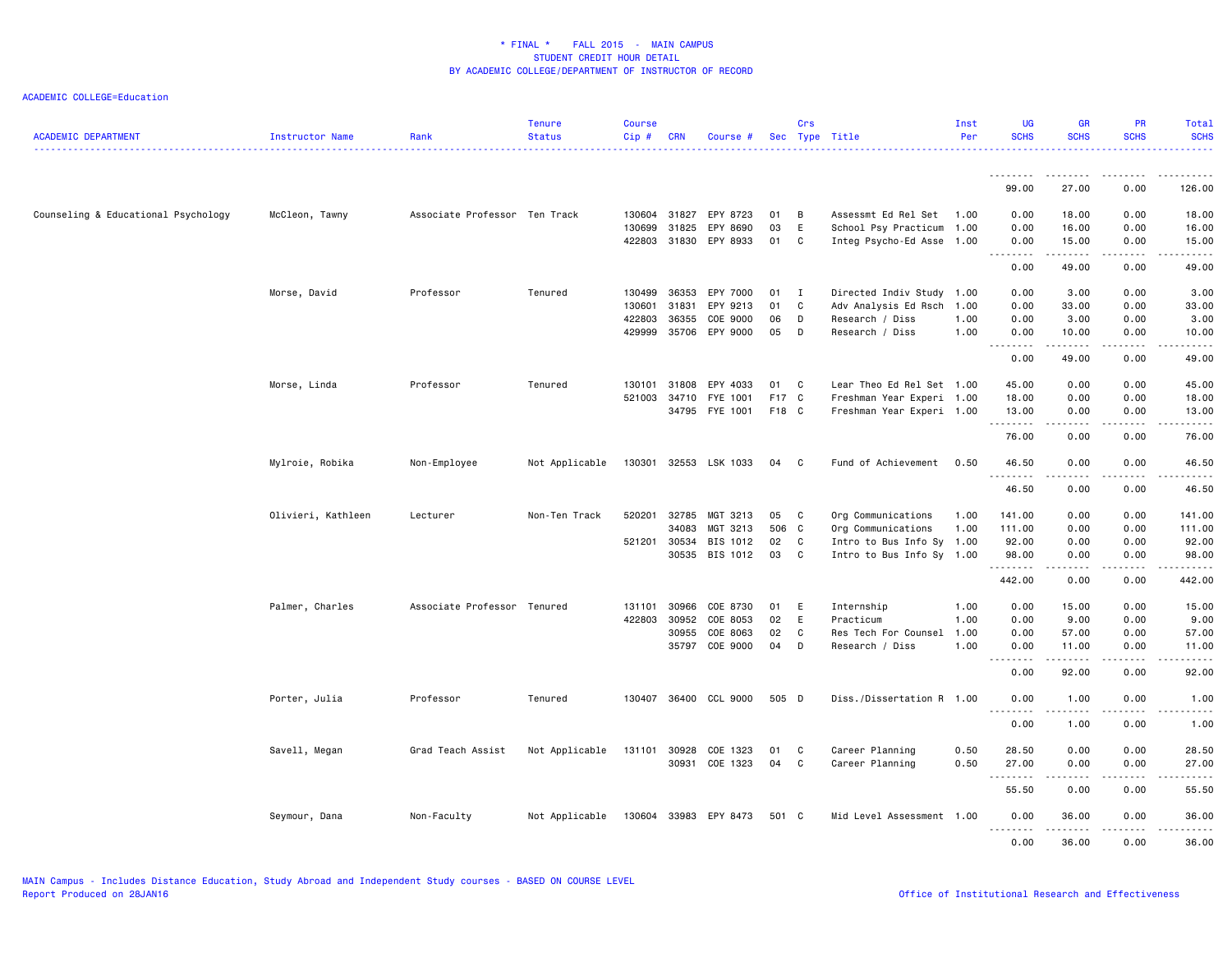| <b>ACADEMIC DEPARTMENT</b>          | Instructor Name  | Rank                          | Tenure<br><b>Status</b> | <b>Course</b><br>Cip# | <b>CRN</b> | Course #              |       | Crs          | Sec Type Title            | Inst<br>Per | UG<br><b>SCHS</b>                                                                                                                                             | GR<br><b>SCHS</b>                                                                                                                                              | PR<br><b>SCHS</b> | Total<br><b>SCHS</b> |
|-------------------------------------|------------------|-------------------------------|-------------------------|-----------------------|------------|-----------------------|-------|--------------|---------------------------|-------------|---------------------------------------------------------------------------------------------------------------------------------------------------------------|----------------------------------------------------------------------------------------------------------------------------------------------------------------|-------------------|----------------------|
| Counseling & Educational Psychology | Stratton, Kasee  | Assistant Professor Ten Track |                         | 130499                | 35407      | EPY 4000              | 01    | $\mathbf{I}$ | Directed Indiv Study 1.00 |             | 3.00                                                                                                                                                          | 0.00                                                                                                                                                           | 0.00              | 3.00                 |
|                                     |                  |                               |                         | 130699                | 31824      | EPY 8690              | 02    | E            | School Psy Practicum      | 1.00        | 0.00                                                                                                                                                          | 15.00                                                                                                                                                          | 0.00              | 15.00                |
|                                     |                  |                               |                         | 422703                | 31822      | EPY 8253              | 01    | C            | Child Dev/Pathology       | 1.00        | 0.00<br>.                                                                                                                                                     | 57.00<br>$\frac{1}{2} \left( \frac{1}{2} \right) \left( \frac{1}{2} \right) \left( \frac{1}{2} \right) \left( \frac{1}{2} \right) \left( \frac{1}{2} \right)$  | 0.00              | 57.00                |
|                                     |                  |                               |                         |                       |            |                       |       |              |                           |             | 3.00                                                                                                                                                          | 72.00                                                                                                                                                          | 0.00              | 75.00                |
|                                     | Vincent, Chelsey | Instructor                    | Non-Ten Track           | 130301                | 32554      | LSK 1041              | 01    | $\mathbf{C}$ | College Success I         | 1.00        | 26.00                                                                                                                                                         | 0.00                                                                                                                                                           | 0.00              | 26.00                |
|                                     |                  |                               |                         |                       | 32555      | LSK 1041              | 02    | C            | College Success I         | 1.00        | 27.00                                                                                                                                                         | 0.00                                                                                                                                                           | 0.00              | 27.00                |
|                                     |                  |                               |                         |                       | 32556      | LSK 1041              | 03    | C            | College Success I         | 1.00        | 21.00                                                                                                                                                         | 0.00                                                                                                                                                           | 0.00              | 21.00                |
|                                     |                  |                               |                         |                       | 32557      | LSK 1041              | 04    | C            | College Success I         | 1.00        | 26.00                                                                                                                                                         | 0.00                                                                                                                                                           | 0.00              | 26.00                |
|                                     |                  |                               |                         |                       | 32558      | LSK 1041              | 05    | C            | College Success I         | 1.00        | 27.00                                                                                                                                                         | 0.00                                                                                                                                                           | 0.00              | 27.00                |
|                                     |                  |                               |                         |                       | 32559      | LSK 1041              | 06    | C            | College Success I         | 1.00        | 22.00                                                                                                                                                         | 0.00                                                                                                                                                           | 0.00              | 22.00                |
|                                     |                  |                               |                         | 131315                | 32548      | LSK 1023              | 03    | C            | Col Read/Study Skill      | 1.00        | 90.00<br>$\frac{1}{2} \left( \frac{1}{2} \right) \left( \frac{1}{2} \right) \left( \frac{1}{2} \right) \left( \frac{1}{2} \right) \left( \frac{1}{2} \right)$ | 0.00<br>.                                                                                                                                                      | 0.00              | 90.00                |
|                                     |                  |                               |                         |                       |            |                       |       |              |                           |             | 239.00                                                                                                                                                        | 0.00                                                                                                                                                           | 0.00              | 239.00               |
|                                     | Wang, Chih-Hsuan | Lecturer                      | Non-Ten Track           | 130603                | 33981      | EPY 6214              | 501 B |              | Ed & Psy Statistics       | 1.00        | 0.00                                                                                                                                                          | 96.00                                                                                                                                                          | 0.00              | 96.00                |
|                                     |                  |                               |                         |                       |            | 33982 EPY 8214        | 501 B |              | Adv Ed & Psy Stat         | 1.00        | 0.00                                                                                                                                                          | 60.00                                                                                                                                                          | 0.00              | 60.00                |
|                                     |                  |                               |                         |                       |            |                       |       |              |                           |             | 0.00                                                                                                                                                          | $\frac{1}{2} \left( \frac{1}{2} \right) \left( \frac{1}{2} \right) \left( \frac{1}{2} \right) \left( \frac{1}{2} \right) \left( \frac{1}{2} \right)$<br>156.00 | 0.00              | 156.00               |
|                                     | Wei, Tianlan     | Assistant Professor Ten Track |                         | 130603                | 31818      | EPY 6214              | 01 C  |              | Ed & Psy Statistics       | 1.00        | 0.00                                                                                                                                                          | 76.00                                                                                                                                                          | 0.00              | 76.00                |
|                                     |                  |                               |                         |                       | 31819      | EPY 6214              | 02    | K            | Ed & Psy Statistics       | 1.00        | 0.00                                                                                                                                                          | 0.00                                                                                                                                                           | 0.00              | 0.00                 |
|                                     |                  |                               |                         |                       | 31820      | EPY 8214              | 01    | C            | Adv Ed & Psy Stat         | 1.00        | 0.00                                                                                                                                                          | 60.00                                                                                                                                                          | 0.00              | 60.00                |
|                                     |                  |                               |                         |                       |            | 31821 EPY 8214        | 02    | K            | Adv Ed & Psy Stat         | 1.00        | 0.00                                                                                                                                                          | 0.00                                                                                                                                                           | 0.00              | 0.00                 |
|                                     |                  |                               |                         |                       |            |                       |       |              |                           |             | <u>.</u>                                                                                                                                                      | .                                                                                                                                                              | .                 |                      |
|                                     |                  |                               |                         |                       |            |                       |       |              |                           |             | 0.00                                                                                                                                                          | 136.00                                                                                                                                                         | 0.00              | 136.00               |
|                                     | Wells, Debbie    | Lecturer                      | Non-Ten Track           | 422803                | 30933      | COE 4013              | 01    | C.           | Fac Skills Dev            | 1.00        | 48.00                                                                                                                                                         | 0.00                                                                                                                                                           | 0.00              | 48.00                |
|                                     |                  |                               |                         |                       | 30934      | COE 4013              | 02    | $\mathbf{C}$ | Fac Skills Dev            | 1.00        | 45.00                                                                                                                                                         | 0.00                                                                                                                                                           | 0.00              | 45.00                |
|                                     |                  |                               |                         |                       |            |                       |       |              |                           |             | <u>.</u><br>93.00                                                                                                                                             | 0.00                                                                                                                                                           | 0.00              | 93.00                |
|                                     |                  |                               |                         |                       |            |                       |       |              |                           |             |                                                                                                                                                               |                                                                                                                                                                |                   |                      |
|                                     | Wilder, Charles  | Non-Faculty                   | Not Applicable          |                       |            | 141901 32755 ME 4111  | 01 C  |              | Professional Develop 1.00 |             | 63.00<br>.                                                                                                                                                    | 0.00                                                                                                                                                           | 0.00              | 63.00                |
|                                     |                  |                               |                         |                       |            |                       |       |              |                           |             | 63.00                                                                                                                                                         | 0.00                                                                                                                                                           | 0.00              | 63.00                |
|                                     | Wong, Daniel     | Professor                     | Tenured                 | 131101                | 36702      | COE 4000              | 14    | $\mathbf I$  | Directed Indiv Study      | 1.00        | 3.00                                                                                                                                                          | 0.00                                                                                                                                                           | 0.00              | 3.00                 |
|                                     |                  |                               |                         | 422803                | 30954      | COE 8063              | 01    | C            | Res Tech For Counsel      | 1.00        | 0.00                                                                                                                                                          | 57.00                                                                                                                                                          | 0.00              | 57.00                |
|                                     |                  |                               |                         |                       | 35711      | COE 9000              | 03    | D            | Research / Diss           | 1.00        | 0.00                                                                                                                                                          | 9.00                                                                                                                                                           | 0.00              | 9.00                 |
|                                     |                  |                               |                         | 512310 30959          |            | COE 8353              | 01 C  |              | Voc Rehab Counseling 1.00 |             | 0.00<br><u>.</u>                                                                                                                                              | 18.00<br>.                                                                                                                                                     | 0.00              | 18.00                |
|                                     |                  |                               |                         |                       |            |                       |       |              |                           |             | 3.00                                                                                                                                                          | 84.00                                                                                                                                                          | 0.00              | 87.00                |
|                                     | Wong, Lucy       | Lecturer                      | Non-Ten Track           |                       |            | 301101 30942 COE 4713 | 01 C  |              | Issues In Aging           | 1.00        | 87.00                                                                                                                                                         | 0.00                                                                                                                                                           | 0.00              | 87.00                |
|                                     |                  |                               |                         |                       | 30945      | COE 6713              | 01    | C            | Issues In Aging           | 1.00        | 0.00                                                                                                                                                          | 3.00                                                                                                                                                           | 0.00              | 3.00                 |
|                                     |                  |                               |                         | 512310                | 30960      | COE 8373              | 01    | C            | Med Aspects/Disabil       | 1.00        | 0.00                                                                                                                                                          | 18.00                                                                                                                                                          | 0.00              | 18.00                |
|                                     |                  |                               |                         |                       |            |                       |       |              |                           |             | <u>.</u><br>87.00                                                                                                                                             | .<br>21.00                                                                                                                                                     | <u>.</u><br>0.00  | 108.00               |
|                                     |                  |                               |                         |                       |            |                       |       |              |                           |             | ========                                                                                                                                                      | <b>EBBEBBE</b>                                                                                                                                                 | ========          |                      |
| Counseling & Educational Psychology |                  |                               |                         |                       |            |                       |       |              |                           |             | 4410.50                                                                                                                                                       | 1439.00                                                                                                                                                        | 0.00              | 5849.50              |
|                                     |                  |                               |                         |                       |            |                       |       |              |                           |             | ========                                                                                                                                                      | $= 1000000000$                                                                                                                                                 | $=$ ========      | ==========           |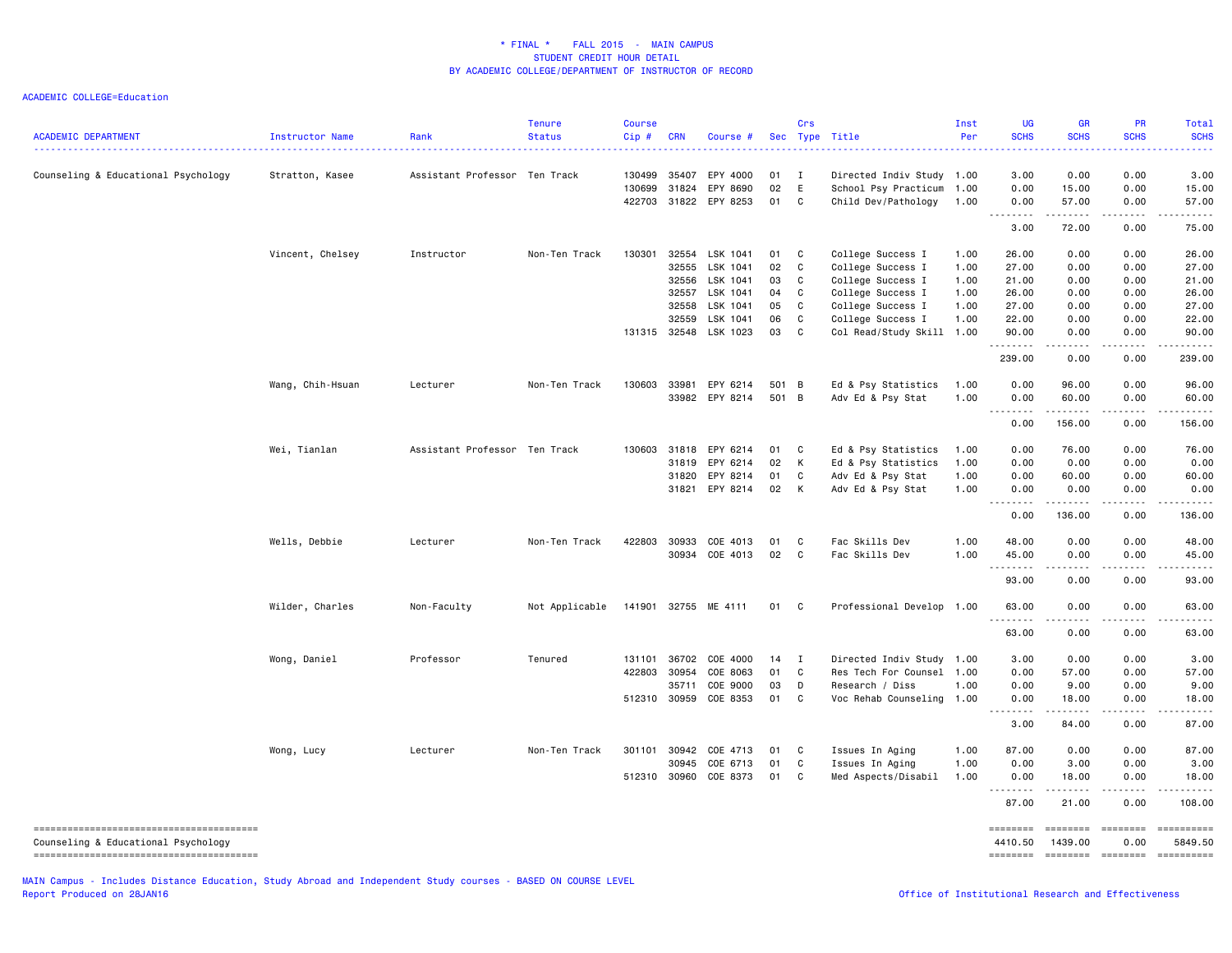| <b>ACADEMIC DEPARTMENT</b>                               | Instructor Name    | Rank                          | <b>Tenure</b><br><b>Status</b> | <b>Course</b><br>Cip# | <b>CRN</b>   | Course #              |       | Crs            | Sec Type Title<br>----------------------------- | Inst<br>Per | UG<br><b>SCHS</b><br>. | <b>GR</b><br><b>SCHS</b><br>. | <b>PR</b><br><b>SCHS</b><br>$\frac{1}{2} \left( \frac{1}{2} \right) \left( \frac{1}{2} \right) \left( \frac{1}{2} \right) \left( \frac{1}{2} \right) \left( \frac{1}{2} \right)$ | Total<br><b>SCHS</b><br>د د د د د |
|----------------------------------------------------------|--------------------|-------------------------------|--------------------------------|-----------------------|--------------|-----------------------|-------|----------------|-------------------------------------------------|-------------|------------------------|-------------------------------|----------------------------------------------------------------------------------------------------------------------------------------------------------------------------------|-----------------------------------|
| Curriculum, Instruction & Special Educat Alley, Kathleen |                    | Assistant Professor Ten Track |                                |                       | 131202 36152 | EDE 9000              | 03    | D              | Research / Diss                                 | 1.00        | 0.00                   | 2.00                          | 0.00                                                                                                                                                                             | 2.00                              |
|                                                          |                    |                               |                                |                       | 36171        | EDE 7000              | 04    | $\mathbf{I}$   | Directed Indiv Study 1.00                       |             | 0.00                   | 3.00                          | 0.00                                                                                                                                                                             | 3.00                              |
|                                                          |                    |                               |                                | 131203 33440          |              | RDG 3413              | 01    | C              | Middle Lvl Lit I                                | 1.00        | 81.00                  | 0.00                          | 0.00                                                                                                                                                                             | 81.00                             |
|                                                          |                    |                               |                                |                       | 33442        | RDG 3423              | 01    | C              | Middle Lvl Lit II                               | 1.00        | 81.00                  | 0.00                          | 0.00                                                                                                                                                                             | 81.00                             |
|                                                          |                    |                               |                                |                       | 34828        | RDG 8123              | 501 C |                | Sup MidSch Lit Learn                            | 0.49        | 0.00                   | 19.11                         | 0.00                                                                                                                                                                             | 19.11                             |
|                                                          |                    |                               |                                |                       |              | 240101 36694 HON 4000 | 22    | $\mathbf{I}$   | Directed Individual                             | 1.00        | 3.00<br>.              | 0.00<br>.                     | 0.00                                                                                                                                                                             | 3.00<br>.                         |
|                                                          |                    |                               |                                |                       |              |                       |       |                |                                                 |             | 165.00                 | 24.11                         | 0.00                                                                                                                                                                             | 189.11                            |
|                                                          | Anthony, Kenneth   | Assistant Professor Ten Track |                                | 131202                | 34281        | EDE 8473              | 01    | C              | Elem Soc Stu Curr                               | 1.00        | 0.00                   | 15.00                         | 0.00                                                                                                                                                                             | 15.00                             |
|                                                          |                    |                               |                                | 131318                | 31388        | EDE 4143              | 02    | B              | Teach Elem/Mid Lvl S 1.00                       |             | 51.00                  | 0.00                          | 0.00                                                                                                                                                                             | 51.00                             |
|                                                          |                    |                               |                                |                       |              | 34274 EDE 4143        | 04    | B              | Teach Elem/Mid Lvl S 1.00                       |             | 60.00<br>.             | 0.00<br>.                     | 0.00<br>.                                                                                                                                                                        | 60.00<br>.                        |
|                                                          |                    |                               |                                |                       |              |                       |       |                |                                                 |             | 111.00                 | 15.00                         | 0.00                                                                                                                                                                             | 126.00                            |
|                                                          | Bennett, Stephanie | Assistant Professor Ten Track |                                | 131202                | 31394        | EDE 8623              | 01    | C              | Content Area Literac 1.00                       |             | 0.00                   | 18.00                         | 0.00                                                                                                                                                                             | 18.00                             |
|                                                          |                    |                               |                                | 131305                | 33447        | RDG 4133              | 03    | C              | Integrat Lang Art In 1.00                       |             | 60.00                  | 0.00                          | 0.00                                                                                                                                                                             | 60.00                             |
|                                                          |                    |                               |                                |                       | 34273        | RDG 4133              | 04    | $\overline{B}$ | Integrat Lang Art In 1.00                       |             | 60.00                  | 0.00                          | 0.00                                                                                                                                                                             | 60.00                             |
|                                                          |                    |                               |                                |                       |              |                       |       |                |                                                 |             | .<br>120.00            | .<br>18.00                    | .<br>0.00                                                                                                                                                                        | .<br>138.00                       |
|                                                          | Binford, Paul      | Assistant Professor Ten Track |                                | 131318 31389          |              | EDE 4143              | 03    | в              | Teach Elem/Mid Lvl S 1.00                       |             | 60.00                  | 0.00                          | 0.00                                                                                                                                                                             | 60.00                             |
|                                                          |                    |                               |                                |                       | 31428        | EDS 4643              | 01    | C              | Method Teach Soc Stu 1.00                       |             | 57.00                  | 0.00                          | 0.00                                                                                                                                                                             | 57.00                             |
|                                                          |                    |                               |                                |                       |              |                       |       |                |                                                 |             | .<br>117.00            | $- - - -$<br>0.00             | .<br>0.00                                                                                                                                                                        | .<br>117.00                       |
|                                                          | Blake, Angela      | Lecturer                      | Non-Ten Track                  |                       |              | 131315 31376 EDE 3233 | 02    | $\mathbf{C}$   | Teach Lit at Elem/Mi 1.00                       |             | 60.00                  | 0.00                          | 0.00                                                                                                                                                                             | 60.00                             |
|                                                          |                    |                               |                                |                       |              |                       |       |                |                                                 |             | 60.00                  | 0.00                          | 0.00                                                                                                                                                                             | 60.00                             |
|                                                          | Bombly, Sarah      | Lecturer                      | Non-Ten Track                  |                       |              | 131203 34117 RDG 8133 | 501 C |                | Mid Level Content Li 1.00                       |             | 0.00<br>.              | 33.00<br>.                    | 0.00                                                                                                                                                                             | 33.00<br>د د د د د                |
|                                                          |                    |                               |                                |                       |              |                       |       |                |                                                 |             | 0.00                   | 33.00                         | 0.00                                                                                                                                                                             | 33.00                             |
|                                                          | Brasher, Chelsi    | Instructor                    | Non-Ten Track                  | 131311                | 31379        | EDE 3523              | 01    | $\mathbf{C}$   | Found EL/ML Math Edu 1.00                       |             | 48.00                  | 0.00                          | 0.00                                                                                                                                                                             | 48.00                             |
|                                                          |                    |                               |                                |                       | 31380        | EDE 3523              | 02    | $\mathbf{C}$   | Found EL/ML Math Edu 1.00                       |             | 33.00                  | 0.00                          | 0.00                                                                                                                                                                             | 33.00                             |
|                                                          |                    |                               |                                |                       | 31386        | EDE 4123              | 03    | B              | Teach Elem/Mid Level 1.00                       |             | 60.00                  | 0.00                          | 0.00                                                                                                                                                                             | 60.00                             |
|                                                          |                    |                               |                                |                       | 33938        | EDE 4123              | 502 B |                | Teach Elem/Mid Level 1.00                       |             | 27.00                  | 0.00                          | 0.00                                                                                                                                                                             | 27.00                             |
|                                                          |                    |                               |                                |                       |              | 34278 EDE 4123        | 04    | $\overline{B}$ | Teach Elem/Mid Level 1.00                       |             | 60.00<br><u>.</u>      | 0.00                          | 0.00                                                                                                                                                                             | 60.00<br>.                        |
|                                                          |                    |                               |                                |                       |              |                       |       |                |                                                 |             | 228.00                 | 0.00                          | 0.00                                                                                                                                                                             | 228.00                            |
|                                                          | Brenner, Devon     | Professor                     | Tenured                        | 131001                | 33966        | EDS 8896              | 501 H |                | Dimensions of Learni 1.00                       |             | 0.00                   | 12.00                         | 0.00                                                                                                                                                                             | 12.00                             |
|                                                          |                    |                               |                                | 131202 36669          |              | EDE 9000              | 06    | D              | Research / Diss                                 | 1.00        | 0.00                   | 1.00<br>.                     | 0.00<br>.                                                                                                                                                                        | 1.00<br>.                         |
|                                                          |                    |                               |                                |                       |              |                       |       |                |                                                 |             | 0.00                   | 13.00                         | 0.00                                                                                                                                                                             | 13.00                             |
|                                                          | Brown, Karen       | Instructor                    | Non-Ten Track                  | 131202 31377          |              | EDE 3443              | 01    | C              | Creat Arts Elem /Mid                            | 1.00        | 75.00                  | 0.00                          | 0.00                                                                                                                                                                             | 75.00                             |
|                                                          |                    |                               |                                |                       | 31378        | EDE 3443              | 02    | C              | Creat Arts Elem /Mid                            | 1.00        | 69.00                  | 0.00                          | 0.00                                                                                                                                                                             | 69.00                             |
|                                                          |                    |                               |                                |                       | 35628        | EDE 3443              | 03    | $\mathbf{C}$   | Creat Arts Elem / Mid 1.00                      |             | 60.00                  | 0.00                          | 0.00                                                                                                                                                                             | 60.00                             |
|                                                          |                    |                               |                                | 131203                | 34111        | RDG 3413              | 501 C |                | Middle Lvl Lit I                                | 1.00        | 21.00                  | 0.00                          | 0.00                                                                                                                                                                             | 21.00                             |
|                                                          |                    |                               |                                |                       | 34113        | RDG 3423              | 501   | C              | Middle Lvl Lit II                               | 1.00        | 21.00                  | 0.00                          | 0.00                                                                                                                                                                             | 21.00                             |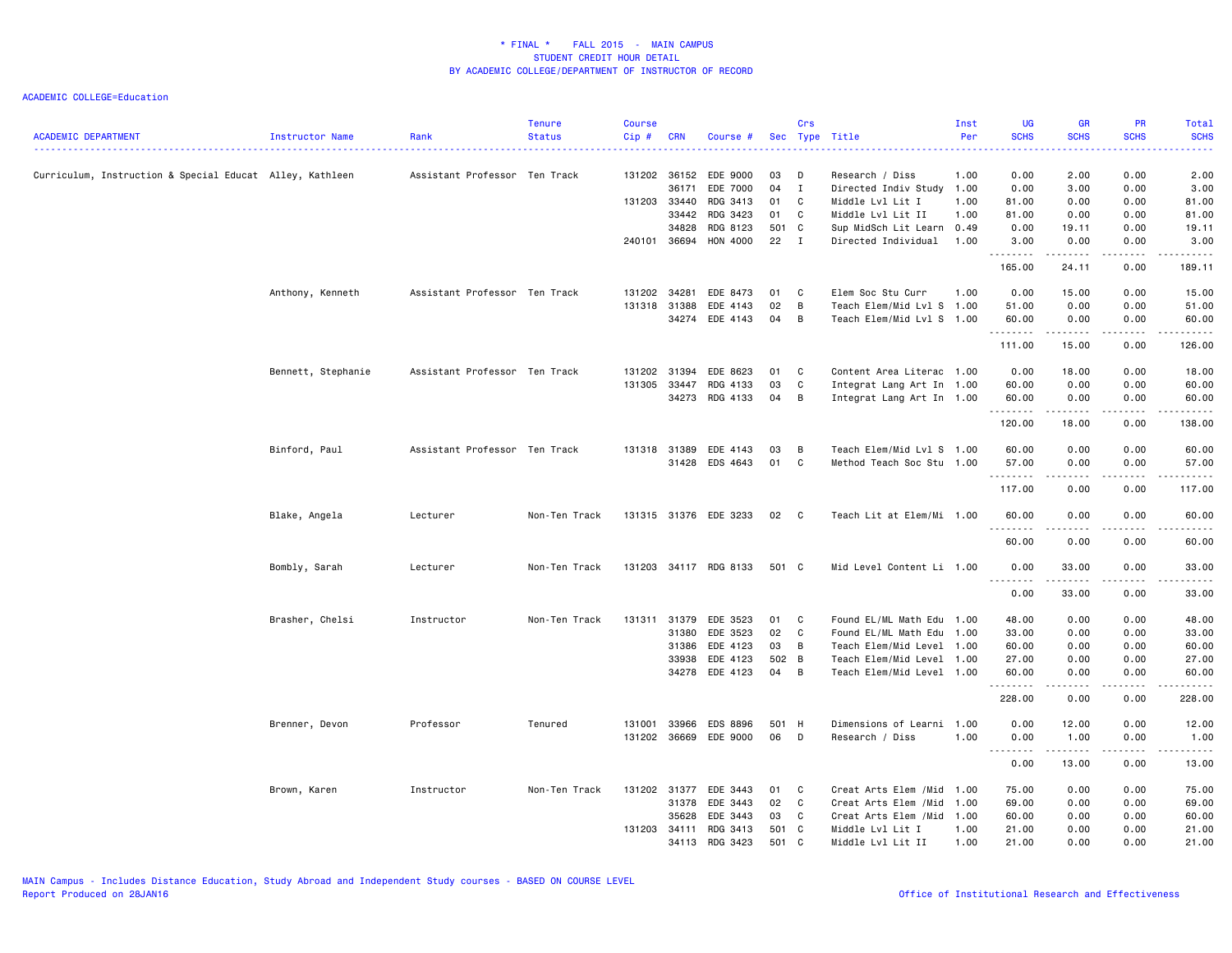| <b>ACADEMIC DEPARTMENT</b>                           | Instructor Name  | Rank                          | <b>Tenure</b><br><b>Status</b> | <b>Course</b><br>Cip# | <b>CRN</b> | Course #                  |            | Crs                         | Sec Type Title                                         | Inst<br>Per | UG<br><b>SCHS</b> | GR<br><b>SCHS</b>    | PR<br><b>SCHS</b> | Total<br><b>SCHS</b> |
|------------------------------------------------------|------------------|-------------------------------|--------------------------------|-----------------------|------------|---------------------------|------------|-----------------------------|--------------------------------------------------------|-------------|-------------------|----------------------|-------------------|----------------------|
|                                                      |                  |                               |                                |                       |            |                           |            |                             |                                                        |             |                   |                      |                   |                      |
|                                                      |                  |                               |                                |                       |            |                           |            |                             |                                                        |             | .<br>246.00       | 0.00                 | 0.00              | 246.00               |
| Curriculum, Instruction & Special Educat Buss, Nikki |                  | Lecturer                      | Non-Ten Track                  | 131315<br>231301      | 33444      | RDG 3513<br>31605 EN 1113 | 01<br>22   | C<br>C                      | Rdg Strag Second Sch 1.00<br>En Composition II         | 1.00        | 78.00<br>66.00    | 0.00<br>0.00         | 0.00<br>0.00      | 78.00<br>66.00       |
|                                                      |                  |                               |                                |                       |            |                           |            |                             |                                                        |             | .                 | .                    | .                 | .                    |
|                                                      |                  |                               |                                |                       |            |                           |            |                             |                                                        |             | 144.00            | 0.00                 | 0.00              | 144.00               |
|                                                      | Chappell, Manya  | Instructor                    | Non-Ten Track                  | 131202                | 34275      | EDE 3343                  | 01         | $\mathbf{C}$                | Teach Adoles Lit                                       | 1.00        | 66.00             | 0.00                 | 0.00              | 66.00                |
|                                                      |                  |                               |                                |                       | 36000      | EDE 3343                  | 02         | $\mathbf{C}$                | Teach Adoles Lit                                       | 1.00        | 63.00             | 0.00                 | 0.00              | 63.00                |
|                                                      |                  |                               |                                | 131305 33445          | 33446      | RDG 4133<br>RDG 4133      | 01 C<br>02 | $\mathbf{C}$                | Integrat Lang Art In 1.00<br>Integrat Lang Art In 1.00 |             | 42.00<br>51.00    | 0.00<br>0.00         | 0.00<br>0.00      | 42.00<br>51.00       |
|                                                      |                  |                               |                                |                       |            | 131318 31387 EDE 4143     | 01 B       |                             | Teach Elem/Mid Lvl S 1.00                              |             | 42.00             | 0.00                 | 0.00              | 42.00                |
|                                                      |                  |                               |                                |                       |            |                           |            |                             |                                                        |             | .                 | $\sim$ $\sim$ $\sim$ | .                 | .                    |
|                                                      |                  |                               |                                |                       |            |                           |            |                             |                                                        |             | 264.00            | 0.00                 | 0.00              | 264.00               |
|                                                      | Coffey, Kenneth  | Professor                     | Tenured                        | 131001                |            | 31452 EDX 4413            | 01 C       |                             | Wk W/Fams of Stdts w 1.00                              |             | 45.00             | 0.00                 | 0.00              | 45.00                |
|                                                      |                  |                               |                                | 131008                | 34276      | EDX 4603                  | 01         | C                           | Students with Phys/M                                   | 1.00        | 30.00             | 0.00                 | 0.00              | 30.00                |
|                                                      |                  |                               |                                |                       |            | 34277 EDX 6603            | 01         | C                           | Students with Phys/M 1.00                              |             | 0.00              | 3.00                 | 0.00              | 3.00                 |
|                                                      |                  |                               |                                |                       |            |                           |            |                             |                                                        |             | .<br>75.00        | .<br>3.00            | 0.00              | 78.00                |
|                                                      | Collier, Matthew | Lecturer                      | Non-Ten Track                  |                       |            | 422814 31447 EDX 3213     | 08         | $\overline{\phantom{a}}$ C  | Indiv Inst Except Ch 1.00                              |             | 105.00            | 0.00                 | 0.00              | 105.00               |
|                                                      |                  |                               |                                |                       |            |                           |            |                             |                                                        |             | .                 | والمحامر             | .                 |                      |
|                                                      |                  |                               |                                |                       |            |                           |            |                             |                                                        |             | 105.00            | 0.00                 | 0.00              | 105.00               |
|                                                      | Craven, Penny    | Assistant Professor Ten Track |                                | 131001                | 31450      | EDX 4113                  | 01         | $\overline{C}$              | Mthds/Mats Erly Chil 1.00                              |             | 33.00             | 0.00                 | 0.00              | 33.00                |
|                                                      |                  |                               |                                |                       |            | 31462 EDX 8143            | 01         | $\mathbf{C}$                | Early Ed Stdts w/Dis                                   | 1.00        | 0.00              | 30.00                | 0.00              | 30.00                |
|                                                      |                  |                               |                                |                       |            | 36299 EDX 6813            | 502 C      |                             | Intro Assmt Spec Ed                                    | 1.00        | 0.00<br>.         | 9.00<br>-----        | 0.00<br>.         | 9.00                 |
|                                                      |                  |                               |                                |                       |            |                           |            |                             |                                                        |             | 33.00             | 39.00                | 0.00              | 72.00                |
|                                                      | Devlin, Sandy    | Professor                     | Tenured                        | 131001                | 31463      | EDX 8173                  | 01 C       |                             | Sp Ed In Reg Classrm                                   | 1.00        | 0.00              | 15.00                | 0.00              | 15.00                |
|                                                      |                  |                               |                                |                       | 31464      | EDX 8393                  | 01 S       |                             | Seminar in Em/Bd                                       | 1.00        | 0.00              | 15.00                | 0.00              | 15.00                |
|                                                      |                  |                               |                                |                       | 35383      | EDX 7000                  | 01 I       |                             | Directed Indiv Study 1.00                              |             | 0.00              | 3.00                 | 0.00              | 3.00                 |
|                                                      |                  |                               |                                |                       | 35500      | EDX 7000                  | 03         | $\mathbf{I}$                | Directed Indiv Study                                   | 1.00        | 0.00              | 3.00                 | 0.00              | 3.00                 |
|                                                      |                  |                               |                                |                       | 35832      | EDX 7000                  | 04         | $\mathbf{I}$                | Directed Indiv Study                                   | 1.00        | 0.00              | 3.00                 | 0.00              | 3.00                 |
|                                                      |                  |                               |                                |                       | 35906      | EDX 7000                  | 06         | $\mathbf{I}$                | Directed Indiv Study 1.00                              |             | 0.00              | 3.00                 | 0.00              | 3.00                 |
|                                                      |                  |                               |                                |                       | 35987      | EDX 9000                  | 01 D       |                             | Research / Diss                                        | 1.00        | 0.00              | 3.00                 | 0.00              | 3.00                 |
|                                                      |                  |                               |                                |                       | 36575      | EDX 7000                  | 09 I       |                             | Directed Indiv Study 1.00                              |             | 0.00              | 2.00                 | 0.00              | 2.00                 |
|                                                      |                  |                               |                                |                       | 36618      | EDX 7000                  | 10         | $\mathbf{I}$                | Directed Indiv Study 1.00                              |             | 0.00              | 3.00                 | 0.00              | 3.00                 |
|                                                      |                  |                               |                                | 422814 31448          | 36619      | EDX 7000<br>EDX 3223      | 11<br>01   | $\mathbf I$<br>$\mathbf{C}$ | Directed Indiv Study<br>Intro to Emtnl/Behav 1.00      | 1.00        | 0.00<br>102.00    | 2.00<br>0.00         | 0.00<br>0.00      | 2.00<br>102.00       |
|                                                      |                  |                               |                                |                       |            |                           |            |                             |                                                        |             | .                 | .                    | .                 | .                    |
|                                                      |                  |                               |                                |                       |            |                           |            |                             |                                                        |             | 102.00            | 52.00                | 0.00              | 154.00               |
|                                                      | Dycus, Brooke    | Lecturer                      | Non-Ten Track                  |                       |            | 131305 34115 RDG 4133     | 501 C      |                             | Integrat Lang Art In 1.00                              |             | 42.00             | 0.00                 | 0.00              | 42.00                |
|                                                      |                  |                               |                                |                       |            | 34116 RDG 4133            | 502 B      |                             | Integrat Lang Art In 1.00                              |             | 21.00<br>المستبدا | 0.00<br>.            | 0.00              | 21.00                |
|                                                      |                  |                               |                                |                       |            |                           |            |                             |                                                        |             | 63.00             | 0.00                 | 0.00              | 63.00                |
|                                                      | Exmeyer, Leslie  | Non-Faculty                   | Not Applicable                 | 130301                |            | 32567 LSK 2010            | 01         | $\mathbf{C}$                | Praxis: Acad Core En 1.00                              |             | 47.00             | 0.00                 | 0.00              | 47.00                |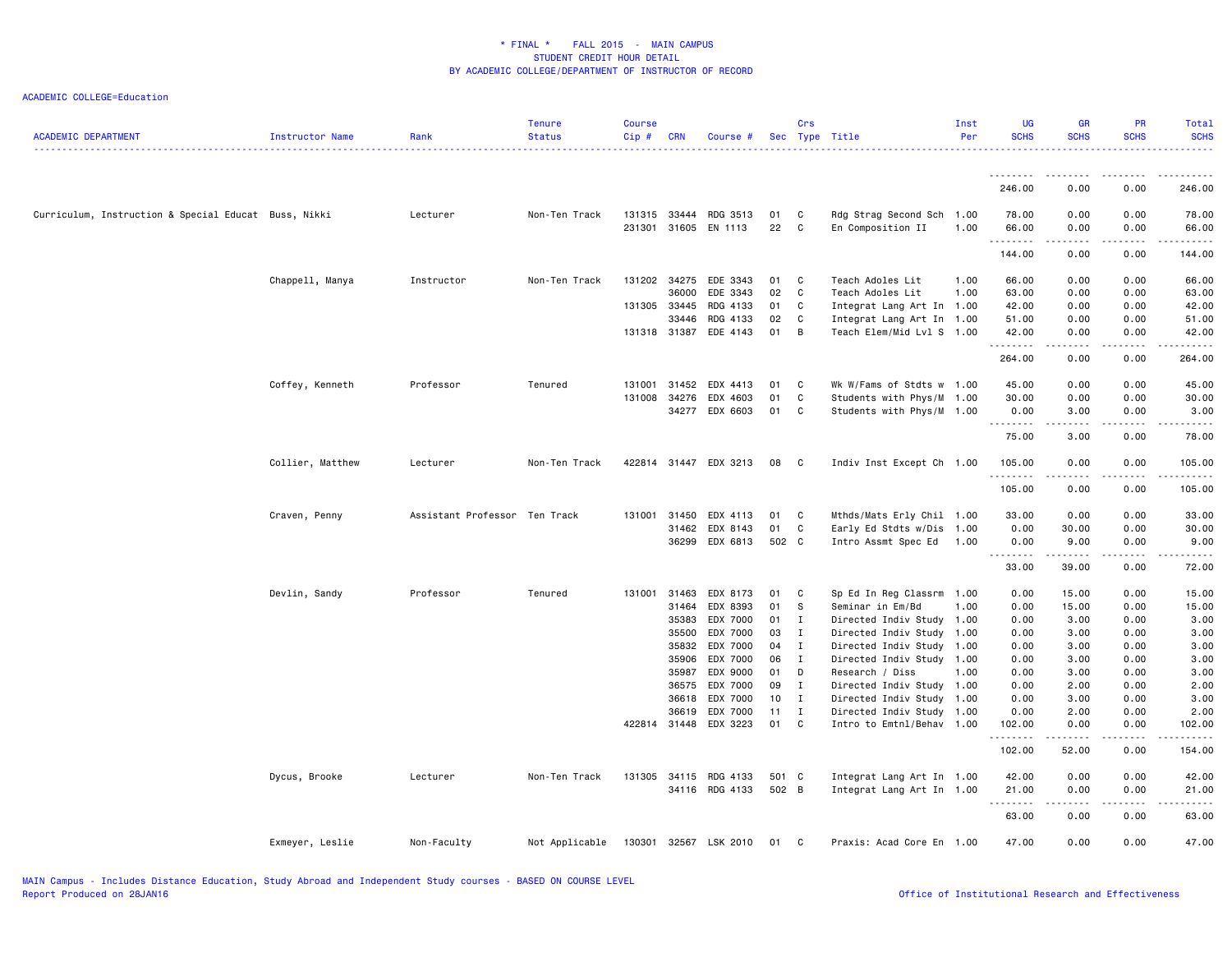| <b>ACADEMIC DEPARTMENT</b>                                 | Instructor Name    | Rank                          | <b>Tenure</b><br><b>Status</b> | <b>Course</b><br>$Cip \#$ | <b>CRN</b> | Course #              |       | Crs                        | Sec Type Title            | Inst<br>Per | <b>UG</b><br><b>SCHS</b> | <b>GR</b><br><b>SCHS</b>     | <b>PR</b><br><b>SCHS</b> | Total<br><b>SCHS</b>                                                                                                                                           |
|------------------------------------------------------------|--------------------|-------------------------------|--------------------------------|---------------------------|------------|-----------------------|-------|----------------------------|---------------------------|-------------|--------------------------|------------------------------|--------------------------|----------------------------------------------------------------------------------------------------------------------------------------------------------------|
|                                                            |                    |                               |                                |                           |            |                       |       |                            |                           |             | ---------                | .                            | -----                    | .                                                                                                                                                              |
|                                                            |                    |                               |                                |                           |            |                       |       |                            |                           |             | 47.00                    | 0.00                         | 0.00                     | 47.00                                                                                                                                                          |
| Curriculum, Instruction & Special Educat Fondren, Patricia |                    | Instructor                    | Non-Ten Track                  | 422814 31440              |            | EDX 3203              | 01    | $\mathbf{C}$               | Intro To Learn Disab 1.00 |             | 105.00                   | 0.00                         | 0.00                     | 105.00                                                                                                                                                         |
|                                                            |                    |                               |                                |                           | 31441      | EDX 3213              | 01    | C                          | Indiv Inst Except Ch 1.00 |             | 87.00                    | 0.00                         | 0.00                     | 87.00                                                                                                                                                          |
|                                                            |                    |                               |                                |                           |            | 31445 EDX 3213        | 06    | $\overline{\phantom{a}}$ C | Indiv Inst Except Ch 1.00 |             | 105.00<br>.              | 0.00<br>.                    | 0.00<br>.                | 105.00<br>$\frac{1}{2} \left( \frac{1}{2} \right) \left( \frac{1}{2} \right) \left( \frac{1}{2} \right) \left( \frac{1}{2} \right) \left( \frac{1}{2} \right)$ |
|                                                            |                    |                               |                                |                           |            |                       |       |                            |                           |             | 297.00                   | 0.00                         | 0.00                     | 297.00                                                                                                                                                         |
|                                                            | Franz, Dana        | Associate Professor           | Tenured                        | 131202                    | 36183      | EDE 9000              | 04    | D                          | Research / Diss           | 1.00        | 0.00                     | 1.00                         | 0.00                     | 1.00                                                                                                                                                           |
|                                                            |                    |                               |                                | 131205 31396              |            | EDE 9221              | 01    | C                          | Professional Practic      | 1.00        | 0.00                     | 4.00                         | 0.00                     | 4.00                                                                                                                                                           |
|                                                            |                    |                               |                                |                           | 31437      | EDS 9221              | 01    | C                          | Professional Practic      | 1.00        | 0.00                     | 8.00                         | 0.00                     | 8.00                                                                                                                                                           |
|                                                            |                    |                               |                                |                           | 34868      | EDS 8653              | 01    | C                          | Issues of Accountabi      | 1.00        | 0.00                     | 18.00                        | 0.00                     | 18.00                                                                                                                                                          |
|                                                            |                    |                               |                                |                           | 35846      | EDS 9000              | 02    | D                          | Research / Diss           | 1.00        | 0.00                     | 16.00                        | 0.00                     | 16.00                                                                                                                                                          |
|                                                            |                    |                               |                                |                           |            | 36763 EDS 7000        | 07 I  |                            | Directed Indiv Study 1.00 |             | 0.00                     | 3.00                         | 0.00                     | 3.00                                                                                                                                                           |
|                                                            |                    |                               |                                |                           |            |                       |       |                            |                           |             | .<br>0.00                | . <b>.</b><br>50.00          | -----<br>0.00            | .<br>50.00                                                                                                                                                     |
|                                                            | Henderson, Shannon | Lecturer                      | Non-Ten Track                  | 131203                    |            | 34828 RDG 8123        | 501 C |                            | Sup MidSch Lit Learn 0.51 |             | 0.00                     | 19.89                        | 0.00                     | 19.89                                                                                                                                                          |
|                                                            |                    |                               |                                |                           |            |                       |       |                            |                           |             | .<br>0.00                | 19.89                        | 0.00                     | 19.89                                                                                                                                                          |
|                                                            | Holifield, Lauren  | Non-Faculty                   | Not Applicable                 |                           |            | 131315 32545 LSK 1021 | 01    | <b>S</b>                   | Seminar Transfer Stu 1.00 |             | 16.00                    | 0.00                         | 0.00                     | 16.00                                                                                                                                                          |
|                                                            |                    |                               |                                |                           |            |                       |       |                            |                           |             | .<br>16.00               | $\sim$ $\sim$ $\sim$<br>0.00 | 0.00                     | $\frac{1}{2}$<br>16.00                                                                                                                                         |
|                                                            | Holley, Kenne      | Lecturer                      | Non-Ten Track                  |                           |            | 131203 33931 EDE 3223 | 501 C |                            | Middle Level Educati 1.00 |             | 30.00                    | 0.00                         | 0.00                     | 30.00                                                                                                                                                          |
|                                                            |                    |                               |                                |                           |            |                       |       |                            |                           |             | .<br>30.00               | .<br>0.00                    | .<br>0.00                | .<br>30.00                                                                                                                                                     |
|                                                            | Hollis, Anitra     | Lecturer                      | Non-Ten Track                  | 131318 33939              |            | EDE 4143              | 501 C |                            | Teach Elem/Mid Lvl S 1.00 |             | 48.00                    | 0.00                         | 0.00                     | 48.00                                                                                                                                                          |
|                                                            |                    |                               |                                |                           |            | 33940 EDE 4143        | 502 B |                            | Teach Elem/Mid Lvl S 1.00 |             | 15.00                    | 0.00                         | 0.00                     | 15.00                                                                                                                                                          |
|                                                            |                    |                               |                                |                           |            |                       |       |                            |                           |             | .<br>63.00               | .<br>0.00                    | .<br>0.00                | .<br>63.00                                                                                                                                                     |
|                                                            |                    |                               |                                |                           |            |                       |       |                            |                           |             |                          |                              |                          |                                                                                                                                                                |
|                                                            | Hopper, Peggy      | Associate Professor Tenured   |                                | 131205                    | 33963      | EDS 8623              | 501 C |                            | Effective Instructio 1.00 |             | 0.00                     | 42.00                        | 0.00                     | 42.00                                                                                                                                                          |
|                                                            |                    |                               |                                |                           | 36789      | EDS 9000              | 06    | D                          | Research / Diss           | 1.00        | 0.00                     | 3.00                         | 0.00                     | 3.00                                                                                                                                                           |
|                                                            |                    |                               |                                | 131305 31430              |            | EDS 4673              | 01    | C                          | Method Teach Lang Ar 1.00 |             | 24.00                    | 0.00                         | 0.00                     | 24.00                                                                                                                                                          |
|                                                            |                    |                               |                                | 131315                    | 34118      | RDG 8653              | 501 C |                            | Teach Read Sec Sch        | 1.00        | 0.00<br><u>.</u>         | 33.00                        | 0.00                     | 33.00                                                                                                                                                          |
|                                                            |                    |                               |                                |                           |            |                       |       |                            |                           |             | 24.00                    | 78.00                        | 0.00                     | 102.00                                                                                                                                                         |
|                                                            | Huffman, Suzanne   | Lecturer                      | Non-Ten Track                  | 131001 31454              |            | EDX 4873              | 01 S  |                            | Prof Sem In Sp Ed         | 1.00        | 12.00                    | 0.00                         | 0.00                     | 12.00                                                                                                                                                          |
|                                                            |                    |                               |                                |                           | 33969      | EDX 4873              | 501 S |                            | Prof Sem In Sp Ed         | 1.00        | 9.00                     | 0.00                         | 0.00                     | 9.00                                                                                                                                                           |
|                                                            |                    |                               |                                | 422814 33967              |            | EDX 3213              | 501 C |                            | Indiv Inst Except Ch 1.00 |             | 45.00                    | 0.00                         | 0.00                     | 45.00                                                                                                                                                          |
|                                                            |                    |                               |                                |                           | 33968      | EDX 3213              | 502 C |                            | Indiv Inst Except Ch 1.00 |             | 36.00                    | 0.00                         | 0.00                     | 36.00                                                                                                                                                          |
|                                                            |                    |                               |                                |                           |            |                       |       |                            |                           |             | .<br>102.00              | د د د د<br>0.00              | .<br>0.00                | .<br>102.00                                                                                                                                                    |
|                                                            | Ivy, Jessica       | Assistant Professor Ten Track |                                | 131205                    | 31432      | EDS 4873              | 01    | C                          | Managing Secondary C 1.00 |             | 30.00                    | 0.00                         | 0.00                     | 30.00                                                                                                                                                          |
|                                                            |                    |                               |                                |                           |            | 131311 31427 EDS 4633 | 01    | C                          | Methods of Teaching       | 1.00        | 18,00                    | 0.00                         | 0.00                     | 18.00                                                                                                                                                          |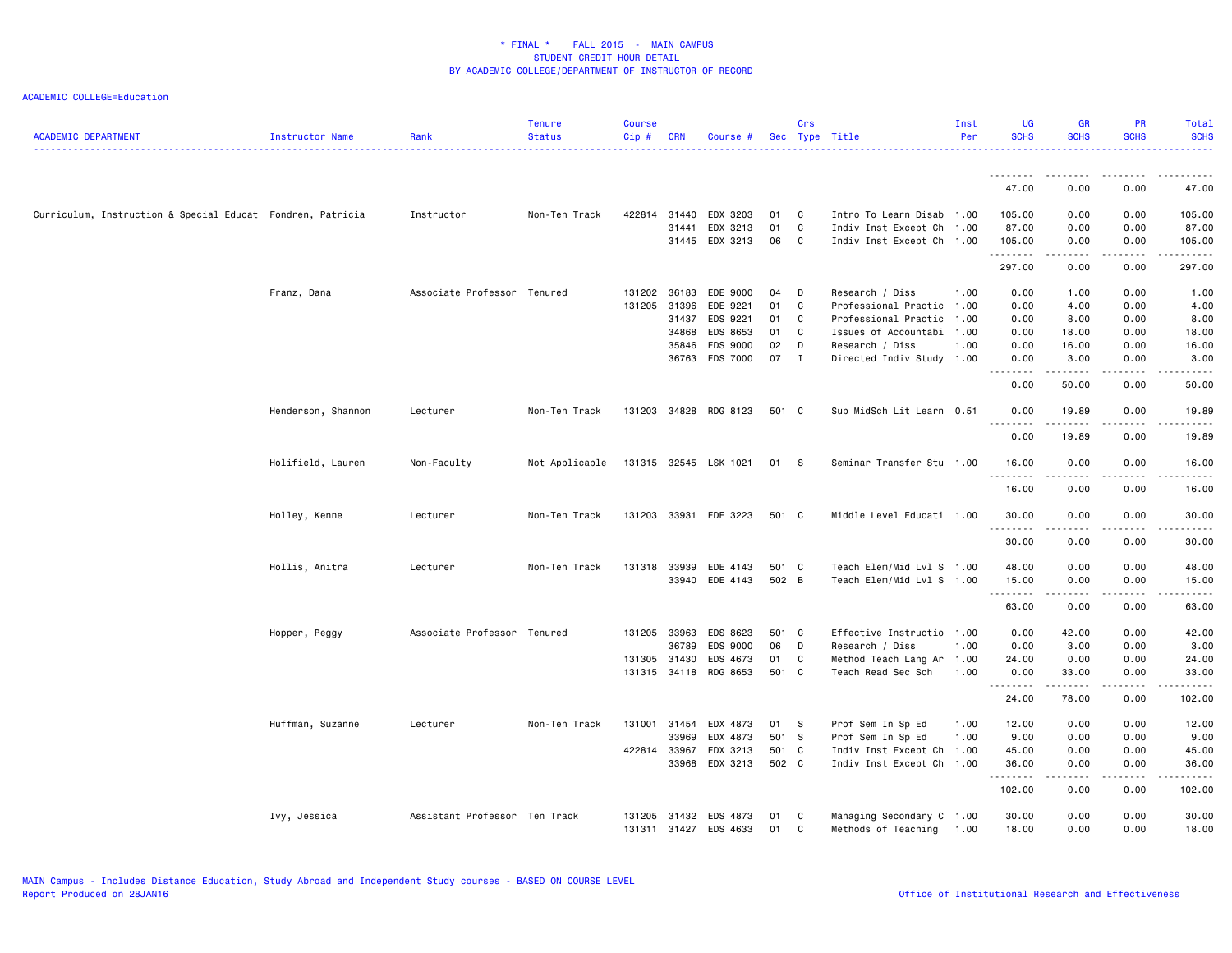| <b>ACADEMIC DEPARTMENT</b>                                 | Instructor Name     | Rank                          | <b>Tenure</b><br><b>Status</b> | <b>Course</b><br>Cip# | <b>CRN</b> | Course #              |       | Crs          | Sec Type Title            | Inst<br>Per | <b>UG</b><br><b>SCHS</b> | <b>GR</b><br><b>SCHS</b> | PR<br><b>SCHS</b> | Total<br><b>SCHS</b> |
|------------------------------------------------------------|---------------------|-------------------------------|--------------------------------|-----------------------|------------|-----------------------|-------|--------------|---------------------------|-------------|--------------------------|--------------------------|-------------------|----------------------|
|                                                            |                     |                               |                                |                       |            |                       |       |              |                           |             | .                        | .                        | .                 |                      |
|                                                            |                     |                               |                                |                       |            |                       |       |              |                           |             | 48.00                    | 0.00                     | 0.00              | 48.00                |
| Curriculum, Instruction & Special Educat Javorsky, Kristin |                     | Assistant Professor Ten Track |                                | 130301                | 31398      | EDE 9413              | 02    | E            | Prac College Teach        | 1.00        | 0.00                     | 3.00                     | 0.00              | 3.00                 |
|                                                            |                     |                               |                                | 131202                | 35958      | EDE 9000              | 02    | D            | Research / Diss           | 1.00        | 0.00                     | 5.00                     | 0.00              | 5.00                 |
|                                                            |                     |                               |                                | 131315                | 33435      | RDG 3113              | 04    | C            | Early Literacy Instr 1.00 |             | 63.00                    | 0.00                     | 0.00              | 63.00                |
|                                                            |                     |                               |                                |                       | 34107      | RDG 3113              | 501 C |              | Early Literacy Instr 1.00 |             | 57.00                    | 0.00                     | 0.00              | 57.00                |
|                                                            |                     |                               |                                |                       | 34109      | RDG 3123              | 501 C |              | Early Lit Instruct I 1.00 |             | 57.00<br>.               | 0.00                     | 0.00              | 57.00<br>.           |
|                                                            |                     |                               |                                |                       |            |                       |       |              |                           |             | 177.00                   | 8.00                     | 0.00              | 185.00               |
|                                                            | King, Mary          | Instructor                    | Non-Ten Track                  | 130301                | 32560      | LSK 1041              | 07    | C            | College Success I         | 1.00        | 27.00                    | 0.00                     | 0.00              | 27.00                |
|                                                            |                     |                               |                                |                       | 32561      | LSK 1041              | 08    | C            | College Success I         | 1.00        | 22.00                    | 0.00                     | 0.00              | 22.00                |
|                                                            |                     |                               |                                |                       | 32562      | LSK 1041              | 09    | C            | College Success I         | 1.00        | 13.00                    | 0.00                     | 0.00              | 13.00                |
|                                                            |                     |                               |                                |                       | 32565      | LSK 1141              | 01    | C            | College Success II        | 1.00        | 10.00                    | 0.00                     | 0.00              | 10.00                |
|                                                            |                     |                               |                                |                       |            | 131315 32547 LSK 1023 | 02    | C            | Col Read/Study Skill 1.00 |             | 96.00<br>.               | 0.00<br>.                | 0.00<br>.         | 96.00<br>.           |
|                                                            |                     |                               |                                |                       |            |                       |       |              |                           |             | 168.00                   | 0.00                     | 0.00              | 168.00               |
|                                                            | Mattox, Kimberly    | Instructor                    | Non-Ten Track                  | 422814                | 31442      | EDX 3213              | 02    | $\mathbf{C}$ | Indiv Inst Except Ch      | 1.00        | 105.00                   | 0.00                     | 0.00              | 105.00               |
|                                                            |                     |                               |                                |                       | 31443      | EDX 3213              | 03    | C            | Indiv Inst Except Ch      | 1.00        | 105.00                   | 0.00                     | 0.00              | 105.00               |
|                                                            |                     |                               |                                |                       | 31444      | EDX 3213              | 04    | C            | Indiv Inst Except Ch 1.00 |             | 90.00                    | 0.00                     | 0.00              | 90.00                |
|                                                            |                     |                               |                                |                       | 36339      | EDX 3213              | 09    | C            | Indiv Inst Except Ch 1.00 |             | 60.00                    | 0.00                     | 0.00              | 60.00                |
|                                                            |                     |                               |                                |                       |            |                       |       |              |                           |             | .                        |                          |                   |                      |
|                                                            |                     |                               |                                |                       |            |                       |       |              |                           |             | 360.00                   | 0.00                     | 0.00              | 360.00               |
|                                                            | McDaniel, Christina | Non-Faculty                   | Not Applicable                 | 131316 31429          |            | EDS 4653              | 01 C  |              | Method Teach Science 1.00 |             | 21.00                    | 0.00                     | 0.00              | 21.00                |
|                                                            |                     |                               |                                |                       | 33935      | EDE 4113              | 501 C |              | Teach Elem/Mid Level      | 1.00        | 51.00                    | 0.00                     | 0.00              | 51.00                |
|                                                            |                     |                               |                                |                       | 33936      | EDE 4113              | 502 B |              | Teach Elem/Mid Level 1.00 |             | 18.00                    | 0.00                     | 0.00              | 18.00                |
|                                                            |                     |                               |                                |                       |            |                       |       |              |                           |             | <u>.</u>                 | .                        | .                 | د د د د د            |
|                                                            |                     |                               |                                |                       |            |                       |       |              |                           |             | 90.00                    | 0.00                     | 0.00              | 90.00                |
|                                                            | McDowell, Teresa    | Lecturer                      | Non-Ten Track                  | 131315 32543          |            | LSK 1013              | 01    | C            | Effective Reading         | 1.00        | 81.00                    | 0.00                     | 0.00              | 81.00                |
|                                                            |                     |                               |                                |                       | 32544      | LSK 1013              | 02    | $\mathbf{C}$ | Effective Reading         | 1.00        | 81.00<br>.               | 0.00                     | 0.00<br>.         | 81.00<br>.           |
|                                                            |                     |                               |                                |                       |            |                       |       |              |                           |             | 162.00                   | 0.00                     | 0.00              | 162.00               |
|                                                            | McGinnis, Brecken   | Instructor                    | Non-Ten Track                  | 131001                | 33974      | EDX 8173              | 501 C |              | Sp Ed In Reg Classrm      | 1.00        | 0.00                     | 42.00                    | 0.00              | 42.00                |
|                                                            |                     |                               |                                |                       | 33975      | EDX 8173              | 502 C |              | Sp Ed In Reg Classrm      | 1.00        | 0.00                     | 24.00                    | 0.00              | 24.00                |
|                                                            |                     |                               |                                |                       |            | 33976 EDX 8173        | 503 C |              | Sp Ed In Reg Classrm 1.00 |             | 0.00                     | 9.00                     | 0.00              | 9.00                 |
|                                                            |                     |                               |                                |                       |            |                       |       |              |                           |             |                          | د د د د د                | .                 | .                    |
|                                                            |                     |                               |                                |                       |            |                       |       |              |                           |             | 0.00                     | 75.00                    | 0.00              | 75.00                |
|                                                            | McKissick, Bethany  | Assistant Professor Ten Track |                                | 131001                | 31449      | EDX 4103              | 01    | C.           | Intro to Intell/Dev       | 1.00        | 84.00                    | 0.00                     | 0.00              | 84.00                |
|                                                            |                     |                               |                                |                       | 31458      | EDX 6103              | 01    | C            | Intro to Intell/Dev       | 1.00        | 0.00                     | 3.00                     | 0.00              | 3.00                 |
|                                                            |                     |                               |                                |                       | 36019      | EDX 6173              | 501 C |              | Intro Contingency Ma      | 1.00        | 0.00                     | 36.00                    | 0.00              | 36.00                |
|                                                            |                     |                               |                                |                       |            | 36211 EDX 4000        | 01 I  |              | Directed Indiv Study 1.00 |             | 6.00<br>د د د د          | 0.00                     | 0.00<br>.         | 6.00                 |
|                                                            |                     |                               |                                |                       |            |                       |       |              |                           |             | 90.00                    | .<br>39.00               | 0.00              | .<br>129.00          |
|                                                            | McMillen, Carrie    | Lecturer                      | Non-Ten Track                  |                       |            | 131203 31374 EDE 3223 | 02    | C            | Middle Level Educati 1.00 |             | 66.00                    | 0.00                     | 0.00              | 66.00                |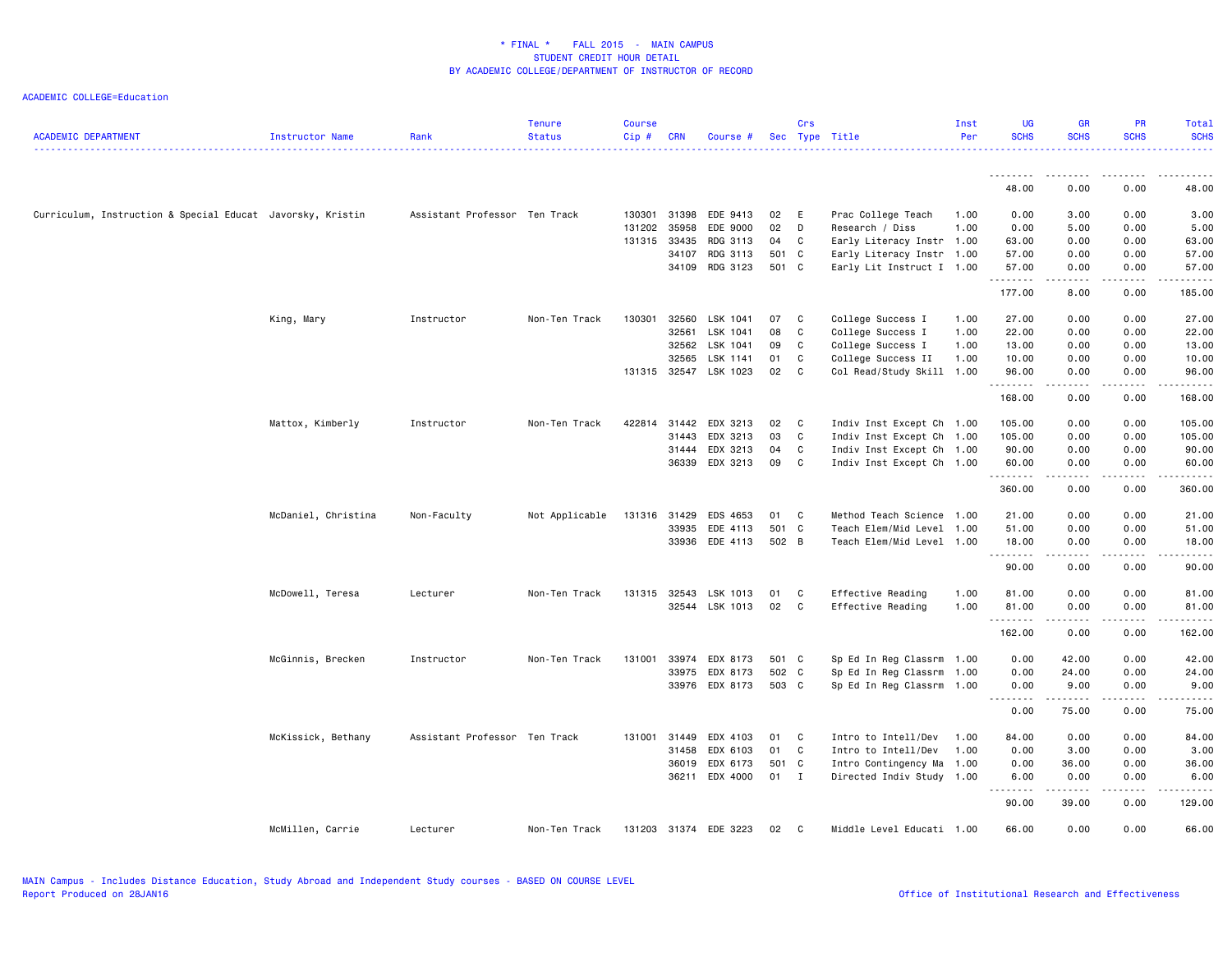| <b>ACADEMIC DEPARTMENT</b>                                  | Instructor Name | Rank                          | <b>Tenure</b><br><b>Status</b> | <b>Course</b><br>Cip# | <b>CRN</b> | Course #                                |          | Crs               | Sec Type Title                           | Inst<br>Per  | UG<br><b>SCHS</b>                                                                                                                                              | <b>GR</b><br><b>SCHS</b> | PR<br><b>SCHS</b>                                                                                                                                            | Total<br><b>SCHS</b> |
|-------------------------------------------------------------|-----------------|-------------------------------|--------------------------------|-----------------------|------------|-----------------------------------------|----------|-------------------|------------------------------------------|--------------|----------------------------------------------------------------------------------------------------------------------------------------------------------------|--------------------------|--------------------------------------------------------------------------------------------------------------------------------------------------------------|----------------------|
|                                                             |                 |                               |                                |                       |            |                                         |          |                   |                                          |              | <b></b>                                                                                                                                                        | $\frac{1}{2}$            |                                                                                                                                                              |                      |
|                                                             |                 |                               |                                |                       |            |                                         |          |                   |                                          |              | 66.00                                                                                                                                                          | 0.00                     | 0.00                                                                                                                                                         | 66.00                |
| Curriculum, Instruction & Special Educat Middleton, Tiffany |                 | Instructor                    | Non-Ten Track                  |                       |            | 131202 31369 EDE 3123<br>31371 EDE 3123 | 01<br>03 | $\mathbf{C}$<br>B | Early Childhood Ed<br>Early Childhood Ed | 1.00<br>1.00 | 90.00<br>63.00<br>.                                                                                                                                            | 0.00<br>0.00<br>.        | 0.00<br>0.00                                                                                                                                                 | 90.00<br>63.00       |
|                                                             |                 |                               |                                |                       |            |                                         |          |                   |                                          |              | 153.00                                                                                                                                                         | 0.00                     | .<br>0.00                                                                                                                                                    | 153.00               |
|                                                             | Miller, Nicole  | Assistant Professor Ten Track |                                | 131202                | 36740      | EDE 7000                                | 501 I    |                   | Directed Indiv Study                     | 1.00         | 0.00                                                                                                                                                           | 1.00                     | 0.00                                                                                                                                                         | 1.00                 |
|                                                             |                 |                               |                                | 131203                | 31395      | EDE 8713                                | 01 C     |                   | Educ Young Adolescen                     | 1.00         | 0.00                                                                                                                                                           | 18.00                    | 0.00                                                                                                                                                         | 18.00                |
|                                                             |                 |                               |                                |                       | 33945      | EDE 8143                                | 501 H    |                   | Middle Level Intersh                     | 1.00         | 0.00                                                                                                                                                           | 3.00                     | 0.00                                                                                                                                                         | 3.00                 |
|                                                             |                 |                               |                                |                       | 33946      | EDE 8153                                | 501 C    |                   | Prof Roles Mid Lev E                     | 1.00         | 0.00                                                                                                                                                           | 42.00                    | 0.00                                                                                                                                                         | 42.00                |
|                                                             |                 |                               |                                |                       |            | 131205 36722 EDS 9000                   | 05       | $\mathsf{D}$      | Research / Diss                          | 1.00         | 0.00<br>.                                                                                                                                                      | 3.00<br>.                | 0.00<br>.                                                                                                                                                    | 3.00<br>.            |
|                                                             |                 |                               |                                |                       |            |                                         |          |                   |                                          |              | 0.00                                                                                                                                                           | 67.00                    | 0.00                                                                                                                                                         | 67.00                |
|                                                             | Moser, Kelly    | Assistant Professor Ten Track |                                | 131205                | 31431      | EDS 4683                                | 01       | $\mathbf{C}$      | Methods FL Teaching                      | 1.00         | 12.00                                                                                                                                                          | 0.00                     | 0.00                                                                                                                                                         | 12.00                |
|                                                             |                 |                               |                                |                       | 36017      | EDS 8113                                | 501 C    |                   | Class Management in                      | 1.00         | 0.00                                                                                                                                                           | 12.00                    | 0.00                                                                                                                                                         | 12.00                |
|                                                             |                 |                               |                                |                       | 36025      | EDS 8153                                | 501 C    |                   | Prof Roles of Sec Ed                     | 1.00         | 0.00                                                                                                                                                           | 36.00                    | 0.00                                                                                                                                                         | 36.00                |
|                                                             |                 |                               |                                |                       | 36588      | EDS 7000                                | 06 I     |                   | Directed Indiv Study                     | 1.00         | 0.00                                                                                                                                                           | 1.00                     | 0.00                                                                                                                                                         | 1.00                 |
|                                                             |                 |                               |                                |                       |            |                                         |          |                   |                                          |              | <b></b><br>12.00                                                                                                                                               | .<br>49.00               | . <b>.</b><br>0.00                                                                                                                                           | .<br>61.00           |
|                                                             | Mulkana, Angela | Lecturer                      | Non-Ten Track                  | 131202                | 35627      | EDE 3343                                | 501 C    |                   | Teach Adoles Lit                         | 1.00         | 42.00                                                                                                                                                          | 0.00                     | 0.00                                                                                                                                                         | 42.00                |
|                                                             |                 |                               |                                | 131203                |            | 33947 EDE 8153                          | 502 C    |                   | Prof Roles Mid Lev E 1.00                |              | 0.00                                                                                                                                                           | 39.00                    | 0.00                                                                                                                                                         | 39.00                |
|                                                             |                 |                               |                                |                       |            | 35356 RDG 8113                          | 501 C    |                   | Mid Level Literacy I 1.00                |              | 0.00                                                                                                                                                           | 45.00                    | 0.00                                                                                                                                                         | 45.00                |
|                                                             |                 |                               |                                |                       |            |                                         |          |                   |                                          |              | .<br>42.00                                                                                                                                                     | .<br>84.00               | 0.00                                                                                                                                                         | 126.00               |
|                                                             | Nichols, Ashley | Lecturer                      | Non-Ten Track                  |                       |            | 422814 31446 EDX 3213                   | 07 C     |                   | Indiv Inst Except Ch 1.00                |              | 87.00<br>.                                                                                                                                                     | 0.00<br>.                | 0.00<br>-----                                                                                                                                                | 87.00<br>.           |
|                                                             |                 |                               |                                |                       |            |                                         |          |                   |                                          |              | 87.00                                                                                                                                                          | 0.00                     | 0.00                                                                                                                                                         | 87.00                |
|                                                             | Nobles, Dena    | Lecturer                      | Non-Ten Track                  | 131316                | 31381      | EDE 4113                                | 01       | $\overline{B}$    | Teach Elem/Mid Level 1.00                |              | 42.00                                                                                                                                                          | 0.00                     | 0.00                                                                                                                                                         | 42.00                |
|                                                             |                 |                               |                                |                       |            | 31382 EDE 4113                          | 02       | $\overline{B}$    | Teach Elem/Mid Level 1.00                |              | 51.00                                                                                                                                                          | 0.00                     | 0.00                                                                                                                                                         | 51.00                |
|                                                             |                 |                               |                                |                       | 31383      | EDE 4113                                | 03       | В                 | Teach Elem/Mid Level 1.00                |              | 60.00                                                                                                                                                          | 0.00                     | 0.00                                                                                                                                                         | 60.00                |
|                                                             |                 |                               |                                |                       |            | 34279 EDE 4113                          | 04       | $\overline{B}$    | Teach Elem/Mid Level 1.00                |              | 60.00                                                                                                                                                          | 0.00                     | 0.00                                                                                                                                                         | 60.00                |
|                                                             |                 |                               |                                |                       |            |                                         |          |                   |                                          |              | .<br>213.00                                                                                                                                                    | .<br>0.00                | $\frac{1}{2} \left( \frac{1}{2} \right) \left( \frac{1}{2} \right) \left( \frac{1}{2} \right) \left( \frac{1}{2} \right) \left( \frac{1}{2} \right)$<br>0.00 | .<br>213.00          |
|                                                             | Pate, Laura     | Instructor                    | Non-Ten Track                  | 130301                | 32551      | LSK 1033                                | 02       | $\mathbf{C}$      | Fund of Achievement                      | 1.00         | 96.00                                                                                                                                                          | 0.00                     | 0.00                                                                                                                                                         | 96.00                |
|                                                             |                 |                               |                                |                       |            | 32552 LSK 1033                          | 03       | C                 | Fund of Achievement                      | 1.00         | 99.00                                                                                                                                                          | 0.00                     | 0.00                                                                                                                                                         | 99.00                |
|                                                             |                 |                               |                                |                       | 32553      | LSK 1033                                | 04       | C.                | Fund of Achievement                      | 0.50         | 46.50                                                                                                                                                          | 0.00                     | 0.00                                                                                                                                                         | 46.50                |
|                                                             |                 |                               |                                |                       | 32564      | LSK 1131                                | 01       | C                 | Fund of Success                          | 1.00         | 52.00                                                                                                                                                          | 0.00                     | 0.00                                                                                                                                                         | 52.00                |
|                                                             |                 |                               |                                | 231301                |            | 31557 EN 1103                           | 47       | C                 | En Composition I                         | 1.00         | 63.00                                                                                                                                                          | 0.00                     | 0.00                                                                                                                                                         | 63.00                |
|                                                             |                 |                               |                                |                       |            |                                         |          |                   |                                          |              | $\frac{1}{2} \left( \frac{1}{2} \right) \left( \frac{1}{2} \right) \left( \frac{1}{2} \right) \left( \frac{1}{2} \right) \left( \frac{1}{2} \right)$<br>356.50 | .<br>0.00                | 0.00                                                                                                                                                         | 356.50               |
|                                                             | Platt, Jennifer | Lecturer                      | Non-Ten Track                  |                       |            | 131202 33941 EDE 4883                   | 501 C    |                   | Manag Elem/Mid Lvl C 1.00                |              | 69.00                                                                                                                                                          | 0.00                     | 0.00                                                                                                                                                         | 69.00                |
|                                                             |                 |                               |                                |                       |            |                                         |          |                   |                                          |              | 69.00                                                                                                                                                          | 0.00                     | 0.00                                                                                                                                                         | 69.00                |
|                                                             | Prater, Kathy   | Lecturer                      | Non-Ten Track                  |                       |            | 131099 32534 LSK 0103                   | 01 C     |                   | Intermediate Reading 1.00                |              | 48.00                                                                                                                                                          | 0.00                     | 0.00                                                                                                                                                         | 48.00                |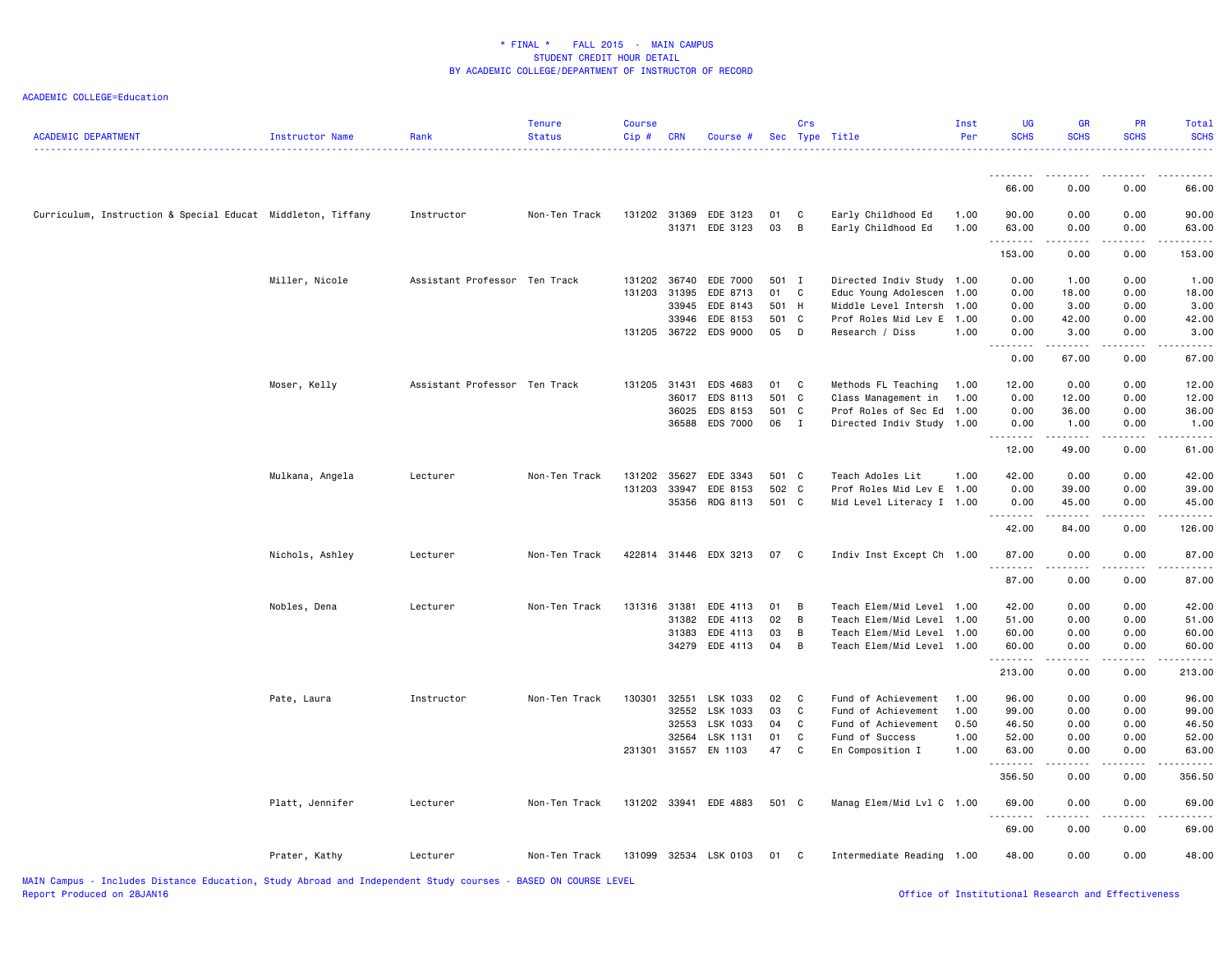| <b>ACADEMIC DEPARTMENT</b>                             | Instructor Name                                     | Rank                               | <b>Tenure</b><br><b>Status</b> | <b>Course</b><br>Cip# | <b>CRN</b> | Course #              |               | Crs          | Sec Type Title                           | Inst<br>Per  | <b>UG</b><br><b>SCHS</b> | <b>GR</b><br><b>SCHS</b> | PR<br><b>SCHS</b> | Total<br><b>SCHS</b> |
|--------------------------------------------------------|-----------------------------------------------------|------------------------------------|--------------------------------|-----------------------|------------|-----------------------|---------------|--------------|------------------------------------------|--------------|--------------------------|--------------------------|-------------------|----------------------|
| Curriculum, Instruction & Special Educat Prater, Kathy |                                                     | Lecturer                           | Non-Ten Track                  | 131315                | 32541      | LSK 1011              | 01            | C            | Study Skills                             | 1.00         | 28.00                    | 0.00                     | 0.00              | 28.00                |
|                                                        |                                                     |                                    |                                |                       | 32542      | LSK 1011              | 02            | C            | Study Skills                             | 1.00         | 27.00                    | 0.00                     | 0.00              | 27.00                |
|                                                        |                                                     |                                    |                                |                       | 32546      | LSK 1023              | 01            | C            | Col Read/Study Skill 1.00                |              | 90.00                    | 0.00                     | 0.00              | 90.00                |
|                                                        |                                                     |                                    |                                |                       |            | 32549 LSK 1023        | 04 C          |              | Col Read/Study Skill 1.00                |              | 90.00<br>.               | 0.00<br>.                | 0.00<br>.         | 90.00<br>.           |
|                                                        |                                                     |                                    |                                |                       |            |                       |               |              |                                          |              | 283.00                   | 0.00                     | 0.00              | 283.00               |
|                                                        | Robichaux-Davis, Rebecc Associate Professor Tenured |                                    |                                | 130301                |            | 36117 LSK 1102        | 01            | $\mathbf{C}$ | Academic Math Strate 1.00                |              | 38.00                    | 0.00                     | 0.00              | 38.00                |
|                                                        |                                                     |                                    |                                | 131202                | 36584      | EDE 9000              | 05            | D            | Research / Diss                          | 1.00         | 0.00                     | 1.00                     | 0.00              | 1.00                 |
|                                                        |                                                     |                                    |                                | 131311 31384          |            | EDE 4123              | 01            | B            | Teach Elem/Mid Level 1.00                |              | 42.00                    | 0.00                     | 0.00              | 42.00                |
|                                                        |                                                     |                                    |                                |                       |            | 31385 EDE 4123        | 02            | B            | Teach Elem/Mid Level 1.00                |              | 54.00                    | 0.00                     | 0.00              | 54.00                |
|                                                        |                                                     |                                    |                                |                       |            |                       |               |              |                                          |              | .<br>134.00              | .<br>1.00                | .<br>0.00         | -----<br>135.00      |
|                                                        | Robinson, Emily                                     | Grad Service Assist Not Applicable |                                | 131315                | 32535      | LSK 1001              | 01            | C            | Freshman Seminar                         | 1.00         | 22.00                    | 0.00                     | 0.00              | 22.00                |
|                                                        |                                                     |                                    |                                |                       | 32536      | <b>LSK 1001</b>       | 02            | C            | Freshman Seminar                         | 1.00         | 10.00                    | 0.00                     | 0.00              | 10.00                |
|                                                        |                                                     |                                    |                                |                       |            | 32539 LSK 1001        | 07            | C            | Freshman Seminar                         | 1.00         | 12.00                    | 0.00                     | 0.00              | 12.00                |
|                                                        |                                                     |                                    |                                |                       |            |                       |               |              |                                          |              | .<br>44.00               | بالمحام<br>0.00          | .<br>0.00         | .<br>44.00           |
|                                                        | Shea, Donna                                         | Non-Faculty                        | Not Applicable                 | 131001                | 31455      | EDX 4886              | 01            | - F          | Teach Internship in                      | 1.00         | 24.00                    | 0.00                     | 0.00              | 24.00                |
|                                                        |                                                     |                                    |                                |                       | 31456      | EDX 4896              | 01 F          |              | Teach Internship in                      | 1.00         | 24.00                    | 0.00                     | 0.00              | 24.00                |
|                                                        |                                                     |                                    |                                |                       | 33965      | EDS 8886              | 501 H         |              | Dimensions of Learni 1.00                |              | 0.00                     | 180.00                   | 0.00              | 180.00               |
|                                                        |                                                     |                                    |                                |                       | 33970      | EDX 4886              | 501 F         |              | Teach Internship in                      | 1.00         | 18.00                    | 0.00                     | 0.00              | 18.00                |
|                                                        |                                                     |                                    |                                |                       | 33971      | EDX 4896              | 501 F         |              | Teach Internship in                      | 1.00         | 18.00                    | 0.00                     | 0.00              | 18.00                |
|                                                        |                                                     |                                    |                                |                       | 36021      | EDX 8233              | 501 H         |              | Special Education In 1.00                |              | 0.00                     | 33.00                    | 0.00              | 33.00                |
|                                                        |                                                     |                                    |                                |                       | 36164      | EDS 8883              | 501 H         |              | Secondary Internship                     | 1.00         | 0.00                     | 30.00                    | 0.00              | 30.00                |
|                                                        |                                                     |                                    |                                | 131202                | 31391      | EDE 4886              | 01 E          |              | Elem.Mid Lvl Interns                     | 1.00         | 78.00                    | 0.00                     | 0.00              | 78.00                |
|                                                        |                                                     |                                    |                                |                       | 31392      | EDE 4896              | 01            | E            | Elem/Mid Levl Intern 1.00                |              | 78.00                    | 0.00                     | 0.00              | 78.00                |
|                                                        |                                                     |                                    |                                |                       | 33942      | EDE 4886              | 501 E         |              | Elem.Mid Lvl Interns 1.00                |              | 150.00                   | 0.00                     | 0.00              | 150.00               |
|                                                        |                                                     |                                    |                                |                       | 33943      | EDE 4896              | 501 E         |              | Elem/Mid Levl Intern                     | 1.00         | 150.00                   | 0.00                     | 0.00              | 150.00               |
|                                                        |                                                     |                                    |                                | 131203                | 33944      | EDE 8133              | 501 H         |              | Mid Level Intership                      | 1.00         | 0.00                     | 48.00                    | 0.00              | 48.00                |
|                                                        |                                                     |                                    |                                |                       | 36005      | EDE 8133              | 502 H         |              | Mid Level Intership                      | 1.00         | 0.00                     | 27.00                    | 0.00              | 27.00                |
|                                                        |                                                     |                                    |                                | 131205                | 31433      | EDS 4886              | 01 F          |              | Teach Intern in Sec                      | 1.00         | 36.00                    | 0.00                     | 0.00              | 36.00                |
|                                                        |                                                     |                                    |                                |                       | 31434      | EDS 4896              | 01 F          |              | Teach Intern in Sec                      | 1.00         | 36.00                    | 0.00                     | 0.00              | 36.00                |
|                                                        |                                                     |                                    |                                |                       | 33952      | EDS 4886              | 501 F         |              | Teach Intern in Sec                      | 1.00         | 24.00                    | 0.00                     | 0.00              | 24.00                |
|                                                        |                                                     |                                    |                                | 131314 33044          | 33953      | EDS 4896              | 501 F<br>01 F |              | Teach Intern in Sec                      | 1.00         | 24.00                    | 0.00                     | 0.00<br>0.00      | 24.00                |
|                                                        |                                                     |                                    |                                |                       | 33047      | PE 4886<br>PE 4896    | 01 F          |              | Teach Intern in PE                       | 1.00         | 42.00<br>42.00           | 0.00<br>0.00             | 0.00              | 42.00<br>42.00       |
|                                                        |                                                     |                                    |                                |                       | 34094      | PE 4886               | 501 F         |              | Teach Intern in PE<br>Teach Intern in PE | 1.00<br>1.00 | 24.00                    | 0.00                     | 0.00              | 24.00                |
|                                                        |                                                     |                                    |                                |                       |            | 34095 PE 4896         | 501 F         |              | Teach Intern in PE                       | 1.00         | 18.00                    | 0.00                     | 0.00              | 18.00                |
|                                                        |                                                     |                                    |                                |                       |            |                       |               |              |                                          |              | .<br>786.00              | .<br>318.00              | .<br>0.00         | .<br>1104.00         |
|                                                        | Smith, Kimberly                                     | Lecturer                           | Non-Ten Track                  | 131202                | 31390      | EDE 4883              | 01            | C            | Manag Elem/Mid Lvl C 1.00                |              | 45.00                    | 0.00                     | 0.00              | 45.00                |
|                                                        |                                                     |                                    |                                | 131315 33432          |            | RDG 3113              | 01            | C            | Early Literacy Instr                     | 1.00         | 72.00                    | 0.00                     | 0.00              | 72.00                |
|                                                        |                                                     |                                    |                                |                       | 33433      | RDG 3113              | 02            | C            | Early Literacy Instr 1.00                |              | 75.00                    | 0.00                     | 0.00              | 75.00                |
|                                                        |                                                     |                                    |                                |                       |            | 33434 RDG 3113        | 03            | C            | Early Literacy Instr 1.00                |              | 57.00                    | 0.00                     | 0.00              | 57.00                |
|                                                        |                                                     |                                    |                                |                       |            |                       |               |              |                                          |              | .<br>249.00              | .<br>0.00                | .<br>0.00         | .<br>249.00          |
|                                                        | Vanderford, Deborah                                 | Lecturer                           | Non-Ten Track                  |                       |            | 131315 31375 EDE 3233 | 01 C          |              | Teach Lit at Elem/Mi 1.00                |              | 69.00                    | 0.00                     | 0.00              | 69.00                |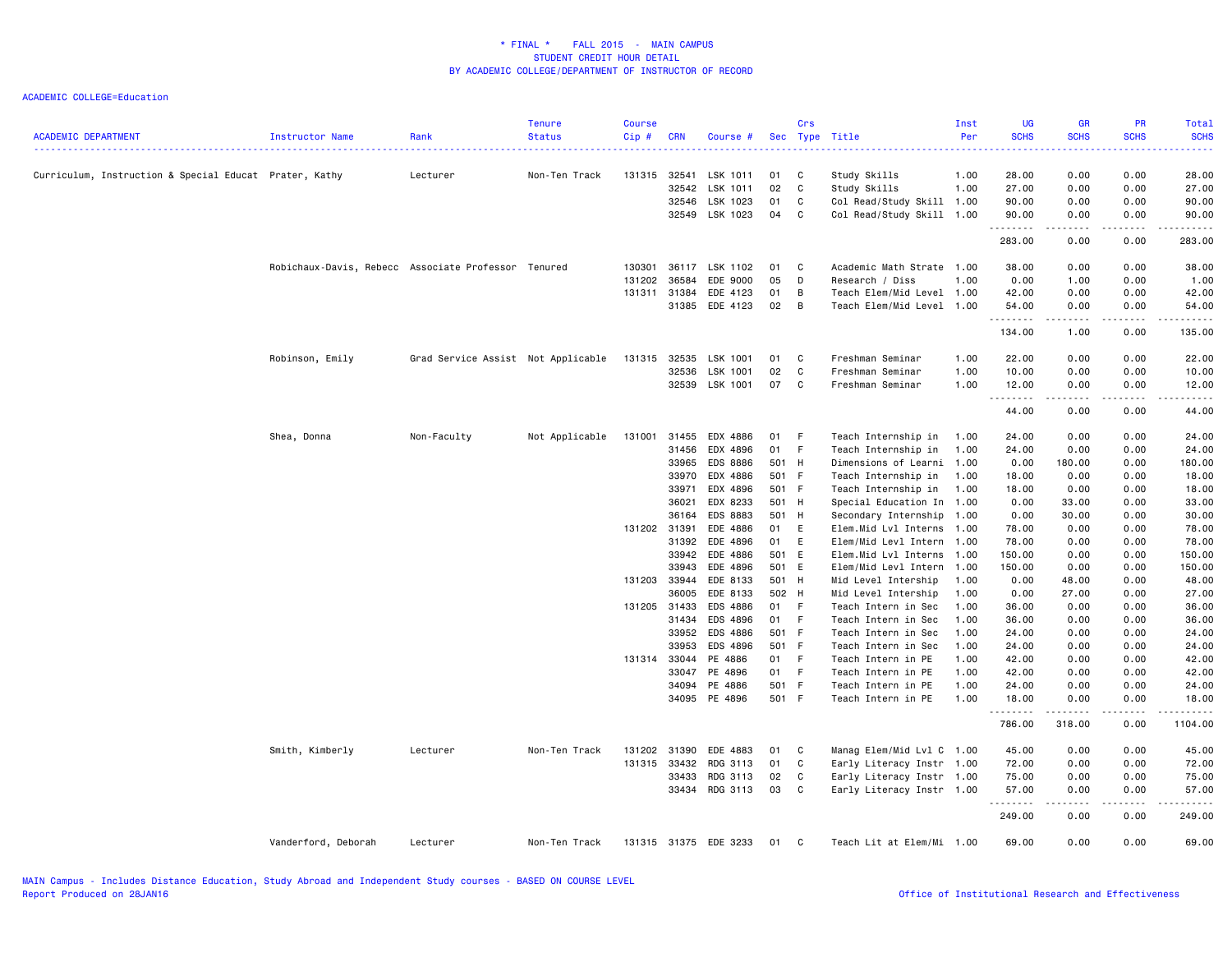| <b>ACADEMIC DEPARTMENT</b>                               | Instructor Name   | Rank                          | <b>Tenure</b><br><b>Status</b> | <b>Course</b><br>Cip# | <b>CRN</b> | Course #             | <b>Sec</b> | Crs            | Type Title                | Inst<br>Per | UG<br><b>SCHS</b>                                                                                                         | GR<br><b>SCHS</b>                                                                                                                                                 | <b>PR</b><br><b>SCHS</b>                                                                                                                                                                                                                                                                                                                                                                                                                                                                       | <b>Total</b><br><b>SCHS</b> |
|----------------------------------------------------------|-------------------|-------------------------------|--------------------------------|-----------------------|------------|----------------------|------------|----------------|---------------------------|-------------|---------------------------------------------------------------------------------------------------------------------------|-------------------------------------------------------------------------------------------------------------------------------------------------------------------|------------------------------------------------------------------------------------------------------------------------------------------------------------------------------------------------------------------------------------------------------------------------------------------------------------------------------------------------------------------------------------------------------------------------------------------------------------------------------------------------|-----------------------------|
|                                                          |                   |                               |                                |                       |            |                      |            |                |                           |             |                                                                                                                           | ---------                                                                                                                                                         |                                                                                                                                                                                                                                                                                                                                                                                                                                                                                                | .                           |
|                                                          |                   |                               |                                |                       |            |                      |            |                |                           |             | 69.00                                                                                                                     | <u>.</u><br>0.00                                                                                                                                                  | 0.00                                                                                                                                                                                                                                                                                                                                                                                                                                                                                           | 69.00                       |
|                                                          |                   |                               |                                |                       |            |                      |            |                |                           |             |                                                                                                                           |                                                                                                                                                                   |                                                                                                                                                                                                                                                                                                                                                                                                                                                                                                |                             |
| Curriculum, Instruction & Special Educat Vines, Courtney |                   | Instructor                    | Non-Ten Track                  | 131202                | 31370      | EDE 3123             | 02 C       |                | Early Childhood Ed        | 1.00        | 84.00                                                                                                                     | 0.00                                                                                                                                                              | 0.00                                                                                                                                                                                                                                                                                                                                                                                                                                                                                           | 84.00                       |
|                                                          |                   |                               |                                |                       |            | 33929 EDE 3123       | 501 C      |                | Early Childhood Ed        | 1.00        | 57.00<br>.                                                                                                                | 0.00<br>$\frac{1}{2} \left( \frac{1}{2} \right) \left( \frac{1}{2} \right) \left( \frac{1}{2} \right) \left( \frac{1}{2} \right) \left( \frac{1}{2} \right)$<br>. | 0.00<br>.                                                                                                                                                                                                                                                                                                                                                                                                                                                                                      | 57.00                       |
|                                                          |                   |                               |                                |                       |            |                      |            |                |                           |             | 141.00                                                                                                                    | 0.00                                                                                                                                                              | 0.00                                                                                                                                                                                                                                                                                                                                                                                                                                                                                           | 141.00                      |
|                                                          | Virden, Jennifer  | Lecturer                      | Non-Ten Track                  | 131311                | 33933      | EDE 3523             | 501 C      |                | Found EL/ML Math Edu 1.00 |             | 24.00                                                                                                                     | 0.00                                                                                                                                                              | 0.00                                                                                                                                                                                                                                                                                                                                                                                                                                                                                           | 24.00                       |
|                                                          |                   |                               |                                |                       |            | 33937 EDE 4123       | 501 C      |                | Teach Elem/Mid Level 1.00 |             | 45.00                                                                                                                     | 0.00                                                                                                                                                              | 0.00                                                                                                                                                                                                                                                                                                                                                                                                                                                                                           | 45.00                       |
|                                                          |                   |                               |                                |                       |            |                      |            |                |                           |             | . <sub>.</sub><br>69.00                                                                                                   | -----<br>0.00                                                                                                                                                     | $\begin{array}{cccccccccccccc} \multicolumn{2}{c}{} & \multicolumn{2}{c}{} & \multicolumn{2}{c}{} & \multicolumn{2}{c}{} & \multicolumn{2}{c}{} & \multicolumn{2}{c}{} & \multicolumn{2}{c}{} & \multicolumn{2}{c}{} & \multicolumn{2}{c}{} & \multicolumn{2}{c}{} & \multicolumn{2}{c}{} & \multicolumn{2}{c}{} & \multicolumn{2}{c}{} & \multicolumn{2}{c}{} & \multicolumn{2}{c}{} & \multicolumn{2}{c}{} & \multicolumn{2}{c}{} & \multicolumn{2}{c}{} & \multicolumn{2}{c}{} & \$<br>0.00 | 69.00                       |
|                                                          | Walker, Ryan      | Assistant Professor Ten Track |                                | 131205 31435          |            | EDS 8613             | 01 C       |                | Mdle & Sec Sch Curr       | 1.00        | 0.00                                                                                                                      | 24.00                                                                                                                                                             | 0.00                                                                                                                                                                                                                                                                                                                                                                                                                                                                                           | 24.00                       |
|                                                          |                   |                               |                                |                       | 36059      | EDS 9000             | 03 D       |                | Research / Diss           | 1.00        | 0.00                                                                                                                      | 10.00                                                                                                                                                             | 0.00                                                                                                                                                                                                                                                                                                                                                                                                                                                                                           | 10.00                       |
|                                                          |                   |                               |                                |                       | 36304      | <b>EDS 7000</b>      | 01 I       |                | Directed Indiv Study 1.00 |             | 0.00                                                                                                                      | 3.00                                                                                                                                                              | 0.00                                                                                                                                                                                                                                                                                                                                                                                                                                                                                           | 3.00                        |
|                                                          |                   |                               |                                |                       |            | 36538 EDS 7000       | 03 I       |                | Directed Indiv Study 1.00 |             | 0.00                                                                                                                      | 4.00                                                                                                                                                              | 0.00                                                                                                                                                                                                                                                                                                                                                                                                                                                                                           | 4.00                        |
|                                                          |                   |                               |                                |                       |            |                      |            |                |                           |             | $\frac{1}{2} \left( \frac{1}{2} \right) \left( \frac{1}{2} \right) \left( \frac{1}{2} \right) \left( \frac{1}{2} \right)$ | .                                                                                                                                                                 |                                                                                                                                                                                                                                                                                                                                                                                                                                                                                                |                             |
|                                                          |                   |                               |                                |                       |            |                      |            |                |                           |             | 0.00                                                                                                                      | 41.00                                                                                                                                                             | 0.00                                                                                                                                                                                                                                                                                                                                                                                                                                                                                           | 41.00                       |
|                                                          | Wiley, Holly      | Instructor                    | Non-Ten Track                  |                       |            | 260908 31740 EP 4183 | 01 B       |                | Exercise & Weight Co 1.00 |             | 123.00                                                                                                                    | 0.00                                                                                                                                                              | 0.00                                                                                                                                                                                                                                                                                                                                                                                                                                                                                           | 123.00                      |
|                                                          |                   |                               |                                |                       | 31741      | EP 4183              | 02         | $\overline{B}$ | Exercise & Weight Co 1.00 |             | 273.00                                                                                                                    | 0.00                                                                                                                                                              | 0.00                                                                                                                                                                                                                                                                                                                                                                                                                                                                                           | 273.00                      |
|                                                          |                   |                               |                                | 310501                | 32488      | KI 2023              | 02 C       |                | Found of Health Educ 1.00 |             | 249.00                                                                                                                    | 0.00                                                                                                                                                              | 0.00                                                                                                                                                                                                                                                                                                                                                                                                                                                                                           | 249.00                      |
|                                                          |                   |                               |                                |                       |            | 33029 PE 3153        | 01 C       |                | Methods of Elem PE        | 1.00        | 84.00                                                                                                                     | 0.00                                                                                                                                                              | 0.00                                                                                                                                                                                                                                                                                                                                                                                                                                                                                           | 84.00                       |
|                                                          |                   |                               |                                |                       |            |                      |            |                |                           |             | <u>.</u><br>729.00                                                                                                        | .<br>0.00                                                                                                                                                         | -----<br>0.00                                                                                                                                                                                                                                                                                                                                                                                                                                                                                  | 729.00                      |
|                                                          | Wofford, Jennifer | Instructor                    | Non-Ten Track                  | 131299                |            | 36812 RDG 4000       | 01 I       |                | Directed Indiv Study 1.00 |             | 1.00                                                                                                                      | 0.00                                                                                                                                                              | 0.00                                                                                                                                                                                                                                                                                                                                                                                                                                                                                           | 1.00                        |
|                                                          |                   |                               |                                | 131315 33436          |            | RDG 3123             | 01 C       |                | Early Lit Instruct I 1.00 |             | 69.00                                                                                                                     | 0.00                                                                                                                                                              | 0.00                                                                                                                                                                                                                                                                                                                                                                                                                                                                                           | 69.00                       |
|                                                          |                   |                               |                                |                       |            | 33437 RDG 3123       | 02 C       |                | Early Lit Instruct I 1.00 |             | 63.00                                                                                                                     | 0.00                                                                                                                                                              | 0.00                                                                                                                                                                                                                                                                                                                                                                                                                                                                                           | 63.00                       |
|                                                          |                   |                               |                                |                       | 33438      | RDG 3123             | 04         | C <sub>1</sub> | Early Lit Instruct I 1.00 |             | 57.00                                                                                                                     | 0.00                                                                                                                                                              | 0.00                                                                                                                                                                                                                                                                                                                                                                                                                                                                                           | 57.00                       |
|                                                          |                   |                               |                                |                       |            | 33439 RDG 3123       | 03         | $\mathbf{C}$   | Early Lit Instruct I 1.00 |             | 78.00                                                                                                                     | 0.00                                                                                                                                                              | 0.00                                                                                                                                                                                                                                                                                                                                                                                                                                                                                           | 78.00                       |
|                                                          |                   |                               |                                |                       |            |                      |            |                |                           |             | <u>.</u>                                                                                                                  | .                                                                                                                                                                 |                                                                                                                                                                                                                                                                                                                                                                                                                                                                                                |                             |
|                                                          |                   |                               |                                |                       |            |                      |            |                |                           |             | 268.00                                                                                                                    | 0.00                                                                                                                                                              | 0.00                                                                                                                                                                                                                                                                                                                                                                                                                                                                                           | 268.00                      |
| Curriculum, Instruction & Special Educat                 |                   |                               |                                |                       |            |                      |            |                |                           |             | ========<br>7277.50                                                                                                       | <b>EBBEBBE</b><br>1027.00                                                                                                                                         | <b>EEEEEEE</b><br>0.00                                                                                                                                                                                                                                                                                                                                                                                                                                                                         | $=$ ==========<br>8304.50   |
|                                                          |                   |                               |                                |                       |            |                      |            |                |                           |             |                                                                                                                           |                                                                                                                                                                   |                                                                                                                                                                                                                                                                                                                                                                                                                                                                                                |                             |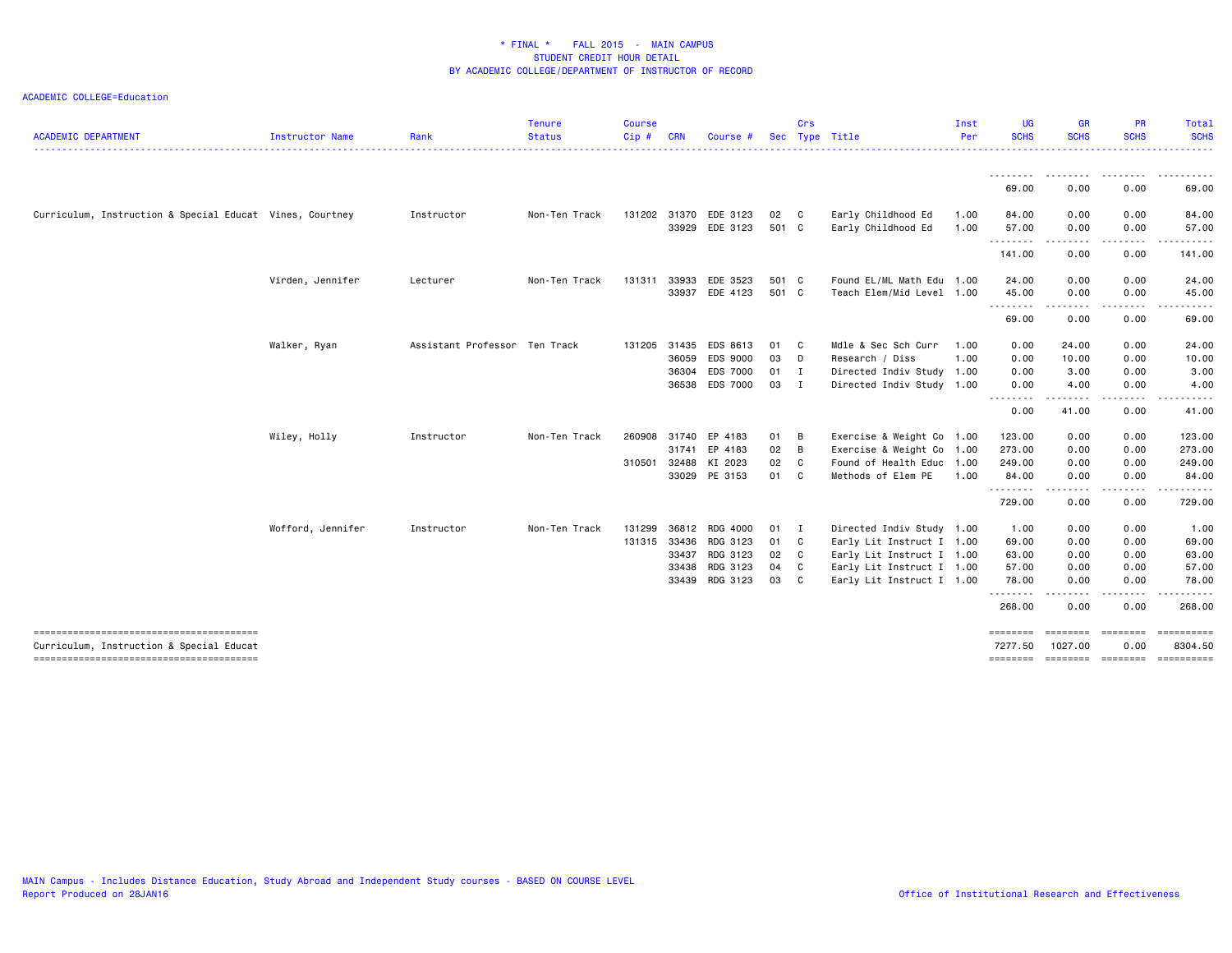| <b>ACADEMIC DEPARTMENT</b> | Instructor Name | Rank        | Tenure<br><b>Status</b> | <b>Course</b><br>$Cip$ # | CRN          | Course # Sec Type Title |      | Crs |                           | Inst<br>Per | <b>UG</b><br><b>SCHS</b> | <b>GR</b><br><b>SCHS</b> | <b>PR</b><br><b>SCHS</b> | Total<br><b>SCHS</b> |
|----------------------------|-----------------|-------------|-------------------------|--------------------------|--------------|-------------------------|------|-----|---------------------------|-------------|--------------------------|--------------------------|--------------------------|----------------------|
| Dean of Education          | Smith, Erica    | Non-Faculty | Not Applicable          |                          | 131315 36137 | LSK 2990                | 01 C |     | Special Topic In LSK 1.00 |             | 44.00<br>.               | 0.00<br>.                | 0.00<br>.                | 44.00<br>.           |
|                            |                 |             |                         |                          |              |                         |      |     |                           |             | 44.00                    | 0.00                     | 0.00                     | 44.00                |
|                            |                 |             |                         |                          |              |                         |      |     |                           |             | ========                 |                          |                          | =========            |
| Dean of Education          |                 |             |                         |                          |              |                         |      |     |                           |             | 44.00                    | 0.00                     | 0.00                     | 44.00                |
|                            |                 |             |                         |                          |              |                         |      |     |                           |             | ========                 | ========                 | ========                 | ==========           |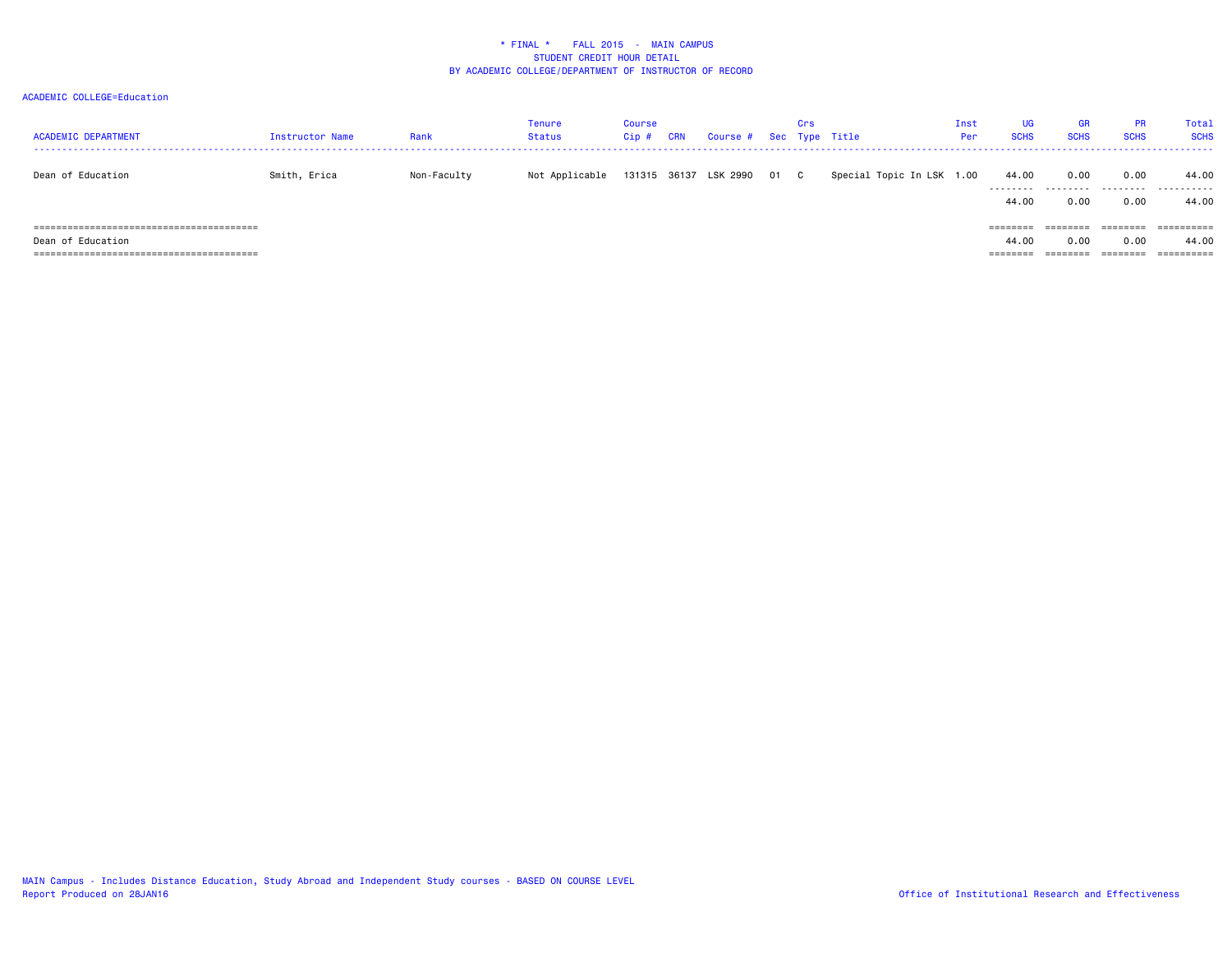| <b>ACADEMIC DEPARTMENT</b>                            | Instructor Name   | Rank                          | <b>Tenure</b><br><b>Status</b> | <b>Course</b><br>Cip# | <b>CRN</b>   | Course #              |       | Crs            | Sec Type Title            | Inst<br>Per | UG<br><b>SCHS</b> | <b>GR</b><br><b>SCHS</b> | PR<br><b>SCHS</b>   | <b>Total</b><br><b>SCHS</b> |
|-------------------------------------------------------|-------------------|-------------------------------|--------------------------------|-----------------------|--------------|-----------------------|-------|----------------|---------------------------|-------------|-------------------|--------------------------|---------------------|-----------------------------|
| Instructional Systems & Workforce Develo Adams, James |                   | Associate Professor Tenured   |                                |                       | 131310 35072 | TKT 4493              | 501 C |                | Meth Tchn Career Pat 1.00 |             | 12.00             | 0.00                     | 0.00                | 12.00                       |
|                                                       |                   |                               |                                |                       | 35073        | TKT 6493              | 501 C |                | Meth Tchn Career Pat 1.00 |             | 0.00              | 9.00                     | 0.00                | 9.00                        |
|                                                       |                   |                               |                                |                       | 131319 35166 | TKT 9000              | 01    | $\mathsf{D}$   | Research / Diss           | 1.00        | 0.00              | 25.00                    | 0.00                | 25.00                       |
|                                                       |                   |                               |                                | 131399                | 34807        | TKT 4263              | 501 C |                | Diverse Wrk & Ed Env 1.00 |             | 9.00              | 0.00                     | 0.00                | 9.00                        |
|                                                       |                   |                               |                                |                       | 34808        | TKT 6263              | 501 C |                | Diverse Wrk & Ed Env 1.00 |             | 0.00              | 45.00                    | 0.00                | 45.00                       |
|                                                       |                   |                               |                                |                       |              |                       |       |                |                           |             | .<br>21.00        | .<br>79.00               | 0.00                | 100.00                      |
|                                                       | Baham, Jeremy     | Non-Faculty                   | Not Applicable                 | 130406                | 30963        | COE 8553              | 01    | C <sub>c</sub> | Student Aff/High Ed       | 1.00        | 0.00              | 42.00                    | 0.00                | 42.00                       |
|                                                       |                   |                               |                                | 300000                | 34140        | TKT 4413              | 501 C |                | Veterans Benefits &       | 1.00        | 27.00             | 0.00                     | 0.00                | 27.00                       |
|                                                       |                   |                               |                                |                       | 34148        | TKT 6413              | 501 C |                | Veterans'Benefits &       | 1.00        | 0.00<br>.         | 27.00<br>.               | 0.00                | 27.00<br>.                  |
|                                                       |                   |                               |                                |                       |              |                       |       |                |                           |             | 27.00             | 69.00                    | 0.00                | 96.00                       |
|                                                       | Ballard, Iva      | Instructor                    | Non-Ten Track                  |                       | 521302 30570 | BQA 3123              | 02    | $\mathbf{C}$   | Bus Stat Methods II       | 1.00        | 183.00            | 0.00                     | 0.00                | 183.00                      |
|                                                       |                   |                               |                                |                       | 30571        | BQA 3123              | 03    | C              | Bus Stat Methods II       | 1.00        | 180.00            | 0.00                     | 0.00                | 180.00                      |
|                                                       |                   |                               |                                |                       | 30572        | BQA 3123              | 04    | C              | Bus Stat Methods II       | 1.00        | 195.00            | 0.00                     | 0.00                | 195.00                      |
|                                                       |                   |                               |                                |                       | 33886        | BQA 8443              | 501 C |                | Stat Analy Bus Dec        | 1.00        | 0.00<br>.         | 90.00<br>.               | 0.00<br>.           | 90.00<br>.                  |
|                                                       |                   |                               |                                |                       |              |                       |       |                |                           |             | 558.00            | 90.00                    | 0.00                | 648.00                      |
|                                                       | Bass, Amy         | Lecturer                      | Non-Ten Track                  | 130301                | 34069        | LSK 2010              | 501 C |                | Praxis: Acad Core En 1.00 |             | 20.00             | 0.00                     | 0.00                | 20.00                       |
|                                                       |                   |                               |                                |                       |              | 131315 34068 LSK 1023 | 501 C |                | Col Read/Study Skill 1.00 |             | 75.00<br>.        | 0.00<br>.                | 0.00<br>-----       | 75.00<br>.                  |
|                                                       |                   |                               |                                |                       |              |                       |       |                |                           |             | 95.00             | 0.00                     | 0.00                | 95.00                       |
|                                                       | Beriswill, Joanne | Assistant Professor Ten Track |                                | 110301                | 33619        | TKT 1273              | 01    | C              | Computer Application 1.00 |             | 99.00             | 0.00                     | 0.00                | 99.00                       |
|                                                       |                   |                               |                                | 131309                | 33628        | TKT 3623              | 01    | C              | Dsgn Technology Trai 1.00 |             | 27.00             | 0.00                     | 0.00                | 27.00                       |
|                                                       |                   |                               |                                |                       |              | 131319 36416 TKT 9000 | 08    | D              | Research / Diss           | 1.00        | 0.00<br>.         | 1.00<br>.                | 0.00<br>-----       | 1.00<br>.                   |
|                                                       |                   |                               |                                |                       |              |                       |       |                |                           |             | 126.00            | 1.00                     | 0.00                | 127.00                      |
|                                                       | Cornelious, Linda | Professor                     | Tenured                        | 131309                | 34137        | <b>TKT 3003</b>       | 501 E |                | Practicum in Tech Tc 1.00 |             | 3.00              | 0.00                     | 0.00                | 3.00                        |
|                                                       |                   |                               |                                |                       | 34285        | TKT 8213              | 01    | C              | Cont/Meth Career & T 1.00 |             | 0.00              | 18.00                    | 0.00                | 18.00                       |
|                                                       |                   |                               |                                |                       |              | 131319 35167 TKT 9000 | 02    | D              | Research / Diss           | 1.00        | 0.00<br><u>.</u>  | 16.00<br>.               | 0.00<br>.           | 16.00<br>.                  |
|                                                       |                   |                               |                                |                       |              |                       |       |                |                           |             | 3.00              | 34.00                    | 0.00                | 37.00                       |
|                                                       | Crawford, Amie    | Grad Teach Assist             | Not Applicable                 | 110301                | 33620        | TKT 1273              | 02    | $\mathbf{C}$   | Computer Application 1.00 |             | 99.00             | 0.00                     | 0.00                | 99.00                       |
|                                                       |                   |                               |                                |                       |              | 34134 TKT 1273        | 501 C |                | Computer Application 1.00 |             | 111.00            | 0.00                     | 0.00                | 111.00                      |
|                                                       |                   |                               |                                |                       |              |                       |       |                |                           |             | .<br>210.00       | -----<br>0.00            | $- - - - -$<br>0.00 | .<br>210.00                 |
|                                                       | Forde, Connie     | Professor                     | Tenured                        |                       |              | 131319 35168 TKT 9000 | 03    | D              | Research / Diss           | 1.00        | 0.00<br>.         | 12.00                    | 0.00<br>.           | 12.00<br>.                  |
|                                                       |                   |                               |                                |                       |              |                       |       |                |                           |             | 0.00              | 12.00                    | 0.00                | 12.00                       |
|                                                       | Giordano, Mickey  | Instructor                    | Non-Ten Track                  | 150303                | 33603        | TKI 1814              | 01    | B              | Basic Indust Elec &       | 1.00        | 108.00            | 0.00                     | 0.00                | 108.00                      |
|                                                       |                   |                               |                                | 150405                | 33618        | TKI 4303              | 01    | B              | Industrial Robotics       | 1.00        | 81.00             | 0.00                     | 0.00                | 81.00                       |
|                                                       |                   |                               |                                | 150603                |              | 33612 TKI 3044        | 01    | C              | Industrial Safety         | 1.00        | 244.00            | 0.00                     | 0.00                | 244.00                      |
|                                                       |                   |                               |                                | 150612                |              | 33616 TKI 4103        | 01    | B              | Industrial Cntrl Sys 1.00 |             | 57.00             | 0.00                     | 0.00                | 57.00                       |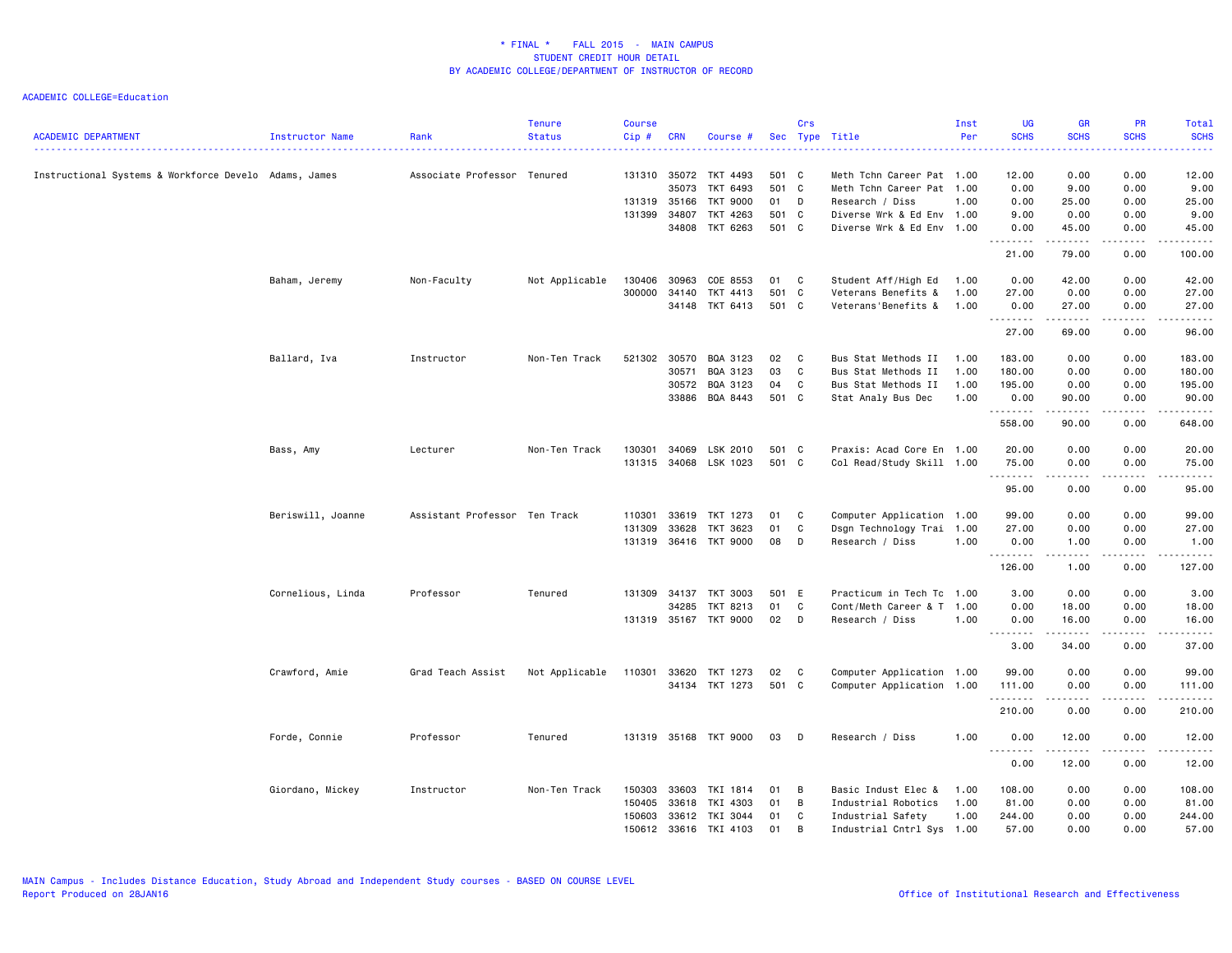| <b>ACADEMIC DEPARTMENT</b>                          | <b>Instructor Name</b> | Rank                              | <b>Tenure</b><br><b>Status</b> | <b>Course</b><br>Cip# | <b>CRN</b>     | Course #              |          | Crs          | Sec Type Title                                         | Inst<br>Per | <b>UG</b><br><b>SCHS</b> | <b>GR</b><br><b>SCHS</b> | <b>PR</b><br><b>SCHS</b> | <b>Total</b><br><b>SCHS</b>                                                                                                                                  |
|-----------------------------------------------------|------------------------|-----------------------------------|--------------------------------|-----------------------|----------------|-----------------------|----------|--------------|--------------------------------------------------------|-------------|--------------------------|--------------------------|--------------------------|--------------------------------------------------------------------------------------------------------------------------------------------------------------|
|                                                     |                        |                                   |                                |                       |                |                       |          |              |                                                        |             | <u>.</u>                 |                          |                          |                                                                                                                                                              |
|                                                     |                        |                                   |                                |                       |                |                       |          |              |                                                        |             | 490.00                   | 0.00                     | 0.00                     | 490.00                                                                                                                                                       |
| Instructional Systems & Workforce Develo Huang, Kun |                        | Assistant Professor Ten Track     |                                |                       | 110301 34129   | TKB 4283              | 501 B    |              | Advanced Office Syst 1.00                              |             | 78.00                    | 0.00                     | 0.00                     | 78.00                                                                                                                                                        |
|                                                     |                        |                                   |                                |                       | 34131          | TKB 6283              | 501 B    |              | Advanced Office Syst 1.00                              |             | 0.00                     | 3.00                     | 0.00                     | 3.00                                                                                                                                                         |
|                                                     |                        |                                   |                                |                       | 34141          | TKT 4713              | 501 C    |              | Authoring for Instr 1.00                               |             | 48.00                    | 0.00                     | 0.00                     | 48.00                                                                                                                                                        |
|                                                     |                        |                                   |                                |                       | 34149          | TKT 6713              | 501 C    |              | Authoring for Instr                                    | 1.00        | 0.00                     | 18.00                    | 0.00                     | 18.00                                                                                                                                                        |
|                                                     |                        |                                   |                                |                       |                | 130501 35714 TKT 8693 | 01       | C            | Multiple Perptves on 1.00                              |             | 0.00<br>.                | 21.00<br>.               | 0.00<br>.                | 21.00<br>.                                                                                                                                                   |
|                                                     |                        |                                   |                                |                       |                |                       |          |              |                                                        |             | 126.00                   | 42.00                    | 0.00                     | 168.00                                                                                                                                                       |
|                                                     | Irvin, Lemond          | Research Assist Pro Non-Ten Track |                                | 090101                |                | 30835 CO 1013         | 18       | C            | Intro to Communicati 1.00                              |             | 96.00                    | 0.00                     | 0.00                     | 96.00                                                                                                                                                        |
|                                                     |                        |                                   |                                |                       |                |                       |          |              |                                                        |             | .<br>96.00               | 0.00                     | 0.00                     | 96.00                                                                                                                                                        |
|                                                     | Keel, Vicki            | Instructor                        | Non-Ten Track                  | 110301                | 33594          | TKB 1123              | 01       | B            | Document Form/Info P 1.00                              |             | 102.00                   | 0.00                     | 0.00                     | 102.00                                                                                                                                                       |
|                                                     |                        |                                   |                                |                       | 34806          | TKT 1273              | 502 C    |              | Computer Application 1.00                              |             | 114.00                   | 0.00                     | 0.00                     | 114.00                                                                                                                                                       |
|                                                     |                        |                                   |                                | 110401                | 33598          | TKB 2122              | 01       | B            | Intro Database Mgt                                     | 1.00        | 58.00                    | 0.00                     | 0.00                     | 58.00                                                                                                                                                        |
|                                                     |                        |                                   |                                | 131303                | 33599          | TKB 2132              | 01       | B            | Intro Sprdsht Desgn                                    | 1.00        | 66.00                    | 0.00                     | 0.00                     | 66.00                                                                                                                                                        |
|                                                     |                        |                                   |                                |                       |                | 36404 TKB 4000        | 501 I    |              | Directed Indiv Study 1.00                              |             | 3.00                     | 0.00                     | 0.00<br>.                | 3.00<br>.                                                                                                                                                    |
|                                                     |                        |                                   |                                |                       |                |                       |          |              |                                                        |             | .<br>343.00              | .<br>0.00                | 0.00                     | 343.00                                                                                                                                                       |
|                                                     | Lee, Sang Joon         | Assistant Professor Ten Track     |                                | 110801                | 34130          | TKB 4583              | 501 B    |              | Graphics and Web Des 1.00                              |             | 75.00                    | 0.00                     | 0.00                     | 75.00                                                                                                                                                        |
|                                                     |                        |                                   |                                | 130501                | 35713          | TKT 8543              | 01       | C            | Multimedia Design I                                    | 1.00        | 0.00                     | 21.00                    | 0.00                     | 21.00                                                                                                                                                        |
|                                                     |                        |                                   |                                | 131309                | 33631          | TKT 4343              | 01       | C            | Info Tech Project Mg 1.00                              |             | 84.00                    | 0.00                     | 0.00<br>.                | 84.00<br>.                                                                                                                                                   |
|                                                     |                        |                                   |                                |                       |                |                       |          |              |                                                        |             | .<br>159.00              | .<br>21.00               | 0.00                     | 180.00                                                                                                                                                       |
|                                                     | Mize, Mervin           | Instructor                        | Non-Ten Track                  | 150612                | 33602          | TKI 1203              | 01       | B            | Industrial Communica 1.00                              |             | 114.00                   | 0.00                     | 0.00                     | 114.00                                                                                                                                                       |
|                                                     |                        |                                   |                                |                       | 33605          | TKI 2123              | 01       | B            | Intro to CNC Prog                                      | 1.00        | 81.00                    | 0.00                     | 0.00                     | 81.00                                                                                                                                                        |
|                                                     |                        |                                   |                                |                       | 33613          | TKI 3063              | 01       | C            | Ind Human Relations                                    | 1.00        | 114.00                   | 0.00                     | 0.00                     | 114.00                                                                                                                                                       |
|                                                     |                        |                                   |                                |                       | 150614 33606   | TKI 2323              | 01       | L            | Forg Weld & Found                                      | 1.00        | 99.00<br>.               | 0.00<br>.                | 0.00<br>.                | 99.00<br>.                                                                                                                                                   |
|                                                     |                        |                                   |                                |                       |                |                       |          |              |                                                        |             | 408.00                   | 0.00                     | 0.00                     | 408.00                                                                                                                                                       |
|                                                     | Okojie, Mabel          | Professor                         | Tenured                        | 110301                | 33642          | TKT 8793              | 01       | E            | Directed Pro & Portf                                   | 1.00        | 0.00                     | 15.00                    | 0.00                     | 15.00                                                                                                                                                        |
|                                                     |                        |                                   |                                | 131309                | 34809          | TKT 8243              | 501 C    |              | Resch Probl in ISWD                                    | 1.00        | 0.00                     | 21.00                    | 0.00                     | 21.00                                                                                                                                                        |
|                                                     |                        |                                   |                                | 131319                | 35169          | <b>TKT 9000</b>       | 04       | D            | Research / Diss                                        | 1.00        | 0.00                     | 6.00                     | 0.00                     | 6.00                                                                                                                                                         |
|                                                     |                        |                                   |                                | 139999                | 36383          | <b>TKT 8990</b>       | 01       | $\mathsf{C}$ | Special Topic In TKT 1.00                              |             | 0.00                     | 9.00<br>.                | 0.00<br>.                | 9.00<br>$\frac{1}{2} \left( \frac{1}{2} \right) \left( \frac{1}{2} \right) \left( \frac{1}{2} \right) \left( \frac{1}{2} \right) \left( \frac{1}{2} \right)$ |
|                                                     |                        |                                   |                                |                       |                |                       |          |              |                                                        |             | 0.00                     | 51.00                    | 0.00                     | 51.00                                                                                                                                                        |
|                                                     | Olinzock, Anthony      | Professor                         | Tenured                        |                       | 110301 34142   | TKT 4753              | 501 C    |              | Media for Present In 1.00                              |             | 72.00                    | 0.00                     | 0.00                     | 72.00                                                                                                                                                        |
|                                                     |                        |                                   |                                |                       | 34150          | TKT 6753              | 501 C    |              | Media for Present In                                   | 1.00        | 0.00                     | 33.00                    | 0.00                     | 33.00                                                                                                                                                        |
|                                                     |                        |                                   |                                | 111001                | 33601          | TKB 4563              | 01       | C            | Intro to Data Networ 1.00                              |             | 81.00                    | 0.00                     | 0.00                     | 81.00                                                                                                                                                        |
|                                                     |                        |                                   |                                | 131319                |                | 35170 TKT 9000        | 05       | D            | Research / Diss                                        | 1.00        | 0.00                     | 17.00                    | 0.00                     | 17.00                                                                                                                                                        |
|                                                     |                        |                                   |                                |                       |                |                       |          |              |                                                        |             | .<br>153.00              | .<br>50.00               | .<br>0.00                | .<br>203.00                                                                                                                                                  |
|                                                     | Scarlett, Fabbiney     | Grad Teach Assist                 | Not Applicable                 | 110301                | 33621<br>34289 | TKT 1273<br>TKT 1273  | 03<br>06 | C<br>C       | Computer Application 1.00<br>Computer Application 1.00 |             | 96.00<br>99.00           | 0.00<br>0.00             | 0.00<br>0.00             | 96.00<br>99.00                                                                                                                                               |
|                                                     |                        |                                   |                                |                       |                |                       |          |              |                                                        |             |                          |                          |                          |                                                                                                                                                              |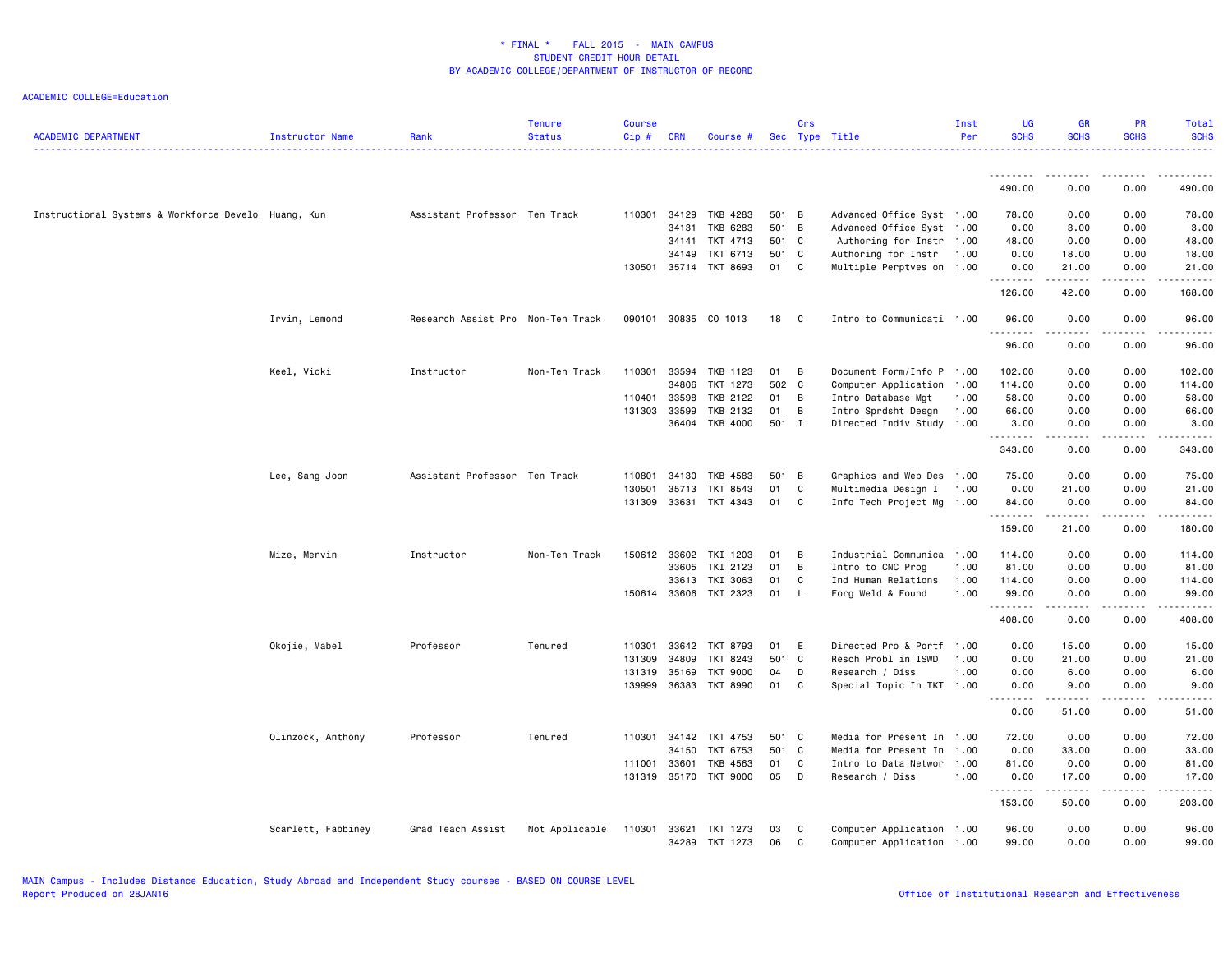| <b>ACADEMIC DEPARTMENT</b>                                    | <b>Instructor Name</b> | Rank                          | <b>Tenure</b><br><b>Status</b> | <b>Course</b><br>$Cip$ # | CRN   | Course #       |       | Crs            | Sec Type Title            | Inst<br>Per | UG<br><b>SCHS</b>  | <b>GR</b><br><b>SCHS</b> | <b>PR</b><br><b>SCHS</b> | Total<br><b>SCHS</b> |
|---------------------------------------------------------------|------------------------|-------------------------------|--------------------------------|--------------------------|-------|----------------|-------|----------------|---------------------------|-------------|--------------------|--------------------------|--------------------------|----------------------|
|                                                               |                        |                               |                                |                          |       |                |       |                |                           |             | ---------          | .                        | .                        | .                    |
|                                                               |                        |                               |                                |                          |       |                |       |                |                           |             | 195.00             | 0.00                     | 0.00                     | 195.00               |
| Instructional Systems & Workforce Develo Scott-Bracey, Pamela |                        | Assistant Professor Ten Track |                                | 131303                   | 33600 | TKB 3133       | 01 C  |                | Admin Management & P 1.00 |             | 90.00              | 0.00                     | 0.00                     | 90.00                |
|                                                               |                        |                               |                                |                          | 34138 | TKT 4213       | 501 C |                | Methods of Teaching       | 1.00        | 9.00               | 0.00                     | 0.00                     | 9.00                 |
|                                                               |                        |                               |                                |                          |       | 34146 TKT 6213 | 501 C |                | Meth Tchn Business S 1.00 |             | 0.00               | 21.00                    | 0.00                     | 21.00                |
|                                                               |                        |                               |                                |                          |       |                |       |                |                           |             | --------<br>99.00  | 21.00                    | $- - - -$<br>0.00        | 120.00               |
|                                                               | Wyatt, John            | Associate Professor Tenured   |                                | 150603                   | 33617 | TKI 4224       | 01    | $\mathbf{C}$   | Quality Assurance         | 1.00        | 164.00             | 0.00                     | 0.00                     | 164.00               |
|                                                               |                        |                               |                                | 150612                   | 33614 | TKI 3343       | 01    | $\overline{B}$ | CAD/CAM                   | 1.00        | 81.00              | 0.00                     | 0.00                     | 81.00                |
|                                                               |                        |                               |                                | 150613                   |       | 34284 TKI 4263 | 01    | C              | Mfg Tech & Proc           | 1.00        | 147.00<br>-------- | 0.00<br>. <b>. .</b> .   | 0.00<br>$- - - -$        | 147.00<br>. <b>.</b> |
|                                                               |                        |                               |                                |                          |       |                |       |                |                           |             | 392.00             | 0.00                     | 0.00                     | 392.00               |
|                                                               | Yarbrough, Steven      | Grad Teach Assist             | Not Applicable                 | 110301                   | 33622 | TKT 1273       | 04    | $\mathbf{C}$   | Computer Application 1.00 |             | 99.00              | 0.00                     | 0.00                     | 99.00                |
|                                                               |                        |                               |                                | 131309                   | 33626 | TKT 3463       | 01    | B              | Computer Repair/Main 1.00 |             | 36.00              | 0.00                     | 0.00                     | 36.00                |
|                                                               |                        |                               |                                |                          |       |                |       |                |                           |             | --------<br>135.00 | .<br>0.00                | .<br>0.00                | .<br>135.00          |
|                                                               | Yu, Chien              | Professor                     | Tenured                        | 110301                   | 33641 | TKT 8743       | 01    | B              | Interactive Media         | 1.00        | 0.00               | 18.00                    | 0.00                     | 18.00                |
|                                                               |                        |                               |                                | 130501                   | 33640 | TKT 8703       | 01    | $\mathbf{C}$   | Trends & Issues Inst      | 1.00        | 0.00               | 15.00                    | 0.00                     | 15.00                |
|                                                               |                        |                               |                                | 131319                   |       | 35172 TKT 9000 | 07    | D              | Research / Diss           | 1.00        | 0.00               | 17.00                    | 0.00                     | 17.00                |
|                                                               |                        |                               |                                |                          |       |                |       |                |                           |             | --------<br>0.00   | . <u>.</u><br>50.00      | -----<br>0.00            | .<br>50.00           |
|                                                               |                        |                               |                                |                          |       |                |       |                |                           |             | ========           |                          | ==================       | ESSESSESSE           |
| Instructional Systems & Workforce Develo                      |                        |                               |                                |                          |       |                |       |                |                           |             | 3636.00            | 520.00                   | 0.00                     | 4156.00              |
|                                                               |                        |                               |                                |                          |       |                |       |                |                           |             | ========           |                          | soconome concepto        | ==========           |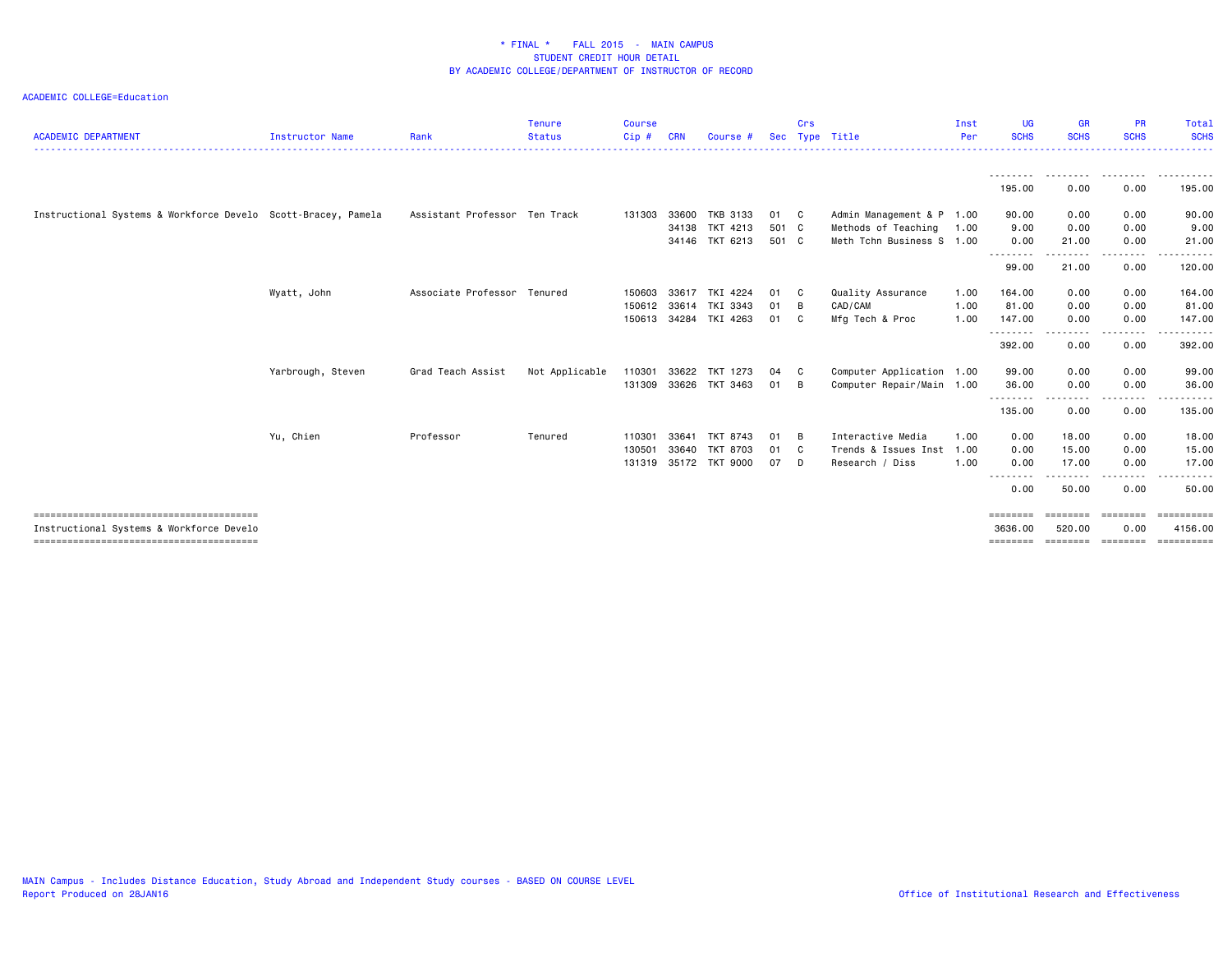| <b>ACADEMIC DEPARTMENT</b> | Instructor Name                                    | Rank                          | <b>Tenure</b><br><b>Status</b> | <b>Course</b><br>Cip#  | <b>CRN</b>   | Course #             |              | Crs          | Sec Type Title                                         | Inst<br>Per | UG<br><b>SCHS</b>   | <b>GR</b><br><b>SCHS</b> | <b>PR</b><br><b>SCHS</b>                                                                                                  | Total<br><b>SCHS</b>                                                                                                                |
|----------------------------|----------------------------------------------------|-------------------------------|--------------------------------|------------------------|--------------|----------------------|--------------|--------------|--------------------------------------------------------|-------------|---------------------|--------------------------|---------------------------------------------------------------------------------------------------------------------------|-------------------------------------------------------------------------------------------------------------------------------------|
|                            |                                                    |                               |                                |                        |              |                      |              |              |                                                        |             | $- - - - - -$       |                          | $\frac{1}{2} \left( \frac{1}{2} \right) \left( \frac{1}{2} \right) \left( \frac{1}{2} \right) \left( \frac{1}{2} \right)$ | .                                                                                                                                   |
| Kinesiology                | Abadie, Ben                                        | Professor                     | Tenured                        | 310501<br>310505 31731 | 31735        | EP 4113<br>EP 3613   | 02<br>01     | B<br>C       | Fitness Prog & Testi 1.00<br>Exercise Electrocard 1.00 |             | 105.00<br>141.00    | 0.00<br>0.00             | 0.00<br>0.00                                                                                                              | 105.00                                                                                                                              |
|                            |                                                    |                               |                                |                        |              | 31732 EP 3613        | 02           | C            | Exercise Electrocard 1.00                              |             | 153.00              | 0.00                     | 0.00                                                                                                                      | 141.00<br>153.00                                                                                                                    |
|                            |                                                    |                               |                                |                        |              |                      |              |              |                                                        |             | .                   | $\cdots$                 | .                                                                                                                         | .                                                                                                                                   |
|                            |                                                    |                               |                                |                        |              |                      |              |              |                                                        |             | 399.00              | 0.00                     | 0.00                                                                                                                      | 399.00                                                                                                                              |
|                            | Agiovlasitis, Stamatis Associate Professor Tenured |                               |                                | 260908                 | 31739        | EP 4133              | 02           | C            | Ex Prog Clinical Pop 1.00                              |             | 246.00              | 0.00                     | 0.00                                                                                                                      | 246.00                                                                                                                              |
|                            |                                                    |                               |                                | 310504                 | 34640        | EP 4143              | 01           | C            | Aging and Disability 1.00                              |             | 126.00              | 0.00                     | 0.00                                                                                                                      | 126.00                                                                                                                              |
|                            |                                                    |                               |                                | 310505                 | 35441        | EP 4000              | 02           | $\mathbf{I}$ | Directed Indiv Study 1.00                              |             | 3.00                | 0.00                     | 0.00                                                                                                                      | 3.00                                                                                                                                |
|                            |                                                    |                               |                                |                        | 35813        | KI 8000              | 02           | D            | Research/Thesis                                        | 1.00        | 0.00                | 6.00                     | 0.00                                                                                                                      | 6.00                                                                                                                                |
|                            |                                                    |                               |                                |                        | 36530        | EP 4000              | 09           | $\mathbf{I}$ | Directed Indiv Study 1.00                              |             | 2.00                | 0.00                     | 0.00                                                                                                                      | 2.00                                                                                                                                |
|                            |                                                    |                               |                                |                        | 36650        | EP 4000              | $11 \quad I$ |              | Directed Indiv Study 1.00                              |             | 2.00                | 0.00                     | 0.00                                                                                                                      | 2.00                                                                                                                                |
|                            |                                                    |                               |                                |                        |              | 36742 EP 4000        | 12           | $\mathbf{I}$ | Directed Indiv Study 1.00                              |             | 2.00                | 0.00                     | 0.00                                                                                                                      | 2.00                                                                                                                                |
|                            |                                                    |                               |                                |                        |              |                      |              |              |                                                        |             | 381.00              | 6.00                     | 0.00                                                                                                                      | 387.00                                                                                                                              |
|                            | Brown, Stanley                                     | Professor                     | Tenured                        |                        |              | 260908 31718 EP 3304 | 02           | C            | Exercise Physiology                                    | 1.00        | 200.00              | 0.00                     | 0.00                                                                                                                      | 200.00                                                                                                                              |
|                            |                                                    |                               |                                |                        |              | 310505 31712 EP 2013 | 01           | C            | Fundamentals of Kine                                   | 0.20        | 172.80<br>.         | 0.00<br>.                | 0.00<br>.                                                                                                                 | 172.80<br>$\begin{array}{cccccccccccccc} \bullet & \bullet & \bullet & \bullet & \bullet & \bullet & \bullet & \bullet \end{array}$ |
|                            |                                                    |                               |                                |                        |              |                      |              |              |                                                        |             | 372.80              | 0.00                     | 0.00                                                                                                                      | 372.80                                                                                                                              |
|                            | Chander, Harish                                    | Assistant Professor Ten Track |                                | 260908                 | 31714        | EP 3233              | 01           | C            | Anatomical Kinesiolo                                   | 1.00        | 171.00              | 0.00                     | 0.00                                                                                                                      | 171.00                                                                                                                              |
|                            |                                                    |                               |                                |                        | 34643        | EP 8443              | 01           | C            | Neuro Mech in Exerci                                   | 1.00        | 0.00                | 54.00                    | 0.00                                                                                                                      | 54.00                                                                                                                               |
|                            |                                                    |                               |                                | 310505 34644           |              | KI 3273              | 01           | B            | Athletic Training                                      | 1.00        | 201.00              | 0.00                     | 0.00                                                                                                                      | 201.00                                                                                                                              |
|                            |                                                    |                               |                                |                        | 35900        | KI 8000              | 04           | D            | Research/Thesis                                        | 1.00        | 0.00<br>.           | 6.00<br>.                | 0.00<br>.                                                                                                                 | 6.00                                                                                                                                |
|                            |                                                    |                               |                                |                        |              |                      |              |              |                                                        |             | 372.00              | 60.00                    | 0.00                                                                                                                      | 432.00                                                                                                                              |
|                            | Chen, Chih Chia                                    | Assistant Professor Ten Track |                                | 260908                 | 31713        | EP 3183              | 01           | C            | Exercise Psychology                                    | 1.00        | 339.00              | 0.00                     | 0.00                                                                                                                      | 339.00                                                                                                                              |
|                            |                                                    |                               |                                |                        |              | 310505 35677 PE 4173 | 01           | C            | Test & Measure                                         | 1.00        | 24.00               | 0.00<br>.                | 0.00<br>.                                                                                                                 | 24.00<br>$\begin{array}{cccccccccc} \bullet & \bullet & \bullet & \bullet & \bullet & \bullet & \bullet \end{array}$                |
|                            |                                                    |                               |                                |                        |              |                      |              |              |                                                        |             | 363.00              | 0.00                     | 0.00                                                                                                                      | 363.00                                                                                                                              |
|                            | Curtis, Jasmine                                    | Grad Teach Assist             | Not Applicable                 | 131314                 | 36349        | PE 2990              | 01           | <b>L</b>     | Special Topic In PE                                    | 1.00        | 9.00                | 0.00                     | 0.00                                                                                                                      | 9.00                                                                                                                                |
|                            |                                                    |                               |                                | 260908                 | 31720        | EP 3304              | 04           | K            | Exercise Physiology                                    | 1.00        | 0.00                | 0.00                     | 0.00                                                                                                                      | 0.00                                                                                                                                |
|                            |                                                    |                               |                                |                        | 31729        | EP 3304              | 13           | К            | Exercise Physiology                                    | 1.00        | 0.00                | 0.00                     | 0.00                                                                                                                      | 0.00                                                                                                                                |
|                            |                                                    |                               |                                |                        | 35693        | EP 3304              | 15           | К            | Exercise Physiology                                    | 1.00        | 0.00                | 0.00                     | 0.00                                                                                                                      | 0.00                                                                                                                                |
|                            |                                                    |                               |                                | 310501                 | 33001        | PE 1061              | 02           | L.           | Fitness Walking/ Jog                                   | 1.00        | 20.00<br>.          | 0.00                     | 0.00                                                                                                                      | 20.00                                                                                                                               |
|                            |                                                    |                               |                                |                        |              |                      |              |              |                                                        |             | 29.00               | 0.00                     | 0.00                                                                                                                      | 29.00                                                                                                                               |
|                            | Debusk, John                                       | Grad Teach Assist             | Not Applicable                 | 131314                 | 33033        | PE 3313              | 02           | К            | Sport Physiology                                       | 1.00        | 0.00                | 0.00                     | 0.00                                                                                                                      | 0.00                                                                                                                                |
|                            |                                                    |                               |                                | 310501                 | 33013        | PE 1151              | 03           | L            | Strength Training                                      | 1.00        | 20.00               | 0.00                     | 0.00                                                                                                                      | 20.00                                                                                                                               |
|                            |                                                    |                               |                                | 310505                 | 32491        | KI 2213              | 03           | C            | Emergency Health Car 1.00                              |             | 93.00<br>.          | 0.00                     | 0.00                                                                                                                      | 93.00                                                                                                                               |
|                            |                                                    |                               |                                |                        |              |                      |              |              |                                                        |             | 113.00              | 0.00                     | 0.00                                                                                                                      | 113.00                                                                                                                              |
|                            | Downs, Benjamin                                    | Grad Teach Assist             | Not Applicable                 |                        | 131314 33017 | PE 1171              | 02           | <b>L</b>     | Strength & Condition 1.00                              |             | 17.00               | 0.00                     | 0.00                                                                                                                      | 17.00                                                                                                                               |
|                            |                                                    |                               |                                | 310504                 | 33533        | SS 2003              | 01           | C            | Foundations Sport Mg                                   | 1.00        | 252.00              | 0.00                     | 0.00                                                                                                                      | 252.00                                                                                                                              |
|                            |                                                    |                               |                                | 310505                 | 32490        | KI 2213              | 02           | C            | Emergency Health Car 1.00                              |             | 90.00<br>. <b>.</b> | 0.00<br>.                | 0.00<br>-----                                                                                                             | 90.00<br>.                                                                                                                          |
|                            |                                                    |                               |                                |                        |              |                      |              |              |                                                        |             | 359.00              | 0.00                     | 0.00                                                                                                                      | 359.00                                                                                                                              |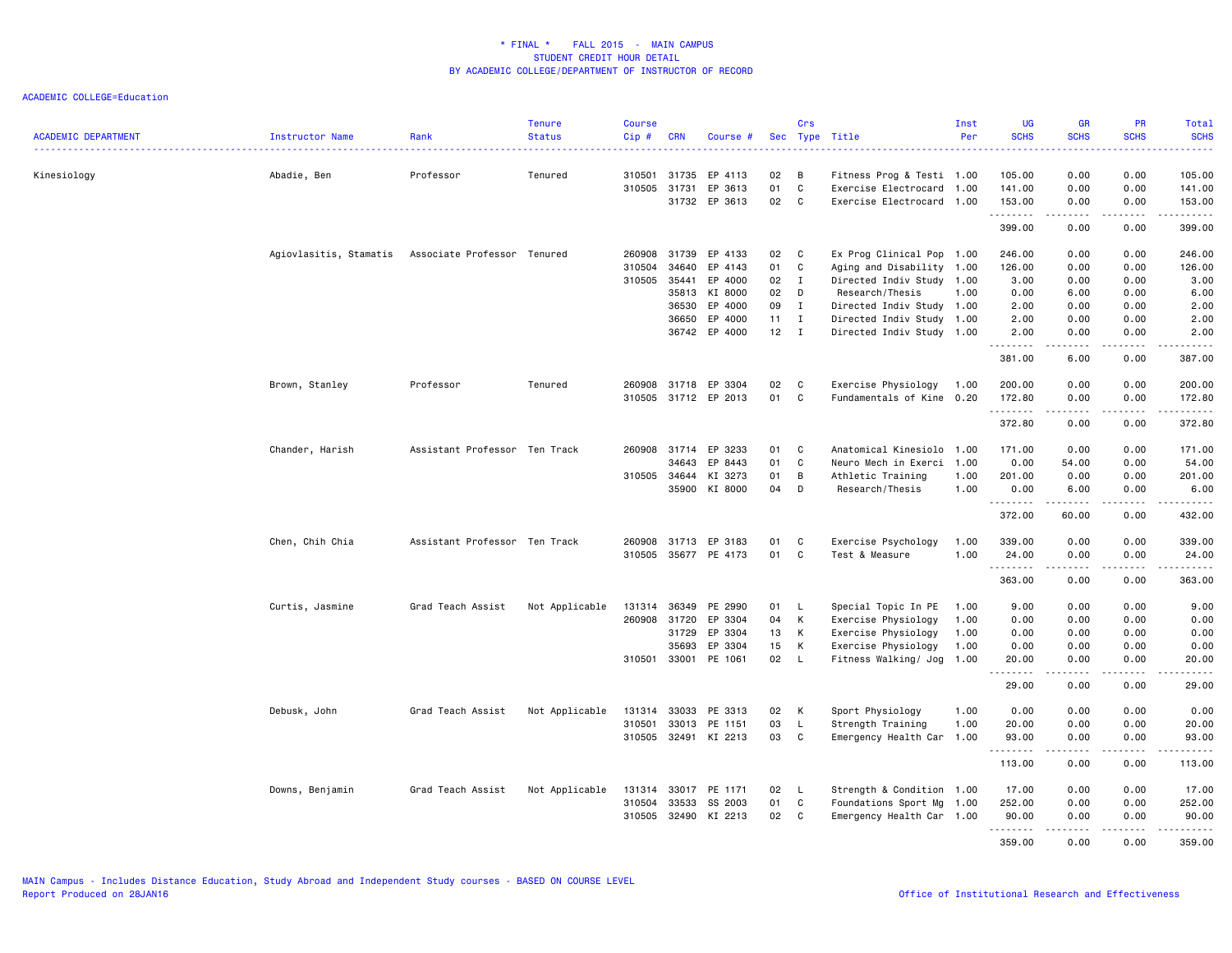| <b>ACADEMIC DEPARTMENT</b> | <b>Instructor Name</b> | Rank                          | Tenure<br><b>Status</b> | <b>Course</b><br>Cip# | <b>CRN</b>     | Course #             |          | Crs          | Sec Type Title                         | Inst<br>Per  | UG<br><b>SCHS</b> | <b>GR</b><br><b>SCHS</b> | PR<br><b>SCHS</b> | Total<br><b>SCHS</b><br>$\mathbf{1} \cdot \mathbf{1} \cdot \mathbf{1} \cdot \mathbf{1} \cdot \mathbf{1}$                                                                                                             |
|----------------------------|------------------------|-------------------------------|-------------------------|-----------------------|----------------|----------------------|----------|--------------|----------------------------------------|--------------|-------------------|--------------------------|-------------------|----------------------------------------------------------------------------------------------------------------------------------------------------------------------------------------------------------------------|
| Kinesiology                | Funderburk, Deborah    | Instructor                    | Non-Ten Track           | 310501                | 33023          | PE 1222              | 02<br>01 | B<br>B       | Teaching Lifetime Ac 1.00              |              | 38.00             | 0.00                     | 0.00              | 38.00                                                                                                                                                                                                                |
|                            |                        |                               |                         | 500301                | 33024<br>33010 | PE 1232<br>PE 1091   | 01       | L            | Teaching Rhythms<br>Contemporary Dance | 1.00<br>1.00 | 60.00<br>35.00    | 0.00<br>0.00             | 0.00<br>0.00      | 60.00<br>35.00                                                                                                                                                                                                       |
|                            |                        |                               |                         |                       |                | 33025 PE 1323        | 01       | B            | Hist & Apprec of Dan 1.00              |              | 201.00            | 0.00                     | 0.00              | 201.00                                                                                                                                                                                                               |
|                            |                        |                               |                         |                       |                |                      |          |              |                                        |              | .<br>334.00       | .<br>0.00                | 0.00              | $\frac{1}{2} \left( \frac{1}{2} \right) \left( \frac{1}{2} \right) \left( \frac{1}{2} \right) \left( \frac{1}{2} \right) \left( \frac{1}{2} \right) \left( \frac{1}{2} \right) \left( \frac{1}{2} \right)$<br>334.00 |
|                            | Grant, Erin            | Instructor                    | Non-Ten Track           | 260908                | 31743          | EP 4603              | 01       | C            | Physical Activity Ep 1.00              |              | 72.00             | 0.00                     | 0.00              | 72.00                                                                                                                                                                                                                |
|                            |                        |                               |                         | 310501                | 32484          | KI 1803              | 01       | C            | Health Trends & Topi 1.00              |              | 132.00            | 0.00                     | 0.00              | 132.00                                                                                                                                                                                                               |
|                            |                        |                               |                         |                       | 32487          | KI 2023              | 01       | C            | Found of Health Educ                   | 1.00         | 219.00            | 0.00                     | 0.00              | 219.00                                                                                                                                                                                                               |
|                            |                        |                               |                         |                       | 35683          | KI 2023              | 03       | C            | Found of Health Educ 1.00              |              | 144.00            | 0.00                     | 0.00              | 144.00                                                                                                                                                                                                               |
|                            |                        |                               |                         |                       | 310505 36520   | EP 4000              | 07       | $\mathbf I$  | Directed Indiv Study 1.00              |              | 3.00<br>.         | 0.00<br>المتماما         | 0.00<br>.         | 3.00<br>. <b>.</b>                                                                                                                                                                                                   |
|                            |                        |                               |                         |                       |                |                      |          |              |                                        |              | 570.00            | 0.00                     | 0.00              | 570.00                                                                                                                                                                                                               |
|                            | Hill, Christopher      | Grad Teach Assist             | Not Applicable          | 131314                | 33036          | PE 3313              | 05       | К            | Sport Physiology                       | 1.00         | 0.00              | 0.00                     | 0.00              | 0.00                                                                                                                                                                                                                 |
|                            |                        |                               |                         | 260908                | 31719          | EP 3304              | 03       | К            | Exercise Physiology                    | 1.00         | 0.00              | 0.00                     | 0.00              | 0.00                                                                                                                                                                                                                 |
|                            |                        |                               |                         |                       | 31724          | EP 3304              | 08       | К            | Exercise Physiology                    | 1.00         | 0.00              | 0.00                     | 0.00              | 0.00                                                                                                                                                                                                                 |
|                            |                        |                               |                         |                       | 31725          | EP 3304              | 09       | К            | Exercise Physiology                    | 1.00         | 0.00<br>.         | 0.00<br>.                | 0.00<br>.         | 0.00<br>$\sim$ $\sim$ $\sim$ $\sim$ $\sim$                                                                                                                                                                           |
|                            |                        |                               |                         |                       |                |                      |          |              |                                        |              | 0.00              | 0.00                     | 0.00              | 0.00                                                                                                                                                                                                                 |
|                            | Holmes, Megan          | Assistant Professor Ten Track |                         | 260908                | 31744          | EP 4603              | 02       | C            | Physical Activity Ep 1.00              |              | 192.00            | 0.00                     | 0.00              | 192.00                                                                                                                                                                                                               |
|                            |                        |                               |                         | 310501                |                | 31734 EP 4113        | 01       | B            | Fitness Prog & Testi 1.00              |              | 90.00<br>.        | 0.00<br>.                | 0.00<br>.         | 90.00<br>.                                                                                                                                                                                                           |
|                            |                        |                               |                         |                       |                |                      |          |              |                                        |              | 282.00            | 0.00                     | 0.00              | 282.00                                                                                                                                                                                                               |
|                            | Joe, Lee               | Instructor                    | Non-Ten Track           | 260908                |                | 31717 EP 3304        | 01       | C            | Exercise Physiology                    | 1.00         | 332.00            | 0.00                     | 0.00              | 332.00                                                                                                                                                                                                               |
|                            |                        |                               |                         |                       | 31746          | EP 4803              | 01       | S            | Prof Seminar in Ex S                   | 1.00         | 384.00            | 0.00                     | 0.00              | 384.00                                                                                                                                                                                                               |
|                            |                        |                               |                         |                       | 31747          | EP 4810              | 01       | H            | Clin Exercise Phys I 1.00              |              | 132.00            | 0.00                     | 0.00              | 132.00                                                                                                                                                                                                               |
|                            |                        |                               |                         |                       | 31748          | EP 4810              | 02       | H            | Clin Exercise Phys I 1.00              |              | 123.00            | 0.00                     | 0.00              | 123.00                                                                                                                                                                                                               |
|                            |                        |                               |                         |                       |                | 310501 31742 EP 4210 | 01       | E            | Hlth Fitness Stdies                    | 1.00         | 24.00<br>.        | 0.00<br>.                | 0.00<br>.         | 24.00<br>$\begin{array}{cccccccccccccc} \bullet & \bullet & \bullet & \bullet & \bullet & \bullet & \bullet & \bullet \end{array}$                                                                                   |
|                            |                        |                               |                         |                       |                |                      |          |              |                                        |              | 995.00            | 0.00                     | 0.00              | 995.00                                                                                                                                                                                                               |
|                            | Knight, Adam           | Associate Professor Tenured   |                         | 260908                | 31745          | EP 4703              | 01       | C            | Neural Contl Human M                   | 1.00         | 297.00            | 0.00                     | 0.00              | 297.00                                                                                                                                                                                                               |
|                            |                        |                               |                         |                       | 34638          | EP 3233              | 03       | C            | Anatomical Kinesiolo                   | 1.00         | 207.00            | 0.00                     | 0.00              | 207.00                                                                                                                                                                                                               |
|                            |                        |                               |                         | 310505 32483          |                | KI 1001              | F01 C    |              | First Year Seminar                     | 1.00         | 39.00             | 0.00                     | 0.00              | 39.00                                                                                                                                                                                                                |
|                            |                        |                               |                         |                       | 35583          | KI 4000              | 02       | $\mathbf I$  | Directed Indiv Study                   | 1.00         | 1.00              | 0.00                     | 0.00              | 1.00                                                                                                                                                                                                                 |
|                            |                        |                               |                         |                       |                | 35991 KI 8710        | 02       | E            | Internship                             | 1.00         | 0.00<br>--------  | 3.00<br>.                | 0.00<br>.         | 3.00<br>.                                                                                                                                                                                                            |
|                            |                        |                               |                         |                       |                |                      |          |              |                                        |              | 544.00            | 3.00                     | 0.00              | 547.00                                                                                                                                                                                                               |
|                            | Krings, Benjamin       | Grad Teach Assist             | Not Applicable          | 260908                | 35692          | EP 3304              | 14       | К            | Exercise Physiology                    | 1.00         | 0.00              | 0.00                     | 0.00              | 0.00                                                                                                                                                                                                                 |
|                            |                        |                               |                         |                       | 35694          | EP 3304              | 16       | К            | Exercise Physiology                    | 1.00         | 0.00              | 0.00                     | 0.00              | 0.00                                                                                                                                                                                                                 |
|                            |                        |                               |                         |                       |                | 310505 32489 KI 2213 | 01       | C            | Emergency Health Car 1.00              |              | 87.00             | 0.00                     | 0.00              | 87.00<br>.                                                                                                                                                                                                           |
|                            |                        |                               |                         |                       |                |                      |          |              |                                        |              | 87.00             | 0.00                     | 0.00              | 87.00                                                                                                                                                                                                                |
|                            | Lamberth, John         | Associate Professor Tenured   |                         |                       | 260908 31715   | EP 3233              | 02       | C            | Anatomical Kinesiolo                   | 1.00         | 141.00            | 0.00                     | 0.00              | 141.00                                                                                                                                                                                                               |
|                            |                        |                               |                         |                       | 31733          | EP 3643              | 01       | $\mathtt{C}$ | Applied Anat & Patho 1.00              |              | 267.00            | 0.00                     | 0.00              | 267.00                                                                                                                                                                                                               |
|                            |                        |                               |                         | 310505                | 35353          | KI 4000              | 01       | Ι.           | Directed Indiv Study 1.00              |              | 3.00              | 0.00                     | 0.00              | 3.00                                                                                                                                                                                                                 |
|                            |                        |                               |                         |                       | 35920          | KI 4000              | 03       | $\mathbf I$  | Directed Indiv Study 1.00              |              | 6.00              | 0.00                     | 0.00              | 6.00                                                                                                                                                                                                                 |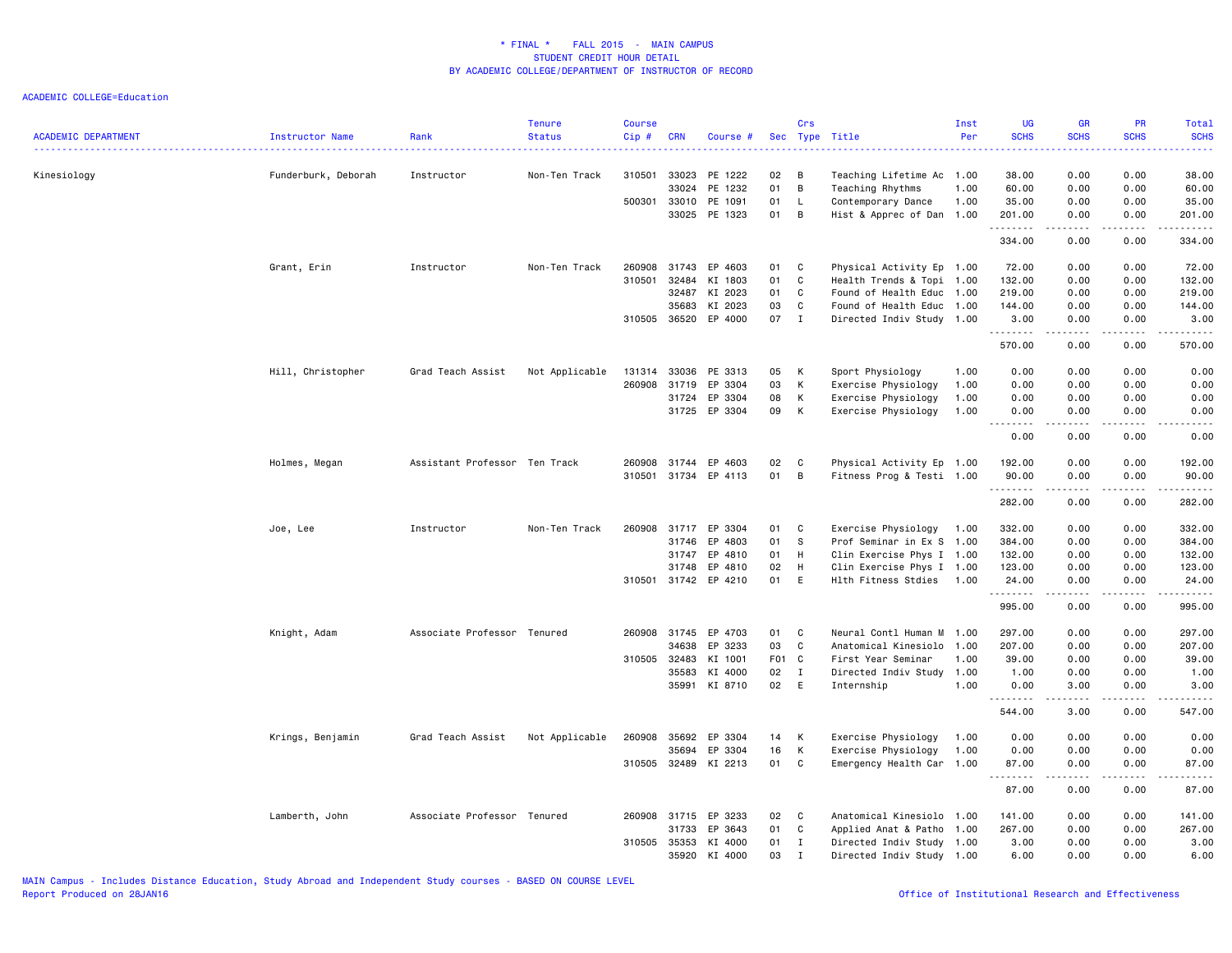| <b>ACADEMIC DEPARTMENT</b> | <b>Instructor Name</b> | Rank                          | <b>Tenure</b><br><b>Status</b> | <b>Course</b><br>Cip# | <b>CRN</b> | Course #                        |          | Crs          | Sec Type Title                              | Inst<br>Per  | UG<br><b>SCHS</b>            | <b>GR</b><br><b>SCHS</b>                                                                                                                                     | <b>PR</b><br><b>SCHS</b> | Total<br><b>SCHS</b>                                                                                                                                         |
|----------------------------|------------------------|-------------------------------|--------------------------------|-----------------------|------------|---------------------------------|----------|--------------|---------------------------------------------|--------------|------------------------------|--------------------------------------------------------------------------------------------------------------------------------------------------------------|--------------------------|--------------------------------------------------------------------------------------------------------------------------------------------------------------|
| Kinesiology                | Lamberth, John         | Associate Professor Tenured   |                                | 310505                |            | 36469 EP 4000                   | 06       | $\mathbf I$  | Directed Indiv Study 1.00                   |              | 3.00                         | 0.00                                                                                                                                                         | 0.00                     | 3.00                                                                                                                                                         |
|                            |                        |                               |                                |                       |            |                                 |          |              |                                             |              | 420.00                       | 0.00                                                                                                                                                         | 0.00                     | 420.00                                                                                                                                                       |
|                            | Lee, Young Han         | Assistant Professor Ten Track |                                | 310504                | 33538      | SS 4803                         | 01       | C            | Seminar in Sports St 1.00                   |              | 63.00                        | 0.00                                                                                                                                                         | 0.00                     | 63.00                                                                                                                                                        |
|                            |                        |                               |                                | 310505                |            | 33540 SS 8823                   | 01       | C            | Sport Sponsorships                          | 1.00         | 0.00<br>.                    | 51.00                                                                                                                                                        | 0.00<br>.                | 51.00<br>.                                                                                                                                                   |
|                            |                        |                               |                                |                       |            |                                 |          |              |                                             |              | 63.00                        | 51.00                                                                                                                                                        | 0.00                     | 114.00                                                                                                                                                       |
|                            | Love, Adam             | Associate Professor Tenured   |                                | 310504                | 33537      | SS 4396                         | 01       | E            | Sports Studies Inter                        | 1.00         | 54.00                        | 0.00                                                                                                                                                         | 0.00                     | 54.00                                                                                                                                                        |
|                            |                        |                               |                                |                       | 33539      | SS 8123                         | 01       | C            | Sports Administratio                        | 1.00         | 0.00                         | 39.00                                                                                                                                                        | 0.00                     | 39.00                                                                                                                                                        |
|                            |                        |                               |                                |                       | 35240      | SS 1001                         | F01 C    |              | First Year Seminar                          | 0.50         | 1.50                         | 0.00                                                                                                                                                         | 0.00                     | 1.50                                                                                                                                                         |
|                            |                        |                               |                                | 310505                | 35241      | KI 8710                         | 01       | E            | Internship                                  | 1.00         | 0.00                         | 9.00                                                                                                                                                         | 0.00                     | 9.00                                                                                                                                                         |
|                            |                        |                               |                                |                       | 36184      | KI 8000                         | 05       | D            | Research/Thesis                             | 1.00         | 0.00                         | 12.00                                                                                                                                                        | 0.00                     | 12.00                                                                                                                                                        |
|                            |                        |                               |                                |                       | 36278      | SS 7000                         | 01       | I            | Directed Indiv Study                        | 1.00         | 0.00                         | 3.00                                                                                                                                                         | 0.00                     | 3.00                                                                                                                                                         |
|                            |                        |                               |                                | 451101                | 35352      | SO 1001                         | F01 C    |              | First Year Seminar                          | 0.50         | 3.50                         | 0.00                                                                                                                                                         | 0.00                     | 3.50                                                                                                                                                         |
|                            |                        |                               |                                |                       | 35650      | GS 1001                         | F01 C    |              | First Year Seminar                          | 0.50         | 6.50<br>$\sim$ $\sim$ $\sim$ | 0.00<br>$\frac{1}{2} \left( \frac{1}{2} \right) \left( \frac{1}{2} \right) \left( \frac{1}{2} \right) \left( \frac{1}{2} \right) \left( \frac{1}{2} \right)$ | 0.00<br>.                | 6.50<br>.                                                                                                                                                    |
|                            |                        |                               |                                |                       |            |                                 |          |              |                                             |              | 65.50                        | 63.00                                                                                                                                                        | 0.00                     | 128.50                                                                                                                                                       |
|                            | Luczak, Anthony        | Grad Teach Assist             | Not Applicable                 | 260908                | 31721      | EP 3304                         | 05       | К            | Exercise Physiology                         | 0.60         | 0.00                         | 0.00                                                                                                                                                         | 0.00                     | 0.00                                                                                                                                                         |
|                            |                        |                               |                                |                       | 31727      | EP 3304                         | 11       | К            | Exercise Physiology                         | 0.60         | 0.00                         | 0.00                                                                                                                                                         | 0.00                     | 0.00                                                                                                                                                         |
|                            |                        |                               |                                |                       |            | 31728 EP 3304                   | 12       | К            | Exercise Physiology                         | 0.60         | 0.00<br>.                    | 0.00<br>.                                                                                                                                                    | 0.00<br>.                | 0.00<br>$\frac{1}{2} \left( \frac{1}{2} \right) \left( \frac{1}{2} \right) \left( \frac{1}{2} \right) \left( \frac{1}{2} \right) \left( \frac{1}{2} \right)$ |
|                            |                        |                               |                                |                       |            |                                 |          |              |                                             |              | 0.00                         | 0.00                                                                                                                                                         | 0.00                     | 0.00                                                                                                                                                         |
|                            | McAllister, Matthew    | Assistant Professor Ten Track |                                | 131314                | 31749      | EP 8203                         | 01       | В            | Adv. Exercise Physio 1.00                   |              | 0.00                         | 60.00                                                                                                                                                        | 0.00                     | 60.00                                                                                                                                                        |
|                            |                        |                               |                                |                       | 33016      | PE 1171                         | 01       | L.           | Strength & Condition 1.00                   |              | 41.00                        | 0.00                                                                                                                                                         | 0.00                     | 41.00                                                                                                                                                        |
|                            |                        |                               |                                | 260908                | 31721      | EP 3304                         | 05       | К            | Exercise Physiology                         | 0.40         | 0.00                         | 0.00                                                                                                                                                         | 0.00                     | 0.00                                                                                                                                                         |
|                            |                        |                               |                                |                       | 31722      | EP 3304                         | 06       | К            | Exercise Physiology                         | 1.00         | 0.00                         | 0.00                                                                                                                                                         | 0.00                     | 0.00                                                                                                                                                         |
|                            |                        |                               |                                |                       | 31727      | EP 3304                         | 11       | К            | Exercise Physiology                         | 0.40         | 0.00                         | 0.00                                                                                                                                                         | 0.00                     | 0.00                                                                                                                                                         |
|                            |                        |                               |                                |                       | 31728      | EP 3304                         | 12       | К            | Exercise Physiology                         | 0.40         | 0.00                         | 0.00                                                                                                                                                         | 0.00                     | 0.00                                                                                                                                                         |
|                            |                        |                               |                                | 310501                | 31737      | EP 4113                         | 04       | В            | Fitness Prog & Testi                        | 1.00         | 78.00                        | 0.00                                                                                                                                                         | 0.00                     | 78.00                                                                                                                                                        |
|                            |                        |                               |                                |                       | 33000      | PE 1061                         | 01       | $\mathsf{L}$ | Fitness Walking/ Jog                        | 1.00         | 19.00                        | 0.00                                                                                                                                                         | 0.00                     | 19.00                                                                                                                                                        |
|                            |                        |                               |                                |                       |            | 33014 PE 1151                   | 04       | $\mathsf{L}$ | Strength Training                           | 1.00         | 20.00                        | 0.00                                                                                                                                                         | 0.00                     | 20.00                                                                                                                                                        |
|                            |                        |                               |                                |                       | 33022      | PE 1222                         | 01       | B            | Teaching Lifetime Ac 1.00                   |              | 16.00                        | 0.00                                                                                                                                                         | 0.00                     | 16.00                                                                                                                                                        |
|                            |                        |                               |                                |                       | 36224      | PE 1021                         | 02       | L.           | Volleyball                                  | 1.00         | 18.00                        | 0.00                                                                                                                                                         | 0.00                     | 18.00                                                                                                                                                        |
|                            |                        |                               |                                |                       | 36225      | PE 1061                         | 04       | - L          | Fitness Walking/ Jog                        | 1.00         | 13.00                        | 0.00                                                                                                                                                         | 0.00                     | 13.00                                                                                                                                                        |
|                            |                        |                               |                                |                       | 36226      | PE 1061                         | 05       | L.           | Fitness Walking/ Jog                        | 1.00         | 13.00                        | 0.00                                                                                                                                                         | 0.00                     | 13.00                                                                                                                                                        |
|                            |                        |                               |                                |                       | 36227      | PE 1061                         | 06       | L.           | Fitness Walking/ Jog                        | 0.40         | 5.20                         | 0.00                                                                                                                                                         | 0.00                     | 5.20                                                                                                                                                         |
|                            |                        |                               |                                |                       | 36228      | PE 1061                         | 07       | $\mathsf{L}$ | Fitness Walking/ Jog                        | 0.40         | 5.60                         | 0.00                                                                                                                                                         | 0.00                     | 5.60                                                                                                                                                         |
|                            |                        |                               |                                |                       | 36230      | PE 1031                         | 01       | $\mathsf{L}$ | Tennis                                      | 0.40         | 6.80                         | 0.00                                                                                                                                                         | 0.00                     | 6.80                                                                                                                                                         |
|                            |                        |                               |                                |                       | 36232      | PE 1031                         | 02       | L.           | Tennis                                      | 0.40         | 7.20                         | 0.00                                                                                                                                                         | 0.00                     | 7.20                                                                                                                                                         |
|                            |                        |                               |                                |                       | 36233      | PE 1021                         | 01       | L.           | Volleyball                                  | 1.00         | 18.00                        | 0.00                                                                                                                                                         | 0.00                     | 18.00                                                                                                                                                        |
|                            |                        |                               |                                | 310504                | 33021      | PE 1212                         | 01       | B            | Teaching Ind/Dual Sp                        | 1.00         | 52.00                        | 0.00                                                                                                                                                         | 0.00                     | 52.00                                                                                                                                                        |
|                            |                        |                               |                                | 310505                | 36448      | EP 4000                         | 05       | $\mathbf I$  | Directed Indiv Study 1.00                   |              | 3.00                         | 0.00                                                                                                                                                         | 0.00                     | 3.00                                                                                                                                                         |
|                            |                        |                               |                                |                       |            | 36620 EP 4000                   | 10       | $\mathbf{I}$ | Directed Indiv Study 1.00                   |              | 3.00<br>.                    | 0.00<br>.                                                                                                                                                    | 0.00<br>.                | 3.00<br><b></b>                                                                                                                                              |
|                            |                        |                               |                                |                       |            |                                 |          |              |                                             |              | 318.80                       | 60.00                                                                                                                                                        | 0.00                     | 378.80                                                                                                                                                       |
|                            | Miller, Brandon        | Grad Teach Assist             | Not Applicable                 | 260908                | 31723      | EP 3304<br>310505 31712 EP 2013 | 07<br>01 | К<br>C       | Exercise Physiology<br>Fundamentals of Kine | 1.00<br>0.60 | 0.00<br>518.40               | 0.00<br>0.00                                                                                                                                                 | 0.00<br>0.00             | 0.00<br>518.40                                                                                                                                               |
|                            |                        |                               |                                |                       |            |                                 |          |              |                                             |              |                              |                                                                                                                                                              |                          |                                                                                                                                                              |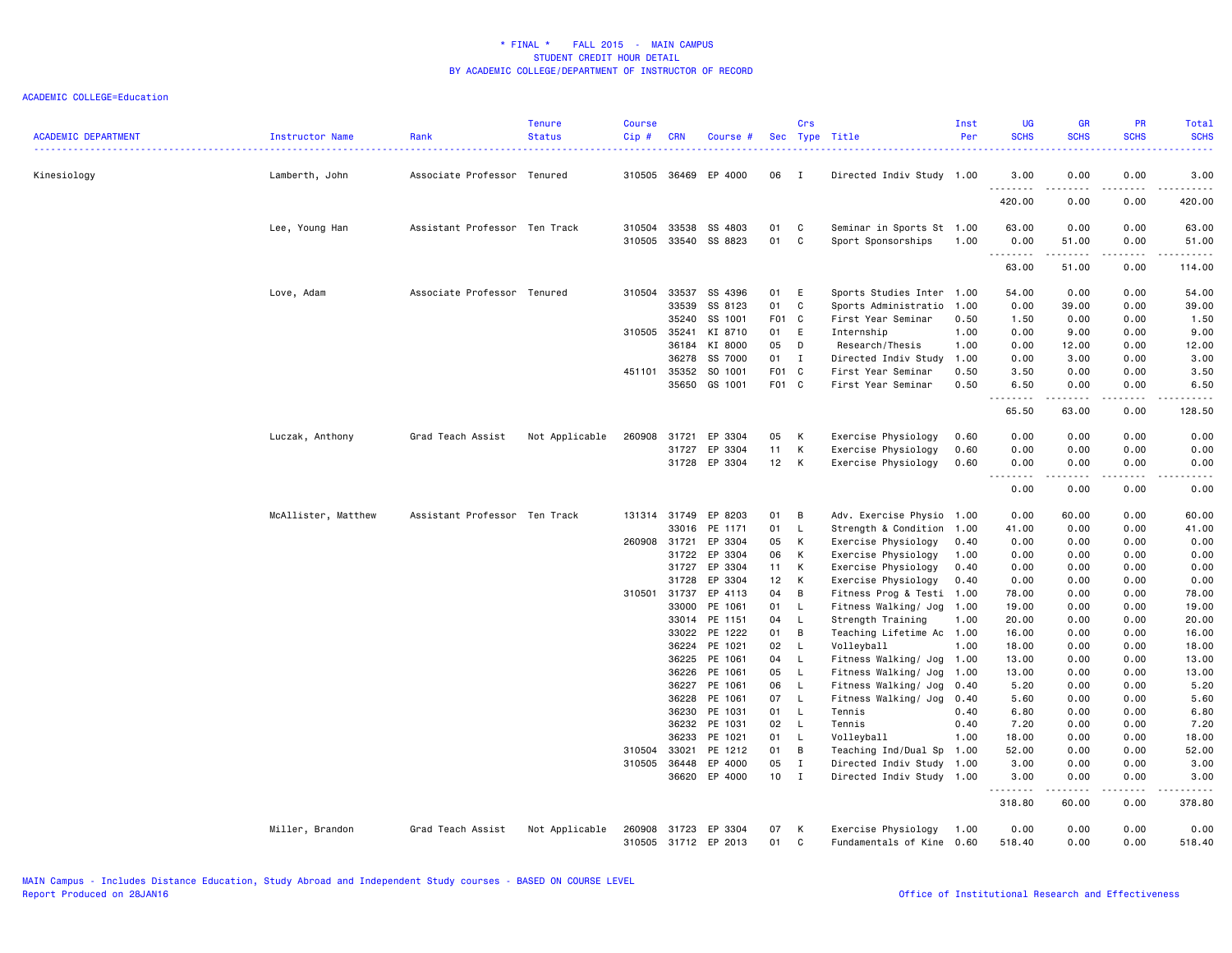| <b>ACADEMIC DEPARTMENT</b> | <b>Instructor Name</b> | Rank                          | <b>Tenure</b><br><b>Status</b> | <b>Course</b><br>Cip# | <b>CRN</b>     | Course #             |          | Crs          | Sec Type Title                                         | Inst<br>Per  | <b>UG</b><br><b>SCHS</b>                                                                                                                                                                                                                                                                                                                                                                                                                                                                        | <b>GR</b><br><b>SCHS</b>                 | <b>PR</b><br><b>SCHS</b> | Total<br><b>SCHS</b> |
|----------------------------|------------------------|-------------------------------|--------------------------------|-----------------------|----------------|----------------------|----------|--------------|--------------------------------------------------------|--------------|-------------------------------------------------------------------------------------------------------------------------------------------------------------------------------------------------------------------------------------------------------------------------------------------------------------------------------------------------------------------------------------------------------------------------------------------------------------------------------------------------|------------------------------------------|--------------------------|----------------------|
|                            |                        |                               |                                |                       |                |                      |          |              |                                                        |              | --------                                                                                                                                                                                                                                                                                                                                                                                                                                                                                        | --------                                 | .                        |                      |
|                            |                        |                               |                                |                       |                |                      |          |              |                                                        |              | 518.40                                                                                                                                                                                                                                                                                                                                                                                                                                                                                          | 0.00                                     | 0.00                     | 518.40               |
| Kinesiology                | Pan, Zhujun            | Assistant Professor Ten Track |                                | 260908<br>310505      | 34641<br>33031 | EP 4703<br>PE 3223   | 02<br>01 | C<br>B       | Neural Contl Human M 1.00<br>Motor Dev & Movement 1.00 |              | 66.00<br>99.00                                                                                                                                                                                                                                                                                                                                                                                                                                                                                  | 0.00<br>0.00                             | 0.00<br>0.00             | 66.00<br>99.00       |
|                            |                        |                               |                                |                       |                |                      |          |              |                                                        |              | <u>.</u><br>165.00                                                                                                                                                                                                                                                                                                                                                                                                                                                                              | .<br>0.00                                | .<br>0.00                | .<br>165.00          |
|                            | Rountree, Jaden        | Grad Teach Assist             | Not Applicable                 | 131314                | 33034          | PE 3313              | 03       | К            | Sport Physiology                                       | 1.00         | 0.00                                                                                                                                                                                                                                                                                                                                                                                                                                                                                            | 0.00                                     | 0.00                     | 0.00                 |
|                            |                        |                               |                                |                       | 33035          | PE 3313              | 04       | К            | Sport Physiology                                       | 1.00         | 0.00                                                                                                                                                                                                                                                                                                                                                                                                                                                                                            | 0.00                                     | 0.00                     | 0.00                 |
|                            |                        |                               |                                | 310501                | 35259<br>35856 | PE 1041<br>PE 1041   | 01<br>02 | L<br>L       | Aerobics<br>Aerobics                                   | 1.00<br>1.00 | 18.00<br>18.00                                                                                                                                                                                                                                                                                                                                                                                                                                                                                  | 0.00<br>0.00                             | 0.00<br>0.00             | 18.00<br>18.00       |
|                            |                        |                               |                                |                       |                |                      |          |              |                                                        |              | $\begin{array}{cccccccccccccc} \multicolumn{2}{c}{} & \multicolumn{2}{c}{} & \multicolumn{2}{c}{} & \multicolumn{2}{c}{} & \multicolumn{2}{c}{} & \multicolumn{2}{c}{} & \multicolumn{2}{c}{} & \multicolumn{2}{c}{} & \multicolumn{2}{c}{} & \multicolumn{2}{c}{} & \multicolumn{2}{c}{} & \multicolumn{2}{c}{} & \multicolumn{2}{c}{} & \multicolumn{2}{c}{} & \multicolumn{2}{c}{} & \multicolumn{2}{c}{} & \multicolumn{2}{c}{} & \multicolumn{2}{c}{} & \multicolumn{2}{c}{} & \$<br>36.00 | .<br>0.00                                | .<br>0.00                | .<br>36.00           |
|                            | Rudolph, William       | Grad Teach Assist             | Not Applicable                 | 131314                | 36350          | PE 2990              | 02       | L.           | Special Topic In PE                                    | 1.00         | 16.00                                                                                                                                                                                                                                                                                                                                                                                                                                                                                           | 0.00                                     | 0.00                     | 16.00                |
|                            |                        |                               |                                | 310501                | 33002          | PE 1061              | 03       | L            | Fitness Walking/ Jog                                   | 1.00         | 19.00                                                                                                                                                                                                                                                                                                                                                                                                                                                                                           | 0.00                                     | 0.00                     | 19.00                |
|                            |                        |                               |                                |                       | 33011          | PE 1151              | 01       | L            | Strength Training                                      | 1.00         | 19.00                                                                                                                                                                                                                                                                                                                                                                                                                                                                                           | 0.00                                     | 0.00                     | 19.00                |
|                            |                        |                               |                                |                       | 33012          | PE 1151              | 02       | L            | Strength Training                                      | 1.00         | 15.00                                                                                                                                                                                                                                                                                                                                                                                                                                                                                           | 0.00                                     | 0.00                     | 15.00                |
|                            |                        |                               |                                |                       |                | 36229 PE 1151        | 05       | L.           | Strength Training                                      | 1.00         | 16.00                                                                                                                                                                                                                                                                                                                                                                                                                                                                                           | 0.00                                     | 0.00<br>.                | 16.00                |
|                            |                        |                               |                                |                       |                |                      |          |              |                                                        |              | .<br>85.00                                                                                                                                                                                                                                                                                                                                                                                                                                                                                      | $\omega$ is $\omega$ in $\omega$<br>0.00 | 0.00                     | .<br>85.00           |
|                            | Rye, David             | Instructor                    | Non-Ten Track                  |                       | 131314 33043   | PE 4873              | 01       | C            | Prof Sem In Physica 1.00                               |              | 21.00                                                                                                                                                                                                                                                                                                                                                                                                                                                                                           | 0.00                                     | 0.00                     | 21.00                |
|                            |                        |                               |                                |                       | 34093          | PE 4873              | 501 C    |              | Prof Sem In Physica 1.00                               |              | 9.00                                                                                                                                                                                                                                                                                                                                                                                                                                                                                            | 0.00                                     | 0.00                     | 9.00                 |
|                            |                        |                               |                                | 310504                | 34646          | SS 3403              | 01       | C            | Facil & Event Mgmt S 1.00                              |              | 198.00                                                                                                                                                                                                                                                                                                                                                                                                                                                                                          | 0.00                                     | 0.00                     | 198.00               |
|                            |                        |                               |                                |                       | 35378          | SS 3603              | 01       | C            | Program Planning-Spo 1.00                              |              | 153.00                                                                                                                                                                                                                                                                                                                                                                                                                                                                                          | 0.00                                     | 0.00                     | 153.00               |
|                            |                        |                               |                                |                       |                | 310505 35969 SS 4000 | 01 I     |              | Directed Indiv Study 1.00                              |              | 6.00<br>.                                                                                                                                                                                                                                                                                                                                                                                                                                                                                       | 0.00<br>.                                | 0.00<br>.                | 6.00<br><u>.</u>     |
|                            |                        |                               |                                |                       |                |                      |          |              |                                                        |              | 387.00                                                                                                                                                                                                                                                                                                                                                                                                                                                                                          | 0.00                                     | 0.00                     | 387.00               |
|                            | Simpson, Jeffrey       | Grad Teach Assist             | Not Applicable                 | 310501                | 32485          | KI 1803              | 02       | C            | Health Trends & Topi 1.00                              |              | 93.00                                                                                                                                                                                                                                                                                                                                                                                                                                                                                           | 0.00                                     | 0.00                     | 93.00                |
|                            |                        |                               |                                | 310505                | 32493          | KI 2603              | 01       | C            | Medical Terminology                                    | 1.00         | 975.00<br>.                                                                                                                                                                                                                                                                                                                                                                                                                                                                                     | 0.00<br>.                                | 0.00<br>.                | 975.00               |
|                            |                        |                               |                                |                       |                |                      |          |              |                                                        |              | 1068.00                                                                                                                                                                                                                                                                                                                                                                                                                                                                                         | 0.00                                     | 0.00                     | 1068.00              |
|                            | Smith, JohnEric        | Assistant Professor Ten Track |                                |                       |                | 131314 33032 PE 3313 | 01       | C            | Sport Physiology                                       | 1.00         | 108.00                                                                                                                                                                                                                                                                                                                                                                                                                                                                                          | 0.00                                     | 0.00                     | 108.00               |
|                            |                        |                               |                                | 260908                |                | 34642 EP 8283        | 01       | C            | Environ Exercise Ph 1.00                               |              | 0.00<br><u>.</u>                                                                                                                                                                                                                                                                                                                                                                                                                                                                                | 27.00<br>.                               | 0.00<br>$- - - - -$      | 27.00<br>.           |
|                            |                        |                               |                                |                       |                |                      |          |              |                                                        |              | 108.00                                                                                                                                                                                                                                                                                                                                                                                                                                                                                          | 27.00                                    | 0.00                     | 135.00               |
|                            | Twietmeyer, Greggory   | Assistant Professor Ten Track |                                | 310504                | 33541          | SS 8833              | 01       | C            | Event & Facility Mgm                                   | 1.00         | 0.00                                                                                                                                                                                                                                                                                                                                                                                                                                                                                            | 60.00                                    | 0.00                     | 60.00                |
|                            |                        |                               |                                | 310505                | 31712          | EP 2013              | 01       | C            | Fundamentals of Kine                                   | 0.20         | 172.80                                                                                                                                                                                                                                                                                                                                                                                                                                                                                          | 0.00                                     | 0.00                     | 172.80               |
|                            |                        |                               |                                |                       | 32496          | KI 8303              | 01       | C            | Research in Kinesiol                                   | 1.00         | 0.00                                                                                                                                                                                                                                                                                                                                                                                                                                                                                            | 81.00                                    | 0.00                     | 81.00                |
|                            |                        |                               |                                |                       | 36664          | KI 7000              | 07       | $\mathbf{I}$ | Directed Indiv Study 1.00                              |              | 0.00<br>. <b>.</b>                                                                                                                                                                                                                                                                                                                                                                                                                                                                              | 3.00<br>. <b>.</b>                       | 0.00<br>.                | 3.00<br>.            |
|                            |                        |                               |                                |                       |                |                      |          |              |                                                        |              | 172.80                                                                                                                                                                                                                                                                                                                                                                                                                                                                                          | 144.00                                   | 0.00                     | 316.80               |
|                            | Vickers, J.            | Associate Professor Tenured   |                                | 131307                | 33041          | PE 4163              | 01       | C            | Prin Meth of Sec Hth 1.00                              |              | 39.00                                                                                                                                                                                                                                                                                                                                                                                                                                                                                           | 0.00                                     | 0.00                     | 39.00                |
|                            |                        |                               |                                |                       | 131314 34645   | PE 8103              | 01       | C            | Developing Coaching                                    | 1.00         | 0.00                                                                                                                                                                                                                                                                                                                                                                                                                                                                                            | 18.00                                    | 0.00                     | 18.00                |
|                            |                        |                               |                                | 310505                | 35405          | KI 7000              | 01       | $\mathbf{I}$ | Directed Indiv Study 1.00                              |              | 0.00                                                                                                                                                                                                                                                                                                                                                                                                                                                                                            | 3.00                                     | 0.00                     | 3.00                 |
|                            |                        |                               |                                |                       | 35496          | KI 7000              | 02       | $\bf{I}$     | Directed Indiv Study                                   | 1.00         | 0.00                                                                                                                                                                                                                                                                                                                                                                                                                                                                                            | 3.00                                     | 0.00                     | 3.00                 |
|                            |                        |                               |                                |                       |                | 36357 KI 7000        | 06       | $\mathbf I$  | Directed Indiv Study 1.00                              |              | 0.00                                                                                                                                                                                                                                                                                                                                                                                                                                                                                            | 3.00                                     | 0.00                     | 3.00                 |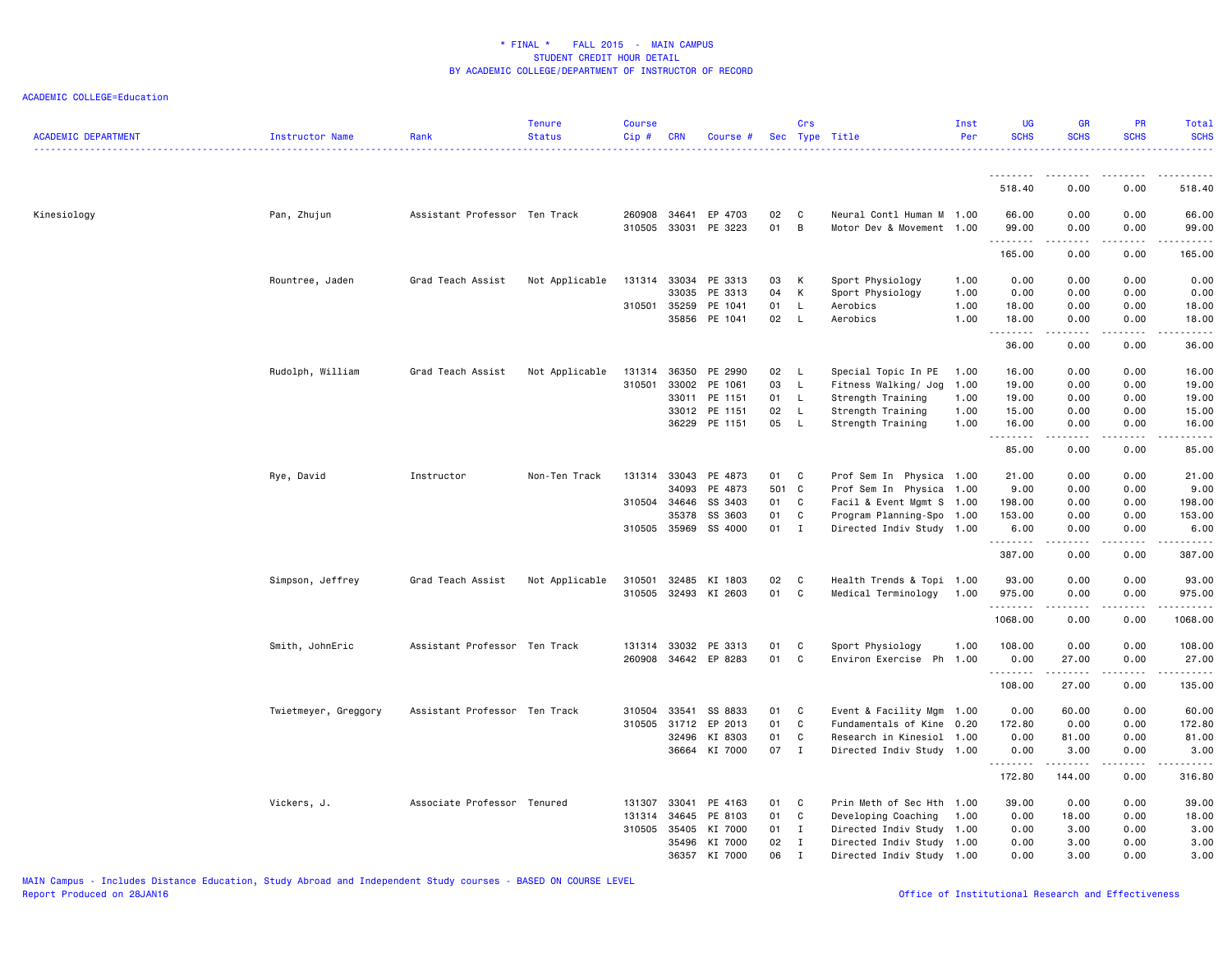| <b>ACADEMIC DEPARTMENT</b> | Instructor Name | Rank              | Tenure<br><b>Status</b> | Course<br>Cip# | <b>CRN</b> | Course #      |      | Crs      | Sec Type Title            | Inst<br>Per | UG<br><b>SCHS</b>  | <b>GR</b><br><b>SCHS</b> | <b>PR</b><br><b>SCHS</b> | Total<br><b>SCHS</b>  |
|----------------------------|-----------------|-------------------|-------------------------|----------------|------------|---------------|------|----------|---------------------------|-------------|--------------------|--------------------------|--------------------------|-----------------------|
|                            |                 |                   |                         |                |            |               |      |          |                           |             |                    |                          |                          |                       |
|                            |                 |                   |                         |                |            |               |      |          |                           |             | 39.00              | .<br>27.00               | .<br>0.00                | .<br>$- - -$<br>66.00 |
| Kinesiology                | Watkins, James  | Grad Teach Assist | Not Applicable          | 310501         | 36227      | PE 1061       | 06   |          | Fitness Walking/ Jog 0.60 |             | 7.80               | 0.00                     | 0.00                     | 7.80                  |
|                            |                 |                   |                         |                | 36228      | PE 1061       | 07 L |          | Fitness Walking/ Jog 0.60 |             | 8.40               | 0.00                     | 0.00                     | 8.40                  |
|                            |                 |                   |                         |                | 36230      | PE 1031       | 01 L |          | Tennis                    | 0.60        | 10.20              | 0.00                     | 0.00                     | 10.20                 |
|                            |                 |                   |                         |                |            | 36232 PE 1031 | 02   |          | Tennis                    | 0.60        | 10.80              | 0.00                     | 0.00                     | 10.80                 |
|                            |                 |                   |                         |                |            |               |      |          |                           |             | ---------<br>37.20 | ---------<br>0.00        | ---------<br>0.00        | .<br>37.20            |
|                            | Young, Glen     | Instructor        | Non-Ten Track           | 131314         | 33038      | PE 3422       | 01   | C        | Coach Football            | 1.00        | 98.00              | 0.00                     | 0.00                     | 98.00                 |
|                            |                 |                   |                         |                | 33039      | PE 3432       | 01   | <b>C</b> | Coach Basketball          | 1.00        | 92.00              | 0.00                     | 0.00                     | 92.00                 |
|                            |                 |                   |                         |                | 33040      | PE 3452       | 01   | C        | Coach Soft/Baseball       | 1.00        | 84.00              | 0.00                     | 0.00                     | 84.00                 |
|                            |                 |                   |                         | 310501         | 33020      | PE 1202       | 01   | B        | Teaching Team Sports      | 1.00        | 42.00              | 0.00                     | 0.00                     | 42.00                 |
|                            |                 |                   |                         | 310505         | 36295      | KI 4000       | 04   | I        | Directed Indiv Study 1.00 |             | 3.00               | 0.00                     | 0.00                     | 3.00                  |
|                            |                 |                   |                         |                |            |               |      |          |                           |             | --------<br>319.00 | 0.00                     | . <b>.</b><br>0.00       | .<br>319.00           |
|                            |                 |                   |                         |                |            |               |      |          |                           |             |                    |                          |                          |                       |
|                            |                 |                   |                         |                |            |               |      |          |                           |             |                    |                          | =======                  | ==========            |
| Kinesiology                |                 |                   |                         |                |            |               |      |          |                           |             | 9003.50            | 441.00                   | 0.00                     | 9444.50               |
|                            |                 |                   |                         |                |            |               |      |          |                           |             | ========           | ========                 | ---------                | ==========            |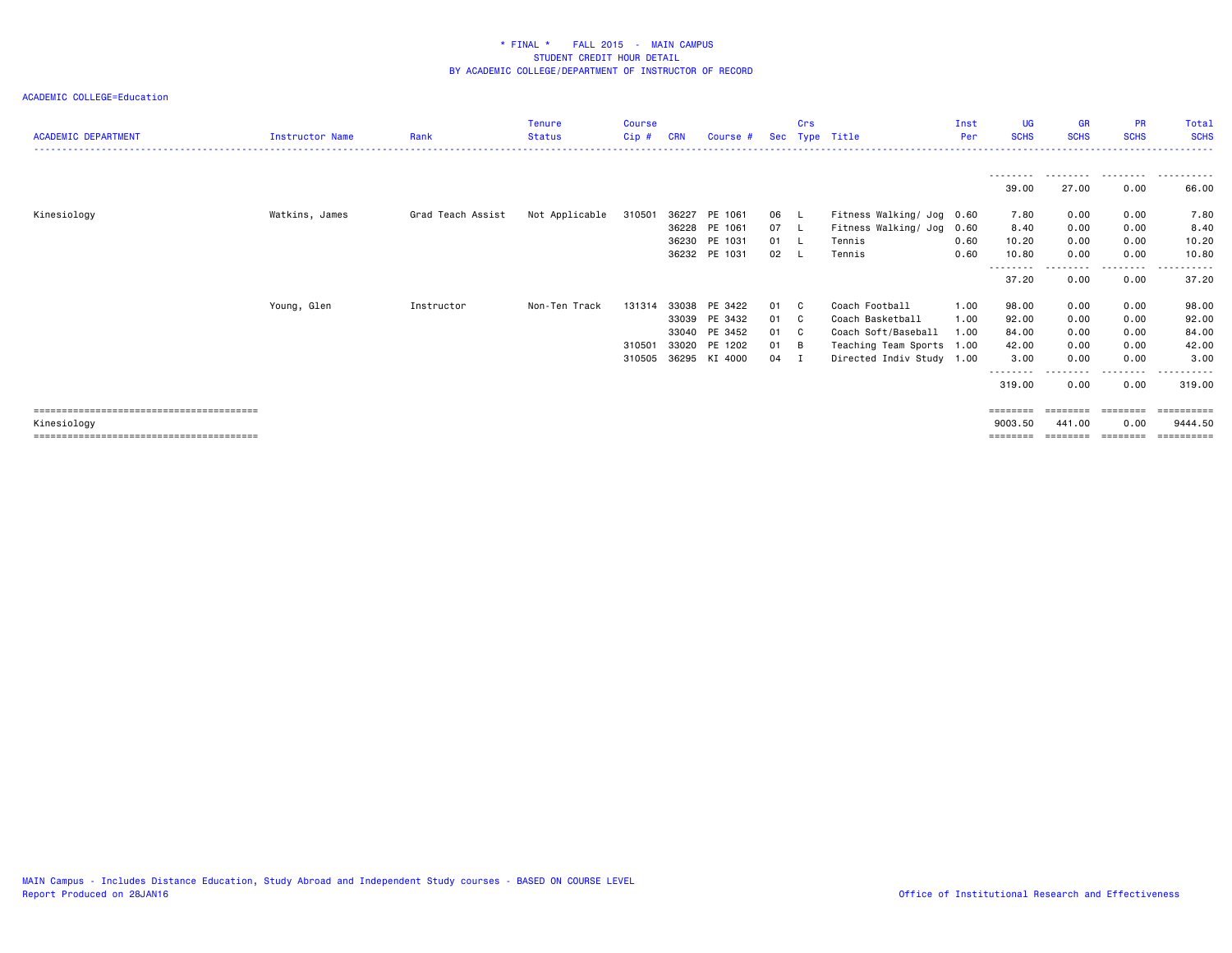| <b>ACADEMIC DEPARTMENT</b> | Instructor Name     | Rank<br>. <u>.</u> .              | <b>Tenure</b><br><b>Status</b> | <b>Course</b><br>Cip# | <b>CRN</b>     | Course #              |          | Crs          | Sec Type Title                                 | Inst<br>Per | <b>UG</b><br><b>SCHS</b>           | <b>GR</b><br><b>SCHS</b> | <b>PR</b><br><b>SCHS</b>            | Total<br><b>SCHS</b><br>$\frac{1}{2} \left( \frac{1}{2} \right) \left( \frac{1}{2} \right) \left( \frac{1}{2} \right) \left( \frac{1}{2} \right)$             |
|----------------------------|---------------------|-----------------------------------|--------------------------------|-----------------------|----------------|-----------------------|----------|--------------|------------------------------------------------|-------------|------------------------------------|--------------------------|-------------------------------------|---------------------------------------------------------------------------------------------------------------------------------------------------------------|
| Leadership and Foundations | Blackbourn, Richard | Non-Faculty                       | Tenured                        | 131205                | 36745          | EDS 3411              | 02 E     |              | Prac In Secondary Ed 1.00                      |             | 15.00                              | 0.00                     | 0.00                                | 15.00                                                                                                                                                         |
|                            |                     |                                   |                                |                       |                |                       |          |              |                                                |             | .<br>15.00                         | .<br>0.00                | $\sim$ $\sim$ $\sim$<br>0.00        | $\frac{1}{2} \left( \frac{1}{2} \right) \left( \frac{1}{2} \right) \left( \frac{1}{2} \right) \left( \frac{1}{2} \right) \left( \frac{1}{2} \right)$<br>15.00 |
|                            | Blendinger, Jack    | Professor                         | Tenured                        | 130301                | 32570          | LSK 6013              | 01       | C            | Academic Writing for 1.00                      |             | 0.00                               | 24.00                    | 0.00                                | 24.00                                                                                                                                                         |
|                            |                     |                                   |                                | 130401                | 35077          | EDA 9000              | 03       | D            | Research / Diss                                | 1.00        | 0.00                               | 35.00                    | 0.00                                | 35.00                                                                                                                                                         |
|                            |                     |                                   |                                |                       | 36345          | EDA 7000              | 01       | $\mathbf{I}$ | Directed Indiv Study 1.00                      |             | 0.00                               | 3.00                     | 0.00                                | 3.00                                                                                                                                                          |
|                            |                     |                                   |                                | 130407                | 35026          | EDA 9913              | 01       | s.           | Dissertation Seminar 1.00                      |             | 0.00                               | 15.00                    | 0.00                                | 15.00                                                                                                                                                         |
|                            |                     |                                   |                                |                       | 231302 31409   | EDF 3413              | 03       | C            | Writing For Thinking 1.00                      |             | 87.00<br>.                         | 0.00<br>. <u>.</u>       | 0.00<br>.                           | 87.00<br>.                                                                                                                                                    |
|                            |                     |                                   |                                |                       |                |                       |          |              |                                                |             | 87.00                              | 77.00                    | 0.00                                | 164.00                                                                                                                                                        |
|                            | Bowen, Marilyn      | Research Assoc Prof Non-Ten Track |                                |                       |                | 130901 31406 EDF 3333 | 08       | C            | Social Foundation Ed 1.00                      |             | 90.00<br>.                         | 0.00                     | 0.00<br>$\sim$ $\sim$ $\sim$ $\sim$ | 90.00<br>$\frac{1}{2} \left( \frac{1}{2} \right) \left( \frac{1}{2} \right) \left( \frac{1}{2} \right) \left( \frac{1}{2} \right) \left( \frac{1}{2} \right)$ |
|                            |                     |                                   |                                |                       |                |                       |          |              |                                                |             | 90.00                              | 0.00                     | 0.00                                | 90.00                                                                                                                                                         |
|                            | Brocato, Donna      | Associate Professor Tenured       |                                |                       | 130101 31415   | EDF 4243              | S01 C    |              | Plan for Diverse Lea 1.00                      |             | 45.00                              | 0.00                     | 0.00                                | 45.00                                                                                                                                                         |
|                            |                     |                                   |                                |                       | 31416          | EDF 4243              | 02       | C            | Plan for Diverse Lea                           | 1.00        | 63.00                              | 0.00                     | 0.00                                | 63.00                                                                                                                                                         |
|                            |                     |                                   |                                |                       | 31419          | EDF 6243              | 02       | C            | Plan for Diverse Lea 1.00                      |             | 0.00                               | 3.00                     | 0.00                                | 3.00                                                                                                                                                          |
|                            |                     |                                   |                                |                       | 130401 36308   | EDA 9000              | 04       | D            | Research / Diss                                | 1.00        | 0.00<br>.                          | 9.00<br>.                | 0.00<br>.                           | 9.00<br>.                                                                                                                                                     |
|                            |                     |                                   |                                |                       |                |                       |          |              |                                                |             | 108.00                             | 12.00                    | 0.00                                | 120.00                                                                                                                                                        |
|                            | Coats, Linda        | Professor                         | Tenured                        | 130401                | 33927          | EDA 8190              | 501 S    |              | Wkshp Ed Adm & Super 1.00                      |             | 0.00                               | 3.00                     | 0.00                                | 3.00                                                                                                                                                          |
|                            |                     |                                   |                                |                       | 36336          | EDA 9000              | 05       | D            | Research / Diss                                | 1.00        | 0.00                               | 16.00                    | 0.00                                | 16.00                                                                                                                                                         |
|                            |                     |                                   |                                | 130407                | 33887          | CCL 8113              | 502 C    |              | Comm Col Hist/Philos 1.00                      |             | 0.00                               | 42.00                    | 0.00                                | 42.00                                                                                                                                                         |
|                            |                     |                                   |                                |                       | 33890          | CCL 8213              | 501 E    |              | Intern In Comm Colle 1.00                      |             | 0.00                               | 6.00                     | 0.00                                | 6.00                                                                                                                                                          |
|                            |                     |                                   |                                |                       | 35817          | CCL 9000              | 504 D    |              | Diss./Dissertation R 1.00                      |             | 0.00                               | 9.00                     | 0.00                                | 9.00                                                                                                                                                          |
|                            |                     |                                   |                                |                       | 36296          | EDA 9913              | 03       | $\mathbf{s}$ | Dissertation Seminar                           | 1.00        | 0.00                               | 3.00                     | 0.00                                | 3.00                                                                                                                                                          |
|                            |                     |                                   |                                |                       | 36576          | CCL 8113              | 501 C    |              | Comm Col Hist/Philos 1.00                      |             | 0.00                               | 27.00<br>$- - - - -$     | 0.00<br>.                           | 27.00<br>.                                                                                                                                                    |
|                            |                     |                                   |                                |                       |                |                       |          |              |                                                |             | 0.00                               | 106.00                   | 0.00                                | 106.00                                                                                                                                                        |
|                            | Davis, James        | Associate Professor Tenured       |                                | 130407                |                | 36440 CCL 9000        | 506 D    |              | Diss./Dissertation R 1.00                      |             | 0.00<br>$\sim$ $\sim$ .<br>$- - -$ | 6.00                     | 0.00<br>$- - - -$                   | 6.00                                                                                                                                                          |
|                            |                     |                                   |                                |                       |                |                       |          |              |                                                |             | 0.00                               | 6.00                     | 0.00                                | 6.00                                                                                                                                                          |
|                            | Derby, Christy      | Lecturer                          | Non-Ten Track                  | 130901                | 31400          | EDF 3333              | 02       | C            | Social Foundation Ed 1.00                      |             | 84.00                              | 0.00                     | 0.00                                | 84.00                                                                                                                                                         |
|                            |                     |                                   |                                |                       | 31403          | EDF 3333              | 05       | C            | Social Foundation Ed 1.00                      |             | 90.00                              | 0.00                     | 0.00                                | 90.00                                                                                                                                                         |
|                            |                     |                                   |                                |                       |                | 31404 EDF 3333        | 06       | C            | Social Foundation Ed 1.00                      |             | 90.00<br>.                         | 0.00<br>.                | 0.00<br>$\sim$ $\sim$ $\sim$ $\sim$ | 90.00<br>.                                                                                                                                                    |
|                            |                     |                                   |                                |                       |                |                       |          |              |                                                |             | 264.00                             | 0.00                     | 0.00                                | 264.00                                                                                                                                                        |
|                            | Farmer, Angela      | Assistant Professor Ten Track     |                                | 130401                | 35076          | EDA 9000              | 02       | D            | Research / Diss                                | 1.00        | 0.00                               | 4.00                     | 0.00                                | 4.00                                                                                                                                                          |
|                            |                     |                                   |                                |                       | 35235          | EDA 8293              | 01       | C            | Prof Dev Ed Persnnel                           | 1.00        | 0.00                               | 24.00                    | 0.00                                | 24.00                                                                                                                                                         |
|                            |                     |                                   |                                |                       | 36441<br>36580 | EDA 8383<br>EDA 8293  | 01<br>02 | C<br>C       | Ethical Dec In Ed<br>Prof Dev Ed Persnnel 1.00 | 1.00        | 0.00<br>0.00                       | 36.00<br>18.00           | 0.00<br>0.00                        | 36.00<br>18.00                                                                                                                                                |
|                            |                     |                                   |                                |                       |                |                       |          |              |                                                |             | .                                  | .                        | .                                   | .                                                                                                                                                             |
|                            |                     |                                   |                                |                       |                |                       |          |              |                                                |             | 0.00                               | 82.00                    | 0.00                                | 82.00                                                                                                                                                         |
|                            | Fincher, Mark       | Assistant Professor Ten Track     |                                | 130407                | 33895          | CCL 8333              | 501 C    |              | Comm Col Admin                                 | 1.00        | 0.00                               | 24.00                    | 0.00                                | 24.00                                                                                                                                                         |
|                            |                     |                                   |                                |                       | 36442          | CCL 9000              | 507      | D            | Diss./Dissertation R 1.00                      |             | 0.00                               | 3.00                     | 0.00                                | 3.00                                                                                                                                                          |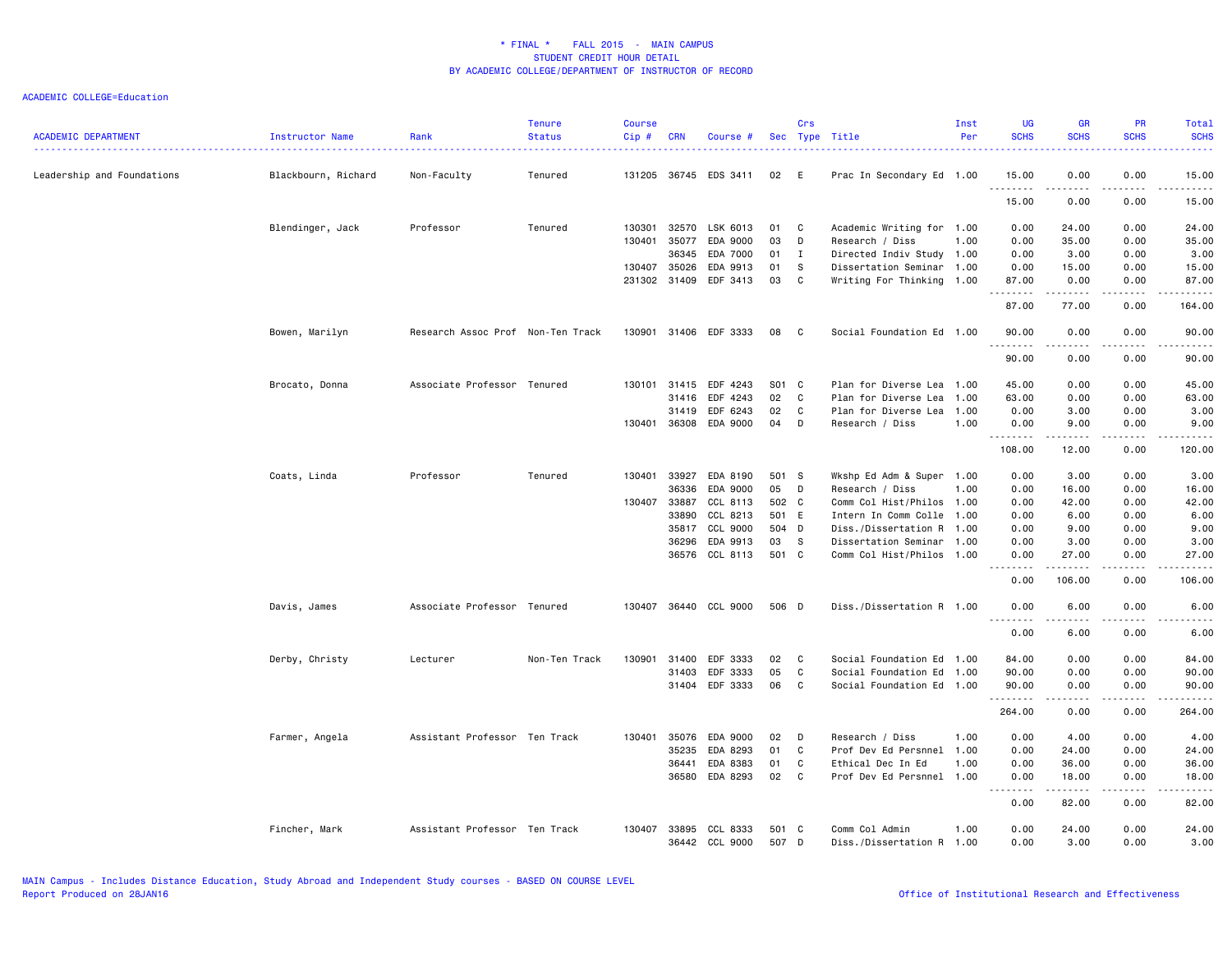| <b>ACADEMIC DEPARTMENT</b> | Instructor Name       | Rank                               | <b>Tenure</b><br><b>Status</b> | <b>Course</b><br>$Cip \#$ | <b>CRN</b> | Course #              |       | Crs                        | Sec Type Title            | Inst<br>Per | UG<br><b>SCHS</b> | <b>GR</b><br><b>SCHS</b> | PR<br><b>SCHS</b> | Total<br><b>SCHS</b>                                                                                                                                          |
|----------------------------|-----------------------|------------------------------------|--------------------------------|---------------------------|------------|-----------------------|-------|----------------------------|---------------------------|-------------|-------------------|--------------------------|-------------------|---------------------------------------------------------------------------------------------------------------------------------------------------------------|
|                            |                       |                                    |                                |                           |            |                       |       |                            |                           |             |                   |                          |                   |                                                                                                                                                               |
|                            |                       |                                    |                                |                           |            |                       |       |                            |                           |             | 0.00              | 27.00                    | 0.00              | 27.00                                                                                                                                                         |
| Leadership and Foundations | Hailey, Leigh         | Clinical Assist Pro Non-Ten Track  |                                | 130401                    | 36297      | EDL 8513              | 501 H |                            | Leadership Intern I       | 1.00        | 0.00              | 18.00                    | 0.00              | 18.00                                                                                                                                                         |
|                            |                       |                                    |                                |                           |            | 36298 EDL 8523        | 501 C |                            | Educ-Diverse Learner 1.00 |             | 0.00              | 33.00                    | 0.00              | 33.00                                                                                                                                                         |
|                            |                       |                                    |                                |                           |            |                       |       |                            |                           |             | .<br>0.00         | .<br>51.00               | 0.00              | $\frac{1}{2} \left( \frac{1}{2} \right) \left( \frac{1}{2} \right) \left( \frac{1}{2} \right) \left( \frac{1}{2} \right) \left( \frac{1}{2} \right)$<br>51.00 |
|                            | King, Stephanie       | Associate Professor Tenured        |                                | 130407                    | 33889      | CCL 8173              | 501 C |                            | Comm College Teachin 1.00 |             | 0.00              | 45.00                    | 0.00              | 45.00                                                                                                                                                         |
|                            |                       |                                    |                                |                           | 33894      | CCL 8313              | 501 C |                            | Comm Coll Instrl Ass      | 1.00        | 0.00              | 18.00                    | 0.00              | 18.00                                                                                                                                                         |
|                            |                       |                                    |                                |                           |            | 35028 CCL 9000        | 502 D |                            | Diss./Dissertation R 1.00 |             | 0.00<br>.         | 95.00<br>.               | 0.00<br>.         | 95.00<br>.                                                                                                                                                    |
|                            |                       |                                    |                                |                           |            |                       |       |                            |                           |             | 0.00              | 158.00                   | 0.00              | 158.00                                                                                                                                                        |
|                            | McGregor, Shane       | Grad Research Assis Not Applicable |                                |                           |            | 130101 36236 EDS 8103 | 501 C |                            | Adv Meth in Mid/Sec       | 1.00        | 0.00              | 45.00                    | 0.00              | 45.00                                                                                                                                                         |
|                            |                       |                                    |                                |                           |            |                       |       |                            |                           |             | .<br>0.00         | .<br>45.00               | .<br>0.00         | .<br>45.00                                                                                                                                                    |
|                            | McReynolds, Ritalaine | Instructor                         | Non-Ten Track                  | 131315                    |            | 32568 LSK 2013        | 01    | $\mathbf{C}$               | Speed Reading             | 1.00        | 90.00             | 0.00                     | 0.00              | 90.00                                                                                                                                                         |
|                            |                       |                                    |                                |                           |            | 32569 LSK 2013        | 02    | $\overline{\phantom{a}}$ C | Speed Reading             | 1.00        | 84.00             | 0.00                     | 0.00              | 84.00                                                                                                                                                         |
|                            |                       |                                    |                                |                           |            |                       |       |                            |                           |             | .<br>174.00       | .<br>0.00                | .<br>0.00         | .<br>174.00                                                                                                                                                   |
|                            | Miller, Marylyn       | Lecturer                           | Non-Ten Track                  | 130101                    | 36679      | EDF 4000              | 02    | $\mathbf{I}$               | Directed Indiv Study 1.00 |             | 3.00              | 0.00                     | 0.00              | 3.00                                                                                                                                                          |
|                            |                       |                                    |                                |                           | 36680      | EDF 4000              | 03    | $\mathbf I$                | Directed Indiv Study 1.00 |             | 3.00              | 0.00                     | 0.00              | 3.00                                                                                                                                                          |
|                            |                       |                                    |                                |                           | 36681      | EDF 4000              | 04 I  |                            | Directed Indiv Study 1.00 |             | 3.00              | 0.00                     | 0.00              | 3.00                                                                                                                                                          |
|                            |                       |                                    |                                |                           | 36785      | EDF 4000              | 05    | $\mathbf{I}$               | Directed Indiv Study      | 1.00        | 3.00              | 0.00                     | 0.00              | 3.00                                                                                                                                                          |
|                            |                       |                                    |                                | 130901 31401              |            | EDF 3333              | 03    | $\mathbf{C}$               | Social Foundation Ed 1.00 |             | 84.00             | 0.00                     | 0.00              | 84.00                                                                                                                                                         |
|                            |                       |                                    |                                |                           | 31402      | EDF 3333              | 04    | $\mathbf{C}$               | Social Foundation Ed 1.00 |             | 84.00             | 0.00                     | 0.00              | 84.00                                                                                                                                                         |
|                            |                       |                                    |                                | 231302 31407              |            | EDF 3413              | 01    | $\overline{c}$             | Writing For Thinking      | 1.00        | 84.00             | 0.00                     | 0.00              | 84.00                                                                                                                                                         |
|                            |                       |                                    |                                |                           | 31408      | EDF 3413              | 02    | C <sub>c</sub>             | Writing For Thinking 1.00 |             | 90.00             | 0.00                     | 0.00              | 90.00                                                                                                                                                         |
|                            |                       |                                    |                                |                           | 31410      | EDF 3413              | 04    | C                          | Writing For Thinking      | 1.00        | 90.00             | 0.00                     | 0.00              | 90.00                                                                                                                                                         |
|                            |                       |                                    |                                |                           |            | 31411 EDF 3413        | 05    | $\mathbf{C}$               | Writing For Thinking 1.00 |             | 87.00             | 0.00                     | 0.00              | 87.00                                                                                                                                                         |
|                            |                       |                                    |                                |                           |            |                       |       |                            |                           |             | 531.00            | 0.00                     | 0.00              | 531.00                                                                                                                                                        |
|                            | Molina, Danielle      | Assistant Professor Ten Track      |                                | 130406                    | 30962      | COE 8543              | 01    | $\mathbf{C}$               | Legal Issues              | 1.00        | 0.00              | 36.00                    | 0.00              | 36.00                                                                                                                                                         |
|                            |                       |                                    |                                |                           | 34283      | HED 8123              | 01    | C                          | U/CC Governance           | 1.00        | 0.00              | 21.00                    | 0.00              | 21.00                                                                                                                                                         |
|                            |                       |                                    |                                | 422701                    | 30961      | COE 8523              | 01    | C                          | Student Dev Theory        | 1.00        | 0.00<br><u>.</u>  | 45.00<br><u>.</u>        | 0.00<br>.         | 45.00<br>.                                                                                                                                                    |
|                            |                       |                                    |                                |                           |            |                       |       |                            |                           |             | 0.00              | 102.00                   | 0.00              | 102.00                                                                                                                                                        |
|                            | Musser, Madhurima     | Grad Teach Assist                  | Not Applicable                 |                           |            | 131202 31412 EDF 3423 | 01    | C                          | Exploring Diversity       | 1.00        | 69.00             | 0.00                     | 0.00              | 69.00                                                                                                                                                         |
|                            |                       |                                    |                                |                           |            | 31414 EDF 3423        | 03    | $\mathbf{C}$               | Exploring Diversity       | 1.00        | 66.00<br><u>.</u> | 0.00<br>.                | 0.00              | 66.00                                                                                                                                                         |
|                            |                       |                                    |                                |                           |            |                       |       |                            |                           |             | 135.00            | 0.00                     | 0.00              | 135.00                                                                                                                                                        |
|                            | Prince, Debra         | Associate Professor Tenured        |                                | 130601                    | 31420      | EDF 8363              | 02    | $\mathbf{C}$               | Func & Met Res In Ed      | 1.00        | 0.00              | 30.00                    | 0.00              | 30.00                                                                                                                                                         |
|                            |                       |                                    |                                |                           | 33950      | EDF 8363              | 501 C |                            | Func & Met Res In Ed      | 1.00        | 0.00              | 72.00                    | 0.00              | 72.00                                                                                                                                                         |
|                            |                       |                                    |                                | 130603                    | 31421      | EDF 9373              | 02    | $\mathbf{C}$               | Ed Res Design             | 1.00        | 0.00              | 30.00                    | 0.00              | 30.00                                                                                                                                                         |
|                            |                       |                                    |                                | 429999                    | 36378      | EPY 9000              | 06    | D                          | Research / Diss           | 1.00        | 0.00              | 6.00                     | 0.00              | 6.00                                                                                                                                                          |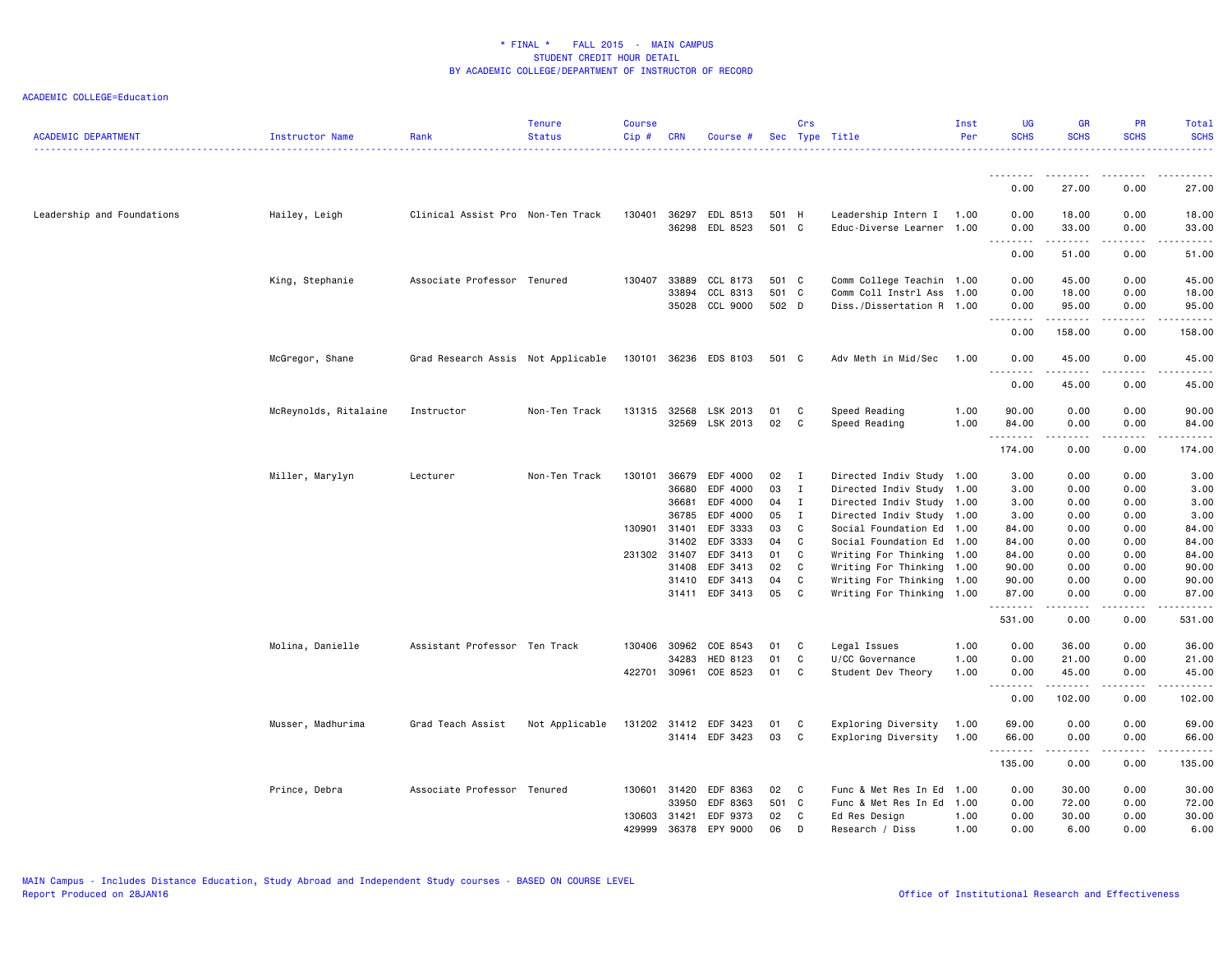| <b>ACADEMIC DEPARTMENT</b> | Instructor Name   | Rank                        | <b>Tenure</b><br><b>Status</b> | <b>Course</b><br>$Cip$ # | <b>CRN</b>     | Course #                               |                         | Crs | Sec Type Title                                                                      | Inst<br>Per | UG<br><b>SCHS</b>    | GR<br><b>SCHS</b>              | <b>PR</b><br><b>SCHS</b>      | Total<br><b>SCHS</b>                 |
|----------------------------|-------------------|-----------------------------|--------------------------------|--------------------------|----------------|----------------------------------------|-------------------------|-----|-------------------------------------------------------------------------------------|-------------|----------------------|--------------------------------|-------------------------------|--------------------------------------|
|                            |                   |                             |                                |                          |                |                                        |                         |     |                                                                                     |             | ---------<br>0.00    | .<br>138.00                    | ----------<br>0.00            | .<br>138.00                          |
| Leadership and Foundations | Stumpf, Arthur    | Associate Professor Tenured |                                | 130407                   | 33893<br>35176 | CCL 8283<br>33896 CCL 9913<br>CCL 9000 | 501 C<br>501 S<br>503 D |     | Leadership Comm Coll 1.00<br>Dissertation Seminar 1.00<br>Diss./Dissertation R 1.00 |             | 0.00<br>0.00<br>0.00 | 27.00<br>24.00<br>27.00        | 0.00<br>0.00<br>0.00          | 27.00<br>24.00<br>27.00              |
|                            | Williams, Frankie | Lecturer                    | Non-Ten Track                  | 130407                   |                | 36578 CCL 8113                         | 503 C                   |     | Comm Col Hist/Philos 1.00                                                           |             | .<br>0.00<br>0.00    | .<br>78.00<br>24.00            | .<br>0.00<br>0.00             | .<br>78.00<br>24.00                  |
|                            |                   |                             |                                |                          |                |                                        |                         |     |                                                                                     |             | .<br>0.00            | 24.00                          | .<br>0.00                     | .<br>24.00                           |
| Leadership and Foundations |                   |                             |                                |                          |                |                                        |                         |     |                                                                                     |             | 1404.00<br>========  | ========<br>906.00<br>======== | ========<br>0.00<br>--------- | ==========<br>2310.00<br>----------- |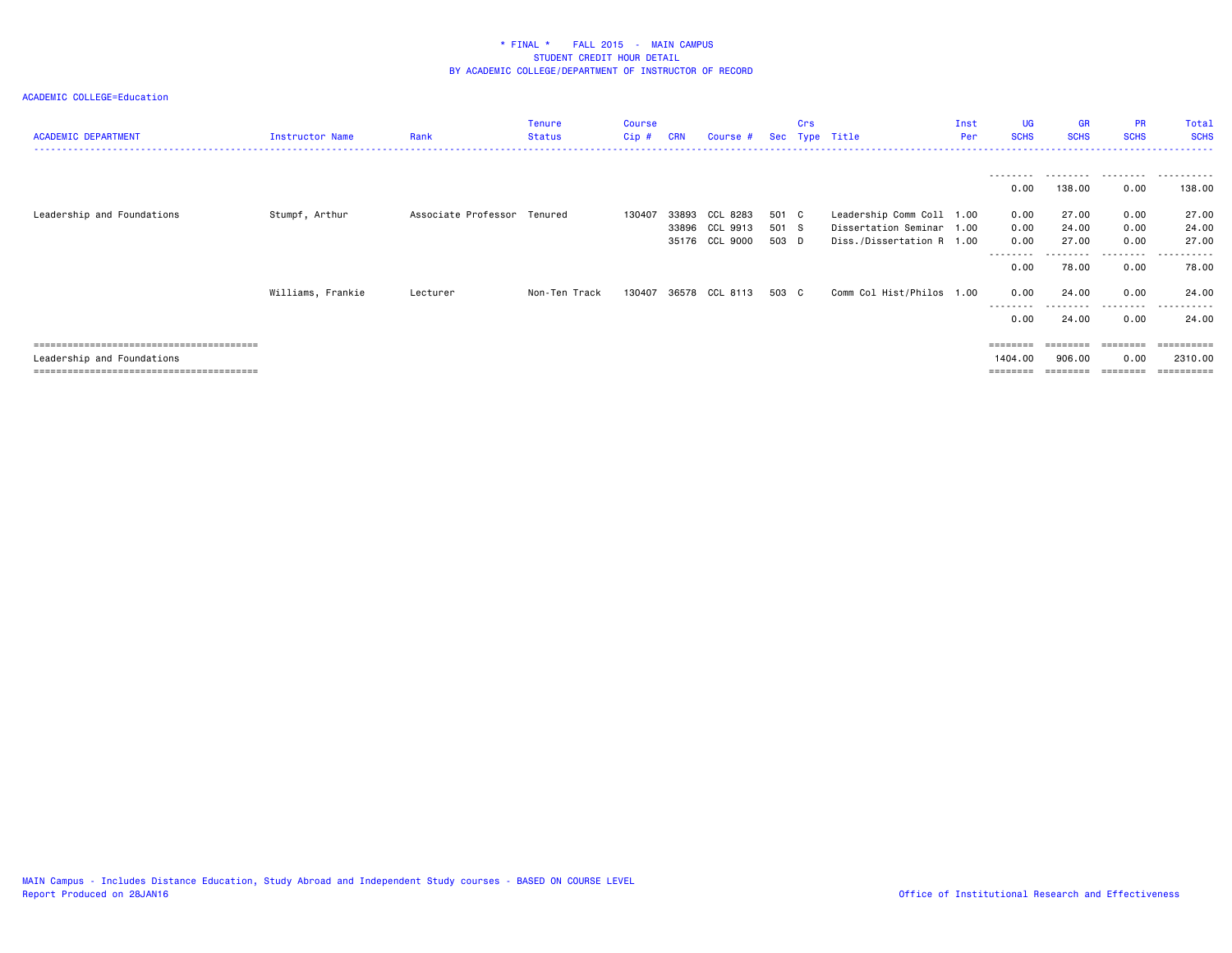| <b>ACADEMIC DEPARTMENT</b> | Instructor Name                   | Rank                        | <b>Tenure</b><br><b>Status</b> | <b>Course</b><br>$Cip$ # | <b>CRN</b> | Course #             |       | Crs          | Sec Type Title            | Inst<br>Per | UG<br><b>SCHS</b>   | GR<br><b>SCHS</b> | PR<br><b>SCHS</b>                   | <b>Total</b><br><b>SCHS</b> |
|----------------------------|-----------------------------------|-----------------------------|--------------------------------|--------------------------|------------|----------------------|-------|--------------|---------------------------|-------------|---------------------|-------------------|-------------------------------------|-----------------------------|
| Music                      | Aarhus, Craig                     | Associate Professor Tenured |                                |                          |            | 500906 32887 MU 3412 | 01    | C            | Conducting                | 0.50        | 17.00<br>. <b>.</b> | 0.00<br>$- - -$   | 0.00<br>$- - - -$                   | 17.00<br>.                  |
|                            |                                   |                             |                                |                          |            |                      |       |              |                           |             | 17.00               | 0.00              | 0.00                                | 17.00                       |
|                            | Baker, Jason                      | Associate Professor Tenured |                                | 131312 32868             |            | MU 2551              | 01    | E            | Percussion Ensemble       | 1.00        | 14.00               | 0.00              | 0.00                                | 14.00                       |
|                            |                                   |                             |                                | 500903                   | 32925      | MUA 1610             | 01    | E            | Percussion - Non Maj      | 1.00        | 3.00                | 0.00              | 0.00                                | 3.00                        |
|                            |                                   |                             |                                |                          | 32926      | MUA 1610             | 02    | E            | Percussion- Majors        | 1.00        | 10.00               | 0.00              | 0.00                                | 10.00                       |
|                            |                                   |                             |                                |                          | 32959      | MUA 2610             | 02    | E            | Percussion Majors         | 1.00        | 8.00                | 0.00              | 0.00                                | 8.00                        |
|                            |                                   |                             |                                |                          | 32978      | MUA 3610             | 01    | E            | Percussion                | 1.00        | 7.00                | 0.00<br>.         | 0.00<br>د د د د                     | 7.00<br>د د د د د           |
|                            |                                   |                             |                                |                          |            |                      |       |              |                           |             | 42.00               | 0.00              | 0.00                                | 42.00                       |
|                            | Banks, Jessica                    | Lecturer                    | Non-Ten Track                  | 131312                   | 32981      | <b>MUE 3001</b>      | 01    | E            | Practicum Music Ed        | 1.00        | 16.00               | 0.00              | 0.00                                | 16.00                       |
|                            |                                   |                             |                                | 500903                   | 32902      | MUA 1110             | 01    | E            | Flute - Non Majors        | 1.00        | 3.00                | 0.00              | 0.00                                | 3.00                        |
|                            |                                   |                             |                                |                          | 32903      | MUA 1110             | 02    | E            | Flute - Majors            | 1.00        | 7.00                | 0.00              | 0.00                                | 7.00                        |
|                            |                                   |                             |                                |                          | 32939      | MUA 2110             | 01    | E            | Flute Non Majors          | 1.00        | 2.00                | 0.00              | 0.00                                | 2.00                        |
|                            |                                   |                             |                                |                          | 32940      | MUA 2110             | 02    | E            | Flute Majors              | 1.00        | 2.00                | 0.00              | 0.00                                | 2.00                        |
|                            |                                   |                             |                                | 500904                   | 32849      | MU 1003              | 01    | C            | Fund of Music Theory      | 1.00        | 15.00               | 0.00              | 0.00                                | 15.00                       |
|                            |                                   |                             |                                | 500915                   | 32859      | MU 2011              | 01    | E            | Woodwind Ensembles        | 1.00        | 11.00               | 0.00<br>.         | 0.00<br>د د د د                     | 11.00<br>.                  |
|                            |                                   |                             |                                |                          |            |                      |       |              |                           |             | 56.00               | 0.00              | 0.00                                | 56.00                       |
|                            | Brown, Michael R.                 | Professor                   | Tenured                        | 131312                   | 34090      | MU 1123              | 501 C |              | American Music App.       | 1.00        | 54.00               | 0.00              | 0.00                                | 54.00                       |
|                            |                                   |                             |                                | 500901                   | 32853      | MU 1113              | 05    | C            | His & Apprec Of Musi      | 1.00        | 957.00              | 0.00              | 0.00                                | 957.00                      |
|                            |                                   |                             |                                | 500903                   | 32881      | MU 2951              | 01    | Q            | Philharmonia              | 1.00        | 14.00<br>.          | 0.00<br>.         | 0.00<br>.                           | 14.00<br>.                  |
|                            |                                   |                             |                                |                          |            |                      |       |              |                           |             | 1025.00             | 0.00              | 0.00                                | 1025.00                     |
|                            | Damm, Robert                      | Professor                   | Tenured                        | 050201                   | 35009      | AAS 1103             | 01    | C            | African American Mus      | 1.00        | 75.00               | 0.00              | 0.00                                | 75.00                       |
|                            |                                   |                             |                                | 500901                   | 32848      | MU 1001              | F01 C |              | First Year Seminar        | 1.00        | 13.00               | 0.00              | 0.00                                | 13.00                       |
|                            |                                   |                             |                                |                          | 32851      | MU 1103              | 01    | C            | African-Amer Music        | 1.00        | 72.00               | 0.00              | 0.00                                | 72.00                       |
|                            |                                   |                             |                                |                          | 32985      | MUE 3243             | 01    | C            | Plan/Manage Lrn Mus       | 1.00        | 30.00               | 0.00              | 0.00                                | 30.00                       |
|                            |                                   |                             |                                |                          | 36306      | MU 4000              | 01    | $\mathbf{I}$ | Directed Indiv Study 1.00 |             | 1.00                | 0.00              | 0.00<br>$\sim$ $\sim$ $\sim$ $\sim$ | 1.00<br>.                   |
|                            |                                   |                             |                                |                          |            |                      |       |              |                           |             | 191.00              | 0.00              | 0.00                                | 191.00                      |
|                            | Edwards-Henry, Jacqueli Professor |                             | Tenured                        | 500903                   | 32890      | MUA 1010             | 03    | E            | Piano - Majors            | 1.00        | 5.00                | 0.00              | 0.00                                | 5.00                        |
|                            |                                   |                             |                                |                          | 32964      | MUA 3010             | 01    | E            | Piano Majors              | 1.00        | 4.00                | 0.00              | 0.00                                | 4.00                        |
|                            |                                   |                             |                                | 500907                   | 32863      | MU 2111              | 01    | L.           | Music Majors Piano I 1.00 |             | 12.00               | 0.00              | 0.00                                | 12.00                       |
|                            |                                   |                             |                                |                          | 32864      | MU 2111              | 02    | L.           | Music Majors Piano I 1.00 |             | 12.00               | 0.00              | 0.00                                | 12.00                       |
|                            |                                   |                             |                                |                          | 32884      | MU 3112              | 01    | L.           | Funct Skills Piano I 1.00 |             | 18.00               | 0.00              | 0.00                                | 18.00                       |
|                            |                                   |                             |                                |                          |            | 36139 MU 2111        | 03    | L            | Music Majors Piano I 1.00 |             | 10.00<br>. <u>.</u> | 0.00<br>.         | 0.00<br>.                           | 10.00<br>.                  |
|                            |                                   |                             |                                |                          |            |                      |       |              |                           |             | 61.00               | 0.00              | 0.00                                | 61.00                       |
|                            | Falcone, Sheri                    | Instructor                  | Non-Ten Track                  | 131312                   | 32983      | MUE 3222             | 01    | C            | Woodwind Methods          | 1.00        | 18.00               | 0.00              | 0.00                                | 18.00                       |
|                            |                                   |                             |                                | 500903                   | 32905      | MUA 1150             | 02    | E            | Clarinet- Majors          | 1.00        | 6.00                | 0.00              | 0.00                                | 6.00                        |
|                            |                                   |                             |                                |                          | 32906      | MUA 1210             | 01    | E            | Saxophone - Non Majo      | 1.00        | 1.00                | 0.00              | 0.00                                | 1.00                        |
|                            |                                   |                             |                                |                          | 32907      | MUA 1210             | 02    | E            | Saxophone - Majors        | 1.00        | 10.00               | 0.00              | 0.00                                | 10.00                       |
|                            |                                   |                             |                                |                          | 32943      | MUA 2210             | 01    | Е            | Saxophone Non Majors      | 1.00        | 2.00                | 0.00              | 0.00                                | 2.00                        |
|                            |                                   |                             |                                |                          | 32970      | MUA 3210             | 01    | E            | Saxophone                 | 1.00        | 6.00                | 0.00              | 0.00                                | 6.00                        |
|                            |                                   |                             |                                |                          | 32971      | MUA 3250             | 01    | E            | Oboe                      | 1.00        | 2.00                | 0.00              | 0.00                                | 2.00                        |
|                            |                                   |                             |                                | 500915                   | 32860      | MU 2011              | 02    | E            | Woodwind Ensembles        | 1.00        | 5.00                | 0.00              | 0.00                                | 5.00                        |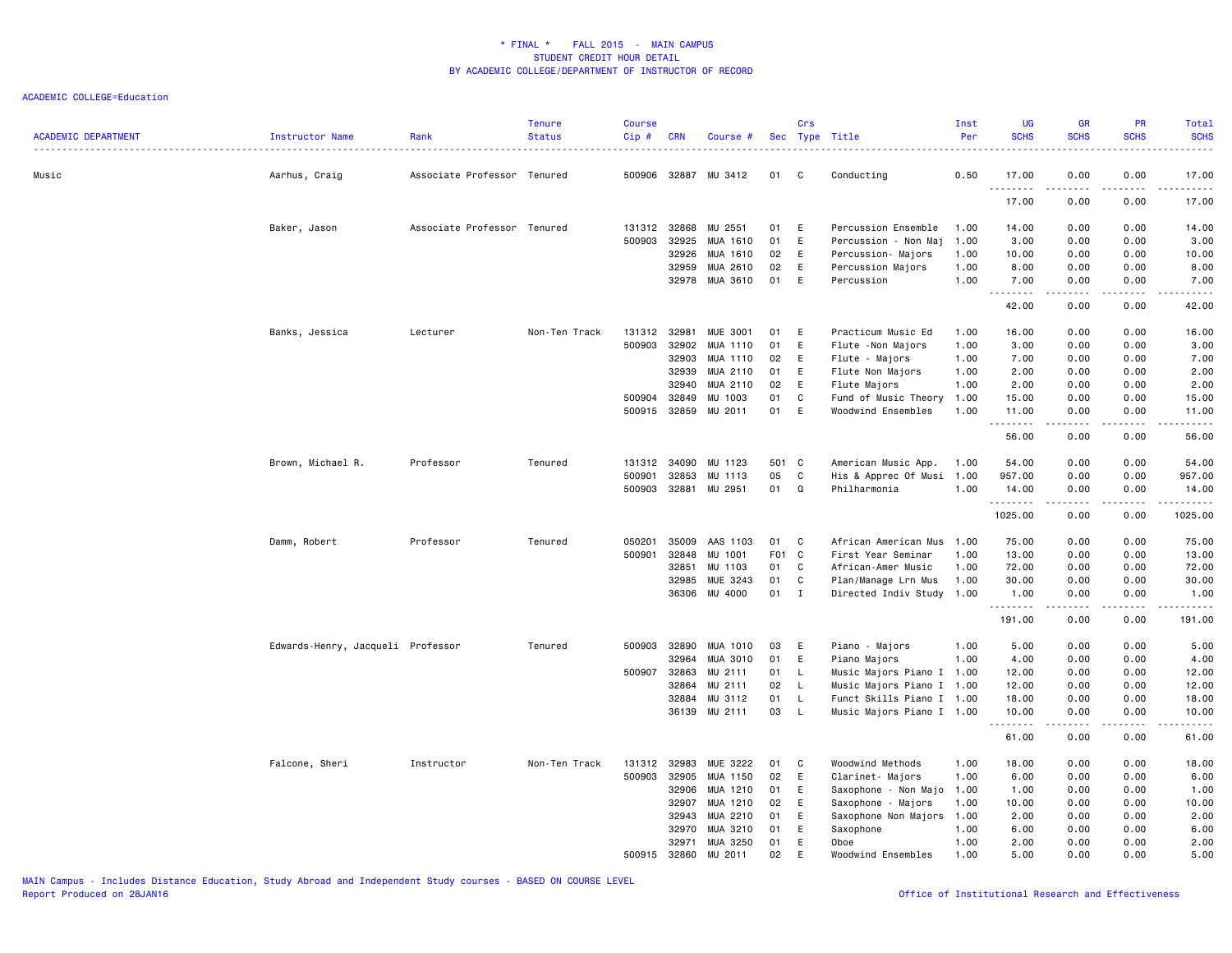| <b>ACADEMIC DEPARTMENT</b> | Instructor Name     | Rank                          | <b>Tenure</b><br><b>Status</b> | <b>Course</b><br>Cip# | <b>CRN</b>     | Course #            |          | Crs      | Sec Type Title               | Inst<br>Per  | UG<br><b>SCHS</b>                  | <b>GR</b><br><b>SCHS</b> | PR<br><b>SCHS</b>     | <b>Total</b><br><b>SCHS</b>                                                                                                        |
|----------------------------|---------------------|-------------------------------|--------------------------------|-----------------------|----------------|---------------------|----------|----------|------------------------------|--------------|------------------------------------|--------------------------|-----------------------|------------------------------------------------------------------------------------------------------------------------------------|
| Music                      | Falcone, Sheri      | Instructor                    | Non-Ten Track                  | 500915                | 32862          | MU 2011             | 04       | E        | Woodwind Ensembles           | 1.00         | 7.00<br>.                          | 0.00                     | 0.00                  | 7.00<br>$\omega$ is $\omega$ in .                                                                                                  |
|                            |                     |                               |                                |                       |                |                     |          |          |                              |              | 57.00                              | 0.00                     | 0.00                  | 57.00                                                                                                                              |
|                            | Fontaine, Jeanette  | Lecturer                      | Non-Ten Track                  | 500901                | 36146          | MU 2990             | 01       | Q        | Special Topic In MU          | 0.50         | 10.50                              | 0.00                     | 0.00                  | 10.50                                                                                                                              |
|                            |                     |                               |                                | 500903                | 32897          | MUA 1050            | 03       | E        | Voice - Non Majors           | 0.50         | 1.00                               | 0.00                     | 0.00                  | 1.00                                                                                                                               |
|                            |                     |                               |                                |                       | 32900          | MUA 1050            | 06       | E        | Voice -Majors                | 0.50         | 3.00                               | 0.00                     | 0.00                  | 3.00                                                                                                                               |
|                            |                     |                               |                                |                       | 32938          | MUA 2050            | 06       | E        | Voice-Majors                 | 0.50         | 6.00                               | 0.00                     | 0.00                  | 6.00                                                                                                                               |
|                            |                     |                               |                                | 500908                | 32967<br>32855 | MUA 3050<br>MU 1131 | 03<br>01 | E<br>L.  | Voice Major<br>Voice Class I | 0.50<br>1.00 | 5.00<br>13.00                      | 0.00                     | 0.00<br>0.00          | 5.00<br>13.00                                                                                                                      |
|                            |                     |                               |                                |                       |                |                     |          |          |                              |              | $\sim$ $\sim$ $\sim$ $\sim$        | 0.00                     |                       | .                                                                                                                                  |
|                            |                     |                               |                                |                       |                |                     |          |          |                              |              | 38.50                              | 0.00                     | 0.00                  | 38.50                                                                                                                              |
|                            | Hause, Barry        | Lecturer                      | Non-Ten Track                  | 500903                | 32929          | MUA 1710            | 01       | $\Omega$ | Guitar- Non Majors           | 1.00         | 17.00                              | 0.00                     | 0.00                  | 17.00                                                                                                                              |
|                            |                     |                               |                                |                       | 32961          | MUA 2710            | 01       | Q        | Guitar Non Majors            | 1.00         | 2.00                               | 0.00                     | 0.00                  | 2.00                                                                                                                               |
|                            |                     |                               |                                |                       |                |                     |          |          |                              |              | $\sim$ $\sim$ $\sim$<br>.<br>19.00 | 0.00                     | $- - - -$<br>0.00     | $\frac{1}{2} \left( \frac{1}{2} \right) \left( \frac{1}{2} \right) \left( \frac{1}{2} \right) \left( \frac{1}{2} \right)$<br>19.00 |
|                            | Human, Richard      | Associate Professor Tenured   |                                | 131312 32877          |                | MU 2851             | 04       | E        | Brass Ensemble - Trom        | 1.00         | 8.00                               | 0.00                     | 0.00                  | 8.00                                                                                                                               |
|                            |                     |                               |                                | 500901                | 32852          | MU 1113             | 01       | C        | His & Apprec Of Musi         | 1.00         | 201.00                             | 0.00                     | 0.00                  | 201.00                                                                                                                             |
|                            |                     |                               |                                | 500903                | 32920          | MUA 1450            | 02       | E        | Trombone Majors              | 1.00         | 2.00                               | 0.00                     | 0.00                  | 2.00                                                                                                                               |
|                            |                     |                               |                                |                       | 32924          | MUA 1550            | 02       | E        | Tuba -Majors                 | 1.00         | 2.00                               | 0.00                     | 0.00                  | 2.00                                                                                                                               |
|                            |                     |                               |                                |                       | 32954          | MUA 2450            | 02       | E        | Trombone Majors              | 1.00         | 2.00                               | 0.00                     | 0.00                  | 2.00                                                                                                                               |
|                            |                     |                               |                                |                       | 32956          | MUA 2510            | 02       | E        | Euphonium Majors             | 1.00         | 2.00                               | 0.00                     | 0.00                  | 2.00                                                                                                                               |
|                            |                     |                               |                                |                       | 32975          | MUA 3450            | 01       | E        | Trombone Majors              | 1.00         | 8.00                               | 0.00                     | 0.00                  | 8.00                                                                                                                               |
|                            |                     |                               |                                |                       | 32977          | MUA 3550            | 01       | E        | Tuba Majors                  | 1.00         | 2.00                               | 0.00<br>.                | 0.00<br>.             | 2.00<br>.                                                                                                                          |
|                            |                     |                               |                                |                       |                |                     |          |          |                              |              | 227.00                             | 0.00                     | 0.00                  | 227.00                                                                                                                             |
|                            | Infanger, Peter     | Non-Faculty                   | Not Applicable                 | 131312                | 32870          | MU 2611             | 01       | E        | Concert Choir                | 0.50         | 29.00                              | 0.00                     | 0.00                  | 29.00                                                                                                                              |
|                            |                     |                               |                                | 500903                | 32901          | MUA 1050            | 07       | E        | Voice - Non Majors           | 0.50         | 6.00                               | 0.00                     | 0.00                  | 6.00                                                                                                                               |
|                            |                     |                               |                                |                       |                |                     |          |          |                              |              | --------                           | .                        | $\frac{1}{2}$         | د د د د د                                                                                                                          |
|                            |                     |                               |                                |                       |                |                     |          |          |                              |              | 35.00                              | 0.00                     | 0.00                  | 35.00                                                                                                                              |
|                            | Jackson, Terrell    | Non-Faculty                   | Not Applicable                 | 500903                |                | 32889 MUA 1010      | 02       | E        | Piano - Non Major            | 1.00         | 10.00                              | 0.00                     | 0.00                  | 10.00<br>.                                                                                                                         |
|                            |                     |                               |                                |                       |                |                     |          |          |                              |              | 10.00                              | .<br>0.00                | .<br>0.00             | 10.00                                                                                                                              |
|                            | Jordan, Christopher | Lecturer                      | Non-Ten Track                  | 500903                | 32895          | MUA 1050            | 01       | E        | Voice - Non Majors           | 0.50         | 9.50                               | 0.00                     | 0.00                  | 9.50                                                                                                                               |
|                            |                     |                               |                                |                       | 36123          | MUA 1050            | 08       | E        | Voice-Majors                 | 0.50         | 10.00                              | 0.00                     | 0.00                  | 10.00                                                                                                                              |
|                            |                     |                               |                                |                       |                | 36124 MUA 2050      | 02       | E        | Voice - Majors               | 0.50         | 1.00                               | 0.00                     | 0.00                  | 1.00                                                                                                                               |
|                            |                     |                               |                                |                       |                |                     |          |          |                              |              | . <b>.</b><br>20.50                | .<br>0.00                | $\frac{1}{2}$<br>0.00 | .<br>20.50                                                                                                                         |
|                            | King, Martin        | Non-Employee                  | Not Applicable                 | 131312 32876          |                | MU 2851             | 03       | E        | Brass Ensemble-Chamb         | 1.00         | 1.00                               | 0.00                     | 0.00                  | 1.00                                                                                                                               |
|                            |                     |                               |                                |                       | 32878          | MU 2851             | 05       | E        | Brass Ensemble Chamb         | 1.00         | 9.00                               | 0.00                     | 0.00                  | 9.00                                                                                                                               |
|                            |                     |                               |                                | 500903                | 32917          | MUA 1410            | 01       | E        | Horn - Non Majors            | 1.00         | 5.00                               | 0.00                     | 0.00                  | 5.00                                                                                                                               |
|                            |                     |                               |                                |                       | 32951          | MUA 2410            | 01       | E        | Horn Non Majors              | 1.00         | 1.00<br>$\sim$ $\sim$<br>.         | 0.00                     | 0.00<br>$- - - -$     | 1.00                                                                                                                               |
|                            |                     |                               |                                |                       |                |                     |          |          |                              |              | 16.00                              | 0.00                     | 0.00                  | 16.00                                                                                                                              |
|                            | Kirkland, Anthony   | Assistant Professor Ten Track |                                | 131312                | 32875          | MU 2851             | 01       | Е        | Brass Ensemble-Trump         | 1.00         | 9.00                               | 0.00                     | 0.00                  | 9.00                                                                                                                               |
|                            |                     |                               |                                | 500903                | 32850          | MU 1010             | 01       | E        | Recital Hour                 | 1.00         | 0.00                               | 0.00                     | 0.00                  | 0.00                                                                                                                               |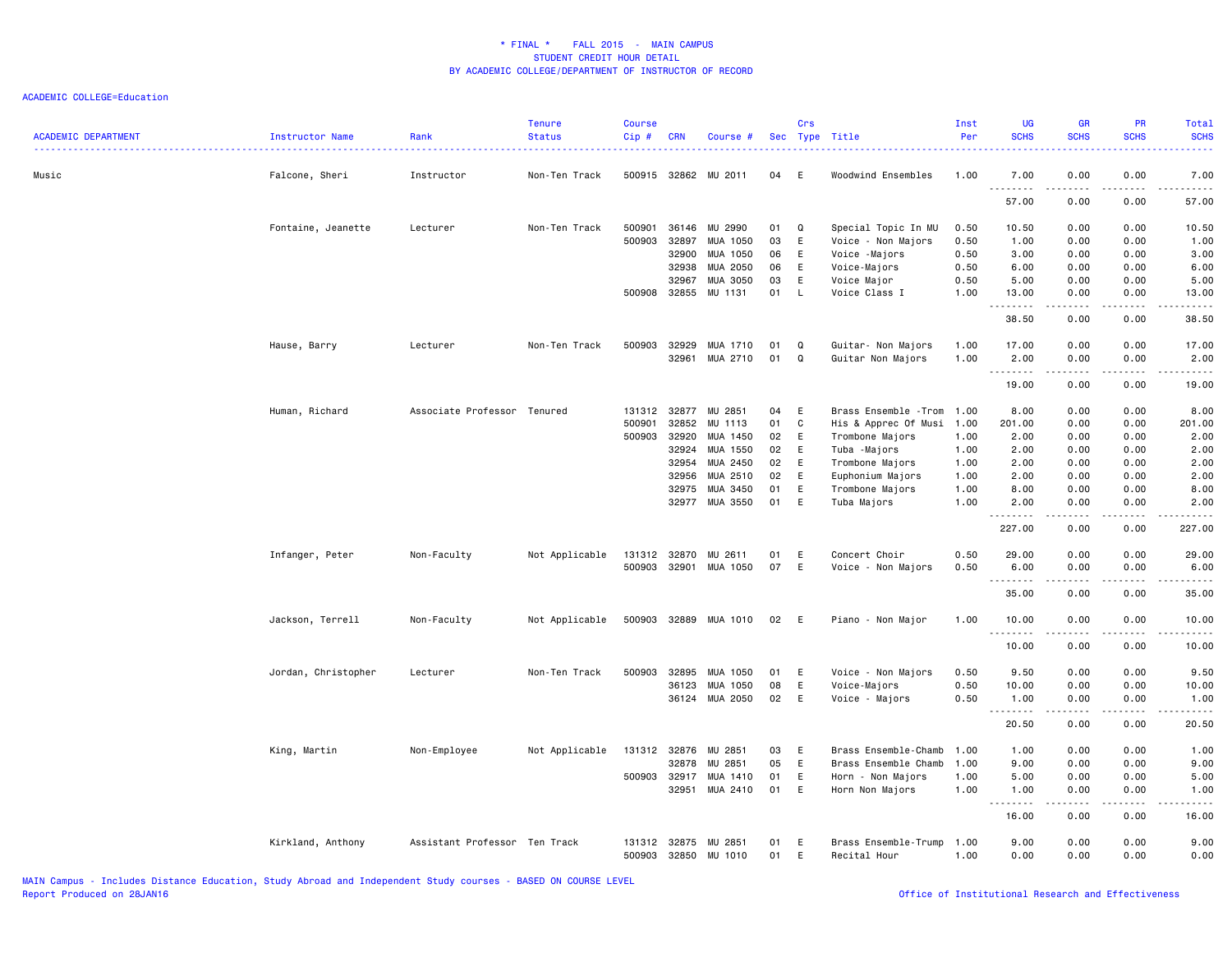| <b>ACADEMIC DEPARTMENT</b> | <b>Instructor Name</b> | Rank                          | <b>Tenure</b><br><b>Status</b> | <b>Course</b><br>Cip#                      | <b>CRN</b>                       | Course #                                                       |                                  | Crs                              | Sec Type Title                                                                                       | Inst<br>Per                          | UG<br><b>SCHS</b>                                                                                                                                             | GR<br><b>SCHS</b>                                                                                                                                            | PR<br><b>SCHS</b>                                 | <b>Total</b><br><b>SCHS</b>                              |
|----------------------------|------------------------|-------------------------------|--------------------------------|--------------------------------------------|----------------------------------|----------------------------------------------------------------|----------------------------------|----------------------------------|------------------------------------------------------------------------------------------------------|--------------------------------------|---------------------------------------------------------------------------------------------------------------------------------------------------------------|--------------------------------------------------------------------------------------------------------------------------------------------------------------|---------------------------------------------------|----------------------------------------------------------|
| Music                      | Kirkland, Anthony      | Assistant Professor Ten Track |                                | 500903                                     | 32913<br>32914<br>32916<br>32950 | MUA 1350<br>MUA 1350<br>MUA 1350<br>MUA 2350<br>32973 MUA 3350 | 01<br>02<br>04<br>02<br>01       | E<br>E<br>E<br>E<br>E            | Trumpet - Non Majors 1.00<br>Trumpet - Majors<br>Trumpet-Majors<br>Trumpet Majors<br>Trumpet         | 1.00<br>1.00<br>1.00<br>1.00         | 1.00<br>2.00<br>2.00<br>4.00<br>12.00                                                                                                                         | 0.00<br>0.00<br>0.00<br>0.00<br>0.00                                                                                                                         | 0.00<br>0.00<br>0.00<br>0.00<br>0.00              | 1.00<br>2.00<br>2.00<br>4.00<br>12.00                    |
|                            |                        |                               |                                |                                            |                                  |                                                                |                                  |                                  |                                                                                                      |                                      | $\frac{1}{2} \left( \frac{1}{2} \right) \left( \frac{1}{2} \right) \left( \frac{1}{2} \right) \left( \frac{1}{2} \right) \left( \frac{1}{2} \right)$<br>30.00 | .<br>0.00                                                                                                                                                    | .<br>0.00                                         | .<br>30.00                                               |
|                            | Kopetz, Barry          | Professor                     | Tenured                        |                                            |                                  | 500902 36170 MU 1133                                           | 501 C                            |                                  | The History of Rock                                                                                  | 1.00                                 | 30.00<br>.                                                                                                                                                    | 0.00<br>.                                                                                                                                                    | 0.00<br>.                                         | 30.00<br>.                                               |
|                            |                        |                               |                                |                                            |                                  |                                                                |                                  |                                  |                                                                                                      |                                      | 30.00                                                                                                                                                         | 0.00                                                                                                                                                         | 0.00                                              | 30.00                                                    |
|                            | Kopetz, Catherine      | Lecturer                      | Non-Ten Track                  | 131312 32871<br>500903                     | 34091<br>34092<br>36093<br>32893 | MU 2611<br>MUE 4886<br>MUE 4896<br>MUE 4873<br>MUA 1010        | 02<br>501 F<br>501 F<br>01<br>06 | E<br>S<br>E                      | Concert Choir<br>Stu Teach Music Ed<br>Stu Teach Music Ed<br>Prof Sem Mus Ed<br>Applied Piano-Non Ma | 0.50<br>1.00<br>1.00<br>1.00<br>1.00 | 46.00<br>18.00<br>18.00<br>9.00<br>7.00<br>.                                                                                                                  | 0.00<br>0.00<br>0.00<br>0.00<br>0.00<br>.                                                                                                                    | 0.00<br>0.00<br>0.00<br>0.00<br>0.00<br>.         | 46.00<br>18.00<br>18.00<br>9.00<br>7.00<br>.             |
|                            |                        |                               |                                |                                            |                                  |                                                                |                                  |                                  |                                                                                                      |                                      | 98.00                                                                                                                                                         | 0.00                                                                                                                                                         | 0.00                                              | 98.00                                                    |
|                            | Lance, Elva            | Instructor                    | Non-Ten Track                  | 500901<br>500903<br>500915                 | 32982<br>32867<br>32869          | MUE 3213<br>MU 2511<br>MU 2571                                 | 01<br>01<br>01                   | C<br>E<br>E                      | Perf Assess in Music<br>Marching Band<br>Wind Ensemble                                               | 0.50<br>0.50<br>1.00                 | 15.00<br>160.00<br>68.00<br><u>.</u> .                                                                                                                        | 0.00<br>0.00<br>0.00<br>.                                                                                                                                    | 0.00<br>0.00<br>0.00<br>$- - - - -$               | 15.00<br>160.00<br>68.00<br>$- - - - - -$                |
|                            |                        |                               |                                |                                            |                                  |                                                                |                                  |                                  |                                                                                                      |                                      | 243.00                                                                                                                                                        | 0.00                                                                                                                                                         | 0.00                                              | 243.00                                                   |
|                            | Landis, Ryan           | Lecturer                      | Non-Ten Track                  | 500903                                     | 32896<br>32899<br>32937<br>35806 | MUA 1050<br>MUA 1050<br>MUA 2050<br>MUA 3050                   | 02<br>05<br>05<br>02             | E<br>E<br>E<br>E                 | Voice - Non Major<br>Voice -Majors<br>Voice Majors<br>Voice                                          | 0.50<br>0.50<br>0.50<br>0.50         | 8.00<br>11.00<br>3.00<br>1.00<br>.                                                                                                                            | 0.00<br>0.00<br>0.00<br>0.00<br>$\frac{1}{2} \left( \frac{1}{2} \right) \left( \frac{1}{2} \right) \left( \frac{1}{2} \right) \left( \frac{1}{2} \right)$    | 0.00<br>0.00<br>0.00<br>0.00<br>.                 | 8.00<br>11.00<br>3.00<br>1.00<br>.                       |
|                            | Murphy, Karen          | Instructor                    | Non-Ten Track                  | 500907                                     | 32882                            | MU 3111<br>32883 MU 3111                                       | 01<br>02                         | - L<br>$\mathsf{L}$              | Piano Class<br>Piano Class                                                                           | 1.00<br>1.00                         | 23.00<br>9.00<br>8.00                                                                                                                                         | 0.00<br>0.00<br>0.00                                                                                                                                         | 0.00<br>0.00<br>0.00                              | 23.00<br>9.00<br>8.00                                    |
|                            |                        |                               |                                |                                            |                                  |                                                                |                                  |                                  |                                                                                                      |                                      | <u>.</u><br>17.00                                                                                                                                             | $- - - -$<br>0.00                                                                                                                                            | 0.00                                              | $- - - -$<br>17.00                                       |
|                            | Packwood, Gary         | Associate Professor Tenured   |                                | 131312 32870<br>500901<br>500903<br>500906 | 32871<br>32982<br>32874<br>32887 | MU 2611<br>MU 2611<br>MUE 3213<br>MU 2731<br>MU 3412           | 01<br>02<br>01<br>01<br>01       | E<br>E<br>$\mathtt{C}$<br>E<br>C | Concert Choir<br>Concert Choir<br>Perf Assess in Music<br>Chambers Singers<br>Conducting             | 0.50<br>0.50<br>0.50<br>1.00<br>0.50 | 29.00<br>46.00<br>15.00<br>72.00<br>17.00<br>.<br>179.00                                                                                                      | 0.00<br>0.00<br>0.00<br>0.00<br>0.00<br>.<br>0.00                                                                                                            | 0.00<br>0.00<br>0.00<br>0.00<br>0.00<br>.<br>0.00 | 29.00<br>46.00<br>15.00<br>72.00<br>17.00<br>.<br>179.00 |
|                            | Patilla, Carol         | Lecturer                      | Non-Ten Track                  | 500901<br>500903                           | 34089<br>32888                   | MU 1113<br>MUA 1010                                            | 501 C<br>01                      | E                                | His & Apprec Of Musi 1.00<br>Piano - Non Majors                                                      | 1.00                                 | 54.00<br>17.00                                                                                                                                                | 0.00<br>0.00                                                                                                                                                 | 0.00<br>0.00                                      | 54.00<br>17.00                                           |
|                            |                        |                               |                                |                                            |                                  |                                                                |                                  |                                  |                                                                                                      |                                      | .<br>71.00                                                                                                                                                    | $\frac{1}{2} \left( \frac{1}{2} \right) \left( \frac{1}{2} \right) \left( \frac{1}{2} \right) \left( \frac{1}{2} \right) \left( \frac{1}{2} \right)$<br>0.00 | .<br>0.00                                         | .<br>71.00                                               |
|                            | Patilla, Michael       | Associate Professor Tenured   |                                | 500903                                     | 32866<br>32930                   | MU 2411<br>MUA 1710                                            | 01<br>02                         | Q<br>Q                           | Guitar Ensemble<br>Guitar Majors                                                                     | 1.00<br>1.00                         | 5.00<br>5.00                                                                                                                                                  | 0.00<br>0.00                                                                                                                                                 | 0.00<br>0.00                                      | 5.00<br>5.00                                             |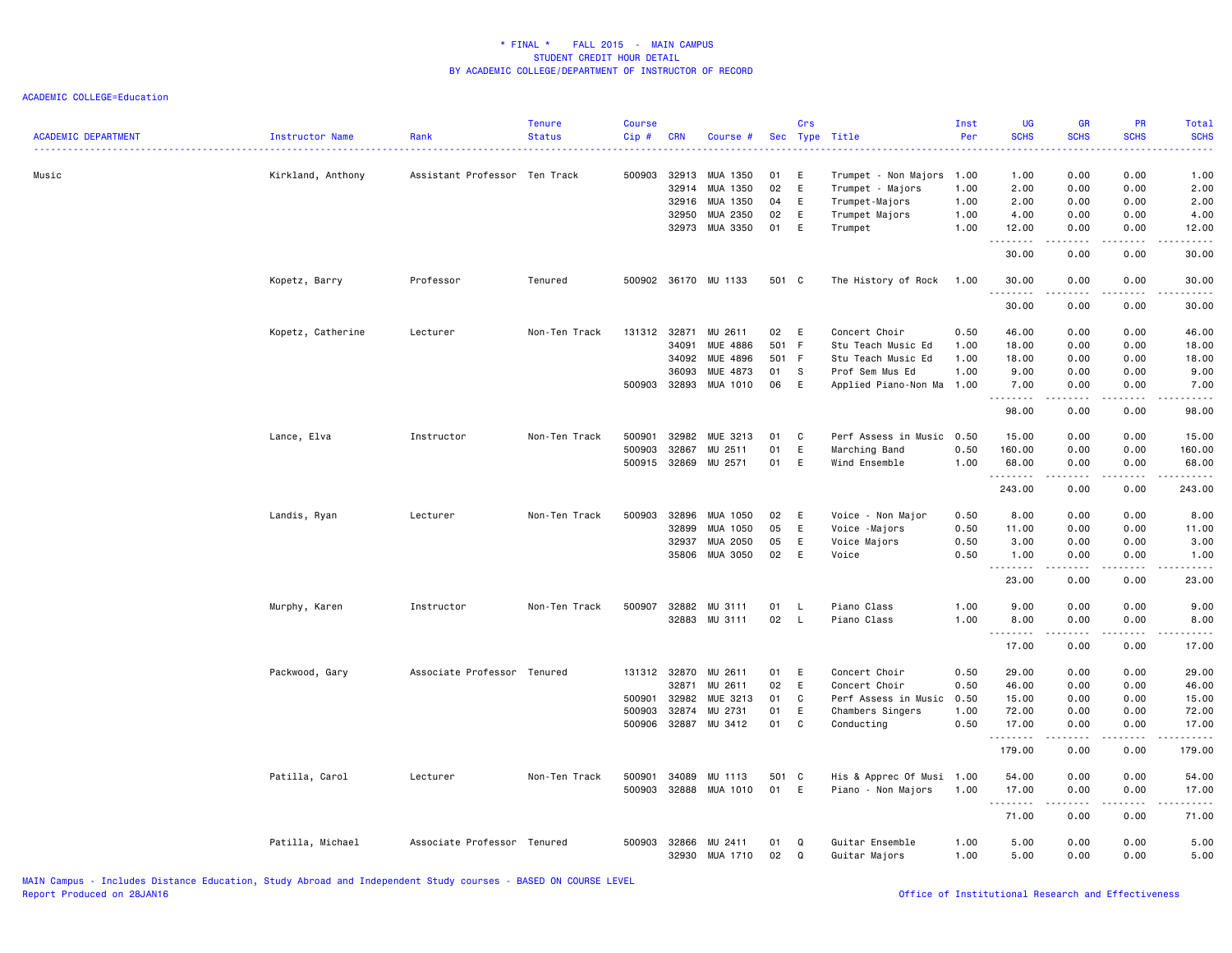| <b>ACADEMIC DEPARTMENT</b> | Instructor Name    | Rank                          | <b>Tenure</b><br><b>Status</b> | <b>Course</b><br>$Cip$ # | <b>CRN</b>     | Course #             |          | Crs               | Sec Type Title                          | Inst<br>Per  | UG<br><b>SCHS</b> | GR<br><b>SCHS</b>                                                                                                                 | PR<br><b>SCHS</b>            | Total<br><b>SCHS</b>                                                                                                                                          |
|----------------------------|--------------------|-------------------------------|--------------------------------|--------------------------|----------------|----------------------|----------|-------------------|-----------------------------------------|--------------|-------------------|-----------------------------------------------------------------------------------------------------------------------------------|------------------------------|---------------------------------------------------------------------------------------------------------------------------------------------------------------|
| Music                      | Patilla, Michael   | Associate Professor Tenured   |                                | 500903                   | 32962<br>32979 | MUA 2710<br>MUA 3710 | 02<br>01 | Q<br>$\mathsf Q$  | Guitar Majors<br>Guitar                 | 1.00<br>1.00 | 6.00<br>4.00      | 0.00<br>0.00                                                                                                                      | 0.00<br>0.00                 | 6.00<br>4.00                                                                                                                                                  |
|                            |                    |                               |                                |                          |                |                      |          |                   |                                         |              | .<br>20.00        | .<br>0.00                                                                                                                         | .<br>0.00                    | $\frac{1}{2} \left( \frac{1}{2} \right) \left( \frac{1}{2} \right) \left( \frac{1}{2} \right) \left( \frac{1}{2} \right) \left( \frac{1}{2} \right)$<br>20.00 |
|                            | Phillips, Shandy   | Non-Faculty                   | Not Applicable                 | 131312                   | 32984          | MUE 3231             | 01       | L                 | String Methods                          | 1.00         | 8.00              | 0.00                                                                                                                              | 0.00                         | 8.00                                                                                                                                                          |
|                            |                    |                               |                                | 500903                   | 32928          | MUA 1650             | 02       | E                 | Strings- Non Majors                     | 1.00         | 3.00              | 0.00                                                                                                                              | 0.00                         | 3.00                                                                                                                                                          |
|                            |                    |                               |                                |                          | 32960          | MUA 2650             | 01       | E                 | Strings-Majors                          | 1.00         | 2.00              | 0.00                                                                                                                              | 0.00                         | 2.00                                                                                                                                                          |
|                            |                    |                               |                                |                          |                |                      |          |                   |                                         |              | .<br>13.00        | -----<br>0.00                                                                                                                     | .<br>0.00                    | .<br>13.00                                                                                                                                                    |
|                            | Ross, Ryan         | Assistant Professor Ten Track |                                | 500901                   | 32854          | MU 1113              | H01 C    |                   | Honors His & Apprec                     | 1.00         | 120.00            | 0.00                                                                                                                              | 0.00                         | 120.00                                                                                                                                                        |
|                            |                    |                               |                                | 500902                   | 32865          | MU 2322              | 01       | C                 | Music History II                        | 1.00         | 48.00             | 0.00                                                                                                                              | 0.00                         | 48.00                                                                                                                                                         |
|                            |                    |                               |                                |                          |                |                      |          |                   |                                         |              | .<br>168.00       | 0.00                                                                                                                              | 0.00                         | .<br>168.00                                                                                                                                                   |
|                            |                    |                               |                                |                          |                |                      |          |                   |                                         |              |                   |                                                                                                                                   |                              |                                                                                                                                                               |
|                            | Sebba, Rosangela   | Professor                     | Tenured                        | 500901                   | 32858<br>36155 | MU 1321<br>MU 1321   | 01<br>02 | L<br>$\mathsf{L}$ | Ear Training I<br>Ear Training I        | 0.50<br>0.50 | 11.00<br>13.00    | 0.00<br>0.00                                                                                                                      | 0.00<br>0.00                 | 11.00<br>13.00                                                                                                                                                |
|                            |                    |                               |                                | 500902                   | 32857          | MU 1213              | 01       | C                 | Music Theory I                          | 1.00         | 144.00            | 0.00                                                                                                                              | 0.00                         | 144.00                                                                                                                                                        |
|                            |                    |                               |                                | 500903                   | 32891          | MUA 1010             | 04       | E                 | Piano - Majors                          | 1.00         | 9.00              | 0.00                                                                                                                              | 0.00                         | 9.00                                                                                                                                                          |
|                            |                    |                               |                                |                          | 32965          | MUA 3010             | 03       | E                 | Piano Majors                            | 1.00         | 2.00              | 0.00                                                                                                                              | 0.00                         | 2.00                                                                                                                                                          |
|                            |                    |                               |                                |                          |                |                      |          |                   |                                         |              | .<br>179.00       | $\frac{1}{2} \left( \frac{1}{2} \right) \left( \frac{1}{2} \right) \left( \frac{1}{2} \right) \left( \frac{1}{2} \right)$<br>0.00 | $\sim$ $\sim$ $\sim$<br>0.00 | .<br>179.00                                                                                                                                                   |
|                            | Sobaskie, James    | Associate Professor Tenured   |                                | 500901                   | 32873          | MU 2721              | 01       | - L               | Ear Training III                        | 1.00         | 15.00             | 0.00                                                                                                                              | 0.00                         | 15.00                                                                                                                                                         |
|                            |                    |                               |                                | 500902                   | 32872          | MU 2613              | 01       | C                 | Music Theory III                        | 1.00         | 45.00             | 0.00                                                                                                                              | 0.00                         | 45.00                                                                                                                                                         |
|                            |                    |                               |                                | 500904                   | 32886          | MU 3333              | 01       | C                 | Orchestration                           | 1.00         | 39.00             | 0.00                                                                                                                              | 0.00                         | 39.00                                                                                                                                                         |
|                            |                    |                               |                                |                          | 32931          | MUA 1810             | 01       | Q                 | Music Composition                       | 1.00         | 1.00              | 0.00                                                                                                                              | 0.00                         | 1.00                                                                                                                                                          |
|                            |                    |                               |                                |                          |                |                      |          |                   |                                         |              | .<br>100.00       | .<br>0.00                                                                                                                         | .<br>0.00                    | .<br>100.00                                                                                                                                                   |
|                            | Taylor, Clifton    | Associate Professor Tenured   |                                | 131312                   | 32879          | MU 2911              | 01       | E                 | Jazz Ensemble                           | 1.00         | 19.00             | 0.00                                                                                                                              | 0.00                         | 19.00                                                                                                                                                         |
|                            |                    |                               |                                |                          | 32880          | MU 2911              | 02       | E                 | Jazz Ensemble                           | 1.00         | 2.00              | 0.00                                                                                                                              | 0.00                         | 2.00                                                                                                                                                          |
|                            |                    |                               |                                | 500901                   | 32858          | MU 1321              | 01       | L.                | Ear Training I                          | 0.50         | 11.00             | 0.00                                                                                                                              | 0.00                         | 11.00                                                                                                                                                         |
|                            |                    |                               |                                | 500903                   | 36155<br>32867 | MU 1321<br>MU 2511   | 02<br>01 | $\mathsf L$<br>E  | Ear Training I<br>Marching Band         | 0.50<br>0.50 | 13.00<br>160.00   | 0.00<br>0.00                                                                                                                      | 0.00<br>0.00                 | 13.00<br>160.00                                                                                                                                               |
|                            |                    |                               |                                |                          |                |                      |          |                   |                                         |              | .<br>205.00       | 0.00                                                                                                                              | 0.00                         | .<br>205.00                                                                                                                                                   |
|                            | Wallace, Katherine | Non-Faculty                   | Not Applicable                 | 500903                   |                | 32894 MUA 1010       | 07       | E                 | Applied Piano-Non Ma 1.00               |              | 3.00              | 0.00                                                                                                                              | 0.00                         | 3.00                                                                                                                                                          |
|                            |                    |                               |                                |                          |                |                      |          |                   |                                         |              | .<br>3.00         | .<br>0.00                                                                                                                         | 0.00                         | .<br>3.00                                                                                                                                                     |
|                            |                    |                               |                                |                          |                |                      |          |                   |                                         |              |                   |                                                                                                                                   |                              |                                                                                                                                                               |
|                            | Warfield, Tara     | Assistant Professor Ten Track |                                | 500901                   | 36146          | MU 2990              | 01       | Q                 | Special Topic In MU                     | 0.50         | 10.50             | 0.00                                                                                                                              | 0.00                         | 10.50                                                                                                                                                         |
|                            |                    |                               |                                | 500903                   | 32895<br>32896 | MUA 1050<br>MUA 1050 | 01<br>02 | E<br>E            | Voice - Non Majors                      | 0.50<br>0.50 | 9.50<br>8.00      | 0.00<br>0.00                                                                                                                      | 0.00<br>0.00                 | 9.50<br>8.00                                                                                                                                                  |
|                            |                    |                               |                                |                          | 32897          | MUA 1050             | 03       | E                 | Voice - Non Major<br>Voice - Non Majors | 0.50         | 1.00              | 0.00                                                                                                                              | 0.00                         | 1.00                                                                                                                                                          |
|                            |                    |                               |                                |                          | 32898          | MUA 1050             | 04       | E                 | Voice Majors                            | 1.00         | 4.00              | 0.00                                                                                                                              | 0.00                         | 4.00                                                                                                                                                          |
|                            |                    |                               |                                |                          | 32899          | MUA 1050             | 05       | E                 | Voice -Majors                           | 0.50         | 11.00             | 0.00                                                                                                                              | 0.00                         | 11.00                                                                                                                                                         |
|                            |                    |                               |                                |                          | 32900          | MUA 1050             | 06       | E                 | Voice -Majors                           | 0.50         | 3.00              | 0.00                                                                                                                              | 0.00                         | 3.00                                                                                                                                                          |
|                            |                    |                               |                                |                          | 32901          | MUA 1050             | 07       | E                 | Voice - Non Majors                      | 0.50         | 6.00              | 0.00                                                                                                                              | 0.00                         | 6.00                                                                                                                                                          |
|                            |                    |                               |                                |                          | 32934          | MUA 2050             | 01       | E                 | Voice Non Majors                        | 1.00         | 11.00             | 0.00                                                                                                                              | 0.00                         | 11.00                                                                                                                                                         |
|                            |                    |                               |                                |                          | 32936          | MUA 2050             | 04       | E                 | Voice Majors                            | 1.00         | 6.00              | 0.00                                                                                                                              | 0.00                         | 6.00                                                                                                                                                          |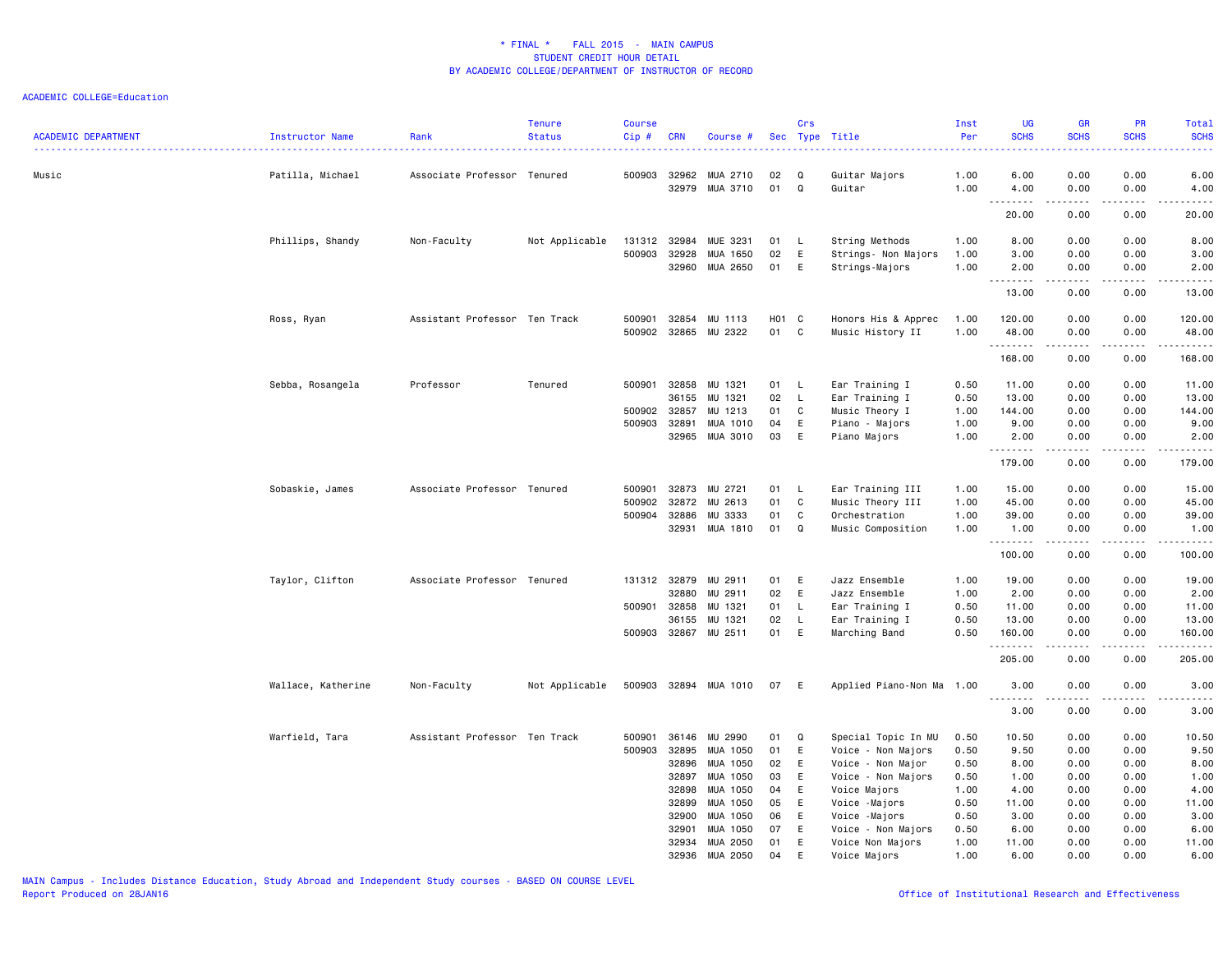| <b>ACADEMIC DEPARTMENT</b> | Instructor Name | Rank                          | Tenure<br><b>Status</b> | Course<br>Cip # | <b>CRN</b> | Course # Sec Type Title |    | Crs |                 | Inst<br><b>Per</b> | <b>UG</b><br><b>SCHS</b> | <b>GR</b><br><b>SCHS</b> | <b>PR</b><br><b>SCHS</b> | Total<br><b>SCHS</b> |
|----------------------------|-----------------|-------------------------------|-------------------------|-----------------|------------|-------------------------|----|-----|-----------------|--------------------|--------------------------|--------------------------|--------------------------|----------------------|
| Music                      | Warfield, Tara  | Assistant Professor Ten Track |                         | 500903          | 32937      | MUA 2050                | 05 | - 6 | Voice Majors    | 0.50               | 3.00                     | 0.00                     | 0.00                     | 3.00                 |
|                            |                 |                               |                         |                 | 32938      | MUA 2050                | 06 | - 6 | Voice-Majors    | 0.50               | 6.00                     | 0.00                     | 0.00                     | 6.00                 |
|                            |                 |                               |                         |                 | 32966      | MUA 3050                | 01 | - E | Voice Major     | 1.00               | 12.00                    | 0.00                     | 0.00                     | 12.00                |
|                            |                 |                               |                         |                 | 32967      | MUA 3050                | 03 | - 6 | Voice Major     | 0.50               | 5.00                     | 0.00                     | 0.00                     | 5.00                 |
|                            |                 |                               |                         |                 | 35806      | MUA 3050                | 02 |     | Voice           | 0.50               | 1.00                     | 0.00                     | 0.00                     | 1.00                 |
|                            |                 |                               |                         |                 |            | 36123 MUA 1050          | 08 | - E | Voice-Majors    | 0.50               | 10.00                    | 0.00                     | 0.00                     | 10.00                |
|                            |                 |                               |                         |                 |            | 36124 MUA 2050          | 02 | - E | Voice - Majors  | 0.50               | 1.00                     | 0.00                     | 0.00                     | 1.00                 |
|                            |                 |                               |                         | 500908          |            | 32856 MU 1141           | 01 | - S | Song Literature | 1.00               | 17.00                    | 0.00                     | 0.00                     | 17.00                |
|                            |                 |                               |                         |                 |            |                         |    |     |                 |                    | ---------<br>125.00      | .<br>0.00                | .<br>0.00                | .<br>125.00          |
|                            |                 |                               |                         |                 |            |                         |    |     |                 |                    | ========                 | ========                 | ========                 | ==========           |
| Music                      |                 |                               |                         |                 |            |                         |    |     |                 |                    | 3319.00                  | 0.00                     | 0.00                     | 3319.00              |
|                            |                 |                               |                         |                 |            |                         |    |     |                 |                    | ========                 | ========                 | ========                 | -----------          |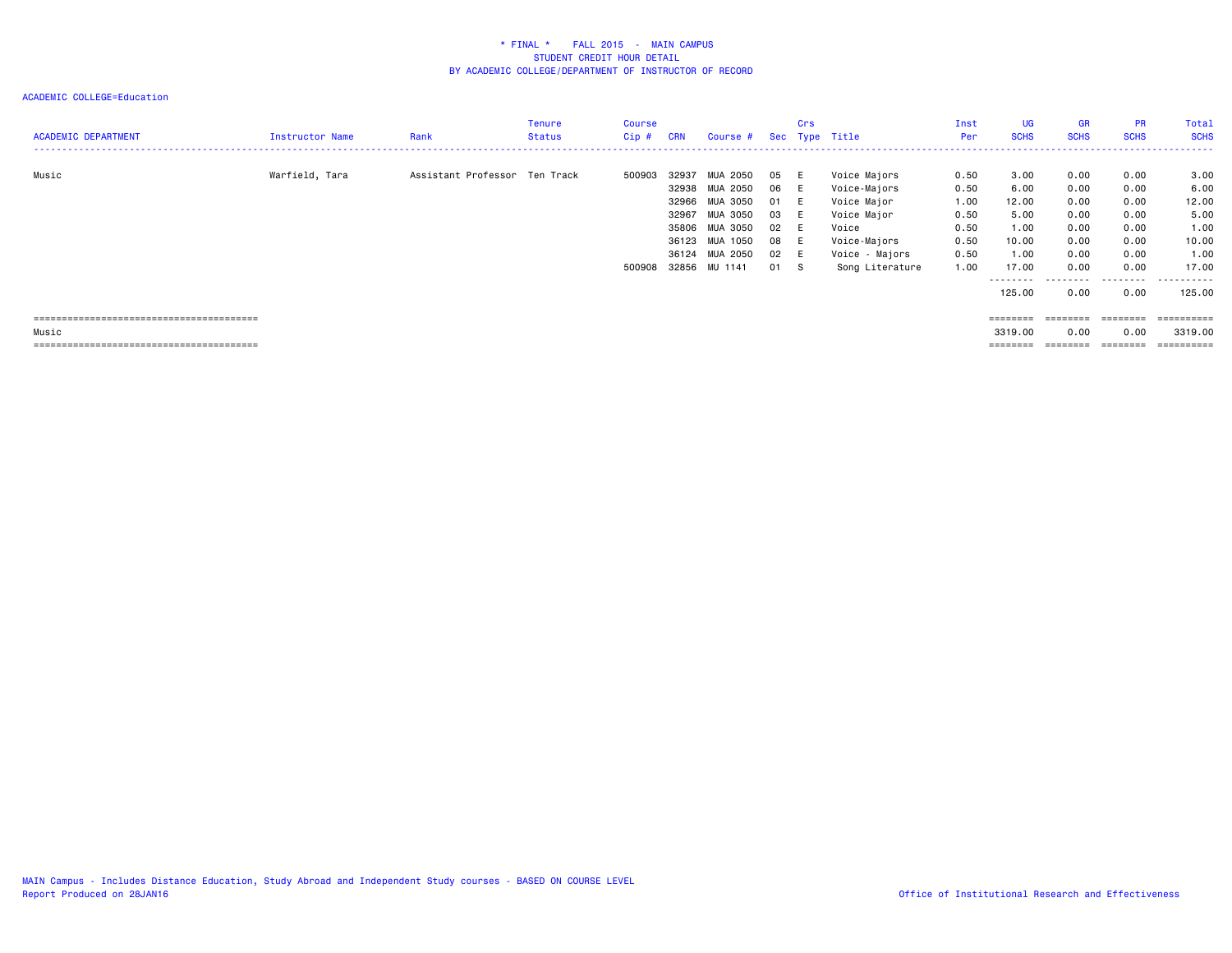# ACADEMIC COLLEGE=Engineering

| <b>ACADEMIC DEPARTMENT</b> | Instructor Name    | Rank                          | <b>Tenure</b><br><b>Status</b> | <b>Course</b><br>Cip# | <b>CRN</b> | Course #              |       | Crs            | Sec Type Title            | Inst<br>Per | UG<br><b>SCHS</b>  | <b>GR</b><br><b>SCHS</b> | <b>PR</b><br><b>SCHS</b> | Total<br><b>SCHS</b> |
|----------------------------|--------------------|-------------------------------|--------------------------------|-----------------------|------------|-----------------------|-------|----------------|---------------------------|-------------|--------------------|--------------------------|--------------------------|----------------------|
| Aerospace Engineering      | Bhatia, Manav      | Assistant Professor Ten Track |                                |                       |            | 140201 35158 ASE 8990 | 01    | C.             | Special Topic In ASE 1.00 |             | 0.00<br><u>.</u>   | 21.00<br>.               | 0.00                     | 21.00                |
|                            |                    |                               |                                |                       |            |                       |       |                |                           |             | 0.00               | 21.00                    | 0.00                     | 21.00                |
|                            | Bhushan, Shanti    | Assistant Professor Ten Track |                                | 141901 32751          |            | ME 3513               | 01    | C              | Thermodynamics I          | 1.00        | 180.00             | 0.00                     | 0.00                     | 180.00               |
|                            |                    |                               |                                |                       | 36667      | ME 7000               | 15    | $\mathbf{I}$   | Directed Indiv Study 1.00 |             | 0.00<br>.          | 3.00                     | 0.00<br>.                | 3.00<br>.            |
|                            |                    |                               |                                |                       |            |                       |       |                |                           |             | 180.00             | 3.00                     | 0.00                     | 183.00               |
|                            | Cheng, Yang        | Associate Professor Tenured   |                                | 140201                | 35393      | ASE 9000              | 01    | D              | Research/Diss             | 1.00        | 0.00<br><u>.</u>   | 5.00<br>الداعات ب        | 0.00<br>.                | 5.00<br>$- - - - -$  |
|                            |                    |                               |                                |                       |            |                       |       |                |                           |             | 0.00               | 5.00                     | 0.00                     | 5.00                 |
|                            | Cinnella, Pasquale | Professor                     | Tenured                        | 140201                | 30353      | ASE 3333              | 01    | C              | Aerothermodynamics        | 1.00        | 147.00<br>.        | 0.00<br>المالم المالي    | 0.00<br>.                | 147.00<br>.          |
|                            |                    |                               |                                |                       |            |                       |       |                |                           |             | 147.00             | 0.00                     | 0.00                     | 147.00               |
|                            | Coley, Lorenzo     | Instructor                    | Non-Ten Track                  | 140201                | 30355      | ASE 4113              | 01    | - L            | Aerospace Eng Lab I       | 0.50        | 15.00              | 0.00                     | 0.00                     | 15.00                |
|                            |                    |                               |                                |                       | 30356      | ASE 4113              | 02    | $\mathsf{L}$   | Aerospace Eng Lab I       | 0.50        | 15.00              | 0.00                     | 0.00                     | 15.00                |
|                            |                    |                               |                                |                       | 30357      | ASE 4113              | 03    | L              | Aerospace Eng Lab I       | 0.50        | 15.00              | 0.00                     | 0.00                     | 15.00                |
|                            |                    |                               |                                |                       | 30358      | ASE 4113              | 04    | L.             | Aerospace Eng Lab I       | 0.50        | 16.50<br>.         | 0.00<br>الداعات ب        | 0.00<br>.                | 16.50<br>.           |
|                            |                    |                               |                                |                       |            |                       |       |                |                           |             | 61.50              | 0.00                     | 0.00                     | 61.50                |
|                            | Douglas, Joseph    | Grad Teach Assist             | Not Applicable                 | 140201                | 30355      | ASE 4113              | 01    | L.             | Aerospace Eng Lab I       | 0.50        | 15.00              | 0.00                     | 0.00                     | 15.00                |
|                            |                    |                               |                                |                       | 30356      | ASE 4113              | 02    | L.             | Aerospace Eng Lab I       | 0.50        | 15.00              | 0.00                     | 0.00                     | 15.00                |
|                            |                    |                               |                                |                       | 30357      | ASE 4113              | 03    | L              | Aerospace Eng Lab I       | 0.50        | 15.00              | 0.00                     | 0.00                     | 15.00                |
|                            |                    |                               |                                |                       | 30358      | ASE 4113              | 04    | $\mathsf{L}$   | Aerospace Eng Lab I       | 0.50        | 16.50<br>.         | 0.00<br><b>.</b> .       | 0.00<br>.                | 16.50<br>.           |
|                            |                    |                               |                                |                       |            |                       |       |                |                           |             | 61.50              | 0.00                     | 0.00                     | 61.50                |
|                            | Hannigan, Thomas   | Instructor                    | Non-Ten Track                  | 140201                | 30349      | ASE 2113              | 01    | C              | Intro Aircraft Space 1.00 |             | 75.00              | 0.00                     | 0.00                     | 75.00                |
|                            |                    |                               |                                |                       | 30350      | ASE 2113              | 02    | C              | Intro Aircraft Space 1.00 |             | 69.00              | 0.00                     | 0.00                     | 69.00                |
|                            |                    |                               |                                | 141101 31487          |            | EM 3313               | 02    | C              | Fluid Mechanics           | 1.00        | 135.00             | 0.00                     | 0.00                     | 135.00               |
|                            |                    |                               |                                |                       | 31488      | EM 3313               | 03    | C              | Fluid Mechanics           | 1.00        | 132.00<br><u>.</u> | 0.00<br>.                | 0.00<br>.                | 132.00<br>.          |
|                            |                    |                               |                                |                       |            |                       |       |                |                           |             | 411.00             | 0.00                     | 0.00                     | 411.00               |
|                            | Janus, Jonathan    | Associate Professor Tenured   |                                | 140201                | 30367      | ASE 8413              | 01    | C              | Comput Fluid Dyn I        | 1.00        | 0.00               | 99.00                    | 0.00                     | 99.00                |
|                            |                    |                               |                                |                       | 33870      | ASE 8413              | 501 C |                | Comput Fluid Dyn I        | 1.00        | 0.00               | 3.00                     | 0.00                     | 3.00                 |
|                            |                    |                               |                                |                       | 34311      | ASE 8363              | 01    | C              | Comp Heat Transfer        | 1.00        | 0.00               | 27.00                    | 0.00                     | 27.00                |
|                            |                    |                               |                                |                       | 34961      | ASE 8000              | 501 D |                | Research / Thesis         | 1.00        | 0.00               | 1.00                     | 0.00                     | 1.00                 |
|                            |                    |                               |                                |                       | 34964      | ASE 9000              | 501 D |                | Research/Diss             | 1.00        | 0.00               | 3.00                     | 0.00                     | 3.00                 |
|                            |                    |                               |                                |                       |            |                       |       |                |                           |             | 0.00               | 133.00                   | 0.00                     | .<br>133.00          |
|                            | Jha, Ratneshwar    | Professor                     | Tenured                        | 140201                | 35388      | ASE 8000              | 02    | D              | Research / Thesis         | 1.00        | 0.00               | 13.00                    | 0.00                     | 13.00                |
|                            |                    |                               |                                |                       | 35395      | ASE 9000              | 03    | D              | Research/Diss             | 1.00        | 0.00               | 20.00                    | 0.00                     | 20.00                |
|                            |                    |                               |                                |                       | 36583      | ASE 7000              | 02    | $\mathbf I$    | Directed Indiv Study      | 1.00        | 0.00               | 3.00                     | 0.00                     | 3.00                 |
|                            |                    |                               |                                |                       |            |                       |       |                |                           |             | د د د د<br>0.00    | .<br>36.00               | الدامات<br>0.00          | د د د د د<br>36.00   |
|                            | Koenig, Keith      | Professor                     | Tenured                        | 140201                |            | 30346 ASE 1013        | 01    | $\overline{B}$ | Intro to Aerospace E 0.50 |             | 75.00              | 0.00                     | 0.00                     | 75.00                |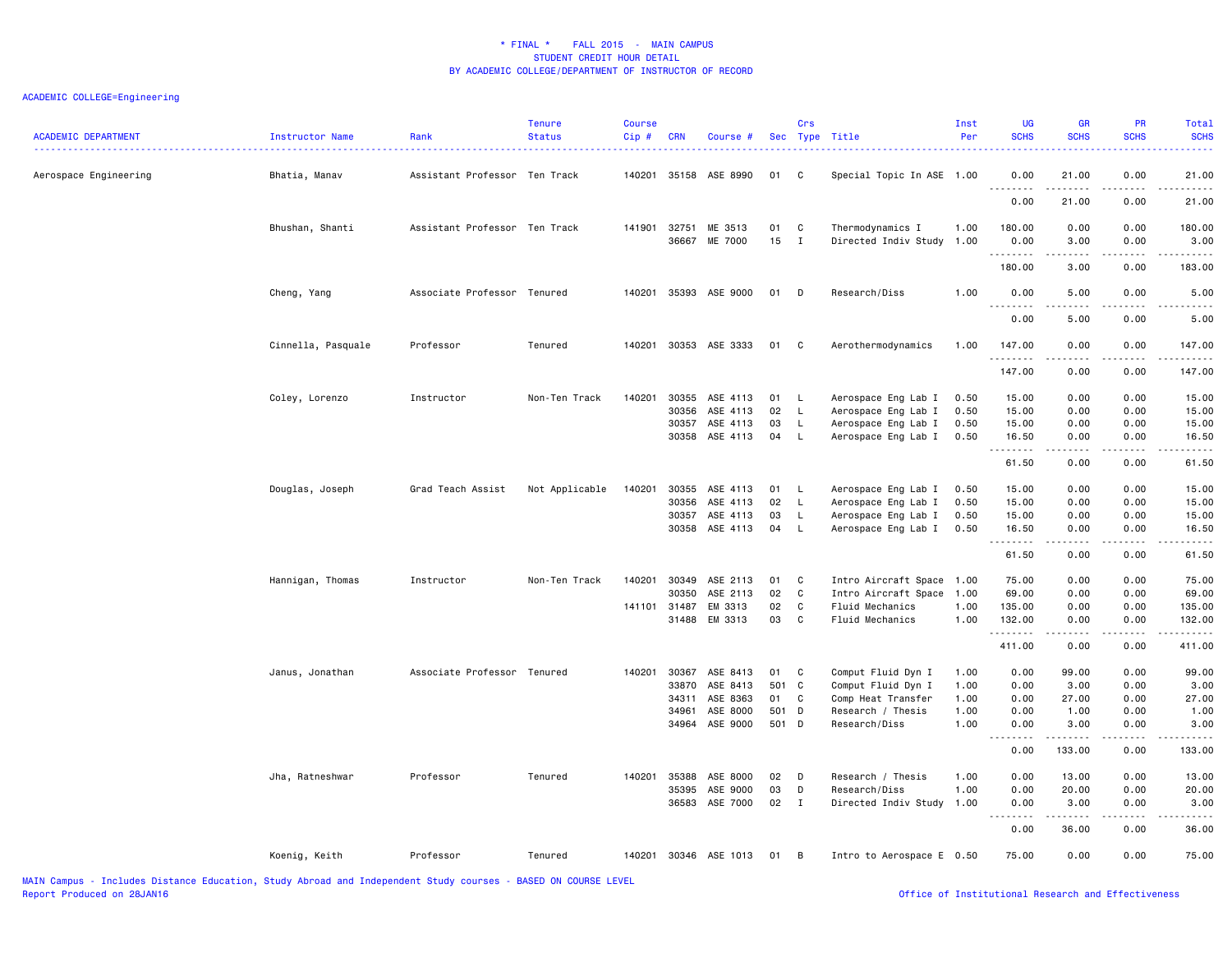# ACADEMIC COLLEGE=Engineering

| <b>ACADEMIC DEPARTMENT</b> | Instructor Name     | Rank              | <b>Tenure</b><br><b>Status</b> | <b>Course</b><br>Cip # | <b>CRN</b>     | Course #                   |          | Crs          | Sec Type Title                                         | Inst<br>Per  | UG<br><b>SCHS</b><br>222 | <b>GR</b><br><b>SCHS</b>                                                                                                                                      | <b>PR</b><br><b>SCHS</b> | Total<br><b>SCHS</b>                                                                                                                |
|----------------------------|---------------------|-------------------|--------------------------------|------------------------|----------------|----------------------------|----------|--------------|--------------------------------------------------------|--------------|--------------------------|---------------------------------------------------------------------------------------------------------------------------------------------------------------|--------------------------|-------------------------------------------------------------------------------------------------------------------------------------|
| Aerospace Engineering      | Koenig, Keith       | Professor         | Tenured                        | 140201                 | 30348          | ASE 1501                   | 02       | Е<br>C       | Design Competition                                     | 1.00         | 9.00                     | 0.00                                                                                                                                                          | 0.00                     | 9.00                                                                                                                                |
|                            |                     |                   |                                |                        | 30354<br>30362 | ASE 3813<br>ASE 4533       | 01<br>01 | B            | Intro Orbital Mechan<br>Spacecraft Design I            | 1.00<br>1.00 | 57.00<br>42.00           | 0.00<br>0.00                                                                                                                                                  | 0.00<br>0.00             | 57.00<br>42.00                                                                                                                      |
|                            |                     |                   |                                |                        | 35389          | ASE 8000                   | 03       | D            | Research / Thesis                                      | 1.00         | 0.00                     | 33.00                                                                                                                                                         | 0.00                     | 33.00                                                                                                                               |
|                            |                     |                   |                                |                        | 36044          | ASE 1013                   | 02       | B            | Intro to Aerospace E 0.50                              |              | 76.50                    | 0.00                                                                                                                                                          | 0.00                     | 76.50                                                                                                                               |
|                            |                     |                   |                                |                        | 36532          | ASE 7000                   | 01       | $\mathbf{I}$ | Directed Indiv Study 1.00                              |              | 0.00                     | 3.00                                                                                                                                                          | 0.00                     | 3.00                                                                                                                                |
|                            |                     |                   |                                |                        | 36533          | ASE 4000                   | 01       | $\mathbf{I}$ | Directed Indiv Study 1.00                              |              | 3.00<br>.                | 0.00<br>.                                                                                                                                                     | 0.00<br>$- - - -$        | 3.00<br>$\frac{1}{2}$                                                                                                               |
|                            |                     |                   |                                |                        |                |                            |          |              |                                                        |              | 262.50                   | 36.00                                                                                                                                                         | 0.00                     | 298.50                                                                                                                              |
|                            | Kota, Kalyan Raj    | Grad Teach Assist | Not Applicable                 | 141101                 | 31475          | EM 2413                    | 05       | C            | Engineering Mech I                                     | 1.00         | 162.00                   | 0.00                                                                                                                                                          | 0.00                     | 162.00                                                                                                                              |
|                            |                     |                   |                                |                        | 31477          | EM 2413                    | 07       | C            | Engineering Mech I                                     | 1.00         | 135.00<br>.              | 0.00<br>- - - - -                                                                                                                                             | 0.00<br>.                | 135.00                                                                                                                              |
|                            |                     |                   |                                |                        |                |                            |          |              |                                                        |              | 297.00                   | 0.00                                                                                                                                                          | 0.00                     | 297.00                                                                                                                              |
|                            | Lacy, Thomas        | Professor         | Tenured                        | 140201                 | 35390          | ASE 8000                   | 04       | D            | Research / Thesis                                      | 1.00         | 0.00                     | 6.00                                                                                                                                                          | 0.00                     | 6.00                                                                                                                                |
|                            |                     |                   |                                |                        | 35396          | ASE 9000                   | 04       | D            | Research/Diss                                          | 1.00         | 0.00                     | 23.00                                                                                                                                                         | 0.00                     | 23.00                                                                                                                               |
|                            |                     |                   |                                | 141101                 | 31471          | EM 2413                    | 01       | C            | Engineering Mech I                                     | 1.00         | 180.00                   | 0.00                                                                                                                                                          | 0.00                     | 180.00                                                                                                                              |
|                            |                     |                   |                                |                        |                |                            |          |              |                                                        |              | .<br>180.00              | ------<br>29.00                                                                                                                                               | .<br>0.00                | .<br>209.00                                                                                                                         |
|                            | Messac, Achille     | Professor         | Tenured                        | 140201                 | 36337          | ASE 8990                   | 02       | C            | Special Topic In ASE 1.00                              |              | 0.00                     | 15.00                                                                                                                                                         | 0.00                     | 15.00                                                                                                                               |
|                            |                     |                   |                                |                        | 36652          | ASE 7000                   | 03       | $\mathbf{I}$ | Directed Indiv Study 1.00                              |              | 0.00                     | 3.00                                                                                                                                                          | 0.00                     | 3.00                                                                                                                                |
|                            |                     |                   |                                |                        |                |                            |          |              |                                                        |              | .<br>0.00                | $\frac{1}{2} \left( \frac{1}{2} \right) \left( \frac{1}{2} \right) \left( \frac{1}{2} \right) \left( \frac{1}{2} \right) \left( \frac{1}{2} \right)$<br>18.00 | د د د د<br>0.00          | $\sim$ $\sim$ $\sim$ $\sim$ $\sim$<br>18.00                                                                                         |
|                            | Moore, Timothy      | Instructor        | Non-Ten Track                  | 141101                 | 31472          | EM 2413                    | 02       | C            | Engineering Mech I                                     | 1.00         | 192.00                   | 0.00                                                                                                                                                          | 0.00                     | 192.00                                                                                                                              |
|                            |                     |                   |                                |                        | 31476          | EM 2413                    | 06       | C            | Engineering Mech I                                     | 1.00         | 177.00                   | 0.00                                                                                                                                                          | 0.00                     | 177.00                                                                                                                              |
|                            |                     |                   |                                |                        | 31479          | EM 2433                    | 02       | С            | Engineering Mech II                                    | 1.00         | 102.00                   | 0.00                                                                                                                                                          | 0.00                     | 102.00                                                                                                                              |
|                            |                     |                   |                                |                        | 31490          | EM 3413                    | 01       | C            | Vibrations                                             | 1.00         | 123.00                   | 0.00                                                                                                                                                          | 0.00                     | 123.00                                                                                                                              |
|                            |                     |                   |                                |                        |                |                            |          |              |                                                        |              | .<br>594.00              | -----<br>0.00                                                                                                                                                 | .<br>0.00                | ------<br>594.00                                                                                                                    |
|                            | Newman, James       | Professor         | Tenured                        | 140201                 | 36737          | ASE 9000                   | 10       | D            | Research/Diss                                          | 1.00         | 0.00                     | 4.00                                                                                                                                                          | 0.00                     | 4.00                                                                                                                                |
|                            |                     |                   |                                | 141101                 | 36237          | EM 8213                    | 01       | C            | Fracture Mechanics                                     | 1.00         | 0.00                     | 51.00                                                                                                                                                         | 0.00                     | 51.00                                                                                                                               |
|                            |                     |                   |                                |                        | 36238          | EM 8213                    | 501 C    |              | Fracture Mechanics                                     | 1.00         | 0.00                     | 3.00                                                                                                                                                          | 0.00                     | 3.00                                                                                                                                |
|                            |                     |                   |                                |                        |                |                            |          |              |                                                        |              | .<br>0.00                | 58.00                                                                                                                                                         | 0.00                     | -----<br>58.00                                                                                                                      |
|                            | Olsen, Gregory      | Instructor        | Non-Ten Track                  | 140201                 | 30359          | ASE 4123                   | 01       | C            | Aerospace Controls                                     | 1.00         | 120.00                   | 0.00                                                                                                                                                          | 0.00                     | 120.00                                                                                                                              |
|                            |                     |                   |                                |                        | 30363          | ASE 4623                   | 01       | C            | Aerospace Structural                                   | 1.00         | 117.00                   | 0.00                                                                                                                                                          | 0.00                     | 117.00                                                                                                                              |
|                            |                     |                   |                                | 141101                 | 31484          | EM 3213                    | 03       | C            | Mech Of Materials                                      | 1.00         | 132.00                   | 0.00                                                                                                                                                          | 0.00                     | 132.00                                                                                                                              |
|                            |                     |                   |                                |                        |                |                            |          |              |                                                        |              | .<br>369.00              | 0.00                                                                                                                                                          | 0.00                     | .<br>369.00                                                                                                                         |
|                            | Rais-Rohani, Masoud | Professor         | Tenured                        | 140201                 | 35398          | ASE 9000                   | 06       | D            | Research/Diss                                          | 1.00         | 0.00                     | 9.00                                                                                                                                                          | 0.00                     | 9.00                                                                                                                                |
|                            |                     |                   |                                | 141101                 | 31485          | EM 3213                    | 04       | C            | Mech Of Materials                                      | 1.00         | 120.00                   | 0.00                                                                                                                                                          | 0.00                     | 120.00                                                                                                                              |
|                            |                     |                   |                                |                        |                |                            |          |              |                                                        |              | .<br>120.00              | .<br>9.00                                                                                                                                                     | .<br>0.00                | $\begin{array}{cccccccccccccc} \bullet & \bullet & \bullet & \bullet & \bullet & \bullet & \bullet & \bullet \end{array}$<br>129.00 |
|                            | Rhodes, Brooke      | Grad Teach Assist | Not Applicable                 | 140201                 | 30346          | ASE 1013<br>36044 ASE 1013 | 01<br>02 | B<br>B       | Intro to Aerospace E 0.50<br>Intro to Aerospace E 0.50 |              | 75.00<br>76.50           | 0.00<br>0.00                                                                                                                                                  | 0.00<br>0.00             | 75.00<br>76.50                                                                                                                      |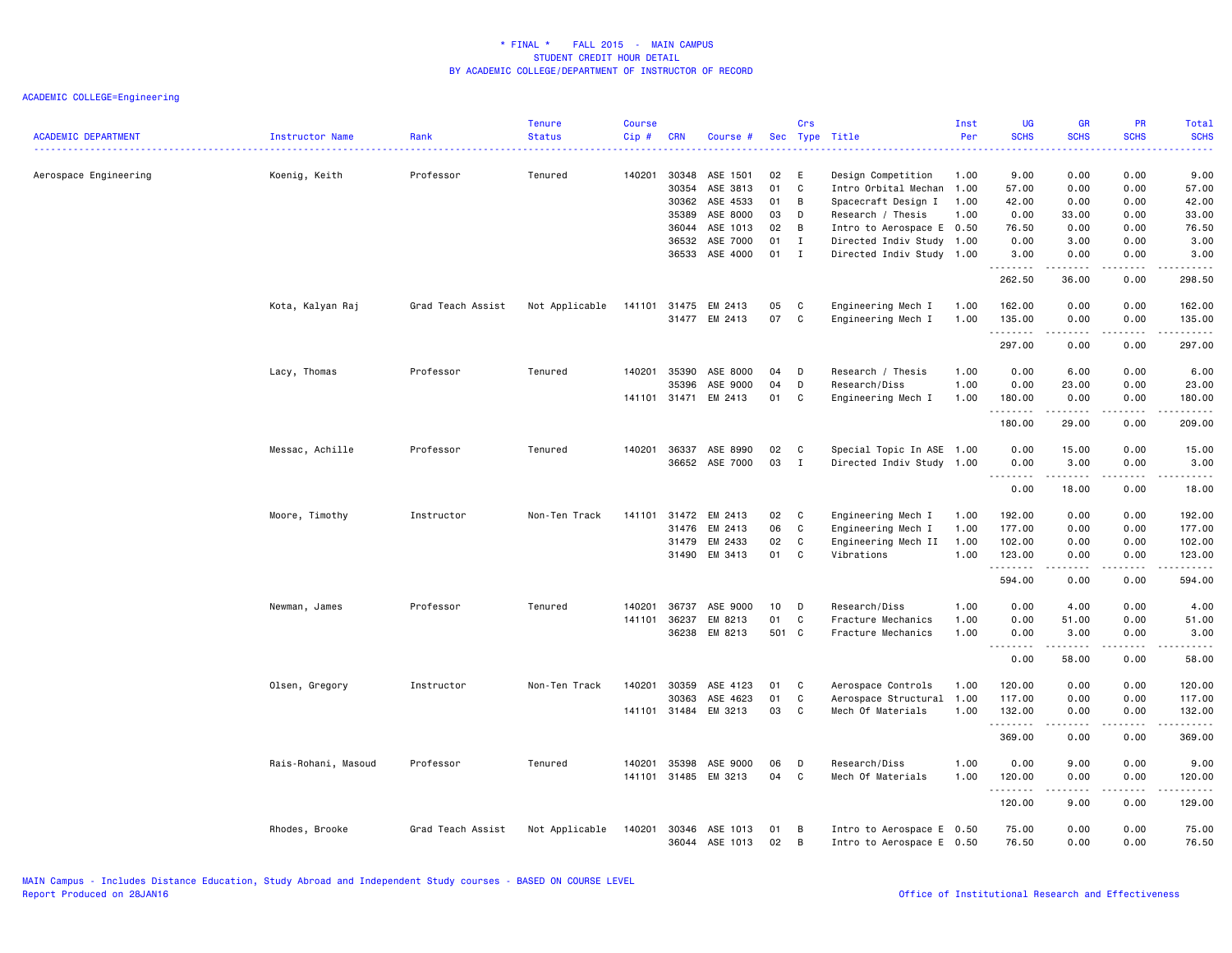# ACADEMIC COLLEGE=Engineering

| <b>ACADEMIC DEPARTMENT</b> | Instructor Name<br>Rank |                                   | <b>Tenure</b><br><b>Status</b> | <b>Course</b><br>Cip#  | <b>CRN</b>     | Course #                        |                | Crs         | Sec Type Title                                                                | Inst<br>Per  | <b>UG</b><br><b>SCHS</b>     | <b>GR</b><br><b>SCHS</b>                                                                                                                                             | <b>PR</b><br><b>SCHS</b> | Total<br><b>SCHS</b>                                 |
|----------------------------|-------------------------|-----------------------------------|--------------------------------|------------------------|----------------|---------------------------------|----------------|-------------|-------------------------------------------------------------------------------|--------------|------------------------------|----------------------------------------------------------------------------------------------------------------------------------------------------------------------|--------------------------|------------------------------------------------------|
|                            |                         |                                   |                                |                        |                |                                 |                |             |                                                                               |              | .<br>151.50                  | .<br>0.00                                                                                                                                                            | $- - - -$<br>0.00        | .<br>151.50                                          |
| Aerospace Engineering      | Ricks, Trenton          | Lecturer                          | Non-Ten Track                  | 141101                 | 31473          | EM 2413                         | 03             | C           | Engineering Mech I                                                            | 1.00         | 174.00                       | 0.00                                                                                                                                                                 | 0.00                     | 174.00                                               |
|                            |                         |                                   |                                |                        | 31474          | EM 2413                         | 04             | C           | Engineering Mech I                                                            | 1.00         | 165.00<br>.<br>339.00        | 0.00<br>$\frac{1}{2} \left( \frac{1}{2} \right) \left( \frac{1}{2} \right) \left( \frac{1}{2} \right) \left( \frac{1}{2} \right) \left( \frac{1}{2} \right)$<br>0.00 | 0.00<br>.<br>0.00        | 165.00<br>المتمامين<br>339.00                        |
|                            | Sescu, Adrian           | Assistant Professor Ten Track     |                                | 140201                 | 34310          | ASE 8343                        | 01             | C           | Incomp Vis Lam Flow                                                           | 1.00         | 0.00                         | 69.00                                                                                                                                                                | 0.00                     | 69.00                                                |
|                            |                         |                                   |                                |                        | 34966<br>35399 | ASE 9000<br>ASE 9000            | 503<br>07      | D<br>D      | Research/Diss<br>Research/Diss                                                | 1.00<br>1.00 | 0.00<br>0.00                 | 6.00<br>19.00                                                                                                                                                        | 0.00<br>0.00             | 6.00<br>19.00<br>$- - - -$                           |
|                            |                         |                                   |                                |                        |                |                                 |                |             |                                                                               |              | $\sim$ $\sim$ .<br>.<br>0.00 | . <b>.</b> .<br>94.00                                                                                                                                                | .<br>0.00                | 94.00                                                |
|                            | Sullivan, Rani          | Associate Professor Tenured       |                                | 140201                 | 35391<br>36144 | ASE 8000<br>ASE 9000            | 05<br>09       | D<br>D      | Research / Thesis<br>Research/Diss                                            | 1.00<br>1.00 | 0.00<br>0.00                 | 8.00<br>3.00                                                                                                                                                         | 0.00<br>0.00             | 8.00<br>3.00                                         |
|                            |                         |                                   |                                |                        |                |                                 |                |             |                                                                               |              | - -<br>----<br>0.00          | 11.00                                                                                                                                                                | $- - -$<br>0.00          | .<br>11.00                                           |
|                            | Thompson, David         | Professor                         | Tenured                        | 140201                 | 30360<br>34965 | ASE 4343<br>ASE 9000            | 01<br>502 D    | C           | Compressible Aerody<br>Research/Diss                                          | 1.00<br>1.00 | 123.00<br>0.00               | 0.00<br>4.00                                                                                                                                                         | 0.00<br>0.00             | 123.00<br>4.00                                       |
|                            |                         |                                   |                                | 141101                 | 35400<br>31486 | ASE 9000<br>EM 3313             | 08<br>01       | D<br>C      | Research/Diss<br>Fluid Mechanics                                              | 1.00<br>1.00 | 0.00<br>132.00               | 20.00<br>0.00                                                                                                                                                        | 0.00<br>0.00             | 20.00<br>132.00                                      |
|                            |                         |                                   |                                |                        |                |                                 |                |             |                                                                               |              | .<br>255.00                  | . <u>.</u><br>24.00                                                                                                                                                  | .<br>0.00                | <u>.</u><br>279.00                                   |
|                            | Walker, Calvin          | Instructor                        | Non-Ten Track                  | 140201                 | 30347<br>30361 | ASE 1501<br>ASE 4513            | 01<br>01       | E<br>B      | Design Competition<br>Aircraft Design I                                       | 0.50<br>1.00 | 3.50<br>72.00                | 0.00<br>0.00                                                                                                                                                         | 0.00<br>0.00             | 3.50<br>72.00                                        |
|                            |                         |                                   |                                |                        | 34308<br>34309 | ASE 4153<br>ASE 6153            | 01<br>01       | C<br>C.     | Advanced Performance 1.00<br>Advanced Performance 1.00                        |              | 12.00<br>0.00                | 0.00<br>57.00                                                                                                                                                        | 0.00<br>0.00             | 12.00<br>57.00                                       |
|                            |                         |                                   |                                | 141101 31478           | 34689          | ASE 6153<br>EM 2433             | 501<br>01      | C<br>C      | Advanced Performance 1.00<br>Engineering Mech II                              | 1.00         | 0.00<br>123.00<br>.          | 3.00<br>0.00                                                                                                                                                         | 0.00<br>0.00             | 3.00<br>123.00<br>$\sim$ $\sim$ $\sim$ $\sim$ $\sim$ |
|                            |                         |                                   |                                |                        |                |                                 |                |             |                                                                               |              | 210.50                       | 60.00                                                                                                                                                                | 0.00                     | 270.50                                               |
|                            | Walters, Andrew         | Instructor                        | Non-Ten Track                  | 140201<br>141101 31480 | 30351<br>30352 | ASE 3213<br>ASE 3223<br>EM 2433 | 01<br>01<br>03 | C<br>C<br>C | Mech of Deformable S 1.00<br>Aerospace Structural 1.00<br>Engineering Mech II | 1.00         | 129.00<br>6.00<br>126.00     | 0.00<br>0.00<br>0.00                                                                                                                                                 | 0.00<br>0.00<br>0.00     | 129.00<br>6.00<br>126.00                             |
|                            |                         |                                   |                                |                        | 31481          | EM 2433                         | 04             | C           | Engineering Mech II 1.00                                                      |              | 123.00<br>.                  | 0.00<br>$- - - - -$                                                                                                                                                  | 0.00<br>.                | 123.00<br>.                                          |
|                            |                         |                                   |                                |                        |                |                                 |                |             |                                                                               |              | 384.00                       | 0.00                                                                                                                                                                 | 0.00                     | 384.00                                               |
|                            | Warren, Justin          | Lecturer                          | Non-Ten Track                  | 141101                 | 31482<br>31483 | EM 3213<br>EM 3213              | 01<br>02       | C<br>C      | Mech Of Materials<br>Mech Of Materials                                        | 1.00<br>1.00 | 129.00<br>141.00<br>.        | 0.00<br>0.00                                                                                                                                                         | 0.00<br>0.00             | 129.00<br>141.00<br>.                                |
|                            |                         |                                   |                                |                        |                |                                 |                |             |                                                                               |              | 270.00                       | 0.00                                                                                                                                                                 | 0.00                     | 270.00                                               |
|                            | Weed, Richard           | Research Assoc Prof Non-Ten Track |                                | 140201                 |                | 35392 ASE 8000                  | 06             | D           | Research / Thesis                                                             | 1.00         | 0.00<br>.<br>0.00            | 8.00<br>. <b>.</b><br>8.00                                                                                                                                           | 0.00<br>.<br>0.00        | 8.00<br>$\frac{1}{2}$<br>8.00                        |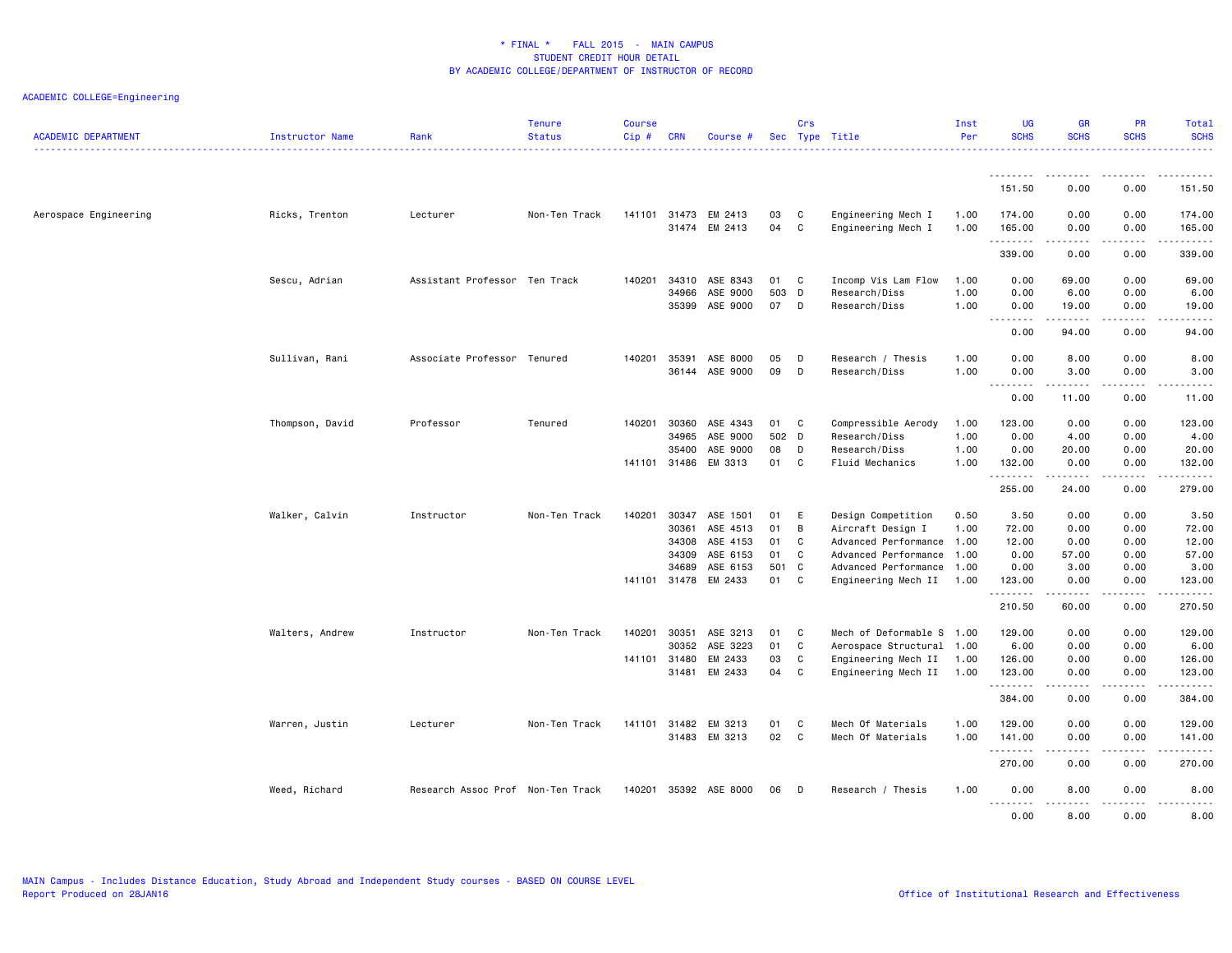#### ACADEMIC COLLEGE=Engineering

|                     |                 |        |                                   | Tnst |               |             | Total       |
|---------------------|-----------------|--------|-----------------------------------|------|---------------|-------------|-------------|
| ACADEMIC DEPARTMENT | Instructor Name | Status | Cip # CRN Course # Sec Type Title |      | Per SCHS SCHS | <b>SCHS</b> | <b>SCHS</b> |
| -----               |                 |        |                                   |      |               |             |             |

======================================== ======== ======== ======== ==========

 Aerospace Engineering 4293.50 545.00 0.00 4838.50 ======================================== ======== ======== ======== ==========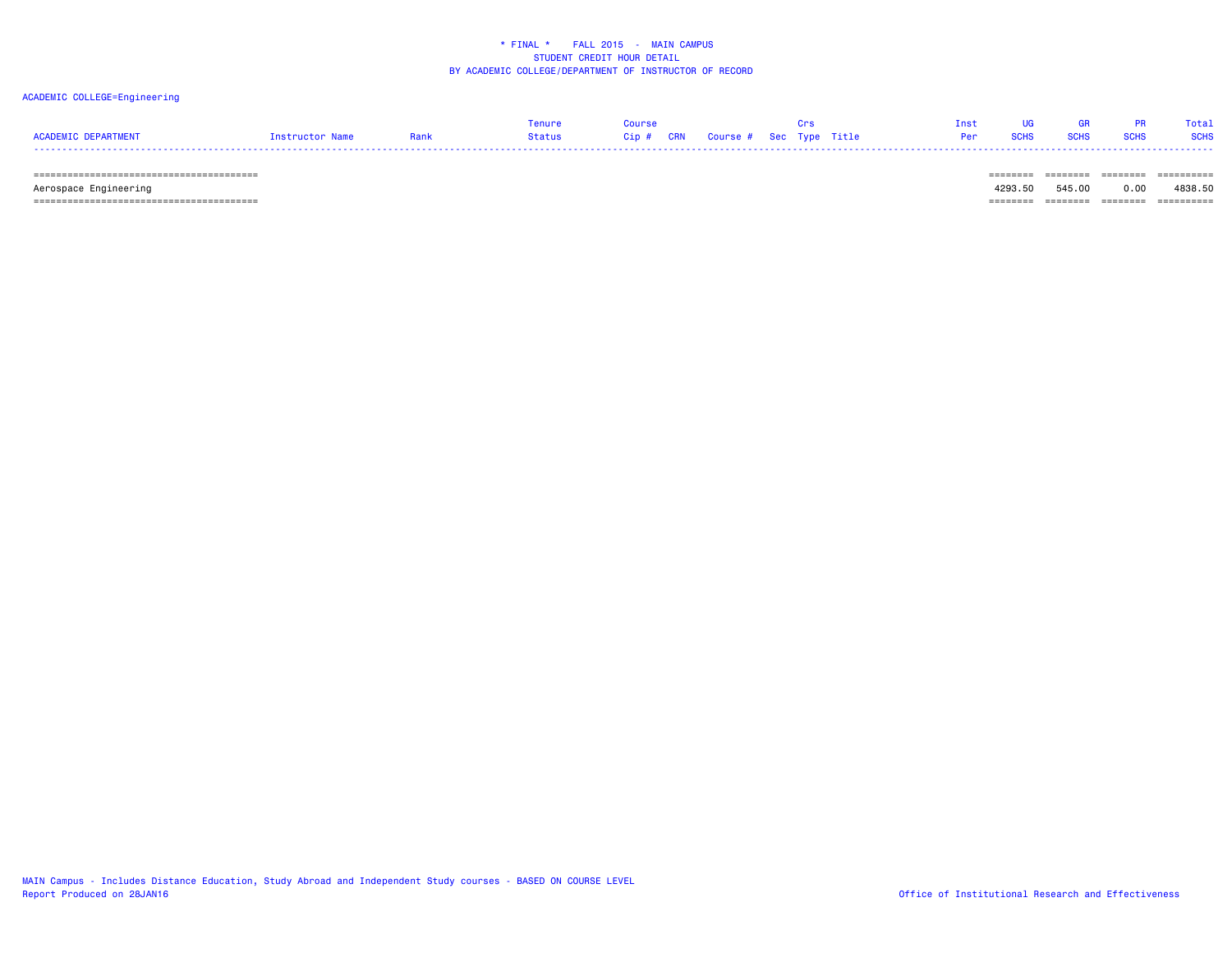| <b>ACADEMIC DEPARTMENT</b> | Instructor Name                                           | Rank<br><u>.</u>              | <b>Tenure</b><br><b>Status</b> | <b>Course</b><br>Cip# | <b>CRN</b>              | Course #                         |                | Crs                 | Sec Type Title                                                | Inst<br>Per          | <b>UG</b><br><b>SCHS</b><br>$- - - -$ | <b>GR</b><br><b>SCHS</b>                                                                                                                                     | <b>PR</b><br><b>SCHS</b><br>. <b>.</b> | Total<br><b>SCHS</b><br>$\frac{1}{2} \left( \frac{1}{2} \right) \left( \frac{1}{2} \right) \left( \frac{1}{2} \right) \left( \frac{1}{2} \right)$            |
|----------------------------|-----------------------------------------------------------|-------------------------------|--------------------------------|-----------------------|-------------------------|----------------------------------|----------------|---------------------|---------------------------------------------------------------|----------------------|---------------------------------------|--------------------------------------------------------------------------------------------------------------------------------------------------------------|----------------------------------------|--------------------------------------------------------------------------------------------------------------------------------------------------------------|
| Ag & Bio Engineering       | Cathcart, Thomas                                          | Professor                     | Tenured                        | 140301<br>140501      | 35323<br>30028<br>35712 | ABE 9000<br>ABE 4323<br>ABE 4323 | 01<br>01<br>02 | D<br>C<br>C         | Research / Diss<br>Phys Sys Biomed Eng<br>Phys Sys Biomed Eng | 1.00<br>1.00<br>1.00 | 0.00<br>165.00<br>57.00               | 1.00<br>0.00<br>0.00                                                                                                                                         | 0.00<br>0.00<br>0.00                   | 1.00<br>165.00<br>57.00                                                                                                                                      |
|                            |                                                           |                               |                                |                       |                         |                                  |                |                     |                                                               |                      | .<br>222.00                           | 1.00                                                                                                                                                         | .<br>0.00                              | د د د د د<br>223.00                                                                                                                                          |
|                            | Elder, Steven                                             | Professor                     | Tenured                        | 140301                | 35312<br>35324          | ABE 8000<br>ABE 9000             | 02<br>02       | D<br>D              | Research / Thesis<br>Research / Diss                          | 1.00<br>1.00         | 0.00<br>0.00                          | 6.00<br>18.00                                                                                                                                                | 0.00<br>0.00                           | 6.00<br>18.00                                                                                                                                                |
|                            |                                                           |                               |                                | 140501                | 30036<br>30047<br>30050 | ABE 4613<br>ABE 6613<br>ABE 8511 | 01<br>01<br>01 | C<br>C<br>C         | Biomechanics<br>Biomechanics<br>Jrnl Rev Biomed Eng           | 1.00<br>1.00<br>1.00 | 207.00<br>0.00<br>0.00                | 0.00<br>9.00<br>8.00                                                                                                                                         | 0.00<br>0.00<br>0.00                   | 207.00<br>9.00<br>8.00                                                                                                                                       |
|                            |                                                           |                               |                                |                       |                         |                                  |                |                     |                                                               |                      | .<br>207.00                           | -----<br>41.00                                                                                                                                               | $\sim$ $\sim$ $\sim$ $\sim$<br>0.00    | د د د د د<br>248.00                                                                                                                                          |
|                            | Gilbert, Jerome                                           | Non-Faculty                   | Tenured                        | 309999                | 32989                   | NSE 4200                         | 02             | A                   | Natl Student Exch.                                            | 1.00                 | 24.00                                 | 0.00                                                                                                                                                         | 0.00                                   | 24.00                                                                                                                                                        |
|                            |                                                           |                               |                                |                       | 32990<br>32992          | NSE 4200<br>NSE 4200             | 03<br>05       | $\overline{A}$<br>A | Natl Student Exchang 1.00<br>Natl Student Exchang 1.00        |                      | 24.00<br>12.00                        | 0.00<br>0.00                                                                                                                                                 | 0.00<br>0.00                           | 24.00<br>12.00                                                                                                                                               |
|                            |                                                           |                               |                                | 521003                | 34711                   | FYE 1001                         | F19 C          |                     | Freshman Year Experi 0.50                                     |                      | 16.50                                 | 0.00                                                                                                                                                         | 0.00                                   | 16.50                                                                                                                                                        |
|                            |                                                           |                               |                                |                       | 34757                   | FYE 1001                         | F20 C          |                     | Freshman Year Experi 0.50                                     |                      | 6.50<br>.                             | 0.00<br>$\frac{1}{2} \left( \frac{1}{2} \right) \left( \frac{1}{2} \right) \left( \frac{1}{2} \right) \left( \frac{1}{2} \right) \left( \frac{1}{2} \right)$ | 0.00<br>.                              | 6.50<br>$\frac{1}{2} \left( \frac{1}{2} \right) \left( \frac{1}{2} \right) \left( \frac{1}{2} \right) \left( \frac{1}{2} \right) \left( \frac{1}{2} \right)$ |
|                            |                                                           |                               |                                |                       |                         |                                  |                |                     |                                                               |                      | 83.00                                 | 0.00                                                                                                                                                         | 0.00                                   | 83.00                                                                                                                                                        |
|                            | Liao, Jun                                                 | Associate Professor Tenured   |                                | 140301                | 35326                   | ABE 9000                         | 04             | D                   | Research / Diss                                               | 1.00                 | 0.00                                  | 22.00                                                                                                                                                        | 0.00                                   | 22.00                                                                                                                                                        |
|                            |                                                           |                               |                                |                       | 36786                   | ABE 7000                         | 03             | I                   | Directed Indiv Study                                          | 1.00                 | 0.00                                  | 3.00                                                                                                                                                         | 0.00                                   | 3.00                                                                                                                                                         |
|                            |                                                           |                               |                                | 140501                | 30038                   | ABE 4723                         | 01             | C                   | Tissue Engineering                                            | 1.00                 | 147.00                                | 0.00                                                                                                                                                         | 0.00                                   | 147.00                                                                                                                                                       |
|                            |                                                           |                               |                                |                       | 30049                   | ABE 6723                         | 01             | C                   | Tissue Engineering                                            | 1.00                 | 0.00<br>.                             | 9.00                                                                                                                                                         | 0.00<br>.                              | 9.00<br>.                                                                                                                                                    |
|                            |                                                           |                               |                                |                       |                         |                                  |                |                     |                                                               |                      | 147.00                                | 34.00                                                                                                                                                        | 0.00                                   | 181.00                                                                                                                                                       |
|                            | Parajuli, Prem                                            | Associate Professor Tenured   |                                | 140301                | 35328                   | ABE 9000                         | 06             | D                   | Research / Diss                                               | 1.00                 | 0.00                                  | 1.00                                                                                                                                                         | 0.00                                   | 1.00                                                                                                                                                         |
|                            |                                                           |                               |                                | 150699                |                         | 30017 ABE 1863                   | 01             | C                   | Eng Tech In Ag                                                | 1.00                 | 186.00                                | 0.00                                                                                                                                                         | 0.00<br>.                              | 186.00<br>.                                                                                                                                                  |
|                            |                                                           |                               |                                |                       |                         |                                  |                |                     |                                                               |                      | .<br>186.00                           | $\frac{1}{2} \left( \frac{1}{2} \right) \left( \frac{1}{2} \right) \left( \frac{1}{2} \right) \left( \frac{1}{2} \right) \left( \frac{1}{2} \right)$<br>1.00 | 0.00                                   | 187.00                                                                                                                                                       |
|                            | Prabhu, Rajkumar                                          | Assistant Professor Ten Track |                                | 140301                | 35330                   | ABE 9000                         | 08             | D                   | Research / Diss                                               | 1.00                 | 0.00                                  | 26.00                                                                                                                                                        | 0.00                                   | 26.00                                                                                                                                                        |
|                            |                                                           |                               |                                | 140501                | 30024                   | ABE 3303                         | 01             | C                   | Transport in Bio Eng                                          | 1.00                 | 42.00                                 | 0.00                                                                                                                                                         | 0.00                                   | 42.00                                                                                                                                                        |
|                            |                                                           |                               |                                | 240101                | 36037                   | HON 4093                         | H04 E          |                     | Honors Thesis                                                 | 1.00                 | 3.00<br>.                             | 0.00<br>-----                                                                                                                                                | 0.00<br>$\sim$ $\sim$ $\sim$ $\sim$    | 3.00<br>$\frac{1}{2} \left( \frac{1}{2} \right) \left( \frac{1}{2} \right) \left( \frac{1}{2} \right) \left( \frac{1}{2} \right) \left( \frac{1}{2} \right)$ |
|                            |                                                           |                               |                                |                       |                         |                                  |                |                     |                                                               |                      | 45.00                                 | 26.00                                                                                                                                                        | 0.00                                   | 71.00                                                                                                                                                        |
|                            | Srinivasan, Radhakrishn Research Assist Pro Non-Ten Track |                               |                                | 140501                | 30040                   | ABE 4813                         | 01             | B                   | Prin of Engr Design                                           | 1.00                 | 192.00                                | 0.00                                                                                                                                                         | 0.00                                   | 192.00                                                                                                                                                       |
|                            |                                                           |                               |                                | 150699                | 30030                   | ABE 4473                         | 01             | C                   | Electrical Applicati 1.00                                     |                      | 87.00                                 | 0.00                                                                                                                                                         | 0.00                                   | 87.00                                                                                                                                                        |
|                            |                                                           |                               |                                |                       | 30031                   | ABE 4473                         | 02             | К                   | Electrical Applicati 1.00                                     |                      | 0.00                                  | 0.00                                                                                                                                                         | 0.00                                   | 0.00                                                                                                                                                         |
|                            |                                                           |                               |                                |                       | 30044<br>30045          | ABE 6473<br>ABE 6473             | 01<br>02       | C<br>К              | Electrical Applicati 1.00<br>Electrical Applicati 1.00        |                      | 0.00<br>0.00                          | 3.00<br>0.00                                                                                                                                                 | 0.00<br>0.00                           | 3.00<br>0.00                                                                                                                                                 |
|                            |                                                           |                               |                                |                       |                         |                                  |                |                     |                                                               |                      | .<br>279.00                           | .<br>3.00                                                                                                                                                    | $\sim$ $\sim$ $\sim$ $\sim$<br>0.00    | $\sim$ $\sim$ $\sim$ $\sim$ $\sim$<br>282.00                                                                                                                 |
|                            |                                                           |                               |                                |                       |                         |                                  |                |                     |                                                               |                      |                                       |                                                                                                                                                              |                                        |                                                                                                                                                              |
|                            | To, Suminto                                               | Professor                     | Tenured                        | 140301                | 35338                   | ABE 4000                         | 01             | $\mathbf I$         | Directed Indiv Study 1.00                                     |                      | 3.00                                  | 0.00                                                                                                                                                         | 0.00                                   | 3.00                                                                                                                                                         |
|                            |                                                           |                               |                                |                       | 36549<br>36550          | ABE 4000<br>ABE 4000             | 06<br>07       | I<br>$\mathbf{I}$   | Directed Indiv Study 1.00<br>Directed Indiv Study 1.00        |                      | 3.00<br>3.00                          | 0.00<br>0.00                                                                                                                                                 | 0.00<br>0.00                           | 3.00<br>3.00                                                                                                                                                 |
|                            |                                                           |                               |                                |                       | 36551                   | ABE 4000                         | 08             | I                   | Directed Indiv Study 1.00                                     |                      | 3.00                                  | 0.00                                                                                                                                                         | 0.00                                   | 3.00                                                                                                                                                         |
|                            |                                                           |                               |                                | 140501                | 30025                   | ABE 3413                         | 01             | C                   | Bioinstrumentation I 1.00                                     |                      | 219.00                                | 0.00                                                                                                                                                         | 0.00                                   | 219.00                                                                                                                                                       |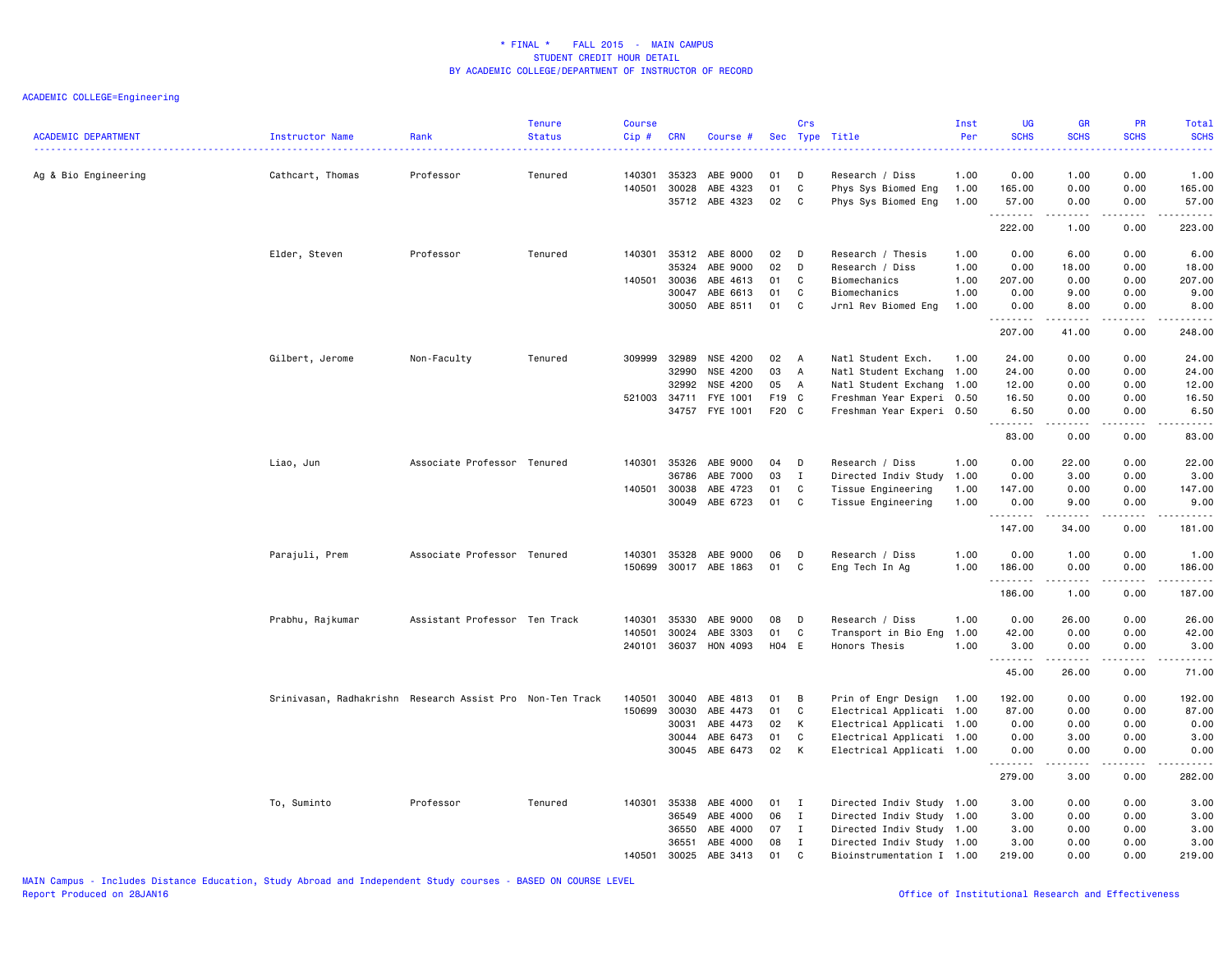| <b>ACADEMIC DEPARTMENT</b> | Instructor Name    | Rank                        | <b>Tenure</b><br><b>Status</b> | Course<br>$Cip$ # | <b>CRN</b>     | Course #             |            | Crs          | Sec Type Title                                         | Inst<br>Per  | UG<br><b>SCHS</b>         | GR<br><b>SCHS</b> | <b>PR</b><br><b>SCHS</b>  | Total<br><b>SCHS</b>    |
|----------------------------|--------------------|-----------------------------|--------------------------------|-------------------|----------------|----------------------|------------|--------------|--------------------------------------------------------|--------------|---------------------------|-------------------|---------------------------|-------------------------|
| Ag & Bio Engineering       | To, Suminto        | Professor                   | Tenured                        | 140501            | 30026<br>30027 | ABE 3413<br>ABE 3413 | 02<br>03   | K<br>K       | Bioinstrumentation I 1.00<br>Bioinstrumentation I 1.00 |              | 0.00<br>0.00<br>--------- | 0.00<br>0.00      | 0.00<br>0.00<br>--------- | 0.00<br>0.00<br>------- |
|                            |                    |                             |                                |                   |                |                      |            |              |                                                        |              | 231.00                    | 0.00              | 0.00                      | 231.00                  |
|                            | Williams, Lakiesha | Associate Professor Tenured |                                | 140301            | 35321<br>35333 | ABE 8000<br>ABE 9000 | 11<br>11 D | D            | Research / Thesis<br>Research / Diss                   | 1.00<br>1.00 | 0.00<br>0.00              | 11.00<br>23.00    | 0.00<br>0.00              | 11.00<br>23.00          |
|                            |                    |                             |                                |                   | 36470          | ABE 7000             | 02         | $\mathbf{I}$ | Directed Indiv Study 1.00                              |              | 0.00                      | 3.00              | 0.00                      | 3.00                    |
|                            |                    |                             |                                | 140501            |                | 30018 ABE 1911       | 01         | $\mathbf{C}$ | Eng In Life Sciences 1.00                              |              | 153.00<br>--------        | 0.00              | 0.00<br>--------          | 153.00<br>-------       |
|                            |                    |                             |                                |                   |                |                      |            |              |                                                        |              | 153.00                    | 37.00             | 0.00                      | 190.00                  |
|                            |                    |                             |                                |                   |                |                      |            |              |                                                        |              | ========                  | ========          | ---------                 | ==========              |
| Ag & Bio Engineering       |                    |                             |                                |                   |                |                      |            |              |                                                        |              | 1553.00                   | 143.00            | 0.00                      | 1696.00                 |
|                            |                    |                             |                                |                   |                |                      |            |              |                                                        |              | ========                  | ========          | ========                  | ==========              |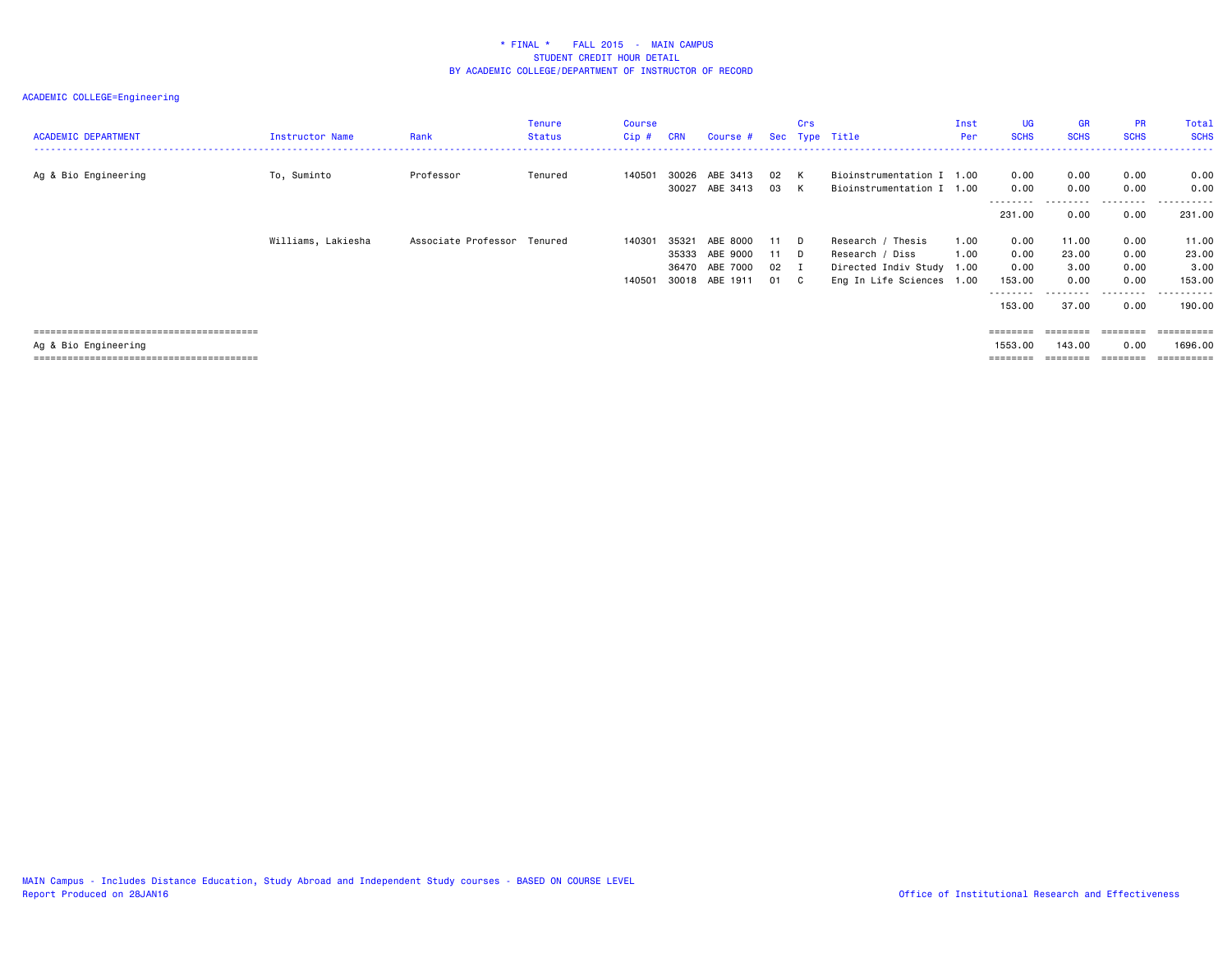| <b>ACADEMIC DEPARTMENT</b>        | Instructor Name  | Rank                          | <b>Tenure</b><br><b>Status</b> | <b>Course</b><br>Cip# | <b>CRN</b>   | Course #                 |       | Crs          | Sec Type Title                             | Inst<br>Per  | UG<br><b>SCHS</b>                                                                                                                                                                                                                                                                                                                                                                                                                                                                              | <b>GR</b><br><b>SCHS</b>                                                                                                                                     | <b>PR</b><br><b>SCHS</b> | Total<br><b>SCHS</b><br>. |
|-----------------------------------|------------------|-------------------------------|--------------------------------|-----------------------|--------------|--------------------------|-------|--------------|--------------------------------------------|--------------|------------------------------------------------------------------------------------------------------------------------------------------------------------------------------------------------------------------------------------------------------------------------------------------------------------------------------------------------------------------------------------------------------------------------------------------------------------------------------------------------|--------------------------------------------------------------------------------------------------------------------------------------------------------------|--------------------------|---------------------------|
| Civil & Environmental Engineering | Freyne, Seamus   | Assistant Professor Ten Track |                                | 140801                | 30625        | CE 4953                  | 01    | C            | Concrete and Steel S 1.00                  |              | 102.00                                                                                                                                                                                                                                                                                                                                                                                                                                                                                         | 0.00                                                                                                                                                         | 0.00                     | 102.00                    |
|                                   |                  |                               |                                |                       | 30626        | CE 4973                  | 01    | C            | Concrete Structures                        | 1.00         | 30.00                                                                                                                                                                                                                                                                                                                                                                                                                                                                                          | 0.00                                                                                                                                                         | 0.00                     | 30.00                     |
|                                   |                  |                               |                                |                       |              | 30632 CE 6973            | 01    | C            | Concrete Structures                        | 1.00         | 0.00                                                                                                                                                                                                                                                                                                                                                                                                                                                                                           | 6.00                                                                                                                                                         | 0.00                     | 6.00                      |
|                                   |                  |                               |                                |                       | 34722        | CE 6973                  | 501 C |              | Concrete Structures                        | 1.00         | 0.00                                                                                                                                                                                                                                                                                                                                                                                                                                                                                           | 42.00                                                                                                                                                        | 0.00                     | 42.00                     |
|                                   |                  |                               |                                |                       | 34982        | CE 8000                  | 502 D |              | Research / Thesis                          | 1.00         | 0.00                                                                                                                                                                                                                                                                                                                                                                                                                                                                                           | 3.00                                                                                                                                                         | 0.00                     | 3.00                      |
|                                   |                  |                               |                                |                       | 34993        | CE 9000                  | 502 D |              | Research / Diss                            | 1.00         | 0.00                                                                                                                                                                                                                                                                                                                                                                                                                                                                                           | 11.00                                                                                                                                                        | 0.00                     | 11.00                     |
|                                   |                  |                               |                                |                       |              | 35414 CE 8000            | 01    | D            | Research / Thesis                          | 1.00         | 0.00<br>.                                                                                                                                                                                                                                                                                                                                                                                                                                                                                      | 6.00<br>.                                                                                                                                                    | 0.00<br>.                | 6.00<br><u>.</u>          |
|                                   |                  |                               |                                |                       |              |                          |       |              |                                            |              | 132.00                                                                                                                                                                                                                                                                                                                                                                                                                                                                                         | 68.00                                                                                                                                                        | 0.00                     | 200.00                    |
|                                   | Gude, Veera      | Assistant Professor Ten Track |                                | 140801                | 30623        | CE 4883                  | 01    | C            | Engrd. Environmental 1.00                  |              | 72.00                                                                                                                                                                                                                                                                                                                                                                                                                                                                                          | 0.00                                                                                                                                                         | 0.00                     | 72.00                     |
|                                   |                  |                               |                                |                       | 34983        | CE 8000                  | 503 D |              | Research / Thesis                          | 1.00         | 0.00                                                                                                                                                                                                                                                                                                                                                                                                                                                                                           | 3.00                                                                                                                                                         | 0.00                     | 3.00                      |
|                                   |                  |                               |                                |                       | 35415        | CE 8000                  | 02    | D            | Research / Thesis                          | 1.00         | 0.00                                                                                                                                                                                                                                                                                                                                                                                                                                                                                           | 3.00                                                                                                                                                         | 0.00                     | 3.00                      |
|                                   |                  |                               |                                |                       | 35428        | CE 9000                  | 02    | D            | Research / Diss                            | 1.00         | 0.00                                                                                                                                                                                                                                                                                                                                                                                                                                                                                           | 10.00                                                                                                                                                        | 0.00                     | 10.00                     |
|                                   |                  |                               |                                |                       |              | 36522 CE 7000            | 503 I |              | Directed Indiv Study 1.00                  |              | 0.00                                                                                                                                                                                                                                                                                                                                                                                                                                                                                           | 3.00                                                                                                                                                         | 0.00                     | 3.00                      |
|                                   |                  |                               |                                |                       | 140805 30612 | CE 3801                  | 01 L  |              | Env./Wtr.Res.Engr.I                        | 0.50         | 10.00                                                                                                                                                                                                                                                                                                                                                                                                                                                                                          | 0.00                                                                                                                                                         | 0.00                     | 10.00                     |
|                                   |                  |                               |                                |                       | 30613        | CE 3801                  | 02    | $\mathsf{L}$ | Env./Wtr.Res.Engr.I                        | 0.50         | 10.00                                                                                                                                                                                                                                                                                                                                                                                                                                                                                          | 0.00                                                                                                                                                         | 0.00                     | 10.00                     |
|                                   |                  |                               |                                |                       |              | 30614 CE 3801            | 03    | $\mathsf{L}$ | Env./Wtr.Res.Engr.I                        | 0.50         | 10.00                                                                                                                                                                                                                                                                                                                                                                                                                                                                                          | 0.00                                                                                                                                                         | 0.00                     | 10.00                     |
|                                   |                  |                               |                                |                       |              | 30615 CE 3801            | 04 L  |              | Env./Wtr.Res.Engr.I                        | 0.50         | 10.00<br>.                                                                                                                                                                                                                                                                                                                                                                                                                                                                                     | 0.00<br>.                                                                                                                                                    | 0.00<br>.                | 10.00<br><u>.</u>         |
|                                   |                  |                               |                                |                       |              |                          |       |              |                                            |              | 112.00                                                                                                                                                                                                                                                                                                                                                                                                                                                                                         | 19.00                                                                                                                                                        | 0.00                     | 131.00                    |
|                                   | Gullett, Philip  | Associate Professor Tenured   |                                | 140801                | 34334        | CE 4923                  | 01    | <b>C</b>     | Structural Dynamics                        | 1.00         | 15.00                                                                                                                                                                                                                                                                                                                                                                                                                                                                                          | 0.00                                                                                                                                                         | 0.00                     | 15.00                     |
|                                   |                  |                               |                                |                       | 34335        | CE 6923                  | 01    | C            | Structural Dynamics                        | 1.00         | 0.00                                                                                                                                                                                                                                                                                                                                                                                                                                                                                           | 9.00                                                                                                                                                         | 0.00                     | 9.00                      |
|                                   |                  |                               |                                |                       | 34721        | CE 6923                  | 501 C |              | Structural Dynamics                        | 1.00         | 0.00                                                                                                                                                                                                                                                                                                                                                                                                                                                                                           | 42.00                                                                                                                                                        | 0.00                     | 42.00                     |
|                                   |                  |                               |                                |                       | 34984        | CE 8000                  | 504 D |              | Research / Thesis                          | 1.00         | 0.00                                                                                                                                                                                                                                                                                                                                                                                                                                                                                           | 4.00                                                                                                                                                         | 0.00                     | 4.00                      |
|                                   |                  |                               |                                |                       | 34995        | CE 9000                  | 504 D |              | Research / Diss                            | 1.00         | 0.00                                                                                                                                                                                                                                                                                                                                                                                                                                                                                           | 2.00                                                                                                                                                         | 0.00                     | 2.00                      |
|                                   |                  |                               |                                |                       | 36765        | CE 7000<br>CE 3603       | 506 I | C            | Directed Indiv Study 1.00                  |              | 0.00                                                                                                                                                                                                                                                                                                                                                                                                                                                                                           | 3.00                                                                                                                                                         | 0.00                     | 3.00                      |
|                                   |                  |                               |                                | 140803                | 30611        |                          | 01    |              | Structural Mech                            | 1.00         | 213.00<br>.                                                                                                                                                                                                                                                                                                                                                                                                                                                                                    | 0.00<br>$\frac{1}{2} \left( \frac{1}{2} \right) \left( \frac{1}{2} \right) \left( \frac{1}{2} \right) \left( \frac{1}{2} \right) \left( \frac{1}{2} \right)$ | 0.00<br>.                | 213.00<br>.               |
|                                   |                  |                               |                                |                       |              |                          |       |              |                                            |              | 228.00                                                                                                                                                                                                                                                                                                                                                                                                                                                                                         | 60.00                                                                                                                                                        | 0.00                     | 288.00                    |
|                                   | Howard, Isaac    | Associate Professor Tenured   |                                | 140801                | 30627        | CE 6103                  | 01    | C            | Pavement Mat & Des                         | 1.00         | 0.00                                                                                                                                                                                                                                                                                                                                                                                                                                                                                           | 9.00                                                                                                                                                         | 0.00                     | 9.00                      |
|                                   |                  |                               |                                |                       | 34706        | CE 6103                  | 501 C |              | Pavement Mat & Des                         | 1.00         | 0.00                                                                                                                                                                                                                                                                                                                                                                                                                                                                                           | 15.00                                                                                                                                                        | 0.00                     | 15.00                     |
|                                   |                  |                               |                                |                       | 34996        | CE 9000                  | 505 D |              | Research / Diss                            | 1.00         | 0.00                                                                                                                                                                                                                                                                                                                                                                                                                                                                                           | 3.00                                                                                                                                                         | 0.00                     | 3.00                      |
|                                   |                  |                               |                                |                       | 35417        | CE 8000                  | 04    | D            | Research / Thesis                          | 1.00         | 0.00                                                                                                                                                                                                                                                                                                                                                                                                                                                                                           | 1.00                                                                                                                                                         | 0.00                     | 1.00                      |
|                                   |                  |                               |                                |                       | 35430        | CE 9000                  | 04    | D            | Research / Diss                            | 1.00         | 0.00                                                                                                                                                                                                                                                                                                                                                                                                                                                                                           | 17.00                                                                                                                                                        | 0.00                     | 17.00                     |
|                                   |                  |                               |                                | 140804                | 30617        | CE 4103                  | 01    | C            | Pavement Mat & Des                         | 1.00         | 123.00<br>.                                                                                                                                                                                                                                                                                                                                                                                                                                                                                    | 0.00<br>$\frac{1}{2}$                                                                                                                                        | 0.00<br>.                | 123.00<br>.               |
|                                   |                  |                               |                                |                       |              |                          |       |              |                                            |              | 123.00                                                                                                                                                                                                                                                                                                                                                                                                                                                                                         | 45.00                                                                                                                                                        | 0.00                     | 168.00                    |
|                                   | Howington, Stacy | Lecturer                      | Non-Ten Track                  | 140805                | 34303        | CE 8563                  | 01    | C            | Groundwater Res Eval 1.00                  |              | 0.00                                                                                                                                                                                                                                                                                                                                                                                                                                                                                           | 9.00                                                                                                                                                         | 0.00                     | 9.00                      |
|                                   |                  |                               |                                |                       |              | 34724 CE 8563            | 501 C |              | Groundwater Res Eval 1.00                  |              | 0.00                                                                                                                                                                                                                                                                                                                                                                                                                                                                                           | 18.00                                                                                                                                                        | 0.00                     | 18.00                     |
|                                   |                  |                               |                                |                       |              |                          |       |              |                                            |              | $\begin{array}{cccccccccccccc} \multicolumn{2}{c}{} & \multicolumn{2}{c}{} & \multicolumn{2}{c}{} & \multicolumn{2}{c}{} & \multicolumn{2}{c}{} & \multicolumn{2}{c}{} & \multicolumn{2}{c}{} & \multicolumn{2}{c}{} & \multicolumn{2}{c}{} & \multicolumn{2}{c}{} & \multicolumn{2}{c}{} & \multicolumn{2}{c}{} & \multicolumn{2}{c}{} & \multicolumn{2}{c}{} & \multicolumn{2}{c}{} & \multicolumn{2}{c}{} & \multicolumn{2}{c}{} & \multicolumn{2}{c}{} & \multicolumn{2}{c}{} & \$<br>0.00 | .<br>27.00                                                                                                                                                   | .<br>0.00                | .<br>27.00                |
|                                   |                  |                               |                                |                       |              |                          | 01    | L            |                                            |              |                                                                                                                                                                                                                                                                                                                                                                                                                                                                                                |                                                                                                                                                              | 0.00                     |                           |
|                                   | Jiang, Yi        | Grad Teach Assist             | Not Applicable                 | 140805                | 30612        | CE 3801<br>30613 CE 3801 | 02    | <b>L</b>     | Env./Wtr.Res.Engr.I<br>Env./Wtr.Res.Engr.I | 0.50<br>0.50 | 10.00<br>10.00                                                                                                                                                                                                                                                                                                                                                                                                                                                                                 | 0.00<br>0.00                                                                                                                                                 | 0.00                     | 10.00<br>10.00            |
|                                   |                  |                               |                                |                       | 30614        | CE 3801                  | 03    | $\mathsf{L}$ | Env./Wtr.Res.Engr.I                        | 0.50         | 10.00                                                                                                                                                                                                                                                                                                                                                                                                                                                                                          | 0.00                                                                                                                                                         | 0.00                     | 10.00                     |
|                                   |                  |                               |                                |                       | 30615        | CE 3801                  | 04    | L            | Env./Wtr.Res.Engr.I                        | 0.50         | 10.00                                                                                                                                                                                                                                                                                                                                                                                                                                                                                          | 0.00                                                                                                                                                         | 0.00                     | 10.00                     |
|                                   |                  |                               |                                |                       |              |                          |       |              |                                            |              | .<br>40.00                                                                                                                                                                                                                                                                                                                                                                                                                                                                                     | .<br>0.00                                                                                                                                                    | <u>.</u><br>0.00         | <u>.</u><br>40.00         |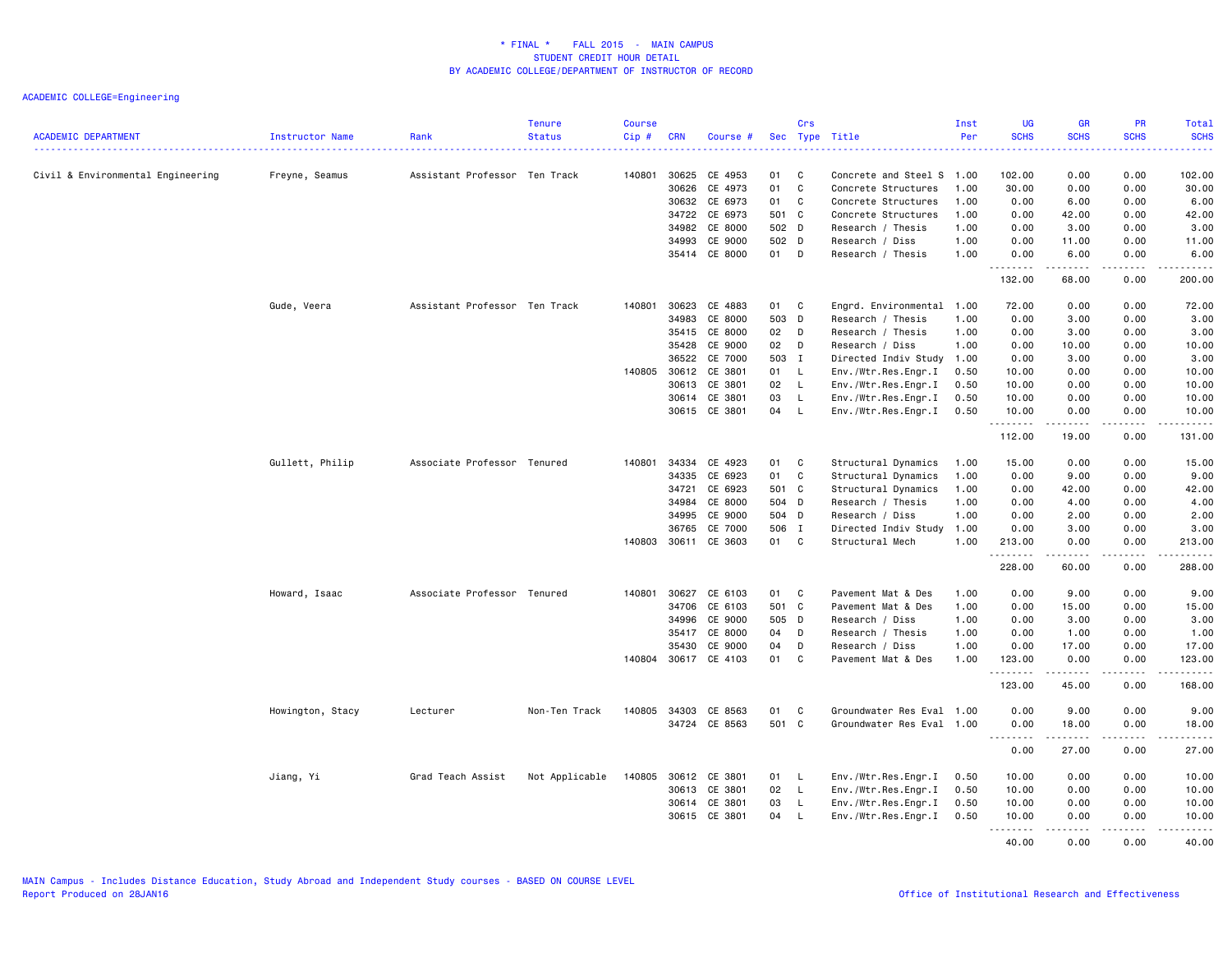| <b>ACADEMIC DEPARTMENT</b>        | Instructor Name                           | Rank                              | <b>Tenure</b><br><b>Status</b> | <b>Course</b><br>$Cip$ # | <b>CRN</b>     | Course #           |          | Crs          | Sec Type Title               | Inst<br>Per  | UG<br><b>SCHS</b>  | GR<br><b>SCHS</b> | PR<br><b>SCHS</b>                   | Total<br><b>SCHS</b> |
|-----------------------------------|-------------------------------------------|-----------------------------------|--------------------------------|--------------------------|----------------|--------------------|----------|--------------|------------------------------|--------------|--------------------|-------------------|-------------------------------------|----------------------|
| Civil & Environmental Engineering | King, Herbert                             | Instructor                        | Non-Ten Track                  | 140801<br>143801         | 30619<br>30601 | CE 4233<br>CE 2213 | 01<br>01 | C<br>C       | Control Surveys<br>Surveying | 1.00<br>1.00 | 42.00<br>246.00    | 0.00<br>0.00      | 0.00<br>0.00                        | 42.00<br>246.00      |
|                                   |                                           |                                   |                                |                          |                |                    |          |              |                              |              | .<br>288.00        | .<br>0.00         | .<br>0.00                           | ------<br>288.00     |
|                                   | Magbanua, Benjamin                        | Associate Professor Tenured       |                                | 140801                   | 30616          | CE 3823            | 01       | C            | Environmental Engr           | 1.00         | 261.00             | 0.00              | 0.00                                | 261.00               |
|                                   |                                           |                                   |                                |                          | 35420          | CE 8000            | 07       | D            | Research / Thesis            | 1.00         | 0.00<br>.          | 1.00              | 0.00                                | 1.00                 |
|                                   |                                           |                                   |                                |                          |                |                    |          |              |                              |              | 261.00             | 1.00              | 0.00                                | 262.00               |
|                                   | Martin, James L.                          | Professor                         | Tenured                        | 140801                   | 30605          | CE 2803            | 01       | C            | Environ Engr Issues          | 1.00         | 195.00             | 0.00              | 0.00                                | 195.00               |
|                                   |                                           |                                   |                                |                          | 34988          | CE 8000            | 508 D    |              | Research / Thesis            | 1.00         | 0.00               | 3.00              | 0.00                                | 3.00                 |
|                                   |                                           |                                   |                                |                          | 34999          | CE 9000            | 508 D    |              | Research / Diss              | 1.00         | 0.00               | 3.00              | 0.00                                | 3.00                 |
|                                   |                                           |                                   |                                |                          | 35421          | CE 8000            | 08       | D            | Research / Thesis            | 1.00         | 0.00               | 2.00              | 0.00                                | 2.00                 |
|                                   |                                           |                                   |                                | 140805                   | 34330          | CE 4533            | 01       | C            | Comp Water Res               | 1.00         | 42.00              | 0.00              | 0.00                                | 42.00                |
|                                   |                                           |                                   |                                |                          | 34331          | CE 6533            | 01       | C            | Comp Water Res               | 1.00         | 0.00               | 6.00              | 0.00                                | 6.00                 |
|                                   |                                           |                                   |                                |                          | 34719          | CE 6533            | 501 C    |              | Comp Water Res               | 1.00         | 0.00               | 9.00              | 0.00                                | 9.00                 |
|                                   |                                           |                                   |                                |                          |                |                    |          |              |                              |              | 237.00             | 23.00             | 0.00                                | 260.00               |
|                                   | Martinez Ortiz, Edith                     | Grad Teach Assist                 | Not Applicable                 | 143801                   | 30602          | CE 2213            | 02       | Κ            | Surveying                    | 1.00         | 0.00               | 0.00              | 0.00                                | 0.00                 |
|                                   |                                           |                                   |                                |                          | 30603          | CE 2213            | 03       | К            | Surveying                    | 1.00         | 0.00               | 0.00              | 0.00                                | 0.00                 |
|                                   |                                           |                                   |                                |                          |                | 30604 CE 2213      | 04       | Κ            |                              | 1.00         | 0.00               | 0.00              | 0.00                                | 0.00                 |
|                                   |                                           |                                   |                                |                          |                |                    |          |              | Surveying                    |              | .<br>$  -$         |                   | .                                   | .                    |
|                                   |                                           |                                   |                                |                          |                |                    |          |              |                              |              | 0.00               | 0.00              | 0.00                                | 0.00                 |
|                                   | Ramirez Avila, John                       | Research Assist Pro Non-Ten Track |                                | 140801                   | 30628          | CE 6523            | 01       | C            | Open Chan Hydraul            | 1.00         | 0.00               | 6.00              | 0.00                                | 6.00                 |
|                                   |                                           |                                   |                                |                          | 34332          | CE 4583            | 01       | C            | Stream Reconnaissanc         | 1.00         | 60.00              | 0.00              | 0.00                                | 60.00                |
|                                   |                                           |                                   |                                |                          | 34333          | CE 6583            | 01       | C            | Stream Reconnaissanc 1.00    |              | 0.00               | 12.00             | 0.00                                | 12.00                |
|                                   |                                           |                                   |                                |                          |                | 34717 CE 6523      | 501 C    |              | Open Chan Hydraul            | 1.00         | 0.00               | 12.00             | 0.00                                | 12.00                |
|                                   |                                           |                                   |                                |                          | 34720          | CE 6583            | 501 C    |              | Stream Reconnaissanc 1.00    |              | 0.00               | 39.00             | 0.00                                | 39.00                |
|                                   |                                           |                                   |                                |                          | 36239          | CE 7000            | 502 I    |              | Directed Indiv Study 1.00    |              | 0.00               | 3.00              | 0.00                                | 3.00                 |
|                                   |                                           |                                   |                                |                          | 36284          | CE 4000            | 01 I     |              | Directed Indiv Study         | 1.00         | 3.00               | 0.00              | 0.00                                | 3.00                 |
|                                   |                                           |                                   |                                |                          | 36285          | CE 4000            | 02       | $\mathbf{I}$ | Directed Indiv Study 1.00    |              | 3.00               | 0.00              | 0.00                                | 3.00                 |
|                                   |                                           |                                   |                                |                          | 36507          | CE 7000            | 04       | $\mathbf{I}$ | Directed Indiv Study 1.00    |              | 0.00               | 3.00              | 0.00                                | 3.00                 |
|                                   |                                           |                                   |                                | 140805                   | 30620          | CE 4523            | 01       | C            | Open Chan Hydraul            | 1.00         | 171.00             | 0.00              | 0.00                                | 171.00               |
|                                   |                                           |                                   |                                |                          |                |                    |          |              |                              |              | <u>.</u><br>237.00 | 75.00             | $\sim$ $\sim$ $\sim$ $\sim$<br>0.00 | .<br>312.00          |
|                                   |                                           |                                   |                                |                          |                |                    |          |              |                              |              |                    |                   |                                     |                      |
|                                   | Shahrokhabadi, Shahriar Grad Teach Assist |                                   | Not Applicable                 | 140802                   | 30606          | CE 3411            | 01       | $\mathsf{L}$ | Soil Mechanics Lab           | 0.75         | 12.75              | 0.00              | 0.00                                | 12.75                |
|                                   |                                           |                                   |                                |                          | 30607          | CE 3411            | 02       | L            | Soil Mechanics Lab           | 0.75         | 15.75              | 0.00              | 0.00                                | 15.75                |
|                                   |                                           |                                   |                                |                          | 30608          | CE 3411            | 03       | L.           | Soil Mechanics Lab           | 0.75         | 13.50              | 0.00              | 0.00                                | 13.50                |
|                                   |                                           |                                   |                                |                          | 30609          | CE 3411            | 04       | $\mathsf{L}$ | Soil Mechanics Lab           | 0.75         | 12.75<br>.         | 0.00              | 0.00<br>$\frac{1}{2}$               | 12.75<br>.           |
|                                   |                                           |                                   |                                |                          |                |                    |          |              |                              |              | 54.75              | 0.00              | 0.00                                | 54.75                |
|                                   | Smith, Matthew                            | Lecturer                          | Non-Ten Track                  | 140801                   | 30637          | CE 8683            | 01       | C            | Finite Element Analy 1.00    |              | 0.00               | 15.00             | 0.00                                | 15.00                |
|                                   |                                           |                                   |                                |                          | 33903          | CE 8683            | 501 C    |              | Finite Element Analy 1.00    |              | 0.00               | 9.00              | 0.00                                | 9.00                 |
|                                   |                                           |                                   |                                |                          |                |                    |          |              |                              |              | .                  | .                 | .                                   | .                    |
|                                   |                                           |                                   |                                |                          |                |                    |          |              |                              |              | 0.00               | 24.00             | 0.00                                | 24.00                |
|                                   | Truax, Dennis                             | Professor                         | Tenured                        | 140801                   | 30600          | CE 1001            | 01       | L.           | Intro to Civil Eng           | 1.00         | 152.00             | 0.00              | 0.00                                | 152.00               |
|                                   |                                           |                                   |                                |                          |                | 30622 CE 4703      | 01       | C            | Constr Eng Managemen 1.00    |              | 201.00             | 0.00              | 0.00                                | 201.00               |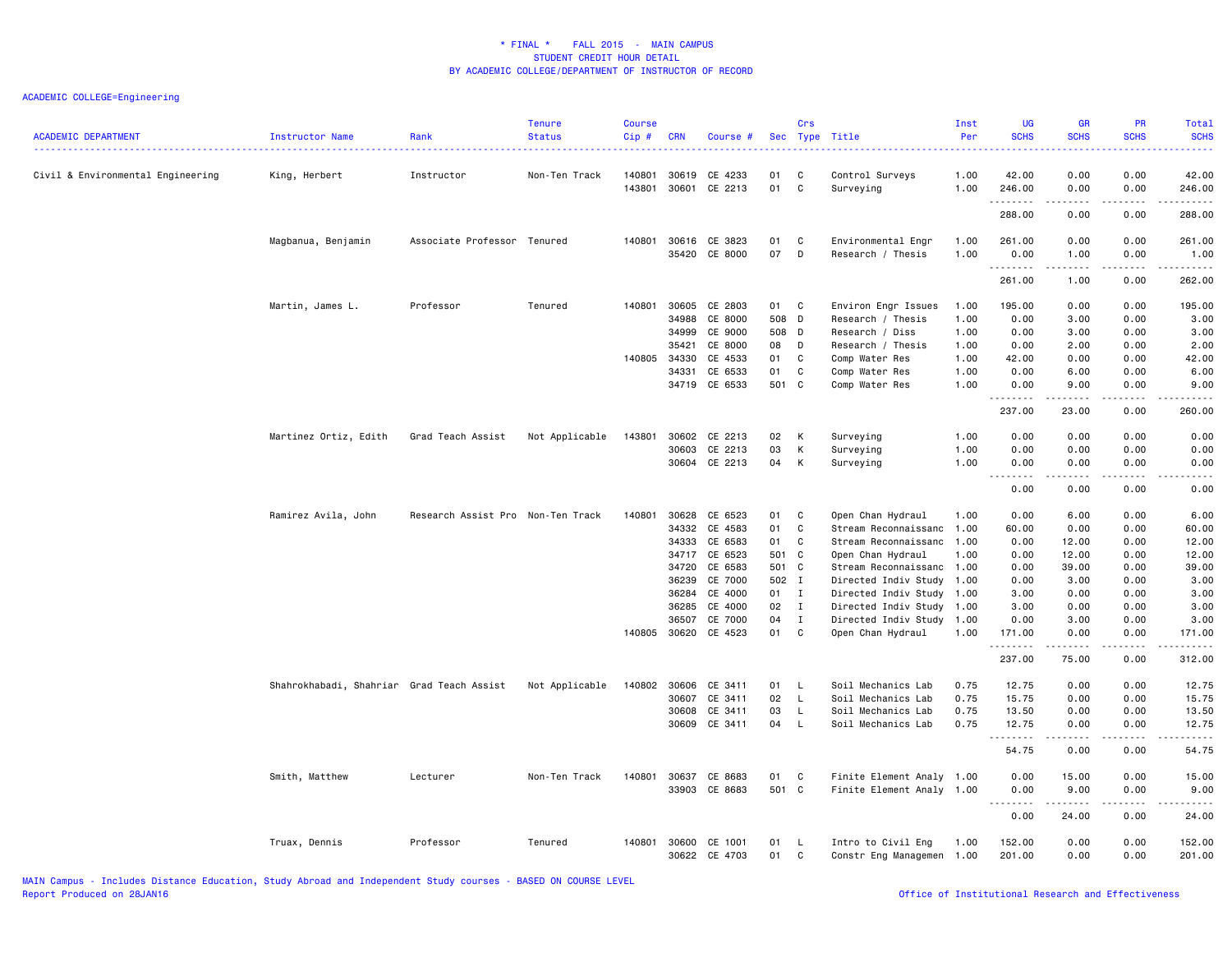|                                   |                        |                               | <b>Tenure</b> | <b>Course</b> |            |                      |       | Crs            |                           | Inst         | <b>UG</b><br><b>SCHS</b> | <b>GR</b><br><b>SCHS</b>    | <b>PR</b><br><b>SCHS</b>                                                                                                                                     | Total<br><b>SCHS</b>                  |
|-----------------------------------|------------------------|-------------------------------|---------------|---------------|------------|----------------------|-------|----------------|---------------------------|--------------|--------------------------|-----------------------------|--------------------------------------------------------------------------------------------------------------------------------------------------------------|---------------------------------------|
| <b>ACADEMIC DEPARTMENT</b>        | <b>Instructor Name</b> | Rank                          | <b>Status</b> | Cip#          | <b>CRN</b> | Course #             |       |                | Sec Type Title            | Per          | .                        |                             |                                                                                                                                                              | <b></b>                               |
| Civil & Environmental Engineering | Truax, Dennis          | Professor                     | Tenured       | 140801        | 30630      | CE 6703              | 01    | C              | Constr Eng Managemen      | 1.00         | 0.00                     | 6.00                        | 0.00                                                                                                                                                         | 6.00                                  |
|                                   |                        |                               |               |               | 35001      | CE 9000              | 501 D |                | Research / Diss           | 1.00         | 0.00                     | 3.00                        | 0.00                                                                                                                                                         | 3.00                                  |
|                                   |                        |                               |               |               | 35423      | CE 8000              | 10    | D              | Research / Thesis         | 1.00         | 0.00                     | 3.00                        | 0.00                                                                                                                                                         | 3.00                                  |
|                                   |                        |                               |               |               | 35435      | CE 9000              | 09    | D              | Research / Diss           | 1.00         | 0.00                     | 9.00                        | 0.00                                                                                                                                                         | 9.00                                  |
|                                   |                        |                               |               |               |            | 36457 CE 4000        | 03    | I              | Directed Indiv Study 1.00 |              | 3.00                     | 0.00<br>. <u>.</u> .        | 0.00<br>.                                                                                                                                                    | 3.00<br>.                             |
|                                   |                        |                               |               |               |            |                      |       |                |                           |              | 356.00                   | 21.00                       | 0.00                                                                                                                                                         | 377.00                                |
|                                   | Vahedifard, Farshid    | Assistant Professor Ten Track |               | 140801        | 34990      | CE 8000              | 511 D |                | Research / Thesis         | 1.00         | 0.00                     | 3.00                        | 0.00                                                                                                                                                         | 3.00                                  |
|                                   |                        |                               |               |               | 35424      | CE 8000              | 11    | D              | Research / Thesis         | 1.00         | 0.00                     | 19.00                       | 0.00                                                                                                                                                         | 19.00                                 |
|                                   |                        |                               |               |               | 35436      | CE 9000              | 10    | D              | Research / Diss           | 1.00         | 0.00                     | 18.00                       | 0.00                                                                                                                                                         | 18.00                                 |
|                                   |                        |                               |               |               | 36393      | CE 7000              | 02    | $\blacksquare$ | Directed Indiv Study      | 1.00         | 0.00                     | 3.00                        | 0.00                                                                                                                                                         | 3.00                                  |
|                                   |                        |                               |               | 140802 30606  |            | CE 3411              | 01    | $\mathsf{L}$   | Soil Mechanics Lab        | 0.25         | 4.25                     | 0.00                        | 0.00                                                                                                                                                         | 4.25                                  |
|                                   |                        |                               |               |               | 30607      | CE 3411              | 02    | - L            | Soil Mechanics Lab        | 0.25         | 5.25                     | 0.00                        | 0.00                                                                                                                                                         | 5.25                                  |
|                                   |                        |                               |               |               | 30608      | CE 3411              | 03    | $\mathsf{L}$   | Soil Mechanics Lab        | 0.25         | 4.50                     | 0.00                        | 0.00                                                                                                                                                         | 4.50                                  |
|                                   |                        |                               |               |               | 30609      | CE 3411              | 04    | L<br>C         | Soil Mechanics Lab        | 0.25<br>1.00 | 4.25                     | 0.00                        | 0.00                                                                                                                                                         | 4.25                                  |
|                                   |                        |                               |               |               |            | 30610 CE 3413        | 01    |                | Soil Mechanics            |              | 270.00<br>.              | 0.00<br>.                   | 0.00<br>$\frac{1}{2} \left( \frac{1}{2} \right) \left( \frac{1}{2} \right) \left( \frac{1}{2} \right) \left( \frac{1}{2} \right) \left( \frac{1}{2} \right)$ | 270.00<br>.                           |
|                                   |                        |                               |               |               |            |                      |       |                |                           |              | 288.25                   | 43.00                       | 0.00                                                                                                                                                         | 331.25                                |
|                                   | White, Thomas          | Professor                     | Tenured       | 140801        | 30624      | CE 4903              | 01 C  |                | Civil Engr Comp           | 1.00         | 108.00                   | 0.00                        | 0.00                                                                                                                                                         | 108.00                                |
|                                   |                        |                               |               |               | 34991      | CE 8000              | 512 D |                | Research / Thesis         | 1.00         | 0.00                     | 2.00                        | 0.00                                                                                                                                                         | 2.00                                  |
|                                   |                        |                               |               |               | 35003      | CE 9000              | 512 D |                | Research / Diss           | 1.00         | 0.00                     | 3.00                        | 0.00                                                                                                                                                         | 3.00                                  |
|                                   |                        |                               |               |               |            | 36749 CE 7000        | 505 I |                | Directed Indiv Study 1.00 |              | 0.00<br>.                | 3.00<br>.                   | 0.00<br>-----                                                                                                                                                | 3.00<br>.                             |
|                                   |                        |                               |               |               |            |                      |       |                |                           |              | 108.00                   | 8.00                        | 0.00                                                                                                                                                         | 116.00                                |
|                                   | Zhang, Li              | Associate Professor Tenured   |               | 140801        | 34327      | CE 6133              | 01 C  |                | Geom. Design. Hwys        | 1.00         | 0.00                     | 3.00                        | 0.00                                                                                                                                                         | 3.00                                  |
|                                   |                        |                               |               |               | 34715      | CE 6133              | 501 C |                | Geom. Design. Hwys        | 1.00         | 0.00                     | 3.00                        | 0.00                                                                                                                                                         | 3.00                                  |
|                                   |                        |                               |               |               | 35004      | CE 9000              | 513 D |                | Research / Diss           | 1.00         | 0.00                     | 5.00                        | 0.00                                                                                                                                                         | 5.00                                  |
|                                   |                        |                               |               |               | 35360      | CE 7000              | 01 I  |                | Directed Indiv Study 1.00 |              | 0.00                     | 3.00                        | 0.00                                                                                                                                                         | 3.00                                  |
|                                   |                        |                               |               |               | 35426      | CE 8000              | 13    | D              | Research / Thesis         | 1.00         | 0.00                     | 7.00                        | 0.00                                                                                                                                                         | 7.00                                  |
|                                   |                        |                               |               |               | 35438      | CE 9000              | 12    | D              | Research / Diss           | 1.00         | 0.00                     | 11.00                       | 0.00                                                                                                                                                         | 11.00                                 |
|                                   |                        |                               |               |               |            | 140804 30618 CE 4133 | 01    | C              | Geo Design Of Hwys        | 1.00         | 96.00<br>.               | 0.00                        | 0.00<br>- - - -                                                                                                                                              | 96.00<br>$\frac{1}{2}$                |
|                                   |                        |                               |               |               |            |                      |       |                |                           |              | 96.00                    | 32.00                       | 0.00                                                                                                                                                         | 128.00                                |
| Civil & Environmental Engineering |                        |                               |               |               |            |                      |       |                |                           |              | ========<br>2561.00      | $=$ = = = = = = =<br>446.00 | <b>ESSESSE</b><br>0.00                                                                                                                                       | 3007.00                               |
|                                   |                        |                               |               |               |            |                      |       |                |                           |              |                          |                             |                                                                                                                                                              | ======== ======== ======== ========== |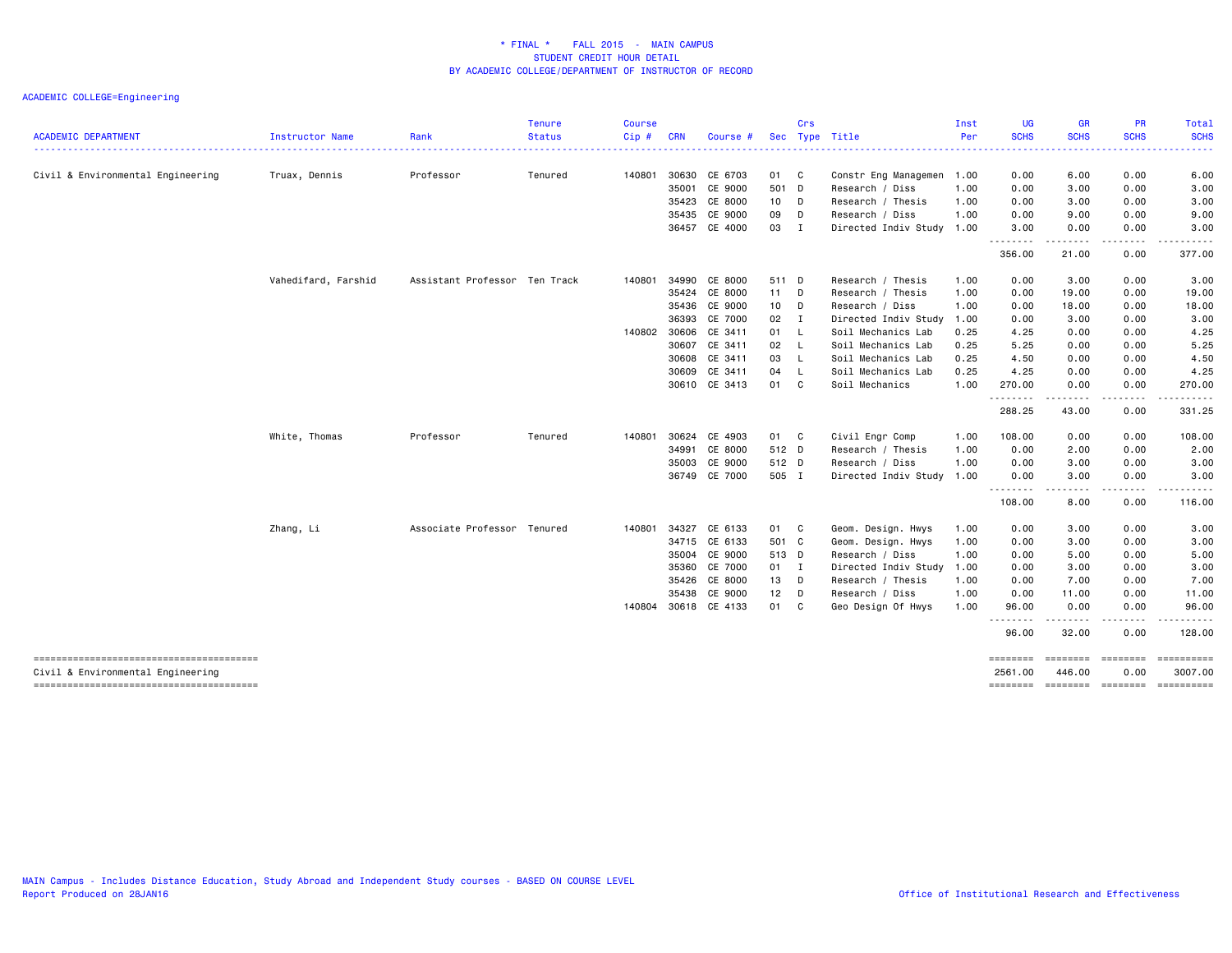| Computer Science & Engineering<br>Abdoulahi, Ibrahim<br>Anderson, Richard |                        | Grad Teach Assist<br>Instructor   | Not Applicable<br>Non-Ten Track | 110201<br>110101<br>110201 | 31035<br>31037<br>31043<br>31029 | CSE 2813<br>CSE 2813<br>CSE 3813 | 02<br>H02 C<br>01 | $\mathbf{C}$<br>$\mathbf{C}$ | Discrete Structures<br>Honors- Discrete Str 1.00       | 1.00 | 132.00<br>15.00<br>.<br>147.00                                                                                                                               | 0.00<br>0.00<br>$\sim$ $\sim$ $\sim$ $\sim$<br>0.00 | 0.00<br>0.00<br>.<br>0.00                                                                                                                                    | 132.00<br>15.00<br>147.00                                                                                                                                     |
|---------------------------------------------------------------------------|------------------------|-----------------------------------|---------------------------------|----------------------------|----------------------------------|----------------------------------|-------------------|------------------------------|--------------------------------------------------------|------|--------------------------------------------------------------------------------------------------------------------------------------------------------------|-----------------------------------------------------|--------------------------------------------------------------------------------------------------------------------------------------------------------------|---------------------------------------------------------------------------------------------------------------------------------------------------------------|
|                                                                           |                        |                                   |                                 |                            |                                  |                                  |                   |                              |                                                        |      |                                                                                                                                                              |                                                     |                                                                                                                                                              |                                                                                                                                                               |
|                                                                           |                        |                                   |                                 |                            |                                  |                                  |                   |                              |                                                        |      |                                                                                                                                                              |                                                     |                                                                                                                                                              |                                                                                                                                                               |
|                                                                           |                        |                                   |                                 |                            |                                  |                                  |                   |                              |                                                        |      |                                                                                                                                                              |                                                     |                                                                                                                                                              |                                                                                                                                                               |
|                                                                           |                        |                                   |                                 |                            |                                  |                                  |                   |                              | Intro to Formal Lang 1.00                              |      | 135.00                                                                                                                                                       | 0.00                                                | 0.00                                                                                                                                                         | 135.00                                                                                                                                                        |
|                                                                           |                        |                                   |                                 |                            |                                  | CSE 2383                         | 01                | C                            | Data Struc & Anal of 1.00                              |      | 123.00                                                                                                                                                       | 0.00                                                | 0.00                                                                                                                                                         | 123.00                                                                                                                                                        |
|                                                                           |                        |                                   |                                 |                            | 31030                            | CSE 2383                         | 02                | $\mathbf{C}$                 | Data Struc & Anal of 1.00                              |      | 147.00                                                                                                                                                       | 0.00                                                | 0.00                                                                                                                                                         | 147.00                                                                                                                                                        |
|                                                                           |                        |                                   |                                 |                            |                                  | 31032 CSE 2383                   | H <sub>01</sub> C |                              | HonorsData Struc & A 1.00                              |      | 12.00                                                                                                                                                        | 0.00                                                | 0.00                                                                                                                                                         | 12.00                                                                                                                                                         |
|                                                                           |                        |                                   |                                 |                            | 31033                            | CSE 2383                         | H02 C             |                              | HonorsData Struc & A 1.00                              |      | 6.00                                                                                                                                                         | 0.00                                                | 0.00                                                                                                                                                         | 6.00                                                                                                                                                          |
|                                                                           |                        |                                   |                                 |                            | 35013                            | CSE 2383                         | 03                | $\mathbf{C}$                 | Data Struc & Anal of 1.00                              |      | 138.00                                                                                                                                                       | 0.00                                                | 0.00                                                                                                                                                         | 138.00                                                                                                                                                        |
|                                                                           |                        |                                   |                                 |                            |                                  | 35830 CSE 2383                   | H03 C             |                              | Honor Data Struc & A 1.00                              |      | 3.00                                                                                                                                                         | 0.00                                                | 0.00                                                                                                                                                         | 3.00                                                                                                                                                          |
|                                                                           |                        |                                   |                                 |                            |                                  |                                  |                   |                              |                                                        |      | .<br>564.00                                                                                                                                                  | $\sim$ $\sim$ $\sim$ $\sim$<br>0.00                 | 0.00                                                                                                                                                         | .<br>564.00                                                                                                                                                   |
|                                                                           | Archibald, Christopher | Assistant Professor Ten Track     |                                 | 110101                     | 31075                            | CSE 6633                         | 01                | $\mathbf{C}$                 | Artificial Intell                                      | 1.00 | 0.00                                                                                                                                                         | 33.00                                               | 0.00                                                                                                                                                         | 33.00                                                                                                                                                         |
|                                                                           |                        |                                   |                                 |                            | 35178                            | CSE 8000                         | 01                | D                            | Research / Thesis                                      | 1.00 | 0.00                                                                                                                                                         | 7.00                                                | 0.00                                                                                                                                                         | 7.00                                                                                                                                                          |
|                                                                           |                        |                                   |                                 |                            | 36412                            | CSE 6633                         | 501 C             |                              | Artificial Intell                                      | 1.00 | 0.00                                                                                                                                                         | 3.00                                                | 0.00                                                                                                                                                         | 3.00                                                                                                                                                          |
|                                                                           |                        |                                   |                                 |                            | 36531                            | CSE 4000                         | 03                | $\mathbf{I}$                 | Directed Indiv Study                                   | 1.00 | 3.00                                                                                                                                                         | 0.00                                                | 0.00                                                                                                                                                         | 3.00                                                                                                                                                          |
|                                                                           |                        |                                   |                                 | 110102 31059               |                                  | CSE 4633                         | 01 C              |                              | Artificial Intell                                      | 1.00 | 60.00                                                                                                                                                        | 0.00                                                | 0.00                                                                                                                                                         | 60.00                                                                                                                                                         |
|                                                                           |                        |                                   |                                 |                            |                                  |                                  |                   |                              |                                                        |      | 63.00                                                                                                                                                        | $\sim$ $\sim$ $\sim$ $\sim$<br>43.00                | 0.00                                                                                                                                                         | 106.00                                                                                                                                                        |
| Banicescu, Ioana                                                          |                        | Professor                         | Tenured                         | 110101 31096               |                                  | CSE 8833                         | 01 C              |                              | Algorithms                                             | 1.00 | 0.00                                                                                                                                                         | 42.00                                               | 0.00                                                                                                                                                         | 42.00                                                                                                                                                         |
|                                                                           |                        |                                   |                                 |                            | 35179                            | CSE 8000                         | 02                | D                            | Research / Thesis                                      | 1.00 | 0.00                                                                                                                                                         | 5.00                                                | 0.00                                                                                                                                                         | 5.00                                                                                                                                                          |
|                                                                           |                        |                                   |                                 |                            | 35202                            | CSE 9000                         | 02                | D                            | Research/Diss                                          | 1.00 | 0.00                                                                                                                                                         | 6.00                                                | 0.00                                                                                                                                                         | 6.00                                                                                                                                                          |
|                                                                           |                        |                                   |                                 |                            | 35625                            | CSE 7000                         | 01                | $\mathbf I$                  | Directed Indiv Study                                   | 1.00 | 0.00                                                                                                                                                         | 3.00                                                | 0.00                                                                                                                                                         | 3.00                                                                                                                                                          |
|                                                                           |                        |                                   |                                 |                            | 35701                            | CSE 7000                         | 03                | $\mathbf I$                  | Directed Indiv Study                                   | 1.00 | 0.00                                                                                                                                                         | 3.00                                                | 0.00                                                                                                                                                         | 3.00                                                                                                                                                          |
|                                                                           |                        |                                   |                                 |                            | 36040                            | CSE 7000                         | 04                | $\mathbf{I}$                 | Directed Indiv Study                                   | 1.00 | 0.00                                                                                                                                                         | 3.00                                                | 0.00                                                                                                                                                         | 3.00                                                                                                                                                          |
|                                                                           |                        |                                   |                                 |                            |                                  | 36455 CSE 4000                   | $02 \quad I$      |                              | Directed Indiv Study 1.00                              |      | 3.00                                                                                                                                                         | 0.00                                                | 0.00                                                                                                                                                         | 3.00                                                                                                                                                          |
|                                                                           |                        |                                   |                                 |                            |                                  |                                  |                   |                              |                                                        |      | $\frac{1}{2} \left( \frac{1}{2} \right) \left( \frac{1}{2} \right) \left( \frac{1}{2} \right) \left( \frac{1}{2} \right) \left( \frac{1}{2} \right)$<br>3.00 | .<br>62.00                                          | 22222<br>0.00                                                                                                                                                | $\frac{1}{2} \left( \frac{1}{2} \right) \left( \frac{1}{2} \right) \left( \frac{1}{2} \right) \left( \frac{1}{2} \right) \left( \frac{1}{2} \right)$<br>65.00 |
|                                                                           |                        |                                   |                                 |                            |                                  |                                  |                   |                              |                                                        |      |                                                                                                                                                              |                                                     |                                                                                                                                                              |                                                                                                                                                               |
| Bethel, Cindy                                                             |                        | Associate Professor Ten Track     |                                 | 110101                     | 35180                            | CSE 8000                         | 03                | D                            | Research / Thesis                                      | 1.00 | 0.00                                                                                                                                                         | 28.00                                               | 0.00                                                                                                                                                         | 28.00                                                                                                                                                         |
|                                                                           |                        |                                   |                                 |                            | 35203                            | CSE 9000                         | 03                | D                            | Research/Diss                                          | 1.00 | 0.00                                                                                                                                                         | 14.00                                               | 0.00                                                                                                                                                         | 14.00                                                                                                                                                         |
|                                                                           |                        |                                   |                                 | 110201                     | 36666                            | CSE 7000<br>31022 CSE 1284       | 07<br>H01 B       | $\mathbf I$                  | Directed Indiv Study 1.00<br>Honors Intro Comp Pr      | 1.00 | 0.00<br>140.00                                                                                                                                               | 3.00<br>0.00                                        | 0.00<br>0.00                                                                                                                                                 | 3.00<br>140.00                                                                                                                                                |
|                                                                           |                        |                                   |                                 |                            |                                  |                                  |                   |                              |                                                        |      | .<br>140.00                                                                                                                                                  | 45.00                                               | 0.00                                                                                                                                                         | .<br>185.00                                                                                                                                                   |
|                                                                           |                        |                                   |                                 | 110101 31071               |                                  | CSE 6273                         |                   | $\mathbf{C}$                 |                                                        |      | 0.00                                                                                                                                                         |                                                     | 0.00                                                                                                                                                         |                                                                                                                                                               |
| Blaylock, Kendall                                                         |                        | Non-Faculty                       | Not Applicable                  |                            |                                  | 111003 31055 CSE 4273            | 01<br>01 C        |                              | Intro to Computer Fo 0.10<br>Intro to Computer Fo 1.00 |      | 150.00                                                                                                                                                       | 1.80<br>0.00                                        | 0.00                                                                                                                                                         | 1.80<br>150.00                                                                                                                                                |
|                                                                           |                        |                                   |                                 |                            |                                  |                                  |                   |                              |                                                        |      | .<br>150.00                                                                                                                                                  | .<br>1.80                                           | $\frac{1}{2} \left( \frac{1}{2} \right) \left( \frac{1}{2} \right) \left( \frac{1}{2} \right) \left( \frac{1}{2} \right) \left( \frac{1}{2} \right)$<br>0.00 | 151.80                                                                                                                                                        |
|                                                                           |                        |                                   |                                 |                            |                                  |                                  |                   |                              |                                                        |      |                                                                                                                                                              |                                                     |                                                                                                                                                              |                                                                                                                                                               |
| Crumpton, Joseph                                                          |                        | Research Assist Pro Non-Ten Track |                                 | 110101                     | 31062                            | CSE 4833                         | 01                | $\mathbf{C}$                 | Intro to Algorithms                                    | 1.00 | 159.00                                                                                                                                                       | 0.00                                                | 0.00                                                                                                                                                         | 159.00                                                                                                                                                        |
|                                                                           |                        |                                   |                                 |                            | 31078                            | CSE 6833                         | 01                | C                            | Intro to Algorithms                                    | 1.00 | 0.00                                                                                                                                                         | 12.00                                               | 0.00                                                                                                                                                         | 12.00                                                                                                                                                         |
|                                                                           |                        |                                   |                                 | 110701                     | 31052                            | CSE 4223                         | 01                | C                            | Manage Software Proj                                   | 1.00 | 57.00                                                                                                                                                        | 0.00                                                | 0.00                                                                                                                                                         | 57.00                                                                                                                                                         |
|                                                                           |                        |                                   |                                 |                            | 31068                            | CSE 6223                         | 01 C              |                              | Manage Software Proj 1.00                              |      | 0.00<br>.                                                                                                                                                    | 9.00<br>.                                           | 0.00<br>-----                                                                                                                                                | 9.00<br>.                                                                                                                                                     |
|                                                                           |                        |                                   |                                 |                            |                                  |                                  |                   |                              |                                                        |      | 216.00                                                                                                                                                       | 21.00                                               | 0.00                                                                                                                                                         | 237.00                                                                                                                                                        |
| Dampier, David                                                            |                        | Non-Faculty                       | Tenured                         | 110101 31071 CSE 6273      |                                  |                                  |                   |                              |                                                        |      |                                                                                                                                                              | 16.20                                               | 0.00                                                                                                                                                         | 16.20                                                                                                                                                         |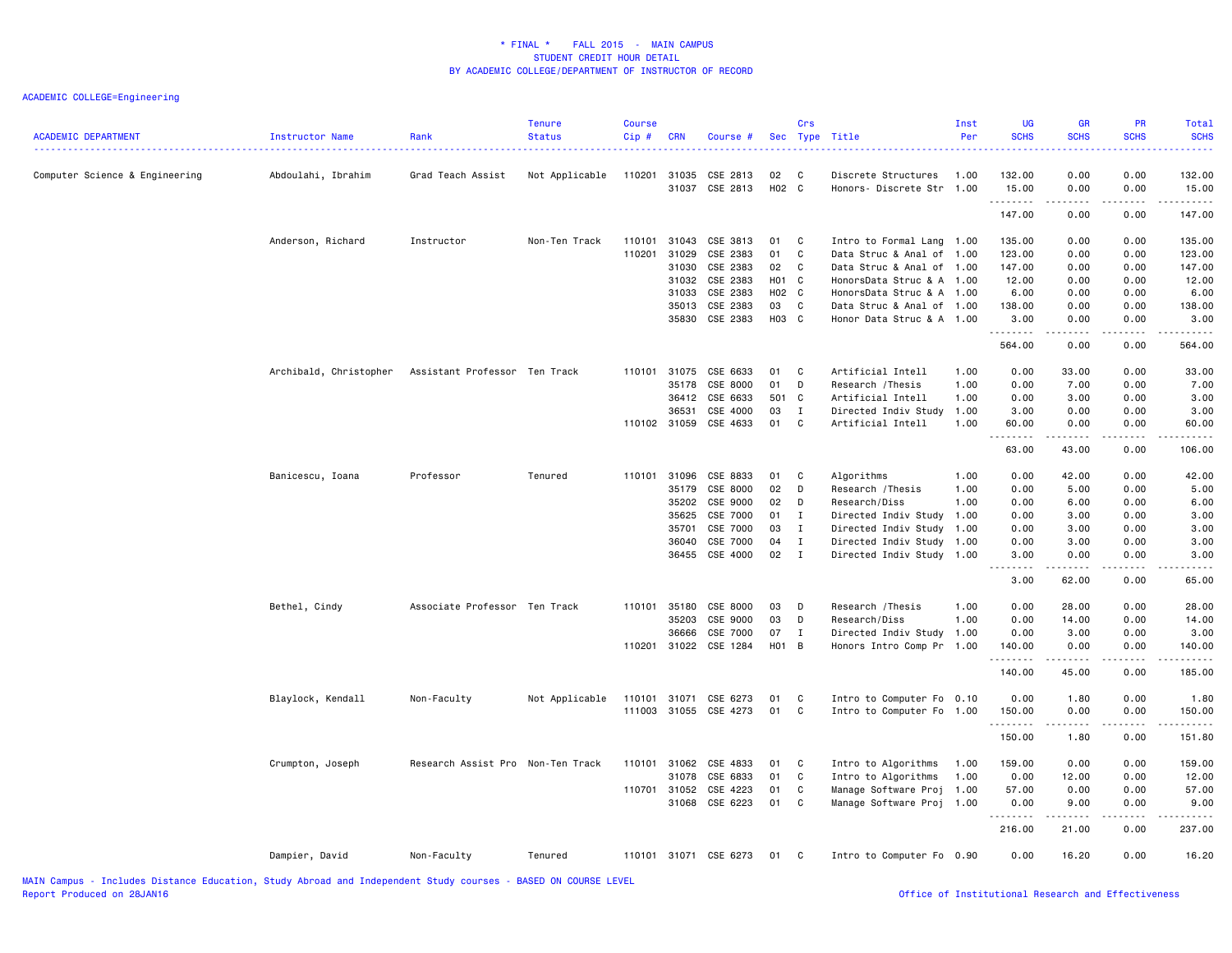| <b>ACADEMIC DEPARTMENT</b>     | Instructor Name      | Rank<br>.                     | Tenure<br><b>Status</b> | <b>Course</b><br>Cip# | <b>CRN</b>            | Course #              |                 | Crs          | Sec Type Title                       | Inst<br>Per  | <b>UG</b><br><b>SCHS</b><br>$  -$ | <b>GR</b><br><b>SCHS</b>                                                                                                          | PR<br><b>SCHS</b> | Total<br><b>SCHS</b><br>$\frac{1}{2} \left( \frac{1}{2} \right) \left( \frac{1}{2} \right) \left( \frac{1}{2} \right) \left( \frac{1}{2} \right)$            |
|--------------------------------|----------------------|-------------------------------|-------------------------|-----------------------|-----------------------|-----------------------|-----------------|--------------|--------------------------------------|--------------|-----------------------------------|-----------------------------------------------------------------------------------------------------------------------------------|-------------------|--------------------------------------------------------------------------------------------------------------------------------------------------------------|
| Computer Science & Engineering | Dampier, David       | Non-Faculty                   | Tenured                 |                       | 110101 31082<br>35205 | CSE 8080<br>CSE 9000  | 06<br>05        | I<br>D       | Directed Project Cs<br>Research/Diss | 1.00<br>1.00 | 0.00<br>0.00                      | 3.00<br>10.00                                                                                                                     | 0.00<br>0.00      | 3.00<br>10.00                                                                                                                                                |
|                                |                      |                               |                         |                       | 35955                 | CSE 8000              | 501 D           |              | Research / Thesis                    | 1.00         | 0.00                              | 1.00                                                                                                                              | 0.00              | 1.00                                                                                                                                                         |
|                                |                      |                               |                         |                       | 36365                 | CSE 7000              | 05              | $\mathbf{I}$ | Directed Indiv Study 1.00            |              | 0.00                              | 3.00                                                                                                                              | 0.00              | 3.00                                                                                                                                                         |
|                                |                      |                               |                         |                       |                       |                       |                 |              |                                      |              | .<br>0.00                         | 33.20                                                                                                                             | 0.00              | 33.20                                                                                                                                                        |
|                                | El-Attar, Mohamed    | Associate Professor Ten Track |                         | 110701                | 31048                 | CSE 4214              | 01              | C            | Intro to Software En 1.00            |              | 116.00                            | 0.00                                                                                                                              | 0.00              | 116.00                                                                                                                                                       |
|                                |                      |                               |                         |                       | 31049                 | CSE 4214              | 02              | K            | Intro to Software En                 | 1.00         | 0.00                              | 0.00                                                                                                                              | 0.00              | 0.00                                                                                                                                                         |
|                                |                      |                               |                         |                       | 31050                 | CSE 4214              | 03              | К            | Intro to Software En                 | 1.00         | 0.00                              | 0.00                                                                                                                              | 0.00              | 0.00                                                                                                                                                         |
|                                |                      |                               |                         |                       | 31051                 | CSE 4214              | H01 C           |              | Hon Intro to Softwar 1.00            |              | 12.00                             | 0.00                                                                                                                              | 0.00              | 12.00                                                                                                                                                        |
|                                |                      |                               |                         |                       | 31065                 | CSE 6214              | 01              | C            | Intro to Software E 1.00             |              | 0.00                              | 16.00                                                                                                                             | 0.00              | 16.00                                                                                                                                                        |
|                                |                      |                               |                         |                       | 31066                 | CSE 6214              | 02              | K            | Intro to Software E 1.00             |              | 0.00                              | 0.00                                                                                                                              | 0.00              | 0.00                                                                                                                                                         |
|                                |                      |                               |                         |                       |                       | 31067 CSE 6214        | 03              | K            | Intro to Software E 1.00             |              | 0.00<br>.                         | 0.00<br>.                                                                                                                         | 0.00<br>.         | 0.00<br>$\frac{1}{2} \left( \frac{1}{2} \right) \left( \frac{1}{2} \right) \left( \frac{1}{2} \right) \left( \frac{1}{2} \right) \left( \frac{1}{2} \right)$ |
|                                |                      |                               |                         |                       |                       |                       |                 |              |                                      |              | 128.00                            | 16.00                                                                                                                             | 0.00              | 144.00                                                                                                                                                       |
|                                | Griffin, Walter      | Non-Faculty                   | Not Applicable          |                       |                       | 110201 35788 CSE 1233 | 03              | $\mathbf{C}$ | Cmptr Prog-C                         | 1.00         | 162.00<br>.                       | 0.00<br>$\frac{1}{2} \left( \frac{1}{2} \right) \left( \frac{1}{2} \right) \left( \frac{1}{2} \right) \left( \frac{1}{2} \right)$ | 0.00              | 162.00<br>.                                                                                                                                                  |
|                                |                      |                               |                         |                       |                       |                       |                 |              |                                      |              | 162.00                            | 0.00                                                                                                                              | 0.00              | 162.00                                                                                                                                                       |
|                                | Hansen, Eric         | Associate Professor Tenured   |                         |                       | 110101 35186          | CSE 8000              | 09              | D            | Research / Thesis                    | 1.00         | 0.00                              | 3.00                                                                                                                              | 0.00              | 3.00                                                                                                                                                         |
|                                |                      |                               |                         |                       | 35207                 | CSE 9000              | 07              | D            | Research/Diss                        | 1.00         | 0.00                              | 25.00<br>.                                                                                                                        | 0.00<br>.         | 25.00<br>.                                                                                                                                                   |
|                                |                      |                               |                         |                       |                       |                       |                 |              |                                      |              | 0.00                              | 28.00                                                                                                                             | 0.00              | 28.00                                                                                                                                                        |
|                                | Henderson, Lisa      | Instructor                    | Non-Ten Track           | 110201                | 31006                 | CSE 1284              | 01              | - C          | Intro Comp Prog                      | 1.00         | 140.00                            | 0.00                                                                                                                              | 0.00              | 140.00                                                                                                                                                       |
|                                |                      |                               |                         |                       | 31007                 | CSE 1284              | 02              | C            | Intro Comp Prog                      | 1.00         | 184.00                            | 0.00                                                                                                                              | 0.00              | 184.00                                                                                                                                                       |
|                                |                      |                               |                         |                       | 31008                 | CSE 1284              | 03              | C            | Intro Comp Prog                      | 1.00         | 204.00                            | 0.00                                                                                                                              | 0.00              | 204.00                                                                                                                                                       |
|                                |                      |                               |                         |                       | 31009                 | CSE 1284              | 04              | <b>C</b>     | Intro Comp Prog                      | 1.00         | 200.00                            | 0.00                                                                                                                              | 0.00              | 200.00                                                                                                                                                       |
|                                |                      |                               |                         |                       | 31010                 | CSE 1284              | 05              | К            | Intro Comp Prog                      | 1.00         | 0.00                              | 0.00                                                                                                                              | 0.00              | 0.00                                                                                                                                                         |
|                                |                      |                               |                         |                       | 31011                 | CSE 1284              | 06              | К            | Intro Comp Prog                      | 1.00         | 0.00                              | 0.00                                                                                                                              | 0.00              | 0.00                                                                                                                                                         |
|                                |                      |                               |                         |                       | 31012                 | CSE 1284              | 07              | K            | Intro Comp Prog                      | 1.00         | 0.00                              | 0.00                                                                                                                              | 0.00              | 0.00                                                                                                                                                         |
|                                |                      |                               |                         |                       | 31013                 | CSE 1284              | 08              | К            | Intro Comp Prog                      | 1.00         | 0.00                              | 0.00                                                                                                                              | 0.00              | 0.00                                                                                                                                                         |
|                                |                      |                               |                         |                       | 31014                 | CSE 1284              | 09              | K            | Intro Comp Prog                      | 1.00         | 0.00                              | 0.00                                                                                                                              | 0.00              | 0.00                                                                                                                                                         |
|                                |                      |                               |                         |                       | 31015                 | CSE 1284              | 10 <sub>1</sub> | K            | Intro Comp Prog                      | 1.00         | 0.00                              | 0.00                                                                                                                              | 0.00              | 0.00                                                                                                                                                         |
|                                |                      |                               |                         |                       | 31016                 | CSE 1284              | 11              | К            | Intro Comp Prog                      | 1.00         | 0.00                              | 0.00                                                                                                                              | 0.00              | 0.00                                                                                                                                                         |
|                                |                      |                               |                         |                       | 31017                 | CSE 1284              | 12              | K            | Intro Comp Prog                      | 1.00         | 0.00                              | 0.00                                                                                                                              | 0.00              | 0.00                                                                                                                                                         |
|                                |                      |                               |                         |                       | 31018                 | CSE 1284              | 13              | К            | Intro Comp Prog                      | 1.00         | 0.00                              | 0.00                                                                                                                              | 0.00              | 0.00                                                                                                                                                         |
|                                |                      |                               |                         |                       |                       | 31019 CSE 1284        | 14              | K            | Intro Comp Prog                      | 1.00         | 0.00<br>.                         | 0.00<br>.                                                                                                                         | 0.00<br>.         | 0.00<br>-----                                                                                                                                                |
|                                |                      |                               |                         |                       |                       |                       |                 |              |                                      |              | 728.00                            | 0.00                                                                                                                              | 0.00              | 728.00                                                                                                                                                       |
|                                | Hodges, Julia        | Non-Faculty                   | Tenured                 | 521003                |                       | 34711 FYE 1001        | F19 C           |              | Freshman Year Experi                 | 0.50         | 16.50                             | 0.00                                                                                                                              | 0.00              | 16.50                                                                                                                                                        |
|                                |                      |                               |                         |                       |                       | 34757 FYE 1001        | F20 C           |              | Freshman Year Experi 0.50            |              | 6.50<br>.                         | 0.00<br>المتماما                                                                                                                  | 0.00<br>.         | 6.50<br>.                                                                                                                                                    |
|                                |                      |                               |                         |                       |                       |                       |                 |              |                                      |              | 23.00                             | 0.00                                                                                                                              | 0.00              | 23.00                                                                                                                                                        |
|                                | Jankun-Kelly, Monika | Lecturer                      | Non-Ten Track           | 110201                | 31023                 | CSE 1384              | 01              | C            | Intermed Comp Prog                   | 1.00         | 176.00                            | 0.00                                                                                                                              | 0.00              | 176.00                                                                                                                                                       |
|                                |                      |                               |                         |                       | 31024                 | CSE 1384              | 02              | К            | Intermed Comp Prog                   | 1.00         | 0.00                              | 0.00                                                                                                                              | 0.00              | 0.00                                                                                                                                                         |
|                                |                      |                               |                         |                       | 31025                 | CSE 1384              | 03              | К            | Intermed Comp Prog                   | 1.00         | 0.00                              | 0.00                                                                                                                              | 0.00              | 0.00                                                                                                                                                         |
|                                |                      |                               |                         |                       | 31026                 | CSE 1384              | 04              | К            | Intermed Comp Prog                   | 1.00         | 0.00                              | 0.00                                                                                                                              | 0.00              | 0.00                                                                                                                                                         |
|                                |                      |                               |                         |                       | 31027                 | CSE 1384              | 05              | C            | Intermed Comp Prog                   | 1.00         | 80.00                             | 0.00                                                                                                                              | 0.00              | 80.00                                                                                                                                                        |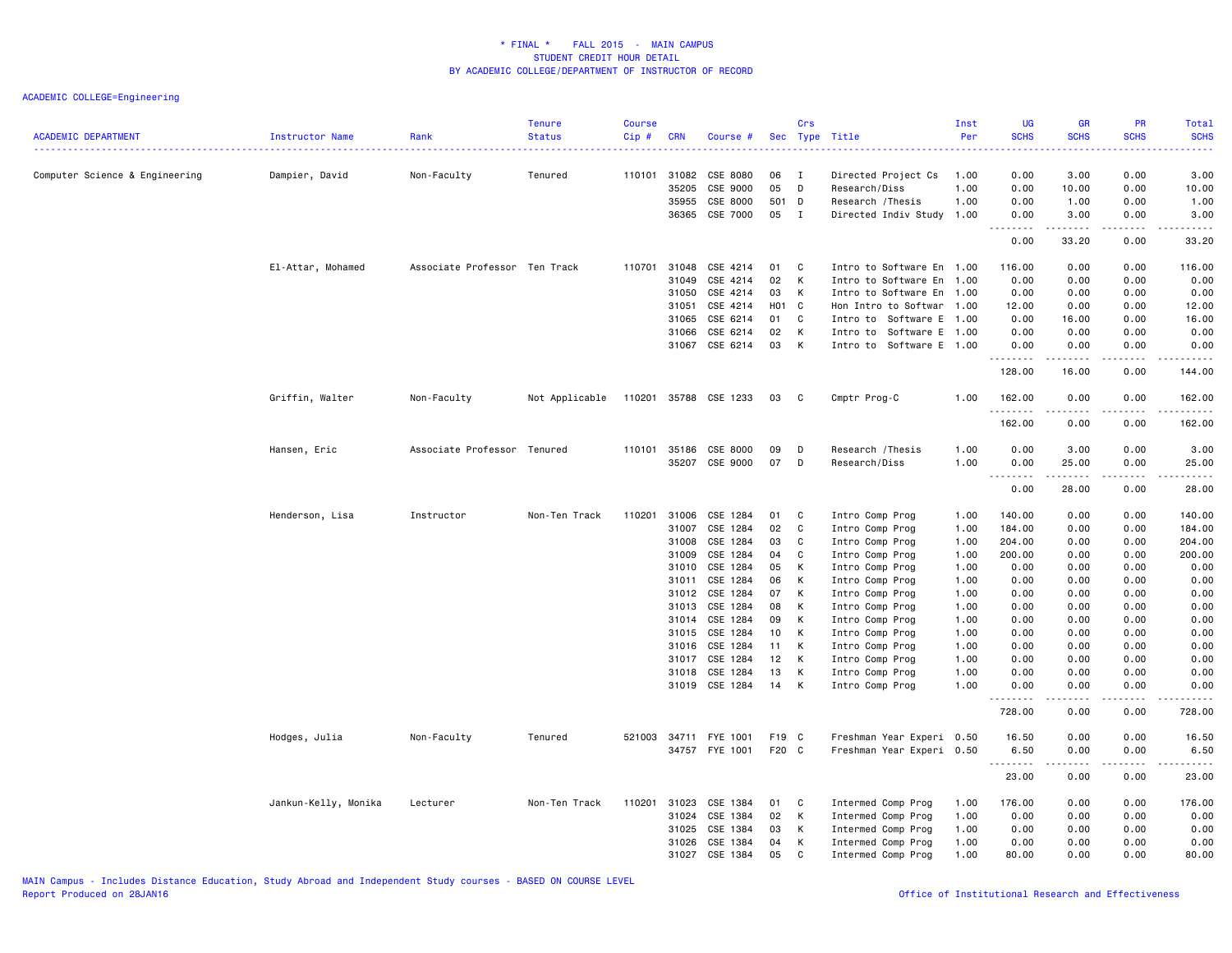| <b>ACADEMIC DEPARTMENT</b>     | Instructor Name      | Rank                              | <b>Tenure</b><br><b>Status</b> | <b>Course</b><br>Cip# | <b>CRN</b>   | Course #              |       | Crs          | Sec Type Title            | Inst<br>Per | UG<br><b>SCHS</b> | <b>GR</b><br><b>SCHS</b>            | PR<br><b>SCHS</b> | <b>Total</b><br><b>SCHS</b>                                                                                                                                                               |
|--------------------------------|----------------------|-----------------------------------|--------------------------------|-----------------------|--------------|-----------------------|-------|--------------|---------------------------|-------------|-------------------|-------------------------------------|-------------------|-------------------------------------------------------------------------------------------------------------------------------------------------------------------------------------------|
| Computer Science & Engineering | Jankun-Kelly, Monika | Lecturer                          | Non-Ten Track                  | 110201                | 31028        | CSE 1384              | H01 C |              | Honors Intermed Comp      | 1.00        | 12.00             | 0.00                                | 0.00              | 12.00                                                                                                                                                                                     |
|                                |                      |                                   |                                |                       | 34320        | CSE 1384              | 06    | K            | Intermed Comp Prog        | 1.00        | 0.00              | 0.00                                | 0.00              | 0.00                                                                                                                                                                                      |
|                                |                      |                                   |                                |                       | 34321        | CSE 1384              | H05 C |              | Honors- Intermed Com 1.00 |             | 8.00              | 0.00                                | 0.00              | 8.00                                                                                                                                                                                      |
|                                |                      |                                   |                                |                       |              |                       |       |              |                           |             | .<br>276.00       | $\omega$ is a set<br>0.00           | .<br>0.00         | .<br>276.00                                                                                                                                                                               |
|                                | Jankun-Kelly, T.     | Associate Professor Tenured       |                                | 110101                | 31056        | CSE 4413              | 01    | C            | Computer Graphics         | 1.00        | 24.00             | 0.00                                | 0.00              | 24.00                                                                                                                                                                                     |
|                                |                      |                                   |                                |                       | 31072        | CSE 6413              | 01    | C            | Computer Graphics         | 1.00        | 0.00              | 21.00                               | 0.00              | 21.00                                                                                                                                                                                     |
|                                |                      |                                   |                                |                       | 35189        | CSE 8000              | 12    | D            | Research / Thesis         | 1.00        | 0.00              | 2.00                                | 0.00              | 2.00                                                                                                                                                                                      |
|                                |                      |                                   |                                |                       | 35209        | CSE 9000              | 09    | D            | Research/Diss             | 1.00        | 0.00              | 13.00                               | 0.00              | 13.00                                                                                                                                                                                     |
|                                |                      |                                   |                                |                       |              |                       |       |              |                           |             | .<br>24.00        | .<br>36.00                          | .<br>0.00         | د د د د د<br>60.00                                                                                                                                                                        |
|                                | Lee, David           | Non-Faculty                       | Not Applicable                 |                       |              | 110201 31003 CSE 1233 | 02    | $\mathbf{C}$ | Cmptr Prog-C              | 1.00        | 186.00            | 0.00                                | 0.00              | 186.00                                                                                                                                                                                    |
|                                |                      |                                   |                                |                       |              |                       |       |              |                           |             | .<br>186.00       | 0.00                                | .<br>0.00         | .<br>186.00                                                                                                                                                                               |
|                                | Lee, Sarah           | Clinical Assist Pro Non-Ten Track |                                |                       | 110101 31038 | CSE 3213              | 01 L  |              | Software Eng Sr Proj 1.00 |             | 66.00             | 0.00                                | 0.00              | 66.00                                                                                                                                                                                     |
|                                |                      |                                   |                                |                       | 35684        | CSE 7000              | 02    | $\mathbf{I}$ | Directed Indiv Study      | 1.00        | 0.00              | 3.00                                | 0.00              | 3.00                                                                                                                                                                                      |
|                                |                      |                                   |                                |                       | 110701 31000 | CSE 1002              | 01    | C            | Intro CSE                 | 1.00        | 190.00            | 0.00                                | 0.00              | 190.00                                                                                                                                                                                    |
|                                |                      |                                   |                                |                       |              |                       |       |              |                           |             | .<br>256.00       | $\sim$ $\sim$ $\sim$ $\sim$<br>3.00 | .<br>0.00         | .<br>259.00                                                                                                                                                                               |
|                                | Luke, Edward         | Professor                         | Tenured                        |                       | 110101 31047 | CSE 4163              | 01    | C            | Des Parallel Alg          | 1.00        | 9.00              | 0.00                                | 0.00              | 9.00                                                                                                                                                                                      |
|                                |                      |                                   |                                |                       | 31064        | CSE 6163              | 01    | C            | Des Parallel Alg          | 1.00        | 0.00              | 24.00                               | 0.00              | 24.00                                                                                                                                                                                     |
|                                |                      |                                   |                                | 140201                | 35397        | ASE 9000              | 05    | D            | Research/Diss             | 1.00        | 0.00              | 1.00                                | 0.00              | 1.00                                                                                                                                                                                      |
|                                |                      |                                   |                                | 309999                | 36010        | <b>CME 9000</b>       | 04    | D            | Research/Dis              | 1.00        | 0.00              | 6.00                                | 0.00              | 6.00                                                                                                                                                                                      |
|                                |                      |                                   |                                |                       |              |                       |       |              |                           |             | .<br>9.00         | .<br>31.00                          | .<br>0.00         | .<br>40.00                                                                                                                                                                                |
|                                | McGrew, Robert       | Research Assist Pro Non-Ten Track |                                |                       | 110101 31070 | CSE 6243              | 01    | C            | Info & Computer Secu 1.00 |             | 0.00              | 36.00                               | 0.00              | 36.00                                                                                                                                                                                     |
|                                |                      |                                   |                                |                       | 35191        | CSE 8000              | 14    | D            | Research / Thesis         | 1.00        | 0.00              | 3.00                                | 0.00              | 3.00                                                                                                                                                                                      |
|                                |                      |                                   |                                | 111003                | 31054        | CSE 4243              | 01    | C            | Info & Computer Secu      | 1.00        | 102.00            | 0.00                                | 0.00              | 102.00                                                                                                                                                                                    |
|                                |                      |                                   |                                |                       |              | 141001 31344 ECE 4763 | 01    | $\mathbf{C}$ | Info and Computer Se 1.00 |             | 6.00              | 0.00                                | 0.00              | 6.00                                                                                                                                                                                      |
|                                |                      |                                   |                                |                       |              |                       |       |              |                           |             | .<br>108.00       | -----<br>39.00                      | د د د د<br>0.00   | -----<br>147.00                                                                                                                                                                           |
|                                | Mohanty, Somya       | Research Assist Pro Non-Ten Track |                                | 110101                | 34677        | CSE 4990              | 01    | C            | Special Topic in CS 1.00  |             | 27.00             | 0.00                                | 0.00              | 27.00                                                                                                                                                                                     |
|                                |                      |                                   |                                |                       | 34678        | CSE 6990              | 01    | $\mathtt{C}$ | Special Topic in CSE 1.00 |             | 0.00              | 30.00                               | 0.00              | 30.00                                                                                                                                                                                     |
|                                |                      |                                   |                                |                       |              |                       |       |              |                           |             | .<br>27.00        | .<br>30.00                          | 0.00              | 57.00                                                                                                                                                                                     |
|                                | Pape, Patrick        | Research Assist Pro Non-Ten Track |                                |                       |              | 110201 31002 CSE 1233 | 01    | $\mathbf{C}$ | Cmptr Prog-C              | 1.00        | 189.00            | 0.00                                | 0.00              | 189.00                                                                                                                                                                                    |
|                                |                      |                                   |                                |                       |              |                       |       |              |                           |             | .<br>189.00       | .<br>0.00                           | .<br>0.00         | $\frac{1}{2} \left( \frac{1}{2} \right) \left( \frac{1}{2} \right) \left( \frac{1}{2} \right) \left( \frac{1}{2} \right) \left( \frac{1}{2} \right) \left( \frac{1}{2} \right)$<br>189.00 |
|                                | Perkins, Andy        | Associate Professor Tenured       |                                | 110101                | 35248        | CSE 4990              | 02    | $\mathbf{C}$ | Special Topic in CS       | 0.50        | 3.00              | 0.00                                | 0.00              | 3.00                                                                                                                                                                                      |
|                                |                      |                                   |                                |                       | 35250        | CSE 6990              | 02    | C            | Special Topic in CSE 0.50 |             | 0.00              | 16.50                               | 0.00              | 16.50                                                                                                                                                                                     |
|                                |                      |                                   |                                |                       | 36358        | CSE 4000              | 01    | I            | Directed Indiv Study 1.00 |             | 3.00              | 0.00                                | 0.00              | 3.00                                                                                                                                                                                      |
|                                |                      |                                   |                                | 110201 31058          |              | CSE 4613              | 01    | C            | Bio-computing             | 1.00        | 9.00              | 0.00                                | 0.00              | 9.00                                                                                                                                                                                      |
|                                |                      |                                   |                                |                       | 31074        | CSE 6613              | 01    | $\mathsf{C}$ | Bio-computing             | 1.00        | 0.00              | 21.00                               | 0.00              | 21.00                                                                                                                                                                                     |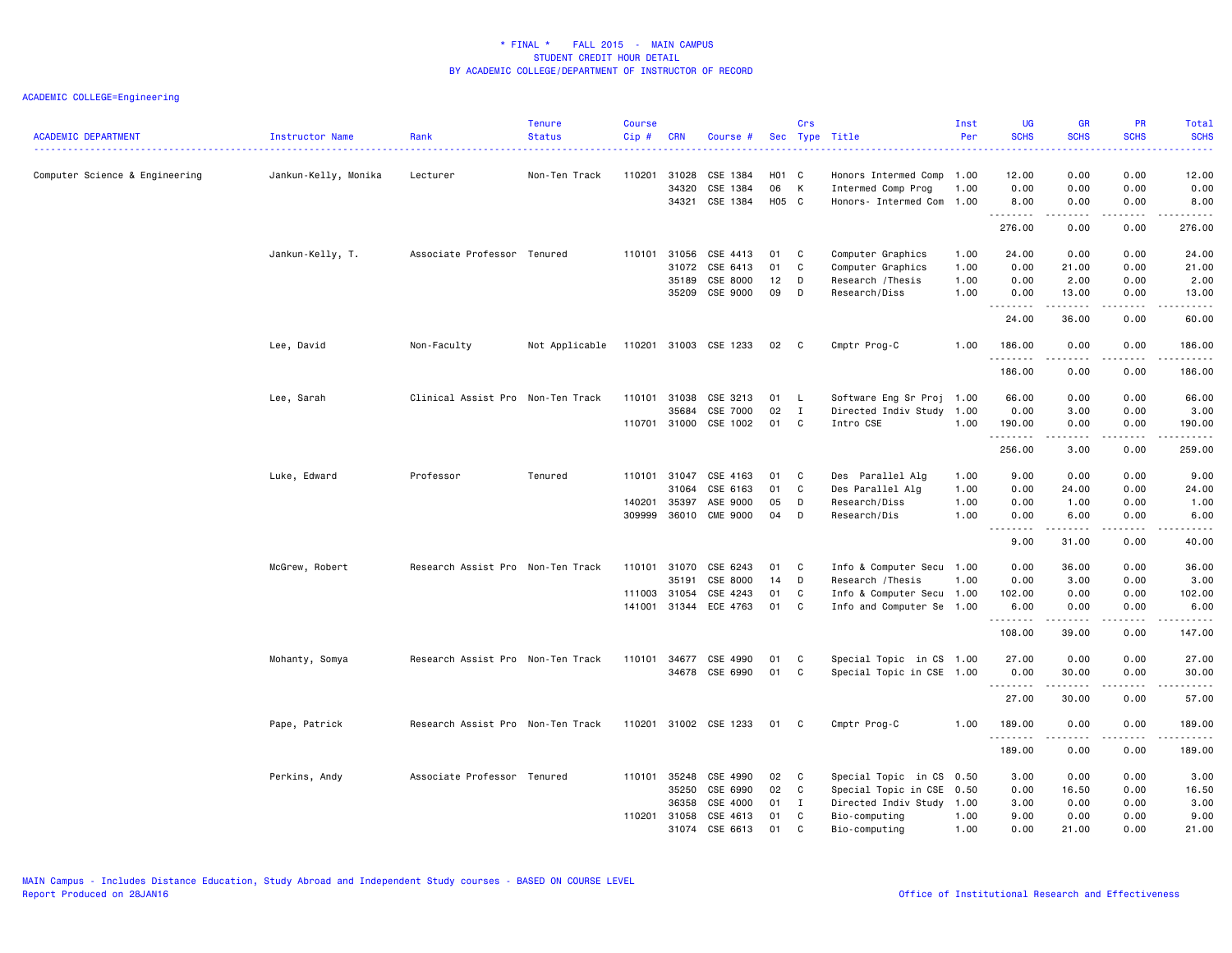| <b>ACADEMIC DEPARTMENT</b>     | Instructor Name      | Rank                              | <b>Tenure</b><br><b>Status</b> | <b>Course</b><br>Cip# | <b>CRN</b> | Course #              |                   | Crs            | Sec Type Title            | Inst<br>Per | <b>UG</b><br><b>SCHS</b> | <b>GR</b><br><b>SCHS</b> | <b>PR</b><br><b>SCHS</b> | Total<br><b>SCHS</b>    |
|--------------------------------|----------------------|-----------------------------------|--------------------------------|-----------------------|------------|-----------------------|-------------------|----------------|---------------------------|-------------|--------------------------|--------------------------|--------------------------|-------------------------|
|                                |                      |                                   |                                |                       |            |                       |                   |                |                           |             | <u>.</u>                 |                          |                          |                         |
|                                |                      |                                   |                                |                       |            |                       |                   |                |                           |             | 15.00                    | 37.50                    | 0.00                     | 52.50                   |
| Computer Science & Engineering | Ramkumar, Mahalingam | Associate Professor Tenured       |                                | 110101                | 31046      | CSE 4153              | 01                | <b>C</b>       | Data Comm Networks        | 1.00        | 57.00                    | 0.00                     | 0.00                     | 57.00                   |
|                                |                      |                                   |                                |                       | 31063      | CSE 6153              | 01                | C              | Data Comm Networks        | 1.00        | 0.00                     | 18.00                    | 0.00                     | 18.00                   |
|                                |                      |                                   |                                |                       | 35194      | CSE 8000              | 17                | D              | Research / Thesis         | 1.00        | 0.00                     | 9.00                     | 0.00                     | 9.00                    |
|                                |                      |                                   |                                | 141001                | 31346      | ECE 4833              | 01                | C              | Data Comm Networks        | 1.00        | 45.00<br>.               | 0.00<br>$\frac{1}{2}$    | 0.00                     | 45.00<br>$- - - - -$    |
|                                |                      |                                   |                                |                       |            |                       |                   |                |                           |             | 102.00                   | 27.00                    | 0.00                     | 129.00                  |
|                                | Reese, Donna         | Professor                         | Tenured                        | 110101 31044          |            | CSE 3981              | 01                | <b>C</b>       | Computer Ethics           | 1.00        | 13.00                    | 0.00                     | 0.00                     | 13.00                   |
|                                |                      |                                   |                                |                       | 31045      | CSE 3981              | 02                | C              | Computer Ethics           | 1.00        | 11.00                    | 0.00                     | 0.00                     | 11.00                   |
|                                |                      |                                   |                                |                       | 31061      | CSE 4733              | 01                | C              | Operating Systems I       | 0.05        | 7.50                     | 0.00                     | 0.00                     | 7.50                    |
|                                |                      |                                   |                                |                       | 31079      | CSE 8011              | 01                | S              | Seminar                   | 1.00        | 0.00                     | 25.00                    | 0.00                     | 25.00                   |
|                                |                      |                                   |                                |                       | 35195      | CSE 8000              | 18                | D              | Research / Thesis         | 1.00        | 0.00                     | 1.00                     | 0.00                     | 1.00                    |
|                                |                      |                                   |                                |                       | 35215      | CSE 9000              | 15                | $\overline{D}$ | Research/Diss             | 1.00        | 0.00                     | 9.00                     | 0.00                     | 9.00                    |
|                                |                      |                                   |                                |                       | 36119      | CSE 3981              | 03                | C.             | Computer Ethics           | 1.00        | 12.00                    | 0.00                     | 0.00                     | 12.00                   |
|                                |                      |                                   |                                | 110201                |            | 36042 CSE 1284        | D01 B             |                | Intro Comp Prog           | 1.00        | 56.00<br>.               | 0.00<br>-----            | 0.00<br>.                | 56.00<br>.              |
|                                |                      |                                   |                                |                       |            |                       |                   |                |                           |             | 99.50                    | 35.00                    | 0.00                     | 134.50                  |
|                                | Ritter, Thomas       | Non-Faculty                       | Not Applicable                 |                       |            | 110101 31061 CSE 4733 | 01 C              |                | Operating Systems I       | 0.95        | 142.50<br>.              | 0.00<br>.                | 0.00<br>.                | 142.50<br>$- - - - - -$ |
|                                |                      |                                   |                                |                       |            |                       |                   |                |                           |             | 142.50                   | 0.00                     | 0.00                     | 142.50                  |
|                                | Sawadpong, Puntitra  | Research Assist Pro Non-Ten Track |                                | 110101                | 31057      | CSE 4503              | 01                | $\mathbf{C}$   | Database Management       | 1.00        | 96.00                    | 0.00                     | 0.00                     | 96.00                   |
|                                |                      |                                   |                                |                       | 31073      | CSE 6503              | 01                | C              | Database Management       | 1.00        | 0.00                     | 6.00                     | 0.00                     | 6.00                    |
|                                |                      |                                   |                                | 110201 31034          |            | CSE 2813              | 01                | C              | Discrete Structures       | 1.00        | 135.00                   | 0.00                     | 0.00                     | 135.00                  |
|                                |                      |                                   |                                |                       |            | 31036 CSE 2813        | H <sub>01</sub> C |                | Honors Discrete Stru 1.00 |             | 9.00                     | 0.00                     | 0.00                     | 9.00                    |
|                                |                      |                                   |                                |                       |            |                       |                   |                |                           |             | . <b>.</b><br>240.00     | .<br>6.00                | .<br>0.00                | $- - - - - -$<br>246.00 |
|                                | Sultana, Kazizakia   | Grad Teach Assist                 | Not Applicable                 | 110201                |            | 35790 CSE 1284        | 15                | $\mathbf{C}$   | Intro Comp Prog           | 1.00        | 116.00                   | 0.00                     | 0.00                     | 116.00                  |
|                                |                      |                                   |                                |                       |            |                       |                   |                |                           |             | .                        | الأنابات                 | .                        | 222222                  |
|                                |                      |                                   |                                |                       |            |                       |                   |                |                           |             | 116.00                   | 0.00                     | 0.00                     | 116.00                  |
|                                | Swan, John           | Professor                         | Tenured                        | 110101                | 31060      | CSE 4713              | 01                | $\mathbf{C}$   | Prog Languages            | 1.00        | 48.00                    | 0.00                     | 0.00                     | 48.00                   |
|                                |                      |                                   |                                |                       | 31076      | CSE 6713              | 01                | C              | Prog Languages            | 1.00        | 0.00                     | 45.00                    | 0.00                     | 45.00                   |
|                                |                      |                                   |                                |                       | 35196      | CSE 8000              | 19                | D              | Research / Thesis         | 1.00        | 0.00                     | 3.00                     | 0.00                     | 3.00                    |
|                                |                      |                                   |                                |                       | 35216      | CSE 9000              | 16                | D              | Research/Diss             | 1.00        | 0.00                     | 45.00                    | 0.00                     | 45.00                   |
|                                |                      |                                   |                                |                       |            | 36665 CSE 7000        | 06                | $\mathbf I$    | Directed Indiv Study      | 1.00        | 0.00                     | 1.00                     | 0.00                     | 1.00                    |
|                                |                      |                                   |                                |                       |            |                       |                   |                |                           |             | 48.00                    | 94.00                    | 0.00                     | 142.00                  |
|                                | Sween, Richard       | Non-Faculty                       | Not Applicable                 | 110701                | 31039      | CSE 3324              | 01                | <b>C</b>       | Dist Client/Server P 1.00 |             | 180.00                   | 0.00                     | 0.00                     | 180.00                  |
|                                |                      |                                   |                                |                       | 31040      | CSE 3324              | 02                | K              | Dist Client/Server P      | 1.00        | 0.00                     | 0.00                     | 0.00                     | 0.00                    |
|                                |                      |                                   |                                |                       | 31041      | CSE 3324              | 03                | K              | Dist Client/Server P      | 1.00        | 0.00                     | 0.00                     | 0.00                     | 0.00                    |
|                                |                      |                                   |                                |                       |            | 31042 CSE 3324        | 04                | K              | Dist Client/Server P 1.00 |             | 0.00<br>.                | 0.00<br>.                | 0.00<br>.                | 0.00                    |
|                                |                      |                                   |                                |                       |            |                       |                   |                |                           |             | 180.00                   | 0.00                     | 0.00                     | 180.00                  |
|                                | Williams, Byron      | Assistant Professor Ten Track     |                                | 110101                | 31053      | CSE 4233              | 01                | C              | SW Arch & Design          | 1.00        | 51.00                    | 0.00                     | 0.00                     | 51.00                   |
|                                |                      |                                   |                                |                       |            | 31069 CSE 6233        | 01                | C              | SW Arch & Design          | 1.00        | 0.00                     | 12.00                    | 0.00                     | 12.00                   |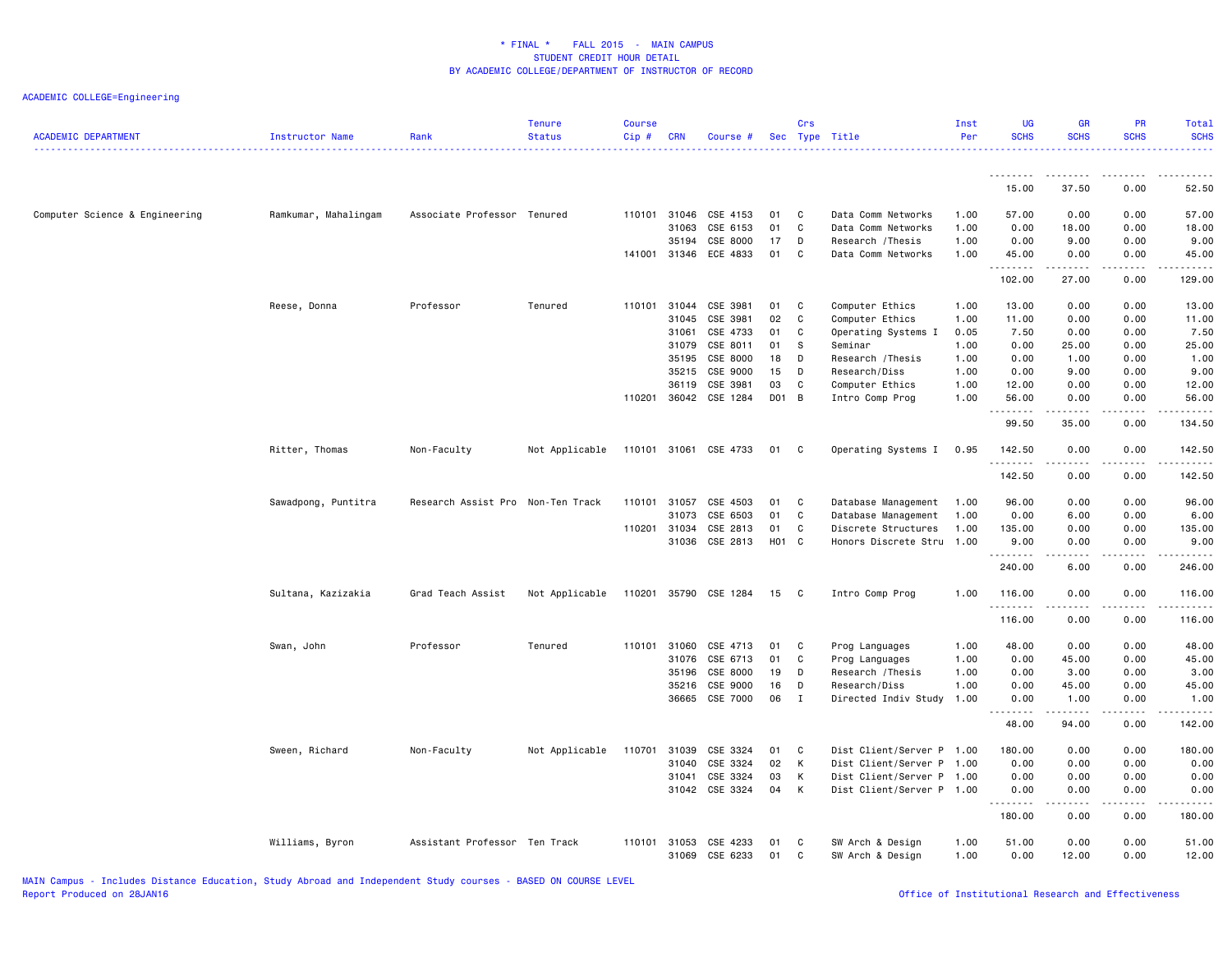| <b>ACADEMIC DEPARTMENT</b>     | Instructor Name | Rank                          | <b>Tenure</b><br><b>Status</b> | Course<br>$Cip$ # | <b>CRN</b>                       | Course #                                     |                      | Crs                                    | Sec Type Title                                                            | Inst<br>Per                  | UG<br><b>SCHS</b>                    | <b>GR</b><br><b>SCHS</b>                | <b>PR</b><br><b>SCHS</b>                          | Total<br><b>SCHS</b>                                     |
|--------------------------------|-----------------|-------------------------------|--------------------------------|-------------------|----------------------------------|----------------------------------------------|----------------------|----------------------------------------|---------------------------------------------------------------------------|------------------------------|--------------------------------------|-----------------------------------------|---------------------------------------------------|----------------------------------------------------------|
| Computer Science & Engineering | Williams, Byron | Assistant Professor Ten Track |                                | 110101            | 35197<br>35217                   | CSE 8000<br>CSE 9000                         | -20<br>17            | D.<br>D                                | Research /Thesis<br>Research/Diss                                         | 1.00<br>1.00                 | 0.00<br>0.00<br>---------            | 9.00<br>45.00<br>.                      | 0.00<br>0.00<br>.                                 | 9.00<br>45.00<br>.                                       |
|                                |                 |                               |                                |                   |                                  |                                              |                      |                                        |                                                                           |                              | 51.00                                | 66.00                                   | 0.00                                              | 117.00                                                   |
|                                | Zhang, Song     | Associate Professor Tenured   |                                | 110101            | 31090<br>34301<br>35199<br>35219 | CSE 8080<br>CSE 8413<br>CSE 8000<br>CSE 9000 | 20<br>01<br>22<br>19 | $\mathbf I$<br>$\mathbf{C}$<br>D<br>D. | Directed Project Cs<br>Visualization<br>Research /Thesis<br>Research/Diss | 1.00<br>1.00<br>1.00<br>1.00 | 0.00<br>0.00<br>0.00<br>0.00<br>0.00 | 1.00<br>21.00<br>8.00<br>12.00<br>42.00 | 0.00<br>0.00<br>0.00<br>0.00<br>---------<br>0.00 | 1.00<br>21.00<br>8.00<br>12.00<br>- - - - - - -<br>42.00 |
|                                |                 |                               |                                |                   |                                  |                                              |                      |                                        |                                                                           |                              | $=$ = = = = = = =                    |                                         |                                                   | ========                                                 |
| Computer Science & Engineering |                 |                               |                                |                   |                                  |                                              |                      |                                        |                                                                           |                              | 4393.00<br>========                  | 696.50<br>========                      | 0.00<br>---------                                 | 5089.50<br>==========                                    |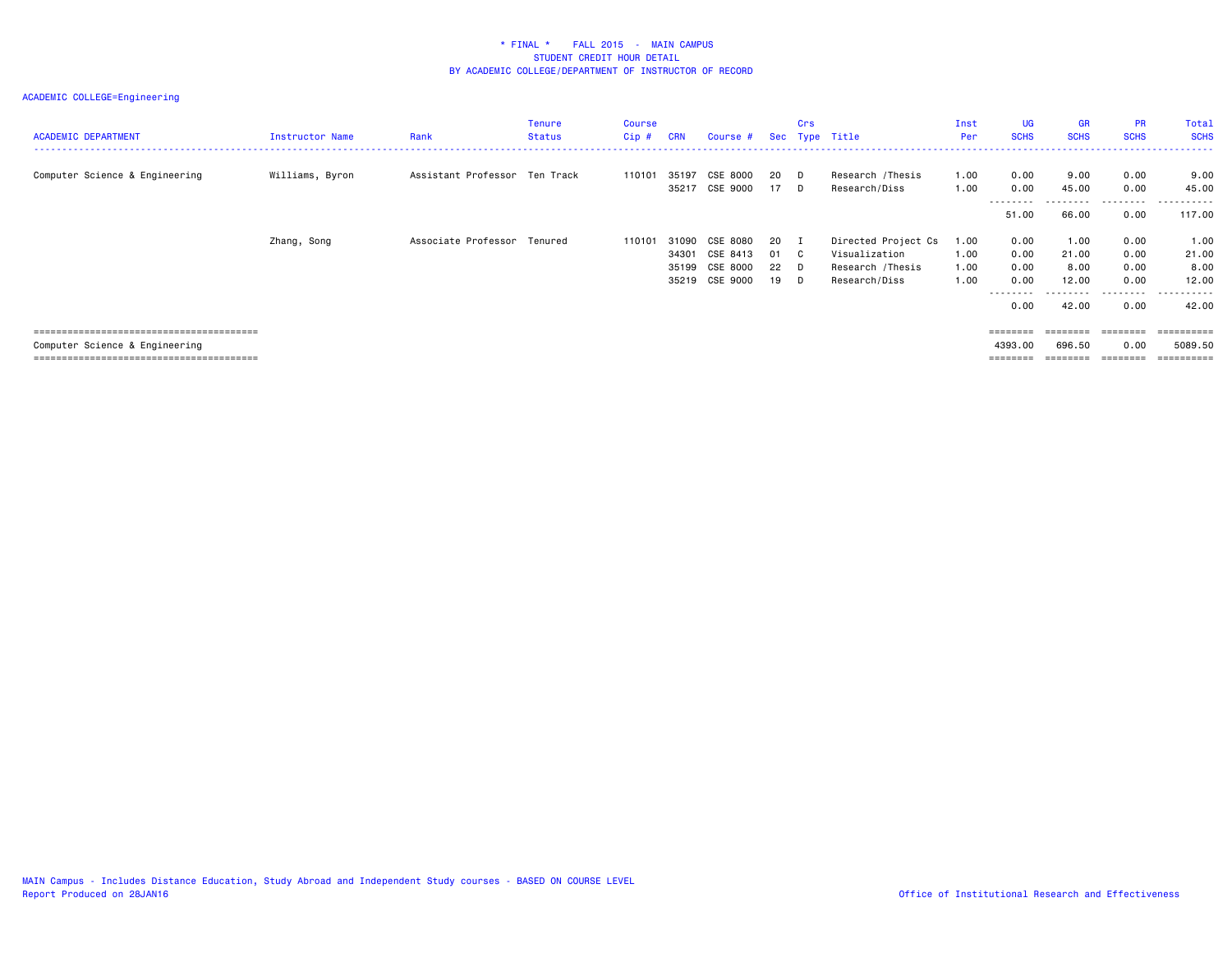| 140901<br>99.00<br>0.00<br>0.00<br>99.00<br>Electrical & Computer Engineering<br>Abdelwahed, Sherif<br>Non-Faculty<br>Tenured<br>31337<br>ECE 4713<br>01<br>C<br>Computer Architectur 1.00<br>31353<br>ECE 6713<br>01<br>C<br>0.00<br>9.00<br>0.00<br>9.00<br>Computer Architectur<br>1.00<br>35751<br>ECE 9000<br>01<br>Research/Diss<br>1.00<br>0.00<br>33.00<br>0.00<br>33.00<br>141001<br>D<br>35770<br>ECE 8000<br>01<br>D<br>Research/Thesis<br>1.00<br>0.00<br>4.00<br>0.00<br>4.00<br>ECE 9000<br>35943<br>501 D<br>Research/Diss<br>1.00<br>0.00<br>14.00<br>0.00<br>14.00<br>.<br>.<br>.<br>99.00<br>60.00<br>0.00<br>159.00<br>Abuomar, Osama<br>Non-Faculty<br>Not Applicable<br>141001 31279 ECE 3413<br>01<br>C<br>Intro to Electronic<br>1.00<br>117.00<br>0.00<br>0.00<br>117.00 |
|--------------------------------------------------------------------------------------------------------------------------------------------------------------------------------------------------------------------------------------------------------------------------------------------------------------------------------------------------------------------------------------------------------------------------------------------------------------------------------------------------------------------------------------------------------------------------------------------------------------------------------------------------------------------------------------------------------------------------------------------------------------------------------------------------|
|                                                                                                                                                                                                                                                                                                                                                                                                                                                                                                                                                                                                                                                                                                                                                                                                  |
|                                                                                                                                                                                                                                                                                                                                                                                                                                                                                                                                                                                                                                                                                                                                                                                                  |
|                                                                                                                                                                                                                                                                                                                                                                                                                                                                                                                                                                                                                                                                                                                                                                                                  |
|                                                                                                                                                                                                                                                                                                                                                                                                                                                                                                                                                                                                                                                                                                                                                                                                  |
|                                                                                                                                                                                                                                                                                                                                                                                                                                                                                                                                                                                                                                                                                                                                                                                                  |
|                                                                                                                                                                                                                                                                                                                                                                                                                                                                                                                                                                                                                                                                                                                                                                                                  |
| .<br>.<br>$2 - 2 - 2 - 2$<br>117.00<br>0.00<br>0.00<br>117.00                                                                                                                                                                                                                                                                                                                                                                                                                                                                                                                                                                                                                                                                                                                                    |
| Assistant Professor Ten Track<br>31296<br>ECE 3443<br>Signals and Systems<br>78.00<br>0.00<br>0.00<br>78.00<br>Anderson, Derek<br>141001<br>01<br>C <sub>1</sub><br>1.00                                                                                                                                                                                                                                                                                                                                                                                                                                                                                                                                                                                                                         |
| 02<br>ECE 9000<br>D<br>0.00<br>35752<br>Research/Diss<br>1.00<br>18.00<br>0.00<br>18.00                                                                                                                                                                                                                                                                                                                                                                                                                                                                                                                                                                                                                                                                                                          |
| 35944 ECE 8000<br>502 D<br>Research/Thesis<br>1.00<br>0.00<br>10.00<br>0.00<br>10.00<br>.<br>.<br>.                                                                                                                                                                                                                                                                                                                                                                                                                                                                                                                                                                                                                                                                                              |
| 78.00<br>28.00<br>0.00<br>106.00                                                                                                                                                                                                                                                                                                                                                                                                                                                                                                                                                                                                                                                                                                                                                                 |
| Asili, Mustafa<br>Grad Research Assis Not Applicable<br>141001<br>31270<br>ECE 3313<br>01<br>B<br>Electromagnetics I<br>1.00<br>24.00<br>0.00<br>0.00<br>24.00                                                                                                                                                                                                                                                                                                                                                                                                                                                                                                                                                                                                                                   |
| 02<br>31271<br>ECE 3313<br>B<br>Electromagnetics I<br>1.00<br>24.00<br>0.00<br>0.00<br>24.00                                                                                                                                                                                                                                                                                                                                                                                                                                                                                                                                                                                                                                                                                                     |
| 03<br>31272<br>ECE 3313<br>B<br>Electromagnetics I<br>1.00<br>12.00<br>0.00<br>0.00<br>12.00                                                                                                                                                                                                                                                                                                                                                                                                                                                                                                                                                                                                                                                                                                     |
| 31273 ECE 3313<br>04<br>B<br>Electromagnetics I<br>24.00<br>0.00<br>0.00<br>1.00<br>24.00<br>.<br>.<br>.<br>.                                                                                                                                                                                                                                                                                                                                                                                                                                                                                                                                                                                                                                                                                    |
| 84.00<br>0.00<br>0.00<br>84.00                                                                                                                                                                                                                                                                                                                                                                                                                                                                                                                                                                                                                                                                                                                                                                   |
| Ball, John<br>Assistant Professor Ten Track<br>141001<br>31330<br>ECE 4413<br>01<br>C<br>Digital Signal Proce 1.00<br>27.00<br>0.00<br>0.00<br>27.00                                                                                                                                                                                                                                                                                                                                                                                                                                                                                                                                                                                                                                             |
| 31350<br>ECE 6413<br>01<br>C<br>Digital Signal Proce<br>0.00<br>3.00<br>0.00<br>3.00<br>1.00                                                                                                                                                                                                                                                                                                                                                                                                                                                                                                                                                                                                                                                                                                     |
| ECE 6413<br>501 C<br>18.00<br>0.00<br>33922<br>Digital Signal Proce 1.00<br>0.00<br>18.00                                                                                                                                                                                                                                                                                                                                                                                                                                                                                                                                                                                                                                                                                                        |
| D<br>ECE 9000<br>03<br>0.00<br>0.00<br>35753<br>Research/Diss<br>1.00<br>7.00<br>7.00<br>03                                                                                                                                                                                                                                                                                                                                                                                                                                                                                                                                                                                                                                                                                                      |
| 35772<br>ECE 8000<br>D<br>Research/Thesis<br>1.00<br>0.00<br>14.00<br>0.00<br>14.00<br>.<br>.<br>.<br>.                                                                                                                                                                                                                                                                                                                                                                                                                                                                                                                                                                                                                                                                                          |
| 42.00<br>27.00<br>0.00<br>69.00                                                                                                                                                                                                                                                                                                                                                                                                                                                                                                                                                                                                                                                                                                                                                                  |
| 31338<br>ECE 4723<br>Embedded Systems<br>12.00<br>Bruce, Jerry<br>Associate Professor Tenured<br>140901<br>01<br>B<br>1.00<br>0.00<br>0.00<br>12.00                                                                                                                                                                                                                                                                                                                                                                                                                                                                                                                                                                                                                                              |
| ECE 4723<br>02<br>31339<br>B<br>Embedded Systems<br>1.00<br>9.00<br>0.00<br>0.00<br>9.00                                                                                                                                                                                                                                                                                                                                                                                                                                                                                                                                                                                                                                                                                                         |
| 31355<br>ECE 6723<br>02<br>B<br>Embedded Systems<br>1.00<br>0.00<br>3.00<br>0.00<br>3.00                                                                                                                                                                                                                                                                                                                                                                                                                                                                                                                                                                                                                                                                                                         |
| 141001 31267<br>ECE 1002<br>01<br>B<br>1.00<br>198.00<br>0.00<br>0.00<br>198.00<br>Intro to ECE<br>35754<br>ECE 9000<br>04<br>D<br>0.00<br>1.00<br>0.00<br>Research/Diss<br>1.00<br>1.00                                                                                                                                                                                                                                                                                                                                                                                                                                                                                                                                                                                                         |
| ECE 8000<br>04<br>D<br>0.00<br>35773<br>Research/Thesis<br>1.00<br>0.00<br>2.00<br>2.00                                                                                                                                                                                                                                                                                                                                                                                                                                                                                                                                                                                                                                                                                                          |
| .<br>.<br>.<br>.<br>219.00<br>6.00<br>0.00<br>225.00                                                                                                                                                                                                                                                                                                                                                                                                                                                                                                                                                                                                                                                                                                                                             |
| 34356                                                                                                                                                                                                                                                                                                                                                                                                                                                                                                                                                                                                                                                                                                                                                                                            |
| ECE 4813<br>12.00<br>0.00<br>0.00<br>12.00<br>Dabbiru, Lalitha<br>Non-Faculty<br>Not Applicable<br>141001<br>01<br>C<br>Communications Theor 1.00<br>01<br>C<br>34357<br>ECE 6813<br>Communications Theor<br>1.00<br>0.00<br>12.00<br>0.00<br>12.00                                                                                                                                                                                                                                                                                                                                                                                                                                                                                                                                              |
| 35005 ECE 6813<br>501 C<br>Communications Theor 1.00<br>0.00<br>21.00<br>0.00<br>21.00                                                                                                                                                                                                                                                                                                                                                                                                                                                                                                                                                                                                                                                                                                           |
| .<br>-----<br>.<br>.<br>12.00<br>33.00<br>0.00<br>45.00                                                                                                                                                                                                                                                                                                                                                                                                                                                                                                                                                                                                                                                                                                                                          |
|                                                                                                                                                                                                                                                                                                                                                                                                                                                                                                                                                                                                                                                                                                                                                                                                  |
| 31275<br>ECE 3323<br>B<br>Electromagnetics II<br>24.00<br>0.00<br>0.00<br>Donohoe, John<br>Professor<br>Tenured<br>141001<br>01<br>1.00<br>24.00<br>02<br>31276<br>1.00<br>24.00<br>0.00<br>24.00                                                                                                                                                                                                                                                                                                                                                                                                                                                                                                                                                                                                |
| ECE 3323<br>B<br>Electromagnetics II<br>0.00<br>ECE 3323<br>04<br>B<br>31278<br>Electromagnetics II<br>1.00<br>24.00<br>0.00<br>0.00<br>24.00                                                                                                                                                                                                                                                                                                                                                                                                                                                                                                                                                                                                                                                    |
| 05<br>35755<br>ECE 9000<br>D<br>Research/Diss<br>1.00<br>0.00<br>13.00<br>0.00<br>13.00                                                                                                                                                                                                                                                                                                                                                                                                                                                                                                                                                                                                                                                                                                          |
| 35774<br>ECE 8000<br>05<br>D<br>Research/Thesis<br>1.00<br>0.00<br>7.00<br>0.00<br>7.00                                                                                                                                                                                                                                                                                                                                                                                                                                                                                                                                                                                                                                                                                                          |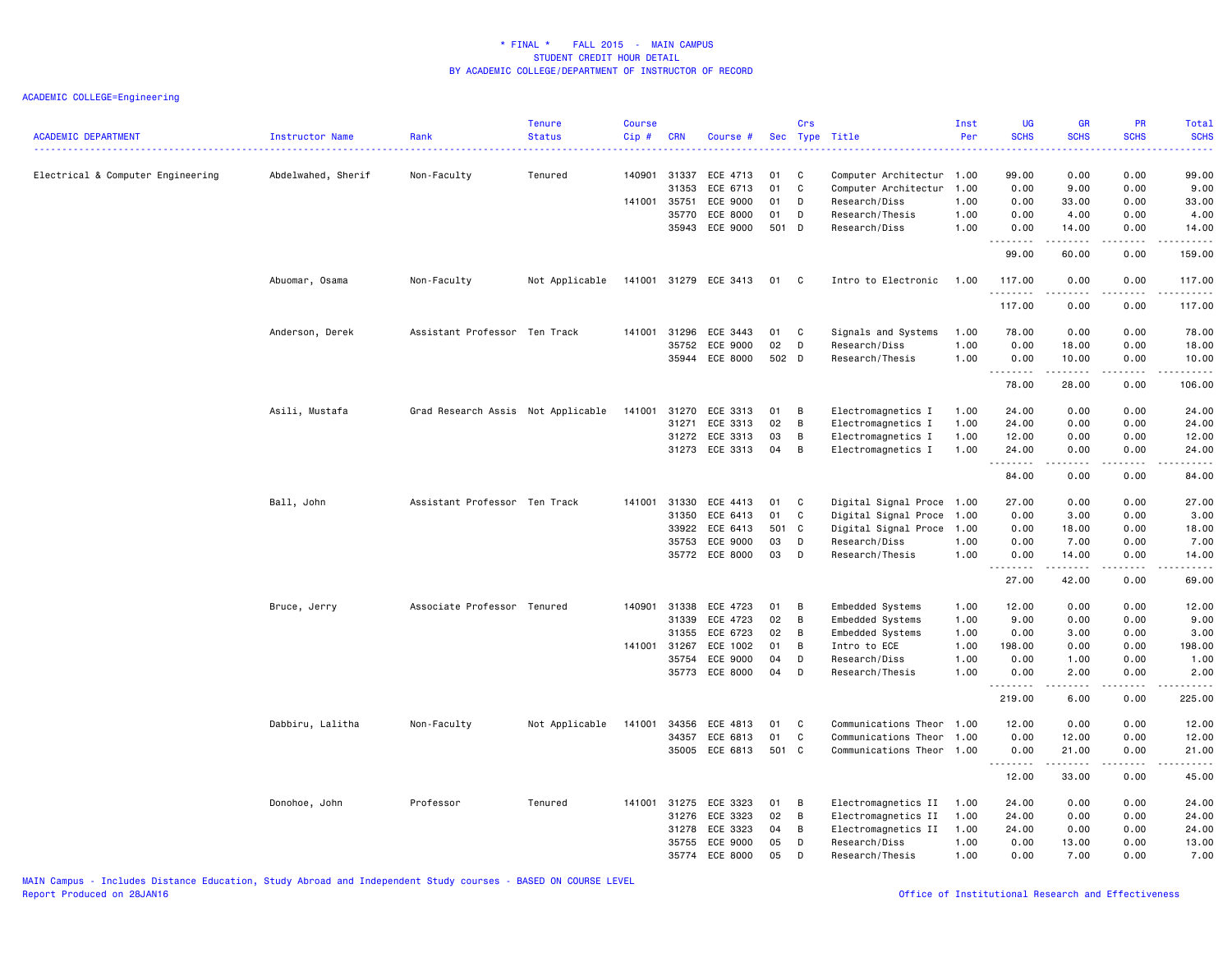| <b>ACADEMIC DEPARTMENT</b>        | Instructor Name   | Rank<br>------------------  | <b>Tenure</b><br><b>Status</b> | <b>Course</b><br>Cip# | <b>CRN</b>     | Course #             |             | Crs            | Sec Type Title                       | Inst<br>Per  | <b>UG</b><br><b>SCHS</b><br>2222  | <b>GR</b><br><b>SCHS</b>                                                                                                                             | <b>PR</b><br><b>SCHS</b><br>المتمام | Total<br><b>SCHS</b><br>$\frac{1}{2} \left( \frac{1}{2} \right) \left( \frac{1}{2} \right) \left( \frac{1}{2} \right) \left( \frac{1}{2} \right)$ |
|-----------------------------------|-------------------|-----------------------------|--------------------------------|-----------------------|----------------|----------------------|-------------|----------------|--------------------------------------|--------------|-----------------------------------|------------------------------------------------------------------------------------------------------------------------------------------------------|-------------------------------------|---------------------------------------------------------------------------------------------------------------------------------------------------|
| Electrical & Computer Engineering | Donohoe, John     | Professor                   | Tenured                        | 141001                | 35956          | ECE 4313             | 01          | C              | Antennas                             | 1.00         | 33.00                             | 0.00                                                                                                                                                 | 0.00                                | 33.00                                                                                                                                             |
|                                   |                   |                             |                                |                       | 35957          | ECE 6313             | 01          | C              | Antennas                             | 1.00         | 0.00                              | 9.00                                                                                                                                                 | 0.00                                | 9.00                                                                                                                                              |
|                                   |                   |                             |                                |                       | 36267          | ECE 8000             | 505 D       |                | Research/Thesis                      | 1.00         | 0.00<br>.                         | 3.00<br>.                                                                                                                                            | 0.00<br>.                           | 3.00<br>.                                                                                                                                         |
|                                   |                   |                             |                                |                       |                |                      |             |                |                                      |              | 105.00                            | 32.00                                                                                                                                                | 0.00                                | 137.00                                                                                                                                            |
|                                   | Du, Qian          | Professor                   | Tenured                        | 140901                | 34355          | ECE 8473             | 01          | C              | Digital Image Proces 1.00            |              | 0.00                              | 18.00                                                                                                                                                | 0.00                                | 18.00                                                                                                                                             |
|                                   |                   |                             |                                |                       | 35008          | ECE 8473             | 501         | $\mathbf{C}$   | Digital Image Proces                 | 1.00         | 0.00                              | 12.00                                                                                                                                                | 0.00                                | 12.00                                                                                                                                             |
|                                   |                   |                             |                                | 141001                | 35756          | ECE 9000             | 06          | D              | Research/Diss                        | 1.00         | 0.00                              | 27.00                                                                                                                                                | 0.00                                | 27.00                                                                                                                                             |
|                                   |                   |                             |                                |                       | 35775<br>35994 | ECE 8000<br>ECE 9000 | 06<br>506 D | D              | Research/Thesis<br>Research/Diss     | 1.00<br>1.00 | 0.00<br>0.00                      | 39.00<br>2.00                                                                                                                                        | 0.00<br>0.00                        | 39.00<br>2.00                                                                                                                                     |
|                                   |                   |                             |                                |                       |                |                      |             |                |                                      |              | .<br>.                            | $\frac{1}{2} \left( \frac{1}{2} \right) \left( \frac{1}{2} \right) \left( \frac{1}{2} \right) \left( \frac{1}{2} \right) \left( \frac{1}{2} \right)$ | .                                   | <u>.</u>                                                                                                                                          |
|                                   |                   |                             |                                |                       |                |                      |             |                |                                      |              | 0.00                              | 98.00                                                                                                                                                | 0.00                                | 98.00                                                                                                                                             |
|                                   | Follett, Randolph | Associate Professor Tenured |                                | 140201                | 30347          | ASE 1501             | 01          | E              | Design Competition                   | 0.50         | 3.50                              | 0.00                                                                                                                                                 | 0.00                                | 3.50                                                                                                                                              |
|                                   |                   |                             |                                | 141001                | 31332          | ECE 4512             | 01          | B              | EE Design I                          | 1.00         | 60.00                             | 0.00                                                                                                                                                 | 0.00                                | 60.00                                                                                                                                             |
|                                   |                   |                             |                                |                       | 31333          | ECE 4522             | 01          | B              | EE Design II                         | 1.00         | 54.00                             | 0.00                                                                                                                                                 | 0.00                                | 54.00                                                                                                                                             |
|                                   |                   |                             |                                |                       | 31334          | ECE 4532             | 01          | B              | CPE Design I                         | 1.00         | 18.00                             | 0.00                                                                                                                                                 | 0.00                                | 18.00                                                                                                                                             |
|                                   |                   |                             |                                |                       | 31335          | ECE 4542             | 01          | B              | CPE Design II                        | 1.00         | 20.00                             | 0.00                                                                                                                                                 | 0.00                                | 20.00                                                                                                                                             |
|                                   |                   |                             |                                |                       | 35776          | ECE 8000             | 07          | D              | Research/Thesis                      | 1.00         | 0.00<br>.                         | 14.00<br>.                                                                                                                                           | 0.00<br>$\frac{1}{2}$               | 14.00<br>.                                                                                                                                        |
|                                   |                   |                             |                                |                       |                |                      |             |                |                                      |              | 155.50                            | 14.00                                                                                                                                                | 0.00                                | 169.50                                                                                                                                            |
|                                   | Fowler, James     | Professor                   | Tenured                        | 141001                | 34354          | ECE 8453             | 01          | C              | Introduction to Wave 1.00            |              | 0.00                              | 12.00                                                                                                                                                | 0.00                                | 12.00                                                                                                                                             |
|                                   |                   |                             |                                |                       | 35007          | ECE 8453             | 501         | C              | Introduction to Wave 1.00            |              | 0.00                              | 15.00                                                                                                                                                | 0.00                                | 15.00                                                                                                                                             |
|                                   |                   |                             |                                |                       | 35758          | ECE 9000             | 08          | D              | Research/Diss                        | 1.00         | 0.00                              | 27.00                                                                                                                                                | 0.00                                | 27.00                                                                                                                                             |
|                                   |                   |                             |                                |                       | 35777          | ECE 8000             | 08          | D              | Research/Thesis                      | 1.00         | 0.00                              | 14.00                                                                                                                                                | 0.00                                | 14.00                                                                                                                                             |
|                                   |                   |                             |                                |                       | 36266          | ECE 9000             | 508 D       |                | Research/Diss                        | 1.00         | 0.00<br>$\sim$ $\sim$ $\sim$<br>. | 7.00<br>.                                                                                                                                            | 0.00<br>.                           | 7.00<br>.                                                                                                                                         |
|                                   |                   |                             |                                |                       |                |                      |             |                |                                      |              | 0.00                              | 75.00                                                                                                                                                | 0.00                                | 75.00                                                                                                                                             |
|                                   | Fu, Yong          | Associate Professor Tenured |                                | 141001                | 31336          | ECE 4613             | 01          | C              | Pwr Transmission Sys 1.00            |              | 90.00                             | 0.00                                                                                                                                                 | 0.00                                | 90.00                                                                                                                                             |
|                                   |                   |                             |                                |                       | 31352          | ECE 6613             | 01          | C              | Pwr Transmission Sys 1.00            |              | 0.00                              | 12.00                                                                                                                                                | 0.00                                | 12.00                                                                                                                                             |
|                                   |                   |                             |                                |                       | 35759          | ECE 9000             | 09          | D              | Research/Diss                        | 1.00         | 0.00                              | 39.00                                                                                                                                                | 0.00                                | 39.00                                                                                                                                             |
|                                   |                   |                             |                                |                       | 35778          | ECE 8000             | 09          | D              | Research/Thesis                      | 1.00         | 0.00                              | 4.00                                                                                                                                                 | 0.00                                | 4.00                                                                                                                                              |
|                                   |                   |                             |                                |                       |                |                      |             |                |                                      |              | .<br>90.00                        | 55.00                                                                                                                                                | $\sim$ $\sim$ $\sim$ $\sim$<br>0.00 | $\sim$ $\sim$ $\sim$ $\sim$ $\sim$<br>145.00                                                                                                      |
|                                   | Jones, Bryan      | Associate Professor Tenured |                                | 141001                | 31315          | ECE 3724             | 01          | C              | Microprocessors                      | 0.50         | 54.00                             | 0.00                                                                                                                                                 | 0.00                                | 54.00                                                                                                                                             |
|                                   |                   |                             |                                |                       | 31316          | ECE 3724             | 02          | C              | Microprocessors                      | 0.50         | 62.00                             | 0.00                                                                                                                                                 | 0.00                                | 62.00                                                                                                                                             |
|                                   |                   |                             |                                |                       | 31317          | ECE 3724             | 03          | К              | Microprocessors                      | 1.00         | 0.00                              | 0.00                                                                                                                                                 | 0.00                                | 0.00                                                                                                                                              |
|                                   |                   |                             |                                |                       | 31318          | ECE 3724             | 04          | K              | Microprocessors                      | 1.00         | 0.00                              | 0.00                                                                                                                                                 | 0.00                                | 0.00                                                                                                                                              |
|                                   |                   |                             |                                |                       | 31319          | ECE 3724             | 05          | К              | Microprocessors                      | 1.00         | 0.00                              | 0.00                                                                                                                                                 | 0.00                                | 0.00                                                                                                                                              |
|                                   |                   |                             |                                |                       | 31320          | ECE 3724             | 06          | К              | Microprocessors                      | 1.00         | 0.00                              | 0.00                                                                                                                                                 | 0.00                                | 0.00                                                                                                                                              |
|                                   |                   |                             |                                |                       | 31321          | ECE 3724             | 07          | K              | Microprocessors                      | 1.00         | 0.00                              | 0.00                                                                                                                                                 | 0.00                                | 0.00                                                                                                                                              |
|                                   |                   |                             |                                |                       | 31322          | ECE 3724             | 08          | К              | Microprocessors                      | 1.00         | 0.00                              | 0.00                                                                                                                                                 | 0.00                                | 0.00                                                                                                                                              |
|                                   |                   |                             |                                |                       | 31323          | ECE 3724             | 09          | К              | Microprocessors                      | 1.00         | 0.00                              | 0.00                                                                                                                                                 | 0.00                                | 0.00                                                                                                                                              |
|                                   |                   |                             |                                |                       | 31324          | ECE 3724             | 10          | K              | Microprocessors                      | 1.00         | 0.00                              | 0.00                                                                                                                                                 | 0.00                                | 0.00                                                                                                                                              |
|                                   |                   |                             |                                |                       | 31345          | ECE 4783             | 01          | $\overline{B}$ | Visual Guidance for                  | 1.00         | 42.00                             | 0.00                                                                                                                                                 | 0.00                                | 42.00                                                                                                                                             |
|                                   |                   |                             |                                |                       | 31361          | ECE 6783             | 01          | B<br>B         | Visual Guidance for                  | 1.00<br>1.00 | 0.00                              | 6.00<br>6.00                                                                                                                                         | 0.00<br>0.00                        | 6.00                                                                                                                                              |
|                                   |                   |                             |                                |                       | 33924<br>35760 | ECE 6783<br>ECE 9000 | 501<br>10   | D              | Visual Guidance for<br>Research/Diss | 1.00         | 0.00<br>0.00                      | 17.00                                                                                                                                                | 0.00                                | 6.00<br>17.00                                                                                                                                     |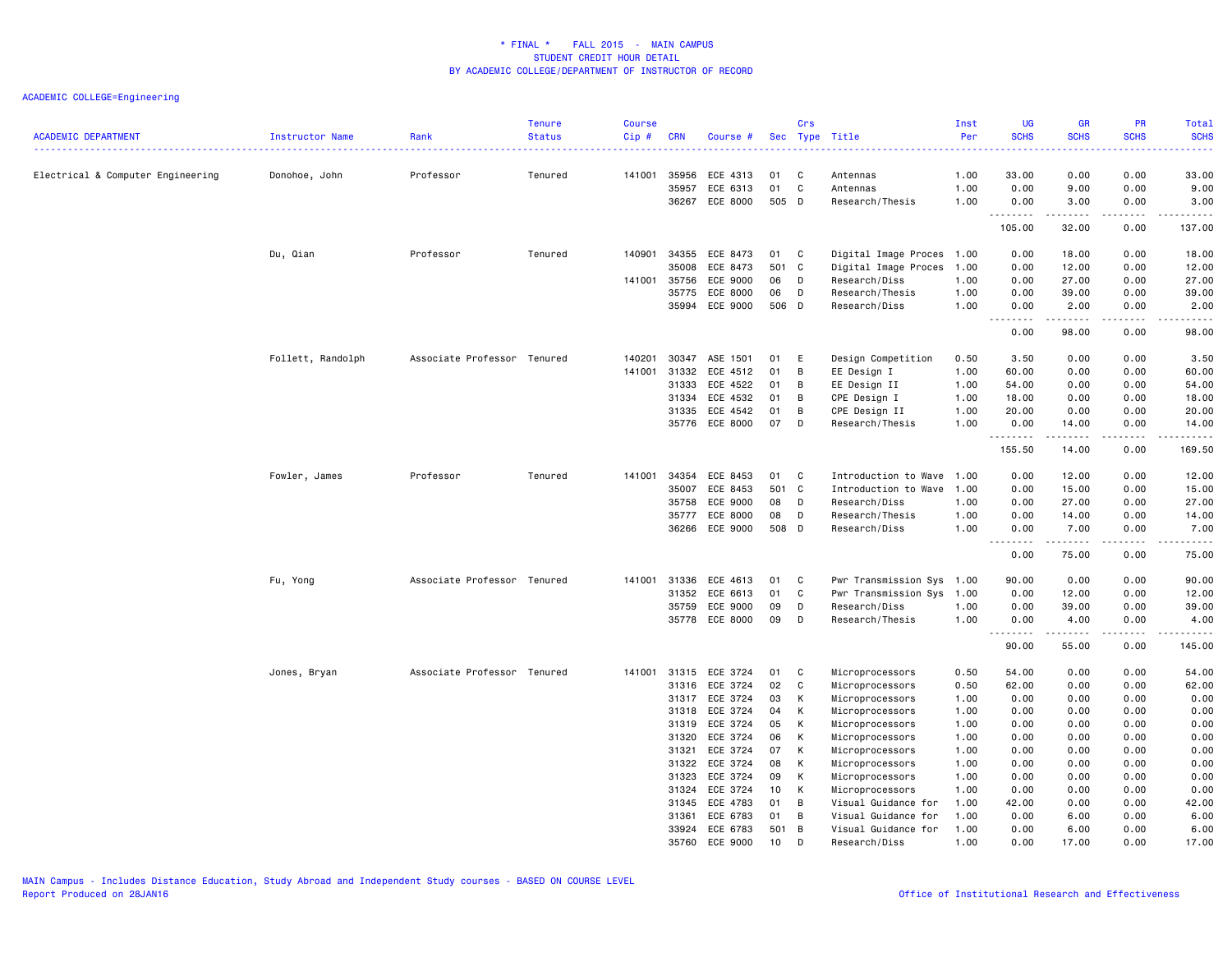| <b>ACADEMIC DEPARTMENT</b>        | Instructor Name                                           | Rank                              | <b>Tenure</b><br><b>Status</b> | <b>Course</b><br>Cip# | <b>CRN</b>   | Course #       |        | Crs            | Sec Type Title            | Inst<br>Per | <b>UG</b><br><b>SCHS</b> | <b>GR</b><br><b>SCHS</b>        | PR<br><b>SCHS</b> | Total<br><b>SCHS</b>                                                                                                                                                                     |
|-----------------------------------|-----------------------------------------------------------|-----------------------------------|--------------------------------|-----------------------|--------------|----------------|--------|----------------|---------------------------|-------------|--------------------------|---------------------------------|-------------------|------------------------------------------------------------------------------------------------------------------------------------------------------------------------------------------|
|                                   |                                                           |                                   |                                |                       |              |                |        |                |                           |             | --------                 | <u>.</u>                        | <u>.</u>          |                                                                                                                                                                                          |
|                                   |                                                           |                                   |                                |                       |              |                |        |                |                           |             | 158.00                   | 29.00                           | 0.00              | 187.00                                                                                                                                                                                   |
| Electrical & Computer Engineering | Karimi-Ghartemani, Maso Associate Professor Ten Track     |                                   |                                | 141001                | 31297        | ECE 3614       | 01     | B              | Fundamentals of Ener 1.00 |             | 20.00                    | 0.00                            | 0.00              | 20.00                                                                                                                                                                                    |
|                                   |                                                           |                                   |                                |                       | 31298        | ECE 3614       | 02     | B              | Fundamentals of Ener      | 1.00        | 16.00                    | 0.00                            | 0.00              | 16.00                                                                                                                                                                                    |
|                                   |                                                           |                                   |                                |                       | 31299        | ECE 3614       | 03     | B              | Fundamentals of Ener      | 1.00        | 16.00                    | 0.00                            | 0.00              | 16.00                                                                                                                                                                                    |
|                                   |                                                           |                                   |                                |                       | 31300        | ECE 3614       | 04     | B              | Fundamentals of Ener      | 1.00        | 16.00                    | 0.00                            | 0.00              | 16.00                                                                                                                                                                                    |
|                                   |                                                           |                                   |                                |                       | 31301        | ECE 3614       | 05     | B              | Fundamentals of Ener 1.00 |             | 16.00                    | 0.00                            | 0.00              | 16.00                                                                                                                                                                                    |
|                                   |                                                           |                                   |                                |                       |              | 34352 ECE 6913 | 01     | C              | Fdbk Con Sys I            | 1.00        | 0.00                     | 30.00                           | 0.00              | 30.00                                                                                                                                                                                    |
|                                   |                                                           |                                   |                                |                       |              | 35761 ECE 9000 | $11$ D |                | Research/Diss             | 1.00        | 0.00<br>.                | 43.00                           | 0.00              | 43.00                                                                                                                                                                                    |
|                                   |                                                           |                                   |                                |                       |              |                |        |                |                           |             | 84.00                    | 73.00                           | 0.00              | 157.00                                                                                                                                                                                   |
|                                   | King, Roger                                               | Non-Faculty                       | Tenured                        | 309999                |              | 36009 CME 9000 | 03     | $\Box$         | Research/Dis              | 1.00        | 0.00                     | 1.00                            | 0.00              | 1.00                                                                                                                                                                                     |
|                                   |                                                           |                                   |                                |                       |              |                |        |                |                           |             | 0.00                     | 1.00                            | 0.00              | 1.00                                                                                                                                                                                     |
|                                   | Kluss, Joni Viljami                                       | Visiting Assist Pro Non-Ten Track |                                | 141001                |              | 31280 ECE 3413 | 02     | $\mathbf{C}$   | Intro to Electronic       | 1.00        | 96.00<br>.               | 0.00<br>$\omega$ is $\omega$ in | 0.00              | 96.00                                                                                                                                                                                    |
|                                   |                                                           |                                   |                                |                       |              |                |        |                |                           |             | 96.00                    | 0.00                            | 0.00              | 96.00                                                                                                                                                                                    |
|                                   | Koshka, Yaroslav                                          | Professor                         | Tenured                        |                       | 141001 31269 | ECE 3213       | 01     | $\mathbf{C}$   | Solid State Electron 1.00 |             | 90.00                    | 0.00                            | 0.00              | 90.00                                                                                                                                                                                    |
|                                   |                                                           |                                   |                                |                       | 35780        | ECE 8000       | 11     | D              | Research/Thesis           | 1.00        | 0.00                     | 1.00                            | 0.00              | 1.00                                                                                                                                                                                     |
|                                   |                                                           |                                   |                                |                       |              | 36283 ECE 7000 | 01     | $\mathbf{I}$   | Directed Indiv Study 1.00 |             | 0.00                     | 3.00                            | 0.00              | 3.00                                                                                                                                                                                     |
|                                   |                                                           |                                   |                                |                       |              |                |        |                |                           |             | . <b>.</b><br>90.00      | .<br>4.00                       | .<br>0.00         | $\frac{1}{2}$<br>94.00                                                                                                                                                                   |
|                                   | Mazzola, Michael                                          | Professor                         | Tenured                        | 140101                | 32082        | GE 3011        | 01     | - S            | Engr Entrepreneur Se 0.60 |             | 71.40                    | 0.00                            | 0.00              | 71.40                                                                                                                                                                                    |
|                                   |                                                           |                                   |                                | 141001                | 31292        | ECE 3434       | 01     | B              | Adv Electronic Circu      | 1.00        | 40.00                    | 0.00                            | 0.00              | 40.00                                                                                                                                                                                    |
|                                   |                                                           |                                   |                                |                       | 31293        | ECE 3434       | 02     | $\overline{B}$ | Adv Electronic Circu      | 1.00        | 40.00                    | 0.00                            | 0.00              | 40.00                                                                                                                                                                                    |
|                                   |                                                           |                                   |                                |                       | 31294        | ECE 3434       | 03     | B              | Adv Electronic Circu      | 1.00        | 36.00                    | 0.00                            | 0.00              | 36.00                                                                                                                                                                                    |
|                                   |                                                           |                                   |                                |                       |              | 35764 ECE 9000 | 14     | D              | Research/Diss             | 1.00        | 0.00<br>.                | 37.00<br>.                      | 0.00<br>.         | 37.00<br>$\frac{1}{2} \left( \frac{1}{2} \right) \left( \frac{1}{2} \right) \left( \frac{1}{2} \right) \left( \frac{1}{2} \right) \left( \frac{1}{2} \right) \left( \frac{1}{2} \right)$ |
|                                   |                                                           |                                   |                                |                       |              |                |        |                |                           |             | 187.40                   | 37.00                           | 0.00              | 224.40                                                                                                                                                                                   |
|                                   | Mohammadi-Aragh, Mahnas Research Assist Pro Non-Ten Track |                                   |                                | 140101                | 35586        | GE 2990        | 01     | <b>C</b>       | Special Topic In GE       | 0.50        | 10.00                    | 0.00                            | 0.00              | 10.00                                                                                                                                                                                    |
|                                   |                                                           |                                   |                                | 141001                |              | 31315 ECE 3724 | 01     | C              | Microprocessors           | 0.50        | 54.00                    | 0.00                            | 0.00              | 54.00                                                                                                                                                                                    |
|                                   |                                                           |                                   |                                |                       |              | 31316 ECE 3724 | 02 C   |                | Microprocessors           | 0.50        | 62.00                    | 0.00                            | 0.00              | 62.00                                                                                                                                                                                    |
|                                   |                                                           |                                   |                                |                       |              |                |        |                |                           |             | .<br>126.00              | .<br>0.00                       | .<br>0.00         | <u>.</u> .<br>126.00                                                                                                                                                                     |
|                                   | Molen, G. Marshall                                        | Professor                         | Tenured                        | 140101                | 34349        | ECE 4193       | 01     | C              | Automotive Engineeri 1.00 |             | 51.00                    | 0.00                            | 0.00              | 51.00                                                                                                                                                                                    |
|                                   |                                                           |                                   |                                |                       | 34350        | ECE 6193       | 01     | C              | Automotive Engineeri 1.00 |             | 0.00                     | 3.00                            | 0.00              | 3.00                                                                                                                                                                                     |
|                                   |                                                           |                                   |                                |                       | 35221        | ME 4193        | 01     | $\mathbf{C}$   | Automotive Engineeri 1.00 |             | 12.00                    | 0.00                            | 0.00              | 12.00                                                                                                                                                                                    |
|                                   |                                                           |                                   |                                |                       | 35222        | ME 6193        | 01     | C              | Automotive Engineeri 1.00 |             | 0.00                     | 9.00                            | 0.00              | 9.00                                                                                                                                                                                     |
|                                   |                                                           |                                   |                                |                       | 35409        | CHE 4193       | 01     | C              | Automotive Engineeri 1.00 |             | 3.00                     | 0.00                            | 0.00              | 3.00                                                                                                                                                                                     |
|                                   |                                                           |                                   |                                | 141001                |              | 35784 ECE 8000 | 15     | $\Box$         | Research/Thesis           | 1.00        | 0.00                     | 1.00                            | 0.00              | 1.00                                                                                                                                                                                     |
|                                   |                                                           |                                   |                                |                       |              |                |        |                |                           |             | 66.00                    | 13.00                           | 0.00              | 79.00                                                                                                                                                                                    |
|                                   | Moorhead, Jane                                            | Instructor                        | Non-Ten Track                  | 141001                |              | 31305 ECE 3714 | 01     | $\mathbf{C}$   | Digital Devices           | 1.00        | 316.00                   | 0.00                            | 0.00              | 316.00                                                                                                                                                                                   |
|                                   |                                                           |                                   |                                |                       |              | 31306 ECE 3714 | 02     | C              | Digital Devices           | 1.00        | 352.00                   | 0.00                            | 0.00              | 352.00                                                                                                                                                                                   |
|                                   |                                                           |                                   |                                |                       |              | 31307 ECE 3714 | 03     | K              | Digital Devices           | 1.00        | 0.00                     | 0.00                            | 0.00              | 0.00                                                                                                                                                                                     |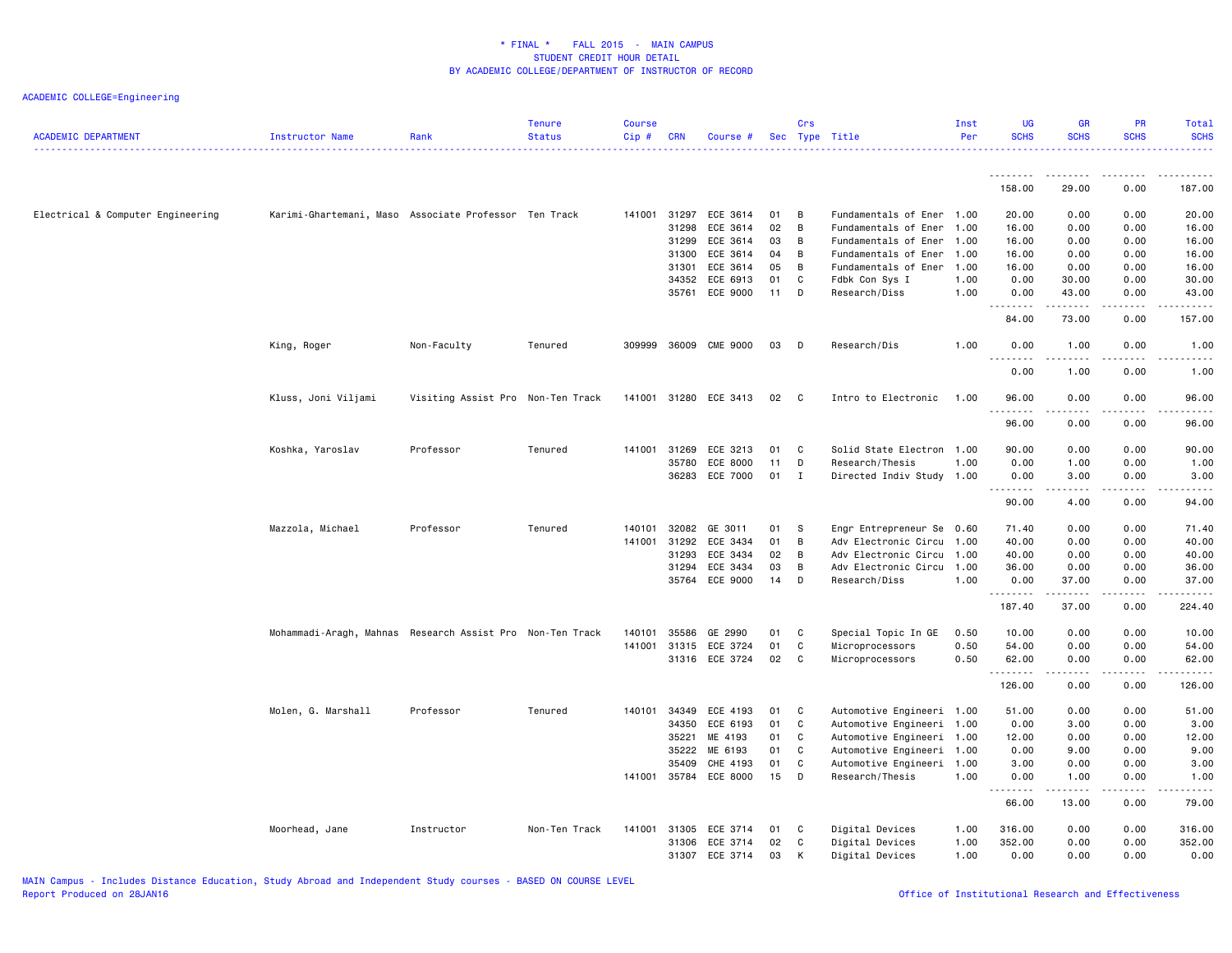| <b>ACADEMIC DEPARTMENT</b>        | <b>Instructor Name</b>              | Rank                | <b>Tenure</b><br><b>Status</b> | <b>Course</b><br>Cip# | <b>CRN</b> | Course #              | <b>Sec</b> | Crs            | Type Title                | Inst<br>Per | <b>UG</b><br><b>SCHS</b> | <b>GR</b><br><b>SCHS</b>                                                                                                          | <b>PR</b><br><b>SCHS</b> | <b>Total</b><br><b>SCHS</b> |
|-----------------------------------|-------------------------------------|---------------------|--------------------------------|-----------------------|------------|-----------------------|------------|----------------|---------------------------|-------------|--------------------------|-----------------------------------------------------------------------------------------------------------------------------------|--------------------------|-----------------------------|
|                                   |                                     |                     |                                |                       |            |                       |            |                |                           |             | -------                  | .                                                                                                                                 |                          | .                           |
| Electrical & Computer Engineering | Moorhead, Jane                      | Instructor          | Non-Ten Track                  | 141001                | 31308      | ECE 3714              | 04 K       |                | Digital Devices           | 1.00        | 0.00                     | 0.00                                                                                                                              | 0.00                     | 0.00                        |
|                                   |                                     |                     |                                |                       | 31309      | ECE 3714              | 05         | $\mathsf{K}$   | Digital Devices           | 1.00        | 0.00                     | 0.00                                                                                                                              | 0.00                     | 0.00                        |
|                                   |                                     |                     |                                |                       | 31310      | ECE 3714              | 06         | K              | Digital Devices           | 1.00        | 0.00                     | 0.00                                                                                                                              | 0.00                     | 0.00                        |
|                                   |                                     |                     |                                |                       | 31311      | ECE 3714              | 07         | K              | Digital Devices           | 1.00        | 0.00                     | 0.00                                                                                                                              | 0.00                     | 0.00                        |
|                                   |                                     |                     |                                |                       | 31312      | ECE 3714              | 08         | K              | Digital Devices           | 1.00        | 0.00                     | 0.00                                                                                                                              | 0.00                     | 0.00                        |
|                                   |                                     |                     |                                |                       | 31313      | ECE 3714              | 09         | K              | Digital Devices           | 1.00        | 0.00                     | 0.00                                                                                                                              | 0.00                     | 0.00                        |
|                                   |                                     |                     |                                |                       |            | 31314 ECE 3714        | 10 K       |                | Digital Devices           | 1.00        | 0.00<br>.                | 0.00<br>$\frac{1}{2} \left( \frac{1}{2} \right) \left( \frac{1}{2} \right) \left( \frac{1}{2} \right) \left( \frac{1}{2} \right)$ | 0.00                     | 0.00                        |
|                                   |                                     |                     |                                |                       |            |                       |            |                |                           |             | 668.00                   | 0.00                                                                                                                              | 0.00                     | 668.00                      |
|                                   | Reese, Robert                       | Associate Professor | Tenured                        | 140901                | 31341      | ECE 4743              | 01         | B              | Digital Sys Design        | 1.00        | 42.00                    | 0.00                                                                                                                              | 0.00                     | 42.00                       |
|                                   |                                     |                     |                                |                       | 31357      | ECE 6743              | 01         | B              | Digital Sys Design        | 1.00        | 0.00                     | 3.00                                                                                                                              | 0.00                     | 3.00                        |
|                                   |                                     |                     |                                | 141001                | 35767      | ECE 9000              | 17         | D              | Research/Diss             | 1.00        | 0.00                     | 13.00<br>.                                                                                                                        | 0.00<br>.                | 13.00                       |
|                                   |                                     |                     |                                |                       |            |                       |            |                |                           |             | ---------<br>42.00       | 16.00                                                                                                                             | 0.00                     | 58.00                       |
|                                   | Samiappan, Sathishkumar Non-Faculty |                     | Not Applicable                 |                       |            | 141001 36079 ECE 3413 | 03         | $\mathbf{C}$   | Intro to Electronic       | 1.00        | 375.00                   | 0.00                                                                                                                              | 0.00                     | 375.00                      |
|                                   |                                     |                     |                                |                       |            |                       |            |                |                           |             | --------<br>375.00       | ----<br>0.00                                                                                                                      | 0.00                     | .<br>375.00                 |
|                                   | Taylor, Ryan                        | Grad Teach Assist   | Not Applicable                 | 141001                | 31281      | ECE 3424              | 01         | C <sub>c</sub> | Intm Electronic Circ      | 1.00        | 116.00                   | 0.00                                                                                                                              | 0.00                     | 116.00                      |
|                                   |                                     |                     |                                |                       | 31285      | ECE 3424              | 06         | $\mathsf{K}$   | Intm Electronic Circ 1.00 |             | 0.00                     | 0.00                                                                                                                              | 0.00                     | 0.00                        |
|                                   |                                     |                     |                                |                       | 31286      | ECE 3424              | 07 K       |                | Intm Electronic Circ 1.00 |             | 0.00                     | 0.00                                                                                                                              | 0.00                     | 0.00                        |
|                                   |                                     |                     |                                |                       | 31287      | ECE 3424              | 08         | K              | Intm Electronic Circ 1.00 |             | 0.00                     | 0.00                                                                                                                              | 0.00                     | 0.00                        |
|                                   |                                     |                     |                                |                       | 31288      | ECE 3424              | 09         | $\mathsf{K}$   | Intm Electronic Circ 1.00 |             | 0.00                     | 0.00                                                                                                                              | 0.00                     | 0.00                        |
|                                   |                                     |                     |                                |                       |            |                       |            |                |                           |             | --------<br>116.00       | $\frac{1}{2} \left( \frac{1}{2} \right) \left( \frac{1}{2} \right) \left( \frac{1}{2} \right) \left( \frac{1}{2} \right)$<br>0.00 | .<br>0.00                | -----<br>116.00             |
|                                   | Younan, Nicolas                     | Professor           | Tenured                        | 141001                | 35769      | ECE 9000              | 19 D       |                | Research/Diss             | 1.00        | 0.00                     | 13.00                                                                                                                             | 0.00                     | 13.00                       |
|                                   |                                     |                     |                                |                       | 35948      | ECE 8000              | 518 D      |                | Research/Thesis           | 1.00        | 0.00                     | 1.00                                                                                                                              | 0.00                     | 1.00                        |
|                                   |                                     |                     |                                |                       |            | 35949 ECE 9000        | 519 D      |                | Research/Diss             | 1.00        | 0.00                     | 4.00                                                                                                                              | 0.00                     | 4.00                        |
|                                   |                                     |                     |                                |                       |            |                       |            |                |                           |             | --------<br>0.00         | .<br>18.00                                                                                                                        | .<br>0.00                | 18.00                       |
| Electrical & Computer Engineering |                                     |                     |                                |                       |            |                       |            |                |                           |             | ========<br>2994.90      | <b>EBBERED</b><br>634.00                                                                                                          | <b>EEEEEEE</b><br>0.00   | $=$ ==========<br>3628.90   |
|                                   |                                     |                     |                                |                       |            |                       |            |                |                           |             | ========                 | ========                                                                                                                          | ========                 | ==========                  |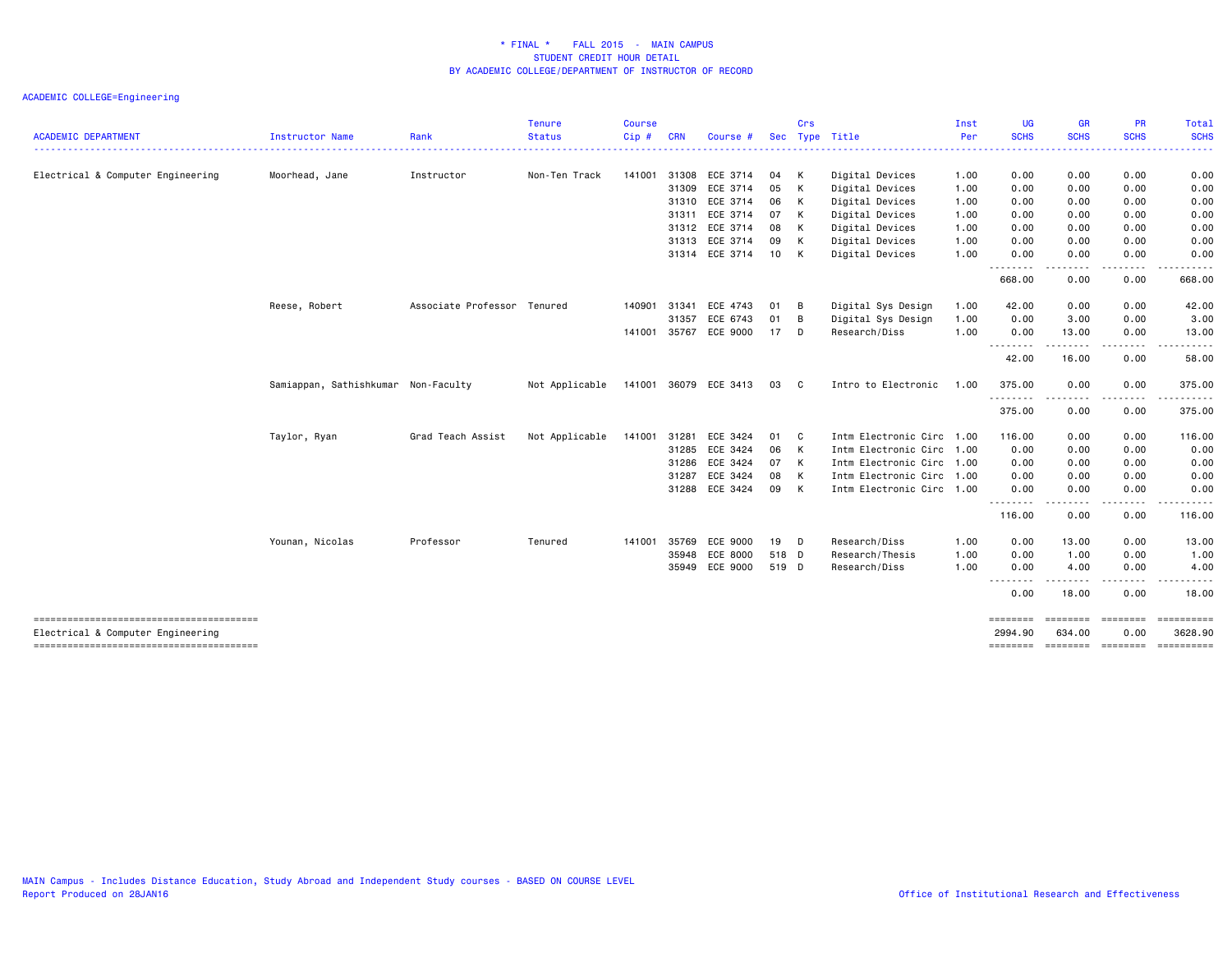| <b>ACADEMIC DEPARTMENT</b> | Instructor Name  | Rank        | Tenure<br>Status | Course<br>Cip # | <b>CRN</b> | Course #                  |      | Crs | Sec Type Title            | Inst<br>Per | UG<br><b>SCHS</b>  | GR<br><b>SCHS</b> | <b>PR</b><br><b>SCHS</b> | Total<br><b>SCHS</b> |
|----------------------------|------------------|-------------|------------------|-----------------|------------|---------------------------|------|-----|---------------------------|-------------|--------------------|-------------------|--------------------------|----------------------|
| General Engineering        | Dechert, Francis | Non-Faculty | Not Applicable   |                 |            | 231303 32093 GE 3513      | 11 C |     | Technical Writing         | 1.00        | 51.00<br>--------- | 0.00<br>.         | 0.00<br>.                | 51.00<br>.           |
|                            |                  |             |                  |                 |            |                           |      |     |                           |             | 51.00              | 0.00              | 0.00                     | 51.00                |
|                            | Hill, Eric       | Non-Faculty | Not Applicable   |                 |            | 140101 32082 GE 3011 01 S |      |     | Engr Entrepreneur Se 0.40 |             | 47.60<br>--------- | 0.00<br>.         | 0.00<br>.                | 47.60<br>.           |
|                            |                  |             |                  |                 |            |                           |      |     |                           |             | 47.60              | 0.00              | 0.00                     | 47.60                |
|                            |                  |             |                  |                 |            |                           |      |     |                           |             | $=$ = = = = = = =  | --------          | ========                 | ==========           |
| General Engineering        |                  |             |                  |                 |            |                           |      |     |                           |             | 98.60              | 0.00              | 0.00                     | 98.60                |
|                            |                  |             |                  |                 |            |                           |      |     |                           |             |                    |                   |                          |                      |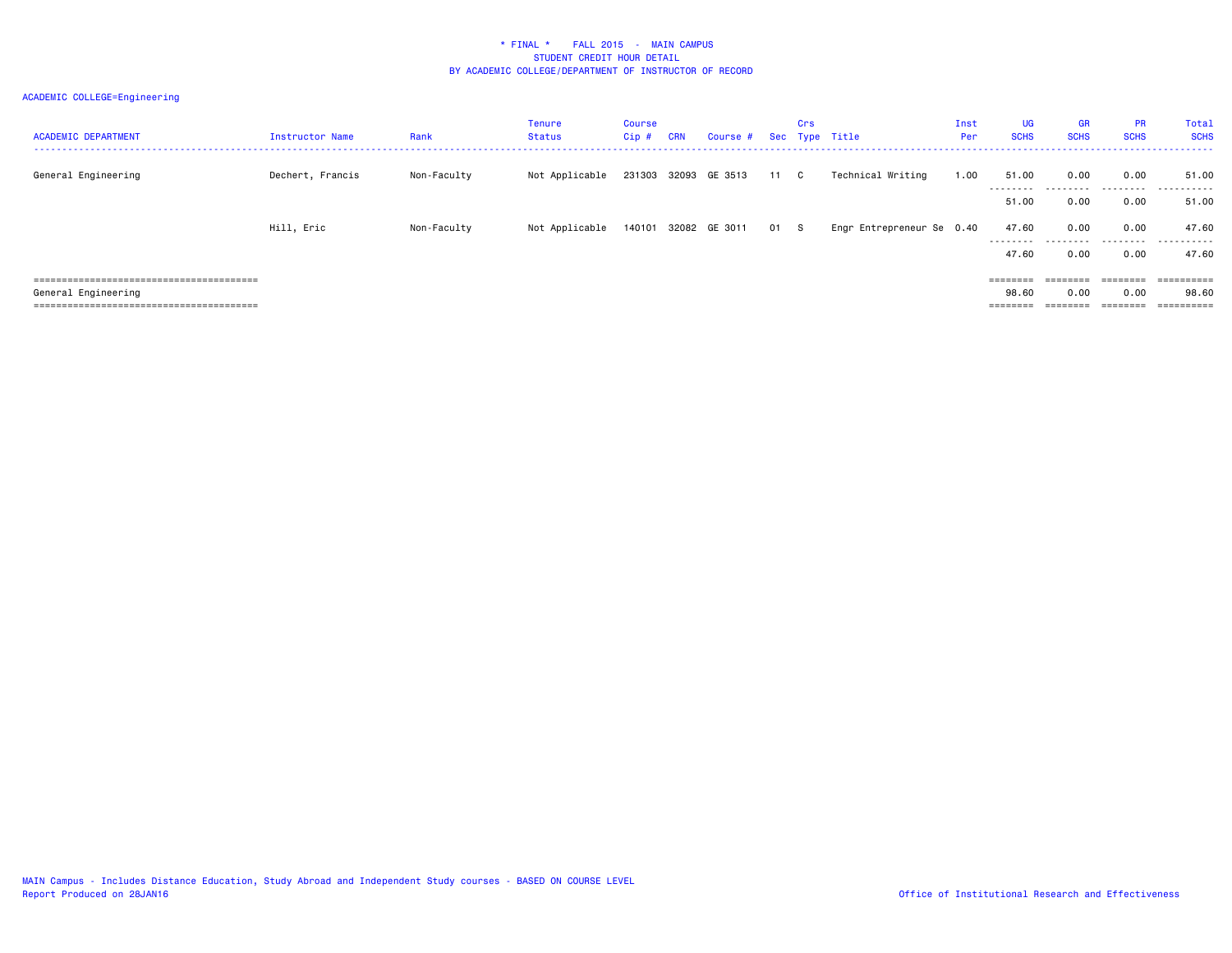| <b>ACADEMIC DEPARTMENT</b>       | Instructor Name     | Rank                              | <b>Tenure</b><br><b>Status</b> | <b>Course</b><br>Cip# | <b>CRN</b> | Course #             |                   | Crs                        | Sec Type Title            | Inst<br>Per | <b>UG</b><br><b>SCHS</b> | <b>GR</b><br><b>SCHS</b>                                                                                                                                      | PR<br><b>SCHS</b> | Total<br><b>SCHS</b>                         |
|----------------------------------|---------------------|-----------------------------------|--------------------------------|-----------------------|------------|----------------------|-------------------|----------------------------|---------------------------|-------------|--------------------------|---------------------------------------------------------------------------------------------------------------------------------------------------------------|-------------------|----------------------------------------------|
| Industrial & Systems Engineering | Asio, Sarah         | Visiting Assist Pro Non-Ten Track |                                | 141701                | 32468      | IE 6533              | 01                | C                          | Project Mgt               | 1.00        | 0.00                     | 18.00                                                                                                                                                         | 0.00              | 18.00                                        |
|                                  |                     |                                   |                                |                       | 34057      | IE 6533              | 501 C             |                            | Project Mgt               | 1.00        | 0.00                     | 48.00                                                                                                                                                         | 0.00              | 48.00                                        |
|                                  |                     |                                   |                                | 143501                | 32453      | IE 3913              | 01 C              |                            | Engr Economy I            | 1.00        | 573.00                   | 0.00                                                                                                                                                          | 0.00              | 573.00                                       |
|                                  |                     |                                   |                                |                       | 32457      | IE 4533              | 01                | $\mathbf{C}$               | Project Mgt               | 1.00        | 78.00                    | 0.00                                                                                                                                                          | 0.00              | 78.00                                        |
|                                  |                     |                                   |                                | 270301                | 32458      | IE 4613              | 01                | $\mathbf{C}$               | Eng Statistics I          | 1.00        | 360.00                   | 0.00                                                                                                                                                          | 0.00              | 360.00                                       |
|                                  |                     |                                   |                                |                       | 32469      | IE 6613              | 01                | C                          | Eng Statistics I          | 1.00        | 0.00                     | 3.00                                                                                                                                                          | 0.00              | 3.00                                         |
|                                  |                     |                                   |                                |                       |            | 34058 IE 6613        | 501 C             |                            | Eng Statistics I          | 1.00        | 0.00<br>.                | 21.00<br>$\frac{1}{2} \left( \frac{1}{2} \right) \left( \frac{1}{2} \right) \left( \frac{1}{2} \right) \left( \frac{1}{2} \right) \left( \frac{1}{2} \right)$ | 0.00              | 21.00                                        |
|                                  |                     |                                   |                                |                       |            |                      |                   |                            |                           |             | 1011.00                  | 90.00                                                                                                                                                         | 0.00              | 1101.00                                      |
|                                  | Bian, Linkan        | Assistant Professor Ten Track     |                                | 143501                | 34975      | IE 9000              | 501 D             |                            | Research/DIss             | 1.00        | 0.00                     | 7.00                                                                                                                                                          | 0.00              | 7.00                                         |
|                                  |                     |                                   |                                |                       | 35336      | IE 9000              | 05                | D                          | Research/DIss             | 1.00        | 0.00                     | 15.00                                                                                                                                                         | 0.00              | 15.00                                        |
|                                  |                     |                                   |                                | 143701                | 34305      | IE 8723              | 01                | C                          | Oper Research II          | 1.00        | 0.00                     | 24.00                                                                                                                                                         | 0.00              | 24.00                                        |
|                                  |                     |                                   |                                |                       | 34695      | IE 8723              | 501 C             |                            | Oper Research II          | 1.00        | 0.00<br>.                | 12.00<br>.                                                                                                                                                    | 0.00<br>.         | 12.00<br>.                                   |
|                                  |                     |                                   |                                |                       |            |                      |                   |                            |                           |             | 0.00                     | 58.00                                                                                                                                                         | 0.00              | 58.00                                        |
|                                  | Bostick, Lisa       | Lecturer                          | Non-Ten Track                  | 151302                |            | 31468 EG 1143        | 01                | B                          | Graphic Com               | 1.00        | 150.00                   | 0.00                                                                                                                                                          | 0.00              | 150.00                                       |
|                                  |                     |                                   |                                |                       |            | 31469 EG 1143        | 02                | B                          | Graphic Com               | 1.00        | 144.00                   | 0.00                                                                                                                                                          | 0.00              | 144.00                                       |
|                                  |                     |                                   |                                |                       |            |                      |                   |                            |                           |             | .                        | ----                                                                                                                                                          | ----              | .                                            |
|                                  |                     |                                   |                                |                       |            |                      |                   |                            |                           |             | 294.00                   | 0.00                                                                                                                                                          | 0.00              | 294.00                                       |
|                                  | Bullington, Stanley | Professor                         | Tenured                        | 141701                | 32470      | IE 6653              | 01                | $\overline{\mathbf{C}}$    | Ind Qual Control I        | 1.00        | 0.00                     | 15.00                                                                                                                                                         | 0.00              | 15.00                                        |
|                                  |                     |                                   |                                |                       | 34059      | IE 6653              | 501 C             |                            | Ind Qual Control I        | 1.00        | 0.00                     | 15.00                                                                                                                                                         | 0.00              | 15.00                                        |
|                                  |                     |                                   |                                | 142701                | 32462      | IE 4915              | 01                | C                          | Design Of Ind Sys         | 1.00        | 80.00                    | 0.00                                                                                                                                                          | 0.00              | 80.00                                        |
|                                  |                     |                                   |                                |                       | 32463      | IE 4915              | 02                | K                          | Design Of Ind Sys         | 1.00        | 0.00                     | 0.00                                                                                                                                                          | 0.00              | 0.00                                         |
|                                  |                     |                                   |                                | 143501                | 32459      | IE 4653              | 01                | C                          | Ind Qual Control I        | 1.00        | 96.00                    | 0.00                                                                                                                                                          | 0.00              | 96.00                                        |
|                                  |                     |                                   |                                |                       | 34968      | IE 8000              | 502 D             |                            | Research / Thesis         | 1.00        | 0.00                     | 1.00                                                                                                                                                          | 0.00              | 1.00                                         |
|                                  |                     |                                   |                                |                       | 34976      | IE 9000              | 502 D             |                            | Research/DIss             | 1.00        | 0.00                     | 3.00                                                                                                                                                          | 0.00              | 3.00                                         |
|                                  |                     |                                   |                                |                       | 35337      | IE 9000              | 06                | D                          | Research/DIss             | 1.00        | 0.00                     | 1.00                                                                                                                                                          | 0.00              | 1.00                                         |
|                                  |                     |                                   |                                |                       |            | 35349 IE 8000        | 03                | $\mathsf{D}$               | Research / Thesis         | 1.00        | 0.00<br><u>.</u>         | 3.00<br>. <b>.</b>                                                                                                                                            | 0.00              | 3.00                                         |
|                                  |                     |                                   |                                |                       |            |                      |                   |                            |                           |             | 176.00                   | 38.00                                                                                                                                                         | 0.00              | 214.00                                       |
|                                  | Dendy, Robert       | Lecturer                          | Non-Ten Track                  |                       |            | 151302 31470 EG 1143 | 04                | B                          | Graphic Com               | 1.00        | 147.00                   | 0.00                                                                                                                                                          | 0.00              | 147.00                                       |
|                                  |                     |                                   |                                |                       |            |                      |                   |                            |                           |             | .<br>147.00              | .<br>0.00                                                                                                                                                     | .<br>0.00         | $\omega$ is $\omega$ in $\omega$ .<br>147.00 |
|                                  | Green, Robert       | Non-Faculty                       | Not Applicable                 | 143501                | 32456      | IE 4513              | 01                | $\mathbf{C}$               | Engineering Admin         | 1.00        | 84.00                    | 0.00                                                                                                                                                          | 0.00              | 84.00                                        |
|                                  |                     |                                   |                                |                       | 32467      | IE 6513              | 01                | C                          | Engineering Admin         | 0.90        | 0.00                     | 16.20                                                                                                                                                         | 0.00              | 16.20                                        |
|                                  |                     |                                   |                                |                       | 34056      | IE 6513              | 501 C             |                            | Engineering Admin         | 0.90        | 0.00                     | 16.20                                                                                                                                                         | 0.00              | 16.20                                        |
|                                  |                     |                                   |                                | 301501                | 34298      | GE 2713              | 01                | $\mathbf{C}$               | Intro Engineer Pub P      | 0.50        | 6.00                     | 0.00                                                                                                                                                          | 0.00              | 6.00                                         |
|                                  |                     |                                   |                                |                       | 34299      | GE 2713              | H01 C             |                            | Intro Engineer Pub P      | 0.50        | 7.50                     | 0.00                                                                                                                                                          | 0.00              | 7.50                                         |
|                                  |                     |                                   |                                | 451001                | 34404      | PS 2713              | 01 C              |                            | Intro Engineer Pub P      | 0.50        | 6.00                     | 0.00                                                                                                                                                          | 0.00              | 6.00                                         |
|                                  |                     |                                   |                                |                       | 34405      | PS 2713              | H <sub>01</sub> C |                            | Intro Engineer Pub P      | 0.50        | 10.50                    | 0.00                                                                                                                                                          | 0.00              | 10.50                                        |
|                                  |                     |                                   |                                | 521003                |            | 31858 EXL 1191       | 01 E              |                            | Leadership Internshi 1.00 |             | 6.00<br>.                | 0.00<br>$- - - - -$                                                                                                                                           | 0.00<br>.         | 6.00<br>.                                    |
|                                  |                     |                                   |                                |                       |            |                      |                   |                            |                           |             | 120.00                   | 32.40                                                                                                                                                         | 0.00              | 152.40                                       |
|                                  | Jaradat, Raed       | Assistant Professor Ten Track     |                                | 142701                | 32461      | IE 4773              | 01                | $\overline{\phantom{a}}$ C | Sys Simulation I          | 1.00        | 102.00                   | 0.00                                                                                                                                                          | 0.00              | 102.00                                       |
|                                  |                     |                                   |                                |                       | 32472      | IE 6773              | 01                | C                          | Sys Simulation I          | 1.00        | 0.00                     | 21.00                                                                                                                                                         | 0.00              | 21.00                                        |
|                                  |                     |                                   |                                |                       | 34869      | IE 6773              | 501 C             |                            | Sys Simulation I          | 1.00        | 0.00                     | 24.00                                                                                                                                                         | 0.00              | 24.00                                        |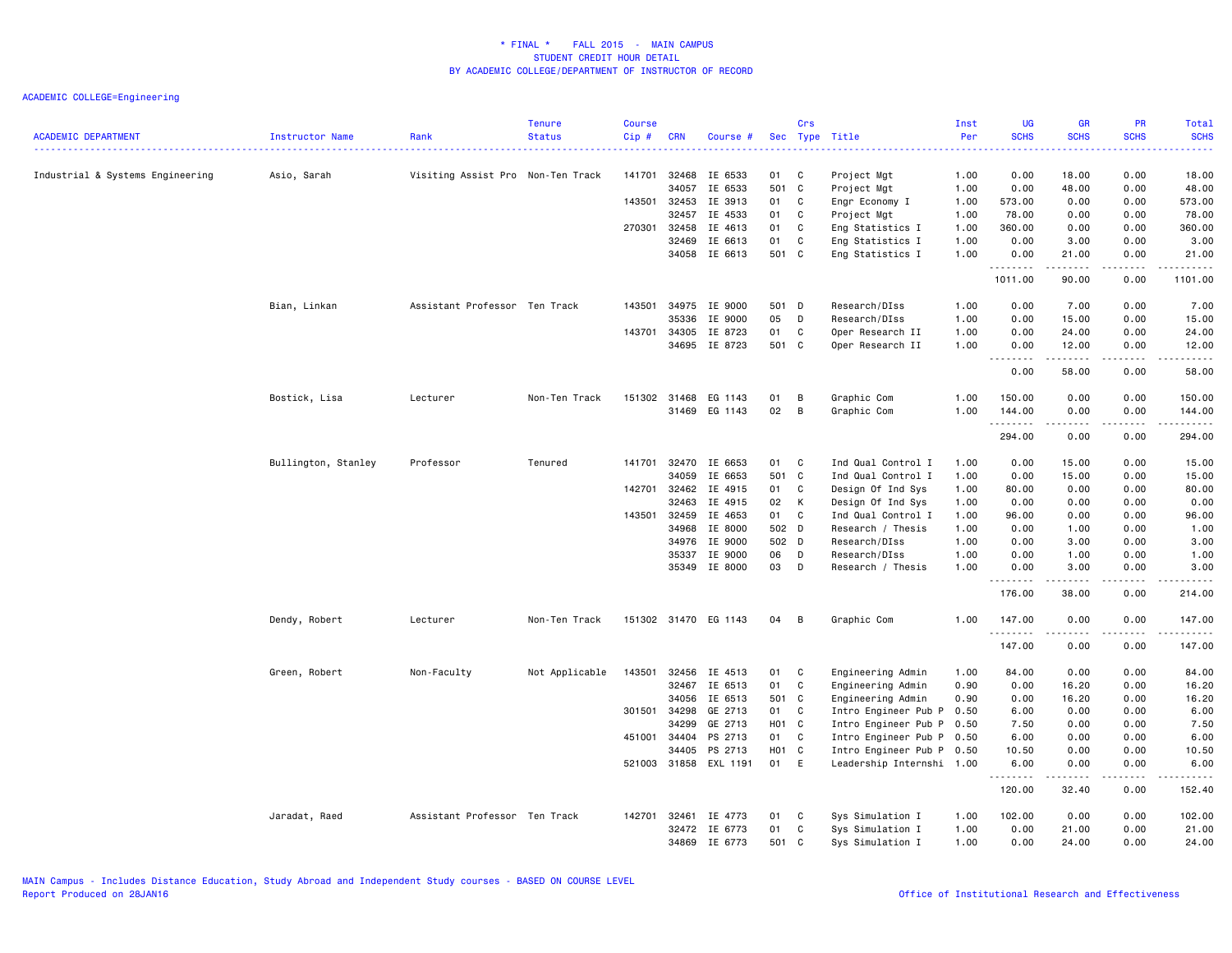| <b>ACADEMIC DEPARTMENT</b>       | Instructor Name        | Rank                               | <b>Tenure</b><br><b>Status</b> | <b>Course</b><br>Cip# | <b>CRN</b> | Course #      |        | Crs          | Sec Type Title            | Inst<br>Per | UG<br><b>SCHS</b>                                                                                                                                            | <b>GR</b><br><b>SCHS</b> | PR<br><b>SCHS</b>   | Total<br><b>SCHS</b>                                                                                                              |
|----------------------------------|------------------------|------------------------------------|--------------------------------|-----------------------|------------|---------------|--------|--------------|---------------------------|-------------|--------------------------------------------------------------------------------------------------------------------------------------------------------------|--------------------------|---------------------|-----------------------------------------------------------------------------------------------------------------------------------|
|                                  |                        |                                    |                                |                       |            |               |        |              |                           |             | .                                                                                                                                                            | .                        |                     |                                                                                                                                   |
|                                  |                        |                                    |                                |                       |            |               |        |              |                           |             | 102.00                                                                                                                                                       | 45.00                    | 0.00                | 147.00                                                                                                                            |
| Industrial & Systems Engineering | Marufuzzaman, Mohammad | Assistant Professor Ten Track      |                                | 143501                |            | 32451 IE 3323 | 01     | C            | Mfg Processes             | 1.00        | 69.00                                                                                                                                                        | 0.00                     | 0.00                | 69.00                                                                                                                             |
|                                  |                        |                                    |                                |                       |            | 32452 IE 3323 | 02     | $\mathsf{K}$ | Mfg Processes             | 1.00        | 0.00                                                                                                                                                         | 0.00                     | 0.00                | 0.00                                                                                                                              |
|                                  |                        |                                    |                                |                       |            | 36344 IE 9000 | 07     | D            | Research/DIss             | 1.00        | 0.00                                                                                                                                                         | 6.00                     | 0.00                | 6.00                                                                                                                              |
|                                  |                        |                                    |                                |                       | 36373      | IE 9000       | 509 D  |              | Research/DIss             | 1.00        | 0.00                                                                                                                                                         | 3.00                     | 0.00                | 3.00                                                                                                                              |
|                                  |                        |                                    |                                |                       | 36523      | IE 7000       | 503 I  |              | Directed Indiv Study      | 1.00        | 0.00                                                                                                                                                         | 3.00                     | 0.00                | 3.00                                                                                                                              |
|                                  |                        |                                    |                                |                       |            | 36542 IE 7000 | 01 I   |              | Directed Indiv Study 1.00 |             | 0.00                                                                                                                                                         | 2.00                     | 0.00                | 2.00                                                                                                                              |
|                                  |                        |                                    |                                |                       |            | 36725 IE 7000 | $02$ I |              | Directed Indiv Study 1.00 |             | 0.00<br>$\frac{1}{2} \left( \frac{1}{2} \right) \left( \frac{1}{2} \right) \left( \frac{1}{2} \right) \left( \frac{1}{2} \right) \left( \frac{1}{2} \right)$ | 3.00<br>. <b>.</b>       | 0.00<br>.           | 3.00<br>المالما مالك                                                                                                              |
|                                  |                        |                                    |                                |                       |            |               |        |              |                           |             | 69.00                                                                                                                                                        | 17.00                    | 0.00                | 86.00                                                                                                                             |
|                                  | Medal, Hugh            | Assistant Professor Ten Track      |                                | 141701                | 32466      | IE 6333       | 01     | $\mathbf{C}$ | Prod Control Sys I        | 1.00        | 0.00                                                                                                                                                         | 15.00                    | 0.00                | 15.00                                                                                                                             |
|                                  |                        |                                    |                                |                       | 34055      | IE 6333       | 501 C  |              | Prod Control Sys I        | 1.00        | 0.00                                                                                                                                                         | 45.00                    | 0.00                | 45.00                                                                                                                             |
|                                  |                        |                                    |                                | 143501                | 32455      | IE 4333       | 01 C   |              | Prod Control Sys I        | 1.00        | 99.00                                                                                                                                                        | 0.00                     | 0.00                | 99.00                                                                                                                             |
|                                  |                        |                                    |                                |                       | 34978      | IE 9000       | 505 D  |              | Research/DIss             | 1.00        | 0.00                                                                                                                                                         | 3.00                     | 0.00                | 3.00                                                                                                                              |
|                                  |                        |                                    |                                |                       |            | 35306 IE 9000 | 02 D   |              | Research/DIss             | 1.00        | 0.00<br>.                                                                                                                                                    | 24.00<br>.               | 0.00<br>الدامات بال | 24.00<br>.                                                                                                                        |
|                                  |                        |                                    |                                |                       |            |               |        |              |                           |             | 99.00                                                                                                                                                        | 87.00                    | 0.00                | 186.00                                                                                                                            |
|                                  | Rahman, Md Mahmudur    | Grad Research Assis Not Applicable |                                | 141701                | 32471      | IE 6753       | 01     | C            | Systems Engr & Analy 0.90 |             | 0.00                                                                                                                                                         | 2.70                     | 0.00                | 2.70                                                                                                                              |
|                                  |                        |                                    |                                |                       | 34060      | IE 6753       | 501 C  |              | Systems Engr & Analy 0.90 |             | 0.00                                                                                                                                                         | 8.10                     | 0.00                | 8.10                                                                                                                              |
|                                  |                        |                                    |                                | 142701                |            | 32460 IE 4753 | 01     | C            | Systems Engr & Analy 1.00 |             | 105.00<br>.                                                                                                                                                  | 0.00<br>.                | 0.00<br>.           | 105.00<br>.                                                                                                                       |
|                                  |                        |                                    |                                |                       |            |               |        |              |                           |             | 105.00                                                                                                                                                       | 10.80                    | 0.00                | 115.80                                                                                                                            |
|                                  | Reeves, Kari           | Non-Faculty                        | Non-Ten Track                  | 143501                | 32447      | IE 1911       | 01 L   |              | Intro To IE               | 1.00        | 32.00                                                                                                                                                        | 0.00                     | 0.00                | 32.00                                                                                                                             |
|                                  |                        |                                    |                                |                       | 32448      | IE 1911       | 02     | $\mathsf{L}$ | Intro To IE               | 1.00        | 30.00                                                                                                                                                        | 0.00                     | 0.00                | 30.00                                                                                                                             |
|                                  |                        |                                    |                                |                       |            | 34972 IE 8000 | 506 D  |              | Research / Thesis         | 1.00        | 0.00                                                                                                                                                         | 6.00                     | 0.00                | 6.00                                                                                                                              |
|                                  |                        |                                    |                                |                       | 34979      | IE 9000       | 506 D  |              | Research/DIss             | 1.00        | 0.00                                                                                                                                                         | 19.00                    | 0.00                | 19.00                                                                                                                             |
|                                  |                        |                                    |                                |                       | 35303      | IE 8000       | 01     | D            | Research / Thesis         | 1.00        | 0.00                                                                                                                                                         | 4.00                     | 0.00                | 4.00                                                                                                                              |
|                                  |                        |                                    |                                |                       |            | 35307 IE 9000 | 03     | $\mathsf{D}$ | Research/DIss             | 1.00        | 0.00                                                                                                                                                         | 6.00                     | 0.00                | 6.00                                                                                                                              |
|                                  |                        |                                    |                                |                       |            | 36033 IE 7000 | 502 I  |              | Directed Indiv Study 1.00 |             | 0.00<br>.                                                                                                                                                    | 2.00<br>------           | 0.00<br>.           | 2.00<br>$\frac{1}{2} \left( \frac{1}{2} \right) \left( \frac{1}{2} \right) \left( \frac{1}{2} \right) \left( \frac{1}{2} \right)$ |
|                                  |                        |                                    |                                |                       |            |               |        |              |                           |             | 62.00                                                                                                                                                        | 37.00                    | 0.00                | 99.00                                                                                                                             |
|                                  | Smith, Brian           | Assistant Professor Ten Track      |                                | 142701                |            | 34304 IE 8583 | 01     | C            | Enterprise Systems E 1.00 |             | 0.00                                                                                                                                                         | 30.00                    | 0.00                | 30.00                                                                                                                             |
|                                  |                        |                                    |                                |                       | 34694      | IE 8583       | 501 C  |              | Enterprise Systems E 1.00 |             | 0.00                                                                                                                                                         | 69.00                    | 0.00                | 69.00                                                                                                                             |
|                                  |                        |                                    |                                | 143501                |            | 36756 IE 9000 | 08     | D            | Research/DIss             | 1.00        | 0.00<br>.                                                                                                                                                    | 5.00<br>. <b>.</b> .     | 0.00<br>-----       | 5.00<br>-----                                                                                                                     |
|                                  |                        |                                    |                                |                       |            |               |        |              |                           |             | 0.00                                                                                                                                                         | 104.00                   | 0.00                | 104.00                                                                                                                            |
|                                  | Strawderman, Lesley    | Associate Professor Tenured        |                                | 141701                | 32471      | IE 6753       | 01     | C            | Systems Engr & Analy 0.10 |             | 0.00                                                                                                                                                         | 0.30                     | 0.00                | 0.30                                                                                                                              |
|                                  |                        |                                    |                                |                       | 34060      | IE 6753       | 501 C  |              | Systems Engr & Analy 0.10 |             | 0.00                                                                                                                                                         | 0.90                     | 0.00                | 0.90                                                                                                                              |
|                                  |                        |                                    |                                | 143501                | 32449      | IE 3121       | 01 L   |              | Industrial Ergo Labo      | 1.00        | 44.00                                                                                                                                                        | 0.00                     | 0.00                | 44.00                                                                                                                             |
|                                  |                        |                                    |                                |                       | 32450      | IE 3123       | S01 C  |              | Industrial Ergonomic      | 1.00        | 132.00                                                                                                                                                       | 0.00                     | 0.00                | 132.00                                                                                                                            |
|                                  |                        |                                    |                                |                       |            | 34692 IE 3123 | 501 C  |              | Industrial Ergonomic      | 1.00        | 30.00                                                                                                                                                        | 0.00                     | 0.00                | 30.00                                                                                                                             |
|                                  |                        |                                    |                                |                       | 34980      | IE 9000       | 507 D  |              | Research/DIss             | 1.00        | 0.00                                                                                                                                                         | 5.00                     | 0.00                | 5.00                                                                                                                              |
|                                  |                        |                                    |                                |                       | 35304      | IE 8000       | 02     | $\mathsf{D}$ | Research / Thesis         | 1.00        | 0.00                                                                                                                                                         | 17.00                    | 0.00                | 17.00                                                                                                                             |
|                                  |                        |                                    |                                |                       | 35308      | IE 9000       | 04     | D            | Research/DIss             | 1.00        | 0.00                                                                                                                                                         | 20.00                    | 0.00                | 20.00                                                                                                                             |
|                                  |                        |                                    |                                |                       | 35921      | IE 7000       | 501    | Ι.           | Directed Indiv Study      | 1.00        | 0.00                                                                                                                                                         | 3.00                     | 0.00                | 3,00                                                                                                                              |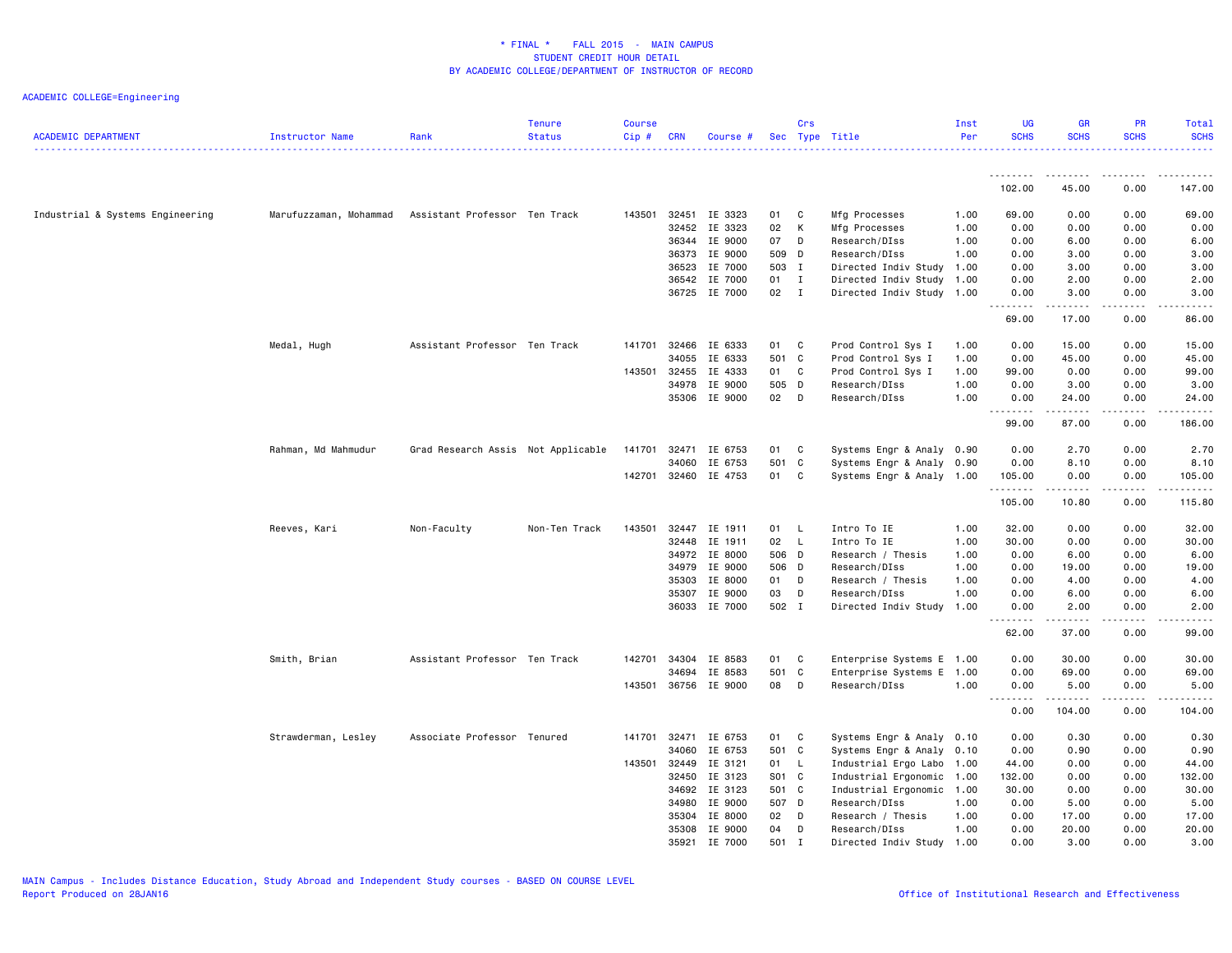| <b>ACADEMIC DEPARTMENT</b>       | Instructor Name | Rank      | Tenure<br>Status | Course<br>$Cip$ # | <b>CRN</b> | Course #      |       | Crs            | Sec Type Title      | Inst<br>Per | UG<br><b>SCHS</b>                                                       | <b>GR</b><br><b>SCHS</b> | <b>PR</b><br><b>SCHS</b> | Total<br><b>SCHS</b> |
|----------------------------------|-----------------|-----------|------------------|-------------------|------------|---------------|-------|----------------|---------------------|-------------|-------------------------------------------------------------------------|--------------------------|--------------------------|----------------------|
|                                  |                 |           |                  |                   |            |               |       |                |                     |             | ---------<br>206.00                                                     | 46.20                    | 0.00                     | <br>252.20           |
| Industrial & Systems Engineering | Usher, John     | Professor | Tenured          | 143501            | 32464      | IE 4934       | 01    | $\overline{B}$ | Info Systems for IE | 1.00        | 48.00                                                                   | 0.00                     | 0.00                     | 48.00                |
|                                  |                 |           |                  |                   | 32467      | IE 6513       | 01    | $\mathbf{C}$   | Engineering Admin   | 0.10        | 0.00                                                                    | 1.80                     | 0.00                     | 1.80                 |
|                                  |                 |           |                  |                   |            | 34056 IE 6513 | 501 C |                | Engineering Admin   | 0.10        | 0.00                                                                    | 1.80                     | 0.00                     | 1.80                 |
|                                  |                 |           |                  |                   | 34981      | IE 9000       | 508 D |                | Research/DIss       | 1.00        | 0.00                                                                    | 3.00                     | 0.00                     | 3,00                 |
|                                  |                 |           |                  |                   |            |               |       |                |                     |             | --------                                                                | .                        | .                        | .                    |
|                                  |                 |           |                  |                   |            |               |       |                |                     |             | 48.00                                                                   | 6.60                     | 0.00                     | 54.60                |
|                                  |                 |           |                  |                   |            |               |       |                |                     |             |                                                                         |                          |                          |                      |
|                                  |                 |           |                  |                   |            |               |       |                |                     |             | $\qquad \qquad \equiv \equiv \equiv \equiv \equiv \equiv \equiv \equiv$ | ========                 | ========                 | ==========           |
| Industrial & Systems Engineering |                 |           |                  |                   |            |               |       |                |                     |             | 2439.00                                                                 | 572.00                   | 0.00                     | 3011.00              |
|                                  |                 |           |                  |                   |            |               |       |                |                     |             |                                                                         | ========                 | ========                 | ==========           |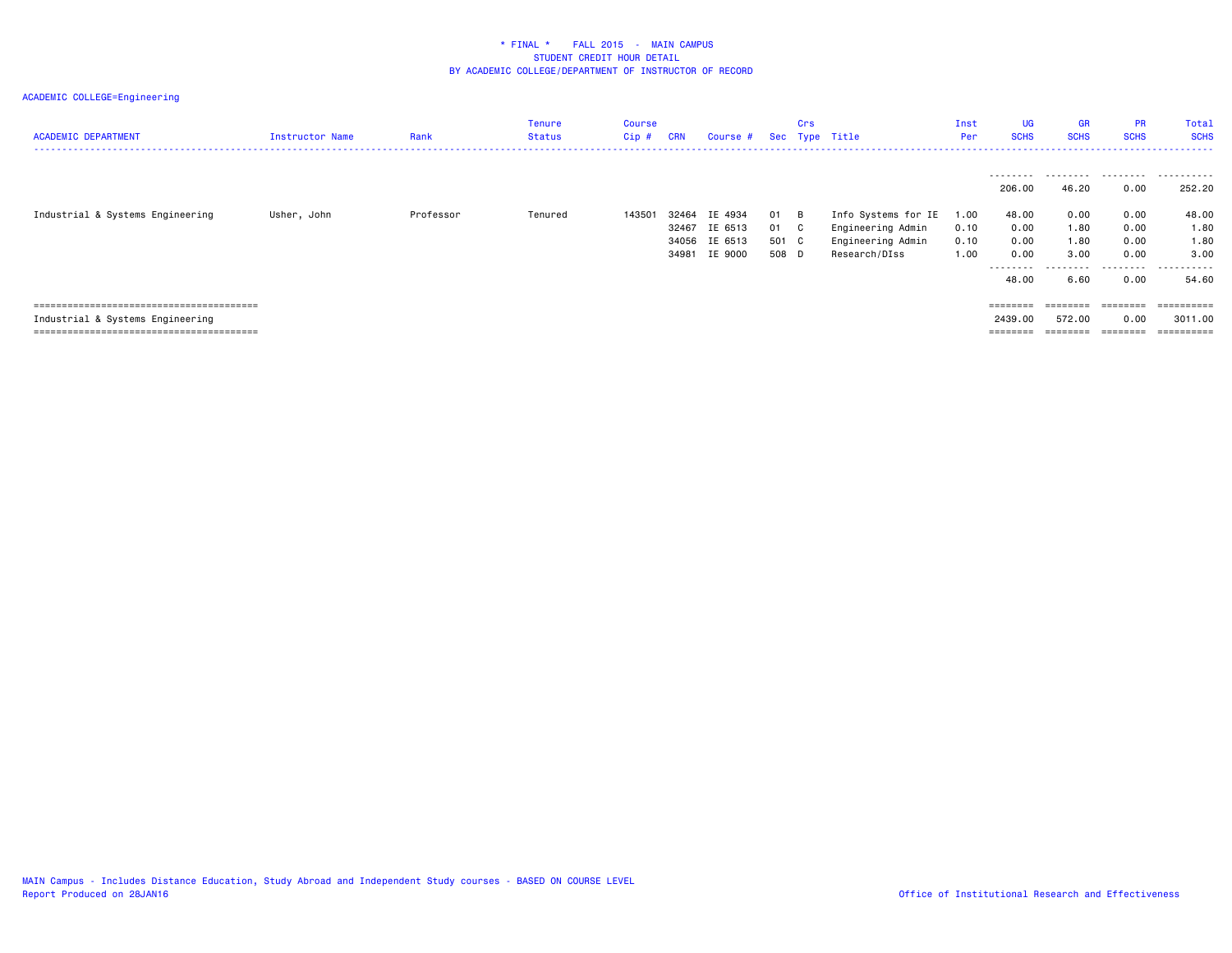| <b>ACADEMIC DEPARTMENT</b> | Instructor Name    | Rank                          | <b>Tenure</b><br><b>Status</b> | <b>Course</b><br>Cip# | <b>CRN</b>            | Course #                      |                 | Crs          | Sec Type Title                                                                      | Inst<br>Per | <b>UG</b><br><b>SCHS</b>                                      | <b>GR</b><br><b>SCHS</b> | PR<br><b>SCHS</b>                   | Total<br><b>SCHS</b>                                                                                                                                                                    |
|----------------------------|--------------------|-------------------------------|--------------------------------|-----------------------|-----------------------|-------------------------------|-----------------|--------------|-------------------------------------------------------------------------------------|-------------|---------------------------------------------------------------|--------------------------|-------------------------------------|-----------------------------------------------------------------------------------------------------------------------------------------------------------------------------------------|
| Mechanical Engineering     | Bammann, Douglas   | Professor                     | Tenured                        | 141101 31491          | 33977<br>141901 34318 | EM 8113<br>EM 8113<br>ME 3113 | 01<br>501<br>02 | C<br>C<br>C  | Theory Of Cont Media 1.00<br>Theory Of Cont Media 1.00<br>Engineering Analysis 1.00 |             | 0.00<br>0.00<br>102.00                                        | 33.00<br>9.00<br>0.00    | 0.00<br>0.00<br>0.00                | 33.00<br>9.00<br>102.00                                                                                                                                                                 |
|                            |                    |                               |                                |                       |                       |                               |                 |              |                                                                                     |             | .<br>102.00                                                   | 42.00                    | $\sim$ $\sim$ $\sim$ $\sim$<br>0.00 | .<br>144.00                                                                                                                                                                             |
|                            | Chen, Lei          | Assistant Professor Ten Track |                                |                       |                       | 141901 32749 ME 3403          | 01              | $\mathbf{C}$ | Materials for ME Des 1.00                                                           |             | 210.00<br>.                                                   | 0.00                     | 0.00                                | 210.00<br>------                                                                                                                                                                        |
|                            |                    |                               |                                |                       |                       |                               |                 |              |                                                                                     |             | 210.00                                                        | 0.00                     | 0.00                                | 210.00                                                                                                                                                                                  |
|                            | Cho, HeeJin        | Assistant Professor Ten Track |                                | 141901                | 32761                 | ME 4373                       | 01              | C            | Air Conditioning                                                                    | 1.00        | 78.00                                                         | 0.00                     | 0.00                                | 78.00                                                                                                                                                                                   |
|                            |                    |                               |                                |                       | 32770                 | ME 6373                       | 01              | C            | Air Conditioning                                                                    | 1.00        | 0.00                                                          | 12.00                    | 0.00                                | 12.00                                                                                                                                                                                   |
|                            |                    |                               |                                |                       | 35508                 | <b>ME 8000</b>                | 02              | D            | Research / Thesis                                                                   | 1.00        | 0.00                                                          | 9.00                     | 0.00                                | 9.00                                                                                                                                                                                    |
|                            |                    |                               |                                |                       | 35525                 | ME 9000                       | 02              | D            | Research / Diss                                                                     | 1.00        | 0.00                                                          | 19.00                    | 0.00                                | 19.00                                                                                                                                                                                   |
|                            |                    |                               |                                |                       |                       | 36097 ME 4000                 | 01              | I            | Directed Indiv Study 1.00                                                           |             | 3.00<br>.                                                     | 0.00<br>.                | 0.00<br>.                           | 3.00<br>$\frac{1}{2} \left( \frac{1}{2} \right) \left( \frac{1}{2} \right) \left( \frac{1}{2} \right) \left( \frac{1}{2} \right) \left( \frac{1}{2} \right) \left( \frac{1}{2} \right)$ |
|                            |                    |                               |                                |                       |                       |                               |                 |              |                                                                                     |             | 81.00                                                         | 40.00                    | 0.00                                | 121.00                                                                                                                                                                                  |
|                            | Cobb, Josef        | Grad Teach Assist             | Not Applicable                 | 141901                | 32762                 | ME 4401                       | 01              | L.           | Solid Mechanics Lab                                                                 | 1.00        | 23.00                                                         | 0.00                     | 0.00                                | 23.00                                                                                                                                                                                   |
|                            |                    |                               |                                |                       | 36268                 | ME 4401                       | 03              | L.           | Solid Mechanics Lab                                                                 | 1.00        | 16.00                                                         | 0.00                     | 0.00                                | 16.00                                                                                                                                                                                   |
|                            |                    |                               |                                |                       | 36269                 | ME 4401                       | 02              | L.           | Solid Mechanics Lab                                                                 | 1.00        | 11.00<br>.                                                    | 0.00<br>-----            | 0.00<br>$\sim$ $\sim$ $\sim$ $\sim$ | 11.00<br>د د د د د                                                                                                                                                                      |
|                            |                    |                               |                                |                       |                       |                               |                 |              |                                                                                     |             | 50.00                                                         | 0.00                     | 0.00                                | 50.00                                                                                                                                                                                   |
|                            | Daniewicz, Steven  | Professor                     | Tenured                        |                       | 141901 34312          | ME 4413                       | 01              | C            | Casting and Joining                                                                 | 1.00        | 123.00                                                        | 0.00                     | 0.00                                | 123.00                                                                                                                                                                                  |
|                            |                    |                               |                                |                       | 34313                 | ME 6413                       | 01              | C            | Casting and Joining                                                                 | 1.00        | 0.00                                                          | 21.00                    | 0.00                                | 21.00                                                                                                                                                                                   |
|                            |                    |                               |                                |                       | 35526                 | ME 9000                       | 03              | D            | Research / Diss                                                                     | 1.00        | 0.00                                                          | 10.00                    | 0.00                                | 10.00                                                                                                                                                                                   |
|                            |                    |                               |                                |                       |                       | 36639 ME 4000                 | 07              | I            | Directed Indiv Study 1.00                                                           |             | 3.00                                                          | 0.00                     | 0.00                                | 3.00                                                                                                                                                                                    |
|                            |                    |                               |                                |                       |                       |                               |                 |              |                                                                                     |             | 126.00                                                        | .<br>31.00               | .<br>0.00                           | $\begin{array}{cccccccccccccc} \bullet & \bullet & \bullet & \bullet & \bullet & \bullet & \bullet & \bullet \end{array}$<br>157.00                                                     |
|                            | El Kadiri, Haitham | Associate Professor Tenured   |                                | 141901                | 35510                 | ME 8000                       | 04              | D            | Research / Thesis                                                                   | 1.00        | 0.00                                                          | 13.00                    | 0.00                                | 13.00                                                                                                                                                                                   |
|                            |                    |                               |                                |                       | 35527                 | ME 9000                       | 04              | D            | Research / Diss                                                                     | 1.00        | 0.00                                                          | 15.00                    | 0.00                                | 15.00                                                                                                                                                                                   |
|                            |                    |                               |                                |                       | 36451                 | ME 7000                       | 07              | $\mathbf{I}$ | Directed Indiv Study 1.00                                                           |             | 0.00                                                          | 3.00                     | 0.00                                | 3.00                                                                                                                                                                                    |
|                            |                    |                               |                                | 309999                | 36007                 | <b>CME 9000</b>               | 01              | D            | Research/Dis                                                                        | 1.00        | 0.00                                                          | 5.00                     | 0.00                                | 5.00                                                                                                                                                                                    |
|                            |                    |                               |                                |                       |                       |                               |                 |              |                                                                                     |             | $\sim$ $\sim$ $\sim$ $\sim$ $\sim$<br>$\sim$ $\sim$ .<br>0.00 | .<br>36.00               | .<br>0.00                           | $\sim$ $\sim$ $\sim$ $\sim$ $\sim$<br>36.00                                                                                                                                             |
|                            | Hodge, B. Keith    | Lecturer                      | Non-Ten Track                  | 141901                | 32759                 | ME 4333                       | 01              | C            | Energy Sys Design                                                                   | 1.00        | 204.00                                                        | 0.00                     | 0.00                                | 204.00                                                                                                                                                                                  |
|                            |                    |                               |                                |                       |                       | 32768 ME 6333                 | 01              | C            | Energy Sys Design                                                                   | 1.00        | 0.00<br>.                                                     | 3.00<br>-----            | 0.00<br>.                           | 3.00                                                                                                                                                                                    |
|                            |                    |                               |                                |                       |                       |                               |                 |              |                                                                                     |             | 204.00                                                        | 3.00                     | 0.00                                | 207.00                                                                                                                                                                                  |
|                            | Horstemeyer, Mark  | Professor                     | Tenured                        |                       | 141901 32773          | ME 8011                       | 01              | S            | Graduate Seminar                                                                    | 1.00        | 0.00                                                          | 40.00                    | 0.00                                | 40.00                                                                                                                                                                                   |
|                            |                    |                               |                                |                       | 32775                 | ME 8243                       | 01              | C            | Finite Element In Me 1.00                                                           |             | 0.00                                                          | 87.00                    | 0.00                                | 87.00                                                                                                                                                                                   |
|                            |                    |                               |                                |                       | 34699                 | ME 8243                       | 501             | $\mathbf{C}$ | Finite Element In Me                                                                | 1.00        | 0.00                                                          | 18.00                    | 0.00                                | 18.00                                                                                                                                                                                   |
|                            |                    |                               |                                |                       | 35511                 | ME 8000                       | 05              | D            | Research / Thesis                                                                   | 1.00        | 0.00                                                          | 10.00                    | 0.00                                | 10.00                                                                                                                                                                                   |
|                            |                    |                               |                                |                       | 35528                 | ME 9000                       | 05              | D            | Research / Diss                                                                     | 1.00        | 0.00                                                          | 109.00                   | 0.00                                | 109.00                                                                                                                                                                                  |
|                            |                    |                               |                                |                       | 36325                 | ME 8011                       | 501             | - S          | Graduate Seminar                                                                    | 1.00        | 0.00                                                          | 3.00                     | 0.00                                | 3.00                                                                                                                                                                                    |
|                            |                    |                               |                                |                       | 36433                 | ME 7000                       | 502 I           |              | Directed Indiv Study 1.00                                                           |             | 0.00                                                          | 3.00                     | 0.00                                | 3.00                                                                                                                                                                                    |
|                            |                    |                               |                                |                       | 36434                 | ME 8000                       | 505 D           |              | Research / Thesis                                                                   | 1.00        | 0.00                                                          | 3.00                     | 0.00                                | 3.00                                                                                                                                                                                    |
|                            |                    |                               |                                |                       | 36487                 | ME 4000                       | 04              | $\mathbf I$  | Directed Indiv Study 1.00                                                           |             | 3.00                                                          | 0.00                     | 0.00                                | 3.00                                                                                                                                                                                    |
|                            |                    |                               |                                |                       | 36646                 | ME 4000                       | 08              | $\mathbf{I}$ | Directed Indiv Study 1.00                                                           |             | 3.00                                                          | 0.00                     | 0.00                                | 3.00                                                                                                                                                                                    |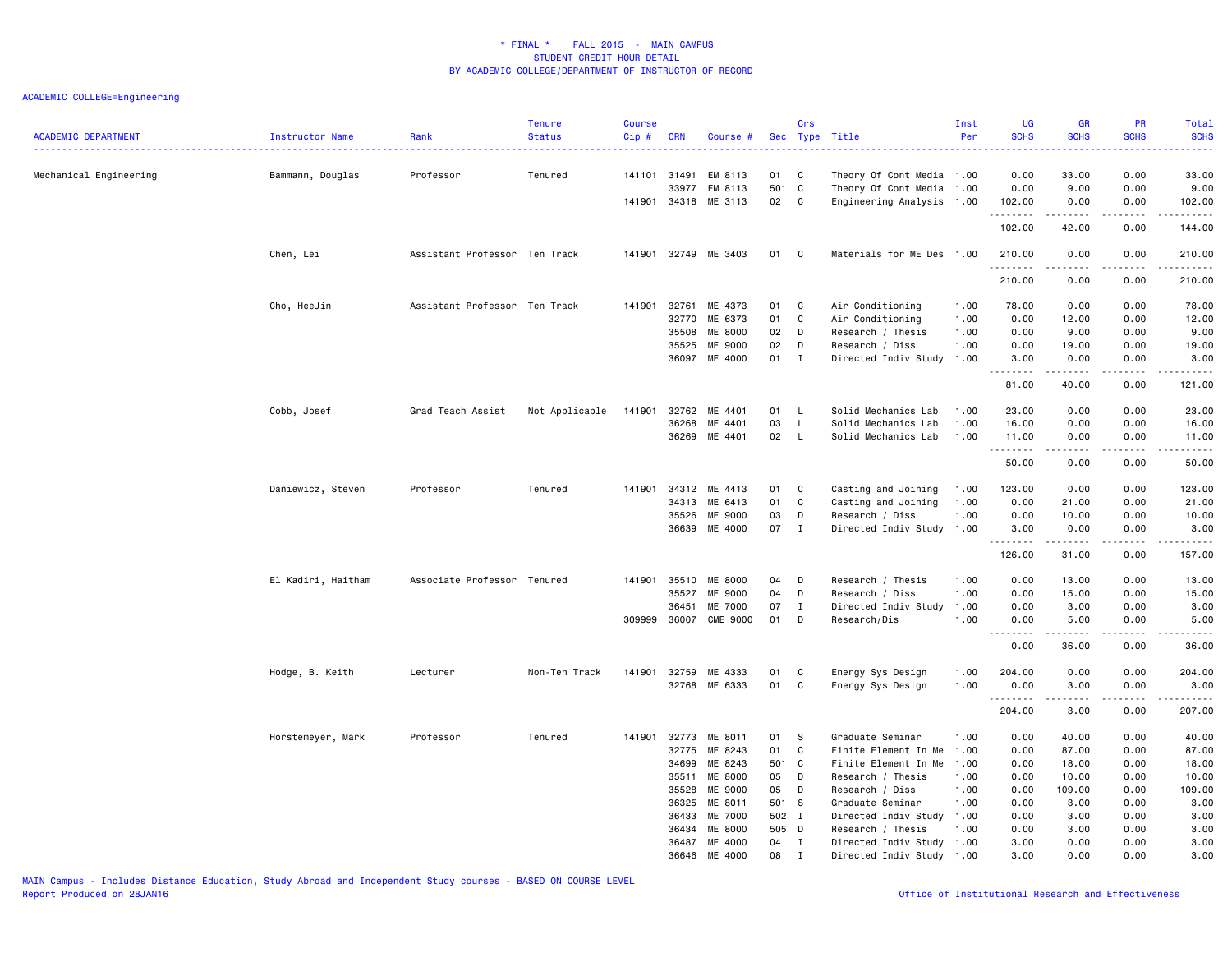| <b>ACADEMIC DEPARTMENT</b> | Instructor Name   | Rank                              | <b>Tenure</b><br><b>Status</b> | Course<br>Cip#   | <b>CRN</b>     | Course #                   |          | Crs               | Sec Type Title                       | Inst<br>Per  | <b>UG</b><br><b>SCHS</b>                      | <b>GR</b><br><b>SCHS</b>                                                                                                                                     | <b>PR</b><br><b>SCHS</b>            | <b>Total</b><br><b>SCHS</b><br>2222. |
|----------------------------|-------------------|-----------------------------------|--------------------------------|------------------|----------------|----------------------------|----------|-------------------|--------------------------------------|--------------|-----------------------------------------------|--------------------------------------------------------------------------------------------------------------------------------------------------------------|-------------------------------------|--------------------------------------|
| Mechanical Engineering     | Horstemeyer, Mark | Professor                         | Tenured                        | 141901<br>309999 | 36743<br>36008 | ME 7000<br><b>CME 9000</b> | 17<br>02 | $\mathbf{I}$<br>D | Directed Indiv Study<br>Research/Dis | 1.00<br>1.00 | 0.00<br>0.00                                  | 3.00<br>7.00                                                                                                                                                 | 0.00<br>0.00                        | 3.00<br>7.00                         |
|                            |                   |                                   |                                |                  |                |                            |          |                   |                                      |              | $\sim$ $\sim$ $\sim$<br>$\sim$ $\sim$<br>6.00 | .<br>283.00                                                                                                                                                  | .<br>0.00                           | .<br>289.00                          |
|                            | Knizley, Alta     | Instructor                        | Non-Ten Track                  | 141901           | 32741          | ME 1111                    | 01       | C                 | Introduction To ME                   | 1.00         | 81.00                                         | 0.00                                                                                                                                                         | 0.00                                | 81.00                                |
|                            |                   |                                   |                                |                  | 32745          | ME 3103                    | 01       | $\mathsf C$       | Exp Meas and Techniq                 | 1.00         | 141.00                                        | 0.00                                                                                                                                                         | 0.00                                | 141.00                               |
|                            |                   |                                   |                                |                  | 32747          | ME 3113                    | 01       | C                 | Engineering Analysis 1.00            |              | 141.00                                        | 0.00                                                                                                                                                         | 0.00                                | 141.00                               |
|                            |                   |                                   |                                |                  |                |                            |          |                   |                                      |              | .<br>363.00                                   | $\frac{1}{2} \left( \frac{1}{2} \right) \left( \frac{1}{2} \right) \left( \frac{1}{2} \right) \left( \frac{1}{2} \right) \left( \frac{1}{2} \right)$<br>0.00 | .<br>0.00                           | 363.00                               |
|                            | Krishnan, Sundar  | Associate Professor Tenured       |                                | 141901           | 32753          | ME 3523                    | 01       | C                 | Thermodynamics II                    | 1.00         | 102.00                                        | 0.00                                                                                                                                                         | 0.00                                | 102.00                               |
|                            |                   |                                   |                                |                  | 34319          | ME 3523                    | 02       | C                 | Thermodynamics II                    | 1.00         | 81.00                                         | 0.00                                                                                                                                                         | 0.00                                | 81.00                                |
|                            |                   |                                   |                                |                  | 35512          | ME 8000                    | 06       | D                 | Research / Thesis                    | 1.00         | 0.00                                          | 6.00                                                                                                                                                         | 0.00                                | 6.00                                 |
|                            |                   |                                   |                                |                  | 35529          | ME 9000                    | 06       | D                 | Research / Diss                      | 1.00         | 0.00                                          | 10.00                                                                                                                                                        | 0.00                                | 10.00                                |
|                            |                   |                                   |                                |                  | 36708          | ME 4000                    | 10       | $\mathbf{I}$      | Directed Indiv Study 1.00            |              | 3.00                                          | 0.00                                                                                                                                                         | 0.00                                | 3.00                                 |
|                            |                   |                                   |                                |                  | 36710          | ME 4000                    | 11       | $\mathbf{I}$      | Directed Indiv Study 1.00            |              | 3.00                                          | 0.00                                                                                                                                                         | 0.00                                | 3.00                                 |
|                            |                   |                                   |                                |                  | 36711          | ME 4000                    | 12       | $\mathbf{I}$      | Directed Indiv Study 1.00            |              | 3.00                                          | 0.00                                                                                                                                                         | 0.00                                | 3.00                                 |
|                            |                   |                                   |                                |                  |                |                            |          |                   |                                      |              | 192.00                                        | 16.00                                                                                                                                                        | 0.00                                | 208.00                               |
|                            | Liu, Yucheng      | Associate Professor Ten Track     |                                | 141901           | 32764          | ME 4443                    | 01       | C                 | Mech Systems Design                  | 1.00         | 99.00                                         | 0.00                                                                                                                                                         | 0.00                                | 99.00                                |
|                            |                   |                                   |                                |                  | 35513          | ME 8000                    | 07       | D                 | Research / Thesis                    | 1.00         | 0.00                                          | 4.00                                                                                                                                                         | 0.00                                | 4.00                                 |
|                            |                   |                                   |                                |                  | 35530          | ME 9000                    | 07       | D                 | Research / Diss                      | 1.00         | 0.00                                          | 6.00                                                                                                                                                         | 0.00                                | 6.00                                 |
|                            |                   |                                   |                                |                  | 36375          | ME 7000                    | 06       | $\mathbf{I}$      | Directed Indiv Study 1.00            |              | 0.00                                          | 3.00                                                                                                                                                         | 0.00                                | 3.00                                 |
|                            |                   |                                   |                                |                  | 36529          | ME 7000                    | 12       | $\mathbf{I}$      | Directed Indiv Study 1.00            |              | 0.00                                          | 3.00                                                                                                                                                         | 0.00                                | 3.00                                 |
|                            |                   |                                   |                                |                  |                |                            |          |                   |                                      |              | .<br>99.00                                    | .<br>16.00                                                                                                                                                   | $\sim$ $\sim$ $\sim$ $\sim$<br>0.00 | $\omega$ is $\omega$ in .<br>115.00  |
|                            | Long, William     | Grad Teach Assist                 | Not Applicable                 | 142701           |                | 32754 ME 3613              | 01       | $\mathbf{C}$      | System Dynamics                      | 1.00         | 183.00<br>.                                   | 0.00<br>.                                                                                                                                                    | 0.00<br>.                           | 183.00<br>$- - - - - -$              |
|                            |                   |                                   |                                |                  |                |                            |          |                   |                                      |              | 183.00                                        | 0.00                                                                                                                                                         | 0.00                                | 183.00                               |
|                            | Luck, Rogelio     | Professor                         | Tenured                        | 141901           | 32774          | ME 8213                    | 01       | C                 | Engineering Anal I                   | 1.00         | 0.00                                          | 48.00                                                                                                                                                        | 0.00                                | 48.00                                |
|                            |                   |                                   |                                |                  | 34698          | ME 8213                    | 501 C    |                   | Engineering Anal I                   | 1.00         | 0.00                                          | 15.00                                                                                                                                                        | 0.00                                | 15.00                                |
|                            |                   |                                   |                                |                  | 35531          | ME 9000                    | 08       | D                 | Research / Diss                      | 1.00         | 0.00                                          | 20.00                                                                                                                                                        | 0.00                                | 20.00                                |
|                            |                   |                                   |                                |                  |                |                            |          |                   |                                      |              | .<br>0.00                                     | .<br>83.00                                                                                                                                                   | .<br>0.00                           | .<br>83.00                           |
|                            | Mago, Pedro       | Professor                         | Tenured                        | 141901           | 35515          | ME 8000                    | 09       | D                 | Research / Thesis                    | 1.00         | 0.00                                          | 3.00                                                                                                                                                         | 0.00                                | 3.00                                 |
|                            |                   |                                   |                                |                  | 35532          | ME 9000                    | 09       | D                 | Research / Diss                      | 1.00         | 0.00                                          | 14.00                                                                                                                                                        | 0.00                                | 14.00                                |
|                            |                   |                                   |                                |                  | 36488          | ME 4000                    | 05       | $\mathbf{I}$      | Directed Indiv Study 1.00            |              | 3.00                                          | 0.00                                                                                                                                                         | 0.00                                | 3.00                                 |
|                            |                   |                                   |                                |                  | 36724          | ME 7000                    | 16       | $\mathbf{I}$      | Directed Indiv Study                 | 1.00         | 0.00                                          | 3.00                                                                                                                                                         | 0.00                                | 3.00                                 |
|                            |                   |                                   |                                |                  | 36817          | ME 7000                    | 18       | $\mathbf{I}$      | Directed Indiv Study 1.00            |              | 0.00                                          | 3.00                                                                                                                                                         | 0.00                                | 3.00                                 |
|                            |                   |                                   |                                |                  |                |                            |          |                   |                                      |              | .<br>3.00                                     | .<br>23.00                                                                                                                                                   | .<br>0.00                           | $\frac{1}{2}$<br>26.00               |
|                            | Patton, Richard   | Associate Professor Tenured       |                                | 141901           | 32743          | ME 2133                    | 01       | В                 | Modeling and Manuf                   | 1.00         | 135.00                                        | 0.00                                                                                                                                                         | 0.00                                | 135.00                               |
|                            |                   |                                   |                                |                  | 32765          | ME 4643                    | 01       | C                 | Intro Vibration/Cont 1.00            |              | 99.00                                         | 0.00                                                                                                                                                         | 0.00                                | 99.00                                |
|                            |                   |                                   |                                |                  |                |                            |          |                   |                                      |              | .                                             |                                                                                                                                                              |                                     | .                                    |
|                            |                   |                                   |                                |                  |                |                            |          |                   |                                      |              | 234.00                                        | 0.00                                                                                                                                                         | 0.00                                | 234.00                               |
|                            | Rhee, Hongjoo     | Research Assoc Prof Non-Ten Track |                                | 141901           | 35738          | ME 9000                    | 18       | D                 | Research / Diss                      | 1.00         | 0.00                                          | 10.00                                                                                                                                                        | 0.00                                | 10.00                                |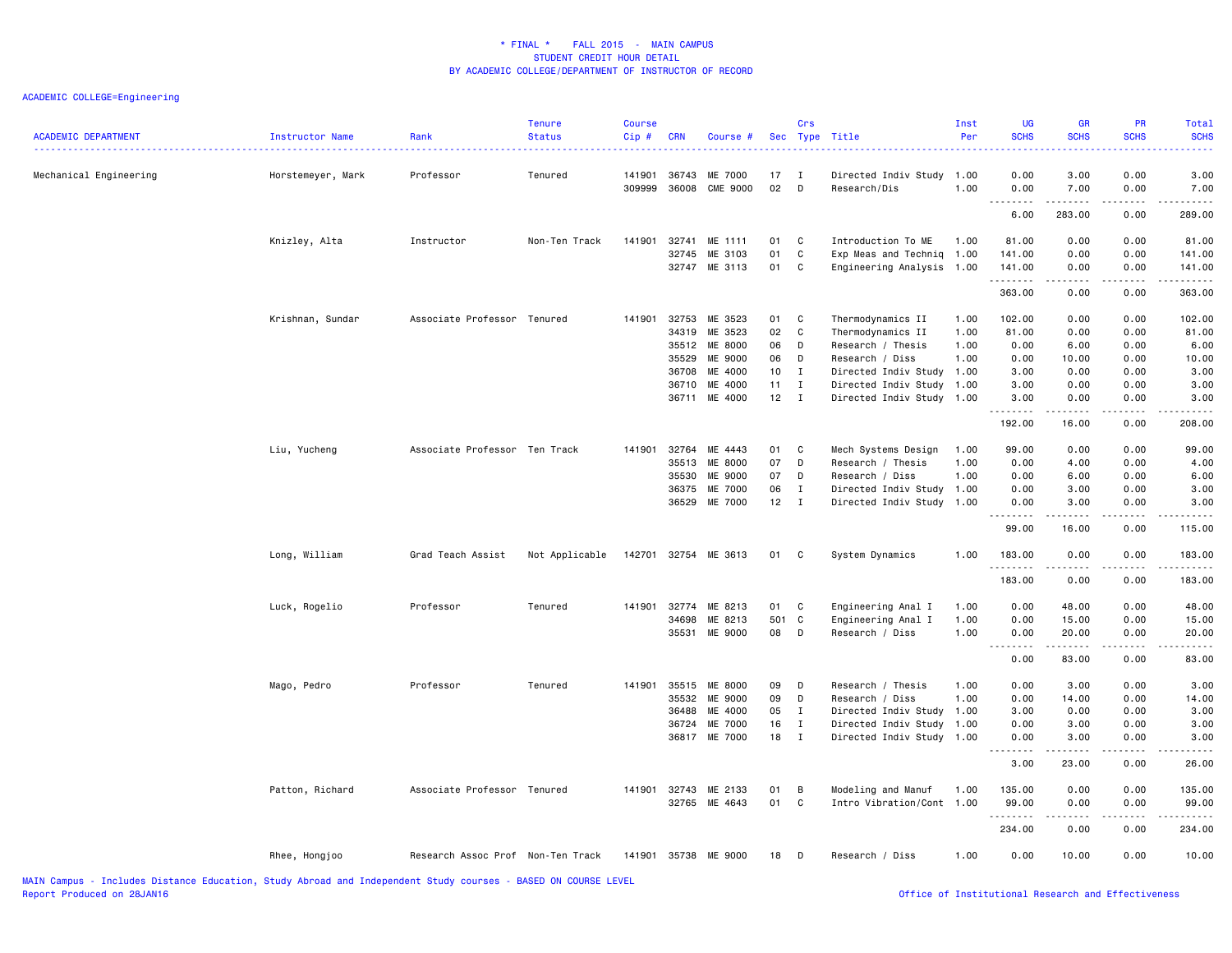| <b>ACADEMIC DEPARTMENT</b> | Instructor Name                                     | Rank                          | <b>Tenure</b><br><b>Status</b> | <b>Course</b><br>Cip# | <b>CRN</b>     | Course #             |            | Crs          | Sec Type Title                               | Inst<br>Per  | <b>UG</b><br><b>SCHS</b> | <b>GR</b><br><b>SCHS</b> | PR<br><b>SCHS</b> | Total<br><b>SCHS</b>                                                                                                  |
|----------------------------|-----------------------------------------------------|-------------------------------|--------------------------------|-----------------------|----------------|----------------------|------------|--------------|----------------------------------------------|--------------|--------------------------|--------------------------|-------------------|-----------------------------------------------------------------------------------------------------------------------|
|                            |                                                     |                               |                                |                       |                |                      |            |              |                                              |              | 0.00                     | .<br>10.00               | 0.00              | 10.00                                                                                                                 |
|                            |                                                     |                               |                                |                       |                |                      |            |              |                                              |              |                          |                          |                   |                                                                                                                       |
| Mechanical Engineering     | Schneider, Judith                                   | Non-Employee                  | Not Applicable                 | 141901                |                | 35518 ME 8000        | 12         | $\Box$       | Research / Thesis                            | 1.00         | 0.00                     | 7.00                     | 0.00              | 7.00                                                                                                                  |
|                            |                                                     |                               |                                |                       | 35535          | ME 9000              | 12         | D            | Research / Diss                              | 1.00         | 0.00                     | 24.00                    | 0.00              | 24.00                                                                                                                 |
|                            |                                                     |                               |                                |                       |                | 36343 ME 9000        | 512 D      |              | Research / Diss                              | 1.00         | 0.00<br>.                | 1.00<br>.                | 0.00<br>.         | 1.00<br>.                                                                                                             |
|                            |                                                     |                               |                                |                       |                |                      |            |              |                                              |              | 0.00                     | 32.00                    | 0.00              | 32.00                                                                                                                 |
|                            | Shamsaei, Nima                                      | Assistant Professor Ten Track |                                | 141901                | 32763          | ME 4403              | 01         | C            | Machine Design                               | 1.00         | 189.00                   | 0.00                     | 0.00              | 189.00                                                                                                                |
|                            |                                                     |                               |                                |                       | 35519          | ME 8000              | 13         | D            | Research / Thesis                            | 1.00         | 0.00                     | 23.00                    | 0.00              | 23.00                                                                                                                 |
|                            |                                                     |                               |                                |                       | 35536          | ME 9000              | 13         | D            | Research / Diss                              | 1.00         | 0.00                     | 29.00                    | 0.00              | 29.00                                                                                                                 |
|                            |                                                     |                               |                                |                       | 36061          | ME 7000              | 501 I      |              | Directed Indiv Study                         | 1.00         | 0.00                     | 3.00                     | 0.00              | 3.00                                                                                                                  |
|                            |                                                     |                               |                                |                       | 36483<br>36484 | ME 4000<br>ME 7000   | 02 I<br>09 | $\mathbf{I}$ | Directed Indiv Study                         | 1.00<br>1.00 | 3.00<br>0.00             | 0.00                     | 0.00<br>0.00      | 3.00                                                                                                                  |
|                            |                                                     |                               |                                |                       | 36486          | ME 4000              | 03         | $\mathbf{I}$ | Directed Indiv Study<br>Directed Indiv Study | 1.00         | 3.00                     | 3.00<br>0.00             | 0.00              | 3.00<br>3.00                                                                                                          |
|                            |                                                     |                               |                                |                       | 36500          | ME 7000              | 10         | $\mathbf{I}$ | Directed Indiv Study                         | 1.00         | 0.00                     | 3.00                     | 0.00              | 3.00                                                                                                                  |
|                            |                                                     |                               |                                |                       | 36501          | ME 7000              | 11         | $\mathbf{I}$ | Directed Indiv Study 1.00                    |              | 0.00                     | 3.00                     | 0.00              | 3.00                                                                                                                  |
|                            |                                                     |                               |                                |                       | 36585          | ME 7000              | 13         | $\mathbf I$  | Directed Indiv Study                         | 1.00         | 0.00                     | 3.00                     | 0.00              | 3.00                                                                                                                  |
|                            |                                                     |                               |                                |                       | 36589          | ME 7000              | $14$ I     |              | Directed Indiv Study 1.00                    |              | 0.00                     | 3.00                     | 0.00              | 3.00                                                                                                                  |
|                            |                                                     |                               |                                |                       |                |                      |            |              |                                              |              | .<br>195.00              | .<br>70.00               | .<br>0.00         | -----<br>265.00                                                                                                       |
|                            | Spayde, Dustin                                      | Instructor                    | Non-Ten Track                  | 141901                | 32742          | ME 1111              | 02         | C            | Introduction To ME                           | 1.00         | 93.00                    | 0.00                     | 0.00              | 93.00                                                                                                                 |
|                            |                                                     |                               |                                |                       |                | 32746 ME 3103        | 02         | B            | Exp Meas and Techniq 1.00                    |              | 63.00                    | 0.00                     | 0.00              | 63.00                                                                                                                 |
|                            |                                                     |                               |                                |                       |                | 32758 ME 4301        | 01         | $\mathsf{L}$ | Thermo-Fluids Labora 1.00                    |              | 57.00                    | 0.00                     | 0.00              | 57.00                                                                                                                 |
|                            |                                                     |                               |                                |                       |                |                      |            |              |                                              |              | .<br>213.00              | .<br>0.00                | -----<br>0.00     | .<br>213.00                                                                                                           |
|                            |                                                     | Lecturer                      | Non-Ten Track                  | 141901                | 32744          | ME 2133              | 02         | B            | Modeling and Manuf                           | 1.00         | 141.00                   | 0.00                     | 0.00              | 141.00                                                                                                                |
|                            | Spayde, Emily                                       |                               |                                |                       | 32752          | ME 3513              | 03         | C            | Thermodynamics I                             | 1.00         | 189.00                   | 0.00                     | 0.00              | 189.00                                                                                                                |
|                            |                                                     |                               |                                |                       |                | 36098 ME 3513        | 02         | C            | Thermodynamics I                             | 1.00         | 105.00                   | 0.00                     | 0.00              | 105.00                                                                                                                |
|                            |                                                     |                               |                                |                       |                |                      |            |              |                                              |              | .                        | .                        | .                 | $\begin{array}{cccccccccc} \bullet & \bullet & \bullet & \bullet & \bullet & \bullet & \bullet & \bullet \end{array}$ |
|                            |                                                     |                               |                                |                       |                |                      |            |              |                                              |              | 435.00                   | 0.00                     | 0.00              | 435.00                                                                                                                |
|                            | Srinivasan, Kalyan Kuma Associate Professor Tenured |                               |                                | 141901                |                | 34316 ME 8513        | 01         | C            | Classical Thermo                             | 1.00         | 0.00                     | 42.00                    | 0.00              | 42.00                                                                                                                 |
|                            |                                                     |                               |                                |                       | 35520          | ME 8000              | 14         | D            | Research / Thesis                            | 1.00         | 0.00                     | 17.00                    | 0.00              | 17.00                                                                                                                 |
|                            |                                                     |                               |                                |                       | 35537          | ME 9000              | 14         | D            | Research / Diss                              | 1.00         | 0.00                     | 15.00                    | 0.00              | 15.00                                                                                                                 |
|                            |                                                     |                               |                                |                       |                | 36471 ME 7000        | 08         | $\mathbf{I}$ | Directed Indiv Study 1.00                    |              | 0.00<br><u>.</u>         | 5.00<br>.                | 0.00<br>.         | 5.00<br>.                                                                                                             |
|                            |                                                     |                               |                                |                       |                |                      |            |              |                                              |              | 0.00                     | 79.00                    | 0.00              | 79.00                                                                                                                 |
|                            | Stone, Tonya                                        | Assistant Professor Ten Track |                                | 141901                | 32750          | ME 3423              | 01         | C            | Mech Of Machinery                            | 1.00         | 210.00                   | 0.00                     | 0.00              | 210.00                                                                                                                |
|                            |                                                     |                               |                                |                       |                | 32756 ME 4123        | 01         | C            | Failure of Eng. Mat'                         | 1.00         | 72.00                    | 0.00                     | 0.00              | 72.00                                                                                                                 |
|                            |                                                     |                               |                                |                       | 32766          | ME 6123              | 01         | C            | Failure of Eng. Mat'                         | 1.00         | 0.00                     | 24.00                    | 0.00              | 24.00                                                                                                                 |
|                            |                                                     |                               |                                |                       | 35521          | ME 8000              | 15         | D            | Research / Thesis                            | 1.00         | 0.00                     | 9.00                     | 0.00              | 9.00                                                                                                                  |
|                            |                                                     |                               |                                |                       | 35538          | ME 9000              | 15         | D            | Research / Diss                              | 1.00         | 0.00                     | 13.00                    | 0.00              | 13.00                                                                                                                 |
|                            |                                                     |                               |                                |                       | 36324          | ME 8000              | 515 D      |              | Research / Thesis                            | 1.00         | 0.00                     | 6.00                     | 0.00              | 6.00                                                                                                                  |
|                            |                                                     |                               |                                | 309999                | 36011          | <b>CME 9000</b>      | 05         | D            | Research/Dis                                 | 1.00         | 0.00<br>.                | 1.00                     | 0.00              | 1.00<br>.                                                                                                             |
|                            |                                                     |                               |                                |                       |                |                      |            |              |                                              |              | 282.00                   | 53.00                    | 0.00              | 335.00                                                                                                                |
|                            | Thompson, Scott                                     | Assistant Professor Ten Track |                                |                       |                | 141901 32748 ME 3313 | 01         | C            | Heat Transfer                                | 1.00         | 204.00                   | 0.00                     | 0.00              | 204.00                                                                                                                |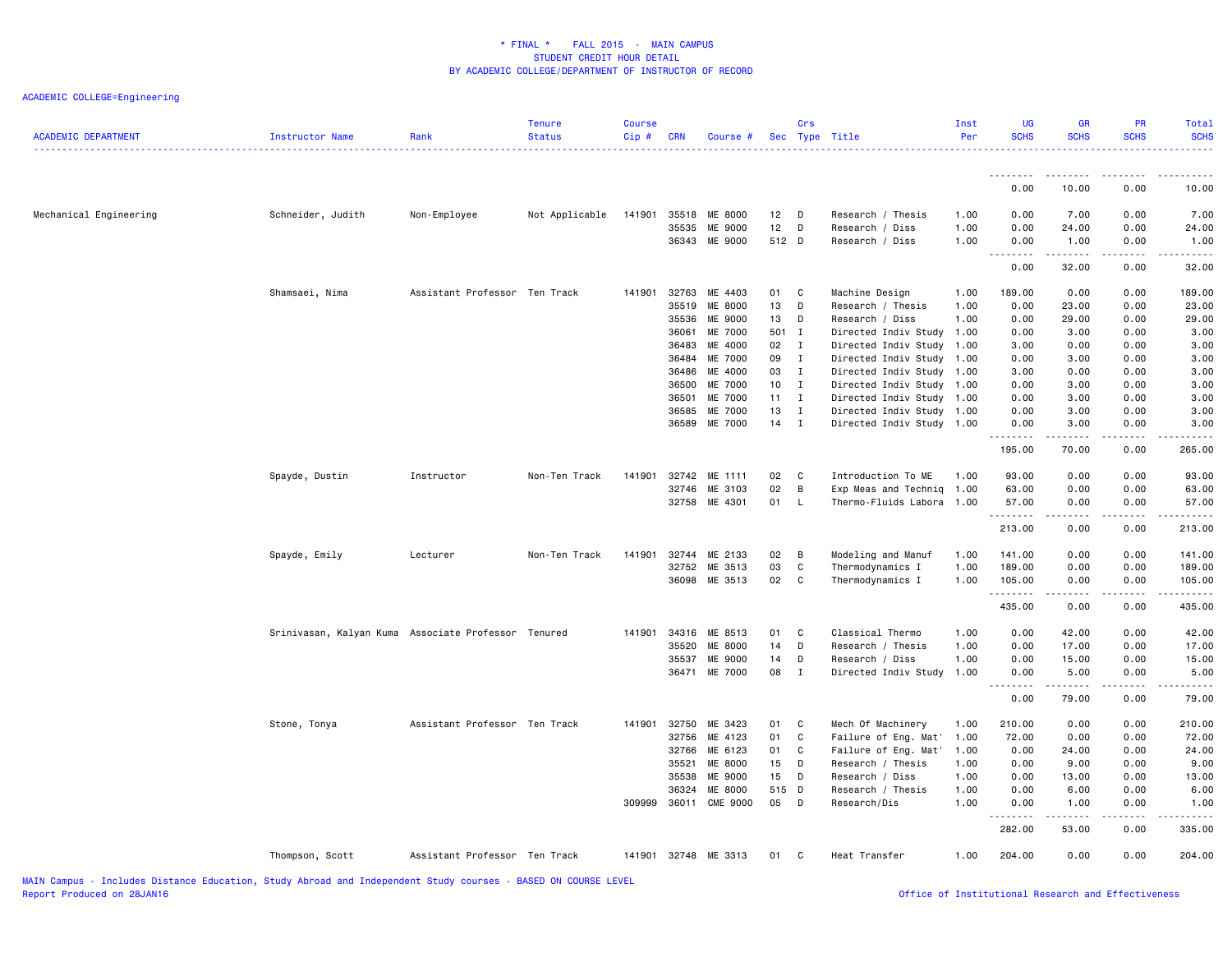| <b>ACADEMIC DEPARTMENT</b> | <b>Instructor Name</b> | Rank                          | Tenure<br><b>Status</b> | Course  | <b>CRN</b> | Course #      |              | Crs    | Sec Type Title            | Inst<br>Per | UG<br><b>SCHS</b> | <b>GR</b><br><b>SCHS</b> | <b>PR</b><br><b>SCHS</b> | Total<br><b>SCHS</b> |
|----------------------------|------------------------|-------------------------------|-------------------------|---------|------------|---------------|--------------|--------|---------------------------|-------------|-------------------|--------------------------|--------------------------|----------------------|
|                            |                        |                               |                         | $Cip$ # |            |               |              |        |                           |             |                   |                          |                          |                      |
| Mechanical Engineering     | Thompson, Scott        | Assistant Professor Ten Track |                         | 141901  | 35522      | ME 8000       | 16 D         |        | Research / Thesis         | 1.00        | 0.00              | 15.00                    | 0.00                     | 15.00                |
|                            |                        |                               |                         |         | 35539      | ME 9000       | 16 D         |        | Research / Diss           | 1.00        | 0.00              | 42.00                    | 0.00                     | 42.00                |
|                            |                        |                               |                         |         | 35854      | ME 7000       | 01 I         |        | Directed Indiv Study 1.00 |             | 0.00              | 3.00                     | 0.00                     | 3.00                 |
|                            |                        |                               |                         |         | 35968      | ME 7000       | $02 \quad I$ |        | Directed Indiv Study 1.00 |             | 0.00              | 3.00                     | 0.00                     | 3.00                 |
|                            |                        |                               |                         |         | 36360      | ME 7000       | 05 I         |        | Directed Indiv Study 1.00 |             | 0.00              | 3.00                     | 0.00                     | 3.00                 |
|                            |                        |                               |                         |         | 36636      | ME 4000       | 06 I         |        | Directed Indiv Study 1.00 |             | 3.00              | 0.00                     | 0.00                     | 3.00                 |
|                            |                        |                               |                         |         | 36819      | ME 9000       | 516 D        |        | Research / Diss           | 1.00        | 0.00              | 1.00                     | 0.00                     | 1.00                 |
|                            |                        |                               |                         |         |            |               |              |        |                           |             | 207.00            | .<br>67.00               | --------<br>0.00         | ----------<br>274.00 |
|                            | Walters, Dibbon        | Professor                     | Tenured                 | 141901  |            | 34314 ME 4833 | 01 C         |        | Intermed Fluid Mech       | 1.00        | 9.00              | 0.00                     | 0.00                     | 9.00                 |
|                            |                        |                               |                         |         |            | 34315 ME 6833 | 01 C         |        | Intermed Fluid Mech       | 1.00        | 0.00              | 48.00                    | 0.00                     | 48.00                |
|                            |                        |                               |                         |         | 35523      | ME 8000       | $17$ D       |        | Research / Thesis         | 1.00        | 0.00              | 13.00                    | 0.00                     | 13.00                |
|                            |                        |                               |                         |         | 35540      | ME 9000       | 17           | $\Box$ | Research / Diss           | 1.00        | 0.00              | 10.00                    | 0.00                     | 10.00                |
|                            |                        |                               |                         |         |            |               |              |        |                           |             | --------          | .                        | --------                 | .                    |
|                            |                        |                               |                         |         |            |               |              |        |                           |             | 9.00              | 71.00                    | 0.00                     | 80.00                |
|                            |                        |                               |                         |         |            |               |              |        |                           |             | ========          | ========                 | ========                 | ==========           |
| Mechanical Engineering     |                        |                               |                         |         |            |               |              |        |                           |             | 3194.00           | 955.00                   | 0.00                     | 4149.00              |
|                            |                        |                               |                         |         |            |               |              |        |                           |             | ========          | ========                 | --------                 | -----------          |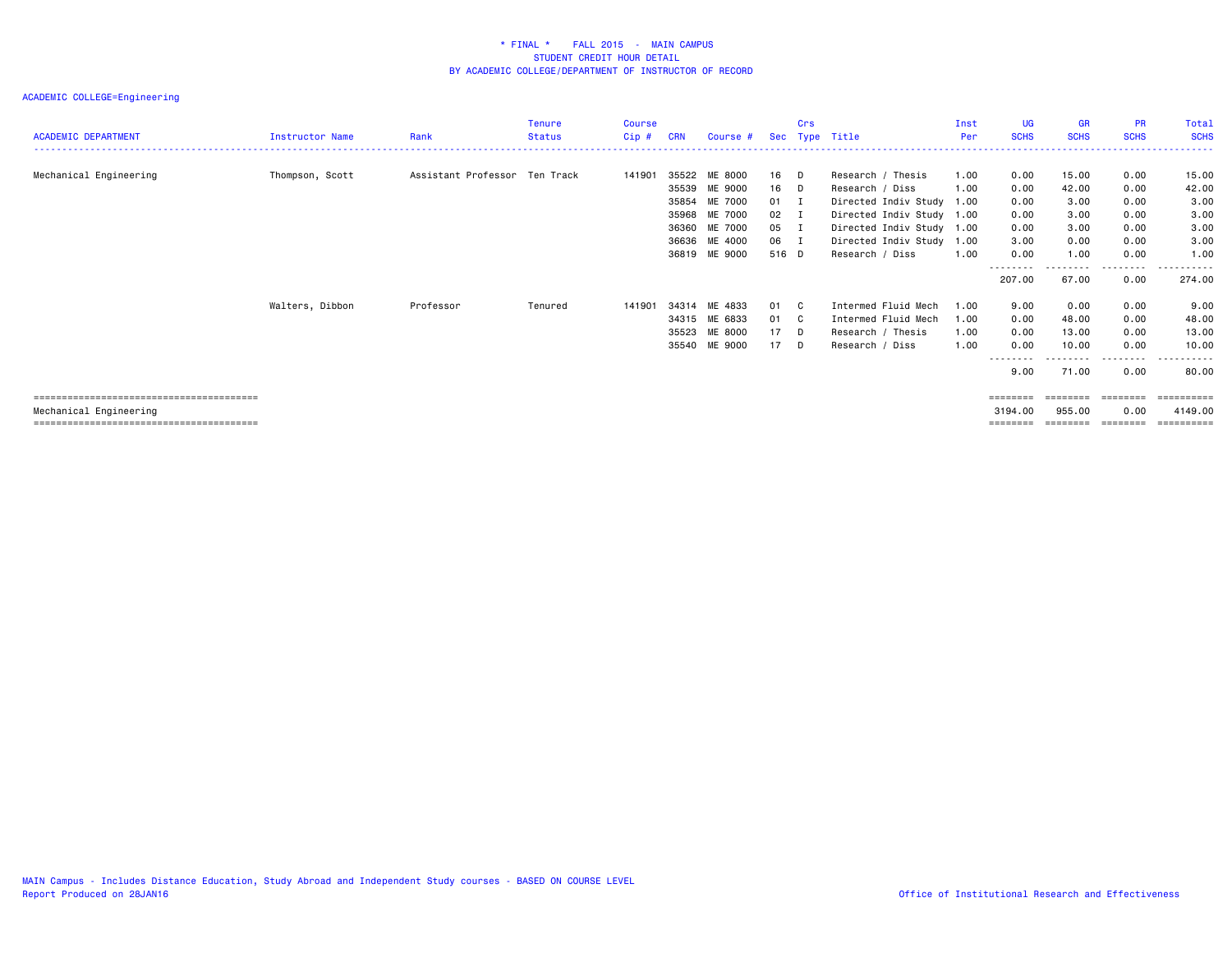| <b>ACADEMIC DEPARTMENT</b>     | <b>Instructor Name</b> | Rank                          | <b>Tenure</b><br><b>Status</b> | <b>Course</b><br>Cip# | <b>CRN</b> | Course #              |       | Crs      | Sec Type Title            | Inst<br>Per | UG<br><b>SCHS</b> | <b>GR</b><br><b>SCHS</b>                                                                                                                                     | <b>PR</b><br><b>SCHS</b><br>$\frac{1}{2} \left( \frac{1}{2} \right) \left( \frac{1}{2} \right) \left( \frac{1}{2} \right) \left( \frac{1}{2} \right) \left( \frac{1}{2} \right)$ | <b>Total</b><br><b>SCHS</b><br>. |
|--------------------------------|------------------------|-------------------------------|--------------------------------|-----------------------|------------|-----------------------|-------|----------|---------------------------|-------------|-------------------|--------------------------------------------------------------------------------------------------------------------------------------------------------------|----------------------------------------------------------------------------------------------------------------------------------------------------------------------------------|----------------------------------|
| School of Chemical Engineering | Bricka, Ray            | Associate Professor Tenured   |                                | 140701                | 30792      | CHE 4134              | 01    | <b>C</b> | Process Design            | 1.00        | 388.00            | 0.00                                                                                                                                                         | 0.00                                                                                                                                                                             | 388.00                           |
|                                |                        |                               |                                |                       | 30793      | CHE 4134              | 02    | K        | Process Design            | 1.00        | 0.00              | 0.00                                                                                                                                                         | 0.00                                                                                                                                                                             | 0.00                             |
|                                |                        |                               |                                |                       | 30794      | CHE 4134              | 03    | К        | Process Design            | 1.00        | 0.00              | 0.00                                                                                                                                                         | 0.00                                                                                                                                                                             | 0.00                             |
|                                |                        |                               |                                |                       | 35925      | CHE 8000              | 01    | D        | Research / Thesis         | 1.00        | 0.00              | 1.00                                                                                                                                                         | 0.00                                                                                                                                                                             | 1.00                             |
|                                |                        |                               |                                |                       | 35933      | CHE 9000              | 01    | D        | Research/Diss             | 1.00        | 0.00              | 9.00                                                                                                                                                         | 0.00                                                                                                                                                                             | 9.00                             |
|                                |                        |                               |                                |                       | 36526      | CHE 4000              | 04    | Ι        | Directed Indiv Study 1.00 |             | 3.00              | 0.00                                                                                                                                                         | 0.00                                                                                                                                                                             | 3.00                             |
|                                |                        |                               |                                |                       | 36683      | CHE 4000              | 05    | I        | Directed Indiv Study 1.00 |             | 3.00<br>.         | 0.00<br>.                                                                                                                                                    | 0.00<br>.                                                                                                                                                                        | 3.00<br>.                        |
|                                |                        |                               |                                |                       |            |                       |       |          |                           |             | 394.00            | 10.00                                                                                                                                                        | 0.00                                                                                                                                                                             | 404.00                           |
|                                | Elmore, Billy          | Associate Professor Tenured   |                                | 140701                | 30785      | CHE 3232              | 01    | - L      | Chem Eng Lab II           | 1.00        | 178.00            | 0.00                                                                                                                                                         | 0.00                                                                                                                                                                             | 178.00                           |
|                                |                        |                               |                                |                       | 30801      | CHE 8011              | 01    | <b>S</b> | Chem En Seminar           | 1.00        | 0.00              | 13.00                                                                                                                                                        | 0.00                                                                                                                                                                             | 13.00                            |
|                                |                        |                               |                                |                       | 34322      | CHE 1101              | 01    | C        | CHE Fresh Seminar         | 1.00        | 141.00            | 0.00                                                                                                                                                         | 0.00                                                                                                                                                                             | 141.00                           |
|                                |                        |                               |                                |                       | 36288      | CHE 8223              | 01    | C        | Adv Process Comp          | 1.00        | 0.00              | 9.00                                                                                                                                                         | 0.00                                                                                                                                                                             | 9.00                             |
|                                |                        |                               |                                |                       | 36323      | CHE 2990              | D01 C |          | Special Topic In CHE 1.00 |             | 48.00             | 0.00                                                                                                                                                         | 0.00                                                                                                                                                                             | 48.00                            |
|                                |                        |                               |                                |                       | 36517      | CHE 8000              | 09    | D        | Research / Thesis         | 1.00        | 0.00<br>.         | 7.00<br>$\frac{1}{2} \left( \frac{1}{2} \right) \left( \frac{1}{2} \right) \left( \frac{1}{2} \right) \left( \frac{1}{2} \right) \left( \frac{1}{2} \right)$ | 0.00<br>د د د د                                                                                                                                                                  | 7.00<br>.                        |
|                                |                        |                               |                                |                       |            |                       |       |          |                           |             | 367.00            | 29.00                                                                                                                                                        | 0.00                                                                                                                                                                             | 396.00                           |
|                                | French, William        | Associate Professor Tenured   |                                | 140701                | 30795      | CHE 4683              | S01 C |          | Fund of Biofuels Pro      | 1.00        | 144.00            | 0.00                                                                                                                                                         | 0.00                                                                                                                                                                             | 144.00                           |
|                                |                        |                               |                                |                       | 35934      | CHE 9000              | 02    | D        | Research/Diss             | 1.00        |                   |                                                                                                                                                              |                                                                                                                                                                                  |                                  |
|                                |                        |                               |                                |                       |            |                       |       |          |                           |             | 0.00<br>.         | 20.00<br>.                                                                                                                                                   | 0.00<br>.                                                                                                                                                                        | 20.00<br>. <b>.</b>              |
|                                |                        |                               |                                |                       |            |                       |       |          |                           |             | 144.00            | 20.00                                                                                                                                                        | 0.00                                                                                                                                                                             | 164.00                           |
|                                | Hartenbower, Benjamin  | Non-Faculty                   | Not Applicable                 | 140701                | 30778      | CHE 2114              | 01    | C        | Mass & Energy Bal         | 1.00        | 536.00            | 0.00                                                                                                                                                         | 0.00                                                                                                                                                                             | 536.00                           |
|                                |                        |                               |                                |                       | 30779      | CHE 2114              | 02    | K        | Mass & Energy Bal         | 1.00        | 0.00              | 0.00                                                                                                                                                         | 0.00                                                                                                                                                                             | 0.00                             |
|                                |                        |                               |                                |                       |            |                       |       |          |                           |             | .                 | $\frac{1}{2} \left( \frac{1}{2} \right) \left( \frac{1}{2} \right) \left( \frac{1}{2} \right) \left( \frac{1}{2} \right)$                                    | .                                                                                                                                                                                | .                                |
|                                |                        |                               |                                |                       |            |                       |       |          |                           |             | 536.00            | 0.00                                                                                                                                                         | 0.00                                                                                                                                                                             | 536.00                           |
|                                | Hill, Priscilla        | Associate Professor Tenured   |                                | 140701                | 30777      | CHE 1001              | F01 C |          | First Year Seminar        | 1.00        | 46.00             | 0.00                                                                                                                                                         | 0.00                                                                                                                                                                             | 46.00                            |
|                                |                        |                               |                                |                       | 30781      | CHE 3123              | 01    | C        | Chem En Thermo II         |             |                   |                                                                                                                                                              | 0.00                                                                                                                                                                             |                                  |
|                                |                        |                               |                                |                       |            |                       |       |          |                           | 1.00        | 105.00<br>.       | 0.00<br>$\frac{1}{2} \left( \frac{1}{2} \right) \left( \frac{1}{2} \right) \left( \frac{1}{2} \right) \left( \frac{1}{2} \right) \left( \frac{1}{2} \right)$ | .                                                                                                                                                                                | 105.00<br>.                      |
|                                |                        |                               |                                |                       |            |                       |       |          |                           |             | 151.00            | 0.00                                                                                                                                                         | 0.00                                                                                                                                                                             | 151.00                           |
|                                | Keith, Jason           | Non-Faculty                   | Tenured                        |                       |            | 140701 35936 CHE 9000 | 04    | <b>D</b> | Research/Diss             | 1.00        | 0.00              | 12.00                                                                                                                                                        | 0.00                                                                                                                                                                             | 12.00                            |
|                                |                        |                               |                                |                       |            |                       |       |          |                           |             | .                 |                                                                                                                                                              | $- - - - -$                                                                                                                                                                      | .                                |
|                                |                        |                               |                                |                       |            |                       |       |          |                           |             | 0.00              | 12.00                                                                                                                                                        | 0.00                                                                                                                                                                             | 12.00                            |
|                                | Kundu, Santanu         | Assistant Professor Ten Track |                                | 140701                | 30790      | CHE 3413              | 01    | C        | Eng Materials             | 1.00        | 402.00            | 0.00                                                                                                                                                         | 0.00                                                                                                                                                                             | 402.00                           |
|                                |                        |                               |                                |                       | 35937      | CHE 9000              | 05    | D        | Research/Diss             | 1.00        | 0.00              | 29.00                                                                                                                                                        | 0.00                                                                                                                                                                             | 29.00                            |
|                                |                        |                               |                                |                       |            |                       |       |          |                           |             | .                 | .                                                                                                                                                            | .                                                                                                                                                                                | .                                |
|                                |                        |                               |                                |                       |            |                       |       |          |                           |             | 402.00            | 29.00                                                                                                                                                        | 0.00                                                                                                                                                                             | 431.00                           |
|                                | Pearson, Larry         | Instructor                    | Non-Ten Track                  | 140701                | 30780      | CHE 3113              | 01    | C        | Chem En Thermo I          | 1.00        | 174.00            | 0.00                                                                                                                                                         | 0.00                                                                                                                                                                             | 174.00                           |
|                                |                        |                               |                                |                       |            | 30782 CHE 3203        | 01    | C        | Fluid Flow Op             | 1.00        | 339.00            | 0.00                                                                                                                                                         | 0.00                                                                                                                                                                             | 339.00                           |
|                                |                        |                               |                                |                       |            |                       |       |          |                           |             | .<br>513.00       | .<br>0.00                                                                                                                                                    | .<br>0.00                                                                                                                                                                        | 513.00                           |
|                                |                        |                               |                                |                       |            |                       |       |          |                           |             |                   |                                                                                                                                                              |                                                                                                                                                                                  |                                  |
|                                | Rai, Neeraj            | Assistant Professor Ten Track |                                | 140701                | 30802      | CHE 8113              | 01    | C        | Adv Che En Thermo         | 1.00        | 0.00              | 21.00                                                                                                                                                        | 0.00                                                                                                                                                                             | 21.00                            |
|                                |                        |                               |                                |                       | 35938      | CHE 9000              | 06    | D        | Research/Diss             | 1.00        | 0.00              | 40.00                                                                                                                                                        | 0.00                                                                                                                                                                             | 40.00                            |
|                                |                        |                               |                                |                       | 36141      | CHE 4000              | 02    | Ι.       | Directed Indiv Study 1.00 |             | 3.00              | 0.00                                                                                                                                                         | 0.00                                                                                                                                                                             | 3.00                             |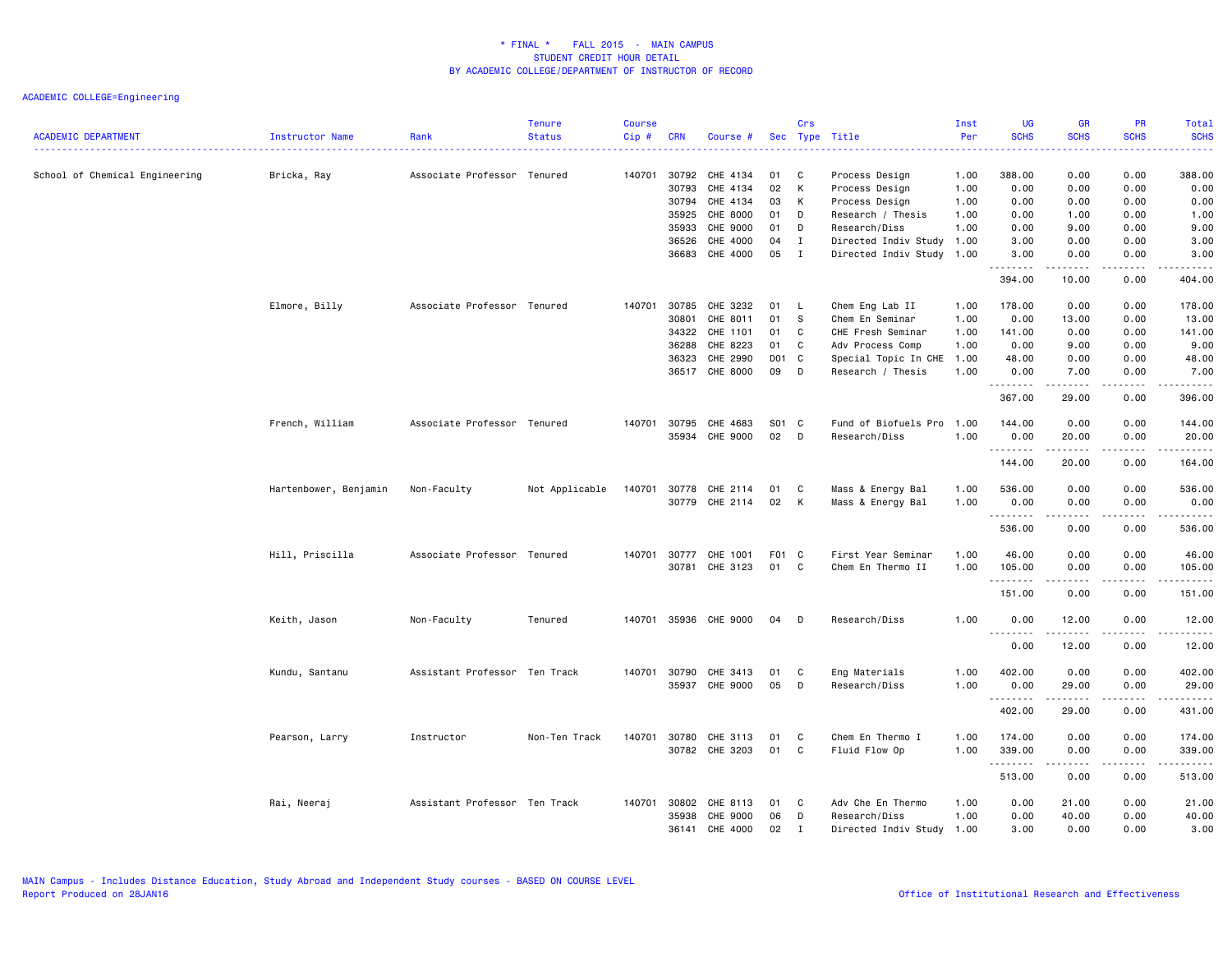| <b>ACADEMIC DEPARTMENT</b>     | Instructor Name   | Rank                        | <b>Tenure</b><br><b>Status</b> | <b>Course</b><br>Cip# | <b>CRN</b> | Course #       |      | Crs          | Sec Type Title            | Inst<br>Per | UG<br><b>SCHS</b>  | <b>GR</b><br><b>SCHS</b> | <b>PR</b><br><b>SCHS</b> | Total<br><b>SCHS</b>   |
|--------------------------------|-------------------|-----------------------------|--------------------------------|-----------------------|------------|----------------|------|--------------|---------------------------|-------------|--------------------|--------------------------|--------------------------|------------------------|
|                                |                   |                             |                                |                       |            |                |      |              |                           |             | ---------<br>3.00  | 61.00                    | .<br>0.00                | .<br>64.00             |
| School of Chemical Engineering | Toghiani, Hossein | Professor                   | Tenured                        | 140701                | 30791      | CHE 4113       | 01   | $\mathbf{C}$ | Chem Reactor Design       | 1.00        | 294.00             | 0.00                     | 0.00                     | 294.00                 |
|                                |                   |                             |                                |                       |            | 30796 CHE 6113 | 01 C |              | Chem Reactor Design       | 1.00        | 0.00               | 3.00                     | 0.00                     | 3.00                   |
|                                |                   |                             |                                |                       | 35931      | CHE 8000       | 07   | D.           | Research / Thesis         | 1.00        | 0.00               | 3.00                     | 0.00                     | 3.00                   |
|                                |                   |                             |                                |                       |            |                |      |              |                           |             | --------<br>294.00 | 6.00                     | -----<br>0.00            | . <u>.</u> .<br>300.00 |
|                                | Walters, Keisha   | Associate Professor Tenured |                                | 140701                | 34323      | CHE 4143       | 01   | $\mathbf{C}$ | Adv Poly/Composite M 1.00 |             | 57.00              | 0.00                     | 0.00                     | 57.00                  |
|                                |                   |                             |                                |                       |            | 34324 CHE 6143 | 01 C |              | Adv Poly/Composite M 1.00 |             | 0.00               | 27.00                    | 0.00                     | 27.00                  |
|                                |                   |                             |                                |                       |            | 36072 CHE 4000 | 01   | I.           | Directed Indiv Study 1.00 |             | 3.00               | 0.00                     | 0.00                     | 3.00                   |
|                                |                   |                             |                                |                       |            |                |      |              |                           |             | --------           |                          | ---------                | .                      |
|                                |                   |                             |                                |                       |            |                |      |              |                           |             | 60.00              | 27.00                    | 0.00                     | 87.00                  |
|                                |                   |                             |                                |                       |            |                |      |              |                           |             | $=$ = = = = = = =  |                          |                          | =========              |
| School of Chemical Engineering |                   |                             |                                |                       |            |                |      |              |                           |             | 2864.00            | 194.00                   | 0.00                     | 3058.00                |
|                                |                   |                             |                                |                       |            |                |      |              |                           |             |                    |                          | --------                 |                        |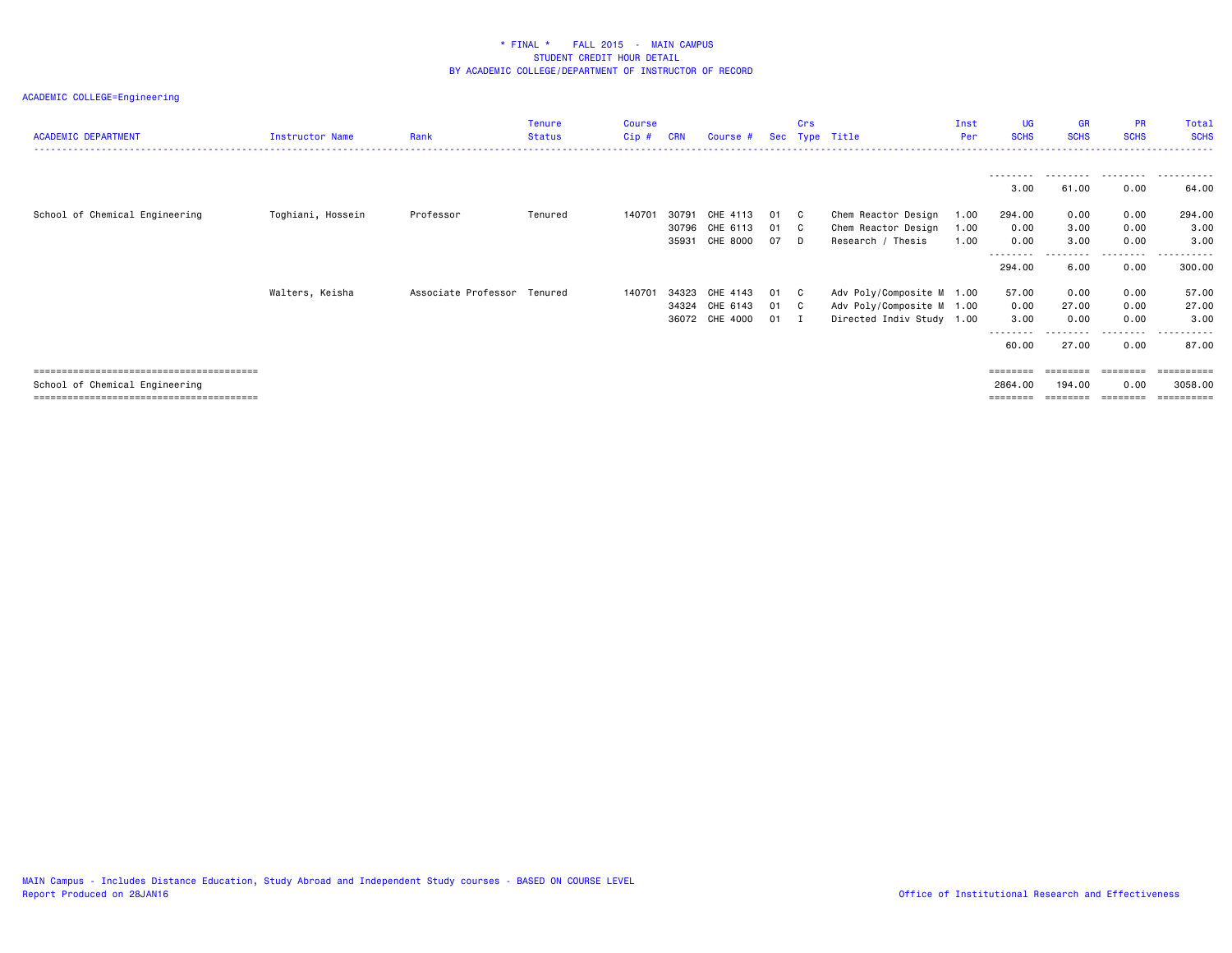| <b>ACADEMIC DEPARTMENT</b> | Instructor Name | Rank                          | <b>Tenure</b><br><b>Status</b> | <b>Course</b><br>Cip# | <b>CRN</b> | Course #      | Sec   | Crs          | Type Title                | Inst<br>Per | <b>UG</b><br><b>SCHS</b>   | <b>GR</b><br><b>SCHS</b>                                                                                                                                      | PR<br><b>SCHS</b>                   | Total<br><b>SCHS</b>                                                                                                                                          |
|----------------------------|-----------------|-------------------------------|--------------------------------|-----------------------|------------|---------------|-------|--------------|---------------------------|-------------|----------------------------|---------------------------------------------------------------------------------------------------------------------------------------------------------------|-------------------------------------|---------------------------------------------------------------------------------------------------------------------------------------------------------------|
|                            |                 |                               |                                |                       |            |               |       |              |                           |             |                            |                                                                                                                                                               | ----                                | .                                                                                                                                                             |
| Forestry                   | Evans, David    | Professor                     | Tenured                        | 030501                | 32041      | F0 2113       | 01    | C            | Dendrology                | 1.00        | 129.00                     | 0.00                                                                                                                                                          | 0.00                                | 129.00                                                                                                                                                        |
|                            |                 |                               |                                |                       | 32042      | F0 2113       | 02    | К            | Dendrology                | 1.00        | 0.00                       | 0.00                                                                                                                                                          | 0.00                                | 0.00                                                                                                                                                          |
|                            |                 |                               |                                |                       | 32060      | F0 6313       | 01    | C            | Spatial Tech Nat Res 1.00 |             | 0.00                       | 12.00                                                                                                                                                         | 0.00                                | 12.00                                                                                                                                                         |
|                            |                 |                               |                                |                       | 32061      | F0 6313       | 02    | К            | Spatial Tech Nat Res 1.00 |             | 0.00                       | 0.00                                                                                                                                                          | 0.00                                | 0.00                                                                                                                                                          |
|                            |                 |                               |                                |                       |            | 32062 FO 6313 | 03    | К            | Spatial Tech Nat Res 1.00 |             | 0.00                       | 0.00                                                                                                                                                          | 0.00                                | 0.00                                                                                                                                                          |
|                            |                 |                               |                                |                       | 34667      | F0 2113       | 03    | К            | Dendrology                | 1.00        | 0.00                       | 0.00                                                                                                                                                          | 0.00                                | 0.00                                                                                                                                                          |
|                            |                 |                               |                                |                       | 34760      | F0 9000       | 01    | D            | Research / Diss           | 1.00        | 0.00                       | 1.00                                                                                                                                                          | 0.00                                | 1.00                                                                                                                                                          |
|                            |                 |                               |                                |                       | 34773      | F0 8000       | 01    | D            | Research / Thesis         | 1.00        | 0.00                       | 3.00                                                                                                                                                          | 0.00                                | 3.00                                                                                                                                                          |
|                            |                 |                               |                                | 450702 32049          |            | F0 4313       | 01    | C            | Spatial Tech Nat Res 1.00 |             | 141.00                     | 0.00                                                                                                                                                          | 0.00                                | 141.00                                                                                                                                                        |
|                            |                 |                               |                                |                       | 32050      | F0 4313       | 02    | К            | Spatial Tech Nat Res 1.00 |             | 0.00                       | 0.00                                                                                                                                                          | 0.00                                | 0.00                                                                                                                                                          |
|                            |                 |                               |                                |                       |            | 32051 F0 4313 | 03    | К            | Spatial Tech Nat Res 1.00 |             | 0.00                       | 0.00                                                                                                                                                          | 0.00                                | 0.00                                                                                                                                                          |
|                            |                 |                               |                                |                       |            |               |       |              |                           |             | .<br>270.00                | $\frac{1}{2} \left( \frac{1}{2} \right) \left( \frac{1}{2} \right) \left( \frac{1}{2} \right) \left( \frac{1}{2} \right) \left( \frac{1}{2} \right)$<br>16.00 | .<br>0.00                           | .<br>286.00                                                                                                                                                   |
|                            | Ezell, Andrew   | Professor                     | Tenured                        | 030501                | 34761      | F0 9000       | 02    | D            | Research / Diss           | 1.00        | 0.00                       | 4.00                                                                                                                                                          | 0.00                                | 4.00                                                                                                                                                          |
|                            |                 |                               |                                |                       | 34774      | F0 8000       | 02    | D            | Research / Thesis         | 1.00        | 0.00                       | 24.00                                                                                                                                                         | 0.00                                | 24.00                                                                                                                                                         |
|                            |                 |                               |                                |                       |            |               |       |              |                           |             | 0.00                       | 28.00                                                                                                                                                         | .<br>0.00                           | .<br>28.00                                                                                                                                                    |
|                            | Frey, Brent     | Assistant Professor Ten Track |                                | 030501                |            | 34775 FO 8000 | 03    | D            | Research / Thesis         | 1.00        | 0.00                       | 2.00                                                                                                                                                          | 0.00                                | 2.00                                                                                                                                                          |
|                            |                 |                               |                                |                       |            | 36723 F0 7000 | 504 I |              | Directed Indiv Study      | 1.00        | 0.00                       | 2.00                                                                                                                                                          | 0.00                                | 2.00                                                                                                                                                          |
|                            |                 |                               |                                |                       |            |               |       |              |                           |             | .<br>$\sim$ $\sim$<br>0.00 | 4.00                                                                                                                                                          | $\sim$ $\sim$ $\sim$ $\sim$<br>0.00 | .<br>4.00                                                                                                                                                     |
|                            | Grace, Laura    | Professor                     | Tenured                        | 030501                |            | 32048 FO 4233 | 01    | C            | Forest Op & Harvest       | 1.00        | 138.00                     | 0.00                                                                                                                                                          | 0.00                                | 138.00                                                                                                                                                        |
|                            |                 |                               |                                |                       |            |               |       |              |                           |             | .<br>138.00                | $\frac{1}{2} \left( \frac{1}{2} \right) \left( \frac{1}{2} \right) \left( \frac{1}{2} \right) \left( \frac{1}{2} \right) \left( \frac{1}{2} \right)$<br>0.00  | .<br>0.00                           | .<br>138.00                                                                                                                                                   |
|                            | Grado, Stephen  | Professor                     | Tenured                        | 030501                | 32040      | F0 1101       | 01    | C            | Forest Res Survey         | 1.00        | 72.00                      | 0.00                                                                                                                                                          | 0.00                                | 72.00                                                                                                                                                         |
|                            |                 |                               |                                |                       | 32044      | FO 3113       | 01    | C            | For Recreation Mgt        | 1.00        | 147.00                     | 0.00                                                                                                                                                          | 0.00                                | 147.00                                                                                                                                                        |
|                            |                 |                               |                                |                       | 34763      | F0 9000       | 04    | D            | Research / Diss           | 1.00        | 0.00                       | 1.00                                                                                                                                                          | 0.00                                | 1.00                                                                                                                                                          |
|                            |                 |                               |                                |                       | 35844      | F0 8000       | 501   | D            | Research / Thesis         | 1.00        | 0.00                       | 1.00                                                                                                                                                          | 0.00                                | 1.00                                                                                                                                                          |
|                            |                 |                               |                                |                       |            | 36465 F0 7000 | 03    | $\mathbf{I}$ | Directed Indiv Study 1.00 |             | 0.00                       | 3.00                                                                                                                                                          | 0.00                                | 3.00                                                                                                                                                          |
|                            |                 |                               |                                |                       |            |               |       |              |                           |             | 219.00                     | .<br>5.00                                                                                                                                                     | .<br>0.00                           | .<br>224.00                                                                                                                                                   |
|                            | Grala, Robert   | Associate Professor Tenured   |                                | 030501                |            | 34764 FO 9000 | 05    | D            | Research / Diss           | 1.00        | 0.00                       | 21.00                                                                                                                                                         | 0.00                                | 21.00                                                                                                                                                         |
|                            |                 |                               |                                |                       |            |               |       |              |                           |             | ----<br>0.00               | 21.00                                                                                                                                                         | $\sim$ $\sim$ $\sim$ $\sim$<br>0.00 | $\frac{1}{2} \left( \frac{1}{2} \right) \left( \frac{1}{2} \right) \left( \frac{1}{2} \right) \left( \frac{1}{2} \right) \left( \frac{1}{2} \right)$<br>21.00 |
|                            | Grebner, Donald | Professor                     | Tenured                        | 030401                | 36096      | F0 6443       | 501 C |              | Int`L For Res & Trad 1.00 |             | 0.00                       | 12.00                                                                                                                                                         | 0.00                                | 12.00                                                                                                                                                         |
|                            |                 |                               |                                | 030501                | 32052      | F0 4323       | 01    | C            | Forest Resource Mgt       | 1.00        | 96.00                      | 0.00                                                                                                                                                          | 0.00                                | 96.00                                                                                                                                                         |
|                            |                 |                               |                                |                       | 32053      | F0 4323       | 02    | К            | Forest Resource Mgt       | 1.00        | 0.00                       | 0.00                                                                                                                                                          | 0.00                                | 0.00                                                                                                                                                          |
|                            |                 |                               |                                |                       | 32054      | F0 4323       | 03    | K            | Forest Resource Mgt       | 1.00        | 0.00                       | 0.00                                                                                                                                                          | 0.00                                | 0.00                                                                                                                                                          |
|                            |                 |                               |                                |                       | 32063      | F0 6323       | 01    | C            | Forest Resource Mgt       | 1.00        | 0.00                       | 9.00                                                                                                                                                          | 0.00                                | 9.00                                                                                                                                                          |
|                            |                 |                               |                                |                       |            | 32064 FO 6323 | 02    | К            | Forest Resource Mgt       | 1.00        | 0.00                       | 0.00                                                                                                                                                          | 0.00                                | 0.00                                                                                                                                                          |
|                            |                 |                               |                                |                       | 32065      | F0 6323       | 03    | K            | Forest Resource Mgt       | 1.00        | 0.00                       | 0.00                                                                                                                                                          | 0.00                                | 0.00                                                                                                                                                          |
|                            |                 |                               |                                |                       | 34765      | F0 9000       | 06    | D            | Research / Diss           | 1.00        | 0.00                       | 25.00                                                                                                                                                         | 0.00                                | 25.00                                                                                                                                                         |
|                            |                 |                               |                                |                       | 34780      | F0 8000       | 08    | D            | Research / Thesis         | 1.00        | 0.00                       | 5.00                                                                                                                                                          | 0.00                                | 5.00                                                                                                                                                          |
|                            |                 |                               |                                |                       | 36071      | F0 6323       | 501 B |              | Forest Resource Mgt       | 1.00        | 0.00                       | 12.00                                                                                                                                                         | 0.00                                | 12.00                                                                                                                                                         |
|                            |                 |                               |                                |                       | 36438      | F0 7000       | 503   | $\mathbf{I}$ | Directed Indiv Study 1.00 |             | 0.00                       | 1.00                                                                                                                                                          | 0.00                                | 1.00                                                                                                                                                          |
|                            |                 |                               |                                |                       |            | 36463 F0 7000 | 01    | $\mathbf{I}$ | Directed Indiv Study 1.00 |             | 0.00                       | 3.00                                                                                                                                                          | 0.00                                | 3.00                                                                                                                                                          |
|                            |                 |                               |                                |                       |            | 36464 F0 7000 | 02    | I            | Directed Indiv Study 1.00 |             | 0.00                       | 3.00                                                                                                                                                          | 0.00                                | 3.00                                                                                                                                                          |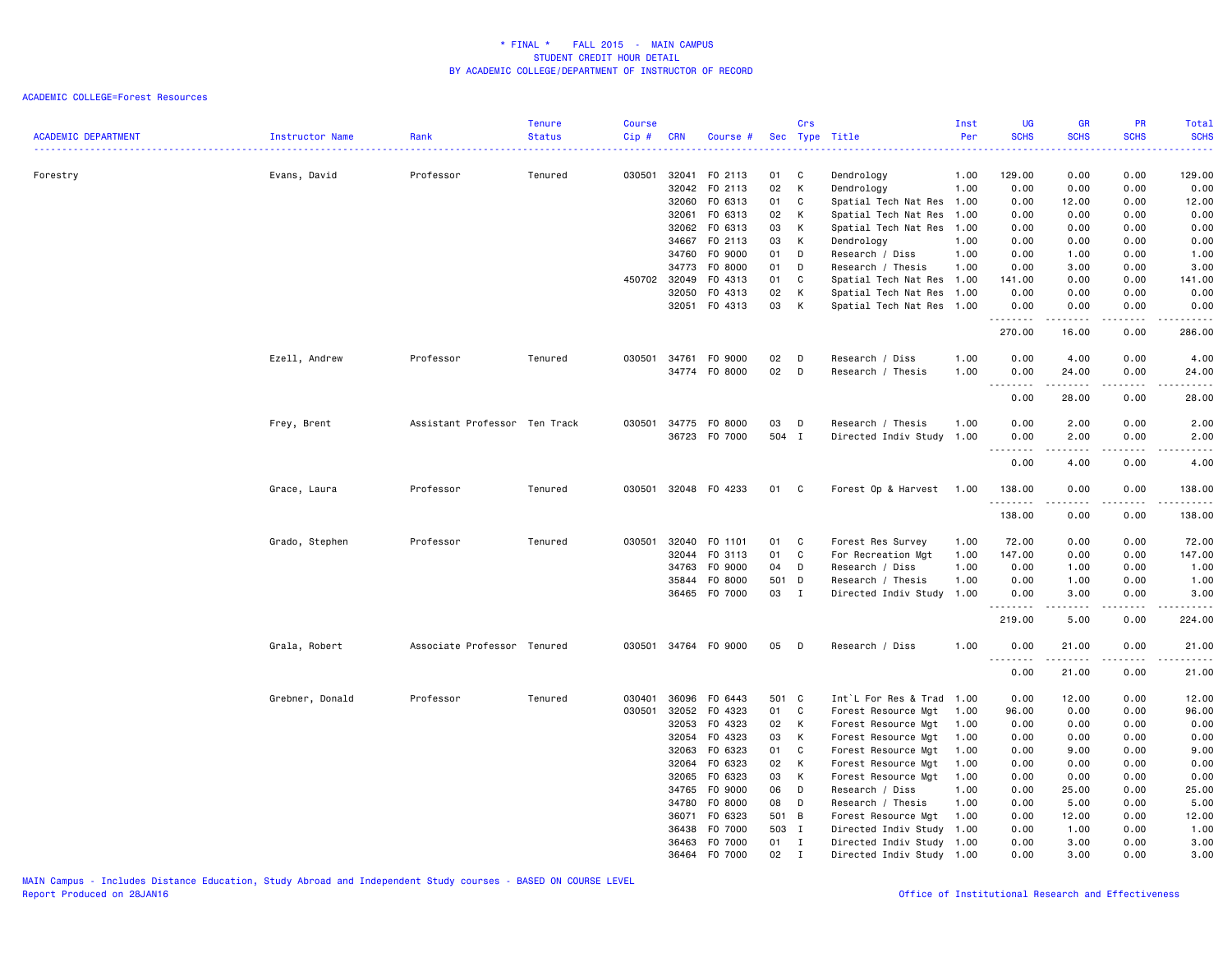| <b>ACADEMIC DEPARTMENT</b> | <b>Instructor Name</b> | Rank                              | <b>Tenure</b><br><b>Status</b> | <b>Course</b><br>$Cip$ # | <b>CRN</b>     | Course #             |                 | Crs          | Sec Type Title                          | Inst<br>Per  | <b>UG</b><br><b>SCHS</b>           | <b>GR</b><br><b>SCHS</b> | <b>PR</b><br><b>SCHS</b>                                                                                                          | Total<br><b>SCHS</b> |
|----------------------------|------------------------|-----------------------------------|--------------------------------|--------------------------|----------------|----------------------|-----------------|--------------|-----------------------------------------|--------------|------------------------------------|--------------------------|-----------------------------------------------------------------------------------------------------------------------------------|----------------------|
|                            |                        |                                   |                                |                          |                |                      |                 |              |                                         |              |                                    |                          |                                                                                                                                   |                      |
|                            |                        |                                   |                                |                          |                |                      |                 |              |                                         |              | . <b>.</b><br>96.00                | .<br>70.00               | .<br>0.00                                                                                                                         | .<br>166.00          |
|                            |                        |                                   |                                |                          |                |                      |                 |              |                                         |              |                                    |                          |                                                                                                                                   |                      |
| Forestry                   | Henderson, James       | Extension Assoc Pro Non-Ten Track |                                | 030501                   | 34766          | F0 9000              | 07              | D            | Research / Diss                         | 1.00         | 0.00                               | 3.00                     | 0.00                                                                                                                              | 3.00                 |
|                            |                        |                                   |                                |                          | 34781          | F0 8000              | 09              | D            | Research / Thesis                       | 1.00         | 0.00<br>.                          | 7.00<br>.                | 0.00<br>.                                                                                                                         | 7.00<br>.            |
|                            |                        |                                   |                                |                          |                |                      |                 |              |                                         |              | 0.00                               | 10.00                    | 0.00                                                                                                                              | 10.00                |
|                            | Matney, Thomas         | Professor                         | Tenured                        | 030501                   | 34783          | F0 8000              | 11              | D            | Research / Thesis                       | 1.00         | 0.00                               | 3.00                     | 0.00                                                                                                                              | 3.00                 |
|                            |                        |                                   |                                |                          |                |                      |                 |              |                                         |              | .<br>0.00                          | .<br>3.00                | .<br>0.00                                                                                                                         | $- - - - -$<br>3.00  |
|                            |                        |                                   |                                |                          | 34768          | F0 9000              |                 |              |                                         |              |                                    |                          |                                                                                                                                   |                      |
|                            | Munn, Ian              | Non-Faculty                       | Tenured                        | 030501                   |                | F0 8000              | 09              | D<br>D       | Research / Diss                         | 1.00         | 0.00                               | 1.00                     | 0.00                                                                                                                              | 1.00                 |
|                            |                        |                                   |                                |                          | 34784<br>36361 | F0 8293              | 12<br>501 D     |              | Research / Thesis<br>Professional Paper | 1.00<br>1.00 | 0.00<br>0.00                       | 1.00<br>3.00             | 0.00<br>0.00                                                                                                                      | 1.00<br>3.00         |
|                            |                        |                                   |                                |                          | 36369          | F0 8000              | 502 D           |              | Research / Thesis                       | 1.00         | 0.00                               | 1.00                     | 0.00                                                                                                                              | 1.00                 |
|                            |                        |                                   |                                | 030506 32043             |                | F0 3003              | 01 F            |              | Internship in Forest 1.00               |              | 12.00                              | 0.00                     | 0.00                                                                                                                              | 12.00                |
|                            |                        |                                   |                                |                          |                |                      |                 |              |                                         |              | .                                  | .                        | .                                                                                                                                 | .                    |
|                            |                        |                                   |                                |                          |                |                      |                 |              |                                         |              | 12.00                              | 6.00                     | 0.00                                                                                                                              | 18.00                |
|                            | Renninger, Heidi       | Assistant Professor Ten Track     |                                | 030501                   | 34785          | F0 8000              | 13              | D            | Research / Thesis                       | 1.00         | 0.00                               | 2.00                     | 0.00                                                                                                                              | 2.00                 |
|                            |                        |                                   |                                |                          | 35845          | F0 8990              | 01              | C            | Special Topic In FO                     | 1.00         | 0.00                               | 30.00                    | 0.00                                                                                                                              | 30.00                |
|                            |                        |                                   |                                |                          |                |                      |                 |              |                                         |              | <u>.</u><br>0.00                   | .<br>32.00               | $- - -$<br>0.00                                                                                                                   | المتمالين<br>32.00   |
|                            | Roberts, Scott         | Professor                         | Tenured                        | 030501 32056             |                | F0 6123              | 01              | $\mathbf{C}$ | Forest Ecology                          | 1.00         | 0.00                               | 9.00                     | 0.00                                                                                                                              | 9.00                 |
|                            |                        |                                   |                                |                          | 32058          | F0 6123              | 03              | К            | Forest Ecology                          | 1.00         | 0.00                               | 0.00                     | 0.00                                                                                                                              | 0.00                 |
|                            |                        |                                   |                                |                          | 32067          | FO 8111              | 01              | - S          | Graduate Seminar                        | 1.00         | 0.00                               | 9.00                     | 0.00                                                                                                                              | 9.00                 |
|                            |                        |                                   |                                |                          | 34000          | FO 8111              | 501 S           |              | Graduate Seminar                        | 1.00         | 0.00                               | 5.00                     | 0.00                                                                                                                              | 5.00                 |
|                            |                        |                                   |                                |                          | 34769          | F0 9000              | 10 <sub>1</sub> | D            | Research / Diss                         | 1.00         | 0.00                               | 1.00                     | 0.00                                                                                                                              | 1.00                 |
|                            |                        |                                   |                                |                          | 34786          | F0 8000              | 14              | D            | Research / Thesis                       | 1.00         | 0.00                               | 1.00                     | 0.00                                                                                                                              | 1.00                 |
|                            |                        |                                   |                                |                          | 36384          | F0 7000              | 501 I           |              | Directed Indiv Study                    | 1.00         | 0.00                               | 1.00                     | 0.00                                                                                                                              | 1.00                 |
|                            |                        |                                   |                                |                          | 36385          | F0 7000              | 502 I           |              | Directed Indiv Study                    | 1.00         | 0.00                               | 1.00                     | 0.00                                                                                                                              | 1.00                 |
|                            |                        |                                   |                                |                          | 36387          | F0 8000              | 503 D           |              | Research / Thesis                       | 1.00         | 0.00                               | 2.00                     | 0.00                                                                                                                              | 2.00                 |
|                            |                        |                                   |                                | 030502 32045             |                | F0 4123              | 01 C            |              | Forest Ecology                          | 1.00         | 159.00                             | 0.00                     | 0.00                                                                                                                              | 159.00               |
|                            |                        |                                   |                                |                          | 32046          | F0 4123              | 02              | К            | Forest Ecology                          | 1.00         | 0.00                               | 0.00                     | 0.00                                                                                                                              | 0.00                 |
|                            |                        |                                   |                                |                          |                | 32047 FO 4123        | 03              | K            | Forest Ecology                          | 1.00         | 0.00<br>.                          | 0.00<br>.                | 0.00<br>$\frac{1}{2}$                                                                                                             | 0.00<br><u>.</u>     |
|                            |                        |                                   |                                |                          |                |                      |                 |              |                                         |              | 159.00                             | 29.00                    | 0.00                                                                                                                              | 188.00               |
|                            | Rousseau, Randall      | Extension Professor Non-Ten Track |                                | 030501                   | 34770          | F0 9000              | 11              | D            | Research / Diss                         | 1.00         | 0.00                               | 5.00                     | 0.00                                                                                                                              | 5.00                 |
|                            |                        |                                   |                                |                          |                | 34787 FO 8000        | 15              | D            | Research / Thesis                       | 1.00         | 0.00                               | 13.00                    | 0.00                                                                                                                              | 13.00                |
|                            |                        |                                   |                                |                          |                |                      |                 |              |                                         |              | $\sim$ $\sim$ .<br>$- - -$<br>0.00 | 18.00                    | $\frac{1}{2} \left( \frac{1}{2} \right) \left( \frac{1}{2} \right) \left( \frac{1}{2} \right) \left( \frac{1}{2} \right)$<br>0.00 | .<br>18.00           |
|                            | Sabatia, Charles       | Assistant Professor Ten Track     |                                |                          |                | 030501 34788 F0 8000 | 16              | D            | Research / Thesis                       | 1.00         | 0.00                               | 3.00                     | 0.00                                                                                                                              | 3.00                 |
|                            |                        |                                   |                                |                          |                |                      |                 |              |                                         |              | $\sim$ $\sim$ $\sim$<br>.<br>0.00  | 3.00                     | $   -$<br>0.00                                                                                                                    | .<br>3.00            |
|                            |                        |                                   |                                |                          |                |                      |                 |              |                                         |              |                                    |                          |                                                                                                                                   |                      |
|                            | Schultz, Emily         | Professor                         | Tenured                        |                          |                | 030501 34771 F0 9000 | 12              | D            | Research / Diss                         | 1.00         | 0.00<br>.<br>$\sim$ $\sim$ $\sim$  | 9.00<br>.                | 0.00<br>$\frac{1}{2}$                                                                                                             | 9.00<br>.            |
|                            |                        |                                   |                                |                          |                |                      |                 |              |                                         |              | 0.00                               | 9.00                     | 0.00                                                                                                                              | 9.00                 |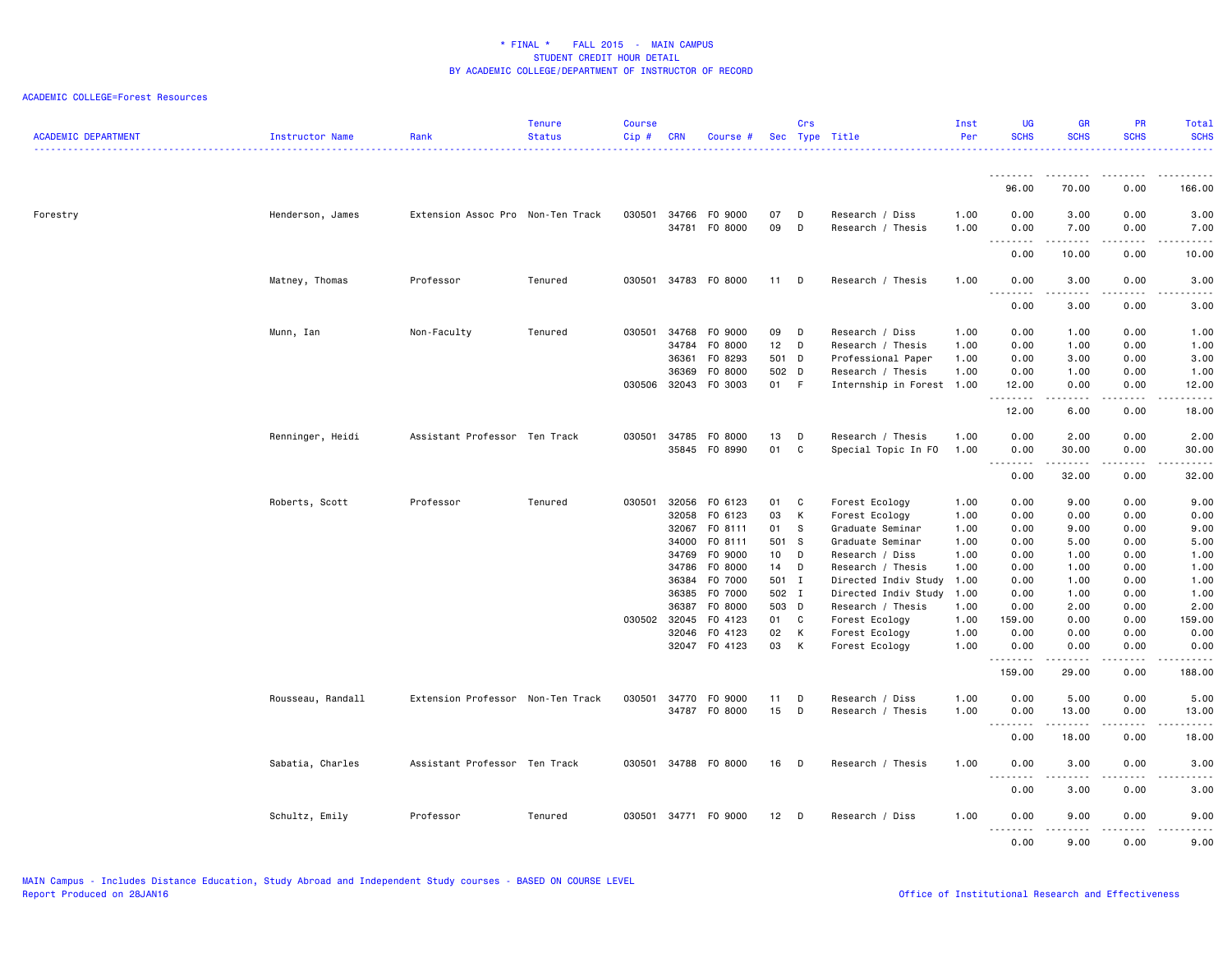| <b>ACADEMIC DEPARTMENT</b> | Instructor Name   | Rank                          | Tenure<br>Status | Course<br>Cip # | <b>CRN</b> | Course # Sec Type Title |      | Crs |                      | Inst<br>Per | <b>UG</b><br><b>SCHS</b> | <b>GR</b><br><b>SCHS</b> | <b>PR</b><br><b>SCHS</b> | Total<br><b>SCHS</b><br>----------------- |
|----------------------------|-------------------|-------------------------------|------------------|-----------------|------------|-------------------------|------|-----|----------------------|-------------|--------------------------|--------------------------|--------------------------|-------------------------------------------|
| Forestry                   | Siegert, Courtney | Assistant Professor Ten Track |                  |                 |            | 030501 34790 F0 8000    | 18 D |     | Thesis<br>Research / | 1.00        | 0.00<br>--------         | 10.00<br>---------       | 0.00<br>.                | 10.00<br>.                                |
|                            |                   |                               |                  |                 |            |                         |      |     |                      |             | 0.00                     | 10.00                    | 0.00                     | 10.00                                     |
|                            | Sun, Changyou     | Professor                     | Tenured          |                 |            | 030501 34772 F0 9000    | 13 D |     | Research / Diss      | 1.00        | 0.00<br>---------        | 14.00                    | 0.00<br>.                | 14.00<br>.                                |
|                            |                   |                               |                  |                 |            |                         |      |     |                      |             | 0.00                     | 14.00                    | 0.00                     | 14.00                                     |
|                            |                   |                               |                  |                 |            |                         |      |     |                      |             | ========                 | ========                 | ========                 | ==========                                |
| Forestry                   |                   |                               |                  |                 |            |                         |      |     |                      |             | 894.00                   | 278.00                   | 0.00                     | 1172.00                                   |
|                            |                   |                               |                  |                 |            |                         |      |     |                      |             | ========                 |                          | ========                 | ==========                                |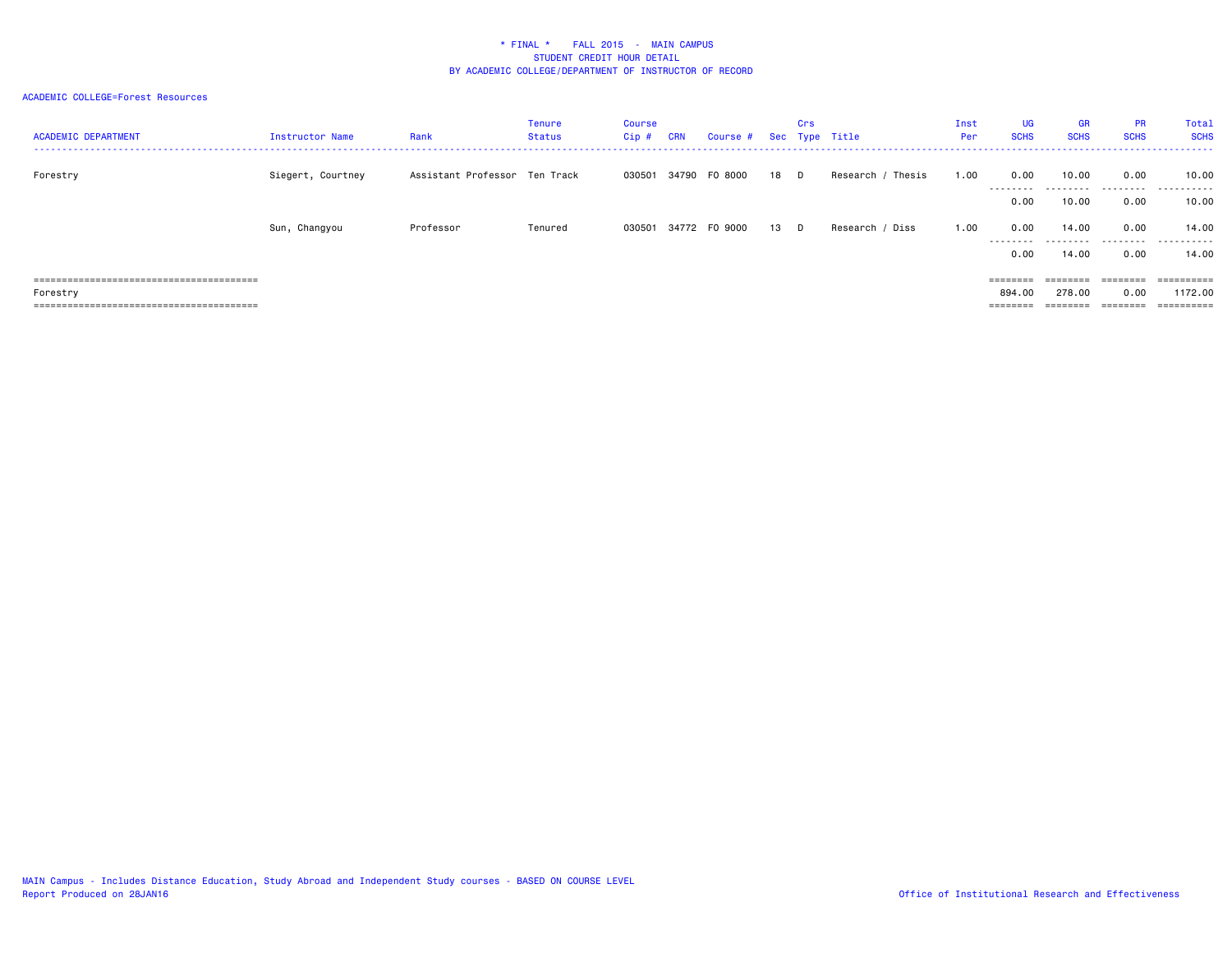| <b>ACADEMIC DEPARTMENT</b> | Instructor Name                                       | Rank                          | <b>Tenure</b><br><b>Status</b> | <b>Course</b><br>$Cip$ # | <b>CRN</b>     | Course #           |          | Crs          | Sec Type Title                          | Inst<br>Per  | UG<br><b>SCHS</b>                            | <b>GR</b><br><b>SCHS</b> | <b>PR</b><br><b>SCHS</b>            | Total<br><b>SCHS</b>                                                                                                      |
|----------------------------|-------------------------------------------------------|-------------------------------|--------------------------------|--------------------------|----------------|--------------------|----------|--------------|-----------------------------------------|--------------|----------------------------------------------|--------------------------|-------------------------------------|---------------------------------------------------------------------------------------------------------------------------|
| Sustainable Bioproducts    | Barnes, H. Michael                                    | Professor                     | Tenured                        | 030501                   | 36209          | FP 7000            | 04 I     |              | Directed Indiv Study 1.00               |              | 0.00<br>$\sim$ $\sim$                        | 3.00<br>$- - -$          | 0.00                                | 3.00<br>.                                                                                                                 |
|                            |                                                       |                               |                                |                          |                |                    |          |              |                                         |              | .<br>0.00                                    | 3.00                     | .<br>0.00                           | 3.00                                                                                                                      |
|                            | Borazjani, Abdolhamid                                 | Professor                     | Tenured                        | 030501                   | 35130          | FP 8000            | 02       | D            | Research / Thesis                       | 1.00         | 0.00                                         | 4.00                     | 0.00                                | 4.00                                                                                                                      |
|                            |                                                       |                               |                                |                          | 36307          | FP 7000            | 05       | $\mathbf{I}$ | Directed Indiv Study 1.00               |              | 0.00<br>$\sim$ $\sim$<br>$\cdots$            | 3.00<br>.                | 0.00<br>$\frac{1}{2}$               | 3.00<br>.                                                                                                                 |
|                            |                                                       |                               |                                |                          |                |                    |          |              |                                         |              | 0.00                                         | 7.00                     | 0.00                                | 7.00                                                                                                                      |
|                            | Hassan, El Barbary                                    | Associate Professor Tenured   |                                | 030501<br>030509         | 35143<br>34665 | FP 9000<br>FP 8123 | 03<br>01 | D<br>C       | Research / Diss<br>Adv Lignocell Biomas | 1.00<br>1.00 | 0.00<br>0.00                                 | 13.00<br>12.00           | 0.00<br>0.00                        | 13.00<br>12.00                                                                                                            |
|                            |                                                       |                               |                                |                          |                |                    |          |              |                                         |              | $\sim$ $\sim$<br>.<br>0.00                   | 25.00                    | 0.00                                | ه د د د د<br>25.00                                                                                                        |
|                            | Jeremic Nikolic, Dragic Assistant Professor Ten Track |                               |                                | 030501                   | 35132          | FP 8000            | 04       | D            | Research / Thesis                       | 1.00         | 0.00                                         | 19.00                    | 0.00                                | 19.00                                                                                                                     |
|                            |                                                       |                               |                                |                          | 35144          | FP 9000            | 04       | D            | Research / Diss                         | 1.00         | 0.00                                         | 20.00                    | 0.00                                | 20.00                                                                                                                     |
|                            |                                                       |                               |                                |                          | 36208          | FP 7000            | 03       | $\mathbf{I}$ | Directed Indiv Study 1.00               |              | 0.00                                         | 3.00                     | 0.00                                | 3.00                                                                                                                      |
|                            |                                                       |                               |                                |                          | 36425          | FP 7000            | 07 I     |              | Directed Indiv Study 1.00               |              | 0.00                                         | 3.00                     | 0.00                                | 3.00                                                                                                                      |
|                            |                                                       |                               |                                |                          | 36426          | FP 7000            | 08       | $\mathbf{I}$ | Directed Indiv Study 1.00               |              | 0.00                                         | 3.00                     | 0.00                                | 3.00                                                                                                                      |
|                            |                                                       |                               |                                |                          |                |                    |          |              |                                         |              | $\sim$ $\sim$ $\sim$ $\sim$<br>$\sim$ $\sim$ |                          |                                     | $\frac{1}{2} \left( \frac{1}{2} \right) \left( \frac{1}{2} \right) \left( \frac{1}{2} \right) \left( \frac{1}{2} \right)$ |
|                            |                                                       |                               |                                |                          |                |                    |          |              |                                         |              | 0.00                                         | 48.00                    | 0.00                                | 48.00                                                                                                                     |
|                            | Jones, Paul                                           | Non-Employee                  | Not Applicable                 | 030501                   | 35133          | FP 8000            | 05       | D            | Research / Thesis                       | 1.00         | 0.00                                         | 15.00                    | 0.00                                | 15.00                                                                                                                     |
|                            |                                                       |                               |                                |                          | 35145          | FP 9000            | 05       | D            | Research / Diss                         | 1.00         | 0.00<br>.                                    | 13.00<br>.               | 0.00<br>د د د د                     | 13.00<br>.                                                                                                                |
|                            |                                                       |                               |                                |                          |                |                    |          |              |                                         |              | 0.00                                         | 28.00                    | 0.00                                | 28.00                                                                                                                     |
|                            | Nejad, Mojgan                                         | Assistant Professor Ten Track |                                | 030501                   | 35134          | FP 8000            | 06       | D            | Research / Thesis                       | 1.00         | 0.00                                         | 7.00                     | 0.00                                | 7.00                                                                                                                      |
|                            |                                                       |                               |                                |                          | 35146          | FP 9000            | 06       | D            | Research / Diss                         | 1.00         | 0.00                                         | 3.00                     | 0.00                                | 3.00                                                                                                                      |
|                            |                                                       |                               |                                | 030509                   | 34663          | FP 6113            | 01       | B            | Adhesives & Finishes                    | 1.00         | 0.00<br>.<br>$\sim$ $\sim$ $\sim$            | 18.00<br>.               | 0.00<br>$\sim$ $\sim$ $\sim$ $\sim$ | 18.00<br>د د د د د                                                                                                        |
|                            |                                                       |                               |                                |                          |                |                    |          |              |                                         |              | 0.00                                         | 28.00                    | 0.00                                | 28.00                                                                                                                     |
|                            | Nicholas, Darrel                                      | Professor                     | Tenured                        | 030509                   |                | 32078 FP 8111      | 01       | - S          | Research Seminar                        | 1.00         | 0.00                                         | 13.00                    | 0.00                                | 13.00                                                                                                                     |
|                            |                                                       |                               |                                |                          |                |                    |          |              |                                         |              | .<br>0.00                                    | .<br>13.00               | .<br>0.00                           | .<br>13.00                                                                                                                |
|                            | Seale, Roy                                            | Professor                     | Tenured                        | 030501                   | 35136          | FP 8000            | 08       | $\mathsf{D}$ | Research / Thesis                       | 1.00         | 0.00                                         | 6.00                     | 0.00                                | 6.00                                                                                                                      |
|                            |                                                       |                               |                                |                          | 35147          | FP 9000            | 07       | D            | Research / Diss                         | 1.00         | 0.00                                         | 14.00                    | 0.00                                | 14.00                                                                                                                     |
|                            |                                                       |                               |                                |                          |                | 35357 F0 4000      | 01 I     |              | Directed Indiv Study 1.00               |              | 3.00                                         | 0.00                     | 0.00                                | 3.00                                                                                                                      |
|                            |                                                       |                               |                                |                          |                |                    |          |              |                                         |              | .<br>$\sim$ $\sim$ $\sim$<br>3.00            | .<br>20.00               | $- - -$<br>0.00                     | د د د د د<br>23.00                                                                                                        |
|                            |                                                       |                               |                                | 030501                   |                |                    |          |              |                                         |              |                                              |                          |                                     |                                                                                                                           |
|                            | Shmulsky, Rubin                                       | Professor                     | Tenured                        |                          | 35137          | FP 8000            | 09       | D            | Research / Thesis                       | 1.00         | 0.00                                         | 20.00                    | 0.00                                | 20.00                                                                                                                     |
|                            |                                                       |                               |                                | 030509                   | 35148<br>32069 | FP 9000<br>FP 1103 | 08<br>01 | D<br>C       | Research / Diss<br>Wood Tech & Products | 1.00<br>1.00 | 0.00<br>90.00                                | 45.00<br>0.00            | 0.00<br>0.00                        | 45.00<br>90.00                                                                                                            |
|                            |                                                       |                               |                                |                          |                |                    |          |              |                                         |              | <u>.</u><br>90.00                            | .<br>65.00               | .<br>0.00                           | .<br>155.00                                                                                                               |
|                            | Stokes, Carrlet                                       | Assistant Professor Ten Track |                                | 260202                   | 30381          | BCH 4613           | 01       | C            | Gen Biochem                             | 0.25         | 7.50                                         | 0.00                     | 0.00                                | 7.50                                                                                                                      |
|                            |                                                       |                               |                                |                          | 30393          | BCH 6613           | 01       | C            | Gen Biochem                             | 0.25         | 0.00                                         | 2.25                     | 0.00                                | 2.25                                                                                                                      |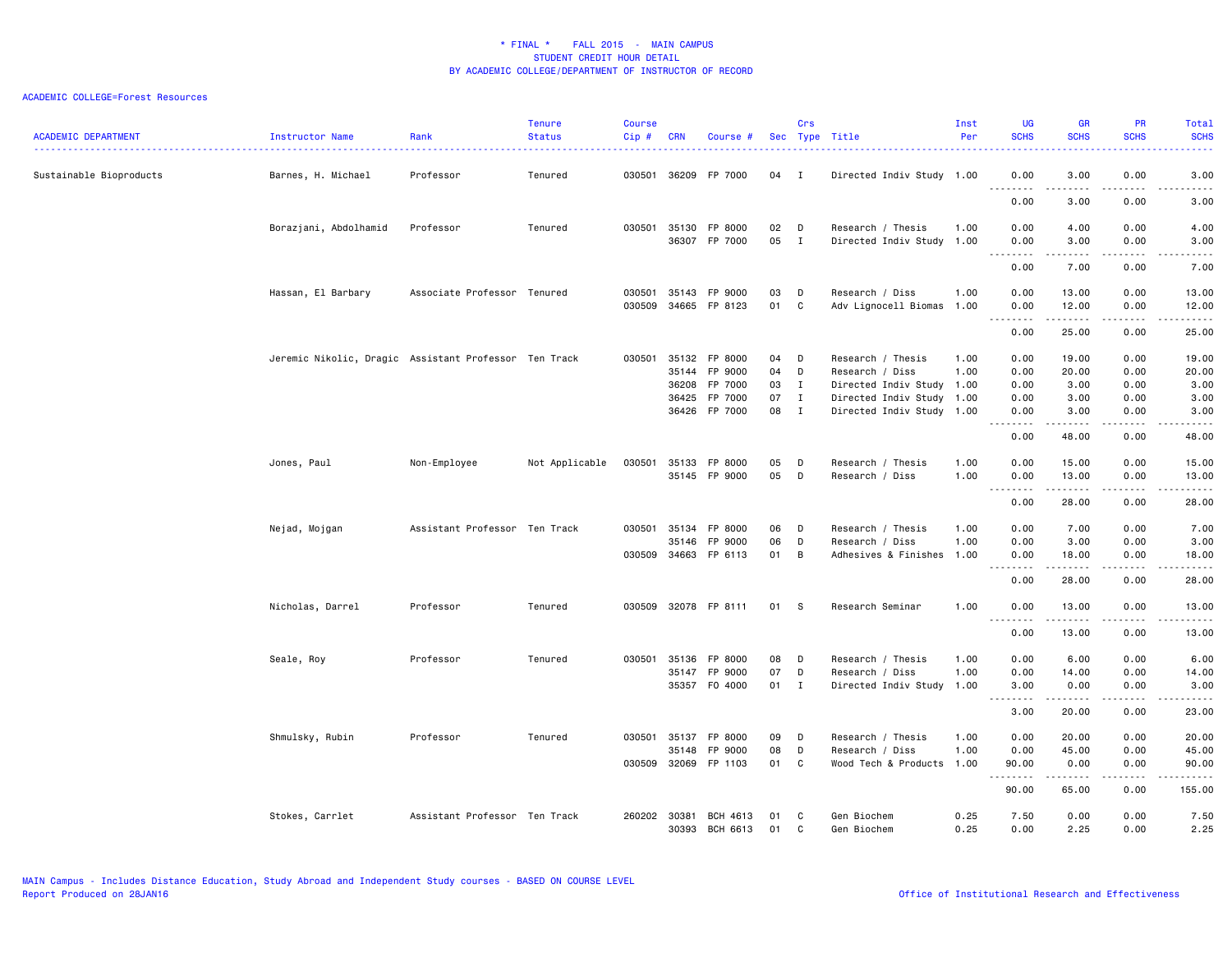| <b>ACADEMIC DEPARTMENT</b> | Instructor Name | Rank                          | <b>Tenure</b><br>Status | <b>Course</b><br>Cip # | <b>CRN</b> | Course #      |        | Crs | Sec Type Title            | Inst<br>Per | <b>UG</b><br><b>SCHS</b> | <b>GR</b><br><b>SCHS</b> | <b>PR</b><br><b>SCHS</b> | Total<br><b>SCHS</b> |
|----------------------------|-----------------|-------------------------------|-------------------------|------------------------|------------|---------------|--------|-----|---------------------------|-------------|--------------------------|--------------------------|--------------------------|----------------------|
|                            |                 |                               |                         |                        |            |               |        |     |                           |             |                          |                          |                          |                      |
|                            |                 |                               |                         |                        |            |               |        |     |                           |             | 7.50                     | 2.25                     | 0.00                     | 9.75                 |
| Sustainable Bioproducts    | Wan, Hui        | Associate Professor Ten Track |                         | 030501                 |            | 35149 FP 9000 | 09     | D.  | Research / Diss           | 1.00        | 0.00<br>--------         | 13.00<br>---------       | 0.00<br>.                | 13.00<br>.           |
|                            |                 |                               |                         |                        |            |               |        |     |                           |             | 0.00                     | 13.00                    | 0.00                     | 13.00                |
|                            | Zhang, Jilei    | Professor                     | Tenured                 | 030501                 |            | 35140 FP 8000 | $12$ D |     | Research / Thesis         | 1.00        | 0.00                     | 1.00                     | 0.00                     | 1.00                 |
|                            |                 |                               |                         |                        | 35150      | FP 9000       | 10 D   |     | Research / Diss           | 1.00        | 0.00                     | 35.00                    | 0.00                     | 35.00                |
|                            |                 |                               |                         |                        | 35973      | FP 7000       | 01 I   |     | Directed Indiv Study 1.00 |             | 0.00                     | 3.00                     | 0.00                     | 3.00                 |
|                            |                 |                               |                         |                        | 36421      | FP 7000       | 06     | I   | Directed Indiv Study      | 1.00        | 0.00                     | 3.00                     | 0.00                     | 3.00                 |
|                            |                 |                               |                         | 030509                 | 34662      | FP 4223       | 01     | B   | Furniture Prod I          | 1.00        | 18.00<br>--------        | 0.00<br>.                | 0.00<br>.                | 18.00<br>.           |
|                            |                 |                               |                         |                        |            |               |        |     |                           |             | 18.00                    | 42.00                    | 0.00                     | 60.00                |
|                            |                 |                               |                         |                        |            |               |        |     |                           |             |                          | ========                 | ========                 | ==========           |
| Sustainable Bioproducts    |                 |                               |                         |                        |            |               |        |     |                           |             | 118.50                   | 294.25                   | 0.00                     | 412.75               |
|                            |                 |                               |                         |                        |            |               |        |     |                           |             |                          |                          |                          | ==========           |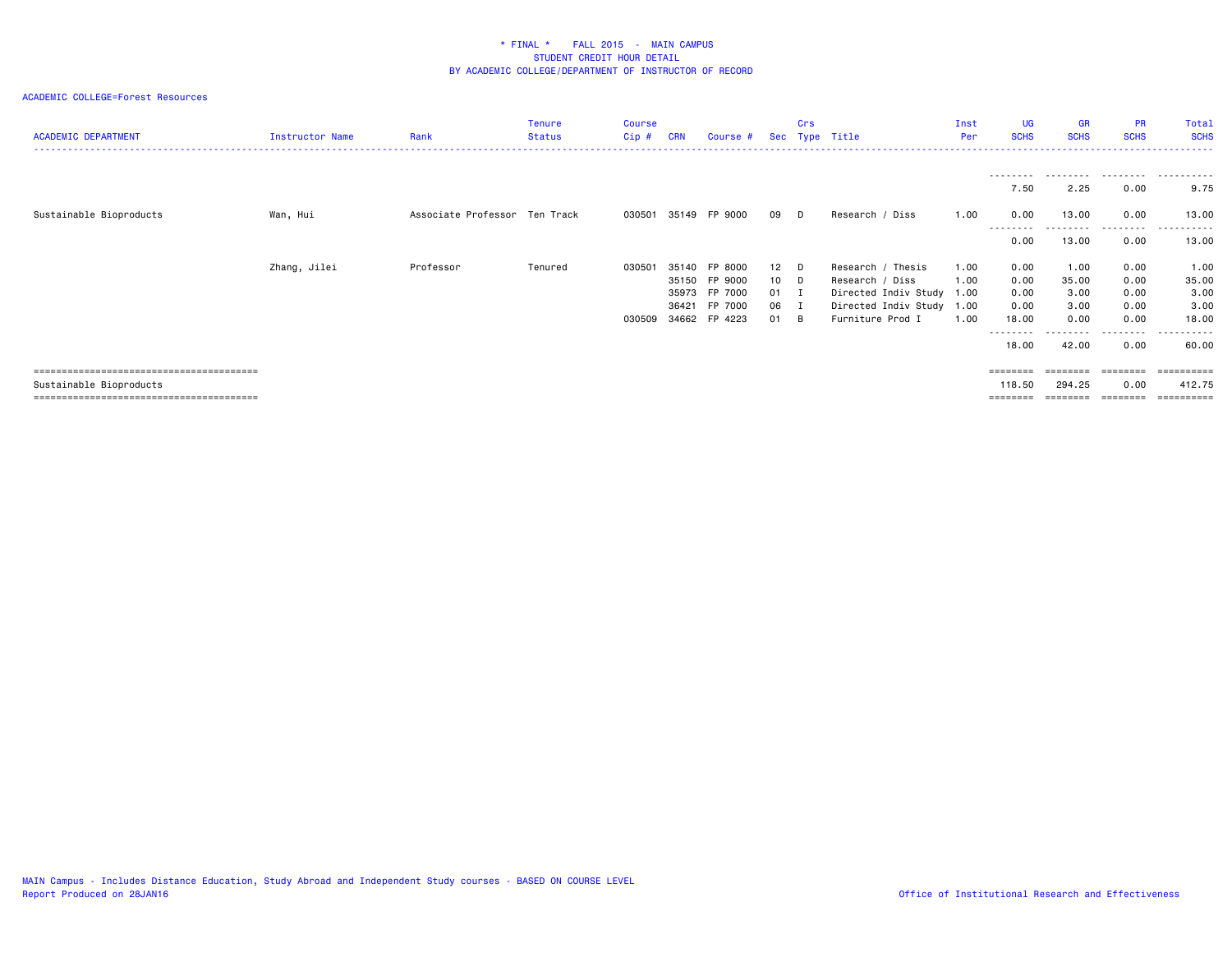| <b>ACADEMIC DEPARTMENT</b>        | Instructor Name    | Rank                              | <b>Tenure</b><br><b>Status</b> | <b>Course</b><br>Cip# | <b>CRN</b>   | Course #              |       | Crs          | Sec Type Title            | Inst<br>Per | <b>UG</b><br><b>SCHS</b> | <b>GR</b><br><b>SCHS</b>                                                                                                                                     | PR<br><b>SCHS</b>   | Total<br><b>SCHS</b> |
|-----------------------------------|--------------------|-----------------------------------|--------------------------------|-----------------------|--------------|-----------------------|-------|--------------|---------------------------|-------------|--------------------------|--------------------------------------------------------------------------------------------------------------------------------------------------------------|---------------------|----------------------|
| Wildlife, Fisheries & Aquaculture | Allen, Peter       | Associate Professor Tenured       |                                | 030601                | 35542        | <b>WFA 8000</b>       | 05    | D            | Research / Thesis         | 1.00        | 0.00                     | 21.00                                                                                                                                                        | 0.00                | 21,00                |
|                                   |                    |                                   |                                |                       | 35604        | <b>WFA 9000</b>       | 03    | D            | Research / Diss           | 1.00        | 0.00                     | 12.00                                                                                                                                                        | 0.00                | 12.00                |
|                                   |                    |                                   |                                |                       | 36787        | WFA 4000              | 08    | $\mathbf{I}$ | Directed Indiv Study 1.00 |             | 3.00<br>.                | 0.00<br>.                                                                                                                                                    | 0.00<br><b>.</b>    | 3.00<br>.            |
|                                   |                    |                                   |                                |                       |              |                       |       |              |                           |             | 3.00                     | 33.00                                                                                                                                                        | 0.00                | 36.00                |
|                                   | Ayers, Christopher | Instructor                        | Non-Ten Track                  | 030201                | 33647        | WFA 1102              | 01    | C            | Wildl & Fish Profess      | 1.00        | 168.00                   | 0.00                                                                                                                                                         | 0.00                | 168.00               |
|                                   |                    |                                   |                                |                       | 33667        | WFA 4433              | 01    | C            | Mammalogy                 | 1.00        | 141.00                   | 0.00                                                                                                                                                         | 0.00                | 141.00               |
|                                   |                    |                                   |                                |                       | 33668        | WFA 4433              | 02    | К            | Mammalogy                 | 1.00        | 0.00                     | 0.00                                                                                                                                                         | 0.00                | 0.00                 |
|                                   |                    |                                   |                                |                       | 33669        | WFA 4433              | 03    | К            | Mammalogy                 | 1.00        | 0.00                     | 0.00                                                                                                                                                         | 0.00                | 0.00                 |
|                                   |                    |                                   |                                |                       | 33670        | WFA 4433              | 04    | К            | Mammalogy                 | 1.00        | 0.00<br>.                | 0.00<br>.                                                                                                                                                    | 0.00<br>.           | 0.00<br><u>.</u>     |
|                                   |                    |                                   |                                |                       |              |                       |       |              |                           |             | 309.00                   | 0.00                                                                                                                                                         | 0.00                | 309.00               |
|                                   | Barton, Martha     | Lecturer                          | Non-Ten Track                  | 030201                | 33651        | WFA 3133              | 01    | C            | Ap Aq Ter Ecol            | 1.00        | 249.00                   | 0.00                                                                                                                                                         | 0.00                | 249.00               |
|                                   |                    |                                   |                                |                       | 33652        | WFA 3133              | 02    | К            | Ap Aq Ter Ecol            | 1.00        | 0.00                     | 0.00                                                                                                                                                         | 0.00                | 0.00                 |
|                                   |                    |                                   |                                |                       | 33653        | WFA 3133              | 03    | К            | Ap Aq Ter Ecol            | 1.00        | 0.00                     | 0.00                                                                                                                                                         | 0.00                | 0.00                 |
|                                   |                    |                                   |                                |                       | 33654        | WFA 3133              | 04    | К            | Ap Aq Ter Ecol            | 1.00        | 0.00                     | 0.00                                                                                                                                                         | 0.00                | 0.00                 |
|                                   |                    |                                   |                                |                       |              | 33655 WFA 3133        | H01 C |              | Honors Ap Aq Ter Eco 1.00 |             | 3.00<br><u>.</u>         | 0.00<br>$\frac{1}{2} \left( \frac{1}{2} \right) \left( \frac{1}{2} \right) \left( \frac{1}{2} \right) \left( \frac{1}{2} \right) \left( \frac{1}{2} \right)$ | 0.00<br>.           | 3.00<br>.            |
|                                   |                    |                                   |                                |                       |              |                       |       |              |                           |             | 252.00                   | 0.00                                                                                                                                                         | 0.00                | 252.00               |
|                                   | Belant, Jerrold    | Professor                         | Tenured                        | 030601                | 35593        | <b>WFA 8000</b>       | 06    | D            | Research / Thesis         | 1.00        | 0.00                     | 22.00                                                                                                                                                        | 0.00                | 22.00                |
|                                   |                    |                                   |                                |                       | 35605        | WFA 9000              | 04    | D            | Research / Diss           | 1.00        | 0.00                     | 25.00                                                                                                                                                        | 0.00                | 25.00                |
|                                   |                    |                                   |                                |                       |              |                       |       |              |                           |             | .<br>0.00                | .<br>47.00                                                                                                                                                   | $- - - - -$<br>0.00 | .<br>47.00           |
|                                   | Burger, Leslie     | Extension Assist Pr Non-Ten Track |                                | 030201                | 33646        | WFA 1001              | F02 C |              | First Year Seminar        | 1.00        | 15.00                    | 0.00                                                                                                                                                         | 0.00                | 15.00                |
|                                   |                    |                                   |                                |                       | 33648        | <b>WFA 3000</b>       | 01    | E            | Internship                | 1.00        | 27.00                    | 0.00                                                                                                                                                         | 0.00                | 27.00                |
|                                   |                    |                                   |                                |                       | 36094        | WFA 1001              | F03 C |              | First Year Seminar        | 1.00        | 20.00                    | 0.00                                                                                                                                                         | 0.00                | 20.00                |
|                                   |                    |                                   |                                |                       | 030601 35595 | <b>WFA 8000</b>       | 08    | D            | Research / Thesis         | 1.00        | 0.00                     | 9.00                                                                                                                                                         | 0.00                | 9.00                 |
|                                   |                    |                                   |                                |                       | 35607        | <b>WFA 9000</b>       | 06    | D            | Research / Diss           | 1.00        | 0.00                     | 12.00                                                                                                                                                        | 0.00                | 12.00                |
|                                   |                    |                                   |                                |                       |              |                       |       |              |                           |             | .<br>62.00               | $\mathcal{L}^{\mathcal{L}}\mathcal{L}^{\mathcal{L}}\mathcal{L}^{\mathcal{L}}\mathcal{L}^{\mathcal{L}}\mathcal{L}^{\mathcal{L}}$<br>21.00                     | .<br>0.00           | .<br>83.00           |
|                                   |                    | Assistant Professor Ten Track     |                                | 030301                | 33664        | WFA 4313              | 01    | C            | Fisheries Manage          | 1.00        | 72.00                    | 0.00                                                                                                                                                         | 0.00                | 72.00                |
|                                   | Colvin, Michael    |                                   |                                | 030601                | 35596        | WFA 8000              | 09    | D            | Research / Thesis         | 1.00        | 0.00                     | 7.00                                                                                                                                                         | 0.00                | 7.00                 |
|                                   |                    |                                   |                                |                       |              |                       |       |              |                           |             | .                        | .                                                                                                                                                            | .                   | .                    |
|                                   |                    |                                   |                                |                       |              |                       |       |              |                           |             | 72.00                    | 7.00                                                                                                                                                         | 0.00                | 79.00                |
|                                   | Davis, John        | Assistant Professor Ten Track     |                                | 030601                | 34675        | WFA 4394              | 01    | B            | Waterfowl Ecol & Mgt 1.00 |             | 40.00                    | 0.00                                                                                                                                                         | 0.00                | 40.00                |
|                                   |                    |                                   |                                |                       | 34676        | <b>WFA 6394</b>       | 01    | B            | Waterfowl Ecol & Mgt      | 1.00        | 0.00                     | 16.00                                                                                                                                                        | 0.00                | 16.00                |
|                                   |                    |                                   |                                |                       | 35799        | <b>WFA 9000</b>       | 17    | D            | Research / Diss           | 1.00        | 0.00                     | 26.00                                                                                                                                                        | 0.00                | 26.00                |
|                                   |                    |                                   |                                |                       | 35828        | WFA 8000              | 17    | D            | Research / Thesis         | 1.00        | 0.00<br><u>.</u>         | 13.00<br>.                                                                                                                                                   | 0.00<br>.           | 13.00<br>.           |
|                                   |                    |                                   |                                |                       |              |                       |       |              |                           |             | 40.00                    | 55.00                                                                                                                                                        | 0.00                | 95.00                |
|                                   | Demarais, Stephen  | Professor                         | Tenured                        | 030601                | 35597        | <b>WFA 8000</b>       | 10    | D            | Research / Thesis         | 1.00        | 0.00                     | 16.00                                                                                                                                                        | 0.00                | 16.00                |
|                                   |                    |                                   |                                |                       | 35609        | <b>WFA 9000</b>       | 08    | D            | Research / Diss           | 1.00        | 0.00                     | 26.00                                                                                                                                                        | 0.00                | 26.00                |
|                                   |                    |                                   |                                |                       |              |                       |       |              |                           |             | 0.00                     | .<br>42.00                                                                                                                                                   | .<br>0.00           | .<br>42.00           |
|                                   | Godwin, Kris       | Non-Employee                      | Not Applicable                 |                       |              | 261301 34674 WFA 4283 | 01    | C            | HWC Techniques            | 1.00        | 30.00                    | 0.00                                                                                                                                                         | 0.00                | 30.00                |
|                                   |                    |                                   |                                |                       |              |                       |       |              |                           |             |                          |                                                                                                                                                              |                     |                      |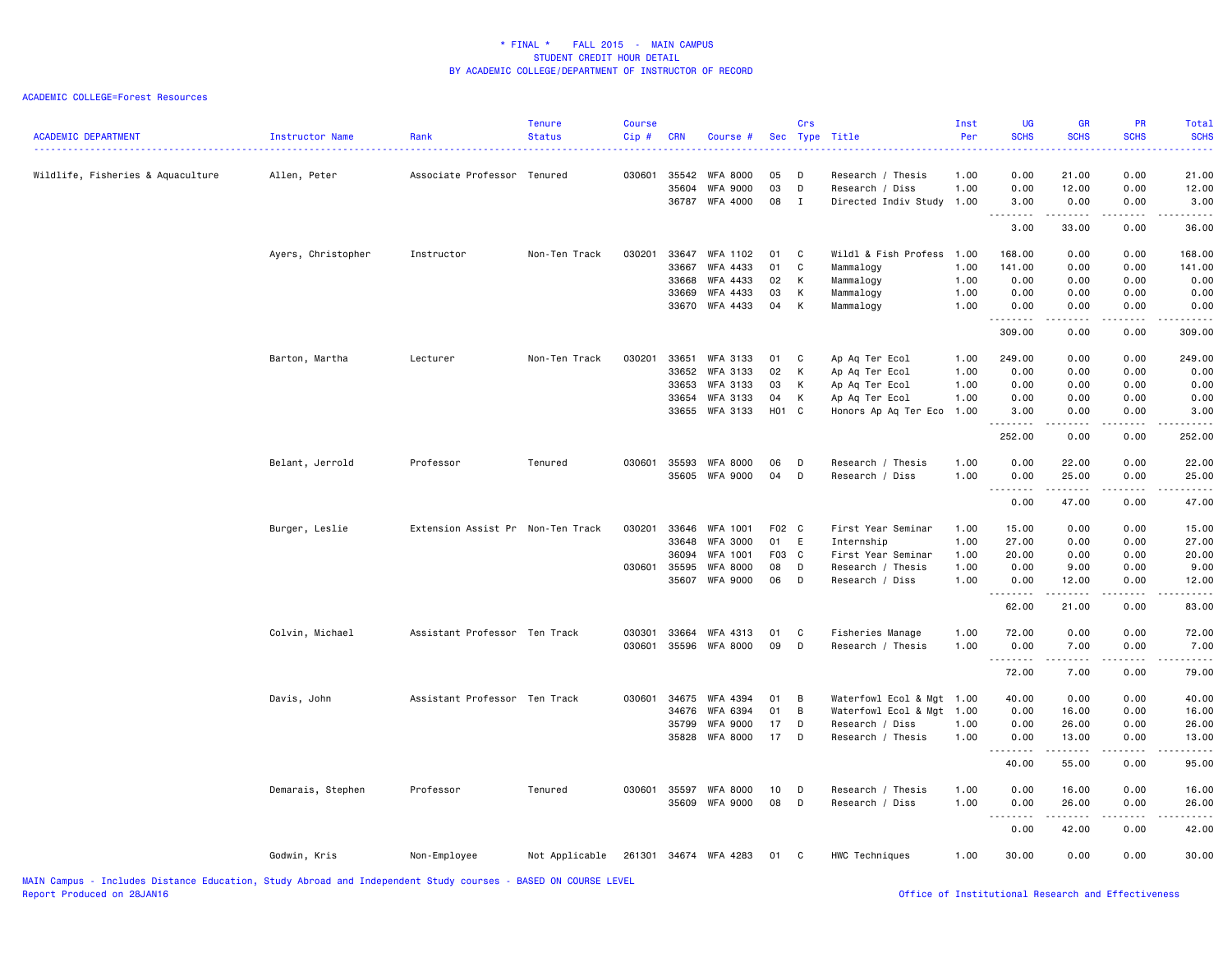| <b>ACADEMIC DEPARTMENT</b>        | Instructor Name  | Rank                              | <b>Tenure</b><br><b>Status</b> | <b>Course</b><br>Cip# | <b>CRN</b> | Course #              |        | Crs          | Sec Type Title            | Inst<br>Per | UG<br><b>SCHS</b> | GR<br><b>SCHS</b>                                                                                                                                            | PR<br><b>SCHS</b>   | Total<br><b>SCHS</b> |
|-----------------------------------|------------------|-----------------------------------|--------------------------------|-----------------------|------------|-----------------------|--------|--------------|---------------------------|-------------|-------------------|--------------------------------------------------------------------------------------------------------------------------------------------------------------|---------------------|----------------------|
|                                   |                  |                                   |                                |                       |            |                       |        |              |                           |             | .                 | .                                                                                                                                                            | .                   | . <u>.</u>           |
|                                   |                  |                                   |                                |                       |            |                       |        |              |                           |             | 30.00             | 0.00                                                                                                                                                         | 0.00                | 30.00                |
| Wildlife, Fisheries & Aquaculture | Hunt, Kevin      | Professor                         | Tenured                        | 030201                | 33665      | WFA 4353              | 01     | $\mathbf{C}$ | FW Policy & Law Enf       | 0.65        | 74.10             | 0.00                                                                                                                                                         | 0.00                | 74.10                |
|                                   |                  |                                   |                                |                       | 33676      | WFA 6353              | 01     | $\mathtt{C}$ | FW Policy & Law Enf       | 0.65        | 0.00              | 1.95                                                                                                                                                         | 0.00                | 1.95                 |
|                                   |                  |                                   |                                |                       | 34326      | WFA 4463              | 01     | C            | Hum Dim Wf Mgt            | 1.00        | 135.00            | 0.00                                                                                                                                                         | 0.00                | 135.00               |
|                                   |                  |                                   |                                | 030601                | 35598      | WFA 8000              | 11     | D            | Research / Thesis         | 1.00        | 0.00<br>.         | 4.00<br>$\sim$ $\sim$ $\sim$ $\sim$                                                                                                                          | 0.00<br>$- - - - -$ | 4.00<br><u>.</u>     |
|                                   |                  |                                   |                                |                       |            |                       |        |              |                           |             | 209.10            | 5.95                                                                                                                                                         | 0.00                | 215.05               |
|                                   | Jones, Jeanne    | Professor                         | Tenured                        | 030601                | 35355      | WFA 4223              | 01     | B            | Wildife Plant ID          | 1.00        | 54.00             | 0.00                                                                                                                                                         | 0.00                | 54.00                |
|                                   |                  |                                   |                                |                       | 35406      | WFA 9000              | 02     | D            | Research / Diss           | 1.00        | 0.00              | 6.00                                                                                                                                                         | 0.00                | 6.00                 |
|                                   |                  |                                   |                                |                       |            | 35442 WFA 8000        | 03     | D            | Research / Thesis         | 1.00        | 0.00<br>.         | 2.00<br>$\sim$ $\sim$ $\sim$ $\sim$                                                                                                                          | 0.00                | 2.00                 |
|                                   |                  |                                   |                                |                       |            |                       |        |              |                           |             | 54.00             | 8.00                                                                                                                                                         | 0.00                | 62.00                |
|                                   | Jones, Walter    | Extension Professor Non-Ten Track |                                | 030201                | 33665      | WFA 4353              | 01     | C            | FW Policy & Law Enf       | 0.35        | 39.90             | 0.00                                                                                                                                                         | 0.00                | 39.90                |
|                                   |                  |                                   |                                |                       | 33676      | WFA 6353              | 01     | C            | FW Policy & Law Enf       | 0.35        | 0.00              | 1.05                                                                                                                                                         | 0.00                | 1.05                 |
|                                   |                  |                                   |                                | 030601                |            | 35611 WFA 9000        | 10     | D            | Research / Diss           | 1.00        | 0.00              | 1.00<br>$\sim$ $\sim$ $\sim$ $\sim$                                                                                                                          | 0.00                | 1.00                 |
|                                   |                  |                                   |                                |                       |            |                       |        |              |                           |             | .<br>39.90        | 2.05                                                                                                                                                         | 0.00                | 41.95                |
|                                   | Lashley, Marcus  | Assistant Professor Ten Track     |                                | 030201                | 33658      | WFA 4153              | 01     | C            | Prin Wild Con & Man       | 1.00        | 210.00            | 0.00                                                                                                                                                         | 0.00                | 210.00               |
|                                   |                  |                                   |                                |                       |            | 33659 WFA 4153        | 02     | К            | Prin Wild Con & Man       | 1.00        | 0.00              | 0.00                                                                                                                                                         | 0.00                | 0.00                 |
|                                   |                  |                                   |                                |                       |            | 33660 WFA 4153        | 03     | K            | Prin Wild Con & Man       | 1.00        | 0.00<br><u>.</u>  | 0.00<br>$\omega$ is $\omega$ in                                                                                                                              | 0.00<br>.           | 0.00<br>.            |
|                                   |                  |                                   |                                |                       |            |                       |        |              |                           |             | 210.00            | 0.00                                                                                                                                                         | 0.00                | 210.00               |
|                                   | Miranda, Leandro | Non-Employee                      | Not Applicable                 | 030601                |            | 35505 WFA 8000        | 04     | $\mathsf{D}$ | Research / Thesis         | 1.00        | 0.00              | 6.00                                                                                                                                                         | 0.00                | 6.00                 |
|                                   |                  |                                   |                                |                       |            |                       |        |              |                           |             | .<br>0.00         | 6.00                                                                                                                                                         | 0.00                | 6.00                 |
|                                   | Neal, Jason      | Extension Assoc Pro Non-Ten Track |                                | 030601                |            | 35600 WFA 8000        | 13     | $\Box$       | Research / Thesis         | 1.00        | 0.00              | 23.00                                                                                                                                                        | 0.00                | 23.00                |
|                                   |                  |                                   |                                |                       |            | 35613 WFA 9000        | $12$ D |              | Research / Diss           | 1.00        | 0.00              | 1.00                                                                                                                                                         | 0.00                | 1.00                 |
|                                   |                  |                                   |                                |                       |            |                       |        |              |                           |             | <u>.</u><br>0.00  | .<br>24.00                                                                                                                                                   | .<br>0.00           | 24.00                |
|                                   | Rush, Scott      | Assistant Professor Ten Track     |                                | 030601                | 35381      | WFA 8000              | 01     | D            | Research / Thesis         | 1.00        | 0.00              | 25.00                                                                                                                                                        | 0.00                | 25.00                |
|                                   |                  |                                   |                                |                       | 35614      | WFA 9000              | 13     | D            | Research / Diss           | 1.00        | 0.00              | 14.00                                                                                                                                                        | 0.00                | 14.00                |
|                                   |                  |                                   |                                |                       |            | 36648 WFA 4000        | 01     | $\mathbf{I}$ | Directed Indiv Study      | 1.00        | 3.00              | 0.00                                                                                                                                                         | 0.00                | 3.00                 |
|                                   |                  |                                   |                                |                       | 36733      | WFA 4000              | 03     | $\mathbf{I}$ | Directed Indiv Study      | 1.00        | 3.00              | 0.00                                                                                                                                                         | 0.00                | 3.00                 |
|                                   |                  |                                   |                                |                       | 36747      | WFA 4000              | 04     | $\mathbf I$  | Directed Indiv Study      | 1.00        | 3.00              | 0.00                                                                                                                                                         | 0.00                | 3.00                 |
|                                   |                  |                                   |                                |                       | 36778      | WFA 4000              | 05     | $\mathbf{I}$ | Directed Indiv Study      | 1.00        | 3.00              | 0.00                                                                                                                                                         | 0.00                | 3.00                 |
|                                   |                  |                                   |                                |                       |            | 36782 WFA 4000        | 07     | $\mathbf{I}$ | Directed Indiv Study 1.00 |             | 3.00              | 0.00                                                                                                                                                         | 0.00                | 3.00                 |
|                                   |                  |                                   |                                |                       |            |                       |        |              |                           |             | .<br>15.00        | 39.00                                                                                                                                                        | 0.00                | 54.00                |
|                                   | Schramm, Harold  | Non-Employee                      | Not Applicable                 | 030601                | 35601      | <b>WFA 8000</b>       | 14     | $\mathsf{D}$ | Research / Thesis         | 1.00        | 0.00              | 20.00                                                                                                                                                        | 0.00                | 20.00                |
|                                   |                  |                                   |                                |                       |            | 35615 WFA 9000        | $14$ D |              | Research / Diss           | 1.00        | 0.00<br>.         | 1.00<br>$\frac{1}{2} \left( \frac{1}{2} \right) \left( \frac{1}{2} \right) \left( \frac{1}{2} \right) \left( \frac{1}{2} \right) \left( \frac{1}{2} \right)$ | 0.00<br>.           | 1.00                 |
|                                   |                  |                                   |                                |                       |            |                       |        |              |                           |             | 0.00              | 21.00                                                                                                                                                        | 0.00                | 21.00                |
|                                   | Street, Garrett  | Assistant Professor Ten Track     |                                |                       |            | 260709 36180 WFA 4613 | 01     | $\mathbf{C}$ | Landscape Ecology         | 1.00        | 6.00              | 0.00                                                                                                                                                         | 0.00                | 6.00                 |
|                                   |                  |                                   |                                |                       |            |                       |        |              |                           |             |                   |                                                                                                                                                              |                     |                      |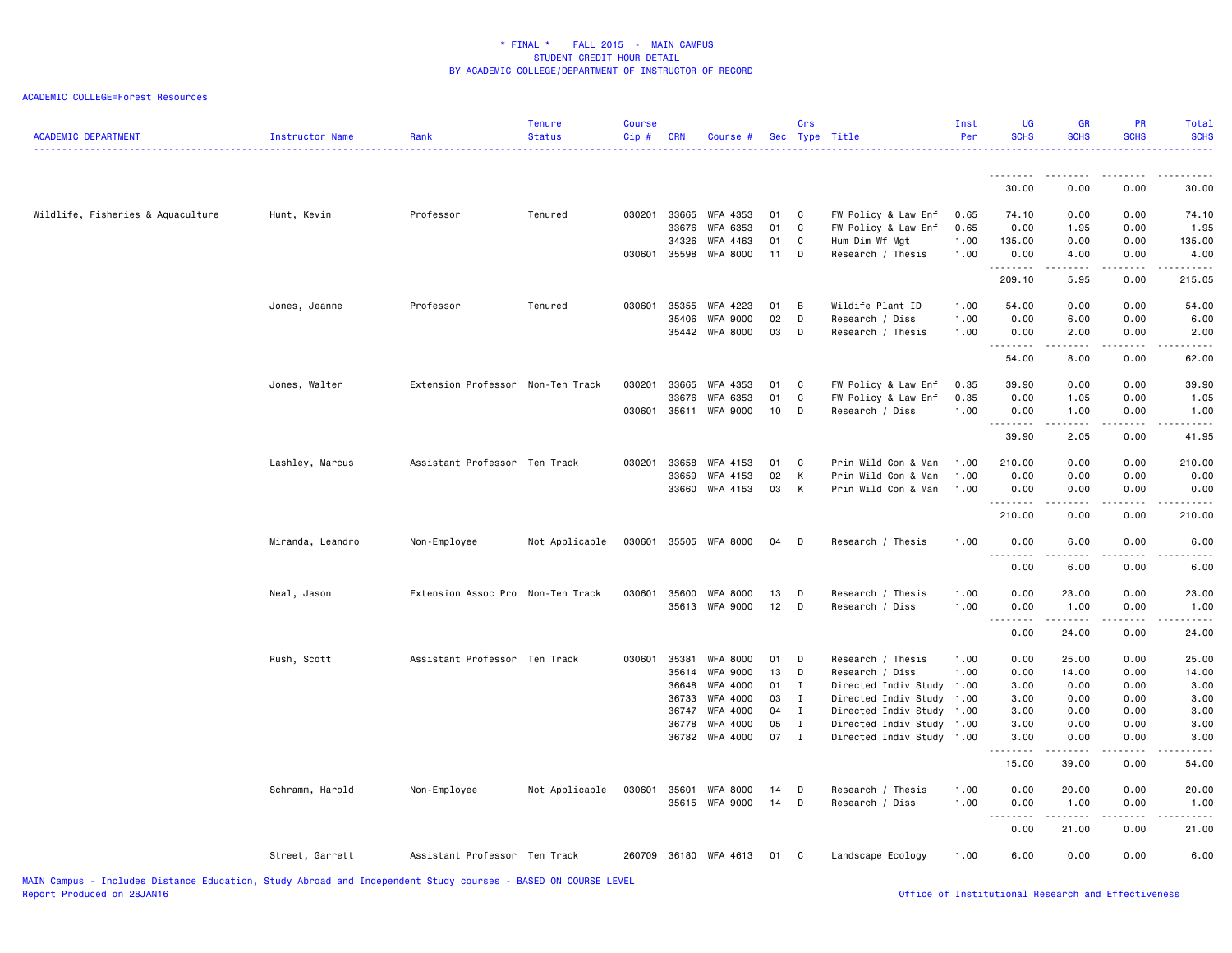| <b>ACADEMIC DEPARTMENT</b>        | <b>Instructor Name</b> | Rank                              | <b>Tenure</b><br><b>Status</b> | <b>Course</b><br>Cip# | CRN   | Course #        | <b>Sec</b> | Crs          | Type Title                | Inst<br>Per | UG<br><b>SCHS</b>   | <b>GR</b><br><b>SCHS</b> | <b>PR</b><br><b>SCHS</b> | Total<br><b>SCHS</b>  |
|-----------------------------------|------------------------|-----------------------------------|--------------------------------|-----------------------|-------|-----------------|------------|--------------|---------------------------|-------------|---------------------|--------------------------|--------------------------|-----------------------|
| Wildlife, Fisheries & Aquaculture | Street, Garrett        | Assistant Professor Ten Track     |                                | 260709                |       | 36181 WFA 6613  | 01         | C.           | Landscape Ecology         | 1.00        | 0.00                | 24.00                    | 0.00                     | 24.00                 |
|                                   |                        |                                   |                                |                       |       |                 |            |              |                           |             | --------<br>6.00    | ------<br>24.00          | .<br>0.00                | 30.00                 |
|                                   | Strickland, Bronson    | Extension Assoc Pro Non-Ten Track |                                | 030601                | 35602 | WFA 8000        | 15         | D            | Research / Thesis         | 1.00        | 0.00                | 3.00                     | 0.00                     | 3.00                  |
|                                   |                        |                                   |                                |                       |       | 35616 WFA 9000  | 15         | D            | Research / Diss           | 1.00        | 0.00<br>---------   | 14.00<br>--------        | 0.00<br>-----            | 14.00<br>. <b>.</b> . |
|                                   |                        |                                   |                                |                       |       |                 |            |              |                           |             | 0.00                | 17.00                    | 0.00                     | 17.00                 |
|                                   | Tegt, Jessica          | Extension Assist Pr Non-Ten Track |                                | 030601                | 36582 | <b>WFA 7000</b> | 02         | $\mathbf I$  | Directed Indiv Study 1.00 |             | 0.00                | 3.00                     | 0.00                     | 3.00                  |
|                                   |                        |                                   |                                | 261301                | 34670 | WFA 4273        | 01         | $\mathbf{C}$ | Ecology & Manage HWC 1.00 |             | 45.00               | 0.00                     | 0.00                     | 45.00                 |
|                                   |                        |                                   |                                |                       | 35237 | WFA 6273        | 01         | $\mathbf{C}$ | Ecology & Manage HWC 1.00 |             | 0.00                | 15.00                    | 0.00                     | 15.00                 |
|                                   |                        |                                   |                                |                       |       |                 |            |              |                           |             | --------<br>45.00   | .<br>18.00               | .<br>0.00                | .<br>63.00            |
|                                   | Vilella, Francisco     | Non-Employee                      | Not Applicable                 | 030601                | 35384 | <b>WFA 8000</b> | 02         | D            | Research / Thesis         | 1.00        | 0.00                | 9.00                     | 0.00                     | 9.00                  |
|                                   |                        |                                   |                                |                       | 35385 | WFA 9000        | 01         | D            | Research / Diss           | 1.00        | 0.00                | 26.00                    | 0.00                     | 26.00                 |
|                                   |                        |                                   |                                |                       |       |                 |            |              |                           |             | .<br>0.00           | ------<br>35.00          | -----<br>0.00            | .<br>35.00            |
|                                   | Wang, Guiming          | Associate Professor Tenured       |                                | 030201                | 33657 | WFA 4123        | 01         | B            | Wildl & Fish Biometr      | 1.00        | 141.00              | 0.00                     | 0.00                     | 141.00                |
|                                   |                        |                                   |                                | 030601                | 35603 | <b>WFA 8000</b> | 16         | D            | Research / Thesis         | 1.00        | 0.00                | 15.00                    | 0.00                     | 15.00                 |
|                                   |                        |                                   |                                |                       | 36287 | <b>WFA 7000</b> | 01         | $\mathbf I$  | Directed Indiv Study 1.00 |             | 0.00                | 4.00                     | 0.00                     | 4.00                  |
|                                   |                        |                                   |                                |                       |       |                 |            |              |                           |             | --------<br>141.00  | 19.00                    | .<br>0.00                | <u>.</u><br>160.00    |
| Wildlife, Fisheries & Aquaculture |                        |                                   |                                |                       |       |                 |            |              |                           |             | ========<br>1488.00 | <b>EBBERED</b><br>424.00 | ---------<br>0.00        | ==========<br>1912.00 |
|                                   |                        |                                   |                                |                       |       |                 |            |              |                           |             | ========            | ========                 | eeeeeee                  | ==========            |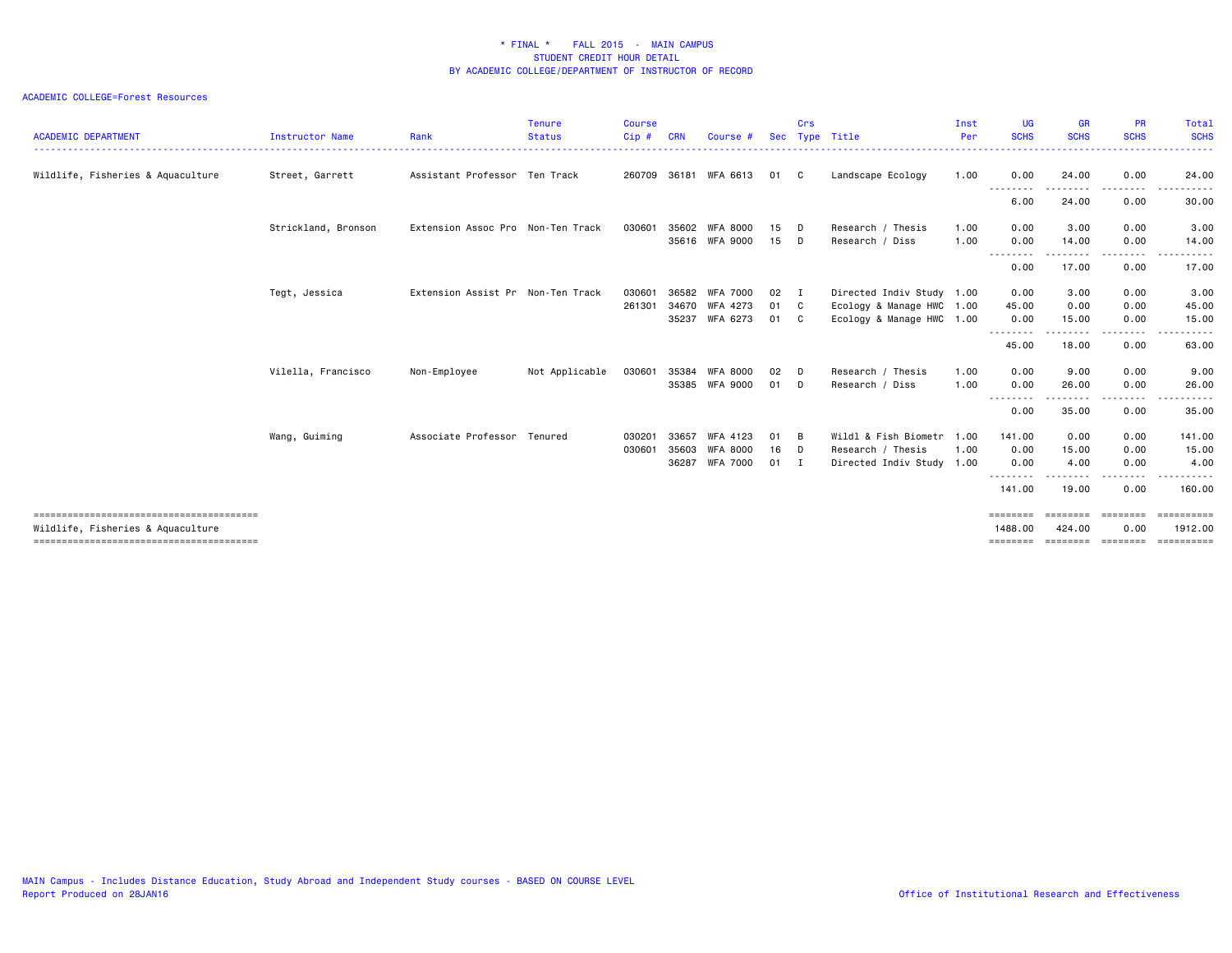## ACADEMIC COLLEGE=Veterinary Medicine

| <b>ACADEMIC DEPARTMENT</b> | Instructor Name   | Rank                              | <b>Tenure</b><br><b>Status</b> | <b>Course</b><br>Cip# | <b>CRN</b>   | Course #              |      | Crs            | Sec Type Title            | Inst<br>Per | UG<br><b>SCHS</b><br>$\frac{1}{2} \left( \frac{1}{2} \right) \left( \frac{1}{2} \right) \left( \frac{1}{2} \right)$ | <b>GR</b><br><b>SCHS</b>                                                                                                                | PR<br><b>SCHS</b>                                                                                                                                            | Total<br><b>SCHS</b><br>.                                                                                                                                    |
|----------------------------|-------------------|-----------------------------------|--------------------------------|-----------------------|--------------|-----------------------|------|----------------|---------------------------|-------------|---------------------------------------------------------------------------------------------------------------------|-----------------------------------------------------------------------------------------------------------------------------------------|--------------------------------------------------------------------------------------------------------------------------------------------------------------|--------------------------------------------------------------------------------------------------------------------------------------------------------------|
| Veterinary Medicine        | Archer, Todd      | Assistant Professor Ten Track     |                                | 512401                | 31155        | CVM 5380              | 01   | E              | Small Anim Int Med        | 1.00        | 0.00                                                                                                                | 0.00                                                                                                                                    | 132.00                                                                                                                                                       | 132.00                                                                                                                                                       |
|                            |                   |                                   |                                | 512501                | 31211        | <b>CVM 8081</b>       | 03   | C              | Clin Sci Journal Rev      | 1.00        | 0.00                                                                                                                | 2.00                                                                                                                                    | 0.00                                                                                                                                                         | 2.00                                                                                                                                                         |
|                            |                   |                                   |                                |                       | 35619        | CVM 9000              | 06   | D              | Research / Diss           | 1.00        | 0.00                                                                                                                | 3.00                                                                                                                                    | 0.00                                                                                                                                                         | 3.00                                                                                                                                                         |
|                            |                   |                                   |                                |                       |              | 35814 CVM 8000        | 03   | D              | Research / Thesis         | 1.00        | 0.00<br>.                                                                                                           | 4.00<br>$\mathcal{L}^{\mathcal{L}}\mathcal{L}^{\mathcal{L}}\mathcal{L}^{\mathcal{L}}\mathcal{L}^{\mathcal{L}}\mathcal{L}^{\mathcal{L}}$ | 0.00<br><u>.</u>                                                                                                                                             | 4.00<br>.                                                                                                                                                    |
|                            |                   |                                   |                                |                       |              |                       |      |                |                           |             | 0.00                                                                                                                | 9.00                                                                                                                                    | 132.00                                                                                                                                                       | 141.00                                                                                                                                                       |
|                            | Bailey, R. Hart   | Professor                         | Tenured                        |                       |              | 512501 31215 CVM 8091 | 01 S |                | Top Prod Animal Med       | 1.00        | 0.00<br>.                                                                                                           | 1.00<br>.                                                                                                                               | 0.00<br>.                                                                                                                                                    | 1.00<br>$\frac{1}{2} \left( \frac{1}{2} \right) \left( \frac{1}{2} \right) \left( \frac{1}{2} \right) \left( \frac{1}{2} \right) \left( \frac{1}{2} \right)$ |
|                            |                   |                                   |                                |                       |              |                       |      |                |                           |             | 0.00                                                                                                                | 1.00                                                                                                                                    | 0.00                                                                                                                                                         | 1.00                                                                                                                                                         |
|                            | Banda, Alejandro  | Clinical Professor                | Non-Ten Track                  | 512504                |              | 31205 CVM 8013        | 01 C |                | Poultry Virology          | 1.00        | 0.00                                                                                                                | 6.00                                                                                                                                    | 0.00                                                                                                                                                         | 6.00                                                                                                                                                         |
|                            |                   |                                   |                                |                       |              |                       |      |                |                           |             | 0.00                                                                                                                | 6.00                                                                                                                                    | 0.00                                                                                                                                                         | 6.00                                                                                                                                                         |
|                            | Baumgartner, Wes  | Assistant Professor Ten Track     |                                |                       |              | 512501 36450 CVM 7000 | 05   | I              | Directed Indiv Study 1.00 |             | 0.00<br><u>.</u>                                                                                                    | 2.00<br>$- - - - -$                                                                                                                     | 0.00<br>.                                                                                                                                                    | 2.00<br>.                                                                                                                                                    |
|                            |                   |                                   |                                |                       |              |                       |      |                |                           |             | 0.00                                                                                                                | 2.00                                                                                                                                    | 0.00                                                                                                                                                         | 2.00                                                                                                                                                         |
|                            | Betbeze, Caroline | Clinical Assist Pro Non-Ten Track |                                |                       |              | 512401 36084 CVM 5000 | 05   | $\blacksquare$ | Directed Indiv Study 1.00 |             | 0.00<br>.                                                                                                           | 0.00<br>.                                                                                                                               | 2.00<br>.                                                                                                                                                    | 2.00<br>$\frac{1}{2} \left( \frac{1}{2} \right) \left( \frac{1}{2} \right) \left( \frac{1}{2} \right) \left( \frac{1}{2} \right) \left( \frac{1}{2} \right)$ |
|                            |                   |                                   |                                |                       |              |                       |      |                |                           |             | 0.00                                                                                                                | 0.00                                                                                                                                    | 2.00                                                                                                                                                         | 2.00                                                                                                                                                         |
|                            | Brashier, Michael | Associate Professor Tenured       |                                | 512401                | 31126        | CVM 5036              | 01   | C              | Veterinary Physiolog 0.20 |             | 0.00                                                                                                                | 0.00                                                                                                                                    | 540.00                                                                                                                                                       | 540.00                                                                                                                                                       |
|                            |                   |                                   |                                |                       |              | 31144 CVM 5266        | 01   | C              | Equine Med & Surg         | 1.00        | 0.00<br>$\sim$ $\sim$<br>.                                                                                          | 0.00<br>.                                                                                                                               | 120.00<br><u>.</u>                                                                                                                                           | 120.00<br><u>.</u>                                                                                                                                           |
|                            |                   |                                   |                                |                       |              |                       |      |                |                           |             | 0.00                                                                                                                | 0.00                                                                                                                                    | 660.00                                                                                                                                                       | 660.00                                                                                                                                                       |
|                            | Brinkman, Erin    | Clinical Assist Pro Non-Ten Track |                                |                       | 512401 31138 | CVM 5224              | 01   | E              | Radiology                 | 1.00        | 0.00                                                                                                                | 0.00                                                                                                                                    | 164.00                                                                                                                                                       | 164.00                                                                                                                                                       |
|                            |                   |                                   |                                |                       | 31158        | CVM 5420              | 01   | E.             | Adv Rot in Radiology      | 1.00        | 0.00                                                                                                                | 0.00                                                                                                                                    | 6.00                                                                                                                                                         | 6.00                                                                                                                                                         |
|                            |                   |                                   |                                |                       | 512501 31210 | CVM 8081              | 02   | C              | Clin Sci Journal Rev      | 1.00        | 0.00                                                                                                                | 2.00                                                                                                                                    | 0.00                                                                                                                                                         | 2.00                                                                                                                                                         |
|                            |                   |                                   |                                |                       | 35825        | <b>CVM 8000</b>       | 04   | D              | Research / Thesis         | 1.00        | 0.00<br>لأعامل                                                                                                      | 1.00<br>.                                                                                                                               | 0.00<br>$\frac{1}{2} \left( \frac{1}{2} \right) \left( \frac{1}{2} \right) \left( \frac{1}{2} \right) \left( \frac{1}{2} \right) \left( \frac{1}{2} \right)$ | 1.00<br>.                                                                                                                                                    |
|                            |                   |                                   |                                |                       |              |                       |      |                |                           |             | 0.00                                                                                                                | 3.00                                                                                                                                    | 170.00                                                                                                                                                       | 173.00                                                                                                                                                       |
|                            | Bulla, Camillo    | Associate Professor Tenured       |                                | 512401                | 31130        | CVM 5123              | 01   | C              | Veterinary Clinical       | 1.00        | 0.00                                                                                                                | 0.00                                                                                                                                    | 252.00                                                                                                                                                       | 252.00                                                                                                                                                       |
|                            |                   |                                   |                                |                       | 31137        | CVM 5214              | 01   | E              | Lab Services              | 1.00        | 0.00                                                                                                                | 0.00                                                                                                                                    | 164.00                                                                                                                                                       | 164.00                                                                                                                                                       |
|                            |                   |                                   |                                |                       | 512501 36367 | CVM 9000              | 21   | D              | Research / Diss           | 1.00        | 0.00<br>.<br>$\sim$ $\sim$ .                                                                                        | 7.00<br>.                                                                                                                               | 0.00<br>$\omega$ is $\omega$ in $\omega$ in                                                                                                                  | 7.00<br>.                                                                                                                                                    |
|                            |                   |                                   |                                |                       |              |                       |      |                |                           |             | 0.00                                                                                                                | 7.00                                                                                                                                    | 416.00                                                                                                                                                       | 423.00                                                                                                                                                       |
|                            | Carr, Russell     | Associate Professor Tenured       |                                | 512401                | 35736        | CVM 4000              | 01   | I              | Directed Indiv Study 1.00 |             | 4.00                                                                                                                | 0.00                                                                                                                                    | 0.00                                                                                                                                                         | 4.00                                                                                                                                                         |
|                            |                   |                                   |                                | 512501                | 35965        | <b>CVM 9000</b>       | 17   | D              | Research / Diss           | 1.00        | 0.00                                                                                                                | 10.00                                                                                                                                   | 0.00                                                                                                                                                         | 10.00                                                                                                                                                        |
|                            |                   |                                   |                                |                       | 36534        | <b>CVM 7000</b>       | 06   | $\mathbf I$    | Directed Indiv Study 1.00 |             | 0.00                                                                                                                | 3.00                                                                                                                                    | 0.00                                                                                                                                                         | 3.00                                                                                                                                                         |
|                            |                   |                                   |                                |                       | 36535        | <b>CVM 7000</b>       | 07   | $\mathbf{I}$   | Directed Indiv Study 1.00 |             | 0.00<br>--------                                                                                                    | 3.00<br>.                                                                                                                               | 0.00<br>.                                                                                                                                                    | 3.00<br>$\frac{1}{2} \left( \frac{1}{2} \right) \left( \frac{1}{2} \right) \left( \frac{1}{2} \right) \left( \frac{1}{2} \right) \left( \frac{1}{2} \right)$ |
|                            |                   |                                   |                                |                       |              |                       |      |                |                           |             | 4.00                                                                                                                | 16.00                                                                                                                                   | 0.00                                                                                                                                                         | 20.00                                                                                                                                                        |
|                            | Chambers, Janice  | Professor                         | Tenured                        | 512401                | 36662        | CVM 4000              | 03   | I              | Directed Indiv Study 1.00 |             | 2.00                                                                                                                | 0.00                                                                                                                                    | 0.00                                                                                                                                                         | 2.00                                                                                                                                                         |
|                            |                   |                                   |                                |                       | 512501 31119 | CVM 4513              | 01   | C              | Environ Toxicology        | 1.00        | 15.00                                                                                                               | 0.00                                                                                                                                    | 0.00                                                                                                                                                         | 15.00                                                                                                                                                        |
|                            |                   |                                   |                                |                       | 31202        | CVM 6513              | 01   | C              | Environ Toxicology        | 1.00        | 0.00                                                                                                                | 21.00                                                                                                                                   | 0.00                                                                                                                                                         | 21.00                                                                                                                                                        |
|                            |                   |                                   |                                |                       | 35740        | CVM 9000              | 10   | D              | Research / Diss           | 1.00        | 0.00                                                                                                                | 26.00                                                                                                                                   | 0.00                                                                                                                                                         | 26.00                                                                                                                                                        |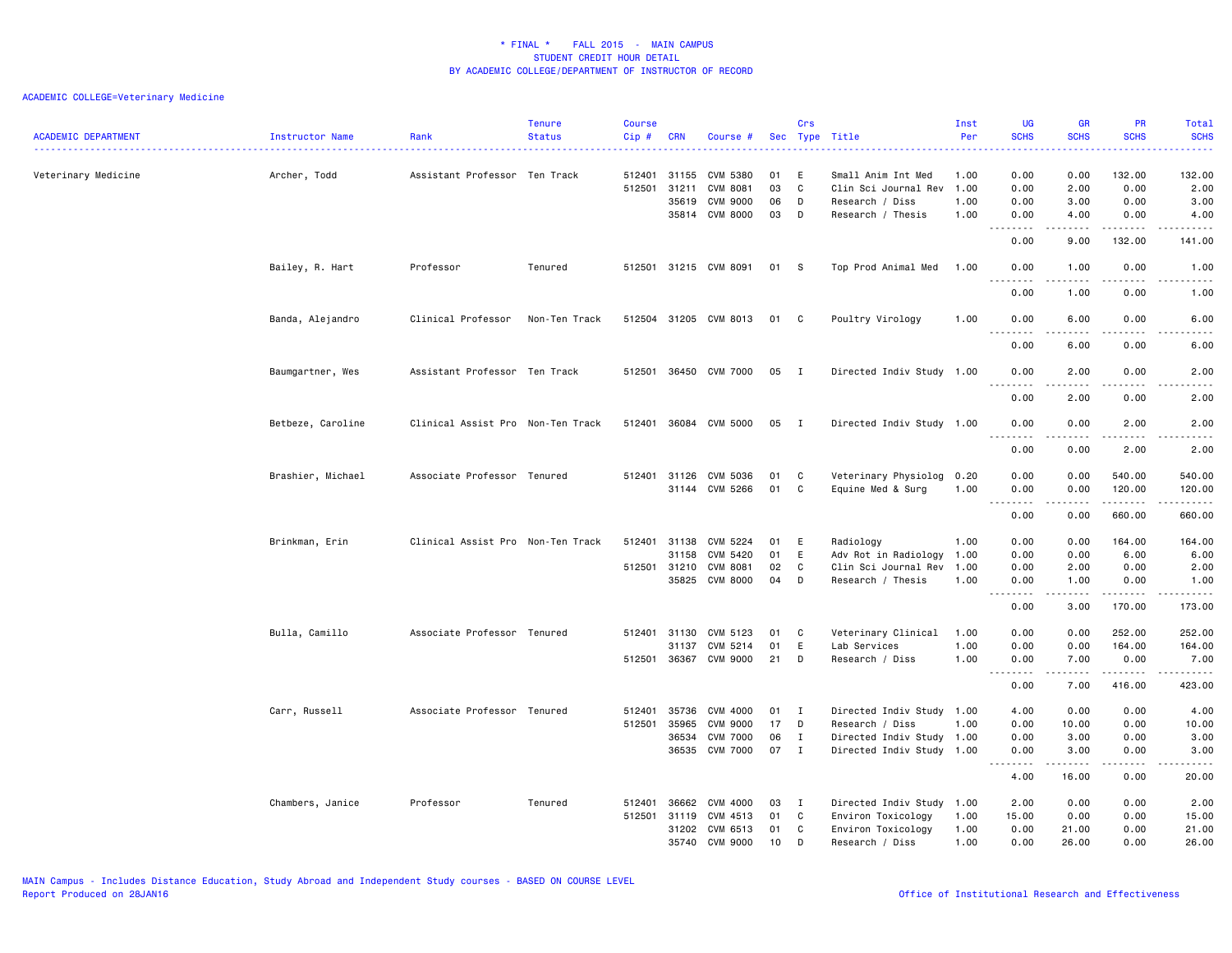## ACADEMIC COLLEGE=Veterinary Medicine

| <b>ACADEMIC DEPARTMENT</b> | Instructor Name     | Rank                              | <b>Tenure</b><br><b>Status</b> | <b>Course</b><br>Cip# | <b>CRN</b>                                | Course #                                                                             |                            | Crs                                         | Sec Type Title                                                                                                                        | Inst<br>Per  | UG<br><b>SCHS</b>                        | <b>GR</b><br><b>SCHS</b>                  | <b>PR</b><br><b>SCHS</b>                    | Total<br><b>SCHS</b>                        |
|----------------------------|---------------------|-----------------------------------|--------------------------------|-----------------------|-------------------------------------------|--------------------------------------------------------------------------------------|----------------------------|---------------------------------------------|---------------------------------------------------------------------------------------------------------------------------------------|--------------|------------------------------------------|-------------------------------------------|---------------------------------------------|---------------------------------------------|
|                            |                     |                                   |                                |                       |                                           |                                                                                      |                            |                                             |                                                                                                                                       |              | .                                        |                                           |                                             |                                             |
|                            |                     |                                   |                                |                       |                                           |                                                                                      |                            |                                             |                                                                                                                                       |              | 17.00                                    | 47.00                                     | 0.00                                        | 64.00                                       |
| Veterinary Medicine        | Christiansen, David | Clinical Assist Pro Non-Ten Track |                                |                       |                                           | 512401 31187 CVM 5580<br>512501 31148 CVM 5282                                       | 06<br>01                   | E<br>E                                      | Adv Clin Rot 3<br>Lg Animal/Ambulatory 1.00                                                                                           | 1.00         | 0.00<br>0.00<br>.                        | 0.00<br>0.00<br>.                         | 6.00<br>56.00<br>.                          | 6.00<br>56.00<br>.                          |
|                            |                     |                                   |                                |                       |                                           |                                                                                      |                            |                                             |                                                                                                                                       |              | 0.00                                     | 0.00                                      | 62.00                                       | 62.00                                       |
|                            | Claude, Andrew      | Assistant Professor Ten Track     |                                | 512401                | 31139<br>31159                            | CVM 5234<br>CVM 5430                                                                 | 01<br>01                   | E<br>E                                      | Anesthesiolgy<br>Adv Rot in Anesth                                                                                                    | 1.00<br>1.00 | 0.00<br>0.00                             | 0.00<br>0.00                              | 164.00<br>2.00                              | 164.00<br>2.00                              |
|                            |                     |                                   |                                |                       |                                           |                                                                                      |                            |                                             |                                                                                                                                       |              | $- - - -$<br>0.00                        | 0.00                                      | 166.00                                      | .<br>166.00                                 |
|                            | Eddy, Alison        | Clinical Assoc Prof Non-Ten Track |                                |                       |                                           | 512401 31194 CVM 5862                                                                | 01                         | E                                           | Equine Lameness                                                                                                                       | 1.00         | 0.00<br>----                             | 0.00<br>$- - -$                           | 14.00<br><u>.</u>                           | 14.00<br>.                                  |
|                            |                     |                                   |                                |                       |                                           |                                                                                      |                            |                                             |                                                                                                                                       |              | 0.00                                     | 0.00                                      | 14.00                                       | 14.00                                       |
|                            | Eells, Jeffrey      | Associate Professor Tenured       |                                | 512401<br>512501      | 31123<br>35739<br>36190<br>36300<br>36366 | CVM 5013<br><b>CVM 8000</b><br><b>CVM 7000</b><br><b>CVM 7000</b><br><b>CVM 7000</b> | 01<br>02<br>02<br>03<br>04 | B<br>D<br>$\mathbf{I}$<br>Ι.<br>$\mathbf I$ | Veterinary Neuroscie 1.00<br>Research / Thesis<br>Directed Indiv Study 1.00<br>Directed Indiv Study 1.00<br>Directed Indiv Study 1.00 | 1.00         | 0.00<br>0.00<br>0.00<br>0.00<br>0.00     | 0.00<br>9.00<br>3.00<br>3.00<br>3.00<br>. | 270.00<br>0.00<br>0.00<br>0.00<br>0.00<br>. | 270.00<br>9.00<br>3.00<br>3.00<br>3.00<br>. |
|                            |                     |                                   |                                |                       |                                           |                                                                                      |                            |                                             |                                                                                                                                       |              | 0.00                                     | 18.00                                     | 270.00                                      | 288.00                                      |
|                            | Epperson, William   | Professor                         | Tenured                        | 512501                |                                           | 36316 CVM 8000                                                                       | 08                         | D                                           | Research / Thesis                                                                                                                     | 1.00         | 0.00                                     | 1.00                                      | 0.00                                        | 1.00                                        |
|                            |                     |                                   |                                |                       |                                           |                                                                                      |                            |                                             |                                                                                                                                       |              | 0.00                                     | 1.00                                      | 0.00                                        | 1.00                                        |
|                            | Eubanks, Diana      | Clinical Assoc Prof Non-Ten Track |                                | 512401                | 31126<br>31140                            | CVM 5036<br>CVM 5246<br>31141 CVM 5246                                               | 01<br>01<br>02             | C.<br>E<br>E                                | Veterinary Physiolog 0.20<br>Community Veterinary 1.00<br>Community Veterinary 1.00                                                   |              | 0.00<br>0.00<br>0.00                     | 0.00<br>0.00<br>0.00<br>-----             | 540.00<br>174.00<br>60.00<br>.              | 540.00<br>174.00<br>60.00<br>.              |
|                            |                     |                                   |                                |                       |                                           |                                                                                      |                            |                                             |                                                                                                                                       |              | 0.00                                     | 0.00                                      | 774.00                                      | 774.00                                      |
|                            | Fleming, Sherrill   | Associate Professor Tenured       |                                | 512401                | 31126<br>31146                            | CVM 5036<br>CVM 5276<br>31147 CVM 5276                                               | 01<br>01<br>02             | C<br>C<br>E                                 | Veterinary Physiolog 0.20<br>Food Animal Practice 1.00<br>Food Animal Practice 1.00                                                   |              | 0.00<br>0.00<br>0.00<br>.<br>0.00        | 0.00<br>0.00<br>0.00<br>-----<br>0.00     | 540.00<br>120.00<br>120.00<br>.<br>780.00   | 540.00<br>120.00<br>120.00<br>.<br>780.00   |
|                            | Fontenot, Robin     | Clinical Assist Pro Non-Ten Track |                                | 240101                | 36235                                     | HON 4093                                                                             | H07 E                      |                                             | Honors Thesis                                                                                                                         | 1.00         | 3.00                                     | 0.00                                      | 0.00                                        | 3.00                                        |
|                            |                     |                                   |                                | 512501                | 31212                                     | CVM 8081<br>36502 CVM 8000                                                           | 04<br>10                   | C<br>D                                      | Clin Sci Journal Rev<br>Research / Thesis                                                                                             | 1.00<br>1.00 | 0.00<br>0.00                             | 2.00<br>1.00                              | 0.00<br>0.00                                | 2.00<br>1.00                                |
|                            |                     |                                   |                                |                       |                                           |                                                                                      |                            |                                             |                                                                                                                                       |              | .<br>3.00                                | د د د د<br>3.00                           | .<br>0.00                                   | .<br>6.00                                   |
|                            | Gardner, Allison    | Clinical Assist Pro Non-Ten Track |                                | 510808 31101          | 31104<br>31106<br>31108<br>31113          | CVM 3112<br>CVM 3202<br>CVM 4003<br>CVM 4103<br>CVM 4206                             | 01<br>01<br>01<br>01<br>01 | $\overline{B}$<br>B<br>E<br>H<br>H          | An Hand, Husb, Nutri 1.00<br>Diagnostic Imaging f<br>Internship Experienc 1.00<br>Large Animal Exp I<br>Small Animal Clinica 1.00     | 0.50<br>1.00 | 38.00<br>19.00<br>9.00<br>30.00<br>60.00 | 0.00<br>0.00<br>0.00<br>0.00<br>0.00      | 0.00<br>0.00<br>0.00<br>0.00<br>0.00        | 38.00<br>19.00<br>9.00<br>30.00<br>60.00    |
|                            |                     |                                   |                                |                       |                                           | 31116 CVM 4333                                                                       | 01                         | H                                           | Emergency/ICU Clinic 1.00                                                                                                             |              | 30.00                                    | 0.00                                      | 0.00                                        | 30.00                                       |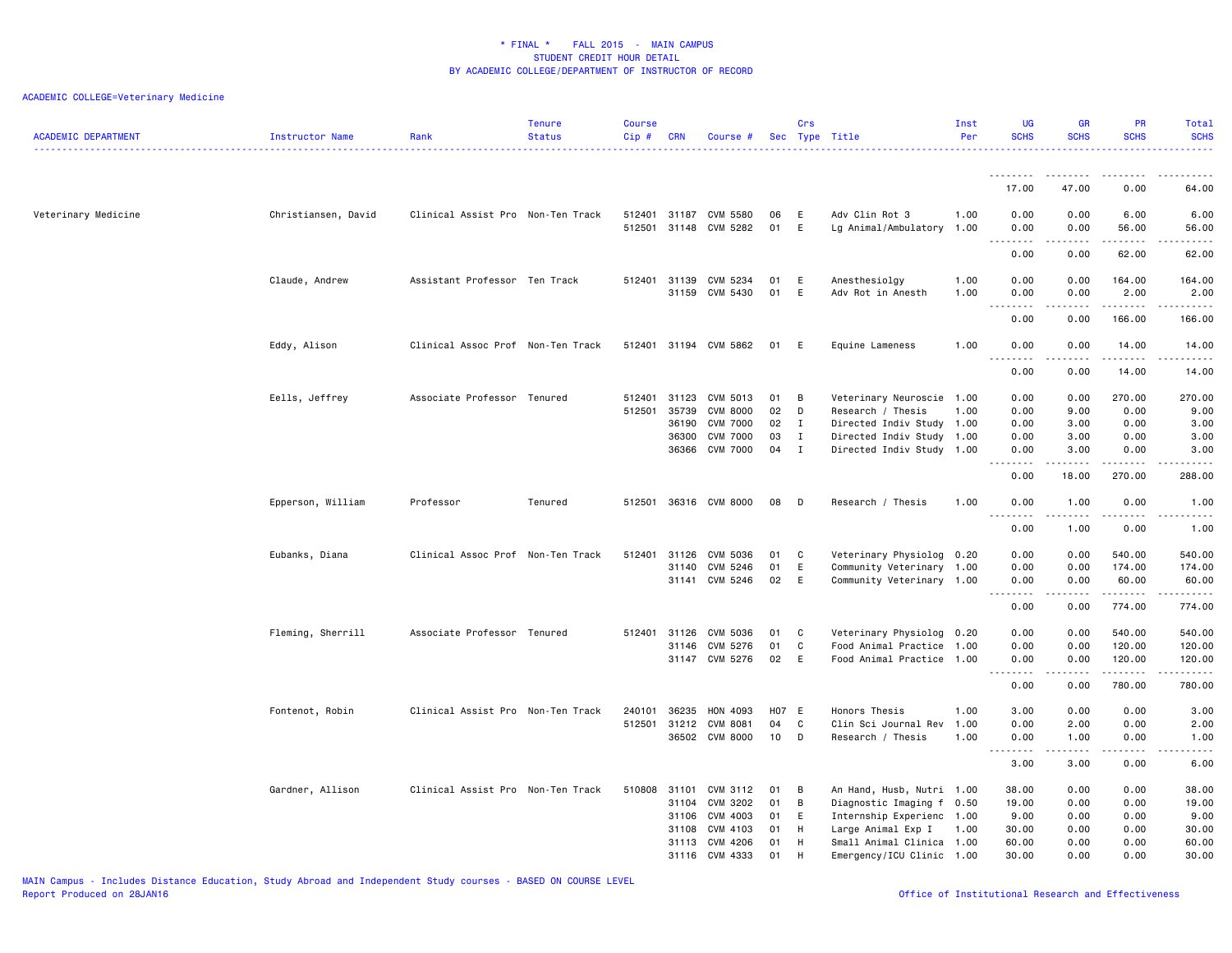## ACADEMIC COLLEGE=Veterinary Medicine

| <b>ACADEMIC DEPARTMENT</b> | Instructor Name  | Rank                              | <b>Tenure</b><br><b>Status</b> | <b>Course</b><br>Cip# | <b>CRN</b>     | Course #                           |              | Crs                         | Sec Type Title                                         | Inst<br>Per  | <b>UG</b><br><b>SCHS</b> | <b>GR</b><br><b>SCHS</b> | <b>PR</b><br><b>SCHS</b> | Total<br><b>SCHS</b> |
|----------------------------|------------------|-----------------------------------|--------------------------------|-----------------------|----------------|------------------------------------|--------------|-----------------------------|--------------------------------------------------------|--------------|--------------------------|--------------------------|--------------------------|----------------------|
| Veterinary Medicine        | Gardner, Allison | Clinical Assist Pro Non-Ten Track |                                |                       |                | 510808 31117 CVM 4501              | 01           | H                           | Diagnostic Lab Exp                                     | 1.00         | 6.00                     | 0.00                     | 0.00                     | 6.00                 |
|                            |                  |                                   |                                |                       |                | 31118 CVM 4511                     | 01           | H                           | Biomed Research Exp                                    | 1.00         | 5.00                     | 0.00                     | 0.00                     | 5.00                 |
|                            |                  |                                   |                                |                       |                | 31121 CVM 4701                     | 01           | C                           | App & Process for VT                                   | 1.00         | 16.00<br>.               | 0.00<br>.                | 0.00<br>.                | 16.00<br>.           |
|                            |                  |                                   |                                |                       |                |                                    |              |                             |                                                        |              | 213.00                   | 0.00                     | 0.00                     | 213.00               |
|                            | Gaunt, Patricia  | Professor                         | Tenured                        |                       |                | 512401 31132 CVM 5152              | 01 C         |                             | Veterinary Toxicolog 1.00                              |              | 0.00<br>.                | 0.00                     | 168.00                   | 168.00<br>.          |
|                            |                  |                                   |                                |                       |                |                                    |              |                             |                                                        |              | 0.00                     | 0.00                     | 168.00                   | 168.00               |
|                            | Grace, Sharon    | Clinical Professor                | Non-Ten Track                  | 512401                | 31122          | CVM 5011                           | 01           | - S                         | Professional Develop                                   | 1.00         | 0.00                     | 0.00                     | 90.00                    | 90.00                |
|                            |                  |                                   |                                |                       | 31134          | CVM 5186                           | 01           | B                           | Small Anim Med & Sur                                   | 1.00         | 0.00                     | 0.00                     | 504.00                   | 504.00               |
|                            |                  |                                   |                                |                       | 31193          | CVM 5814                           | 01 C         |                             | The Feline Patient                                     | 1.00         | 0.00                     | 0.00                     | 232.00                   | 232.00               |
|                            |                  |                                   |                                |                       | 35983          | CVM 5000                           | 01 I         |                             | Directed Indiv Study 1.00                              |              | 0.00                     | 0.00                     | 2.00                     | 2.00                 |
|                            |                  |                                   |                                |                       | 36082          | CVM 5000                           | 03 I         |                             | Directed Indiv Study                                   | 1.00         | 0.00                     | 0.00                     | 2.00                     | 2.00                 |
|                            |                  |                                   |                                |                       | 36085<br>36086 | CVM 5000<br>CVM 5000               | 06 I<br>07 I |                             | Directed Indiv Study<br>Directed Indiv Study 1.00      | 1.00         | 0.00<br>0.00             | 0.00<br>0.00             | 4.00<br>2.00             | 4.00<br>2.00         |
|                            |                  |                                   |                                |                       | 36087          | CVM 5000                           | 08 I         |                             | Directed Indiv Study                                   | 1.00         | 0.00                     | 0.00                     | 4.00                     | 4.00                 |
|                            |                  |                                   |                                |                       | 36102          | CVM 5000                           | 09           | $\mathbf{I}$                | Directed Indiv Study                                   | 1.00         | 0.00                     | 0.00                     | 4.00                     | 4.00                 |
|                            |                  |                                   |                                |                       | 36103          | CVM 5000                           | 10           | $\blacksquare$              | Directed Indiv Study 1.00                              |              | 0.00                     | 0.00                     | 4.00                     | 4.00                 |
|                            |                  |                                   |                                |                       | 36135          | CVM 5000                           | $11 \quad I$ |                             | Directed Indiv Study                                   | 1.00         | 0.00                     | 0.00                     | 4.00                     | 4.00                 |
|                            |                  |                                   |                                |                       | 36175          | CVM 5000                           | $12 \quad I$ |                             | Directed Indiv Study                                   | 1.00         | 0.00                     | 0.00                     | 2.00                     | 2.00                 |
|                            |                  |                                   |                                |                       | 36245          | CVM 5000                           | 13 I         |                             | Directed Indiv Study 1.00                              |              | 0.00                     | 0.00                     | 4.00                     | 4.00                 |
|                            |                  |                                   |                                |                       | 36246          | CVM 5000                           | $14$ I       |                             | Directed Indiv Study                                   | 1.00         | 0.00                     | 0.00                     | 4.00                     | 4.00                 |
|                            |                  |                                   |                                |                       | 36247          | CVM 5000                           | 15           | $\mathbf{I}$                | Directed Indiv Study 1.00                              |              | 0.00                     | 0.00                     | 4.00                     | 4.00                 |
|                            |                  |                                   |                                |                       | 36248          | CVM 5000                           | 16 I         |                             | Directed Indiv Study                                   | 1.00         | 0.00                     | 0.00                     | 4.00                     | 4.00                 |
|                            |                  |                                   |                                |                       | 36249          | CVM 5000                           | $17$ I       |                             | Directed Indiv Study                                   | 1.00         | 0.00                     | 0.00                     | 4.00                     | 4.00                 |
|                            |                  |                                   |                                |                       | 36250<br>36251 | CVM 5000<br><b>CVM 5000</b>        | 18 I<br>19   | $\blacksquare$              | Directed Indiv Study                                   | 1.00<br>1.00 | 0.00<br>0.00             | 0.00<br>0.00             | 4.00<br>4.00             | 4.00<br>4.00         |
|                            |                  |                                   |                                |                       | 36252          | CVM 5000                           | 20           | $\mathbf{I}$                | Directed Indiv Study<br>Directed Indiv Study 1.00      |              | 0.00                     | 0.00                     | 4.00                     | 4.00                 |
|                            |                  |                                   |                                |                       | 36253          | <b>CVM 5000</b>                    | $21$ I       |                             | Directed Indiv Study                                   | 1.00         | 0.00                     | 0.00                     | 4.00                     | 4.00                 |
|                            |                  |                                   |                                |                       | 36254          | CVM 5000                           | 22           | $\mathbf{I}$                | Directed Indiv Study                                   | 1.00         | 0.00                     | 0.00                     | 4.00                     | 4.00                 |
|                            |                  |                                   |                                |                       | 36255          | CVM 5000                           | 23           | $\blacksquare$              | Directed Indiv Study 1.00                              |              | 0.00                     | 0.00                     | 4.00                     | 4.00                 |
|                            |                  |                                   |                                |                       | 36256          | CVM 5000                           | 24 I         |                             | Directed Indiv Study 1.00                              |              | 0.00                     | 0.00                     | 4.00                     | 4.00                 |
|                            |                  |                                   |                                |                       | 36257          | CVM 5000                           | 25           | $\mathbf{I}$                | Directed Indiv Study                                   | 1.00         | 0.00                     | 0.00                     | 4.00                     | 4.00                 |
|                            |                  |                                   |                                |                       | 36258          | <b>CVM 5000</b>                    | 26           | $\mathbf I$                 | Directed Indiv Study 1.00                              |              | 0.00                     | 0.00                     | 4.00                     | 4.00                 |
|                            |                  |                                   |                                |                       | 36259          | CVM 5000                           | 27           | $\mathbf{I}$                | Directed Indiv Study                                   | 1.00         | 0.00                     | 0.00                     | 4.00                     | 4.00                 |
|                            |                  |                                   |                                |                       | 36260          | CVM 5000                           | 28           | $\mathbf{I}$                | Directed Indiv Study                                   | 1.00         | 0.00                     | 0.00                     | 4.00                     | 4.00                 |
|                            |                  |                                   |                                |                       | 36261          | CVM 5000                           | 29           | $\blacksquare$              | Directed Indiv Study 1.00                              |              | 0.00                     | 0.00                     | 4.00                     | 4.00                 |
|                            |                  |                                   |                                |                       | 36262<br>36263 | CVM 5000<br>CVM 5000               | 30<br>31 I   | $\mathbf{I}$                | Directed Indiv Study 1.00<br>Directed Indiv Study 1.00 |              | 0.00<br>0.00             | 0.00<br>0.00             | 4.00<br>4.00             | 4.00<br>4.00         |
|                            |                  |                                   |                                |                       | 36264          | CVM 5000                           | 32 I         |                             | Directed Indiv Study                                   | 1.00         | 0.00                     | 0.00                     | 4.00                     | 4.00                 |
|                            |                  |                                   |                                |                       | 36265          | CVM 5000                           | 33 I         |                             | Directed Indiv Study 1.00                              |              | 0.00                     | 0.00                     | 4.00                     | 4.00                 |
|                            |                  |                                   |                                |                       | 36289          | CVM 5000                           | 34 I         |                             | Directed Indiv Study                                   | 1.00         | 0.00                     | 0.00                     | 2.00                     | 2.00                 |
|                            |                  |                                   |                                |                       | 36290          | CVM 5000                           | 35 I         |                             | Directed Indiv Study                                   | 1.00         | 0.00                     | 0.00                     | 2.00                     | 2.00                 |
|                            |                  |                                   |                                |                       | 36291          | CVM 5000                           | 36           | $\blacksquare$              | Directed Indiv Study 1.00                              |              | 0.00                     | 0.00                     | 4.00                     | 4.00                 |
|                            |                  |                                   |                                |                       | 36292          | CVM 5000                           | 37 I         |                             | Directed Indiv Study                                   | 1.00         | 0.00                     | 0.00                     | 4.00                     | 4.00                 |
|                            |                  |                                   |                                |                       | 36293          | CVM 5000                           | 38           | $\mathbf{I}$                | Directed Indiv Study                                   | 1.00         | 0.00                     | 0.00                     | 2.00                     | 2.00                 |
|                            |                  |                                   |                                |                       | 36317          | CVM 5000                           | 39           | $\mathbf{I}$                | Directed Indiv Study 1.00                              |              | 0.00                     | 0.00                     | 2.00                     | 2.00                 |
|                            |                  |                                   |                                |                       | 36402          | CVM 5000                           | 40 I         |                             | Directed Indiv Study 1.00                              |              | 0.00                     | 0.00                     | 2.00                     | 2.00                 |
|                            |                  |                                   |                                |                       | 36405          | CVM 5000                           | 41 I         |                             | Directed Indiv Study                                   | 1.00         | 0.00                     | 0.00                     | 4.00                     | 4.00                 |
|                            |                  |                                   |                                |                       | 36407<br>36408 | <b>CVM 5000</b><br><b>CVM 5000</b> | 42<br>43     | $\mathbf{I}$<br>$\mathbf I$ | Directed Indiv Study 1.00<br>Directed Indiv Study 1.00 |              | 0.00<br>0.00             | 0.00<br>0.00             | 4.00<br>4.00             | 4.00<br>4.00         |
|                            |                  |                                   |                                |                       |                |                                    |              |                             |                                                        |              |                          |                          |                          |                      |

MAIN Campus - Includes Distance Education, Study Abroad and Independent Study courses - BASED ON COURSE LEVEL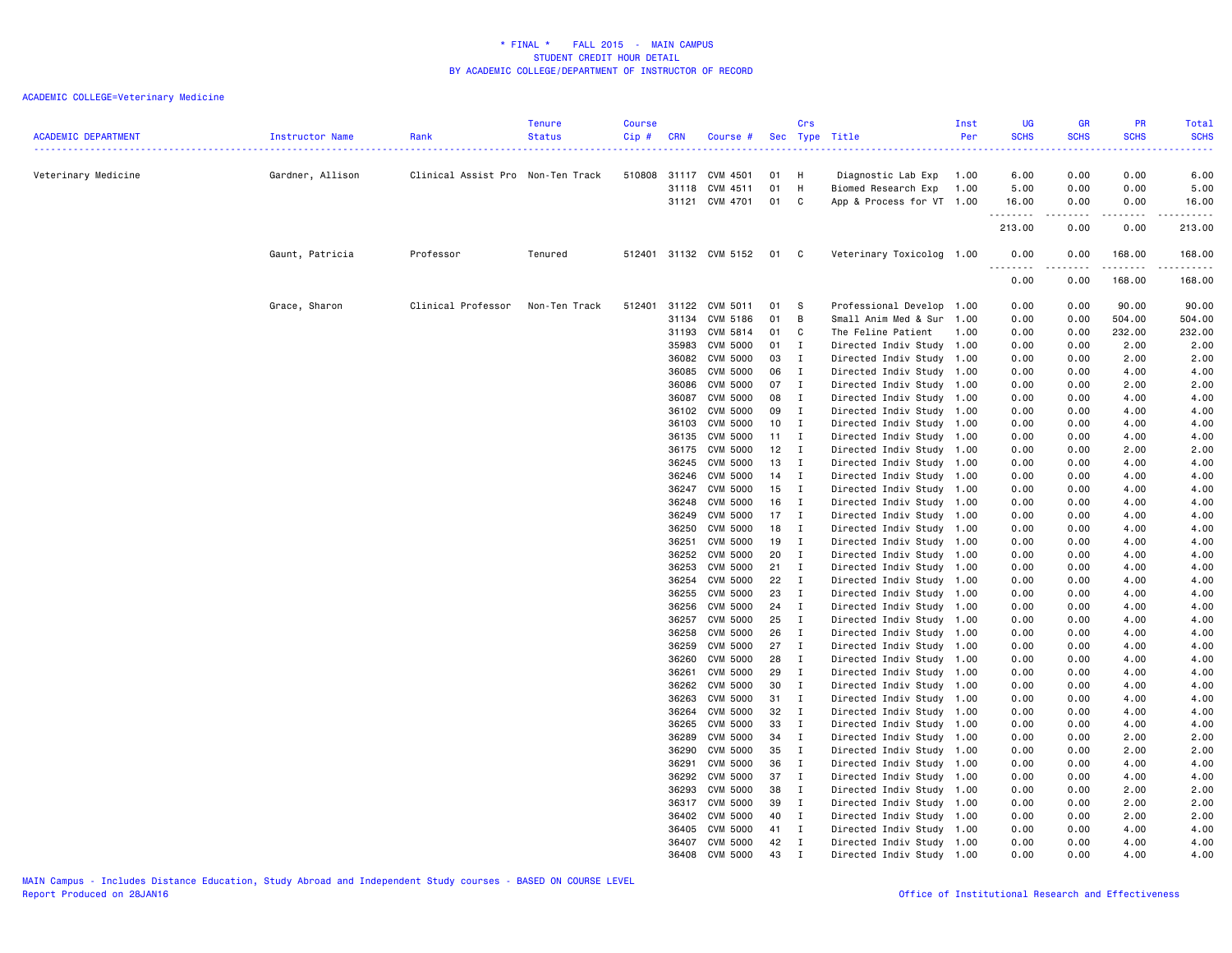|                            |                 |                    | <b>Tenure</b> | <b>Course</b> |                |                 |          | Crs                         |                                              | Inst         | UG               | <b>GR</b>                                                                                                                                | PR                  | Total                                                                                                                                    |
|----------------------------|-----------------|--------------------|---------------|---------------|----------------|-----------------|----------|-----------------------------|----------------------------------------------|--------------|------------------|------------------------------------------------------------------------------------------------------------------------------------------|---------------------|------------------------------------------------------------------------------------------------------------------------------------------|
| <b>ACADEMIC DEPARTMENT</b> | Instructor Name | Rank               | <b>Status</b> | Cip#<br>.     | <b>CRN</b>     | Course #        |          |                             | Sec Type Title                               | Per          | <b>SCHS</b><br>. | <b>SCHS</b><br>$\frac{1}{2} \left( \frac{1}{2} \right) \left( \frac{1}{2} \right) \left( \frac{1}{2} \right) \left( \frac{1}{2} \right)$ | <b>SCHS</b>         | <b>SCHS</b><br>$\frac{1}{2} \left( \frac{1}{2} \right) \left( \frac{1}{2} \right) \left( \frac{1}{2} \right) \left( \frac{1}{2} \right)$ |
| Veterinary Medicine        | Grace, Sharon   | Clinical Professor | Non-Ten Track | 512401        | 36409          | CVM 5000        | 44       | $\mathbf I$                 | Directed Indiv Study 1.00                    |              | 0.00             | 0.00                                                                                                                                     | 4.00                | 4.00                                                                                                                                     |
|                            |                 |                    |               |               | 36480          | CVM 5000        | 46       | $\mathbf{I}$                | Directed Indiv Study                         | 1.00         | 0.00             | 0.00                                                                                                                                     | 4.00                | 4.00                                                                                                                                     |
|                            |                 |                    |               |               | 36481          | <b>CVM 5000</b> | 47       | $\mathbf{I}$                | Directed Indiv Study                         | 1.00         | 0.00             | 0.00                                                                                                                                     | 4.00                | 4.00                                                                                                                                     |
|                            |                 |                    |               |               |                | 36734 CVM 5000  | 48       | $\mathbf I$                 | Directed Indiv Study                         | 1.00         | 0.00             | 0.00                                                                                                                                     | 4.00                | 4.00                                                                                                                                     |
|                            |                 |                    |               |               | 36750          | CVM 5000        | 49       | $\mathbf{I}$                | Directed Indiv Study                         | 1.00         | 0.00             | 0.00                                                                                                                                     | 2.00                | 2.00                                                                                                                                     |
|                            |                 |                    |               |               | 36751          | CVM 5000        | 50       | $\mathbf I$                 | Directed Indiv Study                         | 1.00         | 0.00             | 0.00                                                                                                                                     | 2.00                | 2.00                                                                                                                                     |
|                            |                 |                    |               |               | 36752          | CVM 5000        | 51 I     |                             | Directed Indiv Study                         | 1.00         | 0.00             | 0.00                                                                                                                                     | 2.00                | 2.00                                                                                                                                     |
|                            |                 |                    |               |               | 36753          | CVM 5000        | 52       | $\blacksquare$              | Directed Indiv Study                         | 1.00         | 0.00             | 0.00                                                                                                                                     | 2.00                | 2.00                                                                                                                                     |
|                            |                 |                    |               |               | 36757          | CVM 5000        | 53       | $\mathbf{I}$                | Directed Indiv Study                         | 1.00         | 0.00             | 0.00                                                                                                                                     | 4.00                | 4.00                                                                                                                                     |
|                            |                 |                    |               |               | 36758          | CVM 5000        | 54       | $\mathbf{I}$                | Directed Indiv Study                         | 1.00         | 0.00             | 0.00                                                                                                                                     | 2.00                | 2.00                                                                                                                                     |
|                            |                 |                    |               |               | 36759          | <b>CVM 5000</b> | 55       | $\mathbf{I}$                | Directed Indiv Study                         | 1.00         | 0.00             | 0.00                                                                                                                                     | 2.00                | 2.00                                                                                                                                     |
|                            |                 |                    |               |               | 36760          | CVM 5000        | 56       | $\mathbf I$                 | Directed Indiv Study                         | 1.00         | 0.00             | 0.00                                                                                                                                     | 2.00                | 2.00                                                                                                                                     |
|                            |                 |                    |               |               | 36761          | CVM 5000        | 57 I     |                             | Directed Indiv Study                         | 1.00         | 0.00             | 0.00                                                                                                                                     | 2.00                | 2.00                                                                                                                                     |
|                            |                 |                    |               |               | 36766          | CVM 5000        | 58       | $\mathbf{I}$                | Directed Indiv Study                         | 1.00         | 0.00             | 0.00                                                                                                                                     | 4.00                | 4.00                                                                                                                                     |
|                            |                 |                    |               |               | 36770          | <b>CVM 5000</b> | 59       | $\mathbf{I}$                | Directed Indiv Study                         | 1.00         | 0.00             | 0.00                                                                                                                                     | 2.00                | 2.00                                                                                                                                     |
|                            |                 |                    |               |               | 36771          | CVM 5000        | 60       | $\mathbf I$                 | Directed Indiv Study                         | 1.00         | 0.00             | 0.00                                                                                                                                     | 2.00                | 2.00                                                                                                                                     |
|                            |                 |                    |               |               | 36772          | <b>CVM 5000</b> | 61 I     |                             | Directed Indiv Study                         | 1.00         | 0.00             | 0.00                                                                                                                                     | 2.00                | 2.00                                                                                                                                     |
|                            |                 |                    |               |               | 36779          | CVM 5000        | 62       | $\mathbf I$                 | Directed Indiv Study                         | 1.00         | 0.00             | 0.00                                                                                                                                     | 2.00                | 2.00                                                                                                                                     |
|                            |                 |                    |               |               | 36783          | CVM 5000        | 63       | $\mathbf I$                 | Directed Indiv Study                         | 1.00         | 0.00             | 0.00                                                                                                                                     | 4.00                | 4.00                                                                                                                                     |
|                            |                 |                    |               |               | 36793          | CVM 5000        | 64       | $\mathbf{I}$                | Directed Indiv Study                         | 1.00         | 0.00             | 0.00                                                                                                                                     | 4.00                | 4.00                                                                                                                                     |
|                            |                 |                    |               |               |                | 36794 CVM 5000  | 65       | $\mathbf I$                 | Directed Indiv Study                         | 1.00         | 0.00             | 0.00                                                                                                                                     | 2.00                | 2.00                                                                                                                                     |
|                            |                 |                    |               |               | 36795          | CVM 5000        | 66       | $\mathbf{I}$                | Directed Indiv Study                         | 1.00         | 0.00             | 0.00                                                                                                                                     | 2.00                | 2.00                                                                                                                                     |
|                            |                 |                    |               |               | 36796          | CVM 5000        | 67 I     |                             | Directed Indiv Study                         | 1.00         | 0.00             | 0.00                                                                                                                                     | 4.00                | 4.00                                                                                                                                     |
|                            |                 |                    |               |               | 36798          | CVM 5000        | 68       | I                           | Directed Indiv Study                         | 1.00         | 0.00             | 0.00                                                                                                                                     | 2.00                | 2.00                                                                                                                                     |
|                            |                 |                    |               |               | 36799          | CVM 5000        | 69       | $\mathbf I$                 | Directed Indiv Study                         | 1.00         | 0.00             | 0.00                                                                                                                                     | 4.00                | 4.00                                                                                                                                     |
|                            |                 |                    |               |               | 36800          | CVM 5000        | 70       | $\mathbf I$                 | Directed Indiv Study                         | 1.00         | 0.00             | 0.00                                                                                                                                     | 2.00                | 2.00                                                                                                                                     |
|                            |                 |                    |               |               | 36801          | CVM 5000        | 71 I     |                             | Directed Indiv Study                         | 1.00         | 0.00             | 0.00                                                                                                                                     | 3.00                | 3.00                                                                                                                                     |
|                            |                 |                    |               |               | 36808          | CVM 5000        | 72       | $\mathbf{I}$                | Directed Indiv Study                         | 1.00         | 0.00             | 0.00                                                                                                                                     | 2.00                | 2.00                                                                                                                                     |
|                            |                 |                    |               |               | 36809          | <b>CVM 5000</b> | 73       | $\mathbf I$                 |                                              | 1.00         | 0.00             | 0.00                                                                                                                                     | 2.00                | 2.00                                                                                                                                     |
|                            |                 |                    |               |               | 36810          | CVM 5000        | 74 I     |                             | Directed Indiv Study                         | 1.00         | 0.00             | 0.00                                                                                                                                     | 3.00                | 3.00                                                                                                                                     |
|                            |                 |                    |               |               |                | <b>CVM 5000</b> | 75       | $\mathbf I$                 | Directed Indiv Study                         |              |                  |                                                                                                                                          |                     |                                                                                                                                          |
|                            |                 |                    |               |               | 36811<br>36820 | CVM 5000        | 76       | $\mathbf I$                 | Directed Indiv Study                         | 1.00         | 0.00             | 0.00<br>0.00                                                                                                                             | 4.00<br>4.00        | 4.00<br>4.00                                                                                                                             |
|                            |                 |                    |               |               | 36821          | CVM 5000        | 77 I     |                             | Directed Indiv Study<br>Directed Indiv Study | 1.00<br>1.00 | 0.00<br>0.00     | 0.00                                                                                                                                     | 2.00                | 2.00                                                                                                                                     |
|                            |                 |                    |               |               |                |                 |          |                             |                                              |              |                  |                                                                                                                                          |                     |                                                                                                                                          |
|                            |                 |                    |               |               | 36822<br>36823 | <b>CVM 5000</b> | 78<br>79 | $\mathbf{I}$<br>$\mathbf I$ | Directed Indiv Study                         | 1.00         | 0.00<br>0.00     | 0.00                                                                                                                                     | 4.00<br>3.00        | 4.00                                                                                                                                     |
|                            |                 |                    |               |               |                | CVM 5000        |          |                             | Directed Indiv Study                         | 1.00         |                  | 0.00                                                                                                                                     |                     | 3.00                                                                                                                                     |
|                            |                 |                    |               |               | 36824          | CVM 5000        | 80       | $\mathbf{I}$                | Directed Indiv Study                         | 1.00         | 0.00             | 0.00                                                                                                                                     | 4.00                | 4.00                                                                                                                                     |
|                            |                 |                    |               |               | 36828          | <b>CVM 5000</b> | 81 I     |                             | Directed Indiv Study                         | 1.00         | 0.00             | 0.00                                                                                                                                     | 2.00                | 2.00                                                                                                                                     |
|                            |                 |                    |               |               | 36829          | <b>CVM 5000</b> | 82 I     |                             | Directed Indiv Study                         | 1.00         | 0.00             | 0.00                                                                                                                                     | 4.00                | 4.00                                                                                                                                     |
|                            |                 |                    |               |               | 36830          | CVM 5000        | 83       | $\mathbf{I}$                | Directed Indiv Study                         | 1.00         | 0.00             | 0.00                                                                                                                                     | 2.00                | 2.00                                                                                                                                     |
|                            |                 |                    |               |               | 36839          | CVM 5000        | 86       | $\mathbf{I}$                | Directed Indiv Study                         | 1.00         | 0.00             | 0.00                                                                                                                                     | 2.00                | 2.00                                                                                                                                     |
|                            |                 |                    |               |               | 36841          | <b>CVM 5000</b> | 87       | $\mathbf I$                 | Directed Indiv Study                         | 1.00         | 0.00             | 0.00                                                                                                                                     | 2.00                | 2.00                                                                                                                                     |
|                            |                 |                    |               |               |                | 36842 CVM 5000  | 88       | $\mathbf{I}$                | Directed Indiv Study                         | 1.00         | 0.00<br>.        | 0.00<br>$\frac{1}{2} \left( \frac{1}{2} \right) \left( \frac{1}{2} \right) \left( \frac{1}{2} \right) \left( \frac{1}{2} \right)$        | 3.00<br>$- - - - -$ | 3.00<br>.                                                                                                                                |
|                            |                 |                    |               |               |                |                 |          |                             |                                              |              | 0.00             | 0.00                                                                                                                                     | 1086.00             | 1086.00                                                                                                                                  |
|                            | Hanson, Larry   | Professor          | Tenured       | 512501        |                | 31206 CVM 8031  | 01       | C                           | Curntop Mol Mech Dz                          | 1.00         | 0.00             | 5.00                                                                                                                                     | 0.00                | 5.00                                                                                                                                     |
|                            |                 |                    |               |               |                | 36303 CVM 9000  | 19       | D                           | Research / Diss                              | 1.00         | 0.00             | 9.00                                                                                                                                     | 0.00                | 9.00                                                                                                                                     |
|                            |                 |                    |               |               |                |                 |          |                             |                                              |              | -----            | د د د د                                                                                                                                  | -----               |                                                                                                                                          |
|                            |                 |                    |               |               |                |                 |          |                             |                                              |              | 0.00             | 14.00                                                                                                                                    | 0.00                | 14.00                                                                                                                                    |
|                            | Hopper, Richard | Professor          | Tenured       | 512501        |                | 35618 CVM 9000  | 05       | D                           | Research / Diss                              | 1.00         | 0.00             | 2.00                                                                                                                                     | 0.00                | 2.00                                                                                                                                     |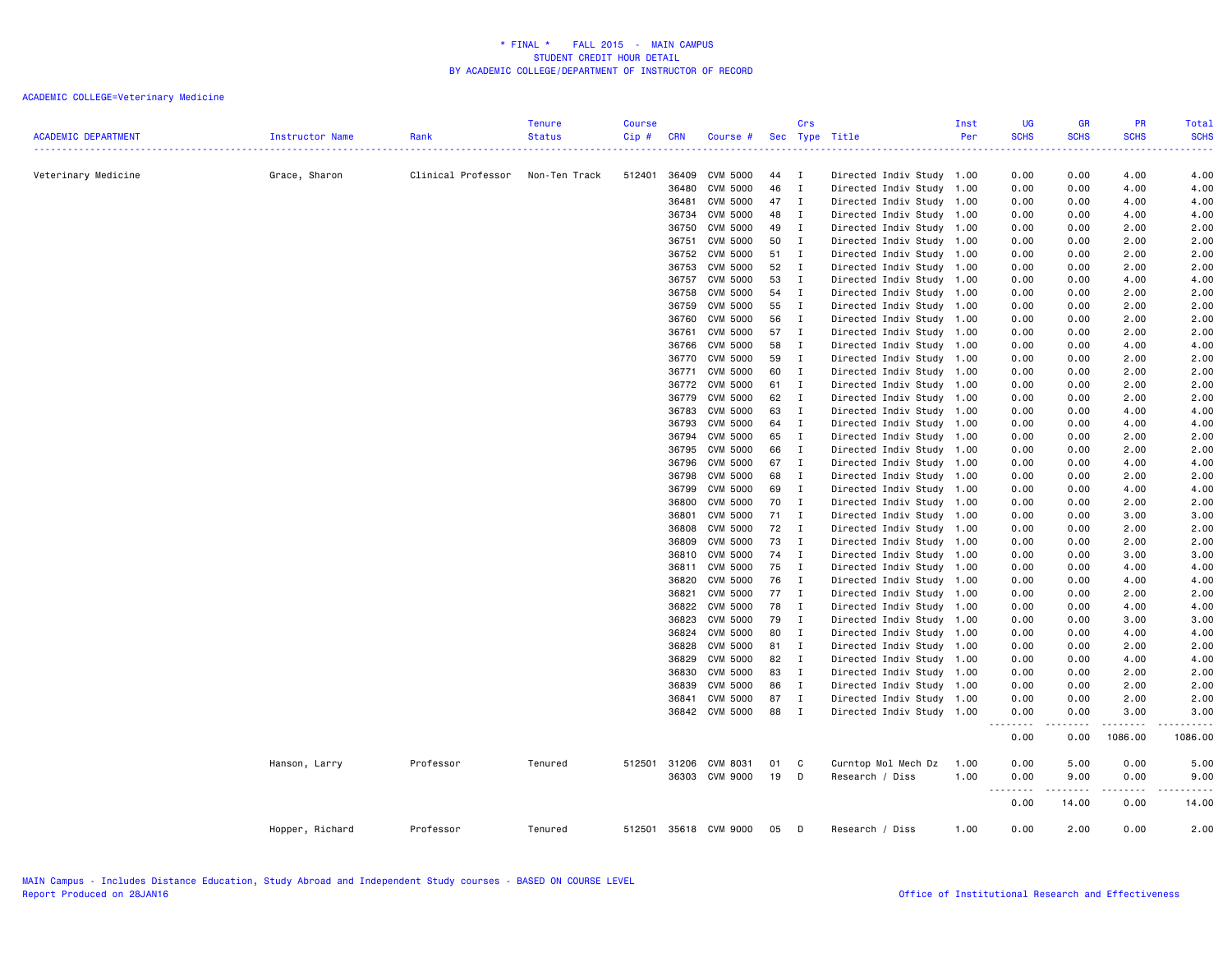| <b>ACADEMIC DEPARTMENT</b> | Instructor Name    | Rank                              | <b>Tenure</b><br><b>Status</b> | Course<br>Cip # | <b>CRN</b>   | Course #              |    | Crs          | Sec Type Title                                                                                           | Inst<br>Per | UG<br><b>SCHS</b>                     | GR<br><b>SCHS</b>   | <b>PR</b><br><b>SCHS</b> | Total<br><b>SCHS</b>                                                                                                                                         |
|----------------------------|--------------------|-----------------------------------|--------------------------------|-----------------|--------------|-----------------------|----|--------------|----------------------------------------------------------------------------------------------------------|-------------|---------------------------------------|---------------------|--------------------------|--------------------------------------------------------------------------------------------------------------------------------------------------------------|
|                            |                    |                                   |                                |                 |              |                       |    |              |                                                                                                          |             | --------                              |                     |                          | . <b>.</b> .                                                                                                                                                 |
|                            |                    |                                   |                                |                 |              |                       |    |              |                                                                                                          |             | 0.00                                  | 2.00                | 0.00                     | 2.00                                                                                                                                                         |
| Veterinary Medicine        | Howell, George     | Assistant Professor Ten Track     |                                |                 |              | 512501 36424 CVM 9000 | 24 | D            | Research / Diss                                                                                          | 1.00        | 0.00                                  | 1.00<br>.           | 0.00                     | 1.00<br>$\frac{1}{2} \left( \frac{1}{2} \right) \left( \frac{1}{2} \right) \left( \frac{1}{2} \right) \left( \frac{1}{2} \right) \left( \frac{1}{2} \right)$ |
|                            |                    |                                   |                                |                 |              |                       |    |              |                                                                                                          |             | 0.00                                  | 1.00                | 0.00                     | 1.00                                                                                                                                                         |
|                            | Huston, Carla      | Associate Professor Tenured       |                                | 512401          | 34585        | CVM 5182              | 01 | C            | Vet Disaster Managem 1.00                                                                                |             | 0.00                                  | 0.00                | 18.00                    | 18.00                                                                                                                                                        |
|                            |                    |                                   |                                | 512501          | 34792        | CVM 8513              | 01 | C            | Appl Vet Epidemiolog 1.00                                                                                |             | 0.00<br>.<br>$\sim$ $\sim$            | 21.00<br>.          | 0.00<br>د د د د د        | 21.00<br>د د د د د                                                                                                                                           |
|                            |                    |                                   |                                |                 |              |                       |    |              |                                                                                                          |             | 0.00                                  | 21.00               | 18.00                    | 39.00                                                                                                                                                        |
|                            | Jack, Sherman      | Professor                         | Tenured                        | 512401          | 31128        | CVM 5073              | 01 | В            | Veterinary Histology 1.00                                                                                |             | 0.00                                  | 0.00                | 270.00                   | 270.00                                                                                                                                                       |
|                            |                    |                                   |                                |                 | 31226        | CVM 8743              | 01 | S            | Emerg Infect Disease 1.00                                                                                |             | 0.00                                  | 6.00                | 0.00                     | 6.00                                                                                                                                                         |
|                            |                    |                                   |                                |                 | 31232        | <b>CVM 8890</b>       | 01 | C            | EC & Preformance Med                                                                                     | 1.00        | 0.00                                  | 9.00                | 0.00                     | 9.00                                                                                                                                                         |
|                            |                    |                                   |                                |                 | 36857        | <b>CVM 5000</b>       | 89 | $\mathbf{I}$ | Directed Indiv Study 1.00                                                                                |             | 0.00<br>-----<br>$\sim$ $\sim$ $\sim$ | 0.00<br>$- - - - -$ | 6.00<br>.                | 6.00<br>.                                                                                                                                                    |
|                            |                    |                                   |                                |                 |              |                       |    |              |                                                                                                          |             | 0.00                                  | 15.00               | 276.00                   | 291.00                                                                                                                                                       |
|                            | Jackson, Elizabeth | Clinical Instructor Non-Ten Track |                                | 510808          | 31099        | CVM 3022              | 01 | B            | Sm Anim Tech Skls & 1.00                                                                                 |             | 38.00                                 | 0.00                | 0.00                     | 38.00                                                                                                                                                        |
|                            |                    |                                   |                                |                 | 31100        | CVM 3111              | 01 | в            | Parasitology: Vet Tec 1.00                                                                               |             | 19.00                                 | 0.00                | 0.00                     | 19.00                                                                                                                                                        |
|                            |                    |                                   |                                |                 | 31105        | CVM 3243              | 01 | C            | Basis Pac Proc & <gt 1.00<="" td=""><td></td><td>57.00</td><td>0.00</td><td>0.00</td><td>57.00</td></gt> |             | 57.00                                 | 0.00                | 0.00                     | 57.00                                                                                                                                                        |
|                            |                    |                                   |                                |                 | 31107        | CVM 4101              | 01 | H            | Vet Tech Academic Ex 1.00                                                                                |             | 1.00                                  | 0.00                | 0.00                     | 1.00                                                                                                                                                         |
|                            |                    |                                   |                                |                 | 31112        | CVM 4201              | 01 | H            | Clinical Experience                                                                                      | 1.00        | 3.00                                  | 0.00                | 0.00                     | 3.00                                                                                                                                                         |
|                            |                    |                                   |                                |                 | 31114        | CVM 4213              | 01 | H            | Sm Anim Surg & Anes                                                                                      | 1.00        | 27.00                                 | 0.00                | 0.00                     | 27.00                                                                                                                                                        |
|                            |                    |                                   |                                |                 | 31120        | CVM 4601              | 01 | H            | Anl Emerg & Refer Ct 1.00                                                                                |             | 11.00                                 | 0.00                | 0.00                     | 11.00                                                                                                                                                        |
|                            |                    |                                   |                                |                 | 36359        | CVM 3201              | 01 | L            | Dental Principles fo 1.00                                                                                |             | 16.00                                 | 0.00                | 0.00                     | 16.00                                                                                                                                                        |
|                            |                    |                                   |                                |                 | 512501 31098 | CVM 3014              | 01 | в            | App Anat & Phys Vet                                                                                      | 0.50        | 38.00<br>--------                     | 0.00<br>-----       | 0.00<br>.                | 38.00<br>.                                                                                                                                                   |
|                            |                    |                                   |                                |                 |              |                       |    |              |                                                                                                          |             | 210.00                                | 0.00                | 0.00                     | 210.00                                                                                                                                                       |
|                            | Kaplan, Barbara    | Assistant Professor Ten Track     |                                | 512501          |              | 31204 CVM 8011        | 01 | s            | Seminar                                                                                                  | 1.00        | 0.00<br><u>.</u>                      | 17.00<br>.          | 0.00<br>د د د د          | 17.00<br>.                                                                                                                                                   |
|                            |                    |                                   |                                |                 |              |                       |    |              |                                                                                                          |             | 0.00                                  | 17.00               | 0.00                     | 17.00                                                                                                                                                        |
|                            | Karsi, Attila      | Associate Professor Ten Track     |                                | 512501          | 35559        | <b>CVM 9000</b>       | 01 | D            | Research / Diss                                                                                          | 1.00        | 0.00                                  | 24.00               | 0.00                     | 24.00                                                                                                                                                        |
|                            |                    |                                   |                                |                 |              |                       |    |              |                                                                                                          |             | 0.00                                  | 24.00               | 0.00                     | 24.00                                                                                                                                                        |
|                            | Khaitsa, Margaret  | Professor                         | Tenured                        | 512401          |              | 31129 CVM 5111        | 01 | C            | Prof Develop III                                                                                         | 1.00        | 0.00                                  | 0.00                | 84.00                    | 84.00                                                                                                                                                        |
|                            |                    |                                   |                                |                 |              |                       |    |              |                                                                                                          |             | 0.00                                  | .<br>0.00           | .<br>84.00               | .<br>84.00                                                                                                                                                   |
|                            | Kohler, Amanda     | Clinical Instructor Non-Ten Track |                                | 510808          | 31102        | CVM 3132              | 01 | в            | Clinical Path Lab Te                                                                                     | 1.00        | 30.00                                 | 0.00                | 0.00                     | 30.00                                                                                                                                                        |
|                            |                    |                                   |                                |                 | 31103        | CVM 3132              | 02 | B            | Clinical Path Lab Te 1.00                                                                                |             | 8.00                                  | 0.00                | 0.00                     | 8.00                                                                                                                                                         |
|                            |                    |                                   |                                |                 |              | 31104 CVM 3202        | 01 | в            | Diagnostic Imaging f 0.50                                                                                |             | 19,00                                 | 0.00                | 0.00                     | 19.00                                                                                                                                                        |
|                            |                    |                                   |                                |                 |              |                       |    |              |                                                                                                          |             | .<br>57.00                            | 0.00                | 0.00                     | د د د د د<br>57.00                                                                                                                                           |
|                            | Langston, Vernon   | Professor                         | Tenured                        | 512401          | 31126        | CVM 5036              | 01 | C            | Veterinary Physiolog 0.20                                                                                |             | 0.00                                  | 0.00                | 540.00                   | 540.00                                                                                                                                                       |
|                            |                    |                                   |                                |                 | 31152        | CVM 5310              | 01 | E            | SM Critical Care Med                                                                                     | 0.20        | 0.00                                  | 0.00                | 80.00                    | 80.00                                                                                                                                                        |
|                            |                    |                                   |                                |                 | 31171        | CVM 5553              | 01 | C            | Pharmacology II                                                                                          | 1.00        | 0.00                                  | 0.00                | 252.00                   | 252.00                                                                                                                                                       |
|                            |                    |                                   |                                | 512501          | 36617        | <b>CVM 7000</b>       | 08 | $\mathbf{I}$ | Directed Indiv Study 1.00                                                                                |             | 0.00                                  | 2.00                | 0.00                     | 2.00                                                                                                                                                         |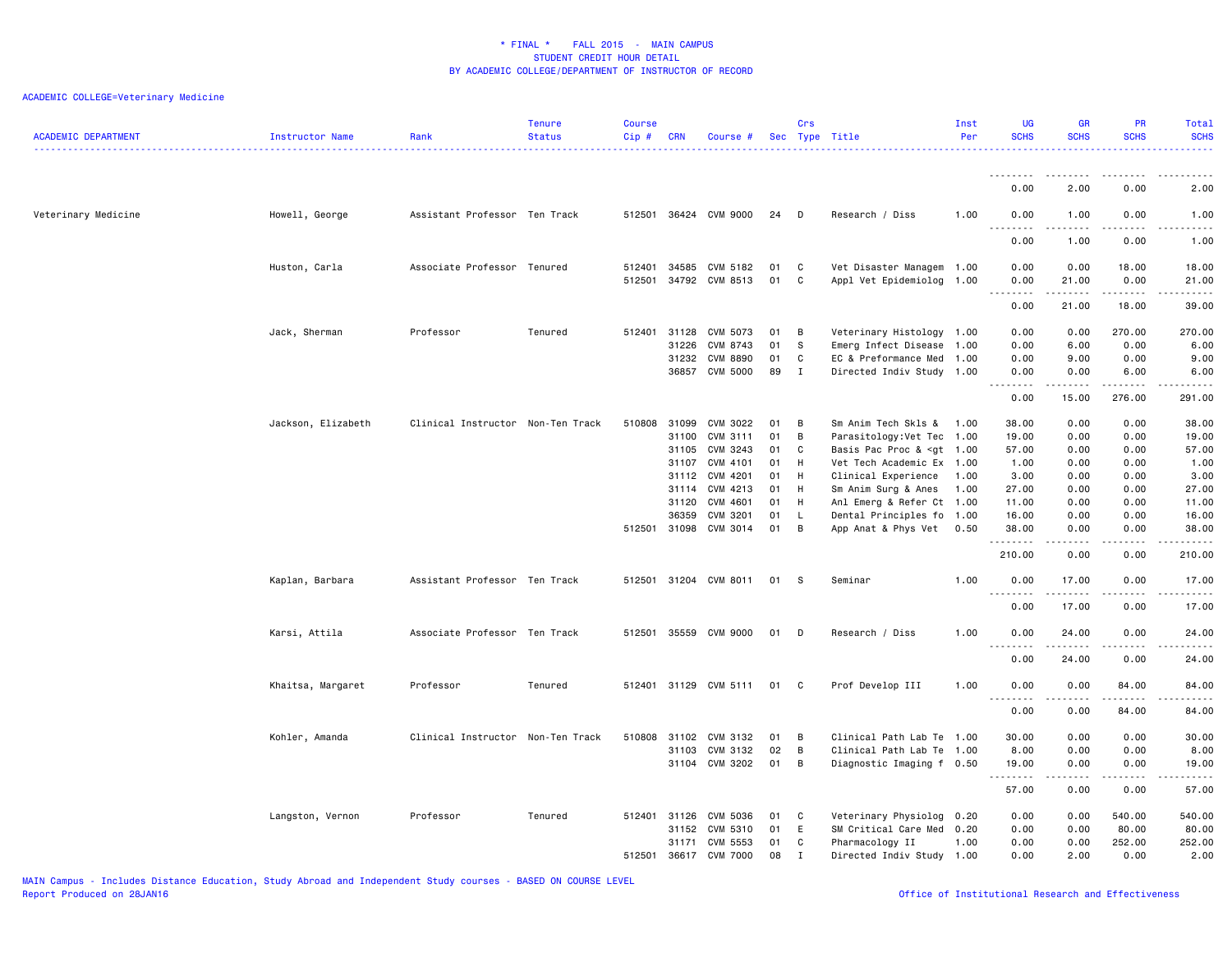| <b>ACADEMIC DEPARTMENT</b> | <b>Instructor Name</b> | Rank                              | <b>Tenure</b><br><b>Status</b> | Course<br>Cip# | <b>CRN</b>   | Course #              |          | Crs               | Sec Type Title            | Inst<br>Per | <b>UG</b><br><b>SCHS</b>                    | <b>GR</b><br><b>SCHS</b> | <b>PR</b><br><b>SCHS</b> | Total<br><b>SCHS</b><br>.           |
|----------------------------|------------------------|-----------------------------------|--------------------------------|----------------|--------------|-----------------------|----------|-------------------|---------------------------|-------------|---------------------------------------------|--------------------------|--------------------------|-------------------------------------|
|                            |                        |                                   |                                |                |              |                       |          |                   |                           |             | .<br>0.00                                   | 2.00                     | 872.00                   | 874.00                              |
| Veterinary Medicine        | Lathan, Patricia       | Associate Professor Tenured       |                                | 512401         | 31097        | CVM 1001              | F01 C    |                   | First Year Seminar        | 1.00        | 24.00                                       | 0.00                     | 0.00                     | 24.00                               |
|                            |                        |                                   |                                |                | 31188        | CVM 5602              | 01       | C                 | Comp Endocrinology I 1.00 |             | 0.00                                        | 0.00                     | 62.00                    | 62.00                               |
|                            |                        |                                   |                                |                | 31203        | CVM 6602              | 01<br>05 | $\mathtt{C}$<br>D | Comp Endocrinology I 1.00 |             | 0.00                                        | 2.00                     | 0.00                     | 2.00                                |
|                            |                        |                                   |                                | 512501         | 35851        | <b>CVM 8000</b>       |          |                   | Research / Thesis         | 1.00        | 0.00<br>.                                   | 1.00<br>.                | 0.00                     | 1.00<br>$- - - -$                   |
|                            |                        |                                   |                                |                |              |                       |          |                   |                           |             | 24.00                                       | 3.00                     | 62.00                    | 89.00                               |
|                            | Lawrence, Mark         | Non-Faculty                       | Tenured                        | 512401         | 31124        | CVM 5023              | 01       | C                 | Infectious Agents I       | 1.00        | 0.00                                        | 0.00                     | 270.00                   | 270.00                              |
|                            |                        |                                   |                                | 512501         | 35835        | CVM 9000              | 13       | D                 | Research / Diss           | 1.00        | 0.00                                        | 12.00<br>.               | 0.00<br>.                | 12.00<br>.                          |
|                            |                        |                                   |                                |                |              |                       |          |                   |                           |             | 0.00                                        | 12.00                    | 270.00                   | 282.00                              |
|                            | Linford, Robert        | Professor                         | Tenured                        | 512401 31126   |              | CVM 5036              | 01       | C                 | Veterinary Physiolog 0.20 |             | 0.00                                        | 0.00                     | 540.00                   | 540.00                              |
|                            |                        |                                   |                                |                | 31127        | CVM 5046              | 01       | B                 | Veterinary Anatomy I 1.00 |             | 0.00                                        | 0.00                     | 540.00                   | 540.00                              |
|                            |                        |                                   |                                |                | 31133        | CVM 5153              | 01       | B                 | Equine Med & Surgery      | 1.00        | 0.00                                        | 0.00                     | 252.00                   | 252.00                              |
|                            |                        |                                   |                                |                | 36354        | <b>CVM 8990</b>       | 02       | B                 | Special Topic In CVM      | 1.00        | 0.00                                        | 16.00                    | 0.00                     | 16.00                               |
|                            |                        |                                   |                                | 512501         | 35896        | CVM 9000              | 14       | D                 | Research / Diss           | 1.00        | 0.00                                        | 6.00                     | 0.00                     | 6.00                                |
|                            |                        |                                   |                                |                |              |                       |          |                   |                           |             | 22222<br>$\sim$ $\sim$ .<br>0.00            | .<br>22.00               | .<br>1332.00             | .<br>1354.00                        |
|                            | Mackin, Andrew         | Professor                         | Tenured                        | 512501         |              | 35620 CVM 9000        | 07       | D                 | Research / Diss           | 1.00        | 0.00                                        | 10.00                    | 0.00                     | 10.00                               |
|                            |                        |                                   |                                |                |              |                       |          |                   |                           |             | <u>.</u>                                    | .                        | .                        | .                                   |
|                            |                        |                                   |                                |                |              |                       |          |                   |                           |             | 0.00                                        | 10.00                    | 0.00                     | 10.00                               |
|                            | Magee, Danny           | Clinical Professor                | Non-Ten Track                  | 512501         |              | 31217 CVM 8113        | 01       | C                 | Adv Dis Of Poultry        | 1.00        | 0.00<br>.                                   | 15.00                    | 0.00<br>.                | 15.00<br>.                          |
|                            |                        |                                   |                                |                |              |                       |          |                   |                           |             | 0.00                                        | 15.00                    | 0.00                     | 15.00                               |
|                            | Mauel, Michael         | Professor                         | Tenured                        | 512501         |              | 36418 CVM 9000        | 22       | <b>D</b>          | Research / Diss           | 1.00        | 0.00<br>.                                   | 1.00<br>-----            | 0.00                     | 1.00<br>.                           |
|                            |                        |                                   |                                |                |              |                       |          |                   |                           |             | 0.00                                        | 1.00                     | 0.00                     | 1.00                                |
|                            | Meyer, Robert          | Professor                         | Tenured                        |                | 512401 31136 | CVM 5213              | 01       | B                 | Intro Vet Anesthesio 1.00 |             | 0.00                                        | 0.00                     | 252.00                   | 252.00                              |
|                            |                        |                                   |                                |                |              | 512501 31229 CVM 8801 | 01       | S                 | Seminars in Vet Anes      | 1.00        | 0.00                                        | 2.00                     | 0.00                     | 2.00                                |
|                            |                        |                                   |                                |                |              |                       |          |                   |                           |             | $- - - - -$<br>$\sim$ $\sim$ $\sim$<br>0.00 | .<br>2.00                | .<br>252.00              | . <b>.</b><br>254.00                |
|                            | Nabors, Ben            | Clinical Instructor Non-Ten Track |                                | 512501         |              | 31098 CVM 3014        | 01       | B                 | App Anat & Phys Vet       | 0.50        | 38.00                                       | 0.00                     | 0.00                     | 38.00                               |
|                            |                        |                                   |                                |                |              |                       |          |                   |                           |             | .                                           | .                        | .                        | د د د د د                           |
|                            |                        |                                   |                                |                |              |                       |          |                   |                           |             | 38.00                                       | 0.00                     | 0.00                     | 38.00                               |
|                            | Nanduri, Bindumadhavi  | Associate Professor Tenured       |                                | 512501         |              | 36143 CVM 9000        | 18       | D                 | Research / Diss           | 1.00        | 0.00<br>.                                   | 1.00                     | 0.00<br>$\frac{1}{2}$    | 1.00<br>$\sim$ $\sim$ $\sim$ $\sim$ |
|                            |                        |                                   |                                |                |              |                       |          |                   |                           |             | 0.00                                        | 1.00                     | 0.00                     | 1.00                                |
|                            | Petrie-Hanson, Lora    | Associate Professor Tenured       |                                | 512501         |              | 35592 CVM 9000        | 04       | D                 | Research / Diss           | 1.00        | 0.00<br>.                                   | 15.00                    | 0.00                     | 15.00                               |
|                            |                        |                                   |                                |                |              |                       |          |                   |                           |             | 0.00                                        | 15.00                    | 0.00                     | 15.00                               |
|                            | Pharr, Gregory         | Associate Professor Tenured       |                                |                |              | 512501 31219 CVM 8301 | 01       | $\mathbf{C}$      | Adv. Top Comp Immuno 1.00 |             | 0.00                                        | 5.00                     | 0.00                     | 5.00                                |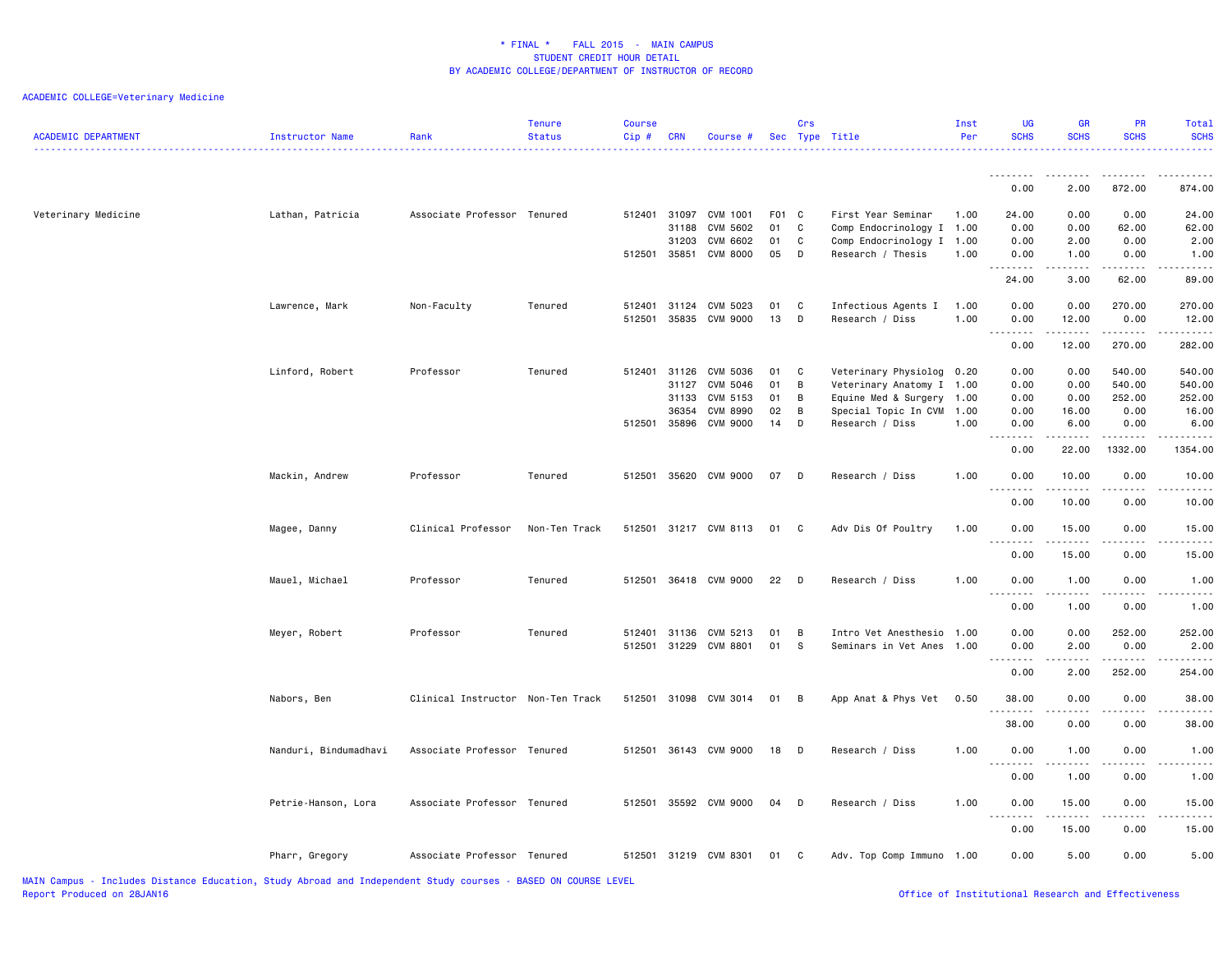| <b>ACADEMIC DEPARTMENT</b> | Instructor Name      | Rank                          | <b>Tenure</b><br><b>Status</b> | <b>Course</b><br>Cip# | <b>CRN</b>     | Course #                    |          | Crs          | Sec Type Title                            | Inst<br>Per<br>. | <b>UG</b><br><b>SCHS</b><br>$\frac{1}{2} \left( \frac{1}{2} \right) \left( \frac{1}{2} \right) \left( \frac{1}{2} \right) \left( \frac{1}{2} \right)$                                                                                                                                                                                                                                                                                                                                          | <b>GR</b><br><b>SCHS</b> | <b>PR</b><br><b>SCHS</b> | Total<br><b>SCHS</b><br>. |
|----------------------------|----------------------|-------------------------------|--------------------------------|-----------------------|----------------|-----------------------------|----------|--------------|-------------------------------------------|------------------|------------------------------------------------------------------------------------------------------------------------------------------------------------------------------------------------------------------------------------------------------------------------------------------------------------------------------------------------------------------------------------------------------------------------------------------------------------------------------------------------|--------------------------|--------------------------|---------------------------|
| Veterinary Medicine        | Pharr, Gregory       | Associate Professor Tenured   |                                | 512501                | 35831          | CVM 9000                    | 12       | D            | Research / Diss                           | 1.00             | 0.00<br><u>.</u>                                                                                                                                                                                                                                                                                                                                                                                                                                                                               | 9.00                     | 0.00                     | 9.00<br>.                 |
|                            |                      |                               |                                |                       |                |                             |          |              |                                           |                  | 0.00                                                                                                                                                                                                                                                                                                                                                                                                                                                                                           | 14.00                    | 0.00                     | 14.00                     |
|                            | Pinchuk, Lesya       | Associate Professor Tenured   |                                | 512401 31125          |                | CVM 5033                    | 01       | C            | Immunology                                | 1.00             | 0.00                                                                                                                                                                                                                                                                                                                                                                                                                                                                                           | 0.00                     | 270.00                   | 270.00                    |
|                            |                      |                               |                                | 512501                | 31198          | CVM 6033                    | 01       | $\mathtt{C}$ | Immunology                                | 1.00             | 0.00                                                                                                                                                                                                                                                                                                                                                                                                                                                                                           | 3.00                     | 0.00                     | 3.00                      |
|                            |                      |                               |                                |                       | 35962          | <b>CVM 9000</b>             | 16       | D            | Research / Diss                           | 1.00             | 0.00                                                                                                                                                                                                                                                                                                                                                                                                                                                                                           | 6.00                     | 0.00                     | 6.00                      |
|                            |                      |                               |                                |                       |                | 36070 CVM 7000              | 01       | $\mathbf{I}$ | Directed Indiv Study                      | 1.00             | 0.00<br>.                                                                                                                                                                                                                                                                                                                                                                                                                                                                                      | 3.00<br>.                | 0.00                     | 3.00<br>------            |
|                            |                      |                               |                                |                       |                |                             |          |              |                                           |                  | 0.00                                                                                                                                                                                                                                                                                                                                                                                                                                                                                           | 12.00                    | 270.00                   | 282.00                    |
|                            | Pote, Linda          | Non-Employee                  | Not Applicable                 |                       |                | 512501 35737 CVM 9000       | 09       | $\mathsf{D}$ | Research / Diss                           | 1.00             | 0.00<br>1.1.1.1.1.1.1                                                                                                                                                                                                                                                                                                                                                                                                                                                                          | 12.00<br>2.2.2.2.2.2     | 0.00<br>.                | 12.00<br>.                |
|                            |                      |                               |                                |                       |                |                             |          |              |                                           |                  | 0.00                                                                                                                                                                                                                                                                                                                                                                                                                                                                                           | 12.00                    | 0.00                     | 12.00                     |
|                            | Pruett, Stephen      | Professor                     | Tenured                        | 512401                | 31196          | CVM 6021                    | 01       | C            | Essent Res Prac & Pr                      | 1.00             | 0.00                                                                                                                                                                                                                                                                                                                                                                                                                                                                                           | 12.00                    | 0.00                     | 12.00                     |
|                            |                      |                               |                                | 512501                | 36497          | <b>CVM 9000</b>             | 25       | D            | Research / Diss                           | 1.00             | 0.00                                                                                                                                                                                                                                                                                                                                                                                                                                                                                           | 13.00                    | 0.00                     | 13.00                     |
|                            |                      |                               |                                |                       |                |                             |          |              |                                           |                  | $\frac{1}{2} \left( \frac{1}{2} \right) \left( \frac{1}{2} \right) \left( \frac{1}{2} \right) \left( \frac{1}{2} \right) \left( \frac{1}{2} \right)$<br>$- - -$<br>0.00                                                                                                                                                                                                                                                                                                                        | .<br>25.00               | .<br>0.00                | .<br>25.00                |
|                            | Ross, Matthew        | Associate Professor Tenured   |                                | 512501                | 31220          | CVM 8543                    | 01       | C            | Mechanisms Toxic Act 1.00                 |                  | 0.00                                                                                                                                                                                                                                                                                                                                                                                                                                                                                           | 3.00                     | 0.00                     | 3.00                      |
|                            |                      |                               |                                |                       | 35591          | CVM 9000                    | 03       | D            | Research / Diss                           | 1.00             | 0.00                                                                                                                                                                                                                                                                                                                                                                                                                                                                                           | 9.00                     | 0.00                     | 9.00                      |
|                            |                      |                               |                                |                       |                |                             |          |              |                                           |                  | $\begin{array}{cccccccccccccc} \multicolumn{2}{c}{} & \multicolumn{2}{c}{} & \multicolumn{2}{c}{} & \multicolumn{2}{c}{} & \multicolumn{2}{c}{} & \multicolumn{2}{c}{} & \multicolumn{2}{c}{} & \multicolumn{2}{c}{} & \multicolumn{2}{c}{} & \multicolumn{2}{c}{} & \multicolumn{2}{c}{} & \multicolumn{2}{c}{} & \multicolumn{2}{c}{} & \multicolumn{2}{c}{} & \multicolumn{2}{c}{} & \multicolumn{2}{c}{} & \multicolumn{2}{c}{} & \multicolumn{2}{c}{} & \multicolumn{2}{c}{} & \$<br>0.00 | .<br>12.00               | .<br>0.00                | .<br>12.00                |
|                            | Seo, Keun Seok       | Assistant Professor Ten Track |                                | 512501                |                | 35621 CVM 9000              | 08       | D            | Research / Diss                           | 1.00             | 0.00                                                                                                                                                                                                                                                                                                                                                                                                                                                                                           | 24.00                    | 0.00                     | 24.00                     |
|                            |                      |                               |                                |                       |                |                             |          |              |                                           |                  | $- - - -$<br>0.00                                                                                                                                                                                                                                                                                                                                                                                                                                                                              | .<br>24.00               | .<br>0.00                | .<br>24.00                |
|                            | Shores, James        | Clinical Professor            | Non-Ten Track                  |                       |                | 512401 31154 CVM 5364       | 01       | H            | VSC Clinical Rotatio                      | 1.00             | 0.00                                                                                                                                                                                                                                                                                                                                                                                                                                                                                           | 0.00                     | 100.00                   | 100.00                    |
|                            |                      |                               |                                |                       |                | 31190 CVM 5662              | 01       | C            | Clinical Neurology                        | 1.00             | 0.00                                                                                                                                                                                                                                                                                                                                                                                                                                                                                           | 0.00                     | 10.00                    | 10.00                     |
|                            |                      |                               |                                |                       |                |                             |          |              |                                           |                  |                                                                                                                                                                                                                                                                                                                                                                                                                                                                                                | $- - - - -$              | .                        | .                         |
|                            |                      |                               |                                |                       |                |                             |          |              |                                           |                  | 0.00                                                                                                                                                                                                                                                                                                                                                                                                                                                                                           | 0.00                     | 110.00                   | 110.00                    |
|                            | Smith, David         | Professor                     | Tenured                        | 512501                |                | 35590 CVM 9000              | 02       | D            | Research / Diss                           | 1.00             | 0.00<br>د د د د                                                                                                                                                                                                                                                                                                                                                                                                                                                                                | 9.00                     | 0.00                     | 9.00                      |
|                            |                      |                               |                                |                       |                |                             |          |              |                                           |                  | 0.00                                                                                                                                                                                                                                                                                                                                                                                                                                                                                           | 9.00                     | 0.00                     | 9.00                      |
|                            | Smith, Jack          | Non-Faculty                   | Tenured                        | 512401                | 31131          | CVM 5143                    | 01       | C.           | Theriogenology                            | 1.00             | 0.00                                                                                                                                                                                                                                                                                                                                                                                                                                                                                           | 0.00                     | 252.00                   | 252.00                    |
|                            |                      |                               |                                |                       | 31149          | CVM 5292                    | 01       | E            | Flowood/MVRDL Extern                      | 1.00             | 0.00                                                                                                                                                                                                                                                                                                                                                                                                                                                                                           | 0.00                     | 56.00                    | 56.00                     |
|                            |                      |                               |                                |                       | 31163          | CVM 5510                    | 01       | E            | Vm An Externship 1                        | 1.00             | 0.00                                                                                                                                                                                                                                                                                                                                                                                                                                                                                           | 0.00                     | 100.00                   | 100.00                    |
|                            |                      |                               |                                |                       | 31166          | CVM 5520                    | 01       | E            | Vm An Externship 2                        | 1.00             | 0.00                                                                                                                                                                                                                                                                                                                                                                                                                                                                                           | 0.00                     | 25.00                    | 25.00                     |
|                            |                      |                               |                                |                       | 31167          | CVM 5530                    | 01       | E            | Vm An Externship 3                        | 1.00             | 0.00                                                                                                                                                                                                                                                                                                                                                                                                                                                                                           | 0.00                     | 6.00                     | 6.00                      |
|                            |                      |                               |                                |                       | 31170          | CVM 5552                    | 01       | C            | Veterinary Cardiolog                      | 1.00             | 0.00                                                                                                                                                                                                                                                                                                                                                                                                                                                                                           | 0.00                     | 46.00                    | 46.00                     |
|                            |                      |                               |                                |                       | 31172          | CVM 5560                    | 01       | E            | Adv Clin Rot 1                            | 1.00             | 0.00                                                                                                                                                                                                                                                                                                                                                                                                                                                                                           | 0.00                     | 26.00                    | 26.00                     |
|                            |                      |                               |                                |                       | 31177          | CVM 5570                    | 01       | E            | Adv Clin Rot 2                            | 1.00             | 0.00                                                                                                                                                                                                                                                                                                                                                                                                                                                                                           | 0.00                     | 4.00                     | 4.00                      |
|                            |                      |                               |                                |                       | 31182          | CVM 5580                    | 01       | E            | Adv Clin Rot 3                            | 1.00             | 0.00                                                                                                                                                                                                                                                                                                                                                                                                                                                                                           | 0.00                     | 6.00                     | 6.00                      |
|                            |                      |                               |                                | 512501                | 31192<br>36735 | CVM 5772<br><b>CVM 8000</b> | 01<br>11 | C<br>D       | Canine Theriogenolog<br>Research / Thesis | 1.00<br>1.00     | 0.00<br>0.00                                                                                                                                                                                                                                                                                                                                                                                                                                                                                   | 0.00<br>1.00             | 4.00<br>0.00             | 4.00<br>1.00              |
|                            |                      |                               |                                |                       |                |                             |          |              |                                           |                  | .                                                                                                                                                                                                                                                                                                                                                                                                                                                                                              |                          |                          |                           |
|                            |                      |                               |                                |                       |                |                             |          |              |                                           |                  | 0.00                                                                                                                                                                                                                                                                                                                                                                                                                                                                                           | 1.00                     | 525.00                   | 526.00                    |
|                            | Swiderski, Cyprianna | Associate Professor Tenured   |                                |                       |                | 512401 35094 CVM 8990       | 01       | $\mathbf{C}$ | Special Topic In CVM 1.00                 |                  | 0.00                                                                                                                                                                                                                                                                                                                                                                                                                                                                                           | 18.00                    | 0.00                     | 18.00                     |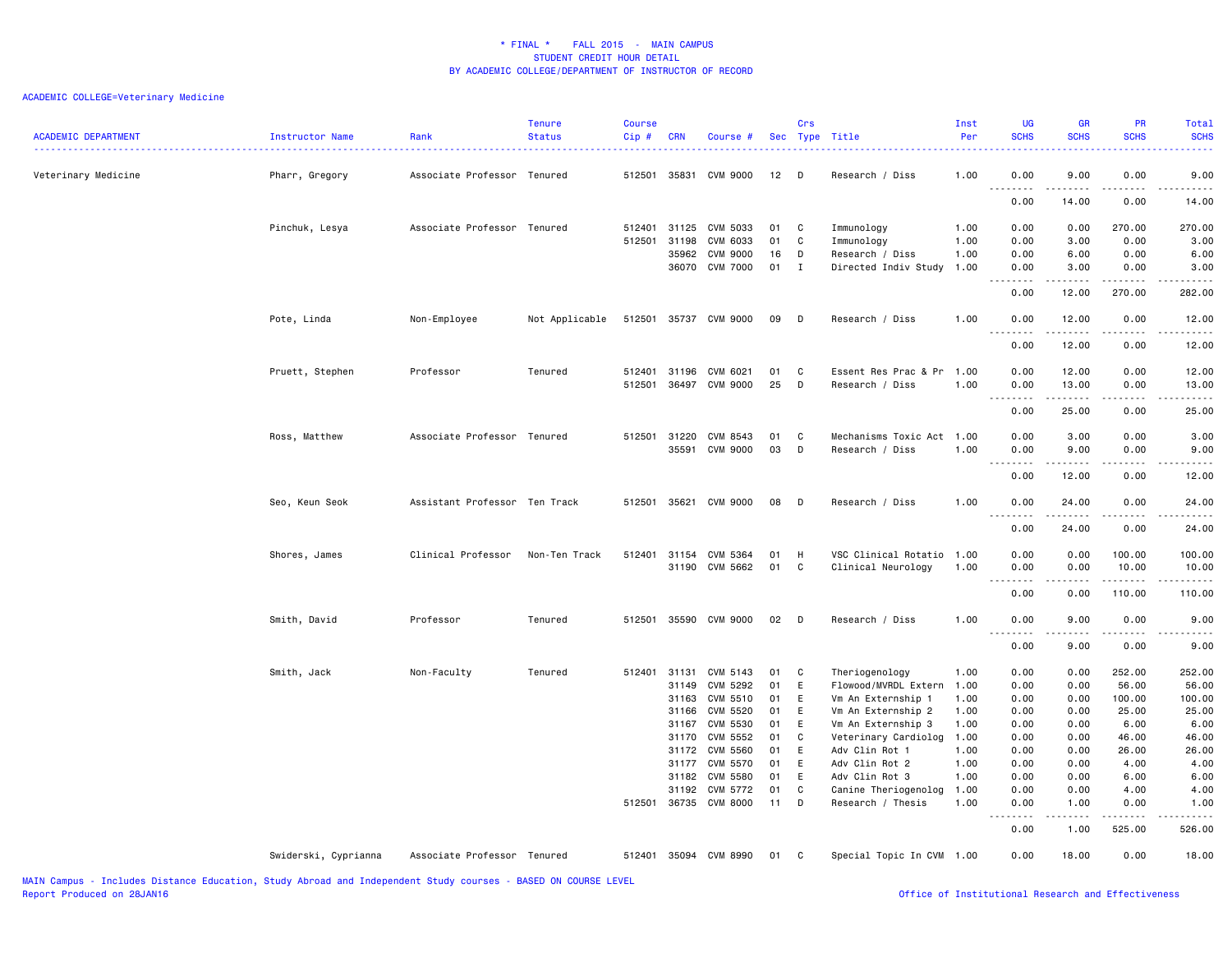| <b>ACADEMIC DEPARTMENT</b> | Instructor Name       | Rank                              | <b>Tenure</b><br><b>Status</b> | <b>Course</b><br>Cip# | <b>CRN</b>     | Course #                         |               | Crs          | Sec Type Title                                        | Inst<br>Per  | <b>UG</b><br><b>SCHS</b> | <b>GR</b><br><b>SCHS</b>                                                                                                          | <b>PR</b><br><b>SCHS</b> | Total<br><b>SCHS</b>   |
|----------------------------|-----------------------|-----------------------------------|--------------------------------|-----------------------|----------------|----------------------------------|---------------|--------------|-------------------------------------------------------|--------------|--------------------------|-----------------------------------------------------------------------------------------------------------------------------------|--------------------------|------------------------|
|                            |                       |                                   |                                |                       |                |                                  |               |              |                                                       |              | .                        | -----                                                                                                                             |                          |                        |
|                            |                       |                                   |                                |                       |                |                                  |               |              |                                                       |              | 0.00                     | 18.00                                                                                                                             | 0.00                     | 18.00                  |
| Veterinary Medicine        | Syrcle, Jason         | Clinical Assist Pro Non-Ten Track |                                | 512401<br>512501      |                | 31207 CVM 8061<br>31142 CVM 5256 | 01<br>01      | - S<br>E     | Small Anim Surg Lit 1.00<br>Small Animal Surgery 1.00 |              | 0.00<br>0.00<br>.        | 3.00<br>0.00<br>.                                                                                                                 | 0.00<br>180.00           | 3.00<br>180.00         |
|                            |                       |                                   |                                |                       |                |                                  |               |              |                                                       |              | 0.00                     | 3.00                                                                                                                              | 180.00                   | 183.00                 |
|                            | Szivek, Anna          | Clinical Assist Pro Non-Ten Track |                                | 512401                |                | 35367 CVM 5802                   | 01 C          |              | Pract. Clin. Onc.                                     | 1.00         | 0.00                     | 0.00                                                                                                                              | 2.00                     | 2.00                   |
|                            |                       |                                   |                                |                       |                |                                  |               |              |                                                       |              | .<br>0.00                | .<br>0.00                                                                                                                         | 2.00                     | 2.00                   |
|                            | Thames, Brittany      | Clinical Assist Pro Non-Ten Track |                                |                       |                | 512401 31152 CVM 5310            | 01            | E            | SM Critical Care Med 0.80                             |              | 0.00<br>.                | 0.00<br>.                                                                                                                         | 80.00<br>.               | 80.00<br>.             |
|                            |                       |                                   |                                |                       |                |                                  |               |              |                                                       |              | 0.00                     | 0.00                                                                                                                              | 80.00                    | 80.00                  |
|                            | Thomason, John        | Assistant Professor Ten Track     |                                |                       |                | 512508 31208 CVM 8071            | 01 C          |              | Small Animal In Med                                   | 1.00         | 0.00<br>. <b>.</b>       | 3.00                                                                                                                              | 0.00                     | 3.00                   |
|                            |                       |                                   |                                |                       |                |                                  |               |              |                                                       |              | 0.00                     | 3.00                                                                                                                              | 0.00                     | 3.00                   |
|                            | Varela-Stokes, Andrea | Associate Professor Tenured       |                                | 240101<br>260505      | 36593<br>31235 | HON 4093<br>CVM 8971             | H08 S<br>01 C |              | Honors Thesis<br>Parasit Journal Club                 | 1.00<br>1.00 | 3.00<br>0.00             | 0.00<br>2.00                                                                                                                      | 0.00<br>0.00             | 3.00<br>2.00           |
|                            |                       |                                   |                                | 512401                | 36427          | CVM 4000                         | 02 I          |              | Directed Indiv Study                                  | 1.00         | 2.00                     | 0.00                                                                                                                              | 0.00                     | 2.00                   |
|                            |                       |                                   |                                |                       | 36704          | CVM 4000                         | 04            | $\mathbf{I}$ | Directed Indiv Study                                  | 1.00         | 1.00                     | 0.00                                                                                                                              | 0.00                     | 1.00                   |
|                            |                       |                                   |                                | 512501                | 35922          | CVM 9000                         | 15            | D            | Research / Diss                                       | 1.00         | 0.00                     | 5.00                                                                                                                              | 0.00                     | 5.00                   |
|                            |                       |                                   |                                |                       | 35923          | <b>CVM 8000</b>                  | 07            | D            | Research / Thesis                                     | 1.00         | 0.00<br>.                | 1.00                                                                                                                              | 0.00                     | 1.00                   |
|                            |                       |                                   |                                |                       |                |                                  |               |              |                                                       |              | 6.00                     | 8.00                                                                                                                              | 0.00                     | 14.00                  |
|                            | Wan, Xiufeng          | Associate Professor Tenured       |                                | 512401 31236          |                | CVM 8993                         | 01 C          |              | Functional Genomics                                   | 1.00         | 0.00                     | 12.00                                                                                                                             | 0.00                     | 12.00                  |
|                            |                       |                                   |                                |                       | 36831          | <b>CVM 5000</b>                  | 84            | $\mathbf I$  | Directed Indiv Study                                  | 1.00         | 0.00                     | 0.00                                                                                                                              | 2.00                     | 2.00                   |
|                            |                       |                                   |                                |                       | 36832          | <b>CVM 5000</b>                  | 85            | $\mathbf I$  | Directed Indiv Study                                  | 1.00         | 0.00                     | 0.00                                                                                                                              | 2.00                     | 2.00                   |
|                            |                       |                                   |                                | 512501                |                | 36313 CVM 9000                   | 20 D          |              | Research / Diss                                       | 1.00         | 0.00<br>.                | 30.00<br>.                                                                                                                        | 0.00<br><b>.</b>         | 30.00<br>.             |
|                            |                       |                                   |                                |                       |                |                                  |               |              |                                                       |              | 0.00                     | 42.00                                                                                                                             | 4.00                     | 46.00                  |
|                            | Wang, Chinling        | Associate Professor Tenured       |                                | 512501                |                | 36419 CVM 9000                   | 23            | $\Box$       | Research / Diss                                       | 1.00         | 0.00<br>.                | 5.00                                                                                                                              | 0.00                     | 5.00                   |
|                            |                       |                                   |                                |                       |                |                                  |               |              |                                                       |              | 0.00                     | 5.00                                                                                                                              | 0.00                     | 5.00                   |
|                            | Wills, Robert         | Professor                         | Tenured                        | 512501                |                | 36767 CVM 9000                   | 26            | $\Box$       | Research / Diss                                       | 1.00         | 0.00<br>.                | 1.00<br>$\sim$ $\sim$ $\sim$                                                                                                      | 0.00                     | 1.00                   |
|                            |                       |                                   |                                |                       |                |                                  |               |              |                                                       |              | 0.00                     | 1.00                                                                                                                              | 0.00                     | 1.00                   |
|                            | Woodruff, Kimberly    | Clinical Assist Pro Non-Ten Track |                                | 512401                | 31189          | CVM 5640                         | 01            | H            | Shelter Medicine                                      | 1.00         | 0.00<br>.                | 0.00                                                                                                                              | 46.00<br>$- - - - -$     | 46.00                  |
|                            |                       |                                   |                                |                       |                |                                  |               |              |                                                       |              | 0.00                     | $\frac{1}{2} \left( \frac{1}{2} \right) \left( \frac{1}{2} \right) \left( \frac{1}{2} \right) \left( \frac{1}{2} \right)$<br>0.00 | 46.00                    | 46.00                  |
|                            |                       |                                   |                                |                       |                |                                  |               |              |                                                       |              |                          |                                                                                                                                   | $= 222222222$            |                        |
| Veterinary Medicine        |                       |                                   |                                |                       |                |                                  |               |              |                                                       |              | 572.00<br>========       | 479.00<br>========                                                                                                                | 9083.00<br>$=$ ========  | 10134.00<br>========== |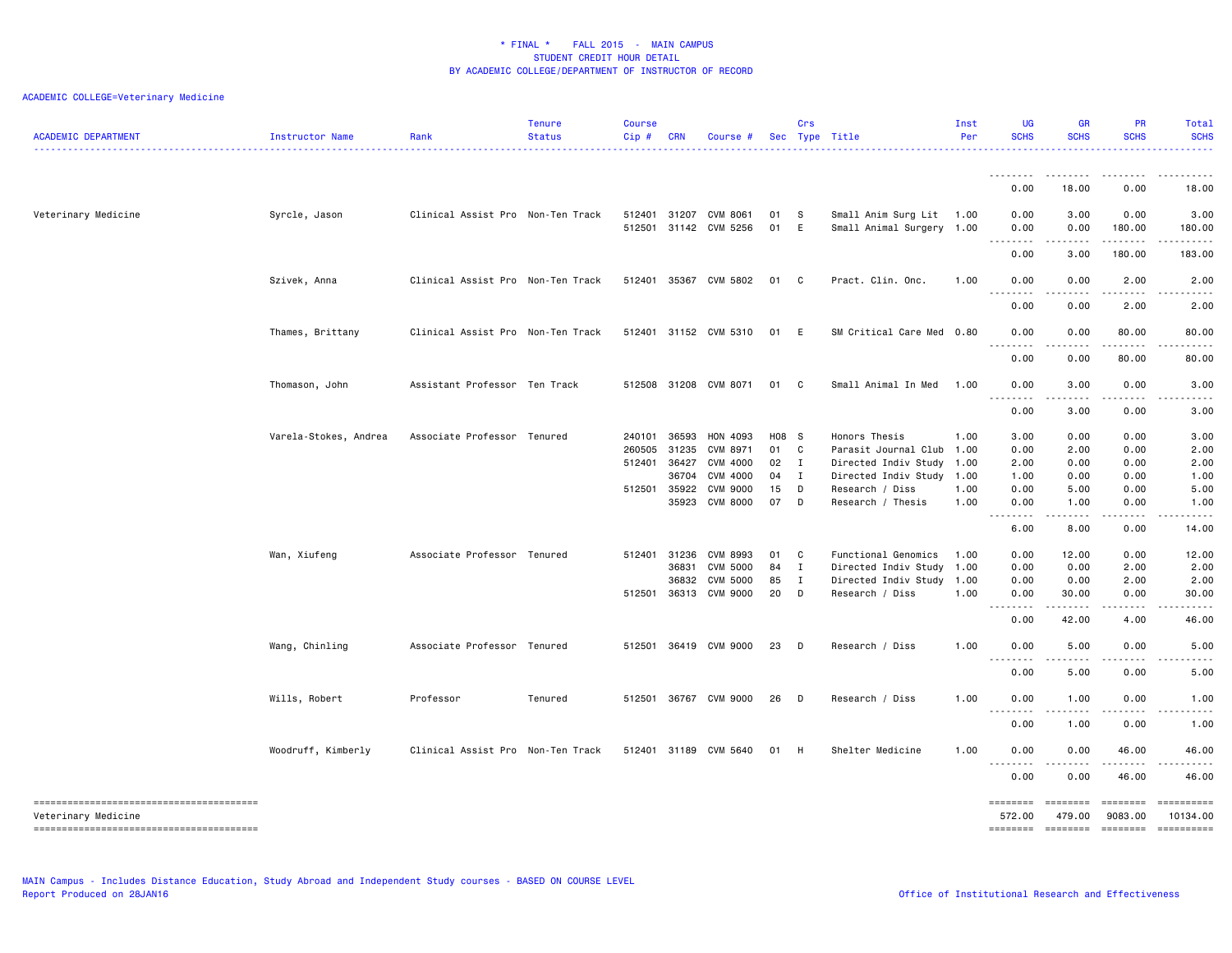#### ACADEMIC COLLEGE=Academic Affairs

| <b>ACADEMIC DEPARTMENT</b> | Instructor Name    | Rank        | <b>Tenure</b><br><b>Status</b> | <b>Course</b><br>Cip# | <b>CRN</b> | Course #              |       | Crs          | Sec Type Title            | Inst<br>Per | <b>UG</b><br><b>SCHS</b> | <b>GR</b><br><b>SCHS</b> | <b>PR</b><br><b>SCHS</b> | Total<br><b>SCHS</b>    |
|----------------------------|--------------------|-------------|--------------------------------|-----------------------|------------|-----------------------|-------|--------------|---------------------------|-------------|--------------------------|--------------------------|--------------------------|-------------------------|
| Provost Office             | Campbell, Annika   | Non-Faculty | Not Applicable                 | 309999                | 34156      | ISE 4200              | 802 A |              | Intl Student Exchang 1.00 |             | 98.00                    | 0.00                     | 0.00                     | 98.00                   |
|                            |                    |             |                                |                       |            | 34157 ISE 4200        | 808 A |              | Intl Student Exchang 1.00 |             | 48.00<br>- - - - - - - - | 0.00                     | 0.00<br>----             | 48.00                   |
|                            |                    |             |                                |                       |            |                       |       |              |                           |             | 146.00                   | 0.00                     | 0.00                     | 146.00                  |
|                            | Daniels, Diane     | Non-Faculty | Not Applicable                 | 521003                | 34705      | FYE 1001              | F09 C |              | Freshman Year Experi 1.00 |             | 23.00                    | 0.00                     | 0.00                     | 23.00                   |
|                            |                    |             |                                |                       |            | 34799 FYE 1001        | F10 C |              | Freshman Year Experi 1.00 |             | 9.00<br>--------         | 0.00                     | 0.00<br>.                | 9.00<br>.               |
|                            |                    |             |                                |                       |            |                       |       |              |                           |             | 32.00                    | 0.00                     | 0.00                     | 32.00                   |
|                            | Hearnsberger, Anne | Non-Faculty | Not Applicable                 |                       |            | 309999 32482 ISE 1103 | 01 C  |              | Intro to Global Stud 1.00 |             | 63.00                    | 0.00                     | 0.00<br>$- - - -$        | 63.00                   |
|                            |                    |             |                                |                       |            |                       |       |              |                           |             | 63.00                    | 0.00                     | 0.00                     | 63.00                   |
|                            | Stamps, Alison     | Non-Faculty | Not Applicable                 | 131401                | 31836      | ESL 5110              | 02    | $\mathbf{C}$ | American Lang & Cul       | 1.00        | 12.00                    | 0.00                     | 0.00                     | 12.00                   |
|                            |                    |             |                                |                       | 31838      | ESL 5110              | 04    | $\mathbf{C}$ | American Lang & Cul       | 1.00        | 18.00                    | 0.00                     | 0.00                     | 18.00                   |
|                            |                    |             |                                |                       | 31842      | ESL 5120              | 04    | $\mathbf{C}$ | American Lang & Cul       | 1.00        | 18.00                    | 0.00                     | 0.00                     | 18.00                   |
|                            |                    |             |                                |                       |            | 31846 ESL 5313        | 04    | $\mathbf{C}$ | Classroom Comm & Pre 1.00 |             | 9.00                     | 0.00                     | 0.00                     | 9.00                    |
|                            |                    |             |                                |                       | 31850      | ESL 5323              | 04    | $\mathbf{C}$ | Academic Research an 1.00 |             | 45.00<br>--------        | 0.00                     | 0.00<br>$\cdots$         | 45.00<br>.              |
|                            |                    |             |                                |                       |            |                       |       |              |                           |             | 102.00                   | 0.00                     | 0.00                     | 102.00                  |
|                            |                    |             |                                |                       |            |                       |       |              |                           |             | ========                 |                          | $=$ = = = = = = =        | $=$ = = = = = = = = = = |
| Provost Office             |                    |             |                                |                       |            |                       |       |              |                           |             | 343.00<br>--------       | 0.00<br>========         | 0.00<br><b>EBBEEBBE</b>  | 343,00<br>==========    |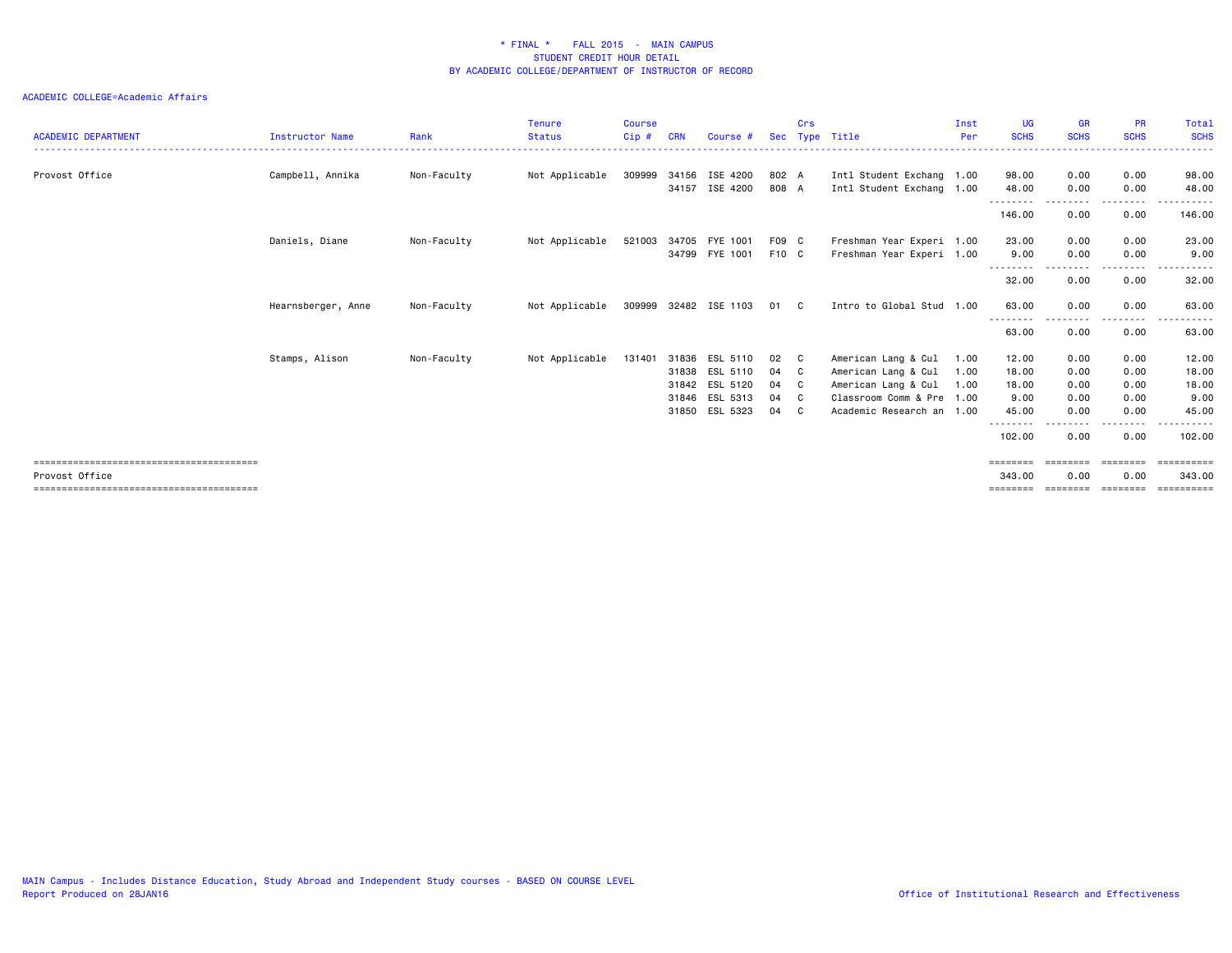#### ACADEMIC COLLEGE=Academic Affairs

| <b>ACADEMIC DEPARTMENT</b> | <b>Instructor Name</b> | Rank        | <b>Tenure</b><br><b>Status</b> | <b>Course</b><br>Cip# | <b>CRN</b>     | Course #                                             | <b>Sec</b>     | Crs | Type Title                                             | Inst<br>Per | <b>UG</b><br><b>SCHS</b>           | <b>GR</b><br><b>SCHS</b> | <b>PR</b><br><b>SCHS</b> | Total<br><b>SCHS</b>            |
|----------------------------|------------------------|-------------|--------------------------------|-----------------------|----------------|------------------------------------------------------|----------------|-----|--------------------------------------------------------|-------------|------------------------------------|--------------------------|--------------------------|---------------------------------|
| Student Leadership         | McKinney, Kenneth      | Non-Faculty | Not Applicable                 | 521003                | 34701<br>35989 | FYE 1001<br>FYE 1001                                 | F02 C<br>F27 C |     | Freshman Year Experi 1.00<br>Freshman Year Experi 1.00 |             | 19.00<br>20.00                     | 0.00<br>0.00             | 0.00<br>0.00             | 19,00<br>20.00                  |
|                            |                        |             |                                |                       |                |                                                      |                |     |                                                        |             | ---------<br>39.00                 | .<br>0.00                | --------<br>0.00         | .<br>39.00                      |
|                            | Smith, Marshall        | Non-Faculty | Not Applicable                 |                       |                | 521003 33474 SLCE 1002 S01 C                         |                |     | Day One Leadership C 0.40                              |             | 169.60<br><u>- - - - - - - -</u>   | 0.00                     | 0.00<br>.                | 169.60                          |
|                            |                        |             |                                |                       |                |                                                      |                |     |                                                        |             | 169.60                             | 0.00                     | 0.00                     | 169.60                          |
|                            | Wilder, Carmen         | Non-Faculty | Not Applicable                 |                       |                | 521003 33474 SLCE 1002 S01 C<br>33476 SLCE 3812 01 C |                |     | Day One Leadership C 0.30<br>Montgomery Ldshp Pro 0.50 |             | 127.20<br>41.00                    | 0.00<br>0.00             | 0.00<br>0.00             | 127,20<br>41.00                 |
|                            |                        |             |                                |                       |                |                                                      |                |     |                                                        |             | -----<br>168.20                    | 0.00                     | . <b>.</b><br>0.00       | ------<br>168,20                |
|                            | Williams, Robert       | Non-Faculty | Not Applicable                 | 521003                |                | 33474 SLCE 1002 S01 C<br>33476 SLCE 3812 01 C        |                |     | Day One Leadership C 0.30<br>Montgomery Ldshp Pro 0.50 |             | 127.20<br>41.00<br>- - - - - - - - | 0.00<br>0.00             | 0.00<br>0.00<br>-------- | 127.20<br>41.00<br>.            |
|                            |                        |             |                                |                       |                |                                                      |                |     |                                                        |             | 168.20                             | 0.00                     | 0.00                     | 168.20                          |
| Student Leadership         |                        |             |                                |                       |                |                                                      |                |     |                                                        |             | ========<br>545.00                 | ========<br>0.00         | ========<br>0.00         | ==========<br>545.00<br>======= |